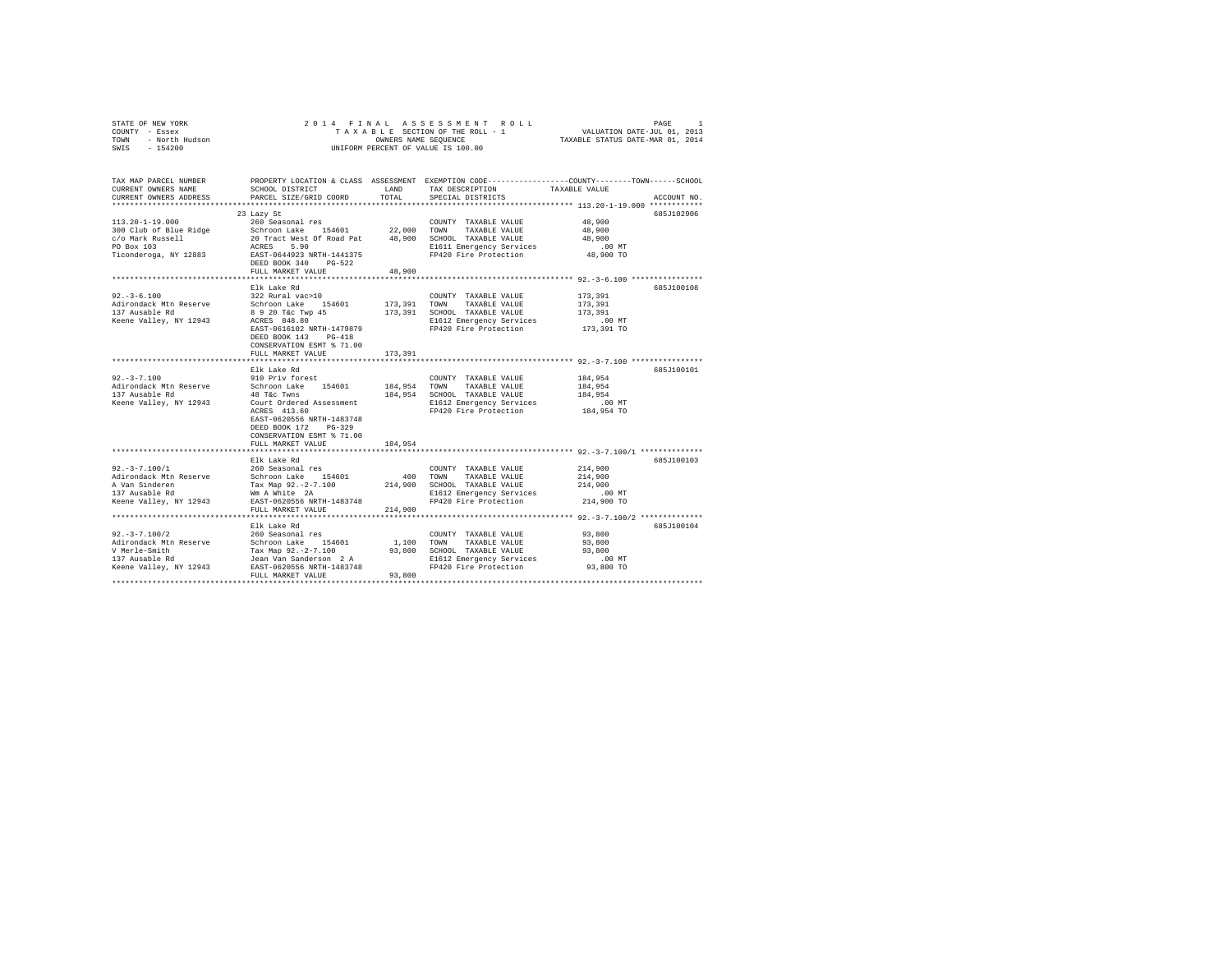| STATE OF NEW YORK      | 2014 FINAL ASSESSMENT ROLL         | $\overline{2}$<br>PAGE           |
|------------------------|------------------------------------|----------------------------------|
| - Essex<br>COUNTY      | TAXABLE SECTION OF THE ROLL - 1    | VALUATION DATE-JUL 01, 2013      |
| - North Hudson<br>TOWN | OWNERS NAME SEOUENCE               | TAXABLE STATUS DATE-MAR 01, 2014 |
| $-154200$<br>SWIS      | UNIFORM PERCENT OF VALUE IS 100.00 |                                  |

| TAX MAP PARCEL NUMBER<br>CURRENT OWNERS NAME       | SCHOOL DISTRICT                                   | LAND        | PROPERTY LOCATION & CLASS ASSESSMENT EXEMPTION CODE----------------COUNTY-------TOWN------SCHOOL<br>TAX DESCRIPTION | TAXABLE VALUE                            |             |
|----------------------------------------------------|---------------------------------------------------|-------------|---------------------------------------------------------------------------------------------------------------------|------------------------------------------|-------------|
| CURRENT OWNERS ADDRESS<br>************************ | PARCEL SIZE/GRID COORD                            | TOTAL       | SPECIAL DISTRICTS                                                                                                   |                                          | ACCOUNT NO. |
|                                                    |                                                   |             |                                                                                                                     |                                          | 685J100106  |
| $92. - 3 - 7.100/3$                                | Elk Lake Rd<br>260 Seasonal res                   |             | COUNTY TAXABLE VALUE                                                                                                | 210,900                                  |             |
| Adirondack Mtn Reserve                             | Schroon Lake 154601                               |             | 800 TOWN<br>TAXABLE VALUE                                                                                           | 210,900                                  |             |
| D Weld Camp                                        | In Tmap92.-2-7.100                                | 210,900     | SCHOOL TAXABLE VALUE                                                                                                | 210,900                                  |             |
| 137 Ausable Rd                                     | Inlet Camp 2 A                                    |             | E1612 Emergency Services                                                                                            | $.00$ MT                                 |             |
| Keene Valley, NY 12943                             | EAST-0620556 NRTH-1483748                         |             | FP420 Fire Protection                                                                                               | 210,900 TO                               |             |
|                                                    | FULL MARKET VALUE                                 | 210,900     |                                                                                                                     |                                          |             |
|                                                    | ***********************                           |             |                                                                                                                     |                                          |             |
|                                                    | Elk Lake Rd                                       |             |                                                                                                                     |                                          | 685Z000009  |
| $92. - 3 - 7.100/4$                                | 260 Seasonal res                                  |             | COUNTY TAXABLE VALUE                                                                                                | 87,500                                   |             |
| Adirondack Mtn Reserve                             | Schroon Lake 154601                               | 100         | TOWN<br>TAXABLE VALUE                                                                                               | 87,500                                   |             |
| Inlet Camp                                         | 48 T&C                                            | 87,500      | SCHOOL TAXABLE VALUE                                                                                                | 87,500                                   |             |
| 137 Ausable Rd                                     | EAST-0620556 NRTH-1483748                         |             | E1612 Emergency Services                                                                                            | $.00$ MT                                 |             |
| Keene Valley, NY 12943                             | DEED BOOK 172<br>$PG-329$                         |             | FP420 Fire Protection                                                                                               | 87,500 TO                                |             |
|                                                    | FULL MARKET VALUE                                 | 87.500      |                                                                                                                     |                                          |             |
|                                                    | ****************************                      |             |                                                                                                                     |                                          |             |
|                                                    | Elk Lake Rd                                       |             |                                                                                                                     |                                          | 685Z000010  |
| $92. - 3 - 7.100/5$                                | 260 Seasonal res                                  |             | COUNTY TAXABLE VALUE                                                                                                | 85,800                                   |             |
| Adirondack Mtn Reserve                             | Schroon Lake 154601                               | 200         | TOWN<br>TAXABLE VALUE                                                                                               | 85,800                                   |             |
| H Janeway D Weld                                   | 48 Totten & Crossfield                            | 85,800      | SCHOOL TAXABLE VALUE                                                                                                | 85,800                                   |             |
| 137 Ausable Rd                                     | EAST-0620556 NRTH-1483748                         |             | E1612 Emergency Services                                                                                            | $.00$ MT                                 |             |
| Keene Valley, NY 12943                             | DEED BOOK 172<br>$PG-329$                         |             | FP420 Fire Protection                                                                                               | 85,800 TO                                |             |
|                                                    | FULL MARKET VALUE                                 | 85,800      |                                                                                                                     |                                          |             |
|                                                    | **********************                            |             |                                                                                                                     | ************* 114.2-1-44.000 *********** |             |
|                                                    | 3382 US Route 9                                   |             |                                                                                                                     |                                          | 685J100605  |
| $114.2 - 1 - 44.000$                               | 260 Seasonal res                                  |             | COUNTY TAXABLE VALUE                                                                                                | 63,600                                   |             |
| Aiezza Andrew A Jr                                 | Schroon Lake 154601                               | 16,200 TOWN | TAXABLE VALUE                                                                                                       | 63,600                                   |             |
| Choppa Richard M                                   | 25 Platt Rogers&co Rd Pat<br>1384/277 Life Use To |             | 63,600 SCHOOL TAXABLE VALUE                                                                                         | 63,600                                   |             |
| 16 Woodland Dr                                     |                                                   |             | E1611 Emergency Services                                                                                            | $.00$ MT                                 |             |
| Castleton, NY 12033                                | Joseph DeMaria Sr ETAL                            |             | FP420 Fire Protection                                                                                               | 63,600 TO                                |             |
|                                                    | ACRES<br>0.60                                     |             |                                                                                                                     |                                          |             |
|                                                    | EAST-0661930 NRTH-1451981                         |             |                                                                                                                     |                                          |             |
|                                                    | DEED BOOK 1634 PG-50                              |             |                                                                                                                     |                                          |             |
|                                                    | FULL MARKET VALUE<br>***********************      | 63,600      |                                                                                                                     |                                          |             |
|                                                    |                                                   |             | ************************************* 114.2-1-46.000 **************                                                 |                                          |             |
|                                                    | US Route 9                                        |             |                                                                                                                     |                                          | 685J100606  |
| $114.2 - 1 - 46.000$                               | 312 Vac w/imprv                                   |             | COUNTY TAXABLE VALUE                                                                                                | 2,600                                    |             |
| Aiezza Andrew A Jr                                 | Schroon Lake<br>154601                            | 1,300       | TAXABLE VALUE<br>TOWN                                                                                               | 2,600                                    |             |
| Choppa Richard M                                   | 25 Platt&rogers Co Rd Pat                         | 2,600       | SCHOOL TAXABLE VALUE                                                                                                | 2,600                                    |             |
| 16 Woodland Dr                                     | 1384/277 Life Use To                              |             | E1611 Emergency Services<br>FP420 Fire Protection                                                                   | $.00$ MT                                 |             |
| Castleton, NY 12033                                | Joseph DeMaria Sr ETAL<br>ACRES<br>1.10           |             |                                                                                                                     | 2,600 TO                                 |             |
|                                                    | EAST-0662132 NRTH-1451921                         |             |                                                                                                                     |                                          |             |
|                                                    | DEED BOOK 1634 PG-50                              |             |                                                                                                                     |                                          |             |
|                                                    | FULL MARKET VALUE                                 | 2,600       |                                                                                                                     |                                          |             |
|                                                    |                                                   |             |                                                                                                                     |                                          |             |
|                                                    |                                                   |             |                                                                                                                     |                                          |             |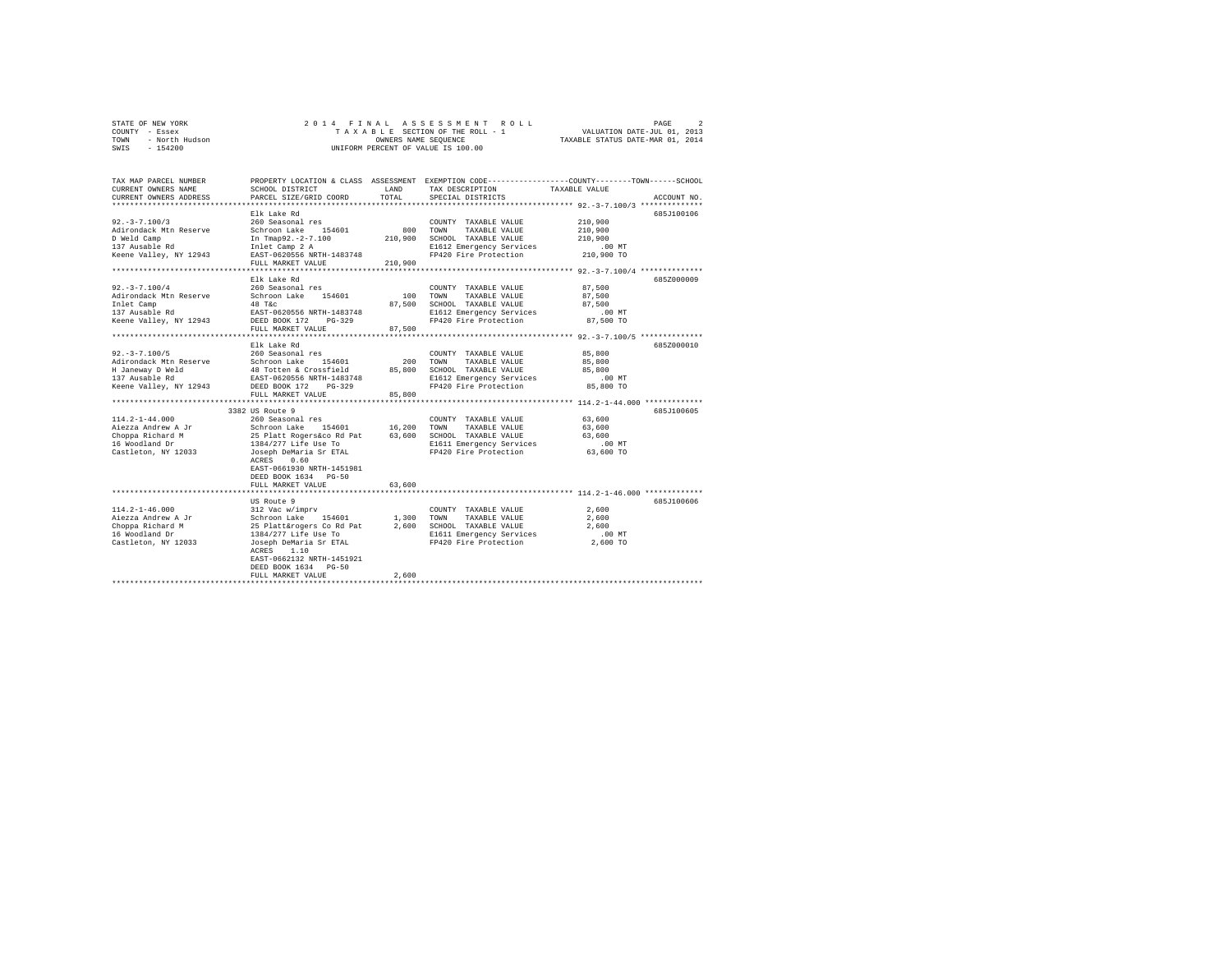| STATE OF NEW YORK<br>COUNTY - Essex<br>TOWN - North Hudson<br>SWIS - 154200                             |                                                                                                                                               |               | 2014 FINAL ASSESSMENT ROLL<br>TAXABLE SECTION OF THE ROLL - 1<br>OWNERS NAME SEQUENCE<br>UNIFORM PERCENT OF VALUE IS 100.00             | VALUATION DATE-JUL 01, 2013<br>TAXABLE STATUS DATE-MAR 01, 2014 | PAGE<br>-2    |
|---------------------------------------------------------------------------------------------------------|-----------------------------------------------------------------------------------------------------------------------------------------------|---------------|-----------------------------------------------------------------------------------------------------------------------------------------|-----------------------------------------------------------------|---------------|
| TAX MAP PARCEL NUMBER<br>CURRENT OWNERS NAME<br>CURRENT OWNERS ADDRESS                                  | SCHOOL DISTRICT<br>PARCEL SIZE/GRID COORD                                                                                                     | LAND<br>TOTAL | PROPERTY LOCATION & CLASS ASSESSMENT EXEMPTION CODE---------------COUNTY-------TOWN------SCHOOL<br>TAX DESCRIPTION<br>SPECIAL DISTRICTS | TAXABLE VALUE                                                   | ACCOUNT NO.   |
| ************************                                                                                |                                                                                                                                               |               |                                                                                                                                         |                                                                 |               |
| $114.2 - 1 - 55.000$<br>Aiezza Andrew A Jr<br>Choppa Richard M<br>16 Woodland Dr<br>Castleton, NY 12033 | US Route 9<br>314 Rural vac<10 - WTRFNT<br>Schroon Lake 154601<br>25 Platt Rogers&co Rd Pat<br>1384/281 Life Use To<br>Joseph DeMaria Sr ETAL | 37.200 TOWN   | COUNTY TAXABLE VALUE<br>TAXABLE VALUE<br>37,200 SCHOOL TAXABLE VALUE<br>E1611 Emergency Services<br>FP420 Fire Protection               | 37,200<br>37,200<br>37,200<br>$.00$ MT<br>37,200 TO             | 685J176003    |
|                                                                                                         | ACRES 4.93<br>EAST-0661246 NRTH-1451855<br>DEED BOOK 1634 PG-47<br>FULL MARKET VALUE                                                          | 37,200        |                                                                                                                                         |                                                                 |               |
|                                                                                                         | 139 Pepper Hollow Rd                                                                                                                          |               |                                                                                                                                         |                                                                 | 685J100114    |
| $104.4 - 1 - 28.000$                                                                                    | 270 Mfg housing - WTRFNT                                                                                                                      |               | COUNTY TAXABLE VALUE                                                                                                                    | 71,800                                                          |               |
| Albert John H<br>Albert Annette S                                                                       | Schroon Lake 154601<br>3 T&c Twp 49                                                                                                           | 50.200 TOWN   | TAXABLE VALUE<br>71,800 SCHOOL TAXABLE VALUE                                                                                            | 71,800<br>71,800                                                |               |
| 860 Charlton Rd                                                                                         | ACRES 3.96                                                                                                                                    |               | E1611 Emergency Services                                                                                                                | $.00$ MT                                                        |               |
| Ballston Lake, NY 12019                                                                                 | EAST-0665007 NRTH-1462031<br>DEED BOOK 1134 PG-63                                                                                             |               | FP420 Fire Protection                                                                                                                   | 71,800 TO                                                       |               |
|                                                                                                         | FULL MARKET VALUE                                                                                                                             | 71,800        |                                                                                                                                         |                                                                 |               |
|                                                                                                         | 27 Wonder View Rd                                                                                                                             |               |                                                                                                                                         |                                                                 | 685J178508    |
| $104.4 - 1 - 63.000$                                                                                    | 210 1 Family Res                                                                                                                              |               | RES. STAR 41854                                                                                                                         | $\mathbf{0}$                                                    | $0 \t 30.000$ |
| Anauo Franklin T                                                                                        | Schroon Lake 154601                                                                                                                           |               | 28,100 COUNTY TAXABLE VALUE                                                                                                             | 70,400                                                          |               |
| Anauo Linda A                                                                                           | 31 Platt Rogers&co Rd Pat                                                                                                                     |               | 70.400 TOWN<br>TAXABLE VALUE                                                                                                            | 70,400                                                          |               |
| Box 104                                                                                                 | ACRES 1.10 BANK1STARSG                                                                                                                        |               | SCHOOL TAXABLE VALUE                                                                                                                    | 40,400                                                          |               |
| Schroon Lake, NY 12870                                                                                  | EAST-0666847 NRTH-1460240                                                                                                                     |               | E1611 Emergency Services                                                                                                                | $.00$ MT                                                        |               |
|                                                                                                         | DEED BOOK 1064 PG-329                                                                                                                         |               | FP420 Fire Protection                                                                                                                   | 70,400 TO                                                       |               |
|                                                                                                         | FULL MARKET VALUE                                                                                                                             | 70,400        |                                                                                                                                         |                                                                 |               |
|                                                                                                         |                                                                                                                                               |               |                                                                                                                                         |                                                                 |               |
|                                                                                                         | 61 Duntley Rd                                                                                                                                 |               |                                                                                                                                         |                                                                 | 685J101710    |
| $104.4 - 1 - 48.002$                                                                                    | 281 Multiple res - WTRFNT                                                                                                                     |               | COUNTY TAXABLE VALUE                                                                                                                    | 269,800                                                         |               |
| Anderson David P<br>Anderson Patricia S                                                                 | Schroon Lake 154601 64,700 TOWN<br>31 Platt Rogers&co Rd Pat 269,800 SCHOO                                                                    |               | TAXABLE VALUE                                                                                                                           | 269,800<br>269,800                                              |               |
| PO Box 447                                                                                              | ACRES 6.50                                                                                                                                    |               | 269,800 SCHOOL TAXABLE VALUE<br>E1611 Emergency Services                                                                                | $.00$ MT                                                        |               |
| Ft George G Meade, MD 20755 EAST-0668247 NRTH-1461999                                                   |                                                                                                                                               |               | FP420 Fire Protection                                                                                                                   | 269,800 TO                                                      |               |
|                                                                                                         | DEED BOOK 1457 PG-159                                                                                                                         |               |                                                                                                                                         |                                                                 |               |
|                                                                                                         | FULL MARKET VALUE                                                                                                                             | 269,800       |                                                                                                                                         |                                                                 |               |
|                                                                                                         |                                                                                                                                               |               |                                                                                                                                         |                                                                 |               |
|                                                                                                         | 136 Pepper Hollow Rd                                                                                                                          |               |                                                                                                                                         |                                                                 | 685J100204    |
| $104.4 - 1 - 11.000$                                                                                    | 260 Seasonal res                                                                                                                              |               | COUNTY TAXABLE VALUE                                                                                                                    | 71,000                                                          |               |
| Anzovino Peter III                                                                                      | Schroon Lake 154601                                                                                                                           |               | 28,600 TOWN<br>TAXABLE VALUE                                                                                                            | 71,000                                                          |               |
| 25 Hampton Pl                                                                                           | 3 T&C Twp 49                                                                                                                                  |               | 71,000 SCHOOL TAXABLE VALUE                                                                                                             | 71,000                                                          |               |
| Cornwall, NY 12518                                                                                      | ACRES 1.43                                                                                                                                    |               | E1611 Emergency Services                                                                                                                | $.00$ MT                                                        |               |
|                                                                                                         | EAST-0664935 NRTH-1462424<br>DEED BOOK 997 PG-78                                                                                              |               | FP420 Fire Protection                                                                                                                   | 71,000 TO                                                       |               |
|                                                                                                         | FULL MARKET VALUE                                                                                                                             | 71,000        |                                                                                                                                         |                                                                 |               |
|                                                                                                         |                                                                                                                                               |               |                                                                                                                                         |                                                                 |               |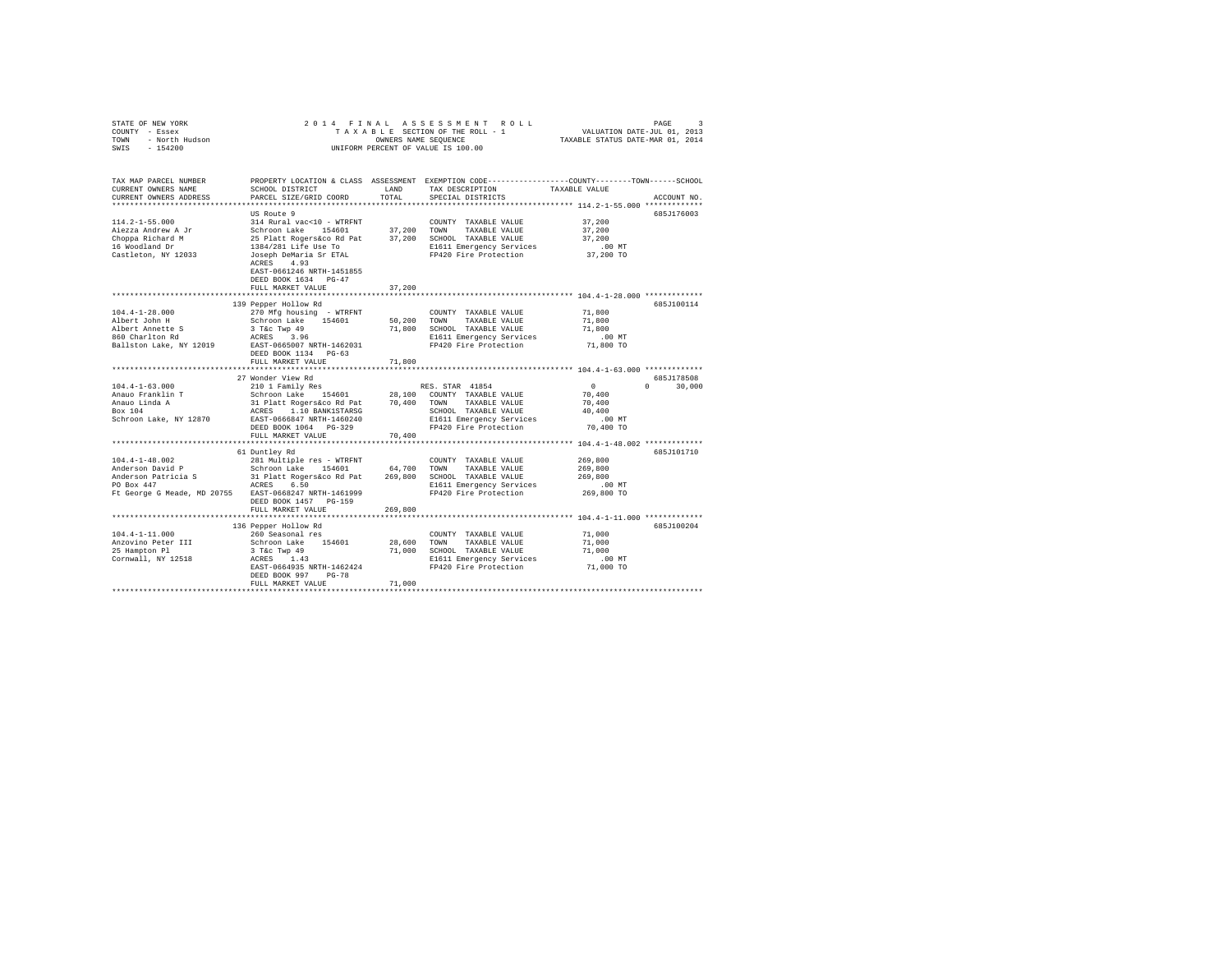| STATE OF NEW YORK                    | 2014 FINAL                              |                      | ASSESSMENT ROLL                               | PAGE                                                                                           | 4 |
|--------------------------------------|-----------------------------------------|----------------------|-----------------------------------------------|------------------------------------------------------------------------------------------------|---|
| COUNTY - Essex                       |                                         |                      | TAXABLE SECTION OF THE ROLL - 1               | VALUATION DATE-JUL 01, 2013                                                                    |   |
| - North Hudson<br>TOWN               |                                         | OWNERS NAME SEQUENCE |                                               | TAXABLE STATUS DATE-MAR 01, 2014                                                               |   |
| SWIS<br>$-154200$                    |                                         |                      | UNIFORM PERCENT OF VALUE IS 100.00            |                                                                                                |   |
|                                      |                                         |                      |                                               |                                                                                                |   |
|                                      |                                         |                      |                                               |                                                                                                |   |
| TAX MAP PARCEL NUMBER                |                                         |                      |                                               | PROPERTY LOCATION & CLASS ASSESSMENT EXEMPTION CODE---------------COUNTY-------TOWN-----SCHOOL |   |
| CURRENT OWNERS NAME                  | SCHOOL DISTRICT                         | LAND                 | TAX DESCRIPTION                               | TAXABLE VALUE                                                                                  |   |
| CURRENT OWNERS ADDRESS               | PARCEL SIZE/GRID COORD                  | TOTAL                | SPECIAL DISTRICTS                             | ACCOUNT NO.                                                                                    |   |
|                                      |                                         |                      |                                               |                                                                                                |   |
|                                      | 110 Pepper Hollow Rd                    |                      |                                               | 685J100209                                                                                     |   |
| $104.4 - 1 - 26.000$                 | 210 1 Family Res - WTRFNT               |                      | COUNTY TAXABLE VALUE                          | 40,100                                                                                         |   |
| Artus Henry S Sr                     | Schroon Lake 154601                     | 35,300               | TOWN<br>TAXABLE VALUE                         | 40,100                                                                                         |   |
| Artus Gertrude                       | 3 Totn&crossfield Twp 49                | 40,100               | SCHOOL TAXABLE VALUE                          | 40,100                                                                                         |   |
| Box 206                              | ACRES<br>1.18                           |                      | E1611 Emergency Services                      | $.00$ MT                                                                                       |   |
| Mineville, NY 12956                  | EAST-0665613 NRTH-1462477               |                      | FP420 Fire Protection                         | 40,100 TO                                                                                      |   |
|                                      | DEED BOOK 400<br>PG-517                 |                      |                                               |                                                                                                |   |
|                                      | FULL MARKET VALUE                       | 40,100               |                                               |                                                                                                |   |
|                                      | *************************               | ************         |                                               | ************************************ 104.4-1-16.000 *************                              |   |
|                                      | Pepper Hollow Rd                        |                      |                                               | 685J100207                                                                                     |   |
| $104.4 - 1 - 16.000$                 | 314 Rural vac<10                        |                      | COUNTY TAXABLE VALUE                          | 800                                                                                            |   |
| Artus Henry Sr                       | Schroon Lake<br>154601                  | 800                  | TOWN<br>TAXABLE VALUE                         | 800                                                                                            |   |
| Artus Gertude                        | 3 T&C Twp 49<br>ACRES 0.58              |                      | 800 SCHOOL TAXABLE VALUE                      | 800                                                                                            |   |
| Box 206                              |                                         |                      | E1611 Emergency Services                      | $.00$ MT                                                                                       |   |
| Mineville, NY 12956                  | EAST-0665377 NRTH-1462705               |                      | FP420 Fire Protection                         | 800 TO                                                                                         |   |
|                                      | DEED BOOK 411 PG-521                    |                      |                                               |                                                                                                |   |
|                                      | FULL MARKET VALUE                       | 800                  |                                               |                                                                                                |   |
|                                      |                                         |                      |                                               |                                                                                                |   |
|                                      | 21 Lazy St                              |                      |                                               | 6857102612                                                                                     |   |
| 113.20-1-36.040                      | 260 Seasonal res                        |                      | COUNTY TAXABLE VALUE                          | 85,000                                                                                         |   |
| Baker Victoria<br>44 Johnson Ave     | Schroon Lake 154601                     | 28,000               | TAXABLE VALUE<br>TOWN                         | 85,000                                                                                         |   |
|                                      | 20 Tract West Of Road Pat               | 85,000               | SCHOOL TAXABLE VALUE                          | 85,000                                                                                         |   |
| Lake Placid, NY 12946                | Book 837 Page 207                       |                      | E1611 Emergency Services                      | .00MT                                                                                          |   |
|                                      | ACRES<br>1.04                           |                      | FP420 Fire Protection                         | 85,000 TO                                                                                      |   |
|                                      | EAST-0643821 NRTH-1442156               |                      |                                               |                                                                                                |   |
|                                      | DEED BOOK 1471 PG-155                   |                      |                                               |                                                                                                |   |
|                                      | FULL MARKET VALUE                       | 85,000               |                                               |                                                                                                |   |
|                                      |                                         |                      |                                               |                                                                                                |   |
|                                      | 3390 US Route 9                         |                      |                                               | 685J100212                                                                                     |   |
| $114.2 - 1 - 43.000$<br>Ball Michael | 210 1 Family Res                        |                      | COUNTY TAXABLE VALUE                          | 83,600                                                                                         |   |
|                                      | Schroon Lake 154601                     | 23,800               | TAXABLE VALUE<br>TOWN                         | 83,600                                                                                         |   |
| Pierrepointe Monica                  | 25 Platt Rogers&co Rd Pat               | 83,600               | SCHOOL TAXABLE VALUE                          | 83,600                                                                                         |   |
| 34 Plaza St Apt 1003                 | ACRES 0.90                              |                      | E1611 Emergency Services                      | $.00$ MT                                                                                       |   |
| Brooklyn, NY 11238                   | EAST-0661958 NRTH-1452147               |                      | FP420 Fire Protection                         | 83,600 TO                                                                                      |   |
|                                      | DEED BOOK 1433 PG-213                   |                      |                                               |                                                                                                |   |
|                                      | FULL MARKET VALUE                       | 83,600               |                                               |                                                                                                |   |
|                                      |                                         |                      |                                               |                                                                                                |   |
| $104.2 - 1 - 18.000$                 | 3963 US Route 9                         |                      |                                               | 685J102708<br>107,700                                                                          |   |
| Barnabei Susan M                     | 210 1 Family Res<br>Schroon Lake 154601 | 38,800               | COUNTY TAXABLE VALUE<br>TOWN<br>TAXABLE VALUE | 107,700                                                                                        |   |
| 27 North Franklin St                 | 4 T&C Twp 49                            | 107,700              | SCHOOL TAXABLE VALUE                          | 107,700                                                                                        |   |
| Lambertville, NJ 08530               | ACRES 2.50                              |                      | E1611 Emergency Services                      | $.00$ MT                                                                                       |   |
|                                      | EAST-0669000 NRTH-1464540               |                      | FP420 Fire Protection                         | 107,700 TO                                                                                     |   |
|                                      | DEED BOOK 986<br>PG-182                 |                      |                                               |                                                                                                |   |
|                                      | FULL MARKET VALUE                       | 107,700              |                                               |                                                                                                |   |
|                                      |                                         |                      |                                               |                                                                                                |   |
|                                      |                                         |                      |                                               |                                                                                                |   |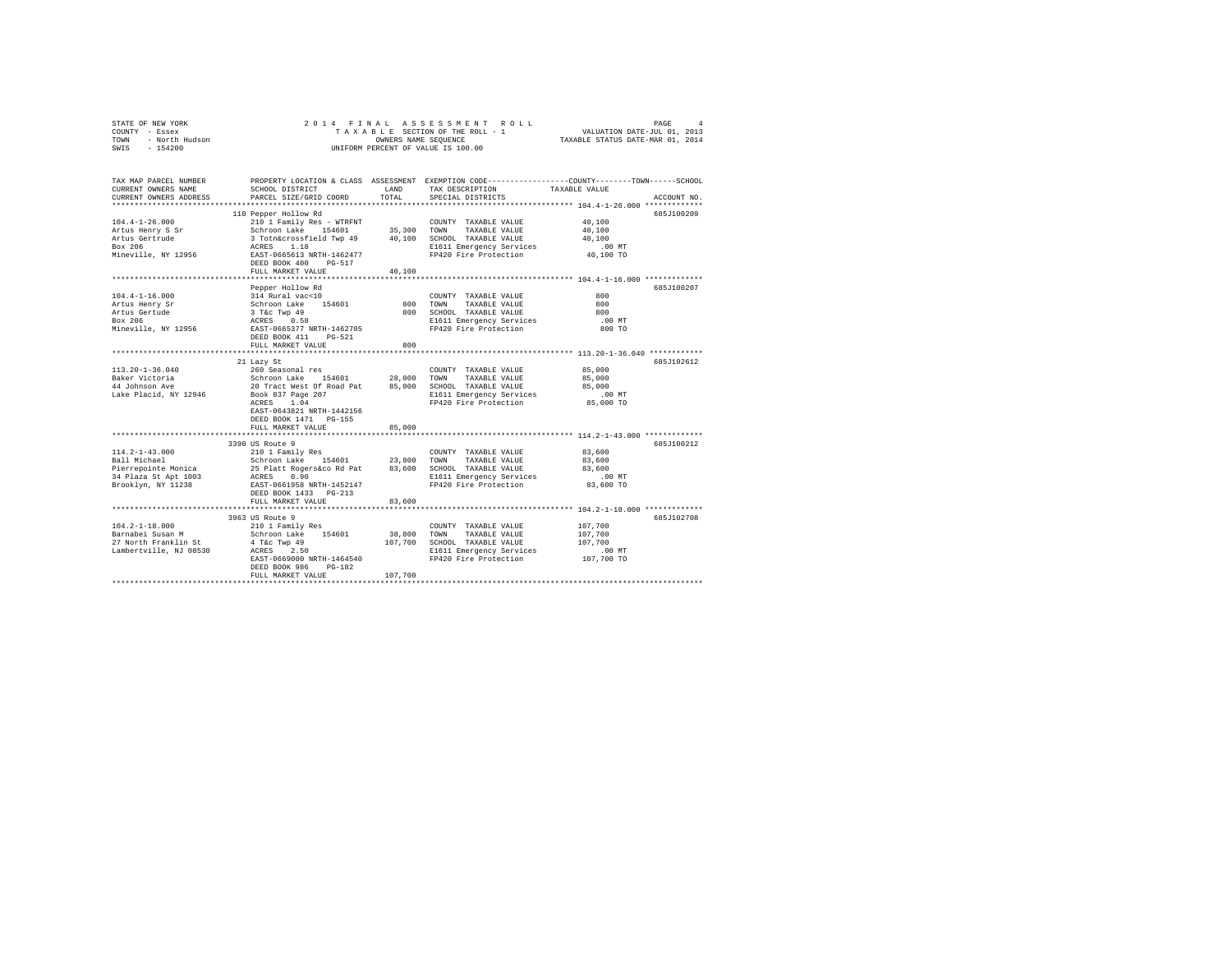| STATE OF NEW YORK<br>COUNTY - Essex<br>- North Hudson<br>TOWN<br>SWIS - 154200                               |                                                                                                                                                                                                                            |                    | 2014 FINAL ASSESSMENT ROLL<br>TAXABLE SECTION OF THE ROLL - 1 VALUATION DATE-JUL 01, 2013<br>OWNERS NAME SEOUENCE<br>UNIFORM PERCENT OF VALUE IS 100.00 | TAXABLE STATUS DATE-MAR 01, 2014                             | PAGE<br>-5  |
|--------------------------------------------------------------------------------------------------------------|----------------------------------------------------------------------------------------------------------------------------------------------------------------------------------------------------------------------------|--------------------|---------------------------------------------------------------------------------------------------------------------------------------------------------|--------------------------------------------------------------|-------------|
| TAX MAP PARCEL NUMBER<br>CURRENT OWNERS NAME<br>CURRENT OWNERS ADDRESS                                       | SCHOOL DISTRICT<br>PARCEL SIZE/GRID COORD                                                                                                                                                                                  | LAND<br>TOTAL      | PROPERTY LOCATION & CLASS ASSESSMENT EXEMPTION CODE---------------COUNTY-------TOWN------SCHOOL<br>TAX DESCRIPTION TAXABLE VALUE<br>SPECIAL DISTRICTS   |                                                              | ACCOUNT NO. |
| $114.18 - 1 - 13.000$<br>Barrett Matthew L<br>Barrett Laura M<br>115 Raintree Ln<br>Mahwah, NJ 07430         | 3911 Blue Ridge Rd<br>210 1 Family Res<br>Schroon Lake 154601 14,900<br>25 Tr W Of Rd Pat 106,000<br>0.46 BANK1STARSG<br>ACRES 0.46 BANK1STARSG<br>EAST-0655500 NRTH-1440514<br>DEED BOOK 1370 PG-309<br>FULL MARKET VALUE | 106,000            | COUNTY TAXABLE VALUE<br>TAXABLE VALUE<br>TOWN<br>SCHOOL TAXABLE VALUE<br>E1611 Emergency Services<br>FP420 Fire Protection                              | 106,000<br>106,000<br>106,000<br>$.00$ MT<br>106,000 TO      | 685J102903  |
| $114.4 - 1 - 19.000$<br>Bastian Eugene J<br>Bastian Jessica S<br>159 Orchard Ln<br>Weybridge, VT 05753       | 56 Johnson Pond Rd<br>240 Rural res<br>Schroon Lake 154601 63,500<br>142 Paradox Tract<br>ACRES 31.00<br>EAST-0661204 NRTH-1441276<br>DEED BOOK 1581 PG-29<br>FULL MARKET VALUE                                            | 187,400<br>187.400 | COUNTY TAXABLE VALUE<br>TOWN<br>TAXABLE VALUE<br>SCHOOL TAXABLE VALUE<br>E1611 Emergency Services<br>FP420 Fire Protection                              | $187\,, 400$<br>187,400<br>187,400<br>$.00$ MT<br>187,400 TO | 685J100713  |
| $114.2 - 2 - 24.000$<br>Benjamin Richard L Jr<br>Hoque Daniel S<br>531 Southwoods Dr<br>Monticello, NY 12701 | 3183 US Route 9<br>24 Platt Rogers Patent<br>ACRES 13.15<br>EAST-0660736 NRTH-1447167<br>DEED BOOK 1422 PG-245                                                                                                             | 44,300             | COUNTY TAXABLE VALUE<br>TAXABLE VALUE<br>SCHOOL TAXABLE VALUE<br>E1611 Emergency Services<br>FP420 Fire Protection                                      | 44,300<br>44,300<br>44,300<br>.00MT<br>44,300 TO             | 685Z005005  |
| $104.4 - 1 - 80.001$<br>Benken Susan<br>Ferrara Anthony P Jr<br>2 Heather Ln<br>Wallkill, NY 12589           | FULL MARKET VALUE<br>33 Pepper Hollow Rd<br>210 1 Family Res<br>Schroon Lake 154601 33,600<br>3 Totn&crossfield Twp 49 95,800<br>ACRES<br>7.10<br>EAST-0666603 NRTH-1463031                                                | 44,300             | COUNTY TAXABLE VALUE<br>TOWN<br>TAXABLE VALUE<br>SCHOOL TAXABLE VALUE<br>E1611 Emergency Services<br>FP420 Fire Protection                              | 95,800<br>95,800<br>95,800<br>$.00$ MT<br>95,800 TO          | 685J180001  |

|                        | DEED BOOK 1063 PG-337<br>FULL MARKET VALUE | 95,800                          |           |             |
|------------------------|--------------------------------------------|---------------------------------|-----------|-------------|
|                        | 84 Caza Turn Rd                            |                                 |           | 685J189009  |
| $114.2 - 1 - 1.300$    | 270 Mfg housing                            | RES. STAR 41854                 |           | 30,000<br>0 |
| Bennett Harold C       | Schroon Lake<br>154601                     | 32,700<br>COUNTY TAXABLE VALUE  | 55,500    |             |
| Bennett Nancy M        | 26 Platt Rogers&co Rd Pat                  | 55,500<br>TAXABLE VALUE<br>TOWN | 55,500    |             |
| 84 Caza Turn Rd        | ACRES 6.13                                 | SCHOOL TAXABLE VALUE            | 25,500    |             |
| North Hudson, NY 12855 | EAST-0663399 NRTH-1454398                  | E1611 Emergency Services        | $.00$ MT  |             |
|                        | DEED BOOK 1446 PG-46                       | FP420 Fire Protection           | 55,500 TO |             |
|                        | FULL MARKET VALUE                          | 55,500                          |           |             |
|                        |                                            |                                 |           |             |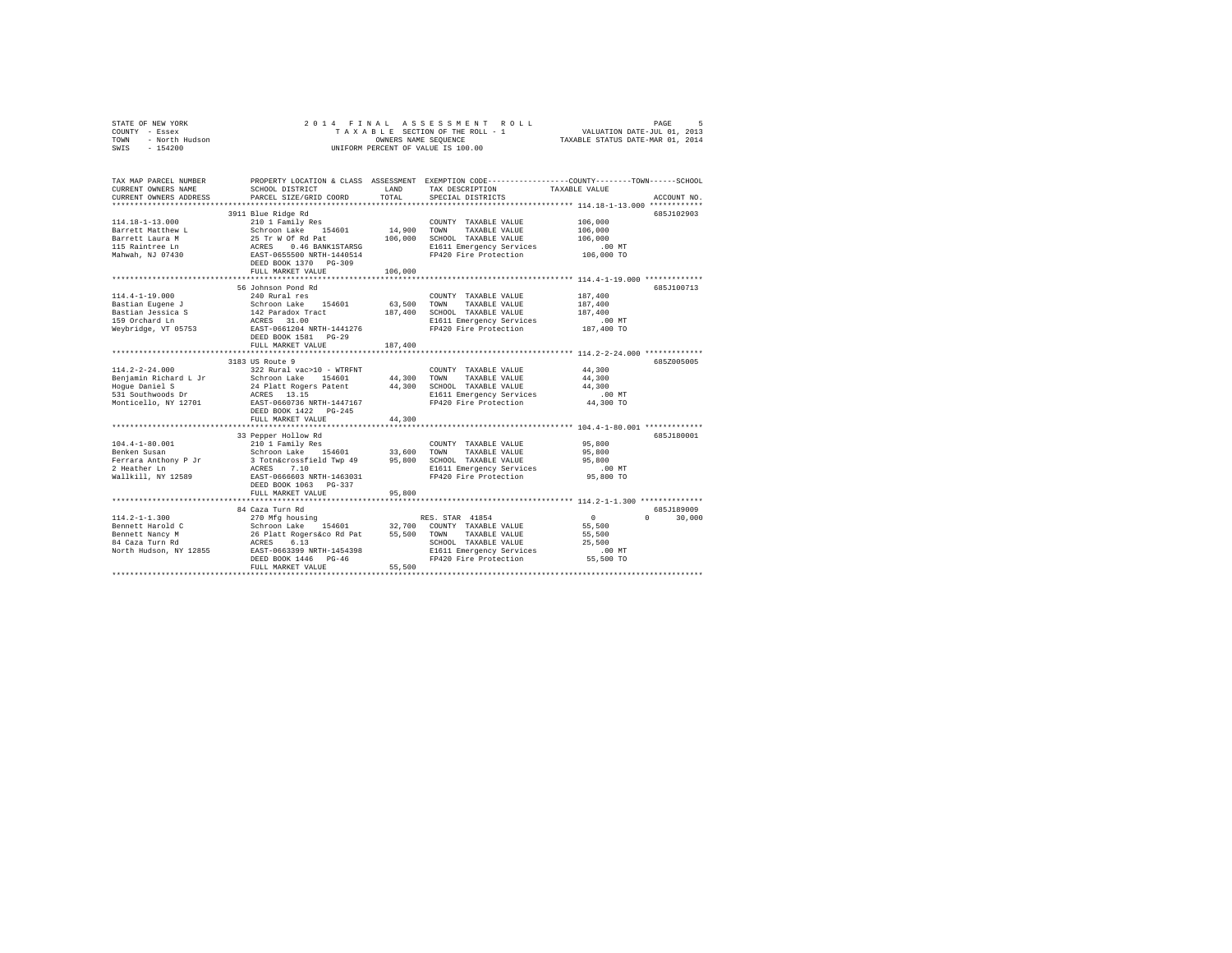| STATE OF NEW YORK                                                                                                                                                 | 2014 FINAL                                                                                      |         |                                                                                                 |                                  |          |             |
|-------------------------------------------------------------------------------------------------------------------------------------------------------------------|-------------------------------------------------------------------------------------------------|---------|-------------------------------------------------------------------------------------------------|----------------------------------|----------|-------------|
| COUNTY - Essex                                                                                                                                                    |                                                                                                 |         |                                                                                                 |                                  |          |             |
| TOWN                                                                                                                                                              |                                                                                                 |         |                                                                                                 | TAXABLE STATUS DATE-MAR 01, 2014 |          |             |
| OF NEW YORK<br>7 - Essex<br>- North Hudson<br>- 154200<br>SWIS                                                                                                    |                                                                                                 |         | OWNERS NAME SEQUENCE<br>UNIFORM PERCENT OF VALUE IS 100.00                                      |                                  |          |             |
|                                                                                                                                                                   |                                                                                                 |         |                                                                                                 |                                  |          |             |
|                                                                                                                                                                   |                                                                                                 |         |                                                                                                 |                                  |          |             |
|                                                                                                                                                                   |                                                                                                 |         |                                                                                                 |                                  |          |             |
| TAX MAP PARCEL NUMBER                                                                                                                                             |                                                                                                 |         | PROPERTY LOCATION & CLASS ASSESSMENT EXEMPTION CODE---------------COUNTY-------TOWN------SCHOOL |                                  |          |             |
| CURRENT OWNERS NAME                                                                                                                                               | SCHOOL DISTRICT                                                                                 | LAND    | TAX DESCRIPTION                                                                                 | TAXABLE VALUE                    |          |             |
| CURRENT OWNERS ADDRESS                                                                                                                                            | PARCEL SIZE/GRID COORD                                                                          | TOTAL   | SPECIAL DISTRICTS                                                                               |                                  |          | ACCOUNT NO. |
|                                                                                                                                                                   |                                                                                                 |         |                                                                                                 |                                  |          |             |
|                                                                                                                                                                   | 3915 Blue Ridge Rd                                                                              |         |                                                                                                 |                                  |          | 685J101805  |
| $114.18 - 1 - 12.002$                                                                                                                                             | 210 1 Family Res                                                                                |         | COUNTY TAXABLE VALUE                                                                            | 137,300                          |          |             |
|                                                                                                                                                                   |                                                                                                 | 13,300  | TOWN<br>TAXABLE VALUE                                                                           |                                  |          |             |
| Bennett Richard E                                                                                                                                                 |                                                                                                 |         |                                                                                                 | 137,300                          |          |             |
| Bennett Cynthia D                                                                                                                                                 |                                                                                                 | 137,300 | SCHOOL TAXABLE VALUE                                                                            | 137,300                          |          |             |
| 1347 Union St                                                                                                                                                     | Schroon Lake 154601<br>25 Tr W Of Rd Pat<br>ACRES 0.27 BANK1STARSG<br>EAST-0655673 NRTH-1440466 |         | E1611 Emergency Services                                                                        | $.00$ MT                         |          |             |
| Schenectady, NY 12308                                                                                                                                             |                                                                                                 |         | FP420 Fire Protection                                                                           | 137,300 TO                       |          |             |
|                                                                                                                                                                   | DEED BOOK 1359 PG-172                                                                           |         |                                                                                                 |                                  |          |             |
|                                                                                                                                                                   | FULL MARKET VALUE                                                                               | 137,300 |                                                                                                 |                                  |          |             |
|                                                                                                                                                                   |                                                                                                 |         |                                                                                                 |                                  |          |             |
|                                                                                                                                                                   | 33 Hyatt Heights Way                                                                            |         |                                                                                                 |                                  |          | 685J100211  |
| $114.2 - 2 - 31.100$                                                                                                                                              | 210 1 Family Res RES. STAR 41854<br>Schroon Lake 154601 32,600 COUNTY TAXABLE VALUE             |         |                                                                                                 | 0                                | $\Omega$ | 30,000      |
| Berube Joseph P                                                                                                                                                   |                                                                                                 |         |                                                                                                 | 146,300                          |          |             |
|                                                                                                                                                                   | 25 Platt Rogers&co Rd Pat 146,300                                                               |         | TOWN TAXABLE VALUE                                                                              | 146,300                          |          |             |
|                                                                                                                                                                   |                                                                                                 |         | SCHOOL TAXABLE VALUE                                                                            | 116,300                          |          |             |
| Berius voorber 1988 – 25 Platt Rogersson – 1988 – 2008<br>Berius Diane M – 25 Platt Rogersson – 1988<br>26 EAST-0663144 NRTH-1452483<br>EAST-0663144 NRTH-1452483 |                                                                                                 |         |                                                                                                 |                                  |          |             |
|                                                                                                                                                                   |                                                                                                 |         | E1611 Emergency Services                                                                        | $.00$ MT                         |          |             |
| North Hudson, NY 12855                                                                                                                                            | DEED BOOK 1631 PG-289                                                                           |         | FP420 Fire Protection                                                                           | 146,300 TO                       |          |             |
|                                                                                                                                                                   | FULL MARKET VALUE                                                                               | 146,300 |                                                                                                 |                                  |          |             |
|                                                                                                                                                                   |                                                                                                 |         |                                                                                                 |                                  |          |             |
|                                                                                                                                                                   | 3084 US Route 9                                                                                 |         |                                                                                                 |                                  |          | 685.7100312 |
| 114.4-1-27.000                                                                                                                                                    | 210 1 Family Res                                                                                |         | VET WAR CT 41121                                                                                | 15,000                           | 15,000   | $\sim$ 0    |
| Bessey Brenda<br>3084 US Rte 9                                                                                                                                    | Schroon Lake 154601 17,100 AGED ALL 41800<br>23 Platt Rogers&co Rd Pat 104,000 SR STAR 41834    |         |                                                                                                 | 44,500                           | 44,500   | 52,000      |
|                                                                                                                                                                   |                                                                                                 |         |                                                                                                 | $\sim$ 0                         | $\sim$ 0 | 52,000      |
| North Hudson, NY 12855                                                                                                                                            | ACRES 0.70                                                                                      |         | COUNTY TAXABLE VALUE                                                                            | 44,500                           |          |             |
|                                                                                                                                                                   | EAST-0660609 NRTH-1444888                                                                       |         |                                                                                                 | 44,500                           |          |             |
|                                                                                                                                                                   | DEED BOOK 799 PG-288                                                                            |         | TOWN TAXABLE VALUE<br>SCHOOL TAXABLE VALUE                                                      | $\sim$ 0                         |          |             |
|                                                                                                                                                                   | FULL MARKET VALUE                                                                               |         | 104,000 E1611 Emergency Services                                                                | $.00$ MT                         |          |             |
|                                                                                                                                                                   |                                                                                                 |         | FP420 Fire Protection                                                                           | 104,000 TO                       |          |             |
|                                                                                                                                                                   |                                                                                                 |         |                                                                                                 |                                  |          |             |
|                                                                                                                                                                   |                                                                                                 |         |                                                                                                 |                                  |          |             |
|                                                                                                                                                                   | US Route 9                                                                                      |         |                                                                                                 |                                  |          | 685J100309  |
| 114.4-1-25.100<br>114.4-1-25.100<br>Bessey Mary E                                                                                                                 | 322 Rural vac>10<br>Schroon Lake 154601 30,900                                                  |         | COUNTY TAXABLE VALUE                                                                            | 30,900                           |          |             |
|                                                                                                                                                                   |                                                                                                 |         | TOWN<br>TAXABLE VALUE                                                                           | 30,900                           |          |             |
| c/o Remy & Kim Bessey                                                                                                                                             | 23 Platt Rogers&co Rd Pat 30,900 SCHOOL TAXABLE VALUE                                           |         |                                                                                                 | 30,900                           |          |             |
| 3090 US Rte 9                                                                                                                                                     | ACRES 16.46                                                                                     |         | E1611 Emergency Services                                                                        | $.00$ MT                         |          |             |
| North Hudson, NY 12855                                                                                                                                            | EAST-0661177 NRTH-1444916                                                                       |         | FP420 Fire Protection                                                                           | 30,900 TO                        |          |             |
|                                                                                                                                                                   | DEED BOOK 414 PG-072                                                                            |         |                                                                                                 |                                  |          |             |
|                                                                                                                                                                   | FULL MARKET VALUE                                                                               | 30,900  |                                                                                                 |                                  |          |             |
|                                                                                                                                                                   |                                                                                                 |         |                                                                                                 |                                  |          |             |
|                                                                                                                                                                   | 2997 US Route 9                                                                                 |         |                                                                                                 |                                  |          | 685J100311  |
| $114.4 - 1 - 42.000$                                                                                                                                              | 311 Res vac land                                                                                |         | COUNTY TAXABLE VALUE                                                                            | 14,600                           |          |             |
| Bessey Mary E                                                                                                                                                     |                                                                                                 | 14,600  |                                                                                                 |                                  |          |             |
|                                                                                                                                                                   | Schroon Lake 154601                                                                             |         | TOWN<br>TAXABLE VALUE                                                                           | 14,600                           |          |             |
| c/o Remy & Kim Bessey                                                                                                                                             | 1-A Gore E Of Rd Pat                                                                            | 14,600  | SCHOOL TAXABLE VALUE                                                                            | 14,600                           |          |             |
| 3090 US Rte 9                                                                                                                                                     | ACRES 0.60                                                                                      |         | E1611 Emergency Services                                                                        | $.00$ MT                         |          |             |
| North Hudson, NY 12855                                                                                                                                            | EAST-0660160 NRTH-1442828                                                                       |         | FP420 Fire Protection                                                                           | 14,600 TO                        |          |             |
|                                                                                                                                                                   | DEED BOOK 485 PG-487                                                                            |         |                                                                                                 |                                  |          |             |
|                                                                                                                                                                   | FULL MARKET VALUE                                                                               | 14,600  |                                                                                                 |                                  |          |             |
|                                                                                                                                                                   |                                                                                                 |         |                                                                                                 |                                  |          |             |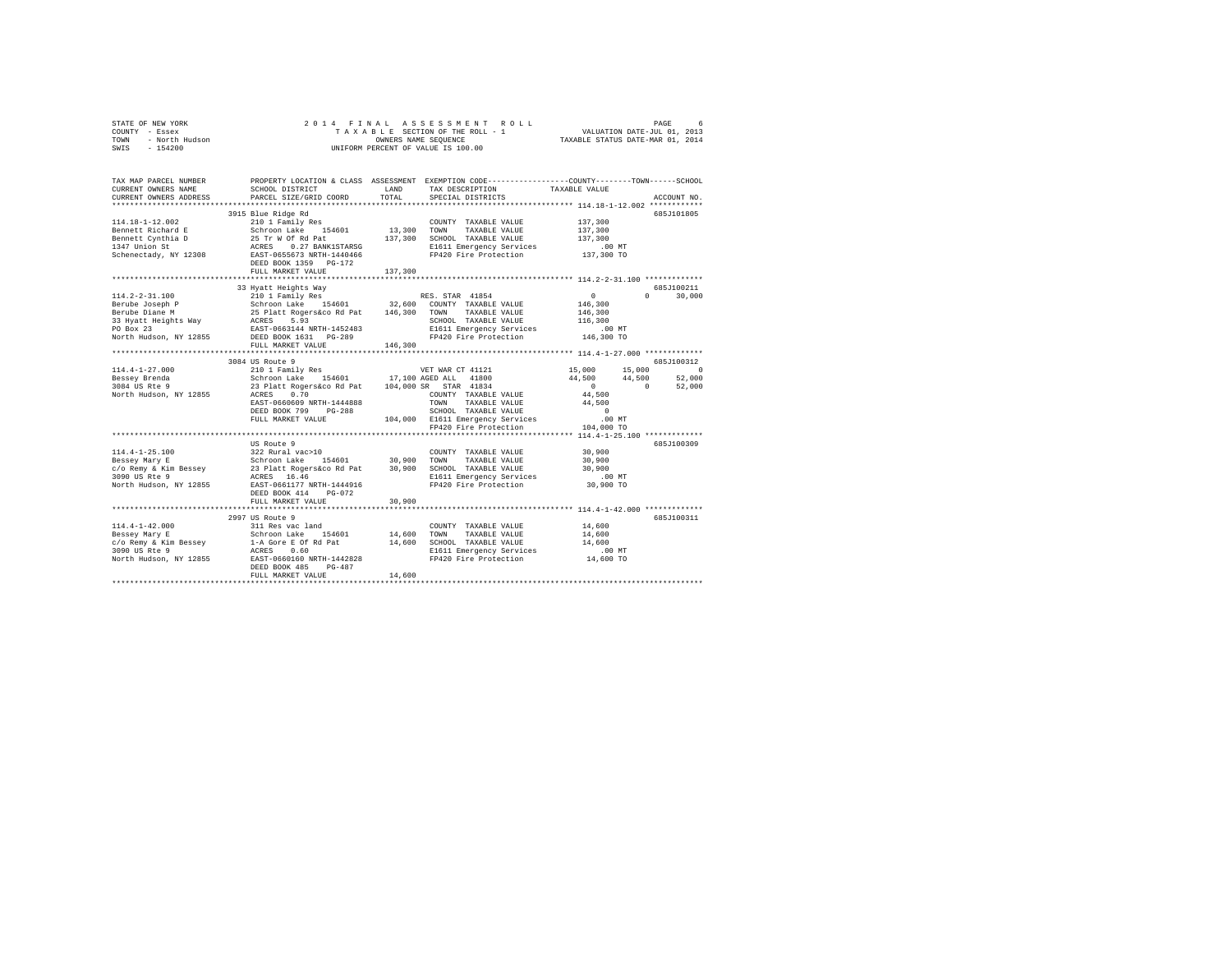| STATE OF NEW YORK<br>COUNTY - Essex<br>TOWN - North Hudson<br>SWIS - 154200 |                                                                                                                                                                                                           |                       | 2014 FINAL ASSESSMENT ROLL<br>$\begin{tabular}{ccccc} T\texttt{A} & X & A\texttt{B} & L\texttt{E} & SECTDON OF THE NOLL - 1 & & & & & & & & & & \texttt{PAGE} & \\ & & & & & & & & & & & & & \texttt{VALUATION DATE-JUL 01, 2013} \\ & & & & & & & & & & & & \texttt{VALUATION DATE-JUL 01, 2013} \\ & & & & & & & & & & & & \texttt{WALUATION DATE-JUL 01, 2013} \end{tabular}$<br>UNIFORM PERCENT OF VALUE IS 100.00 |                                                    | 7             |
|-----------------------------------------------------------------------------|-----------------------------------------------------------------------------------------------------------------------------------------------------------------------------------------------------------|-----------------------|------------------------------------------------------------------------------------------------------------------------------------------------------------------------------------------------------------------------------------------------------------------------------------------------------------------------------------------------------------------------------------------------------------------------|----------------------------------------------------|---------------|
| TAX MAP PARCEL NUMBER<br>CURRENT OWNERS NAME<br>CURRENT OWNERS ADDRESS      | PROPERTY LOCATION & CLASS ASSESSMENT EXEMPTION CODE----------------COUNTY-------TOWN------SCHOOL<br>PARCEL SIZE/GRID COORD TOTAL                                                                          |                       | SCHOOL DISTRICT LAND TAX DESCRIPTION<br>SPECIAL DISTRICTS                                                                                                                                                                                                                                                                                                                                                              | TAXABLE VALUE                                      | ACCOUNT NO.   |
|                                                                             | 2937 US Route 9                                                                                                                                                                                           |                       |                                                                                                                                                                                                                                                                                                                                                                                                                        |                                                    | 685J103307    |
| $114.18 - 2 - 4.000$                                                        | 210 1 Family Res                                                                                                                                                                                          |                       | RES. STAR 41854                                                                                                                                                                                                                                                                                                                                                                                                        | $\sim$ 0                                           | $0 \t 30.000$ |
| Bessey Randy R                                                              | Schroon Lake 154601 19,100 COUNTY TAXABLE VALUE                                                                                                                                                           |                       |                                                                                                                                                                                                                                                                                                                                                                                                                        | 75,400                                             |               |
|                                                                             | 22 Platt Rogers&co Rd Pat 75,400 TOWN TAXABLE VALUE                                                                                                                                                       |                       |                                                                                                                                                                                                                                                                                                                                                                                                                        | 75,400                                             |               |
| Bessey Diane M<br>PO Box 24                                                 |                                                                                                                                                                                                           |                       |                                                                                                                                                                                                                                                                                                                                                                                                                        | 45,400                                             |               |
| North Hudson, NY 12855                                                      | Db 943 Pg 44 Corr Deed<br>ACRES 0.79                                                                                                                                                                      |                       | SCHOOL TAXABLE VALUE<br>E1611 Emergency Services<br>FP420 Fire Protection                                                                                                                                                                                                                                                                                                                                              | $.00$ MT                                           |               |
|                                                                             | EAST-0659340 NRTH-1441644                                                                                                                                                                                 |                       |                                                                                                                                                                                                                                                                                                                                                                                                                        | 75,400 TO                                          |               |
|                                                                             | DEED BOOK 1284 PG-60                                                                                                                                                                                      |                       |                                                                                                                                                                                                                                                                                                                                                                                                                        |                                                    |               |
|                                                                             | FULL MARKET VALUE                                                                                                                                                                                         | 75,400                |                                                                                                                                                                                                                                                                                                                                                                                                                        |                                                    |               |
|                                                                             |                                                                                                                                                                                                           |                       |                                                                                                                                                                                                                                                                                                                                                                                                                        |                                                    |               |
|                                                                             | 3083 US Route 9                                                                                                                                                                                           |                       |                                                                                                                                                                                                                                                                                                                                                                                                                        |                                                    | 685J181001    |
| $114.4 - 1 - 25.200$<br>Bessey Remy R                                       | 312 Vac w/imprv - WTRFNT                                                                                                                                                                                  |                       | COUNTY TAXABLE VALUE                                                                                                                                                                                                                                                                                                                                                                                                   | 65,200<br>65,200                                   |               |
|                                                                             |                                                                                                                                                                                                           |                       |                                                                                                                                                                                                                                                                                                                                                                                                                        | 65,200                                             |               |
| Bessey Kim M<br>3090 US Rte 9                                               |                                                                                                                                                                                                           |                       | E1611 Emergency Services                                                                                                                                                                                                                                                                                                                                                                                               | $.00$ MT                                           |               |
| North Hudson, NY 12855                                                      | Schroon Lake 154601 53,500 TOWN TAXABLE VALUE<br>23 Platt Roger 6:0 Rd 65,200 SCHOOL TAXABLE VALUE<br>ACRES 5.30 RCHOL RATE 1611 Emergency Services<br>25 EAST-0660257 NRTH-1444793 F0420 Fier Protection |                       | FP420 Fire Protection                                                                                                                                                                                                                                                                                                                                                                                                  | 65,200 TO                                          |               |
|                                                                             | DEED BOOK 1206 PG-194                                                                                                                                                                                     |                       |                                                                                                                                                                                                                                                                                                                                                                                                                        |                                                    |               |
|                                                                             | FULL MARKET VALUE                                                                                                                                                                                         | 65,200                |                                                                                                                                                                                                                                                                                                                                                                                                                        |                                                    |               |
|                                                                             |                                                                                                                                                                                                           | ********************* |                                                                                                                                                                                                                                                                                                                                                                                                                        | ********************* 114.4-1-26.000 ************* |               |
|                                                                             | 3090 US Route 9                                                                                                                                                                                           |                       |                                                                                                                                                                                                                                                                                                                                                                                                                        |                                                    | 685J100308    |
| $114.4 - 1 - 26.000$                                                        | 210 1 Family Res                                                                                                                                                                                          |                       | RES. STAR 41854                                                                                                                                                                                                                                                                                                                                                                                                        | $\sim$ 0                                           | $0 \t 30,000$ |
| Bessey Remy R                                                               | Schroon Lake 154601 17,100 COUNTY TAXABLE VALUE<br>23 Platt Rogers Co Rd Pat 109,200 TOWN TAXABLE VALUE                                                                                                   |                       |                                                                                                                                                                                                                                                                                                                                                                                                                        | 109,200                                            |               |
| Bessey Kim M<br>3090 US Rte 9                                               |                                                                                                                                                                                                           |                       | TAXABLE VALUE                                                                                                                                                                                                                                                                                                                                                                                                          | 109,200                                            |               |
| North Hudson, NY 12855                                                      | ACRES 0.70<br>EAST-0660640 NRTH-1445034                                                                                                                                                                   |                       | SCHOOL TAXABLE VALUE                                                                                                                                                                                                                                                                                                                                                                                                   | 79,200<br>$.00$ MT                                 |               |
|                                                                             | DEED BOOK 1219 PG-290                                                                                                                                                                                     |                       | SCHOOL TAXABLE VALUE<br>E1611 Emergency Services<br>FP420 Fire Protection<br>FP420 Fire Protection                                                                                                                                                                                                                                                                                                                     | 109,200 TO                                         |               |
|                                                                             | FULL MARKET VALUE                                                                                                                                                                                         | 109,200               |                                                                                                                                                                                                                                                                                                                                                                                                                        |                                                    |               |
|                                                                             |                                                                                                                                                                                                           |                       |                                                                                                                                                                                                                                                                                                                                                                                                                        |                                                    |               |
|                                                                             | 3054 US Route 9                                                                                                                                                                                           |                       |                                                                                                                                                                                                                                                                                                                                                                                                                        |                                                    | 685J103405    |
| 114.4-1-29.000                                                              | 210 1 Family Res                                                                                                                                                                                          |                       | RES. STAR 41854                                                                                                                                                                                                                                                                                                                                                                                                        | $\overline{0}$                                     | $0 \t 30,000$ |
|                                                                             |                                                                                                                                                                                                           |                       |                                                                                                                                                                                                                                                                                                                                                                                                                        | 110,000                                            |               |
| Bessey Ryan R<br>Bessey April M<br>3054 US Rte 9                            |                                                                                                                                                                                                           |                       | TAXABLE VALUE                                                                                                                                                                                                                                                                                                                                                                                                          | 110,000                                            |               |
|                                                                             | Life Use To R&g Wetmore                                                                                                                                                                                   |                       | SCHOOL TAXABLE VALUE                                                                                                                                                                                                                                                                                                                                                                                                   | 80,000                                             |               |
| North Hudson, NY 12855                                                      | By Db 1042 Pg 139<br>20PFS 0.60                                                                                                                                                                           |                       | E1611 Emergency Services                                                                                                                                                                                                                                                                                                                                                                                               | $.00$ MT                                           |               |
|                                                                             | ACRES 0.60<br>EAST-0660499 NRTH-1444131                                                                                                                                                                   |                       | FP420 Fire Protection                                                                                                                                                                                                                                                                                                                                                                                                  | $110,000$ TO                                       |               |
|                                                                             | DEED BOOK 1042 PG-139                                                                                                                                                                                     |                       |                                                                                                                                                                                                                                                                                                                                                                                                                        |                                                    |               |
|                                                                             | FULL MARKET VALUE                                                                                                                                                                                         | 110,000               |                                                                                                                                                                                                                                                                                                                                                                                                                        |                                                    |               |
|                                                                             |                                                                                                                                                                                                           |                       |                                                                                                                                                                                                                                                                                                                                                                                                                        |                                                    |               |
|                                                                             | US Route 9                                                                                                                                                                                                |                       |                                                                                                                                                                                                                                                                                                                                                                                                                        |                                                    | 685J198005    |
| $104.4 - 1 - 4.003$                                                         | 910 Priv forest - WTRFNT                                                                                                                                                                                  |                       | COUNTY TAXABLE VALUE                                                                                                                                                                                                                                                                                                                                                                                                   | 60,700                                             |               |
|                                                                             |                                                                                                                                                                                                           |                       | 60,700 TOWN TAXABLE VALUE                                                                                                                                                                                                                                                                                                                                                                                              | 60,700                                             |               |
|                                                                             |                                                                                                                                                                                                           |                       | 60,700 SCHOOL TAXABLE VALUE                                                                                                                                                                                                                                                                                                                                                                                            | 60,700                                             |               |
|                                                                             |                                                                                                                                                                                                           |                       | E1611 Emergency Services .00 MT<br>FP420 Fire Protection 60,700 TO                                                                                                                                                                                                                                                                                                                                                     |                                                    |               |
|                                                                             |                                                                                                                                                                                                           |                       |                                                                                                                                                                                                                                                                                                                                                                                                                        |                                                    |               |
|                                                                             |                                                                                                                                                                                                           |                       |                                                                                                                                                                                                                                                                                                                                                                                                                        |                                                    |               |
| PRIOR OWNER ON 3/01/2014 FULL MARKET VALUE                                  |                                                                                                                                                                                                           | 60,700                |                                                                                                                                                                                                                                                                                                                                                                                                                        |                                                    |               |
| Kosto Michael J                                                             |                                                                                                                                                                                                           |                       |                                                                                                                                                                                                                                                                                                                                                                                                                        |                                                    |               |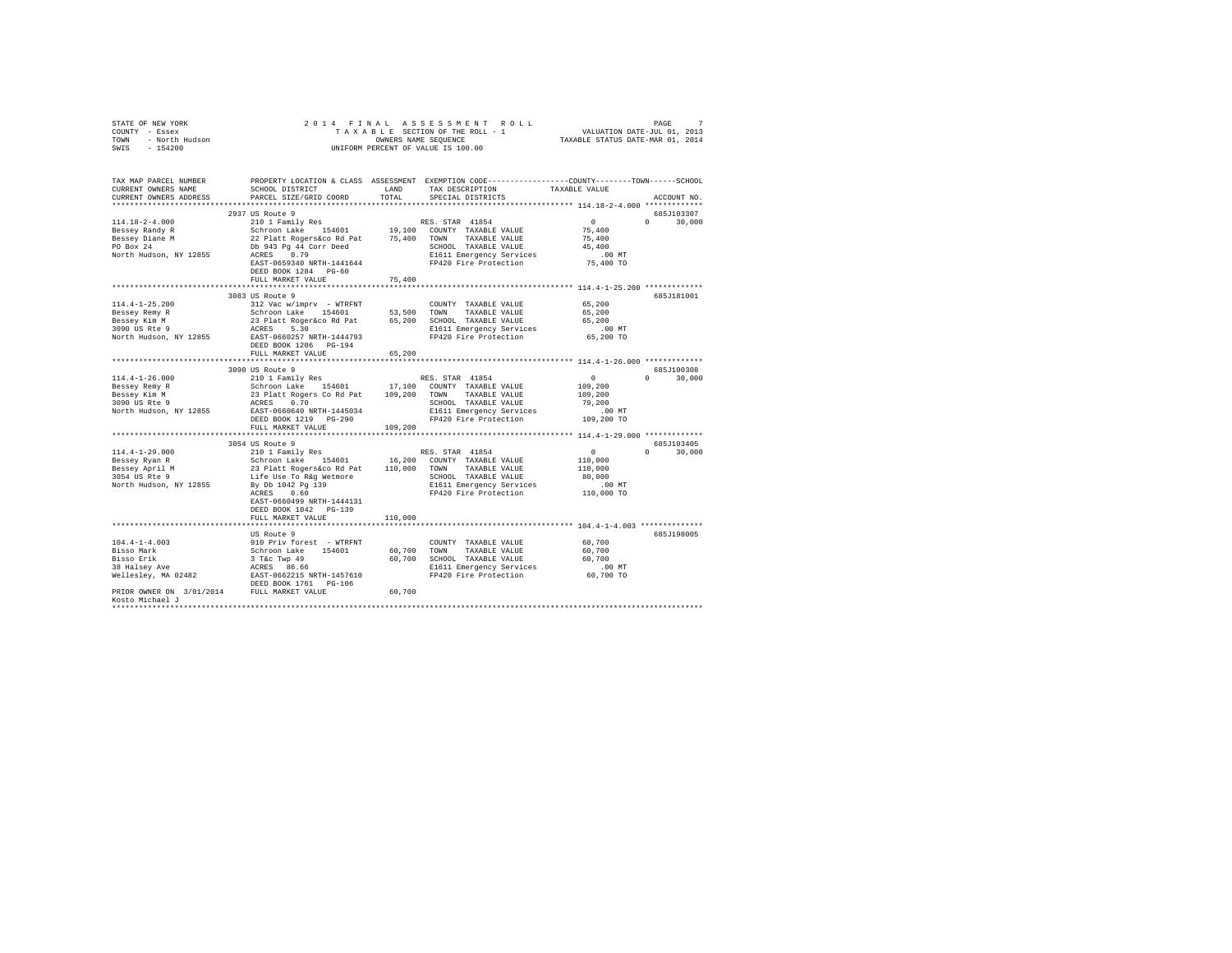| STATE OF NEW YORK<br>COUNTY - Essex                                    | 2014 FINAL                                       |                      | ASSESSMENT ROLL<br>TAXABLE SECTION OF THE ROLL - 1 | PAGE<br>VALUATION DATE-JUL 01, 2013                                                                                            | 8 |
|------------------------------------------------------------------------|--------------------------------------------------|----------------------|----------------------------------------------------|--------------------------------------------------------------------------------------------------------------------------------|---|
| - North Hudson<br>TOWN<br>SWIS<br>$-154200$                            |                                                  | OWNERS NAME SEQUENCE | UNIFORM PERCENT OF VALUE IS 100.00                 | TAXABLE STATUS DATE-MAR 01, 2014                                                                                               |   |
| TAX MAP PARCEL NUMBER<br>CURRENT OWNERS NAME<br>CURRENT OWNERS ADDRESS | SCHOOL DISTRICT<br>PARCEL SIZE/GRID COORD        | LAND<br>TOTAL        | TAX DESCRIPTION<br>SPECIAL DISTRICTS               | PROPERTY LOCATION & CLASS ASSESSMENT EXEMPTION CODE---------------COUNTY-------TOWN-----SCHOOL<br>TAXABLE VALUE<br>ACCOUNT NO. |   |
|                                                                        |                                                  |                      |                                                    |                                                                                                                                |   |
| $114.2 - 1 - 1.100$                                                    | 3523 US Route 9<br>240 Rural res<br>- WTRFNT     |                      | COUNTY TAXABLE VALUE                               | 685J101610<br>269,800                                                                                                          |   |
| Bisso Mark                                                             | Schroon Lake 154601                              | 162,900              | TOWN<br>TAXABLE VALUE                              | 269,800                                                                                                                        |   |
| Bisso Erik                                                             | Schroon Lake 154601<br>26 Platt Rogers&co Rd Pat | 269,800              | SCHOOL TAXABLE VALUE                               | 269,800                                                                                                                        |   |
| 38 Halsey Ave                                                          | ACRES 172.22                                     |                      | E1611 Emergency Services                           | .00MT                                                                                                                          |   |
| Wellesley, MA 02482                                                    | EAST-0661551 NRTH-1454607                        |                      | FP420 Fire Protection                              | 269,800 TO                                                                                                                     |   |
|                                                                        | DEED BOOK 1644 PG-263                            |                      |                                                    |                                                                                                                                |   |
|                                                                        | FULL MARKET VALUE                                | 269,800              |                                                    |                                                                                                                                |   |
|                                                                        |                                                  | *************        |                                                    | *************************** 105.-1-20.200 **************                                                                       |   |
|                                                                        | 28 Old Campsite Rd                               |                      |                                                    | 685J191002                                                                                                                     |   |
| $105. - 1 - 20.200$                                                    | 582 Camping park                                 | 56,800               | COUNTY TAXABLE VALUE                               | 81,400                                                                                                                         |   |
| Boggs Catherine R<br>Lupe David J                                      | Schroon Lake 154601<br>179 Paradox Tract         | 81,400               | TOWN<br>TAXABLE VALUE<br>SCHOOL TAXABLE VALUE      | 81,400<br>81,400                                                                                                               |   |
| 431 Broadway Greenlawn                                                 | ACRES 25.90                                      |                      | E1611 Emergency Services                           | $.00$ MT                                                                                                                       |   |
| Huntington, NY 11743                                                   | EAST-0669579 NRTH-1462505                        |                      | FP420 Fire Protection                              | 81,400 TO                                                                                                                      |   |
|                                                                        | DEED BOOK 966<br>$PG-084$                        |                      |                                                    |                                                                                                                                |   |
|                                                                        | FULL MARKET VALUE                                | 81,400               |                                                    |                                                                                                                                |   |
|                                                                        |                                                  |                      |                                                    |                                                                                                                                |   |
|                                                                        | 1827 Blue Ridge Rd                               |                      |                                                    | 685.T103404                                                                                                                    |   |
| $123. - 2 - 3.000$                                                     | 260 Seasonal res                                 |                      | COUNTY TAXABLE VALUE                               | 28,000                                                                                                                         |   |
| Bornhorst Carl E                                                       | Schroon Lake 154601                              | 19,700               | TOWN<br>TAXABLE VALUE                              | 28,000                                                                                                                         |   |
| 49 Sesame St<br>PO Box 77                                              | 14 T&c Twp 30<br>2ac                             | 28,000               | SCHOOL TAXABLE VALUE<br>E1611 Emergency Services   | 28,000<br>$.00$ MT                                                                                                             |   |
| Old Chatham, NY 12136                                                  | ACRES 3.23                                       |                      | FP420 Fire Protection                              | 28,000 TO                                                                                                                      |   |
|                                                                        | EAST-0606477 NRTH-1439440                        |                      |                                                    |                                                                                                                                |   |
|                                                                        | DEED BOOK 1592 PG-267                            |                      |                                                    |                                                                                                                                |   |
|                                                                        | FULL MARKET VALUE                                | 28,000               |                                                    |                                                                                                                                |   |
|                                                                        |                                                  |                      |                                                    |                                                                                                                                |   |
|                                                                        | 1827 Blue Ridge Rd                               |                      |                                                    | 685J103402                                                                                                                     |   |
| $123. -2 - 4.000$                                                      | 314 Rural vac<10                                 |                      | COUNTY TAXABLE VALUE                               | 1,200                                                                                                                          |   |
| Bornhorst Carl E                                                       | Schroon Lake<br>154601                           | 1,200                | TAXABLE VALUE<br>TOWN                              | 1,200<br>1,200                                                                                                                 |   |
| 49 Sesame St<br>PO Box 77                                              | 14 Totn&crossfield Twp 30<br>ACRES 1.00          | 1,200                | SCHOOL TAXABLE VALUE<br>E1611 Emergency Services   | .00 MT                                                                                                                         |   |
| Old Chatham, NY 12136                                                  | EAST-0606535 NRTH-1439274                        |                      | FP420 Fire Protection                              | 1,200 TO                                                                                                                       |   |
|                                                                        | DEED BOOK 1592 PG-267                            |                      |                                                    |                                                                                                                                |   |
|                                                                        | FULL MARKET VALUE                                | 1,200                |                                                    |                                                                                                                                |   |
|                                                                        |                                                  |                      |                                                    | *********************************** 114.18-2-3.000 *************                                                               |   |
|                                                                        | 2941 US Route 9                                  |                      |                                                    | 685J103314                                                                                                                     |   |
| $114.18 - 2 - 3.000$                                                   | 210 1 Family Res                                 |                      | COUNTY TAXABLE VALUE                               | 83,600                                                                                                                         |   |
| Bowers Stephen F                                                       | Schroon Lake 154601                              | 28,500               | TOWN<br>TAXABLE VALUE                              | 83,600                                                                                                                         |   |
| Bowers Edna M<br>386 Loch Muller Rd                                    | 22 Platt Rogers&co Rd Pat<br>ACRES 1.30          | 83,600               | SCHOOL TAXABLE VALUE<br>E1611 Emergency Services   | 83,600<br>$.00$ MT                                                                                                             |   |
| Olmstedville, NY 12857                                                 | EAST-0659486 NRTH-1441738                        |                      | FP420 Fire Protection                              | 83,600 TO                                                                                                                      |   |
|                                                                        | DEED BOOK 1710 PG-158                            |                      |                                                    |                                                                                                                                |   |
|                                                                        | FULL MARKET VALUE                                | 83,600               |                                                    |                                                                                                                                |   |
|                                                                        |                                                  |                      |                                                    |                                                                                                                                |   |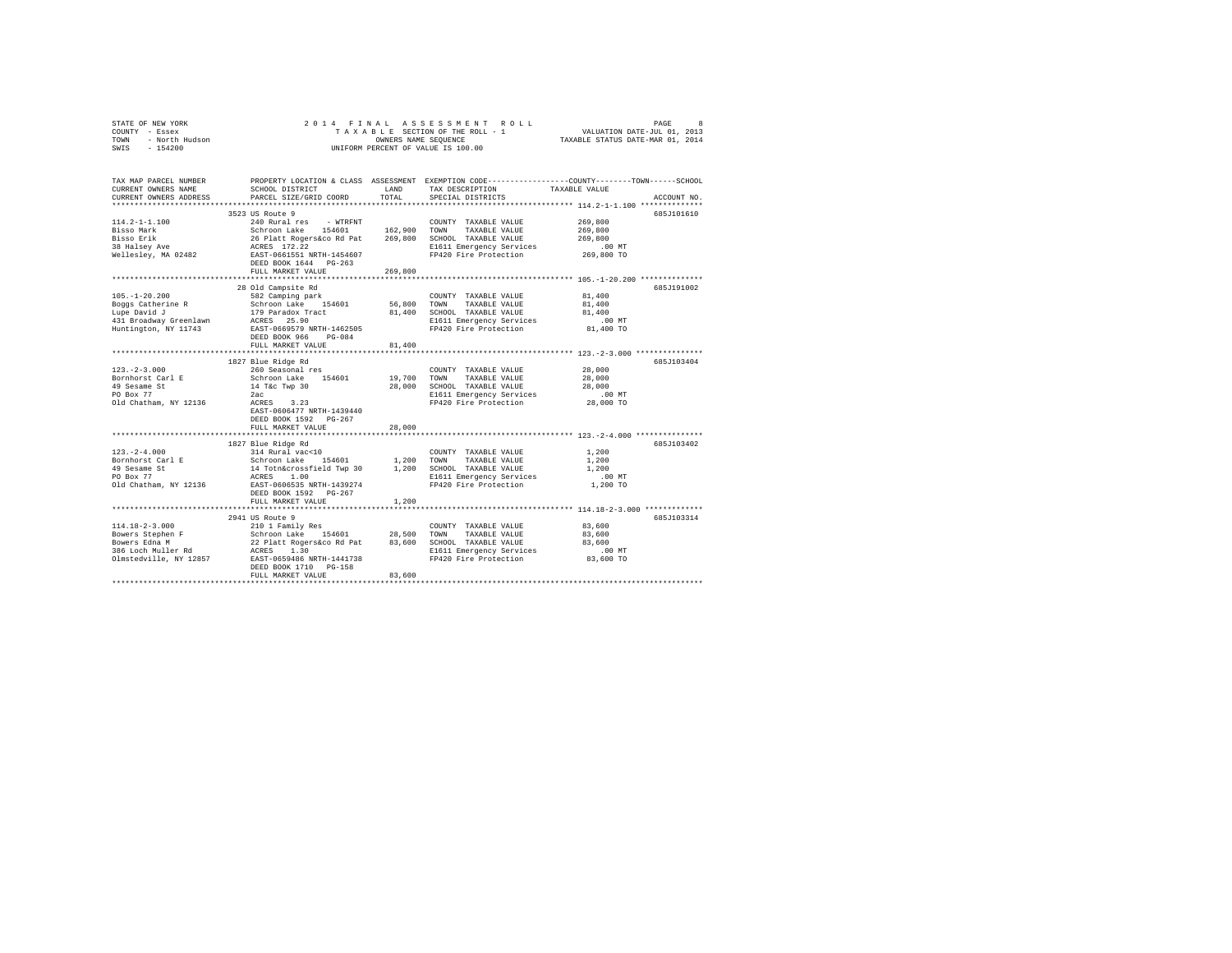| STATE OF NEW YORK<br>STATE OF NEW YORK<br>COUNTY - Essex<br>TOWN - North Hudson<br>SWIS - 154200                                                                                                                                                                                                                                                                                                                             |                                                                                                               |         | 2014 FINAL ASSESSMENT ROLL<br>9 PAGE 9 PAGE 2 O 1 4 FINAL ASSESSMENT ROLL<br>TAXABLE SECTION OF THE ROLL - 1 VALUATION DATE-JUL 01, 2013<br>TAXABLE STATUS DATE-MAR 01, 2014<br>UNIFORM PERCENT OF VALUE IS 100.00 |                                                                 | PAGE<br>9     |
|------------------------------------------------------------------------------------------------------------------------------------------------------------------------------------------------------------------------------------------------------------------------------------------------------------------------------------------------------------------------------------------------------------------------------|---------------------------------------------------------------------------------------------------------------|---------|--------------------------------------------------------------------------------------------------------------------------------------------------------------------------------------------------------------------|-----------------------------------------------------------------|---------------|
| TAX MAP PARCEL NUMBER                                                                                                                                                                                                                                                                                                                                                                                                        |                                                                                                               |         | PROPERTY LOCATION & CLASS ASSESSMENT EXEMPTION CODE----------------COUNTY-------TOWN-----SCHOOL                                                                                                                    |                                                                 | ACCOUNT NO.   |
| $85.3 - 1 - 8.000$<br>Yorktown Heights, NY 10598 Edward A Brandt<br>ACRES 0.96                                                                                                                                                                                                                                                                                                                                               | 5148 US Route 9<br>260 Seasonal res<br>EAST-0672636 NRTH-1490130<br>DEED BOOK 1610 PG-39<br>FULL MARKET VALUE |         | COUNTY TAXABLE VALUE                                                                                                                                                                                               | 218,700                                                         | 685J103104    |
|                                                                                                                                                                                                                                                                                                                                                                                                                              | 25 Hyatt Heights Way                                                                                          | 218,700 |                                                                                                                                                                                                                    |                                                                 | 685Z007001    |
| $114.2 - 2 - 28.000$<br>Example 2010<br>Braunius Abby K<br>Po Box 93<br>Morth Final<br>North Hudson, NY 12855 ACRES 11.01 BANK1STARSG                                                                                                                                                                                                                                                                                        | 240 Rural res<br>DEED BOOK 1485 PG-67<br>FULL MARKET VALUE                                                    | 238,400 | RES. STAR 41854                                                                                                                                                                                                    | $\overline{0}$ and $\overline{0}$ and $\overline{0}$<br>238,400 | $0 \t 30,000$ |
|                                                                                                                                                                                                                                                                                                                                                                                                                              |                                                                                                               |         |                                                                                                                                                                                                                    |                                                                 |               |
| $104.4 - 1 - 89.200$<br>Bridge Stephen<br>Bridge Robert<br>2324 Jersey St<br>Essex, NY 12936                                                                                                                                                                                                                                                                                                                                 | 64 Walker Way<br>260 Seasonal res<br>DEED BOOK 992 PG-328                                                     |         | COUNTY TAXABLE VALUE 49,600                                                                                                                                                                                        |                                                                 | 685J179003    |
|                                                                                                                                                                                                                                                                                                                                                                                                                              | FULL MARKET VALUE                                                                                             | 49,600  |                                                                                                                                                                                                                    |                                                                 |               |
|                                                                                                                                                                                                                                                                                                                                                                                                                              | 4213 US Route 9<br>DEED BOOK 1056 PG-202                                                                      |         |                                                                                                                                                                                                                    |                                                                 | 685J100402    |
|                                                                                                                                                                                                                                                                                                                                                                                                                              | FULL MARKET VALUE                                                                                             | 151,200 |                                                                                                                                                                                                                    |                                                                 |               |
| $\begin{tabular}{lcccc} 113.3-2-1.000 & \textit{2000 NIT} & \textit{2000 NIT} & \textit{TXABLE VALUE} & \textit{2113} & \textit{2121} & \textit{2001} \\ & & & & 210 & 1\text{ ramily Res} & \textit{COUNIT} & \textit{TXABLE VALUE} & \textit{78,800} \\ \textit{Brown Mendy} & & & & & 2\text{Chron Lake} & \textit{154601} & \textit{31,100} & \textit{TONN} & \textit{TXABLE VALUE} & \textit{78,800} \\ \textit{Earlsd$ | EAST-0624821 NRTH-1441161<br>DEED BOOK 1459 PG-185                                                            |         |                                                                                                                                                                                                                    |                                                                 | 685J100215    |
|                                                                                                                                                                                                                                                                                                                                                                                                                              | FULL MARKET VALUE                                                                                             | 78,800  |                                                                                                                                                                                                                    |                                                                 |               |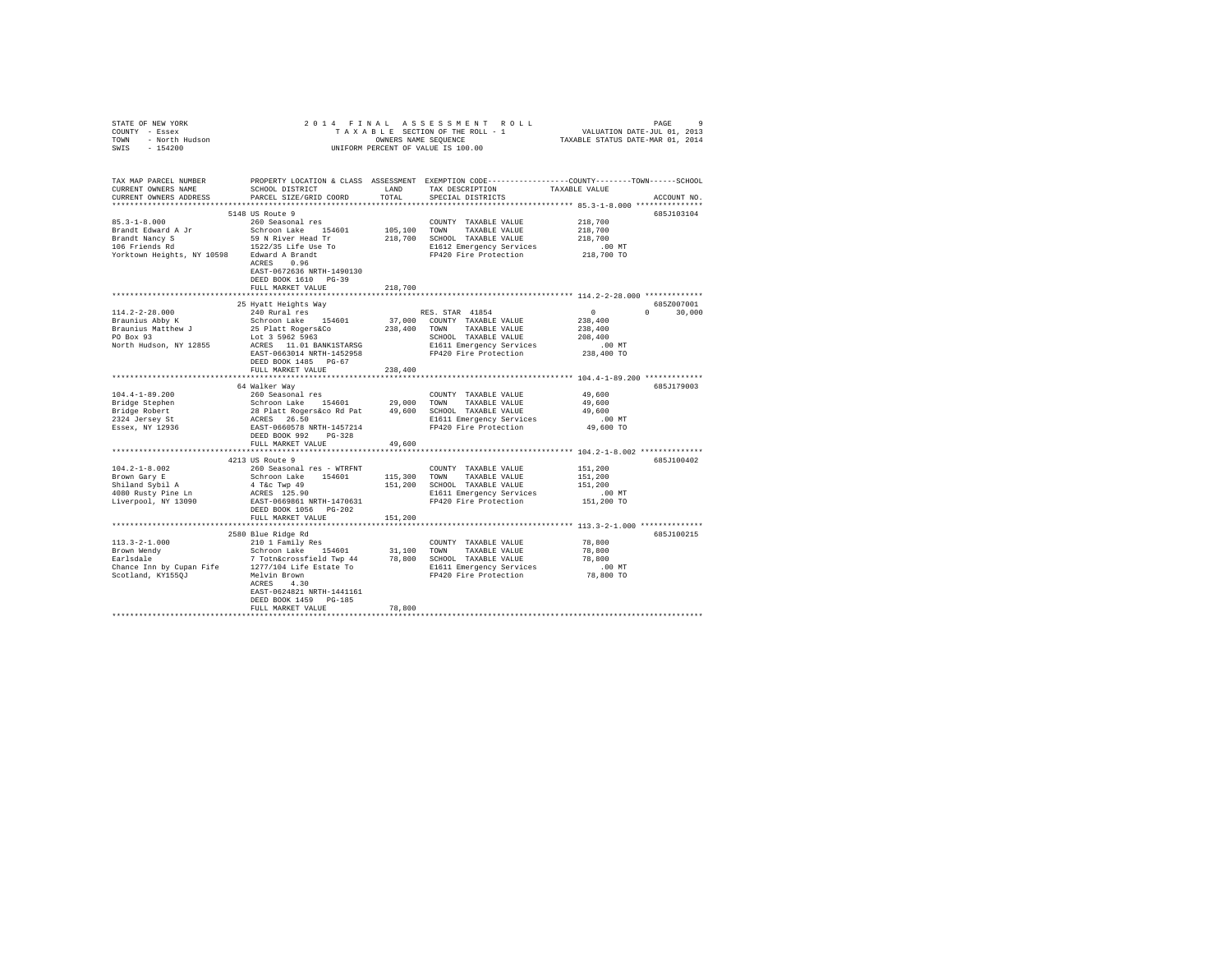|                | STATE OF NEW YORK |  |  |  |  | 2014 FINAL ASSESSMENT ROLL         | PAGE                             | 10 |
|----------------|-------------------|--|--|--|--|------------------------------------|----------------------------------|----|
| COUNTY - Essex |                   |  |  |  |  | TAXABLE SECTION OF THE ROLL - 1    | VALUATION DATE-JUL 01, 2013      |    |
| TOWN           | - North Hudson    |  |  |  |  | OWNERS NAME SEOUENCE               | TAXABLE STATUS DATE-MAR 01, 2014 |    |
| SWIS           | $-154200$         |  |  |  |  | UNIFORM PERCENT OF VALUE IS 100.00 |                                  |    |

| TAX MAP PARCEL NUMBER<br>CURRENT OWNERS NAME<br>CURRENT OWNERS ADDRESS | SCHOOL DISTRICT<br>PARCEL SIZE/GRID COORD           | LAND<br>TOTAL | TAX DESCRIPTION<br>SPECIAL DISTRICTS | PROPERTY LOCATION & CLASS ASSESSMENT EXEMPTION CODE----------------COUNTY-------TOWN-----SCHOOL<br>TAXABLE VALUE<br>ACCOUNT NO. |
|------------------------------------------------------------------------|-----------------------------------------------------|---------------|--------------------------------------|---------------------------------------------------------------------------------------------------------------------------------|
|                                                                        |                                                     |               |                                      |                                                                                                                                 |
|                                                                        | 49 Greenough Rd                                     |               |                                      | 685J102703                                                                                                                      |
| $104.2 - 1 - 14.000$                                                   | 210 1 Family Res                                    |               | COUNTY TAXABLE VALUE                 | 92,600                                                                                                                          |
| Brozzetti Palma J                                                      | Schroon Lake 154601                                 | 49,100 TOWN   | TAXABLE VALUE                        | 92.600                                                                                                                          |
| 49 Greenough Rd                                                        | 4 Totn&crossfield Twp 49                            |               | 92,600 SCHOOL TAXABLE VALUE          | 92,600                                                                                                                          |
| North Hudson, NY 12855                                                 | ACRES<br>2.20                                       |               | E1611 Emergency Services             | .00 MT                                                                                                                          |
|                                                                        | EAST-0669827 NRTH-1464977                           |               | FP420 Fire Protection                | 92,600 TO                                                                                                                       |
|                                                                        | DEED BOOK 1738 PG-67                                |               |                                      |                                                                                                                                 |
|                                                                        | FULL MARKET VALUE                                   | 92,600        |                                      |                                                                                                                                 |
|                                                                        |                                                     |               |                                      |                                                                                                                                 |
|                                                                        | 7 Pepper Hollow Rd                                  |               |                                      | 685J100409                                                                                                                      |
| $104.4 - 1 - 34.000$                                                   | 260 Seasonal res - WTRFNT                           |               | COUNTY TAXABLE VALUE                 | 73,600                                                                                                                          |
| Calcutti Patrick E                                                     | Schroon Lake 154601                                 | 48,000        | TAXABLE VALUE<br>TOWN                | 73,600                                                                                                                          |
| Calcutti Estelle                                                       | 31 Platt Rogers&co Rd Pat<br>ACRES 1.50             | 73,600        | SCHOOL TAXABLE VALUE                 | 73,600                                                                                                                          |
| 221 Grand St                                                           |                                                     |               | E1611 Emergency Services             | .00 MT                                                                                                                          |
| Croton-on-Hudson, NY 10520 EAST-0667446 NRTH-1462532                   |                                                     |               | FP420 Fire Protection                | 73,600 TO                                                                                                                       |
|                                                                        | DEED BOOK 1622 PG-24                                |               |                                      |                                                                                                                                 |
|                                                                        | FULL MARKET VALUE                                   | 73,600        |                                      |                                                                                                                                 |
|                                                                        |                                                     |               |                                      |                                                                                                                                 |
| $114.2 - 2 - 20.000$                                                   | 3193 US Route 9<br>210 1 Family Res - WTRFNT        |               | COUNTY TAXABLE VALUE                 | 685Z000005<br>150,600                                                                                                           |
| Campbell Richard R                                                     | Schroon Lake 154601                                 | 55,100        | TOWN<br>TAXABLE VALUE                | 150,600                                                                                                                         |
| 8 Glenmont Ct                                                          | 24 Platt Rogers Rd Pat                              | 150,600       | SCHOOL TAXABLE VALUE                 | 150,600                                                                                                                         |
| PO Box 453                                                             |                                                     |               | E1611 Emergency Services             | .00 MT                                                                                                                          |
| Glenmont, NY 12077                                                     | ACRES 8.72<br>EAST-0660878 NRTH-1447489             |               | FP420 Fire Protection                | 150,600 TO                                                                                                                      |
|                                                                        | DEED BOOK 1263 PG-170                               |               |                                      |                                                                                                                                 |
|                                                                        | FULL MARKET VALUE                                   | 150,600       |                                      |                                                                                                                                 |
|                                                                        | ***********************                             |               |                                      | *********** 104.4-3-4.100 ************                                                                                          |
|                                                                        | 30 Alsatia Dr                                       |               |                                      | 685Z010007                                                                                                                      |
| $104.4 - 3 - 4.100$                                                    | 312 Vac w/imprv - WTRFNT                            |               | COUNTY TAXABLE VALUE                 | 61,100                                                                                                                          |
| Carey Norman                                                           | Schroon Lake 154601                                 | 53,300 TOWN   | TAXABLE VALUE                        | 61,100                                                                                                                          |
| Carev Marlene                                                          | 29 Platt Rogers&co Rd Pat<br>Pt Lot 4 Kenakwar Subd | 61,100        | SCHOOL TAXABLE VALUE                 | 61,100                                                                                                                          |
| 7 Lape Rd                                                              |                                                     |               | E1611 Emergency Services             | $.00$ MT                                                                                                                        |
| Waterford, NY 12188                                                    | 5.06<br>ACRES                                       |               | FP420 Fire Protection                | 61,100 TO                                                                                                                       |
|                                                                        | EAST-0664379 NRTH-1458876                           |               |                                      |                                                                                                                                 |
|                                                                        | DEED BOOK 1605 PG-160                               |               |                                      |                                                                                                                                 |
|                                                                        | FULL MARKET VALUE                                   | 61,100        |                                      |                                                                                                                                 |
|                                                                        |                                                     |               |                                      |                                                                                                                                 |
|                                                                        | Kenakwar Ln                                         |               |                                      | 685Z010008                                                                                                                      |
| $104.4 - 3 - 4.200$                                                    |                                                     |               | COUNTY TAXABLE VALUE                 | 1,400                                                                                                                           |
| Carey Norman                                                           |                                                     | 1,400 TOWN    | TAXABLE VALUE                        | 1,400                                                                                                                           |
| Carey Marlene                                                          |                                                     |               | 1,400 SCHOOL TAXABLE VALUE           | 1,400                                                                                                                           |
| 7 Lape Rd                                                              |                                                     |               | E1611 Emergency Services             | .00 MT                                                                                                                          |
| Waterford, NY 12188                                                    | EAST-0664608 NRTH-1458679                           |               | FP420 Fire Protection                | 1,400 TO                                                                                                                        |
|                                                                        | DEED BOOK 1605<br>$PG-160$                          |               |                                      |                                                                                                                                 |
|                                                                        | FULL MARKET VALUE                                   | 1,400         |                                      |                                                                                                                                 |
|                                                                        |                                                     |               |                                      |                                                                                                                                 |
|                                                                        |                                                     |               |                                      |                                                                                                                                 |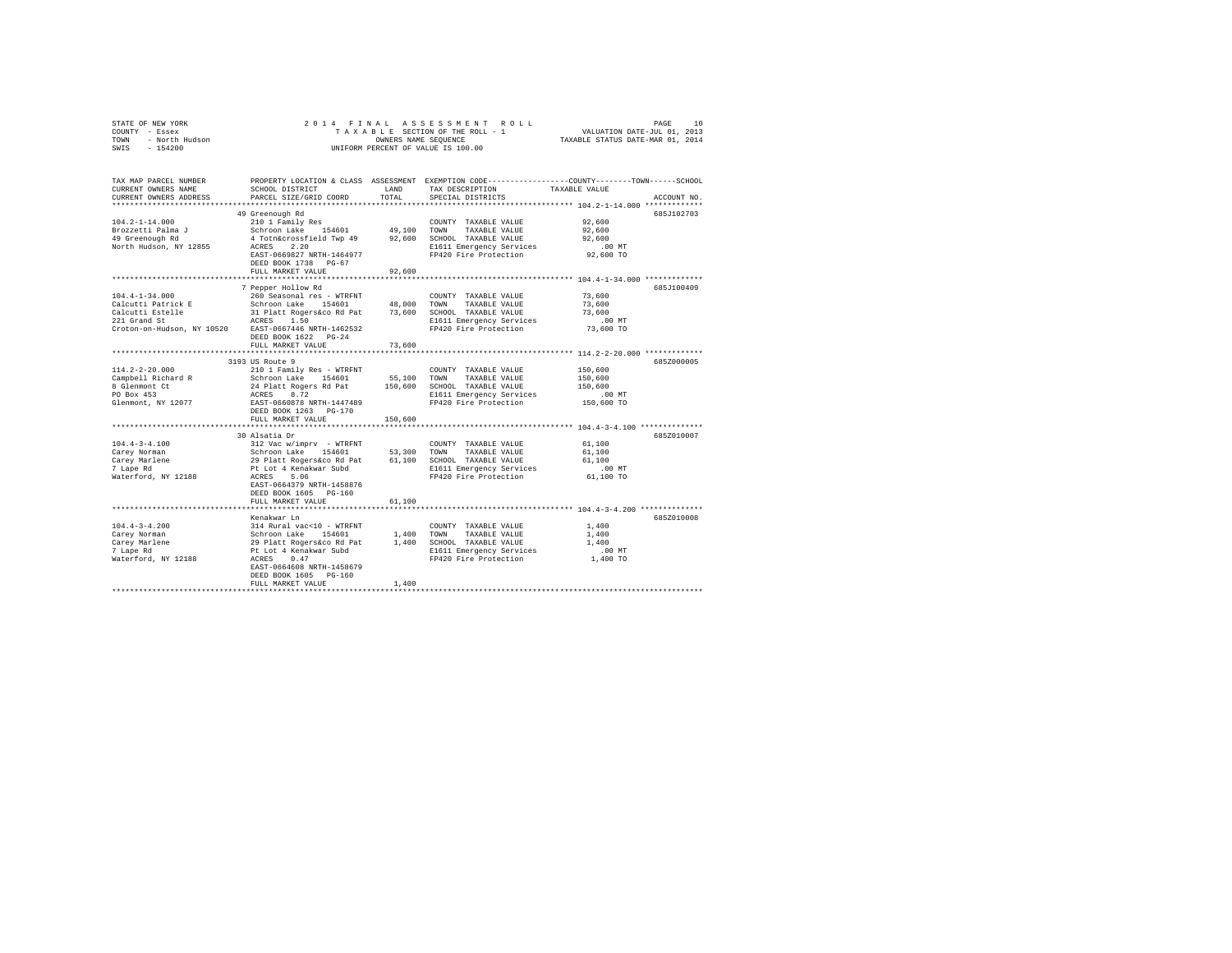| STATE OF NEW YORK 2013<br>COUNTY - Essex<br>TOWN - North Hudson<br>SWIS - 154200 | 2014 FINAL<br>OWNERS NAME SEQUENCE<br>UNIFORM PERCENT OF VALUE IS 100.00                                                                                             |             |                                                                       |                                                                                                                       |
|----------------------------------------------------------------------------------|----------------------------------------------------------------------------------------------------------------------------------------------------------------------|-------------|-----------------------------------------------------------------------|-----------------------------------------------------------------------------------------------------------------------|
|                                                                                  |                                                                                                                                                                      |             |                                                                       |                                                                                                                       |
|                                                                                  |                                                                                                                                                                      |             |                                                                       | TAX MAP PARCEL NUMBER PROPERTY LOCATION & CLASS ASSESSMENT EXEMPTION CODE---------------COUNTY-------TOWN------SCHOOL |
| CURRENT OWNERS NAME                                                              | SCHOOL DISTRICT                                                                                                                                                      | <b>LAND</b> | TAX DESCRIPTION                                                       | TAXABLE VALUE                                                                                                         |
| CURRENT OWNERS ADDRESS                                                           | PARCEL SIZE/GRID COORD                                                                                                                                               | TOTAL       | SPECIAL DISTRICTS                                                     | ACCOUNT NO.                                                                                                           |
|                                                                                  |                                                                                                                                                                      |             |                                                                       | 685J102710                                                                                                            |
| $114.2 - 1 - 19.000$                                                             | 216 Ensign Pond Rd<br>260 Seasonal res                                                                                                                               |             | COUNTY TAXABLE VALUE                                                  | 65,100                                                                                                                |
| Carpaneto Ronald R                                                               |                                                                                                                                                                      | 19,700      | TOWN<br>TAXABLE VALUE                                                 | 65,100                                                                                                                |
| Carpaneto Sandra E                                                               |                                                                                                                                                                      |             | 65,100 SCHOOL TAXABLE VALUE                                           | 65,100                                                                                                                |
| 1 Ridge Way                                                                      |                                                                                                                                                                      |             |                                                                       |                                                                                                                       |
| Purdys, NY 10578                                                                 | Schroon Lake 154601<br>182 Paradox Tract<br>ACRES 3.20<br>EAST-0668421 NRTH-1454637<br>DEED BOOK 1250 PG-266                                                         |             | E1611 Emergency Services .00 MT<br>FP420 Fire Protection  65,100 TO   |                                                                                                                       |
|                                                                                  |                                                                                                                                                                      |             |                                                                       |                                                                                                                       |
|                                                                                  | FULL MARKET VALUE                                                                                                                                                    | 65,100      |                                                                       |                                                                                                                       |
|                                                                                  |                                                                                                                                                                      |             |                                                                       |                                                                                                                       |
|                                                                                  | 614 Johnson Pond Rd                                                                                                                                                  |             |                                                                       | 685J190005                                                                                                            |
| $125.12 - 1 - 8.200$                                                             | 281 Multiple res - WTRFNT                                                                                                                                            |             | COUNTY TAXABLE VALUE                                                  | 498,800                                                                                                               |
| Cavaluzzi Joseph E                                                               | Schroon Lake 154601                                                                                                                                                  |             | 307,000 TOWN TAXABLE VALUE<br>498,800 SCHOOL TAXABLE VALUE            | 498,800<br>498,800                                                                                                    |
| Stephenson Deborah C<br>12038 Twin Cedar Ln                                      |                                                                                                                                                                      |             | E1611 Emergency Services                                              | .00 MT                                                                                                                |
| Bowie, MD 20715                                                                  | 169 Paradox Tract<br>ACRES 17.32<br>EAST-0670425 NRTH-1434337                                                                                                        |             | FP420 Fire Protection                                                 | 498,800 TO                                                                                                            |
|                                                                                  | DEED BOOK 1607 PG-52                                                                                                                                                 |             |                                                                       |                                                                                                                       |
|                                                                                  | FULL MARKET VALUE                                                                                                                                                    | 498,800     |                                                                       |                                                                                                                       |
|                                                                                  |                                                                                                                                                                      |             |                                                                       | ******************************* 125.12-1-11.000 ************                                                          |
|                                                                                  | Johnson Pond Rd                                                                                                                                                      |             |                                                                       | 685J101808                                                                                                            |
|                                                                                  |                                                                                                                                                                      |             | COUNTY TAXABLE VALUE                                                  | 500                                                                                                                   |
|                                                                                  |                                                                                                                                                                      |             | 500 TOWN TAXABLE VALUE                                                | 500                                                                                                                   |
|                                                                                  |                                                                                                                                                                      |             | 500 SCHOOL TAXABLE VALUE                                              | 500<br>.00 MT                                                                                                         |
|                                                                                  | EAST-0671198 NRTH-1433934                                                                                                                                            |             | E1611 Emergency Services<br>FP420 Fire Protection                     | 500 TO                                                                                                                |
|                                                                                  | DEED BOOK 1007 PG-73                                                                                                                                                 |             |                                                                       |                                                                                                                       |
|                                                                                  | FULL MARKET VALUE                                                                                                                                                    | 500         |                                                                       |                                                                                                                       |
|                                                                                  |                                                                                                                                                                      |             |                                                                       |                                                                                                                       |
|                                                                                  | 623 Johnson Pond Rd                                                                                                                                                  |             |                                                                       | 685Z014001                                                                                                            |
| $125.12 - 1 - 8.312$                                                             | 311 Res vac land                                                                                                                                                     |             | COUNTY TAXABLE VALUE                                                  | 21,400                                                                                                                |
| Caza Bruce<br>PO Box 120                                                         | Schroon Lake 154601                                                                                                                                                  |             | 21,400 TOWN TAXABLE VALUE<br>21,400 SCHOOL TAXABLE VALUE              | 21,400                                                                                                                |
| PO Box 120                                                                       | 169 Paradox Tract                                                                                                                                                    |             |                                                                       | 21,400                                                                                                                |
| North Hudson, NY 12855                                                           | Lot 3 #6949<br>ACRES 5.10                                                                                                                                            |             | E1611 Emergency Services<br>FP420 Fire Protection 21,400 TO           | $.00$ MT                                                                                                              |
|                                                                                  | EAST-0671096 NRTH-1434197                                                                                                                                            |             |                                                                       |                                                                                                                       |
|                                                                                  | DEED BOOK 1753 PG-31                                                                                                                                                 |             |                                                                       |                                                                                                                       |
|                                                                                  | FULL MARKET VALUE                                                                                                                                                    | 21,400      |                                                                       |                                                                                                                       |
|                                                                                  | *************************                                                                                                                                            |             |                                                                       | ********************************* 114.2-2-4.100 ***************                                                       |
|                                                                                  | 36 Liberty Rd                                                                                                                                                        |             |                                                                       | 685J102712                                                                                                            |
| $114.2 - 2 - 4.100$                                                              | 721 Sand&gravel                                                                                                                                                      |             | COUNTY TAXABLE VALUE                                                  | 66,310                                                                                                                |
| Caza Bruce E                                                                     |                                                                                                                                                                      |             |                                                                       | 66,310                                                                                                                |
| Caza Brenda J<br>PO Box 132                                                      | Contract Contract 154601 66,310 TOWN TAXABLE VALUE<br>25 Platt Rogerskoo Rd Pat 66,310 SCHOOL TAXABLE VALUE<br>25 Platt Rogerskoo Rd Pat 66,310 SCHOOL TAXABLE VALUE |             |                                                                       | 66,310                                                                                                                |
|                                                                                  |                                                                                                                                                                      |             | E1611 Emergency Services 66,310 TD<br>FP420 Fire Protection 66,310 TO |                                                                                                                       |
| Schroon Lake, NY 12870 ACRES 17.77                                               |                                                                                                                                                                      |             |                                                                       |                                                                                                                       |
|                                                                                  | EAST-0662349 NRTH-1450988<br>DEED BOOK 1132 PG-307                                                                                                                   |             |                                                                       |                                                                                                                       |
|                                                                                  | FULL MARKET VALUE                                                                                                                                                    | 66,310      |                                                                       |                                                                                                                       |
|                                                                                  |                                                                                                                                                                      |             |                                                                       |                                                                                                                       |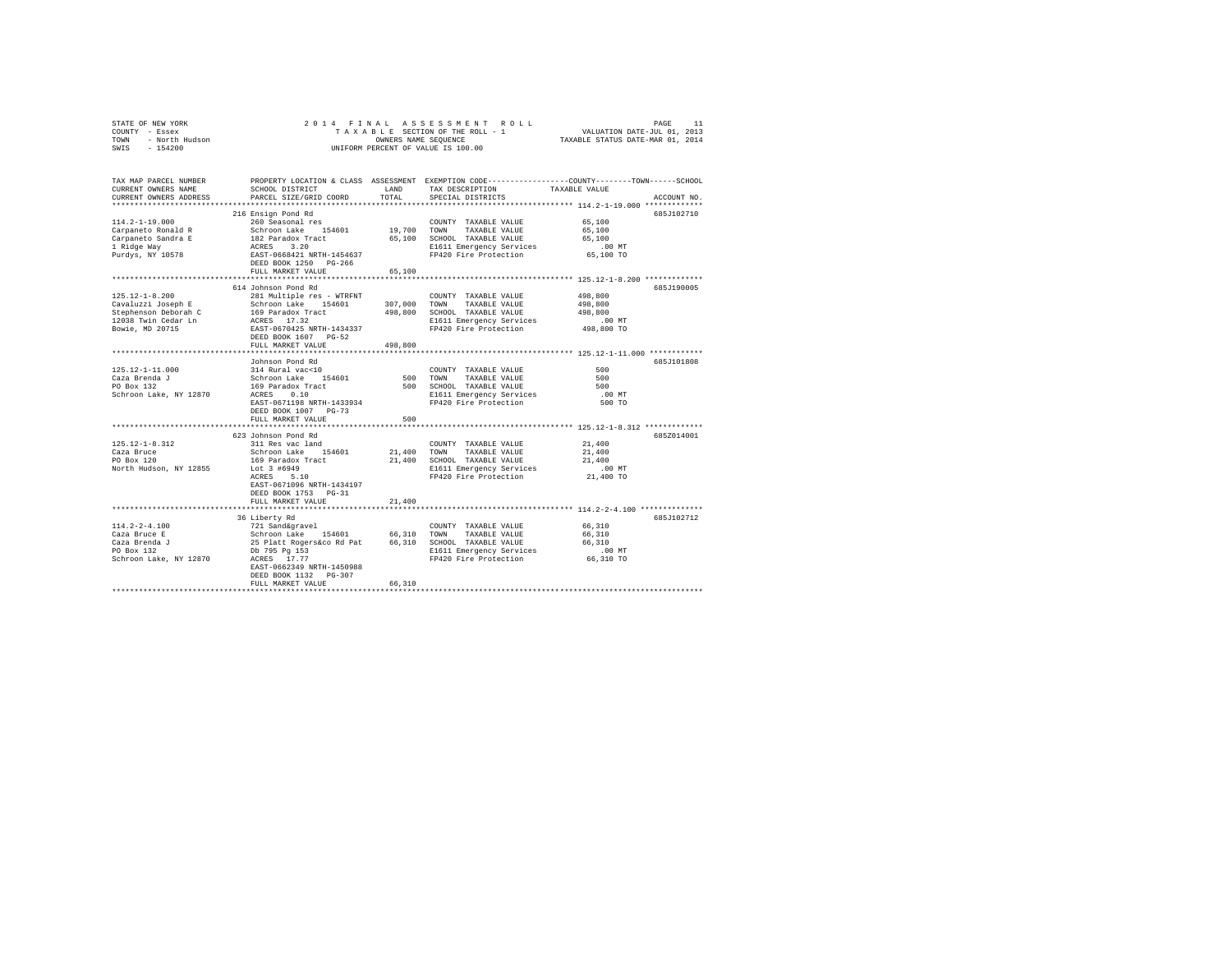| STATE OF NEW YORK |                |  |  | 2014 FINAL ASSESSMENT ROLL         |                                  | PAGE                        | 12 |
|-------------------|----------------|--|--|------------------------------------|----------------------------------|-----------------------------|----|
| COUNTY - Essex    |                |  |  | TAXABLE SECTION OF THE ROLL - 1    |                                  | VALUATION DATE-JUL 01, 2013 |    |
| TOWN              | - North Hudson |  |  | OWNERS NAME SEOUENCE               | TAXABLE STATUS DATE-MAR 01, 2014 |                             |    |
| SWIS - 154200     |                |  |  | UNIFORM PERCENT OF VALUE IS 100.00 |                                  |                             |    |

| TAX MAP PARCEL NUMBER<br>CURRENT OWNERS NAME                                                                                                                                                                                           | SCHOOL DISTRICT                                                                                                                                                                                                                |         | PROPERTY LOCATION & CLASS ASSESSMENT EXEMPTION CODE---------------COUNTY-------TOWN-----SCHOOL<br>LAND TAX DESCRIPTION | TAXABLE VALUE        |                        |
|----------------------------------------------------------------------------------------------------------------------------------------------------------------------------------------------------------------------------------------|--------------------------------------------------------------------------------------------------------------------------------------------------------------------------------------------------------------------------------|---------|------------------------------------------------------------------------------------------------------------------------|----------------------|------------------------|
| CURRENT OWNERS ADDRESS                                                                                                                                                                                                                 | PARCEL SIZE/GRID COORD                                                                                                                                                                                                         | TOTAL   | SPECIAL DISTRICTS                                                                                                      |                      | ACCOUNT NO.            |
|                                                                                                                                                                                                                                        |                                                                                                                                                                                                                                |         |                                                                                                                        |                      |                        |
| 125.12-1-9.000                                                                                                                                                                                                                         | Johnson Pond Rd<br>00011801 HR (2001)<br>2001 March 2001 March 2001 (2001)<br>2001 March 2002 (2001)<br>2003 March 2003 (2001)<br>2003 March 2003 (2001)<br>2003 March 2010 (2011 Emergency Services<br>2010 March 2010 (2012) |         | COUNTY TAXABLE VALUE                                                                                                   | 1,400                | 685J100610             |
| Caza Bruce E                                                                                                                                                                                                                           |                                                                                                                                                                                                                                |         |                                                                                                                        | 1,400                |                        |
| PO Box 132                                                                                                                                                                                                                             |                                                                                                                                                                                                                                |         | 1,400 SCHOOL TAXABLE VALUE                                                                                             | 1,400                |                        |
| Schroon Lake, NY 12870                                                                                                                                                                                                                 |                                                                                                                                                                                                                                |         | E1611 Emergency Services                                                                                               | $.00$ MT             |                        |
|                                                                                                                                                                                                                                        | EAST-0671329 NRTH-1434018                                                                                                                                                                                                      |         | FP420 Fire Protection 1,400 TO                                                                                         |                      |                        |
|                                                                                                                                                                                                                                        | DEED BOOK 1553 PG-271                                                                                                                                                                                                          |         |                                                                                                                        |                      |                        |
|                                                                                                                                                                                                                                        | FULL MARKET VALUE                                                                                                                                                                                                              | 1,400   |                                                                                                                        |                      |                        |
|                                                                                                                                                                                                                                        |                                                                                                                                                                                                                                |         |                                                                                                                        |                      |                        |
|                                                                                                                                                                                                                                        | 69 Wonder View Rd                                                                                                                                                                                                              |         |                                                                                                                        |                      | 685J178511             |
| $104.4 - 1 - 67.000$                                                                                                                                                                                                                   | 210 1 Family Res                                                                                                                                                                                                               |         | RES. STAR 41854                                                                                                        | $\sim$ 0             | $\mathbf{0}$<br>30,000 |
| 104.4-1-67.000 MM (2010) Fassilly Research of Marily Research of Marily Research of Marily Research of Marily R<br>Caza Jilian L (2021) Marily Maria (2021) Marily Marily Marily Marily Marily Marily Marily Marily Marily Marily      |                                                                                                                                                                                                                                |         |                                                                                                                        | 88,400               |                        |
|                                                                                                                                                                                                                                        |                                                                                                                                                                                                                                |         |                                                                                                                        | 88,400               |                        |
|                                                                                                                                                                                                                                        |                                                                                                                                                                                                                                |         | SCHOOL TAXABLE VALUE                                                                                                   | 58,400               |                        |
|                                                                                                                                                                                                                                        |                                                                                                                                                                                                                                |         |                                                                                                                        |                      |                        |
|                                                                                                                                                                                                                                        | DEED BOOK 1664    PG-153                                                                                                                                                                                                       |         | E1611 Emergency Services .00 MT<br>FP420 Fire Protection  88,400 TO                                                    |                      |                        |
|                                                                                                                                                                                                                                        | FULL MARKET VALUE                                                                                                                                                                                                              | 88,400  |                                                                                                                        |                      |                        |
|                                                                                                                                                                                                                                        |                                                                                                                                                                                                                                |         |                                                                                                                        |                      |                        |
|                                                                                                                                                                                                                                        | 58 Caza Turn Rd                                                                                                                                                                                                                |         |                                                                                                                        |                      | 685J189010             |
| $114.2 - 1 - 1.400$                                                                                                                                                                                                                    | 210 1 Family Res                                                                                                                                                                                                               |         | VET WAR CT 41121                                                                                                       | 9,750                | 9,750 0                |
|                                                                                                                                                                                                                                        |                                                                                                                                                                                                                                |         |                                                                                                                        | $0$<br>55,250        | $\mathbf{0}$<br>30,000 |
|                                                                                                                                                                                                                                        |                                                                                                                                                                                                                                |         |                                                                                                                        |                      |                        |
|                                                                                                                                                                                                                                        |                                                                                                                                                                                                                                |         | TOWN TAXABLE VALUE                                                                                                     | 55,250               |                        |
|                                                                                                                                                                                                                                        |                                                                                                                                                                                                                                |         | SCHOOL TAXABLE VALUE                                                                                                   | 35,000               |                        |
|                                                                                                                                                                                                                                        |                                                                                                                                                                                                                                |         | SCHOOL TAAABLE VALUE 51611 E1611 E1611 E1611<br>E1611 E1611 Engregency Services 65,000 FP420 Fire Protection 65,000 TO |                      |                        |
|                                                                                                                                                                                                                                        | FULL MARKET VALUE                                                                                                                                                                                                              |         |                                                                                                                        |                      |                        |
|                                                                                                                                                                                                                                        |                                                                                                                                                                                                                                |         |                                                                                                                        |                      |                        |
|                                                                                                                                                                                                                                        | 3200 US Route 9                                                                                                                                                                                                                |         |                                                                                                                        |                      | 685J194003             |
| $114.2 - 2 - 21.000$                                                                                                                                                                                                                   | 411 Apartment                                                                                                                                                                                                                  |         | COUNTY TAXABLE VALUE                                                                                                   | 128,100              |                        |
|                                                                                                                                                                                                                                        |                                                                                                                                                                                                                                |         |                                                                                                                        | 128,100              |                        |
| aza da a                                                                                                                                                                                                                               |                                                                                                                                                                                                                                |         | 128,100 SCHOOL TAXABLE VALUE                                                                                           | 128,100              |                        |
| PO Box 132                                                                                                                                                                                                                             | Apts 1, 3&5<br>ACRES 2.45                                                                                                                                                                                                      |         | E1611 Emergency Services                                                                                               | 00 MT.<br>128,100 TO |                        |
| Schroon Lake, NY 12870                                                                                                                                                                                                                 |                                                                                                                                                                                                                                |         | FP420 Fire Protection                                                                                                  |                      |                        |
|                                                                                                                                                                                                                                        |                                                                                                                                                                                                                                |         |                                                                                                                        |                      |                        |
|                                                                                                                                                                                                                                        |                                                                                                                                                                                                                                |         |                                                                                                                        |                      |                        |
|                                                                                                                                                                                                                                        |                                                                                                                                                                                                                                | 128,100 |                                                                                                                        |                      |                        |
|                                                                                                                                                                                                                                        |                                                                                                                                                                                                                                |         |                                                                                                                        |                      |                        |
| $114.2 - 2 - 22.000$                                                                                                                                                                                                                   | US Route 9<br>322 Rural vac>10                                                                                                                                                                                                 |         | COUNTY TAXABLE VALUE 11,200                                                                                            |                      | 685J194002             |
|                                                                                                                                                                                                                                        |                                                                                                                                                                                                                                |         |                                                                                                                        |                      |                        |
| 11,200 TOWN TAXABLE VALUE<br>Caza Properties LLC 3chroon Lake 154601 11,200 TOWN TAXABLE VALUE<br>CO Bruce Caza 22 24 Platt Rogers & Co 11,200 SCHOOL TAXABLE VALUE<br>PO Box 132 24 PLATE 1447505 11611 Emergency Services<br>Schroon |                                                                                                                                                                                                                                |         |                                                                                                                        | 11,200<br>11,200     |                        |
|                                                                                                                                                                                                                                        |                                                                                                                                                                                                                                |         | E1611 Emergency Services                                                                                               |                      |                        |
|                                                                                                                                                                                                                                        |                                                                                                                                                                                                                                |         | FP420 Fire Protection 11,200 TO                                                                                        | $.00$ MT             |                        |
|                                                                                                                                                                                                                                        | DEED BOOK 1761 PG-137                                                                                                                                                                                                          |         |                                                                                                                        |                      |                        |
| PRIOR OWNER ON 3/01/2014 FULL MARKET VALUE 11,200                                                                                                                                                                                      |                                                                                                                                                                                                                                |         |                                                                                                                        |                      |                        |
| Harkris Realty Corp                                                                                                                                                                                                                    |                                                                                                                                                                                                                                |         |                                                                                                                        |                      |                        |
|                                                                                                                                                                                                                                        |                                                                                                                                                                                                                                |         |                                                                                                                        |                      |                        |
|                                                                                                                                                                                                                                        |                                                                                                                                                                                                                                |         |                                                                                                                        |                      |                        |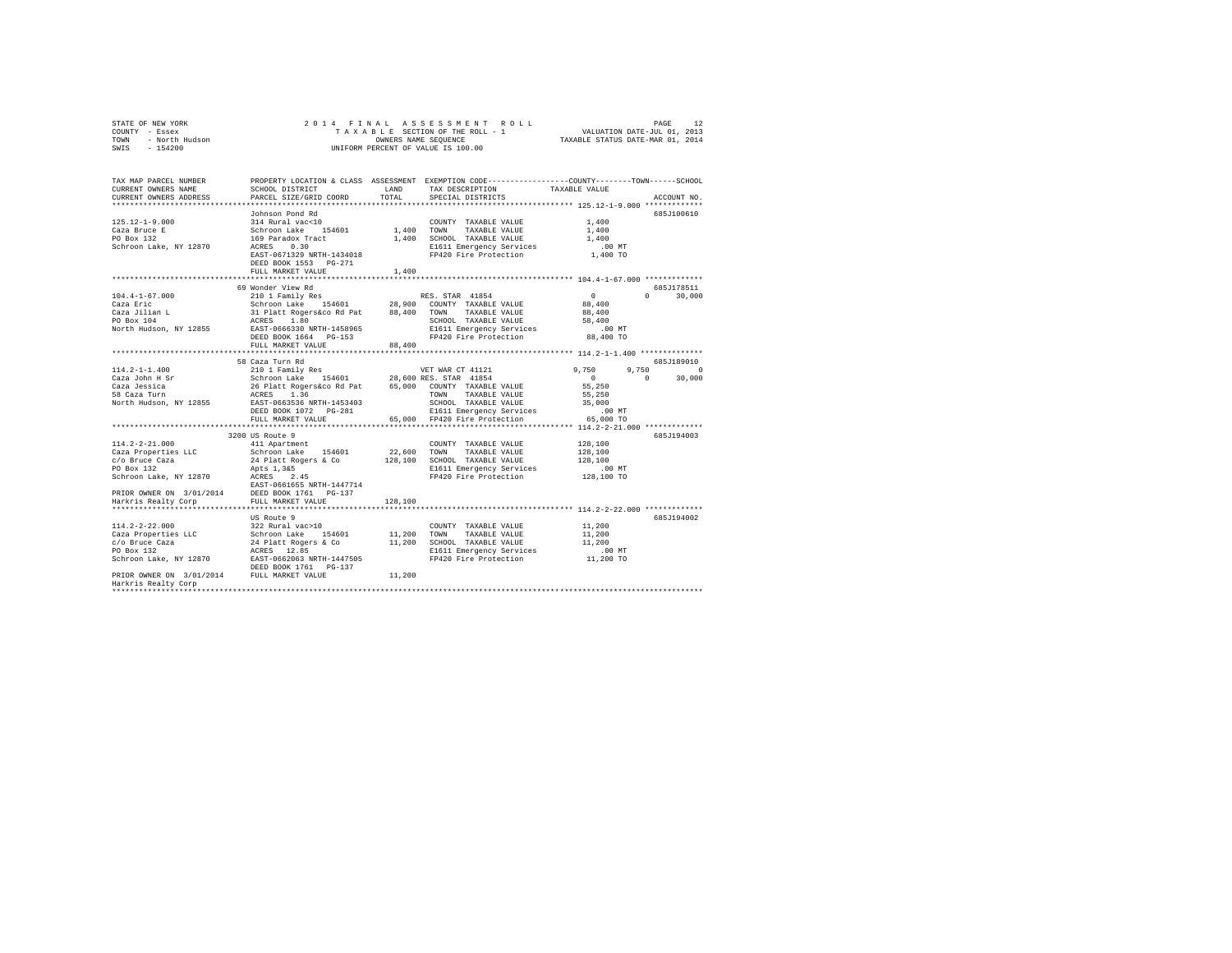| STATE OF NEW YORK<br>COUNTY - Essex<br>TOWN<br>- North Hudson<br>SWIS - 154200    |                                                                                                                                    |            | 2014 FINAL ASSESSMENT ROLL<br>TAXABLE SECTION OF THE ROLL - 1 VALUATION DATE-JUL 01, 2013<br>OWNERS NAME SEQUENCE TAXABLE STATUS DATE-MAR 01, 2014<br>UNIFORM PERCENT OF VALUE IS 100.00 |                       | PAGE<br>13             |
|-----------------------------------------------------------------------------------|------------------------------------------------------------------------------------------------------------------------------------|------------|------------------------------------------------------------------------------------------------------------------------------------------------------------------------------------------|-----------------------|------------------------|
|                                                                                   |                                                                                                                                    |            |                                                                                                                                                                                          |                       |                        |
| TAX MAP PARCEL NUMBER<br>CURRENT OWNERS NAME                                      | PROPERTY LOCATION & CLASS ASSESSMENT EXEMPTION CODE----------------COUNTY-------TOWN-----SCHOOL<br>SCHOOL DISTRICT                 | T.AND      | TAX DESCRIPTION TAXABLE VALUE                                                                                                                                                            |                       |                        |
|                                                                                   | CURRENT OWNERS ADDRESS PARCEL SIZE/GRID COORD TOTAL                                                                                |            | SPECIAL DISTRICTS                                                                                                                                                                        |                       | ACCOUNT NO.            |
|                                                                                   | 3184 US Route 9                                                                                                                    |            |                                                                                                                                                                                          |                       | 685L101814             |
| $114.2 - 2 - 23.000$<br>Caza Sarah M<br>3184 US Route 9<br>North Hudson, NY 12855 | Schroon Lake 154601 29,100 COUNTY TAXABLE VALUE 60,100<br>24 Platt Rogers&co Rd Pat 60,100 TOWN TAXABLE VALUE 60,100<br>ACRES 1.93 |            | 270 Mfg housing 50 RES. STAR 41854<br>SCHOOL TAXABLE VALUE                                                                                                                               | $\sim$ 0<br>30,100    | $\mathbf{a}$<br>30,000 |
|                                                                                   | EAST-0661535 NRTH-1447271<br>DEED BOOK 1756 PG-136<br>FULL MARKET VALUE                                                            | 60,100     | E1611 Emergency Services<br>FP420 Fire Protection                                                                                                                                        | $.00$ MT<br>60,100 TO |                        |
|                                                                                   | 115 Proctor Path Way                                                                                                               |            |                                                                                                                                                                                          |                       | 6857102607             |
| $114.4 - 1 - 12.110$                                                              | 240 Rural res - WTRFNT                                                                                                             |            | COUNTY TAXABLE VALUE                                                                                                                                                                     | 366,200               |                        |
| Chaplin John H                                                                    | Schroon Lake 154601 161,200 TOWN                                                                                                   |            | TAXABLE VALUE                                                                                                                                                                            | 366,200               |                        |
| Adams Jill U                                                                      | 161 Paradox Tract                                                                                                                  | 366,200    | SCHOOL TAXABLE VALUE                                                                                                                                                                     | 366,200               |                        |
| 11 Palmer Ave                                                                     | ACRES 39.69                                                                                                                        |            | E1611 Emergency Services                                                                                                                                                                 | .00 MT                |                        |
| Delmar, NY 12054                                                                  | EAST-0666163 NRTH-1441282<br>DEED BOOK 1513 PG-90                                                                                  |            | FP420 Fire Protection 366,200 TO                                                                                                                                                         |                       |                        |
|                                                                                   | FULL MARKET VALUE                                                                                                                  | 366, 200   |                                                                                                                                                                                          |                       |                        |
|                                                                                   |                                                                                                                                    |            |                                                                                                                                                                                          |                       |                        |
| $104.4 - 1 - 30.100$                                                              | Pepper Hollow Rd<br>311 Res vac land - WTRFNT                                                                                      |            | COUNTY TAXABLE VALUE                                                                                                                                                                     | 5,500                 | 685J101608             |
| Christner Joanne H                                                                | Schroon Lake 154601                                                                                                                | 5.500 TOWN | TAXABLE VALUE 5,500                                                                                                                                                                      |                       |                        |
| 579 Barry Rd                                                                      | $3$ T&C Twp $49$                                                                                                                   | 5,500      | SCHOOL TAXABLE VALUE                                                                                                                                                                     | 5,500                 |                        |
| Rochester, NY 14617                                                               | ACRES 4.30                                                                                                                         |            | E1611 Emergency Services                                                                                                                                                                 | .00 MT                |                        |
|                                                                                   | EAST-0666444 NRTH-1462510<br>DEED BOOK 1537 PG-119                                                                                 |            | FP420 Fire Protection                                                                                                                                                                    | 5,500 TO              |                        |
|                                                                                   | FULL MARKET VALUE                                                                                                                  | 5,500      |                                                                                                                                                                                          |                       |                        |
|                                                                                   | 73 Pepper Hollow Rd                                                                                                                |            |                                                                                                                                                                                          |                       | 685J191004             |
| $104.4 - 1 - 30.200$                                                              | 260 Seasonal res                                                                                                                   |            | COUNTY TAXABLE VALUE                                                                                                                                                                     | 49,400                |                        |
| Christner Joanne H                                                                | Schroon Lake 154601                                                                                                                | 27,900     | TOWN<br>TAXABLE VALUE                                                                                                                                                                    | 49,400                |                        |
|                                                                                   |                                                                                                                                    |            |                                                                                                                                                                                          |                       |                        |

| 579 Barry Rd           | 4 Twp 49 T & C Pur        | 49,400 | SCHOOL TAXABLE VALUE     | 49,400    |                        |
|------------------------|---------------------------|--------|--------------------------|-----------|------------------------|
| Rochester, NY 14617    | ACRES 1.00                |        | E1611 Emergency Services | $.00$ MT  |                        |
|                        | EAST-0666213 NRTH-1462519 |        | FP420 Fire Protection    | 49,400 TO |                        |
|                        | DEED BOOK 972<br>PG-185   |        |                          |           |                        |
|                        | FULL MARKET VALUE         | 49,400 |                          |           |                        |
|                        |                           |        |                          |           | *************          |
|                        | 3949 US Route 9           |        |                          |           | 685J101902             |
| $104.2 - 1 - 21.000$   | 210 1 Family Res          |        | RES. STAR 41854          |           | 30,000<br>$\mathbf{r}$ |
| Ciancetta Christine    | 154601<br>Schroon Lake    | 9,800  | COUNTY TAXABLE VALUE     | 62,200    |                        |
| 3949 US Rte 9          | 4 T&c Twp 49              | 62,200 | TOWN<br>TAXABLE VALUE    | 62,200    |                        |
| North Hudson, NY 12855 | Bldg 1                    |        | SCHOOL TAXABLE VALUE     | 32,200    |                        |
|                        | 0.25<br>ACRES             |        | E1611 Emergency Services | $.00$ MT  |                        |
|                        | EAST-0668532 NRTH-1464352 |        | FP420 Fire Protection    | 62,200 TO |                        |
|                        | DEED BOOK 1532 PG-91      |        |                          |           |                        |
|                        | FULL MARKET VALUE         | 62,200 |                          |           |                        |
|                        |                           |        |                          |           |                        |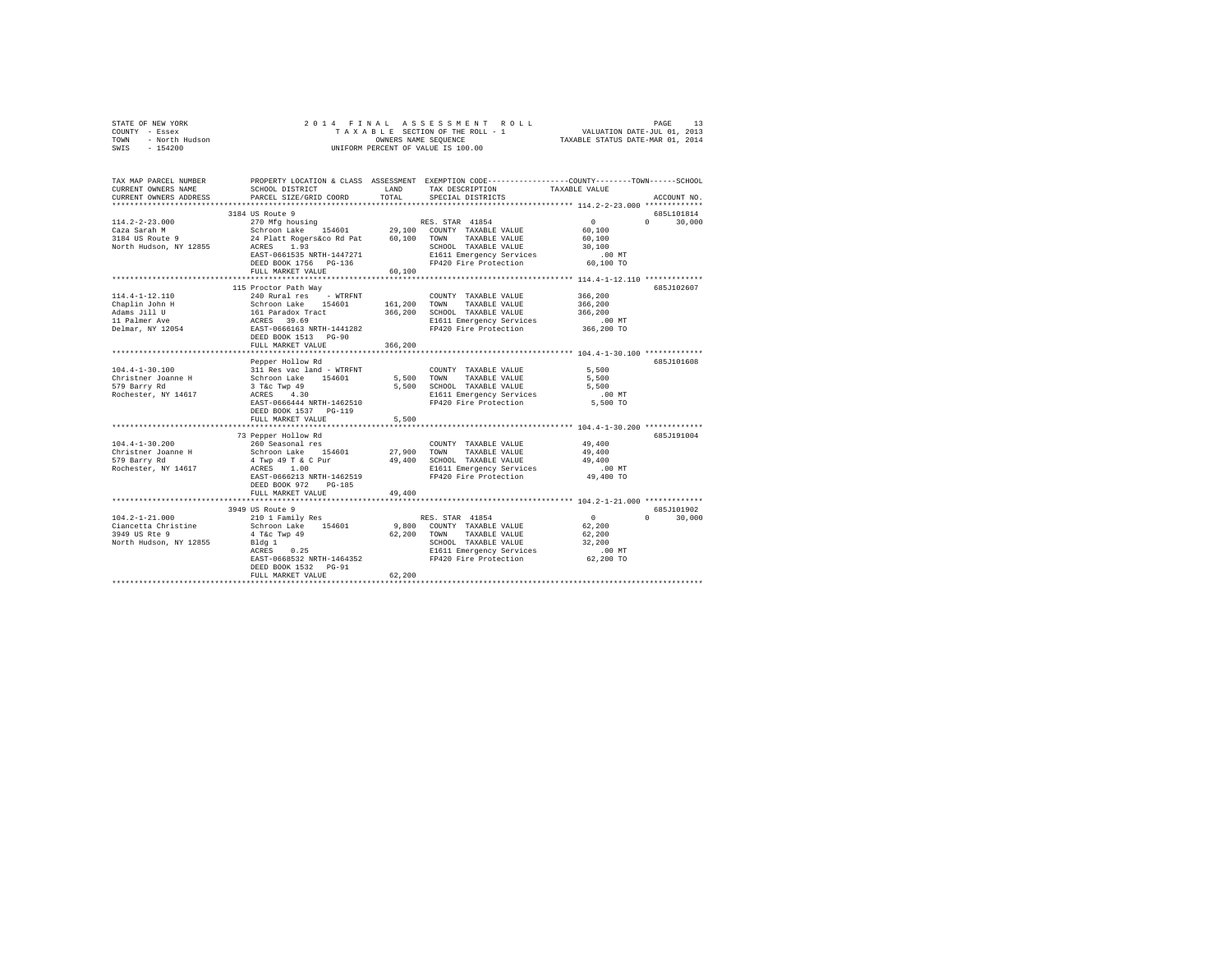| CURRENT OWNERS NAME<br>CURRENT OWNERS ADDRESS PARCEL SIZE/GRID COORD TOTAL |                                                                                                     |        | SCHOOL DISTRICT                    LAND       TAX DESCRIPTION                  TAXABLE VALUE<br>SPECIAL DISTRICTS | TAX MAP PARCEL NUMBER THE PROPERTY LOCATION & CLASS ASSESSMENT EXEMPTION CODE-------------COUNTY-------TOWN-----SCHOOL<br>ACCOUNT NO. |
|----------------------------------------------------------------------------|-----------------------------------------------------------------------------------------------------|--------|-------------------------------------------------------------------------------------------------------------------|---------------------------------------------------------------------------------------------------------------------------------------|
| 104.4-2-12.000 240 Rural res                                               | 3632 US Route 9<br>FULL MARKET VALUE                                                                | 81,200 | COUNTY TAXABLE VALUE                                                                                              | 685J191003<br>81,200                                                                                                                  |
|                                                                            | US Route 9<br>ACRES 52.10<br>EAST-0667201 NRTH-1457380<br>DEED BOOK 336 PG-583<br>FULL MARKET VALUE | 36,500 |                                                                                                                   | 685J100504                                                                                                                            |
|                                                                            |                                                                                                     |        |                                                                                                                   |                                                                                                                                       |
|                                                                            | FULL MARKET VALUE 20,400                                                                            |        |                                                                                                                   | 685Z004002                                                                                                                            |
|                                                                            |                                                                                                     |        |                                                                                                                   |                                                                                                                                       |
|                                                                            | US Route 9<br>ACRES 2.90<br>EAST-0666219 NRTH-1457823<br>DEED BOOK 336 PG-583                       |        |                                                                                                                   | 685J100506                                                                                                                            |
|                                                                            | FULL MARKET VALUE                                                                                   | 2,900  |                                                                                                                   |                                                                                                                                       |
|                                                                            | EAST-0666194 NRTH-1456986<br>DEED BOOK 336 PG-583<br>FULL MARKET VALUE                              | 14,500 |                                                                                                                   | 685J100505                                                                                                                            |
|                                                                            |                                                                                                     |        |                                                                                                                   |                                                                                                                                       |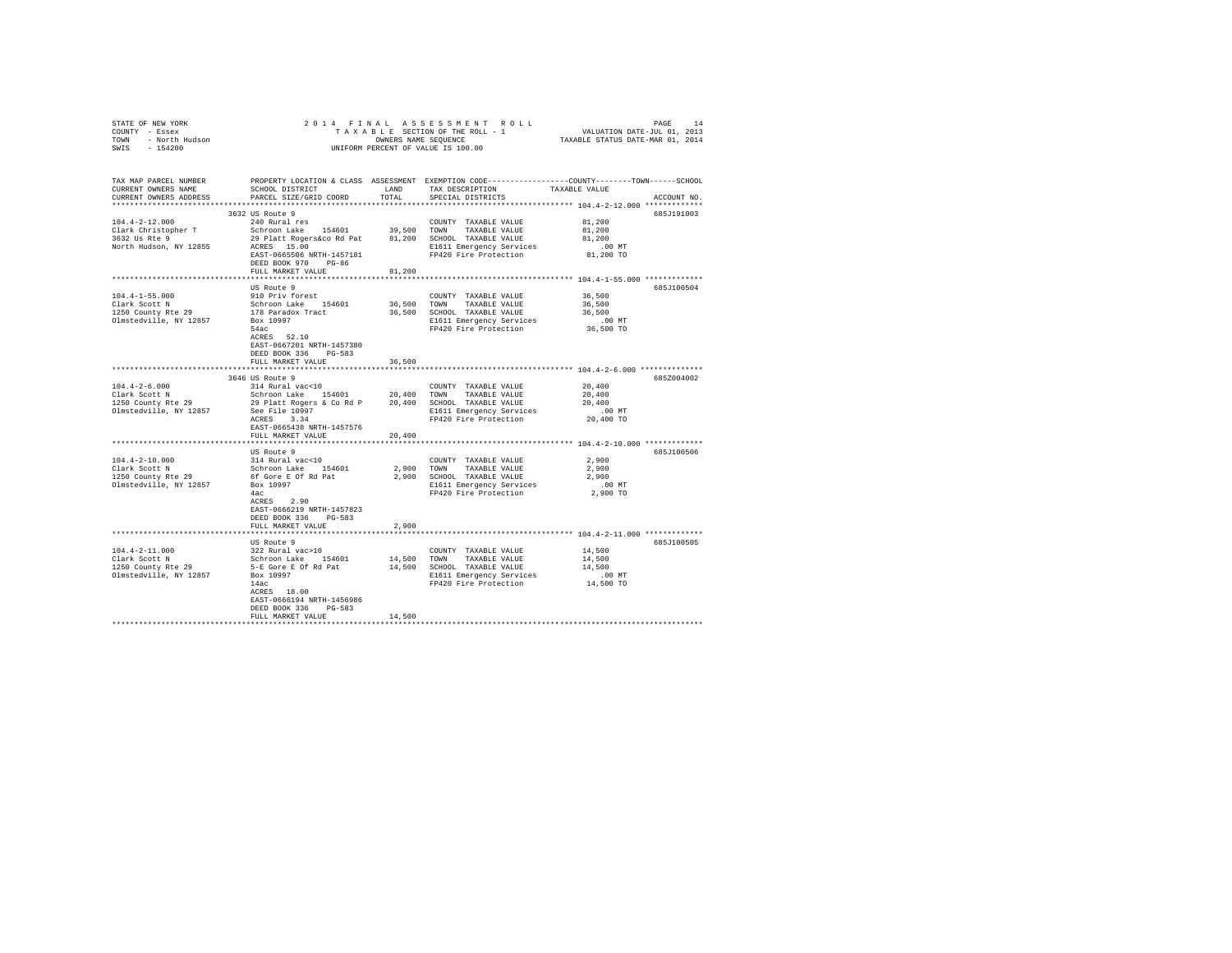|                       | $\begin{array}{cccccccccccc} \texttt{STATE OF NEW YORK} & \texttt{OREN} & \texttt{ORR} & \texttt{ORR} & \texttt{ORR} & \texttt{ORR} & \texttt{ORR} & \texttt{ORR} & \texttt{ORR} & \texttt{ORR} & \texttt{ORR} & \texttt{ORR} & \texttt{ORR} & \texttt{ORR} & \texttt{ORR} & \texttt{ORR} & \texttt{ORR} & \texttt{ORR} & \texttt{ORR} & \texttt{ORR} & \texttt{ORR} & \texttt{ORR} & \texttt{ORR} & \texttt{ORR} & \texttt{ORR} & \texttt{ORR} & \$ |         |                                                                                                |                                      |             |
|-----------------------|------------------------------------------------------------------------------------------------------------------------------------------------------------------------------------------------------------------------------------------------------------------------------------------------------------------------------------------------------------------------------------------------------------------------------------------------------|---------|------------------------------------------------------------------------------------------------|--------------------------------------|-------------|
| TAX MAP PARCEL NUMBER |                                                                                                                                                                                                                                                                                                                                                                                                                                                      |         | PROPERTY LOCATION & CLASS ASSESSMENT EXEMPTION CODE---------------COUNTY-------TOWN-----SCHOOL |                                      | ACCOUNT NO. |
|                       | Caza Turn Rd<br>$114.2-1-4.000$ $134 \text{ Rural vac}10$ $1250 \text{ County Rke } 29$ COUNTY TAXABLE VALUE<br>1250 County Ree 29<br>137 Paradox Taxable USS (1900 TOWN TAXABLE VALUE<br>1250 County Ree 29<br>27 Plattárogers Cord Pat<br>27 Paradox Track 600 SCHOOL TAXABLE<br>EAST-0663743 NRTH-1453317                                                                                                                                         |         |                                                                                                | 600<br>600<br>600<br>.00MT<br>600 TO | 685.T100507 |
|                       | FULL MARKET VALUE                                                                                                                                                                                                                                                                                                                                                                                                                                    | 600     |                                                                                                |                                      |             |
|                       | 30 Underwood Rd<br>FULL MARKET VALUE 261,600                                                                                                                                                                                                                                                                                                                                                                                                         |         |                                                                                                |                                      | 685J103107  |
|                       |                                                                                                                                                                                                                                                                                                                                                                                                                                                      |         |                                                                                                |                                      |             |
|                       |                                                                                                                                                                                                                                                                                                                                                                                                                                                      |         |                                                                                                |                                      |             |
| $113.3 - 5 - 2.000$   | 2881 Blue Ridge Rd<br>240 Rural res<br>113.3-0-2.000<br>Cobb Julann Schwarz Schroon Lake 154601 37,300 TOWN TAXABLE VALUE 48,700<br>8 First St 3 Totnacrossfield Twp 44 48,700 SCHOOL TAXABLE VALUE 48,700<br>8 First St 3 Totnacrossfield Twp 44 48,700 SCHOOL TAXABLE VAL<br>EAST-0631845 NRTH-1442225<br>DEED BOOK 1072 PG-217<br>FULL MARKET VALUE                                                                                               | 48,700  | COUNTY TAXABLE VALUE                                                                           | 48,700                               | 685L102709  |
|                       |                                                                                                                                                                                                                                                                                                                                                                                                                                                      |         |                                                                                                |                                      |             |
|                       | 3076 US Route 9                                                                                                                                                                                                                                                                                                                                                                                                                                      |         |                                                                                                |                                      | 685J100509  |
|                       | NOTES UNITY IN TAXABLE VALUE 28,453<br>RASES 0.68 TOWN TAXABLE VALUE 28,453<br>RAST-0660585 NRTH-1444738 SCHOOL TAXABLE VALUE 28,453<br>DEED BOOK 1699 PG-98 EI611 Emergency Services 10 MT<br>FULL MARKET VALUE 114,400 FP420 Fire Pr                                                                                                                                                                                                               |         |                                                                                                | 54,700                               |             |
|                       |                                                                                                                                                                                                                                                                                                                                                                                                                                                      |         |                                                                                                |                                      |             |
| $85.3 - 1 - 22.000$   | 5228 US Route 9<br>260 Seasonal res<br>EAST-0672568 NRTH-1491410<br>DEED BOOK 1533 PG-44<br>FULL MARKET VALUE                                                                                                                                                                                                                                                                                                                                        | 234,100 | COUNTY TAXABLE VALUE 234,100                                                                   |                                      | 685J103109  |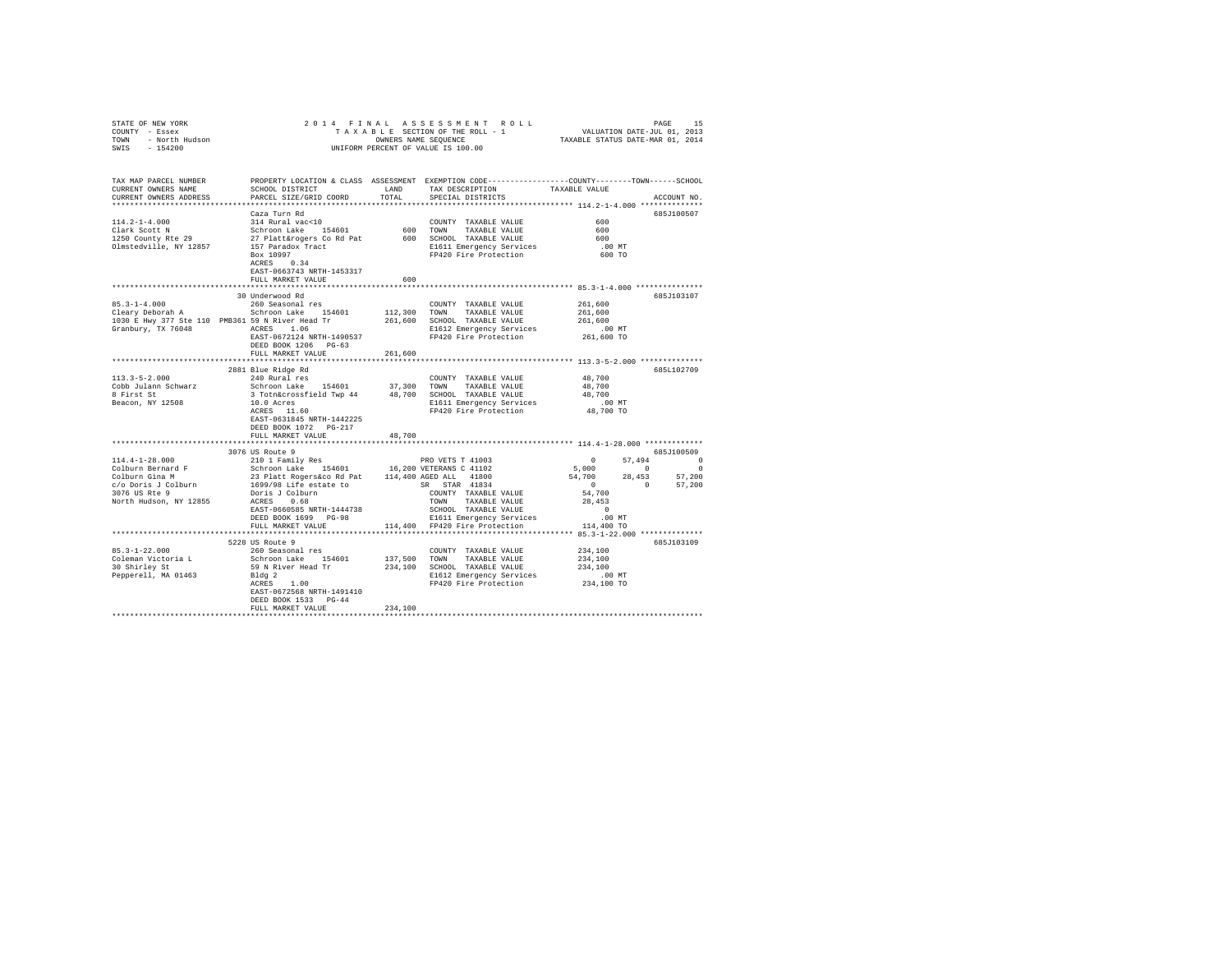| STATE OF NEW YORK<br>COUNTY - Essex<br>TOWN - North Hudson<br>SWIS - 154200                                                                                         |                                                                                                                                                                                                                                                                                                                                  |                        | 2014 FINAL ASSESSMENT ROLL<br>UNIFORM PERCENT OF VALUE IS 100.00                                                            | PAGE<br>16                                                                                                    |
|---------------------------------------------------------------------------------------------------------------------------------------------------------------------|----------------------------------------------------------------------------------------------------------------------------------------------------------------------------------------------------------------------------------------------------------------------------------------------------------------------------------|------------------------|-----------------------------------------------------------------------------------------------------------------------------|---------------------------------------------------------------------------------------------------------------|
| TAX MAP PARCEL NUMBER<br>CURRENT OWNERS NAME<br>CURRENT OWNERS ADDRESS                                                                                              | PARCEL SIZE/GRID COORD TOTAL                                                                                                                                                                                                                                                                                                     |                        | SCHOOL DISTRICT                          LAND          TAX DESCRIPTION                   TAXABLE VALUE<br>SPECIAL DISTRICTS | PROPERTY LOCATION & CLASS ASSESSMENT EXEMPTION CODE---------------COUNTY-------TOWN-----SCHOOL<br>ACCOUNT NO. |
| $85.3 - 1 - 3.000$<br>Collins Jerome T Jr<br>Scanlon Catherine C<br>c/o Patricia A Collins<br>401 Holland Ln #525<br>Alexandria, VA 22314 EAST-0672111 NRTH-1490731 | 38 Underwood Rd<br>260 Seasonal res<br>Schroon Lake 154601<br>59 N River Head Tr<br>Bldg 1&2<br>ACRES 0.90<br>DEED BOOK 1663 PG-180<br>FULL MARKET VALUE                                                                                                                                                                         | 95,000 TOWN<br>183,100 | COUNTY TAXABLE VALUE<br>TAXABLE VALUE<br>183,100 SCHOOL TAXABLE VALUE<br>E1612 Emergency Services<br>FP420 Fire Protection  | 685J103105<br>183,100<br>183,100<br>183,100<br>.00 MT<br>183,100 TO                                           |
|                                                                                                                                                                     | 5 Bessey Rd                                                                                                                                                                                                                                                                                                                      |                        |                                                                                                                             | 685J100510                                                                                                    |
| $114.18 - 1 - 3.000$<br>Comatas George A<br>Comatas Gregory<br>3516 Helendale Ct<br>Mason, OH 45040                                                                 | 210 1 Family Res<br>Schroon Lake 154601<br>25 Tr W Of Rd Pat<br>ACRES 1.36<br>EAST-0654926 NRTH-1441336<br>DEED BOOK 1193 PG-254<br>FULL MARKET VALUE                                                                                                                                                                            | 28,600 TOWN<br>60,500  | COUNTY TAXABLE VALUE<br>TAXABLE VALUE<br>60.500 SCHOOL TAXABLE VALUE<br>E1611 Emergency Services<br>FP420 Fire Protection   | 60,500<br>60,500<br>60,500<br>.00 MT<br>60,500 TO                                                             |
|                                                                                                                                                                     |                                                                                                                                                                                                                                                                                                                                  |                        |                                                                                                                             |                                                                                                               |
| $104.4 - 3 - 2.000$<br>Cook Deren<br>Cook Anne<br>c/o Darin Cook<br>136 Bridge Rd<br>Berne, NY 12023                                                                | 17 Alsatia Dr<br>DEED BOOK 1604 PG-161<br>FULL MARKET VALUE                                                                                                                                                                                                                                                                      | 47.500                 | E1611 Emergency Services<br>FP420 Fire Protection                                                                           | 685Z010004<br>47,500<br>47.500<br>47.500<br>.00MT<br>$47,500$ TO                                              |
|                                                                                                                                                                     |                                                                                                                                                                                                                                                                                                                                  |                        |                                                                                                                             |                                                                                                               |
| $104.4 - 3 - 5.100$<br>Cook Deren<br>Cook Anne<br>c/o Darin Cook<br>136 Bridge Rd<br>Berne, NY 12023                                                                | Alsatia Ln<br>DEED BOOK 1604 PG-190<br>FULL MARKET VALUE                                                                                                                                                                                                                                                                         |                        | E1611 Emergency Services<br>FP420 Fire Protection                                                                           | 685Z010005<br>36,600<br>36,600<br>36,600<br>$.00$ MT<br>36,600 TO                                             |
|                                                                                                                                                                     |                                                                                                                                                                                                                                                                                                                                  | 36,600                 |                                                                                                                             |                                                                                                               |
| $104.4 - 3 - 5.200$<br>Cook Deren<br>Cook Anne<br>c/o Darin Cook<br>136 Bridge Rd<br>Berne, NY 12023                                                                | Alsatia Ln<br>314 Rural vac<10 - WTRFNT<br>912 Anian Valley 1,500 TOWN TAXABLE VALUE 29 Platt Rogersico Rd Pat 1,500 TOWN TAXABLE VALUE 29 Platt Regersico Rd Pat 1,500 SCHOOL TAXABLE VALUE 20 ACRES 0.53<br>Pt Lot 5 Kenakwar Subd 51611 Energency Services<br>RCRES 0.53<br>EXS<br>DEED BOOK 1604 PG-190<br>FULL MARKET VALUE | 1,500                  | COUNTY TAXABLE VALUE                                                                                                        | 685Z010006<br>1,500<br>1,500<br>1,500<br>.00MT<br>1,500 TO                                                    |
|                                                                                                                                                                     |                                                                                                                                                                                                                                                                                                                                  |                        |                                                                                                                             |                                                                                                               |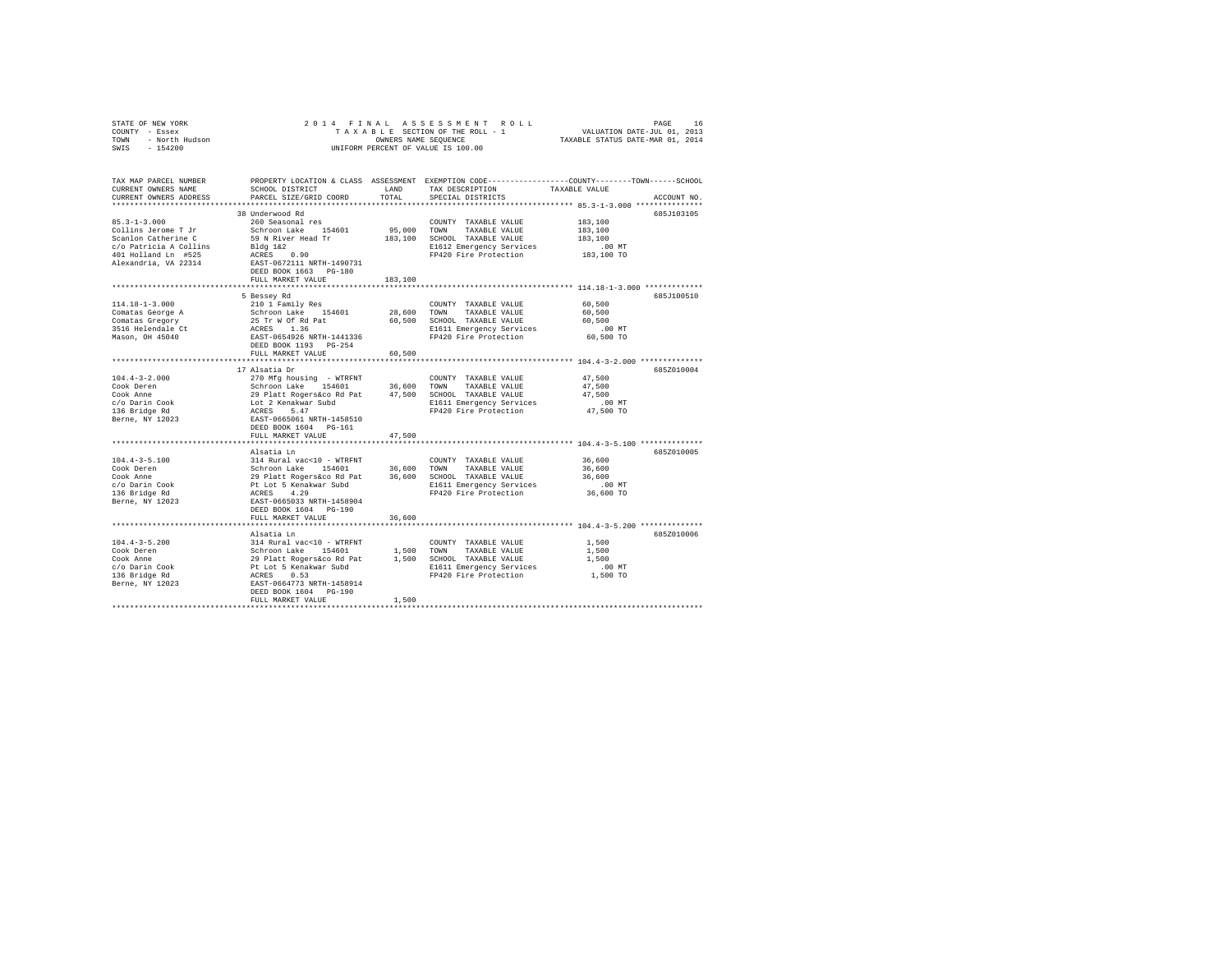| STATE OF NEW YORK<br>COUNTY - Essex<br>TOWN - North Hudson<br>SWIS - 154200 |                                                       |               | 2014 FINAL ASSESSMENT ROLL                                                                                                              |               | PAGE   | 17          |
|-----------------------------------------------------------------------------|-------------------------------------------------------|---------------|-----------------------------------------------------------------------------------------------------------------------------------------|---------------|--------|-------------|
| TAX MAP PARCEL NUMBER<br>CURRENT OWNERS NAME<br>CURRENT OWNERS ADDRESS      | SCHOOL DISTRICT<br>PARCEL SIZE/GRID COORD             | LAND<br>TOTAL | PROPERTY LOCATION & CLASS ASSESSMENT EXEMPTION CODE---------------COUNTY-------TOWN------SCHOOL<br>TAX DESCRIPTION<br>SPECIAL DISTRICTS | TAXABLE VALUE |        | ACCOUNT NO. |
|                                                                             |                                                       |               |                                                                                                                                         |               |        |             |
|                                                                             | 5216 US Route 9                                       |               |                                                                                                                                         |               |        | 685J103111  |
| $85.3 - 1 - 18.000$                                                         | 260 Seasonal res                                      |               | COUNTY TAXABLE VALUE                                                                                                                    | 167,106       |        |             |
| Cooke Family Properties LLC Schroon Lake 154601                             |                                                       |               | 84,800 TOWN TAXABLE VALUE                                                                                                               | 167,106       |        |             |
| c/o James Cooke                                                             | 59 N River Head Tr                                    |               | 167,106 SCHOOL TAXABLE VALUE                                                                                                            | 167.106       |        |             |
| 27 Overbrook Dr                                                             | Bldg 2                                                |               | E1612 Emergency Services                                                                                                                | $.00$ MT      |        |             |
| Painted Post, NY 14870                                                      | ACRES 0.40                                            |               | FP420 Fire Protection                                                                                                                   | 167,106 TO    |        |             |
|                                                                             | EAST-0672734 NRTH-1490858                             |               |                                                                                                                                         |               |        |             |
|                                                                             | DEED BOOK 1722    PG-94                               |               |                                                                                                                                         |               |        |             |
|                                                                             | FULL MARKET VALUE                                     | 167.106       |                                                                                                                                         |               |        |             |
|                                                                             | 5216 US Route 9                                       |               |                                                                                                                                         |               |        | 685J103112  |
| $85.3 - 1 - 19.000$                                                         | 260 Seasonal res                                      |               | COUNTY TAXABLE VALUE                                                                                                                    | 53,000        |        |             |
| Cooke Family Properties LLC Schroon Lake 154601                             |                                                       |               | 1 TOWN TAXABLE VALUE                                                                                                                    | 53,000        |        |             |
|                                                                             | 59 North River Head                                   |               | 53,000 SCHOOL TAXABLE VALUE                                                                                                             | 53,000        |        |             |
| c/o James Cooke<br>27 Overbrook Dr                                          |                                                       |               |                                                                                                                                         | $.00$ MT      |        |             |
| Painted Post, NY 14870                                                      | Bldg 3<br>ACRES 0.30                                  |               | E1612 Emergency Services<br>FP420 Fire Protection                                                                                       | 53,000 TO     |        |             |
|                                                                             | EAST-0672733 NRTH-1490929                             |               |                                                                                                                                         |               |        |             |
|                                                                             | DEED BOOK 1722 PG-94                                  |               |                                                                                                                                         |               |        |             |
|                                                                             | FULL MARKET VALUE                                     | 53,000        |                                                                                                                                         |               |        |             |
|                                                                             |                                                       |               |                                                                                                                                         |               |        |             |
|                                                                             | 4015 Blue Ridge Rd                                    |               |                                                                                                                                         |               |        | 685J190003  |
| 114.18-2-7.300 330 Vacant comm - WTRFNT                                     |                                                       |               | COUNTY TAXABLE VALUE                                                                                                                    | 60,000        |        |             |
| Countryside Management Corp Schroon Lake 154601                             |                                                       |               | 60,000 TOWN TAXABLE VALUE                                                                                                               | 60,000        |        |             |
| PO Box 335                                                                  | 22 Platt Rogers&co Rd Pat 60,000 SCHOOL TAXABLE VALUE |               |                                                                                                                                         | 60,000        |        |             |
| Fultonville, NY 12072                                                       | ACRES 2.00                                            |               | E1611 Emergency Services                                                                                                                | .00MT         |        |             |
|                                                                             | EAST-0658091 NRTH-1440747                             |               | FP420 Fire Protection                                                                                                                   | 60,000 TO     |        |             |
|                                                                             | DEED BOOK 1623 PG-93                                  |               |                                                                                                                                         |               |        |             |
|                                                                             | FULL MARKET VALUE                                     | 60,000        |                                                                                                                                         |               |        |             |
|                                                                             |                                                       |               |                                                                                                                                         |               |        |             |
|                                                                             | 77 Proctor Path Way                                   |               |                                                                                                                                         |               |        | 685J102608  |
| 114.4-1-12.121                                                              | 240 Rural res                                         |               | VET COM CT 41131                                                                                                                        | 25,000        | 25,000 | $\sim$      |
| Crimi Salvatore M                                                           | Schroon Lake 154601                                   |               | 57,900 VET DIS CT 41141<br>211,900 COUNTY TAXABLE VALUE                                                                                 | 50,000        | 50,000 | $\Omega$    |
| Crimi Bernadette M                                                          | 161 Paradox Tract<br>ACRES 44.15                      |               |                                                                                                                                         | 136,900       |        |             |
| PO Box 135                                                                  |                                                       |               | TOWN TAXABLE VALUE                                                                                                                      | 136,900       |        |             |
| North Hudson, NY 12855                                                      | EAST-0665415 NRTH-1441433                             |               | SCHOOL TAXABLE VALUE                                                                                                                    | 211,900       |        |             |
|                                                                             | DEED BOOK 1526 PG-255                                 |               | E1611 Emergency Services                                                                                                                | $.00$ MT      |        |             |
|                                                                             | FULL MARKET VALUE                                     |               | 211.900 FP420 Fire Protection                                                                                                           | 211,900 TO    |        |             |
|                                                                             |                                                       |               |                                                                                                                                         |               |        |             |
| $114.18 - 1 - 1.000$                                                        | 3856 Blue Ridge Rd<br>260 Seasonal res - WTRFNT       |               | COUNTY TAXABLE VALUE                                                                                                                    | 108,300       |        | 685J103306  |
| David John B                                                                |                                                       |               |                                                                                                                                         | 108,300       |        |             |
| David Lisa K                                                                | Schroon Lake 154601<br>25 Tr W Of Rd Pat              |               | 55,100 TOWN TAXABLE VALUE<br>108,300 SCHOOL TAXABLE VALUE                                                                               | 108,300       |        |             |
| 7 Lancaster Ct                                                              | ACRES 0.25                                            |               | E1611 Emergency Services                                                                                                                | $.00$ MT      |        |             |
| Ballston Lake, NY 12019                                                     | EAST-0654605 NRTH-1441354                             |               | FP420 Fire Protection                                                                                                                   | 108,300 TO    |        |             |
|                                                                             | DEED BOOK 1197 PG-100                                 |               |                                                                                                                                         |               |        |             |
|                                                                             | FULL MARKET VALUE                                     | 108,300       |                                                                                                                                         |               |        |             |
|                                                                             |                                                       |               |                                                                                                                                         |               |        |             |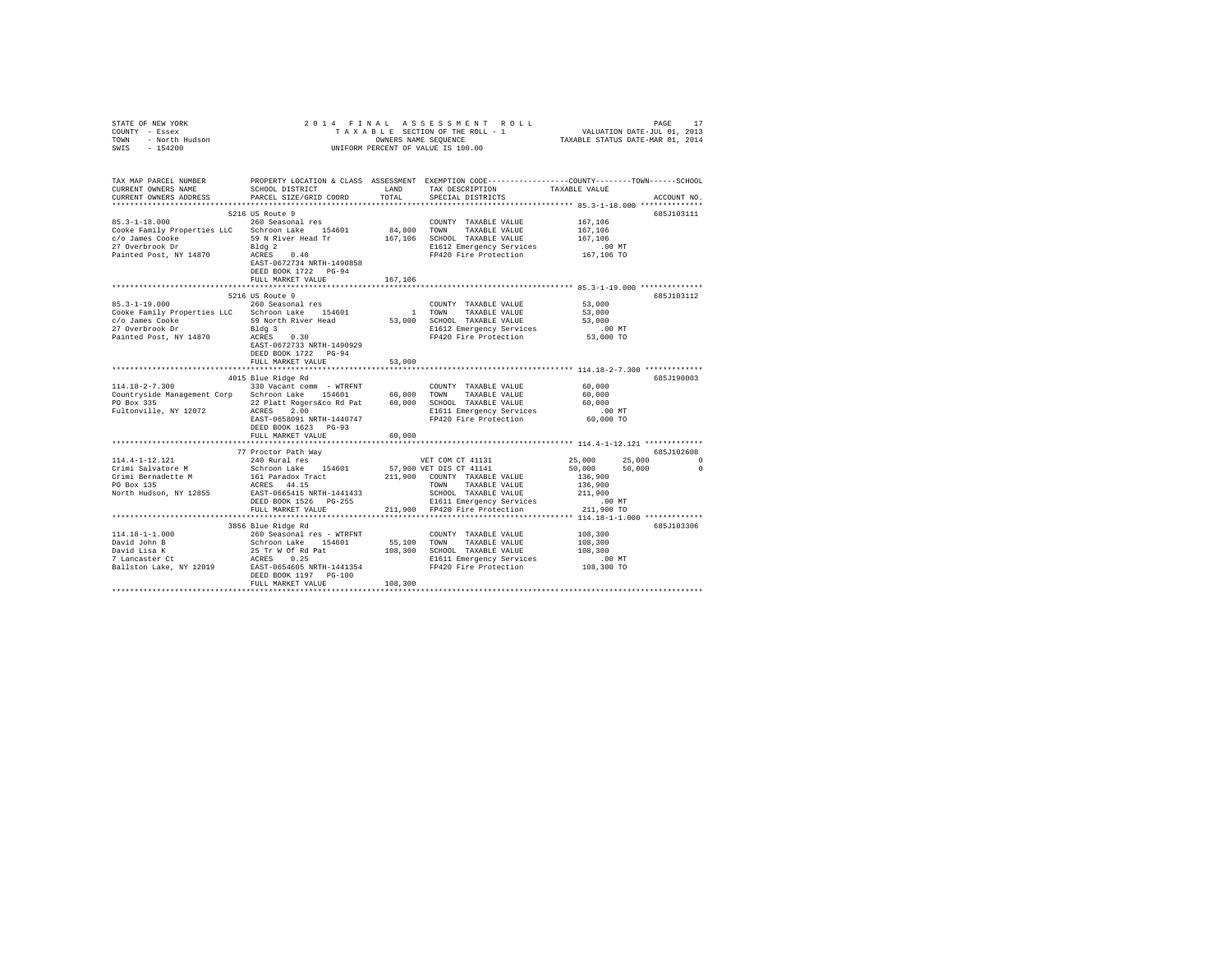| $\begin{array}{cccccccccccccccc} \texttt{STATE OF NEW YORK} & \texttt{DRSE} & \texttt{OREN} & \texttt{ORSE} & \texttt{S} & \texttt{S} & \texttt{S} & \texttt{S} & \texttt{S} & \texttt{S} & \texttt{S} & \texttt{S} & \texttt{S} & \texttt{S} & \texttt{S} & \texttt{S} & \texttt{S} & \texttt{S} & \texttt{S} & \texttt{S} & \texttt{S} & \texttt{S} & \texttt{S} & \texttt{S} & \texttt{S} & \texttt{S} & \texttt{S} & \texttt{S} & \texttt{S} & \$ |                                                    |               |                                                                                                                                                       |                                                          |             |
|-------------------------------------------------------------------------------------------------------------------------------------------------------------------------------------------------------------------------------------------------------------------------------------------------------------------------------------------------------------------------------------------------------------------------------------------------------|----------------------------------------------------|---------------|-------------------------------------------------------------------------------------------------------------------------------------------------------|----------------------------------------------------------|-------------|
| TAX MAP PARCEL NUMBER<br>CURRENT OWNERS NAME<br>CURRENT OWNERS ADDRESS                                                                                                                                                                                                                                                                                                                                                                                | SCHOOL DISTRICT<br>PARCEL SIZE/GRID COORD          | LAND<br>TOTAL | PROPERTY LOCATION & CLASS ASSESSMENT EXEMPTION CODE---------------COUNTY-------TOWN------SCHOOL<br>TAX DESCRIPTION TAXABLE VALUE<br>SPECIAL DISTRICTS |                                                          | ACCOUNT NO. |
|                                                                                                                                                                                                                                                                                                                                                                                                                                                       | 3859 Blue Ridge Rd                                 |               |                                                                                                                                                       |                                                          | 685J102102  |
| 114.18-1-2.000                                                                                                                                                                                                                                                                                                                                                                                                                                        | 260 Seasonal res                                   |               | COUNTY TAXABLE VALUE                                                                                                                                  | 18,300                                                   |             |
| DeBenedetti Jason D<br>27 Oak Hill Rd                                                                                                                                                                                                                                                                                                                                                                                                                 | Schroon Lake 154601 13,400 TOWN TAXABLE VALUE      |               |                                                                                                                                                       | 18,300                                                   |             |
|                                                                                                                                                                                                                                                                                                                                                                                                                                                       |                                                    |               |                                                                                                                                                       |                                                          |             |
| Averill Park, NY 12018                                                                                                                                                                                                                                                                                                                                                                                                                                |                                                    |               |                                                                                                                                                       |                                                          |             |
|                                                                                                                                                                                                                                                                                                                                                                                                                                                       |                                                    |               |                                                                                                                                                       |                                                          |             |
|                                                                                                                                                                                                                                                                                                                                                                                                                                                       | EAST-0654695 NRTH-1441317<br>DEED BOOK 1398 PG-279 |               |                                                                                                                                                       |                                                          |             |
|                                                                                                                                                                                                                                                                                                                                                                                                                                                       | FULL MARKET VALUE                                  | 18,300        |                                                                                                                                                       |                                                          |             |
|                                                                                                                                                                                                                                                                                                                                                                                                                                                       | 536 Johnson Pond Rd                                |               |                                                                                                                                                       |                                                          | 685J101507  |
| $[125.12-1-3.000] \put(0.25) {\small 125.12-1-3.000} \put(0.25) {\small 125.12-1-3.000} \put(0.25) {\small 125.12-1-3.000} \put(0.25) {\small 125.12-1-3.000} \put(0.25) {\small 125.12-1-3.000} \put(0.25) {\small 125.12-1-3.000} \put(0.25) {\small 125.12-1-3.000} \put(0.25) {\small 125.12-1-3.$                                                                                                                                                |                                                    |               |                                                                                                                                                       |                                                          |             |
|                                                                                                                                                                                                                                                                                                                                                                                                                                                       |                                                    |               |                                                                                                                                                       |                                                          |             |
|                                                                                                                                                                                                                                                                                                                                                                                                                                                       |                                                    |               |                                                                                                                                                       |                                                          |             |
|                                                                                                                                                                                                                                                                                                                                                                                                                                                       |                                                    |               |                                                                                                                                                       | .00 MT                                                   |             |
|                                                                                                                                                                                                                                                                                                                                                                                                                                                       |                                                    |               |                                                                                                                                                       | 129,200 TO                                               |             |
|                                                                                                                                                                                                                                                                                                                                                                                                                                                       | DEED BOOK 1667 PG-75                               |               |                                                                                                                                                       |                                                          |             |
|                                                                                                                                                                                                                                                                                                                                                                                                                                                       | FULL MARKET VALUE                                  | 129,200       |                                                                                                                                                       |                                                          |             |
|                                                                                                                                                                                                                                                                                                                                                                                                                                                       |                                                    |               |                                                                                                                                                       | *************************** 114.18-2-8.000 ************* |             |
|                                                                                                                                                                                                                                                                                                                                                                                                                                                       | Blue Ridge Rd                                      |               |                                                                                                                                                       |                                                          | 685J103401  |
|                                                                                                                                                                                                                                                                                                                                                                                                                                                       |                                                    |               |                                                                                                                                                       | 17,200<br>17,200                                         |             |
|                                                                                                                                                                                                                                                                                                                                                                                                                                                       |                                                    |               |                                                                                                                                                       |                                                          |             |
|                                                                                                                                                                                                                                                                                                                                                                                                                                                       |                                                    |               |                                                                                                                                                       | 17,200<br>.00 MT                                         |             |
|                                                                                                                                                                                                                                                                                                                                                                                                                                                       |                                                    |               |                                                                                                                                                       | 17,200 TO                                                |             |
|                                                                                                                                                                                                                                                                                                                                                                                                                                                       |                                                    |               |                                                                                                                                                       |                                                          |             |
|                                                                                                                                                                                                                                                                                                                                                                                                                                                       |                                                    |               |                                                                                                                                                       |                                                          |             |
|                                                                                                                                                                                                                                                                                                                                                                                                                                                       |                                                    |               |                                                                                                                                                       |                                                          |             |
|                                                                                                                                                                                                                                                                                                                                                                                                                                                       |                                                    |               |                                                                                                                                                       |                                                          | 685J103315  |
|                                                                                                                                                                                                                                                                                                                                                                                                                                                       |                                                    |               |                                                                                                                                                       |                                                          | 0 64,200    |
|                                                                                                                                                                                                                                                                                                                                                                                                                                                       |                                                    |               |                                                                                                                                                       |                                                          |             |
|                                                                                                                                                                                                                                                                                                                                                                                                                                                       |                                                    |               |                                                                                                                                                       |                                                          |             |
|                                                                                                                                                                                                                                                                                                                                                                                                                                                       |                                                    |               |                                                                                                                                                       |                                                          |             |
|                                                                                                                                                                                                                                                                                                                                                                                                                                                       |                                                    |               |                                                                                                                                                       |                                                          |             |
|                                                                                                                                                                                                                                                                                                                                                                                                                                                       |                                                    |               |                                                                                                                                                       |                                                          |             |
|                                                                                                                                                                                                                                                                                                                                                                                                                                                       | FULL MARKET VALUE                                  | 97,700        |                                                                                                                                                       |                                                          |             |
|                                                                                                                                                                                                                                                                                                                                                                                                                                                       |                                                    |               |                                                                                                                                                       |                                                          |             |
|                                                                                                                                                                                                                                                                                                                                                                                                                                                       | US Route 9                                         |               |                                                                                                                                                       |                                                          | 685J100706  |
|                                                                                                                                                                                                                                                                                                                                                                                                                                                       |                                                    |               | COUNTY TAXABLE VALUE 33,900<br>COUNTY TAXABLE VALUE<br>33,900 TOWN TAXABLE VALUE<br>33,900 SCHOOL TAXABLE VALUE                                       | 33,900                                                   |             |
|                                                                                                                                                                                                                                                                                                                                                                                                                                                       |                                                    |               |                                                                                                                                                       | 33,900                                                   |             |
|                                                                                                                                                                                                                                                                                                                                                                                                                                                       |                                                    |               |                                                                                                                                                       |                                                          |             |
|                                                                                                                                                                                                                                                                                                                                                                                                                                                       |                                                    |               |                                                                                                                                                       |                                                          |             |
|                                                                                                                                                                                                                                                                                                                                                                                                                                                       | DEED BOOK 695 PG-203                               |               |                                                                                                                                                       |                                                          |             |
|                                                                                                                                                                                                                                                                                                                                                                                                                                                       | FULL MARKET VALUE                                  | 33,900        |                                                                                                                                                       |                                                          |             |
|                                                                                                                                                                                                                                                                                                                                                                                                                                                       |                                                    |               |                                                                                                                                                       |                                                          |             |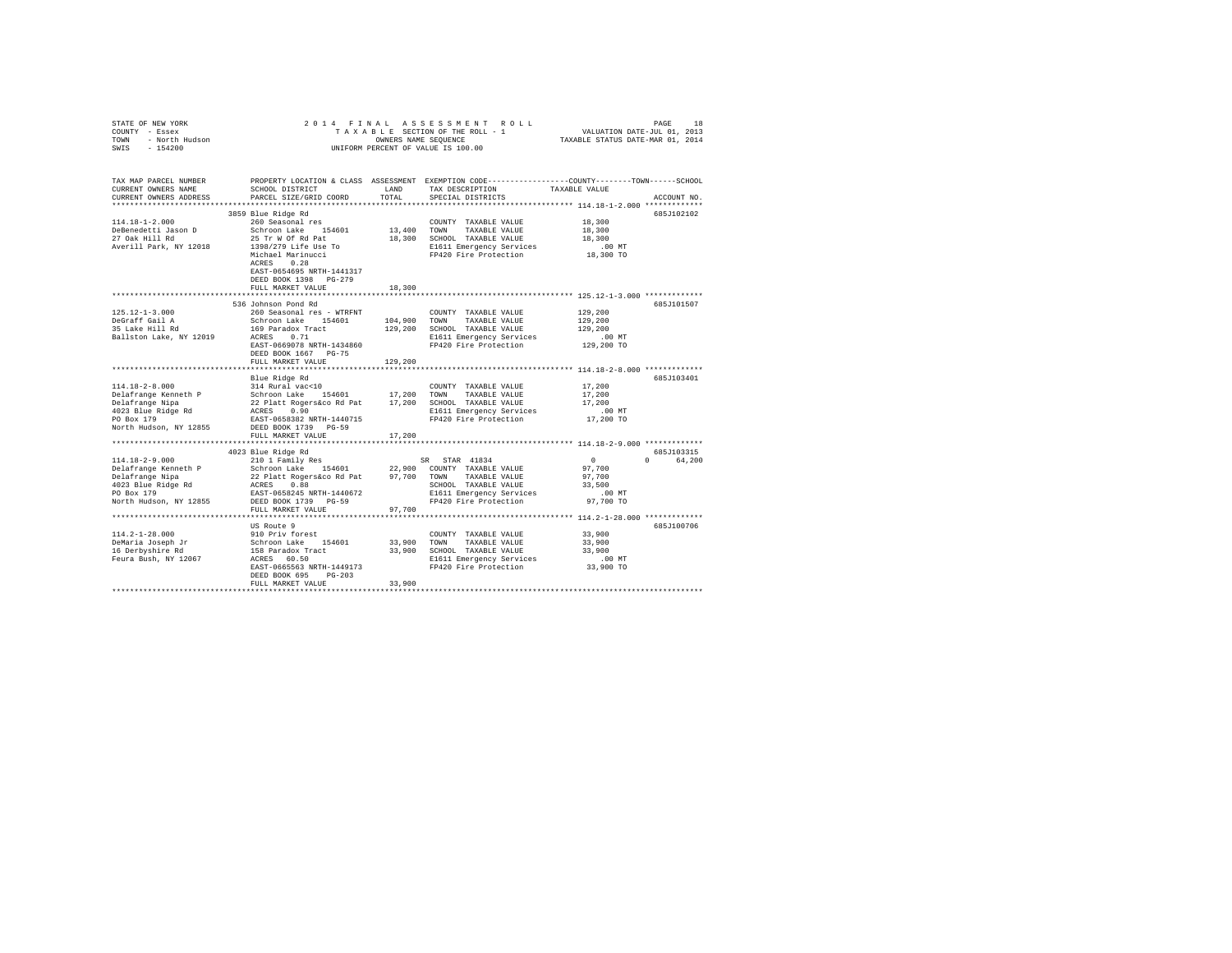| STATE OF NEW YORK<br>COUNTY - Essex<br>TOWN - North Hudson<br>SWIS - 154200               |                                                                                                                                                                                                                                                                        |        | 2014 FINAL ASSESSMENT ROLL<br>OWNERS NAME SEQUENCE<br>UNIFORM PERCENT OF VALUE IS 100.00                                                                                                                                 | PAGE<br>19<br>TAXABLE SECTION OF THE ROLL - 1 VALUATION DATE-JUL 01, 2013<br>TAXABLE STATUS DATE-MAR 01, 2014                          |
|-------------------------------------------------------------------------------------------|------------------------------------------------------------------------------------------------------------------------------------------------------------------------------------------------------------------------------------------------------------------------|--------|--------------------------------------------------------------------------------------------------------------------------------------------------------------------------------------------------------------------------|----------------------------------------------------------------------------------------------------------------------------------------|
| TAX MAP PARCEL NUMBER<br>CURRENT OWNERS NAME<br>CURRENT OWNERS ADDRESS                    | SCHOOL DISTRICT TAND TAX DESCRIPTION<br>PARCEL SIZE/GRID COORD                                                                                                                                                                                                         | TOTAL  | SPECIAL DISTRICTS                                                                                                                                                                                                        | PROPERTY LOCATION & CLASS ASSESSMENT EXEMPTION CODE---------------COUNTY-------TOWN-----SCHOOL<br>TAXABLE VALUE<br>ACCOUNT NO.         |
| $114.2 - 1 - 56.200$<br>DeMaria Joseph Jr<br>16 Derbyshire Rd<br>Feura Bush, NY 12067     | US Route 9<br>322 Rural vac>10<br>Schroon Lake 154601 4,700 TOWN<br>25 Platt Rogers&co Rd Pat<br>ACRES 10.10<br>EAST-0660152 NRTH-1452349<br>DEED BOOK 682 PG-159<br>FULL MARKET VALUE                                                                                 | 4,700  | COUNTY TAXABLE VALUE<br>TAXABLE VALUE<br>4,700 SCHOOL TAXABLE VALUE<br>E1611 Emergency Services<br>FP420 Fire Protection                                                                                                 | 685.T179006<br>4,700<br>4,700<br>4.700<br>.00MT<br>4,700 TO                                                                            |
|                                                                                           |                                                                                                                                                                                                                                                                        |        |                                                                                                                                                                                                                          |                                                                                                                                        |
| $114.2 - 1 - 12.000$<br>Demis John C<br>Berne, NY 12023                                   | 3580 US Route 9<br>311 Res vac land<br>Schroon Lake 154601 30,100 TOWN TAXABLE VALUE<br>ACRES 3.10<br>EAST-0664562 NRTH-1456328<br>DEED BOOK 1552 PG-307                                                                                                               |        | COUNTY TAXABLE VALUE<br>E1611 Emergency Services<br>FP420 Fire Protection 30,100 TO                                                                                                                                      | 685J100607<br>30,100<br>30,100<br>30,100<br>$.00$ MT                                                                                   |
|                                                                                           | FULL MARKET VALUE                                                                                                                                                                                                                                                      | 30,100 |                                                                                                                                                                                                                          |                                                                                                                                        |
| 114.2-1-13.114<br>Demis John C<br>81 Knox Gallupville Rd<br>Berne, NY 12023               | 3544 US Route 9<br>910 Priv forest<br>Schroon Lake 154601<br>ACRES 120.00<br>EAST-0664982 NRTH-1455254                                                                                                                                                                 |        | COUNTY TAXABLE VALUE<br>84,000 TOWN TAXABLE VALUE<br>Schroon Lake 194601 or or the the control of the SCHIE<br>26 27 Platt Rogeraco Pat 84,000 SCHOOL TAXABLE VALUE<br>E1611 Emergency Services<br>FP420 Fire Protection | *********************************** 114.2-1-13.114 **************<br>685J101705<br>84,000<br>84,000<br>84,000<br>$.00$ MT<br>84,000 TO |
|                                                                                           | DEED BOOK 970 PG-279                                                                                                                                                                                                                                                   |        |                                                                                                                                                                                                                          |                                                                                                                                        |
|                                                                                           | FULL MARKET VALUE                                                                                                                                                                                                                                                      | 84,000 |                                                                                                                                                                                                                          |                                                                                                                                        |
| $104.4 - 3 - 8.100$<br>DePaula Daniel<br>DePaula Judith<br>PO Box 191<br>Latham, NY 12110 | 30 Kenakwar Ln<br>312 Vac w/imprv - WTRFNT<br>Schroon Lake 154601 36,700 TOWN TAXABLE VALUE<br>29 Platt Rogers&co Rd Pat 40,100 SCHOOL TAXABLE VALUE<br>Pt Lot 8 Kenakwar Subd<br>ACRES 4.46<br>EAST-0665107 NRTH-1459455<br>DEED BOOK 1611 PG-96<br>FULL MARKET VALUE | 40,100 | COUNTY TAXABLE VALUE<br>E1611 Emergency Services<br>FP420 Fire Protection                                                                                                                                                | 685Z010011<br>40,100<br>40,100<br>40,100<br>$.00$ MT<br>40,100 TO                                                                      |
|                                                                                           |                                                                                                                                                                                                                                                                        |        |                                                                                                                                                                                                                          |                                                                                                                                        |
| $104.4 - 3 - 8.200$<br>DePaula Daniel<br>DePaula Judith<br>PO Box 191<br>Latham, NY 12110 | Kenakwar Ln<br>314 Rural vac<10 - WTRFNT<br>Schroon Lake 154601<br>29 Platt Rogers&co Rd Pat<br>Pt Lot 8 Kenakwar Subd<br>ACRES 0.71<br>EAST-0665083 NRTH-1459172<br>DEED BOOK 1611 PG-96<br>FULL MARKET VALUE                                                         | 1,800  | COUNTY TAXABLE VALUE<br>1,800 TOWN TAXABLE VALUE<br>1,800 SCHOOL TAXABLE VALUE<br>E1611 Emergency Services<br>FP420 Fire Protection                                                                                      | 685Z010012<br>1,800<br>1,800<br>1,800<br>.00MT<br>1,800 TO                                                                             |
|                                                                                           |                                                                                                                                                                                                                                                                        |        |                                                                                                                                                                                                                          |                                                                                                                                        |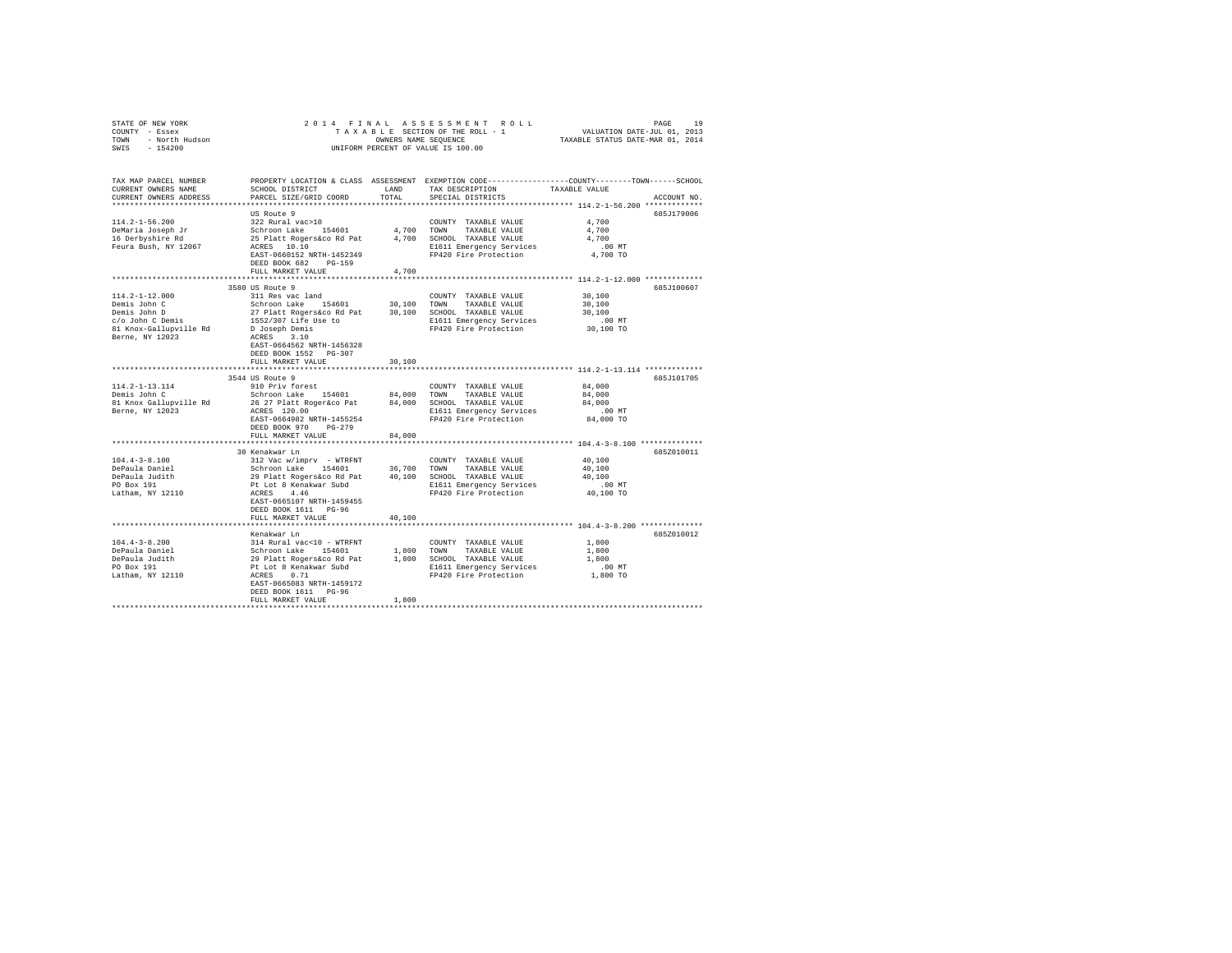| COUNTY - Essex<br>TOWN - North Hudson<br>SWIS - 154200                                                                                                                                                                                                                                                                                                                                | T A X A B L E SECTION OF THE ROLL -<br>OWNIFORM DENGERS NAME SEQUENCE<br>UNIFORM PERCENT OF VALUE IS 100.00 |         |  |                         |               |  |  |
|---------------------------------------------------------------------------------------------------------------------------------------------------------------------------------------------------------------------------------------------------------------------------------------------------------------------------------------------------------------------------------------|-------------------------------------------------------------------------------------------------------------|---------|--|-------------------------|---------------|--|--|
|                                                                                                                                                                                                                                                                                                                                                                                       |                                                                                                             |         |  |                         |               |  |  |
|                                                                                                                                                                                                                                                                                                                                                                                       |                                                                                                             |         |  |                         |               |  |  |
|                                                                                                                                                                                                                                                                                                                                                                                       |                                                                                                             |         |  |                         |               |  |  |
|                                                                                                                                                                                                                                                                                                                                                                                       |                                                                                                             |         |  |                         |               |  |  |
|                                                                                                                                                                                                                                                                                                                                                                                       |                                                                                                             |         |  |                         | 685J100609    |  |  |
|                                                                                                                                                                                                                                                                                                                                                                                       |                                                                                                             |         |  | $700$<br>$700$          |               |  |  |
|                                                                                                                                                                                                                                                                                                                                                                                       |                                                                                                             |         |  |                         |               |  |  |
|                                                                                                                                                                                                                                                                                                                                                                                       |                                                                                                             |         |  | 700                     |               |  |  |
|                                                                                                                                                                                                                                                                                                                                                                                       |                                                                                                             |         |  | .00MT<br>700 TO         |               |  |  |
|                                                                                                                                                                                                                                                                                                                                                                                       |                                                                                                             |         |  |                         |               |  |  |
|                                                                                                                                                                                                                                                                                                                                                                                       | FULL MARKET VALUE                                                                                           | 700     |  |                         |               |  |  |
|                                                                                                                                                                                                                                                                                                                                                                                       |                                                                                                             |         |  |                         |               |  |  |
|                                                                                                                                                                                                                                                                                                                                                                                       | 3396 US Route 9                                                                                             |         |  |                         | 685Z007002    |  |  |
|                                                                                                                                                                                                                                                                                                                                                                                       |                                                                                                             |         |  |                         |               |  |  |
|                                                                                                                                                                                                                                                                                                                                                                                       |                                                                                                             |         |  | $0$ 0 30,000<br>156,800 |               |  |  |
|                                                                                                                                                                                                                                                                                                                                                                                       |                                                                                                             |         |  |                         |               |  |  |
|                                                                                                                                                                                                                                                                                                                                                                                       |                                                                                                             |         |  |                         |               |  |  |
|                                                                                                                                                                                                                                                                                                                                                                                       |                                                                                                             |         |  |                         |               |  |  |
|                                                                                                                                                                                                                                                                                                                                                                                       |                                                                                                             |         |  |                         |               |  |  |
|                                                                                                                                                                                                                                                                                                                                                                                       | DEED BOOK 1485 PG-73                                                                                        |         |  |                         |               |  |  |
|                                                                                                                                                                                                                                                                                                                                                                                       | FULL MARKET VALUE                                                                                           | 156,800 |  |                         |               |  |  |
|                                                                                                                                                                                                                                                                                                                                                                                       | 3093 US Route 9                                                                                             |         |  |                         | 685J100709    |  |  |
|                                                                                                                                                                                                                                                                                                                                                                                       |                                                                                                             |         |  |                         | $0 \t 30,000$ |  |  |
|                                                                                                                                                                                                                                                                                                                                                                                       |                                                                                                             |         |  |                         |               |  |  |
|                                                                                                                                                                                                                                                                                                                                                                                       |                                                                                                             |         |  |                         |               |  |  |
|                                                                                                                                                                                                                                                                                                                                                                                       |                                                                                                             |         |  |                         |               |  |  |
|                                                                                                                                                                                                                                                                                                                                                                                       |                                                                                                             |         |  |                         |               |  |  |
| $[14.4-1-45.001$3093 OK-Node$ 93,400DeZalia Pebrynah MDeZalia Perry LDeZalia Perry L20.400DeZalia Perry L21.400DeZalia Perry L22.40023.40124.400DeZalia Perry L24.40025.40126.40127.40028.40129.40020.40120.40220.40321.40022.40123.4$                                                                                                                                                |                                                                                                             |         |  |                         |               |  |  |
|                                                                                                                                                                                                                                                                                                                                                                                       |                                                                                                             |         |  |                         |               |  |  |
|                                                                                                                                                                                                                                                                                                                                                                                       |                                                                                                             |         |  |                         |               |  |  |
|                                                                                                                                                                                                                                                                                                                                                                                       | 3678 US Route 9                                                                                             |         |  |                         | 685J102511    |  |  |
|                                                                                                                                                                                                                                                                                                                                                                                       |                                                                                                             |         |  |                         |               |  |  |
|                                                                                                                                                                                                                                                                                                                                                                                       |                                                                                                             |         |  |                         |               |  |  |
|                                                                                                                                                                                                                                                                                                                                                                                       |                                                                                                             |         |  |                         |               |  |  |
|                                                                                                                                                                                                                                                                                                                                                                                       |                                                                                                             |         |  |                         |               |  |  |
|                                                                                                                                                                                                                                                                                                                                                                                       |                                                                                                             |         |  |                         |               |  |  |
|                                                                                                                                                                                                                                                                                                                                                                                       | FULL MARKET VALUE                                                                                           | 74,000  |  |                         |               |  |  |
|                                                                                                                                                                                                                                                                                                                                                                                       |                                                                                                             |         |  |                         |               |  |  |
|                                                                                                                                                                                                                                                                                                                                                                                       | US Route 9                                                                                                  |         |  |                         | 685J187003    |  |  |
|                                                                                                                                                                                                                                                                                                                                                                                       |                                                                                                             |         |  |                         |               |  |  |
|                                                                                                                                                                                                                                                                                                                                                                                       |                                                                                                             |         |  |                         |               |  |  |
|                                                                                                                                                                                                                                                                                                                                                                                       |                                                                                                             |         |  |                         |               |  |  |
|                                                                                                                                                                                                                                                                                                                                                                                       |                                                                                                             |         |  |                         |               |  |  |
| $\begin{tabular}{l c c c c c} \hline 104.4-1-45.400 & 314 Rural vac<10 - WTRRNT & 100WNTY TAXABLE VALUE & 36,500DeZalia James D & Schroon Lake & 154601 & 36,500 TORM & TAXABLE VALUE & 36,50016 Reed Ln & 8 H Core E of Road Patent & 36,500 SCHOOL TAXABLE VALUE & 36,500Cilfrom Park, NY 12065 & 31 P R Rd Pattent & 36,500 ECHOOL TAXABLE VALUE & 36,500Lot 5 Dezalda Subd 941/1$ | ACRES 4.23                                                                                                  |         |  |                         |               |  |  |
|                                                                                                                                                                                                                                                                                                                                                                                       | EAST-0668227 NRTH-1462923                                                                                   |         |  |                         |               |  |  |
|                                                                                                                                                                                                                                                                                                                                                                                       | DEED BOOK 874 PG-283                                                                                        |         |  |                         |               |  |  |
|                                                                                                                                                                                                                                                                                                                                                                                       | FULL MARKET VALUE                                                                                           | 36,500  |  |                         |               |  |  |
|                                                                                                                                                                                                                                                                                                                                                                                       |                                                                                                             |         |  |                         |               |  |  |

STATE OF NEW YORK 2014 FINAL ASSESSMENT ROLL PAGE 20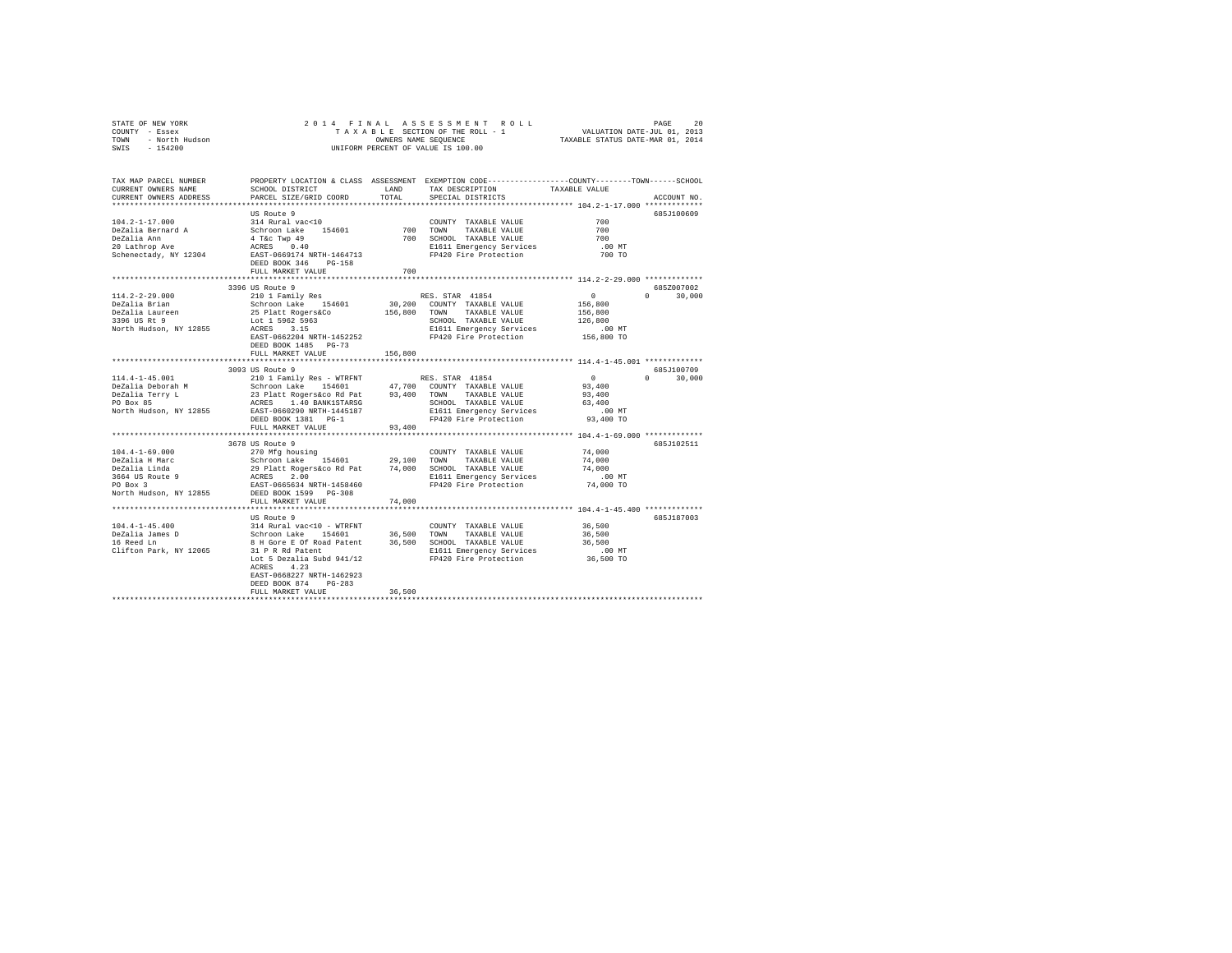| STATE OF NEW YORK<br>COUNTY - Essex<br>$-$ North Hudson<br>$-$ 154000<br>TOWN<br>SWIS - 154200 |                                                                                                                    |             | 2014 FINAL ASSESSMENT ROLL<br>TAXABLE SECTION OF THE ROLL - 1<br>OWNERS NAME SEQUENCE<br>UNIFORM PERCENT OF VALUE IS 100.00 | VALUATION DATE-JUL 01, 2013<br>TAXABLE STATUS DATE-MAR 01, 2014 | 21<br>PAGE             |
|------------------------------------------------------------------------------------------------|--------------------------------------------------------------------------------------------------------------------|-------------|-----------------------------------------------------------------------------------------------------------------------------|-----------------------------------------------------------------|------------------------|
| TAX MAP PARCEL NUMBER<br>CURRENT OWNERS NAME                                                   | PROPERTY LOCATION & CLASS ASSESSMENT EXEMPTION CODE---------------COUNTY-------TOWN------SCHOOL<br>SCHOOL DISTRICT | LAND        | TAX DESCRIPTION                                                                                                             | TAXABLE VALUE                                                   |                        |
| CURRENT OWNERS ADDRESS                                                                         | PARCEL SIZE/GRID COORD                                                                                             | TOTAL       | SPECIAL DISTRICTS                                                                                                           |                                                                 | ACCOUNT NO.            |
| ***********************                                                                        | ****************************                                                                                       |             |                                                                                                                             |                                                                 |                        |
|                                                                                                | Johnson Pond Rd                                                                                                    |             |                                                                                                                             |                                                                 | 685J100614             |
| $125 - 1 - 8.000$                                                                              | 910 Priv forest                                                                                                    |             | COUNTY TAXABLE VALUE                                                                                                        | 61,600                                                          |                        |
| DeZalia James D                                                                                | Schroon Lake 154601                                                                                                | 61,600 TOWN | TAXABLE VALUE                                                                                                               | 61,600                                                          |                        |
| DeZalia Michael J                                                                              | 189 Paradox Tract                                                                                                  |             | 61,600 SCHOOL TAXABLE VALUE                                                                                                 | 61,600                                                          |                        |
| 67 Hilton Rd                                                                                   | Life Use Virginia Dezalia                                                                                          |             | E1611 Emergency Services                                                                                                    | $.00$ MT                                                        |                        |
| Slingerlands, NY 12159                                                                         | By Db 990 Pg 47<br>ACRES 160.00<br>EAST-0672399 NRTH-1437293<br>DEED BOOK 990 PG-47                                |             | FP420 Fire Protection                                                                                                       | 61,600 TO                                                       |                        |
|                                                                                                | FULL MARKET VALUE                                                                                                  | 61,600      |                                                                                                                             |                                                                 |                        |
|                                                                                                | ******************************                                                                                     |             |                                                                                                                             |                                                                 |                        |
|                                                                                                | Johnson Pond Rd                                                                                                    |             |                                                                                                                             |                                                                 | 685J100611             |
| 125.12-1-10.000                                                                                | 314 Rural vac<10                                                                                                   |             | COUNTY TAXABLE VALUE                                                                                                        | 1,400                                                           |                        |
| DeZalia James D                                                                                | Schroon Lake 154601                                                                                                | 1,400 TOWN  | TAXABLE VALUE                                                                                                               | 1,400                                                           |                        |
| DeZalia Michael J<br>67 Hilton Rd                                                              | 169 Paradox Tract                                                                                                  |             | 1,400 SCHOOL TAXABLE VALUE                                                                                                  | 1,400                                                           |                        |
|                                                                                                | 1205/80 Life Use To                                                                                                |             | E1611 Emergency Services                                                                                                    | $.00$ MT                                                        |                        |
| Slingerlands, NY 12159                                                                         | Virginia M Kugler<br>ACRES 0.30<br>EAST-0671339 NRTH-1433949<br>DEED BOOK 1205 PG-80<br>FULL MARKET VALUE          | 1,400       | FP420 Fire Protection                                                                                                       | 1,400 TO                                                        |                        |
|                                                                                                |                                                                                                                    |             |                                                                                                                             |                                                                 |                        |
|                                                                                                | 2972 US Route 9                                                                                                    |             |                                                                                                                             |                                                                 | 685J103308             |
| $114.4 - 1 - 39.000$                                                                           | 210 1 Family Res                                                                                                   |             | RES. STAR 41854                                                                                                             | $\circ$                                                         | $\cap$<br>30,000       |
| DeZalia Kelly M                                                                                | Schroon Lake 154601 16,200 COUNTY TAXABLE VALUE                                                                    |             |                                                                                                                             | 89,300                                                          |                        |
| DeZalia Stephanie E                                                                            | 22 Platt&rogers Co Rd Pat                                                                                          | 89,300 TOWN | TAXABLE VALUE                                                                                                               | 89,300                                                          |                        |
| 2972 US Rte 9                                                                                  | 1619/125 BLA                                                                                                       |             | SCHOOL TAXABLE VALUE                                                                                                        | 59,300                                                          |                        |
| North Hudson, NY 12855                                                                         | ACRES 0.61 BANK1STARSG                                                                                             |             | E1611 Emergency Services                                                                                                    | .00 MT                                                          |                        |
|                                                                                                | EAST-0660116 NRTH-1442225<br>DEED BOOK 1548 PG-47                                                                  |             | FP420 Fire Protection                                                                                                       | 89,300 TO                                                       |                        |
|                                                                                                | FULL MARKET VALUE<br>********************************                                                              | 89,300      |                                                                                                                             |                                                                 |                        |
|                                                                                                | 3664 US Route 9                                                                                                    |             |                                                                                                                             |                                                                 | 685J185003             |
| $104.4 - 2 - 8.000$                                                                            | 210 1 Family Res                                                                                                   |             | RES. STAR 41854                                                                                                             | 0                                                               | $\mathbf{r}$<br>30,000 |
| DeZalia Marc                                                                                   | Schroon Lake 154601                                                                                                |             | 33,300 COUNTY TAXABLE VALUE                                                                                                 | 161,300                                                         |                        |
| DeZalia Linda                                                                                  | 29 Platt Rogers Road Pat 161,300 TOWN                                                                              |             | TAXABLE VALUE                                                                                                               | 161,300                                                         |                        |
| $3664$ US Rte $9$                                                                              | 6.80<br>ACRES                                                                                                      |             | SCHOOL TAXABLE VALUE                                                                                                        | 131,300                                                         |                        |
| North Hudson, NY 12855                                                                         | EAST-0665832 NRTH-1458202                                                                                          |             | E1611 Emergency Services                                                                                                    | .00MT                                                           |                        |
|                                                                                                | DEED BOOK 1535 PG-217                                                                                              |             | FP420 Fire Protection                                                                                                       | 161,300 TO                                                      |                        |
|                                                                                                | FULL MARKET VALUE                                                                                                  | 161,300     |                                                                                                                             |                                                                 |                        |
|                                                                                                |                                                                                                                    |             |                                                                                                                             |                                                                 |                        |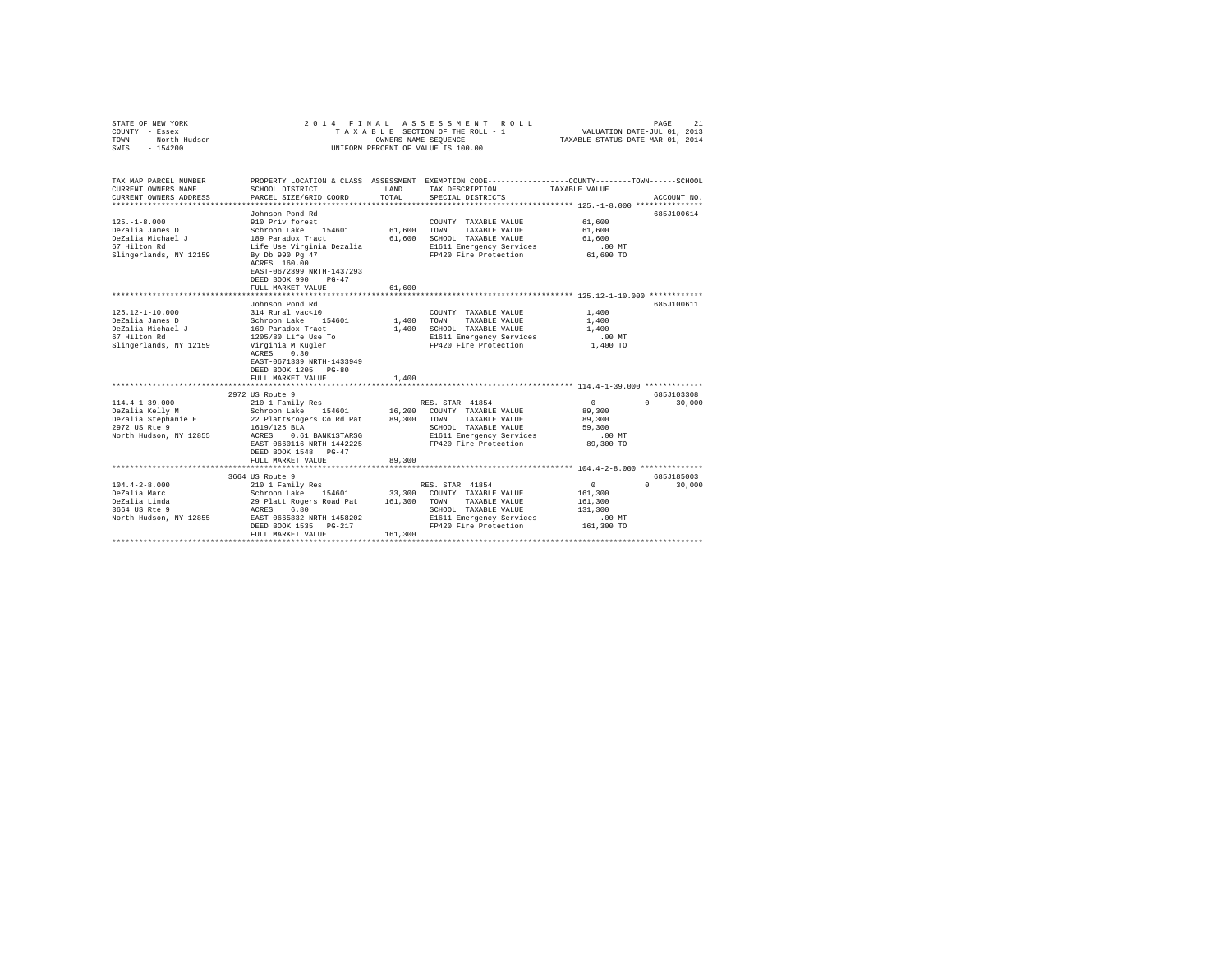| STATE OF NEW YORK<br>COUNTY - Essex<br>- North Hudson<br>TOWN<br>$-154200$<br>SWIS                                                              | 2014 FINAL                                                                                                                                                                                                                                                                                                                                               | OWNERS NAME SEQUENCE        | ASSESSMENT ROLL<br>TAXABLE SECTION OF THE ROLL - 1<br>UNIFORM PERCENT OF VALUE IS 100.00                                                                                                              | VALUATION DATE-JUL 01, 2013<br>TAXABLE STATUS DATE-MAR 01, 2014                              | 22<br>PAGE                         |
|-------------------------------------------------------------------------------------------------------------------------------------------------|----------------------------------------------------------------------------------------------------------------------------------------------------------------------------------------------------------------------------------------------------------------------------------------------------------------------------------------------------------|-----------------------------|-------------------------------------------------------------------------------------------------------------------------------------------------------------------------------------------------------|----------------------------------------------------------------------------------------------|------------------------------------|
| TAX MAP PARCEL NUMBER<br>CURRENT OWNERS NAME<br>CURRENT OWNERS ADDRESS                                                                          | SCHOOL DISTRICT<br>PARCEL SIZE/GRID COORD                                                                                                                                                                                                                                                                                                                | LAND<br>TOTAL               | PROPERTY LOCATION & CLASS ASSESSMENT EXEMPTION CODE---------------COUNTY-------TOWN------SCHOOL<br>TAX DESCRIPTION<br>SPECIAL DISTRICTS                                                               | TAXABLE VALUE                                                                                | ACCOUNT NO.                        |
|                                                                                                                                                 |                                                                                                                                                                                                                                                                                                                                                          |                             |                                                                                                                                                                                                       |                                                                                              |                                    |
| $104.4 - 2 - 9.000$<br>DeZalia Marc<br>3664 US Route 9<br>North Hudson, NY 12855                                                                | US Route 9<br>314 Rural vac<10<br>Schroon Lake 154601<br>29 Platt Rogers&co Rd Pat<br>1230/343 Life Use To<br>Donald & Dorothy Fish<br>ACRES<br>5.82<br>EAST-0665730 NRTH-1457822<br>DEED BOOK 1472 PG-186<br>FULL MARKET VALUE                                                                                                                          | 22,700<br>22.700<br>22,700  | COUNTY TAXABLE VALUE<br>TOWN<br>TAXABLE VALUE<br>SCHOOL TAXABLE VALUE<br>E1611 Emergency Services<br>FP420 Fire Protection                                                                            | 22,700<br>22,700<br>22,700<br>$.00$ MT<br>22,700 TO                                          | 685J186012                         |
|                                                                                                                                                 | **********************                                                                                                                                                                                                                                                                                                                                   |                             |                                                                                                                                                                                                       | *********************** 104.4-1-45.300 *************                                         |                                    |
| $104.4 - 1 - 45.300$<br>Diacovo Angela M<br>4 Mountain Way<br>Clifton Park, NY 12065<br>$104.4 - 3 - 1.000$<br>DiCerbo Stephen<br>7 Kenakwar Ln | US Route 9<br>314 Rural vac<10 - WTRFNT<br>Schroon Lake 154601<br>8 H Gore E Of Road Patent 34,500<br>Lt 1 Dezalia Subd 2.85 Ac<br>Db 941 Pg 16 Corr Deed<br>ACRES 2.10<br>EAST-0669008 NRTH-1463689<br>DEED BOOK 874<br>$PG-279$<br>FULL MARKET VALUE<br>7 Kenakwar Ln<br>210 1 Family Res - WTRFNT<br>Schroon Lake 154601<br>29 Platt Rogers&co Rd Pat | 34,500<br>34,500<br>165,000 | COUNTY TAXABLE VALUE<br>TOWN<br>TAXABLE VALUE<br>SCHOOL TAXABLE VALUE<br>E1611 Emergency Services<br>FP420 Fire Protection<br>RES. STAR 41854<br>54.100 COUNTY TAXABLE VALUE<br>TAXABLE VALUE<br>TOWN | 34,500<br>34,500<br>34,500<br>.00MT<br>34,500 TO<br>$\sim$<br>$\Omega$<br>165,000<br>165,000 | 685J187002<br>685Z010001<br>30,000 |
| North Hudson, NY 12855                                                                                                                          | Lot 1 Kenakwar Subd<br>7.68<br>ACRES<br>EAST-0665551 NRTH-1458981<br>DEED BOOK 1604 PG-96<br>FULL MARKET VALUE                                                                                                                                                                                                                                           | 165,000                     | SCHOOL TAXABLE VALUE<br>E1611 Emergency Services<br>FP420 Fire Protection                                                                                                                             | 135,000<br>.00MT<br>165,000 TO                                                               |                                    |
|                                                                                                                                                 | 16 Kenakwar Ln                                                                                                                                                                                                                                                                                                                                           |                             |                                                                                                                                                                                                       |                                                                                              | 685Z010002                         |
| $104.4 - 3 - 9.100$<br>DiCerbo Stephen<br>DiCerbo Daniel<br>7 Kenakwar Ln<br>North Hudson, NY 12855                                             | 312 Vac w/imprv - WTRFNT<br>Schroon Lake 154601<br>29 Platt Rogers&co Rd Pat<br>Pt Lot 9 Kenakwar Subd<br>ACRES<br>5.18<br>EAST-0665552 NRTH-1459481<br>DEED BOOK 1604 PG-124<br>FULL MARKET VALUE                                                                                                                                                       | 37,400<br>51,700<br>51,700  | COUNTY TAXABLE VALUE<br>TOWN<br>TAXABLE VALUE<br>SCHOOL TAXABLE VALUE<br>E1611 Emergency Services<br>FP420 Fire Protection                                                                            | 51,700<br>51,700<br>51,700<br>.00 MT<br>51,700 TO                                            |                                    |
|                                                                                                                                                 |                                                                                                                                                                                                                                                                                                                                                          |                             |                                                                                                                                                                                                       |                                                                                              |                                    |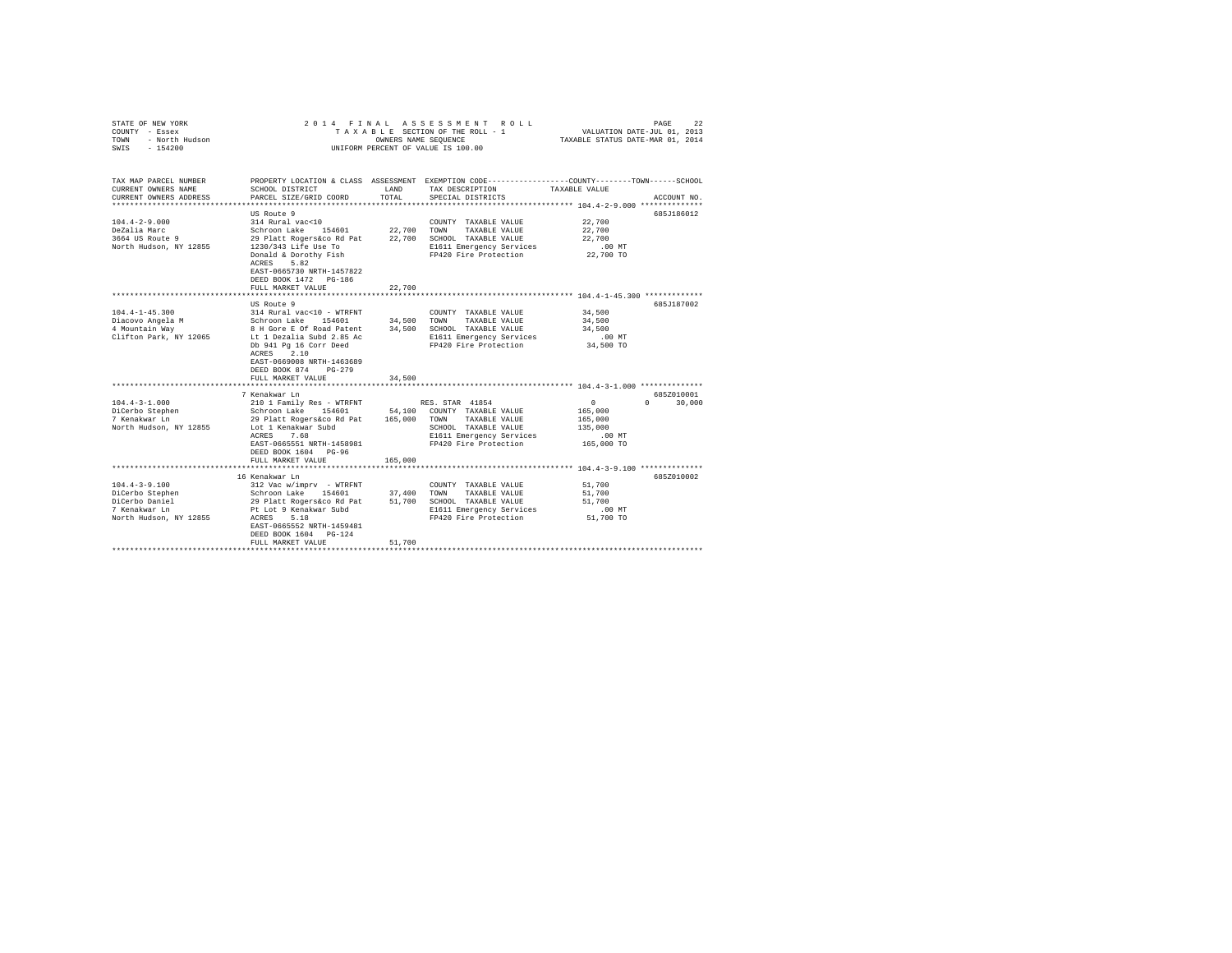| STATE OF NEW YORK<br>COUNTY - Essex<br>TOWN - North Hudson<br>SWIS - 154200                                                                                            | TAXABLE SECTION OF THE ROLL - 1<br>VALUATION DATE-JUL 01, 2013<br>ONNERS NAME STATUS DATE-MAR 01, 2014<br>UNIFORM PERCENT OF VALUE IS 100.00 |          | 2014 FINAL ASSESSMENT ROLL                                                   |                                                 | PAGE<br>23             |
|------------------------------------------------------------------------------------------------------------------------------------------------------------------------|----------------------------------------------------------------------------------------------------------------------------------------------|----------|------------------------------------------------------------------------------|-------------------------------------------------|------------------------|
| TAX MAP PARCEL NUMBER PROPERTY LOCATION & CLASS ASSESSMENT EXEMPTION CODE---------------COUNTY-------TOWN------SCHOOL<br>CURRENT OWNERS NAME<br>CURRENT OWNERS ADDRESS | SCHOOL DISTRICT LAND<br>PARCEL SIZE/GRID COORD                                                                                               | TOTAL    | TAX DESCRIPTION<br>SPECIAL DISTRICTS                                         | TAXABLE VALUE                                   | ACCOUNT NO.            |
|                                                                                                                                                                        |                                                                                                                                              |          |                                                                              | ****************** 104.4-3-9.200 ************** |                        |
|                                                                                                                                                                        | Kenakwar Ln                                                                                                                                  |          |                                                                              |                                                 | 685Z010003             |
| $104.4 - 3 - 9.200$                                                                                                                                                    | 314 Rural vac<10 - WTRFNT                                                                                                                    |          | COUNTY TAXABLE VALUE                                                         | 300                                             |                        |
|                                                                                                                                                                        | Schroon Lake 154601<br>29 Platt Rogers&co Rd Pat                                                                                             | 300 TOWN | TAXABLE VALUE                                                                | 300                                             |                        |
| DiCerbo Stephen<br>DiCerbo Daniel<br>7 Kenakwar Ln                                                                                                                     |                                                                                                                                              |          | 300 SCHOOL TAXABLE VALUE                                                     | 300                                             |                        |
|                                                                                                                                                                        | Pt Lot 9 Kenakwar Subd<br>ACRES 0.11                                                                                                         |          | E1611 Emergency Services<br>FP420 Fire Protection                            | $.00$ MT                                        |                        |
| North Hudson, NY 12855                                                                                                                                                 |                                                                                                                                              |          |                                                                              | 300 TO                                          |                        |
|                                                                                                                                                                        | EAST-0665314 NRTH-1459172                                                                                                                    |          |                                                                              |                                                 |                        |
|                                                                                                                                                                        | DEED BOOK 1604 PG-124                                                                                                                        |          |                                                                              |                                                 |                        |
|                                                                                                                                                                        | FULL MARKET VALUE                                                                                                                            | 300      |                                                                              |                                                 |                        |
|                                                                                                                                                                        | 6 Lazy St                                                                                                                                    |          |                                                                              |                                                 | 685J100703             |
| $113.20 - 1 - 9.000$                                                                                                                                                   | 210 1 Family Res                                                                                                                             |          | COUNTY TAXABLE VALUE                                                         | 106,600                                         |                        |
| Dobie Allan W                                                                                                                                                          |                                                                                                                                              |          |                                                                              | 106,600                                         |                        |
| Dobie Diane                                                                                                                                                            | Schroon Lake 154601 29,600 TOWN TAXABLE VALUE<br>20 Tract West Of Road Pat 106,600 SCHOOL TAXABLE VALUE                                      |          |                                                                              | 106,600                                         |                        |
|                                                                                                                                                                        | ACRES 2.50                                                                                                                                   |          | E1611 Emergency Services                                                     | .00 MT                                          |                        |
| Circle Glenn<br>6 Lazy St                                                                                                                                              | EAST-0644067 NRTH-1442359                                                                                                                    |          | FP420 Fire Protection                                                        | 106,600 TO                                      |                        |
| North Hudson, NY 12855                                                                                                                                                 | DEED BOOK 1359 PG-25                                                                                                                         |          |                                                                              |                                                 |                        |
|                                                                                                                                                                        | FULL MARKET VALUE                                                                                                                            | 106,600  |                                                                              |                                                 |                        |
|                                                                                                                                                                        |                                                                                                                                              |          |                                                                              |                                                 |                        |
|                                                                                                                                                                        | 5 Lazy St                                                                                                                                    |          |                                                                              |                                                 | 685J102209             |
| $113.20 - 1 - 30.000$                                                                                                                                                  | 311 Res vac land                                                                                                                             |          | COUNTY TAXABLE VALUE                                                         | 16,100                                          |                        |
| Dobie Allen                                                                                                                                                            | Schroon Lake 154601                                                                                                                          |          | 16,100 TOWN TAXABLE VALUE                                                    | 16,100                                          |                        |
| Dobie Diane                                                                                                                                                            | 20 Tract West Of Rd Pat                                                                                                                      |          | 16,100 SCHOOL TAXABLE VALUE                                                  | 16,100                                          |                        |
| 6 Lazy St                                                                                                                                                              | ACRES 0.82                                                                                                                                   |          | E1611 Emergency Services                                                     | $.00$ MT                                        |                        |
| North Hudson, NY 12855 EAST-0644262 NRTH-1442238                                                                                                                       |                                                                                                                                              |          | FP420 Fire Protection                                                        | 16,100 TO                                       |                        |
|                                                                                                                                                                        | DEED BOOK 1132    PG-215                                                                                                                     |          |                                                                              |                                                 |                        |
|                                                                                                                                                                        | FULL MARKET VALUE                                                                                                                            | 16,100   |                                                                              |                                                 |                        |
|                                                                                                                                                                        |                                                                                                                                              |          |                                                                              |                                                 |                        |
|                                                                                                                                                                        | 2940 US Route 9                                                                                                                              |          |                                                                              |                                                 | 685J103311             |
| $114.18 - 3 - 4.000$                                                                                                                                                   | 485 >luse sm bld                                                                                                                             |          | COUNTY TAXABLE VALUE                                                         | 79,300                                          |                        |
| Dobie Robert D                                                                                                                                                         | Schroon Lake 154601                                                                                                                          |          | 3,600 TOWN TAXABLE VALUE                                                     | 79,300                                          |                        |
| Brazee Brenda M<br>PO Box 1                                                                                                                                            | 22 Platt Rogers&co Rd Pat 79,300 SCHOOL TAXABLE VALUE                                                                                        |          |                                                                              | 79,300                                          |                        |
|                                                                                                                                                                        | Suite $1\&2$<br>ACRES 0.12                                                                                                                   |          | E1611 Emergency Services                                                     | $.00$ MT                                        |                        |
| North Hudson, NY 12855                                                                                                                                                 |                                                                                                                                              |          | FP420 Fire Protection                                                        | 79,300 TO                                       |                        |
|                                                                                                                                                                        | EAST-0659569 NRTH-1441513                                                                                                                    |          |                                                                              |                                                 |                        |
|                                                                                                                                                                        | DEED BOOK 943 PG-47                                                                                                                          |          |                                                                              |                                                 |                        |
|                                                                                                                                                                        | FULL MARKET VALUE                                                                                                                            | 79,300   |                                                                              |                                                 |                        |
|                                                                                                                                                                        |                                                                                                                                              |          |                                                                              |                                                 |                        |
| $115. - 1 - 1.100$                                                                                                                                                     | 369 Ensign Pond Rd<br>240 Rural res                                                                                                          |          |                                                                              | $\sim$ 0                                        | 685J102702<br>0 64.200 |
| Dobie Robert D                                                                                                                                                         | Schroon Lake 154601                                                                                                                          |          | SR STAR 41834                                                                | 159,000                                         |                        |
|                                                                                                                                                                        |                                                                                                                                              |          | 89,500 COUNTY TAXABLE VALUE<br>TAXABLE VALUE                                 | 159,000                                         |                        |
| Dobie Brenda M<br>PO Box 1                                                                                                                                             | 206 Paradox Tract 159,000 TOWN<br>ACRES 129.30                                                                                               |          | SCHOOL TAXABLE VALUE                                                         | 94,800                                          |                        |
| North Hudson, NY 12855 EAST-0671768 NRTH-1455763                                                                                                                       |                                                                                                                                              |          |                                                                              | $.00$ MT                                        |                        |
|                                                                                                                                                                        | DEED BOOK 1161 PG-268                                                                                                                        |          | E1611 Emergency Services<br>End20 Fine Deat - - - -<br>FP420 Fire Protection | 159,000 TO                                      |                        |
|                                                                                                                                                                        | FULL MARKET VALUE                                                                                                                            | 159,000  |                                                                              |                                                 |                        |
|                                                                                                                                                                        |                                                                                                                                              |          |                                                                              |                                                 |                        |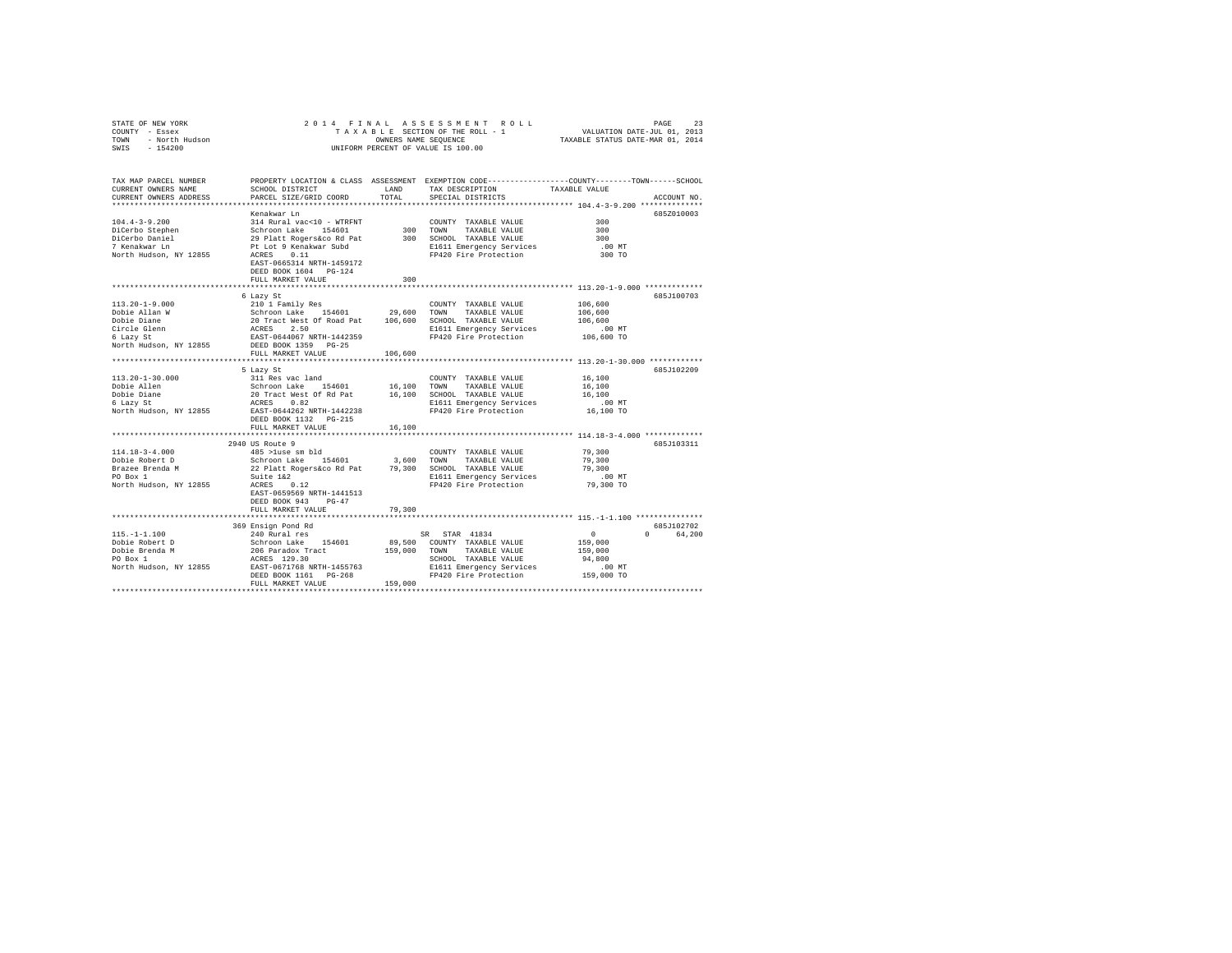| PROPERTY LOCATION & CLASS ASSESSMENT EXEMPTION CODE---------------COUNTY-------TOWN------SCHOOL<br>TAX MAP PARCEL NUMBER<br>TAX DESCRIPTION TAXABLE VALUE<br>SCHOOL DISTRICT<br>CURRENT OWNERS NAME<br>LAND<br>PARCEL SIZE/GRID COORD<br>TOTAL<br>SPECIAL DISTRICTS<br>CURRENT OWNERS ADDRESS<br>ACCOUNT NO.<br>532 Johnson Pond Rd<br>685J100705<br>$125.12 - 1 - 2.000$<br>108,700<br>260 Seasonal res - WTRFNT<br>COUNTY TAXABLE VALUE<br>CONFINE TRANSFARING THE SCHOON LARE IS THAT USE TO CONFINE THE SCHOON LARE IS TO TOWN TAXABLE VALUE 108,700<br>Doherty Michael 169 Paradox Tract 108,700 SCHOOL TAXABLE VALUE 108,700<br>11420 Hyde Park Way Bldg #2<br>Spring Hill<br>EAST-0668959 NRTH-1434930<br>DEED BOOK 1713 PG-24<br>FULL MARKET VALUE<br>108,700<br>3724 US Route 9<br>685J178512<br>$0 \t 30,000$<br>US Route 9<br>685J102214<br>$\begin{tabular}{llllllll} \multicolumn{2}{c}{\textbf{COUNTY}} & \textbf{TAXABLE VALUE} & & \multicolumn{2}{c}{44,100} \\ \multicolumn{2}{c}{\textbf{TONN}} & \textbf{TAXABLE VALUE} & & \multicolumn{2}{c}{44,100} \end{tabular}$<br>44,100<br>$.00$ MT<br>44,100 TO<br>DEED BOOK 1493 PG-319<br>FULL MARKET VALUE<br>44,100<br>3105 US Route 9<br>685J100708<br>$\overline{0}$<br>$0 \t 30,000$<br>89,600<br>FULL MARKET VALUE<br>89,600<br>Blue Ridge Rd<br>685J179007<br>DEED BOOK 1516 PG-145<br>4,900<br>FULL MARKET VALUE | STATE OF NEW YORK<br>STATE OF REW YORK WORK 2014 FINAL AS SESS ON EN TRICILLY TAXABLE STATE OF A 2013<br>TOWN - NO HUGH HOLD (2013)<br>TAXABLE STATE OF THE ROLL -1 (2013)<br>SWIS - 154200 – UNIFORM PERCENT OF VALUE IS 100.00 |  | 2014 FINAL ASSESSMENT ROLL | PAGE<br>2.4 |
|-----------------------------------------------------------------------------------------------------------------------------------------------------------------------------------------------------------------------------------------------------------------------------------------------------------------------------------------------------------------------------------------------------------------------------------------------------------------------------------------------------------------------------------------------------------------------------------------------------------------------------------------------------------------------------------------------------------------------------------------------------------------------------------------------------------------------------------------------------------------------------------------------------------------------------------------------------------------------------------------------------------------------------------------------------------------------------------------------------------------------------------------------------------------------------------------------------------------------------------------------------------------------------------------------------------------------------------------------------------------------------------------|----------------------------------------------------------------------------------------------------------------------------------------------------------------------------------------------------------------------------------|--|----------------------------|-------------|
|                                                                                                                                                                                                                                                                                                                                                                                                                                                                                                                                                                                                                                                                                                                                                                                                                                                                                                                                                                                                                                                                                                                                                                                                                                                                                                                                                                                         |                                                                                                                                                                                                                                  |  |                            |             |
|                                                                                                                                                                                                                                                                                                                                                                                                                                                                                                                                                                                                                                                                                                                                                                                                                                                                                                                                                                                                                                                                                                                                                                                                                                                                                                                                                                                         |                                                                                                                                                                                                                                  |  |                            |             |
|                                                                                                                                                                                                                                                                                                                                                                                                                                                                                                                                                                                                                                                                                                                                                                                                                                                                                                                                                                                                                                                                                                                                                                                                                                                                                                                                                                                         |                                                                                                                                                                                                                                  |  |                            |             |
|                                                                                                                                                                                                                                                                                                                                                                                                                                                                                                                                                                                                                                                                                                                                                                                                                                                                                                                                                                                                                                                                                                                                                                                                                                                                                                                                                                                         |                                                                                                                                                                                                                                  |  |                            |             |
|                                                                                                                                                                                                                                                                                                                                                                                                                                                                                                                                                                                                                                                                                                                                                                                                                                                                                                                                                                                                                                                                                                                                                                                                                                                                                                                                                                                         |                                                                                                                                                                                                                                  |  |                            |             |
|                                                                                                                                                                                                                                                                                                                                                                                                                                                                                                                                                                                                                                                                                                                                                                                                                                                                                                                                                                                                                                                                                                                                                                                                                                                                                                                                                                                         |                                                                                                                                                                                                                                  |  |                            |             |
|                                                                                                                                                                                                                                                                                                                                                                                                                                                                                                                                                                                                                                                                                                                                                                                                                                                                                                                                                                                                                                                                                                                                                                                                                                                                                                                                                                                         |                                                                                                                                                                                                                                  |  |                            |             |
|                                                                                                                                                                                                                                                                                                                                                                                                                                                                                                                                                                                                                                                                                                                                                                                                                                                                                                                                                                                                                                                                                                                                                                                                                                                                                                                                                                                         |                                                                                                                                                                                                                                  |  |                            |             |
|                                                                                                                                                                                                                                                                                                                                                                                                                                                                                                                                                                                                                                                                                                                                                                                                                                                                                                                                                                                                                                                                                                                                                                                                                                                                                                                                                                                         |                                                                                                                                                                                                                                  |  |                            |             |
|                                                                                                                                                                                                                                                                                                                                                                                                                                                                                                                                                                                                                                                                                                                                                                                                                                                                                                                                                                                                                                                                                                                                                                                                                                                                                                                                                                                         |                                                                                                                                                                                                                                  |  |                            |             |
|                                                                                                                                                                                                                                                                                                                                                                                                                                                                                                                                                                                                                                                                                                                                                                                                                                                                                                                                                                                                                                                                                                                                                                                                                                                                                                                                                                                         |                                                                                                                                                                                                                                  |  |                            |             |
|                                                                                                                                                                                                                                                                                                                                                                                                                                                                                                                                                                                                                                                                                                                                                                                                                                                                                                                                                                                                                                                                                                                                                                                                                                                                                                                                                                                         |                                                                                                                                                                                                                                  |  |                            |             |
|                                                                                                                                                                                                                                                                                                                                                                                                                                                                                                                                                                                                                                                                                                                                                                                                                                                                                                                                                                                                                                                                                                                                                                                                                                                                                                                                                                                         |                                                                                                                                                                                                                                  |  |                            |             |
|                                                                                                                                                                                                                                                                                                                                                                                                                                                                                                                                                                                                                                                                                                                                                                                                                                                                                                                                                                                                                                                                                                                                                                                                                                                                                                                                                                                         |                                                                                                                                                                                                                                  |  |                            |             |
|                                                                                                                                                                                                                                                                                                                                                                                                                                                                                                                                                                                                                                                                                                                                                                                                                                                                                                                                                                                                                                                                                                                                                                                                                                                                                                                                                                                         |                                                                                                                                                                                                                                  |  |                            |             |
|                                                                                                                                                                                                                                                                                                                                                                                                                                                                                                                                                                                                                                                                                                                                                                                                                                                                                                                                                                                                                                                                                                                                                                                                                                                                                                                                                                                         |                                                                                                                                                                                                                                  |  |                            |             |
|                                                                                                                                                                                                                                                                                                                                                                                                                                                                                                                                                                                                                                                                                                                                                                                                                                                                                                                                                                                                                                                                                                                                                                                                                                                                                                                                                                                         |                                                                                                                                                                                                                                  |  |                            |             |
|                                                                                                                                                                                                                                                                                                                                                                                                                                                                                                                                                                                                                                                                                                                                                                                                                                                                                                                                                                                                                                                                                                                                                                                                                                                                                                                                                                                         |                                                                                                                                                                                                                                  |  |                            |             |
|                                                                                                                                                                                                                                                                                                                                                                                                                                                                                                                                                                                                                                                                                                                                                                                                                                                                                                                                                                                                                                                                                                                                                                                                                                                                                                                                                                                         |                                                                                                                                                                                                                                  |  |                            |             |
|                                                                                                                                                                                                                                                                                                                                                                                                                                                                                                                                                                                                                                                                                                                                                                                                                                                                                                                                                                                                                                                                                                                                                                                                                                                                                                                                                                                         |                                                                                                                                                                                                                                  |  |                            |             |
|                                                                                                                                                                                                                                                                                                                                                                                                                                                                                                                                                                                                                                                                                                                                                                                                                                                                                                                                                                                                                                                                                                                                                                                                                                                                                                                                                                                         |                                                                                                                                                                                                                                  |  |                            |             |
|                                                                                                                                                                                                                                                                                                                                                                                                                                                                                                                                                                                                                                                                                                                                                                                                                                                                                                                                                                                                                                                                                                                                                                                                                                                                                                                                                                                         |                                                                                                                                                                                                                                  |  |                            |             |
|                                                                                                                                                                                                                                                                                                                                                                                                                                                                                                                                                                                                                                                                                                                                                                                                                                                                                                                                                                                                                                                                                                                                                                                                                                                                                                                                                                                         |                                                                                                                                                                                                                                  |  |                            |             |
|                                                                                                                                                                                                                                                                                                                                                                                                                                                                                                                                                                                                                                                                                                                                                                                                                                                                                                                                                                                                                                                                                                                                                                                                                                                                                                                                                                                         |                                                                                                                                                                                                                                  |  |                            |             |
|                                                                                                                                                                                                                                                                                                                                                                                                                                                                                                                                                                                                                                                                                                                                                                                                                                                                                                                                                                                                                                                                                                                                                                                                                                                                                                                                                                                         |                                                                                                                                                                                                                                  |  |                            |             |
|                                                                                                                                                                                                                                                                                                                                                                                                                                                                                                                                                                                                                                                                                                                                                                                                                                                                                                                                                                                                                                                                                                                                                                                                                                                                                                                                                                                         |                                                                                                                                                                                                                                  |  |                            |             |
|                                                                                                                                                                                                                                                                                                                                                                                                                                                                                                                                                                                                                                                                                                                                                                                                                                                                                                                                                                                                                                                                                                                                                                                                                                                                                                                                                                                         |                                                                                                                                                                                                                                  |  |                            |             |
|                                                                                                                                                                                                                                                                                                                                                                                                                                                                                                                                                                                                                                                                                                                                                                                                                                                                                                                                                                                                                                                                                                                                                                                                                                                                                                                                                                                         |                                                                                                                                                                                                                                  |  |                            |             |
|                                                                                                                                                                                                                                                                                                                                                                                                                                                                                                                                                                                                                                                                                                                                                                                                                                                                                                                                                                                                                                                                                                                                                                                                                                                                                                                                                                                         |                                                                                                                                                                                                                                  |  |                            |             |
|                                                                                                                                                                                                                                                                                                                                                                                                                                                                                                                                                                                                                                                                                                                                                                                                                                                                                                                                                                                                                                                                                                                                                                                                                                                                                                                                                                                         |                                                                                                                                                                                                                                  |  |                            |             |
|                                                                                                                                                                                                                                                                                                                                                                                                                                                                                                                                                                                                                                                                                                                                                                                                                                                                                                                                                                                                                                                                                                                                                                                                                                                                                                                                                                                         |                                                                                                                                                                                                                                  |  |                            |             |
|                                                                                                                                                                                                                                                                                                                                                                                                                                                                                                                                                                                                                                                                                                                                                                                                                                                                                                                                                                                                                                                                                                                                                                                                                                                                                                                                                                                         |                                                                                                                                                                                                                                  |  |                            |             |
|                                                                                                                                                                                                                                                                                                                                                                                                                                                                                                                                                                                                                                                                                                                                                                                                                                                                                                                                                                                                                                                                                                                                                                                                                                                                                                                                                                                         |                                                                                                                                                                                                                                  |  |                            |             |
|                                                                                                                                                                                                                                                                                                                                                                                                                                                                                                                                                                                                                                                                                                                                                                                                                                                                                                                                                                                                                                                                                                                                                                                                                                                                                                                                                                                         |                                                                                                                                                                                                                                  |  |                            |             |
|                                                                                                                                                                                                                                                                                                                                                                                                                                                                                                                                                                                                                                                                                                                                                                                                                                                                                                                                                                                                                                                                                                                                                                                                                                                                                                                                                                                         |                                                                                                                                                                                                                                  |  |                            |             |
|                                                                                                                                                                                                                                                                                                                                                                                                                                                                                                                                                                                                                                                                                                                                                                                                                                                                                                                                                                                                                                                                                                                                                                                                                                                                                                                                                                                         |                                                                                                                                                                                                                                  |  |                            |             |
|                                                                                                                                                                                                                                                                                                                                                                                                                                                                                                                                                                                                                                                                                                                                                                                                                                                                                                                                                                                                                                                                                                                                                                                                                                                                                                                                                                                         |                                                                                                                                                                                                                                  |  |                            |             |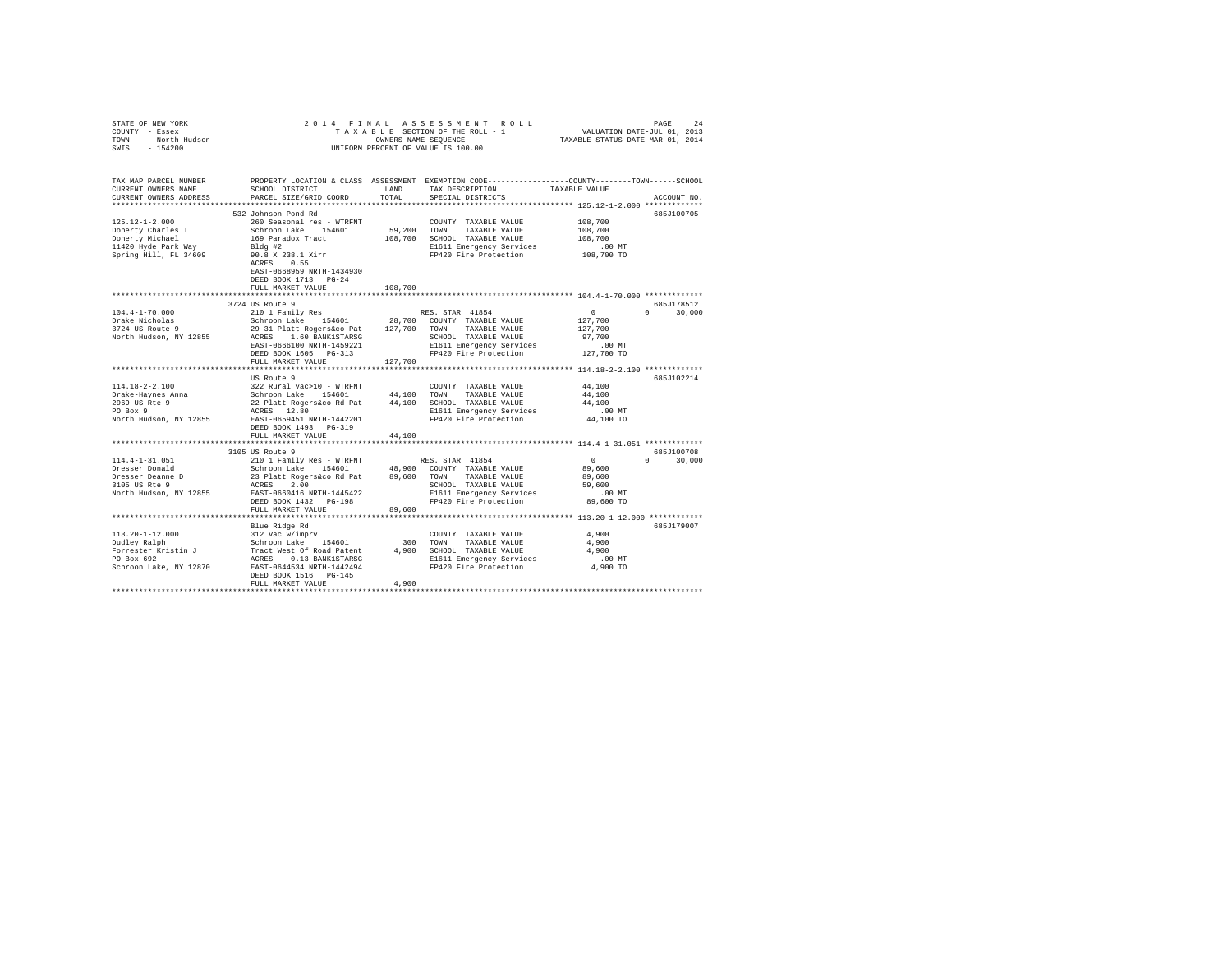| STATE OF NEW YORK |                |  |  | 2014 FINAL ASSESSMENT ROLL         |  |                                  | PAGE                        | 25 |
|-------------------|----------------|--|--|------------------------------------|--|----------------------------------|-----------------------------|----|
| COUNTY - Essex    |                |  |  | TAXABLE SECTION OF THE ROLL - 1    |  |                                  | VALUATION DATE-JUL 01, 2013 |    |
| TOWN              | - North Hudson |  |  | OWNERS NAME SEOUENCE               |  | TAXABLE STATUS DATE-MAR 01, 2014 |                             |    |
| SWIS<br>$-154200$ |                |  |  | UNIFORM PERCENT OF VALUE IS 100.00 |  |                                  |                             |    |

| TAX MAP PARCEL NUMBER<br>CURRENT OWNERS NAME<br>CURRENT OWNERS ADDRESS | SCHOOL DISTRICT<br>PARCEL SIZE/GRID COORD                                                                        | LAND<br>TOTAL    | PROPERTY LOCATION & CLASS ASSESSMENT EXEMPTION CODE----------------COUNTY-------TOWN-----SCHOOL<br>TAX DESCRIPTION<br>SPECIAL DISTRICTS | TAXABLE VALUE    | ACCOUNT NO.          |
|------------------------------------------------------------------------|------------------------------------------------------------------------------------------------------------------|------------------|-----------------------------------------------------------------------------------------------------------------------------------------|------------------|----------------------|
|                                                                        |                                                                                                                  |                  |                                                                                                                                         |                  |                      |
|                                                                        | Blue Ridge Rd                                                                                                    |                  |                                                                                                                                         |                  | 685J102505           |
| $113.20 - 1 - 13.000$                                                  | 314 Rural vac<10                                                                                                 |                  | COUNTY TAXABLE VALUE                                                                                                                    | 600              |                      |
| Dudley Ralph                                                           | Schroon Lake 154601                                                                                              | 600              | TOWN<br>TAXABLE VALUE                                                                                                                   | 600              |                      |
| Forrester Kristin J                                                    | 20 Tract West Of Rd Pat                                                                                          | 600              | SCHOOL TAXABLE VALUE                                                                                                                    | 600              |                      |
| PO Box 692                                                             | 0.28<br>ACRES                                                                                                    |                  | E1611 Emergency Services                                                                                                                | $.00$ MT         |                      |
| Schroon Lake, NY 12870                                                 | EAST-0644619 NRTH-1442529<br>DEED BOOK 1516 PG-145                                                               |                  | FP420 Fire Protection                                                                                                                   | 600 TO           |                      |
|                                                                        | FULL MARKET VALUE                                                                                                | 600              |                                                                                                                                         |                  |                      |
|                                                                        |                                                                                                                  |                  | ************************************ 113.20-1-14.000 *************                                                                      |                  |                      |
|                                                                        | 3449 Blue Ridge Rd                                                                                               |                  |                                                                                                                                         |                  | 685J102506           |
| $113.20 - 1 - 14.000$                                                  | 210 1 Family Res                                                                                                 |                  | RES. STAR 41854                                                                                                                         | $\circ$          | 30,000<br>$\cap$     |
| Dudley Ralph                                                           |                                                                                                                  |                  | 17,400 COUNTY TAXABLE VALUE                                                                                                             | 53,800           |                      |
| Forrester Kristin J                                                    |                                                                                                                  | 53,800           | TOWN<br>TAXABLE VALUE                                                                                                                   | 53,800           |                      |
| PO Box 692                                                             | Schroon Lake 154601<br>20 Tract West Of Road Pat<br>ACRES 0.74 BANK1STARSG<br>EAST-0644739 NRTH-1442496          |                  | SCHOOL TAXABLE VALUE                                                                                                                    | 23,800           |                      |
| Schroon Lake, NY 12870                                                 |                                                                                                                  |                  | E1611 Emergency Services                                                                                                                | $.00$ MT         |                      |
|                                                                        | DEED BOOK 1516 PG-145                                                                                            |                  | FP420 Fire Protection                                                                                                                   | 53,800 TO        |                      |
|                                                                        | FULL MARKET VALUE                                                                                                | 53,800           |                                                                                                                                         |                  |                      |
|                                                                        |                                                                                                                  |                  |                                                                                                                                         |                  |                      |
|                                                                        | 3974 US Route 9                                                                                                  |                  |                                                                                                                                         |                  | 685J100410<br>$\cap$ |
| $104.2 - 1 - 15.000$                                                   | 210 1 Family Res                                                                                                 |                  | RES. STAR 41854                                                                                                                         | $\circ$          | 30,000               |
| Duntley James S                                                        | 154601<br>Schroon Lake                                                                                           | 23,000<br>61,300 | COUNTY TAXABLE VALUE<br>TOWN<br>TAXABLE VALUE                                                                                           | 61,300<br>61,300 |                      |
| Duntley Deborah<br>3974 US Rte 9                                       | 4 T&c Twp 49<br>ACRES 3.00<br>EAST-0669424 NRTH-1464666                                                          |                  | SCHOOL TAXABLE VALUE                                                                                                                    | 31,300           |                      |
| PO Box 83                                                              |                                                                                                                  |                  | E1611 Emergency Services                                                                                                                | $.00$ MT         |                      |
| North Hudson, NY 12855 DEED BOOK 1243 PG-28                            |                                                                                                                  |                  | FP420 Fire Protection                                                                                                                   | 61,300 TO        |                      |
|                                                                        | FULL MARKET VALUE                                                                                                | 61,300           |                                                                                                                                         |                  |                      |
|                                                                        |                                                                                                                  |                  |                                                                                                                                         |                  |                      |
|                                                                        | 107 Duntley Rd                                                                                                   |                  |                                                                                                                                         |                  | 685J191001           |
| $104.4 - 1 - 51.200$                                                   | 270 Mfg housing                                                                                                  |                  | VET COM CT 41131                                                                                                                        | 17,825<br>17.825 | $\circ$              |
| Duntley James S                                                        |                                                                                                                  |                  | 36,700 VET DIS CT 41141                                                                                                                 | 35,650<br>35,650 | $^{\circ}$           |
| Duntley Kevin J                                                        | Schroon Lake 154601<br>8-H Gore E Of Road Pat                                                                    |                  | 71,300 AGED ALL 41800                                                                                                                   | 8,913<br>8,913   | 35,650               |
| c/o Joyce Burdick                                                      | 1609/79-Life Estate to                                                                                           |                  | SR STAR 41834                                                                                                                           | $\sim$ 0         | $\Omega$<br>35,650   |
| PO Box 127                                                             | Jovce G Burdick                                                                                                  |                  | COUNTY TAXABLE VALUE                                                                                                                    | 8,912            |                      |
| North Hudson, NY 12855                                                 | ACRES<br>6.89                                                                                                    |                  | TAXABLE VALUE<br>TOWN                                                                                                                   | 8.912            |                      |
|                                                                        | EAST-0669133 NRTH-1461892                                                                                        |                  | SCHOOL TAXABLE VALUE                                                                                                                    | $\sim$ 0         |                      |
|                                                                        | DEED BOOK 1609 PG-79                                                                                             |                  | E1611 Emergency Services                                                                                                                | .00 MT           |                      |
|                                                                        | FULL MARKET VALUE                                                                                                |                  | 71,300 FP420 Fire Protection                                                                                                            | 71,300 TO        |                      |
|                                                                        |                                                                                                                  |                  |                                                                                                                                         |                  |                      |
|                                                                        | 69 Duntley Rd                                                                                                    |                  |                                                                                                                                         |                  | 685L100715           |
| $104.4 - 1 - 49.000$                                                   | 240 Rural res                                                                                                    |                  | RES. STAR 41854                                                                                                                         | $\circ$          | $\Omega$<br>30,000   |
| Duntley Kevin                                                          |                                                                                                                  | 44,900           | COUNTY TAXABLE VALUE                                                                                                                    | 105,000          |                      |
| Duntley Edeltraud<br>-- -------- Pd                                    | Schroon Lake 154601 44,900<br>31 Platt Rogers act 25,000<br>ACRES 25.73 BANK1STARSG<br>EAST-0668772 NRTH-1461975 |                  | TAXABLE VALUE<br>TOWN                                                                                                                   | 105,000          |                      |
| 69 Duntley Rd                                                          |                                                                                                                  |                  | SCHOOL TAXABLE VALUE                                                                                                                    | 75,000           |                      |
| North Hudson, NY 12855                                                 |                                                                                                                  |                  | E1611 Emergency Services                                                                                                                | $.00$ MT         |                      |
|                                                                        | DEED BOOK 1247 PG-169                                                                                            |                  | FP420 Fire Protection 105,000 TO                                                                                                        |                  |                      |
|                                                                        | FULL MARKET VALUE                                                                                                | 105,000          |                                                                                                                                         |                  |                      |
|                                                                        |                                                                                                                  |                  |                                                                                                                                         |                  |                      |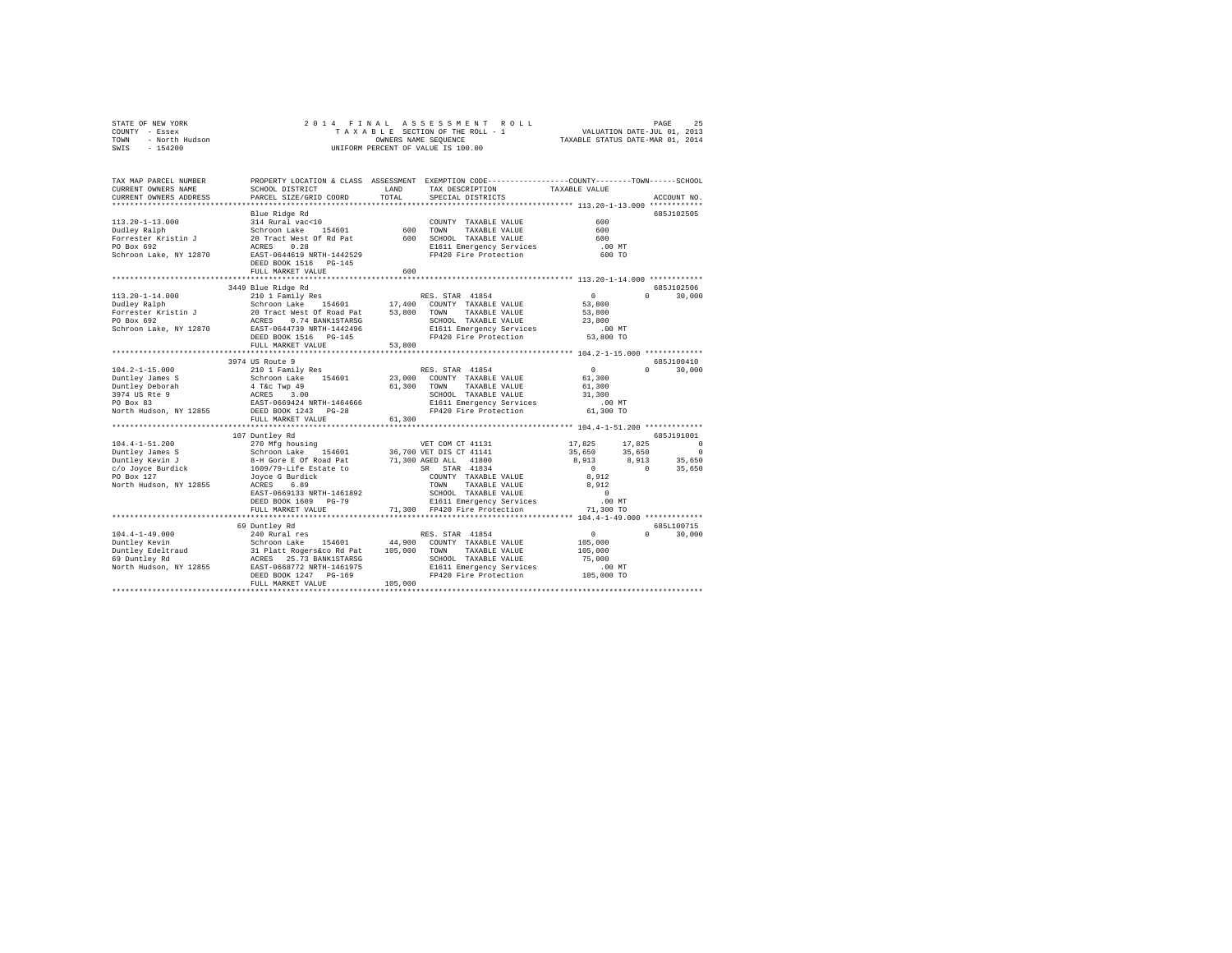| STATE OF NEW YORK<br>COUNTY - Essex<br>TOWN - North Hudson<br>SWIS - 154200                                                                                                                                                                                                                                          |                                                                                                                   |               | 2014 FINAL ASSESSMENT ROLL<br>UNIFORM PERCENT OF VALUE IS 100.00                                                                                                                                                                                          | TAXABLE SECTION OF THE ROLL - 1<br>TAXABLE SECTION OF THE ROLL - 1 WALUATION DATE-JUL 01, 2013<br>TRATABLE STATUS DATE-MED OF THE ROLL - 1 TAXABLE STATUS DATE-MED 01 2014 |
|----------------------------------------------------------------------------------------------------------------------------------------------------------------------------------------------------------------------------------------------------------------------------------------------------------------------|-------------------------------------------------------------------------------------------------------------------|---------------|-----------------------------------------------------------------------------------------------------------------------------------------------------------------------------------------------------------------------------------------------------------|----------------------------------------------------------------------------------------------------------------------------------------------------------------------------|
| TAX MAP PARCEL NUMBER<br>CURRENT OWNERS NAME<br>CURRENT OWNERS ADDRESS                                                                                                                                                                                                                                               | SCHOOL DISTRICT<br>PARCEL SIZE/GRID COORD                                                                         | LAND<br>TOTAL | TAX DESCRIPTION TAXABLE VALUE<br>SPECIAL DISTRICTS                                                                                                                                                                                                        | PROPERTY LOCATION & CLASS ASSESSMENT EXEMPTION CODE----------------COUNTY-------TOWN------SCHOOL<br>ACCOUNT NO.                                                            |
|                                                                                                                                                                                                                                                                                                                      | 10 Caza Turn Rd                                                                                                   |               |                                                                                                                                                                                                                                                           | 685J100803                                                                                                                                                                 |
| $114.2 - 1 - 5.000$<br>Duprez Wayne C<br>Duprez Daniel R<br>212 Holly Ln<br>Smithtown, NY 11787                                                                                                                                                                                                                      | EAST-0661968 NRTH-1452964<br>DEED BOOK 1243 PG-64                                                                 |               | A COUNTY TAXABLE VALUE<br>School also 154601<br>School also 154601<br>20,100 TONN TAXABLE VALUE<br>20 Acress 25 Platt Rogers.co Rd Pat<br>20 Acress<br>20 ACRES<br>20 ACRES<br>20 ACRES<br>20 ACRES<br>20 ACRES<br>20 ACRES<br>20 ACRES<br>20 ACRES<br>20 | 58,900<br>58,900<br>58,900<br>$.00$ MT<br>58,900 TO                                                                                                                        |
|                                                                                                                                                                                                                                                                                                                      | FULL MARKET VALUE                                                                                                 | 58,900        |                                                                                                                                                                                                                                                           |                                                                                                                                                                            |
| $85.3 - 1 - 16.000$<br>$\frac{1}{2}$ and $\frac{1}{2}$ and $\frac{1}{2}$ and $\frac{1}{2}$ and $\frac{1}{2}$ and $\frac{1}{2}$ and $\frac{1}{2}$ and $\frac{1}{2}$ and $\frac{1}{2}$ and $\frac{1}{2}$ and $\frac{1}{2}$ and $\frac{1}{2}$ and $\frac{1}{2}$ and $\frac{1}{2}$ and $\frac{1}{2}$ and $\frac{1}{2}$ a | 11 Nokomis Rd<br>281 Multiple res<br>EAST-0672752 NRTH-1490591<br>DEED BOOK 719 PG-271<br>FULL MARKET VALUE       | 281,000       | COUNTY TAXABLE VALUE<br>85,200 TOWN TAXABLE VALUE<br>281,000 SCHOOL TAXABLE VALUE                                                                                                                                                                         | 685J103201<br>281,000<br>281,000<br>281,000                                                                                                                                |
|                                                                                                                                                                                                                                                                                                                      |                                                                                                                   |               |                                                                                                                                                                                                                                                           |                                                                                                                                                                            |
|                                                                                                                                                                                                                                                                                                                      |                                                                                                                   |               |                                                                                                                                                                                                                                                           | 685J100804<br>1329,500<br>1329,500<br>1329,500<br>00 MT.<br>1329,500 TO                                                                                                    |
|                                                                                                                                                                                                                                                                                                                      | FULL MARKET VALUE 1329,500                                                                                        |               |                                                                                                                                                                                                                                                           |                                                                                                                                                                            |
|                                                                                                                                                                                                                                                                                                                      | Elk Lake Rd                                                                                                       |               |                                                                                                                                                                                                                                                           | 685J100805                                                                                                                                                                 |
| $103. -1 - 11.000$<br>Ernst John L<br>29th Floor<br>641 Lexington Ave<br>New York, NY 10022                                                                                                                                                                                                                          | EAST-0633065 NRTH-1466899<br>DEED BOOK 1255 PG-17                                                                 |               |                                                                                                                                                                                                                                                           | 1085,500<br>1085,500<br>1085,500<br>00 MT.<br>1085,500 TO                                                                                                                  |
|                                                                                                                                                                                                                                                                                                                      | FULL MARKET VALUE                                                                                                 | 1085,500      |                                                                                                                                                                                                                                                           |                                                                                                                                                                            |
| $113.-2-7.000$<br>Ernst John L<br>29th Floor<br>641 Lexington Ave<br>New York, NY 10022                                                                                                                                                                                                                              | Elk Lake Rd<br>314 Rural vac<10<br>Schroon Lake 154601<br>3 T&C Twp 44<br>ACRES 1.10<br>EAST-0637412 NRTH-1443096 |               | COUNTY TAXABLE VALUE<br>1,300 TOWN TAXABLE VALUE<br>1,300 SCHOOL TAXABLE VALUE<br>E1611 Emergency Services<br>FP420 Fire Protection                                                                                                                       | 685J100806<br>1,300<br>1,300<br>1,300<br>.00 MT.<br>1,300 TO                                                                                                               |
|                                                                                                                                                                                                                                                                                                                      | DEED BOOK 878 PG-292<br>FULL MARKET VALUE                                                                         | 1,300         |                                                                                                                                                                                                                                                           |                                                                                                                                                                            |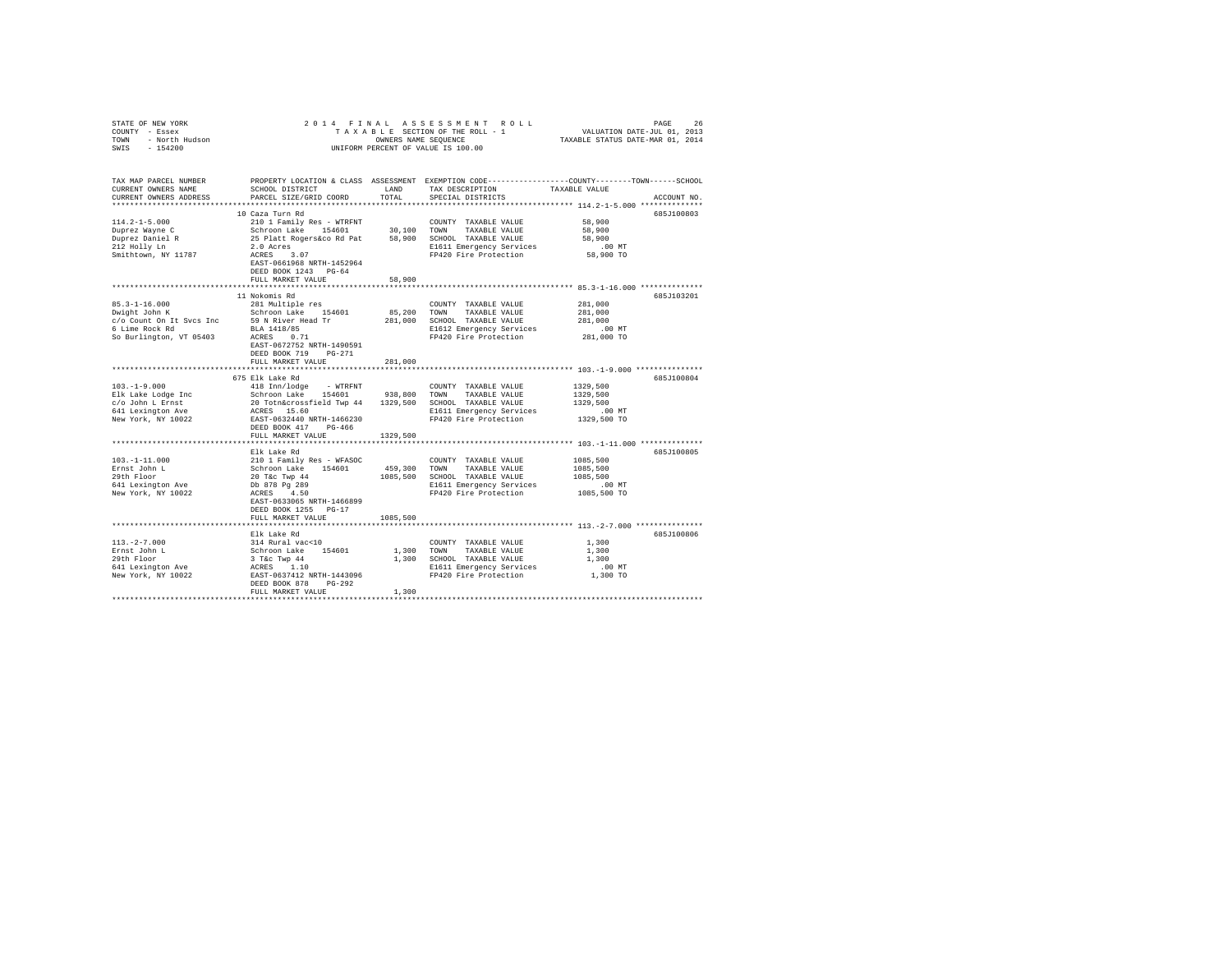|                | STATE OF NEW YORK |  |  |  |  | 2014 FINAL ASSESSMENT ROLL         |                                  | PAGE                        | 27 |
|----------------|-------------------|--|--|--|--|------------------------------------|----------------------------------|-----------------------------|----|
| COUNTY - Essex |                   |  |  |  |  | TAXABLE SECTION OF THE ROLL - 1    |                                  | VALUATION DATE-JUL 01, 2013 |    |
| TOWN           | - North Hudson    |  |  |  |  | OWNERS NAME SEOUENCE               | TAXABLE STATUS DATE-MAR 01, 2014 |                             |    |
| SWIS - 154200  |                   |  |  |  |  | UNIFORM PERCENT OF VALUE IS 100.00 |                                  |                             |    |

| TAX MAP PARCEL NUMBER<br>CURRENT OWNERS NAME<br>CURRENT OWNERS ADDRESS | SCHOOL DISTRICT<br>PARCEL SIZE/GRID COORD                                                                         | LAND<br>TOTAL | PROPERTY LOCATION & CLASS ASSESSMENT EXEMPTION CODE---------------COUNTY-------TOWN-----SCHOOL<br>TAX DESCRIPTION<br>SPECIAL DISTRICTS | TAXABLE VALUE       | ACCOUNT NO. |
|------------------------------------------------------------------------|-------------------------------------------------------------------------------------------------------------------|---------------|----------------------------------------------------------------------------------------------------------------------------------------|---------------------|-------------|
| ***********************                                                |                                                                                                                   |               |                                                                                                                                        |                     |             |
|                                                                        | 5108 US Route 9                                                                                                   |               |                                                                                                                                        |                     | 685J103106  |
| $85.3 - 1 - 9.000$                                                     | 260 Seasonal res                                                                                                  |               | COUNTY TAXABLE VALUE                                                                                                                   | 268,100             |             |
| Ervin Charlotte Z                                                      | Schroon Lake 154601<br>47 & 59 N River Head Tr<br>ACRES 1.60<br>EAST-0673062 NRTH-1489955<br>DEED BOOK 481 PG-527 | 143,800 TOWN  | TAXABLE VALUE                                                                                                                          | 268,100             |             |
| Ervin Kingsley                                                         |                                                                                                                   | 268,100       | SCHOOL TAXABLE VALUE                                                                                                                   | 268,100             |             |
| c/o Rebecca Torrey<br>& Edith Ervin                                    |                                                                                                                   |               | E1612 Emergency Services                                                                                                               | $.00$ MT            |             |
|                                                                        |                                                                                                                   |               | FP420 Fire Protection                                                                                                                  | 268,100 TO          |             |
|                                                                        |                                                                                                                   |               |                                                                                                                                        |                     |             |
| & Edith Elvin<br>10 Sausville Rd<br>---- 02750                         | FULL MARKET VALUE                                                                                                 | 268,100       |                                                                                                                                        |                     |             |
|                                                                        |                                                                                                                   |               |                                                                                                                                        |                     |             |
|                                                                        | 37 Wonder View Rd                                                                                                 |               |                                                                                                                                        |                     | 685J177001  |
| $104.4 - 1 - 64.000$                                                   | 210 1 Family Res                                                                                                  |               | COUNTY TAXABLE VALUE                                                                                                                   | 78,700              |             |
| Essex County                                                           |                                                                                                                   | 28,100 TOWN   | TAXABLE VALUE                                                                                                                          | 78,700              |             |
| Tappe Property (2004)<br>7551 Court St                                 | Schroon Lake 154601<br>31 Platt Rogers&co Rd Pat<br>ACRES 1.10                                                    | 78,700        | SCHOOL TAXABLE VALUE                                                                                                                   | 78,700              |             |
| Elizabethtown, NY 12932                                                | EAST-0666726 NRTH-1459928                                                                                         |               | E1611 Emergency Services<br>FP420 Fire Protection                                                                                      | .00 MT<br>78,700 TO |             |
|                                                                        | DEED BOOK 1413 PG-194                                                                                             |               |                                                                                                                                        |                     |             |
|                                                                        | FULL MARKET VALUE                                                                                                 | 78,700        |                                                                                                                                        |                     |             |
|                                                                        |                                                                                                                   |               |                                                                                                                                        |                     |             |
|                                                                        | 489 Ensign Pond Rd                                                                                                |               |                                                                                                                                        |                     | 685J100206  |
| $105. - 1 - 50.000$                                                    | 210 1 Family Res                                                                                                  |               | COUNTY TAXABLE VALUE                                                                                                                   | 19,000              |             |
| Essex County                                                           |                                                                                                                   | 13,600        | TOWN<br>TAXABLE VALUE                                                                                                                  | 19,000              |             |
| Plunkett Property 2008                                                 | Schroon Lake 154601<br>204 Paradox Tract                                                                          | 19,000        | SCHOOL TAXABLE VALUE                                                                                                                   | 19,000              |             |
| 7551 Court St                                                          |                                                                                                                   |               | E1611 Emergency Services                                                                                                               | $.00$ MT            |             |
| PO Box 217                                                             | ACRES 0.30<br>EAST-0674853 NRTH-1456119                                                                           |               | FP420 Fire Protection                                                                                                                  | 19,000 TO           |             |
| Elizabethtown, NY 12932                                                | DEED BOOK 1585<br>PG-290                                                                                          |               |                                                                                                                                        |                     |             |
|                                                                        | FULL MARKET VALUE                                                                                                 | 19,000        |                                                                                                                                        |                     |             |
|                                                                        |                                                                                                                   |               |                                                                                                                                        |                     |             |
|                                                                        | 4007 Blue Ridge Rd                                                                                                |               |                                                                                                                                        |                     | 685J183001  |
| 114.18-2-7.200                                                         | 432 Gas station                                                                                                   |               | C TAX SALE 33201                                                                                                                       | 193,800<br>193,800  |             |
|                                                                        |                                                                                                                   |               |                                                                                                                                        | $\Omega$            |             |
|                                                                        |                                                                                                                   |               | TAXABLE VALUE                                                                                                                          | $\Omega$            |             |
|                                                                        | EAST-0657893 NRTH-1440589                                                                                         |               | SCHOOL TAXABLE VALUE                                                                                                                   | 193,800             |             |
| Elizabethtown, NY 12932                                                |                                                                                                                   |               | E1611 Emergency Services                                                                                                               | .00 MT              |             |
|                                                                        | DEED BOOK 1751 PG-49                                                                                              |               | EZ427 Empire Zone<br>193.800 FP420 Fire Protection                                                                                     | .00MT               |             |
|                                                                        | FULL MARKET VALUE                                                                                                 |               | 193,800 EX                                                                                                                             | 0 <sub>T</sub>      |             |
|                                                                        |                                                                                                                   |               |                                                                                                                                        |                     |             |
|                                                                        | Blue Ridge Rd                                                                                                     |               |                                                                                                                                        |                     | 685J101601  |
| $125.1 - 1 - 12.134/1$                                                 | 822 Water supply                                                                                                  |               | C TAX SALE 33201                                                                                                                       | 6,300<br>6,300      | $\Omega$    |
| Essex County                                                           | Schroon Lake 154601                                                                                               |               | 6,300 COUNTY TAXABLE VALUE                                                                                                             | $^{\circ}$          |             |
| Panther Mtn Property-2008                                              | Tx Map#125.1-1-12.134Sny                                                                                          |               | 6.300 TOWN<br>TAXABLE VALUE                                                                                                            | $\Omega$            |             |
| PO Box 217                                                             | No Land Improvements Only                                                                                         |               | SCHOOL TAXABLE VALUE                                                                                                                   | 6,300               |             |
| Elizabethtown, NY 12932                                                | Water Rights Water Supply                                                                                         |               | E1611 Emergency Services                                                                                                               | .00 MT              |             |
|                                                                        | EAST-0655752 NRTH-1439690                                                                                         |               | FP420 Fire Protection                                                                                                                  | 0 <sub>T</sub>      |             |
|                                                                        | DEED BOOK 1751 PG-49                                                                                              |               | 6,300 EX                                                                                                                               |                     |             |
|                                                                        | FULL MARKET VALUE                                                                                                 | 6.300         |                                                                                                                                        |                     |             |
|                                                                        |                                                                                                                   |               |                                                                                                                                        |                     |             |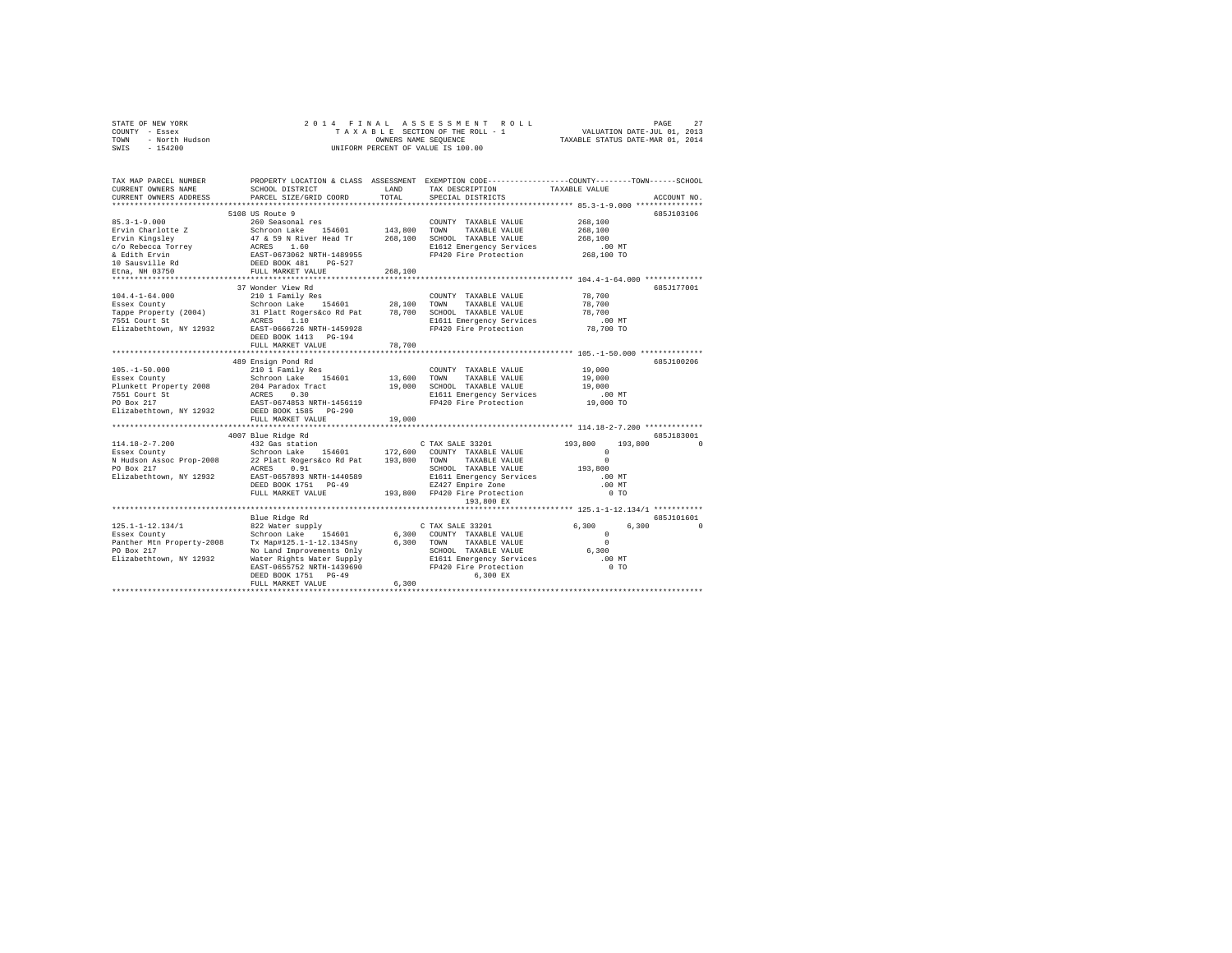|      | STATE OF NEW YORK | 2014 FINAL ASSESSMENT ROLL         | 28<br>PAGE                       |
|------|-------------------|------------------------------------|----------------------------------|
|      | COUNTY - Essex    | TAXABLE SECTION OF THE ROLL - 1    | VALUATION DATE-JUL 01, 2013      |
| TOWN | - North Hudson    | OWNERS NAME SEOUENCE               | TAXABLE STATUS DATE-MAR 01, 2014 |
|      | SWIS - 154200     | UNIFORM PERCENT OF VALUE IS 100.00 |                                  |

| TAX MAP PARCEL NUMBER<br>CURRENT OWNERS NAME  |                     |       | PROPERTY LOCATION & CLASS ASSESSMENT EXEMPTION CODE----------------COUNTY-------TOWN------SCHOOL<br>SCHOOL DISTRICT                      LAND        TAX DESCRIPTION                 TAXABLE VALUE |                            |             |
|-----------------------------------------------|---------------------|-------|----------------------------------------------------------------------------------------------------------------------------------------------------------------------------------------------------|----------------------------|-------------|
| CURRENT OWNERS ADDRESS PARCEL SIZE/GRID COORD |                     | TOTAL | SPECIAL DISTRICTS                                                                                                                                                                                  |                            | ACCOUNT NO. |
|                                               |                     |       |                                                                                                                                                                                                    |                            | 685J178531  |
|                                               |                     |       |                                                                                                                                                                                                    | 4,400                      | 4.400 0     |
|                                               |                     |       |                                                                                                                                                                                                    |                            |             |
|                                               |                     |       |                                                                                                                                                                                                    | $^{\circ}$                 |             |
|                                               |                     |       |                                                                                                                                                                                                    | $\Omega$                   |             |
|                                               |                     |       |                                                                                                                                                                                                    | 4,400                      |             |
|                                               |                     |       |                                                                                                                                                                                                    | $.00$ MT                   |             |
|                                               |                     |       |                                                                                                                                                                                                    | 0 <sub>T</sub>             |             |
|                                               |                     |       |                                                                                                                                                                                                    |                            |             |
|                                               |                     |       |                                                                                                                                                                                                    |                            |             |
|                                               | 80 Frontier Town Rd |       |                                                                                                                                                                                                    |                            | 685J101511  |
|                                               |                     |       |                                                                                                                                                                                                    | 550,000                    | 550,000 0   |
|                                               |                     |       |                                                                                                                                                                                                    | $\Omega$                   |             |
|                                               |                     |       |                                                                                                                                                                                                    |                            |             |
|                                               |                     |       |                                                                                                                                                                                                    | $\Omega$                   |             |
|                                               |                     |       | SCHOOL TAXABLE VALUE                                                                                                                                                                               | 550,000                    |             |
|                                               |                     |       |                                                                                                                                                                                                    | $.00$ MT                   |             |
|                                               |                     |       |                                                                                                                                                                                                    | $.00$ MT                   |             |
|                                               |                     |       |                                                                                                                                                                                                    | $0$ TO                     |             |
|                                               | FULL MARKET VALUE   |       | 550,000 550,000 EX                                                                                                                                                                                 |                            |             |
|                                               |                     |       |                                                                                                                                                                                                    |                            |             |
|                                               | Blue Ridge Rd       |       |                                                                                                                                                                                                    |                            | 685J100304  |
|                                               |                     |       |                                                                                                                                                                                                    | 1,700                      |             |
|                                               |                     |       |                                                                                                                                                                                                    |                            |             |
|                                               |                     |       |                                                                                                                                                                                                    |                            |             |
|                                               |                     |       |                                                                                                                                                                                                    |                            |             |
|                                               |                     |       |                                                                                                                                                                                                    |                            |             |
|                                               |                     |       |                                                                                                                                                                                                    | .00 MT                     |             |
|                                               |                     |       |                                                                                                                                                                                                    | $.00$ MT                   |             |
|                                               |                     |       |                                                                                                                                                                                                    | 0 <sub>T</sub>             |             |
|                                               |                     |       | 1,700 EX                                                                                                                                                                                           |                            |             |
|                                               |                     |       |                                                                                                                                                                                                    |                            |             |
|                                               |                     |       |                                                                                                                                                                                                    |                            | 685-102002  |
|                                               |                     |       |                                                                                                                                                                                                    | $242,900$ $242,900$ 0<br>0 |             |
|                                               |                     |       |                                                                                                                                                                                                    |                            |             |
|                                               |                     |       |                                                                                                                                                                                                    |                            |             |
|                                               |                     |       | SCHOOL TAXABLE VALUE 242,900                                                                                                                                                                       |                            |             |
|                                               |                     |       |                                                                                                                                                                                                    | $.00$ MT                   |             |
|                                               |                     |       | E1611 Emergency Services<br>F1611 Emergency Services<br>FP420 Fire Protection                                                                                                                      |                            |             |
|                                               |                     |       |                                                                                                                                                                                                    | 0.70                       |             |
|                                               | FULL MARKET VALUE   |       | 242,900 242,900 EX                                                                                                                                                                                 |                            |             |
|                                               |                     |       |                                                                                                                                                                                                    |                            |             |
|                                               | US Route 9          |       |                                                                                                                                                                                                    |                            | 685J101811  |
|                                               |                     |       |                                                                                                                                                                                                    |                            | $\Omega$    |
|                                               |                     |       |                                                                                                                                                                                                    |                            |             |
|                                               |                     |       |                                                                                                                                                                                                    |                            |             |
|                                               |                     |       |                                                                                                                                                                                                    |                            |             |
|                                               |                     |       |                                                                                                                                                                                                    |                            |             |
|                                               |                     |       |                                                                                                                                                                                                    |                            |             |
|                                               |                     |       |                                                                                                                                                                                                    |                            |             |
|                                               |                     |       |                                                                                                                                                                                                    |                            |             |
|                                               |                     |       |                                                                                                                                                                                                    |                            |             |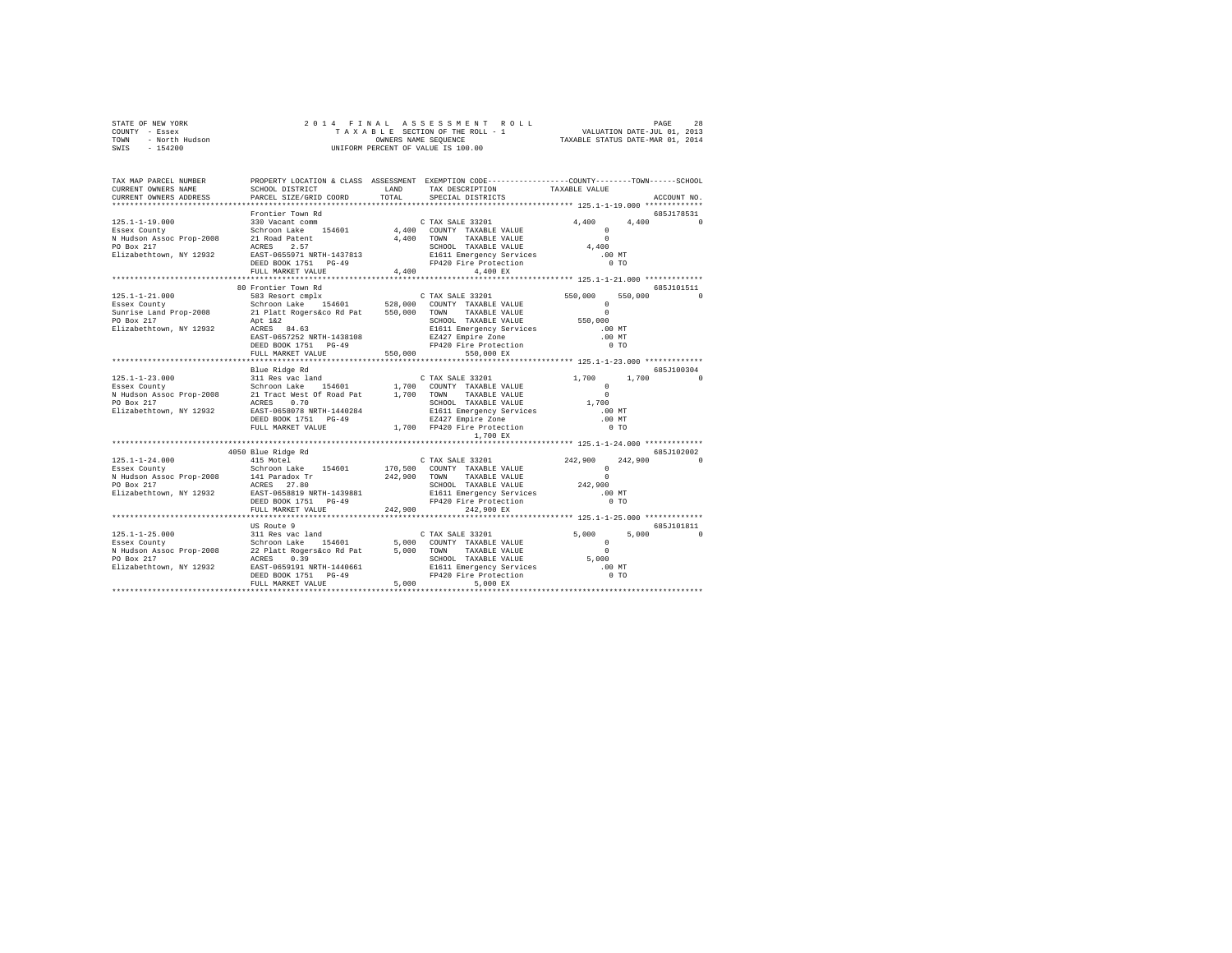| STATE OF NEW YORK      | 2014 FINAL ASSESSMENT ROLL         | 29<br>PAGE                       |
|------------------------|------------------------------------|----------------------------------|
| - Essex<br>COUNTY      | TAXABLE SECTION OF THE ROLL - 1    | VALUATION DATE-JUL 01, 2013      |
| - North Hudson<br>TOWN | OWNERS NAME SEOUENCE               | TAXABLE STATUS DATE-MAR 01, 2014 |
| $-154200$<br>SWIS      | UNIFORM PERCENT OF VALUE IS 100.00 |                                  |

| TAX MAP PARCEL NUMBER<br>CURRENT OWNERS NAME<br>CURRENT OWNERS ADDRESS                                    | SCHOOL DISTRICT<br>PARCEL SIZE/GRID COORD                                                                                                                                                                                                                                                                                                                         | T.AND<br>TOTAL          | TAX DESCRIPTION TAXABLE VALUE<br>SPECIAL DISTRICTS                                                                                                                                      | PROPERTY LOCATION & CLASS ASSESSMENT EXEMPTION CODE---------------COUNTY-------TOWN-----SCHOOL                                   | ACCOUNT NO.            |
|-----------------------------------------------------------------------------------------------------------|-------------------------------------------------------------------------------------------------------------------------------------------------------------------------------------------------------------------------------------------------------------------------------------------------------------------------------------------------------------------|-------------------------|-----------------------------------------------------------------------------------------------------------------------------------------------------------------------------------------|----------------------------------------------------------------------------------------------------------------------------------|------------------------|
| $125.1 - 1 - 27.000$<br>Essex County<br>N Hudson Assoc Prop-2008<br>PO Box 217<br>Elizabethtown, NY 12932 | US Route 9<br>311 Res vac land<br>Schroon Lake 154601<br>141 Pdox Tr 21 Pr&co Rdpt<br>1.49<br>ACRES<br>EAST-0658574 NRTH-1438645<br>DEED BOOK 1751    PG-49<br>FULL MARKET VALUE                                                                                                                                                                                  | 8,200<br>**********     | C TAX SALE 33201<br>Schroon Lake 154601 8,200 COUNTY TAXABLE VALUE<br>8.200 TOWN TAXABLE VALUE<br>SCHOOL TAXABLE VALUE<br>E1611 Emergency Services<br>FP420 Fire Protection<br>8.200 EX | 8,200<br>8,200<br>$^{\circ}$<br>$\Omega$<br>8,200<br>$.00$ MT<br>$0$ TO<br>************************* 125.1-1-29.000 ************ | 685J101603<br>$\Omega$ |
| $125.1 - 1 - 29.000$<br>Essex County<br>Panther Mtn Prop-2008 141 Paradox Tr<br>PO Box 217 2CRES 0.83     | US Route 9<br>314 Rural vac<10<br>Schroon Lake 154601<br>Elizabethtown, NY 12932 EAST-0659006 NRTH-1438938<br>DEED BOOK 1751 PG-49<br>FULL MARKET VALUE                                                                                                                                                                                                           | 7,300 TOWN              | C TAX SALE 33201<br>7,300 COUNTY TAXABLE VALUE<br>TAXABLE VALUE<br>SCHOOL TAXABLE VALUE<br>E1611 Emergency Services<br>FP420 Fire Protection<br>7.300<br>7,300 EX                       | 7,300<br>7.300<br>$\Omega$<br>$\Omega$<br>7,300<br>$.00$ MT<br>0 <sub>T</sub>                                                    | 685J102604             |
| $125.1 - 1 - 30.100$<br>Essex County<br>Panther Mtn Prop-2008<br>PO Box 217<br>Elizabethtown, NY 12932    | US Route 9<br>330 Vacant comm<br>Schroon Lake 154601<br>141 Paradox Tr<br>ACRES 132.00<br>EAST-0659565 NRTH-1438917<br>DEED BOOK 1751 PG-49<br>FULL MARKET VALUE<br>**************************                                                                                                                                                                    | 131,200 TOWN<br>131,200 | C TAX SALE 33201<br>131,200 COUNTY TAXABLE VALUE<br>TAXABLE VALUE<br>SCHOOL TAXABLE VALUE<br>SCHOOL TAXABLE VALUE<br>E1611 Emergency Services<br>FP420 Fire Protection<br>131,200 EX    | 131,200<br>131,200<br>$^{\circ}$<br>$\Omega$<br>131,200<br>$.00$ MT<br>0 <sub>T</sub>                                            | 685J101514<br>$\Omega$ |
| $125.12 - 1 - 8.340$<br>Falcone Paul<br>26 W Jackson Ave<br>Babylon, NY 11702                             | 575 Johnson Pond Rd<br>210 1 Family Res<br>Schroon Lake 154601 32,800 TOWN<br>169 Paradox Tract 88,100 SCHOO<br>ACRES<br>6.15<br>EAST-0670096 NRTH-1435251<br>DEED BOOK 1429 PG-76<br>FULL MARKET VALUE<br>***************************                                                                                                                            | 88,100                  | COUNTY TAXABLE VALUE<br>TAXABLE VALUE<br>SCHOOL TAXABLE VALUE<br>SCHOOL TAXABLE VALUE<br>E1611 Emergency Services<br>FP420 Fire Protection                                              | ****************************** 125.12-1-8.340 *************<br>88,100<br>88,100<br>88,100<br>.00 MT<br>88,100 TO                 | 685Z000004             |
| $104.4 - 1 - 90.001$<br>Ferrara Paul<br>Eder Rd<br>Stormville, NY 12582                                   | 17 Pepper Hollow Rd<br>270 Mfg housing 2000<br>Schroon Lake 154601 34,600 TOWN TAXABLE VALUE 45,700<br>4 Twp 49 Tothácrossfield 45,700 SCHOOL TAXABLE VALUE 45,700<br>2014 Twp 49 Tothácrossfield 45,700 SCHOOL TAXABLE VALUE 45,700<br>200 B1611 Emergency Servi<br>ACRES<br>8.27<br>EAST-0666923 NRTH-1462740<br>DEED BOOK 805<br>$PG-019$<br>FULL MARKET VALUE | 45,700                  | E1611 Emergency Services .00 MT<br>FP420 Fire Protection  45,700 TO                                                                                                                     | ******************* 104.4-1-90.001 *************                                                                                 | 685J184004             |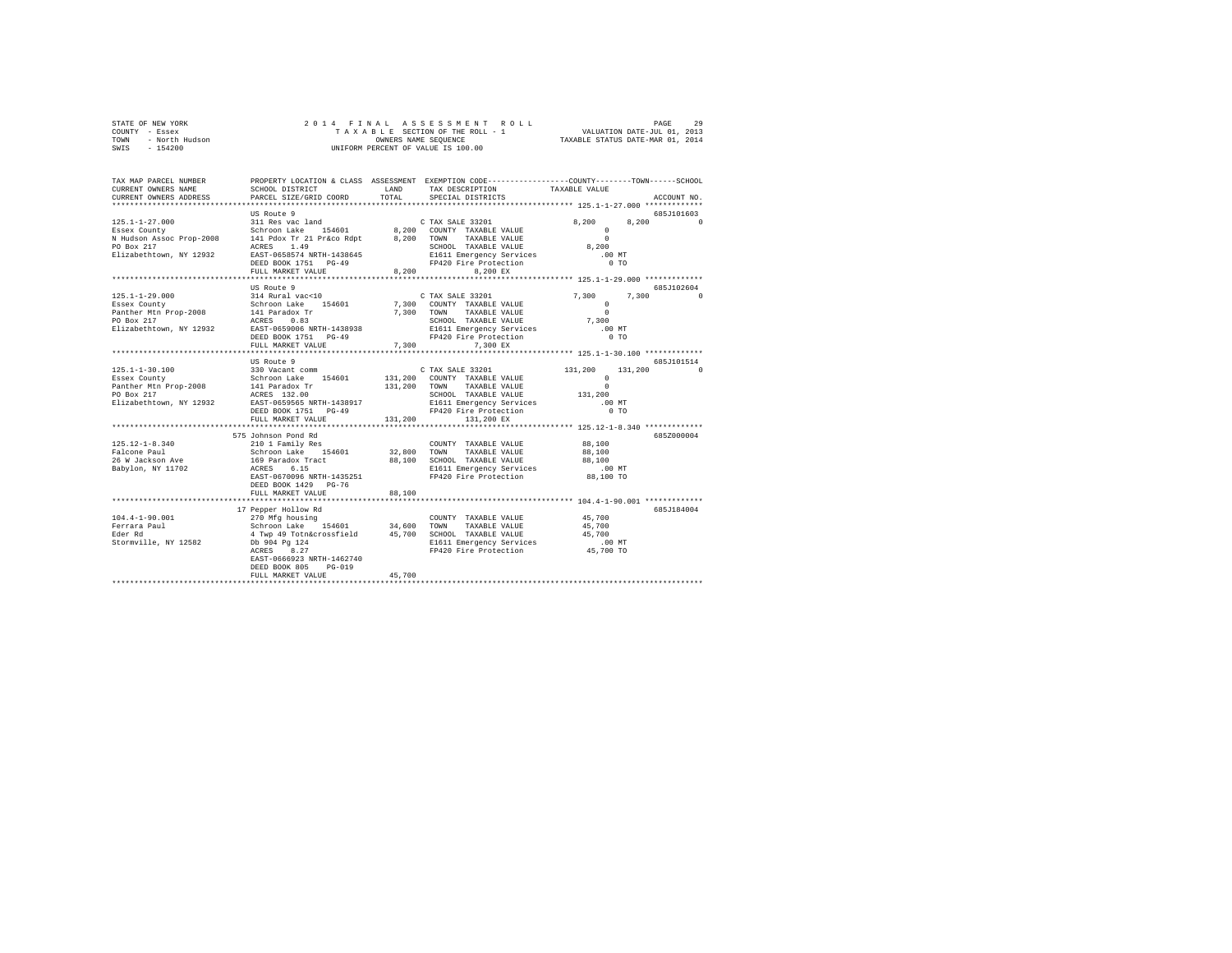|      | STATE OF NEW YORK | 2014 FINAL ASSESSMENT ROLL         | 30<br>PAGE                       |
|------|-------------------|------------------------------------|----------------------------------|
|      | COUNTY - Essex    | TAXABLE SECTION OF THE ROLL - 1    | VALUATION DATE-JUL 01, 2013      |
| TOWN | - North Hudson    | OWNERS NAME SEOUENCE               | TAXABLE STATUS DATE-MAR 01, 2014 |
| SWIS | $-154200$         | UNIFORM PERCENT OF VALUE IS 100.00 |                                  |

| TAX MAP PARCEL NUMBER<br>CURRENT OWNERS NAME | PROPERTY LOCATION & CLASS ASSESSMENT EXEMPTION CODE----------------COUNTY-------TOWN------SCHOOL<br>SCHOOL DISTRICT                                                                                                                   | LAND    | TAX DESCRIPTION TAXABLE VALUE                                                                             |                                                 |                |
|----------------------------------------------|---------------------------------------------------------------------------------------------------------------------------------------------------------------------------------------------------------------------------------------|---------|-----------------------------------------------------------------------------------------------------------|-------------------------------------------------|----------------|
|                                              | CURRENT OWNERS ADDRESS PARCEL SIZE/GRID COORD                                                                                                                                                                                         |         | TOTAL SPECIAL DISTRICTS                                                                                   |                                                 | ACCOUNT NO.    |
|                                              | 3438 Blue Ridge Rd                                                                                                                                                                                                                    |         |                                                                                                           |                                                 | 685J102711     |
|                                              |                                                                                                                                                                                                                                       |         |                                                                                                           |                                                 | $0 \t 30.000$  |
|                                              |                                                                                                                                                                                                                                       |         |                                                                                                           |                                                 |                |
|                                              |                                                                                                                                                                                                                                       |         |                                                                                                           |                                                 |                |
|                                              |                                                                                                                                                                                                                                       |         |                                                                                                           |                                                 |                |
|                                              |                                                                                                                                                                                                                                       |         | SCHOOL TAXABLE VALUE 103,100<br>FIG11 Emergency Services 103,100<br>FP420 Fire Protection 133,100 TO      |                                                 |                |
|                                              |                                                                                                                                                                                                                                       |         |                                                                                                           |                                                 |                |
|                                              | FULL MARKET VALUE                                                                                                                                                                                                                     | 133,100 |                                                                                                           |                                                 |                |
|                                              |                                                                                                                                                                                                                                       |         |                                                                                                           |                                                 |                |
|                                              | 15 Lazy St                                                                                                                                                                                                                            |         |                                                                                                           |                                                 | 685.T178538    |
|                                              | 113.20-1-33.000 210 1 Family Res WET COM CT 41131<br>Fiore Doris E Schroon Lake 154601 4,200 VET DIS CT 41141<br>15 Lazy St Schroon Lake 154601 88,800 RES. STAR 41854<br>North Hudson, NY 12855 ACRES 0.08                           |         |                                                                                                           | $22,200$ $22,200$<br>$44,400$ $44,400$          | $\overline{0}$ |
|                                              |                                                                                                                                                                                                                                       |         |                                                                                                           |                                                 | $\sim$ 0       |
|                                              |                                                                                                                                                                                                                                       |         |                                                                                                           | $\begin{smallmatrix}0\\22,200\end{smallmatrix}$ | $0 \t 30,000$  |
|                                              | EAST-0644083 NRTH-1442177                                                                                                                                                                                                             |         |                                                                                                           |                                                 |                |
|                                              |                                                                                                                                                                                                                                       |         | TOWN TAXABLE VALUE<br>SCHOOL TAXABLE VALUE                                                                | 22,200                                          |                |
|                                              | DEED BOOK 1557 PG-132                                                                                                                                                                                                                 |         |                                                                                                           |                                                 |                |
|                                              | FULL MARKET VALUE                                                                                                                                                                                                                     |         |                                                                                                           |                                                 |                |
|                                              |                                                                                                                                                                                                                                       |         |                                                                                                           |                                                 |                |
|                                              |                                                                                                                                                                                                                                       |         |                                                                                                           |                                                 |                |
|                                              | Blue Ridge Rd                                                                                                                                                                                                                         |         |                                                                                                           |                                                 | 685J102308     |
|                                              |                                                                                                                                                                                                                                       |         |                                                                                                           |                                                 |                |
|                                              | 113.20-1-34.000<br>Fiore Doring Market (194601 - WTRFNT COUNTY TAXABLE VALUE 15,800<br>For Schroon Lake 154601 15,800 TOWN TAXABLE VALUE 15,800<br>IS Lazy St 20 Tract West Of Rd Pat 15,800 SCHOOL TAXABLE VALUE 15,800<br>North Hud |         |                                                                                                           |                                                 |                |
|                                              |                                                                                                                                                                                                                                       |         | 15,800 SCHOOL TAXABLE VALUE 15,800<br>EI611 Emergency Services 1600 MT<br>FP420 Fire Protection 15,800 TO |                                                 |                |
|                                              |                                                                                                                                                                                                                                       |         |                                                                                                           |                                                 |                |
|                                              |                                                                                                                                                                                                                                       |         |                                                                                                           |                                                 |                |
|                                              | DEED BOOK 1557 PG-132                                                                                                                                                                                                                 |         |                                                                                                           |                                                 |                |
|                                              | FULL MARKET VALUE                                                                                                                                                                                                                     | 15,800  |                                                                                                           |                                                 |                |
|                                              |                                                                                                                                                                                                                                       |         |                                                                                                           |                                                 |                |
|                                              | 19 Lazy St                                                                                                                                                                                                                            |         |                                                                                                           |                                                 | 685J102101     |
|                                              |                                                                                                                                                                                                                                       |         |                                                                                                           |                                                 |                |
|                                              |                                                                                                                                                                                                                                       |         |                                                                                                           |                                                 |                |
|                                              |                                                                                                                                                                                                                                       |         |                                                                                                           |                                                 |                |
|                                              |                                                                                                                                                                                                                                       |         |                                                                                                           | $.00$ MT                                        |                |
|                                              |                                                                                                                                                                                                                                       |         | FP420 Fire Protection 14,100 TO                                                                           |                                                 |                |
|                                              | DEED BOOK 1557 PG-132                                                                                                                                                                                                                 |         |                                                                                                           |                                                 |                |
|                                              | FULL MARKET VALUE                                                                                                                                                                                                                     | 14,100  |                                                                                                           |                                                 |                |
|                                              |                                                                                                                                                                                                                                       |         |                                                                                                           |                                                 |                |
|                                              |                                                                                                                                                                                                                                       |         |                                                                                                           |                                                 | 685J101413     |
|                                              |                                                                                                                                                                                                                                       |         |                                                                                                           |                                                 |                |
|                                              |                                                                                                                                                                                                                                       |         |                                                                                                           |                                                 |                |
|                                              |                                                                                                                                                                                                                                       |         |                                                                                                           |                                                 |                |
|                                              |                                                                                                                                                                                                                                       |         |                                                                                                           |                                                 |                |
|                                              |                                                                                                                                                                                                                                       |         |                                                                                                           |                                                 |                |
|                                              | DEED BOOK 1299 PG-232                                                                                                                                                                                                                 |         |                                                                                                           |                                                 |                |
|                                              |                                                                                                                                                                                                                                       |         |                                                                                                           |                                                 |                |
|                                              |                                                                                                                                                                                                                                       |         |                                                                                                           |                                                 |                |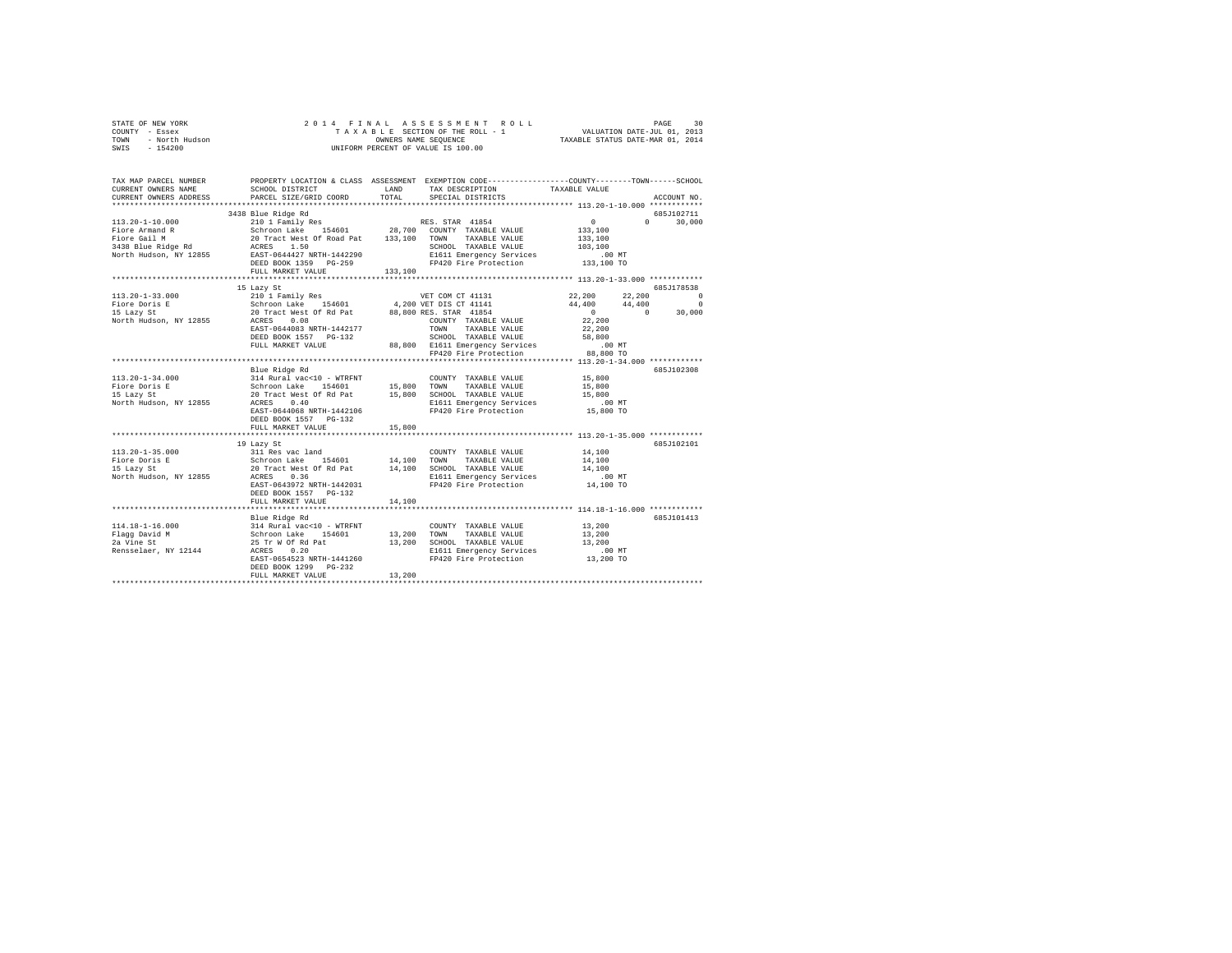| STATE OF NEW YORK                                          |                                                                                                                                                                                           |             | 2014 FINAL ASSESSMENT ROLL                        | PAGE<br>31                                                                                                                           |
|------------------------------------------------------------|-------------------------------------------------------------------------------------------------------------------------------------------------------------------------------------------|-------------|---------------------------------------------------|--------------------------------------------------------------------------------------------------------------------------------------|
| CURRENT OWNERS NAME<br>CURRENT OWNERS ADDRESS              | SCHOOL DISTRICT                      LAND        TAX DESCRIPTION                 TAXABLE VALUE<br>PARCEL SIZE/GRID COORD                                                                  | TOTAL       | SPECIAL DISTRICTS                                 | TAX MAP PARCEL NUMBER   PROPERTY LOCATION & CLASS ASSESSMENT EXEMPTION CODE--------------COUNTY-------TOWN-----SCHOOL<br>ACCOUNT NO. |
|                                                            |                                                                                                                                                                                           |             |                                                   |                                                                                                                                      |
| $113.4 - 2 - 15.000$<br>Flagg Kenneth<br>49 Black Creek Rd | Blue Ridge Rd<br>Alde Kloge Ad<br>Schroon Lake 154601 10,300 TOWN TAXABLE VALUE<br>Schroon Lake 154601 10,300 TOWN TAXABLE VALUE<br>17 Tract West Of Road Pat 10,300 SCHOOL TAXABLE VALUE |             | COUNTY TAXABLE VALUE                              | 685J102003<br>10,300<br>10,300<br>10,300                                                                                             |
| Salem, NY 12865                                            | 5ac<br>5ac<br>ACRES 11.50<br>EAST-0641805 NRTH-1442774                                                                                                                                    |             | E1611 Emergency Services<br>FP420 Fire Protection | .00 MT<br>10,300 TO                                                                                                                  |
|                                                            | FULL MARKET VALUE 10,300                                                                                                                                                                  |             |                                                   |                                                                                                                                      |
|                                                            | 3483 Blue Ridge Rd                                                                                                                                                                        |             |                                                   | 685J102008                                                                                                                           |
| $113.20 - 1 - 16.000$<br>Forbes Thomas A<br>PO Box 69      | 582 Camping park<br>Schroon Lake 154601 104,500 TOWN TAXABLE VALUE<br>20 Tract West Of Road Pat 235,800 SCHOOL TAXABLE VALUE                                                              |             | COUNTY TAXABLE VALUE                              | 235,800<br>235,800<br>235,800                                                                                                        |
|                                                            | PO BOX 69<br>North Hudson, NY 12855<br>The Property Services<br>The Property Services<br>ACRES 23.20<br>REES 23.20<br>EAST-0645392 NRTH-1442671<br>DEED BOOK 1470   PG-289                |             | FP420 Fire Protection                             | .00 MT<br>235,800 TO                                                                                                                 |
|                                                            | FULL MARKET VALUE                                                                                                                                                                         | 235,800     |                                                   |                                                                                                                                      |
|                                                            |                                                                                                                                                                                           |             |                                                   |                                                                                                                                      |
| $114.18 - 1 - 9.000$                                       | 3927 Blue Ridge Rd<br>260 Seasonal res                                                                                                                                                    |             |                                                   | 685J101415                                                                                                                           |
| Fortune Cecelia M                                          | 260 Seasonal res<br>Schroon Lake 154601 11,475 TOWN<br>35 THE MOSE 154601 11,475 TOWN                                                                                                     |             | COUNTY TAXABLE VALUE<br>TAXABLE VALUE             | 15,375<br>15,375                                                                                                                     |
| 120 River St                                               |                                                                                                                                                                                           |             | 15,375 SCHOOL TAXABLE VALUE                       | 15,375                                                                                                                               |
| Hudson Falls, NY 12839                                     | 25 Tr W Of Rd Pat<br>ACRES 0.70<br>DEED BOOK 1592    PG-111<br>CONSERVATION ESMT % 25.00                                                                                                  |             |                                                   | $.00$ MT<br>15,375 TO                                                                                                                |
|                                                            | FULL MARKET VALUE 15,375                                                                                                                                                                  |             |                                                   | *********************************** 113.3-3-1.000 ***************                                                                    |
| $113.3 - 3 - 1.000$                                        | 2753 Blue Ridge Rd<br>260 Seasonal res                                                                                                                                                    |             | COUNTY TAXABLE VALUE                              | 685J101501<br>36,000                                                                                                                 |
| Foster Charles M<br>Foster Elizabeth J<br>1305 Karlo St    | Schroon Lake 154601<br>7 T&C Twp 44 36,000 SCHOOL TAXABLE VALUE<br>ACRES 16.00 E1611 Emergency Services                                                                                   | 25,400 TOWN | TAXABLE VALUE                                     | 36,000<br>36,000<br>.00MT                                                                                                            |
| Sebring, FL 33875                                          | EAST-0628834 NRTH-1441982<br>DEED BOOK 1739 PG-321                                                                                                                                        |             | FP420 Fire Protection                             | 36,000 TO                                                                                                                            |
|                                                            | FULL MARKET VALUE                                                                                                                                                                         | 36,000      |                                                   |                                                                                                                                      |
|                                                            | 2739 Blue Ridge Rd                                                                                                                                                                        |             |                                                   | 685J100408                                                                                                                           |
|                                                            | 260 Seasonal res                                                                                                                                                                          |             | COUNTY TAXABLE VALUE                              | 35,100                                                                                                                               |
|                                                            |                                                                                                                                                                                           |             |                                                   | 35,100                                                                                                                               |
|                                                            |                                                                                                                                                                                           |             |                                                   | 35,100                                                                                                                               |
| Schenectady, NY 12303                                      | EAST-0628892 NRTH-1441704<br>DEED BOOK 1739 PG-321                                                                                                                                        |             | FP420 Fire Protection                             | .00 MT.<br>35,100 TO                                                                                                                 |
|                                                            | FULL MARKET VALUE                                                                                                                                                                         | 35,100      |                                                   |                                                                                                                                      |
|                                                            |                                                                                                                                                                                           |             |                                                   |                                                                                                                                      |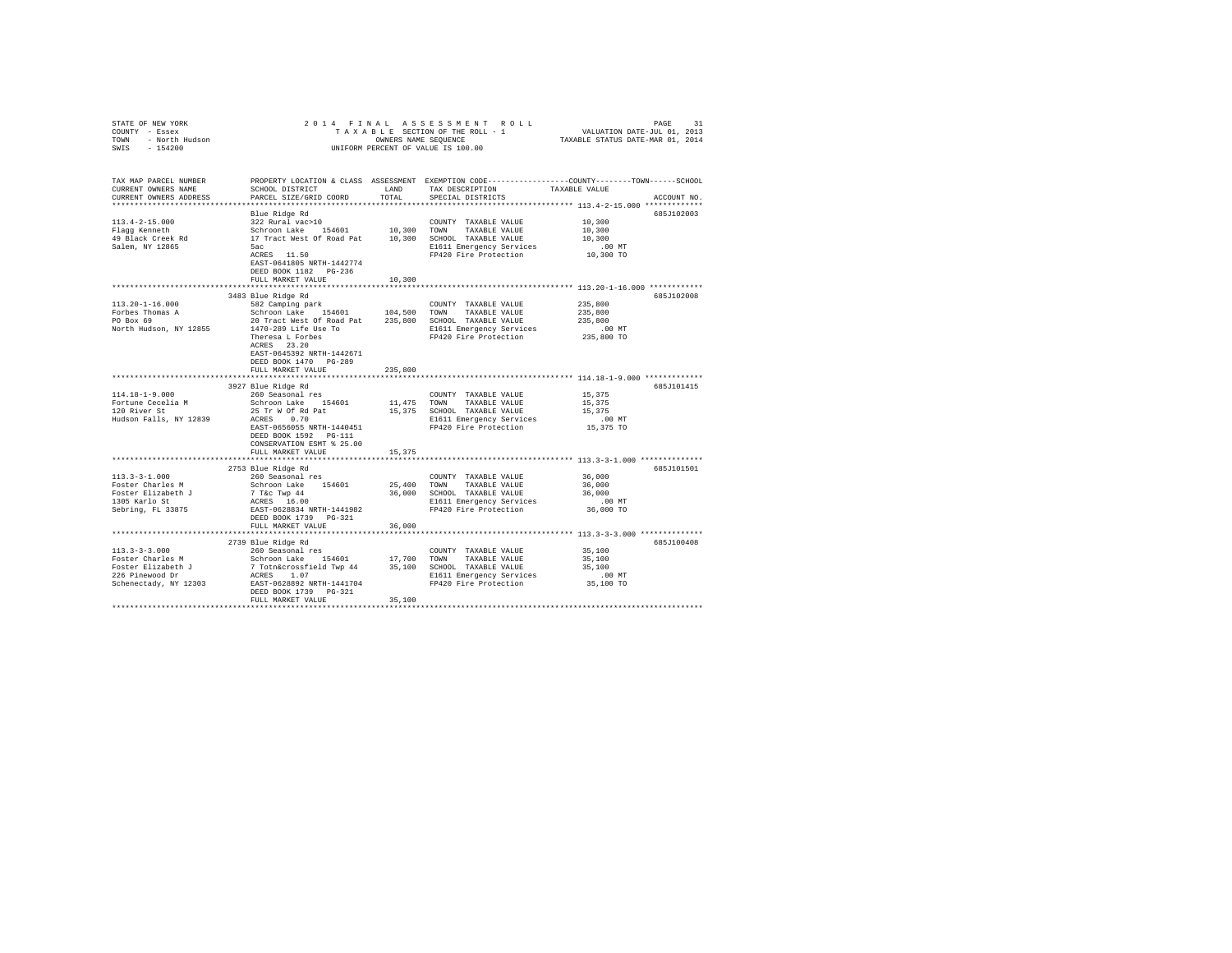|                | STATE OF NEW YORK |  |  |  |  | 2014 FINAL ASSESSMENT ROLL         | PAGE                             | 32 |
|----------------|-------------------|--|--|--|--|------------------------------------|----------------------------------|----|
| COUNTY - Essex |                   |  |  |  |  | TAXABLE SECTION OF THE ROLL - 1    | VALUATION DATE-JUL 01, 2013      |    |
| TOWN           | - North Hudson    |  |  |  |  | OWNERS NAME SEOUENCE               | TAXABLE STATUS DATE-MAR 01, 2014 |    |
| SWIS           | $-154200$         |  |  |  |  | UNIFORM PERCENT OF VALUE IS 100.00 |                                  |    |

| TAX MAP PARCEL NUMBER<br>CURRENT OWNERS NAME<br>CURRENT OWNERS ADDRESS                                                                                                                                                                                                                                                                                                                                                                                     | SCHOOL DISTRICT<br>PARCEL SIZE/GRID COORD                                                                                                                                         | LAND<br>TOTAL | TAX DESCRIPTION TAXABLE VALUE<br>SPECIAL DISTRICTS                                                                                      | PROPERTY LOCATION & CLASS ASSESSMENT EXEMPTION CODE---------------COUNTY-------TOWN-----SCHOOL<br>ACCOUNT NO. |  |
|------------------------------------------------------------------------------------------------------------------------------------------------------------------------------------------------------------------------------------------------------------------------------------------------------------------------------------------------------------------------------------------------------------------------------------------------------------|-----------------------------------------------------------------------------------------------------------------------------------------------------------------------------------|---------------|-----------------------------------------------------------------------------------------------------------------------------------------|---------------------------------------------------------------------------------------------------------------|--|
|                                                                                                                                                                                                                                                                                                                                                                                                                                                            | 9 Wonder View Rd                                                                                                                                                                  |               |                                                                                                                                         | 685J178507<br>42,100<br>42,100<br>42,100                                                                      |  |
|                                                                                                                                                                                                                                                                                                                                                                                                                                                            | FULL MARKET VALUE                                                                                                                                                                 | 42,100        | FP420 Fire Protection 42,100 TO                                                                                                         | $.00$ MT                                                                                                      |  |
| $104.4 - 1 - 61.000$<br>Fougner John<br>PO Box 222<br>Manns Harbor, NC 27953 ACRES                                                                                                                                                                                                                                                                                                                                                                         | Wonder View Rd<br>311 Res vac land<br>Schroon Lake 154601 18,800 TOWN TAXABLE VALUE<br>31 Platt Rogers&co Rd Pat 18,800 SCHOOL TAXABLE VALUE<br>1.50<br>EAST-0667040 NRTH-1460792 |               | COUNTY TAXABLE VALUE 18,800<br>E1611 Emergency Services .00 MT<br>FP420 Fire Protection .08,800 TO<br>FP420 Fire Protection             | 6857178506<br>18,800<br>18,800                                                                                |  |
|                                                                                                                                                                                                                                                                                                                                                                                                                                                            | DEED BOOK 1110 PG-22<br>FULL MARKET VALUE                                                                                                                                         | 18,800        |                                                                                                                                         |                                                                                                               |  |
|                                                                                                                                                                                                                                                                                                                                                                                                                                                            | Blue Ridge Rd<br>DEED BOOK 1599 PG-10                                                                                                                                             |               | COUNTY TAXABLE VALUE 000                                                                                                                | 685.7178534<br>800<br>800<br>$.00$ MT<br>800 TO                                                               |  |
|                                                                                                                                                                                                                                                                                                                                                                                                                                                            | FULL MARKET VALUE                                                                                                                                                                 | 800           |                                                                                                                                         |                                                                                                               |  |
| $\begin{array}{lcccccc} 113.20-1-25.000 & 322~{\rm Rura1\ vac}>10 & {\rm COUNTY\ TAXABLE\ VALUE} & 22,300\\ {\rm Freeman\ Jason\ F} & {\rm Schoron\ LXBLE} & 22,300 & {\rm TNXABLE\ VALUE} & 22,300\\ {\rm Freeman\ Jasame} & 20~{\rm Tract\ West\ O\ Road\ Pat} & 22,300 & {\rm SCHOOL\ TAXABLE\ VALUE} & 22,300\\ 40~{\rm David\ Lake\ Rd} & {\rm ACRES} & 39.90 & {\rm E1611\ Emergency\ Services}$<br>Averill Park, NY 12018 EAST-0643801 NRTH-1441234 | Blue Ridge Rd<br>DEED BOOK 1599 PG-10                                                                                                                                             |               | $\begin{minipage}{0.9\linewidth} \textbf{COUNTY} & \textbf{TAXABLE} & \textbf{VALUE} \end{minipage}$<br>FP420 Fire Protection 22,300 TO | 685-7101506                                                                                                   |  |
|                                                                                                                                                                                                                                                                                                                                                                                                                                                            | FULL MARKET VALUE                                                                                                                                                                 | 22,300        |                                                                                                                                         |                                                                                                               |  |
|                                                                                                                                                                                                                                                                                                                                                                                                                                                            | Blue Ridge Rd<br>FULL MARKET VALUE                                                                                                                                                | 500           | COUNTY TAXABLE VALUE<br>TAXABLE VALUE<br>E1611 Emergency Services<br>FP420 Fire Protection                                              | 685J178535<br>500<br>500<br>500<br>$.00$ MT<br>500 TO                                                         |  |
|                                                                                                                                                                                                                                                                                                                                                                                                                                                            |                                                                                                                                                                                   |               |                                                                                                                                         |                                                                                                               |  |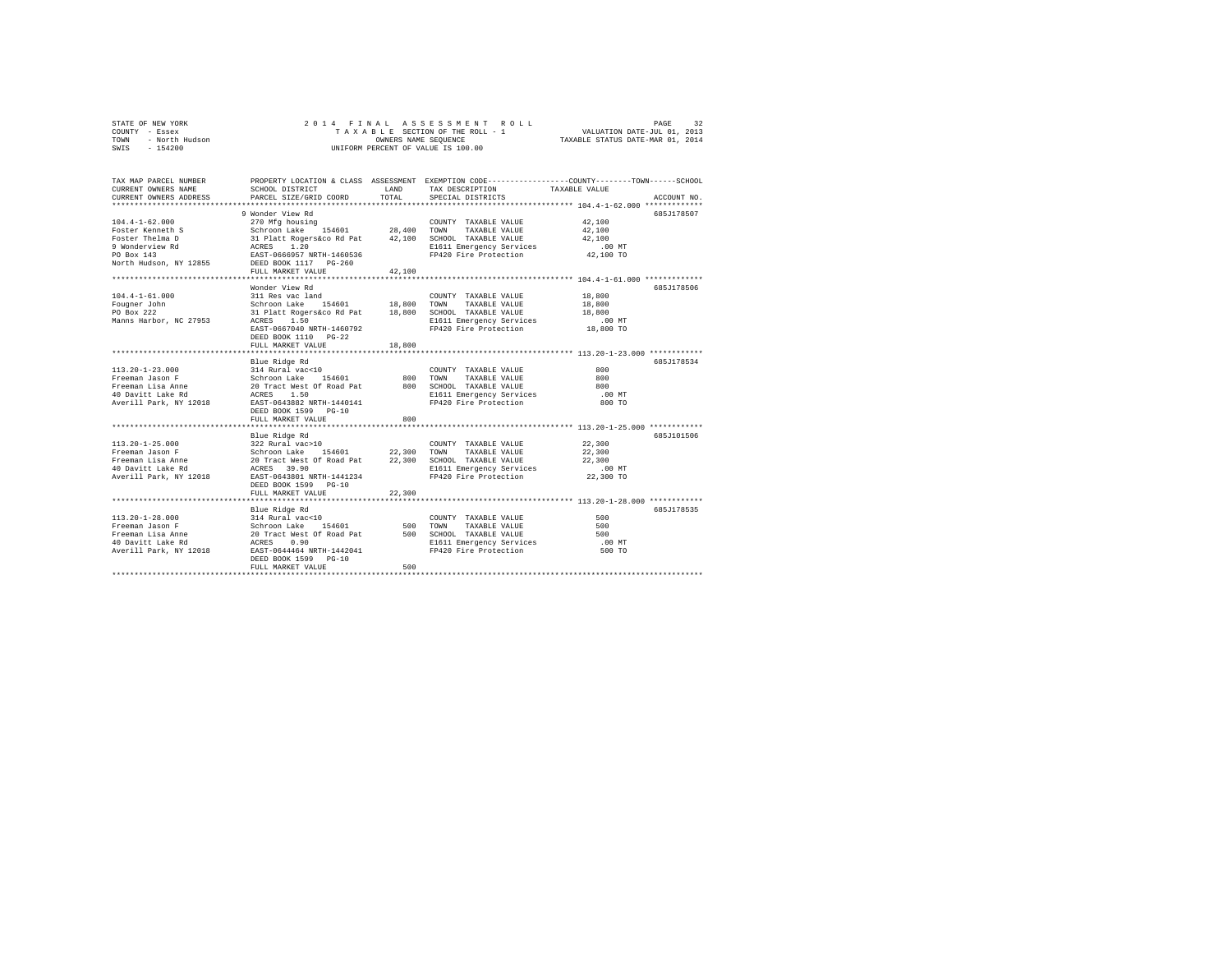| STATE OF NEW YORK<br>COUNTY - Essex<br>TOWN - North Hudson<br>SWIS - 154200 |                                                                                                                                                                                  |        | 2014 FINAL ASSESSMENT ROLL<br>UNIFORM PERCENT OF VALUE IS 100.00           |                    | PAGE<br>33    |
|-----------------------------------------------------------------------------|----------------------------------------------------------------------------------------------------------------------------------------------------------------------------------|--------|----------------------------------------------------------------------------|--------------------|---------------|
| TAX MAP PARCEL NUMBER<br>CURRENT OWNERS NAME<br>CURRENT OWNERS ADDRESS      | PROPERTY LOCATION & CLASS ASSESSMENT EXEMPTION CODE----------------COUNTY-------TOWN------SCHOOL                                                                                 |        | TAX DESCRIPTION TAXABLE VALUE<br>SPECIAL DISTRICTS                         |                    | ACCOUNT NO.   |
|                                                                             |                                                                                                                                                                                  |        |                                                                            |                    |               |
|                                                                             | 2359 Blue Ridge Rd                                                                                                                                                               |        |                                                                            |                    | 685J100407    |
| $112.4 - 2 - 12.000$                                                        | 2333 260 Seasonal res<br>260 Seasonal res<br>260 Seasonal res<br>28,100 TAXABLE VALUE<br>28,100 TAYABLE VALUE                                                                    |        | COUNTY TAXABLE VALUE 55,600                                                |                    |               |
| French Frederick R<br>French Barbara J                                      |                                                                                                                                                                                  |        |                                                                            | 55,600             |               |
|                                                                             |                                                                                                                                                                                  |        |                                                                            | 55,600             |               |
|                                                                             |                                                                                                                                                                                  |        |                                                                            |                    |               |
|                                                                             | EAST-0619139 NRTH-1441675<br>DEED BOOK 848 PG-084                                                                                                                                |        |                                                                            |                    |               |
|                                                                             | FULL MARKET VALUE                                                                                                                                                                | 55,600 |                                                                            |                    |               |
|                                                                             |                                                                                                                                                                                  |        |                                                                            |                    |               |
|                                                                             | Blue Ridge Rd                                                                                                                                                                    |        |                                                                            |                    | 685J102402    |
| 112.4-2-13.000                                                              | 314 Rural vac<10                                                                                                                                                                 |        | COUNTY TAXABLE VALUE                                                       | 1,200              |               |
|                                                                             |                                                                                                                                                                                  |        |                                                                            | 1,200              |               |
|                                                                             | 9 T&C Twp 44<br>ACRES 1.00                                                                                                                                                       |        |                                                                            | 1,200              |               |
| Crown Point, NY 12928                                                       |                                                                                                                                                                                  |        | E1611 Emergency Services<br>FP420 Fire Protection                          | $.00$ MT           |               |
|                                                                             | EAST-0619278 NRTH-1441501<br>DEED BOOK 848 PG-84                                                                                                                                 |        |                                                                            | 1,200 TO           |               |
|                                                                             | FULL MARKET VALUE                                                                                                                                                                | 1,200  |                                                                            |                    |               |
|                                                                             |                                                                                                                                                                                  |        |                                                                            |                    |               |
|                                                                             | 120 Pepper Hollow Rd                                                                                                                                                             |        |                                                                            |                    | 685J101510    |
|                                                                             |                                                                                                                                                                                  |        |                                                                            | 68,300             |               |
|                                                                             |                                                                                                                                                                                  |        |                                                                            | 68,300             |               |
|                                                                             |                                                                                                                                                                                  |        |                                                                            | 68,300             |               |
|                                                                             |                                                                                                                                                                                  |        | E1611 Emergency Services<br>FP420 Fire Protection                          | $.00$ MT           |               |
|                                                                             |                                                                                                                                                                                  |        |                                                                            | 68,300 TO          |               |
|                                                                             | EAST-0665146 NRTH-1462442                                                                                                                                                        |        |                                                                            |                    |               |
|                                                                             | DEED BOOK 1159    PG-123                                                                                                                                                         |        |                                                                            |                    |               |
|                                                                             | FULL MARKET VALUE                                                                                                                                                                | 68,300 |                                                                            |                    |               |
|                                                                             |                                                                                                                                                                                  |        |                                                                            |                    |               |
|                                                                             | US Route 9                                                                                                                                                                       |        |                                                                            |                    | 685Z012002    |
|                                                                             |                                                                                                                                                                                  |        |                                                                            | 26,000             |               |
|                                                                             |                                                                                                                                                                                  |        |                                                                            | 26,000             |               |
|                                                                             |                                                                                                                                                                                  |        |                                                                            | 26,000<br>$.00$ MT |               |
|                                                                             |                                                                                                                                                                                  |        |                                                                            | 26,000 TO          |               |
|                                                                             |                                                                                                                                                                                  |        |                                                                            |                    |               |
|                                                                             |                                                                                                                                                                                  |        |                                                                            |                    |               |
|                                                                             | FULL MARKET VALUE                                                                                                                                                                | 26,000 |                                                                            |                    |               |
|                                                                             |                                                                                                                                                                                  |        |                                                                            |                    |               |
|                                                                             | 3618 US Route 9                                                                                                                                                                  |        |                                                                            |                    | 685J100411    |
| $104.4 - 2 - 13.000$                                                        | 3618 US Route 9<br>210 1 Family Res RES. STAR 41854<br>210 1 Family Res 154601 30,300 COUNTY TAXABLE VALUE<br>29 Platt Rogersáco Rd Pat 99,900 TOWN TAXABLE VALUE<br>2010 12 --- |        |                                                                            | $\sim$ 0           | $0 \t 30,000$ |
| Garcia Thomas F                                                             |                                                                                                                                                                                  |        |                                                                            | 99,900             |               |
| Garcia Amy M<br>PO Box 123                                                  |                                                                                                                                                                                  |        |                                                                            | 99,900             |               |
|                                                                             |                                                                                                                                                                                  |        | SCHOOL TAXABLE VALUE                                                       | 69,900             |               |
| North Hudson, NY 12855 EAST-0665098 NRTH-1456973                            |                                                                                                                                                                                  |        |                                                                            | .00 MT             |               |
|                                                                             | DEED BOOK 903 PG-275                                                                                                                                                             |        | SCHOOL TAXABLE VALULE<br>E1611 Emergency Services<br>FP420 Fire Protection | 99,900 TO          |               |
|                                                                             | FULL MARKET VALUE                                                                                                                                                                | 99,900 |                                                                            |                    |               |
|                                                                             |                                                                                                                                                                                  |        |                                                                            |                    |               |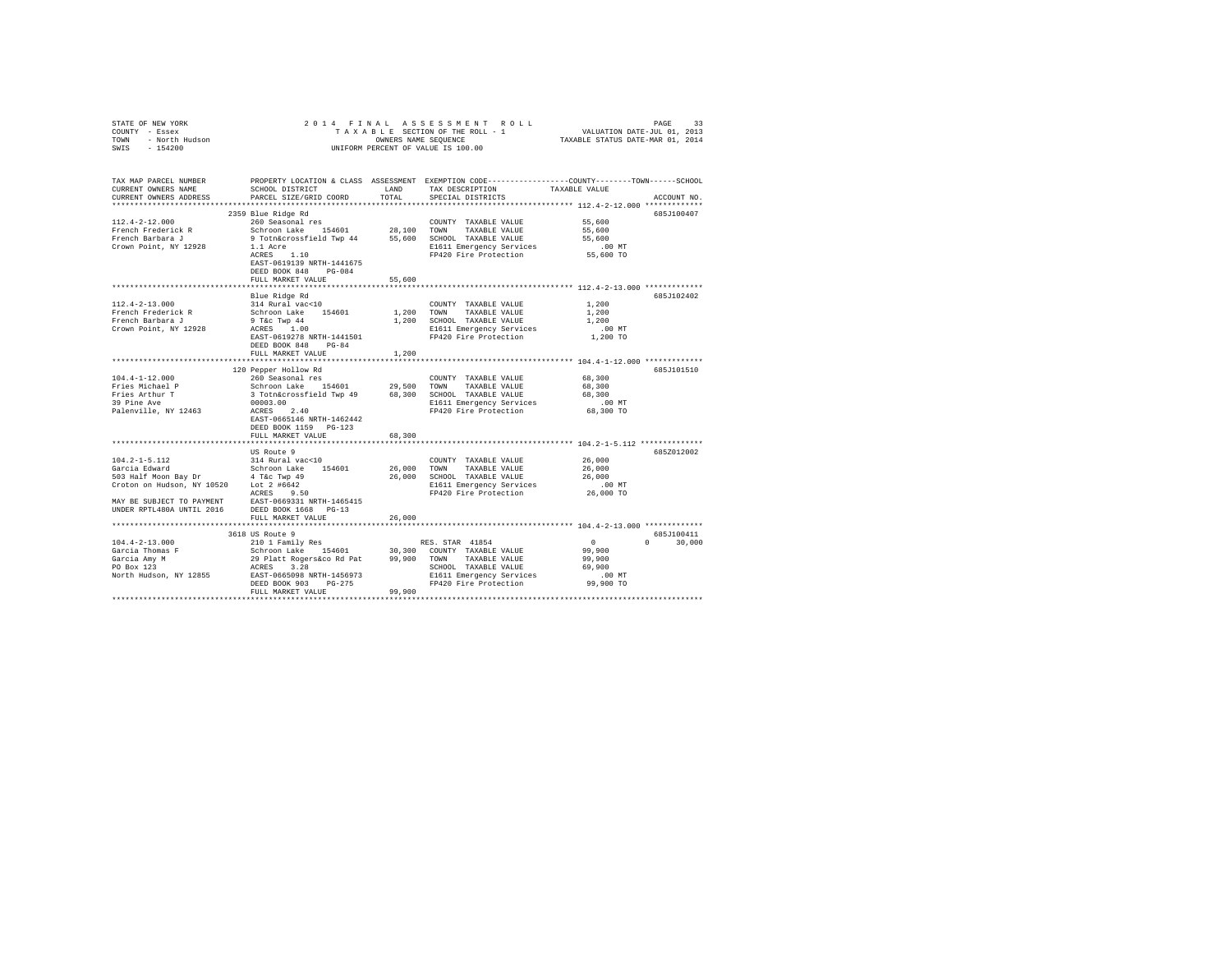|                | STATE OF NEW YORK |  |  |  |  | 2014 FINAL ASSESSMENT ROLL                                     | PAGE | 34 |
|----------------|-------------------|--|--|--|--|----------------------------------------------------------------|------|----|
| COUNTY - Essex |                   |  |  |  |  | VALUATION DATE-JUL 01, 2013<br>TAXABLE SECTION OF THE ROLL - 1 |      |    |
| TOWN           | - North Hudson    |  |  |  |  | TAXABLE STATUS DATE-MAR 01, 2014<br>OWNERS NAME SEOUENCE       |      |    |
| SWIS           | $-154200$         |  |  |  |  | UNIFORM PERCENT OF VALUE IS 100.00                             |      |    |

| TAX MAP PARCEL NUMBER<br>CURRENT OWNERS NAME<br>CURRENT OWNERS ADDRESS                                                                                                                                                                                                                                                                                                    | SCHOOL DISTRICT<br>PARCEL SIZE/GRID COORD                                                                         | LAND<br>TOTAL | PROPERTY LOCATION & CLASS ASSESSMENT EXEMPTION CODE---------------COUNTY-------TOWN------SCHOOL<br>TAX DESCRIPTION<br>SPECIAL DISTRICTS | TAXABLE VALUE              | ACCOUNT NO. |
|---------------------------------------------------------------------------------------------------------------------------------------------------------------------------------------------------------------------------------------------------------------------------------------------------------------------------------------------------------------------------|-------------------------------------------------------------------------------------------------------------------|---------------|-----------------------------------------------------------------------------------------------------------------------------------------|----------------------------|-------------|
|                                                                                                                                                                                                                                                                                                                                                                           | 3885 Blue Ridge Rd<br>FULL MARKET VALUE                                                                           | 24,500        | E1611 Emergency Services .00 MT<br>FP420 Fire Protection 24,500 TO                                                                      | 24,500<br>24,500<br>24,500 | 685J100202  |
| $105. - 1 - 46.000$                                                                                                                                                                                                                                                                                                                                                       | Ensign Pond Rd<br>311 Res vac land<br>EAST-0674438 NRTH-1455885<br>$PG-266$<br>DEED BOOK 601<br>FULL MARKET VALUE | 13,500        | COUNTY TAXABLE VALUE 13,500<br>E1611 Emergency Services .00 MT<br>FP420 Fire Protection  13,500 TO<br>FP420 Fire Protection             | 13,500<br>13,500           | 685J102014  |
| $\begin{tabular}{l c c c c c c c} \hline 114.2-2-31.200 & 214 Rural vac10 & 200WIT T AXABLE VALUE & 38,000 \\ \hline \multicolumn{3}{c}{\bf{I14.2-2-31.200}} & 314 Rural vac10 & 38,000 T0WW TAXABLE VALUE & 38,000 \\ \hline \multicolumn{3}{c}{\bf{I25.12} at 2500} & 314 Rural vac10 & 38,000 T0NN TAXABLE VALUE & 38,000 \\ \hline \multicolumn{3}{c}{\bf{I31.2} at $ | Hyatt Heights Way<br>DEED BOOK 1551    PG-219<br>FULL MARKET VALUE                                                | 38,000        | E1611 Emergency Services .00 MT<br>FP420 Fire Protection 38,000 TO                                                                      |                            | 6857008003  |
| $114.2 - 2 - 32.100$<br>Gentile Victor G<br>Gentile Suzanne<br>4 Julia Ct<br>Boonton Twp, NJ 07005 EAST-0663498 NRTH-1450961                                                                                                                                                                                                                                              | 71 Hyatt Heights Way<br>DEED BOOK 1551    PG-219<br>FULL MARKET VALUE                                             | 388,500       | FP420 Fire Protection 388,500 TO                                                                                                        | 388,500                    | 6857100210  |
| $114.2 - 2 - 32.200$<br>Gentile Victor G<br>Gentile Suzanne<br>4 Julia Ct<br>Boonton Township, NJ 07005 EAST-0663195 NRTH-1451143                                                                                                                                                                                                                                         | Hyatt Heights Way<br>DEED BOOK 1561 PG-299<br>FULL MARKET VALUE                                                   | 36,100        | FP420 Fire Protection                                                                                                                   | 36,100 TO                  | 685Z008006  |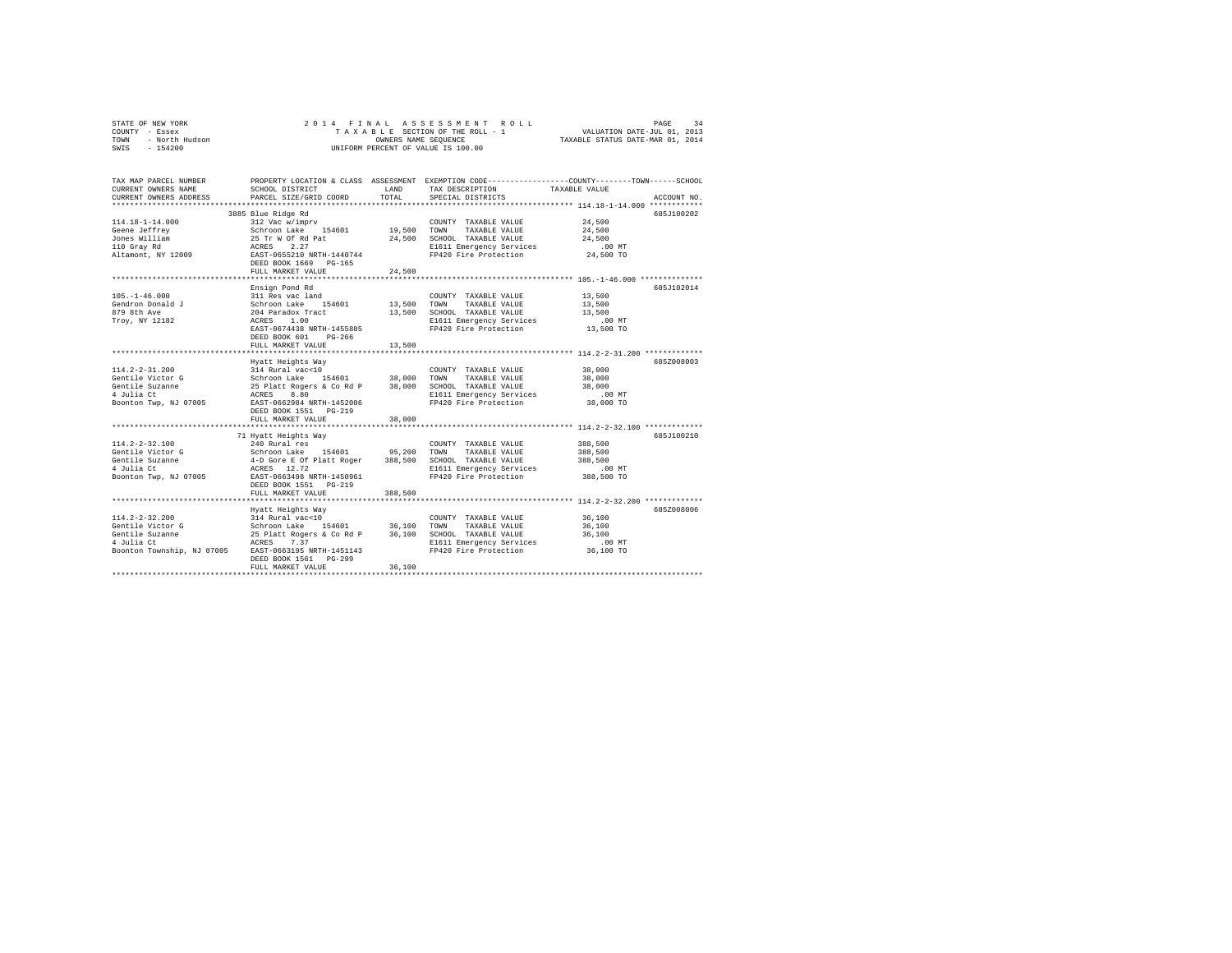|      | STATE OF NEW YORK | 2014 FINAL ASSESSMENT ROLL         | 35<br>PAGE                       |
|------|-------------------|------------------------------------|----------------------------------|
|      | COUNTY - Essex    | TAXABLE SECTION OF THE ROLL - 1    | VALUATION DATE-JUL 01, 2013      |
| TOWN | - North Hudson    | OWNERS NAME SEOUENCE               | TAXABLE STATUS DATE-MAR 01, 2014 |
| SWIS | $-154200$         | UNIFORM PERCENT OF VALUE IS 100.00 |                                  |

| TAX MAP PARCEL NUMBER<br>CURRENT OWNERS NAME<br>CURRENT OWNERS ADDRESS            | SCHOOL DISTRICT<br>PARCEL SIZE/GRID COORD                                                                                                                                                                                                                                                                                                                                                                                                                                                                                                                      | LAND<br>TOTAL | PROPERTY LOCATION & CLASS ASSESSMENT EXEMPTION CODE----------------COUNTY-------TOWN-----SCHOOL<br>TAX DESCRIPTION<br>SPECIAL DISTRICTS | TAXABLE VALUE                                   | ACCOUNT NO.                       |
|-----------------------------------------------------------------------------------|----------------------------------------------------------------------------------------------------------------------------------------------------------------------------------------------------------------------------------------------------------------------------------------------------------------------------------------------------------------------------------------------------------------------------------------------------------------------------------------------------------------------------------------------------------------|---------------|-----------------------------------------------------------------------------------------------------------------------------------------|-------------------------------------------------|-----------------------------------|
|                                                                                   | *******************************                                                                                                                                                                                                                                                                                                                                                                                                                                                                                                                                |               |                                                                                                                                         | $.00$ MT<br>47,500 TO                           | 685J101605                        |
| $114.4 - 1 - 41.000$<br>Gero Marshall<br>Gero christine<br>North Hudson, NY 12855 | 2991 US Route 9<br>2000 1 Family Res 52, 88 STAR 41834<br>Schroon Lake 154601 23,800 COUNTY TAXABLE VALUE<br>1-A Gore E of Rd Pat 115,400 TOWN TAXABLE VALUE<br>ACRES 0.90 NETH-1442661 SCHOOL TAXABLE VALUE<br>REST-0660990 NRTH-1442661 E115 Rmergency<br>DEED BOOK 600<br>$PG-96$<br>FULL MARKET VALUE                                                                                                                                                                                                                                                      | 115,400       | SCHOOL TAXABLE VALUE<br>E1611 Emergency Services .00 MT<br>FP420 Fire Protection  115,400 TO                                            | $\sim$ 0 $\sim$<br>115,400<br>115,400<br>51,200 | 685-7101607<br>$\Omega$<br>64,200 |
| $105. - 1 - 14.000$<br>Gershon Nina<br>305 West 98Th St<br>New York, NY 10025     | ***********************<br>Duntley Rd<br>$\begin{tabular}{lcccccc} 314 \texttt{ Rural} \texttt{vac}\mbox{-}10 & & & \texttt{COUNT} \texttt{TXABLE} \texttt{VALUE} & 7,700 \\ \texttt{Schron Lake} & 154601 & 7,700 & \texttt{TONNT} & \texttt{TXABLE} \texttt{VALUE} & 7,700 \\ 179 \texttt{Pradeor} \texttt{Trace} & 7,700 & \texttt{SCHOOL} \texttt{TXABLE} \texttt{VALUE} & 7,700 \\ \texttt{ACHOLS} & 0.30 & & \texttt{SCHOOL} \texttt{TRXABLE} \texttt{VALUE} & 7,000 \\ \end$<br>EAST-0670458 NRTH-1462766<br>DEED BOOK 1021 PG-164<br>FULL MARKET VALUE | 7.700         | *********************************** 105.-1-14.000 *************<br>FP420 Fire Protection 7.700 TO                                       | $.00$ MT                                        | 685L102113                        |
| $105. -1 - 15.000$<br>Gershon Nina<br>305 West 98Th St<br>New York, NY 10025      | Duntley Rd<br>$\begin{tabular}{lcccccc} 314 \text{ Rural vac}\times10 & & & & \text{COUNT TAXABLE VALUE} & & 7,300 \\ \text{Schroon Lake} & 154601 & & 7,300 & \text{TONNT} & \text{TXABLE VALUE} & & 7,300 \\ \text{179 Parador Tract} & & & 7,300 & \text{SCHOOL TAXABLE VALUE} & & 7,300 \\ \text{ACRES} & 0.24 & & & 7,300 & \text{SCHOOL TAXABLE VALUE} & & 7,300 \\ \end{tabular}$<br>EAST-0670353 NRTH-1462742<br>DEED BOOK 1021 PG-164<br>FULL MARKET VALUE                                                                                            | 7,300         | FP420 Fire Protection                                                                                                                   | $.00$ MT<br>7,300 TO                            | 685J102112                        |
|                                                                                   | 190 Duntley Rd<br>EAST-0671592 NRTH-1462870<br>DEED BOOK 1021    PG-164<br>FULL MARKET VALUE                                                                                                                                                                                                                                                                                                                                                                                                                                                                   | 159,200       | FP420 Fire Protection                                                                                                                   | 159,200 TO                                      | 685J100512                        |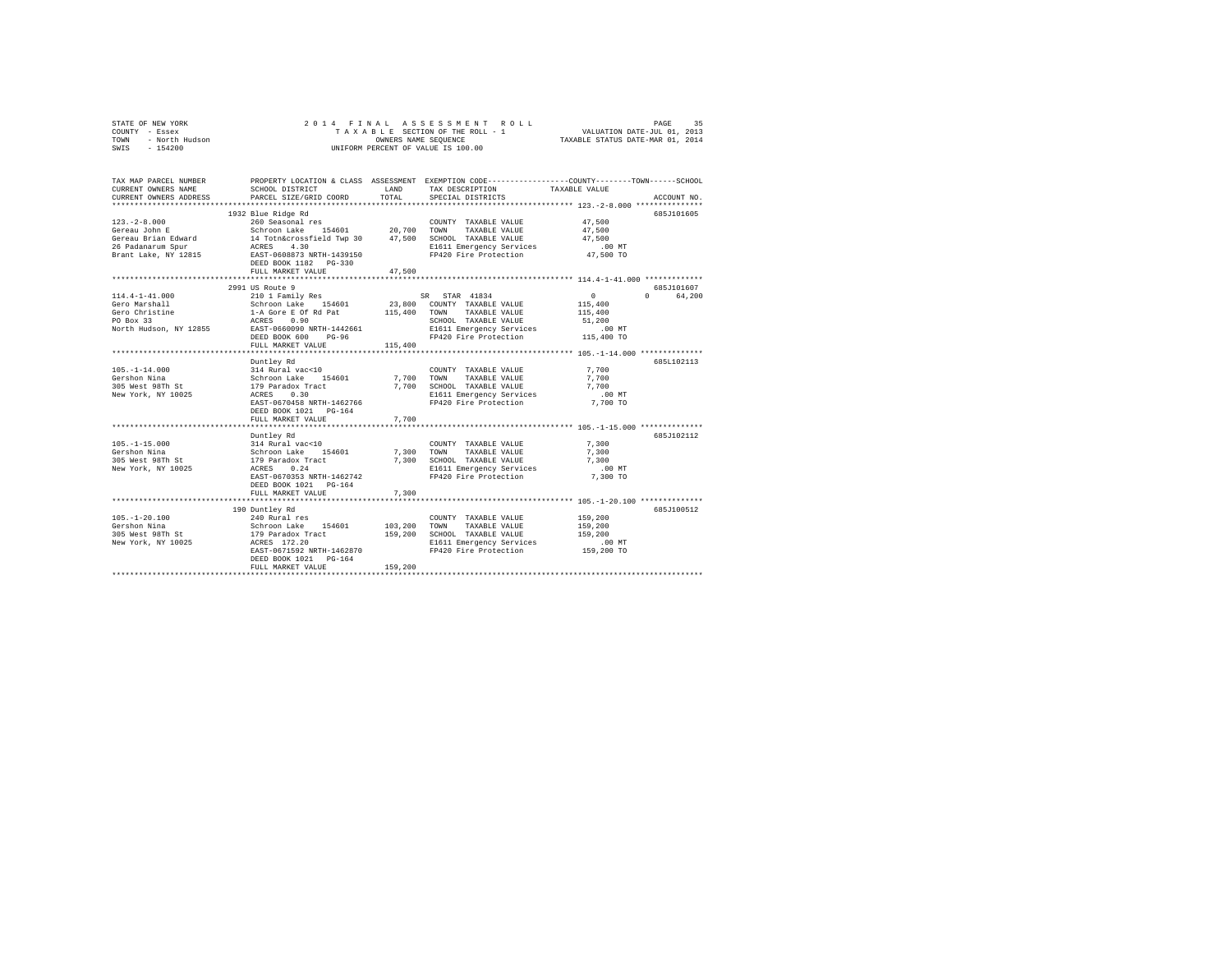| STATE OF NEW YORK<br>COUNTY - Essex<br>TOWN - North Hudson<br>SWIS - 154200                                                                                                                                                                |                                                                                                                                                                                                                                                                                                                                                                                                                                              |              |                                                                                                                                              |                     |              |
|--------------------------------------------------------------------------------------------------------------------------------------------------------------------------------------------------------------------------------------------|----------------------------------------------------------------------------------------------------------------------------------------------------------------------------------------------------------------------------------------------------------------------------------------------------------------------------------------------------------------------------------------------------------------------------------------------|--------------|----------------------------------------------------------------------------------------------------------------------------------------------|---------------------|--------------|
| TAX MAP PARCEL NUMBER<br>CURRENT OWNERS NAME<br>CURRENT OWNERS ADDRESS                                                                                                                                                                     | PROPERTY LOCATION & CLASS ASSESSMENT EXEMPTION CODE----------------COUNTY-------TOWN-----SCHOOL                                                                                                                                                                                                                                                                                                                                              |              | LAND TAX DESCRIPTION TAXABLE VALUE TOTAL SPECIAL DISTRICTS                                                                                   |                     | ACCOUNT NO.  |
|                                                                                                                                                                                                                                            | Duntlev Rd                                                                                                                                                                                                                                                                                                                                                                                                                                   |              |                                                                                                                                              |                     | 685J100511   |
| $105. - 1 - 21.000$                                                                                                                                                                                                                        | 314 Rural vac<10                                                                                                                                                                                                                                                                                                                                                                                                                             |              |                                                                                                                                              | 1,800               |              |
| Gershon Nina                                                                                                                                                                                                                               |                                                                                                                                                                                                                                                                                                                                                                                                                                              |              |                                                                                                                                              | 1,800               |              |
| 305 West 98Th St                                                                                                                                                                                                                           | 179 Paradox Tract                                                                                                                                                                                                                                                                                                                                                                                                                            |              | 1,800 SCHOOL TAXABLE VALUE                                                                                                                   | 1,800               |              |
| New York, NY 10025                                                                                                                                                                                                                         | 4 a c                                                                                                                                                                                                                                                                                                                                                                                                                                        |              |                                                                                                                                              |                     |              |
|                                                                                                                                                                                                                                            | ACRES 4.80<br>EAST-0673417 NRTH-1463991<br>DEED BOOK 1021 PG-164                                                                                                                                                                                                                                                                                                                                                                             |              | E1611 Emergency Services .00 MT<br>FP420 Fire Protection .00 TO                                                                              |                     |              |
|                                                                                                                                                                                                                                            | FULL MARKET VALUE                                                                                                                                                                                                                                                                                                                                                                                                                            | 1,800        |                                                                                                                                              |                     |              |
|                                                                                                                                                                                                                                            |                                                                                                                                                                                                                                                                                                                                                                                                                                              |              |                                                                                                                                              |                     |              |
|                                                                                                                                                                                                                                            | 58 Kenakwar Ln                                                                                                                                                                                                                                                                                                                                                                                                                               |              |                                                                                                                                              |                     | 685Z010009   |
|                                                                                                                                                                                                                                            |                                                                                                                                                                                                                                                                                                                                                                                                                                              |              |                                                                                                                                              |                     |              |
|                                                                                                                                                                                                                                            |                                                                                                                                                                                                                                                                                                                                                                                                                                              |              |                                                                                                                                              |                     |              |
|                                                                                                                                                                                                                                            |                                                                                                                                                                                                                                                                                                                                                                                                                                              |              |                                                                                                                                              |                     |              |
|                                                                                                                                                                                                                                            |                                                                                                                                                                                                                                                                                                                                                                                                                                              |              |                                                                                                                                              |                     |              |
|                                                                                                                                                                                                                                            | EAST-0664289 NRTH-1459423                                                                                                                                                                                                                                                                                                                                                                                                                    |              |                                                                                                                                              |                     |              |
|                                                                                                                                                                                                                                            | DEED BOOK 1615 PG-229                                                                                                                                                                                                                                                                                                                                                                                                                        |              |                                                                                                                                              |                     |              |
|                                                                                                                                                                                                                                            | FULL MARKET VALUE                                                                                                                                                                                                                                                                                                                                                                                                                            | 38,700       |                                                                                                                                              |                     |              |
|                                                                                                                                                                                                                                            |                                                                                                                                                                                                                                                                                                                                                                                                                                              |              |                                                                                                                                              |                     |              |
|                                                                                                                                                                                                                                            | Kenakwar Ln                                                                                                                                                                                                                                                                                                                                                                                                                                  |              |                                                                                                                                              |                     | 685Z010010   |
| $104.4 - 3 - 6.200$                                                                                                                                                                                                                        | 314 Rural vac<10 - WTRFNT                                                                                                                                                                                                                                                                                                                                                                                                                    |              | COUNTY TAXABLE VALUE                                                                                                                         | 3,100               |              |
|                                                                                                                                                                                                                                            |                                                                                                                                                                                                                                                                                                                                                                                                                                              |              |                                                                                                                                              | 3,100               |              |
| Figure 2.2007<br>Schroon Lake 154601 3,100 TOWN TAXABLE VALUE<br>Giroux Sarah M 29 Platt Rogers&co Rd Pat 3,100 SCHOOL TAXABLE VALUE<br>PO Box 392 Pt Lot 6 Kenakwar Subd<br>Figure 2.200 Box 392<br>Pt Lot 6 Kenakwar Subd<br>Prince Rese |                                                                                                                                                                                                                                                                                                                                                                                                                                              |              |                                                                                                                                              | 3,100               |              |
|                                                                                                                                                                                                                                            |                                                                                                                                                                                                                                                                                                                                                                                                                                              |              | E1611 Emergency Services<br>FP420 Fire Protection                                                                                            | $.00$ MT            |              |
| Chestertown, NY 12817-0392 ACRES 1.75                                                                                                                                                                                                      | EAST-0664290 NRTH-1459105<br>DEED BOOK 1615 PG-229                                                                                                                                                                                                                                                                                                                                                                                           |              |                                                                                                                                              | 3,100 TO            |              |
|                                                                                                                                                                                                                                            | FULL MARKET VALUE                                                                                                                                                                                                                                                                                                                                                                                                                            | 3,100        |                                                                                                                                              |                     |              |
|                                                                                                                                                                                                                                            |                                                                                                                                                                                                                                                                                                                                                                                                                                              |              |                                                                                                                                              |                     |              |
| $114.18 - 3 - 3.000$                                                                                                                                                                                                                       | 2936 US Route 9                                                                                                                                                                                                                                                                                                                                                                                                                              |              |                                                                                                                                              | 38,900              | 685J178546   |
| Gokey John                                                                                                                                                                                                                                 | 210 1 Family Res<br>Schroon Lake 154601                                                                                                                                                                                                                                                                                                                                                                                                      |              | COUNTY TAXABLE VALUE                                                                                                                         | 38,900              |              |
| Gokey Jean                                                                                                                                                                                                                                 |                                                                                                                                                                                                                                                                                                                                                                                                                                              |              | UNING INSURANCE IN THE SALUE 38,900 SCHOOL TAXABLE VALUE<br>38,900 SCHOOL TAXABLE VALUE<br>E1611 Emergency Services<br>FP420 Fire Protection | 38,900              |              |
|                                                                                                                                                                                                                                            | 22 Road Patent<br>ACRES 0.30                                                                                                                                                                                                                                                                                                                                                                                                                 |              |                                                                                                                                              |                     |              |
| 2918 US Rte 9<br>PO Box 125                                                                                                                                                                                                                | EAST-0659513 NRTH-1441437                                                                                                                                                                                                                                                                                                                                                                                                                    |              |                                                                                                                                              | 00 MT.<br>38,900 TO |              |
| North Hudson, NY 12855 DEED BOOK 1437 PG-216                                                                                                                                                                                               |                                                                                                                                                                                                                                                                                                                                                                                                                                              |              |                                                                                                                                              |                     |              |
|                                                                                                                                                                                                                                            | FULL MARKET VALUE                                                                                                                                                                                                                                                                                                                                                                                                                            | 38,900       |                                                                                                                                              |                     |              |
|                                                                                                                                                                                                                                            |                                                                                                                                                                                                                                                                                                                                                                                                                                              |              |                                                                                                                                              |                     |              |
|                                                                                                                                                                                                                                            | 2918 US Route 9                                                                                                                                                                                                                                                                                                                                                                                                                              |              |                                                                                                                                              |                     | 685J100712   |
| 114.18-3-2.110                                                                                                                                                                                                                             | 200 00 KDS. STAR 41854<br>Schroon Lake 154601 73,400 COUNTY TAXABLE VALUE                                                                                                                                                                                                                                                                                                                                                                    |              |                                                                                                                                              | $\sim$ 0            | $0 \t30.000$ |
| Gokey John E                                                                                                                                                                                                                               |                                                                                                                                                                                                                                                                                                                                                                                                                                              |              |                                                                                                                                              | 293,600             |              |
| Gokey Jean F                                                                                                                                                                                                                               | 22 Road Patent                                                                                                                                                                                                                                                                                                                                                                                                                               | 293,600 TOWN |                                                                                                                                              |                     |              |
| 2918 US Rte 9<br>PO Box 125                                                                                                                                                                                                                |                                                                                                                                                                                                                                                                                                                                                                                                                                              |              |                                                                                                                                              |                     |              |
|                                                                                                                                                                                                                                            |                                                                                                                                                                                                                                                                                                                                                                                                                                              |              |                                                                                                                                              |                     |              |
| North Hudson, NY 12855                                                                                                                                                                                                                     | $157/27\,\text{Read Path} \quad \text{Lap} \quad \text{263,600} \quad \text{263,600} \quad \text{264,600} \quad \text{265,600} \quad \text{267,600} \quad \text{268,600} \quad \text{269,600} \quad \text{27,600} \quad \text{28,600} \quad \text{28,600} \quad \text{293,600} \quad \text{293,600} \quad \text{208,600} \quad \text{209,600} \quad \text{200} \quad \text{201} \quad$<br>EAST-0659977 NRTH-1440890<br>DEED BOOK 1000 PG-132 |              |                                                                                                                                              |                     |              |
|                                                                                                                                                                                                                                            | FULL MARKET VALUE                                                                                                                                                                                                                                                                                                                                                                                                                            | 293,600      |                                                                                                                                              |                     |              |
|                                                                                                                                                                                                                                            |                                                                                                                                                                                                                                                                                                                                                                                                                                              |              |                                                                                                                                              |                     |              |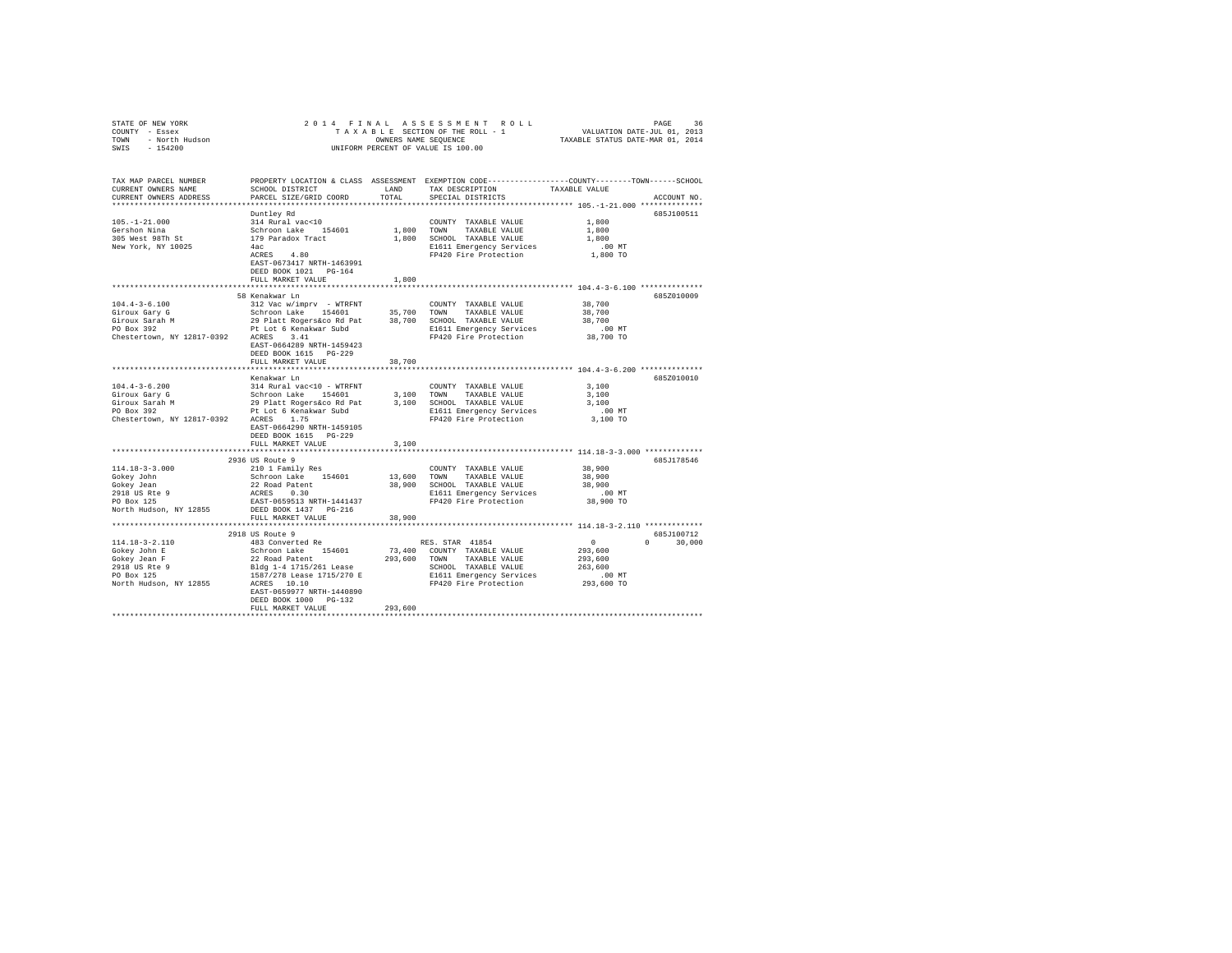|                                                                             | 2014 FINAL                                                                                          |             |                                                                                                 |                                  |             |
|-----------------------------------------------------------------------------|-----------------------------------------------------------------------------------------------------|-------------|-------------------------------------------------------------------------------------------------|----------------------------------|-------------|
|                                                                             |                                                                                                     |             |                                                                                                 |                                  |             |
| STATE OF NEW YORK<br>COUNTY - Essex<br>TOWN - North Hudson<br>SWIS - 154200 |                                                                                                     |             | T A X A B L E SECTION OF THE ROLL - 1<br>OWNERS NAME SEQUENCE                                   | TAXABLE STATUS DATE-MAR 01, 2014 |             |
|                                                                             |                                                                                                     |             | UNIFORM PERCENT OF VALUE IS 100.00                                                              |                                  |             |
|                                                                             |                                                                                                     |             |                                                                                                 |                                  |             |
|                                                                             |                                                                                                     |             |                                                                                                 |                                  |             |
| TAX MAP PARCEL NUMBER                                                       |                                                                                                     |             | PROPERTY LOCATION & CLASS ASSESSMENT EXEMPTION CODE---------------COUNTY-------TOWN------SCHOOL |                                  |             |
| CURRENT OWNERS NAME                                                         | SCHOOL DISTRICT                                                                                     | LAND        | TAX DESCRIPTION                                                                                 | TAXABLE VALUE                    |             |
| CURRENT OWNERS ADDRESS                                                      | PARCEL SIZE/GRID COORD                                                                              | TOTAL       | SPECIAL DISTRICTS                                                                               |                                  | ACCOUNT NO. |
|                                                                             |                                                                                                     |             |                                                                                                 |                                  |             |
|                                                                             | US Route 9                                                                                          |             |                                                                                                 |                                  | 685J192002  |
| $114.18 - 3 - 2.120$                                                        | 311 Res vac land<br>Schroon Lake 154601                                                             |             | COUNTY TAXABLE VALUE                                                                            | 25,800                           |             |
| Gokey John E                                                                |                                                                                                     | 25,800 TOWN | TAXABLE VALUE                                                                                   | 25,800                           |             |
| Gokey Jean F                                                                |                                                                                                     |             | 25,800 SCHOOL TAXABLE VALUE                                                                     | 25,800                           |             |
| 2918 US Rte 9<br>PO Box 125                                                 | 22 Road Pat<br>ACRES 9.32<br>EAST-0659862 NRTH-1441410                                              |             | E1611 Emergency Services .00 MT<br>FP420 Fire Protection 25,800 TO                              |                                  |             |
| North Hudson, NY 12855 DEED BOOK 1028 PG-31                                 |                                                                                                     |             |                                                                                                 |                                  |             |
|                                                                             | FULL MARKET VALUE                                                                                   | 25,800      |                                                                                                 |                                  |             |
|                                                                             |                                                                                                     |             |                                                                                                 |                                  |             |
|                                                                             | 2828 US Route 9                                                                                     |             |                                                                                                 |                                  | 685J102609  |
| $125.1 - 1 - 28.000$                                                        | 281 Multiple res                                                                                    |             | COUNTY TAXABLE VALUE                                                                            | 111,100                          |             |
| Gokey John E                                                                | Schroon Lake 154601                                                                                 | 28,600 TOWN | TAXABLE VALUE                                                                                   | 111,100                          |             |
| Gokey Jean F                                                                |                                                                                                     |             | 111,100 SCHOOL TAXABLE VALUE                                                                    | 111,100                          |             |
|                                                                             |                                                                                                     |             | E1611 Emergency Services                                                                        | $.00$ MT                         |             |
| 2918 US Rte 9<br>PO Box 125                                                 | 141 Taradox Tr<br>ACRES 1.39<br>EAST-0659118 NRTH-1439128                                           |             | FP420 Fire Protection                                                                           | 111,100 TO                       |             |
| North Hudson, NY 12855                                                      | DEED BOOK 884 PG-152                                                                                |             |                                                                                                 |                                  |             |
|                                                                             | FULL MARKET VALUE                                                                                   | 111,100     |                                                                                                 |                                  |             |
|                                                                             |                                                                                                     |             | ************************************ 125.12-1-8.100 *************                               |                                  |             |
|                                                                             | 514 Johnson Pond Rd                                                                                 |             |                                                                                                 |                                  | 685J101502  |
| $125.12 - 1 - 8.100$                                                        | 210 1 Family Res - WTRFNT                                                                           |             | COUNTY TAXABLE VALUE                                                                            | 367,600                          |             |
| Grace Kathleen                                                              | Schroon Lake 154601 223,500 TOWN                                                                    |             | TAXABLE VALUE                                                                                   | 367,600                          |             |
| 165 Dezenzo Ln                                                              |                                                                                                     |             | 367,600 SCHOOL TAXABLE VALUE                                                                    | 367,600                          |             |
| West Orange, NJ 07052                                                       | 169 Paradox Tract<br>3.34ac<br>ACRES 3.34                                                           |             | E1611 Emergency Services                                                                        | $.00$ MT<br>$367,600$ TO         |             |
|                                                                             |                                                                                                     |             | FP420 Fire Protection                                                                           |                                  |             |
|                                                                             | EAST-0668640 NRTH-1435156                                                                           |             |                                                                                                 |                                  |             |
|                                                                             | DEED BOOK 1453 PG-182                                                                               | 367,600     |                                                                                                 |                                  |             |
|                                                                             | FULL MARKET VALUE                                                                                   |             |                                                                                                 |                                  |             |
|                                                                             | 3712 US Route 9                                                                                     |             |                                                                                                 |                                  | 685.T103303 |
| $104.4 - 1 - 68.000$                                                        | 312 Vac w/imprv                                                                                     |             | COUNTY TAXABLE VALUE                                                                            | 27,900                           |             |
| Gregson Jane                                                                | Schroon Lake 154601 25,800 TOWN                                                                     |             | TAXABLE VALUE                                                                                   | 27,900                           |             |
| Gregson Eric                                                                |                                                                                                     |             |                                                                                                 | 27,900                           |             |
| 295 Nys Rte 74                                                              | 29 Platt Rogers&co Rd Pat 27,900 SCHOOL TAXABLE VALUE<br>Bac<br>ACRES 9.30 PL611 Emergency Services |             |                                                                                                 | $.00$ MT                         |             |
| Schroon Lake, NY 12870                                                      | ACRES 9.30                                                                                          |             | FP420 Fire Protection                                                                           | 27,900 TO                        |             |
|                                                                             | EAST-0666007 NRTH-1458766                                                                           |             |                                                                                                 |                                  |             |
|                                                                             | DEED BOOK 1092 PG-174                                                                               |             |                                                                                                 |                                  |             |
|                                                                             | FULL MARKET VALUE                                                                                   | 27,900      |                                                                                                 |                                  |             |
|                                                                             |                                                                                                     |             |                                                                                                 |                                  |             |
|                                                                             | Duntley Rd                                                                                          |             |                                                                                                 |                                  | 685J103406  |
| $105. - 1 - 12.000$                                                         | 314 Rural vac<10<br>Schroon Lake 154601<br>179 Paradox Tract<br>ACRES 0.60                          |             | COUNTY TAXABLE VALUE                                                                            | 9,600                            |             |
| Gunsel Thomas A                                                             |                                                                                                     |             | 9,600 TOWN<br>TAXABLE VALUE                                                                     | 9,600                            |             |
| Gunsel Charlene<br>431 Rroadway                                             |                                                                                                     |             | 9,600 SCHOOL TAXABLE VALUE                                                                      | 9,600                            |             |
|                                                                             | Huntington, NY 11743 EAST-0670171 NRTH-1462688                                                      |             | E1611 Emergency Services<br>FP420 Fire Protection                                               | .00MT                            |             |
|                                                                             |                                                                                                     |             |                                                                                                 | 9,600 TO                         |             |
|                                                                             | DEED BOOK 1468 PG-187<br>FULL MARKET VALUE                                                          | 9,600       |                                                                                                 |                                  |             |
|                                                                             |                                                                                                     |             |                                                                                                 |                                  |             |
|                                                                             |                                                                                                     |             |                                                                                                 |                                  |             |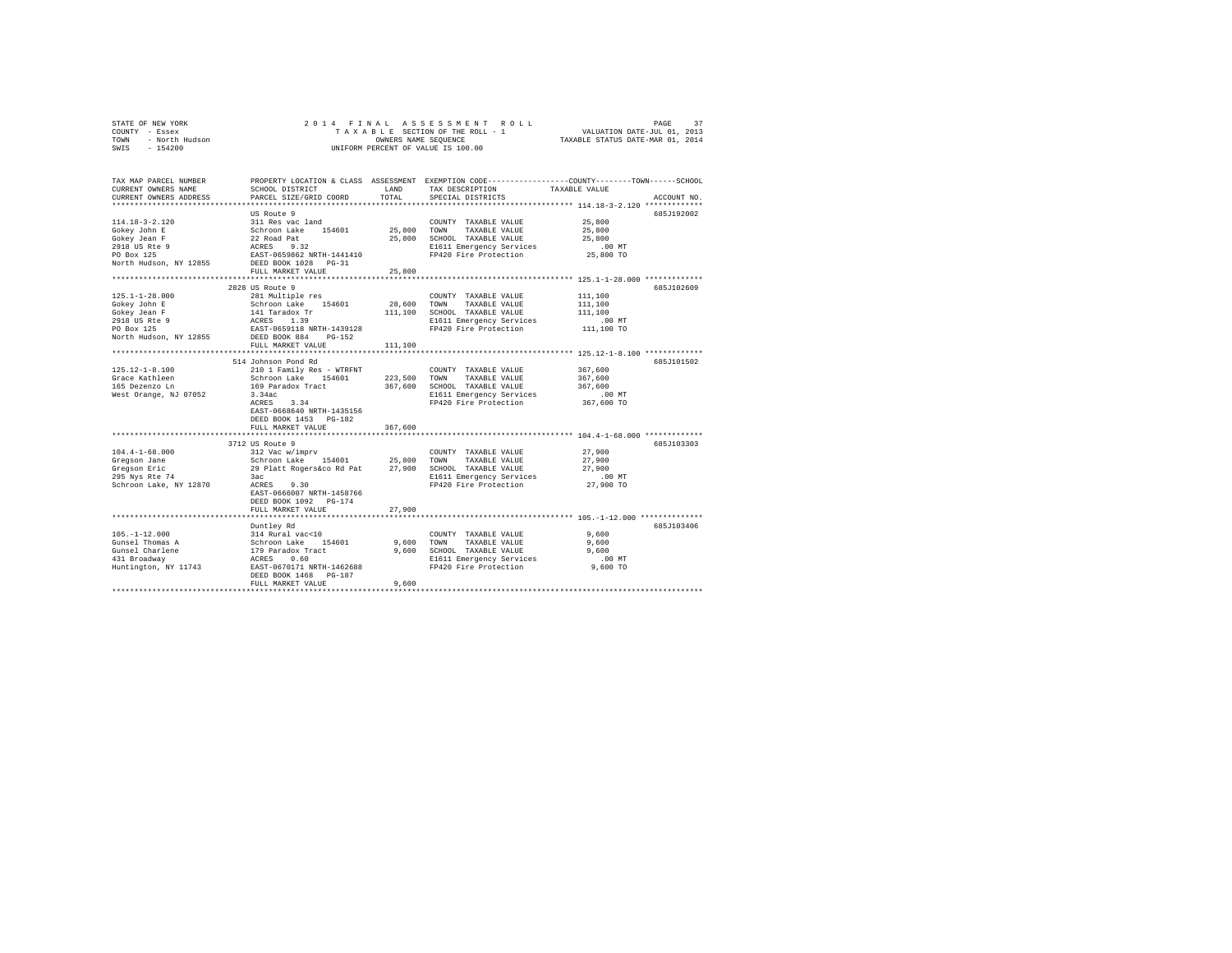| STATE OF NEW YORK      | 2014 FINAL ASSESSMENT ROLL         | 38<br>PAGE                       |
|------------------------|------------------------------------|----------------------------------|
| - Essex<br>COUNTY      | TAXABLE SECTION OF THE ROLL - 1    | VALUATION DATE-JUL 01, 2013      |
| - North Hudson<br>TOWN | OWNERS NAME SEOUENCE               | TAXABLE STATUS DATE-MAR 01, 2014 |
| $-154200$<br>SWIS      | UNIFORM PERCENT OF VALUE IS 100.00 |                                  |

| TAX MAP PARCEL NUMBER<br>CURRENT OWNERS NAME<br>CURRENT OWNERS ADDRESS | SCHOOL DISTRICT<br>PARCEL SIZE/GRID COORD<br>***********************                        | LAND<br>TOTAL  | TAX DESCRIPTION<br>SPECIAL DISTRICTS                                  | PROPERTY LOCATION & CLASS ASSESSMENT EXEMPTION CODE----------------COUNTY-------TOWN------SCHOOL<br>TAXABLE VALUE<br>ACCOUNT NO. |
|------------------------------------------------------------------------|---------------------------------------------------------------------------------------------|----------------|-----------------------------------------------------------------------|----------------------------------------------------------------------------------------------------------------------------------|
| $105. - 1 - 13.000$<br>Gunsel Thomas A<br>Gunsel Charlene              | Duntley Rd<br>314 Rural vac<10<br>Schroon Lake 15<br>179 Paradox Tract<br>154601            | 9.000<br>9,000 | COUNTY TAXABLE VALUE<br>TOWN<br>TAXABLE VALUE<br>SCHOOL TAXABLE VALUE | 685J103211<br>9.000<br>9.000<br>9.000                                                                                            |
| 431 Broadway<br>Huntington, NY 11743                                   | ACRES<br>0.40<br>EAST-0670166 NRTH-1462571<br>DEED BOOK 1468<br>PG-187<br>FULL MARKET VALUE | 9.000          | E1611 Emergency Services<br>FP420 Fire Protection                     | $.00$ MT<br>$9.000$ TO                                                                                                           |
|                                                                        | 54 Greenough Rd                                                                             |                |                                                                       | 6857102510                                                                                                                       |
| $104.2 - 1 - 12.000$                                                   | 240 Rural res                                                                               |                | COUNTY TAXABLE VALUE                                                  | 442.200                                                                                                                          |
| Guttenberg Richard N                                                   | Schroon Lake 154601                                                                         | 115,500        | TOWN<br>TAXABLE VALUE                                                 | 442,200                                                                                                                          |
| Guttenberg Nancy M                                                     | 202 Paradox Tract                                                                           | 442,200        | SCHOOL TAXABLE VALUE                                                  | 442.200                                                                                                                          |
| 54 Greenough Rd                                                        | ACRES 102.50                                                                                |                | E1611 Emergency Services                                              | .00MT                                                                                                                            |
| North Hudson, NY 12855                                                 | EAST-0671262 NRTH-1464885                                                                   |                | FP420 Fire Protection                                                 | 442,200 TO                                                                                                                       |
|                                                                        | DEED BOOK 1398 PG-152                                                                       |                |                                                                       |                                                                                                                                  |
|                                                                        | FULL MARKET VALUE                                                                           | 442,200        |                                                                       |                                                                                                                                  |
|                                                                        |                                                                                             |                |                                                                       |                                                                                                                                  |
|                                                                        | 3217 Blue Ridge Rd                                                                          |                |                                                                       | 685J100515                                                                                                                       |
| $113.4 - 2 - 4.000$                                                    | 260 Seasonal res                                                                            |                | COUNTY TAXABLE VALUE                                                  | 56,000                                                                                                                           |
| Guyatte James B                                                        | Schroon Lake 154601                                                                         | 16,200         | TOWN<br>TAXABLE VALUE                                                 | 56,000                                                                                                                           |
| Guyatte David A                                                        | 4 T&c Twp 44                                                                                | 56,000         | SCHOOL TAXABLE VALUE                                                  | 56,000                                                                                                                           |
| c/o Cote Sterno Holdings                                               | 1605/302-Will                                                                               |                | E1611 Emergency Services                                              | .00 MT                                                                                                                           |
| 112 Aviemore Ln                                                        | 0.60<br>ACRES                                                                               |                | FP420 Fire Protection                                                 | 56,000 TO                                                                                                                        |
| Douglassville, PA 19518                                                | EAST-0639631 NRTH-1444478                                                                   |                |                                                                       |                                                                                                                                  |
|                                                                        | DEED BOOK 1737 PG-133                                                                       |                |                                                                       |                                                                                                                                  |
|                                                                        | FULL MARKET VALUE                                                                           | 56,000         |                                                                       |                                                                                                                                  |
|                                                                        | *****************************                                                               |                |                                                                       | ******************************* 114.2-1-10.000 *************                                                                     |
|                                                                        | 3589 US Route 9                                                                             |                |                                                                       | 685J102706                                                                                                                       |
| $114.2 - 1 - 10.000$                                                   | 210 1 Family Res                                                                            |                | RES. STAR 41854                                                       | $\circ$<br>$\Omega$<br>30,000                                                                                                    |
| Hamilton Robert                                                        | Schroon Lake 154601                                                                         | 28,900         | COUNTY TAXABLE VALUE                                                  | 103,800                                                                                                                          |
| Hamilton Lee A                                                         | 27 Platt Rogers&co Rd Pat                                                                   | 103,800        | TAXABLE VALUE<br>TOWN                                                 | 103,800                                                                                                                          |
| 3589 US Rte 9                                                          | ACRES<br>1.80                                                                               |                | SCHOOL TAXABLE VALUE                                                  | 73,800                                                                                                                           |
| North Hudson, NY 12855                                                 | EAST-0664098 NRTH-1456363                                                                   |                | E1611 Emergency Services                                              | .00 MT                                                                                                                           |
|                                                                        | DEED BOOK 1498 PG-167                                                                       |                | FP420 Fire Protection                                                 | 103,800 TO                                                                                                                       |
|                                                                        | FULL MARKET VALUE                                                                           | 103,800        |                                                                       |                                                                                                                                  |
|                                                                        | ***********************                                                                     |                |                                                                       |                                                                                                                                  |
|                                                                        | Blue Ridge Rd                                                                               |                |                                                                       | 685J101715                                                                                                                       |
| $112.4 - 2 - 8.000$                                                    | 314 Rural vac<10                                                                            |                | COUNTY TAXABLE VALUE                                                  | 400                                                                                                                              |
| Hammond Sherm P                                                        | Schroon Lake<br>154601                                                                      | 400            | TOWN<br>TAXABLE VALUE                                                 | 400                                                                                                                              |
| Hammond Patricia D                                                     | 9 T&c Twp 44                                                                                | 400            | SCHOOL TAXABLE VALUE                                                  | 400                                                                                                                              |
| 220 County Route 43                                                    | ACRES<br>0.17                                                                               |                | E1611 Emergency Services                                              | .00 MT                                                                                                                           |
| Fort Edward, NY 12828                                                  | EAST-0617114 NRTH-1441212                                                                   |                | FP420 Fire Protection                                                 | 400 TO                                                                                                                           |
|                                                                        | DEED BOOK 1665 PG-214                                                                       | 400            |                                                                       |                                                                                                                                  |
|                                                                        | FULL MARKET VALUE                                                                           |                |                                                                       |                                                                                                                                  |
|                                                                        |                                                                                             |                |                                                                       |                                                                                                                                  |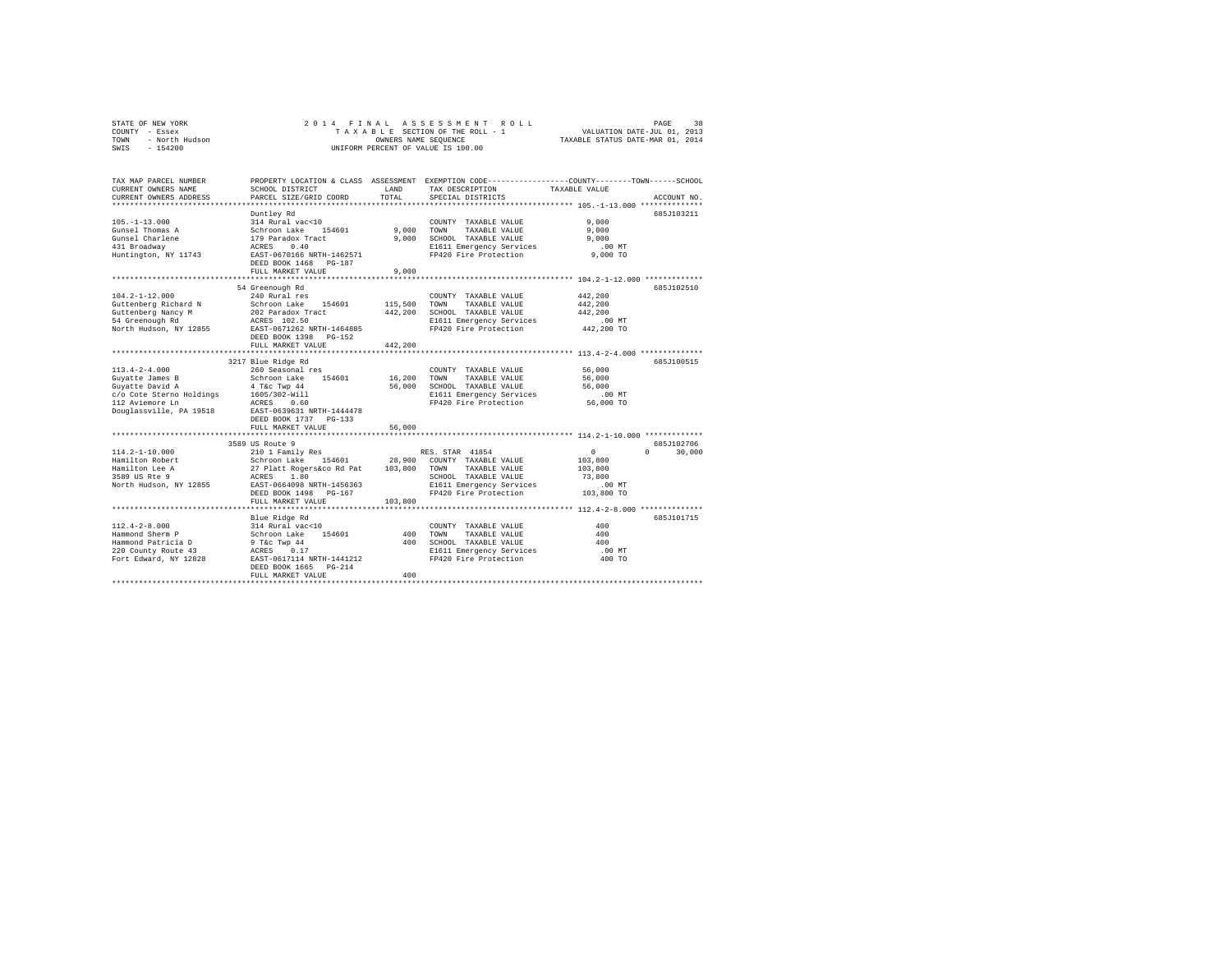|                | STATE OF NEW YORK |  |  |  |  | 2014 FINAL ASSESSMENT ROLL                                     | PAGE | 39 |
|----------------|-------------------|--|--|--|--|----------------------------------------------------------------|------|----|
| COUNTY - Essex |                   |  |  |  |  | VALUATION DATE-JUL 01, 2013<br>TAXABLE SECTION OF THE ROLL - 1 |      |    |
| TOWN           | - North Hudson    |  |  |  |  | TAXABLE STATUS DATE-MAR 01, 2014<br>OWNERS NAME SEOUENCE       |      |    |
| SWIS           | $-154200$         |  |  |  |  | UNIFORM PERCENT OF VALUE IS 100.00                             |      |    |

| TAX MAP PARCEL NUMBER<br>CURRENT OWNERS NAME<br>CURRENT OWNERS ADDRESS                         | SCHOOL DISTRICT<br>PARCEL SIZE/GRID COORD                                                                                                                                                                                                                                                                                                                                                                                                                               | LAND<br>TOTAL | TAX DESCRIPTION<br>SPECIAL DISTRICTS              | PROPERTY LOCATION & CLASS ASSESSMENT EXEMPTION CODE----------------COUNTY-------TOWN-----SCHOOL<br>TAXABLE VALUE<br>ACCOUNT NO. |
|------------------------------------------------------------------------------------------------|-------------------------------------------------------------------------------------------------------------------------------------------------------------------------------------------------------------------------------------------------------------------------------------------------------------------------------------------------------------------------------------------------------------------------------------------------------------------------|---------------|---------------------------------------------------|---------------------------------------------------------------------------------------------------------------------------------|
|                                                                                                |                                                                                                                                                                                                                                                                                                                                                                                                                                                                         |               |                                                   |                                                                                                                                 |
|                                                                                                | 2268 Blue Ridge Rd                                                                                                                                                                                                                                                                                                                                                                                                                                                      |               |                                                   | 685J101801                                                                                                                      |
|                                                                                                |                                                                                                                                                                                                                                                                                                                                                                                                                                                                         |               |                                                   | 105,400                                                                                                                         |
|                                                                                                |                                                                                                                                                                                                                                                                                                                                                                                                                                                                         |               |                                                   |                                                                                                                                 |
|                                                                                                |                                                                                                                                                                                                                                                                                                                                                                                                                                                                         |               |                                                   | 105,400<br>105,400                                                                                                              |
|                                                                                                |                                                                                                                                                                                                                                                                                                                                                                                                                                                                         |               | E1611 Emergency Services                          | 00 MT.<br>105,400 TO                                                                                                            |
|                                                                                                |                                                                                                                                                                                                                                                                                                                                                                                                                                                                         |               | FP420 Fire Protection                             |                                                                                                                                 |
|                                                                                                | $PG-299$<br>DEED BOOK 830                                                                                                                                                                                                                                                                                                                                                                                                                                               |               |                                                   |                                                                                                                                 |
|                                                                                                | FULL MARKET VALUE                                                                                                                                                                                                                                                                                                                                                                                                                                                       | 105,400       |                                                   |                                                                                                                                 |
|                                                                                                |                                                                                                                                                                                                                                                                                                                                                                                                                                                                         |               |                                                   |                                                                                                                                 |
|                                                                                                | Blue Ridge Rd                                                                                                                                                                                                                                                                                                                                                                                                                                                           |               |                                                   | 685J185004                                                                                                                      |
| $112.4 - 2 - 24.000$                                                                           | COUNT Schroon Lake 154601 16,000 TOWN                                                                                                                                                                                                                                                                                                                                                                                                                                   |               | COUNTY TAXABLE VALUE                              | 16,000                                                                                                                          |
| Hammond Thomas C                                                                               |                                                                                                                                                                                                                                                                                                                                                                                                                                                                         |               | TAXABLE VALUE                                     | 16,000                                                                                                                          |
|                                                                                                |                                                                                                                                                                                                                                                                                                                                                                                                                                                                         |               |                                                   | 16,000<br>.00 MT                                                                                                                |
|                                                                                                |                                                                                                                                                                                                                                                                                                                                                                                                                                                                         |               |                                                   |                                                                                                                                 |
|                                                                                                | Hammond Lois BA 9 T&C Twp 44 16,000 SCHOOL TAXABLE VALUE<br>16 Pine St 10 2008 2025 2025 2020 11611 Emergency Services<br>Queensbury, NY 12804-4040 EAST-0618590 NRTH-1439992 FP420 Fire Protection                                                                                                                                                                                                                                                                     |               |                                                   | 16,000 TO                                                                                                                       |
|                                                                                                | DEED BOOK 830<br>PG-299                                                                                                                                                                                                                                                                                                                                                                                                                                                 |               |                                                   |                                                                                                                                 |
|                                                                                                | FULL MARKET VALUE                                                                                                                                                                                                                                                                                                                                                                                                                                                       | 16,000        |                                                   |                                                                                                                                 |
|                                                                                                | 3835 US Route 9                                                                                                                                                                                                                                                                                                                                                                                                                                                         |               |                                                   | 685J179001                                                                                                                      |
|                                                                                                |                                                                                                                                                                                                                                                                                                                                                                                                                                                                         |               | COUNTY TAXABLE VALUE                              | 135,000                                                                                                                         |
|                                                                                                |                                                                                                                                                                                                                                                                                                                                                                                                                                                                         |               | TAXABLE VALUE                                     | 135,000                                                                                                                         |
|                                                                                                |                                                                                                                                                                                                                                                                                                                                                                                                                                                                         |               | SCHOOL TAXABLE VALUE                              | 135,000                                                                                                                         |
|                                                                                                |                                                                                                                                                                                                                                                                                                                                                                                                                                                                         |               |                                                   | .00 MT                                                                                                                          |
|                                                                                                |                                                                                                                                                                                                                                                                                                                                                                                                                                                                         |               | E1611 Emergency Services<br>FP420 Fire Protection | 135,000 TO                                                                                                                      |
|                                                                                                | DEED BOOK 1726 PG-236                                                                                                                                                                                                                                                                                                                                                                                                                                                   |               |                                                   |                                                                                                                                 |
|                                                                                                | FULL MARKET VALUE                                                                                                                                                                                                                                                                                                                                                                                                                                                       | 135,000       |                                                   |                                                                                                                                 |
|                                                                                                |                                                                                                                                                                                                                                                                                                                                                                                                                                                                         |               |                                                   |                                                                                                                                 |
|                                                                                                | 2169 Blue Ridge Rd                                                                                                                                                                                                                                                                                                                                                                                                                                                      |               |                                                   | 685J102507                                                                                                                      |
| $112.4 - 2 - 6.000$                                                                            | 240 Rural res                                                                                                                                                                                                                                                                                                                                                                                                                                                           |               | COUNTY TAXABLE VALUE                              | 243,900                                                                                                                         |
|                                                                                                |                                                                                                                                                                                                                                                                                                                                                                                                                                                                         |               | TAXABLE VALUE                                     | 243,900                                                                                                                         |
|                                                                                                |                                                                                                                                                                                                                                                                                                                                                                                                                                                                         |               |                                                   | 243,900                                                                                                                         |
|                                                                                                | $\begin{tabular}{l c c c c c c c} \multicolumn{2}{c}{\textbf{H11}} & $\mathsf{2}$ & $\mathsf{2}$ & $\mathsf{2}$ & $\mathsf{2}$ & $\mathsf{2}$ & $\mathsf{2}$ & $\mathsf{2}$ & $\mathsf{2}$ & $\mathsf{2}$ & $\mathsf{2}$ & $\mathsf{2}$ & $\mathsf{2}$ & $\mathsf{2}$ & $\mathsf{2}$ & $\mathsf{2}$ & $\mathsf{2}$ & $\mathsf{2}$ & $\mathsf{2}$ & $\mathsf{2}$ & $\mathsf{2}$ & $\mathsf{2}$ & $\mathsf{2}$ & $\mathsf{2}$ & $\mathsf{2}$ & $\mathsf{2}$ & $\mathsf{2$ |               | E1611 Emergency Services                          | 00 MT.<br>243,900 TO                                                                                                            |
|                                                                                                | EAST-0614022 NRTH-1441305                                                                                                                                                                                                                                                                                                                                                                                                                                               |               | FP420 Fire Protection                             |                                                                                                                                 |
|                                                                                                | DEED BOOK 1261 PG-204                                                                                                                                                                                                                                                                                                                                                                                                                                                   |               |                                                   |                                                                                                                                 |
|                                                                                                | FULL MARKET VALUE                                                                                                                                                                                                                                                                                                                                                                                                                                                       | 243,900       |                                                   |                                                                                                                                 |
|                                                                                                | **********************                                                                                                                                                                                                                                                                                                                                                                                                                                                  |               |                                                   | ********* 104.2-1-5.113 ************                                                                                            |
|                                                                                                | 4041 US Route 9                                                                                                                                                                                                                                                                                                                                                                                                                                                         |               |                                                   | 685Z012003                                                                                                                      |
|                                                                                                |                                                                                                                                                                                                                                                                                                                                                                                                                                                                         |               | COUNTY TAXABLE VALUE                              | 66,800                                                                                                                          |
| 104.2-1-5.11.<br>Hathaway Douglas                                                              | 260 Seasonal res<br>Schroon Lake 154601<br>4 T&c Twp 49<br>Lot 1 #6642                                                                                                                                                                                                                                                                                                                                                                                                  | 29,800 TOWN   | TAXABLE VALUE                                     | 66,800                                                                                                                          |
|                                                                                                |                                                                                                                                                                                                                                                                                                                                                                                                                                                                         |               | 66,800 SCHOOL TAXABLE VALUE 66,800                |                                                                                                                                 |
| 293 N Crossroads                                                                               |                                                                                                                                                                                                                                                                                                                                                                                                                                                                         |               | E1611 Emergency Services                          | .00 MT                                                                                                                          |
| Benson, VT 05743                                                                               | ACRES 2.70<br>EAST-0669361 NRTH-1466374                                                                                                                                                                                                                                                                                                                                                                                                                                 |               | FP420 Fire Protection 66,800 TO                   |                                                                                                                                 |
|                                                                                                |                                                                                                                                                                                                                                                                                                                                                                                                                                                                         |               |                                                   |                                                                                                                                 |
| MAY BE SUBJECT TO PAYMENT DEED BOOK 1728 PG-114<br>UNDER RPTL480A UNTIL 2016 FULL MARKET VALUE |                                                                                                                                                                                                                                                                                                                                                                                                                                                                         |               |                                                   |                                                                                                                                 |
|                                                                                                |                                                                                                                                                                                                                                                                                                                                                                                                                                                                         | 66,800        |                                                   |                                                                                                                                 |
|                                                                                                |                                                                                                                                                                                                                                                                                                                                                                                                                                                                         |               |                                                   |                                                                                                                                 |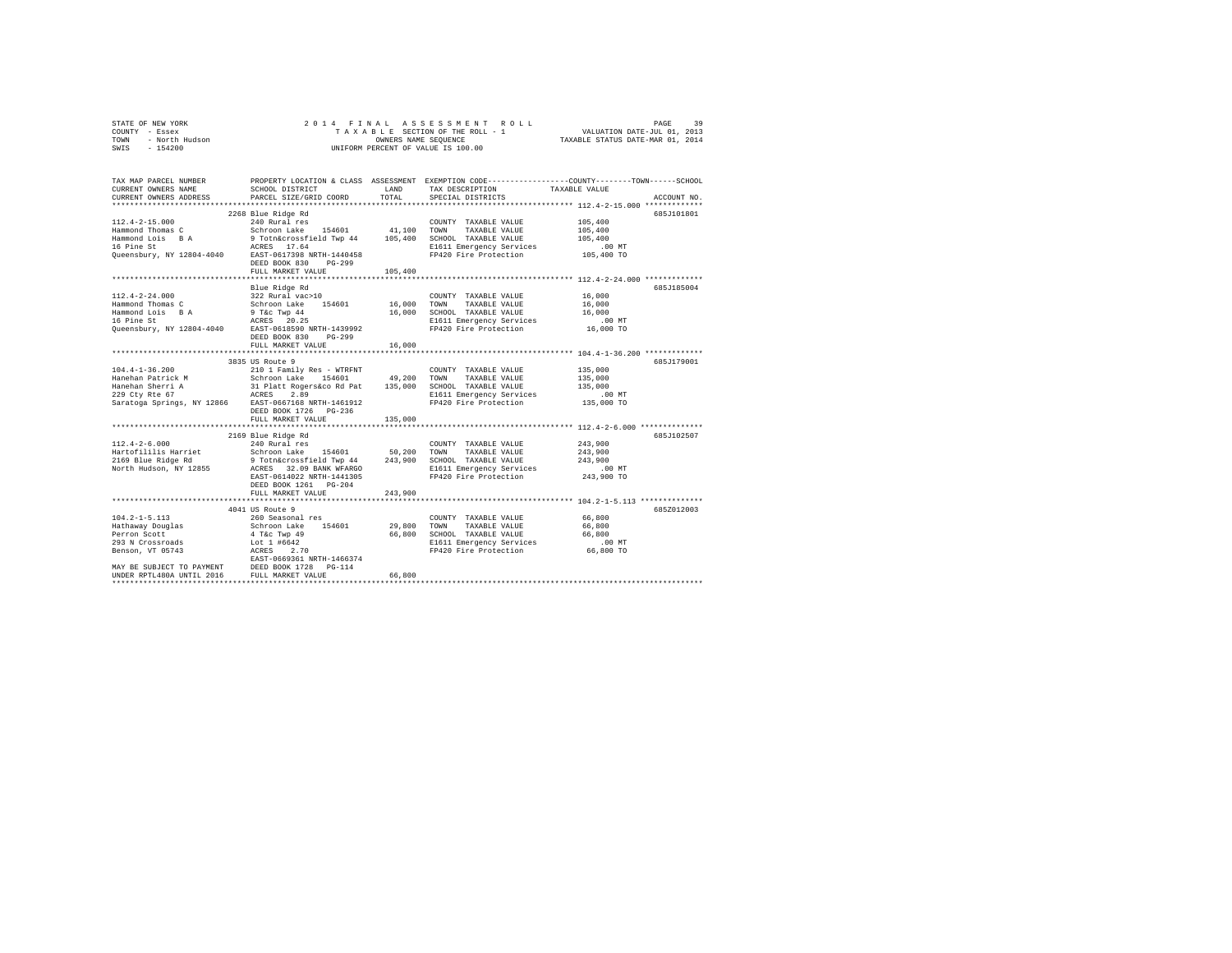| STATE OF NEW YORK<br>COUNTY - Essex<br>TOWN - North Hudson<br>SWIS - 154200                                                                                            | OWNERS NAME SEQUENCE<br>UNIFORM PERCENT OF VALUE IS 100.00                                                                                                                                                                                                                                                           |               | 2014 FINAL ASSESSMENT ROLL<br>TAXABLE SECTION OF THE ROLL - 1 WALUATION DATE-JUL 01, 2013<br>CREATION OF THE ROLL - 1 WALUATION DATE-JUL 01, 2013<br>TAXABLE STATUS DATE-MAR 01, 2014 |                                                                   | PAGE<br>40                     |
|------------------------------------------------------------------------------------------------------------------------------------------------------------------------|----------------------------------------------------------------------------------------------------------------------------------------------------------------------------------------------------------------------------------------------------------------------------------------------------------------------|---------------|---------------------------------------------------------------------------------------------------------------------------------------------------------------------------------------|-------------------------------------------------------------------|--------------------------------|
| TAX MAP PARCEL NUMBER PROPERTY LOCATION & CLASS ASSESSMENT EXEMPTION CODE---------------COUNTY-------TOWN------SCHOOL<br>CURRENT OWNERS NAME<br>CURRENT OWNERS ADDRESS | SCHOOL DISTRICT<br>PARCEL SIZE/GRID COORD                                                                                                                                                                                                                                                                            | LAND<br>TOTAL | TAX DESCRIPTION<br>SPECIAL DISTRICTS                                                                                                                                                  | TAXABLE VALUE                                                     | ACCOUNT NO.                    |
| $114.2 - 1 - 2.000$<br>Hay William I<br>185 Fisk Rd<br>Moriah, NY 12960                                                                                                | US Route 9<br>314 Rural vac<10 - WTRFNT<br>2-1. Anisom Lake 154601 1,800 TOWN TAXABLE VALUE<br>26 Plattarogers Co Rd Pat 1,800 SCRIOL TAXABLE VALUE<br>26 Plattarogers Co Rd Pat 1,800 SCRIOL TAXABLE VALUE<br>EAST-0662175 NRTH-1453222 FP420 Fire Protection 1,800 TO<br>DEED BOOK 929 PG-246<br>FULL MARKET VALUE | 1,800         | COUNTY TAXABLE VALUE<br>E1611 Emergency Services                                                                                                                                      | 1,800<br>1,800<br>1,800<br>.00MT                                  | 685J101611                     |
|                                                                                                                                                                        |                                                                                                                                                                                                                                                                                                                      |               |                                                                                                                                                                                       |                                                                   |                                |
| $85.3 - 1 - 17.000$<br>Hayden Family Trust<br>c/o Margaret H Cooke 59 N River Head Tr $269,100$ SCHOOL TAXABLE VALUE<br>1003 Oak Pond Dr<br>Celebration, FL 34747      | 9 Nokomis Rd<br>260 Seasonal res<br>Schroon Lake 154601<br>ACRES 0.70<br>EAST-0672744 NRTH-1490717<br>DEED BOOK 1405 PG-200<br>FULL MARKET VALUE                                                                                                                                                                     | 269,100       | COUNTY TAXABLE VALUE<br>85,200 TOWN TAXABLE VALUE<br>E1612 Emergency Services<br>FP420 Fire Protection                                                                                | 269,100<br>269,100<br>269,100<br>$.00$ MT<br>269,100 TO           | 685J103114                     |
|                                                                                                                                                                        |                                                                                                                                                                                                                                                                                                                      |               |                                                                                                                                                                                       |                                                                   |                                |
| $114.4 - 1 - 36.000$<br>Hedden Kenneth A<br>Hedden Geralyn A<br>7 Johnson Pond Rd<br>North Hudson, NY 12855                                                            | EAST-0660233 NRTH-1442315<br>DEED BOOK 1629 PG-186                                                                                                                                                                                                                                                                   |               | SCHOOL TAXABLE VALUE<br>E1611 Emergency Services<br>FP420 Fire Protection                                                                                                             | $\sim$ 0<br>73,500<br>73,500<br>43,500<br>$.00$ MT<br>$73,500$ TO | 685J101809<br>$0 \t 30.000$    |
|                                                                                                                                                                        | FULL MARKET VALUE                                                                                                                                                                                                                                                                                                    | 73,500        |                                                                                                                                                                                       |                                                                   |                                |
| $114.2 - 1 - 49.000$<br>Heitzman Kenneth N<br>3374 US Route 9<br>North Hudson, NY 12855                                                                                | 3374 US Route 9<br>210 1 Family Res<br>410 1 samily Res († 1885)<br>Schroon Lake 154601 – 7,700 COUNTY TAXABLE VALUE<br>25 Platt Rogers&co Rd Pat – 33,500 TOWN TAXABLE VALUE<br>ACRES – 6,0<br>ACRES 0.50<br>EAST-0661829 NRTH-1451727<br>DEED BOOK 1670 PG-73<br>FULL MARKET VALUE                                 | 33,500        | SCHOOL TAXABLE VALUE<br>E1611 Emergency Services<br>FP420 Fire Protection 33,500 TO                                                                                                   | $\sim$ 0<br>33,500<br>33,500<br>3,500<br>$.00$ MT                 | 685J100413<br>$0 \t 30.000$    |
|                                                                                                                                                                        |                                                                                                                                                                                                                                                                                                                      |               |                                                                                                                                                                                       |                                                                   |                                |
|                                                                                                                                                                        | 3363 US Route 9                                                                                                                                                                                                                                                                                                      |               |                                                                                                                                                                                       |                                                                   | 685J102006                     |
| $114.2 - 1 - 51.000$<br>Herrick Roscoe S<br>Herrick Janice Fay<br>3363 Us Rte 9<br>North Hudson, NY 12855 EAST-0661586 NRTH-1451579                                    | DEED BOOK 597 PG-89<br>FULL MARKET VALUE                                                                                                                                                                                                                                                                             |               | SCHOOL TAXABLE VALUE<br>E1611 Emergency Services<br>E1611 Emergency Services<br>102,400 FP420 Fire Protection 102,400 TO                                                              | 25,000<br>77,400<br>77,400<br>38,200<br>.00 MT                    | 25,000 0<br>$\sim$ 0<br>64,200 |
|                                                                                                                                                                        |                                                                                                                                                                                                                                                                                                                      |               |                                                                                                                                                                                       |                                                                   |                                |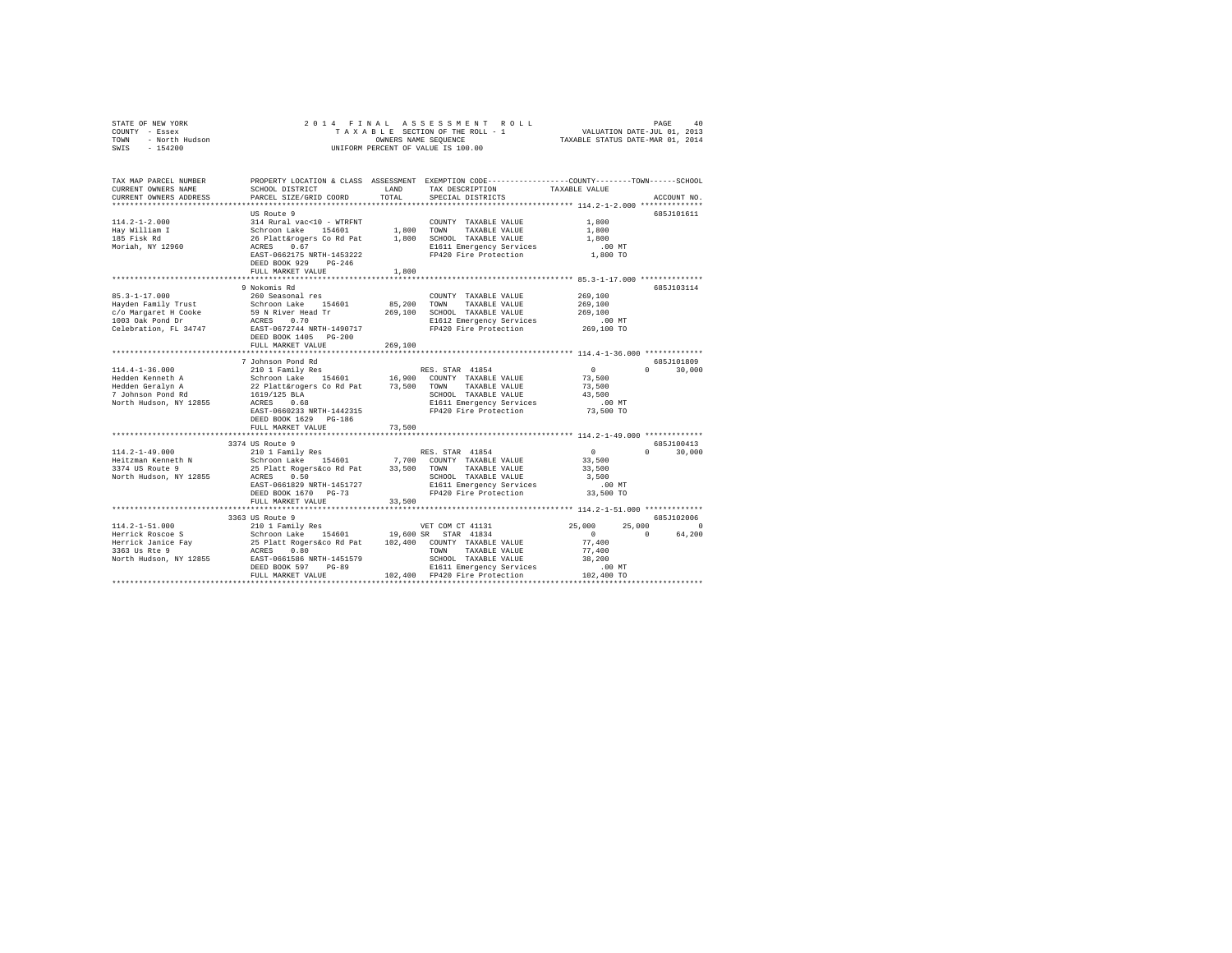| $\begin{array}{cccccccccccccccc} \texttt{STARTE OF NEW VORE} & \texttt{PAGE} & \texttt{1} & \texttt{1} & \texttt{2} & \texttt{0} & \texttt{1} & \texttt{4} & \texttt{5} & \texttt{5} & \texttt{5} & \texttt{6} & \texttt{6} & \texttt{7} & \texttt{8} & \texttt{8} & \texttt{9} & \texttt{1} & \texttt{1} & \texttt{1} & \texttt{1} & \texttt{1} & \texttt{1} & \texttt{1} & \texttt{1} & \texttt{1} & \texttt{1} & \texttt{1} & \texttt{1} &$ |                                                                                                                                                                                                                                                     |              |                                                             |               |             |
|------------------------------------------------------------------------------------------------------------------------------------------------------------------------------------------------------------------------------------------------------------------------------------------------------------------------------------------------------------------------------------------------------------------------------------------------|-----------------------------------------------------------------------------------------------------------------------------------------------------------------------------------------------------------------------------------------------------|--------------|-------------------------------------------------------------|---------------|-------------|
|                                                                                                                                                                                                                                                                                                                                                                                                                                                |                                                                                                                                                                                                                                                     |              |                                                             |               |             |
|                                                                                                                                                                                                                                                                                                                                                                                                                                                |                                                                                                                                                                                                                                                     |              |                                                             |               |             |
|                                                                                                                                                                                                                                                                                                                                                                                                                                                |                                                                                                                                                                                                                                                     |              |                                                             |               |             |
|                                                                                                                                                                                                                                                                                                                                                                                                                                                |                                                                                                                                                                                                                                                     |              |                                                             |               |             |
| TAX MAP PARCEL NUMBER THE PROPERTY LOCATION & CLASS ASSESSMENT EXEMPTION CODE--------------COUNTY-------TOWN-----SCHOOL                                                                                                                                                                                                                                                                                                                        |                                                                                                                                                                                                                                                     |              |                                                             |               |             |
| CURRENT OWNERS NAME                                                                                                                                                                                                                                                                                                                                                                                                                            | SCHOOL DISTRICT                                                                                                                                                                                                                                     | LAND         | TAX DESCRIPTION                                             | TAXABLE VALUE |             |
| CURRENT OWNERS ADDRESS                                                                                                                                                                                                                                                                                                                                                                                                                         | PARCEL SIZE/GRID COORD                                                                                                                                                                                                                              | TOTAL        | SPECIAL DISTRICTS                                           |               | ACCOUNT NO. |
|                                                                                                                                                                                                                                                                                                                                                                                                                                                |                                                                                                                                                                                                                                                     |              |                                                             |               |             |
|                                                                                                                                                                                                                                                                                                                                                                                                                                                | 2504 US Route 9                                                                                                                                                                                                                                     |              |                                                             |               | 685J103407  |
| $125.1 - 1 - 34.000$                                                                                                                                                                                                                                                                                                                                                                                                                           | 210 1 Family Res                                                                                                                                                                                                                                    |              | COUNTY TAXABLE VALUE                                        | 192,900       |             |
| Hilinski Robert<br>Glenn Kathleen                                                                                                                                                                                                                                                                                                                                                                                                              |                                                                                                                                                                                                                                                     |              |                                                             | 192,900       |             |
|                                                                                                                                                                                                                                                                                                                                                                                                                                                |                                                                                                                                                                                                                                                     |              |                                                             | 192,900       |             |
|                                                                                                                                                                                                                                                                                                                                                                                                                                                |                                                                                                                                                                                                                                                     |              |                                                             | $.00$ MT      |             |
| 26 Homes Park Ave<br>Iselin, NJ 08830                                                                                                                                                                                                                                                                                                                                                                                                          | 210 1 ranniy Res 154601 27,500 COWN TAXABLE VALUE<br>1 / Platt Rogersko Pat 192,900 SCHOOL TAXABLE VALUE<br>2 / RES 1.00<br>RAES 1.00 RIGI1 Emergency Services<br>RAES 1.00<br>RES 1.00 RIGI1 Emergency Services<br>PP420 Fire Protection<br>RPM 10 |              |                                                             | 192,900 TO    |             |
|                                                                                                                                                                                                                                                                                                                                                                                                                                                | DEED BOOK 1066 PG-339                                                                                                                                                                                                                               |              |                                                             |               |             |
|                                                                                                                                                                                                                                                                                                                                                                                                                                                | FULL MARKET VALUE                                                                                                                                                                                                                                   | 192,900      |                                                             |               |             |
|                                                                                                                                                                                                                                                                                                                                                                                                                                                |                                                                                                                                                                                                                                                     |              |                                                             |               |             |
|                                                                                                                                                                                                                                                                                                                                                                                                                                                | 3921 Blue Ridge Rd                                                                                                                                                                                                                                  |              |                                                             |               | 685J101901  |
| $114.18 - 1 - 10.000$                                                                                                                                                                                                                                                                                                                                                                                                                          | 210 1 Family Res                                                                                                                                                                                                                                    |              | COUNTY TAXABLE VALUE                                        | 50,825        |             |
|                                                                                                                                                                                                                                                                                                                                                                                                                                                |                                                                                                                                                                                                                                                     |              |                                                             | 50.825        |             |
|                                                                                                                                                                                                                                                                                                                                                                                                                                                |                                                                                                                                                                                                                                                     |              |                                                             | 50.825        |             |
|                                                                                                                                                                                                                                                                                                                                                                                                                                                |                                                                                                                                                                                                                                                     |              |                                                             | $.00$ MT      |             |
|                                                                                                                                                                                                                                                                                                                                                                                                                                                |                                                                                                                                                                                                                                                     |              |                                                             | 50,825 TO     |             |
|                                                                                                                                                                                                                                                                                                                                                                                                                                                |                                                                                                                                                                                                                                                     |              |                                                             |               |             |
|                                                                                                                                                                                                                                                                                                                                                                                                                                                |                                                                                                                                                                                                                                                     |              |                                                             |               |             |
|                                                                                                                                                                                                                                                                                                                                                                                                                                                | FULL MARKET VALUE                                                                                                                                                                                                                                   | 50,825       |                                                             |               |             |
|                                                                                                                                                                                                                                                                                                                                                                                                                                                |                                                                                                                                                                                                                                                     |              | ****************************** 85.3-1-21.000 ************** |               |             |
|                                                                                                                                                                                                                                                                                                                                                                                                                                                | 5228 US Route 9                                                                                                                                                                                                                                     |              |                                                             |               | 685J103115  |
|                                                                                                                                                                                                                                                                                                                                                                                                                                                |                                                                                                                                                                                                                                                     |              | COUNTY TAXABLE VALUE                                        | 380,200       |             |
|                                                                                                                                                                                                                                                                                                                                                                                                                                                | Schroon Lake 154601 140,800 TOWN TAXABLE VALUE                                                                                                                                                                                                      |              |                                                             | 380,200       |             |
| 85.3-1-21.000<br>Hopple Ed Schroon Lake 154601<br>Hopple Cathi Schroon Lake 154601<br>2300 El portal 58 93 N River Head Tr<br>2300 El portal 58 93309-4282<br>Bakersfield, CA 93309-4282<br>ACRES 1.10                                                                                                                                                                                                                                         |                                                                                                                                                                                                                                                     |              | 380,200 SCHOOL TAXABLE VALUE<br>E1612 Emergency Services    | 380,200       |             |
|                                                                                                                                                                                                                                                                                                                                                                                                                                                |                                                                                                                                                                                                                                                     |              |                                                             | .00 MT        |             |
|                                                                                                                                                                                                                                                                                                                                                                                                                                                |                                                                                                                                                                                                                                                     |              | FP420 Fire Protection 380,200 TO                            |               |             |
|                                                                                                                                                                                                                                                                                                                                                                                                                                                | EAST-0672629 NRTH-1491210                                                                                                                                                                                                                           |              |                                                             |               |             |
|                                                                                                                                                                                                                                                                                                                                                                                                                                                | DEED BOOK 1293 PG-263                                                                                                                                                                                                                               |              |                                                             |               |             |
|                                                                                                                                                                                                                                                                                                                                                                                                                                                | FULL MARKET VALUE                                                                                                                                                                                                                                   | 380,200      |                                                             |               |             |
|                                                                                                                                                                                                                                                                                                                                                                                                                                                |                                                                                                                                                                                                                                                     | ************ | ****************************** 115.-1-1.200 *************** |               |             |
|                                                                                                                                                                                                                                                                                                                                                                                                                                                | 331 Ensign Pond Rd                                                                                                                                                                                                                                  |              |                                                             |               | 685J198004  |
| $115. - 1 - 1.200$                                                                                                                                                                                                                                                                                                                                                                                                                             | 270 Mfg housing                                                                                                                                                                                                                                     |              | COUNTY TAXABLE VALUE                                        | 22,100        |             |
| Houck Linda                                                                                                                                                                                                                                                                                                                                                                                                                                    | Schroon Lake 154601                                                                                                                                                                                                                                 |              | 22,000 TOWN TAXABLE VALUE                                   | 22,100        |             |
| 16116 NE Grantham Rd                                                                                                                                                                                                                                                                                                                                                                                                                           | 206 Paradox Tr<br>ACRES 5.90                                                                                                                                                                                                                        |              | 22,100 SCHOOL TAXABLE VALUE                                 | 22,100        |             |
| Amboy, WA 98601-3103                                                                                                                                                                                                                                                                                                                                                                                                                           |                                                                                                                                                                                                                                                     |              | E1611 Emergency Services                                    | .00MT         |             |
|                                                                                                                                                                                                                                                                                                                                                                                                                                                | EAST-0671503 NRTH-1455292                                                                                                                                                                                                                           |              | FP420 Fire Protection                                       | 22,100 TO     |             |
|                                                                                                                                                                                                                                                                                                                                                                                                                                                | DEED BOOK 1150 PG-271                                                                                                                                                                                                                               |              |                                                             |               |             |
|                                                                                                                                                                                                                                                                                                                                                                                                                                                | FULL MARKET VALUE                                                                                                                                                                                                                                   | 22,100       |                                                             |               |             |
|                                                                                                                                                                                                                                                                                                                                                                                                                                                |                                                                                                                                                                                                                                                     |              |                                                             |               |             |
|                                                                                                                                                                                                                                                                                                                                                                                                                                                | 2623 Blue Ridge Rd                                                                                                                                                                                                                                  |              |                                                             |               | 685J178501  |
|                                                                                                                                                                                                                                                                                                                                                                                                                                                |                                                                                                                                                                                                                                                     |              |                                                             |               |             |
| $\begin{tabular}{lcccc} 113.3-2-5.000 & 200-200-1400 & 200-800-801 & 200-800-801 & 200-800-801 & 200-800-800-801 & 200-800-801 & 200-800-801 & 200-800-801 & 200-800-801 & 200-801 & 200-801 & 200-801 & 200-801 & 200-801 & 200-801 & 200-801 & 200-801 & 2$                                                                                                                                                                                  |                                                                                                                                                                                                                                                     |              |                                                             |               |             |
|                                                                                                                                                                                                                                                                                                                                                                                                                                                |                                                                                                                                                                                                                                                     |              |                                                             |               |             |
|                                                                                                                                                                                                                                                                                                                                                                                                                                                |                                                                                                                                                                                                                                                     |              |                                                             |               |             |
|                                                                                                                                                                                                                                                                                                                                                                                                                                                |                                                                                                                                                                                                                                                     |              |                                                             |               |             |
|                                                                                                                                                                                                                                                                                                                                                                                                                                                | ACRES 1.00                                                                                                                                                                                                                                          |              |                                                             |               |             |
|                                                                                                                                                                                                                                                                                                                                                                                                                                                | EAST-0625621 NRTH-1441567                                                                                                                                                                                                                           |              |                                                             |               |             |
|                                                                                                                                                                                                                                                                                                                                                                                                                                                | DEED BOOK 1388 PG-111                                                                                                                                                                                                                               |              |                                                             |               |             |
|                                                                                                                                                                                                                                                                                                                                                                                                                                                | FULL MARKET VALUE                                                                                                                                                                                                                                   | 62,300       |                                                             |               |             |
|                                                                                                                                                                                                                                                                                                                                                                                                                                                |                                                                                                                                                                                                                                                     |              |                                                             |               |             |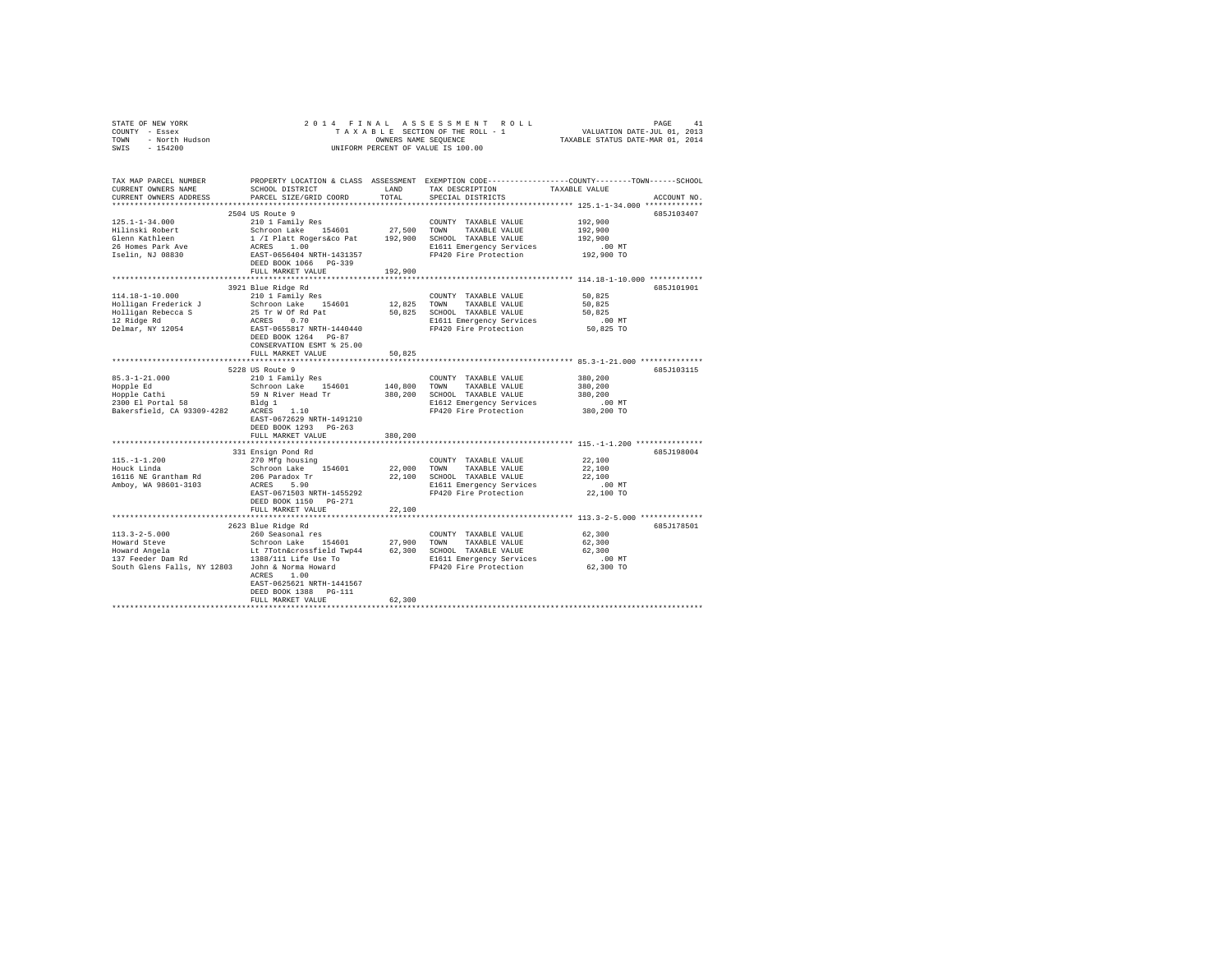| STATE OF NEW YORK                                                        | 2014 FINAL                                                                                                            |             |                                                                                                 |                      |             |
|--------------------------------------------------------------------------|-----------------------------------------------------------------------------------------------------------------------|-------------|-------------------------------------------------------------------------------------------------|----------------------|-------------|
| OF NEW YORK<br>Y - Essex<br>- North Hudson<br>- 154200<br>COUNTY - Essex |                                                                                                                       |             |                                                                                                 |                      |             |
| TOWN                                                                     |                                                                                                                       |             |                                                                                                 |                      |             |
| SWIS                                                                     |                                                                                                                       |             | UNIFORM PERCENT OF VALUE IS 100.00                                                              |                      |             |
|                                                                          |                                                                                                                       |             |                                                                                                 |                      |             |
|                                                                          |                                                                                                                       |             |                                                                                                 |                      |             |
| TAX MAP PARCEL NUMBER                                                    |                                                                                                                       |             | PROPERTY LOCATION & CLASS ASSESSMENT EXEMPTION CODE---------------COUNTY-------TOWN------SCHOOL |                      |             |
| CURRENT OWNERS NAME                                                      | SCHOOL DISTRICT                                                                                                       | LAND        | TAX DESCRIPTION                                                                                 | TAXABLE VALUE        |             |
| CURRENT OWNERS ADDRESS                                                   | PARCEL SIZE/GRID COORD                                                                                                | TOTAL       | SPECIAL DISTRICTS                                                                               |                      | ACCOUNT NO. |
|                                                                          |                                                                                                                       |             |                                                                                                 |                      |             |
|                                                                          | Blue Ridge Rd                                                                                                         |             |                                                                                                 |                      | 685J193004  |
| $113.3 - 2 - 6.000$                                                      | 311 Res vac land                                                                                                      |             | COUNTY TAXABLE VALUE                                                                            | 700                  |             |
|                                                                          |                                                                                                                       |             |                                                                                                 |                      |             |
| Howard Steve                                                             | Schroon Lake 154601                                                                                                   |             | 700 TOWN<br>TAXABLE VALUE                                                                       | 700                  |             |
|                                                                          |                                                                                                                       |             | 700 SCHOOL TAXABLE VALUE                                                                        | 700                  |             |
|                                                                          |                                                                                                                       |             | E1611 Emergency Services                                                                        | $.00$ MT             |             |
| South Glens Falls, NY 12803                                              | John & Norma Howard                                                                                                   |             | FP420 Fire Protection                                                                           | 700 TO               |             |
|                                                                          | ACRES 0.45                                                                                                            |             |                                                                                                 |                      |             |
|                                                                          | EAST-0625776 NRTH-1441570                                                                                             |             |                                                                                                 |                      |             |
|                                                                          | DEED BOOK 1388 PG-111                                                                                                 |             |                                                                                                 |                      |             |
|                                                                          | FULL MARKET VALUE                                                                                                     | 700         |                                                                                                 |                      |             |
|                                                                          |                                                                                                                       |             |                                                                                                 |                      |             |
|                                                                          | 44 Pepper Hollow Rd                                                                                                   |             |                                                                                                 |                      | 685J100414  |
| $104.4 - 1 - 31.100$                                                     | 210 1 Family Res                                                                                                      |             | VET COM CT 41131                                                                                | 25,000               | 25,000 0    |
| Iannaccone Virginia                                                      | Schroon Lake 154601                                                                                                   |             | 34,600 AGED ALL 41800                                                                           | 42,400<br>42,400     | 54,900      |
| 44 Pepper Hollow Rd                                                      | 3 Totn&crossfield Twp 49 109,800 SR STAR 41834                                                                        |             |                                                                                                 | $\sim$ 0<br>$\sim$ 0 | 54,900      |
| North Hudson, NY 12855                                                   | ACRES 8.30                                                                                                            |             | COUNTY TAXABLE VALUE                                                                            | 42,400               |             |
|                                                                          |                                                                                                                       |             |                                                                                                 |                      |             |
|                                                                          | EAST-0666662 NRTH-1463475                                                                                             |             | TOWN<br>TAXABLE VALUE                                                                           | 42,400               |             |
|                                                                          | DEED BOOK 1696 PG-30                                                                                                  |             | SCHOOL TAXABLE VALUE<br>109,800 E1611 Emergency Services<br>FP420 Fire Protection               | $\sim$ 0             |             |
|                                                                          | FULL MARKET VALUE                                                                                                     |             |                                                                                                 | .00 MT               |             |
|                                                                          |                                                                                                                       |             |                                                                                                 | 109,800 TO           |             |
|                                                                          |                                                                                                                       |             |                                                                                                 |                      |             |
|                                                                          | 495 Ensign Pond Rd                                                                                                    |             |                                                                                                 |                      | 685J102807  |
| $105. - 1 - 44.000$                                                      | 270 Mfg housing                                                                                                       |             | COUNTY TAXABLE VALUE                                                                            | 77,300               |             |
| James Matthew R                                                          |                                                                                                                       |             | 65,800 TOWN TAXABLE VALUE                                                                       | 77,300               |             |
| Donnellan Donald R<br>85 Riverside Ave                                   | ------------ Lake 154601<br>211 Paradox Tract<br>ACRES 94.04<br>EAST-0676217 NRTH-1456576<br>DEED BOOK 1222 --------- |             | 77,300 SCHOOL TAXABLE VALUE                                                                     | 77,300               |             |
|                                                                          |                                                                                                                       |             | E1611 Emergency Services                                                                        | $.00$ MT             |             |
| Massapequa, NY 11758                                                     |                                                                                                                       |             | FP420 Fire Protection                                                                           | 77,300 TO            |             |
|                                                                          |                                                                                                                       |             |                                                                                                 |                      |             |
|                                                                          | FULL MARKET VALUE                                                                                                     | 77,300      |                                                                                                 |                      |             |
|                                                                          |                                                                                                                       |             |                                                                                                 |                      |             |
|                                                                          | US Route 9                                                                                                            |             |                                                                                                 |                      | 685J178503  |
| $85.3 - 1 - 12.000$                                                      | 312 Vac w/imprv                                                                                                       |             | COUNTY TAXABLE VALUE                                                                            | 9,500                |             |
| Jenkins Molly<br>Moylan Clint C                                          | Schroon Lake 154601                                                                                                   | 1,200       | TOWN<br>TAXABLE VALUE                                                                           | 9,500                |             |
|                                                                          |                                                                                                                       |             | 9,500 SCHOOL TAXABLE VALUE                                                                      | 9,500                |             |
|                                                                          | 59 N River Head Tr<br>ACRES 0.10<br>EAST-0672859 NRTH-1490258<br>DEED BOOK 1721 PG-176                                |             |                                                                                                 |                      |             |
| c/o Edward Moylan Sr<br>1345 Alegriano Ave                               |                                                                                                                       |             | E1612 Emergency Services                                                                        | $.00$ MT             |             |
|                                                                          |                                                                                                                       |             | FP420 Fire Protection                                                                           | 9,500 TO             |             |
| Miami, FL 33146                                                          |                                                                                                                       |             |                                                                                                 |                      |             |
|                                                                          | FULL MARKET VALUE                                                                                                     | 9,500       |                                                                                                 |                      |             |
|                                                                          |                                                                                                                       |             |                                                                                                 |                      |             |
|                                                                          | 36 Nokomis Rd                                                                                                         |             |                                                                                                 |                      | 685J103205  |
|                                                                          |                                                                                                                       |             | COUNTY TAXABLE VALUE                                                                            | 173,900              |             |
|                                                                          |                                                                                                                       | 67,700 TOWN | TAXABLE VALUE                                                                                   | 173,900              |             |
|                                                                          |                                                                                                                       |             | 173,900 SCHOOL TAXABLE VALUE                                                                    | 173,900              |             |
|                                                                          |                                                                                                                       |             | E1612 Emergency Services                                                                        | $.00$ MT             |             |
|                                                                          |                                                                                                                       |             | FP420 Fire Protection                                                                           | 173,900 TO           |             |
| Miami, FL 33146                                                          |                                                                                                                       |             |                                                                                                 |                      |             |
|                                                                          | FULL MARKET VALUE                                                                                                     | 173,900     |                                                                                                 |                      |             |
|                                                                          |                                                                                                                       |             |                                                                                                 |                      |             |
|                                                                          |                                                                                                                       |             |                                                                                                 |                      |             |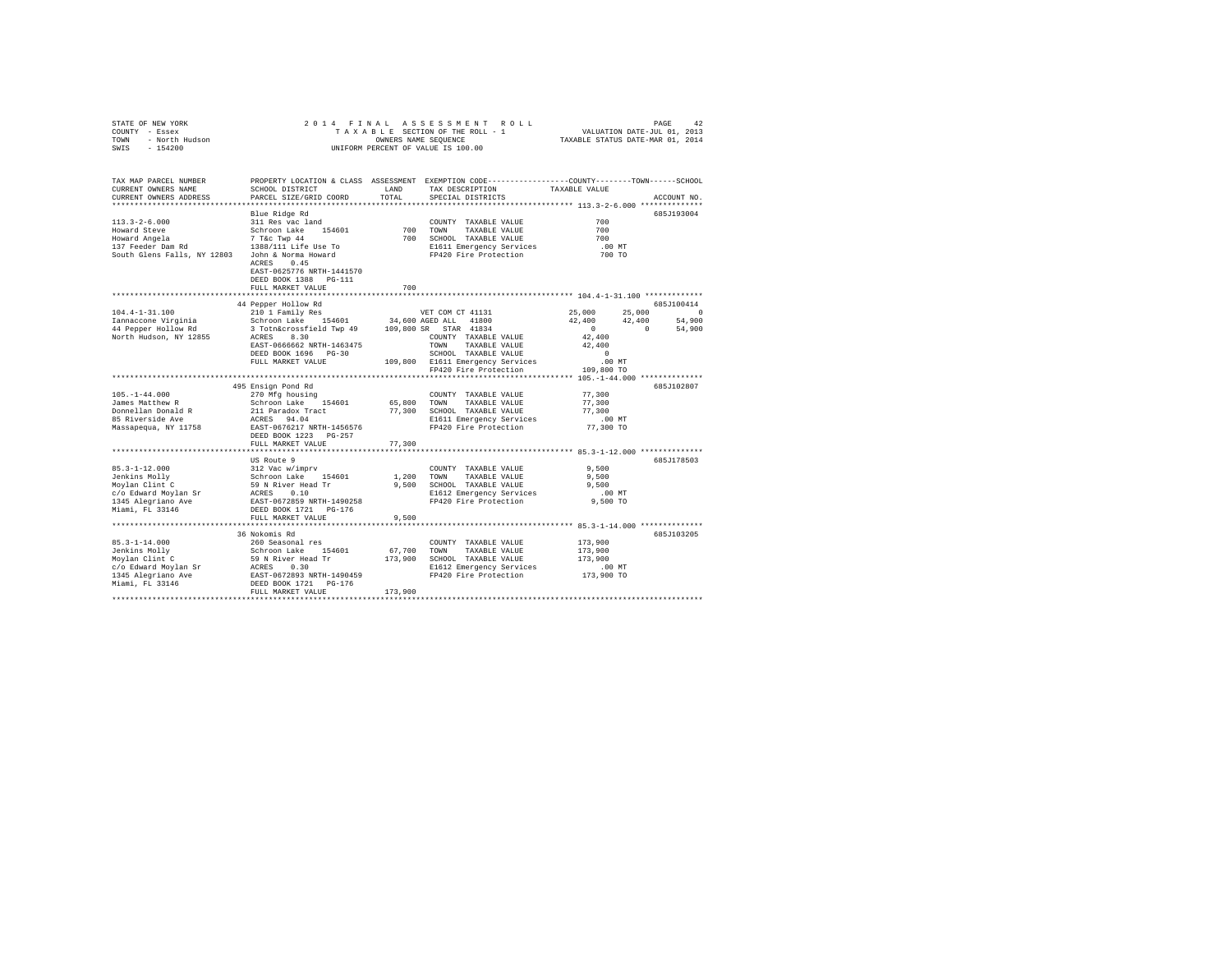| STATE OF NEW YORK<br>COUNTY - Essex<br>TOWN - North Hudson<br>SWIS - 154200                                                                                            | 2014 FINAL ASSESSMENT ROLL<br>PAGE<br>43<br>T A X A B L E SECTION OF THE ROLL - 1<br>ONNERS NAMES NAME SEQUENCE<br>UNIFORM PERCENT OF VALUE IS 100.00<br>VALUATION DATE-JUL 01, 2013<br>TAXABLE STATUS DATE-MAR 01, 2014 |                       |                                                                                                                                                                                       |                                                                       |               |  |  |  |  |  |
|------------------------------------------------------------------------------------------------------------------------------------------------------------------------|--------------------------------------------------------------------------------------------------------------------------------------------------------------------------------------------------------------------------|-----------------------|---------------------------------------------------------------------------------------------------------------------------------------------------------------------------------------|-----------------------------------------------------------------------|---------------|--|--|--|--|--|
| TAX MAP PARCEL NUMBER PROPERTY LOCATION & CLASS ASSESSMENT EXEMPTION CODE---------------COUNTY-------TOWN------SCHOOL<br>CURRENT OWNERS NAME<br>CURRENT OWNERS ADDRESS | SCHOOL DISTRICT<br>PARCEL SIZE/GRID COORD                                                                                                                                                                                | TOTAL                 | LAND TAX DESCRIPTION<br>SPECIAL DISTRICTS                                                                                                                                             | TAXABLE VALUE<br>*********************** 112.4-2-14.000 ************* | ACCOUNT NO.   |  |  |  |  |  |
|                                                                                                                                                                        | 2318 Blue Ridge Rd                                                                                                                                                                                                       |                       |                                                                                                                                                                                       |                                                                       | 685J101712    |  |  |  |  |  |
| $112.4 - 2 - 14.000$<br>Jepson Donald Jr<br>Jepson Leitha<br>Rd3 Box 195M<br>Stump Church Rd<br>Greenwich, NY 12834                                                    | 240 Rural res<br>Schroon Lake 154601<br>9 T&c Twp 44<br>Db 943 Pg 124<br>ACRES 41.56<br>EAST-0618624 NRTH-1440782                                                                                                        | 56,300 TOWN           | COUNTY TAXABLE VALUE<br>TAXABLE VALUE<br>108,800 SCHOOL TAXABLE VALUE 108,800 SCHOOL TAXABLE VALUE 108,800<br>EI611 Emergency Services 108,800 TO<br>FP420 Fire Protection 108,800 TO | 108,800<br>108,800                                                    |               |  |  |  |  |  |
|                                                                                                                                                                        | DEED BOOK 875 PG-238                                                                                                                                                                                                     |                       |                                                                                                                                                                                       |                                                                       |               |  |  |  |  |  |
|                                                                                                                                                                        | FULL MARKET VALUE                                                                                                                                                                                                        | 108,800               |                                                                                                                                                                                       |                                                                       |               |  |  |  |  |  |
|                                                                                                                                                                        |                                                                                                                                                                                                                          |                       |                                                                                                                                                                                       |                                                                       |               |  |  |  |  |  |
|                                                                                                                                                                        | 28 Caza Turn Rd                                                                                                                                                                                                          |                       |                                                                                                                                                                                       |                                                                       | 685J100412    |  |  |  |  |  |
| $114.2 - 1 - 3.000$<br>Johnson Helen                                                                                                                                   | RES. STAR 41854<br>Schroon Lake 154601 14,900 COUNTY TAXABLE VALUE<br>26 Platt Rogersáco Rd Pat 43,900 COUNTY TAXABLE VALUE<br>00002.00 SCHOOL ON SCHOOL TAXABLE VALUE<br>ACRES 2.85 SI611 Emergency Services            |                       |                                                                                                                                                                                       | $\sim$ 0<br>43,900                                                    | $0 \t 30,000$ |  |  |  |  |  |
| Caza Joseph Jr                                                                                                                                                         |                                                                                                                                                                                                                          |                       |                                                                                                                                                                                       | 43,900                                                                |               |  |  |  |  |  |
| 460 Glen Abbey Way                                                                                                                                                     |                                                                                                                                                                                                                          |                       | SCHOOL TAXABLE VALUE                                                                                                                                                                  | 13,900                                                                |               |  |  |  |  |  |
| Melbourne, FL 32940                                                                                                                                                    |                                                                                                                                                                                                                          |                       | E1611 Emergency Services<br>FP420 Fire Protection                                                                                                                                     | .00MT                                                                 |               |  |  |  |  |  |
|                                                                                                                                                                        | EAST-0663248 NRTH-1453289                                                                                                                                                                                                |                       |                                                                                                                                                                                       | 43,900 TO                                                             |               |  |  |  |  |  |
|                                                                                                                                                                        | DEED BOOK 320 PG-148                                                                                                                                                                                                     |                       |                                                                                                                                                                                       |                                                                       |               |  |  |  |  |  |
|                                                                                                                                                                        | FULL MARKET VALUE                                                                                                                                                                                                        | 43,900                |                                                                                                                                                                                       |                                                                       |               |  |  |  |  |  |
|                                                                                                                                                                        |                                                                                                                                                                                                                          |                       |                                                                                                                                                                                       |                                                                       |               |  |  |  |  |  |
|                                                                                                                                                                        | 82 Nokomis Rd                                                                                                                                                                                                            |                       |                                                                                                                                                                                       |                                                                       | 685J103202    |  |  |  |  |  |
| $85.3 - 1 - 23.000$                                                                                                                                                    | 260 Seasonal res                                                                                                                                                                                                         | COUNT<br>139,700 TOWN | COUNTY TAXABLE VALUE                                                                                                                                                                  | 221,000                                                               |               |  |  |  |  |  |
| Johnson William L Trust                                                                                                                                                | Schroon Lake 154601                                                                                                                                                                                                      |                       | TAXABLE VALUE                                                                                                                                                                         | 221,000                                                               |               |  |  |  |  |  |
| 9 Shannon Ter                                                                                                                                                          | 59 N River Head Tr<br>ACRES 1.00                                                                                                                                                                                         |                       | 221,000 SCHOOL TAXABLE VALUE<br>E1612 Emergency Services<br>FP420 Fire Protection                                                                                                     | 221,000                                                               |               |  |  |  |  |  |
| Easton, MD 21601                                                                                                                                                       |                                                                                                                                                                                                                          |                       |                                                                                                                                                                                       | .00 MT                                                                |               |  |  |  |  |  |
|                                                                                                                                                                        | EAST-0672708 NRTH-1491593                                                                                                                                                                                                |                       |                                                                                                                                                                                       | 221,000 TO                                                            |               |  |  |  |  |  |
|                                                                                                                                                                        | DEED BOOK 1331 PG-19                                                                                                                                                                                                     |                       |                                                                                                                                                                                       |                                                                       |               |  |  |  |  |  |
|                                                                                                                                                                        | FULL MARKET VALUE                                                                                                                                                                                                        | 221,000               |                                                                                                                                                                                       |                                                                       |               |  |  |  |  |  |
|                                                                                                                                                                        | Pepper Hollow Rd                                                                                                                                                                                                         |                       |                                                                                                                                                                                       |                                                                       | 685J101914    |  |  |  |  |  |
| $104.4 - 1 - 8.300$                                                                                                                                                    | 322 Rural vac>10 - WTRFNT                                                                                                                                                                                                |                       | COUNTY TAXABLE VALUE                                                                                                                                                                  | 6,000                                                                 |               |  |  |  |  |  |
|                                                                                                                                                                        |                                                                                                                                                                                                                          |                       | TAXABLE VALUE                                                                                                                                                                         | 6,000                                                                 |               |  |  |  |  |  |
| Johnston Violet M<br>151 Pepper Holw                                                                                                                                   | Schroon Lake 154601 6,000 TOWN<br>3 T&c Twp 49 6,000 SCHOO                                                                                                                                                               |                       | 6,000 SCHOOL TAXABLE VALUE                                                                                                                                                            | 6,000                                                                 |               |  |  |  |  |  |
| North Hudson, NY 12855                                                                                                                                                 | 3 T&C Twp 49<br>ACRES 11.60                                                                                                                                                                                              |                       | E1611 Emergency Services                                                                                                                                                              | $.00$ MT                                                              |               |  |  |  |  |  |
|                                                                                                                                                                        | EAST-0662632 NRTH-1460589                                                                                                                                                                                                |                       | FP420 Fire Protection                                                                                                                                                                 | 6,000 TO                                                              |               |  |  |  |  |  |
|                                                                                                                                                                        | DEED BOOK 1126 PG-146                                                                                                                                                                                                    |                       |                                                                                                                                                                                       |                                                                       |               |  |  |  |  |  |
|                                                                                                                                                                        | FULL MARKET VALUE                                                                                                                                                                                                        | 6,000                 |                                                                                                                                                                                       |                                                                       |               |  |  |  |  |  |
|                                                                                                                                                                        |                                                                                                                                                                                                                          |                       |                                                                                                                                                                                       |                                                                       |               |  |  |  |  |  |
|                                                                                                                                                                        | 3647 US Route 9                                                                                                                                                                                                          |                       |                                                                                                                                                                                       |                                                                       | 685J186001    |  |  |  |  |  |
| $104.4 - 2 - 4.000$                                                                                                                                                    | 260 Seasonal res                                                                                                                                                                                                         |                       | COUNTY TAXABLE VALUE                                                                                                                                                                  | 17,300                                                                |               |  |  |  |  |  |
| Johnston Violet M                                                                                                                                                      | 200 Seasonaires<br>Schroon Lake 154601 14,400 TOWN TAXABLE VALUE<br>29 Platt Rogers&co Rd Pat 17,300 SCHOOL TAXABLE VALUE<br>1711 Emergency Services                                                                     |                       |                                                                                                                                                                                       | 17,300                                                                |               |  |  |  |  |  |
| 151 Pepper Holw                                                                                                                                                        |                                                                                                                                                                                                                          |                       |                                                                                                                                                                                       | 17,300                                                                |               |  |  |  |  |  |
| North Hudson, NY 12855 ACRES 0.50                                                                                                                                      |                                                                                                                                                                                                                          |                       | E1611 Emergency Services<br>FP420 Fire Protection                                                                                                                                     | 00 MT.<br>17,300 TO                                                   |               |  |  |  |  |  |
|                                                                                                                                                                        | EAST-0665063 NRTH-1457880                                                                                                                                                                                                |                       |                                                                                                                                                                                       |                                                                       |               |  |  |  |  |  |
|                                                                                                                                                                        | DEED BOOK 1325 PG-53                                                                                                                                                                                                     |                       |                                                                                                                                                                                       |                                                                       |               |  |  |  |  |  |
|                                                                                                                                                                        | FULL MARKET VALUE                                                                                                                                                                                                        | 17,300                |                                                                                                                                                                                       |                                                                       |               |  |  |  |  |  |
|                                                                                                                                                                        |                                                                                                                                                                                                                          |                       |                                                                                                                                                                                       |                                                                       |               |  |  |  |  |  |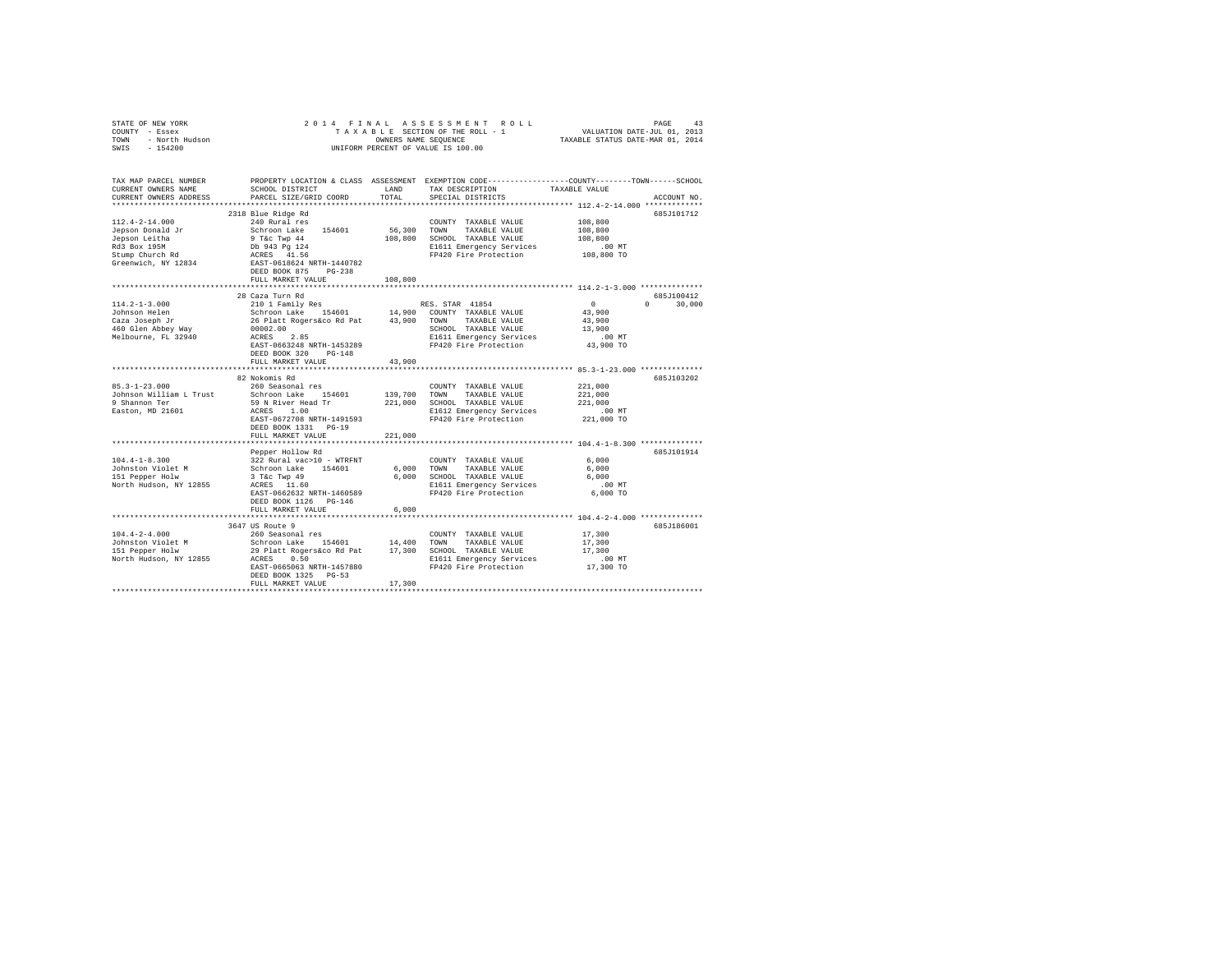|                                                                                                                                                                                                                                                   | 2014 FINAL                                                                                                                                       |         |                                                                                                  |               |             |
|---------------------------------------------------------------------------------------------------------------------------------------------------------------------------------------------------------------------------------------------------|--------------------------------------------------------------------------------------------------------------------------------------------------|---------|--------------------------------------------------------------------------------------------------|---------------|-------------|
| STATE OF NEW YORK 1999<br>COUNTY - Essex 1999<br>TOWN - North Hudson<br>SWIS - 154200                                                                                                                                                             |                                                                                                                                                  |         |                                                                                                  |               |             |
|                                                                                                                                                                                                                                                   |                                                                                                                                                  |         | OWNERS NAME SEQUENCE                                                                             |               |             |
|                                                                                                                                                                                                                                                   |                                                                                                                                                  |         | UNIFORM PERCENT OF VALUE IS 100.00                                                               |               |             |
|                                                                                                                                                                                                                                                   |                                                                                                                                                  |         |                                                                                                  |               |             |
|                                                                                                                                                                                                                                                   |                                                                                                                                                  |         |                                                                                                  |               |             |
| TAX MAP PARCEL NUMBER                                                                                                                                                                                                                             |                                                                                                                                                  |         | PROPERTY LOCATION & CLASS ASSESSMENT EXEMPTION CODE----------------COUNTY-------TOWN------SCHOOL |               |             |
| CURRENT OWNERS NAME                                                                                                                                                                                                                               | SCHOOL DISTRICT                                                                                                                                  | LAND    | TAX DESCRIPTION                                                                                  | TAXABLE VALUE |             |
| CURRENT OWNERS ADDRESS                                                                                                                                                                                                                            | PARCEL SIZE/GRID COORD                                                                                                                           | TOTAL   | SPECIAL DISTRICTS                                                                                |               | ACCOUNT NO. |
|                                                                                                                                                                                                                                                   |                                                                                                                                                  |         |                                                                                                  |               |             |
|                                                                                                                                                                                                                                                   | Blue Ridge Rd                                                                                                                                    |         |                                                                                                  |               | 685J103415  |
| $112.4 - 2 - 2.000$                                                                                                                                                                                                                               | 322 Rural vac>10                                                                                                                                 |         | COUNTY TAXABLE VALUE                                                                             | 11,000        |             |
|                                                                                                                                                                                                                                                   |                                                                                                                                                  |         | 11,000 TOWN TAXABLE VALUE                                                                        | 11,000        |             |
|                                                                                                                                                                                                                                                   |                                                                                                                                                  |         | 11,000 SCHOOL TAXABLE VALUE                                                                      | 11,000        |             |
|                                                                                                                                                                                                                                                   |                                                                                                                                                  |         | E1611 Emergency Services                                                                         | $.00$ MT      |             |
| Fig. 1988<br>1991 - The Schroon Lake 154601<br>1991 - Schroon Lake 154601<br>1998 - 1286/110<br>1286/110<br>2087 - 1286/110<br>2087 - 2088/110<br>2087 - 2088/110<br>2088/110<br>2088/110<br>2088/110<br>2088/110<br>2088/110<br>2088/110<br>2088 |                                                                                                                                                  |         | FP420 Fire Protection                                                                            | $11,000$ TO   |             |
|                                                                                                                                                                                                                                                   | 12866-2622 EAST-0611618 NRTH-1441034                                                                                                             |         |                                                                                                  |               |             |
|                                                                                                                                                                                                                                                   | DEED BOOK 1315 PG-248                                                                                                                            |         |                                                                                                  |               |             |
|                                                                                                                                                                                                                                                   | FULL MARKET VALUE                                                                                                                                | 11,000  |                                                                                                  |               |             |
|                                                                                                                                                                                                                                                   |                                                                                                                                                  |         |                                                                                                  |               |             |
|                                                                                                                                                                                                                                                   | Blue Ridge Rd                                                                                                                                    |         |                                                                                                  |               | 685J103413  |
| $112.4 - 2 - 3.000$                                                                                                                                                                                                                               | 322 Rural vac>10                                                                                                                                 |         | COUNTY TAXABLE VALUE                                                                             | 19,200        |             |
|                                                                                                                                                                                                                                                   |                                                                                                                                                  |         |                                                                                                  | 19,200        |             |
|                                                                                                                                                                                                                                                   | Schroon Lake 154601 19,200 TOWN TAXABLE VALUE<br>9 Tothacrossfield Twp 44 19,200 SCHOOL TAXABLE VALUE<br>1286/110 11861 El611 Emergency Services |         |                                                                                                  | 19,200        |             |
|                                                                                                                                                                                                                                                   |                                                                                                                                                  |         |                                                                                                  | $.00$ MT      |             |
| Tolly Penny H<br>Schroon Lake 154601<br>1991 H<br>Schroon Lake 154601<br>1996/110<br>23 Pinewood Ave 1286/110<br>2087 25.20<br>2087 25.20                                                                                                         |                                                                                                                                                  |         | E1611 Emergency Services<br>FP420 Fire Protection                                                | 19,200 TO     |             |
|                                                                                                                                                                                                                                                   | 12866-2622 EAST-0612275 NRTH-1440377                                                                                                             |         |                                                                                                  |               |             |
|                                                                                                                                                                                                                                                   | DEED BOOK 1315 PG-248                                                                                                                            |         |                                                                                                  |               |             |
|                                                                                                                                                                                                                                                   | FULL MARKET VALUE                                                                                                                                | 19,200  |                                                                                                  |               |             |
|                                                                                                                                                                                                                                                   |                                                                                                                                                  |         |                                                                                                  |               |             |
|                                                                                                                                                                                                                                                   | Blue Ridge Rd                                                                                                                                    |         |                                                                                                  |               | 685J103502  |
| $112.4 - 2 - 5.000$                                                                                                                                                                                                                               | 910 Priv forest                                                                                                                                  |         | COUNTY TAXABLE VALUE                                                                             | 49,200        |             |
|                                                                                                                                                                                                                                                   |                                                                                                                                                  |         | 49,200 TOWN TAXABLE VALUE                                                                        | 49,200        |             |
|                                                                                                                                                                                                                                                   |                                                                                                                                                  |         | 49,200 SCHOOL TAXABLE VALUE                                                                      | 49,200        |             |
|                                                                                                                                                                                                                                                   |                                                                                                                                                  |         | E1611 Emergency Services                                                                         | $.00$ MT      |             |
| Jolly Penny H Schroon Lake 154601<br>Jolly Joseph H 9 Tac Twp 44<br>315 Pinewood Ave 1286/110<br>Saratoga Springs, NY ACRES 70.26                                                                                                                 |                                                                                                                                                  |         | FP420 Fire Protection                                                                            | 49,200 TO     |             |
|                                                                                                                                                                                                                                                   | 12866-2622 EAST-0613785 NRTH-1440156                                                                                                             |         |                                                                                                  |               |             |
|                                                                                                                                                                                                                                                   | DEED BOOK 1315 PG-248                                                                                                                            |         |                                                                                                  |               |             |
|                                                                                                                                                                                                                                                   | FULL MARKET VALUE                                                                                                                                | 49,200  |                                                                                                  |               |             |
|                                                                                                                                                                                                                                                   |                                                                                                                                                  |         |                                                                                                  |               |             |
|                                                                                                                                                                                                                                                   | 2074 Blue Ridge Rd                                                                                                                               |         |                                                                                                  |               | 685J178523  |
| $112.4 - 2 - 19.000$                                                                                                                                                                                                                              | 240 Rural res                                                                                                                                    |         | COUNTY TAXABLE VALUE                                                                             | 562,100       |             |
| Jolly Penny H<br>Jolly Joseph H<br>35 Pinewood Ave                                                                                                                                                                                                | Schroon Lake 154601                                                                                                                              |         | 440,200 TOWN TAXABLE VALUE<br>562,100 SCHOOL TAXABLE VALUE<br>E1611 Emergency Services           | 562,100       |             |
|                                                                                                                                                                                                                                                   |                                                                                                                                                  |         |                                                                                                  | 562,100       |             |
| Jolly Joseph H 9 T&C Twp 44<br>35 Pinewood Ave 1286/110<br>Saratoga Springs, NY ACRES 56.85                                                                                                                                                       |                                                                                                                                                  |         | E1611 Emergency Services                                                                         | $.00$ MT      |             |
|                                                                                                                                                                                                                                                   |                                                                                                                                                  |         | FP420 Fire Protection                                                                            | 562,100 TO    |             |
|                                                                                                                                                                                                                                                   | 12866-2622 EAST-0612412 NRTH-1439475                                                                                                             |         |                                                                                                  |               |             |
|                                                                                                                                                                                                                                                   | DEED BOOK 1315 PG-248                                                                                                                            |         |                                                                                                  |               |             |
|                                                                                                                                                                                                                                                   | FULL MARKET VALUE                                                                                                                                | 562,100 |                                                                                                  |               |             |
|                                                                                                                                                                                                                                                   |                                                                                                                                                  |         |                                                                                                  |               |             |
|                                                                                                                                                                                                                                                   | 2185 Blue Ridge Rd                                                                                                                               |         |                                                                                                  |               | 685J187004  |
|                                                                                                                                                                                                                                                   |                                                                                                                                                  |         | COUNTY TAXABLE VALUE                                                                             | 148,100       |             |
| 112.4-2-7.000<br>$\frac{1}{2}$ John James D Schroon Lake 154601 50,000 TOWN TAXABLE VALUE<br>53 Sandy Point Farm Rd #5 9 Tothécrossfield Twp 44 148,100 SCHOOL TAXABLE VALUE<br>53 Sandy Point Farm Rd #5 9 Tothecrossfield Twp 44 148,           |                                                                                                                                                  |         |                                                                                                  | 148,100       |             |
|                                                                                                                                                                                                                                                   |                                                                                                                                                  |         |                                                                                                  | 148,100       |             |
| Portsmouth, RI 02871 ACRES 31.60                                                                                                                                                                                                                  |                                                                                                                                                  |         | E1611 Emergency Services                                                                         | .00 MT        |             |
|                                                                                                                                                                                                                                                   | EAST-0614530 NRTH-1441664                                                                                                                        |         | FP420 Fire Protection                                                                            | 148,100 TO    |             |
|                                                                                                                                                                                                                                                   | DEED BOOK 873 PG-226                                                                                                                             |         |                                                                                                  |               |             |
|                                                                                                                                                                                                                                                   | FULL MARKET VALUE                                                                                                                                | 148,100 |                                                                                                  |               |             |
|                                                                                                                                                                                                                                                   |                                                                                                                                                  |         |                                                                                                  |               |             |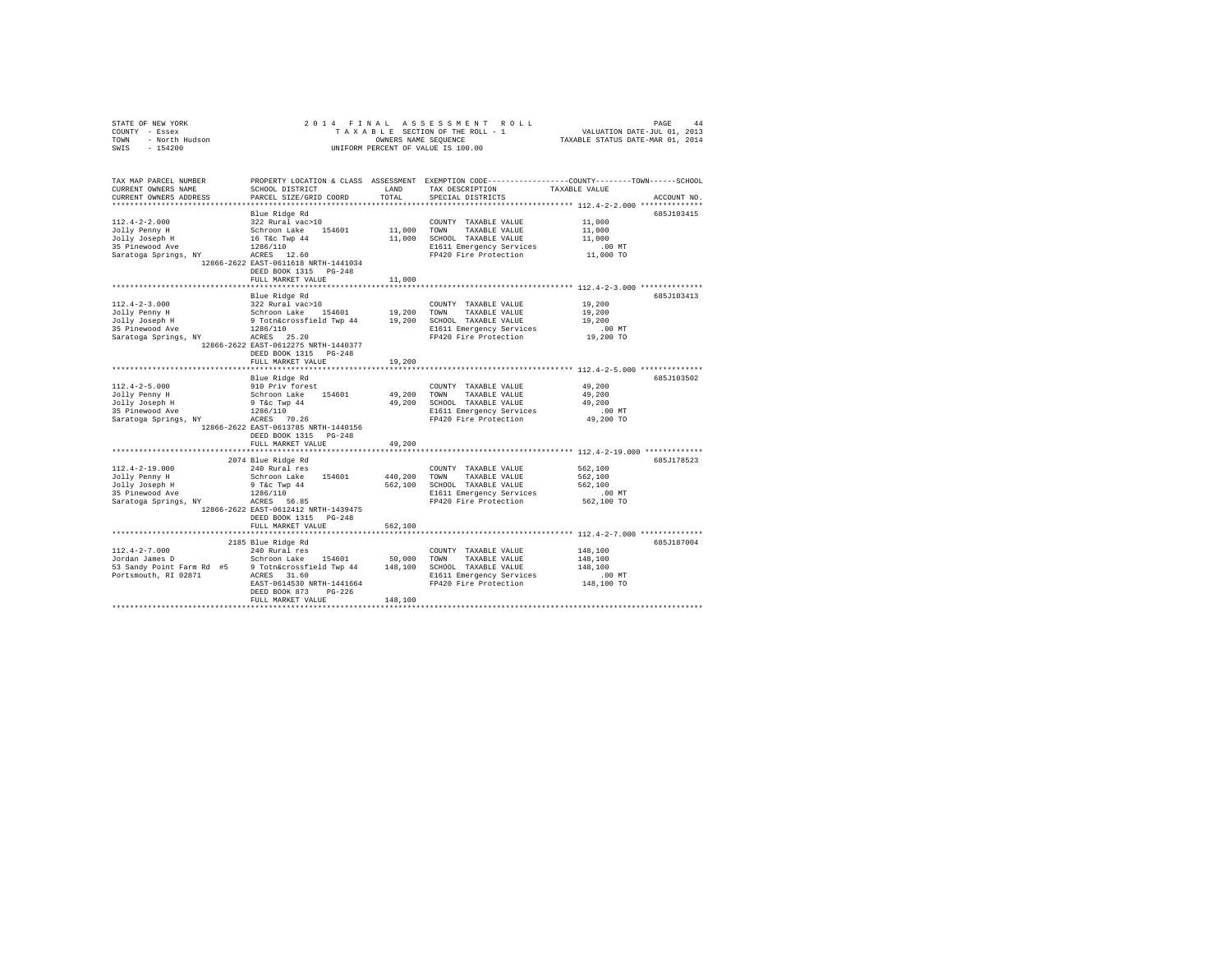| STATE OF NEW YORK<br>COUNTY - Essex<br>TOWN - North Hudson<br>SWIS - 154200                                                                                                                                                                                                                                                                                                                                                                 | 2014 FINAL ASSESSMENT ROLL<br>PAGE<br>45                                                                                                                                                                                               |         |                                                                                                                                                             |                      |             |  |  |
|---------------------------------------------------------------------------------------------------------------------------------------------------------------------------------------------------------------------------------------------------------------------------------------------------------------------------------------------------------------------------------------------------------------------------------------------|----------------------------------------------------------------------------------------------------------------------------------------------------------------------------------------------------------------------------------------|---------|-------------------------------------------------------------------------------------------------------------------------------------------------------------|----------------------|-------------|--|--|
| TAX MAP PARCEL NUMBER THE PROPERTY LOCATION & CLASS ASSESSMENT EXEMPTION CODE--------------COUNTY-------TOWN------SCHOOL                                                                                                                                                                                                                                                                                                                    |                                                                                                                                                                                                                                        |         |                                                                                                                                                             |                      |             |  |  |
| CURRENT OWNERS NAME                                                                                                                                                                                                                                                                                                                                                                                                                         | <b>LAND</b><br>SCHOOL DISTRICT                                                                                                                                                                                                         | TOTAL   | TAX DESCRIPTION                                                                                                                                             | TAXABLE VALUE        |             |  |  |
| CURRENT OWNERS ADDRESS                                                                                                                                                                                                                                                                                                                                                                                                                      | PARCEL SIZE/GRID COORD                                                                                                                                                                                                                 |         | SPECIAL DISTRICTS                                                                                                                                           |                      | ACCOUNT NO. |  |  |
|                                                                                                                                                                                                                                                                                                                                                                                                                                             | US Route 9                                                                                                                                                                                                                             |         |                                                                                                                                                             |                      | 685Z008007  |  |  |
| $104.2 - 1 - 4.200$                                                                                                                                                                                                                                                                                                                                                                                                                         |                                                                                                                                                                                                                                        |         |                                                                                                                                                             | 67,200               |             |  |  |
| Jorgensen Todd R                                                                                                                                                                                                                                                                                                                                                                                                                            |                                                                                                                                                                                                                                        |         |                                                                                                                                                             | 67,200               |             |  |  |
| Jorgensen Laurie L                                                                                                                                                                                                                                                                                                                                                                                                                          |                                                                                                                                                                                                                                        |         |                                                                                                                                                             | 67.200               |             |  |  |
| 141 Big Bay Rd                                                                                                                                                                                                                                                                                                                                                                                                                              |                                                                                                                                                                                                                                        |         | E1611 Emergency Services                                                                                                                                    | $.00$ MT             |             |  |  |
| Queensbury, NY 12804                                                                                                                                                                                                                                                                                                                                                                                                                        | SONORTY TAXABLE VALUE<br>Schroom Lake 154601 67,200 TOWN TAXABLE VALUE<br>4 TAC TWP 49 67,200 SCHOOL TAXABLE VALUE<br>ACRES 119.95 5157-1066682 NRTH-1469479 E1611 Emergency Services<br>EAST-0666682 NRTH-1469479 FP420 Fire Protecti |         | FP420 Fire Protection                                                                                                                                       | 00 MT.<br>67,200 TO  |             |  |  |
| MAY BE SUBJECT TO PAYMENT FULL MARKET VALUE                                                                                                                                                                                                                                                                                                                                                                                                 |                                                                                                                                                                                                                                        | 67,200  |                                                                                                                                                             |                      |             |  |  |
| UNDER RPTL480A UNTIL 2016                                                                                                                                                                                                                                                                                                                                                                                                                   |                                                                                                                                                                                                                                        |         |                                                                                                                                                             |                      |             |  |  |
|                                                                                                                                                                                                                                                                                                                                                                                                                                             |                                                                                                                                                                                                                                        |         |                                                                                                                                                             |                      |             |  |  |
|                                                                                                                                                                                                                                                                                                                                                                                                                                             | 549 Johnson Pond Rd<br>210 1 Family Res                                                                                                                                                                                                |         | COUNTY TAXABLE VALUE                                                                                                                                        |                      | 685Z000003  |  |  |
| $125.12 - 1 - 8.330$<br>Kadric Mumin                                                                                                                                                                                                                                                                                                                                                                                                        |                                                                                                                                                                                                                                        |         |                                                                                                                                                             | 112,500<br>112,500   |             |  |  |
| Kadric Doreen R                                                                                                                                                                                                                                                                                                                                                                                                                             | Schroon Lake 154601                                                                                                                                                                                                                    |         | 32,800 TOWN TAXABLE VALUE<br>112,500 SCHOOL TAXABLE VALUE                                                                                                   | 112,500              |             |  |  |
| Radiic Borcon .<br>59 Meigs Rd                                                                                                                                                                                                                                                                                                                                                                                                              |                                                                                                                                                                                                                                        |         | E1611 Emergency Services                                                                                                                                    | .00 MT               |             |  |  |
| Vergennes, VT 05491                                                                                                                                                                                                                                                                                                                                                                                                                         | 169 Paradox Tract<br>ACRES 6.15<br>EAST-0669646 NRTH-1435204                                                                                                                                                                           |         | FP420 Fire Protection                                                                                                                                       | 112,500 TO           |             |  |  |
|                                                                                                                                                                                                                                                                                                                                                                                                                                             | DEED BOOK 1391 PG-129                                                                                                                                                                                                                  |         |                                                                                                                                                             |                      |             |  |  |
|                                                                                                                                                                                                                                                                                                                                                                                                                                             | FULL MARKET VALUE                                                                                                                                                                                                                      | 112,500 |                                                                                                                                                             |                      |             |  |  |
|                                                                                                                                                                                                                                                                                                                                                                                                                                             | 3421 Blue Ridge Rd                                                                                                                                                                                                                     |         |                                                                                                                                                             |                      | 685.T100115 |  |  |
|                                                                                                                                                                                                                                                                                                                                                                                                                                             |                                                                                                                                                                                                                                        |         |                                                                                                                                                             | 69,500               |             |  |  |
|                                                                                                                                                                                                                                                                                                                                                                                                                                             |                                                                                                                                                                                                                                        |         |                                                                                                                                                             | 69,500               |             |  |  |
|                                                                                                                                                                                                                                                                                                                                                                                                                                             |                                                                                                                                                                                                                                        |         |                                                                                                                                                             | 69,500               |             |  |  |
| North Hudson, NY 12855                                                                                                                                                                                                                                                                                                                                                                                                                      | ACRES 0.20                                                                                                                                                                                                                             |         |                                                                                                                                                             | $.00$ MT             |             |  |  |
|                                                                                                                                                                                                                                                                                                                                                                                                                                             | EAST-0644025 NRTH-1442629                                                                                                                                                                                                              |         | E1611 Emergency Services<br>FP420 Fire Protection                                                                                                           | 69,500 TO            |             |  |  |
|                                                                                                                                                                                                                                                                                                                                                                                                                                             | DEED BOOK 1428   PG-281                                                                                                                                                                                                                |         |                                                                                                                                                             |                      |             |  |  |
|                                                                                                                                                                                                                                                                                                                                                                                                                                             | FULL MARKET VALUE                                                                                                                                                                                                                      | 69,500  |                                                                                                                                                             |                      |             |  |  |
|                                                                                                                                                                                                                                                                                                                                                                                                                                             |                                                                                                                                                                                                                                        |         |                                                                                                                                                             |                      |             |  |  |
| $113.20 - 1 - 8.110$                                                                                                                                                                                                                                                                                                                                                                                                                        | Blue Ridge Rd<br>311 Res vac land                                                                                                                                                                                                      |         | COUNTY TAXABLE VALUE                                                                                                                                        | 1,000                | 685J100201  |  |  |
| Kanaly William J Jr                                                                                                                                                                                                                                                                                                                                                                                                                         |                                                                                                                                                                                                                                        |         |                                                                                                                                                             | 1,000                |             |  |  |
| 3421 Blue Ridge Rd                                                                                                                                                                                                                                                                                                                                                                                                                          |                                                                                                                                                                                                                                        |         | Schroon Lake 154601 1,000 TOWN TAXABLE VALUE<br>20 Tract West Of Rd tat 1,000 SCHOOL TAXABLE VALUE<br>ACRES 0.76 BANKISTARSG 1,000 E1611 Emergency Services | 1,000                |             |  |  |
| North Hudson, NY 12855                                                                                                                                                                                                                                                                                                                                                                                                                      |                                                                                                                                                                                                                                        |         | E1611 Emergency Services                                                                                                                                    | .00MT                |             |  |  |
|                                                                                                                                                                                                                                                                                                                                                                                                                                             | EAST-0644084 NRTH-1442721                                                                                                                                                                                                              |         | FP420 Fire Protection                                                                                                                                       | 1,000 TO             |             |  |  |
|                                                                                                                                                                                                                                                                                                                                                                                                                                             | DEED BOOK 1428 PG-281                                                                                                                                                                                                                  |         |                                                                                                                                                             |                      |             |  |  |
|                                                                                                                                                                                                                                                                                                                                                                                                                                             | FULL MARKET VALUE                                                                                                                                                                                                                      | 1,000   |                                                                                                                                                             |                      |             |  |  |
|                                                                                                                                                                                                                                                                                                                                                                                                                                             |                                                                                                                                                                                                                                        |         |                                                                                                                                                             |                      |             |  |  |
|                                                                                                                                                                                                                                                                                                                                                                                                                                             |                                                                                                                                                                                                                                        |         |                                                                                                                                                             |                      | 685J101701  |  |  |
|                                                                                                                                                                                                                                                                                                                                                                                                                                             |                                                                                                                                                                                                                                        |         |                                                                                                                                                             | 8,375                | 8.375 0     |  |  |
|                                                                                                                                                                                                                                                                                                                                                                                                                                             |                                                                                                                                                                                                                                        |         |                                                                                                                                                             | $\sim$ 0<br>$\sim$ 0 | 30,000      |  |  |
|                                                                                                                                                                                                                                                                                                                                                                                                                                             |                                                                                                                                                                                                                                        |         |                                                                                                                                                             | 77.525<br>77.525     |             |  |  |
|                                                                                                                                                                                                                                                                                                                                                                                                                                             |                                                                                                                                                                                                                                        |         |                                                                                                                                                             | 55,900               |             |  |  |
|                                                                                                                                                                                                                                                                                                                                                                                                                                             |                                                                                                                                                                                                                                        |         |                                                                                                                                                             | $.00$ MT             |             |  |  |
| $\begin{tabular}{c c c c} \multicolumn{2}{c}{\textbf{3335 US Rute 9}} & \multicolumn{2}{c}{\textbf{5335 US Rute 9}} & \multicolumn{2}{c}{\textbf{58 FC TO VALUE US DED FOR EXEMENTION PURPOSES}} \\ \multicolumn{2}{c}{\textbf{111.2--1-8}} & \multicolumn{2}{c}{\textbf{1201 T amily Res} } & \multicolumn{2}{c}{\textbf{131.2--1-8}} & \multicolumn{2}{c}{\textbf{141.2--1-8}} & \multicolumn{2}{c}{\textbf{151.2--1-8}} & \multicolumn{$ |                                                                                                                                                                                                                                        |         |                                                                                                                                                             | 85,900 TO            |             |  |  |
|                                                                                                                                                                                                                                                                                                                                                                                                                                             |                                                                                                                                                                                                                                        |         |                                                                                                                                                             |                      |             |  |  |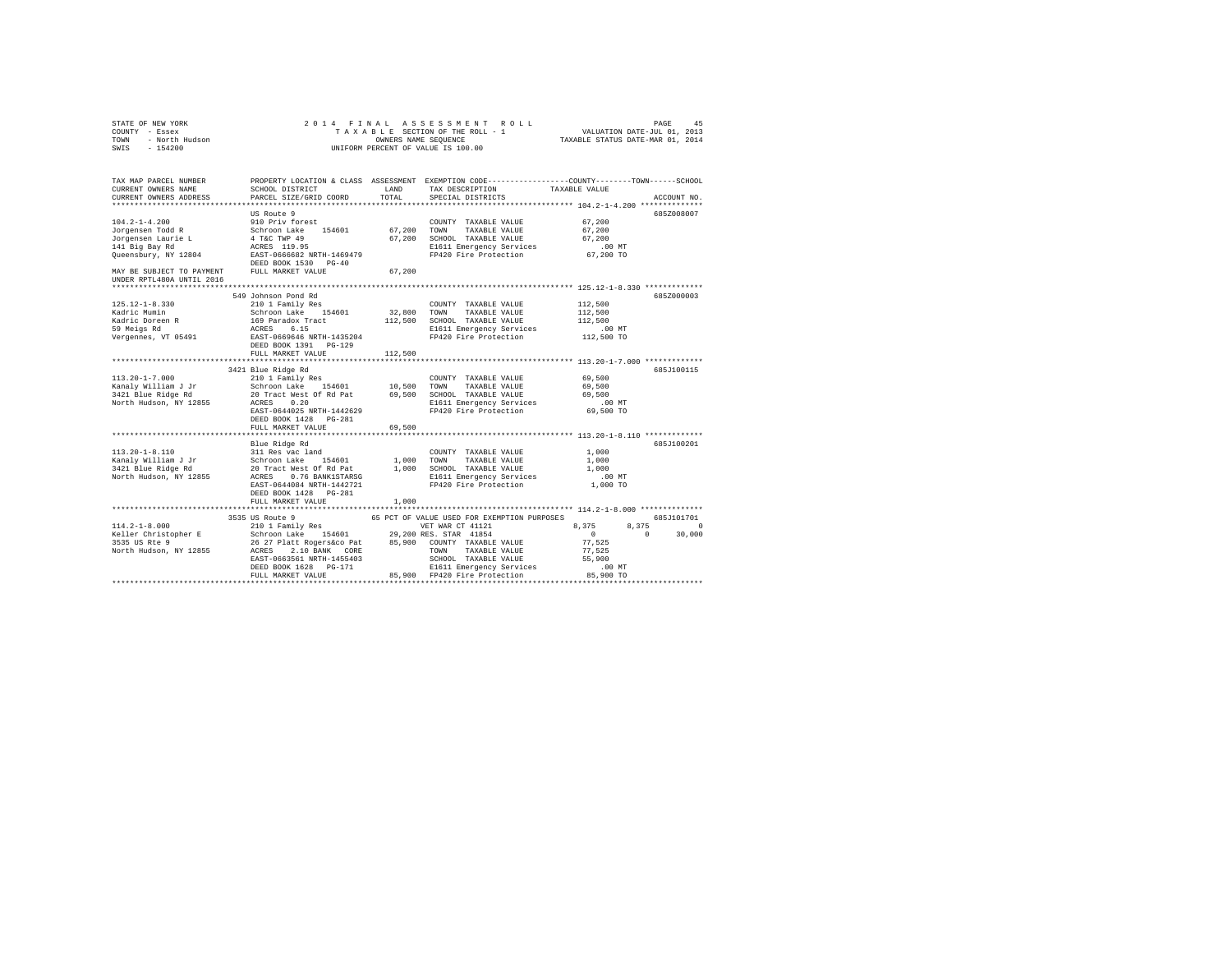| TAX MAP PARCEL NUMBER PROPERTY LOCATION & CLASS ASSESSMENT EXEMPTION CODE---------------COUNTY-------TOWN-----SCHOOL<br>TAX DESCRIPTION<br>TAXABLE VALUE<br>CURRENT OWNERS NAME<br>SCHOOL DISTRICT<br>LAND<br>TOTAL<br>CURRENT OWNERS ADDRESS<br>PARCEL SIZE/GRID COORD<br>SPECIAL DISTRICTS<br>ACCOUNT NO.<br>3572 US Route 9<br>685J180004<br>$114.2 - 1 - 14.120$<br>210 1 Family Res<br>RES. STAR 41854<br>$\mathbf{0}$<br>$0 \t 30,000$<br>Schroon Lake 154601 30,500 COUNTY TAXABLE VALUE<br>27 Platt Rogers on Pat 83,700 TOWN TAXABLE VALUE<br>1992 Life Use To Marguerite<br>83,700<br>Kelley Amy K<br>$301$ 2nd Ave<br>83,700<br>Watervliet, NY 12189<br>53,700<br>Smith By 1195/171<br>E1611 Emergency Services<br>$.00$ MT<br>FP420 Fire Protection 83,700 TO<br>ACRES 3.50 BANK WFARGO<br>EAST-0664474 NRTH-1455933<br>DEED BOOK 1717 PG-245<br>FULL MARKET VALUE<br>83,700<br>Alsatia Dr<br>685J100113<br>$104.4 - 3 - 17.000$<br>322 Rural vac>10 - WTRFNT<br>20,800<br>COUNTY TAXABLE VALUE<br>Schroon Lake 154601 20,800 TOWN TAXABLE VALUE<br>29 Platt Rogers&co Rd Pat 20,800 SCHOOL TAXABLE VALUE<br>ACRES 25.10 ROBER 20,800 S1611 Emergency Services<br>Kenakwar Corp<br>PO Box 63<br>20,800<br>20,800<br>.00 MT<br>E1611 Emergency Services<br>FP420 Fire Protection<br>20,800 TO<br>EAST-0663761 NRTH-1459027<br>DEED BOOK 944 PG-218<br>FULL MARKET VALUE<br>20,800<br>177 Pepper Hollow Rd<br>685J102009<br>$104.4 - 1 - 7.000$<br>260 Seasonal res - WTRFNT<br>COUNTY TAXABLE VALUE<br>58,500<br>Kern Julia<br>Schroon Lake 154601 50,100 TOWN TAXABLE VALUE<br>58,500<br>3 Totn&crossfield Twp 49 58,500 SCHOOL TAXABLE VALUE<br>58,500<br>144 Ithica Rd<br>1.0A<br>E1611 Emergency Services<br>$.00$ MT<br>FP420 Fire Protection 58,500 TO<br>ACRES 3.30<br>EAST-0664170 NRTH-1461570<br>DEED BOOK 1453 PG-297<br>FULL MARKET VALUE<br>58,500<br>US Route 9<br>685J181004<br>311 Res vac land<br>COUNTY TAXABLE VALUE<br>14,400<br>Schroon Lake 154601 14,400 TOWN TAXABLE VALUE<br>4 T&C Purchase Twp 49 14,400 SCHOOL TAXABLE VALUE<br>4 T&C PURCHASE TWP 49 14,400 SCHOOL TAXABLE VALUE<br>King John C Sr<br>King Martha M<br>128 Greenough Rd<br>14,400<br>14,400<br>E1611 Emergency Services<br>FP420 Fire Protection<br>$.00$ MT<br>North Hudson, NY 12855<br>14,400 TO<br>EAST-0669487 NRTH-1466618<br>DEED BOOK 965 PG-299<br>FULL MARKET VALUE<br>14,400<br>US Route 9<br>685J101910<br>COUNTY TAXABLE VALUE<br>400<br>400 TOWN TAXABLE VALUE<br>400<br>400 SCHOOL TAXABLE VALUE<br>400<br>E1611 Emergency Services<br>FP420 Fire Protection<br>.00 MT<br>400 TO<br>EAST-0669541 NRTH-1466702<br>DEED BOOK 805 PG-129<br>400<br>FULL MARKET VALUE | STATE OF NEW YORK 2017<br>COUNTY - Essex<br>TOWN - North Hudson<br>SWIS - 154200 | PAGE 46 PINAL ASSESSMENT ROLL PROPERTION PAGE 46<br>TAXABLE SECTION OF THE ROLL - 1 VALUATION DATE-JUL 01, 2013<br>OWNERS NAME SEQUENCE TAXABLE STATUS DATE-MAR 01, 2014<br>OWNERS NAME SEQUENCE<br>UNIFORM PERCENT OF VALUE IS 100.00 |  |  |  |  |  |  |
|-----------------------------------------------------------------------------------------------------------------------------------------------------------------------------------------------------------------------------------------------------------------------------------------------------------------------------------------------------------------------------------------------------------------------------------------------------------------------------------------------------------------------------------------------------------------------------------------------------------------------------------------------------------------------------------------------------------------------------------------------------------------------------------------------------------------------------------------------------------------------------------------------------------------------------------------------------------------------------------------------------------------------------------------------------------------------------------------------------------------------------------------------------------------------------------------------------------------------------------------------------------------------------------------------------------------------------------------------------------------------------------------------------------------------------------------------------------------------------------------------------------------------------------------------------------------------------------------------------------------------------------------------------------------------------------------------------------------------------------------------------------------------------------------------------------------------------------------------------------------------------------------------------------------------------------------------------------------------------------------------------------------------------------------------------------------------------------------------------------------------------------------------------------------------------------------------------------------------------------------------------------------------------------------------------------------------------------------------------------------------------------------------------------------------------------------------------------------------------------------------------------------------------------------------------------------------------------------------------------------------------------------------------------------------------------------|----------------------------------------------------------------------------------|----------------------------------------------------------------------------------------------------------------------------------------------------------------------------------------------------------------------------------------|--|--|--|--|--|--|
|                                                                                                                                                                                                                                                                                                                                                                                                                                                                                                                                                                                                                                                                                                                                                                                                                                                                                                                                                                                                                                                                                                                                                                                                                                                                                                                                                                                                                                                                                                                                                                                                                                                                                                                                                                                                                                                                                                                                                                                                                                                                                                                                                                                                                                                                                                                                                                                                                                                                                                                                                                                                                                                                                         |                                                                                  |                                                                                                                                                                                                                                        |  |  |  |  |  |  |
|                                                                                                                                                                                                                                                                                                                                                                                                                                                                                                                                                                                                                                                                                                                                                                                                                                                                                                                                                                                                                                                                                                                                                                                                                                                                                                                                                                                                                                                                                                                                                                                                                                                                                                                                                                                                                                                                                                                                                                                                                                                                                                                                                                                                                                                                                                                                                                                                                                                                                                                                                                                                                                                                                         |                                                                                  |                                                                                                                                                                                                                                        |  |  |  |  |  |  |
|                                                                                                                                                                                                                                                                                                                                                                                                                                                                                                                                                                                                                                                                                                                                                                                                                                                                                                                                                                                                                                                                                                                                                                                                                                                                                                                                                                                                                                                                                                                                                                                                                                                                                                                                                                                                                                                                                                                                                                                                                                                                                                                                                                                                                                                                                                                                                                                                                                                                                                                                                                                                                                                                                         |                                                                                  |                                                                                                                                                                                                                                        |  |  |  |  |  |  |
|                                                                                                                                                                                                                                                                                                                                                                                                                                                                                                                                                                                                                                                                                                                                                                                                                                                                                                                                                                                                                                                                                                                                                                                                                                                                                                                                                                                                                                                                                                                                                                                                                                                                                                                                                                                                                                                                                                                                                                                                                                                                                                                                                                                                                                                                                                                                                                                                                                                                                                                                                                                                                                                                                         |                                                                                  |                                                                                                                                                                                                                                        |  |  |  |  |  |  |
|                                                                                                                                                                                                                                                                                                                                                                                                                                                                                                                                                                                                                                                                                                                                                                                                                                                                                                                                                                                                                                                                                                                                                                                                                                                                                                                                                                                                                                                                                                                                                                                                                                                                                                                                                                                                                                                                                                                                                                                                                                                                                                                                                                                                                                                                                                                                                                                                                                                                                                                                                                                                                                                                                         |                                                                                  |                                                                                                                                                                                                                                        |  |  |  |  |  |  |
|                                                                                                                                                                                                                                                                                                                                                                                                                                                                                                                                                                                                                                                                                                                                                                                                                                                                                                                                                                                                                                                                                                                                                                                                                                                                                                                                                                                                                                                                                                                                                                                                                                                                                                                                                                                                                                                                                                                                                                                                                                                                                                                                                                                                                                                                                                                                                                                                                                                                                                                                                                                                                                                                                         |                                                                                  |                                                                                                                                                                                                                                        |  |  |  |  |  |  |
|                                                                                                                                                                                                                                                                                                                                                                                                                                                                                                                                                                                                                                                                                                                                                                                                                                                                                                                                                                                                                                                                                                                                                                                                                                                                                                                                                                                                                                                                                                                                                                                                                                                                                                                                                                                                                                                                                                                                                                                                                                                                                                                                                                                                                                                                                                                                                                                                                                                                                                                                                                                                                                                                                         |                                                                                  |                                                                                                                                                                                                                                        |  |  |  |  |  |  |
|                                                                                                                                                                                                                                                                                                                                                                                                                                                                                                                                                                                                                                                                                                                                                                                                                                                                                                                                                                                                                                                                                                                                                                                                                                                                                                                                                                                                                                                                                                                                                                                                                                                                                                                                                                                                                                                                                                                                                                                                                                                                                                                                                                                                                                                                                                                                                                                                                                                                                                                                                                                                                                                                                         |                                                                                  |                                                                                                                                                                                                                                        |  |  |  |  |  |  |
|                                                                                                                                                                                                                                                                                                                                                                                                                                                                                                                                                                                                                                                                                                                                                                                                                                                                                                                                                                                                                                                                                                                                                                                                                                                                                                                                                                                                                                                                                                                                                                                                                                                                                                                                                                                                                                                                                                                                                                                                                                                                                                                                                                                                                                                                                                                                                                                                                                                                                                                                                                                                                                                                                         |                                                                                  |                                                                                                                                                                                                                                        |  |  |  |  |  |  |
|                                                                                                                                                                                                                                                                                                                                                                                                                                                                                                                                                                                                                                                                                                                                                                                                                                                                                                                                                                                                                                                                                                                                                                                                                                                                                                                                                                                                                                                                                                                                                                                                                                                                                                                                                                                                                                                                                                                                                                                                                                                                                                                                                                                                                                                                                                                                                                                                                                                                                                                                                                                                                                                                                         |                                                                                  |                                                                                                                                                                                                                                        |  |  |  |  |  |  |
|                                                                                                                                                                                                                                                                                                                                                                                                                                                                                                                                                                                                                                                                                                                                                                                                                                                                                                                                                                                                                                                                                                                                                                                                                                                                                                                                                                                                                                                                                                                                                                                                                                                                                                                                                                                                                                                                                                                                                                                                                                                                                                                                                                                                                                                                                                                                                                                                                                                                                                                                                                                                                                                                                         |                                                                                  |                                                                                                                                                                                                                                        |  |  |  |  |  |  |
|                                                                                                                                                                                                                                                                                                                                                                                                                                                                                                                                                                                                                                                                                                                                                                                                                                                                                                                                                                                                                                                                                                                                                                                                                                                                                                                                                                                                                                                                                                                                                                                                                                                                                                                                                                                                                                                                                                                                                                                                                                                                                                                                                                                                                                                                                                                                                                                                                                                                                                                                                                                                                                                                                         |                                                                                  |                                                                                                                                                                                                                                        |  |  |  |  |  |  |
|                                                                                                                                                                                                                                                                                                                                                                                                                                                                                                                                                                                                                                                                                                                                                                                                                                                                                                                                                                                                                                                                                                                                                                                                                                                                                                                                                                                                                                                                                                                                                                                                                                                                                                                                                                                                                                                                                                                                                                                                                                                                                                                                                                                                                                                                                                                                                                                                                                                                                                                                                                                                                                                                                         |                                                                                  |                                                                                                                                                                                                                                        |  |  |  |  |  |  |
|                                                                                                                                                                                                                                                                                                                                                                                                                                                                                                                                                                                                                                                                                                                                                                                                                                                                                                                                                                                                                                                                                                                                                                                                                                                                                                                                                                                                                                                                                                                                                                                                                                                                                                                                                                                                                                                                                                                                                                                                                                                                                                                                                                                                                                                                                                                                                                                                                                                                                                                                                                                                                                                                                         |                                                                                  |                                                                                                                                                                                                                                        |  |  |  |  |  |  |
|                                                                                                                                                                                                                                                                                                                                                                                                                                                                                                                                                                                                                                                                                                                                                                                                                                                                                                                                                                                                                                                                                                                                                                                                                                                                                                                                                                                                                                                                                                                                                                                                                                                                                                                                                                                                                                                                                                                                                                                                                                                                                                                                                                                                                                                                                                                                                                                                                                                                                                                                                                                                                                                                                         |                                                                                  |                                                                                                                                                                                                                                        |  |  |  |  |  |  |
|                                                                                                                                                                                                                                                                                                                                                                                                                                                                                                                                                                                                                                                                                                                                                                                                                                                                                                                                                                                                                                                                                                                                                                                                                                                                                                                                                                                                                                                                                                                                                                                                                                                                                                                                                                                                                                                                                                                                                                                                                                                                                                                                                                                                                                                                                                                                                                                                                                                                                                                                                                                                                                                                                         |                                                                                  |                                                                                                                                                                                                                                        |  |  |  |  |  |  |
|                                                                                                                                                                                                                                                                                                                                                                                                                                                                                                                                                                                                                                                                                                                                                                                                                                                                                                                                                                                                                                                                                                                                                                                                                                                                                                                                                                                                                                                                                                                                                                                                                                                                                                                                                                                                                                                                                                                                                                                                                                                                                                                                                                                                                                                                                                                                                                                                                                                                                                                                                                                                                                                                                         |                                                                                  |                                                                                                                                                                                                                                        |  |  |  |  |  |  |
|                                                                                                                                                                                                                                                                                                                                                                                                                                                                                                                                                                                                                                                                                                                                                                                                                                                                                                                                                                                                                                                                                                                                                                                                                                                                                                                                                                                                                                                                                                                                                                                                                                                                                                                                                                                                                                                                                                                                                                                                                                                                                                                                                                                                                                                                                                                                                                                                                                                                                                                                                                                                                                                                                         | Clifton Park, NY 12065                                                           |                                                                                                                                                                                                                                        |  |  |  |  |  |  |
|                                                                                                                                                                                                                                                                                                                                                                                                                                                                                                                                                                                                                                                                                                                                                                                                                                                                                                                                                                                                                                                                                                                                                                                                                                                                                                                                                                                                                                                                                                                                                                                                                                                                                                                                                                                                                                                                                                                                                                                                                                                                                                                                                                                                                                                                                                                                                                                                                                                                                                                                                                                                                                                                                         |                                                                                  |                                                                                                                                                                                                                                        |  |  |  |  |  |  |
|                                                                                                                                                                                                                                                                                                                                                                                                                                                                                                                                                                                                                                                                                                                                                                                                                                                                                                                                                                                                                                                                                                                                                                                                                                                                                                                                                                                                                                                                                                                                                                                                                                                                                                                                                                                                                                                                                                                                                                                                                                                                                                                                                                                                                                                                                                                                                                                                                                                                                                                                                                                                                                                                                         |                                                                                  |                                                                                                                                                                                                                                        |  |  |  |  |  |  |
|                                                                                                                                                                                                                                                                                                                                                                                                                                                                                                                                                                                                                                                                                                                                                                                                                                                                                                                                                                                                                                                                                                                                                                                                                                                                                                                                                                                                                                                                                                                                                                                                                                                                                                                                                                                                                                                                                                                                                                                                                                                                                                                                                                                                                                                                                                                                                                                                                                                                                                                                                                                                                                                                                         |                                                                                  |                                                                                                                                                                                                                                        |  |  |  |  |  |  |
|                                                                                                                                                                                                                                                                                                                                                                                                                                                                                                                                                                                                                                                                                                                                                                                                                                                                                                                                                                                                                                                                                                                                                                                                                                                                                                                                                                                                                                                                                                                                                                                                                                                                                                                                                                                                                                                                                                                                                                                                                                                                                                                                                                                                                                                                                                                                                                                                                                                                                                                                                                                                                                                                                         |                                                                                  |                                                                                                                                                                                                                                        |  |  |  |  |  |  |
|                                                                                                                                                                                                                                                                                                                                                                                                                                                                                                                                                                                                                                                                                                                                                                                                                                                                                                                                                                                                                                                                                                                                                                                                                                                                                                                                                                                                                                                                                                                                                                                                                                                                                                                                                                                                                                                                                                                                                                                                                                                                                                                                                                                                                                                                                                                                                                                                                                                                                                                                                                                                                                                                                         |                                                                                  |                                                                                                                                                                                                                                        |  |  |  |  |  |  |
|                                                                                                                                                                                                                                                                                                                                                                                                                                                                                                                                                                                                                                                                                                                                                                                                                                                                                                                                                                                                                                                                                                                                                                                                                                                                                                                                                                                                                                                                                                                                                                                                                                                                                                                                                                                                                                                                                                                                                                                                                                                                                                                                                                                                                                                                                                                                                                                                                                                                                                                                                                                                                                                                                         |                                                                                  |                                                                                                                                                                                                                                        |  |  |  |  |  |  |
|                                                                                                                                                                                                                                                                                                                                                                                                                                                                                                                                                                                                                                                                                                                                                                                                                                                                                                                                                                                                                                                                                                                                                                                                                                                                                                                                                                                                                                                                                                                                                                                                                                                                                                                                                                                                                                                                                                                                                                                                                                                                                                                                                                                                                                                                                                                                                                                                                                                                                                                                                                                                                                                                                         | Kern Robert                                                                      |                                                                                                                                                                                                                                        |  |  |  |  |  |  |
|                                                                                                                                                                                                                                                                                                                                                                                                                                                                                                                                                                                                                                                                                                                                                                                                                                                                                                                                                                                                                                                                                                                                                                                                                                                                                                                                                                                                                                                                                                                                                                                                                                                                                                                                                                                                                                                                                                                                                                                                                                                                                                                                                                                                                                                                                                                                                                                                                                                                                                                                                                                                                                                                                         |                                                                                  |                                                                                                                                                                                                                                        |  |  |  |  |  |  |
|                                                                                                                                                                                                                                                                                                                                                                                                                                                                                                                                                                                                                                                                                                                                                                                                                                                                                                                                                                                                                                                                                                                                                                                                                                                                                                                                                                                                                                                                                                                                                                                                                                                                                                                                                                                                                                                                                                                                                                                                                                                                                                                                                                                                                                                                                                                                                                                                                                                                                                                                                                                                                                                                                         | Willseyville, NY 13867                                                           |                                                                                                                                                                                                                                        |  |  |  |  |  |  |
|                                                                                                                                                                                                                                                                                                                                                                                                                                                                                                                                                                                                                                                                                                                                                                                                                                                                                                                                                                                                                                                                                                                                                                                                                                                                                                                                                                                                                                                                                                                                                                                                                                                                                                                                                                                                                                                                                                                                                                                                                                                                                                                                                                                                                                                                                                                                                                                                                                                                                                                                                                                                                                                                                         |                                                                                  |                                                                                                                                                                                                                                        |  |  |  |  |  |  |
|                                                                                                                                                                                                                                                                                                                                                                                                                                                                                                                                                                                                                                                                                                                                                                                                                                                                                                                                                                                                                                                                                                                                                                                                                                                                                                                                                                                                                                                                                                                                                                                                                                                                                                                                                                                                                                                                                                                                                                                                                                                                                                                                                                                                                                                                                                                                                                                                                                                                                                                                                                                                                                                                                         |                                                                                  |                                                                                                                                                                                                                                        |  |  |  |  |  |  |
|                                                                                                                                                                                                                                                                                                                                                                                                                                                                                                                                                                                                                                                                                                                                                                                                                                                                                                                                                                                                                                                                                                                                                                                                                                                                                                                                                                                                                                                                                                                                                                                                                                                                                                                                                                                                                                                                                                                                                                                                                                                                                                                                                                                                                                                                                                                                                                                                                                                                                                                                                                                                                                                                                         |                                                                                  |                                                                                                                                                                                                                                        |  |  |  |  |  |  |
|                                                                                                                                                                                                                                                                                                                                                                                                                                                                                                                                                                                                                                                                                                                                                                                                                                                                                                                                                                                                                                                                                                                                                                                                                                                                                                                                                                                                                                                                                                                                                                                                                                                                                                                                                                                                                                                                                                                                                                                                                                                                                                                                                                                                                                                                                                                                                                                                                                                                                                                                                                                                                                                                                         |                                                                                  |                                                                                                                                                                                                                                        |  |  |  |  |  |  |
|                                                                                                                                                                                                                                                                                                                                                                                                                                                                                                                                                                                                                                                                                                                                                                                                                                                                                                                                                                                                                                                                                                                                                                                                                                                                                                                                                                                                                                                                                                                                                                                                                                                                                                                                                                                                                                                                                                                                                                                                                                                                                                                                                                                                                                                                                                                                                                                                                                                                                                                                                                                                                                                                                         | $104.2 - 1 - 5.300$                                                              |                                                                                                                                                                                                                                        |  |  |  |  |  |  |
|                                                                                                                                                                                                                                                                                                                                                                                                                                                                                                                                                                                                                                                                                                                                                                                                                                                                                                                                                                                                                                                                                                                                                                                                                                                                                                                                                                                                                                                                                                                                                                                                                                                                                                                                                                                                                                                                                                                                                                                                                                                                                                                                                                                                                                                                                                                                                                                                                                                                                                                                                                                                                                                                                         |                                                                                  |                                                                                                                                                                                                                                        |  |  |  |  |  |  |
|                                                                                                                                                                                                                                                                                                                                                                                                                                                                                                                                                                                                                                                                                                                                                                                                                                                                                                                                                                                                                                                                                                                                                                                                                                                                                                                                                                                                                                                                                                                                                                                                                                                                                                                                                                                                                                                                                                                                                                                                                                                                                                                                                                                                                                                                                                                                                                                                                                                                                                                                                                                                                                                                                         |                                                                                  |                                                                                                                                                                                                                                        |  |  |  |  |  |  |
|                                                                                                                                                                                                                                                                                                                                                                                                                                                                                                                                                                                                                                                                                                                                                                                                                                                                                                                                                                                                                                                                                                                                                                                                                                                                                                                                                                                                                                                                                                                                                                                                                                                                                                                                                                                                                                                                                                                                                                                                                                                                                                                                                                                                                                                                                                                                                                                                                                                                                                                                                                                                                                                                                         |                                                                                  |                                                                                                                                                                                                                                        |  |  |  |  |  |  |
|                                                                                                                                                                                                                                                                                                                                                                                                                                                                                                                                                                                                                                                                                                                                                                                                                                                                                                                                                                                                                                                                                                                                                                                                                                                                                                                                                                                                                                                                                                                                                                                                                                                                                                                                                                                                                                                                                                                                                                                                                                                                                                                                                                                                                                                                                                                                                                                                                                                                                                                                                                                                                                                                                         |                                                                                  |                                                                                                                                                                                                                                        |  |  |  |  |  |  |
|                                                                                                                                                                                                                                                                                                                                                                                                                                                                                                                                                                                                                                                                                                                                                                                                                                                                                                                                                                                                                                                                                                                                                                                                                                                                                                                                                                                                                                                                                                                                                                                                                                                                                                                                                                                                                                                                                                                                                                                                                                                                                                                                                                                                                                                                                                                                                                                                                                                                                                                                                                                                                                                                                         |                                                                                  |                                                                                                                                                                                                                                        |  |  |  |  |  |  |
|                                                                                                                                                                                                                                                                                                                                                                                                                                                                                                                                                                                                                                                                                                                                                                                                                                                                                                                                                                                                                                                                                                                                                                                                                                                                                                                                                                                                                                                                                                                                                                                                                                                                                                                                                                                                                                                                                                                                                                                                                                                                                                                                                                                                                                                                                                                                                                                                                                                                                                                                                                                                                                                                                         |                                                                                  |                                                                                                                                                                                                                                        |  |  |  |  |  |  |
|                                                                                                                                                                                                                                                                                                                                                                                                                                                                                                                                                                                                                                                                                                                                                                                                                                                                                                                                                                                                                                                                                                                                                                                                                                                                                                                                                                                                                                                                                                                                                                                                                                                                                                                                                                                                                                                                                                                                                                                                                                                                                                                                                                                                                                                                                                                                                                                                                                                                                                                                                                                                                                                                                         |                                                                                  |                                                                                                                                                                                                                                        |  |  |  |  |  |  |
|                                                                                                                                                                                                                                                                                                                                                                                                                                                                                                                                                                                                                                                                                                                                                                                                                                                                                                                                                                                                                                                                                                                                                                                                                                                                                                                                                                                                                                                                                                                                                                                                                                                                                                                                                                                                                                                                                                                                                                                                                                                                                                                                                                                                                                                                                                                                                                                                                                                                                                                                                                                                                                                                                         |                                                                                  |                                                                                                                                                                                                                                        |  |  |  |  |  |  |
|                                                                                                                                                                                                                                                                                                                                                                                                                                                                                                                                                                                                                                                                                                                                                                                                                                                                                                                                                                                                                                                                                                                                                                                                                                                                                                                                                                                                                                                                                                                                                                                                                                                                                                                                                                                                                                                                                                                                                                                                                                                                                                                                                                                                                                                                                                                                                                                                                                                                                                                                                                                                                                                                                         |                                                                                  |                                                                                                                                                                                                                                        |  |  |  |  |  |  |
|                                                                                                                                                                                                                                                                                                                                                                                                                                                                                                                                                                                                                                                                                                                                                                                                                                                                                                                                                                                                                                                                                                                                                                                                                                                                                                                                                                                                                                                                                                                                                                                                                                                                                                                                                                                                                                                                                                                                                                                                                                                                                                                                                                                                                                                                                                                                                                                                                                                                                                                                                                                                                                                                                         |                                                                                  |                                                                                                                                                                                                                                        |  |  |  |  |  |  |
|                                                                                                                                                                                                                                                                                                                                                                                                                                                                                                                                                                                                                                                                                                                                                                                                                                                                                                                                                                                                                                                                                                                                                                                                                                                                                                                                                                                                                                                                                                                                                                                                                                                                                                                                                                                                                                                                                                                                                                                                                                                                                                                                                                                                                                                                                                                                                                                                                                                                                                                                                                                                                                                                                         |                                                                                  |                                                                                                                                                                                                                                        |  |  |  |  |  |  |
|                                                                                                                                                                                                                                                                                                                                                                                                                                                                                                                                                                                                                                                                                                                                                                                                                                                                                                                                                                                                                                                                                                                                                                                                                                                                                                                                                                                                                                                                                                                                                                                                                                                                                                                                                                                                                                                                                                                                                                                                                                                                                                                                                                                                                                                                                                                                                                                                                                                                                                                                                                                                                                                                                         |                                                                                  |                                                                                                                                                                                                                                        |  |  |  |  |  |  |
|                                                                                                                                                                                                                                                                                                                                                                                                                                                                                                                                                                                                                                                                                                                                                                                                                                                                                                                                                                                                                                                                                                                                                                                                                                                                                                                                                                                                                                                                                                                                                                                                                                                                                                                                                                                                                                                                                                                                                                                                                                                                                                                                                                                                                                                                                                                                                                                                                                                                                                                                                                                                                                                                                         |                                                                                  |                                                                                                                                                                                                                                        |  |  |  |  |  |  |
|                                                                                                                                                                                                                                                                                                                                                                                                                                                                                                                                                                                                                                                                                                                                                                                                                                                                                                                                                                                                                                                                                                                                                                                                                                                                                                                                                                                                                                                                                                                                                                                                                                                                                                                                                                                                                                                                                                                                                                                                                                                                                                                                                                                                                                                                                                                                                                                                                                                                                                                                                                                                                                                                                         |                                                                                  |                                                                                                                                                                                                                                        |  |  |  |  |  |  |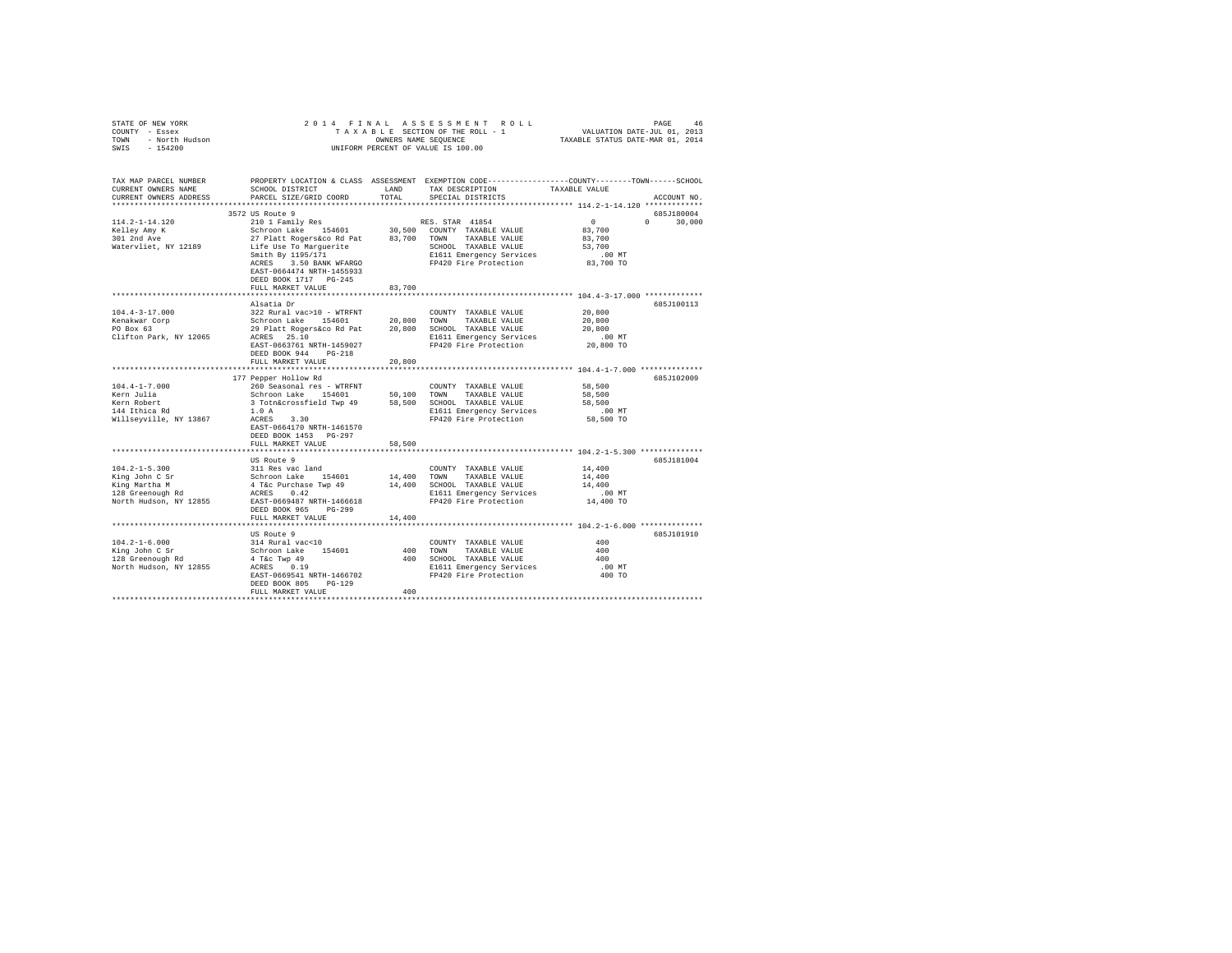| OF NEW YORK<br>? - Essex<br>- North Hudson<br>- 154200<br>STATE OF NEW YORK<br>COUNTY - Essex<br>TOWN<br>SWIS | 2014 FINAL                                             |               | ASSESSMENT ROLL<br>TAXABLE SECTION OF THE ROLL - 1<br>OWNERS NAME SEQUENCE<br>UNIFORM PERCENT OF VALUE IS 100.00                       | VALUATION DATE-JUL 01, 2013<br>TAXABLE STATUS DATE-MAR 01, 2014 | PAGE<br>47         |
|---------------------------------------------------------------------------------------------------------------|--------------------------------------------------------|---------------|----------------------------------------------------------------------------------------------------------------------------------------|-----------------------------------------------------------------|--------------------|
| TAX MAP PARCEL NUMBER<br>CURRENT OWNERS NAME<br>CURRENT OWNERS ADDRESS                                        | SCHOOL DISTRICT<br>PARCEL SIZE/GRID COORD              | LAND<br>TOTAL | PROPERTY LOCATION & CLASS ASSESSMENT EXEMPTION CODE---------------COUNTY-------TOWN-----SCHOOL<br>TAX DESCRIPTION<br>SPECIAL DISTRICTS | TAXABLE VALUE                                                   | ACCOUNT NO.        |
|                                                                                                               | 124 Greenough Rd                                       |               |                                                                                                                                        |                                                                 | 685J101911         |
| $104.2 - 1 - 11.100$                                                                                          | 240 Rural res                                          |               | VET WAR CT 41121                                                                                                                       | 15,000                                                          | 15,000<br>$\sim$ 0 |
| King John C Sr                                                                                                | Schroon Lake 154601                                    |               | 91,600 SR STAR 41834                                                                                                                   | $\sim$ 0                                                        | $\Omega$<br>64,200 |
| 128 Greenough Rd                                                                                              | 4 Totn&crossfield Twp 49 193,000 COUNTY TAXABLE VALUE  |               |                                                                                                                                        | 178,000                                                         |                    |
| North Hudson, NY 12855                                                                                        | ACRES 94.73                                            |               | TOWN TAXABLE VALUE                                                                                                                     | 178,000                                                         |                    |
|                                                                                                               | EAST-0671831 NRTH-1466921<br>DEED BOOK 805 PG-134      |               | SCHOOL TAXABLE VALUE<br>E1611 Emergency Services                                                                                       | 128,800<br>$.00$ MT                                             |                    |
|                                                                                                               | FULL MARKET VALUE                                      |               | 193,000 FP420 Fire Protection                                                                                                          | 193,000 TO                                                      |                    |
|                                                                                                               | ************************                               |               |                                                                                                                                        |                                                                 |                    |
|                                                                                                               | US Route 9                                             |               |                                                                                                                                        |                                                                 | 685Z007003         |
| $114.2 - 2 - 30.000$                                                                                          | 311 Res vac land                                       |               | COUNTY TAXABLE VALUE                                                                                                                   | 21,500                                                          |                    |
| King John C Sr                                                                                                | Schroon Lake 154601                                    | 21,500        | TOWN<br>TAXABLE VALUE                                                                                                                  | 21,500                                                          |                    |
| 128 Greenough Rd                                                                                              | 25 Platt Rogers&Co                                     |               | 21,500 SCHOOL TAXABLE VALUE                                                                                                            | 21,500                                                          |                    |
| North Hudson, NY 12855                                                                                        | ACRES 4.55                                             |               | E1611 Emergency Services                                                                                                               | $.00$ MT                                                        |                    |
|                                                                                                               | EAST-0662309 NRTH-1452557                              |               | FP420 Fire Protection                                                                                                                  | 21,500 TO                                                       |                    |
|                                                                                                               | DEED BOOK 1531 PG-164                                  |               |                                                                                                                                        |                                                                 |                    |
|                                                                                                               | FULL MARKET VALUE<br>********************************* | 21,500        |                                                                                                                                        |                                                                 |                    |
|                                                                                                               | 2101 Blue Ridge Rd                                     |               |                                                                                                                                        |                                                                 | 685J102605         |
| $112.4 - 2 - 4.000$                                                                                           | 260 Seasonal res                                       |               | COUNTY TAXABLE VALUE                                                                                                                   | 24,000                                                          |                    |
| King John R Jr                                                                                                | Schroon Lake 154601                                    | 14,500        | TOWN<br>TAXABLE VALUE                                                                                                                  | 24,000                                                          |                    |
| King Melanie E                                                                                                | 9 Totn&crossfield Twp 44                               | 24,000        | SCHOOL TAXABLE VALUE                                                                                                                   | 24,000                                                          |                    |
| 1158 West Mountain Rd                                                                                         | ACRES 0.40                                             |               | E1611 Emergency Services                                                                                                               | $.00$ MT                                                        |                    |
| Queensbury, NY 12804                                                                                          | EAST-0613082 NRTH-1440357                              |               | FP420 Fire Protection                                                                                                                  | 24,000 TO                                                       |                    |
|                                                                                                               | DEED BOOK 1653 PG-24                                   |               |                                                                                                                                        |                                                                 |                    |
|                                                                                                               | FULL MARKET VALUE                                      | 24,000        |                                                                                                                                        | ************ 114.2-2-12.000 *************                       |                    |
|                                                                                                               | 3260 US Route 9                                        |               |                                                                                                                                        |                                                                 | 685Z005002         |
| $114.2 - 2 - 12.000$                                                                                          | 312 Vac w/imprv                                        |               | COUNTY TAXABLE VALUE                                                                                                                   | 33,400                                                          |                    |
| King Michael W                                                                                                |                                                        | 19,700        | TOWN<br>TAXABLE VALUE                                                                                                                  | 33,400                                                          |                    |
| King Lois K                                                                                                   | Schroon Lake<br>24 Platt Rogers&co Rd Pat              | 33,400        | SCHOOL TAXABLE VALUE                                                                                                                   | 33,400                                                          |                    |
| 278 Quaker Rd                                                                                                 | Lot A 5755                                             |               | E1611 Emergency Services                                                                                                               | $.00$ MT                                                        |                    |
| Johnsonville, NY 12094                                                                                        | ACRES 2.49                                             |               | FP420 Fire Protection                                                                                                                  | 33,400 TO                                                       |                    |
|                                                                                                               | EAST-0662115 NRTH-1449014                              |               |                                                                                                                                        |                                                                 |                    |
|                                                                                                               | DEED BOOK 1412 PG-238                                  |               |                                                                                                                                        |                                                                 |                    |
|                                                                                                               | FULL MARKET VALUE                                      | 33,400        | ****************************** 104.2-1-2.100 **************                                                                            |                                                                 |                    |
|                                                                                                               | Pepper Hollow Rd                                       |               |                                                                                                                                        |                                                                 | 685J101709         |
| $104.2 - 1 - 2.100$                                                                                           | 721 Sand&gravel                                        |               | COUNTY TAXABLE VALUE                                                                                                                   | 51,600                                                          |                    |
|                                                                                                               | Schroon Lake 154601                                    | 51,600        | TOWN<br>TAXABLE VALUE                                                                                                                  | 51,600                                                          |                    |
| Koller Larry<br>8 Marsden Rd                                                                                  | $3$ T&c Twp $49$                                       | 51,600        | SCHOOL TAXABLE VALUE                                                                                                                   | 51,600                                                          |                    |
| North Hudson, NY 12855                                                                                        | ACRES 11.50                                            |               | E1611 Emergency Services                                                                                                               | $.00$ MT                                                        |                    |
|                                                                                                               | EAST-0665893 NRTH-1463719                              |               | FP420 Fire Protection                                                                                                                  | 51,600 TO                                                       |                    |
|                                                                                                               | DEED BOOK 1524 PG-163                                  |               |                                                                                                                                        |                                                                 |                    |
|                                                                                                               | FULL MARKET VALUE                                      | 51,600        |                                                                                                                                        |                                                                 |                    |
|                                                                                                               |                                                        |               |                                                                                                                                        |                                                                 |                    |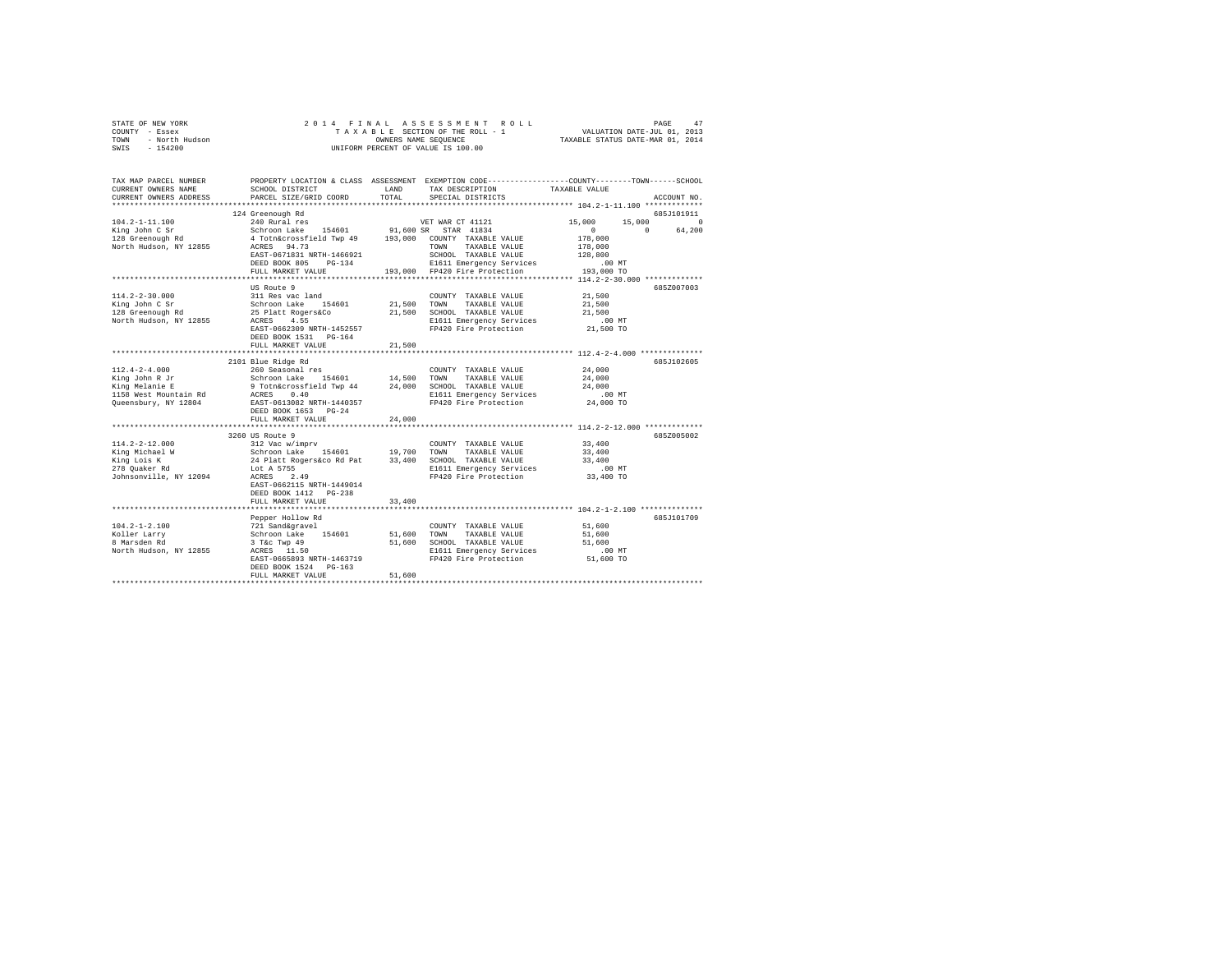| COUNTY - Essex<br>TOWN<br>- North Hudson<br>SWIS<br>$-154200$                                        |                                                                                                                                                                                                  | OWNERS NAME SEQUENCE | TAXABLE SECTION OF THE ROLL - 1<br>UNIFORM PERCENT OF VALUE IS 100.00                                                             | VALUATION DATE-JUL 01, 2013<br>TAXABLE STATUS DATE-MAR 01, 2014                                                                                                      |             |
|------------------------------------------------------------------------------------------------------|--------------------------------------------------------------------------------------------------------------------------------------------------------------------------------------------------|----------------------|-----------------------------------------------------------------------------------------------------------------------------------|----------------------------------------------------------------------------------------------------------------------------------------------------------------------|-------------|
| TAX MAP PARCEL NUMBER<br>CURRENT OWNERS NAME<br>CURRENT OWNERS ADDRESS                               | SCHOOL DISTRICT<br>PARCEL SIZE/GRID COORD                                                                                                                                                        | LAND<br>TOTAL        | TAX DESCRIPTION<br>SPECIAL DISTRICTS                                                                                              | PROPERTY LOCATION & CLASS ASSESSMENT EXEMPTION CODE---------------COUNTY-------TOWN------SCHOOL<br>TAXABLE VALUE<br>******************* 104.2-1-3.100 ************** | ACCOUNT NO. |
| $104.2 - 1 - 3.100$<br>Koller Larry<br>8 Marsden Rd<br>North Hudson, NY 12855                        | Pepper Hollow Rd<br>910 Priv forest<br>Schroon Lake 154601<br>3 T&C Twp 49<br>ACRES 93.20<br>EAST-0666744 NRTH-1464854<br>DEED BOOK 1524 PG-163<br>FULL MARKET VALUE                             | 65,200<br>65,200     | COUNTY TAXABLE VALUE<br>TOWN<br>TAXABLE VALUE<br>65,200 SCHOOL TAXABLE VALUE<br>E1611 Emergency Services<br>FP420 Fire Protection | 65,200<br>65,200<br>65,200<br>$.00$ MT<br>65,200 TO                                                                                                                  | 685J101707  |
|                                                                                                      |                                                                                                                                                                                                  |                      |                                                                                                                                   |                                                                                                                                                                      |             |
| $104.4 - 1 - 20.000$<br>Koller Larry<br>8 Marsden Rd<br>North Hudson, NY 12855                       | 86 Pepper Hollow Rd<br>312 Vac w/imprv<br>Schroon Lake 154601 25,200<br>3 Totn&crossfield Twp 49 27,800<br>ACRES 10.40<br>EAST-0665668 NRTH-1463293<br>DEED BOOK 1722 PG-76<br>FULL MARKET VALUE | 27,800               | COUNTY TAXABLE VALUE<br>TAXABLE VALUE<br>TOWN<br>SCHOOL TAXABLE VALUE<br>E1611 Emergency Services<br>FP420 Fire Protection        | 27,800<br>27,800<br>27,800<br>$.00$ MT<br>27,800 TO                                                                                                                  | 685J176106  |
|                                                                                                      |                                                                                                                                                                                                  |                      |                                                                                                                                   |                                                                                                                                                                      |             |
| $104.4 - 1 - 42.000$<br>North Hudson, NY 12855-2607 1274/1 Life Use                                  | 8 Marsden Rd<br>210 1 Family Res - WTRFNT<br>John P Koller 1604/12-Lea<br>ACRES 3.80<br>EAST-0667939 NRTH-1462113<br>DEED BOOK 1274 PG-1                                                         |                      | RES. STAR 41854<br>TAXABLE VALUE<br>SCHOOL TAXABLE VALUE<br>E1611 Emergency Services<br>FP420 Fire Protection                     | $\sim$ 0<br>$0 \t 30,000$<br>116,400<br>116,400<br>86,400<br>$.00$ MT<br>116,400 TO                                                                                  | 685J102001  |
|                                                                                                      | FULL MARKET VALUE                                                                                                                                                                                | 116,400              |                                                                                                                                   |                                                                                                                                                                      |             |
| $104.4 - 1 - 3.000$<br>Kolodzey Charles Jr<br>McKown Peter<br>274 Whitney St<br>Port Henry, NY 12974 | Pepper Hollow Rd<br>260 Seasonal res<br>Schroon Lake 154601<br>4 T&c Twp 49<br>ACRES 1.00<br>EAST-0664786 NRTH-1464834<br>DEED BOOK 657 PG-7                                                     | 22,300               | COUNTY TAXABLE VALUE<br>TOWN TAXABLE VALUE<br>52,800 SCHOOL TAXABLE VALUE<br>E1611 Emergency Services<br>FP420 Fire Protection    | 52,800<br>52,800<br>52,800<br>$.00$ MT<br>52,800 TO                                                                                                                  | 685J101810  |
|                                                                                                      | FULL MARKET VALUE                                                                                                                                                                                | 52,800               |                                                                                                                                   |                                                                                                                                                                      |             |
|                                                                                                      | ************************                                                                                                                                                                         |                      |                                                                                                                                   |                                                                                                                                                                      |             |
| $104.2 - 1 - 19.000$<br>Koziel Kenneth<br>487 Vreeland Ave<br>Boonton, NJ 07005                      | US Route 9<br>311 Res vac land<br>Schroon Lake 154601<br>4 T&C Twp 49<br>ACRES 2.70<br>EAST-0668763 NRTH-1464388<br>DEED BOOK 1624 PG-157<br>FULL MARKET VALUE                                   | 19,900<br>19,900     | COUNTY TAXABLE VALUE<br>TOWN<br>TAXABLE VALUE<br>19,900 SCHOOL TAXABLE VALUE<br>E1611 Emergency Services<br>FP420 Fire Protection | 19,900<br>19,900<br>19,900<br>$.00$ MT<br>19,900 TO                                                                                                                  | 685J102110  |

STATE OF NEW YORK 2 0 1 4 F I N A L A S S E S S M E N T R O L L PAGE 48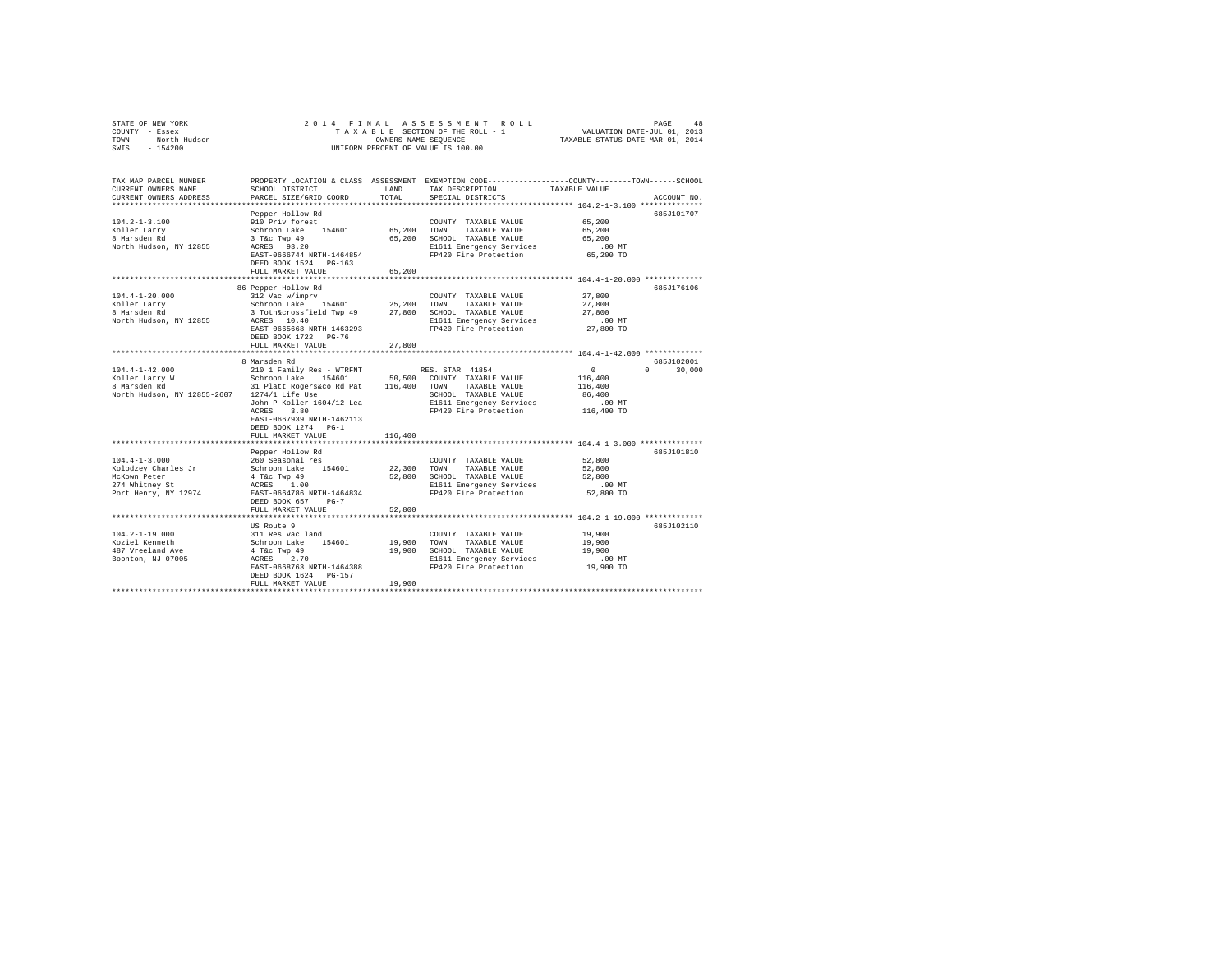| STATE OF NEW YORK<br>COUNTY - Essex<br>TOWN - North Hudson<br>SWIS - 154200 |                                                       |               | 2014 FINAL ASSESSMENT ROLL<br>TAXABLE SECTION OF THE ROLL - 1<br>OWNERS NAME SEQUENCE<br>UNIFORM PERCENT OF VALUE IS 100.00 | PAGE<br>4 <sup>c</sup><br>VALUATION DATE-JUL 01, 2013<br>TAXABLE STATUS DATE-MAR 01, 2014                                       |
|-----------------------------------------------------------------------------|-------------------------------------------------------|---------------|-----------------------------------------------------------------------------------------------------------------------------|---------------------------------------------------------------------------------------------------------------------------------|
| TAX MAP PARCEL NUMBER<br>CURRENT OWNERS NAME<br>CURRENT OWNERS ADDRESS      | SCHOOL DISTRICT<br>PARCEL SIZE/GRID COORD             | LAND<br>TOTAL | TAX DESCRIPTION<br>SPECIAL DISTRICTS                                                                                        | PROPERTY LOCATION & CLASS ASSESSMENT EXEMPTION CODE---------------COUNTY-------TOWN------SCHOOL<br>TAXABLE VALUE<br>ACCOUNT NO. |
| ***********************                                                     |                                                       |               |                                                                                                                             |                                                                                                                                 |
|                                                                             | 3949 US Route 9                                       |               |                                                                                                                             | 685J102111                                                                                                                      |
| $104.2 - 1 - 22.000$                                                        | 210 1 Family Res                                      |               | COUNTY TAXABLE VALUE                                                                                                        | 116,400                                                                                                                         |
| Koziel Kenneth                                                              | Schroon Lake 154601                                   | 31,100 TOWN   | TAXABLE VALUE                                                                                                               | 116,400                                                                                                                         |
| 487 Vreeland Ave                                                            | 4 T&c Twp 49                                          |               | 116,400 SCHOOL TAXABLE VALUE                                                                                                | 116,400                                                                                                                         |
| Boonton, NJ 07005                                                           | Bldg <sub>2</sub><br>ACRES 4.30                       |               | E1611 Emergency Services                                                                                                    | .00 MT                                                                                                                          |
|                                                                             | EAST-0668420 NRTH-1464489                             |               | FP420 Fire Protection                                                                                                       | 116,400 TO                                                                                                                      |
|                                                                             | DEED BOOK 1624 PG-157                                 |               |                                                                                                                             |                                                                                                                                 |
|                                                                             | FULL MARKET VALUE                                     | 116,400       |                                                                                                                             |                                                                                                                                 |
|                                                                             |                                                       |               |                                                                                                                             |                                                                                                                                 |
|                                                                             | Pepper Hollow Rd                                      |               |                                                                                                                             | 685J100415                                                                                                                      |
| $104.4 - 1 - 29.000$                                                        | 322 Rural vac>10 - WTRFNT                             |               | COUNTY TAXABLE VALUE                                                                                                        | 11,000                                                                                                                          |
| Kralik Jozef                                                                | Schroon Lake 154601                                   |               | 11,000 TOWN TAXABLE VALUE                                                                                                   | 11,000                                                                                                                          |
| Kralik Donna M                                                              | 3 T&c Twp 49                                          |               | 11,000 SCHOOL TAXABLE VALUE                                                                                                 | 11,000                                                                                                                          |
| 25 Arlington Ave                                                            | ACRES 10.00                                           |               | E1611 Emergency Services                                                                                                    | $.00$ MT                                                                                                                        |
| St James, NY 11788                                                          | EAST-0665652 NRTH-1461859                             |               | FP420 Fire Protection                                                                                                       | 11,000 TO                                                                                                                       |
|                                                                             | DEED BOOK 1438 PG-271<br>FULL MARKET VALUE            | 11,000        |                                                                                                                             |                                                                                                                                 |
|                                                                             |                                                       |               |                                                                                                                             |                                                                                                                                 |
|                                                                             | 3795 US Route 9                                       |               |                                                                                                                             | 685J100501                                                                                                                      |
| $104.4 - 1 - 79.000$                                                        | 270 Mfg housing - WTRFNT                              |               | COUNTY TAXABLE VALUE                                                                                                        | 75,000                                                                                                                          |
| Kralik Jozef                                                                | Schroon Lake 154601                                   |               | 63,000 TOWN TAXABLE VALUE                                                                                                   | 75,000                                                                                                                          |
| Kralik Donna M                                                              | 31 Platt Rogers&co Rd Pat                             |               | 75,000 SCHOOL TAXABLE VALUE                                                                                                 | 75,000                                                                                                                          |
| 25 Arlington Ave                                                            | ACRES 44.70                                           |               | E1611 Emergency Services                                                                                                    | $.00$ MT                                                                                                                        |
| St James, NY 11788                                                          | EAST-0666650 NRTH-1461586                             |               | FP420 Fire Protection                                                                                                       | 75,000 TO                                                                                                                       |
|                                                                             | DEED BOOK 1438   PG-271                               |               |                                                                                                                             |                                                                                                                                 |
|                                                                             | FULL MARKET VALUE                                     | 75,000        |                                                                                                                             |                                                                                                                                 |
|                                                                             | 3314 Blue Ridge Rd                                    |               |                                                                                                                             | 685J100404                                                                                                                      |
| $113.4 - 2 - 7.000$                                                         | 240 Rural res                                         |               | COUNTY TAXABLE VALUE                                                                                                        | 115,400                                                                                                                         |
| Kristiansen Jane E                                                          | Schroon Lake 154601                                   | 59,000 TOWN   | TAXABLE VALUE                                                                                                               | 115,400                                                                                                                         |
| Kristiansen Thomas Kurt                                                     | 4 Totn&crossfield Twp 44 115,400 SCHOOL TAXABLE VALUE |               |                                                                                                                             | 115,400                                                                                                                         |
|                                                                             |                                                       |               | E1611 Emergency Services                                                                                                    | $.00$ MT                                                                                                                        |
| 40aca<br>South Burlington, VT 05403 ACRES 45.90                             |                                                       |               | FP420 Fire Protection                                                                                                       | 115,400 TO                                                                                                                      |
|                                                                             | EAST-0640996 NRTH-1443520                             |               |                                                                                                                             |                                                                                                                                 |
|                                                                             | DEED BOOK 1613 PG-293                                 |               |                                                                                                                             |                                                                                                                                 |
|                                                                             | FULL MARKET VALUE                                     | 115,400       |                                                                                                                             |                                                                                                                                 |
|                                                                             |                                                       |               |                                                                                                                             |                                                                                                                                 |
| $113.4 - 2 - 8.000$                                                         | Blue Ridge Rd<br>314 Rural vac<10                     |               | COUNTY TAXABLE VALUE                                                                                                        | 685J102313<br>2,500                                                                                                             |
| Kristiansen Jane E                                                          | Schroon Lake 154601                                   |               | 2.500 TOWN<br>TAXABLE VALUE                                                                                                 | 2,500                                                                                                                           |
| Kristiansen Thomas Kurt                                                     | 4 T&c Twp 44                                          |               | 2,500 SCHOOL TAXABLE VALUE                                                                                                  | 2.500                                                                                                                           |
| 10 Knoll Cir                                                                | ACRES 3.60                                            |               | E1611 Emergency Services                                                                                                    | $.00$ MT                                                                                                                        |
| South Burlington, VT 05403 EAST-0641704 NRTH-1443971                        |                                                       |               | FP420 Fire Protection                                                                                                       | 2,500 TO                                                                                                                        |
|                                                                             | DEED BOOK 1613 PG-293                                 |               |                                                                                                                             |                                                                                                                                 |
|                                                                             | FULL MARKET VALUE                                     | 2,500         |                                                                                                                             |                                                                                                                                 |
|                                                                             |                                                       |               |                                                                                                                             |                                                                                                                                 |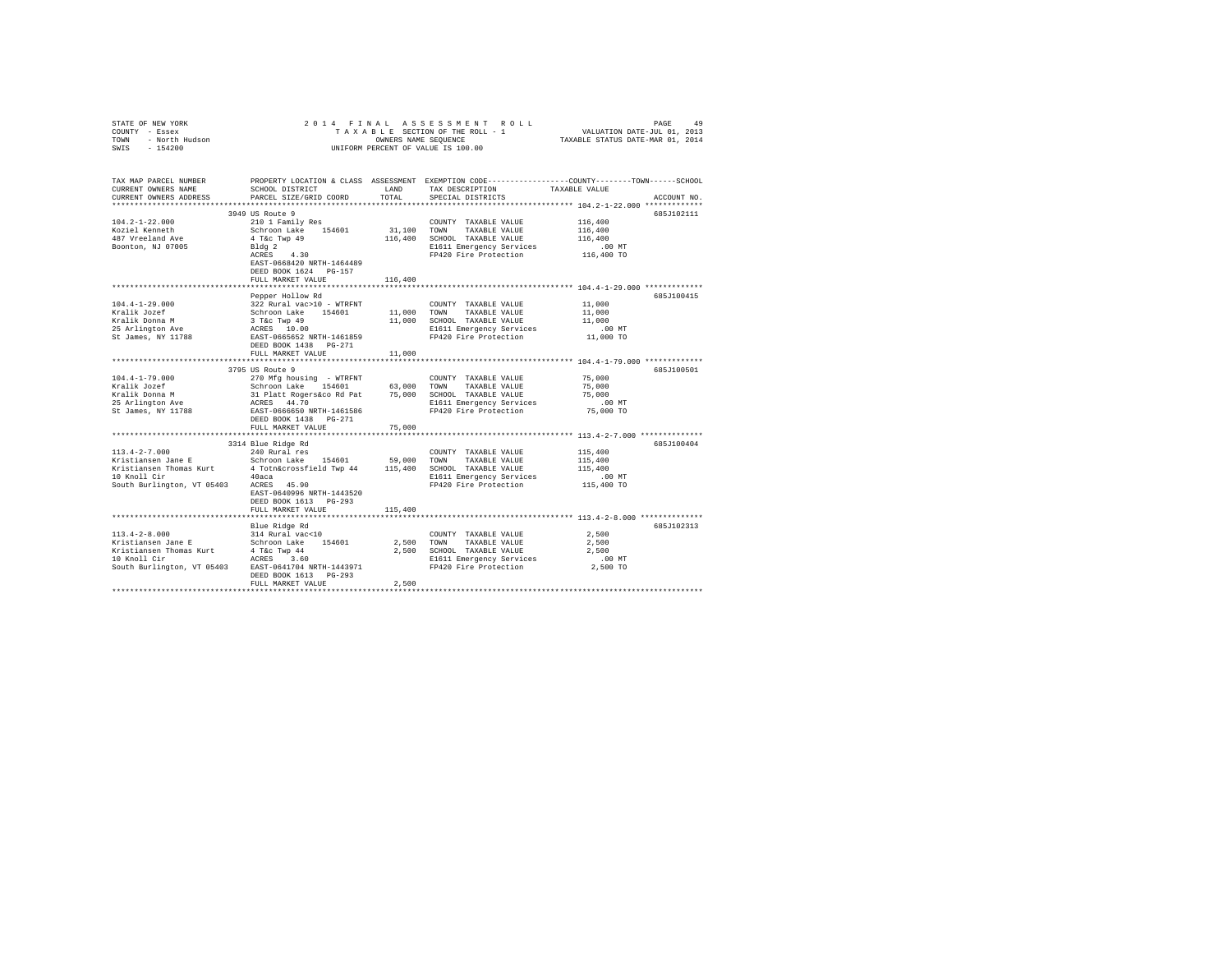|      | STATE OF NEW YORK | 2014 FINAL ASSESSMENT ROLL         | 50<br>PAGE                       |
|------|-------------------|------------------------------------|----------------------------------|
|      | COUNTY - Essex    | TAXABLE SECTION OF THE ROLL - 1    | VALUATION DATE-JUL 01, 2013      |
| TOWN | - North Hudson    | OWNERS NAME SEOUENCE               | TAXABLE STATUS DATE-MAR 01, 2014 |
| SWIS | $-154200$         | UNIFORM PERCENT OF VALUE IS 100.00 |                                  |

| TAX MAP PARCEL NUMBER<br>CURRENT OWNERS NAME                                                                                                | SCHOOL DISTRICT                                                                  | LAND   | PROPERTY LOCATION & CLASS ASSESSMENT EXEMPTION CODE---------------COUNTY-------TOWN------SCHOOL<br>TAX DESCRIPTION | TAXABLE VALUE |                                 |
|---------------------------------------------------------------------------------------------------------------------------------------------|----------------------------------------------------------------------------------|--------|--------------------------------------------------------------------------------------------------------------------|---------------|---------------------------------|
| CURRENT OWNERS ADDRESS                                                                                                                      | PARCEL SIZE/GRID COORD                                                           | TOTAL  | SPECIAL DISTRICTS                                                                                                  |               | ACCOUNT NO.                     |
|                                                                                                                                             |                                                                                  |        |                                                                                                                    |               |                                 |
|                                                                                                                                             | Blue Ridge Rd                                                                    |        |                                                                                                                    |               | 685J178526                      |
| $113.4 - 2 - 9.000$                                                                                                                         | $322$ Rural vac > 10                                                             |        | COUNTY TAXABLE VALUE 33,800                                                                                        |               |                                 |
|                                                                                                                                             |                                                                                  |        |                                                                                                                    | 33,800        |                                 |
|                                                                                                                                             |                                                                                  |        |                                                                                                                    | 33,800        |                                 |
|                                                                                                                                             |                                                                                  |        | E1611 Emergency Services                                                                                           | $.00$ MT      |                                 |
| South Burlington, VT 05403 ACRES 48.30                                                                                                      |                                                                                  |        | FP420 Fire Protection 33,800 TO                                                                                    |               |                                 |
|                                                                                                                                             | EAST-0642249 NRTH-1444463                                                        |        |                                                                                                                    |               |                                 |
|                                                                                                                                             | DEED BOOK 1613 PG-293                                                            |        |                                                                                                                    |               |                                 |
|                                                                                                                                             | FULL MARKET VALUE                                                                | 33,800 |                                                                                                                    |               |                                 |
|                                                                                                                                             |                                                                                  |        |                                                                                                                    |               |                                 |
|                                                                                                                                             | 20 Johnson Pond Rd                                                               |        |                                                                                                                    |               | 685J100612                      |
| 114.4-1-37.000                                                                                                                              | 210 1 Family Res                                                                 |        | SR STAR 41834                                                                                                      | $\sim$ 0      | 64,200<br>$\Omega$ and $\Omega$ |
| Kuqler Virqinia M                                                                                                                           | Schroon Lake 154601                                                              |        | 14.500 COUNTY TAXABLE VALUE                                                                                        | 97,300        |                                 |
| Johnson Pond Rd                                                                                                                             | 1-A Gore E Of Rd Pat $97,300$ TOWN TAXABLE VALUE ACRES 0.40 SCHOOL TAXABLE VALUE |        |                                                                                                                    | 97.300        |                                 |
| PO Box 68                                                                                                                                   |                                                                                  |        |                                                                                                                    | 33,100        |                                 |
| North Hudson, NY 12855-0068 EAST-0660398 NRTH-1442161                                                                                       | DEED BOOK 1238 PG-44                                                             |        | E1611 Emergency Services<br>FP420 Fire Protection                                                                  | $97,300$ TO   |                                 |
|                                                                                                                                             | FULL MARKET VALUE                                                                | 97,300 |                                                                                                                    |               |                                 |
|                                                                                                                                             |                                                                                  |        |                                                                                                                    |               |                                 |
|                                                                                                                                             | Johnson Pond Rd                                                                  |        |                                                                                                                    |               | 685J100711                      |
| 114.4-1-38.000                                                                                                                              | 322 Rural vac>10                                                                 |        | COUNTY TAXABLE VALUE 16,200                                                                                        |               |                                 |
|                                                                                                                                             |                                                                                  |        |                                                                                                                    | 16,200        |                                 |
|                                                                                                                                             |                                                                                  |        |                                                                                                                    | 16,200        |                                 |
|                                                                                                                                             |                                                                                  |        |                                                                                                                    | $.00$ MT      |                                 |
| North Hudson, NY 12855-0068 ACRES 20.60                                                                                                     |                                                                                  |        | FP420 Fire Protection 16,200 TO                                                                                    |               |                                 |
|                                                                                                                                             | EAST-0660566 NRTH-1441513                                                        |        |                                                                                                                    |               |                                 |
|                                                                                                                                             | DEED BOOK 1238 PG-53                                                             |        |                                                                                                                    |               |                                 |
|                                                                                                                                             | FULL MARKET VALUE                                                                | 16,200 |                                                                                                                    |               |                                 |
|                                                                                                                                             |                                                                                  |        |                                                                                                                    |               |                                 |
|                                                                                                                                             | US Route 9                                                                       |        |                                                                                                                    |               | 685J100702                      |
| 114.18-3-1.000                                                                                                                              | 314 Rural vac<10                                                                 |        | COUNTY TAXABLE VALUE                                                                                               | 18,300        |                                 |
| Kugler Virginia M                                                                                                                           | Schroon Lake 154601 18,300 TOWN TAXABLE VALUE                                    |        |                                                                                                                    | 18,300        |                                 |
| Johnson Pond Rd                                                                                                                             | 22 Road Patent<br>ACRES 1.12                                                     |        | 18,300 SCHOOL TAXABLE VALUE                                                                                        | 18,300        |                                 |
| PO Box 68                                                                                                                                   |                                                                                  |        | E1611 Emergency Services                                                                                           | $.00$ MT      |                                 |
| North Hudson, NY 12855-0068 EAST-0659929 NRTH-1441883                                                                                       |                                                                                  |        | FP420 Fire Protection                                                                                              | 18,300 TO     |                                 |
|                                                                                                                                             | DEED BOOK 1238 PG-50                                                             |        |                                                                                                                    |               |                                 |
|                                                                                                                                             | FULL MARKET VALUE                                                                | 18,300 |                                                                                                                    |               |                                 |
|                                                                                                                                             |                                                                                  |        |                                                                                                                    |               |                                 |
|                                                                                                                                             | US Route 9                                                                       |        |                                                                                                                    |               | 685J185005                      |
| 114.18-3-2.200                                                                                                                              | 314 Rural vac<10<br>Schroon Lake 154601                                          |        | COUNTY TAXABLE VALUE                                                                                               | 400           |                                 |
|                                                                                                                                             |                                                                                  |        | 400 TOWN TAXABLE VALUE                                                                                             | 400           |                                 |
| 111.1.0.0 clear of Marian Schroon Lake<br>Eugler Virginia Maria 22 Road Patent<br>- Acker ACRES 1.18<br>- Acker ACRES 11.0.0.0 cm = 1441782 |                                                                                  |        | 400 SCHOOL TAXABLE VALUE                                                                                           | 400           |                                 |
|                                                                                                                                             |                                                                                  |        | E1611 Emergency Services                                                                                           | $.00$ MT      |                                 |
| North Hudson, NY 12855-0068 EAST-0659930 NRTH-1441782                                                                                       | DEED BOOK 1238 PG-47                                                             |        | FP420 Fire Protection                                                                                              | 400 TO        |                                 |
|                                                                                                                                             | FULL MARKET VALUE                                                                | 400    |                                                                                                                    |               |                                 |
|                                                                                                                                             |                                                                                  |        |                                                                                                                    |               |                                 |
|                                                                                                                                             |                                                                                  |        |                                                                                                                    |               |                                 |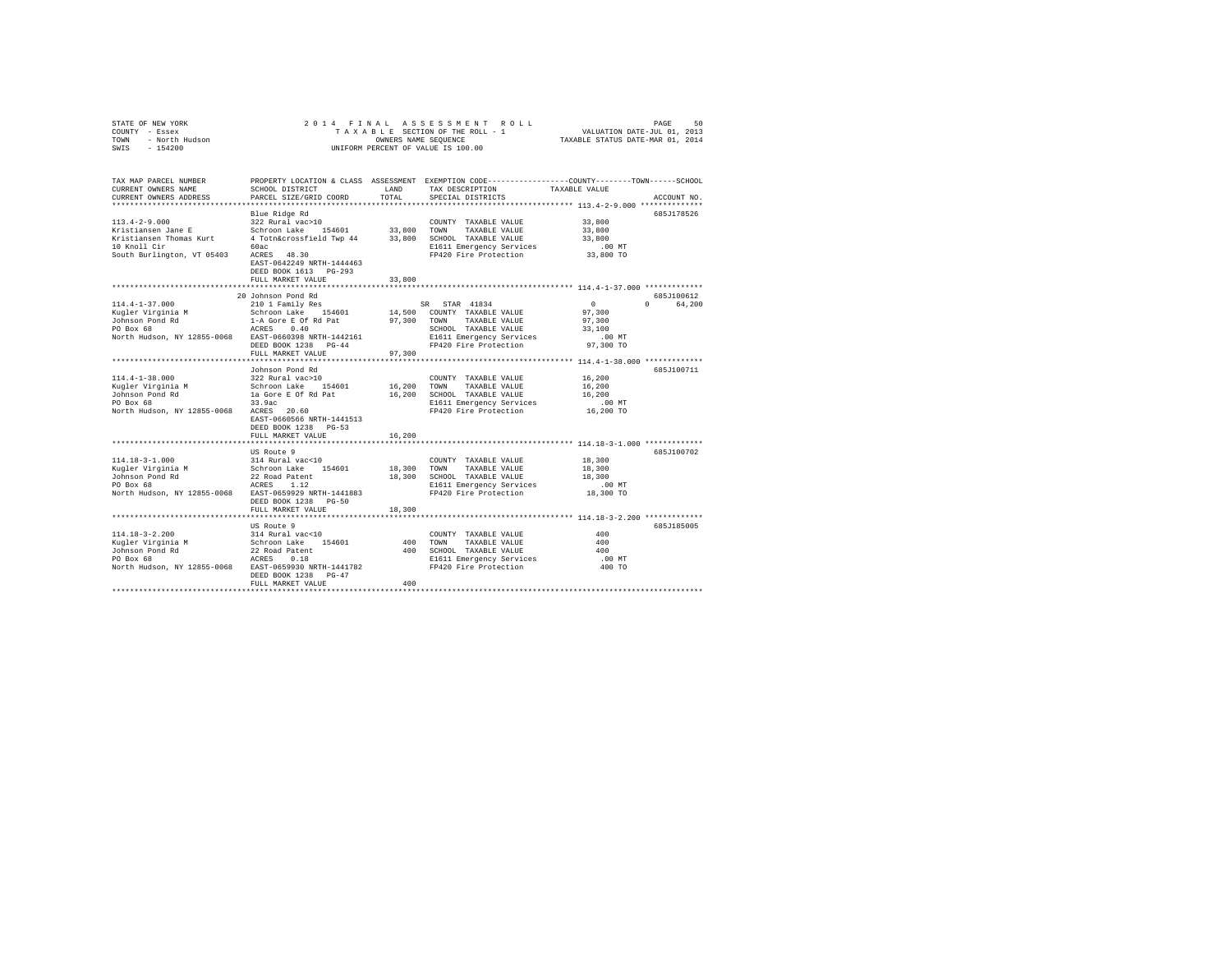| COUNTY - Essex<br>TOWN<br>- North Hudson<br>SWIS - 154200                                                                                                                                                                                                                                                                                                                                                                                                                   |                                                                                                                                                                           | OWNERS NAME SEOUENCE | TAXABLE SECTION OF THE ROLL - 1<br>UNIFORM PERCENT OF VALUE IS 100.00                                                                 | VALUATION DATE-JUL 01, 2013<br>TAXABLE STATUS DATE-MAR 01, 2014                                                                                                                                                 |
|-----------------------------------------------------------------------------------------------------------------------------------------------------------------------------------------------------------------------------------------------------------------------------------------------------------------------------------------------------------------------------------------------------------------------------------------------------------------------------|---------------------------------------------------------------------------------------------------------------------------------------------------------------------------|----------------------|---------------------------------------------------------------------------------------------------------------------------------------|-----------------------------------------------------------------------------------------------------------------------------------------------------------------------------------------------------------------|
| CURRENT OWNERS NAME<br>CURRENT OWNERS ADDRESS                                                                                                                                                                                                                                                                                                                                                                                                                               | SCHOOL DISTRICT<br>PARCEL SIZE/GRID COORD                                                                                                                                 | LAND<br>TOTAL.       | TAX DESCRIPTION<br>SPECIAL DISTRICTS                                                                                                  | TAX MAP PARCEL NUMBER PROPERTY LOCATION & CLASS ASSESSMENT EXEMPTION CODE---------------COUNTY-------TOWN------SCHOOL<br>TAXABLE VALUE<br>ACCOUNT NO.<br>************************* 105.-1-49.000 ************** |
| $105. - 1 - 49.000$<br>Kurywka Michael<br>285 Vliet Blvd<br>Cohoes, NY 12047                                                                                                                                                                                                                                                                                                                                                                                                | 475 Ensign Pond Rd<br>270 Mfg housing<br>Schroon Lake 154601<br>204 Paradox Tract<br>ACRES 0.78<br>EAST-0674583 NRTH-1456098<br>DEED BOOK 434 PG-590<br>FULL MARKET VALUE | 20,300               | COUNTY TAXABLE VALUE<br>18,700 TOWN TAXABLE VALUE<br>20,300 SCHOOL TAXABLE VALUE<br>E1611 Emergency Services<br>FP420 Fire Protection | 685J102004<br>20,300<br>20,300<br>20,300<br>$.00$ MT<br>20,300 TO                                                                                                                                               |
| $104.2 - 1 - 2.200$<br>LaFlower Paul<br>LaFlower Danelle<br>PO Box 416<br>Wales, MA 01081                                                                                                                                                                                                                                                                                                                                                                                   | US Route 9<br>910 Priv forest<br>Schroon Lake 154601<br>T&c 3&4<br>ACRES 136.80<br>EAST-0663455 NRTH-1465650<br>DEED BOOK 1223 PG-154<br>FULL MARKET VALUE                | 76,600               | COUNTY TAXABLE VALUE<br>76,600 TOWN TAXABLE VALUE<br>76,600 SCHOOL TAXABLE VALUE<br>E1611 Emergency Services<br>FP420 Fire Protection | 685Z000006<br>76,600<br>76,600<br>76,600<br>$.00$ MT<br>76,600 TO                                                                                                                                               |
| $104.2 - 1 - 3.200$<br>LaFlower Paul<br>LaFlower Danelle<br>PO Box 416<br>Wales, MA 01081                                                                                                                                                                                                                                                                                                                                                                                   | US Route 9<br>910 Priv forest<br>Schroon Lake 154601<br>T&c 4<br>ACRES 88.60<br>EAST-0665219 NRTH-1466444<br>DEED BOOK 1223 PG-154<br>FULL MARKET VALUE                   | 49,600               | COUNTY TAXABLE VALUE<br>49,600 TOWN TAXABLE VALUE<br>49,600 SCHOOL TAXABLE VALUE<br>E1611 Emergency Services<br>FP420 Fire Protection | 685Z000007<br>49,600<br>49,600<br>49,600<br>$.00$ MT<br>49,600 TO                                                                                                                                               |
| $104.4 - 1 - 8.130$<br>LaFlower Paul<br>LaFlower Danelle<br>PO Box 416<br>Wales, MA 01081                                                                                                                                                                                                                                                                                                                                                                                   | Pepper Hollow Rd<br>322 Rural vac>10<br>Schroon Lake 154601<br>3 T&C Pat Twp<br>ACRES 29.00<br>EAST-0664429 NRTH-1463519<br>DEED BOOK 1223 PG-154<br>FULL MARKET VALUE    | 16,200               | COUNTY TAXABLE VALUE<br>16,200 TOWN TAXABLE VALUE<br>16,200 SCHOOL TAXABLE VALUE<br>E1611 Emergency Services<br>FP420 Fire Protection | 685J178557<br>16,200<br>16,200<br>16,200<br>$.00$ MT<br>16,200 TO                                                                                                                                               |
| $\begin{tabular}{lllllllll} 104.4-3-7.100 & 312 \text{ Vac} & \text{w} & \text{COWITY} & \text{COWITY} & \text{TAXABLE VALUE} \\ \text{LAMontain Susan} & \text{Schron} & \text{Lebforon} & \text{154601} & 36,400 & \text{TAXABLE VALUE} \\ \text{LAMontain Susan} & 29 \text{ Platt RogersC0 Rd Pat} & 53,600 & \text{SCHODL} & \text{TAXABLE VALUE} \\ \text{2560 RL 9 Lot 103} & \text{Pt Lot 7 Kenakwar Dubd} & \text{E1611 Energy} & \text$<br>Ballston Spa, NY 12020 | 40 Kenakwar Ln<br>ACRES 4.15<br>EAST-0664679 NRTH-1459423<br>DEED BOOK 1598 PG-68<br>FULL MARKET VALUE                                                                    | 53,600               | E1611 Emergency Services<br>FP420 Fire Protection                                                                                     | 685Z009005<br>53,600<br>53,600<br>53,600<br>.00 MT<br>53,600 TO                                                                                                                                                 |

STATE OF NEW YORK 2 0 1 4 F I N A L A S S E S S M E N T R O L L PAGE 51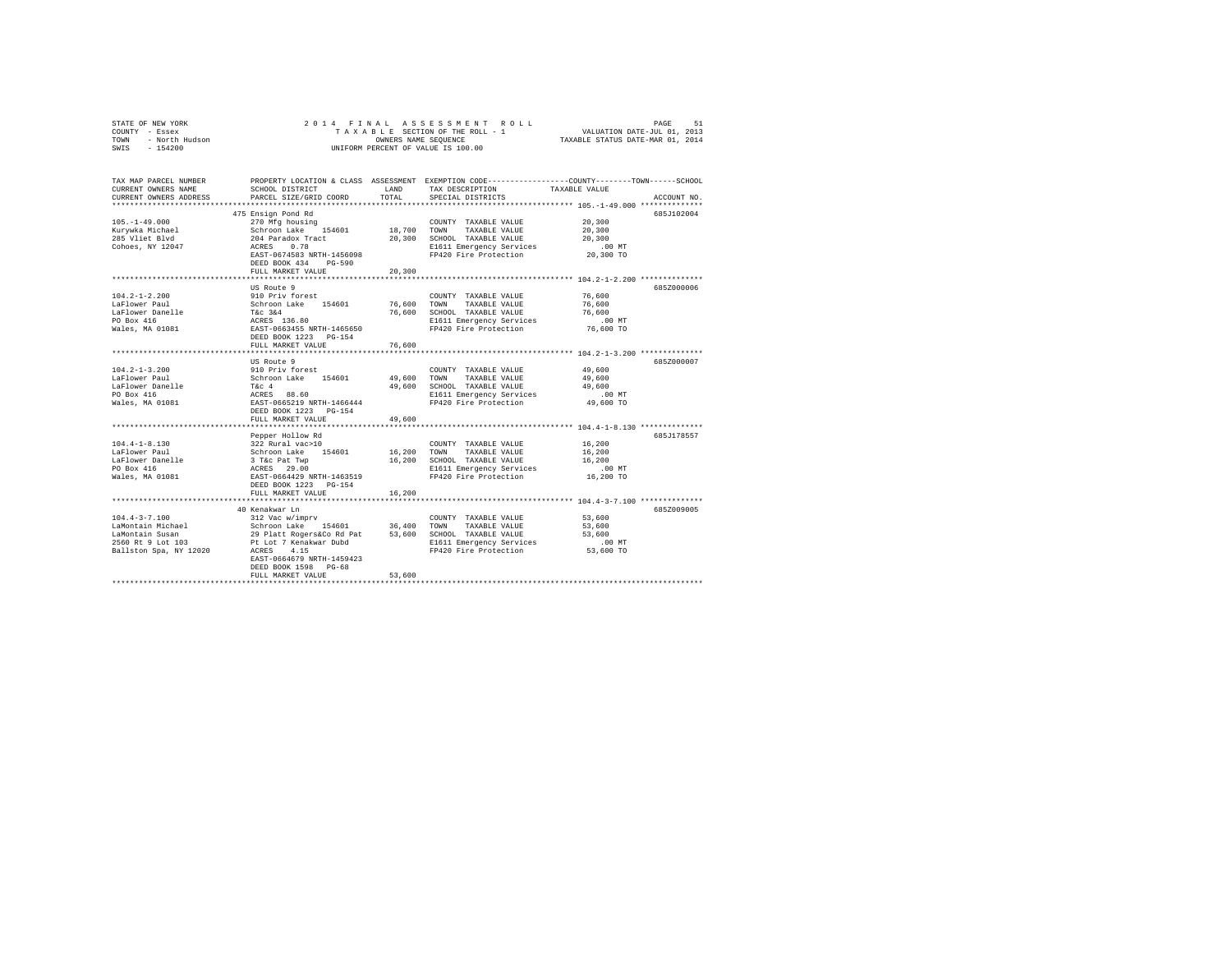| STATE OF NEW YORK<br>COUNTY - Essex<br>TOWN<br>- North Hudson<br>$-154200$<br>SWIS                             |                                                                                                                                                                                                                                                                | OWNERS NAME SEQUENCE | 2014 FINAL ASSESSMENT ROLL<br>TAXABLE SECTION OF THE ROLL - 1<br>UNIFORM PERCENT OF VALUE IS 100.00                            | VALUATION DATE-JUL 01, 2013<br>TAXABLE STATUS DATE-MAR 01, 2014 | PAGE<br>52                  |
|----------------------------------------------------------------------------------------------------------------|----------------------------------------------------------------------------------------------------------------------------------------------------------------------------------------------------------------------------------------------------------------|----------------------|--------------------------------------------------------------------------------------------------------------------------------|-----------------------------------------------------------------|-----------------------------|
| TAX MAP PARCEL NUMBER<br>CURRENT OWNERS NAME<br>CURRENT OWNERS ADDRESS                                         | PROPERTY LOCATION & CLASS ASSESSMENT EXEMPTION CODE---------------COUNTY-------TOWN-----SCHOOL<br>SCHOOL DISTRICT<br>PARCEL SIZE/GRID COORD                                                                                                                    | LAND<br>TOTAL        | TAX DESCRIPTION TAXABLE VALUE<br>SPECIAL DISTRICTS                                                                             |                                                                 | ACCOUNT NO.                 |
|                                                                                                                |                                                                                                                                                                                                                                                                |                      |                                                                                                                                |                                                                 |                             |
| $104.4 - 3 - 7.200$<br>LaMontain Michael<br>LaMontain Susan<br>2560 Rt 9 Lot 103<br>Ballston Spa, NY 12020     | Kenakwar Ln<br>314 Rural vac<10<br>Schroon Lake 154601 1,700 TOWN TAXABLE VALUE<br>29 Platt Rogers&Co Rd Pat 1,700 SCHOOL TAXABLE VALUE<br>Pt Lot 7 Kenakwar Subd<br>ACRES 0.65<br>EAST-0664648 NRTH-1459108<br>DEED BOOK 1598 PG-68<br>FULL MARKET VALUE      | 1,700                | COUNTY TAXABLE VALUE<br>E1611 Emergency Services<br>FP420 Fire Protection                                                      | 1,700<br>1,700<br>1,700<br>$.00$ MT<br>1,700 TO                 | 685Z009006                  |
|                                                                                                                |                                                                                                                                                                                                                                                                |                      |                                                                                                                                |                                                                 |                             |
| $104.4 - 3 - 7.300$<br>LaMontain Michael<br>LaMontain Susan<br>2560 Rt 9 Lot 103<br>Ballston Spa, NY 12020     | Kenakwar Ln<br>314 Rural vac<10<br>Schroon Lake 154601<br>29 Platt Rogers&Co Rd Pat<br>Pt Lot 7 Kenakwar Subd<br>ACRES 0.28<br>EAST-0664648 NRTH-1459108<br>DEED BOOK 1598 PG-68<br>FULL MARKET VALUE                                                          | 800<br>800           | COUNTY TAXABLE VALUE<br>TOWN<br>TAXABLE VALUE<br>800 SCHOOL TAXABLE VALUE<br>E1611 Emergency Services<br>FP420 Fire Protection | 800<br>800<br>800<br>.00 MT<br>800 TO                           | 685Z009007                  |
|                                                                                                                | 3623 US Route 9                                                                                                                                                                                                                                                |                      |                                                                                                                                |                                                                 | 685J186005                  |
| $104.4 - 2 - 2.000$<br>Lang Aaron T<br>PO Box 234<br>Crown Point, NY 12928                                     | 210 1 Family Res<br>Schroon Lake 154601 31,600 TOWN TAXABLE VALUE<br>29 Platt Rogers&co Rd Pat 125,300 SCHOOL TAXABLE VALUE<br>ACRES 4.84 BANK1STARSG<br>EAST-0664679 NRTH-1457390<br>DEED BOOK 1674 PG-56<br>FULL MARKET VALUE                                | 125,300              | COUNTY TAXABLE VALUE<br>E1611 Emergency Services<br>FP420 Fire Protection                                                      | 125,300<br>125,300<br>125,300<br>$.00$ MT<br>125,300 TO         |                             |
|                                                                                                                | ***********************                                                                                                                                                                                                                                        |                      | **************************** 104.4-1-76.000 *************                                                                      |                                                                 |                             |
| $104.4 - 1 - 76.000$<br>Lang Karen S<br>Wood Mary E<br>PO Box 55<br>North Hudson, NY 12855-0055 Theresa A Wood | 3764 US Route 9<br>271 Mfg housings<br>Schroon Lake 154601 28.500 COUNTY TAXABLE VALUE<br>31 Platt Rogers&co Rd Pat 51,400 TOWN TAXABLE VALUE<br>1279/301 Life Use To<br>ACRES 1.30<br>EAST-0666593 NRTH-1460298<br>DEED BOOK 1279 PG-301<br>FULL MARKET VALUE | 51,400               | RES. STAR 41854<br>SCHOOL TAXABLE VALUE<br>E1611 Emergency Services<br>FP420 Fire Protection 51,400 TO                         | $\sim$ 0<br>51,400<br>51,400<br>21,400<br>$.00$ MT              | 685J178518<br>$0 \t 30.000$ |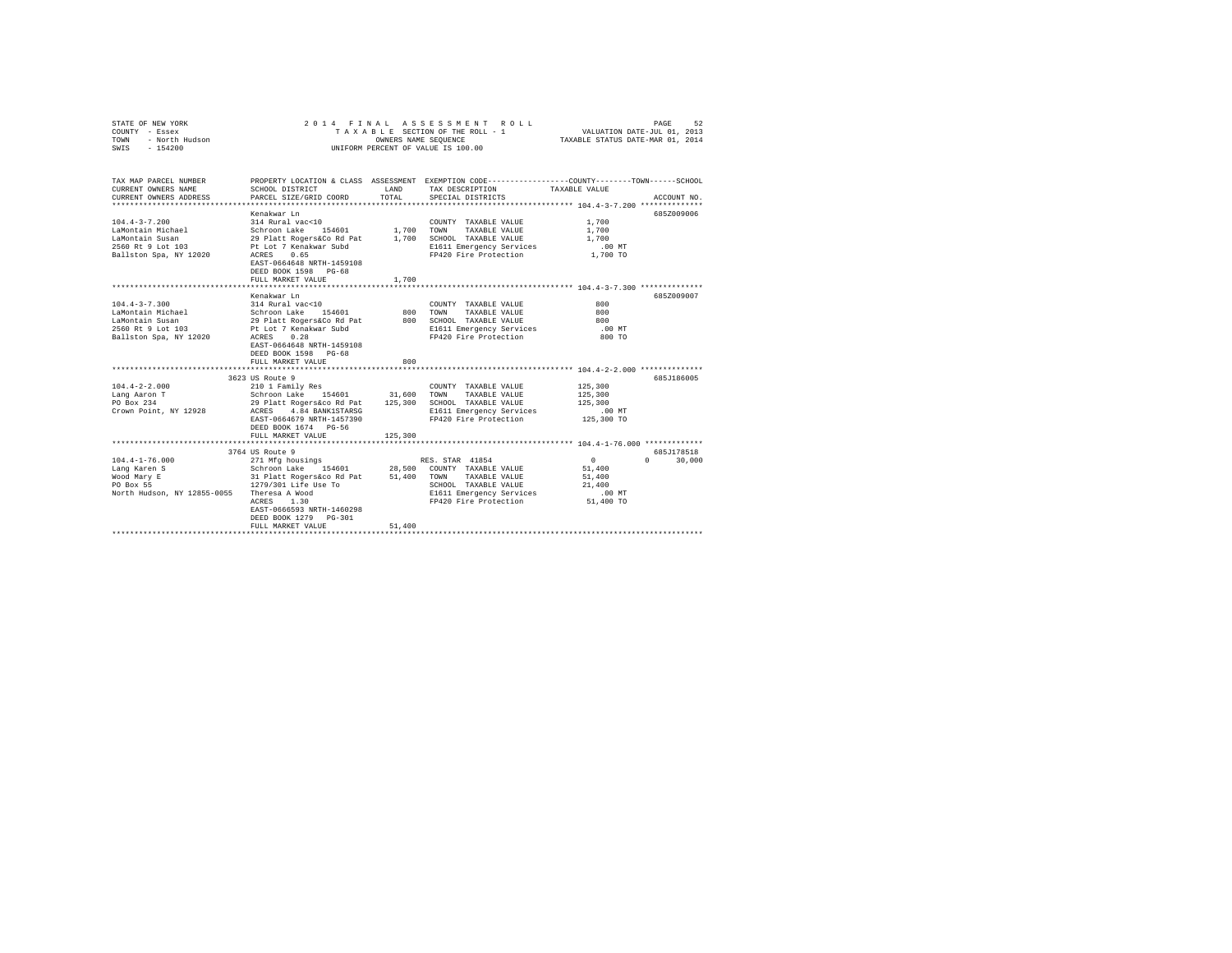| STATE OF NEW YORK<br>COUNTY - Essex<br>- North Hudson<br>TOWN<br>$-154200$<br>SWIS | 2014 FINAL                                                                                            |               | UNIFORM PERCENT OF VALUE IS 100.00                                                                                                     |                      |                             |
|------------------------------------------------------------------------------------|-------------------------------------------------------------------------------------------------------|---------------|----------------------------------------------------------------------------------------------------------------------------------------|----------------------|-----------------------------|
| TAX MAP PARCEL NUMBER<br>CURRENT OWNERS NAME<br>CURRENT OWNERS ADDRESS             | SCHOOL DISTRICT<br>PARCEL SIZE/GRID COORD                                                             | LAND<br>TOTAL | PROPERTY LOCATION & CLASS ASSESSMENT EXEMPTION CODE---------------COUNTY-------TOWN-----SCHOOL<br>TAX DESCRIPTION<br>SPECIAL DISTRICTS | TAXABLE VALUE        | ACCOUNT NO.                 |
|                                                                                    |                                                                                                       |               |                                                                                                                                        |                      |                             |
| $113.3 - 3 - 5.000$                                                                | 2767 Blue Ridge Rd<br>210 1 Family Res                                                                |               | RES. STAR 41854                                                                                                                        | $\sim$ 0             | 685J100508<br>$0 \t 30.000$ |
| Langworthy Donald A Jr                                                             |                                                                                                       |               |                                                                                                                                        | 140,700              |                             |
| 2767 Blue Ridge Rd                                                                 | Schroon Lake 154601 29,100 COUNTY TAXABLE VALUE 7 Totn&crossfield Twp 44 140,700 TOWN TAXABLE VALUE   |               |                                                                                                                                        | 140,700              |                             |
| North Hudson, NY 12855                                                             | ACRES 1.99                                                                                            |               | SCHOOL TAXABLE VALUE                                                                                                                   | 110,700              |                             |
|                                                                                    | EAST-0629533 NRTH-1441569                                                                             |               |                                                                                                                                        |                      |                             |
|                                                                                    | DEED BOOK 1114 PG-348                                                                                 |               | E1611 Emergency Services .00 MT<br>FP420 Fire Protection .00 MT                                                                        |                      |                             |
|                                                                                    | FULL MARKET VALUE                                                                                     | 140,700       |                                                                                                                                        |                      |                             |
|                                                                                    |                                                                                                       |               |                                                                                                                                        |                      |                             |
| $113.3 - 2 - 2.000$                                                                | 2600 Blue Ridge Rd<br>260 Seasonal res                                                                |               | COUNTY TAXABLE VALUE                                                                                                                   | 18,600               | 685J100514                  |
| Larsen Larry                                                                       | Schroon Lake 154601                                                                                   |               | 13,100 TOWN TAXABLE VALUE                                                                                                              | 18,600               |                             |
| 356 Scarawan Rd                                                                    | 7 Totn&crossfield Twp 44 18,600 SCHOOL TAXABLE VALUE                                                  |               |                                                                                                                                        | 18,600               |                             |
| Stone Ridge, NY 12484                                                              | ACRES 0.25                                                                                            |               | E1611 Emergency Services                                                                                                               | $.00$ MT             |                             |
|                                                                                    | EAST-0625347 NRTH-1441303                                                                             |               | FP420 Fire Protection                                                                                                                  | 18,600 TO            |                             |
|                                                                                    | DEED BOOK 1591 PG-130                                                                                 |               |                                                                                                                                        |                      |                             |
|                                                                                    | FULL MARKET VALUE                                                                                     | 18,600        |                                                                                                                                        |                      |                             |
|                                                                                    |                                                                                                       |               |                                                                                                                                        |                      | 685J100513                  |
| $113.3 - 2 - 3.000$                                                                | 2604 Blue Ridge Rd<br>260 Seasonal res                                                                |               | COUNTY TAXABLE VALUE                                                                                                                   | 16,800               |                             |
| Larsen Larry                                                                       |                                                                                                       |               |                                                                                                                                        | 16,800               |                             |
| 356 Scarawan Rd                                                                    | Schroon Lake 154601 13,100 TOWN TAXABLE VALUE<br>7 Totn&crossfield Twp 44 16,800 SCHOOL TAXABLE VALUE |               |                                                                                                                                        | 16,800               |                             |
| Stone Ridge, NY 12484                                                              | ACRES 0.25                                                                                            |               | E1611 Emergency Services                                                                                                               | $.00$ MT             |                             |
|                                                                                    | EAST-0625444 NRTH-1441301<br>DEED BOOK 1591    PG-130                                                 |               | FP420 Fire Protection                                                                                                                  | 16,800 TO            |                             |
|                                                                                    | FULL MARKET VALUE                                                                                     | 16,800        |                                                                                                                                        |                      |                             |
|                                                                                    |                                                                                                       |               |                                                                                                                                        |                      |                             |
|                                                                                    | US Route 9                                                                                            |               |                                                                                                                                        |                      | 685J102213                  |
| 114.18-2-6.000<br>Lenhard Michael K                                                |                                                                                                       | 14,900        | COUNTY TAXABLE VALUE<br>TOWN<br>TAXABLE VALUE                                                                                          | 14,900<br>14,900     |                             |
| Lenhard Regina M                                                                   | 311 Res vac land<br>Schroon Lake 154601<br>22 Road Patent                                             |               | 14,900 SCHOOL TAXABLE VALUE                                                                                                            | 14,900               |                             |
| PO Box 180                                                                         | ACRES 0.52                                                                                            |               | E1611 Emergency Services                                                                                                               | $.00$ MT             |                             |
| North Hudson, NY 12855                                                             | EAST-0659222 NRTH-1441332                                                                             |               | FP420 Fire Protection                                                                                                                  | 14,900 TO            |                             |
|                                                                                    | DEED BOOK 1117 PG-68                                                                                  |               |                                                                                                                                        |                      |                             |
|                                                                                    | FULL MARKET VALUE                                                                                     | 14,900        |                                                                                                                                        |                      |                             |
|                                                                                    |                                                                                                       |               |                                                                                                                                        |                      |                             |
|                                                                                    | 4035 Blue Ridge Rd                                                                                    |               |                                                                                                                                        |                      | 685J199002                  |
| $114.18 - 2 - 7.110$                                                               | 582 Camping park - WTRFNT                                                                             |               | COUNTY TAXABLE VALUE                                                                                                                   | 1301,500<br>1301,500 |                             |
|                                                                                    |                                                                                                       |               |                                                                                                                                        | 1301,500             |                             |
| PO Box 180                                                                         | ACRES 20.42                                                                                           |               | E1611 Emergency Services                                                                                                               | .00 MT               |                             |
| North Hudson, NY 12855 EAST-0658654 NRTH-1441227                                   |                                                                                                       |               | FP420 Fire Protection                                                                                                                  | 1301,500 TO          |                             |
|                                                                                    | DEED BOOK 1012 PG-51                                                                                  |               |                                                                                                                                        |                      |                             |
|                                                                                    | FULL MARKET VALUE                                                                                     | 1301,500      |                                                                                                                                        |                      |                             |
|                                                                                    |                                                                                                       |               |                                                                                                                                        |                      |                             |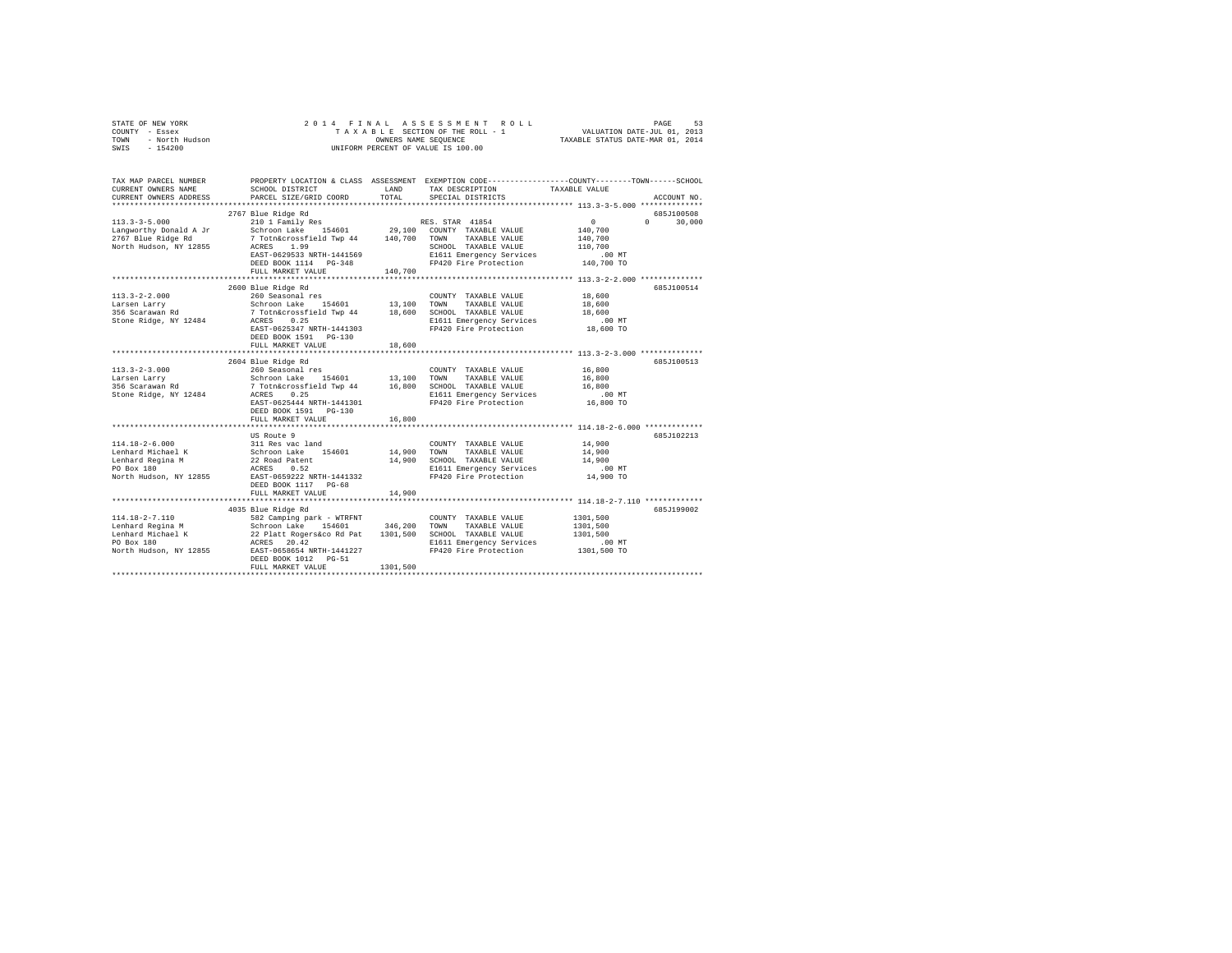|                        | $\begin{array}{cccccccccccccccccc} \texttt{STARTE OF NEW VORE} & \texttt{DRSE} & \texttt{ORNE} & \texttt{PAGE} & \texttt{S4} & \texttt{S4} & \texttt{S5} & \texttt{S6} & \texttt{S7} & \texttt{S8} & \texttt{S8} & \texttt{S9} & \texttt{S0} & \texttt{S1} & \texttt{S1} & \texttt{S2} & \texttt{S3} & \texttt{S4} & \texttt{S4} & \texttt{S5} & \texttt{S6} & \texttt{S7} & \texttt{S8} & \texttt{S8} & \texttt{S9} & \texttt{$ |         |                                                                    |                                                                                                                                                                       |               |
|------------------------|----------------------------------------------------------------------------------------------------------------------------------------------------------------------------------------------------------------------------------------------------------------------------------------------------------------------------------------------------------------------------------------------------------------------------------|---------|--------------------------------------------------------------------|-----------------------------------------------------------------------------------------------------------------------------------------------------------------------|---------------|
|                        |                                                                                                                                                                                                                                                                                                                                                                                                                                  |         |                                                                    |                                                                                                                                                                       |               |
|                        |                                                                                                                                                                                                                                                                                                                                                                                                                                  |         |                                                                    |                                                                                                                                                                       |               |
| CURRENT OWNERS NAME    | TAX MAP PARCEL NUMBER PROPERTY LOCATION & CLASS ASSESSMENT EXEMPTION CODE----------------COUNTY-------TOWN------SCHOOL<br>SCHOOL DISTRICT LAND                                                                                                                                                                                                                                                                                   |         | TAX DESCRIPTION                                                    | TAXABLE VALUE                                                                                                                                                         |               |
| CURRENT OWNERS ADDRESS | PARCEL SIZE/GRID COORD                                                                                                                                                                                                                                                                                                                                                                                                           | TOTAL   | SPECIAL DISTRICTS                                                  |                                                                                                                                                                       | ACCOUNT NO.   |
|                        |                                                                                                                                                                                                                                                                                                                                                                                                                                  |         |                                                                    |                                                                                                                                                                       |               |
|                        | 85 Caza Turn Rd                                                                                                                                                                                                                                                                                                                                                                                                                  |         |                                                                    |                                                                                                                                                                       | 685J186013    |
|                        |                                                                                                                                                                                                                                                                                                                                                                                                                                  |         |                                                                    | 196,000                                                                                                                                                               |               |
|                        |                                                                                                                                                                                                                                                                                                                                                                                                                                  |         |                                                                    | 196,000                                                                                                                                                               |               |
|                        |                                                                                                                                                                                                                                                                                                                                                                                                                                  |         |                                                                    | 196,000                                                                                                                                                               |               |
|                        |                                                                                                                                                                                                                                                                                                                                                                                                                                  |         |                                                                    |                                                                                                                                                                       |               |
| North Hudson, NY 12855 | ACRES 17.00 MT E1611 Emergency Services .00 MT<br>EAST-0662967 NRTH-1453735 FP420 Fire Protection 196,000 TO                                                                                                                                                                                                                                                                                                                     |         |                                                                    |                                                                                                                                                                       |               |
|                        | DEED BOOK 969 PG-233                                                                                                                                                                                                                                                                                                                                                                                                             |         |                                                                    |                                                                                                                                                                       |               |
|                        | FULL MARKET VALUE                                                                                                                                                                                                                                                                                                                                                                                                                | 196,000 |                                                                    |                                                                                                                                                                       |               |
|                        |                                                                                                                                                                                                                                                                                                                                                                                                                                  |         |                                                                    |                                                                                                                                                                       |               |
|                        | Liberty Rd                                                                                                                                                                                                                                                                                                                                                                                                                       |         |                                                                    |                                                                                                                                                                       | 685J198002    |
|                        |                                                                                                                                                                                                                                                                                                                                                                                                                                  |         |                                                                    |                                                                                                                                                                       |               |
|                        |                                                                                                                                                                                                                                                                                                                                                                                                                                  |         |                                                                    |                                                                                                                                                                       |               |
|                        |                                                                                                                                                                                                                                                                                                                                                                                                                                  |         |                                                                    |                                                                                                                                                                       |               |
|                        |                                                                                                                                                                                                                                                                                                                                                                                                                                  |         |                                                                    |                                                                                                                                                                       |               |
|                        | DEED BOOK 1141 PG-95                                                                                                                                                                                                                                                                                                                                                                                                             |         |                                                                    |                                                                                                                                                                       |               |
|                        | FULL MARKET VALUE                                                                                                                                                                                                                                                                                                                                                                                                                | 19,100  |                                                                    |                                                                                                                                                                       |               |
|                        | 13 Liberty Rd                                                                                                                                                                                                                                                                                                                                                                                                                    |         |                                                                    |                                                                                                                                                                       | 685J102013    |
|                        |                                                                                                                                                                                                                                                                                                                                                                                                                                  |         | RES. STAR 41854                                                    | $\sim$ 0                                                                                                                                                              | $0 \t 30,000$ |
|                        |                                                                                                                                                                                                                                                                                                                                                                                                                                  |         |                                                                    | 87,500                                                                                                                                                                |               |
|                        |                                                                                                                                                                                                                                                                                                                                                                                                                                  |         |                                                                    | 87,500                                                                                                                                                                |               |
|                        |                                                                                                                                                                                                                                                                                                                                                                                                                                  |         | SCHOOL TAXABLE VALUE                                               | 57,500                                                                                                                                                                |               |
|                        |                                                                                                                                                                                                                                                                                                                                                                                                                                  |         |                                                                    |                                                                                                                                                                       |               |
|                        |                                                                                                                                                                                                                                                                                                                                                                                                                                  |         | E1611 Emergency Services .00 MT<br>FP420 Fire Protection 87,500 TO |                                                                                                                                                                       |               |
|                        | DEED BOOK 913 PG-305                                                                                                                                                                                                                                                                                                                                                                                                             |         |                                                                    |                                                                                                                                                                       |               |
|                        | FULL MARKET VALUE                                                                                                                                                                                                                                                                                                                                                                                                                | 87,500  |                                                                    |                                                                                                                                                                       |               |
|                        |                                                                                                                                                                                                                                                                                                                                                                                                                                  |         |                                                                    |                                                                                                                                                                       |               |
|                        | 2867 US Route 9                                                                                                                                                                                                                                                                                                                                                                                                                  |         |                                                                    |                                                                                                                                                                       | 685J102012    |
|                        |                                                                                                                                                                                                                                                                                                                                                                                                                                  |         | VET COM CT 41131                                                   |                                                                                                                                                                       |               |
|                        |                                                                                                                                                                                                                                                                                                                                                                                                                                  |         |                                                                    | $\begin{array}{cccc} 14\,, 075 & \quad & 14\,, 075 & \quad & 0 \\ 21\,, 113 & \quad & 21\,, 113 & \quad & 28\,, 150 \\ 0 & \quad & 0 & \quad & 28\,, 150 \end{array}$ |               |
|                        |                                                                                                                                                                                                                                                                                                                                                                                                                                  |         |                                                                    |                                                                                                                                                                       |               |
|                        |                                                                                                                                                                                                                                                                                                                                                                                                                                  |         |                                                                    | 21,112                                                                                                                                                                |               |
|                        |                                                                                                                                                                                                                                                                                                                                                                                                                                  |         |                                                                    | 21,112                                                                                                                                                                |               |
|                        | EAST-0659270 NRTH-1439920                                                                                                                                                                                                                                                                                                                                                                                                        |         |                                                                    |                                                                                                                                                                       |               |
|                        | DEED BOOK 878 PG-330                                                                                                                                                                                                                                                                                                                                                                                                             |         |                                                                    |                                                                                                                                                                       |               |
|                        | FULL MARKET VALUE                                                                                                                                                                                                                                                                                                                                                                                                                | 56,300  |                                                                    |                                                                                                                                                                       |               |
|                        |                                                                                                                                                                                                                                                                                                                                                                                                                                  |         |                                                                    |                                                                                                                                                                       |               |
|                        | 3399 Blue Ridge Rd                                                                                                                                                                                                                                                                                                                                                                                                               |         |                                                                    |                                                                                                                                                                       | 685J101815    |
|                        | $113.20 - 1 - 4.000$ 314 Rural vac<10                                                                                                                                                                                                                                                                                                                                                                                            |         | COUNTY TAXABLE VALUE 400                                           |                                                                                                                                                                       |               |
|                        |                                                                                                                                                                                                                                                                                                                                                                                                                                  |         |                                                                    | 400                                                                                                                                                                   |               |
|                        |                                                                                                                                                                                                                                                                                                                                                                                                                                  |         |                                                                    | 400                                                                                                                                                                   |               |
|                        |                                                                                                                                                                                                                                                                                                                                                                                                                                  |         |                                                                    |                                                                                                                                                                       |               |
|                        |                                                                                                                                                                                                                                                                                                                                                                                                                                  |         |                                                                    | .00 MT<br>400 TO                                                                                                                                                      |               |
|                        | DEED BOOK 1560 PG-133                                                                                                                                                                                                                                                                                                                                                                                                            |         |                                                                    |                                                                                                                                                                       |               |
|                        | FULL MARKET VALUE                                                                                                                                                                                                                                                                                                                                                                                                                | 400     |                                                                    |                                                                                                                                                                       |               |
|                        |                                                                                                                                                                                                                                                                                                                                                                                                                                  |         |                                                                    |                                                                                                                                                                       |               |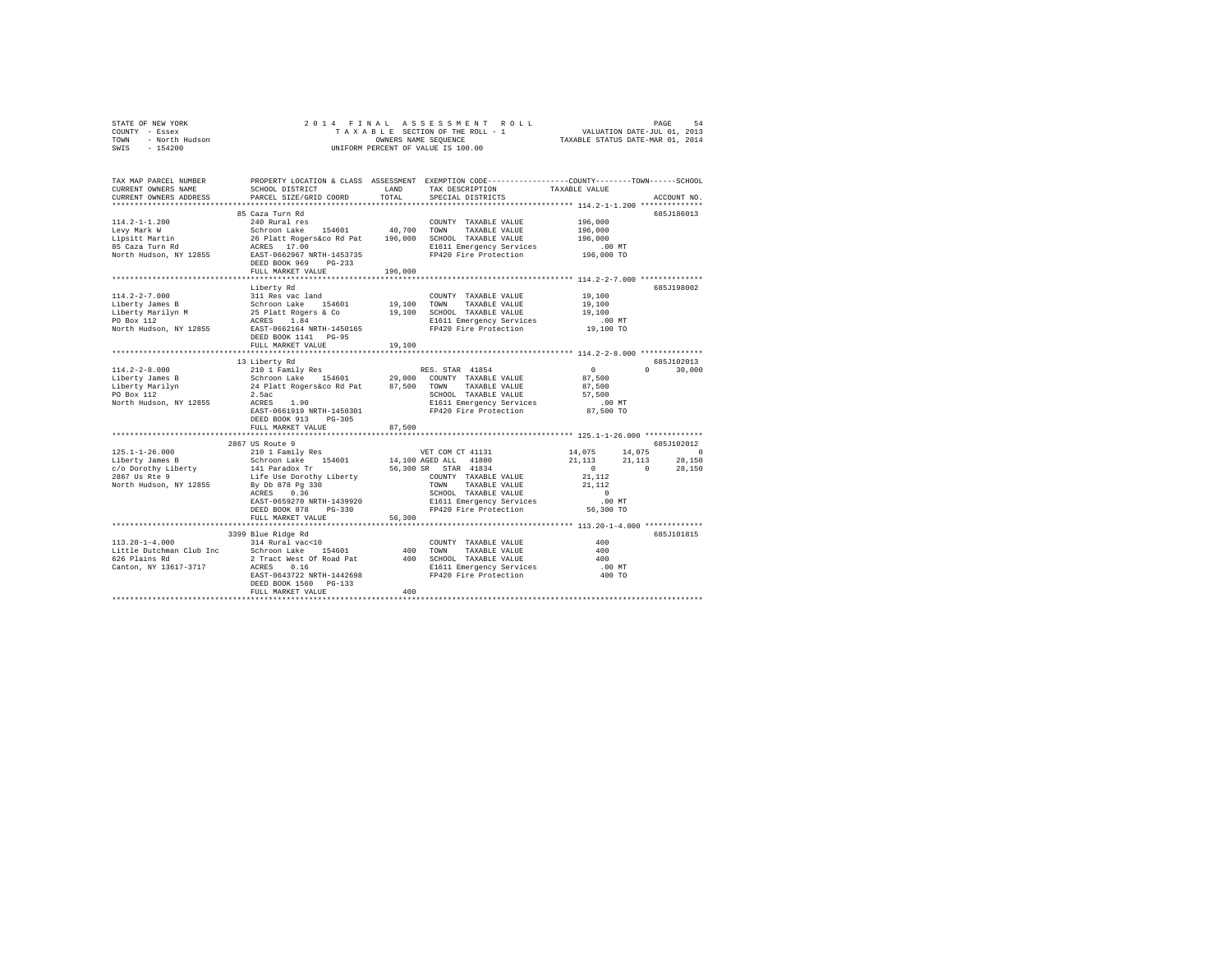|      | STATE OF NEW YORK |  |  | 2014 FINAL ASSESSMENT ROLL         | PAGE                             | 55 |
|------|-------------------|--|--|------------------------------------|----------------------------------|----|
|      | COUNTY - Essex    |  |  | TAXABLE SECTION OF THE ROLL - 1    | VALUATION DATE-JUL 01, 2013      |    |
| TOWN | - North Hudson    |  |  | OWNERS NAME SEOUENCE               | TAXABLE STATUS DATE-MAR 01, 2014 |    |
| SWIS | - 154200          |  |  | UNIFORM PERCENT OF VALUE IS 100.00 |                                  |    |

| TAX MAP PARCEL NUMBER<br>CURRENT OWNERS NAME<br>CURRENT OWNERS ADDRESS | SCHOOL DISTRICT<br>PARCEL SIZE/GRID COORD                                                                                                                                                                                                        | LAND<br>TOTAL | TAX DESCRIPTION<br>SPECIAL DISTRICTS               | PROPERTY LOCATION & CLASS ASSESSMENT EXEMPTION CODE----------------COUNTY-------TOWN------SCHOOL<br>TAXABLE VALUE<br>ACCOUNT NO. |
|------------------------------------------------------------------------|--------------------------------------------------------------------------------------------------------------------------------------------------------------------------------------------------------------------------------------------------|---------------|----------------------------------------------------|----------------------------------------------------------------------------------------------------------------------------------|
|                                                                        |                                                                                                                                                                                                                                                  |               |                                                    |                                                                                                                                  |
|                                                                        | 3411 Blue Ridge Rd                                                                                                                                                                                                                               |               |                                                    | 685J102904                                                                                                                       |
| $113.20 - 1 - 5.000$                                                   | 260 Seasonal res                                                                                                                                                                                                                                 |               | COUNTY TAXABLE VALUE                               | 21,000                                                                                                                           |
|                                                                        | Little Dutchman Club Inc Schroon Lake 154601 12,000 TOWN                                                                                                                                                                                         |               | TAXABLE VALUE                                      | 21,000                                                                                                                           |
| c/o Scott J Perretta                                                   |                                                                                                                                                                                                                                                  |               |                                                    | 21,000                                                                                                                           |
| 626 Plains Rd                                                          |                                                                                                                                                                                                                                                  |               | E1611 Emergency Services                           | $.00$ MT                                                                                                                         |
| Canton, NY 13617                                                       | 20 Tract West Of Road Pat 21,000 SCHOOL TAXABLE VALUE<br>ACRES 0.23<br>EAST-0643803 NRTH-1442668 F1420 Fire Protection                                                                                                                           |               | FP420 Fire Protection                              | 21,000 TO                                                                                                                        |
|                                                                        | DEED BOOK 444<br>$PG-150$                                                                                                                                                                                                                        |               |                                                    |                                                                                                                                  |
|                                                                        | FULL MARKET VALUE                                                                                                                                                                                                                                | 21,000        |                                                    |                                                                                                                                  |
|                                                                        |                                                                                                                                                                                                                                                  |               |                                                    |                                                                                                                                  |
|                                                                        | Blue Ridge Rd                                                                                                                                                                                                                                    |               |                                                    | 685J189008                                                                                                                       |
| $113.20 - 1 - 8.300$                                                   | $314$ Rural vac<10                                                                                                                                                                                                                               |               | COUNTY TAXABLE VALUE                               | 700                                                                                                                              |
| Little Dutchman Club Inc                                               | Schroon Lake 154601                                                                                                                                                                                                                              |               | 700 TOWN TAXABLE VALUE<br>700 SCHOOL TAXABLE VALUE | 700                                                                                                                              |
| 626 Plains Rd                                                          | 20 Tract West Of Road Pat                                                                                                                                                                                                                        |               |                                                    | 700                                                                                                                              |
| Canton, NY 13617-3717                                                  | ACRES<br>0.39                                                                                                                                                                                                                                    |               | E1611 Emergency Services                           | .00 MT                                                                                                                           |
|                                                                        | EAST-0643644 NRTH-1442741                                                                                                                                                                                                                        |               | FP420 Fire Protection                              | 700 TO                                                                                                                           |
|                                                                        | DEED BOOK 1560 PG-133                                                                                                                                                                                                                            |               |                                                    |                                                                                                                                  |
|                                                                        | FULL MARKET VALUE                                                                                                                                                                                                                                | 700           |                                                    |                                                                                                                                  |
|                                                                        | *************************                                                                                                                                                                                                                        |               |                                                    | ************* 114.2-2-2.000 *************                                                                                        |
|                                                                        | 3355 US Route 9                                                                                                                                                                                                                                  |               |                                                    | 685J199001                                                                                                                       |
|                                                                        |                                                                                                                                                                                                                                                  |               | COUNTY TAXABLE VALUE                               | 78,100                                                                                                                           |
|                                                                        |                                                                                                                                                                                                                                                  |               | 54,400 TOWN TAXABLE VALUE                          | 78,100                                                                                                                           |
|                                                                        |                                                                                                                                                                                                                                                  |               | 78.100 SCHOOL TAXABLE VALUE                        | 78,100                                                                                                                           |
|                                                                        |                                                                                                                                                                                                                                                  |               | E1611 Emergency Services                           | $.00$ MT                                                                                                                         |
|                                                                        | Glens Falls, NY 12801 EAST-0661235 NRTH-1451192                                                                                                                                                                                                  |               | FP420 Fire Protection                              | 78,100 TO                                                                                                                        |
|                                                                        | DEED BOOK 1178 PG-1                                                                                                                                                                                                                              |               |                                                    |                                                                                                                                  |
|                                                                        | FULL MARKET VALUE                                                                                                                                                                                                                                | 78,100        |                                                    |                                                                                                                                  |
|                                                                        | 3423 Blue Ridge Rd                                                                                                                                                                                                                               |               |                                                    | 685J190004                                                                                                                       |
| $113.20 - 1 - 8.120$                                                   |                                                                                                                                                                                                                                                  |               |                                                    | 18,300                                                                                                                           |
| Lohn Henry J                                                           |                                                                                                                                                                                                                                                  |               |                                                    | 18,300                                                                                                                           |
| Lohn Hollie M                                                          |                                                                                                                                                                                                                                                  |               |                                                    |                                                                                                                                  |
| 67 McCleary Ave                                                        |                                                                                                                                                                                                                                                  |               |                                                    | 18,300<br>.00 MT                                                                                                                 |
| Amsterdam, NY 12010                                                    |                                                                                                                                                                                                                                                  |               |                                                    | 18,300 TO                                                                                                                        |
|                                                                        | DEED BOOK 1580 PG-189                                                                                                                                                                                                                            |               |                                                    |                                                                                                                                  |
|                                                                        | FULL MARKET VALUE                                                                                                                                                                                                                                | 18,300        |                                                    |                                                                                                                                  |
|                                                                        |                                                                                                                                                                                                                                                  |               |                                                    |                                                                                                                                  |
|                                                                        | 445 Ensign Pond Rd                                                                                                                                                                                                                               |               |                                                    | 685J196003                                                                                                                       |
| $105. - 1 - 53.200$                                                    | 240 Rural res                                                                                                                                                                                                                                    |               | RES. STAR 41854                                    | $\sim$ 0<br>$\cap$<br>30,000                                                                                                     |
|                                                                        |                                                                                                                                                                                                                                                  |               | 43,400 COUNTY TAXABLE VALUE                        | 230,200                                                                                                                          |
|                                                                        |                                                                                                                                                                                                                                                  | 230,200 TOWN  | TAXABLE VALUE                                      | 230,200                                                                                                                          |
|                                                                        |                                                                                                                                                                                                                                                  |               | SCHOOL TAXABLE VALUE                               | 200,200                                                                                                                          |
|                                                                        |                                                                                                                                                                                                                                                  |               | E1611 Emergency Services                           | $.00$ MT                                                                                                                         |
|                                                                        | Nove Arthur A Jr (1997)<br>Towe Arthur A Jr (1997)<br>1998 - The Marchen Marchen (1998)<br>1998 - ACRES 35.00<br>1998 - ACRES 35.00<br>1998 - ACRES 35.00<br>1998 - ACRES 35.00<br>1999 - ACRES 35.00<br>1999 - ACRES 35.00<br>1999 - ACRES 35.0 |               | FP420 Fire Protection                              | 230,200 TO                                                                                                                       |
|                                                                        | FULL MARKET VALUE                                                                                                                                                                                                                                | 230,200       |                                                    |                                                                                                                                  |
|                                                                        |                                                                                                                                                                                                                                                  |               |                                                    |                                                                                                                                  |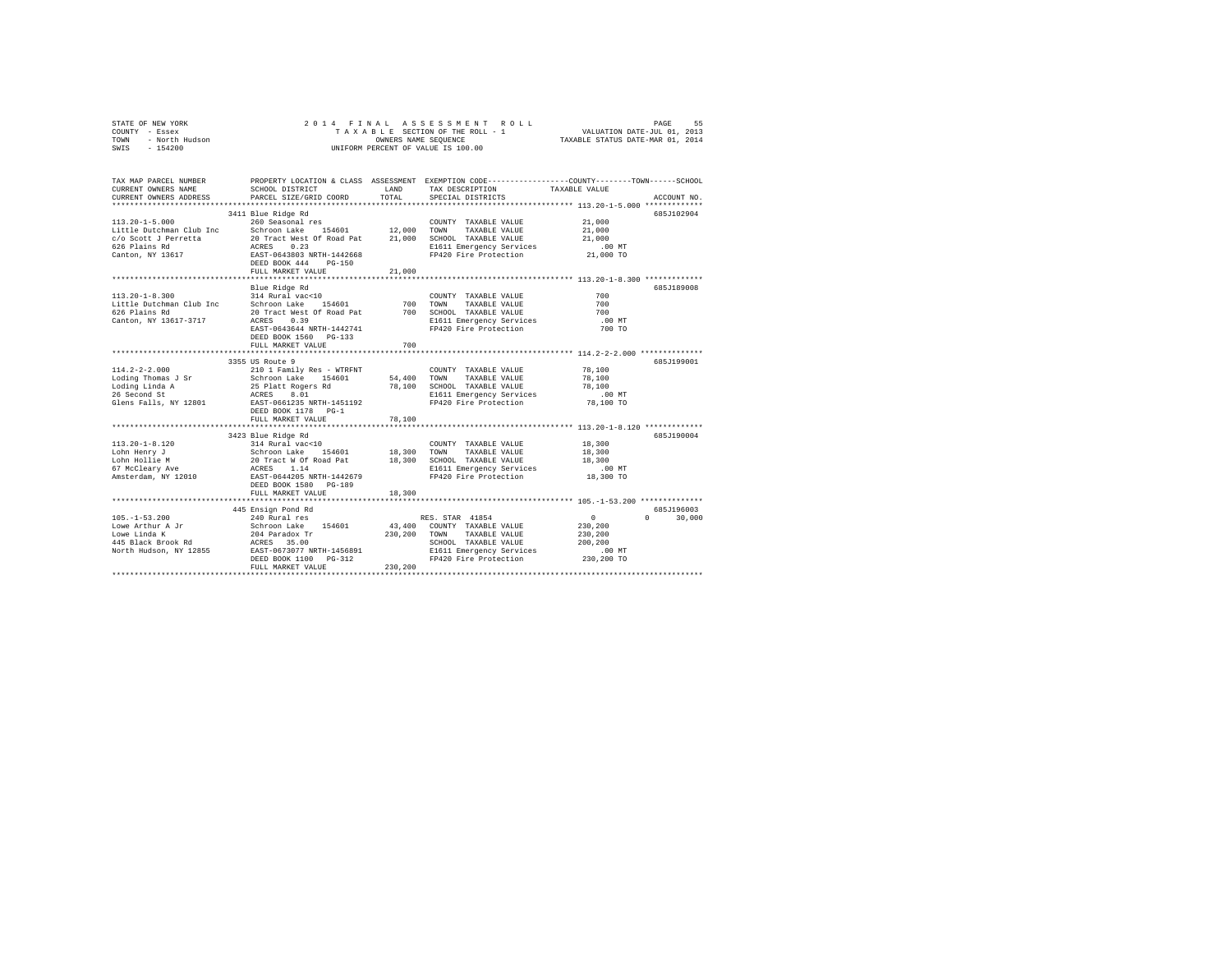|      | STATE OF NEW YORK | 2014 FINAL ASSESSMENT ROLL         | 56<br>PAGE                       |
|------|-------------------|------------------------------------|----------------------------------|
|      | COUNTY - Essex    | TAXABLE SECTION OF THE ROLL - 1    | VALUATION DATE-JUL 01, 2013      |
| TOWN | - North Hudson    | OWNERS NAME SEOUENCE               | TAXABLE STATUS DATE-MAR 01, 2014 |
| SWIS | $-154200$         | UNIFORM PERCENT OF VALUE IS 100.00 |                                  |

| TAX MAP PARCEL NUMBER<br>CURRENT OWNERS NAME | PROPERTY LOCATION & CLASS ASSESSMENT EXEMPTION CODE----------------COUNTY-------TOWN------SCHOOL<br>SCHOOL DISTRICT                                                                                                                        | LAND    | TAX DESCRIPTION                                                                  | TAXABLE VALUE        |                        |
|----------------------------------------------|--------------------------------------------------------------------------------------------------------------------------------------------------------------------------------------------------------------------------------------------|---------|----------------------------------------------------------------------------------|----------------------|------------------------|
| CURRENT OWNERS ADDRESS                       | PARCEL SIZE/GRID COORD                                                                                                                                                                                                                     | TOTAL   | SPECIAL DISTRICTS                                                                |                      | ACCOUNT NO.            |
|                                              | 459 Ensign Pond Rd                                                                                                                                                                                                                         |         |                                                                                  |                      | 685J103212             |
|                                              |                                                                                                                                                                                                                                            |         | VET COM CT 41131 25,000 25,000 0                                                 |                      |                        |
|                                              |                                                                                                                                                                                                                                            |         |                                                                                  | 50,000 50,000        |                        |
|                                              |                                                                                                                                                                                                                                            |         |                                                                                  | $\sim$ 0             | $50,000$ 0<br>0 30,000 |
|                                              |                                                                                                                                                                                                                                            |         |                                                                                  |                      |                        |
|                                              |                                                                                                                                                                                                                                            |         |                                                                                  | 123,600<br>123,600   |                        |
|                                              | DEED BOOK 827 PG-149                                                                                                                                                                                                                       |         | SCHOOL TAXABLE VALUE<br>198,600 E1611 Emergency Services<br>SCHOOL TAXABLE VALUE | 168,600              |                        |
|                                              | FULL MARKET VALUE                                                                                                                                                                                                                          |         |                                                                                  | $.00$ MT             |                        |
|                                              |                                                                                                                                                                                                                                            |         | FP420 Fire Protection                                                            | 198,600 TO           |                        |
|                                              |                                                                                                                                                                                                                                            |         |                                                                                  |                      |                        |
|                                              | 3066 US Route 9                                                                                                                                                                                                                            |         |                                                                                  |                      | 685J102801             |
| 114.4-1-24.000                               | 240 Rural res                                                                                                                                                                                                                              |         | COUNTY TAXABLE VALUE 55,300                                                      |                      |                        |
| Luedtke Barbara A                            |                                                                                                                                                                                                                                            |         | TAXABLE VALUE                                                                    | 55,300<br>55,300     |                        |
| 550D New Scotland Ave                        | Schroon Lake 154601 46,000 TOWN<br>23 Platt Rogers&co Rd Pat 55,300 SCHOC<br>ACRES 25.20 E1611                                                                                                                                             |         | SCHOOL TAXABLE VALUE                                                             |                      |                        |
| Albany, NY 12208                             |                                                                                                                                                                                                                                            |         | E1611 Emergency Services .00 MT<br>FP420 Fire Protection  55,300 TO              |                      |                        |
|                                              | EAST-0661271 NRTH-1444327                                                                                                                                                                                                                  |         |                                                                                  |                      |                        |
|                                              | DEED BOOK 1589 PG-212                                                                                                                                                                                                                      | 55,300  |                                                                                  |                      |                        |
|                                              | FULL MARKET VALUE                                                                                                                                                                                                                          |         |                                                                                  |                      |                        |
|                                              | 542 Johnson Pond Rd                                                                                                                                                                                                                        |         |                                                                                  |                      | 685J190008             |
| 125.12-1-8.500                               | 260 Seasonal res - WTRFNT                                                                                                                                                                                                                  |         | COUNTY TAXABLE VALUE                                                             | 220,900              |                        |
| Mahoney Edward J                             |                                                                                                                                                                                                                                            |         |                                                                                  | 220,900              |                        |
|                                              |                                                                                                                                                                                                                                            |         |                                                                                  | 220,900              |                        |
| <br>Mahoney Shirley<br>3 Sherwood Pl         |                                                                                                                                                                                                                                            |         | E1611 Emergency Services                                                         |                      |                        |
| Hyde Park, NY 12538                          |                                                                                                                                                                                                                                            |         | FP420 Fire Protection                                                            | 00 MT.<br>220,900 TO |                        |
|                                              | 200 Seasonal res = Wikiwi<br>Schroon Lake 154601 163,800 TOWN TAXABLE VALUE<br>169 Paradox Tract 220,900 SCHOOL TAXABLE VALUE<br>ACRES 1.48 220,900 SCHOOL TAXABLE VALUE<br>RATP-0669275 NRTH-1434757<br>PP420 Fire Protection<br>DEST DOO |         |                                                                                  |                      |                        |
|                                              | FULL MARKET VALUE                                                                                                                                                                                                                          | 220,900 |                                                                                  |                      |                        |
|                                              |                                                                                                                                                                                                                                            |         |                                                                                  |                      |                        |
|                                              | 123 Pepper Hollow Rd                                                                                                                                                                                                                       |         |                                                                                  |                      | 685J102015             |
|                                              |                                                                                                                                                                                                                                            |         |                                                                                  |                      |                        |
|                                              |                                                                                                                                                                                                                                            |         |                                                                                  |                      |                        |
|                                              |                                                                                                                                                                                                                                            |         |                                                                                  |                      |                        |
|                                              |                                                                                                                                                                                                                                            |         |                                                                                  | $.00$ MT             |                        |
|                                              | EAST-0665295 NRTH-1462201                                                                                                                                                                                                                  |         | FP420 Fire Protection 73,000 TO                                                  |                      |                        |
|                                              | DEED BOOK 463 PG-277                                                                                                                                                                                                                       |         |                                                                                  |                      |                        |
|                                              | FULL MARKET VALUE                                                                                                                                                                                                                          | 73,000  |                                                                                  |                      |                        |
|                                              |                                                                                                                                                                                                                                            |         |                                                                                  |                      |                        |
|                                              | 2327 Blue Ridge Rd                                                                                                                                                                                                                         |         |                                                                                  |                      | 685J181002             |
| $112.4 - 2 - 9.100$                          | 260 Seasonal res                                                                                                                                                                                                                           |         | COUNTY TAXABLE VALUE                                                             | 169,100              |                        |
|                                              |                                                                                                                                                                                                                                            |         | TAXABLE VALUE                                                                    | 169,100              |                        |
|                                              |                                                                                                                                                                                                                                            |         | E1611 Emergency Services                                                         | 169,100              |                        |
|                                              |                                                                                                                                                                                                                                            |         | FP420 Fire Protection                                                            | 00 MT.<br>169,100 TO |                        |
|                                              | DEED BOOK 1487 PG-88                                                                                                                                                                                                                       |         |                                                                                  |                      |                        |
|                                              | FULL MARKET VALUE                                                                                                                                                                                                                          | 169,100 |                                                                                  |                      |                        |
|                                              |                                                                                                                                                                                                                                            |         |                                                                                  |                      |                        |
|                                              |                                                                                                                                                                                                                                            |         |                                                                                  |                      |                        |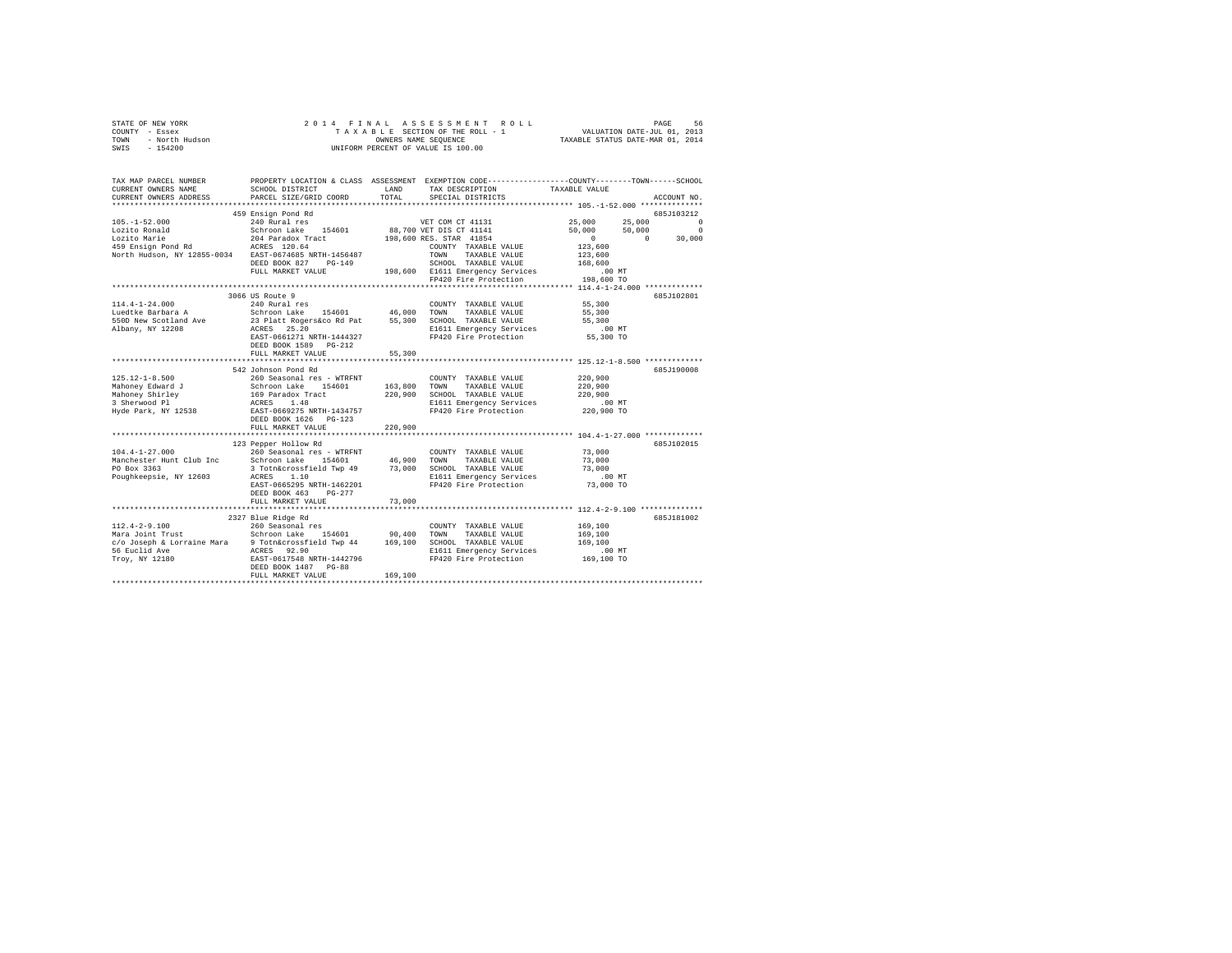|                | STATE OF NEW YORK |  |  |  |  |                                    |  |  | 2014 FINAL ASSESSMENT ROLL |                                  |                             | PAGE | 57 |
|----------------|-------------------|--|--|--|--|------------------------------------|--|--|----------------------------|----------------------------------|-----------------------------|------|----|
| COUNTY - Essex |                   |  |  |  |  | TAXABLE SECTION OF THE ROLL - 1    |  |  |                            |                                  | VALUATION DATE-JUL 01, 2013 |      |    |
| TOWN           | - North Hudson    |  |  |  |  | OWNERS NAME SEOUENCE               |  |  |                            | TAXABLE STATUS DATE-MAR 01, 2014 |                             |      |    |
| SWIS           | - 154200          |  |  |  |  | UNIFORM PERCENT OF VALUE IS 100.00 |  |  |                            |                                  |                             |      |    |

| TAX MAP PARCEL NUMBER<br>CURRENT OWNERS NAME<br>CURRENT OWNERS ADDRESS                                      | SCHOOL DISTRICT<br>PARCEL SIZE/GRID COORD                                                                                                                           | LAND<br>TOTAL                           | PROPERTY LOCATION & CLASS ASSESSMENT EXEMPTION CODE---------------COUNTY-------TOWN-----SCHOOL<br>TAX DESCRIPTION TAXABLE VALUE<br>SPECIAL DISTRICTS                                                                                                               |                                                  | ACCOUNT NO.                      |
|-------------------------------------------------------------------------------------------------------------|---------------------------------------------------------------------------------------------------------------------------------------------------------------------|-----------------------------------------|--------------------------------------------------------------------------------------------------------------------------------------------------------------------------------------------------------------------------------------------------------------------|--------------------------------------------------|----------------------------------|
| Saranac Lake, NY 12983-1825 EAST-0670437 NRTH-1462329                                                       | DEED BOOK 944<br>$PG-224$<br>FULL MARKET VALUE<br>***************************                                                                                       | 57,800                                  | E1611 Emergency Services .00 MT<br>FP420 Fire Protection 57,800 TO                                                                                                                                                                                                 | 57,800<br>57,800<br>57,800                       | 685J101813                       |
| $105. - 1 - 22.000$<br>3948 US Rte 9<br>North Hudson, NY 12855 ACRES 200.00                                 | 56 Greenough Rd<br>910 Priv forest<br>208 Paradox Tract<br>EAST-0674656 NRTH-1464319<br>DEED BOOK 894<br>$PG-282$<br>FULL MARKET VALUE                              | 98,500                                  | COUNTY TAXABLE VALUE<br>TAXABLE VALUE<br>98,500 SCHOOL TAXABLE VALUE<br>E1611 Emergency Services<br>FP420 Fire Protection                                                                                                                                          | 98,500<br>98,500<br>98,500<br>.00MT<br>98,500 TO | 685J103408                       |
| $104.2 - 1 - 16.000$<br>North Hudson, NY 12855 EAST-0669078 NRTH-1464187                                    | 3948 US Route 9<br>210 1 Family Res<br>DEED BOOK 1035 PG-50<br>FULL MARKET VALUE                                                                                    | 54,800 TOWN<br>SCHOO<br>E1611<br>54,800 | RES. STAR 41854<br>22,800 COUNTY TAXABLE VALUE<br>TAXABLE VALUE<br>SCHOOL TAXABLE VALUE $24,800$<br>E1611 Emergency Services .00 MT<br>FP420 Fire Protection                                                                                                       | $\sim$ 0<br>54,800<br>54,800<br>54,800 TO        | 685J102106<br>$\Omega$<br>30,000 |
| $104.2 - 1 - 20.000$<br>Marsden Michael A<br>Rte 9<br>North Hudson, NY 12855                                | 3943 US Route 9<br>260 Seasonal res<br>Schroon Lake 154601<br>4 T&C Twp 49<br>ACRES 3.85<br>EAST-0668793 NRTH-1464078<br>DEED BOOK 1057 PG-335<br>FULL MARKET VALUE | 52,800                                  | COUNTY TAXABLE VALUE<br>30,700 TOWN TAXABLE VALUE<br>COUNTY TAXABLE VALUE<br>52,800 SCHOOL TAXABLE VALUE 52,800<br>F1611 Emergency Services 00<br>E1611 Emergency Services<br>FP420 Fire Protection<br>********************************* 104.4-1-32.120 ********** | 52,800<br>52,800<br>$.00$ MT<br>52,800 TO        | 685J102105                       |
| $104.4-1-32.120$<br>$Maxsden Michael A$<br>Menoden Michael A<br>Menoden Michael D<br>North Hudson, NY 12855 | US Route 9<br>EAST-0668142 NRTH-1463900<br>DEED BOOK 1035 PG-53<br>FULL MARKET VALUE                                                                                | 62,700 TOWN<br>62,700                   | COUNTY TAXABLE VALUE<br>TAXABLE VALUE<br>62,700 SCHOOL TAXABLE VALUE 62,700 E1611 Emergency Services .00 MT<br>FP420 Fire Protection                                                                                                                               | 62,700<br>62,700<br>62,700 TO                    | 685J193005                       |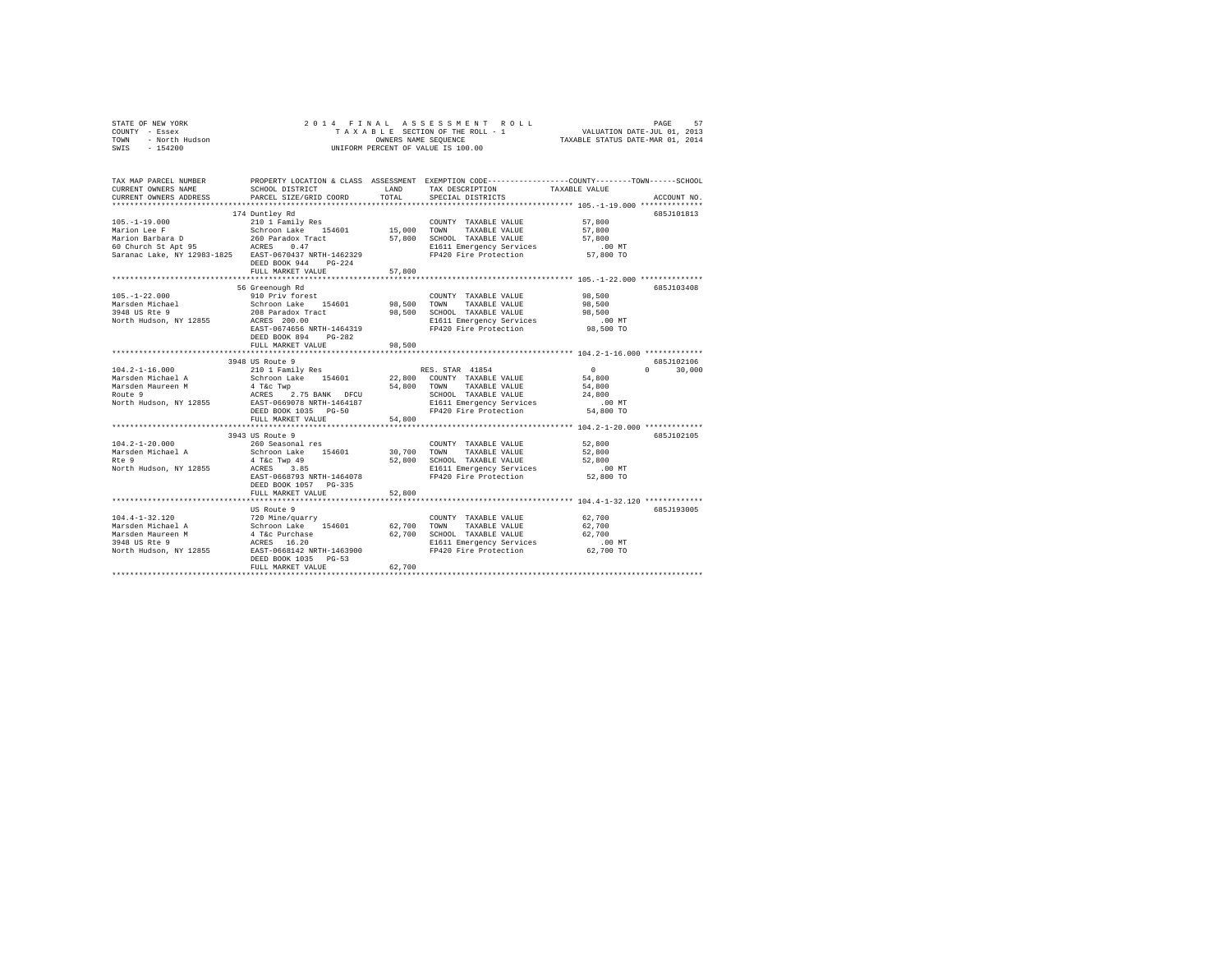| STATE OF NEW YORK<br>COUNTY - Essex<br>TOWN - North Hudson<br>SWIS - 154200                                           |                                                                                                                                                                      |         | 2014 FINAL ASSESSMENT ROLL<br>UNIFORM PERCENT OF VALUE IS 100.00                                                                                                                                                                                               |                                                                                                                 |
|-----------------------------------------------------------------------------------------------------------------------|----------------------------------------------------------------------------------------------------------------------------------------------------------------------|---------|----------------------------------------------------------------------------------------------------------------------------------------------------------------------------------------------------------------------------------------------------------------|-----------------------------------------------------------------------------------------------------------------|
| TAX MAP PARCEL NUMBER<br>CURRENT OWNERS NAME<br>CURRENT OWNERS ADDRESS PARCEL SIZE/GRID COORD TOTAL SPECIAL DISTRICTS |                                                                                                                                                                      |         | SCHOOL DISTRICT TAND TAX DESCRIPTION TAXABLE VALUE                                                                                                                                                                                                             | PROPERTY LOCATION & CLASS ASSESSMENT EXEMPTION CODE----------------COUNTY-------TOWN------SCHOOL<br>ACCOUNT NO. |
| $104.4 - 1 - 36.100$<br>Marsden Michael A<br>3948 US Rte 9<br>North Hudson, NY 12855                                  | 3857 US Route 9<br>210 1 Family Res - WTRFNT<br>ACRES 3.60<br>EAST-0667465 NRTH-1462334<br>DEED BOOK 1033 PG-80<br>FULL MARKET VALUE                                 | 100,500 | COUNTY TAXABLE VALUE<br>210 Teaming Res - with the School TOWN TAXABLE VALUE<br>Schroon Lake 154601 50,300 TOWN TAXABLE VALUE<br>31 Platt Rogers&co Rd Pat 100,500 SCHOOL TAXABLE VALUE<br>E1611 Emergency Services .00 MT<br>FP420 Fire Protection 100,500 TO | 685J102108<br>100,500<br>100,500<br>100,500                                                                     |
|                                                                                                                       |                                                                                                                                                                      |         |                                                                                                                                                                                                                                                                |                                                                                                                 |
| 114.2-1-50.000<br>Martinez Charles A<br>PO Box 271<br>Coxsackie, NY 12051                                             | 3376 US Route 9<br>ACRES 0.20<br>EAST-0661862 NRTH-1451803<br>DEED BOOK 1688 PG-48                                                                                   |         | 210 U Ramily Res<br>Schroon Lake 154601 10,500 TOWN TAXABLE VALUE<br>25 Platt Rogers&co Rd Pat 39,600 SCHOOL TAXABLE VALUE<br>25 Platt Rogers&co Rd Pat 39,600 SCHOOL TAXABLE VALUE<br>E1611 Emergency www.com                                                 | 685J102802<br>39,600<br>39,600<br>39,600<br>.00 MT<br>39,600 TO                                                 |
|                                                                                                                       | FULL MARKET VALUE                                                                                                                                                    | 39,600  |                                                                                                                                                                                                                                                                |                                                                                                                 |
|                                                                                                                       |                                                                                                                                                                      |         |                                                                                                                                                                                                                                                                |                                                                                                                 |
| $115. - 1 - 2.000$<br>Masterson Michael J<br>Masterson Deborah A<br>334 Ensign Pond Rd<br>North Hudson, NY 12855      | 334 Ensign Pond Rd<br>210 1 Family Res<br>Schroon Lake 154601<br>206 Paradox Tract<br>4ac<br>4ac<br>ACRES 4.00<br>EAST-0671581 NRTH-1454617<br>DEED BOOK 1570 PG-317 |         | RES. STAR 41854<br>30,800 COUNTY TAXABLE VALUE<br>113,400 TOWN TAXABLE VALUE<br>SCHOOL TAXABLE VALUE<br>E1611 Emergency Services<br>FP420 Fire Protection                                                                                                      | 685J100802<br>$\overline{0}$<br>$0 \t 30.000$<br>113,400<br>113,400<br>83,400<br>.00 MT<br>113,400 TO           |
|                                                                                                                       | FULL MARKET VALUE                                                                                                                                                    | 113,400 |                                                                                                                                                                                                                                                                |                                                                                                                 |
| New Fairfield, CT 06812                                                                                               | US Route 9<br>Pauline Leblanc<br>ACRES 2.00 BANKBACTAXS<br>EAST-0662053 NRTH-1451657<br>DEED BOOK 1480 PG-41                                                         |         | FP420 Fire Protection                                                                                                                                                                                                                                          | 685J102007<br>2,100<br>2,100<br>2,100<br>$.00$ MT<br>2,100 TO                                                   |
|                                                                                                                       | FULL MARKET VALUE                                                                                                                                                    | 2,100   |                                                                                                                                                                                                                                                                |                                                                                                                 |
|                                                                                                                       | 3364 US Route 9                                                                                                                                                      |         |                                                                                                                                                                                                                                                                | 685L102005                                                                                                      |
| $114.2 - 1 - 48.000$                                                                                                  | 210 1 Family Res<br>ACRES 0.90 BANKBACTAXS<br>EAST-0661807 NRTH-1451590<br>DEED BOOK 1480 PG-41                                                                      |         | COUNTY TAXABLE VALUE                                                                                                                                                                                                                                           | 89,800                                                                                                          |
|                                                                                                                       | FULL MARKET VALUE                                                                                                                                                    | 89,800  |                                                                                                                                                                                                                                                                |                                                                                                                 |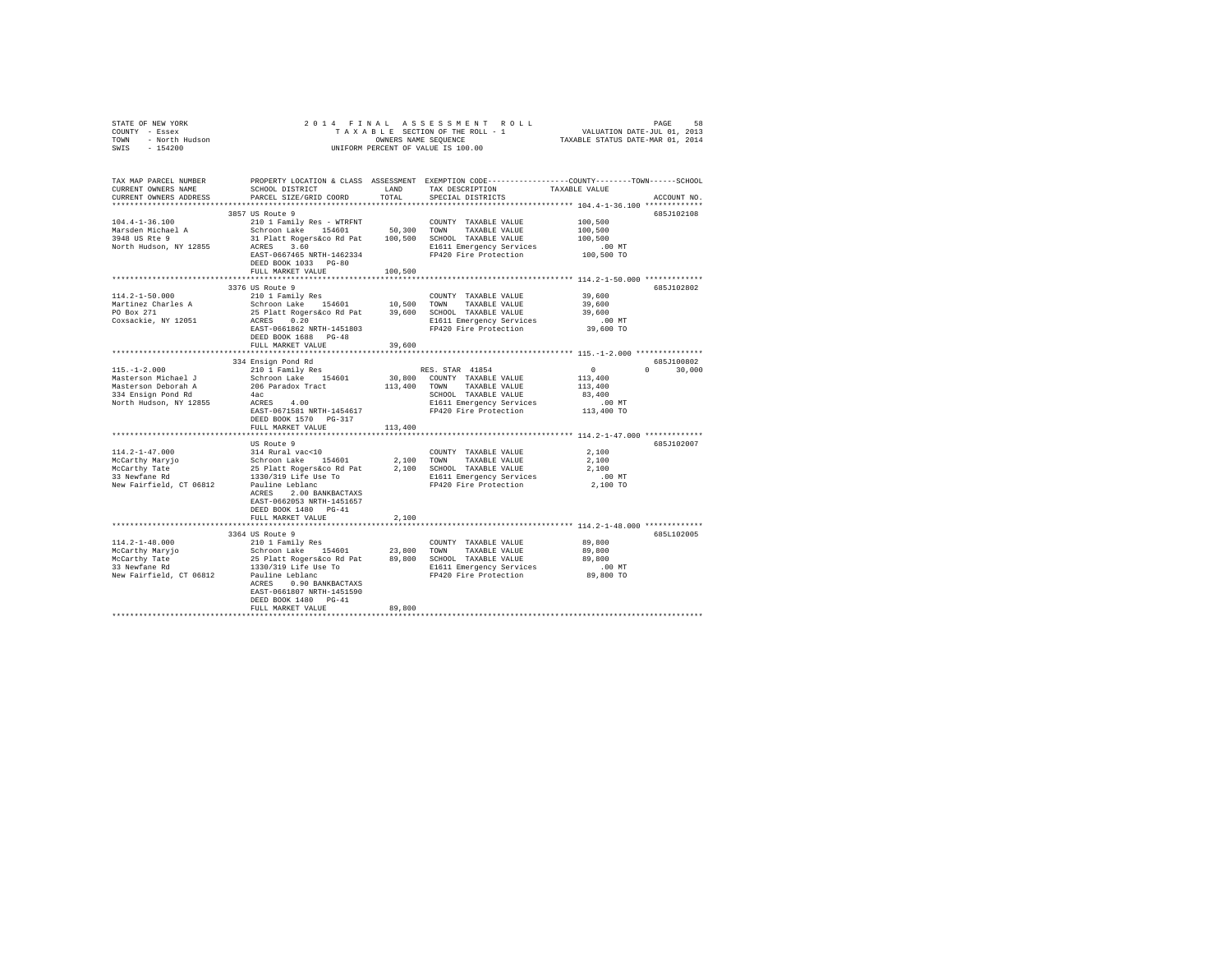| STATE OF NEW YORK<br>COUNTY - Essex<br>TOWN - North Hudson<br>SWIS - 154200 |                                                                                                                                               |               | 2014 FINAL ASSESSMENT ROLL<br>TAXABLE SECTION OF THE ROLL - 1<br>OWNERS NAME SEQUENCE<br>UNIFORM PERCENT OF VALUE IS 100.00 | VALUATION DATE-JUL 01, 2013<br>TAXABLE STATUS DATE-MAR 01, 2014 | PAGE<br>59  |
|-----------------------------------------------------------------------------|-----------------------------------------------------------------------------------------------------------------------------------------------|---------------|-----------------------------------------------------------------------------------------------------------------------------|-----------------------------------------------------------------|-------------|
| TAX MAP PARCEL NUMBER<br>CURRENT OWNERS NAME<br>CURRENT OWNERS ADDRESS      | PROPERTY LOCATION & CLASS ASSESSMENT EXEMPTION CODE----------------COUNTY-------TOWN------SCHOOL<br>SCHOOL DISTRICT<br>PARCEL SIZE/GRID COORD | LAND<br>TOTAL | TAX DESCRIPTION<br>SPECIAL DISTRICTS                                                                                        | TAXABLE VALUE                                                   | ACCOUNT NO. |
|                                                                             |                                                                                                                                               |               |                                                                                                                             |                                                                 |             |
|                                                                             | 43 Underwood Rd                                                                                                                               |               |                                                                                                                             |                                                                 | 685J103206  |
| $85.3 - 1 - 2.000$                                                          | 210 1 Family Res                                                                                                                              |               | COUNTY TAXABLE VALUE                                                                                                        | 254,300                                                         |             |
| McCoy Catherine C                                                           | Schroon Lake 154601                                                                                                                           |               | 112,600 TOWN TAXABLE VALUE                                                                                                  | 254,300                                                         |             |
| 4312 Holly Harbor Rd                                                        | 59 N River Head Tr                                                                                                                            |               | 254.300 SCHOOL TAXABLE VALUE                                                                                                | 254,300                                                         |             |
| Oxford, MD 21654                                                            | ACRES 1.06                                                                                                                                    |               | E1612 Emergency Services                                                                                                    | $.00$ MT                                                        |             |
|                                                                             | EAST-0672106 NRTH-1490958                                                                                                                     |               | FP420 Fire Protection                                                                                                       | 254,300 TO                                                      |             |
|                                                                             | DEED BOOK 1674 PG-175                                                                                                                         |               |                                                                                                                             |                                                                 |             |
|                                                                             | FULL MARKET VALUE                                                                                                                             | 254,300       |                                                                                                                             |                                                                 |             |
|                                                                             |                                                                                                                                               |               |                                                                                                                             |                                                                 |             |
|                                                                             | 1828 Blue Ridge Rd                                                                                                                            |               |                                                                                                                             |                                                                 | 685J103403  |
| $123. -2 - 7.000$<br>McDonald Edward J                                      | 240 Rural res<br>Schroon Lake 154601 90,500                                                                                                   |               | COUNTY TAXABLE VALUE<br>TOWN TAXABLE VALUE                                                                                  | 222,500<br>222,500                                              |             |
| 39 Beechwood Dr                                                             |                                                                                                                                               |               |                                                                                                                             | 222,500                                                         |             |
| Clifton Park, NY 12065                                                      | 14 Totn&crossfield Twp 30 222,500 SCHOOL TAXABLE VALUE<br>ACRES 93.11                                                                         |               | E1611 Emergency Services                                                                                                    | $.00$ MT                                                        |             |
|                                                                             | EAST-0607547 NRTH-1438538                                                                                                                     |               | FP420 Fire Protection                                                                                                       | 222,500 TO                                                      |             |
| PRIOR OWNER ON 3/01/2014 DEED BOOK 1764 PG-186                              |                                                                                                                                               |               |                                                                                                                             |                                                                 |             |
| McDonald Edward J                                                           | FULL MARKET VALUE                                                                                                                             | 222,500       |                                                                                                                             |                                                                 |             |
|                                                                             |                                                                                                                                               |               |                                                                                                                             |                                                                 |             |
|                                                                             | 1828 Blue Ridge Rd                                                                                                                            |               |                                                                                                                             |                                                                 | 685J101508  |
| $123. - 2 - 6.000$                                                          | 260 Seasonal res                                                                                                                              |               | COUNTY TAXABLE VALUE                                                                                                        | 78,100                                                          |             |
| McDonald Karen J                                                            | Schroon Lake 154601 14,500 TOWN TAXABLE VALUE                                                                                                 |               |                                                                                                                             | 78,100                                                          |             |
| 39 Beechwood Dr                                                             | 14 Totn&crossfield Twp 30 78,100 SCHOOL TAXABLE VALUE                                                                                         |               |                                                                                                                             | 78,100                                                          |             |
| Clifton Park, NY 12065                                                      | ACRES 0.40                                                                                                                                    |               | E1611 Emergency Services                                                                                                    | $.00$ MT                                                        |             |
|                                                                             | EAST-0606763 NRTH-1438644                                                                                                                     |               | FP420 Fire Protection                                                                                                       | 78,100 TO                                                       |             |
|                                                                             | DEED BOOK 1642 PG-270                                                                                                                         |               |                                                                                                                             |                                                                 |             |
|                                                                             | FULL MARKET VALUE                                                                                                                             | 78,100        |                                                                                                                             |                                                                 |             |
|                                                                             |                                                                                                                                               |               |                                                                                                                             |                                                                 |             |
|                                                                             | 2733 Blue Ridge Rd                                                                                                                            |               |                                                                                                                             |                                                                 | 685J101905  |
| $113.3 - 3 - 2.000$                                                         | 210 1 Family Res<br>Schroon Lake 154601 12,400 TOWN TAXABLE VALUE                                                                             |               | COUNTY TAXABLE VALUE                                                                                                        | 113,800<br>113,800                                              |             |
| McDonald Thomas<br>McDonald Carol J                                         |                                                                                                                                               |               |                                                                                                                             | 113,800                                                         |             |
| 3160 Broad St                                                               | 7 Totn&crossfield Twp 44 113,800 SCHOOL TAXABLE VALUE<br>1261/72                                                                              |               | E1611 Emergency Services                                                                                                    | $.00$ MT                                                        |             |
| Port Henry, NY 12974                                                        | ACRES 0.47                                                                                                                                    |               | FP420 Fire Protection                                                                                                       | 113,800 TO                                                      |             |
|                                                                             | EAST-0628738 NRTH-1441627                                                                                                                     |               |                                                                                                                             |                                                                 |             |
|                                                                             | DEED BOOK 1252 PG-9                                                                                                                           |               |                                                                                                                             |                                                                 |             |
|                                                                             | FULL MARKET VALUE                                                                                                                             | 113,800       |                                                                                                                             |                                                                 |             |
|                                                                             |                                                                                                                                               |               |                                                                                                                             |                                                                 |             |
|                                                                             | Pepper Hollow Rd                                                                                                                              |               |                                                                                                                             |                                                                 | 6857102210  |
| $104.4 - 1 - 25.000$                                                        | 311 Res vac land - WTRFNT                                                                                                                     |               | COUNTY TAXABLE VALUE                                                                                                        | 36,900                                                          |             |
| McDonough Dorothy                                                           | Schroon Lake 154601                                                                                                                           | 36,900 TOWN   | TAXABLE VALUE                                                                                                               | 36,900                                                          |             |
| Christner Joanne                                                            | 3 T&c Twp 49                                                                                                                                  |               | 36,900 SCHOOL TAXABLE VALUE                                                                                                 | 36,900                                                          |             |
| 579 Barry Rd                                                                | ACRES 4.60                                                                                                                                    |               | E1611 Emergency Services                                                                                                    | .00MT                                                           |             |
| Rochester, NY 14617                                                         | EAST-0665853 NRTH-1462528                                                                                                                     |               | FP420 Fire Protection                                                                                                       | 36,900 TO                                                       |             |
|                                                                             | DEED BOOK 1537 PG-114                                                                                                                         |               |                                                                                                                             |                                                                 |             |
|                                                                             | FULL MARKET VALUE                                                                                                                             | 36,900        |                                                                                                                             |                                                                 |             |
|                                                                             |                                                                                                                                               |               |                                                                                                                             |                                                                 |             |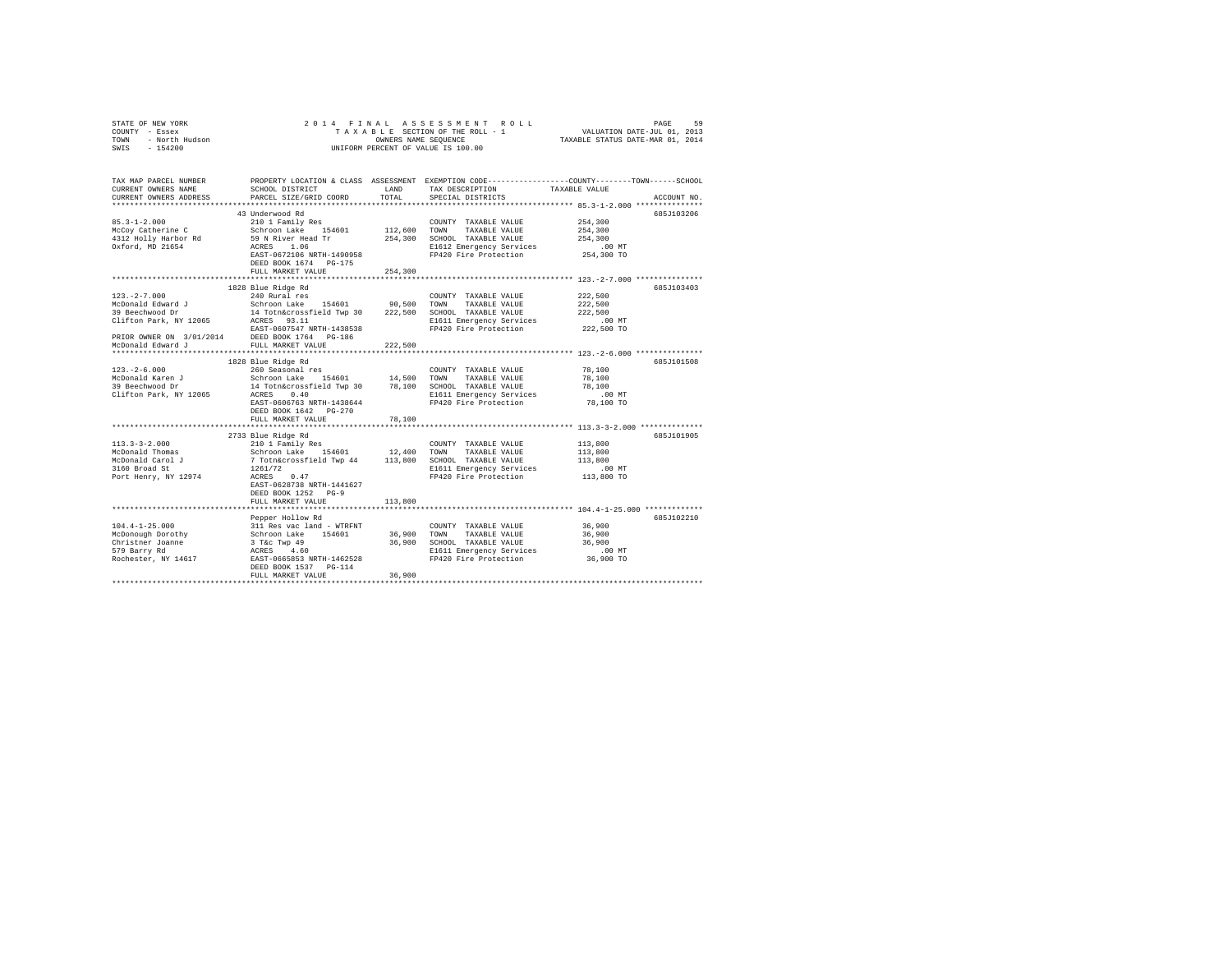|                | STATE OF NEW YORK |  |  |  |  |                                    |  |  | 2014 FINAL ASSESSMENT ROLL      |  | 60.<br>PAGE                      |
|----------------|-------------------|--|--|--|--|------------------------------------|--|--|---------------------------------|--|----------------------------------|
| COUNTY - Essex |                   |  |  |  |  |                                    |  |  | TAXABLE SECTION OF THE ROLL - 1 |  | VALUATION DATE-JUL 01, 2013      |
| TOWN           | - North Hudson    |  |  |  |  | OWNERS NAME SEOUENCE               |  |  |                                 |  | TAXABLE STATUS DATE-MAR 01, 2014 |
| SWIS           | $-154200$         |  |  |  |  | UNIFORM PERCENT OF VALUE IS 100.00 |  |  |                                 |  |                                  |

| TAX MAP PARCEL NUMBER<br>CURRENT OWNERS NAME<br>CURRENT OWNERS ADDRESS | PROPERTY LOCATION & CLASS ASSESSMENT EXEMPTION CODE----------------COUNTY-------TOWN------SCHOOL<br>SCHOOL DISTRICT<br>PARCEL SIZE/GRID COORD | LAND<br>TOTAL.          | TAX DESCRIPTION<br>SPECIAL DISTRICTS                                    | TAXABLE VALUE                                     | ACCOUNT NO.           |
|------------------------------------------------------------------------|-----------------------------------------------------------------------------------------------------------------------------------------------|-------------------------|-------------------------------------------------------------------------|---------------------------------------------------|-----------------------|
|                                                                        |                                                                                                                                               |                         |                                                                         |                                                   |                       |
|                                                                        | 3800 US Route 9                                                                                                                               |                         |                                                                         |                                                   | 685J102207            |
| $104.4 - 1 - 37.000$                                                   |                                                                                                                                               |                         |                                                                         | 25,000                                            | 25,000<br>$\Omega$    |
| McKee James T                                                          |                                                                                                                                               |                         |                                                                         | $\sim$ 0                                          | $\Omega$<br>64,200    |
| McKee Jean A                                                           |                                                                                                                                               |                         |                                                                         | 94,900                                            |                       |
| PO Box 46                                                              |                                                                                                                                               |                         |                                                                         | 94,900                                            |                       |
| North Hudson, NY 12855                                                 | EAST-0667202 NRTH-1461306                                                                                                                     |                         | SCHOOL TAXABLE VALUE                                                    | 55,700                                            |                       |
|                                                                        | DEED BOOK 1190 PG-31                                                                                                                          |                         | E1611 Emergency Services                                                | 119,900,70                                        |                       |
|                                                                        | FULL MARKET VALUE<br>***********************                                                                                                  |                         | 119,900 FP420 Fire Protection                                           | ****** 104.4-1-38.200 **********                  |                       |
|                                                                        | 45 Duntley Rd                                                                                                                                 |                         |                                                                         |                                                   | 685J194001            |
| $104.4 - 1 - 38.200$                                                   | 210 1 Family Res - WTRFNT                                                                                                                     |                         | COUNTY TAXABLE VALUE                                                    | 100,400                                           |                       |
| McKee Jean                                                             | Schroon Lake 154601                                                                                                                           | 50,200 TOWN             | TAXABLE VALUE                                                           | 100,400                                           |                       |
| PO Box 46                                                              |                                                                                                                                               |                         |                                                                         | 100,400                                           |                       |
| North Hudson, NY 12855                                                 | 31 Platt Rogers&co Rd Pat 100,400 SCHOOL TAXABLE VALUE<br>ACRES 3.50 R1611 Emergency Services                                                 |                         | E1611 Emergency Services                                                | $.00$ MT                                          |                       |
|                                                                        | EAST-0667714 NRTH-1461475                                                                                                                     |                         | FP420 Fire Protection                                                   | 100,400 TO                                        |                       |
|                                                                        | DEED BOOK 1697 PG-224                                                                                                                         |                         |                                                                         |                                                   |                       |
|                                                                        | FULL MARKET VALUE                                                                                                                             | 100,400                 |                                                                         |                                                   |                       |
|                                                                        |                                                                                                                                               | .                       |                                                                         | ******************** 114.4-1-47.003 ************* |                       |
|                                                                        | 3047 US Route 9                                                                                                                               |                         |                                                                         |                                                   | 685J102810            |
| $114.4 - 1 - 47.003$                                                   | 240 Rural res - WTRFNT                                                                                                                        |                         | PRO VETS T 41003                                                        | $\sim$ 0                                          | 58,559<br>$\mathbf 0$ |
| McLean Kathleen                                                        |                                                                                                                                               |                         |                                                                         | 5,000                                             | $\sim$ 0<br>$\Omega$  |
| 12 W Dillenbeck Dr                                                     | Schroon Lake 154601 50,900 VETERANS C 41102<br>23 Platt Rogers&co Rd Pat 108,600 SR STAR 41834                                                |                         |                                                                         | $\sim$ 0                                          | $\Omega$<br>64,200    |
|                                                                        | Guilderland, NY 12203 1691/93 Life Use to                                                                                                     |                         | COUNTY TAXABLE VALUE                                                    | 103,600                                           |                       |
|                                                                        | James J Barber                                                                                                                                | TOWN                    | TAXABLE VALUE                                                           | 50,041                                            |                       |
|                                                                        | ACRES 15.90                                                                                                                                   |                         | SCHOOL TAXABLE VALUE                                                    | 44,400                                            |                       |
|                                                                        | EAST-0659788 NRTH-1444263                                                                                                                     |                         | E1611 Emergency Services                                                |                                                   |                       |
|                                                                        | DEED BOOK 1691 PG-93                                                                                                                          |                         | E1611 Emergency Services .00 MT<br>FP420 Fire Protection .00 108,600 TO |                                                   |                       |
|                                                                        | FULL MARKET VALUE                                                                                                                             | 108,600                 |                                                                         |                                                   |                       |
|                                                                        |                                                                                                                                               | *********************** |                                                                         | **************** 104.4-1-43.000 **************    |                       |
|                                                                        | US Route 9                                                                                                                                    |                         |                                                                         |                                                   | 685J100214            |
| $104.4 - 1 - 43.000$                                                   | 314 Rural vac<10 - WTRFNT                                                                                                                     |                         | COUNTY TAXABLE VALUE                                                    | 32,300                                            |                       |
| McNaughton James M                                                     | Schroon Lake                                                                                                                                  | 154601 32,300 TOWN      | TAXABLE VALUE                                                           | 32,300                                            |                       |
| 6 Marsden Rd                                                           | 31 Platt Rogers&co Rd Pat 32,300 SCHOOL TAXABLE VALUE                                                                                         |                         |                                                                         | 32,300                                            |                       |
| North Hudson, NY 12855                                                 | lac                                                                                                                                           |                         | E1611 Emergency Services<br>FP420 Fire Protection                       | $.00$ MT                                          |                       |
|                                                                        | ACRES 1.10                                                                                                                                    |                         |                                                                         | 32,300 TO                                         |                       |
|                                                                        | EAST-0668151 NRTH-1462273                                                                                                                     |                         |                                                                         |                                                   |                       |
|                                                                        | DEED BOOK 1539 PG-317                                                                                                                         |                         |                                                                         |                                                   |                       |
|                                                                        | FULL MARKET VALUE<br>******************************                                                                                           | 32,300                  |                                                                         |                                                   |                       |
|                                                                        | 6 Marsden Rd                                                                                                                                  |                         |                                                                         |                                                   | 685J100213            |
| $104.4 - 1 - 44.002$                                                   |                                                                                                                                               |                         |                                                                         | $\sim$ 0                                          | $\Omega$<br>30,000    |
| McNaughton James M                                                     | 210 1 Family Res - WTRFNT RES. STAR 41854<br>Schroon Lake 154601 50,900 COUNTY TAXABLE VALUE                                                  |                         |                                                                         | 65,200                                            |                       |
| 6 Marsden Rd                                                           | 31 Platt Rogers&co Rd Pat 65,200 TOWN                                                                                                         |                         | TAXABLE VALUE                                                           | 65,200                                            |                       |
| North Hudson, NY 12855                                                 | ACRES 4.18                                                                                                                                    |                         | SCHOOL TAXABLE VALUE                                                    | 35,200                                            |                       |
|                                                                        | EAST-0668327 NRTH-1462587                                                                                                                     |                         |                                                                         |                                                   |                       |
|                                                                        | DEED BOOK 1539 PG-317                                                                                                                         |                         | E1611 Emergency Services 65,200 MT<br>FP420 Fire Protection 65,200 TO   |                                                   |                       |
|                                                                        | FULL MARKET VALUE                                                                                                                             | 65,200                  |                                                                         |                                                   |                       |
|                                                                        |                                                                                                                                               |                         |                                                                         |                                                   |                       |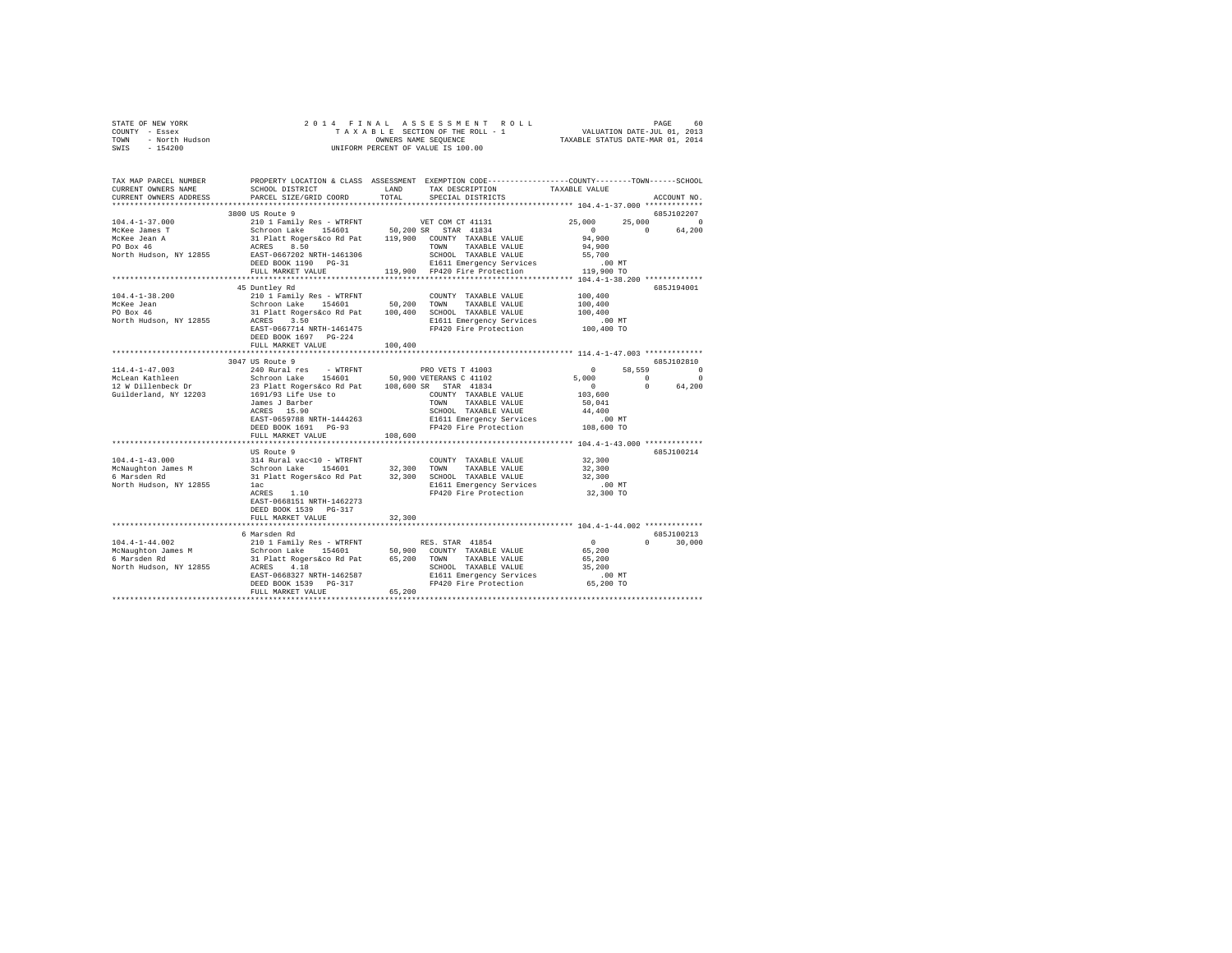| STATE OF NEW YORK<br>COUNTY - Essex<br>- North Hudson<br>TOWN<br>SWIS<br>$-154200$ |                                                                                                                                              | OWNERS NAME SEOUENCE | 2014 FINAL ASSESSMENT ROLL<br>TAXABLE SECTION OF THE ROLL - 1<br>UNIFORM PERCENT OF VALUE IS 100.00 | VALUATION DATE-JUL 01, 2013<br>TAXABLE STATUS DATE-MAR 01, 2014 | PAGE<br>61    |
|------------------------------------------------------------------------------------|----------------------------------------------------------------------------------------------------------------------------------------------|----------------------|-----------------------------------------------------------------------------------------------------|-----------------------------------------------------------------|---------------|
| TAX MAP PARCEL NUMBER<br>CURRENT OWNERS NAME<br>CURRENT OWNERS ADDRESS             | PROPERTY LOCATION & CLASS ASSESSMENT EXEMPTION CODE---------------COUNTY-------TOWN------SCHOOL<br>SCHOOL DISTRICT<br>PARCEL SIZE/GRID COORD | LAND<br>TOTAL        | TAX DESCRIPTION<br>SPECIAL DISTRICTS                                                                | TAXABLE VALUE                                                   | ACCOUNT NO.   |
|                                                                                    |                                                                                                                                              |                      |                                                                                                     |                                                                 |               |
|                                                                                    | 3836 US Route 9                                                                                                                              |                      |                                                                                                     |                                                                 | 685J102107    |
| $104.4 - 1 - 39.100$                                                               | 312 Vac w/imprv - WTRFNT                                                                                                                     |                      | COUNTY TAXABLE VALUE                                                                                | 39,900                                                          |               |
| Meehan Thomas J                                                                    | Schroon Lake 154601                                                                                                                          |                      | 38,500 TOWN<br>TAXABLE VALUE                                                                        | 39,900                                                          |               |
| 41 Union Ave                                                                       | 31 Platt Rogers&co Rd Pat                                                                                                                    |                      | 39,900 SCHOOL TAXABLE VALUE                                                                         | 39,900                                                          |               |
| Ronkonkoma, NY 11779                                                               | 1582/114 Life Estate                                                                                                                         |                      | E1611 Emergency Services<br>FP420 Fire Protection                                                   | $.00$ MT                                                        |               |
|                                                                                    | George & Linda Meehan<br>ACRES 6.30                                                                                                          |                      |                                                                                                     | 39,900 TO                                                       |               |
|                                                                                    | EAST-0667517 NRTH-1461792                                                                                                                    |                      |                                                                                                     |                                                                 |               |
|                                                                                    | DEED BOOK 1582 PG-114                                                                                                                        |                      |                                                                                                     |                                                                 |               |
|                                                                                    | FULL MARKET VALUE                                                                                                                            | 39,900               |                                                                                                     |                                                                 |               |
|                                                                                    | ************************                                                                                                                     |                      | **************************** 104.4-1-5.000 **************                                           |                                                                 |               |
|                                                                                    | 3765 US Route 9                                                                                                                              |                      |                                                                                                     |                                                                 | 685J101606    |
| $104.4 - 1 - 5.000$                                                                | 260 Seasonal res - WTRFNT                                                                                                                    |                      | COUNTY TAXABLE VALUE                                                                                | 43,300                                                          |               |
| Meinrenken John F                                                                  | Schroon Lake 154601                                                                                                                          |                      | 24,800 TOWN<br>TAXABLE VALUE                                                                        | 43,300                                                          |               |
| Meinrenken Sharon L                                                                | 3 T&c Twp 49                                                                                                                                 |                      | 43,300 SCHOOL TAXABLE VALUE                                                                         | 43,300                                                          |               |
| 17 Bush St                                                                         | ACRES 1.00                                                                                                                                   |                      | E1611 Emergency Services                                                                            | $.00$ MT                                                        |               |
| Glens Falls, NY 12801                                                              | EAST-0663208 NRTH-1459871                                                                                                                    |                      | FP420 Fire Protection                                                                               | 43,300 TO                                                       |               |
|                                                                                    | DEED BOOK 1644 PG-292                                                                                                                        |                      |                                                                                                     |                                                                 |               |
|                                                                                    | FULL MARKET VALUE                                                                                                                            | 43,300               |                                                                                                     |                                                                 |               |
|                                                                                    |                                                                                                                                              |                      |                                                                                                     |                                                                 |               |
|                                                                                    | 3563 US Route 9                                                                                                                              |                      |                                                                                                     |                                                                 | 685J192003    |
| $114.2 - 1 - 13.214$                                                               | 240 Rural res                                                                                                                                |                      | RES. STAR 41854                                                                                     | $\mathbf{0}$                                                    | $0 \t 30,000$ |
| Merlino Philip J                                                                   | Schroon Lake 154601                                                                                                                          |                      | 36,900 COUNTY TAXABLE VALUE                                                                         | 162,000                                                         |               |
| Merlino Grace K                                                                    | 26,27 Platt Rogers&co Pat 162,000 TOWN                                                                                                       |                      | TAXABLE VALUE                                                                                       | 162,000                                                         |               |
| 3563 US Rt 9                                                                       | ACRES 10.90                                                                                                                                  |                      | SCHOOL TAXABLE VALUE                                                                                | 132,000                                                         |               |
| North Hudson, NY 12855                                                             | EAST-0663695 NRTH-1456024                                                                                                                    |                      | E1611 Emergency Services                                                                            | $.00$ MT                                                        |               |
|                                                                                    | DEED BOOK 1277 PG-204                                                                                                                        |                      | FP420 Fire Protection                                                                               | 162,000 TO                                                      |               |
|                                                                                    | FULL MARKET VALUE<br>***************************                                                                                             | 162,000              |                                                                                                     |                                                                 |               |
|                                                                                    |                                                                                                                                              |                      |                                                                                                     |                                                                 |               |
| $114.2 - 2 - 13.000$                                                               | US Route 9<br>314 Rural vac<10 - WTRFNT                                                                                                      |                      | COUNTY TAXABLE VALUE                                                                                | 38,100                                                          | 685J183004    |
| Meyer Joseph A                                                                     |                                                                                                                                              | 38,100 TOWN          | TAXABLE VALUE                                                                                       | 38,100                                                          |               |
| Meyer Patricia A                                                                   | Schroon Lake 154601<br>24 Platt Rogers&co Rd Pat                                                                                             |                      | 38,100 SCHOOL TAXABLE VALUE                                                                         | 38,100                                                          |               |
| 16 Raylinsky Ln                                                                    | ACRES 5.91                                                                                                                                   |                      | E1611 Emergency Services                                                                            | $.00$ MT                                                        |               |
| Mechanicville, NY 12118                                                            | EAST-0661551 NRTH-1448535                                                                                                                    |                      | FP420 Fire Protection                                                                               | 38,100 TO                                                       |               |
|                                                                                    | DEED BOOK 1766 PG-4                                                                                                                          |                      |                                                                                                     |                                                                 |               |
| PRIOR OWNER ON 3/01/2014 FULL MARKET VALUE                                         |                                                                                                                                              | 38,100               |                                                                                                     |                                                                 |               |
| Meyer Joseph A                                                                     |                                                                                                                                              |                      |                                                                                                     |                                                                 |               |
|                                                                                    |                                                                                                                                              |                      |                                                                                                     |                                                                 |               |
|                                                                                    | US Route 9                                                                                                                                   |                      |                                                                                                     |                                                                 | 685J102010    |
| 114.2-2-27.000                                                                     | 910 Priv forest - WTRFNT                                                                                                                     |                      | COUNTY TAXABLE VALUE                                                                                | 73,200                                                          |               |
| Meyer Joseph A                                                                     | Schroon Lake 154601                                                                                                                          |                      | 73,200 TOWN<br>TAXABLE VALUE                                                                        | 73,200                                                          |               |
|                                                                                    | 24 Platt Rogers&co Rd Pat                                                                                                                    |                      | 73,200 SCHOOL TAXABLE VALUE                                                                         | 73,200                                                          |               |
| Kruegler Gerald F<br>16 Raylinsky Ln                                               | ACRES 104.52                                                                                                                                 |                      | E1611 Emergency Services                                                                            | $.00$ MT                                                        |               |
| Mechanicsville, NY 12118                                                           | EAST-0660656 NRTH-1449281                                                                                                                    |                      | FP420 Fire Protection                                                                               | 73,200 TO                                                       |               |
|                                                                                    | DEED BOOK 1273 PG-347                                                                                                                        |                      |                                                                                                     |                                                                 |               |
|                                                                                    | FULL MARKET VALUE                                                                                                                            | 73,200               |                                                                                                     |                                                                 |               |
|                                                                                    |                                                                                                                                              |                      |                                                                                                     |                                                                 |               |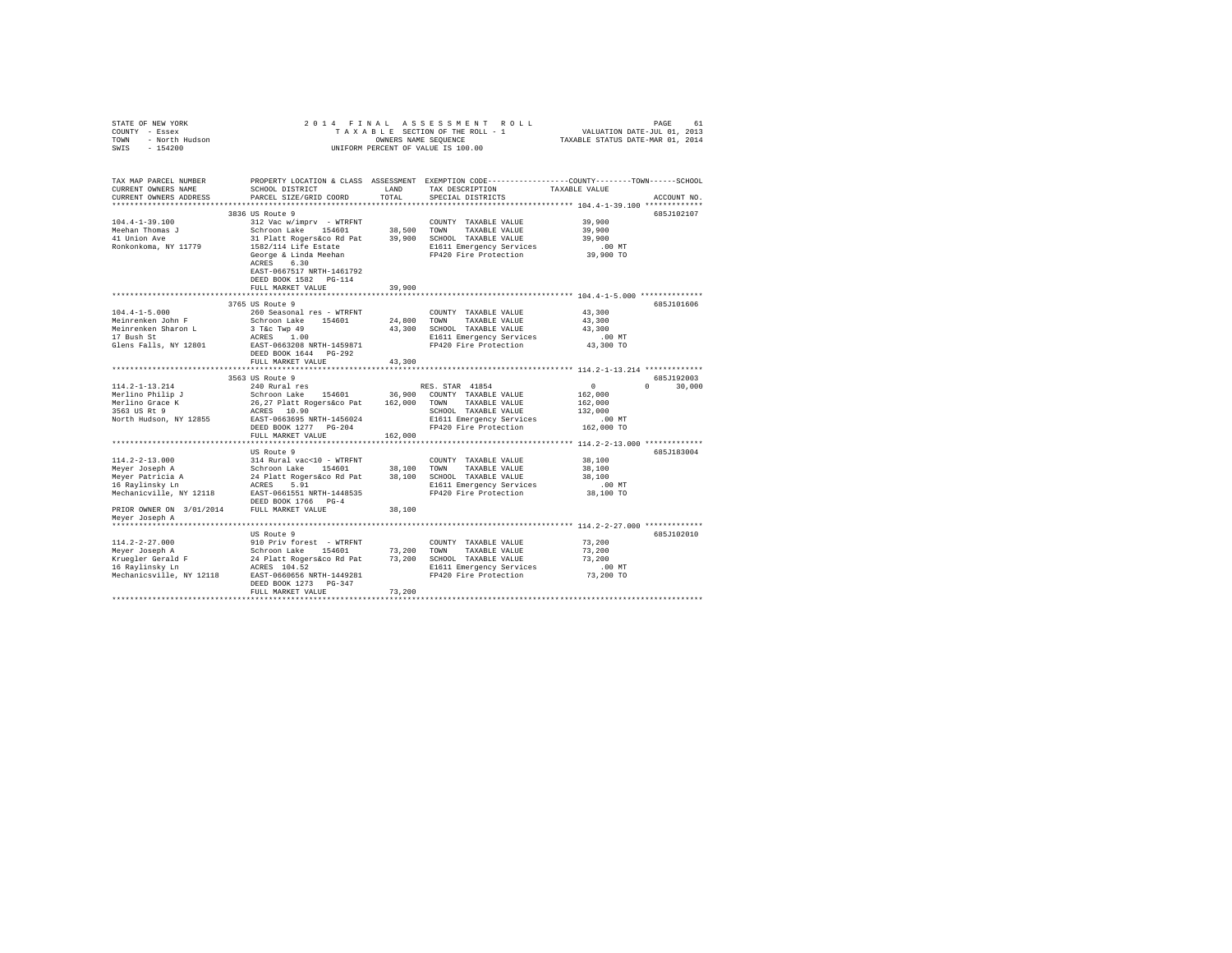| $\begin{array}{cccccccccccccccc} \texttt{STNR} & \texttt{OREN} & \texttt{NOR} & \texttt{PAGE} & \texttt{SUS} & \texttt{SUS} & \texttt{SUS} & \texttt{SUS} & \texttt{SUS} & \texttt{SUS} & \texttt{SUS} & \texttt{SUS} & \texttt{SUS} & \texttt{SUS} & \texttt{SUS} & \texttt{SUS} & \texttt{SUS} & \texttt{SUS} & \texttt{SUS} & \texttt{SUS} & \texttt{SUS} & \texttt{SUS} & \texttt{SUS} & \texttt{SUS} & \texttt{SUS} & \texttt{SUS} & \text$ |                                                                                                                                                                                                                                            |         |                                                                 |                  |             |
|--------------------------------------------------------------------------------------------------------------------------------------------------------------------------------------------------------------------------------------------------------------------------------------------------------------------------------------------------------------------------------------------------------------------------------------------------|--------------------------------------------------------------------------------------------------------------------------------------------------------------------------------------------------------------------------------------------|---------|-----------------------------------------------------------------|------------------|-------------|
|                                                                                                                                                                                                                                                                                                                                                                                                                                                  |                                                                                                                                                                                                                                            |         |                                                                 |                  |             |
|                                                                                                                                                                                                                                                                                                                                                                                                                                                  |                                                                                                                                                                                                                                            |         |                                                                 |                  |             |
|                                                                                                                                                                                                                                                                                                                                                                                                                                                  |                                                                                                                                                                                                                                            |         |                                                                 |                  |             |
| TAX MAP PARCEL NUMBER THE PROPERTY LOCATION & CLASS ASSESSMENT EXEMPTION CODE--------------COUNTY-------TOWN-----SCHOOL                                                                                                                                                                                                                                                                                                                          |                                                                                                                                                                                                                                            |         |                                                                 |                  |             |
| CURRENT OWNERS NAME                                                                                                                                                                                                                                                                                                                                                                                                                              | SCHOOL DISTRICT                                                                                                                                                                                                                            | LAND    | TAX DESCRIPTION                                                 | TAXABLE VALUE    |             |
| CURRENT OWNERS ADDRESS                                                                                                                                                                                                                                                                                                                                                                                                                           | PARCEL SIZE/GRID COORD                                                                                                                                                                                                                     | TOTAL   | SPECIAL DISTRICTS                                               |                  | ACCOUNT NO. |
|                                                                                                                                                                                                                                                                                                                                                                                                                                                  | 34 Wonder View Rd                                                                                                                                                                                                                          |         |                                                                 |                  | 685J178517  |
| $104.4 - 1 - 75.000$                                                                                                                                                                                                                                                                                                                                                                                                                             | 210 1 Family Res                                                                                                                                                                                                                           |         | COUNTY TAXABLE VALUE                                            | 153,200          |             |
| Miller Wade A                                                                                                                                                                                                                                                                                                                                                                                                                                    |                                                                                                                                                                                                                                            |         |                                                                 | 153,200          |             |
|                                                                                                                                                                                                                                                                                                                                                                                                                                                  | 210 1 Family Res 154601 28,600 TOWN TAXABLE VALUE<br>31 Platt Rogers Co Rd Pat 153,200 SCHOOL TAXABLE VALUE<br>31 Platt Rogers Company 153,200 SCHOOL TAXABLE VALUE<br>REES 1.40 BANK1STARSG E1611 Emergency Services<br>EAST-0666514 NRTH |         |                                                                 | 153,200          |             |
| Miller Patricia A<br>34 Wonder View Rd                                                                                                                                                                                                                                                                                                                                                                                                           |                                                                                                                                                                                                                                            |         |                                                                 | $.00$ MT         |             |
| North Hudson, NY 12855                                                                                                                                                                                                                                                                                                                                                                                                                           |                                                                                                                                                                                                                                            |         |                                                                 | 153,200 TO       |             |
|                                                                                                                                                                                                                                                                                                                                                                                                                                                  | DEED BOOK 1492 PG-235                                                                                                                                                                                                                      |         |                                                                 |                  |             |
|                                                                                                                                                                                                                                                                                                                                                                                                                                                  | FULL MARKET VALUE                                                                                                                                                                                                                          | 153,200 |                                                                 |                  |             |
|                                                                                                                                                                                                                                                                                                                                                                                                                                                  |                                                                                                                                                                                                                                            |         | ********************************* 104.4-1-35.000 ************** |                  |             |
| $104.4 - 1 - 35.000$                                                                                                                                                                                                                                                                                                                                                                                                                             | 13 Pepper Hollow Rd<br>210 1 Family Res - WTRFNT                                                                                                                                                                                           |         |                                                                 | 100,700          | 685J102902  |
|                                                                                                                                                                                                                                                                                                                                                                                                                                                  |                                                                                                                                                                                                                                            |         |                                                                 | 100,700          |             |
| Millman Robert L<br>Fucillo Joan M<br>508 Lindsay Ave                                                                                                                                                                                                                                                                                                                                                                                            |                                                                                                                                                                                                                                            |         |                                                                 | 100,700          |             |
|                                                                                                                                                                                                                                                                                                                                                                                                                                                  |                                                                                                                                                                                                                                            |         |                                                                 | .00 MT           |             |
| Substitution of $\frac{1}{2}$ and $\frac{1}{2}$ and $\frac{1}{2}$ and $\frac{1}{2}$ and $\frac{1}{2}$ and $\frac{1}{2}$ and $\frac{1}{2}$ and $\frac{1}{2}$ and $\frac{1}{2}$ and $\frac{1}{2}$ and $\frac{1}{2}$ and $\frac{1}{2}$ and $\frac{1}{2}$ and $\frac{1}{2}$ and $\frac{1}{2}$                                                                                                                                                        |                                                                                                                                                                                                                                            |         |                                                                 | 100,700 TO       |             |
|                                                                                                                                                                                                                                                                                                                                                                                                                                                  | DEED BOOK 1360 PG-223                                                                                                                                                                                                                      |         |                                                                 |                  |             |
|                                                                                                                                                                                                                                                                                                                                                                                                                                                  | FULL MARKET VALUE                                                                                                                                                                                                                          | 100,700 |                                                                 |                  |             |
|                                                                                                                                                                                                                                                                                                                                                                                                                                                  |                                                                                                                                                                                                                                            |         |                                                                 |                  |             |
|                                                                                                                                                                                                                                                                                                                                                                                                                                                  | 3616 US Route 9                                                                                                                                                                                                                            |         |                                                                 |                  | 685J102201  |
| $104.4 - 2 - 14.000$                                                                                                                                                                                                                                                                                                                                                                                                                             | 260 Seasonal res                                                                                                                                                                                                                           |         | COUNTY TAXABLE VALUE                                            | 39,000           |             |
| Minch Jason<br>Minch Ronald                                                                                                                                                                                                                                                                                                                                                                                                                      |                                                                                                                                                                                                                                            |         |                                                                 | 39,000<br>39,000 |             |
|                                                                                                                                                                                                                                                                                                                                                                                                                                                  | Notion Lake 154601 22,500 COMMI TAXABLE VALUE<br>29 Platt Rogerskoo Rd Pat 39,000 SCHOOL TAXABLE VALUE<br>29 Platt Rogerskoo Rd Pat 39,000 SCHOOL TAXABLE VALUE<br>20 Pier Protection<br>282T-0664882 NRTH-1456712 PP420 Fire Protection   |         |                                                                 | $.00$ MT         |             |
| 144 Pound Ridge Rd<br>Bedford, NY 10506                                                                                                                                                                                                                                                                                                                                                                                                          |                                                                                                                                                                                                                                            |         | E1611 Emergency Services<br>FP420 Fire Protection               | 39,000 TO        |             |
|                                                                                                                                                                                                                                                                                                                                                                                                                                                  | DEED BOOK 685 PG-218                                                                                                                                                                                                                       |         |                                                                 |                  |             |
|                                                                                                                                                                                                                                                                                                                                                                                                                                                  | FULL MARKET VALUE                                                                                                                                                                                                                          | 39,000  |                                                                 |                  |             |
|                                                                                                                                                                                                                                                                                                                                                                                                                                                  |                                                                                                                                                                                                                                            |         |                                                                 |                  |             |
|                                                                                                                                                                                                                                                                                                                                                                                                                                                  | Blue Ridge Rd                                                                                                                                                                                                                              |         |                                                                 |                  | 685J100603  |
| 114.18-1-6.000<br>Moore Claire B<br>PO Box 74                                                                                                                                                                                                                                                                                                                                                                                                    | 314 Rural vac<10                                                                                                                                                                                                                           |         | COUNTY TAXABLE VALUE                                            | 1,300            |             |
|                                                                                                                                                                                                                                                                                                                                                                                                                                                  | Schroon Lake 154601                                                                                                                                                                                                                        |         | 1,300 TOWN TAXABLE VALUE                                        | 1,300            |             |
|                                                                                                                                                                                                                                                                                                                                                                                                                                                  | 25 Tr W Of Rd Pat                                                                                                                                                                                                                          |         | 1,300 SCHOOL TAXABLE VALUE                                      | 1,300            |             |
| North Hudson, NY 12855                                                                                                                                                                                                                                                                                                                                                                                                                           | 1267/1 Life Estate To<br>Helene S Delano                                                                                                                                                                                                   |         | E1611 Emergency Services .00 MT<br>FP420 Fire Protection .00 TO |                  |             |
|                                                                                                                                                                                                                                                                                                                                                                                                                                                  | ACRES 1.05                                                                                                                                                                                                                                 |         |                                                                 |                  |             |
|                                                                                                                                                                                                                                                                                                                                                                                                                                                  | EAST-0655221 NRTH-1441126                                                                                                                                                                                                                  |         |                                                                 |                  |             |
|                                                                                                                                                                                                                                                                                                                                                                                                                                                  | DEED BOOK 1267 PG-1                                                                                                                                                                                                                        |         |                                                                 |                  |             |
|                                                                                                                                                                                                                                                                                                                                                                                                                                                  | FULL MARKET VALUE                                                                                                                                                                                                                          | 1,300   |                                                                 |                  |             |
|                                                                                                                                                                                                                                                                                                                                                                                                                                                  |                                                                                                                                                                                                                                            |         |                                                                 |                  |             |
|                                                                                                                                                                                                                                                                                                                                                                                                                                                  | 3883 Blue Ridge Rd                                                                                                                                                                                                                         |         |                                                                 |                  | 685J100602  |
| 114.18-1-15.000                                                                                                                                                                                                                                                                                                                                                                                                                                  | 210 1 Family Res                                                                                                                                                                                                                           |         | COUNTY TAXABLE VALUE                                            | 116,200          |             |
| Moore Claire B<br>PO Box 74                                                                                                                                                                                                                                                                                                                                                                                                                      | Schroon Lake 154601                                                                                                                                                                                                                        |         | 14,500 TOWN TAXABLE VALUE                                       | 116,200          |             |
|                                                                                                                                                                                                                                                                                                                                                                                                                                                  | 25 Tr W Of Rd Pat                                                                                                                                                                                                                          |         | 116,200 SCHOOL TAXABLE VALUE                                    | 116,200          |             |
| North Hudson, NY 12855                                                                                                                                                                                                                                                                                                                                                                                                                           | Life Use Helene                                                                                                                                                                                                                            |         | E1611 Emergency Services                                        | $.00$ MT         |             |
|                                                                                                                                                                                                                                                                                                                                                                                                                                                  | Delano By 1262/198<br>ACRES 0.40                                                                                                                                                                                                           |         | FP420 Fire Protection 116,200 TO                                |                  |             |
|                                                                                                                                                                                                                                                                                                                                                                                                                                                  | EAST-0655085 NRTH-1440964                                                                                                                                                                                                                  |         |                                                                 |                  |             |
|                                                                                                                                                                                                                                                                                                                                                                                                                                                  | DEED BOOK 1192   PG-210                                                                                                                                                                                                                    |         |                                                                 |                  |             |
|                                                                                                                                                                                                                                                                                                                                                                                                                                                  | FULL MARKET VALUE                                                                                                                                                                                                                          | 116,200 |                                                                 |                  |             |
|                                                                                                                                                                                                                                                                                                                                                                                                                                                  |                                                                                                                                                                                                                                            |         |                                                                 |                  |             |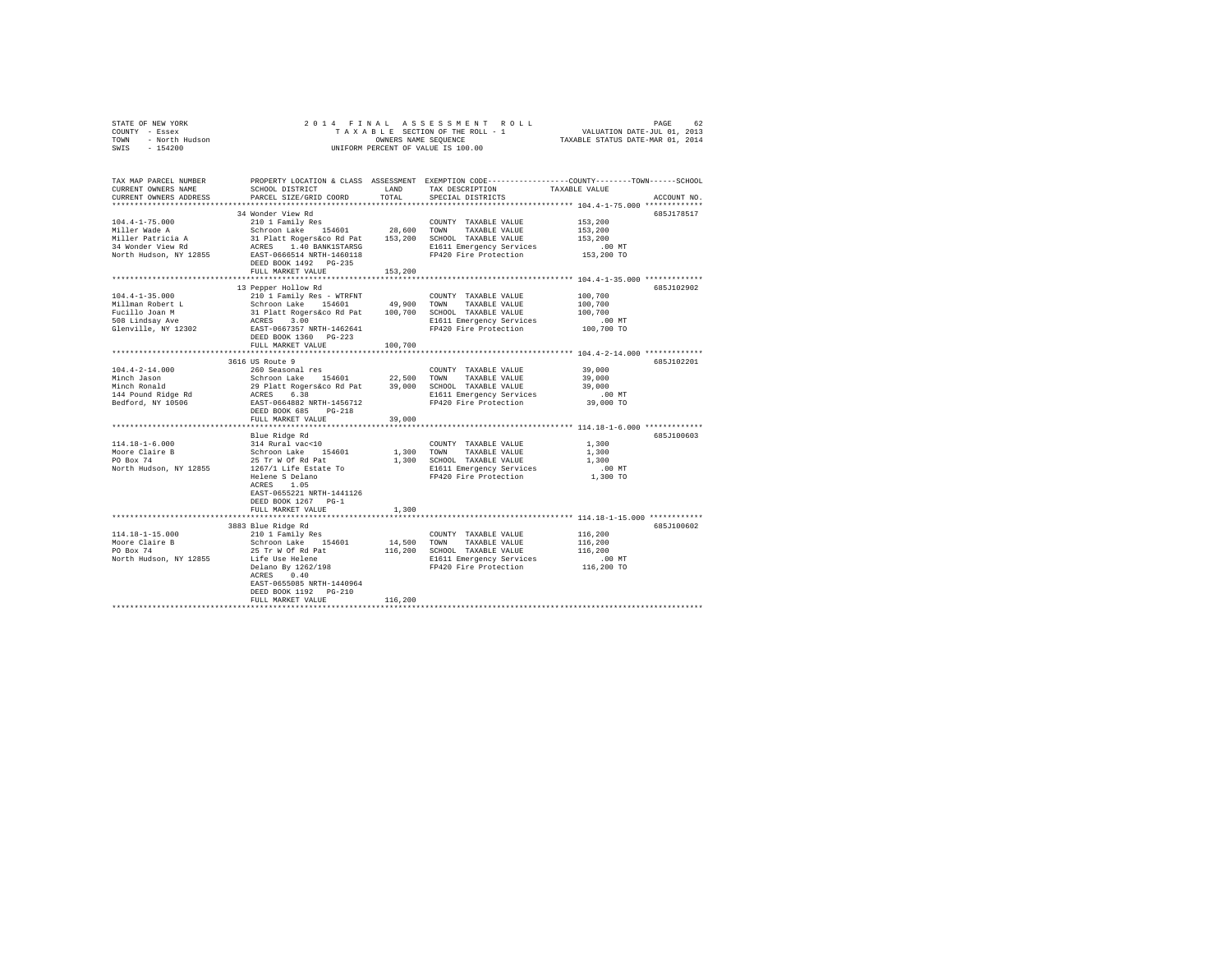| $\begin{array}{cccccccccccccccc} \texttt{STNR} & \texttt{OREN} & \texttt{NOR} & \texttt{R.5} & \texttt{S.5} & \texttt{S.5} & \texttt{S.5} & \texttt{S.6} & \texttt{S.6} & \texttt{S.6} & \texttt{S.6} \\ \texttt{COUTY} & - & \texttt{Eosex} & \texttt{G.6} & \texttt{G.6} & \texttt{G.6} & \texttt{G.6} & \texttt{G.6} & \texttt{G.6} & \texttt{G.6} \\ \texttt{T.6} & - & \texttt{R.6} & \texttt{R.6} & \text$ |                                                                                                                      |               |                              |                                                     |                                                                                                                                                          |
|------------------------------------------------------------------------------------------------------------------------------------------------------------------------------------------------------------------------------------------------------------------------------------------------------------------------------------------------------------------------------------------------------------------|----------------------------------------------------------------------------------------------------------------------|---------------|------------------------------|-----------------------------------------------------|----------------------------------------------------------------------------------------------------------------------------------------------------------|
|                                                                                                                                                                                                                                                                                                                                                                                                                  |                                                                                                                      |               |                              |                                                     |                                                                                                                                                          |
|                                                                                                                                                                                                                                                                                                                                                                                                                  |                                                                                                                      |               |                              |                                                     |                                                                                                                                                          |
|                                                                                                                                                                                                                                                                                                                                                                                                                  |                                                                                                                      |               |                              |                                                     |                                                                                                                                                          |
| TAX MAP PARCEL NUMBER PROPERTY LOCATION & CLASS ASSESSMENT EXEMPTION CODE--------------COUNTY-------TOWN------SCHOOL                                                                                                                                                                                                                                                                                             |                                                                                                                      |               |                              |                                                     |                                                                                                                                                          |
| CURRENT OWNERS NAME                                                                                                                                                                                                                                                                                                                                                                                              | SCHOOL DISTRICT LAND                                                                                                 |               | TAX DESCRIPTION              | TAXABLE VALUE                                       |                                                                                                                                                          |
| CURRENT OWNERS ADDRESS                                                                                                                                                                                                                                                                                                                                                                                           | PARCEL SIZE/GRID COORD                                                                                               | TOTAL         | SPECIAL DISTRICTS            |                                                     | ACCOUNT NO.                                                                                                                                              |
|                                                                                                                                                                                                                                                                                                                                                                                                                  |                                                                                                                      |               |                              |                                                     |                                                                                                                                                          |
|                                                                                                                                                                                                                                                                                                                                                                                                                  | 4010 Blue Ridge Rd                                                                                                   |               |                              |                                                     | 685J101512                                                                                                                                               |
| 125.1-1-22.000<br>Moore Family Real Estate LLC Schroon Lake 154601 275,000 TOWN TAXABLE VALUE                                                                                                                                                                                                                                                                                                                    | 421 Restaurant                                                                                                       |               | COUNTY TAXABLE VALUE         | 275,000                                             |                                                                                                                                                          |
|                                                                                                                                                                                                                                                                                                                                                                                                                  |                                                                                                                      |               |                              | 275,000                                             |                                                                                                                                                          |
|                                                                                                                                                                                                                                                                                                                                                                                                                  |                                                                                                                      |               |                              |                                                     |                                                                                                                                                          |
|                                                                                                                                                                                                                                                                                                                                                                                                                  |                                                                                                                      |               |                              |                                                     |                                                                                                                                                          |
| PO Box 385<br>PO Box 385<br>PO Box 385<br>PO Box 385<br>21 Platt Rogers access to Reat and 275,000<br>21 Platt Rogers and Park 275,000<br>21 Platt Reserville, NY 12944<br>22 Platt Reserville, NY 12944<br>22 Parcel Amusement Park B1611 Bme                                                                                                                                                                   |                                                                                                                      |               |                              |                                                     |                                                                                                                                                          |
|                                                                                                                                                                                                                                                                                                                                                                                                                  | EAST-0657683 NRTH-1439595                                                                                            |               |                              |                                                     |                                                                                                                                                          |
|                                                                                                                                                                                                                                                                                                                                                                                                                  | DEED BOOK 1452   PG-325                                                                                              |               |                              |                                                     |                                                                                                                                                          |
|                                                                                                                                                                                                                                                                                                                                                                                                                  | FULL MARKET VALUE                                                                                                    | 275,000       |                              |                                                     |                                                                                                                                                          |
|                                                                                                                                                                                                                                                                                                                                                                                                                  | 5216 US Route 9                                                                                                      | ************* |                              | ********************** 85.3-1-20.000 ************** |                                                                                                                                                          |
| $85.3 - 1 - 20.000$                                                                                                                                                                                                                                                                                                                                                                                              | 260 Seasonal res                                                                                                     |               | COUNTY TAXABLE VALUE         | 242,300                                             | 685J103203                                                                                                                                               |
|                                                                                                                                                                                                                                                                                                                                                                                                                  | Schroon Lake 154601 140,800 TOWN                                                                                     |               | TAXABLE VALUE                | 242,300                                             |                                                                                                                                                          |
| Moore James E Jr<br>Hall Joanne EM                                                                                                                                                                                                                                                                                                                                                                               |                                                                                                                      |               |                              | 242,300                                             |                                                                                                                                                          |
|                                                                                                                                                                                                                                                                                                                                                                                                                  |                                                                                                                      |               |                              | .00 MT                                              |                                                                                                                                                          |
|                                                                                                                                                                                                                                                                                                                                                                                                                  |                                                                                                                      |               |                              | 242,300 TO                                          |                                                                                                                                                          |
|                                                                                                                                                                                                                                                                                                                                                                                                                  | EAST-0672640 NRTH-1491032                                                                                            |               |                              |                                                     |                                                                                                                                                          |
|                                                                                                                                                                                                                                                                                                                                                                                                                  | DEED BOOK 1469    PG-121                                                                                             |               |                              |                                                     |                                                                                                                                                          |
|                                                                                                                                                                                                                                                                                                                                                                                                                  | FULL MARKET VALUE                                                                                                    | 242,300       |                              |                                                     |                                                                                                                                                          |
|                                                                                                                                                                                                                                                                                                                                                                                                                  | 77 Pepper Hollow Rd                                                                                                  |               |                              |                                                     | 685J102203                                                                                                                                               |
| $104.4 - 1 - 22.000$                                                                                                                                                                                                                                                                                                                                                                                             | 260 Seasonal res                                                                                                     |               | COUNTY TAXABLE VALUE         | 44,800                                              |                                                                                                                                                          |
|                                                                                                                                                                                                                                                                                                                                                                                                                  |                                                                                                                      |               |                              | 44,800                                              |                                                                                                                                                          |
|                                                                                                                                                                                                                                                                                                                                                                                                                  |                                                                                                                      |               |                              | 44,800                                              |                                                                                                                                                          |
|                                                                                                                                                                                                                                                                                                                                                                                                                  |                                                                                                                      |               |                              | $.00$ MT                                            |                                                                                                                                                          |
| $\frac{\text{Box 61}}{\text{North Hudson, NY } 12855}$ $\frac{\text{ACRES}}{\text{EST} - 0666197 \cdot \text{NRTH} - 1462892}$ $\frac{\text{E1611 Emergency Services}}{\text{FP420 Fire Protection}}$ $\frac{\text{F161}}{\text{F2420 Fire Protection}}$                                                                                                                                                         |                                                                                                                      |               |                              | 44,800 TO                                           |                                                                                                                                                          |
|                                                                                                                                                                                                                                                                                                                                                                                                                  | DEED BOOK 427 PG-010                                                                                                 |               |                              |                                                     |                                                                                                                                                          |
|                                                                                                                                                                                                                                                                                                                                                                                                                  | FULL MARKET VALUE                                                                                                    | 44,800        |                              |                                                     |                                                                                                                                                          |
|                                                                                                                                                                                                                                                                                                                                                                                                                  | 3658 US Route 9                                                                                                      |               |                              |                                                     | 685J183002                                                                                                                                               |
| $104.4 - 2 - 7.000$                                                                                                                                                                                                                                                                                                                                                                                              | 210 1 Family Res                                                                                                     |               |                              |                                                     |                                                                                                                                                          |
| Moore Ronald J                                                                                                                                                                                                                                                                                                                                                                                                   |                                                                                                                      |               |                              |                                                     |                                                                                                                                                          |
|                                                                                                                                                                                                                                                                                                                                                                                                                  | VET WAR CT 41121<br>Schroon Lake 154601 27,900 VET DIS CT 41141<br>29 Platt Rogersaco Rd Pat 146,200 RES. STAR 41854 |               |                              |                                                     | $\begin{array}{cccc} 15\,,000 & \quad & 15\,,000 & \quad & 0 \\ 36\,,550 & \quad & 36\,,550 & \quad & 0 \\ 0 & \quad & 0 & \quad & 30\,,000 \end{array}$ |
| Moore Claire B<br>PO Box 74                                                                                                                                                                                                                                                                                                                                                                                      |                                                                                                                      |               |                              |                                                     |                                                                                                                                                          |
|                                                                                                                                                                                                                                                                                                                                                                                                                  |                                                                                                                      |               |                              |                                                     |                                                                                                                                                          |
|                                                                                                                                                                                                                                                                                                                                                                                                                  |                                                                                                                      |               |                              |                                                     |                                                                                                                                                          |
|                                                                                                                                                                                                                                                                                                                                                                                                                  |                                                                                                                      |               |                              |                                                     |                                                                                                                                                          |
|                                                                                                                                                                                                                                                                                                                                                                                                                  |                                                                                                                      |               |                              |                                                     |                                                                                                                                                          |
|                                                                                                                                                                                                                                                                                                                                                                                                                  | 30 Nokomis Rd                                                                                                        |               |                              |                                                     | 685J103113                                                                                                                                               |
| $85.3 - 1 - 10.000$                                                                                                                                                                                                                                                                                                                                                                                              | 260 Seasonal res                                                                                                     |               | COUNTY TAXABLE VALUE 202,000 |                                                     |                                                                                                                                                          |
|                                                                                                                                                                                                                                                                                                                                                                                                                  |                                                                                                                      |               |                              |                                                     |                                                                                                                                                          |
|                                                                                                                                                                                                                                                                                                                                                                                                                  |                                                                                                                      |               |                              |                                                     |                                                                                                                                                          |
|                                                                                                                                                                                                                                                                                                                                                                                                                  |                                                                                                                      |               |                              |                                                     |                                                                                                                                                          |
|                                                                                                                                                                                                                                                                                                                                                                                                                  |                                                                                                                      |               |                              |                                                     |                                                                                                                                                          |
|                                                                                                                                                                                                                                                                                                                                                                                                                  | EAST-0672987 NRTH-1490129                                                                                            |               |                              |                                                     |                                                                                                                                                          |
|                                                                                                                                                                                                                                                                                                                                                                                                                  | DEED BOOK 1347 PG-49                                                                                                 |               |                              |                                                     |                                                                                                                                                          |
|                                                                                                                                                                                                                                                                                                                                                                                                                  | FULL MARKET VALUE                                                                                                    | 202,000       |                              |                                                     |                                                                                                                                                          |
|                                                                                                                                                                                                                                                                                                                                                                                                                  |                                                                                                                      |               |                              |                                                     |                                                                                                                                                          |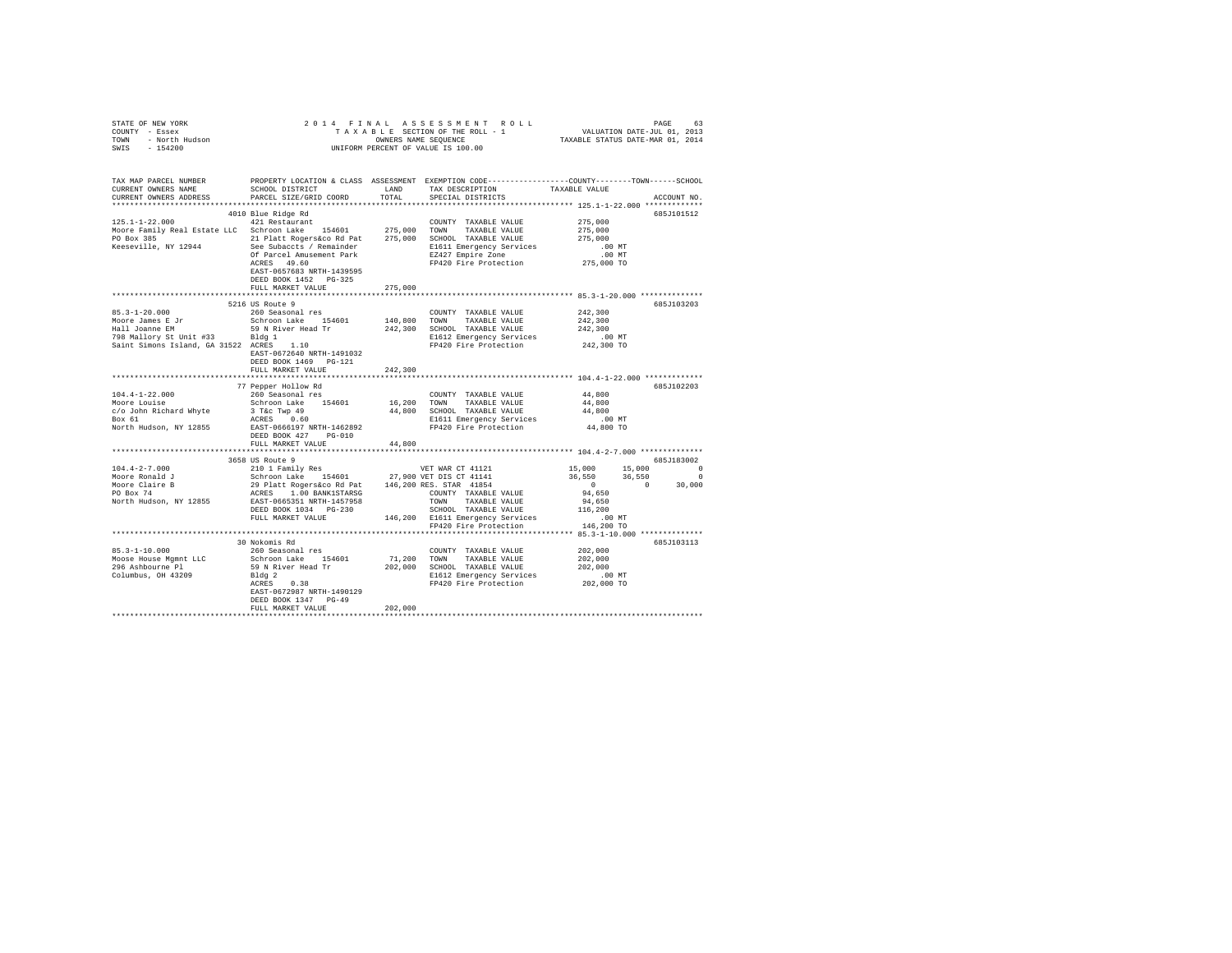|      | STATE OF NEW YORK | 2014 FINAL ASSESSMENT ROLL         | 64<br>PAGE                       |
|------|-------------------|------------------------------------|----------------------------------|
|      | COUNTY - Essex    | TAXABLE SECTION OF THE ROLL - 1    | VALUATION DATE-JUL 01, 2013      |
| TOWN | - North Hudson    | OWNERS NAME SEOUENCE               | TAXABLE STATUS DATE-MAR 01, 2014 |
| SWIS | $-154200$         | UNIFORM PERCENT OF VALUE IS 100.00 |                                  |

| TAX MAP PARCEL NUMBER<br>CURRENT OWNERS NAME<br>CURRENT OWNERS ADDRESS                                             | SCHOOL DISTRICT<br>PARCEL SIZE/GRID COORD                                                                                                                                                     | LAND<br>TOTAL              | PROPERTY LOCATION & CLASS ASSESSMENT EXEMPTION CODE---------------COUNTY-------TOWN-----SCHOOL<br>TAX DESCRIPTION<br>SPECIAL DISTRICTS | TAXABLE VALUE                                                  | ACCOUNT NO.                      |
|--------------------------------------------------------------------------------------------------------------------|-----------------------------------------------------------------------------------------------------------------------------------------------------------------------------------------------|----------------------------|----------------------------------------------------------------------------------------------------------------------------------------|----------------------------------------------------------------|----------------------------------|
| $105. - 1 - 53.100$<br>Moreo Thomas<br>Moreo Louise<br>c/o Philip Pascucci<br>206 Ranchlands<br>Bushkill, PA 18324 | Ensign Pond Rd<br>322 Rural vac>10<br>154601 52,700 TOWN<br>Schroon Lake<br>204 Paradox Tract<br>ACRES 50.00<br>EAST-0673509 NRTH-1455233<br>DEED BOOK 490 PG-36<br>FULL MARKET VALUE         | 52,700                     | COUNTY TAXABLE VALUE<br>TAXABLE VALUE<br>52,700 SCHOOL TAXABLE VALUE<br>E1611 Emergency Services<br>FP420 Fire Protection              | 52,700<br>52,700<br>52,700<br>$.00$ MT<br>52,700 TO            | 685J102204                       |
|                                                                                                                    | 3403 US Route 9                                                                                                                                                                               |                            |                                                                                                                                        |                                                                | 685L101613                       |
| $114.2 - 1 - 36.000$<br>Morgan Donald<br>Morgan Celanire<br>5 Walnut Pk<br>Rochester, NY 14622                     | 210 1 Family Res - WTRFNT<br>Schroon Lake 154601<br>25 Platt Rogers&co Rd Pat<br>ACRES 2.35<br>EAST-0661832 NRTH-1452572<br>DEED BOOK 807<br>$PG-148$<br>FULL MARKET VALUE                    | 49,200 TOWN<br>115,200     | COUNTY TAXABLE VALUE<br>TAXABLE VALUE<br>115,200 SCHOOL TAXABLE VALUE<br>E1611 Emergency Services<br>FP420 Fire Protection             | 115,200<br>115,200<br>115,200<br>$.00$ MT<br>$115,200$ TO      |                                  |
|                                                                                                                    | US Route 9                                                                                                                                                                                    |                            |                                                                                                                                        |                                                                | 685.T102513                      |
| $104.4 - 1 - 6.000$<br>Morissey Patrick C<br>3763 US Rt 9<br>North Hudson, NY 12855                                | 910 Priv forest - WTRFNT<br>Schroon Lake 154601<br>3 T&c Twp 49<br>ACRES 63.48<br>EAST-0663851 NRTH-1460668<br>DEED BOOK 1697 PG-217                                                          |                            | COUNTY TAXABLE VALUE<br>44,400 TOWN TAXABLE VALUE<br>44,400 SCHOOL TAXABLE VALUE<br>E1611 Emergency Services<br>FP420 Fire Protection  | 44,400<br>44,400<br>44,400<br>.00 MT<br>44,400 TO              |                                  |
|                                                                                                                    | FULL MARKET VALUE                                                                                                                                                                             | 44,400                     |                                                                                                                                        |                                                                |                                  |
| $104.4 - 1 - 81.002$<br>Morissey Patrick C<br>3763 US Rt 9<br>North Hudson, NY 12855                               | 3763 US Route 9<br>240 Rural res<br>Schroon Lake 154601 72,500 COUNTY TAXABLE VALUE<br>30 31 Platt Rogers&co Pat 125,700<br>ACRES 66.60<br>EAST-0665340 NRTH-1460357<br>DEED BOOK 1697 PG-217 |                            | RES. STAR 41854<br>TOWN<br>TAXABLE VALUE<br>SCHOOL TAXABLE VALUE<br>E1611 Emergency Services<br>FP420 Fire Protection                  | $\sim$<br>125,700<br>125,700<br>95,700<br>.00 MT<br>125,700 TO | 6857102512<br>$\Omega$<br>30,000 |
|                                                                                                                    | FULL MARKET VALUE                                                                                                                                                                             | 125,700                    |                                                                                                                                        | **************** 125.12-1-8.350 *************                  |                                  |
| $125.12 - 1 - 8.350$<br>Morris John A<br>103 Carrolls Grove Rd<br>Troy, NY 12180                                   | Johnson Pond Rd<br>314 Rural vac<10<br>Schroon Lake 154601<br>169 Paradox Tract<br>6.14<br>ACRES<br>EAST-0670471 NRTH-1435259<br>$PG-292$<br>DEED BOOK 1303<br>FULL MARKET VALUE              | 23,000<br>23,000<br>23,000 | COUNTY TAXABLE VALUE<br>TOWN<br>TAXABLE VALUE<br>SCHOOL TAXABLE VALUE<br>E1611 Emergency Services<br>FP420 Fire Protection             | 23,000<br>23,000<br>23,000<br>.00MT<br>23,000 TO               | 685Z000008                       |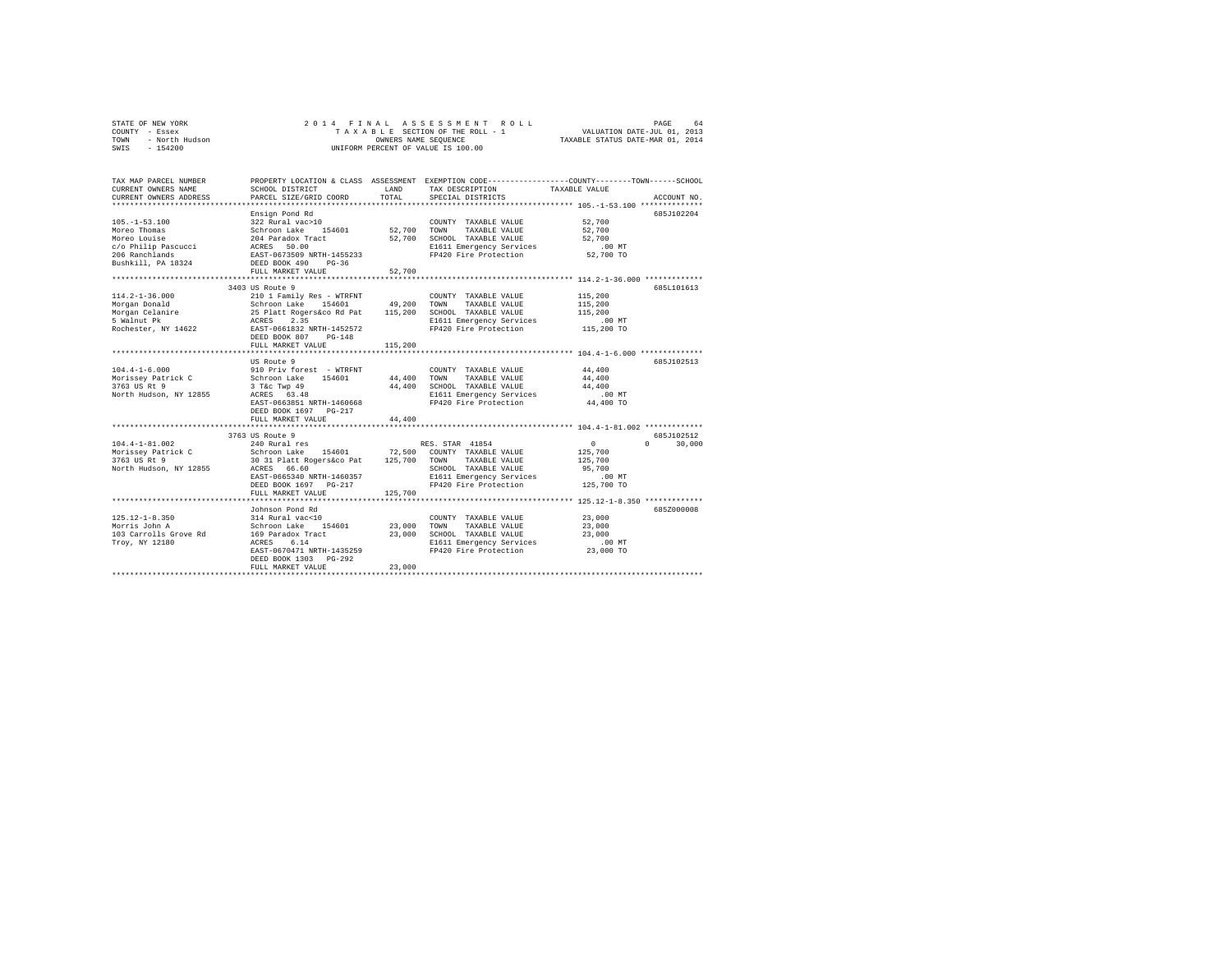| STATE OF NEW YORK      | 2014 FINAL ASSESSMENT ROLL         | 65<br>PAGE                       |
|------------------------|------------------------------------|----------------------------------|
| COUNTY - Essex         | TAXABLE SECTION OF THE ROLL - 1    | VALUATION DATE-JUL 01, 2013      |
| - North Hudson<br>TOWN | OWNERS NAME SEOUENCE               | TAXABLE STATUS DATE-MAR 01, 2014 |
| $-154200$<br>SWIS      | UNIFORM PERCENT OF VALUE IS 100.00 |                                  |
|                        |                                    |                                  |

| TAX MAP PARCEL NUMBER<br>CURRENT OWNERS NAME                                                                                                                                                        | SCHOOL DISTRICT                                                                                                                                                                                                                                          | LAND         | TAX DESCRIPTION             | PROPERTY LOCATION & CLASS ASSESSMENT EXEMPTION CODE---------------COUNTY-------TOWN-----SCHOOL<br>TAXABLE VALUE |
|-----------------------------------------------------------------------------------------------------------------------------------------------------------------------------------------------------|----------------------------------------------------------------------------------------------------------------------------------------------------------------------------------------------------------------------------------------------------------|--------------|-----------------------------|-----------------------------------------------------------------------------------------------------------------|
| CURRENT OWNERS ADDRESS                                                                                                                                                                              | PARCEL SIZE/GRID COORD                                                                                                                                                                                                                                   | TOTAL        | SPECIAL DISTRICTS           | ACCOUNT NO.                                                                                                     |
|                                                                                                                                                                                                     |                                                                                                                                                                                                                                                          |              |                             |                                                                                                                 |
|                                                                                                                                                                                                     | 2809 Blue Ridge Rd                                                                                                                                                                                                                                       |              |                             | 685J102109                                                                                                      |
| $113.3 - 4 - 1.000$                                                                                                                                                                                 | 210 1 Family Res<br>210 1 Family Res 210 1000 1000 1000 2000 2000 2000 2100 2100 2100 2100 2100 2100 2100 2100 2100 2100 2100 2100<br>2 Toth&crossfield Twp 44 29,100 5CHOOL TAXABLE VALUE<br>2 ACRES 1.98 BANKISTARSG 2100 21611 Emergency Service 2100 |              | COUNTY TAXABLE VALUE        | 116,100                                                                                                         |
| Morris Wallace                                                                                                                                                                                      |                                                                                                                                                                                                                                                          |              |                             | 116,100                                                                                                         |
| Jordan Nicole                                                                                                                                                                                       |                                                                                                                                                                                                                                                          |              |                             | 116,100                                                                                                         |
| 22 Brendon Ct                                                                                                                                                                                       |                                                                                                                                                                                                                                                          |              | E1611 Emergency Services    | .00MT                                                                                                           |
| Clifton Park, NY 12065                                                                                                                                                                              |                                                                                                                                                                                                                                                          |              | FP420 Fire Protection       | 116,100 TO                                                                                                      |
|                                                                                                                                                                                                     | DEED BOOK 1582 PG-37                                                                                                                                                                                                                                     | 116,100      |                             |                                                                                                                 |
|                                                                                                                                                                                                     | FULL MARKET VALUE                                                                                                                                                                                                                                        |              |                             |                                                                                                                 |
|                                                                                                                                                                                                     | 52 Hyatt Heights Way                                                                                                                                                                                                                                     |              |                             | 685Z008004                                                                                                      |
| $114.2 - 2 - 31.300$                                                                                                                                                                                | 312 Vac w/imprv                                                                                                                                                                                                                                          |              | COUNTY TAXABLE VALUE        | 54,500                                                                                                          |
| Moryl Joseph M                                                                                                                                                                                      | Schroon Lake 154601 35,900 TOWN                                                                                                                                                                                                                          |              | TAXABLE VALUE               | 54,500                                                                                                          |
| Moryl Amy E                                                                                                                                                                                         |                                                                                                                                                                                                                                                          |              |                             | 54,500                                                                                                          |
| noryi Amy E<br>1072 US Route 9                                                                                                                                                                      |                                                                                                                                                                                                                                                          |              | E1611 Emergency Services    | $.00$ MT                                                                                                        |
| Schroon Lake, NY 12870                                                                                                                                                                              | EAST-0662459 NRTH-1451853                                                                                                                                                                                                                                |              | FP420 Fire Protection       | 54,500 TO                                                                                                       |
|                                                                                                                                                                                                     | DEED BOOK 1625 PG-81                                                                                                                                                                                                                                     |              |                             |                                                                                                                 |
|                                                                                                                                                                                                     | FULL MARKET VALUE                                                                                                                                                                                                                                        | 54,500       |                             |                                                                                                                 |
|                                                                                                                                                                                                     |                                                                                                                                                                                                                                                          |              |                             |                                                                                                                 |
|                                                                                                                                                                                                     | 6 Ensign Pond Rd                                                                                                                                                                                                                                         |              |                             | 685J101609                                                                                                      |
| $114.2 - 1 - 6.000$                                                                                                                                                                                 | 210 1 Family Res                                                                                                                                                                                                                                         |              | AGED ALL 41800              | 39,500<br>39,500<br>39,500                                                                                      |
|                                                                                                                                                                                                     |                                                                                                                                                                                                                                                          |              | STAR 41834                  | $\sim$ 0<br>$\Omega$<br>39,500                                                                                  |
| Moses Catherine Land Control and the 154601 28,400 SR<br>DeZalia H Marc 27 Platt Rogers&co Rd Pat 79,000 COU<br>C/o Horace DeZalia 1434/6 Life Use To Horace Co Horace A 1434/6 Life Use TO Box 124 |                                                                                                                                                                                                                                                          |              | 79,000 COUNTY TAXABLE VALUE | 39,500                                                                                                          |
|                                                                                                                                                                                                     |                                                                                                                                                                                                                                                          |              | TOWN TAXABLE VALUE          | 39,500                                                                                                          |
|                                                                                                                                                                                                     |                                                                                                                                                                                                                                                          |              | SCHOOL TAXABLE VALUE        | $\sim$ 0                                                                                                        |
| North Hudson, NY 12855-0124 ACRES 1.20                                                                                                                                                              |                                                                                                                                                                                                                                                          |              | E1611 Emergency Services    | $.00$ MT                                                                                                        |
|                                                                                                                                                                                                     | EAST-0663595 NRTH-1453671                                                                                                                                                                                                                                |              | FP420 Fire Protection       | 79,000 TO                                                                                                       |
|                                                                                                                                                                                                     | DEED BOOK 1434 PG-6                                                                                                                                                                                                                                      |              |                             |                                                                                                                 |
|                                                                                                                                                                                                     | FULL MARKET VALUE                                                                                                                                                                                                                                        | 79,000       |                             |                                                                                                                 |
|                                                                                                                                                                                                     | 2985 US Route 9                                                                                                                                                                                                                                          |              |                             | 685J102208                                                                                                      |
| $114.4 - 1 - 40.000$                                                                                                                                                                                |                                                                                                                                                                                                                                                          |              | RES. STAR 41854             | $\sim$ 0<br>$\Omega$ and $\Omega$<br>30,000                                                                     |
| Moses Kevin T                                                                                                                                                                                       |                                                                                                                                                                                                                                                          |              | 50,700 COUNTY TAXABLE VALUE | 129,900                                                                                                         |
| Moses Donna M                                                                                                                                                                                       |                                                                                                                                                                                                                                                          | 129,900 TOWN | TAXABLE VALUE               | 129,900                                                                                                         |
| 2985 Us Rte 9                                                                                                                                                                                       |                                                                                                                                                                                                                                                          |              | SCHOOL TAXABLE VALUE        | 99,900                                                                                                          |
| North Hudson, NY 12855                                                                                                                                                                              | 210 1 Family Res - WTRFNT<br>Schroon Lake 154601<br>1-A Gore E of Road Pat<br>ACRES 4.00<br>EAST-0659852 NRTH-1442697                                                                                                                                    |              | E1611 Emergency Services    | $.00$ MT                                                                                                        |
|                                                                                                                                                                                                     | DEED BOOK 1127 PG-262                                                                                                                                                                                                                                    |              | FP420 Fire Protection       | 129,900 TO                                                                                                      |
|                                                                                                                                                                                                     | FULL MARKET VALUE                                                                                                                                                                                                                                        | 129,900      |                             |                                                                                                                 |
|                                                                                                                                                                                                     |                                                                                                                                                                                                                                                          |              |                             |                                                                                                                 |
|                                                                                                                                                                                                     | US Route 9                                                                                                                                                                                                                                               |              |                             | 685J100313                                                                                                      |
| $104.2 - 1 - 4.111$                                                                                                                                                                                 | 910 Priv forest                                                                                                                                                                                                                                          |              | COUNTY TAXABLE VALUE        | 80,400                                                                                                          |
| Mountain Forest Products                                                                                                                                                                            | Schroon Lake 154601                                                                                                                                                                                                                                      | 80,400       | TOWN<br>TAXABLE VALUE       | 80,400                                                                                                          |
| c/o Kevin C Mero                                                                                                                                                                                    |                                                                                                                                                                                                                                                          |              | 80,400 SCHOOL TAXABLE VALUE | 80,400                                                                                                          |
| 3281 NYS Route 9                                                                                                                                                                                    | 4 T&C Twp 49<br>Also 1381/193<br>ACRES 108.30                                                                                                                                                                                                            |              | E1611 Emergency Services    | $.00$ MT                                                                                                        |
| Crown Point, NY 12928                                                                                                                                                                               | ----- ---- ----<br>ACRES 108.30<br>EAST-0668205 NRTH-1466076                                                                                                                                                                                             |              | FP420 Fire Protection       | 80,400 TO                                                                                                       |
|                                                                                                                                                                                                     |                                                                                                                                                                                                                                                          |              |                             |                                                                                                                 |
| MAY BE SUBJECT TO PAYMENT                                                                                                                                                                           | DEED BOOK 1530<br>$PG-34$                                                                                                                                                                                                                                |              |                             |                                                                                                                 |
| UNDER RPTL480A UNTIL 2016<br>                                                                                                                                                                       | FULL MARKET VALUE                                                                                                                                                                                                                                        | 80,400       |                             |                                                                                                                 |
|                                                                                                                                                                                                     |                                                                                                                                                                                                                                                          |              |                             |                                                                                                                 |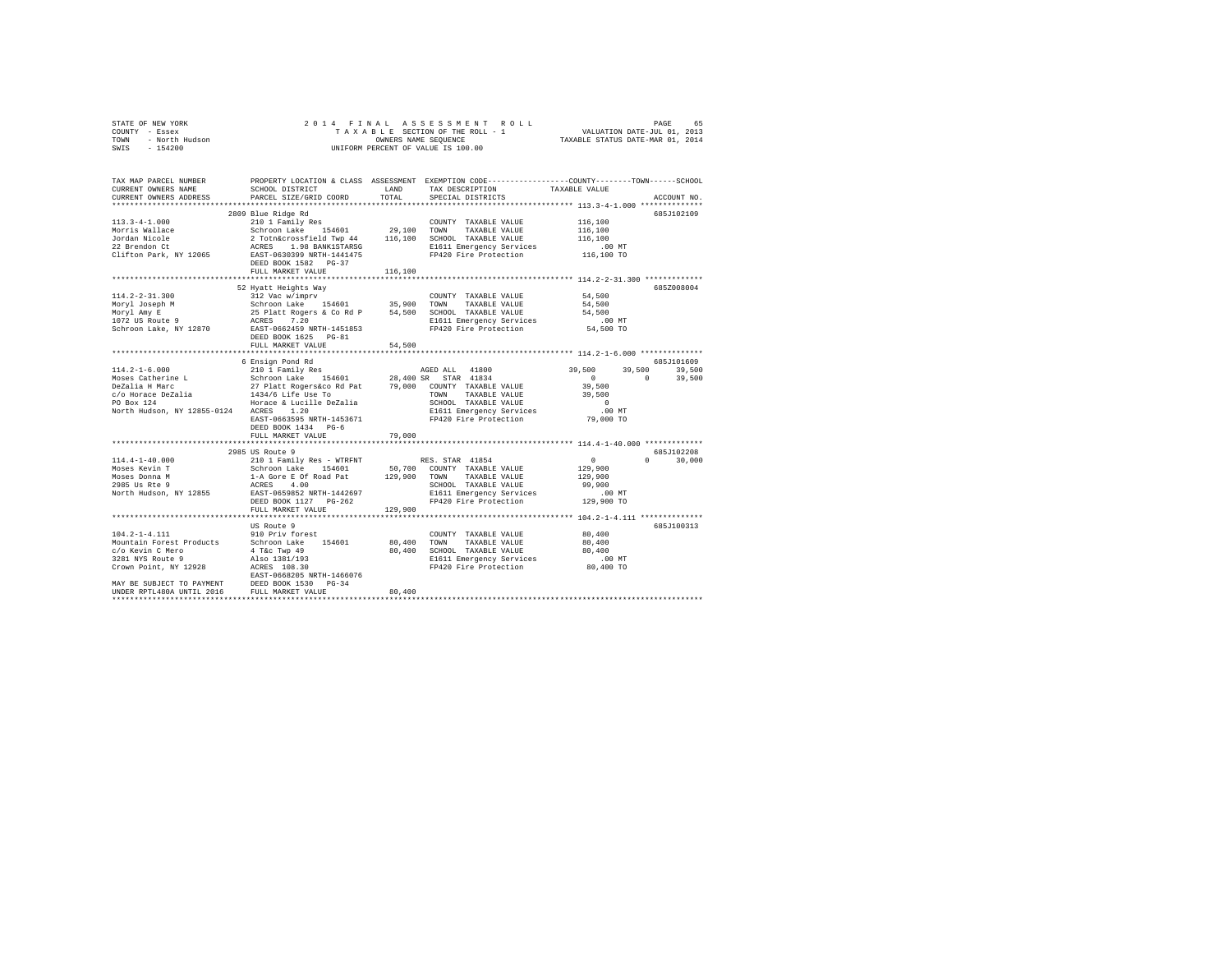| STATE OF NEW YORK      | 2014 FINAL ASSESSMENT ROLL         | 66<br>PAGE                       |
|------------------------|------------------------------------|----------------------------------|
| - Essex<br>COUNTY      | TAXABLE SECTION OF THE ROLL - 1    | VALUATION DATE-JUL 01, 2013      |
| - North Hudson<br>TOWN | OWNERS NAME SEOUENCE               | TAXABLE STATUS DATE-MAR 01, 2014 |
| $-154200$<br>SWIS      | UNIFORM PERCENT OF VALUE IS 100.00 |                                  |

| Greenough Rd<br>685J189002<br>314 Rural vac<10<br>4,200<br>$104.2 - 1 - 11.220$<br>COUNTY TAXABLE VALUE<br>4.200 TOWN<br>Mower Edwin L<br>Schroon Lake 154601<br>TAXABLE VALUE<br>4,200<br>Mower Nancy J<br>4 Twp 49 T&c Pur<br>4,200<br>SCHOOL TAXABLE VALUE<br>4,200<br>$18$ Churchland Rd<br>ACRES 2.94<br>E1611 Emergency Services<br>$.00$ MT<br>Saugerties, NY 12477-4611<br>EAST-0670439 NRTH-1466053<br>FP420 Fire Protection<br>4,200 TO<br>DEED BOOK 918<br>$PG-116$<br>4,200<br>FULL MARKET VALUE<br>********************************** 104.2-1-11.320 **************<br>100 Greenough Rd<br>685J189003<br>210 1 Family Res<br>COUNTY TAXABLE VALUE<br>71,500<br>154601<br>30,200<br>Schroon Lake<br>TOWN<br>TAXABLE VALUE<br>71,500<br>4 Twp 49 T&c Purchase<br>ACRES 3.20<br>Mower Nancy J<br>71,500<br>SCHOOL TAXABLE VALUE<br>71,500<br>E1611 Emergency Services<br>$.00$ MT<br>FP420 Fire Protection<br>Saugerties, NY 12477-4611<br>EAST-0670704 NRTH-1465694<br>71,500 TO<br>DEED BOOK 918<br>$PG-116$<br>FULL MARKET VALUE<br>71,500<br>********<br>********* 125.1-1-30.200 *************<br>********************<br>685J196002<br>2840 US Route 9<br>$\sim$ 0<br>$\Omega$<br>30,000<br>270 Mfg housing<br>RES. STAR 41854<br>Schroon Lake 154601<br>29,400<br>COUNTY TAXABLE VALUE<br>49,500<br>141 Paradox Tr<br>49.500 TOWN<br>TAXABLE VALUE<br>49,500<br>1740/285 L Estate to<br>SCHOOL TAXABLE VALUE<br>19,500<br>Jane K Mullis<br>E1611 Emergency Services<br>.00 MT<br>FP420 Fire Protection<br>Edgewater, FL 32132<br>ACRES<br>2.27<br>49,500 TO<br>EAST-0659271 NRTH-1439352<br>DEED BOOK 1740 PG-285<br>49,500<br>FULL MARKET VALUE<br>******************************<br>685J102707<br>3373 US Route 9<br>$114.2 - 1 - 54.000$<br>210 1 Family Res - WTRFNT<br>$\overline{0}$<br>$\cap$<br>30,000<br>RES. STAR 41854<br>51,300<br>Schroon Lake 154601<br>COUNTY TAXABLE VALUE<br>228,600<br>Myrtle Hugh T<br>25 Platt Rogers&co Rd Pat<br>Myrtle Carol J<br>228,600<br>TOWN TAXABLE VALUE<br>228,600<br>PO Box 111<br>4.6ac<br>SCHOOL TAXABLE VALUE<br>198,600<br>North Hudson, NY 12855<br>ACRES<br>4.60 BANK WFARGO<br>E1611 Emergency Services<br>$.00$ MT<br>FP420 Fire Protection<br>228,600 TO<br>EAST-0660920 NRTH-1451561<br>DEED BOOK 1303 PG-128<br>FULL MARKET VALUE<br>228,600<br>***************************** 112.4-2-10.001 *************<br>******************************<br>685J190002<br>Blue Ridge Rd<br>882 Elec Trans I<br>$112.4 - 2 - 10.001$<br>3,000<br>COUNTY TAXABLE VALUE<br>NL Industries Inc<br>Schroon Lake 154601<br>3,000<br>3,000<br>TOWN<br>TAXABLE VALUE<br>5430 LBJ Fwy Ste 1700<br>9 T&c Purchase Twp 44<br>3,000<br>SCHOOL TAXABLE VALUE<br>3,000<br>Dallas, TX 75240<br>E1611 Emergency Services<br>ACRES<br>1.72<br>.00 MT<br>FP420 Fire Protection<br>EAST-0615975 NRTH-1439161<br>3,000 TO<br>$PG-201$<br>DEED BOOK 234<br>3,000<br>FULL MARKET VALUE | TAX MAP PARCEL NUMBER<br>CURRENT OWNERS NAME<br>CURRENT OWNERS ADDRESS | SCHOOL DISTRICT<br>PARCEL SIZE/GRID COORD | LAND<br>TOTAL | PROPERTY LOCATION & CLASS ASSESSMENT EXEMPTION CODE----------------COUNTY-------TOWN------SCHOOL<br>TAX DESCRIPTION<br>SPECIAL DISTRICTS | TAXABLE VALUE | ACCOUNT NO. |
|---------------------------------------------------------------------------------------------------------------------------------------------------------------------------------------------------------------------------------------------------------------------------------------------------------------------------------------------------------------------------------------------------------------------------------------------------------------------------------------------------------------------------------------------------------------------------------------------------------------------------------------------------------------------------------------------------------------------------------------------------------------------------------------------------------------------------------------------------------------------------------------------------------------------------------------------------------------------------------------------------------------------------------------------------------------------------------------------------------------------------------------------------------------------------------------------------------------------------------------------------------------------------------------------------------------------------------------------------------------------------------------------------------------------------------------------------------------------------------------------------------------------------------------------------------------------------------------------------------------------------------------------------------------------------------------------------------------------------------------------------------------------------------------------------------------------------------------------------------------------------------------------------------------------------------------------------------------------------------------------------------------------------------------------------------------------------------------------------------------------------------------------------------------------------------------------------------------------------------------------------------------------------------------------------------------------------------------------------------------------------------------------------------------------------------------------------------------------------------------------------------------------------------------------------------------------------------------------------------------------------------------------------------------------------------------------------------------------------------------------------------------------------------------------------------------------------------------------------------------------------------------------------------------------------------|------------------------------------------------------------------------|-------------------------------------------|---------------|------------------------------------------------------------------------------------------------------------------------------------------|---------------|-------------|
|                                                                                                                                                                                                                                                                                                                                                                                                                                                                                                                                                                                                                                                                                                                                                                                                                                                                                                                                                                                                                                                                                                                                                                                                                                                                                                                                                                                                                                                                                                                                                                                                                                                                                                                                                                                                                                                                                                                                                                                                                                                                                                                                                                                                                                                                                                                                                                                                                                                                                                                                                                                                                                                                                                                                                                                                                                                                                                                                 |                                                                        |                                           |               |                                                                                                                                          |               |             |
|                                                                                                                                                                                                                                                                                                                                                                                                                                                                                                                                                                                                                                                                                                                                                                                                                                                                                                                                                                                                                                                                                                                                                                                                                                                                                                                                                                                                                                                                                                                                                                                                                                                                                                                                                                                                                                                                                                                                                                                                                                                                                                                                                                                                                                                                                                                                                                                                                                                                                                                                                                                                                                                                                                                                                                                                                                                                                                                                 |                                                                        |                                           |               |                                                                                                                                          |               |             |
|                                                                                                                                                                                                                                                                                                                                                                                                                                                                                                                                                                                                                                                                                                                                                                                                                                                                                                                                                                                                                                                                                                                                                                                                                                                                                                                                                                                                                                                                                                                                                                                                                                                                                                                                                                                                                                                                                                                                                                                                                                                                                                                                                                                                                                                                                                                                                                                                                                                                                                                                                                                                                                                                                                                                                                                                                                                                                                                                 |                                                                        |                                           |               |                                                                                                                                          |               |             |
|                                                                                                                                                                                                                                                                                                                                                                                                                                                                                                                                                                                                                                                                                                                                                                                                                                                                                                                                                                                                                                                                                                                                                                                                                                                                                                                                                                                                                                                                                                                                                                                                                                                                                                                                                                                                                                                                                                                                                                                                                                                                                                                                                                                                                                                                                                                                                                                                                                                                                                                                                                                                                                                                                                                                                                                                                                                                                                                                 |                                                                        |                                           |               |                                                                                                                                          |               |             |
|                                                                                                                                                                                                                                                                                                                                                                                                                                                                                                                                                                                                                                                                                                                                                                                                                                                                                                                                                                                                                                                                                                                                                                                                                                                                                                                                                                                                                                                                                                                                                                                                                                                                                                                                                                                                                                                                                                                                                                                                                                                                                                                                                                                                                                                                                                                                                                                                                                                                                                                                                                                                                                                                                                                                                                                                                                                                                                                                 |                                                                        |                                           |               |                                                                                                                                          |               |             |
|                                                                                                                                                                                                                                                                                                                                                                                                                                                                                                                                                                                                                                                                                                                                                                                                                                                                                                                                                                                                                                                                                                                                                                                                                                                                                                                                                                                                                                                                                                                                                                                                                                                                                                                                                                                                                                                                                                                                                                                                                                                                                                                                                                                                                                                                                                                                                                                                                                                                                                                                                                                                                                                                                                                                                                                                                                                                                                                                 |                                                                        |                                           |               |                                                                                                                                          |               |             |
|                                                                                                                                                                                                                                                                                                                                                                                                                                                                                                                                                                                                                                                                                                                                                                                                                                                                                                                                                                                                                                                                                                                                                                                                                                                                                                                                                                                                                                                                                                                                                                                                                                                                                                                                                                                                                                                                                                                                                                                                                                                                                                                                                                                                                                                                                                                                                                                                                                                                                                                                                                                                                                                                                                                                                                                                                                                                                                                                 |                                                                        |                                           |               |                                                                                                                                          |               |             |
|                                                                                                                                                                                                                                                                                                                                                                                                                                                                                                                                                                                                                                                                                                                                                                                                                                                                                                                                                                                                                                                                                                                                                                                                                                                                                                                                                                                                                                                                                                                                                                                                                                                                                                                                                                                                                                                                                                                                                                                                                                                                                                                                                                                                                                                                                                                                                                                                                                                                                                                                                                                                                                                                                                                                                                                                                                                                                                                                 |                                                                        |                                           |               |                                                                                                                                          |               |             |
|                                                                                                                                                                                                                                                                                                                                                                                                                                                                                                                                                                                                                                                                                                                                                                                                                                                                                                                                                                                                                                                                                                                                                                                                                                                                                                                                                                                                                                                                                                                                                                                                                                                                                                                                                                                                                                                                                                                                                                                                                                                                                                                                                                                                                                                                                                                                                                                                                                                                                                                                                                                                                                                                                                                                                                                                                                                                                                                                 |                                                                        |                                           |               |                                                                                                                                          |               |             |
|                                                                                                                                                                                                                                                                                                                                                                                                                                                                                                                                                                                                                                                                                                                                                                                                                                                                                                                                                                                                                                                                                                                                                                                                                                                                                                                                                                                                                                                                                                                                                                                                                                                                                                                                                                                                                                                                                                                                                                                                                                                                                                                                                                                                                                                                                                                                                                                                                                                                                                                                                                                                                                                                                                                                                                                                                                                                                                                                 |                                                                        |                                           |               |                                                                                                                                          |               |             |
|                                                                                                                                                                                                                                                                                                                                                                                                                                                                                                                                                                                                                                                                                                                                                                                                                                                                                                                                                                                                                                                                                                                                                                                                                                                                                                                                                                                                                                                                                                                                                                                                                                                                                                                                                                                                                                                                                                                                                                                                                                                                                                                                                                                                                                                                                                                                                                                                                                                                                                                                                                                                                                                                                                                                                                                                                                                                                                                                 |                                                                        |                                           |               |                                                                                                                                          |               |             |
|                                                                                                                                                                                                                                                                                                                                                                                                                                                                                                                                                                                                                                                                                                                                                                                                                                                                                                                                                                                                                                                                                                                                                                                                                                                                                                                                                                                                                                                                                                                                                                                                                                                                                                                                                                                                                                                                                                                                                                                                                                                                                                                                                                                                                                                                                                                                                                                                                                                                                                                                                                                                                                                                                                                                                                                                                                                                                                                                 | $104.2 - 1 - 11.320$                                                   |                                           |               |                                                                                                                                          |               |             |
|                                                                                                                                                                                                                                                                                                                                                                                                                                                                                                                                                                                                                                                                                                                                                                                                                                                                                                                                                                                                                                                                                                                                                                                                                                                                                                                                                                                                                                                                                                                                                                                                                                                                                                                                                                                                                                                                                                                                                                                                                                                                                                                                                                                                                                                                                                                                                                                                                                                                                                                                                                                                                                                                                                                                                                                                                                                                                                                                 | Mower Edwin L                                                          |                                           |               |                                                                                                                                          |               |             |
|                                                                                                                                                                                                                                                                                                                                                                                                                                                                                                                                                                                                                                                                                                                                                                                                                                                                                                                                                                                                                                                                                                                                                                                                                                                                                                                                                                                                                                                                                                                                                                                                                                                                                                                                                                                                                                                                                                                                                                                                                                                                                                                                                                                                                                                                                                                                                                                                                                                                                                                                                                                                                                                                                                                                                                                                                                                                                                                                 |                                                                        |                                           |               |                                                                                                                                          |               |             |
|                                                                                                                                                                                                                                                                                                                                                                                                                                                                                                                                                                                                                                                                                                                                                                                                                                                                                                                                                                                                                                                                                                                                                                                                                                                                                                                                                                                                                                                                                                                                                                                                                                                                                                                                                                                                                                                                                                                                                                                                                                                                                                                                                                                                                                                                                                                                                                                                                                                                                                                                                                                                                                                                                                                                                                                                                                                                                                                                 | 18 Churchland Rd                                                       |                                           |               |                                                                                                                                          |               |             |
|                                                                                                                                                                                                                                                                                                                                                                                                                                                                                                                                                                                                                                                                                                                                                                                                                                                                                                                                                                                                                                                                                                                                                                                                                                                                                                                                                                                                                                                                                                                                                                                                                                                                                                                                                                                                                                                                                                                                                                                                                                                                                                                                                                                                                                                                                                                                                                                                                                                                                                                                                                                                                                                                                                                                                                                                                                                                                                                                 |                                                                        |                                           |               |                                                                                                                                          |               |             |
|                                                                                                                                                                                                                                                                                                                                                                                                                                                                                                                                                                                                                                                                                                                                                                                                                                                                                                                                                                                                                                                                                                                                                                                                                                                                                                                                                                                                                                                                                                                                                                                                                                                                                                                                                                                                                                                                                                                                                                                                                                                                                                                                                                                                                                                                                                                                                                                                                                                                                                                                                                                                                                                                                                                                                                                                                                                                                                                                 |                                                                        |                                           |               |                                                                                                                                          |               |             |
|                                                                                                                                                                                                                                                                                                                                                                                                                                                                                                                                                                                                                                                                                                                                                                                                                                                                                                                                                                                                                                                                                                                                                                                                                                                                                                                                                                                                                                                                                                                                                                                                                                                                                                                                                                                                                                                                                                                                                                                                                                                                                                                                                                                                                                                                                                                                                                                                                                                                                                                                                                                                                                                                                                                                                                                                                                                                                                                                 |                                                                        |                                           |               |                                                                                                                                          |               |             |
|                                                                                                                                                                                                                                                                                                                                                                                                                                                                                                                                                                                                                                                                                                                                                                                                                                                                                                                                                                                                                                                                                                                                                                                                                                                                                                                                                                                                                                                                                                                                                                                                                                                                                                                                                                                                                                                                                                                                                                                                                                                                                                                                                                                                                                                                                                                                                                                                                                                                                                                                                                                                                                                                                                                                                                                                                                                                                                                                 |                                                                        |                                           |               |                                                                                                                                          |               |             |
|                                                                                                                                                                                                                                                                                                                                                                                                                                                                                                                                                                                                                                                                                                                                                                                                                                                                                                                                                                                                                                                                                                                                                                                                                                                                                                                                                                                                                                                                                                                                                                                                                                                                                                                                                                                                                                                                                                                                                                                                                                                                                                                                                                                                                                                                                                                                                                                                                                                                                                                                                                                                                                                                                                                                                                                                                                                                                                                                 |                                                                        |                                           |               |                                                                                                                                          |               |             |
|                                                                                                                                                                                                                                                                                                                                                                                                                                                                                                                                                                                                                                                                                                                                                                                                                                                                                                                                                                                                                                                                                                                                                                                                                                                                                                                                                                                                                                                                                                                                                                                                                                                                                                                                                                                                                                                                                                                                                                                                                                                                                                                                                                                                                                                                                                                                                                                                                                                                                                                                                                                                                                                                                                                                                                                                                                                                                                                                 | $125.1 - 1 - 30.200$                                                   |                                           |               |                                                                                                                                          |               |             |
|                                                                                                                                                                                                                                                                                                                                                                                                                                                                                                                                                                                                                                                                                                                                                                                                                                                                                                                                                                                                                                                                                                                                                                                                                                                                                                                                                                                                                                                                                                                                                                                                                                                                                                                                                                                                                                                                                                                                                                                                                                                                                                                                                                                                                                                                                                                                                                                                                                                                                                                                                                                                                                                                                                                                                                                                                                                                                                                                 | Mullis Maria K                                                         |                                           |               |                                                                                                                                          |               |             |
|                                                                                                                                                                                                                                                                                                                                                                                                                                                                                                                                                                                                                                                                                                                                                                                                                                                                                                                                                                                                                                                                                                                                                                                                                                                                                                                                                                                                                                                                                                                                                                                                                                                                                                                                                                                                                                                                                                                                                                                                                                                                                                                                                                                                                                                                                                                                                                                                                                                                                                                                                                                                                                                                                                                                                                                                                                                                                                                                 | Mullis Shawn                                                           |                                           |               |                                                                                                                                          |               |             |
|                                                                                                                                                                                                                                                                                                                                                                                                                                                                                                                                                                                                                                                                                                                                                                                                                                                                                                                                                                                                                                                                                                                                                                                                                                                                                                                                                                                                                                                                                                                                                                                                                                                                                                                                                                                                                                                                                                                                                                                                                                                                                                                                                                                                                                                                                                                                                                                                                                                                                                                                                                                                                                                                                                                                                                                                                                                                                                                                 | c/o Shawn Mullis                                                       |                                           |               |                                                                                                                                          |               |             |
|                                                                                                                                                                                                                                                                                                                                                                                                                                                                                                                                                                                                                                                                                                                                                                                                                                                                                                                                                                                                                                                                                                                                                                                                                                                                                                                                                                                                                                                                                                                                                                                                                                                                                                                                                                                                                                                                                                                                                                                                                                                                                                                                                                                                                                                                                                                                                                                                                                                                                                                                                                                                                                                                                                                                                                                                                                                                                                                                 | PO Box 872                                                             |                                           |               |                                                                                                                                          |               |             |
|                                                                                                                                                                                                                                                                                                                                                                                                                                                                                                                                                                                                                                                                                                                                                                                                                                                                                                                                                                                                                                                                                                                                                                                                                                                                                                                                                                                                                                                                                                                                                                                                                                                                                                                                                                                                                                                                                                                                                                                                                                                                                                                                                                                                                                                                                                                                                                                                                                                                                                                                                                                                                                                                                                                                                                                                                                                                                                                                 |                                                                        |                                           |               |                                                                                                                                          |               |             |
|                                                                                                                                                                                                                                                                                                                                                                                                                                                                                                                                                                                                                                                                                                                                                                                                                                                                                                                                                                                                                                                                                                                                                                                                                                                                                                                                                                                                                                                                                                                                                                                                                                                                                                                                                                                                                                                                                                                                                                                                                                                                                                                                                                                                                                                                                                                                                                                                                                                                                                                                                                                                                                                                                                                                                                                                                                                                                                                                 |                                                                        |                                           |               |                                                                                                                                          |               |             |
|                                                                                                                                                                                                                                                                                                                                                                                                                                                                                                                                                                                                                                                                                                                                                                                                                                                                                                                                                                                                                                                                                                                                                                                                                                                                                                                                                                                                                                                                                                                                                                                                                                                                                                                                                                                                                                                                                                                                                                                                                                                                                                                                                                                                                                                                                                                                                                                                                                                                                                                                                                                                                                                                                                                                                                                                                                                                                                                                 |                                                                        |                                           |               |                                                                                                                                          |               |             |
|                                                                                                                                                                                                                                                                                                                                                                                                                                                                                                                                                                                                                                                                                                                                                                                                                                                                                                                                                                                                                                                                                                                                                                                                                                                                                                                                                                                                                                                                                                                                                                                                                                                                                                                                                                                                                                                                                                                                                                                                                                                                                                                                                                                                                                                                                                                                                                                                                                                                                                                                                                                                                                                                                                                                                                                                                                                                                                                                 |                                                                        |                                           |               |                                                                                                                                          |               |             |
|                                                                                                                                                                                                                                                                                                                                                                                                                                                                                                                                                                                                                                                                                                                                                                                                                                                                                                                                                                                                                                                                                                                                                                                                                                                                                                                                                                                                                                                                                                                                                                                                                                                                                                                                                                                                                                                                                                                                                                                                                                                                                                                                                                                                                                                                                                                                                                                                                                                                                                                                                                                                                                                                                                                                                                                                                                                                                                                                 |                                                                        |                                           |               |                                                                                                                                          |               |             |
|                                                                                                                                                                                                                                                                                                                                                                                                                                                                                                                                                                                                                                                                                                                                                                                                                                                                                                                                                                                                                                                                                                                                                                                                                                                                                                                                                                                                                                                                                                                                                                                                                                                                                                                                                                                                                                                                                                                                                                                                                                                                                                                                                                                                                                                                                                                                                                                                                                                                                                                                                                                                                                                                                                                                                                                                                                                                                                                                 |                                                                        |                                           |               |                                                                                                                                          |               |             |
|                                                                                                                                                                                                                                                                                                                                                                                                                                                                                                                                                                                                                                                                                                                                                                                                                                                                                                                                                                                                                                                                                                                                                                                                                                                                                                                                                                                                                                                                                                                                                                                                                                                                                                                                                                                                                                                                                                                                                                                                                                                                                                                                                                                                                                                                                                                                                                                                                                                                                                                                                                                                                                                                                                                                                                                                                                                                                                                                 |                                                                        |                                           |               |                                                                                                                                          |               |             |
|                                                                                                                                                                                                                                                                                                                                                                                                                                                                                                                                                                                                                                                                                                                                                                                                                                                                                                                                                                                                                                                                                                                                                                                                                                                                                                                                                                                                                                                                                                                                                                                                                                                                                                                                                                                                                                                                                                                                                                                                                                                                                                                                                                                                                                                                                                                                                                                                                                                                                                                                                                                                                                                                                                                                                                                                                                                                                                                                 |                                                                        |                                           |               |                                                                                                                                          |               |             |
|                                                                                                                                                                                                                                                                                                                                                                                                                                                                                                                                                                                                                                                                                                                                                                                                                                                                                                                                                                                                                                                                                                                                                                                                                                                                                                                                                                                                                                                                                                                                                                                                                                                                                                                                                                                                                                                                                                                                                                                                                                                                                                                                                                                                                                                                                                                                                                                                                                                                                                                                                                                                                                                                                                                                                                                                                                                                                                                                 |                                                                        |                                           |               |                                                                                                                                          |               |             |
|                                                                                                                                                                                                                                                                                                                                                                                                                                                                                                                                                                                                                                                                                                                                                                                                                                                                                                                                                                                                                                                                                                                                                                                                                                                                                                                                                                                                                                                                                                                                                                                                                                                                                                                                                                                                                                                                                                                                                                                                                                                                                                                                                                                                                                                                                                                                                                                                                                                                                                                                                                                                                                                                                                                                                                                                                                                                                                                                 |                                                                        |                                           |               |                                                                                                                                          |               |             |
|                                                                                                                                                                                                                                                                                                                                                                                                                                                                                                                                                                                                                                                                                                                                                                                                                                                                                                                                                                                                                                                                                                                                                                                                                                                                                                                                                                                                                                                                                                                                                                                                                                                                                                                                                                                                                                                                                                                                                                                                                                                                                                                                                                                                                                                                                                                                                                                                                                                                                                                                                                                                                                                                                                                                                                                                                                                                                                                                 |                                                                        |                                           |               |                                                                                                                                          |               |             |
|                                                                                                                                                                                                                                                                                                                                                                                                                                                                                                                                                                                                                                                                                                                                                                                                                                                                                                                                                                                                                                                                                                                                                                                                                                                                                                                                                                                                                                                                                                                                                                                                                                                                                                                                                                                                                                                                                                                                                                                                                                                                                                                                                                                                                                                                                                                                                                                                                                                                                                                                                                                                                                                                                                                                                                                                                                                                                                                                 |                                                                        |                                           |               |                                                                                                                                          |               |             |
|                                                                                                                                                                                                                                                                                                                                                                                                                                                                                                                                                                                                                                                                                                                                                                                                                                                                                                                                                                                                                                                                                                                                                                                                                                                                                                                                                                                                                                                                                                                                                                                                                                                                                                                                                                                                                                                                                                                                                                                                                                                                                                                                                                                                                                                                                                                                                                                                                                                                                                                                                                                                                                                                                                                                                                                                                                                                                                                                 |                                                                        |                                           |               |                                                                                                                                          |               |             |
|                                                                                                                                                                                                                                                                                                                                                                                                                                                                                                                                                                                                                                                                                                                                                                                                                                                                                                                                                                                                                                                                                                                                                                                                                                                                                                                                                                                                                                                                                                                                                                                                                                                                                                                                                                                                                                                                                                                                                                                                                                                                                                                                                                                                                                                                                                                                                                                                                                                                                                                                                                                                                                                                                                                                                                                                                                                                                                                                 |                                                                        |                                           |               |                                                                                                                                          |               |             |
|                                                                                                                                                                                                                                                                                                                                                                                                                                                                                                                                                                                                                                                                                                                                                                                                                                                                                                                                                                                                                                                                                                                                                                                                                                                                                                                                                                                                                                                                                                                                                                                                                                                                                                                                                                                                                                                                                                                                                                                                                                                                                                                                                                                                                                                                                                                                                                                                                                                                                                                                                                                                                                                                                                                                                                                                                                                                                                                                 |                                                                        |                                           |               |                                                                                                                                          |               |             |
|                                                                                                                                                                                                                                                                                                                                                                                                                                                                                                                                                                                                                                                                                                                                                                                                                                                                                                                                                                                                                                                                                                                                                                                                                                                                                                                                                                                                                                                                                                                                                                                                                                                                                                                                                                                                                                                                                                                                                                                                                                                                                                                                                                                                                                                                                                                                                                                                                                                                                                                                                                                                                                                                                                                                                                                                                                                                                                                                 |                                                                        |                                           |               |                                                                                                                                          |               |             |
|                                                                                                                                                                                                                                                                                                                                                                                                                                                                                                                                                                                                                                                                                                                                                                                                                                                                                                                                                                                                                                                                                                                                                                                                                                                                                                                                                                                                                                                                                                                                                                                                                                                                                                                                                                                                                                                                                                                                                                                                                                                                                                                                                                                                                                                                                                                                                                                                                                                                                                                                                                                                                                                                                                                                                                                                                                                                                                                                 |                                                                        |                                           |               |                                                                                                                                          |               |             |
|                                                                                                                                                                                                                                                                                                                                                                                                                                                                                                                                                                                                                                                                                                                                                                                                                                                                                                                                                                                                                                                                                                                                                                                                                                                                                                                                                                                                                                                                                                                                                                                                                                                                                                                                                                                                                                                                                                                                                                                                                                                                                                                                                                                                                                                                                                                                                                                                                                                                                                                                                                                                                                                                                                                                                                                                                                                                                                                                 |                                                                        |                                           |               |                                                                                                                                          |               |             |
|                                                                                                                                                                                                                                                                                                                                                                                                                                                                                                                                                                                                                                                                                                                                                                                                                                                                                                                                                                                                                                                                                                                                                                                                                                                                                                                                                                                                                                                                                                                                                                                                                                                                                                                                                                                                                                                                                                                                                                                                                                                                                                                                                                                                                                                                                                                                                                                                                                                                                                                                                                                                                                                                                                                                                                                                                                                                                                                                 |                                                                        |                                           |               |                                                                                                                                          |               |             |
|                                                                                                                                                                                                                                                                                                                                                                                                                                                                                                                                                                                                                                                                                                                                                                                                                                                                                                                                                                                                                                                                                                                                                                                                                                                                                                                                                                                                                                                                                                                                                                                                                                                                                                                                                                                                                                                                                                                                                                                                                                                                                                                                                                                                                                                                                                                                                                                                                                                                                                                                                                                                                                                                                                                                                                                                                                                                                                                                 |                                                                        |                                           |               |                                                                                                                                          |               |             |
|                                                                                                                                                                                                                                                                                                                                                                                                                                                                                                                                                                                                                                                                                                                                                                                                                                                                                                                                                                                                                                                                                                                                                                                                                                                                                                                                                                                                                                                                                                                                                                                                                                                                                                                                                                                                                                                                                                                                                                                                                                                                                                                                                                                                                                                                                                                                                                                                                                                                                                                                                                                                                                                                                                                                                                                                                                                                                                                                 |                                                                        |                                           |               |                                                                                                                                          |               |             |
|                                                                                                                                                                                                                                                                                                                                                                                                                                                                                                                                                                                                                                                                                                                                                                                                                                                                                                                                                                                                                                                                                                                                                                                                                                                                                                                                                                                                                                                                                                                                                                                                                                                                                                                                                                                                                                                                                                                                                                                                                                                                                                                                                                                                                                                                                                                                                                                                                                                                                                                                                                                                                                                                                                                                                                                                                                                                                                                                 |                                                                        |                                           |               |                                                                                                                                          |               |             |
|                                                                                                                                                                                                                                                                                                                                                                                                                                                                                                                                                                                                                                                                                                                                                                                                                                                                                                                                                                                                                                                                                                                                                                                                                                                                                                                                                                                                                                                                                                                                                                                                                                                                                                                                                                                                                                                                                                                                                                                                                                                                                                                                                                                                                                                                                                                                                                                                                                                                                                                                                                                                                                                                                                                                                                                                                                                                                                                                 |                                                                        |                                           |               |                                                                                                                                          |               |             |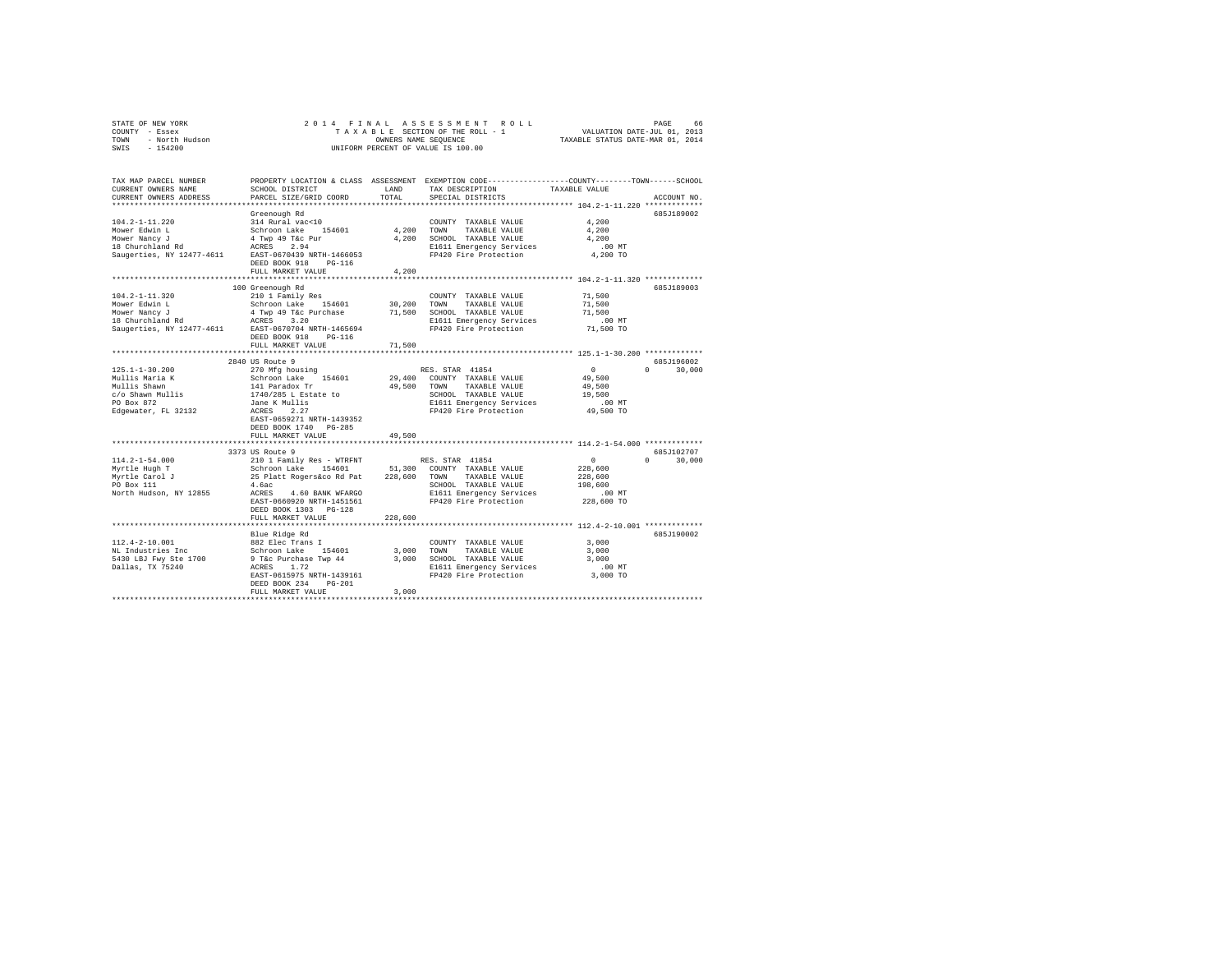| STATE OF NEW YORK<br>COUNTY - Essex<br>- North Hudson<br>- 154200<br>TOWN<br>SWIS      | 2014 FINAL                                                                                                                                                                                                                             | OWNERS NAME SEQUENCE            | ASSESSMENT<br>ROLL.<br>TAXABLE SECTION OF THE ROLL - 1<br>UNIFORM PERCENT OF VALUE IS 100.00                                      | PAGE<br>67<br>VALUATION DATE-JUL 01, 2013<br>TAXABLE STATUS DATE-MAR 01, 2014                                                       |  |
|----------------------------------------------------------------------------------------|----------------------------------------------------------------------------------------------------------------------------------------------------------------------------------------------------------------------------------------|---------------------------------|-----------------------------------------------------------------------------------------------------------------------------------|-------------------------------------------------------------------------------------------------------------------------------------|--|
| TAX MAP PARCEL NUMBER<br>CURRENT OWNERS NAME<br>CURRENT OWNERS ADDRESS                 | SCHOOL DISTRICT<br>PARCEL SIZE/GRID COORD                                                                                                                                                                                              | LAND<br>TOTAL                   | TAX DESCRIPTION<br>SPECIAL DISTRICTS                                                                                              | PROPERTY LOCATION & CLASS ASSESSMENT EXEMPTION CODE----------------COUNTY-------TOWN-----SCHOOL<br>TAXABLE VALUE<br>ACCOUNT NO.     |  |
| $112.4 - 2 - 11.001$<br>NL Industries Inc<br>5430 LBJ Fwy Ste 1700<br>Dallas, TX 75240 | Blue Ridge Rd<br>882 Elec Trans I<br>Schroon Lake 154601<br>9 T&C Twp 44<br>ACRES 3.77<br>EAST-0616985 NRTH-1438845<br>DEED BOOK 234 PG-201<br>FULL MARKET VALUE                                                                       | 6.500 TOWN<br>6.500             | COUNTY TAXABLE VALUE<br>TAXABLE VALUE<br>6,500 SCHOOL TAXABLE VALUE<br>E1611 Emergency Services<br>FP420 Fire Protection          | 685J102404<br>6,500<br>6,500<br>6,500<br>$.00$ MT<br>6,500 TO                                                                       |  |
| $112.4 - 2 - 26.000$<br>NL Industries Inc<br>5430 LBJ Fwy Ste 1700<br>Dallas, TX 75240 | **********************<br>Blue Ridge Rd<br>882 Elec Trans I<br>Schroon Lake 154601<br>$9$ T&c Twp $44$<br>$ACRES$ 6.10<br>EAST-0617938 NRTH-1439567<br>DEED BOOK 234<br>$PG-201$<br>FULL MARKET VALUE<br>***************************** | ***********<br>10,500<br>10,500 | COUNTY TAXABLE VALUE<br>TOWN<br>TAXABLE VALUE<br>10,500 SCHOOL TAXABLE VALUE<br>E1611 Emergency Services<br>FP420 Fire Protection | *********************** 112.4-2-26.000 *************<br>685J102403<br>10,500<br>10,500<br>10,500<br>.00 MT<br>10,500 TO             |  |
| $113.3 - 2 - 14.000$<br>NL Industries Inc<br>5430 LBJ Fwy Ste 1700<br>Dallas, TX 75240 | Blue Ridge Rd<br>882 Elec Trans I<br>Schroon Lake 154601<br>7 10 T&C Twp 44<br>ACRES 12.10<br>EAST-0623958 NRTH-1442702<br>DEED BOOK 234<br>$PG-201$<br>FULL MARKET VALUE                                                              | 20,800<br>20,800<br>20,800      | COUNTY TAXABLE VALUE<br>TOWN<br>TAXABLE VALUE<br>SCHOOL TAXABLE VALUE<br>E1611 Emergency Services<br>FP420 Fire Protection        | 685J102401<br>20,800<br>20,800<br>20,800<br>.00MT<br>20,800 TO                                                                      |  |
| $113.4 - 2 - 14.000$<br>NL Industries Inc<br>5430 LBJ Fwy Ste 1700<br>Dallas, TX 75240 | Blue Ridge Rd<br>882 Elec Trans I<br>Schroon Lake 154601<br>17 Tract West Of Road Pat<br>2.4ac<br>ACRES<br>1.90<br>EAST-0642589 NRTH-1443194<br>DEED BOOK 234<br>$PG-201$<br>FULL MARKET VALUE                                         | 3,300<br>3,300<br>3,300         | COUNTY TAXABLE VALUE<br>TAXABLE VALUE<br>TOWN<br>SCHOOL TAXABLE VALUE<br>E1611 Emergency Services<br>FP420 Fire Protection        | ************ 113.4-2-14.000 **************<br>685J102312<br>3,300<br>3,300<br>3,300<br>$.00$ MT<br>3,300 TO                         |  |
| $113.4 - 3 - 1.000$<br>NL Industries Inc<br>5430 LBJ Fwy Ste 1700<br>Dallas, TX 75240  | Blue Ridge Rd<br>882 Elec Trans I<br>Schroon Lake 154601 10,700 TOWN TAXABLE VALUE<br>21 Tract West Of Road Pat 10,700 TOWN TAXABLE VALUE<br>ACRES 6.20<br>EAST-0647583 NRTH-1441554<br>$PG-201$<br>DEED BOOK 234<br>FULL MARKET VALUE | 10,700                          | COUNTY TAXABLE VALUE<br>E1611 Emergency Services<br>FP420 Fire Protection                                                         | ********************************** 113.4-3-1.000 ***************<br>685J102310<br>10,700<br>10,700<br>10,700<br>.00 MT<br>10,700 TO |  |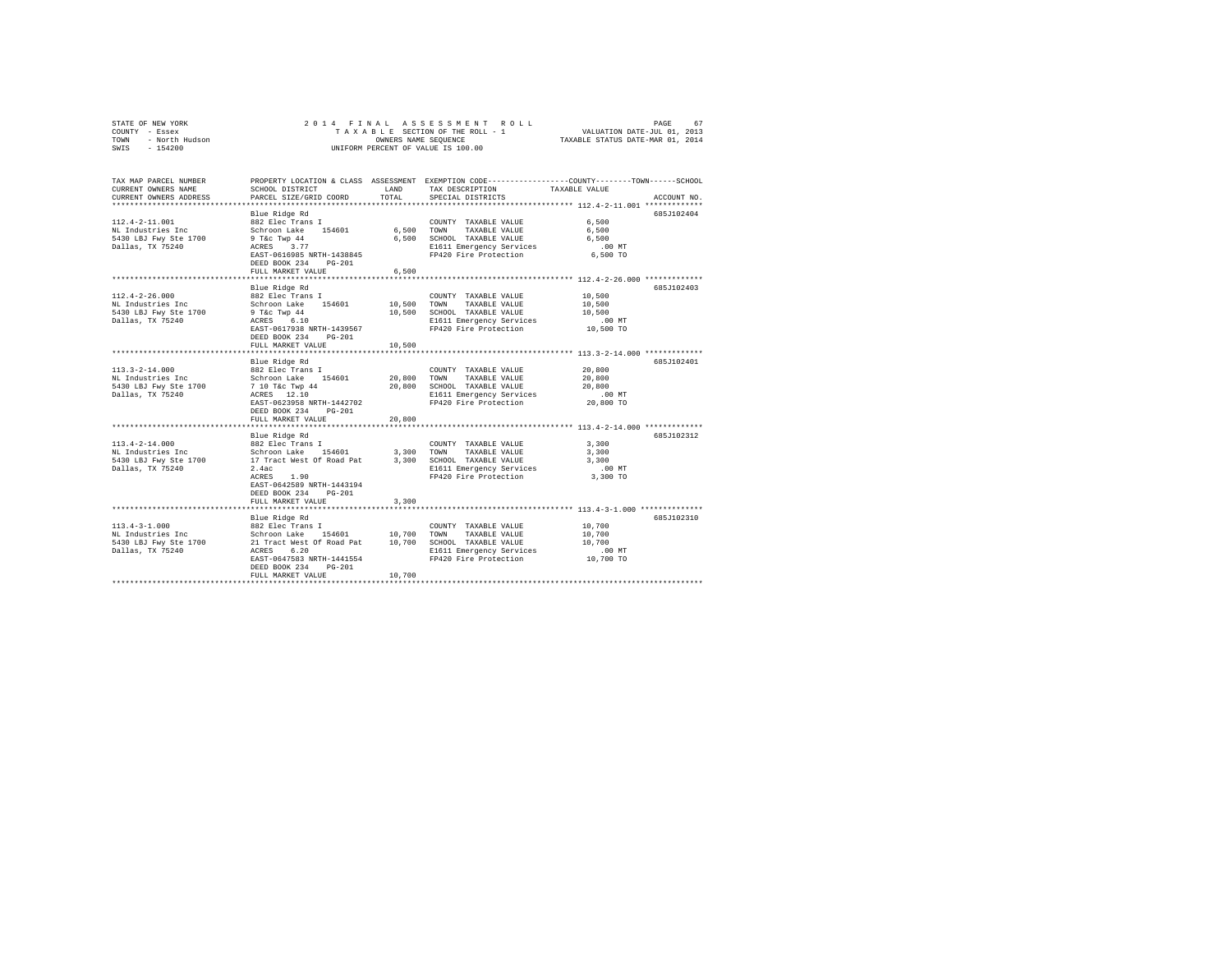| COUNTY - Essex<br>TOWN<br>- North Hudson<br>SWIS - 154200                                                                                          |                                                                                                                                                                                                                                                                                                                                     |       | TAXABLE SECTION OF THE ROLL - 1<br>OWNERS NAME SEQUENCE<br>UNIFORM PERCENT OF VALUE IS 100.00                                                              | VALUATION DATE-JUL 01, 2013<br>TAXABLE STATUS DATE-MAR 01, 2014 |             |
|----------------------------------------------------------------------------------------------------------------------------------------------------|-------------------------------------------------------------------------------------------------------------------------------------------------------------------------------------------------------------------------------------------------------------------------------------------------------------------------------------|-------|------------------------------------------------------------------------------------------------------------------------------------------------------------|-----------------------------------------------------------------|-------------|
| TAX MAP PARCEL NUMBER<br>CURRENT OWNERS NAME<br>CURRENT OWNERS ADDRESS                                                                             | SCHOOL DISTRICT<br>PARCEL SIZE/GRID COORD                                                                                                                                                                                                                                                                                           | TOTAL | PROPERTY LOCATION & CLASS ASSESSMENT EXEMPTION CODE---------------COUNTY-------TOWN------SCHOOL<br>LAND TAX DESCRIPTION TAXABLE VALUE<br>SPECIAL DISTRICTS |                                                                 | ACCOUNT NO. |
| $113.20 - 1 - 18.000$<br>NL Industries Inc<br>5430 LBJ Fwy Ste 1700<br>Dallas, TX 75240                                                            | Blue Ridge Rd<br>882 Elec Trans I<br>${\tt Schroon\,\, Lake\,\,}\qquad 154601 \qquad \qquad 8\,, 300 \qquad {\tt TOWN}$<br>20 Tract West Of Road Pat 8,300<br>4.80<br>ACRES<br>EAST-0645518 NRTH-1441519<br>DEED BOOK 347 PG-302<br>FULL MARKET VALUE                                                                               | 8,300 | COUNTY TAXABLE VALUE 8,300<br>TAXABLE VALUE 8,300<br>SCHOOL TAXABLE VALUE<br>E1611 Emergency Services .00 MT<br>FP420 Fire Protection 8.300 TO             | 8,300                                                           | 685J102413  |
| $113.20 - 1 - 21.000$<br>NL Industries Inc<br>5430 LBJ Fwy Ste 1700 20 Tract West Of Road Pat 7,700 SCHOOL TAXABLE VALUE 7,700<br>Dallas, TX 75240 | Blue Ridge Rd<br>882 Elec Trans I<br>ACRES 4.50<br>EAST-0645236 NRTH-1440402<br>FULL MARKET VALUE                                                                                                                                                                                                                                   | 7.700 | COUNTY TAXABLE VALUE 7,700<br>Schroon Lake 154601 7,700 TOWN TAXABLE VALUE 7,700<br>E1611 Emergency Services .00 MT<br>FP420 Fire Protection  7,700 TO     |                                                                 | 685J102502  |
| 113.20-1-24.000 882 Elec Trans I<br>NL Industries Inc<br>5430 LBJ Fwy Ste 1700<br>Dallas TX 75240<br>Dallas, TX 75240                              | Blue Ridge Rd<br>Schroon Lake 154601 3,300 TOWN TAXABLE VALUE 3,300<br>20 TRACHE 19 19 19 2010 TAXABLE VALUE 3,300<br>20 ACRES 1.90 19 11411 TRACHER VALUE 2010 19 19 19<br>1.90<br><b>ACRES</b><br>EAST-0643895 NRTH-1440236<br>DEED BOOK 231 PG-489<br>FULL MARKET VALUE                                                          | 3,300 | COUNTY TAXABLE VALUE 3.300<br>E1611 Emergency Services<br>FP420 Fire Protection 3.300 TO                                                                   | $.00 \text{ MT}$                                                | 685.T102409 |
| $113.20 - 1 - 26.000$<br>NL Industries Inc<br>5430 LBJ Fwy Ste 1700<br>Dallas, TX 75240                                                            | Blue Ridge Rd<br>$\begin{array}{lllllllllllll} 882 \text{ Elec Trans I} & \text{COUNTY TAXABLE VALUE} & \text{2,100} \\ \text{Schroon Lake} & 154601 & 2,100 & \text{TOWN} & \text{TAXABLE VALUE} & \text{2,100} \\ \end{array}$<br>20 Tract West Of Road Pat 2,100<br>ACRES 1.20<br>EAST-0644773 NRTH-1441730<br>FULL MARKET VALUE | 2,100 | SCHOOL TAXABLE VALUE 2,100<br>E1611 Emergency Services<br>FP420 Fire Protection                                                                            | 2,100<br>.00MT<br>2,100 TO                                      | 685J102503  |

Blue Ridge Rd 685J102307 113.20-1-29.000 882 Elec Trans I COUNTY TAXABLE VALUE 2,400 Nl Industries Inc Schroon Lake 154601 2,400 TOWN TAXABLE VALUE 2,400 5430 LBJ Fwy Ste 1700 20 Tract West Of Road Pat 2,400 SCHOOL TAXABLE VALUE 2,400 Dallas, TX 75240 ACRES 1.40 E1611 Emergency Services .00 MT EAST-0644419 NRTH-1441930 FP420 Fire Protection 2,400 TO DEED BOOK 355 PG-509 FULL MARKET VALUE 2,400 \*\*\*\*\*\*\*\*\*\*\*\*\*\*\*\*\*\*\*\*\*\*\*\*\*\*\*\*\*\*\*\*\*\*\*\*\*\*\*\*\*\*\*\*\*\*\*\*\*\*\*\*\*\*\*\*\*\*\*\*\*\*\*\*\*\*\*\*\*\*\*\*\*\*\*\*\*\*\*\*\*\*\*\*\*\*\*\*\*\*\*\*\*\*\*\*\*\*\*\*\*\*\*\*\*\*\*\*\*\*\*\*\*\*\*\*\*\*\*\*\*\*\*\*\*\*\*\*\*\*\*\*

STATE OF NEW YORK 2 0 1 4 F I N A L A S S E S S M E N T R O L L PAGE 68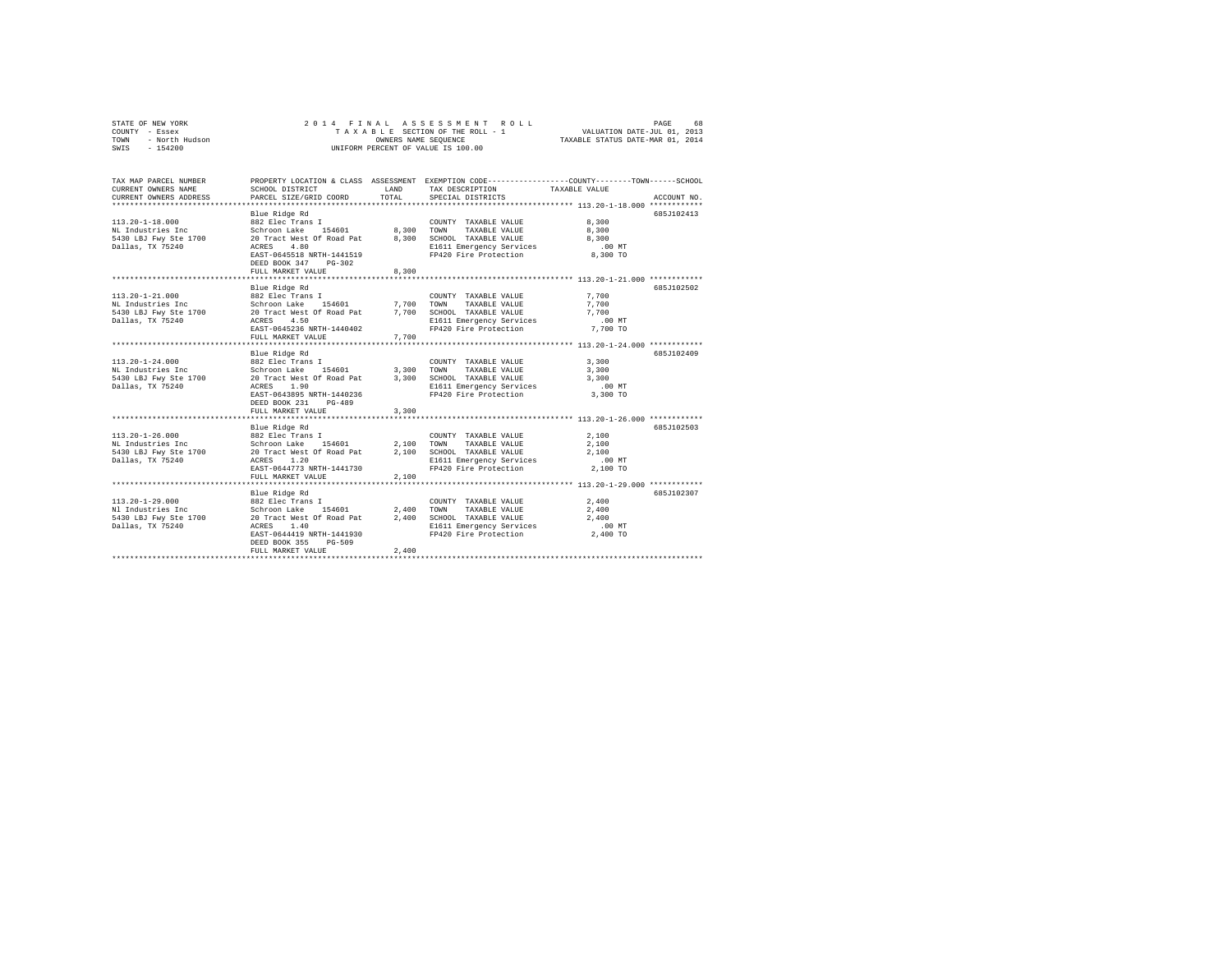| OF NEW YORK<br>Y - Essex<br>- North Hudson<br>- 154200<br>STATE OF NEW YORK<br>COUNTY - Essex<br>TOWN<br>SWIS |                                           |               | OWNERS NAME SEQUENCE<br>UNIFORM PERCENT OF VALUE IS 100.00 | PAGE 69 PAGE 3 A S S E S S M E N T R O L L PAGE 69 PAGE 4 P I N A L A S LE SECTION OF THE ROLL 4 P I N A LUATION DATE-JUL 01, 2014<br>T A X A B L E SECTION OF THE ROLL - 1 CHARABLE STATUS DATE-JUL 01, 2014 |
|---------------------------------------------------------------------------------------------------------------|-------------------------------------------|---------------|------------------------------------------------------------|---------------------------------------------------------------------------------------------------------------------------------------------------------------------------------------------------------------|
| TAX MAP PARCEL NUMBER<br>CURRENT OWNERS NAME<br>CURRENT OWNERS ADDRESS                                        | SCHOOL DISTRICT<br>PARCEL SIZE/GRID COORD | LAND<br>TOTAL | TAX DESCRIPTION<br>SPECIAL DISTRICTS                       | PROPERTY LOCATION & CLASS ASSESSMENT EXEMPTION CODE----------------COUNTY-------TOWN-----SCHOOL<br>TAXABLE VALUE<br>ACCOUNT NO.                                                                               |
|                                                                                                               | Blue Ridge Rd                             |               |                                                            | 685J102415                                                                                                                                                                                                    |
| $113.20 - 1 - 37.040$                                                                                         | 884 Elec Dist Ou                          |               | COUNTY TAXABLE VALUE                                       | 3,000                                                                                                                                                                                                         |
| NL Industries Inc                                                                                             | Schroon Lake 154601 3,000 TOWN            |               | TAXABLE VALUE                                              | 3,000                                                                                                                                                                                                         |
| 5430 LBJ Fwy Ste 1700 20 Tract West Of Road Pat 3,000 SCHOOL TAXABLE VALUE                                    |                                           |               |                                                            | 3,000                                                                                                                                                                                                         |
| Dallas, TX 75240                                                                                              | ACRES 1.75                                |               | E1611 Emergency Services                                   | $.00$ MT                                                                                                                                                                                                      |
|                                                                                                               | EAST-0643599 NRTH-1442358                 |               | FP420 Fire Protection                                      | 3,000 TO                                                                                                                                                                                                      |
|                                                                                                               | DEED BOOK 385 PG-99                       |               |                                                            |                                                                                                                                                                                                               |
|                                                                                                               | FULL MARKET VALUE                         | 3,000         |                                                            |                                                                                                                                                                                                               |
|                                                                                                               | Lazy St                                   |               |                                                            | 685J196001                                                                                                                                                                                                    |
| 113.20-1-38.001                                                                                               | 882 Elec Trans I                          |               | COUNTY TAXABLE VALUE                                       | 300                                                                                                                                                                                                           |
| NL Industries Inc                                                                                             | Schroon Lake 154601                       |               | 300 TOWN<br>TAXABLE VALUE                                  | 300                                                                                                                                                                                                           |
| 5430 LBJ Fwy Ste 1700 20 Tr W Of Rd Pat                                                                       |                                           |               | 300 SCHOOL TAXABLE VALUE                                   | 300                                                                                                                                                                                                           |
| Dallas, TX 75240                                                                                              | ACRES 0.01                                |               | E1611 Emergency Services                                   | $.00$ MT                                                                                                                                                                                                      |
|                                                                                                               | EAST-0643871 NRTH-1442139                 |               | FP420 Fire Protection                                      | 300 TO                                                                                                                                                                                                        |
|                                                                                                               | DEED BOOK 361 PG-520                      |               |                                                            |                                                                                                                                                                                                               |
|                                                                                                               | FULL MARKET VALUE                         | 300           |                                                            |                                                                                                                                                                                                               |
|                                                                                                               | Blue Ridge Rd                             |               |                                                            | 685J102311                                                                                                                                                                                                    |
| $114.3 - 3 - 1.000$                                                                                           | 882 Elec Trans I                          |               | COUNTY TAXABLE VALUE                                       | 1,500                                                                                                                                                                                                         |
|                                                                                                               |                                           |               |                                                            | 1,500                                                                                                                                                                                                         |
|                                                                                                               |                                           |               |                                                            | 1,500                                                                                                                                                                                                         |
| Dallas, TX 75240                                                                                              | ACRES 0.90                                |               | E1611 Emergency Services                                   | $.00$ MT                                                                                                                                                                                                      |
|                                                                                                               | EAST-0651853 NRTH-1441101                 |               | FP420 Fire Protection                                      | 1,500 TO                                                                                                                                                                                                      |
|                                                                                                               | DEED BOOK 234 PG-201                      |               |                                                            |                                                                                                                                                                                                               |
|                                                                                                               | FULL MARKET VALUE                         | 1,500         |                                                            |                                                                                                                                                                                                               |
|                                                                                                               |                                           |               |                                                            |                                                                                                                                                                                                               |
| $125.1 - 1 - 5.000$                                                                                           | Blue Ridge Rd<br>882 Elec Trans I         |               | COUNTY TAXABLE VALUE                                       | 685J102305<br>8,500                                                                                                                                                                                           |
| NL Industries Inc                                                                                             |                                           |               | 8,500 TOWN TAXABLE VALUE                                   | 8,500                                                                                                                                                                                                         |
| 5430 LBJ Fwy Ste 1700                                                                                         |                                           |               | 8,500 SCHOOL TAXABLE VALUE                                 | 8,500                                                                                                                                                                                                         |
| Dallas, TX 75240                                                                                              | ACRES 9.60                                |               | E1611 Emergency Services                                   | $.00$ MT                                                                                                                                                                                                      |
|                                                                                                               | EAST-0653872 NRTH-1440261                 |               | FP420 Fire Protection                                      | 8,500 TO                                                                                                                                                                                                      |
|                                                                                                               | DEED BOOK 234 PG-201                      |               |                                                            |                                                                                                                                                                                                               |
|                                                                                                               | FULL MARKET VALUE                         | 8,500         |                                                            |                                                                                                                                                                                                               |
|                                                                                                               |                                           |               |                                                            |                                                                                                                                                                                                               |
|                                                                                                               | Blue Ridge Rd                             |               |                                                            | 685J102303                                                                                                                                                                                                    |
| $125.1 - 1 - 11.000$                                                                                          | 882 Elec Trans I                          |               | COUNTY TAXABLE VALUE                                       | 2,800                                                                                                                                                                                                         |
| NL Industries Inc<br>5430 LBJ Fwy Ste 1700                                                                    | Schroon Lake 154601<br>21 Road Patent     |               | 2,800 TOWN TAXABLE VALUE<br>2,800 SCHOOL TAXABLE VALUE     | 2,800<br>2,800                                                                                                                                                                                                |
| Dallas, TX 75240                                                                                              | ACRES 1.60                                |               | E1611 Emergency Services                                   | $.00$ MT                                                                                                                                                                                                      |
|                                                                                                               | EAST-0655607 NRTH-1439524                 |               | FP420 Fire Protection                                      | 2,800 TO                                                                                                                                                                                                      |
|                                                                                                               | DEED BOOK 234<br>$PG-201$                 |               |                                                            |                                                                                                                                                                                                               |
|                                                                                                               | FULL MARKET VALUE                         | 2,800         |                                                            |                                                                                                                                                                                                               |
|                                                                                                               |                                           |               |                                                            |                                                                                                                                                                                                               |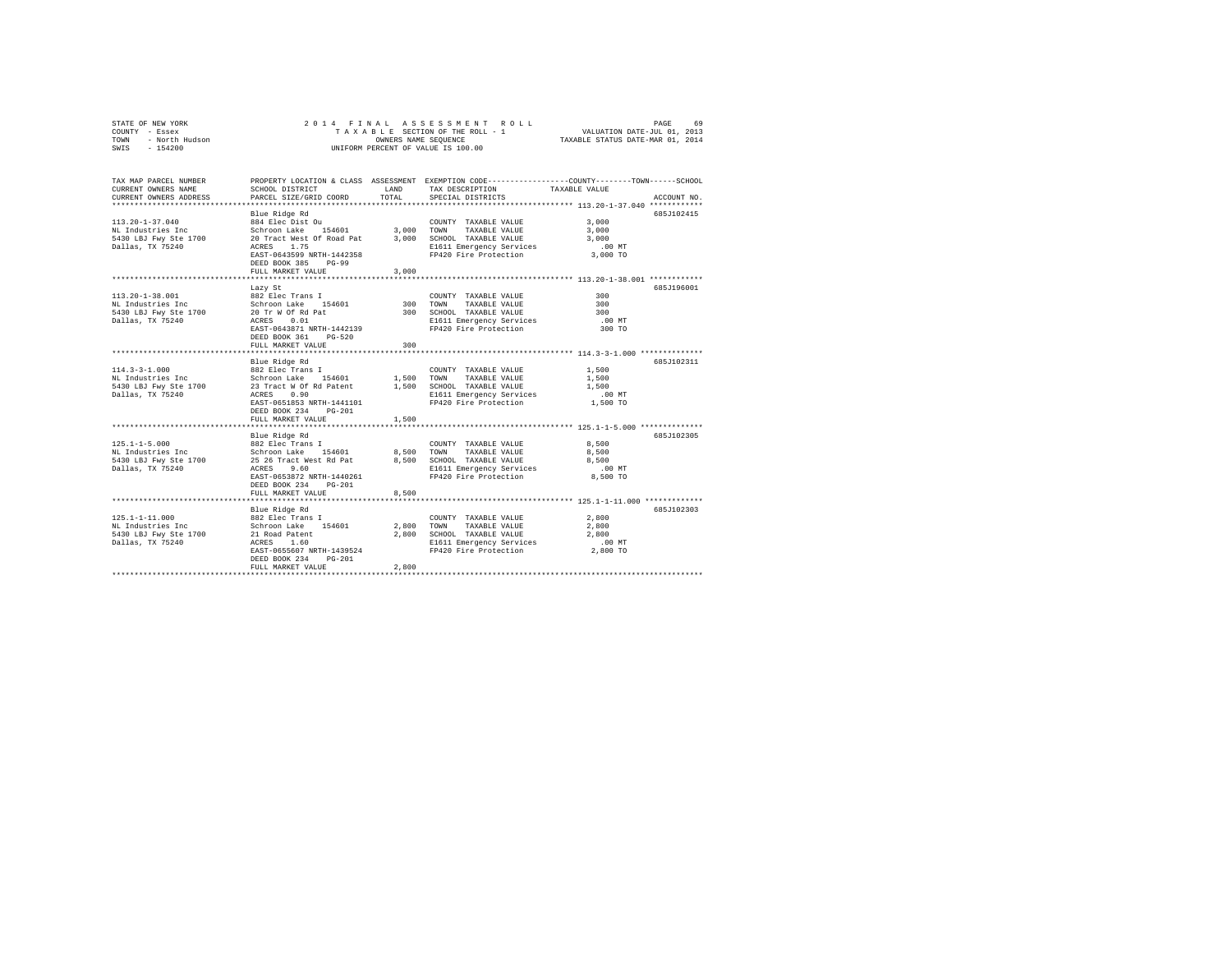| STATE OF NEW YORK                          |                                                       |          |                                                   |                                                                                                  |
|--------------------------------------------|-------------------------------------------------------|----------|---------------------------------------------------|--------------------------------------------------------------------------------------------------|
| COUNTY - Essex                             |                                                       |          |                                                   |                                                                                                  |
| TOWN<br>- North Hudson                     |                                                       |          |                                                   |                                                                                                  |
| SWIS<br>$-154200$                          |                                                       |          | UNIFORM PERCENT OF VALUE IS 100.00                |                                                                                                  |
|                                            |                                                       |          |                                                   |                                                                                                  |
| TAX MAP PARCEL NUMBER                      |                                                       |          |                                                   | PROPERTY LOCATION & CLASS ASSESSMENT EXEMPTION CODE----------------COUNTY-------TOWN------SCHOOL |
| CURRENT OWNERS NAME                        | SCHOOL DISTRICT                                       | LAND     | TAX DESCRIPTION                                   | TAXABLE VALUE                                                                                    |
| CURRENT OWNERS ADDRESS                     | PARCEL SIZE/GRID COORD                                | TOTAL    | SPECIAL DISTRICTS                                 | ACCOUNT NO.                                                                                      |
|                                            |                                                       |          |                                                   |                                                                                                  |
|                                            | Frontier Town Rd                                      |          |                                                   | 685J178536                                                                                       |
| $125.1 - 1 - 16.000$                       | 882 Elec Trans I                                      |          | COUNTY TAXABLE VALUE                              | 300                                                                                              |
| NL Industries Inc                          | Schroon Lake 154601                                   | 300 TOWN | TAXABLE VALUE                                     | 300                                                                                              |
| 5430 LBJ Fwy Ste 1700                      | 21 Road Patent                                        |          | 300 SCHOOL TAXABLE VALUE                          | 300                                                                                              |
| Dallas, TX 75240                           | ACRES 0.10                                            |          | E1611 Emergency Services                          | .00 MT                                                                                           |
|                                            | EAST-0655881 NRTH-1438643                             |          | FP420 Fire Protection                             | 300 TO                                                                                           |
|                                            | DEED BOOK 234 PG-201                                  | 300      |                                                   |                                                                                                  |
|                                            | FULL MARKET VALUE                                     |          |                                                   |                                                                                                  |
|                                            | Frontier Town Rd                                      |          |                                                   | 685J102304                                                                                       |
| $125.1 - 1 - 18.000$                       | 882 Elec Trans I                                      |          | COUNTY TAXABLE VALUE                              | 6,500                                                                                            |
| NL Industries Inc                          | Schroon Lake 154601                                   |          | 6,500 TOWN<br>TAXABLE VALUE                       | 6,500                                                                                            |
| 5430 LBJ Fwy Ste 1700                      | 21 Road Patent                                        |          | 6,500 SCHOOL TAXABLE VALUE                        | 6.500                                                                                            |
| Dallas, TX 75240                           | ACRES 3.80                                            |          | E1611 Emergency Services                          | $.00$ MT                                                                                         |
|                                            | EAST-0655702 NRTH-1437883                             |          | FP420 Fire Protection                             | 6,500 TO                                                                                         |
|                                            | DEED BOOK 234 PG-201                                  |          |                                                   |                                                                                                  |
|                                            | FULL MARKET VALUE                                     | 6.500    |                                                   |                                                                                                  |
|                                            |                                                       |          |                                                   |                                                                                                  |
|                                            | Agreed Assessments Struct                             |          |                                                   | 685J102411                                                                                       |
| $999.42 - 1 - 5.000$                       | 720 Mine/quarry                                       |          | COUNTY TAXABLE VALUE                              | 140,000                                                                                          |
| NL Industries Inc                          | Schroon Lake 154601                                   |          | 0 TOWN TAXABLE VALUE                              | 140,000                                                                                          |
| 5430 LBJ Fwy Ste 1700 Lease Land For Power |                                                       |          | 140,000 SCHOOL TAXABLE VALUE                      | 140,000                                                                                          |
| Dallas, TX 75240                           | Line Crossing Land Of                                 |          | FP420 Fire Protection                             | 140,000 TO                                                                                       |
|                                            | Finch Pruyn Co - 20 Lots<br>EAST-0652789 NRTH-1431564 |          |                                                   |                                                                                                  |
|                                            | FULL MARKET VALUE                                     | 140,000  |                                                   |                                                                                                  |
|                                            |                                                       |          |                                                   |                                                                                                  |
|                                            | US Route 9                                            |          |                                                   | 685J179008                                                                                       |
| 114.2-1-53.000                             | 314 Rural vac<10                                      |          | COUNTY TAXABLE VALUE                              | 800                                                                                              |
| Nolette Fred                               |                                                       | 800      | TOWN<br>TAXABLE VALUE                             | 800                                                                                              |
| c/o Marvin Nolette                         | Schroon Lake 154601<br>25 Platt Rogers&co Rd Pat      |          | 800 SCHOOL TAXABLE VALUE                          | 800                                                                                              |
| PO Box 22                                  | ACRES 0.60                                            |          | E1611 Emergency Services                          | $.00$ MT                                                                                         |
| North Hudson, NY 12855                     | EAST-0661299 NRTH-1451578                             |          | FP420 Fire Protection                             | 800 TO                                                                                           |
|                                            | DEED BOOK 278 PG-44                                   |          |                                                   |                                                                                                  |
|                                            | FULL MARKET VALUE                                     | 800      |                                                   |                                                                                                  |
|                                            |                                                       |          |                                                   |                                                                                                  |
|                                            | 3371 US Route 9                                       |          |                                                   | 685J102509                                                                                       |
| $114.2 - 1 - 52.000$                       | 210 1 Family Res                                      |          | COUNTY TAXABLE VALUE                              | 41,200                                                                                           |
| Nolette Marvin A<br>PO Box 22              | Schroon Lake 154601 28,600                            |          | TOWN TAXABLE VALUE<br>41,200 SCHOOL TAXABLE VALUE | 41,200<br>41,200                                                                                 |
| North Hudson, NY 12855                     | 25 Platt Rogers&co Rd Pat<br>ACRES 1.40               |          | E1611 Emergency Services                          | .00 MT                                                                                           |
|                                            | EAST-0661449 NRTH-1451608                             |          | FP420 Fire Protection                             | 41,200 TO                                                                                        |
|                                            | DEED BOOK 607 PG-28                                   |          |                                                   |                                                                                                  |
|                                            | FULL MARKET VALUE                                     | 41,200   |                                                   |                                                                                                  |
|                                            |                                                       |          |                                                   |                                                                                                  |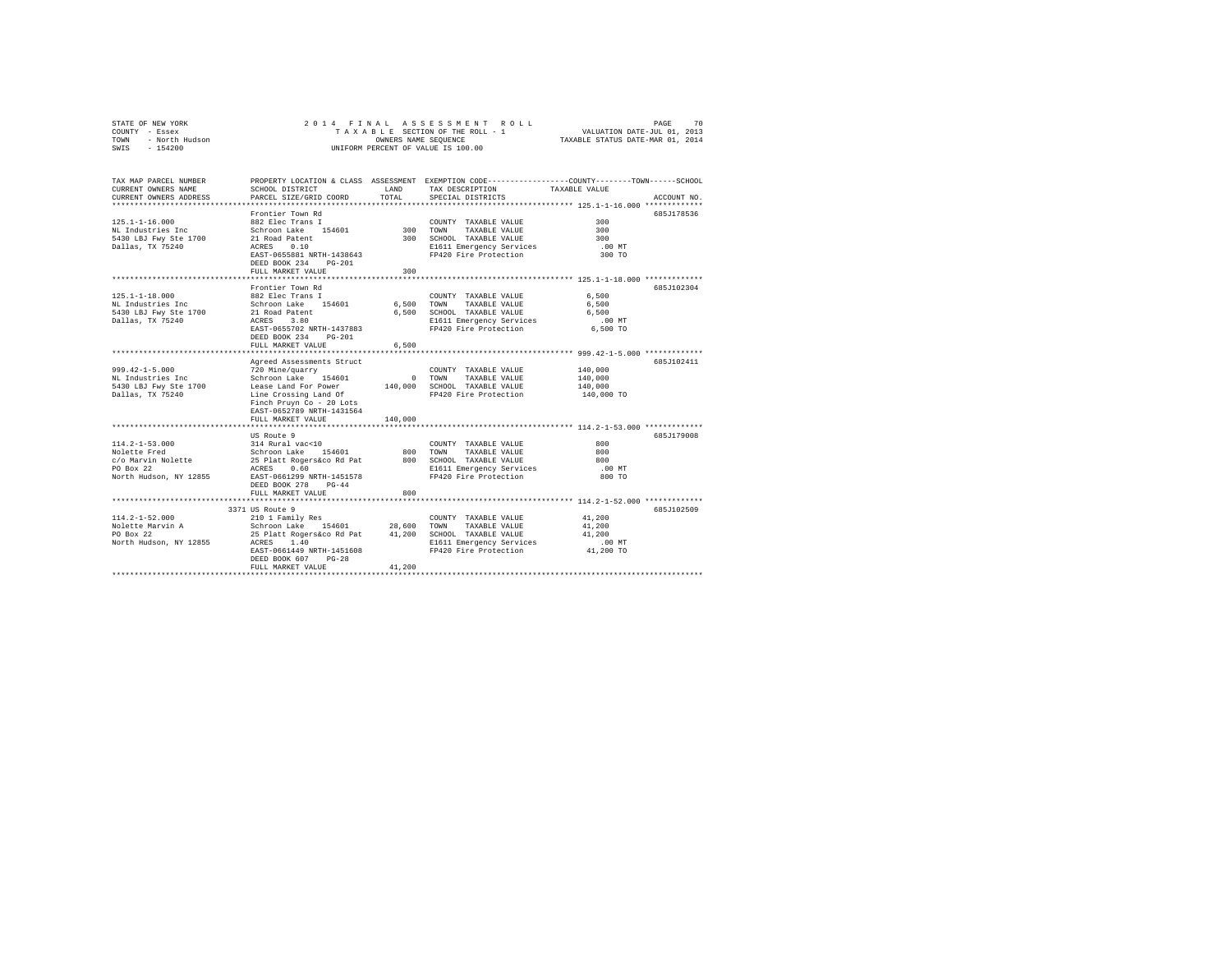| STATE OF NEW YORK<br>COUNTY - Essex<br>COUNTY - Essex<br>TOWN - North Hudson<br>SWIS - 154200                                                                                                                                                                                                                                                                                                                                                 |                                                                                                                                                                                                                           |               | 2014 FINAL ASSESSMENT ROLL<br>UNIFORM PERCENT OF VALUE IS 100.00                                                                        |                                                         | PAGE<br>71                |
|-----------------------------------------------------------------------------------------------------------------------------------------------------------------------------------------------------------------------------------------------------------------------------------------------------------------------------------------------------------------------------------------------------------------------------------------------|---------------------------------------------------------------------------------------------------------------------------------------------------------------------------------------------------------------------------|---------------|-----------------------------------------------------------------------------------------------------------------------------------------|---------------------------------------------------------|---------------------------|
| TAX MAP PARCEL NUMBER<br>CURRENT OWNERS NAME<br>CURRENT OWNERS ADDRESS                                                                                                                                                                                                                                                                                                                                                                        | SCHOOL DISTRICT<br>PARCEL SIZE/GRID COORD<br>3750 US Route 9                                                                                                                                                              | LAND<br>TOTAL | PROPERTY LOCATION & CLASS ASSESSMENT EXEMPTION CODE---------------COUNTY-------TOWN------SCHOOL<br>TAX DESCRIPTION<br>SPECIAL DISTRICTS | TAXABLE VALUE                                           | ACCOUNT NO.<br>685J178516 |
| $104.4 - 1 - 74.000$<br>Ordway Mary<br>18 Beech St<br>Hudson Falls, NY 12839                                                                                                                                                                                                                                                                                                                                                                  | 210 1 Family Res<br>210 1 ramiry ACC 154601 128,700 TOWN TAXABLE VALUE<br>30 31 Platt Rogers&co Pat 121,900 SCHOOL TAXABLE VALUE<br>ACRES 1.60<br>EAST-0666436 NRTH-1459947<br>DEED BOOK 1597 PG-139<br>FULL MARKET VALUE |               | COUNTY TAXABLE VALUE<br>E1611 Emergency Services<br>FP420 Fire Protection                                                               | 121,900<br>121,900<br>121,900<br>$.00$ MT<br>121,900 TO |                           |
|                                                                                                                                                                                                                                                                                                                                                                                                                                               |                                                                                                                                                                                                                           | 121,900       |                                                                                                                                         |                                                         |                           |
| $113.4 - 2 - 6.000$<br>Ossenkop Stephen<br>Ossenkop Dorreen<br>3187 Blue Ridge Rd<br>North Hudson, NY 12855                                                                                                                                                                                                                                                                                                                                   | 3253 Blue Ridge Rd<br>312 Vac w/imprv<br>Schroon Lake 154601<br>an an Aonaichte<br>4 T&c Twp 44<br>2.3ac<br>z.sac<br>ACRES 1.90<br>EAST-0640638 NRTH-1444762<br>DEED BOOK 1338 PG-180                                     | 22,200        | COUNTY TAXABLE VALUE<br>17,200 TOWN TAXABLE VALUE<br>22,200 SCHOOL TAXABLE VALUE<br>E1611 Emergency Services<br>FP420 Fire Protection   | 22,200<br>22,200<br>22,200<br>$.00$ MT<br>22,200 TO     | 685J102412                |
|                                                                                                                                                                                                                                                                                                                                                                                                                                               | FULL MARKET VALUE                                                                                                                                                                                                         |               |                                                                                                                                         |                                                         |                           |
|                                                                                                                                                                                                                                                                                                                                                                                                                                               | 3205 Blue Ridge Rd                                                                                                                                                                                                        |               |                                                                                                                                         |                                                         | 685-186009                |
| $113.4 - 2 - 16.000$                                                                                                                                                                                                                                                                                                                                                                                                                          | 240 Rural res                                                                                                                                                                                                             |               | VET COM CT 41131                                                                                                                        | 25,000                                                  | 25,000 0                  |
|                                                                                                                                                                                                                                                                                                                                                                                                                                               | Schroon Lake 154601                                                                                                                                                                                                       |               |                                                                                                                                         | $\sim$ 0<br>$\sim$ 0                                    | 64,200                    |
| Ossenkop Stephen<br>Ossenkop Dorreen<br>RR1 Box 251<br>Schroon Lake, NY 12870                                                                                                                                                                                                                                                                                                                                                                 | 3 T&C Twp 44<br>ACRES 126.84<br>EAST-0638227 NRTH-1445215<br>DEED BOOK 843 PG-59                                                                                                                                          |               | 110,200 SR STAR 41834<br>330,500 COUNTY TAXABLE VALUE<br>TOWN TAXABLE VALUE<br>SCHOOL TAXABLE VALUE<br>E1611 Emergency Services         | 305,500<br>305,500<br>266,300<br>.00 MT                 |                           |
|                                                                                                                                                                                                                                                                                                                                                                                                                                               | FULL MARKET VALUE                                                                                                                                                                                                         |               | 330,500 FP420 Fire Protection                                                                                                           | 330,500 TO                                              |                           |
| $104.4 - 1 - 65.000$                                                                                                                                                                                                                                                                                                                                                                                                                          | Wonder View Rd<br>314 Rural vac<10                                                                                                                                                                                        |               | COUNTY TAXABLE VALUE                                                                                                                    | 18,200                                                  | 685J178509                |
| OSullivan John James<br>Fintra Rd<br>Killybegs County DoneIreland ACRES 1.10                                                                                                                                                                                                                                                                                                                                                                  | Schroon Lake 154601<br>31 Platt Rogers&co Rd Pat 18,200 SCHOOL TAXABLE VALUE<br>EAST-0666605 NRTH-1459609<br>DEED BOOK 1721 PG-242                                                                                        | 18,200 TOWN   | TAXABLE VALUE<br>E1611 Emergency Services<br>FP420 Fire Protection                                                                      | 18,200<br>18,200<br>$.00$ MT<br>$18,200$ TO             |                           |
|                                                                                                                                                                                                                                                                                                                                                                                                                                               | FULL MARKET VALUE                                                                                                                                                                                                         | 18,200        |                                                                                                                                         |                                                         |                           |
|                                                                                                                                                                                                                                                                                                                                                                                                                                               |                                                                                                                                                                                                                           |               |                                                                                                                                         |                                                         |                           |
| $104.4-1-66.000 \qquad \qquad 314 \text{ Rural vac} OSultivan John James \qquad \qquad 56thron Lake \qquad \qquad 154601 \qquad \qquad 18,200 \qquad \qquad 11,200 \qquad \qquad 31 \text{ Plate Rog} \qquad \qquad 16,200 \qquad \qquad 11,200 \qquad \qquad 11,200 \qquad \qquad 12,200 \qquad \qquad 24,200 \qquad \qquad 25,200 \qquad \qquad 26,200 \qquad \qquad 27,200 \qquad \qquad 28,20$<br>Killybegs County DoneIreland ACRES 1.10 | Wonder View Rd<br>31 Platt Rogers&co Rd Pat 18,200 SCHOOL TAXABLE VALUE<br>EAST-0666477 NRTH-1459261                                                                                                                      |               | COUNTY TAXABLE VALUE<br>TOWN TAXABLE VALUE<br>E1611 Emergency Services<br>FP420 Fire Protection                                         | 18,200<br>18,200<br>18,200<br>$.00$ MT<br>18,200 TO     | 685J178510                |
|                                                                                                                                                                                                                                                                                                                                                                                                                                               | DEED BOOK 1721 PG-242<br>FULL MARKET VALUE                                                                                                                                                                                | 18,200        |                                                                                                                                         |                                                         |                           |
|                                                                                                                                                                                                                                                                                                                                                                                                                                               |                                                                                                                                                                                                                           |               |                                                                                                                                         |                                                         |                           |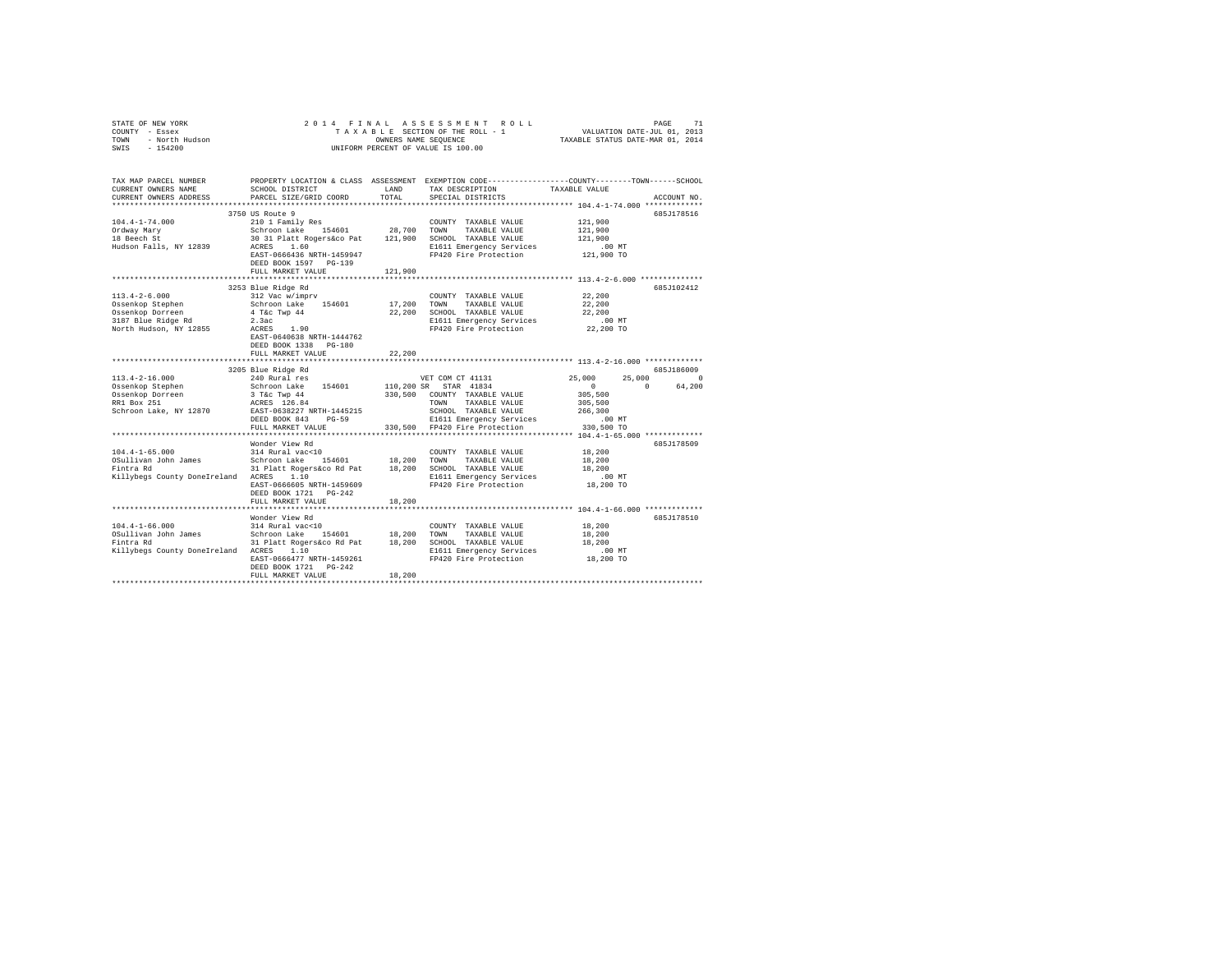| STATE OF NEW YORK<br>COUNTY - Essex<br>TOWN - North Hudson<br>SWIS - 154200                                                                                                                                                            | 2014 FINAL                                                            |         |                                                                     | PAGE 72 PAGE 8 S N E N TROLL PAGE 72<br>TA XA BLE SECTION OF THE ROLL - 1 VALUATION DATE-JUL 01, 2013<br>OWNERS NAME SEQUENCE 7 TAXABLE STATUS DATE-MAR 01, 2014 |             |
|----------------------------------------------------------------------------------------------------------------------------------------------------------------------------------------------------------------------------------------|-----------------------------------------------------------------------|---------|---------------------------------------------------------------------|------------------------------------------------------------------------------------------------------------------------------------------------------------------|-------------|
|                                                                                                                                                                                                                                        |                                                                       |         |                                                                     |                                                                                                                                                                  |             |
|                                                                                                                                                                                                                                        |                                                                       |         | UNIFORM PERCENT OF VALUE IS 100.00                                  |                                                                                                                                                                  |             |
|                                                                                                                                                                                                                                        |                                                                       |         |                                                                     |                                                                                                                                                                  |             |
| TAX MAP PARCEL NUMBER PROPERTY LOCATION & CLASS ASSESSMENT EXEMPTION CODE---------------COUNTY-------TOWN------SCHOOL                                                                                                                  | SCHOOL DISTRICT LAND                                                  |         |                                                                     |                                                                                                                                                                  |             |
| CURRENT OWNERS NAME<br>CURRENT OWNERS ADDRESS                                                                                                                                                                                          | PARCEL SIZE/GRID COORD                                                | TOTAL   | TAX DESCRIPTION<br>SPECIAL DISTRICTS                                | TAXABLE VALUE                                                                                                                                                    | ACCOUNT NO. |
| *************************                                                                                                                                                                                                              |                                                                       |         |                                                                     |                                                                                                                                                                  |             |
|                                                                                                                                                                                                                                        | 3232 US Route 9                                                       |         |                                                                     |                                                                                                                                                                  | 685J100305  |
| $114.2 - 2 - 14.000$                                                                                                                                                                                                                   | 260 Seasonal res                                                      |         | COUNTY TAXABLE VALUE                                                | 68,000                                                                                                                                                           |             |
| Otto Phillip M                                                                                                                                                                                                                         | Schroon Lake 154601<br>24 Road Patent<br>ACRES 4.00                   | 30,800  | TOWN<br>TAXABLE VALUE                                               | 68,000                                                                                                                                                           |             |
| Butler-Otto Rachel H                                                                                                                                                                                                                   |                                                                       |         | 68,000 SCHOOL TAXABLE VALUE                                         | 68,000                                                                                                                                                           |             |
| 608 Vance Rd SW                                                                                                                                                                                                                        |                                                                       |         | E1611 Emergency Services .00 MT<br>FP420 Fire Protection 68,000 TO  |                                                                                                                                                                  |             |
| Huntsville, AL 35801                                                                                                                                                                                                                   | EAST-0661912 NRTH-1448472                                             |         |                                                                     |                                                                                                                                                                  |             |
|                                                                                                                                                                                                                                        | DEED BOOK 1380 PG-31<br>FULL MARKET VALUE                             | 68,000  |                                                                     |                                                                                                                                                                  |             |
|                                                                                                                                                                                                                                        |                                                                       |         |                                                                     |                                                                                                                                                                  |             |
|                                                                                                                                                                                                                                        | US Route 9                                                            |         |                                                                     |                                                                                                                                                                  | 685J100307  |
| $114.2 - 2 - 15.000$                                                                                                                                                                                                                   | 314 Rural vac<10                                                      |         | COUNTY TAXABLE VALUE                                                | 3,900                                                                                                                                                            |             |
|                                                                                                                                                                                                                                        |                                                                       |         |                                                                     | 3,900                                                                                                                                                            |             |
|                                                                                                                                                                                                                                        |                                                                       |         |                                                                     | 3,900                                                                                                                                                            |             |
|                                                                                                                                                                                                                                        |                                                                       |         |                                                                     | $.00$ MT                                                                                                                                                         |             |
| 11-12-2000<br>2010 Divide Butler (1991) Schroon Lake 154601 3,900 TOWN TAXABLE VALUE<br>Butler-Otto Rachel H 24 Platt Rogers Co RD 3,900 STOWN TAXABLE VALUE<br>FOR Vance Rd SW ACRES 4.00<br>2016 Distribution E1611 Emergency Servic |                                                                       |         | FP420 Fire Protection                                               | 3,900 TO                                                                                                                                                         |             |
|                                                                                                                                                                                                                                        | DEED BOOK 1380 PG-31                                                  |         |                                                                     |                                                                                                                                                                  |             |
|                                                                                                                                                                                                                                        | FULL MARKET VALUE<br>***********************                          | 3,900   |                                                                     | ***************************** 85.3-1-5.000 ****************                                                                                                      |             |
|                                                                                                                                                                                                                                        | 22 Underwood Rd                                                       |         |                                                                     |                                                                                                                                                                  | 685J103207  |
| $85.3 - 1 - 5.000$                                                                                                                                                                                                                     | 260 Seasonal res                                                      |         | COUNTY TAXABLE VALUE                                                | 271,600                                                                                                                                                          |             |
|                                                                                                                                                                                                                                        |                                                                       | 112,600 | TAXABLE VALUE<br>TOWN                                               | 271,600                                                                                                                                                          |             |
|                                                                                                                                                                                                                                        |                                                                       |         | 271,600 SCHOOL TAXABLE VALUE                                        | 271,600                                                                                                                                                          |             |
|                                                                                                                                                                                                                                        |                                                                       |         | E1612 Emergency Services                                            | $.00$ MT                                                                                                                                                         |             |
| Ovens William B<br>Schroon Lake 154601<br>McAlister Sara K<br>67 Johnson Rd<br>Carlisle, MA 01741<br>Carlisle, MA 01741<br>CARES 1.10<br>CARES 1.10<br>CARES 1.10<br>CARES 1.10<br>CARES 1.10<br>CARES 1.10<br>CARES 1.10              |                                                                       |         | FP420 Fire Protection                                               | 271,600 TO                                                                                                                                                       |             |
|                                                                                                                                                                                                                                        | DEED BOOK 1417 PG-141                                                 |         |                                                                     |                                                                                                                                                                  |             |
|                                                                                                                                                                                                                                        | FULL MARKET VALUE                                                     | 271,600 |                                                                     |                                                                                                                                                                  |             |
|                                                                                                                                                                                                                                        |                                                                       |         |                                                                     |                                                                                                                                                                  |             |
|                                                                                                                                                                                                                                        | 7 Bessey Rd                                                           |         |                                                                     |                                                                                                                                                                  | 685J102602  |
| $114.18 - 1 - 4.000$                                                                                                                                                                                                                   | 260 Seasonal res                                                      |         | COUNTY TAXABLE VALUE                                                | 43,800<br>43,800                                                                                                                                                 |             |
| Palmer Ralph H<br>26 Mallory Ave                                                                                                                                                                                                       | Schroon Lake 154601<br>25 Tr W Of Rd Pat                              |         | 16,200 TOWN TAXABLE VALUE<br>43,800 SCHOOL TAXABLE VALUE            | 43,800                                                                                                                                                           |             |
| Queensbury, NY 12804                                                                                                                                                                                                                   |                                                                       |         |                                                                     |                                                                                                                                                                  |             |
|                                                                                                                                                                                                                                        | 150 X 198 Xirr<br>ACRES 0.60                                          |         | E1611 Emergency Services 6.00 MT<br>FP420 Fire Protection 43,800 TO |                                                                                                                                                                  |             |
|                                                                                                                                                                                                                                        | EAST-0655186 NRTH-1441381                                             |         |                                                                     |                                                                                                                                                                  |             |
|                                                                                                                                                                                                                                        | DEED BOOK 594 PG-176                                                  |         |                                                                     |                                                                                                                                                                  |             |
|                                                                                                                                                                                                                                        | FULL MARKET VALUE                                                     | 43,800  |                                                                     |                                                                                                                                                                  |             |
|                                                                                                                                                                                                                                        | *****************************                                         |         |                                                                     | ******************************** 112.4-2-17.000 **************                                                                                                   |             |
|                                                                                                                                                                                                                                        | 2186 Blue Ridge Rd                                                    |         |                                                                     |                                                                                                                                                                  | 6857102508  |
| $112.4 - 2 - 17.000$                                                                                                                                                                                                                   | 260 Seasonal res - WTRFNT                                             |         | COUNTY TAXABLE VALUE                                                | 251,100                                                                                                                                                          |             |
|                                                                                                                                                                                                                                        | Schroon Lake 154601<br>9 Totn&crossfield Twp 44<br>66.15 Acres Survey | 208,600 | TOWN<br>TAXABLE VALUE<br>251,100 SCHOOL TAXABLE VALUE               | 251,100<br>251,100                                                                                                                                               |             |
|                                                                                                                                                                                                                                        |                                                                       |         |                                                                     |                                                                                                                                                                  |             |
| Palmer Roy K<br>Palmer Ellen A<br>21 Brainerd Dr<br>Cranbury, NJ 08512                                                                                                                                                                 | $ACRES$ 69.21                                                         |         | E1611 Emergency Services .00 MT<br>FP420 Fire Protection 251,100 TO |                                                                                                                                                                  |             |
|                                                                                                                                                                                                                                        | EAST-0615740 NRTH-1440036                                             |         |                                                                     |                                                                                                                                                                  |             |
|                                                                                                                                                                                                                                        | DEED BOOK 1524 PG-154                                                 |         |                                                                     |                                                                                                                                                                  |             |
|                                                                                                                                                                                                                                        | FULL MARKET VALUE                                                     | 251,100 |                                                                     |                                                                                                                                                                  |             |
|                                                                                                                                                                                                                                        |                                                                       |         |                                                                     |                                                                                                                                                                  |             |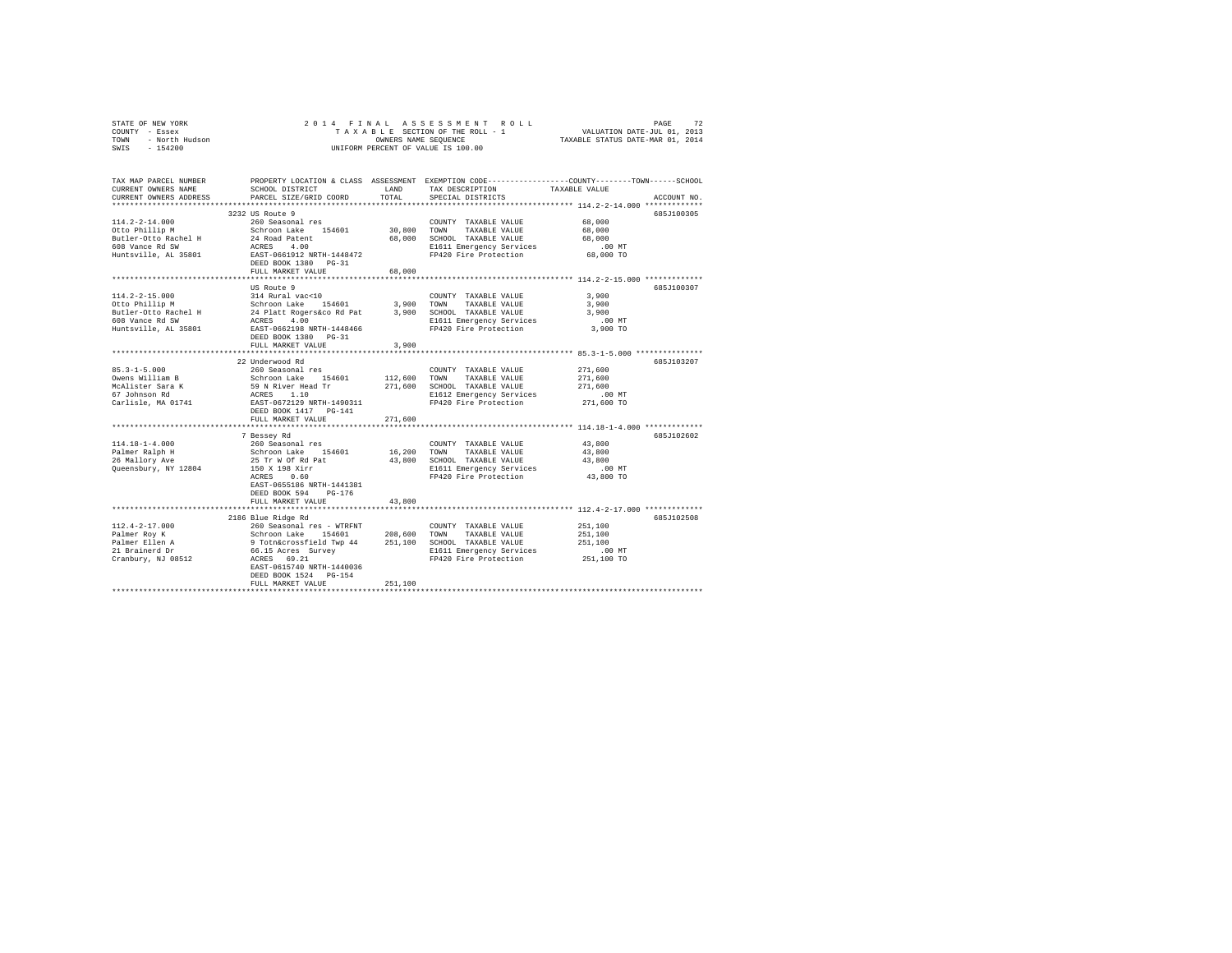| STATE OF NEW YORK<br>COUNTY - Essex<br>- North Hudson<br>TOWN<br>$-154200$<br>SWIS                                                                         | 2014 FINAL ASSESSMENT ROLL<br>73<br>PAGE<br>T A X A B L E SECTION OF THE ROLL - 1<br>OWNERS NAME SEQUENCE<br>VALUATION DATE-JUL 01, 2013<br>TAXABLE STATUS DATE-MAR 01, 2014<br>UNIFORM PERCENT OF VALUE IS 100.00                                         |                            |                                                                                                                                                                                                              |                                                                        |                                                 |  |  |
|------------------------------------------------------------------------------------------------------------------------------------------------------------|------------------------------------------------------------------------------------------------------------------------------------------------------------------------------------------------------------------------------------------------------------|----------------------------|--------------------------------------------------------------------------------------------------------------------------------------------------------------------------------------------------------------|------------------------------------------------------------------------|-------------------------------------------------|--|--|
| TAX MAP PARCEL NUMBER<br>CURRENT OWNERS NAME<br>CURRENT OWNERS ADDRESS<br>***********************                                                          | SCHOOL DISTRICT<br>PARCEL SIZE/GRID COORD                                                                                                                                                                                                                  | LAND<br>TOTAL              | PROPERTY LOCATION & CLASS ASSESSMENT EXEMPTION CODE----------------COUNTY-------TOWN------SCHOOL<br>TAX DESCRIPTION TAXABLE VALUE<br>SPECIAL DISTRICTS                                                       |                                                                        | ACCOUNT NO.                                     |  |  |
| $114.2 - 1 - 45.000$<br>Pannitti Edward W<br>Pannitti Viola<br>32 Linden Ave<br>Rensselaer, NY 12144 EAST-0661917 NRTH-1451869                             | 3378 US Route 9<br>260 Seasonal res<br>Schroon Lake 154601 15,300<br>25 Platt Rogers&co Rd Pat 46,400<br>ACRES 0.50<br>DEED BOOK 832 PG-107<br>FULL MARKET VALUE                                                                                           | 46,400                     | COUNTY TAXABLE VALUE<br>TOWN<br>TAXABLE VALUE<br>SCHOOL TAXABLE VALUE<br>E1611 Emergency Services<br>FP420 Fire Protection 46,400 TO                                                                         | 46,400<br>46,400<br>46,400<br>$.00$ MT                                 | 685J102603                                      |  |  |
|                                                                                                                                                            |                                                                                                                                                                                                                                                            |                            |                                                                                                                                                                                                              |                                                                        |                                                 |  |  |
| $114.4 - 1 - 44.002$<br>Parent William R<br>Peters-Parent Tracee A<br>3017 Route 9<br>North Hudson, NY 12855<br>$114.18 - 3 - 5.000$<br>Patrick James A Sr | 3017 US Route 9<br>210 1 Family Res<br>Schroon Lake 154601<br>1-A Gore E Of Rd Pat<br>ACRES 5.40 BANK WFARGO<br>EAST-0660200 NRTH-1443502<br>DEED BOOK 1647 PG-85<br>FULL MARKET VALUE<br>2942 US Route 9<br>210 1 Family Res<br>Schroon Lake 154601 8,900 | 50,100<br>50,100           | RES. STAR 41854<br>21,000 COUNTY TAXABLE VALUE<br>TOWN TAXABLE VALUE<br>SCHOOL TAXABLE VALUE<br>E1611 Emergency Services<br>FP420 Fire Protection 50,100 TO<br>COUNTY TAXABLE VALUE<br>TOWN<br>TAXABLE VALUE | $\sim$ 0<br>50,100<br>50,100<br>20,100<br>$.00$ MT<br>70,400<br>70,400 | 685L103210<br>30,000<br>$\Omega$<br>685.T103312 |  |  |
| c/o Shirley Joann Jones<br>1188 Fawn Ridge Rd<br>Concord, NC 28027                                                                                         | 22 Platt Rogers&co Rd Pat 70,400<br>Life Use To R Ward<br>By Db 1021 Pg 64<br>ACRES 0.17 BANKBACTAXS<br>EAST-0659638 NRTH-1441586<br>DEED BOOK 1355 PG-309<br>FULL MARKET VALUE                                                                            | 70,400                     | SCHOOL TAXABLE VALUE<br>E1611 Emergency Services<br>FP420 Fire Protection                                                                                                                                    | 70,400<br>$.00$ MT<br>70,400 TO                                        |                                                 |  |  |
|                                                                                                                                                            |                                                                                                                                                                                                                                                            |                            |                                                                                                                                                                                                              |                                                                        |                                                 |  |  |
| $104.4 - 1 - 8.110$<br>Paustian Walter H<br>Paustian Lucille<br>170 Pepper Hollow Rd<br>North Hudson, NY 12855-2614                                        | Pepper Hollow Rd<br>314 Rural vac<10 - WTRFNT<br>Schroon Lake 154601<br>3 T&c Twp 49<br>5ac<br>ACRES 4.11<br>EAST-0664415 NRTH-1461601<br>DEED BOOK 635<br>$PG-93$<br>FULL MARKET VALUE                                                                    | 36,400<br>36,400<br>36,400 | COUNTY TAXABLE VALUE<br>TOWN<br>TAXABLE VALUE<br>SCHOOL TAXABLE VALUE<br>E1611 Emergency Services<br>FP420 Fire Protection 36,400 TO                                                                         | 36,400<br>36,400<br>36,400<br>$.00$ MT                                 | 685.T101915                                     |  |  |
|                                                                                                                                                            |                                                                                                                                                                                                                                                            |                            |                                                                                                                                                                                                              |                                                                        |                                                 |  |  |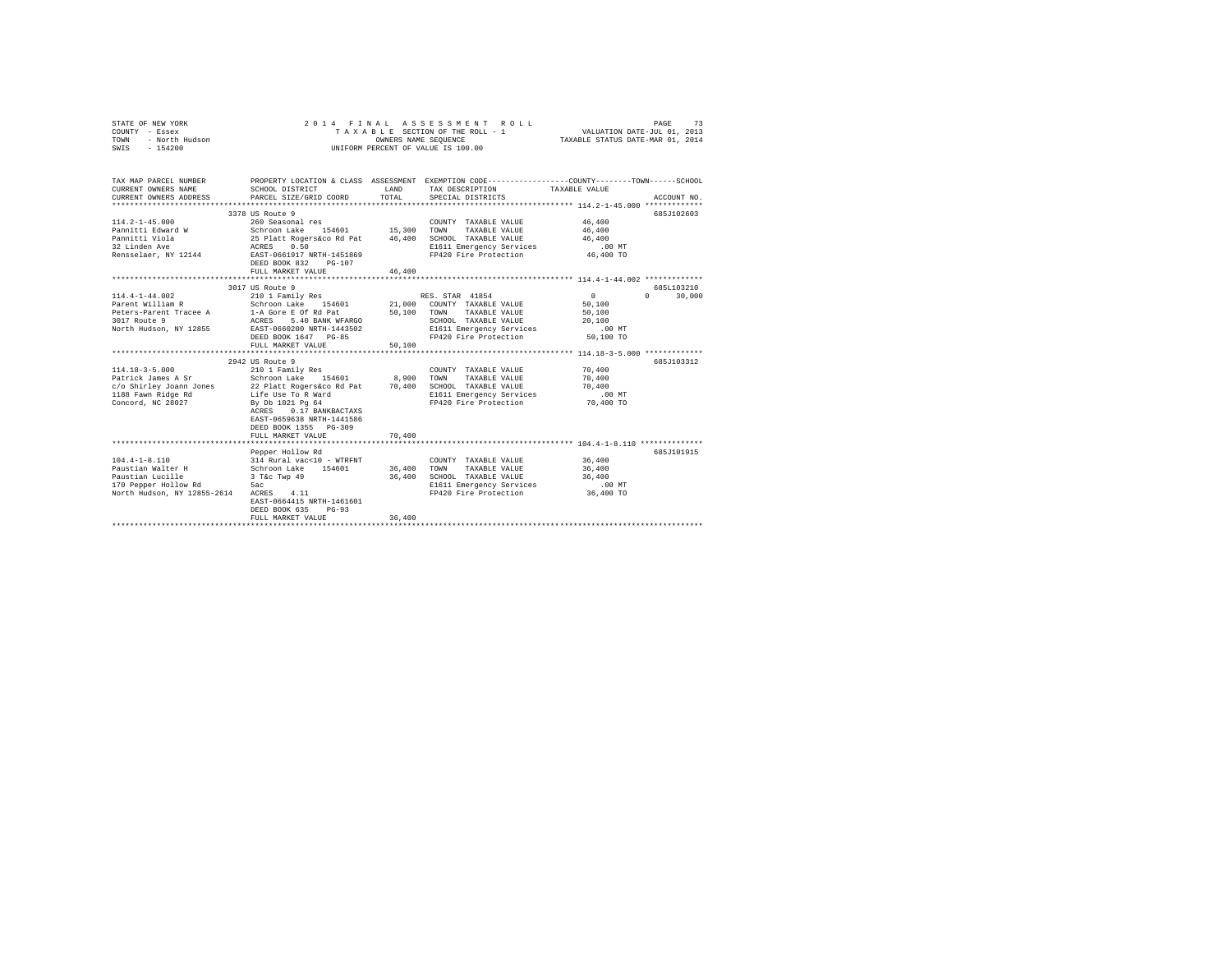| STATE OF NEW YORK      | 2014 FINAL ASSESSMENT ROLL         | 74<br>PAGE                       |
|------------------------|------------------------------------|----------------------------------|
| COUNTY - Essex         | TAXABLE SECTION OF THE ROLL - 1    | VALUATION DATE-JUL 01, 2013      |
| TOWN<br>- North Hudson | OWNERS NAME SEOUENCE               | TAXABLE STATUS DATE-MAR 01, 2014 |
| $-154200$<br>SWIS      | UNIFORM PERCENT OF VALUE IS 100.00 |                                  |

| TAX MAP PARCEL NUMBER                                             |                                                               |                    | PROPERTY LOCATION & CLASS ASSESSMENT EXEMPTION CODE---------------COUNTY-------TOWN------SCHOOL |                                     |                    |
|-------------------------------------------------------------------|---------------------------------------------------------------|--------------------|-------------------------------------------------------------------------------------------------|-------------------------------------|--------------------|
| CURRENT OWNERS NAME                                               | SCHOOL DISTRICT                                               | LAND               | TAX DESCRIPTION TAXABLE VALUE                                                                   |                                     |                    |
| CURRENT OWNERS ADDRESS                                            | PARCEL SIZE/GRID COORD                                        | TOTAL              | SPECIAL DISTRICTS                                                                               |                                     | ACCOUNT NO.        |
|                                                                   |                                                               |                    |                                                                                                 |                                     |                    |
|                                                                   | 170 Pepper Hollow Rd                                          |                    |                                                                                                 |                                     | 685J178500         |
| $104.4 - 1 - 8.120$                                               | 210 1 Family Res                                              |                    | VET WAR CT 41121                                                                                | 15,000                              | 15,000<br>$\Omega$ |
| Paustian Walter H                                                 | Schroon Lake 154601 32,100 RES. STAR 41854                    |                    |                                                                                                 | $\Omega$                            | $\Omega$<br>30,000 |
|                                                                   |                                                               |                    |                                                                                                 | 94,100                              |                    |
|                                                                   |                                                               |                    |                                                                                                 | 94,100                              |                    |
| North Hudson, NY 12855-2614 EAST-0664405 NRTH-1462131             |                                                               |                    | SCHOOL TAXABLE VALUE                                                                            | 79,100                              |                    |
|                                                                   | DEED BOOK 647<br>PG-181                                       |                    | E1611 Emergency Services                                                                        | $.00$ MT                            |                    |
|                                                                   | FULL MARKET VALUE                                             |                    | 109.100 FP420 Fire Protection                                                                   | 109,100 TO                          |                    |
|                                                                   |                                                               |                    |                                                                                                 |                                     |                    |
|                                                                   | Pepper Hollow Rd                                              |                    |                                                                                                 |                                     | 685.7178558        |
| $104.4 - 1 - 8.200$                                               | 314 Rural vac<10 - WTRFNT                                     |                    | COUNTY TAXABLE VALUE                                                                            | 4,500                               |                    |
| Paustian Walter H                                                 | Schroon Lake 154601                                           | 4,500 TOWN         | TAXABLE VALUE                                                                                   | 4,500                               |                    |
| Paustian Lucille                                                  | 3 T&c Twp 49                                                  |                    | 4,500 SCHOOL TAXABLE VALUE                                                                      | 4,500                               |                    |
| 170 Pepper Hollow Rd ACRES 8.00                                   |                                                               |                    | E1611 Emergency Services                                                                        | $.00$ MT                            |                    |
| North Hudson, NY 12855-2614 EAST-0663616 NRTH-1461519             |                                                               |                    | FP420 Fire Protection                                                                           | 4,500 TO                            |                    |
|                                                                   | DEED BOOK 635<br>$PG-91$                                      |                    |                                                                                                 |                                     |                    |
|                                                                   | FULL MARKET VALUE                                             | 4.500              |                                                                                                 |                                     |                    |
|                                                                   | ********************                                          |                    |                                                                                                 | ********* 113.3-5-1.000 *********** |                    |
|                                                                   | 18 Bogle Rd                                                   |                    |                                                                                                 |                                     | 685J100405         |
|                                                                   |                                                               |                    |                                                                                                 | 46,700                              |                    |
|                                                                   |                                                               |                    |                                                                                                 |                                     |                    |
|                                                                   |                                                               |                    |                                                                                                 |                                     |                    |
|                                                                   |                                                               |                    |                                                                                                 | $.00$ MT                            |                    |
| Elizabethtown, NY 12932 EAST-0631343 NRTH-1441946                 |                                                               |                    | FP420 Fire Protection 46,700 TO                                                                 |                                     |                    |
|                                                                   | DEED BOOK 1073 PG-22                                          |                    |                                                                                                 |                                     |                    |
|                                                                   | FULL MARKET VALUE                                             | 46,700             |                                                                                                 |                                     |                    |
|                                                                   |                                                               |                    |                                                                                                 |                                     |                    |
|                                                                   | 9 Ensign Pond Rd                                              |                    |                                                                                                 |                                     | 685J101702         |
| $114.2 - 1 - 7.000$                                               | 210 1 Family Res                                              |                    | SR STAR 41834                                                                                   | $\circ$                             | $\Omega$<br>64.200 |
| Peer Howard                                                       | Schroon Lake 154601 23,800 COUNTY TAXABLE VALUE               |                    |                                                                                                 | 77.600                              |                    |
| Peer Thelma D                                                     | 27 Platt Rogers&co Rd Pat $77,600$ TOWN<br>ACRES $0.90$ SCHOO |                    | TAXABLE VALUE<br>SCHOOL TAXABLE VALUE                                                           | 77.600                              |                    |
| PO Box 6<br>North Hudson, NY 12855-0006 EAST-0663710 NRTH-1453964 |                                                               |                    |                                                                                                 | 13,400<br>$.00$ MT                  |                    |
|                                                                   | DEED BOOK 876<br>$PG-254$                                     |                    | E1611 Emergency Services<br>FP420 Fire Protection                                               | 77,600 TO                           |                    |
|                                                                   | FULL MARKET VALUE                                             | 77,600             |                                                                                                 |                                     |                    |
|                                                                   |                                                               |                    |                                                                                                 |                                     |                    |
|                                                                   | Ensign Pond Rd                                                |                    |                                                                                                 |                                     | 685J187005         |
| 114.2-1-14.113                                                    | 314 Rural vac<10                                              |                    | COUNTY TAXABLE VALUE                                                                            | 2,600                               |                    |
| Peer Howard                                                       | Schroon Lake 154601                                           |                    | TAXABLE VALUE<br>TOWN                                                                           | 2,600                               |                    |
| Peer Thelma D                                                     |                                                               | $2,600$<br>$2,600$ | SCHOOL TAXABLE VALUE                                                                            | 2,600                               |                    |
| PO Box 6                                                          | 27 Platt Rogers&co Rd Pat<br>ACRES 2.50 BANK TIFCU            |                    | E1611 Emergency Services                                                                        | .00MT                               |                    |
| North Hudson, NY 12855-0006                                       | EAST-0663787 NRTH-1454242                                     |                    | FP420 Fire Protection                                                                           | 2,600 TO                            |                    |
|                                                                   | DEED BOOK 876<br>PG-257                                       |                    |                                                                                                 |                                     |                    |
|                                                                   | FULL MARKET VALUE                                             | 2,600              |                                                                                                 |                                     |                    |
|                                                                   |                                                               |                    |                                                                                                 |                                     |                    |
|                                                                   |                                                               |                    |                                                                                                 |                                     |                    |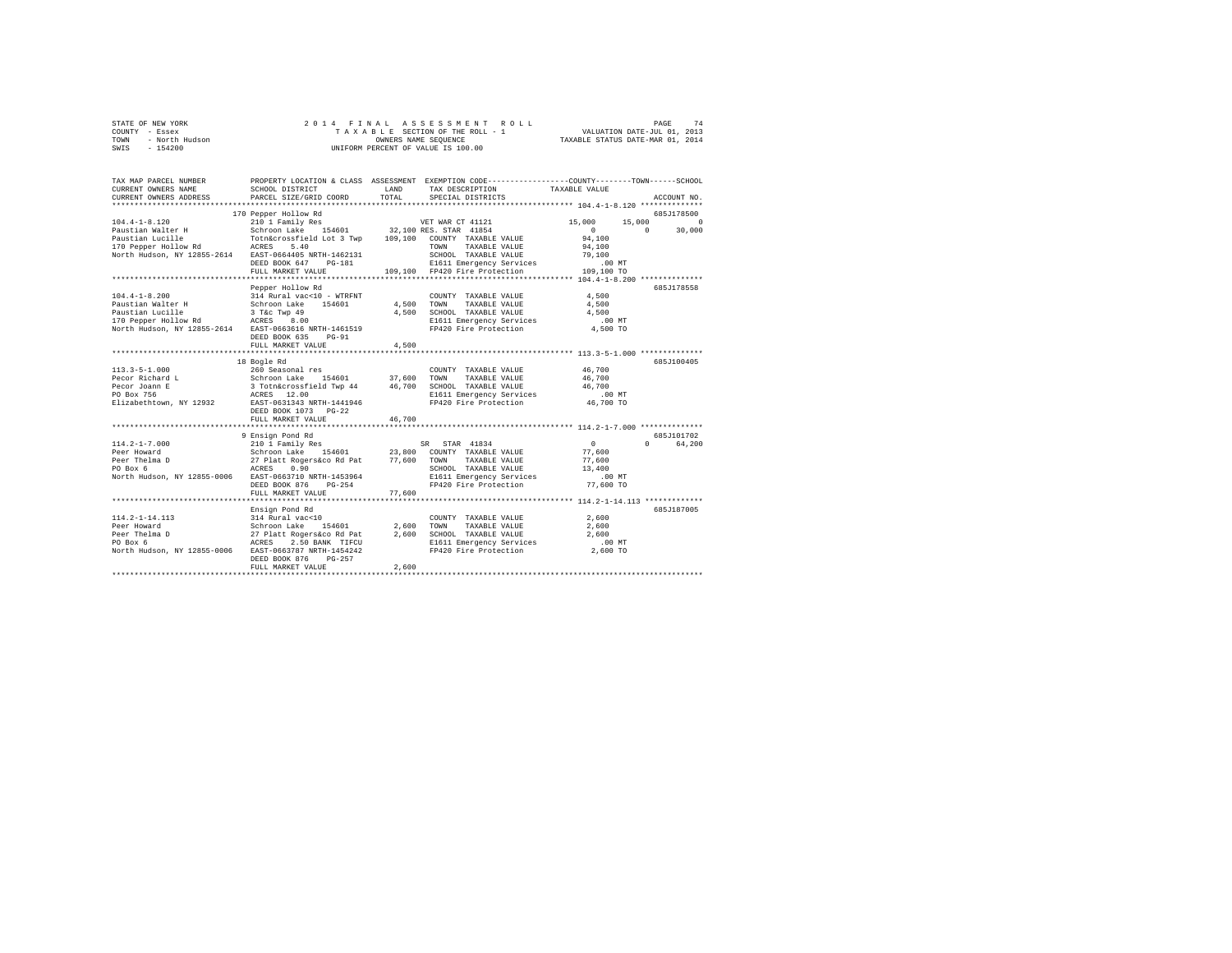| COUNTY - Essex<br>TOWN<br>- North Hudson<br>SWIS<br>$-154200$                                                                   | UNIFORM PERCENT OF VALUE IS 100.00                                                                                                                                                                                                                                                                           |               |                                                                                                                                        |                                                                          |                        |  |
|---------------------------------------------------------------------------------------------------------------------------------|--------------------------------------------------------------------------------------------------------------------------------------------------------------------------------------------------------------------------------------------------------------------------------------------------------------|---------------|----------------------------------------------------------------------------------------------------------------------------------------|--------------------------------------------------------------------------|------------------------|--|
| TAX MAP PARCEL NUMBER<br>CURRENT OWNERS NAME<br>CURRENT OWNERS ADDRESS                                                          | SCHOOL DISTRICT<br>PARCEL SIZE/GRID COORD                                                                                                                                                                                                                                                                    | LAND<br>TOTAL | PROPERTY LOCATION & CLASS ASSESSMENT EXEMPTION CODE---------------COUNTY-------TOWN-----SCHOOL<br>TAX DESCRIPTION<br>SPECIAL DISTRICTS | TAXABLE VALUE<br>************************** 114.2-2-19.000 ************* | ACCOUNT NO.            |  |
| $114.2 - 2 - 19.000$<br>Pekurney William P<br>78 Manalapan Rd<br>Spotswood, NJ 08884                                            | 3209 US Route 9<br>415 Motel<br>- WTRFNT<br>Schroon Lake 154601 97,800 TOWN TAXABLE VALUE<br>24 Platt Rogers&co Rd Pat 154,900 SCHOOL TAXABLE VALUE<br>ACRES 8.95<br>EAST-0661238 NRTH-1447959<br>DEED BOOK 1409 PG-147<br>FULL MARKET VALUE                                                                 | 154,900       | COUNTY TAXABLE VALUE<br>E1611 Emergency Services<br>FP420 Fire Protection                                                              | 154,900<br>154,900<br>154,900<br>$.00$ MT<br>154,900 TO                  | 685J183003             |  |
|                                                                                                                                 |                                                                                                                                                                                                                                                                                                              |               |                                                                                                                                        |                                                                          |                        |  |
| $125.1 - 1 - 38.000$<br>Pelton Betty J<br>2653 US Rt 9<br>North Hudson, NY 12855                                                | 2653 US Route 9<br>210 1 Family Res<br>Schroon Lake 154601 36,100 COUNTY TAXABLE VALUE 2/h Platt Rogers&co Rdpat 146,800 TOWN TAXABLE VALUE<br>Db 887 Pg 100<br>ACRES 10.00<br>EAST-0657433 NRTH-1435118<br>DEED BOOK 1696 PG-98                                                                             |               | SR STAR 41834<br>SCHOOL TAXABLE VALUE<br>E1611 Emergency Services<br>FP420 Fire Protection                                             | $\sim$ 0<br>146,800<br>146,800<br>82,600<br>$.00$ MT<br>146,800 TO       | 685J101903<br>0 64,200 |  |
|                                                                                                                                 | FULL MARKET VALUE                                                                                                                                                                                                                                                                                            | 146,800       |                                                                                                                                        |                                                                          |                        |  |
|                                                                                                                                 |                                                                                                                                                                                                                                                                                                              |               |                                                                                                                                        |                                                                          |                        |  |
| 125.12-1-8.313<br>Pilavdzic Jim I<br>66 Chinook Dr<br>Nobleton Ontario, Canada Lot 2 #6949                                      | 621 Johnson Pond Rd<br>311 Res vac land<br>Schroon Lake 154601<br>169 Paradox<br>$1.0G$ 1N0 $4.2 \text{ #}6949$<br>$1.0G$ 1N0 $4.07 \text{ K}$ 13.00<br>EAST-0671038 NRTH-1434798<br>DEED BOOK 1753 PG-112                                                                                                   | 27,800        | COUNTY TAXABLE VALUE<br>TOWN<br>TAXABLE VALUE<br>27,800 SCHOOL TAXABLE VALUE<br>E1611 Emergency Services<br>FP420 Fire Protection      | 27,800<br>27,800<br>27,800<br>$.00$ MT<br>27,800 TO                      | 685Z014002             |  |
|                                                                                                                                 | FULL MARKET VALUE                                                                                                                                                                                                                                                                                            | 27,800        |                                                                                                                                        |                                                                          |                        |  |
| $104.4 - 1 - 19.000$                                                                                                            | 102 Pepper Hollow Rd<br>210 1 Family Res                                                                                                                                                                                                                                                                     |               | COUNTY TAXABLE VALUE                                                                                                                   | 73,600                                                                   | 685J102606             |  |
| Piterniak William T<br>Piterniak Joanne<br>580 Saratoga St<br>Cohoes, NY 12047                                                  | DEED BOOK 1563 PG-162<br>FULL MARKET VALUE                                                                                                                                                                                                                                                                   | 73,600        | E1611 Emergency Services<br>FP420 Fire Protection                                                                                      | 73,600<br>73,600<br>$.00$ MT<br>73,600 TO                                |                        |  |
|                                                                                                                                 |                                                                                                                                                                                                                                                                                                              |               |                                                                                                                                        |                                                                          |                        |  |
| $104.4 - 1 - 60.000$<br>Pratt Joseph E<br>Pratt Patricia A<br>48 Duntley Rd<br>North Hudson, NY 12855 EAST-0667749 NRTH-1461055 | 48 Duntley Rd<br>210 1 Family Res<br>2012 1021 112 154601 29,100 100001 1200011 201012<br>30 12 12 12 13 13 14 15460 110,900 10000 12000 12000<br>2012 12 13 13000 12000 12000 12000 12000 12000 12000 12000 12000 12000 12000 12000 12000 12000 12000 12000 12<br>DEED BOOK 1687 PG-73<br>FULL MARKET VALUE | 110,900       | COUNTY TAXABLE VALUE<br>E1611 Emergency Services<br>FP420 Fire Protection                                                              | 110,900<br>110,900<br>110,900<br>$.00$ MT<br>110,900 TO                  | 685J103409             |  |
|                                                                                                                                 |                                                                                                                                                                                                                                                                                                              |               |                                                                                                                                        |                                                                          |                        |  |

STATE OF NEW YORK 2014 FINAL ASSESSMENT ROLL PAGE 75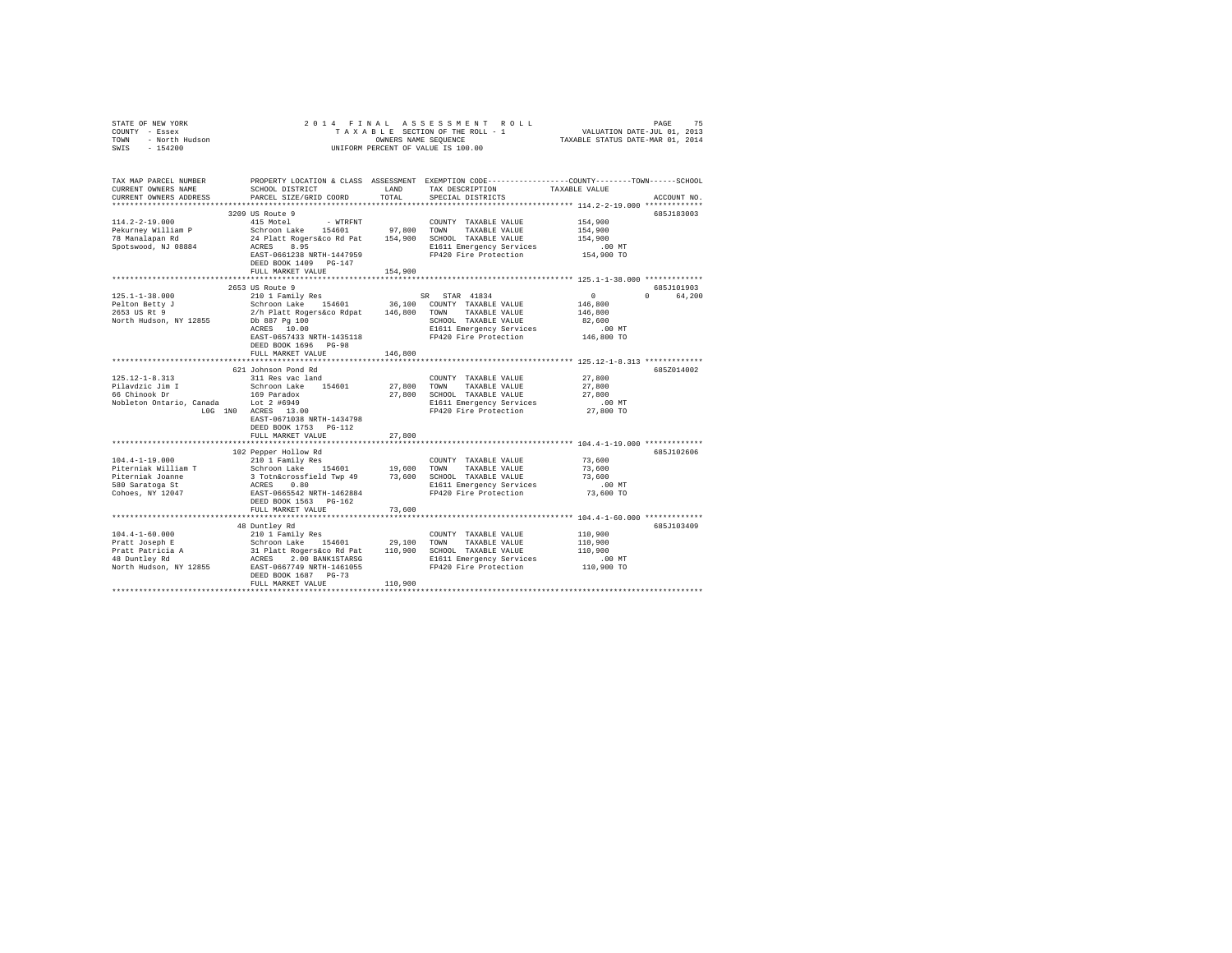|      | STATE OF NEW YORK | 2014 FINAL ASSESSMENT ROLL         | 76<br>PAGE                       |
|------|-------------------|------------------------------------|----------------------------------|
|      | COUNTY - Essex    | TAXABLE SECTION OF THE ROLL - 1    | VALUATION DATE-JUL 01, 2013      |
| TOWN | - North Hudson    | OWNERS NAME SEOUENCE               | TAXABLE STATUS DATE-MAR 01, 2014 |
| SWIS | $-154200$         | UNIFORM PERCENT OF VALUE IS 100.00 |                                  |

| TAX MAP PARCEL NUMBER<br>CURRENT OWNERS NAME            | SCHOOL DISTRICT                                                                                        | LAND    | PROPERTY LOCATION & CLASS ASSESSMENT EXEMPTION CODE---------------COUNTY-------TOWN------SCHOOL<br>TAX DESCRIPTION | TAXABLE VALUE        |                             |
|---------------------------------------------------------|--------------------------------------------------------------------------------------------------------|---------|--------------------------------------------------------------------------------------------------------------------|----------------------|-----------------------------|
| CURRENT OWNERS ADDRESS                                  | PARCEL SIZE/GRID COORD                                                                                 | TOTAL   | SPECIAL DISTRICTS                                                                                                  |                      | ACCOUNT NO.                 |
|                                                         |                                                                                                        |         |                                                                                                                    |                      |                             |
|                                                         | 3389 US Route 9                                                                                        |         |                                                                                                                    |                      | 685J102610                  |
| $114.2 - 1 - 56.100$                                    | 240 Rural res - WTRFNT                                                                                 |         | VET WAR CT 41121                                                                                                   | 15,000<br>15,000     | $\Omega$                    |
| Provoncha Joseph A                                      | Schroon Lake 154601 51,800 SR STAR 41834                                                               |         |                                                                                                                    | $\sim$ 0             | $\Omega$<br>64,200          |
|                                                         |                                                                                                        |         |                                                                                                                    | 133,300              |                             |
| ⊌arcia Amy M<br>3369 Rte 9<br>Morth III                 |                                                                                                        |         |                                                                                                                    | 133,300              |                             |
| North Hudson, NY 12855                                  |                                                                                                        |         |                                                                                                                    | 84,100               |                             |
|                                                         | ACRES 27.40                                                                                            |         | E1611 Emergency Services                                                                                           |                      |                             |
|                                                         | EAST-0661130 NRTH-1452132                                                                              |         | FP420 Fire Protection                                                                                              | 00 MT.<br>148,300 TO |                             |
|                                                         | DEED BOOK 1743 PG-184                                                                                  |         |                                                                                                                    |                      |                             |
|                                                         | FULL MARKET VALUE                                                                                      | 148,300 |                                                                                                                    |                      |                             |
|                                                         |                                                                                                        |         |                                                                                                                    |                      |                             |
|                                                         | 3393 US Route 9                                                                                        |         |                                                                                                                    |                      | 685J103410                  |
| $114.2 - 1 - 57.002$                                    | 210 1 Family Res - WTRFNT                                                                              |         | RES. STAR 41854                                                                                                    | $\sim$ 0             | $0 \qquad \qquad$<br>30,000 |
| Provoncha Joseph A                                      | Schroon Lake 154601 48,300 COUNTY TAXABLE VALUE<br>25 Platt Rogers&co Rd Pat 96,000 TOWN TAXABLE VALUE |         |                                                                                                                    | 96,000               |                             |
| 3389 Rte 9                                              |                                                                                                        |         |                                                                                                                    | 96,000               |                             |
| North Hudson, NY 12855                                  | ACRES 1.71                                                                                             |         | SCHOOL TAXABLE VALUE                                                                                               | 66,000               |                             |
|                                                         | EAST-0661581 NRTH-1452342                                                                              |         | E1611 Emergency Services<br>FP420 Fire Protection                                                                  | $.00$ MT             |                             |
|                                                         | DEED BOOK 964<br>$PG-38$                                                                               |         |                                                                                                                    | 96,000 TO            |                             |
|                                                         | FULL MARKET VALUE                                                                                      | 96,000  |                                                                                                                    |                      |                             |
|                                                         |                                                                                                        |         |                                                                                                                    |                      |                             |
|                                                         | Greenough Rd                                                                                           |         |                                                                                                                    |                      | 685J184002                  |
| $104.2 - 1 - 11.210$                                    | 311 Res vac land                                                                                       |         | COUNTY TAXABLE VALUE                                                                                               | 6,900                |                             |
| Pulcastro Marjorie                                      |                                                                                                        |         | 6,900 TOWN TAXABLE VALUE                                                                                           | 6,900                |                             |
| 3045 Raindance Ln                                       |                                                                                                        |         | 6,900 SCHOOL TAXABLE VALUE                                                                                         | 6,900                |                             |
| N Fort Myers, FL 33917 ACRES 5.70                       | Schroon Lake 154601<br>4 Twp 49 T&c<br>ACRES 5.70                                                      |         | E1611 Emergency Services                                                                                           | .00 MT               |                             |
|                                                         | EAST-0670052 NRTH-1465539                                                                              |         | FP420 Fire Protection                                                                                              | 6,900 TO             |                             |
|                                                         | DEED BOOK 1256 PG-97                                                                                   |         |                                                                                                                    |                      |                             |
|                                                         | FULL MARKET VALUE                                                                                      | 6,900   |                                                                                                                    |                      |                             |
|                                                         |                                                                                                        |         |                                                                                                                    |                      |                             |
|                                                         | 64 Greenough Rd                                                                                        |         |                                                                                                                    |                      | 685J184003                  |
| 104.2-1-11.310                                          | 210 1 Family Res                                                                                       |         | COUNTY TAXABLE VALUE                                                                                               | 120,400              |                             |
| Pulcastro Marjorie                                      | Schroon Lake 154601 33,000 TOWN TAXABLE VALUE<br>4 Twp 49 Totn&crossfield 120,400 SCHOOL TAXABLE VALUE |         |                                                                                                                    | 120,400              |                             |
| 3045 Raindance Ln                                       |                                                                                                        |         |                                                                                                                    | 120,400              |                             |
| N Fort Myers, FL 33917                                  | ACRES 6.45                                                                                             |         | E1611 Emergency Services                                                                                           | $.00$ MT             |                             |
|                                                         | EAST-0670303 NRTH-1465335                                                                              |         | FP420 Fire Protection                                                                                              | 120,400 TO           |                             |
|                                                         | DEED BOOK 1256 PG-97                                                                                   |         |                                                                                                                    |                      |                             |
|                                                         | FULL MARKET VALUE                                                                                      | 120,400 |                                                                                                                    |                      |                             |
|                                                         |                                                                                                        |         |                                                                                                                    |                      |                             |
|                                                         | 64 Walker Way                                                                                          |         |                                                                                                                    |                      | 685J102611                  |
| $104.4 - 1 - 40.001$                                    | 260 Seasonal res                                                                                       |         | COUNTY TAXABLE VALUE                                                                                               | 27,600               |                             |
| Pulling Robert L<br>Pulling Barry R<br>16975 NYS Rte 22 | Schroon Lake 154601 15,200 TOWN TAXABLE VALUE<br>28 Platt Rogers&co Rd Pat 27,600 SCHOOL TAXABLE VALUE |         |                                                                                                                    | 27,600               |                             |
|                                                         |                                                                                                        |         |                                                                                                                    | 27.600               |                             |
| 16975 NYS Rte 22                                        | lac                                                                                                    |         | E1611 Emergency Services .00 MT<br>FP420 Fire Protection 27,600 TO                                                 | .00 MT               |                             |
| Putnam Station, NY 12861                                | ACRES 2.40                                                                                             |         |                                                                                                                    |                      |                             |
|                                                         | EAST-0660531 NRTH-1456811                                                                              |         |                                                                                                                    |                      |                             |
|                                                         | DEED BOOK 539<br>$PG-188$                                                                              |         |                                                                                                                    |                      |                             |
|                                                         | FULL MARKET VALUE                                                                                      | 27,600  |                                                                                                                    |                      |                             |
|                                                         |                                                                                                        |         |                                                                                                                    |                      |                             |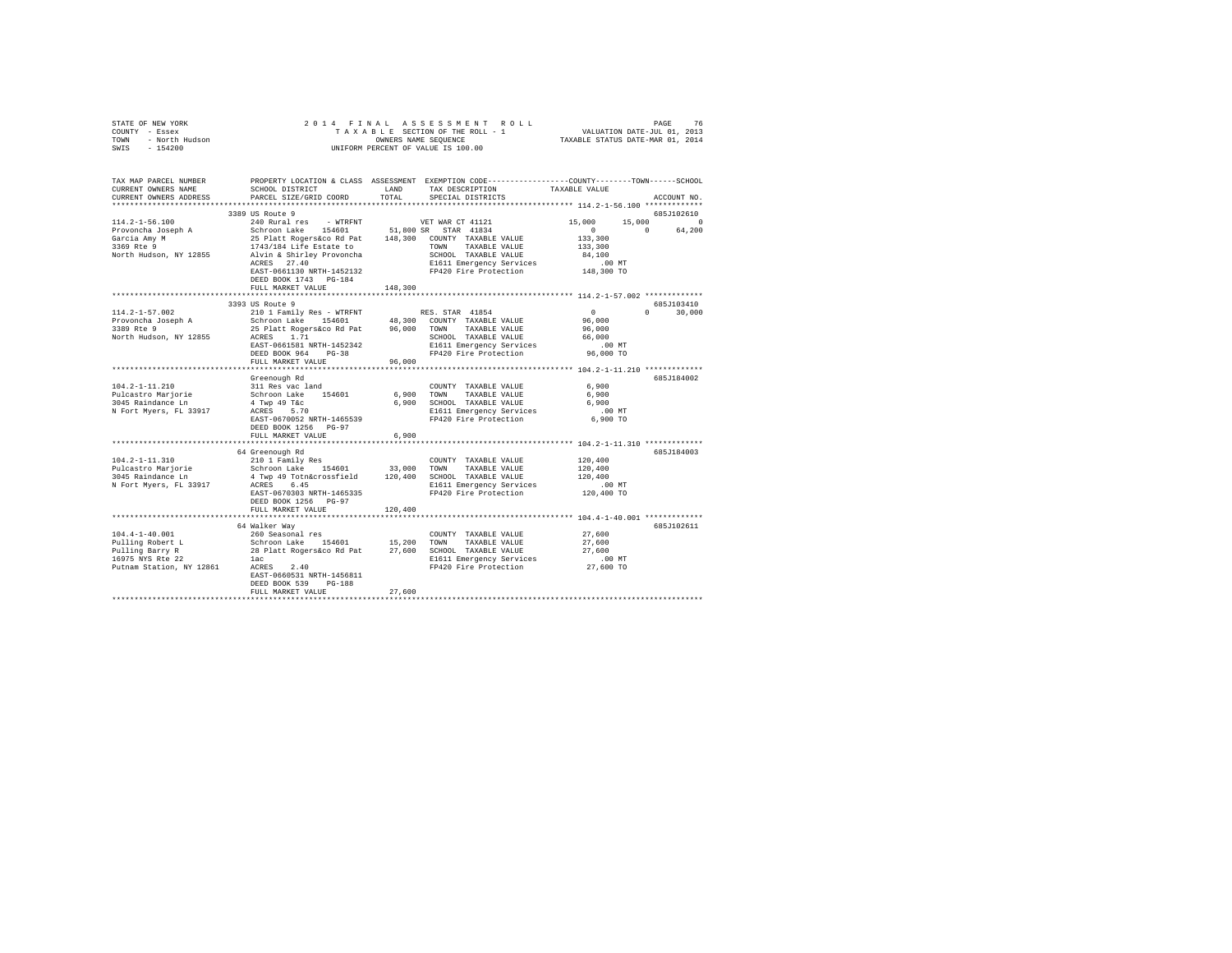|      | STATE OF NEW YORK |  |  | 2014 FINAL ASSESSMENT ROLL         | PAGE                             | 77 |
|------|-------------------|--|--|------------------------------------|----------------------------------|----|
|      | COUNTY - Essex    |  |  | TAXABLE SECTION OF THE ROLL - 1    | VALUATION DATE-JUL 01, 2013      |    |
| TOWN | - North Hudson    |  |  | OWNERS NAME SEOUENCE               | TAXABLE STATUS DATE-MAR 01, 2014 |    |
| SWIS | $-154200$         |  |  | UNIFORM PERCENT OF VALUE IS 100.00 |                                  |    |

| TAX MAP PARCEL NUMBER<br>CURRENT OWNERS NAME<br>CURRENT OWNERS ADDRESS | SCHOOL DISTRICT<br>PARCEL SIZE/GRID COORD                                                                                                                                                                             | LAND<br>TOTAL | PROPERTY LOCATION & CLASS ASSESSMENT EXEMPTION CODE-----------------COUNTY-------TOWN------SCHOOL<br>TAX DESCRIPTION<br>SPECIAL DISTRICTS | TAXABLE VALUE        | ACCOUNT NO. |
|------------------------------------------------------------------------|-----------------------------------------------------------------------------------------------------------------------------------------------------------------------------------------------------------------------|---------------|-------------------------------------------------------------------------------------------------------------------------------------------|----------------------|-------------|
|                                                                        |                                                                                                                                                                                                                       |               |                                                                                                                                           |                      |             |
|                                                                        | US Route 9                                                                                                                                                                                                            |               |                                                                                                                                           |                      | 685J178502  |
| $85.3 - 1 - 11.000$                                                    | 314 Rural vac<10                                                                                                                                                                                                      |               | COUNTY TAXABLE VALUE                                                                                                                      | 1,200                |             |
| Pyke Marie T                                                           |                                                                                                                                                                                                                       |               | 1,200 TOWN TAXABLE VALUE                                                                                                                  | 1,200                |             |
| c/o Mrs John Robertson                                                 | Schroon Lake 154601<br>59 N River Head Tr                                                                                                                                                                             |               | 1,200 SCHOOL TAXABLE VALUE                                                                                                                | 1,200                |             |
| Green Hill Farm Rd1                                                    | ACRES 0.10                                                                                                                                                                                                            |               | E1612 Emergency Services<br>FP420 Fire Protection                                                                                         | $.00$ MT             |             |
| New Hope, PA 18938                                                     | EAST-0672882 NRTH-1490235                                                                                                                                                                                             |               |                                                                                                                                           | 1,200 TO             |             |
|                                                                        | DEED BOOK 390 PG-447                                                                                                                                                                                                  |               |                                                                                                                                           |                      |             |
|                                                                        | FULL MARKET VALUE                                                                                                                                                                                                     | 1,200         |                                                                                                                                           |                      |             |
|                                                                        |                                                                                                                                                                                                                       |               |                                                                                                                                           |                      |             |
|                                                                        | Blue Ridge Rd                                                                                                                                                                                                         |               |                                                                                                                                           |                      | 685J102212  |
| $113.20 - 1 - 2.041$                                                   | 311 Res vac land                                                                                                                                                                                                      |               | COUNTY TAXABLE VALUE                                                                                                                      | 1,400                |             |
| Quist Robert                                                           |                                                                                                                                                                                                                       |               |                                                                                                                                           | 1,400                |             |
| Grenier Paul                                                           | Schroon Lake using the 1400 TOWN TAXABLE VALUE<br>20 Tract West Of Road Pat 1,400 SCHOOL TAXABLE VALUE<br>20 Tract West Of Road Pat 1,400 SCHOOL TAXABLE VALUE<br>20 EARST-0643603 NRTH-1442185 FP420 Pire Protection |               |                                                                                                                                           | 1,400                |             |
| 86 Central Tree Rd                                                     |                                                                                                                                                                                                                       |               | E1611 Emergency Services                                                                                                                  | .00 MT               |             |
| Rutland, MA 01543                                                      |                                                                                                                                                                                                                       |               | FP420 Fire Protection                                                                                                                     | 1,400 TO             |             |
|                                                                        | DEED BOOK 874 PG-29                                                                                                                                                                                                   |               |                                                                                                                                           |                      |             |
|                                                                        | FULL MARKET VALUE                                                                                                                                                                                                     | 1,400         |                                                                                                                                           |                      |             |
|                                                                        |                                                                                                                                                                                                                       |               |                                                                                                                                           |                      |             |
|                                                                        | 3410 Blue Ridge Rd                                                                                                                                                                                                    |               |                                                                                                                                           |                      | 685J178528  |
| $113.20 - 1 - 3.000$                                                   | 210 1 Family Res                                                                                                                                                                                                      |               | COUNTY TAXABLE VALUE                                                                                                                      | 127,000              |             |
|                                                                        |                                                                                                                                                                                                                       |               |                                                                                                                                           | 127,000              |             |
|                                                                        |                                                                                                                                                                                                                       |               |                                                                                                                                           | 127,000              |             |
|                                                                        |                                                                                                                                                                                                                       |               | E1611 Emergency Services<br>FP420 Fire Protection                                                                                         | .00 MT<br>127,000 TO |             |
|                                                                        |                                                                                                                                                                                                                       |               |                                                                                                                                           |                      |             |
|                                                                        | DEED BOOK 874 PG-029                                                                                                                                                                                                  |               |                                                                                                                                           |                      |             |
|                                                                        | FULL MARKET VALUE                                                                                                                                                                                                     | 127,000       |                                                                                                                                           |                      |             |
|                                                                        |                                                                                                                                                                                                                       |               |                                                                                                                                           |                      | 6857101804  |
| $104.4 - 2 - 3.000$                                                    |                                                                                                                                                                                                                       |               |                                                                                                                                           |                      |             |
| Reed Sally L                                                           |                                                                                                                                                                                                                       |               |                                                                                                                                           |                      |             |
| PO Box 15                                                              |                                                                                                                                                                                                                       |               |                                                                                                                                           |                      |             |
| North Hudson, NY 12855                                                 |                                                                                                                                                                                                                       |               |                                                                                                                                           |                      |             |
|                                                                        |                                                                                                                                                                                                                       |               |                                                                                                                                           |                      |             |
|                                                                        | DEED BOOK 1197 PG-303                                                                                                                                                                                                 |               |                                                                                                                                           |                      |             |
|                                                                        | FULL MARKET VALUE                                                                                                                                                                                                     | 78,300        |                                                                                                                                           |                      |             |
|                                                                        |                                                                                                                                                                                                                       |               |                                                                                                                                           |                      |             |
|                                                                        | Johnson Pond Rd                                                                                                                                                                                                       |               |                                                                                                                                           |                      | 685J102613  |
| $125. - 1 - 3.000$                                                     |                                                                                                                                                                                                                       |               | COUNTY TAXABLE VALUE                                                                                                                      | 21,100               |             |
| Reese Wade                                                             |                                                                                                                                                                                                                       |               | 21,100 TOWN TAXABLE VALUE                                                                                                                 | 21,100               |             |
| 3 Dutch Hill Rd                                                        | 322 Rural vac>10<br>Schroon Lake 154601<br>152 Paradox Tract<br>1621/315-Life Estate to                                                                                                                               |               | 21,100 SCHOOL TAXABLE VALUE                                                                                                               | 21,100               |             |
| Wellsboro, PA 16901                                                    |                                                                                                                                                                                                                       |               | E1611 Emergency Services                                                                                                                  | $.00$ MT             |             |
|                                                                        | Gary R Reese                                                                                                                                                                                                          |               | FP420 Fire Protection                                                                                                                     | 21,100 TO            |             |
|                                                                        | ACRES 10.00                                                                                                                                                                                                           |               |                                                                                                                                           |                      |             |
|                                                                        | EAST-0664021 NRTH-1439954                                                                                                                                                                                             |               |                                                                                                                                           |                      |             |
|                                                                        | DEED BOOK 1621   PG-315                                                                                                                                                                                               |               |                                                                                                                                           |                      |             |
|                                                                        | FULL MARKET VALUE                                                                                                                                                                                                     | 21,100        |                                                                                                                                           |                      |             |
|                                                                        |                                                                                                                                                                                                                       |               |                                                                                                                                           |                      |             |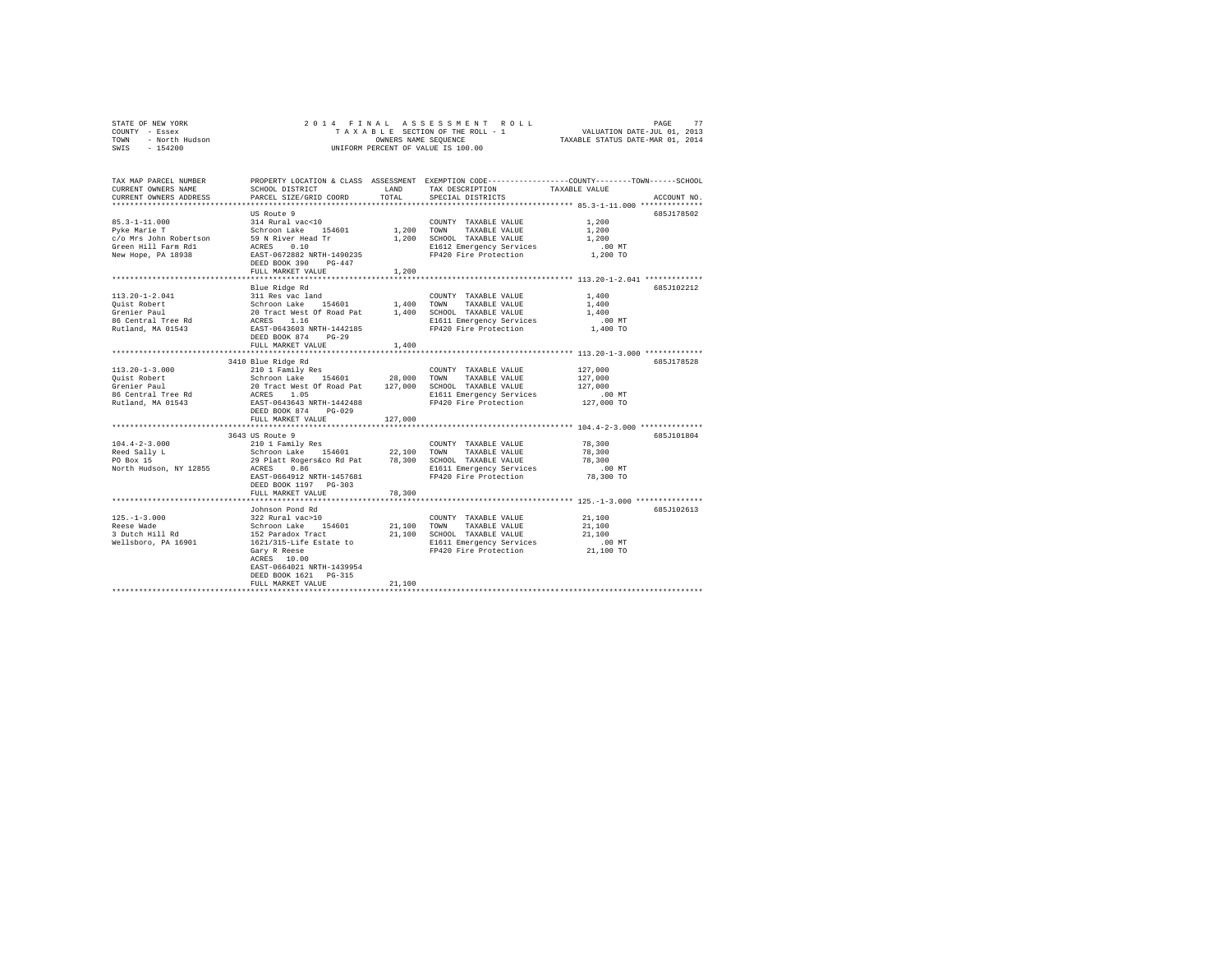| STATE OF NEW YORK<br>COUNTY - Essex<br>TOWN - North Hudson<br>SWIS - 154200                                                                                                                                                                                    | OWNERS NAME SEQUENCE<br>UNIFORM PERCENT OF VALUE IS 100.00                                                                                                                                                          |               |                                                                                                                                                        |                                                                   |                              |
|----------------------------------------------------------------------------------------------------------------------------------------------------------------------------------------------------------------------------------------------------------------|---------------------------------------------------------------------------------------------------------------------------------------------------------------------------------------------------------------------|---------------|--------------------------------------------------------------------------------------------------------------------------------------------------------|-------------------------------------------------------------------|------------------------------|
| TAX MAP PARCEL NUMBER PROPERTY LOCATION & CLASS ASSESSMENT EXEMPTION CODE---------------COUNTY-------TOWN------SCHOOL<br>CURRENT OWNERS NAME<br>CURRENT OWNERS ADDRESS                                                                                         | SCHOOL DISTRICT<br>PARCEL SIZE/GRID COORD                                                                                                                                                                           | LAND<br>TOTAL | TAX DESCRIPTION<br>SPECIAL DISTRICTS                                                                                                                   | TAXABLE VALUE                                                     | ACCOUNT NO.                  |
| $113.20 - 1 - 17.000$<br>Extended a schedule of the schedule of the Schedule of the Schedule Renselaer Woodsclub Inc Schroon Lake 154601 35,200 TOWN TAXABLE VALUE<br>PO Box 581 20 Tract West Of Road Pat 99,900 SCHOOL TAXABLE VALUE<br>Rensselaer, NY 12144 | 3500 Blue Ridge Rd<br>260 Seasonal res<br>ACRES 9.00<br>EAST-0645479 NRTH-1441844<br>DEED BOOK 392 PG-428<br>FULL MARKET VALUE                                                                                      | 99,900        | COUNTY TAXABLE VALUE<br>TAXABLE VALUE<br>E1611 Emergency Services 6.00 MT<br>FP420 Fire Protection 99,900 TO                                           | 99,900<br>99,900<br>99,900                                        | 685J178530                   |
|                                                                                                                                                                                                                                                                |                                                                                                                                                                                                                     |               |                                                                                                                                                        |                                                                   |                              |
| $113.20 - 1 - 20.000$                                                                                                                                                                                                                                          | Blue Ridge Rd<br>322 Rural vac>10<br>EAST-0645245 NRTH-1440893<br>DEED BOOK 392 PG-428                                                                                                                              |               | COUNTY TAXABLE VALUE<br>FP420 Fire Protection                                                                                                          | 23,600<br>23,600<br>23,600<br>.00 MT<br>23,600 TO                 | 685J102614                   |
|                                                                                                                                                                                                                                                                | FULL MARKET VALUE                                                                                                                                                                                                   | 23,600        |                                                                                                                                                        |                                                                   |                              |
| 113.20-1-22.000<br>Rensselaer, NY 12144                                                                                                                                                                                                                        | Blue Ridge Rd<br>314 Rural vac<10<br>ACRES 3.80<br>EAST-0645252 NRTH-1440305<br>DEED BOOK 392 PG-428                                                                                                                |               | COUNTY TAXABLE VALUE<br>E1611 Emergency Services<br>FP420 Fire Protection                                                                              | 2,100<br>2,100<br>2,100<br>$.00$ MT<br>2,100 TO                   | 685J178532                   |
|                                                                                                                                                                                                                                                                | FULL MARKET VALUE                                                                                                                                                                                                   | 2,100         |                                                                                                                                                        |                                                                   |                              |
| $125.12 - 1 - 8.311$<br>Rezucha Paul<br>610 Pacific Ave<br>Alameda, CA 94501                                                                                                                                                                                   | 597 Johnson Pond Rd<br>260 Seasonal res<br>Schroon Lake 154601<br>169 Paradox Tract<br>Lot 1 #6949<br>ACRES 5.81<br>EAST-0670736 NRTH-1435178<br>DEED BOOK 995 PG-121<br>FULL MARKET VALUE                          | 41,700        | COUNTY TAXABLE VALUE<br>22,000 TOWN TAXABLE VALUE<br>41,700 SCHOOL TAXABLE VALUE<br>E1611 Emergency Services .00 MT<br>FP420 Fire Protection 41,700 TO | 41,700<br>41,700<br>41,700                                        | 685J190006                   |
|                                                                                                                                                                                                                                                                | ***********************                                                                                                                                                                                             |               |                                                                                                                                                        |                                                                   |                              |
| $114.2 - 2 - 9.000$<br>Rice Marie E<br>PO Box 455<br>Schroon Lake, NY 12870                                                                                                                                                                                    | 2 Liberty Rd<br>240 Rural res<br>Schroon Lake 154601 41,800 COUNTY TAXABLE VALUE<br>24 Platt Rogers&co Rd Pat 202,800 TOWN TAXABLE VALUE<br>EAST-0662446 NRTH-1449915<br>DEED BOOK 1456 PG-278<br>FULL MARKET VALUE | 202,800       | RES. STAR 41854<br>E1611 Emergency Services<br>=1011 =mergency services<br>FP420 Fire Protection                                                       | $\sim$ 0<br>202,800<br>202.800<br>172,800<br>.00 MT<br>202,800 TO | 685.T102713<br>$0 \t 30,000$ |
|                                                                                                                                                                                                                                                                |                                                                                                                                                                                                                     |               |                                                                                                                                                        |                                                                   |                              |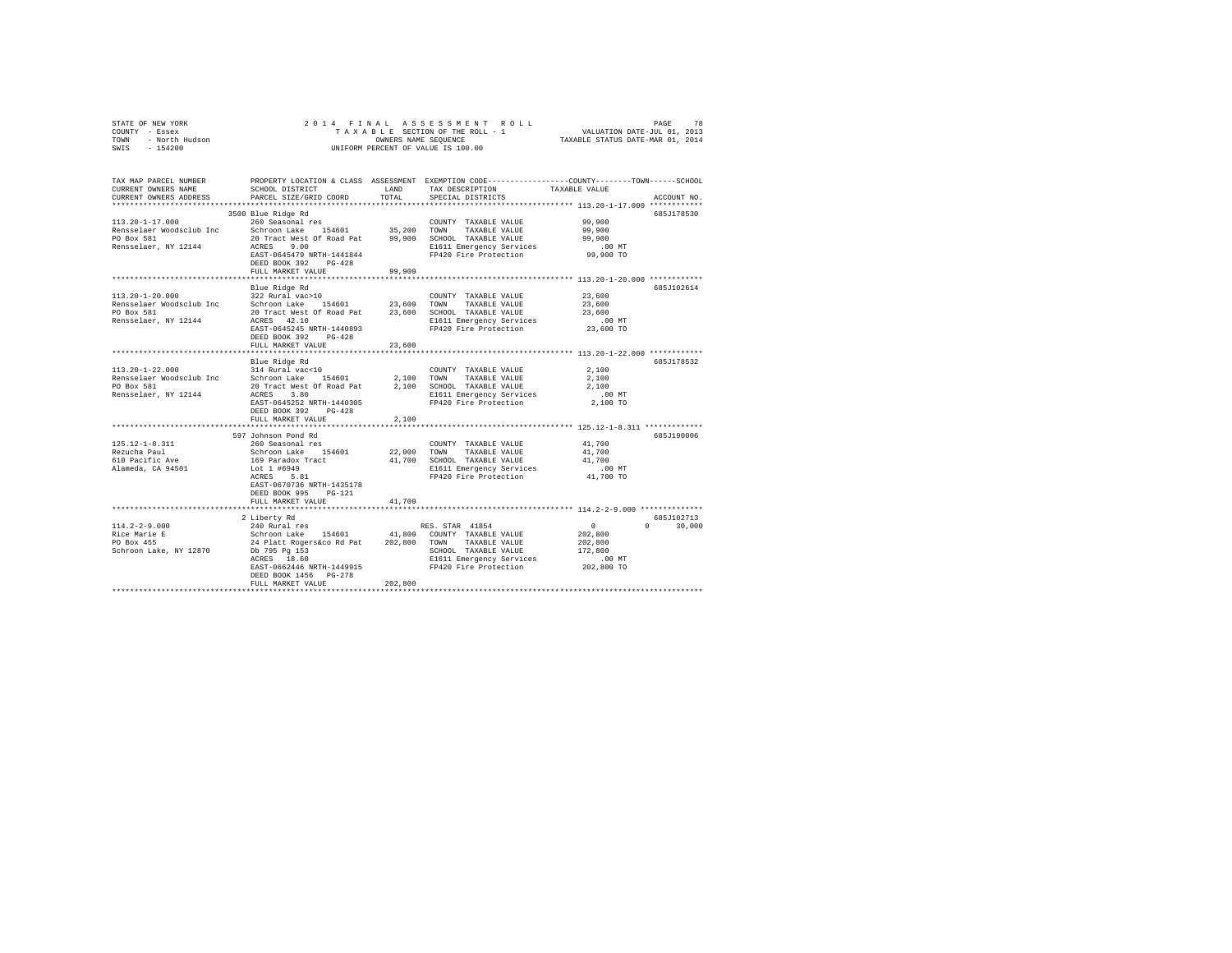| STATE OF NEW YORK      | 2014 FINAL ASSESSMENT ROLL         | 79<br>PAGE                       |
|------------------------|------------------------------------|----------------------------------|
| - Essex<br>COUNTY      | TAXABLE SECTION OF THE ROLL - 1    | VALUATION DATE-JUL 01, 2013      |
| - North Hudson<br>TOWN | OWNERS NAME SEOUENCE               | TAXABLE STATUS DATE-MAR 01, 2014 |
| $-154200$<br>SWIS      | UNIFORM PERCENT OF VALUE IS 100.00 |                                  |

| TAX MAP PARCEL NUMBER<br>CURRENT OWNERS NAME<br>CURRENT OWNERS ADDRESS                                                                                                                                                                   | SCHOOL DISTRICT<br>PARCEL SIZE/GRID COORD                        | LAND<br>TOTAL | TAX DESCRIPTION<br>SPECIAL DISTRICTS              | PROPERTY LOCATION & CLASS ASSESSMENT EXEMPTION CODE----------------COUNTY-------TOWN-----SCHOOL<br>TAXABLE VALUE<br>ACCOUNT NO. |
|------------------------------------------------------------------------------------------------------------------------------------------------------------------------------------------------------------------------------------------|------------------------------------------------------------------|---------------|---------------------------------------------------|---------------------------------------------------------------------------------------------------------------------------------|
|                                                                                                                                                                                                                                          |                                                                  |               |                                                   |                                                                                                                                 |
|                                                                                                                                                                                                                                          | 3417 Blue Ridge Rd                                               |               |                                                   | 685J101812                                                                                                                      |
| $113.20 - 1 - 6.000$                                                                                                                                                                                                                     | 210 1 Family Res                                                 |               | COUNTY TAXABLE VALUE                              | 74,700                                                                                                                          |
|                                                                                                                                                                                                                                          |                                                                  |               |                                                   | 74,700                                                                                                                          |
|                                                                                                                                                                                                                                          |                                                                  |               |                                                   | 74,700                                                                                                                          |
|                                                                                                                                                                                                                                          |                                                                  |               | E1611 Emergency Services                          | 00 MT.<br>74,700 TO                                                                                                             |
| Alley The Kazachuk and Schroon Lake 154601 15,000 COWN TAXABLE VALUE<br>Ring Irene Kazachuk 20 Tract West of Road Pat<br>20 Travis (1972)<br>20 Schroon Lake 20 Tract West 14,700 SCMN TAXABLE VALUE<br>2125 Grand Alee RASES 0.47<br>Br |                                                                  |               | FP420 Fire Protection                             |                                                                                                                                 |
|                                                                                                                                                                                                                                          |                                                                  |               |                                                   |                                                                                                                                 |
|                                                                                                                                                                                                                                          | FULL MARKET VALUE                                                | 74,700        |                                                   |                                                                                                                                 |
|                                                                                                                                                                                                                                          | Blue Ridge Rd                                                    |               |                                                   | 685J189007                                                                                                                      |
|                                                                                                                                                                                                                                          |                                                                  |               |                                                   | 600                                                                                                                             |
|                                                                                                                                                                                                                                          |                                                                  |               |                                                   | 600                                                                                                                             |
|                                                                                                                                                                                                                                          |                                                                  |               |                                                   | 600                                                                                                                             |
|                                                                                                                                                                                                                                          |                                                                  |               | E1611 Emergency Services                          | $.00$ MT                                                                                                                        |
|                                                                                                                                                                                                                                          |                                                                  |               | FP420 Fire Protection                             | 600 TO                                                                                                                          |
| 113.20-1-8.200<br>Nama 1921 and 2010 and 2010 and 2010 and 2010 and 2010 and 2010 and 2010 and 2010 and 2010 and 2010 and 2010<br>Ring Patrick and 20 Tract West of Road Pat 2010 and 2012 and 2012 and 2012<br>Prossard Quebec, Can     |                                                                  |               |                                                   |                                                                                                                                 |
|                                                                                                                                                                                                                                          | FULL MARKET VALUE                                                | 600           |                                                   |                                                                                                                                 |
|                                                                                                                                                                                                                                          |                                                                  |               |                                                   |                                                                                                                                 |
|                                                                                                                                                                                                                                          | 532 Johnson Pond Rd                                              |               |                                                   | 685J102615                                                                                                                      |
| 125.12-1-1.000                                                                                                                                                                                                                           | 260 Seasonal res - WTRFNT                                        |               | COUNTY TAXABLE VALUE                              | 110,600                                                                                                                         |
| Ritacco Dale J                                                                                                                                                                                                                           | Schroon Lake 154601<br>169 Paradox Tract                         | 61,500 TOWN   | TAXABLE VALUE                                     | 110,600                                                                                                                         |
| Ritacco Donna                                                                                                                                                                                                                            |                                                                  | 110,600       | SCHOOL TAXABLE VALUE                              | 110,600                                                                                                                         |
| 111 First Pl                                                                                                                                                                                                                             |                                                                  |               | E1611 Emergency Services<br>FP420 Fire Protection | $.00$ MT                                                                                                                        |
| Bellmore, NY 11710                                                                                                                                                                                                                       | 25 - 12122<br>Bldg #1<br>ACRES 0.60<br>EAST-0668880 NRTH-1434967 |               |                                                   | 110,600 TO                                                                                                                      |
|                                                                                                                                                                                                                                          |                                                                  |               |                                                   |                                                                                                                                 |
|                                                                                                                                                                                                                                          | DEED BOOK 1497 PG-153                                            |               |                                                   |                                                                                                                                 |
|                                                                                                                                                                                                                                          | FULL MARKET VALUE                                                | 110,600       |                                                   |                                                                                                                                 |
|                                                                                                                                                                                                                                          | 169 Duntley Rd                                                   |               |                                                   | 6857102704                                                                                                                      |
| $105. - 1 - 16.000$                                                                                                                                                                                                                      |                                                                  |               |                                                   | 65,200                                                                                                                          |
| Roberts James S                                                                                                                                                                                                                          |                                                                  |               |                                                   | 65,200                                                                                                                          |
| 10 Brandon Rd                                                                                                                                                                                                                            |                                                                  |               |                                                   | 65,200                                                                                                                          |
| Brewster, NY 10509                                                                                                                                                                                                                       |                                                                  |               |                                                   | $.00$ MT                                                                                                                        |
|                                                                                                                                                                                                                                          | EAST-0670199 NRTH-1462333                                        |               | FP420 Fire Protection 65,200 TO                   |                                                                                                                                 |
|                                                                                                                                                                                                                                          | DEED BOOK 926 PG-194                                             |               |                                                   |                                                                                                                                 |
|                                                                                                                                                                                                                                          | FULL MARKET VALUE                                                | 65,200        |                                                   |                                                                                                                                 |
|                                                                                                                                                                                                                                          | ************************                                         |               |                                                   |                                                                                                                                 |
|                                                                                                                                                                                                                                          | Duntlev Rd                                                       |               |                                                   | 685J102705                                                                                                                      |
|                                                                                                                                                                                                                                          |                                                                  |               | COUNTY TAXABLE VALUE                              | 1,700                                                                                                                           |
|                                                                                                                                                                                                                                          |                                                                  | 1,700 TOWN    | TAXABLE VALUE                                     | 1,700                                                                                                                           |
|                                                                                                                                                                                                                                          |                                                                  |               | 1,700 SCHOOL TAXABLE VALUE                        | 1,700                                                                                                                           |
|                                                                                                                                                                                                                                          |                                                                  |               | E1611 Emergency Services                          | $.00$ MT                                                                                                                        |
|                                                                                                                                                                                                                                          | EAST-0669991 NRTH-1462236<br>DEED BOOK 926<br>PG-194             |               | FP420 Fire Protection                             | 1,700 TO                                                                                                                        |
|                                                                                                                                                                                                                                          | FULL MARKET VALUE                                                | 1,700         |                                                   |                                                                                                                                 |
|                                                                                                                                                                                                                                          |                                                                  |               |                                                   |                                                                                                                                 |
|                                                                                                                                                                                                                                          |                                                                  |               |                                                   |                                                                                                                                 |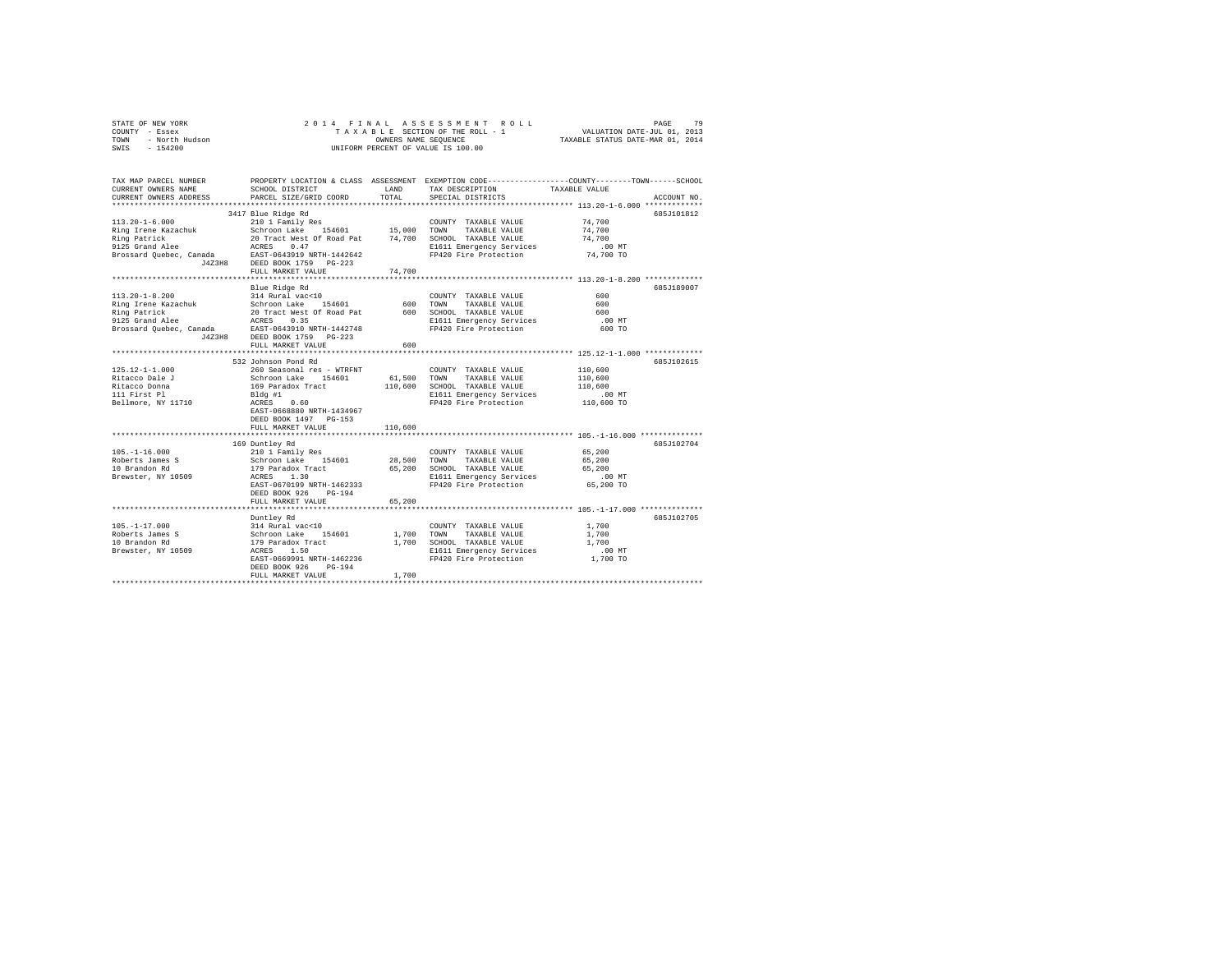| STATE OF NEW YORK $\begin{array}{rcl} \mathbb{C}\textsc{O}\textsc{im} \mathbb{C} \mathbb{C} \mathbb{C} \mathbb{C} \mathbb{C} \mathbb{C} \mathbb{C} \mathbb{C} \mathbb{C} \mathbb{C} \mathbb{C} \mathbb{C} \mathbb{C} \mathbb{C} \mathbb{C} \mathbb{C} \mathbb{C} \mathbb{C} \mathbb{C} \mathbb{C} \mathbb{C} \mathbb{C} \mathbb{C} \mathbb{C} \mathbb{C} \mathbb{C} \mathbb{C} \mathbb{C} \mathbb{C} \mathbb{$ |                                                                                                                                                                 |         | 2014 FINAL ASSESSMENT ROLL<br>UNIFORM PERCENT OF VALUE IS 100.00                                                                                  | PAGE<br>80<br>TAXABLE SECTION OF THE ROLL - 1<br>TAXABLE SECTION OF THE ROLL - 1<br>OWNERS NAME SEQUENCE THE ROLL - 1<br>TAXABLE STATUS DATE-MAR 01, 2014 |
|----------------------------------------------------------------------------------------------------------------------------------------------------------------------------------------------------------------------------------------------------------------------------------------------------------------------------------------------------------------------------------------------------------------|-----------------------------------------------------------------------------------------------------------------------------------------------------------------|---------|---------------------------------------------------------------------------------------------------------------------------------------------------|-----------------------------------------------------------------------------------------------------------------------------------------------------------|
| CURRENT OWNERS NAME<br>CURRENT OWNERS ADDRESS                                                                                                                                                                                                                                                                                                                                                                  | SCHOOL DISTRICT<br>PARCEL SIZE/GRID COORD                                                                                                                       | TOTAL   | LAND TAX DESCRIPTION<br>SPECIAL DISTRICTS                                                                                                         | TAX MAP PARCEL NUMBER PROPERTY LOCATION & CLASS ASSESSMENT EXEMPTION CODE---------------COUNTY-------TOWN-----SCHOOL<br>TAXABLE VALUE<br>ACCOUNT NO.      |
| $85.3 - 1 - 13.000$<br>Robertson Judith Pyke<br>6365 Greenhill Rd<br>New Hope, PA 18938                                                                                                                                                                                                                                                                                                                        | 30 Nokomis Rd<br>210 1 Family Res<br>Schroon Lake 154601<br>59 N River Head Tr<br>Bldg 1<br>ACRES 0.30<br>EAST-0672934 NRTH-1490329<br>DEED BOOK 621 PG-114     |         | COUNTY TAXABLE VALUE<br>67,700 TOWN TAXABLE VALUE<br>259,500 SCHOOL TAXABLE VALUE<br>E1612 Emergency Services<br>FP420 Fire Protection 259,500 TO | 685J103208<br>259,500<br>259,500<br>259,500<br>$.00 \text{ MT}$                                                                                           |
|                                                                                                                                                                                                                                                                                                                                                                                                                | FULL MARKET VALUE                                                                                                                                               | 259,500 |                                                                                                                                                   |                                                                                                                                                           |
| $125.12 - 1 - 8.400$<br>Ruoff Mark                                                                                                                                                                                                                                                                                                                                                                             | 556 Johnson Pond Rd<br>312 Vac w/imprv - WTRFNT<br>Schroon Lake 154601 106,400 TOWN TAXABLE VALUE                                                               |         | COUNTY TAXABLE VALUE                                                                                                                              | 685.T190007<br>135,600<br>135,600                                                                                                                         |
| Ruoff Theresa<br>Adolf Theresa<br>15 Sierra Ct<br>Hillsdale, NJ 07642                                                                                                                                                                                                                                                                                                                                          | 169 Paradox Tract<br>ACRES 0.60<br>EAST-0669653 NRTH-1434772                                                                                                    |         | 135,600 SCHOOL TAXABLE VALUE<br>E1611 Emergency Services .00 MT<br>FP420 Fire Protection .00 MT                                                   | 135,600                                                                                                                                                   |
|                                                                                                                                                                                                                                                                                                                                                                                                                | DEED BOOK 1748 PG-192<br>FULL MARKET VALUE                                                                                                                      | 135,600 |                                                                                                                                                   |                                                                                                                                                           |
| $114.4 - 1 - 35.002$                                                                                                                                                                                                                                                                                                                                                                                           | 2984 US Route 9                                                                                                                                                 |         | RES. STAR 41854                                                                                                                                   | 685.T102011<br>$\sim$ 0<br>$0 \t 30.000$                                                                                                                  |
| Russell Carl R<br>Rusell Mary Jo<br>2988 Us Rte 9<br>North Hudson, NY 12855                                                                                                                                                                                                                                                                                                                                    | 210 1 Family Res<br>Schroon Lake 154601 27,900 COUNTY TAXABLE VALUE<br>1a Gore E Of Rd Pat 92,700 TOWN TAXABLE VALUE<br>ACRES 1.02<br>EAST-0660292 NRTH-1442559 |         | SCHOOL TAXABLE VALUE<br>E1611 Emergency Services                                                                                                  | 92,700<br>92,700<br>62,700<br>$.00$ MT                                                                                                                    |
|                                                                                                                                                                                                                                                                                                                                                                                                                | DEED BOOK 842 PG-17                                                                                                                                             |         | FP420 Fire Protection 92,700 TO                                                                                                                   |                                                                                                                                                           |
|                                                                                                                                                                                                                                                                                                                                                                                                                | FULL MARKET VALUE                                                                                                                                               | 92,700  |                                                                                                                                                   |                                                                                                                                                           |
| $105. - 1 - 47.000$                                                                                                                                                                                                                                                                                                                                                                                            | 469 Ensign Pond Rd<br>210 1 Family Res                                                                                                                          |         | COUNTY TAXABLE VALUE<br>28,100 TOWN TAXABLE VALUE                                                                                                 | 685J101906<br>61,500<br>61,500                                                                                                                            |
| Russo Andrew J<br>Russo Lori A<br>Box 36<br>North Hudson, NY 12885                                                                                                                                                                                                                                                                                                                                             | Schroon Lake 154601<br>204 Paradox Tract<br>ACRES 1.10 BANK1STARSG<br>EAST-0674313 NRTH-1456082                                                                 |         | 61,500 SCHOOL TAXABLE VALUE<br>E1611 Emergency Services<br>FP420 Fire Protection                                                                  | 61,500<br>00 MT.<br>61,500 TO                                                                                                                             |
|                                                                                                                                                                                                                                                                                                                                                                                                                | DEED BOOK 1185 PG-270<br>FULL MARKET VALUE                                                                                                                      | 61,500  |                                                                                                                                                   |                                                                                                                                                           |
|                                                                                                                                                                                                                                                                                                                                                                                                                | 2689 Blue Ridge Rd                                                                                                                                              |         |                                                                                                                                                   | 685J186010                                                                                                                                                |
| $113.3 - 2 - 11.000$                                                                                                                                                                                                                                                                                                                                                                                           | 260 Seasonal res                                                                                                                                                |         | COUNTY TAXABLE VALUE                                                                                                                              | 63,000                                                                                                                                                    |
| Ryle Bonnie L                                                                                                                                                                                                                                                                                                                                                                                                  | Schroon Lake 154601 32,800 TOWN TAXABLE VALUE                                                                                                                   |         |                                                                                                                                                   | 63,000                                                                                                                                                    |
|                                                                                                                                                                                                                                                                                                                                                                                                                | 7 Totn&crossfield Twp 44 63,000 SCHOOL TAXABLE VALUE                                                                                                            |         |                                                                                                                                                   | 63,000                                                                                                                                                    |
| Gilman Robert D<br>291 Dixon Rd                                                                                                                                                                                                                                                                                                                                                                                | ACRES 12.12                                                                                                                                                     |         |                                                                                                                                                   |                                                                                                                                                           |
| Oueensbury, NY 12804 EAST-0627062 NRTH-1442029                                                                                                                                                                                                                                                                                                                                                                 | DEED BOOK 1637 PG-87<br>FULL MARKET VALUE                                                                                                                       | 63,000  | E1611 Emergency Services .00 MT<br>FP420 Fire Protection 63,000 TO                                                                                |                                                                                                                                                           |
|                                                                                                                                                                                                                                                                                                                                                                                                                |                                                                                                                                                                 |         |                                                                                                                                                   |                                                                                                                                                           |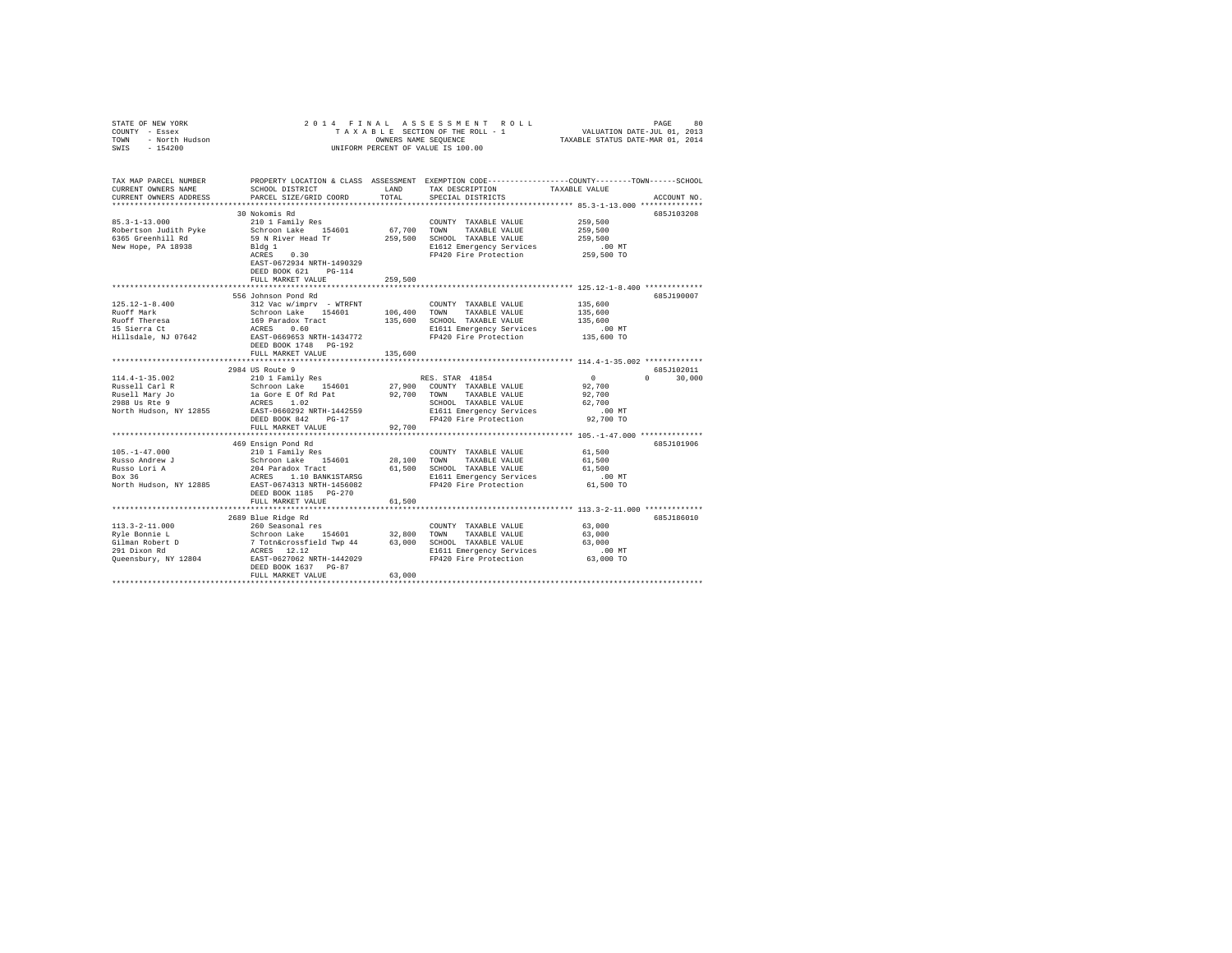|                                                                                                                                                                                                    |                                                                                                                                                                                                                   |               |                | 2014 FINAL ASSESSMENT ROLL                                                                                              |                                                                                 | PAGE                      | 81                          |
|----------------------------------------------------------------------------------------------------------------------------------------------------------------------------------------------------|-------------------------------------------------------------------------------------------------------------------------------------------------------------------------------------------------------------------|---------------|----------------|-------------------------------------------------------------------------------------------------------------------------|---------------------------------------------------------------------------------|---------------------------|-----------------------------|
| TAX MAP PARCEL NUMBER PROPERTY LOCATION & CLASS ASSESSMENT EXEMPTION CODE--------------COUNTY-------TOWN-----SCHOOL<br>CURRENT OWNERS NAME<br>CURRENT OWNERS ADDRESS<br>************************** | SCHOOL DISTRICT<br>PARCEL SIZE/GRID COORD                                                                                                                                                                         | LAND<br>TOTAL |                | TAX DESCRIPTION<br>SPECIAL DISTRICTS                                                                                    | TAXABLE VALUE                                                                   |                           | ACCOUNT NO.                 |
| $114.18 - 2 - 2.200$<br>Sabia Anna M<br>2969 US Route 9<br>North Hudson, NY 12855                                                                                                                  | 2969 US Route 9<br>210 1 Family Res<br>Schroon Lake 154601 29,600 COUNTY TAXABLE VALUE<br>22 Platt Rogers Rd Pat 141,900 TOWN TAXABLE VALUE<br>ACRES 2.50<br>FULL MARKET VALUE 141,900                            |               |                | RES. STAR 41854<br>SCHOOL TAXABLE VALUE                                                                                 | $0 \qquad \qquad$<br>141,900<br>141,900<br>111,900<br>.00 MT<br>141,900 TO      |                           | 685Z000001<br>$0 \t 30.000$ |
|                                                                                                                                                                                                    |                                                                                                                                                                                                                   |               |                |                                                                                                                         |                                                                                 |                           |                             |
| $114.2 - 1 - 30.000$<br>Sansone Cecelia Rose<br>3288 US Rte 9<br>PO Box 15<br>North Hudson, NY 12855                                                                                               | 3288 US Route 9<br>3288 US ROULE 9<br>240 Rural res<br>Schroon Lake 154601<br>156 Paradox Tract 195,000 COUNTY TAXABLE VALUE<br>Db 795 Pg 153<br>ACRES 58.80<br>EAST-0663682 NRTH-1449692<br>DEED BOOK 1700 PG-64 |               | AGED ALL 41800 | 67,200 SR STAR 41834<br>TOWN TAXABLE VALUE<br>SCHOOL TAXABLE VALUE<br>E1611 Emergency Services<br>FP420 Fire Protection | 97,500<br>$\sim$ 0 $\sim$<br>97,500<br>97,500<br>33,300<br>MT. 00<br>195,000 TO | 97.500 97.500<br>$\sim$ 0 | 685J102714<br>64,200        |
|                                                                                                                                                                                                    | FULL MARKET VALUE                                                                                                                                                                                                 | 195,000       |                |                                                                                                                         |                                                                                 |                           |                             |
|                                                                                                                                                                                                    |                                                                                                                                                                                                                   |               |                |                                                                                                                         |                                                                                 |                           |                             |
| $114.2 - 1 - 9.000$<br>Saulo Ellen<br>Fougner John<br>c/o Elizabeth Fougner<br>34 Hawthorne Ave<br>Staten Island, NY 10314 DEED BOOK 1642 PG-289                                                   | 3541 US Route 9<br>210 1 Family Res                                                                                                                                                                               |               |                | COUNTY TAXABLE VALUE<br>FP420 Fire Protection                                                                           | 88,400<br>88,400<br>88,400<br>.00 MT<br>88,400 TO                               |                           | 685-1176000                 |
|                                                                                                                                                                                                    | FULL MARKET VALUE                                                                                                                                                                                                 | 88,400        |                |                                                                                                                         |                                                                                 |                           |                             |
| Staten Island, NY 10314 DEED BOOK 1642 PG-294                                                                                                                                                      |                                                                                                                                                                                                                   |               |                | E1611 Emergency Services<br>FP420 Fire Protection                                                                       | 20,300<br>20,300<br>20,300<br>00 MT.<br>20,300 TO                               |                           | 685J198001                  |
|                                                                                                                                                                                                    | FULL MARKET VALUE                                                                                                                                                                                                 | 20,300        |                |                                                                                                                         |                                                                                 |                           |                             |
|                                                                                                                                                                                                    |                                                                                                                                                                                                                   |               |                |                                                                                                                         |                                                                                 |                           |                             |
| 114.2-1-14.200<br>Saulo George<br>Saulo Ellen M<br>808 Page Ave<br>Staten Island, NY 10307 EAST-0664309 NRTH-1455707                                                                               | 3558 US Route 9<br>314 Rural vac<10<br>Schroon Lake 154601 20,600 COWNI TAARBLE VALUE<br>27 Platt Rogerskco Rd Pat 20,600 SCHOOL TAXABLE VALUE<br>20 ACRES 3.51<br>DEED BOOK 699 PG-165<br>FULL MARKET VALUE      | 20,600        |                | COUNTY TAXABLE VALUE<br>E1611 Emergency Services                                                                        | 20,600<br>20,600<br>20,600<br>$.00$ MT<br>FP420 Fire Protection 20,600 TO       |                           | 685J179015                  |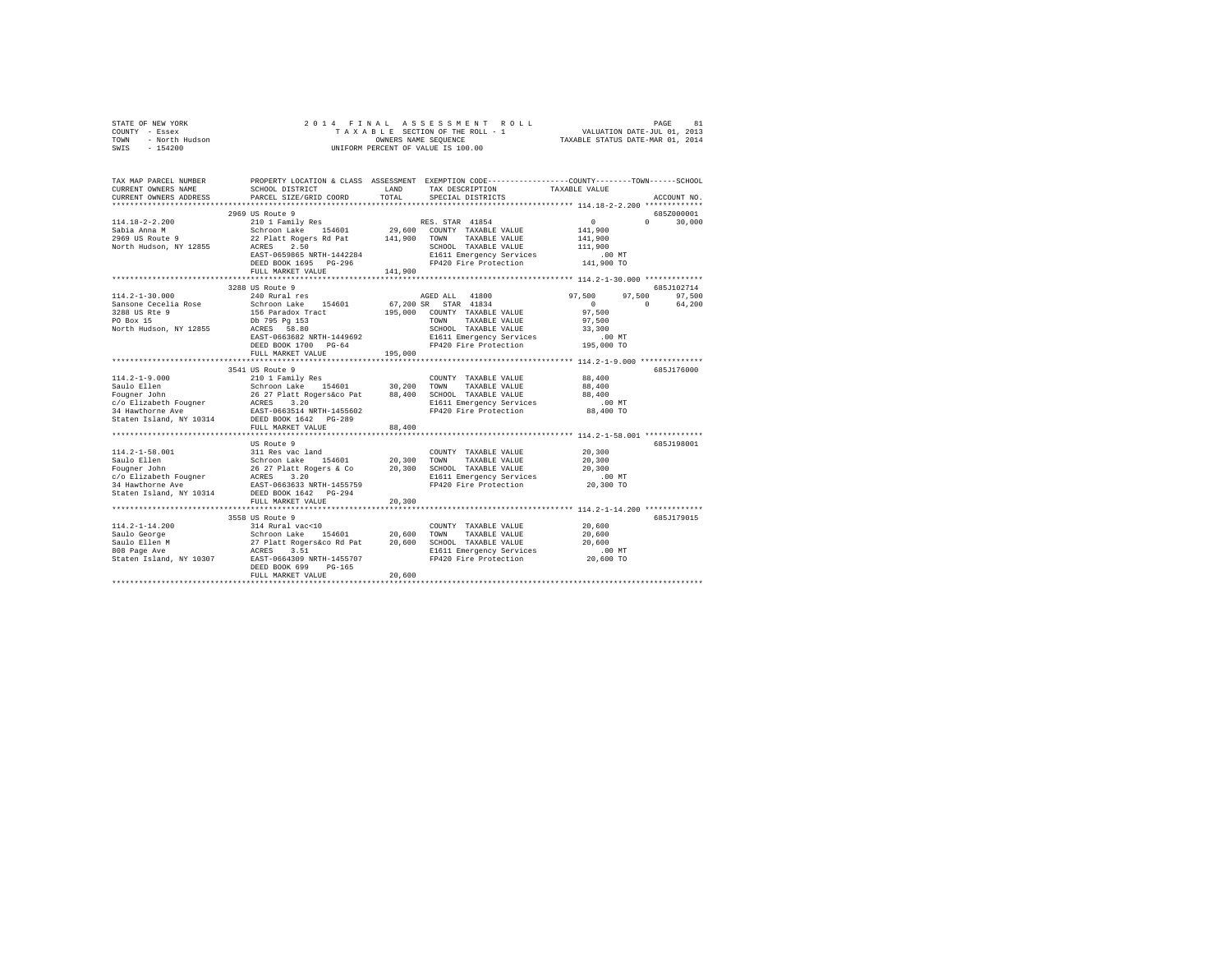| STATE OF NEW YORK<br>COUNTY - Essex<br>TOWN - North Hudson<br>SWIS - 154200                          |                                                                                                                                                                                                                                             |                  | 2014 FINAL ASSESSMENT ROLL<br>UNIFORM PERCENT OF VALUE IS 100.00                                                                                       | PAGE<br>82<br>TAXABLE SECTION OF THE ROLL - 1<br>OWNERS NAME SEQUENCE COLL - 1 THE TRANSPORTED ON THE ROLL OF THE ROLL OF THE RESOLUTION OF THE COLL OF THE COLL                                                   |  |
|------------------------------------------------------------------------------------------------------|---------------------------------------------------------------------------------------------------------------------------------------------------------------------------------------------------------------------------------------------|------------------|--------------------------------------------------------------------------------------------------------------------------------------------------------|--------------------------------------------------------------------------------------------------------------------------------------------------------------------------------------------------------------------|--|
| CURRENT OWNERS NAME<br>CURRENT OWNERS ADDRESS                                                        | SCHOOL DISTRICT<br>PARCEL SIZE/GRID COORD                                                                                                                                                                                                   | LAND<br>TOTAL    | TAX DESCRIPTION<br>SPECIAL DISTRICTS                                                                                                                   | TAX MAP PARCEL NUMBER PROPERTY LOCATION & CLASS ASSESSMENT EXEMPTION CODE---------------COUNTY-------TOWN------SCHOOL<br>TAXABLE VALUE<br>ACCOUNT NO.<br>**************************** 104.4-2-5.000 ************** |  |
| $104.4 - 2 - 5.000$<br>Schroon Lake Ltd<br>PO Box 582<br>Schroon Lake, NY 12870                      | 3613 US Route 9<br>910 Priv forest<br>Schroon Lake 154601 40,400 TOWN TAXABLE VALUE<br>29 Platt Rogers & Co Rd P 40,400 SCHOOL TAXABLE VALUE<br>20 RCRES 57.65 RCRES BL611 Emergency Services<br>DEED BOOK 1357 PG-118<br>FULL MARKET VALUE | 40,400           | COUNTY TAXABLE VALUE<br>E1611 Emergency Services<br>EAST-0664111 NRTH-1457474 FP420 Fire Protection                                                    | 685Z004001<br>40,400<br>40,400<br>40,400<br>$.00$ MT<br>40,400 TO                                                                                                                                                  |  |
|                                                                                                      |                                                                                                                                                                                                                                             |                  |                                                                                                                                                        |                                                                                                                                                                                                                    |  |
| $104.4 - 1 - 52.000$<br>Schultz William R<br>PO Box 7<br>North Hudson, NY 12855                      | 102 Duntley Rd<br>210 1 Family Res<br>Schroon Lake 154601<br>ACRES 10.20<br>EAST-0668879 NRTH-1460639<br>DEED BOOK 975 PG-207                                                                                                               | 23,800           | COUNTY TAXABLE VALUE<br>TOWN TAXABLE VALUE<br>7-G Gore E Of Road Pat 136,100 SCHOOL TAXABLE VALUE<br>E1611 Emergency Services<br>FP420 Fire Protection | 685J103304<br>136,100<br>136,100<br>136,100<br>$.00 \text{ MT}$<br>136,100 TO                                                                                                                                      |  |
|                                                                                                      | FULL MARKET VALUE                                                                                                                                                                                                                           | 136,100          |                                                                                                                                                        |                                                                                                                                                                                                                    |  |
| 114.18-1-5.000<br>Scuderi Daniel<br>Scuderi Lyle N<br>144 Veterans Rd<br>Ticonderoga, NY 12883       | 11 Bessey Rd<br>260 Seasonal res<br>Schroon Lake 154601<br>25 Tr W Of Rd Pat<br>ACRES 0.20<br>EAST-0655119 NRTH-1441166<br>DEED BOOK 1739 PG-55                                                                                             |                  | COUNTY TAXABLE VALUE<br>10,500 TOWN TAXABLE VALUE<br>27,900 SCHOOL TAXABLE VALUE<br>E1611 Emergency Services<br>FP420 Fire Protection                  | 685J103412<br>27,900<br>27,900<br>27,900<br>$.00$ MT<br>27,900 TO                                                                                                                                                  |  |
|                                                                                                      | FULL MARKET VALUE                                                                                                                                                                                                                           | 27,900           |                                                                                                                                                        |                                                                                                                                                                                                                    |  |
|                                                                                                      | 554 Johnson Pond Rd                                                                                                                                                                                                                         |                  |                                                                                                                                                        | 685J100601                                                                                                                                                                                                         |  |
| $125.12 - 1 - 4.000$<br>Sears Robert J<br>Sears Deanna M<br>Sears Deanna M<br>124 Hamilton Rd        | 260 Seasonal res - WTRFNT<br>Schroon Lake 154601<br>169 Paradox Tract<br>ACRES 0.40<br>Crown Point, NY 12928 EAST-0669508 NRTH-1434761<br>DEED BOOK 879 PG-3<br>FULL MARKET VALUE                                                           | 94,400           | COUNTY TAXABLE VALUE<br>67.200 TOWN TAXABLE VALUE<br>94,400 SCHOOL TAXABLE VALUE<br>E1611 Emergency Services<br>FP420 Fire Protection                  | 94,400<br>94,400<br>94,400<br>$.00$ MT<br>94,400 TO                                                                                                                                                                |  |
|                                                                                                      |                                                                                                                                                                                                                                             |                  |                                                                                                                                                        | ***************** 105.-1-18.000 **************                                                                                                                                                                     |  |
| $105. - 1 - 18.000$<br>Sharrow Harvey M<br>Sharrow Patrick J<br>2055 Philo Rd<br>Charlotte, VT 05445 | 158 Duntley Rd<br>260 Seasonal res<br>Schroon Lake 154601<br>179 Paradox Tract<br>00004.00<br>ACRES 4.60<br>EAST-0670474 NRTH-1461919                                                                                                       | 31,400<br>74,000 | COUNTY TAXABLE VALUE<br>TOWN<br>TAXABLE VALUE<br>SCHOOL TAXABLE VALUE<br>E1611 Emergency Services<br>FP420 Fire Protection                             | 685J103213<br>74,000<br>74,000<br>74,000<br>$.00$ MT<br>74,000 TO                                                                                                                                                  |  |
|                                                                                                      | DEED BOOK 1570 PG-38<br>FULL MARKET VALUE                                                                                                                                                                                                   | 74,000           |                                                                                                                                                        |                                                                                                                                                                                                                    |  |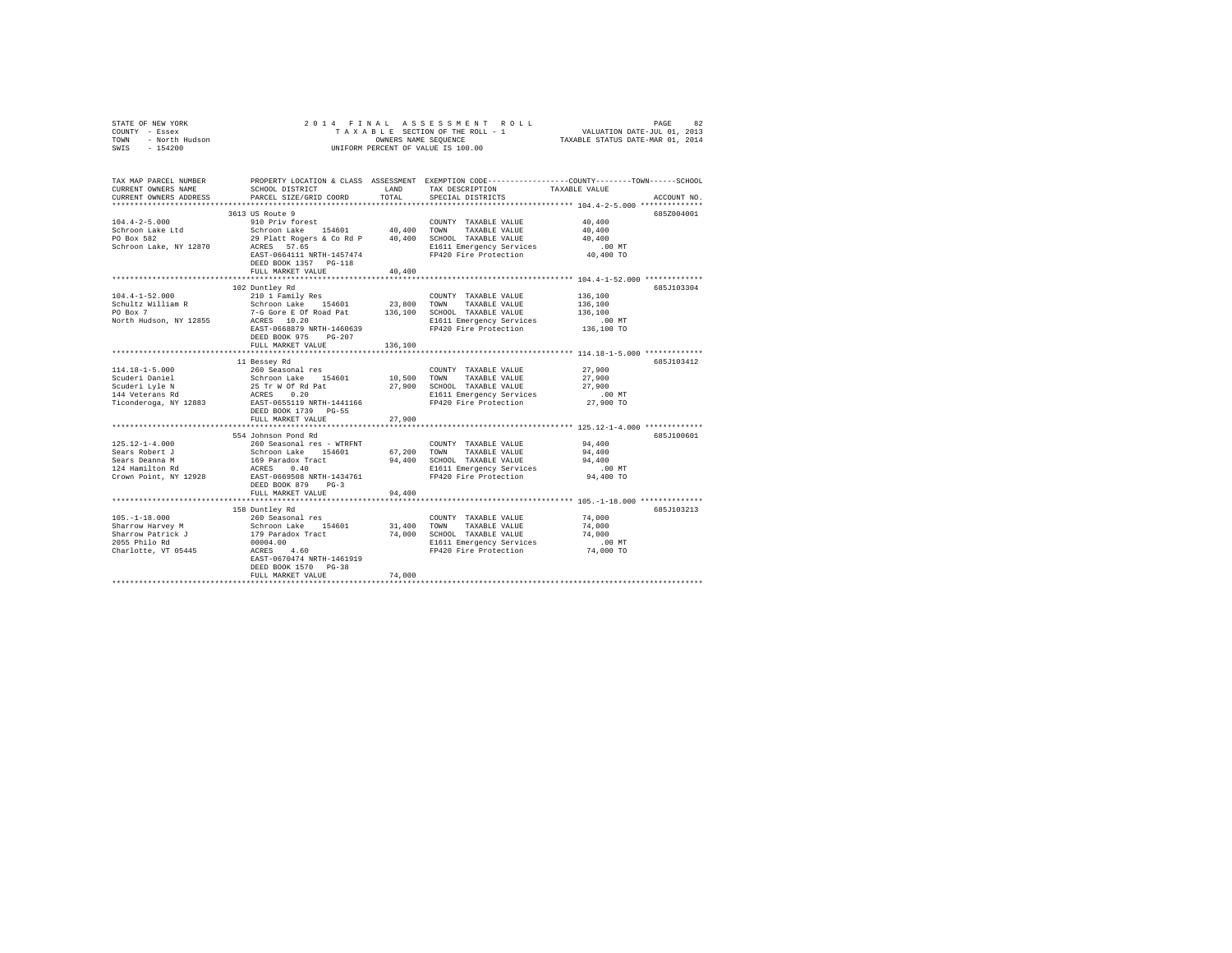| STATE OF NEW YORK 2017<br>COUNTY - Essex<br>TOWN - North Hudson<br>SWIS - 154200 | 2014 FINAL                                                                                                                                         |               | DAGE ALBAIRT ROLL PAGE 81 ENTRE ROLL TAXA BESCTION OF THE ROLL TAXA BESCTION OF THE ROLL TAXA BESCTION OF THE ROLL TAXABLE STATIS DATE–NAR 01, 2013 |                                                        |             |
|----------------------------------------------------------------------------------|----------------------------------------------------------------------------------------------------------------------------------------------------|---------------|-----------------------------------------------------------------------------------------------------------------------------------------------------|--------------------------------------------------------|-------------|
|                                                                                  |                                                                                                                                                    |               |                                                                                                                                                     |                                                        |             |
|                                                                                  |                                                                                                                                                    |               | UNIFORM PERCENT OF VALUE IS 100.00                                                                                                                  |                                                        |             |
|                                                                                  |                                                                                                                                                    |               |                                                                                                                                                     |                                                        |             |
| TAX MAP PARCEL NUMBER                                                            |                                                                                                                                                    |               | PROPERTY LOCATION & CLASS ASSESSMENT EXEMPTION CODE---------------COUNTY-------TOWN------SCHOOL                                                     |                                                        |             |
| CURRENT OWNERS NAME                                                              | SCHOOL DISTRICT                                                                                                                                    | LAND          | TAX DESCRIPTION                                                                                                                                     | TAXABLE VALUE                                          |             |
| CURRENT OWNERS ADDRESS                                                           | PARCEL SIZE/GRID COORD                                                                                                                             | TOTAL         | SPECIAL DISTRICTS                                                                                                                                   |                                                        | ACCOUNT NO. |
|                                                                                  | Blue Ridge Rd                                                                                                                                      |               |                                                                                                                                                     |                                                        | 685J101614  |
| $113.3 - 2 - 8.000$                                                              | 322 Rural vac>10                                                                                                                                   |               | COUNTY TAXABLE VALUE                                                                                                                                | 45,200                                                 |             |
| Shaw Bradford D                                                                  |                                                                                                                                                    |               | 45,200 TOWN TAXABLE VALUE                                                                                                                           | 45,200                                                 |             |
| Shaw Hollie Y                                                                    |                                                                                                                                                    |               | 45,200 SCHOOL TAXABLE VALUE                                                                                                                         | 45,200                                                 |             |
| 37 Academy St                                                                    | Schroon Lake 154601<br>7 T&c Twp 44<br>ACRES 38.50<br>EAST-0626182 NRTH-1441927                                                                    |               | E1611 Emergency Services                                                                                                                            | .00MT                                                  |             |
| Greenwich, NY 12834                                                              |                                                                                                                                                    |               | FP420 Fire Protection                                                                                                                               | 45,200 TO                                              |             |
|                                                                                  | DEED BOOK 1631 PG-280                                                                                                                              |               |                                                                                                                                                     |                                                        |             |
|                                                                                  | FULL MARKET VALUE                                                                                                                                  | 45,200        | ************************************ 113.3-2-10.000 *************                                                                                   |                                                        |             |
|                                                                                  | 2543 Blue Ridge Rd                                                                                                                                 |               |                                                                                                                                                     |                                                        | 685J178524  |
| $113.3 - 2 - 10.000$                                                             | 312 Vac w/imprv                                                                                                                                    |               | COUNTY TAXABLE VALUE                                                                                                                                | 42,100                                                 |             |
| Shaw Bradford D                                                                  | Schroon Lake 154601                                                                                                                                |               | 15,100 TOWN TAXABLE VALUE                                                                                                                           | 42,100                                                 |             |
|                                                                                  |                                                                                                                                                    |               | 42,100 SCHOOL TAXABLE VALUE                                                                                                                         | 42,100                                                 |             |
| Shaw Hollie Y<br>37 Academy St                                                   |                                                                                                                                                    |               | E1611 Emergency Services                                                                                                                            | $.00$ MT                                               |             |
| Greenwich, NY 12834                                                              | 7 T&C TWP 44<br>ACRES 15.30<br>EAST-0626399 NRTH-1442822                                                                                           |               | FP420 Fire Protection                                                                                                                               | 42,100 TO                                              |             |
|                                                                                  | DEED BOOK 1435 PG-166                                                                                                                              |               |                                                                                                                                                     |                                                        |             |
|                                                                                  | FULL MARKET VALUE                                                                                                                                  | 42,100        |                                                                                                                                                     | ************************* 113.-2-8.000 *************** |             |
|                                                                                  | Elk Lake Rd                                                                                                                                        |               |                                                                                                                                                     |                                                        | 685J100704  |
| $113. -2 - 8.000$                                                                | 312 Vac w/imprv                                                                                                                                    |               | COUNTY TAXABLE VALUE                                                                                                                                | 26,500                                                 |             |
| Shaw Daniel B                                                                    | Schroon Lake 154601                                                                                                                                |               | 18,000 TOWN TAXABLE VALUE                                                                                                                           | 26,500                                                 |             |
| Shaw Judy K                                                                      |                                                                                                                                                    |               | 26,500 SCHOOL TAXABLE VALUE                                                                                                                         | 26,500                                                 |             |
| 167 Windy Hill Rd                                                                | 3 T&C Twp 44<br>1478/90 Quit Claim                                                                                                                 |               | E1611 Emergency Services<br>FP420 Fire Protection                                                                                                   | $.00$ MT                                               |             |
| Greenwich, NY 12834                                                              | lac                                                                                                                                                |               |                                                                                                                                                     | 26,500 TO                                              |             |
|                                                                                  | ACRES 1.00                                                                                                                                         |               |                                                                                                                                                     |                                                        |             |
|                                                                                  | EAST-0635069 NRTH-1445164                                                                                                                          |               |                                                                                                                                                     |                                                        |             |
|                                                                                  | DEED BOOK 1578 PG-110                                                                                                                              |               |                                                                                                                                                     |                                                        |             |
|                                                                                  | FULL MARKET VALUE                                                                                                                                  | 26,500        |                                                                                                                                                     |                                                        |             |
|                                                                                  | 1811 Blue Ridge Rd                                                                                                                                 |               |                                                                                                                                                     |                                                        | 685J101714  |
| $123. - 2 - 2.000$                                                               | 240 Rural res                                                                                                                                      |               | COUNTY TAXABLE VALUE                                                                                                                                | 66,500                                                 |             |
|                                                                                  |                                                                                                                                                    |               |                                                                                                                                                     | 66,500                                                 |             |
| Shaw Daniel B<br>Shaw Judy K                                                     | Schroon Lake 154601 54,700 COMM TAXABLE VALUE<br>14 TOtnacrossfield Twp 30 66,500 SCHOOL TAXABLE VALUE<br>00046.00 SCHOOL BI611 Emergency Services |               |                                                                                                                                                     | 66,500                                                 |             |
| 167 Windy Hill Rd                                                                |                                                                                                                                                    |               | E1611 Emergency Services                                                                                                                            | $.00$ MT                                               |             |
| Greenwich, NY 12834                                                              | ACRES 55.80                                                                                                                                        |               | FP420 Fire Protection                                                                                                                               | 66,500 TO                                              |             |
|                                                                                  | EAST-0605624 NRTH-1439983                                                                                                                          |               |                                                                                                                                                     |                                                        |             |
|                                                                                  | DEED BOOK 1731 PG-44<br>FULL MARKET VALUE                                                                                                          |               |                                                                                                                                                     |                                                        |             |
|                                                                                  | ***************************                                                                                                                        | 66,500        |                                                                                                                                                     | *************** 113.3-2-4.000 **************           |             |
|                                                                                  | 2618 Blue Ridge Rd                                                                                                                                 |               |                                                                                                                                                     |                                                        | 685J179013  |
| $113.3 - 2 - 4.000$                                                              | 312 Vac w/imprv                                                                                                                                    |               | COUNTY TAXABLE VALUE                                                                                                                                | 132,900                                                |             |
| $\frac{113.576 - 113.56}{9}$                                                     | Schroon Lake 154601                                                                                                                                | 51,500 TOWN   | TAXABLE VALUE                                                                                                                                       | 132,900                                                |             |
| Shaw Susan C<br>50 Hogback Rd                                                    |                                                                                                                                                    |               |                                                                                                                                                     | 132,900                                                |             |
|                                                                                  | $48ac$<br>ACRES $34.00$                                                                                                                            |               | E1611 Emergency Services                                                                                                                            | .00 MT                                                 |             |
| Greenwich, NY 12834                                                              |                                                                                                                                                    |               | FP420 Fire Protection                                                                                                                               | 132,900 TO                                             |             |
|                                                                                  | EAST-0625760 NRTH-1440883<br>DEED BOOK 1563 PG-5                                                                                                   |               |                                                                                                                                                     |                                                        |             |
|                                                                                  | FULL MARKET VALUE                                                                                                                                  | 132,900       |                                                                                                                                                     |                                                        |             |
|                                                                                  |                                                                                                                                                    | ************* |                                                                                                                                                     |                                                        |             |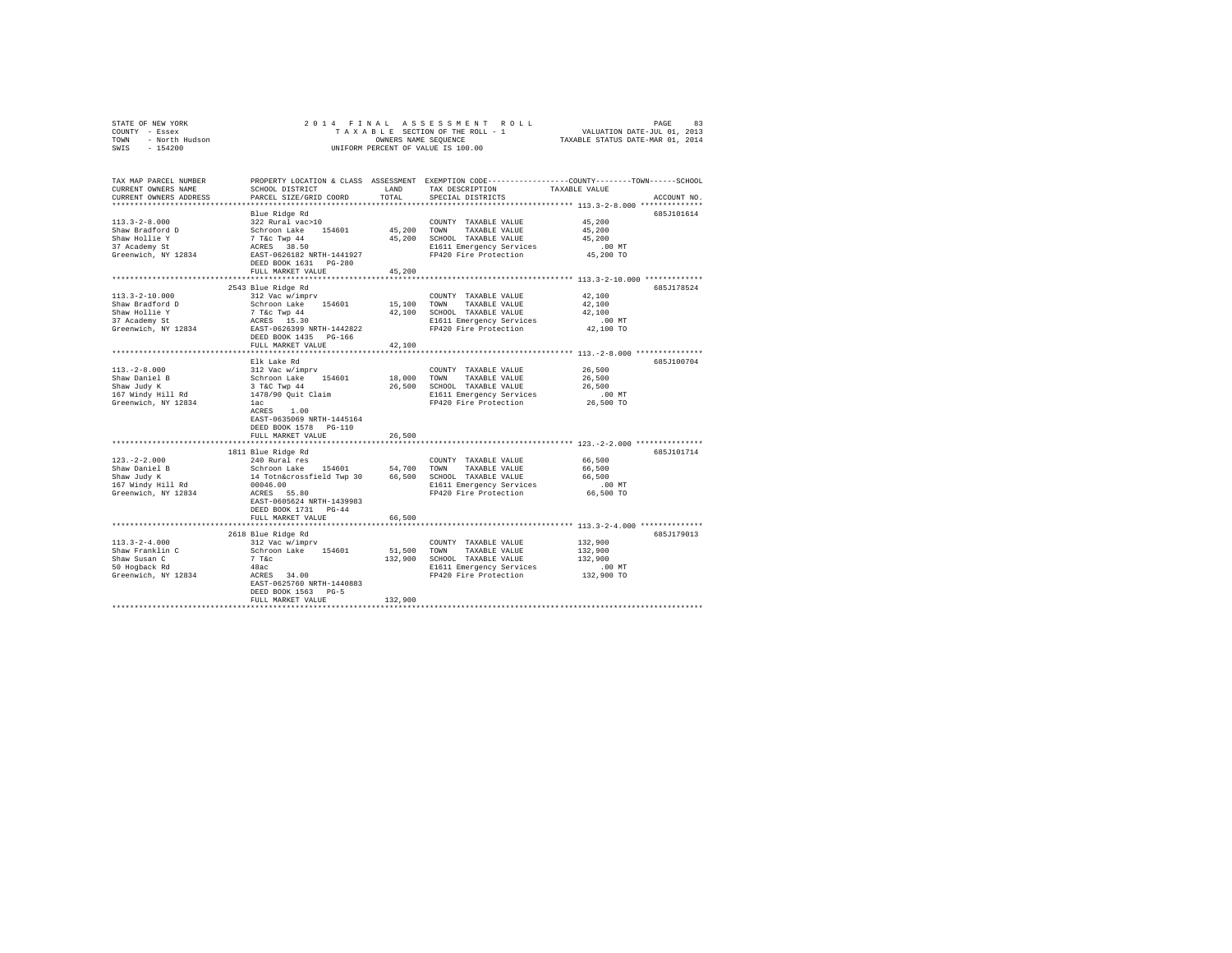|                | STATE OF NEW YORK |  |  |  |  | 2014 FINAL ASSESSMENT ROLL         |                                  | PAGE                        | 84 |
|----------------|-------------------|--|--|--|--|------------------------------------|----------------------------------|-----------------------------|----|
| COUNTY - Essex |                   |  |  |  |  | TAXABLE SECTION OF THE ROLL - 1    |                                  | VALUATION DATE-JUL 01, 2013 |    |
| TOWN           | - North Hudson    |  |  |  |  | OWNERS NAME SEOUENCE               | TAXABLE STATUS DATE-MAR 01, 2014 |                             |    |
| SWIS           | - 154200          |  |  |  |  | UNIFORM PERCENT OF VALUE IS 100.00 |                                  |                             |    |

| TAX MAP PARCEL NUMBER<br>CURRENT OWNERS NAME<br>CURRENT OWNERS ADDRESS | SCHOOL DISTRICT<br>PARCEL SIZE/GRID COORD                                                                                                                                                   | LAND<br>TOTAL | TAX DESCRIPTION<br>SPECIAL DISTRICTS | PROPERTY LOCATION & CLASS ASSESSMENT EXEMPTION CODE----------------COUNTY-------TOWN------SCHOOL<br>TAXABLE VALUE<br>ACCOUNT NO. |
|------------------------------------------------------------------------|---------------------------------------------------------------------------------------------------------------------------------------------------------------------------------------------|---------------|--------------------------------------|----------------------------------------------------------------------------------------------------------------------------------|
|                                                                        |                                                                                                                                                                                             |               |                                      |                                                                                                                                  |
| $113.3 - 2 - 12.000$<br>Shoemaker Donald                               | 2642 Blue Ridge Rd                                                                                                                                                                          |               |                                      | 685J102809<br>21,900<br>21,900                                                                                                   |
| Shoemaker Cindy M<br>PO Box 126                                        |                                                                                                                                                                                             |               | E1611 Emergency Services             | 21,900<br>$.00$ MT                                                                                                               |
| Averill Park, NY 12018                                                 | EAST-0626361 NRTH-1441183<br>DEED BOOK 1378 PG-36<br>FULL MARKET VALUE                                                                                                                      | 21,900        | FP420 Fire Protection                | 21,900 TO                                                                                                                        |
|                                                                        |                                                                                                                                                                                             |               |                                      |                                                                                                                                  |
|                                                                        | 560 Johnson Pond Rd                                                                                                                                                                         |               |                                      | 685J180002                                                                                                                       |
| 125.12-1-14.000                                                        | 314 Rural vac<10 - WTRFNT                                                                                                                                                                   |               | COUNTY TAXABLE VALUE                 | 102,800                                                                                                                          |
| Sidusky James A                                                        | Schroon Lake 154601<br>169 Paradox Tract<br>ACRES 0.60<br>EAST-0669807 NRTH-1434761                                                                                                         | 102,800 TOWN  | TAXABLE VALUE                        | 102,800                                                                                                                          |
| Sidusky Judy A                                                         |                                                                                                                                                                                             | 102,800       | SCHOOL TAXABLE VALUE                 | 102,800                                                                                                                          |
| 138 Hartman Loop                                                       |                                                                                                                                                                                             |               | E1611 Emergency Services             | .00 MT                                                                                                                           |
| Queensbury, NY 12804                                                   | DEED BOOK 713<br>$PG-231$<br>FULL MARKET VALUE                                                                                                                                              | 102,800       | FP420 Fire Protection                | 102,800 TO                                                                                                                       |
|                                                                        | ****************************                                                                                                                                                                |               |                                      | ******************** 125.12-1-8.320 *************                                                                                |
|                                                                        | 533 Johnson Pond Rd                                                                                                                                                                         |               |                                      | 685Z000002                                                                                                                       |
| $125.12 - 1 - 8.320$                                                   | 312 Vac w/imprv                                                                                                                                                                             |               | COUNTY TAXABLE VALUE                 | 33,200                                                                                                                           |
| Smalley John N                                                         |                                                                                                                                                                                             | 23,000 TOWN   | TAXABLE VALUE                        | 33,200                                                                                                                           |
| Smalley Lori A                                                         | Schroon Lake 154601<br>169 Paradox Tr<br>ACRES 6.17<br>EAST-0669170 NRTH-1435257                                                                                                            |               | 33,200 SCHOOL TAXABLE VALUE          | 33,200                                                                                                                           |
| 70 Fox Ave                                                             |                                                                                                                                                                                             |               | E1611 Emergency Services             | .00 MT                                                                                                                           |
| Schenectady, NY 12304                                                  | DEED BOOK 1216 PG-145<br>FULL MARKET VALUE                                                                                                                                                  | 33,200        | FP420 Fire Protection                | 33,200 TO                                                                                                                        |
|                                                                        |                                                                                                                                                                                             |               |                                      |                                                                                                                                  |
| $113.3 - 6 - 1.000$                                                    | 2925 Blue Ridge Rd                                                                                                                                                                          |               | COUNTY TAXABLE VALUE                 | 685J101706<br>164,900                                                                                                            |
| Snyder Daniel D                                                        |                                                                                                                                                                                             | 52,100        | TOWN<br>TAXABLE VALUE                | 164,900                                                                                                                          |
| Snyder Kristina L                                                      |                                                                                                                                                                                             |               | 164,900 SCHOOL TAXABLE VALUE         | 164,900                                                                                                                          |
| PO Box 73                                                              |                                                                                                                                                                                             |               | E1611 Emergency Services             | $.00$ MT                                                                                                                         |
| North Hudson, NY 12855                                                 | 240 Rural res<br>Schroom Lake<br>3 Toth&crossfield Twp 44<br>1241/270 Release Of<br>Estate Tax Lien<br>2021 Release Of<br>2021<br>2021 Caster Tax Lien<br>2021<br>EAST-0633557 NRTH-1441939 |               | FP420 Fire Protection                | 164,900 TO                                                                                                                       |
|                                                                        | DEED BOOK 1246 PG-300<br>FULL MARKET VALUE                                                                                                                                                  | 164,900       |                                      |                                                                                                                                  |
|                                                                        |                                                                                                                                                                                             |               |                                      |                                                                                                                                  |
|                                                                        | 3042 US Route 9                                                                                                                                                                             |               |                                      | 685J101803                                                                                                                       |
| 114.4-1-30.000                                                         | 270 Mfg housing                                                                                                                                                                             |               | COUNTY TAXABLE VALUE                 | 33,200                                                                                                                           |
| Spadaro Rosemary                                                       |                                                                                                                                                                                             |               | TAXABLE VALUE                        | 33,200                                                                                                                           |
| Spadaro Christine                                                      | 2.10 N-19 NOMEN<br>23 Platt Rogerskoo Rd Pat<br>23 Platt Rogerskoo Rd Pat<br>23 200 1000 RCRES<br>23 200 21611<br>21611 EAST-0660493 NRTH-1443918 PP420                                     |               | 33,200 SCHOOL TAXABLE VALUE          | 33,200                                                                                                                           |
| 64 Brookland Ave                                                       |                                                                                                                                                                                             |               | E1611 Emergency Services             | .00MT                                                                                                                            |
| Albany, NY 12203                                                       | DEED BOOK 994<br>$PG-60$<br>FULL MARKET VALUE                                                                                                                                               | 33,200        | FP420 Fire Protection                | 33,200 TO                                                                                                                        |
|                                                                        |                                                                                                                                                                                             |               |                                      |                                                                                                                                  |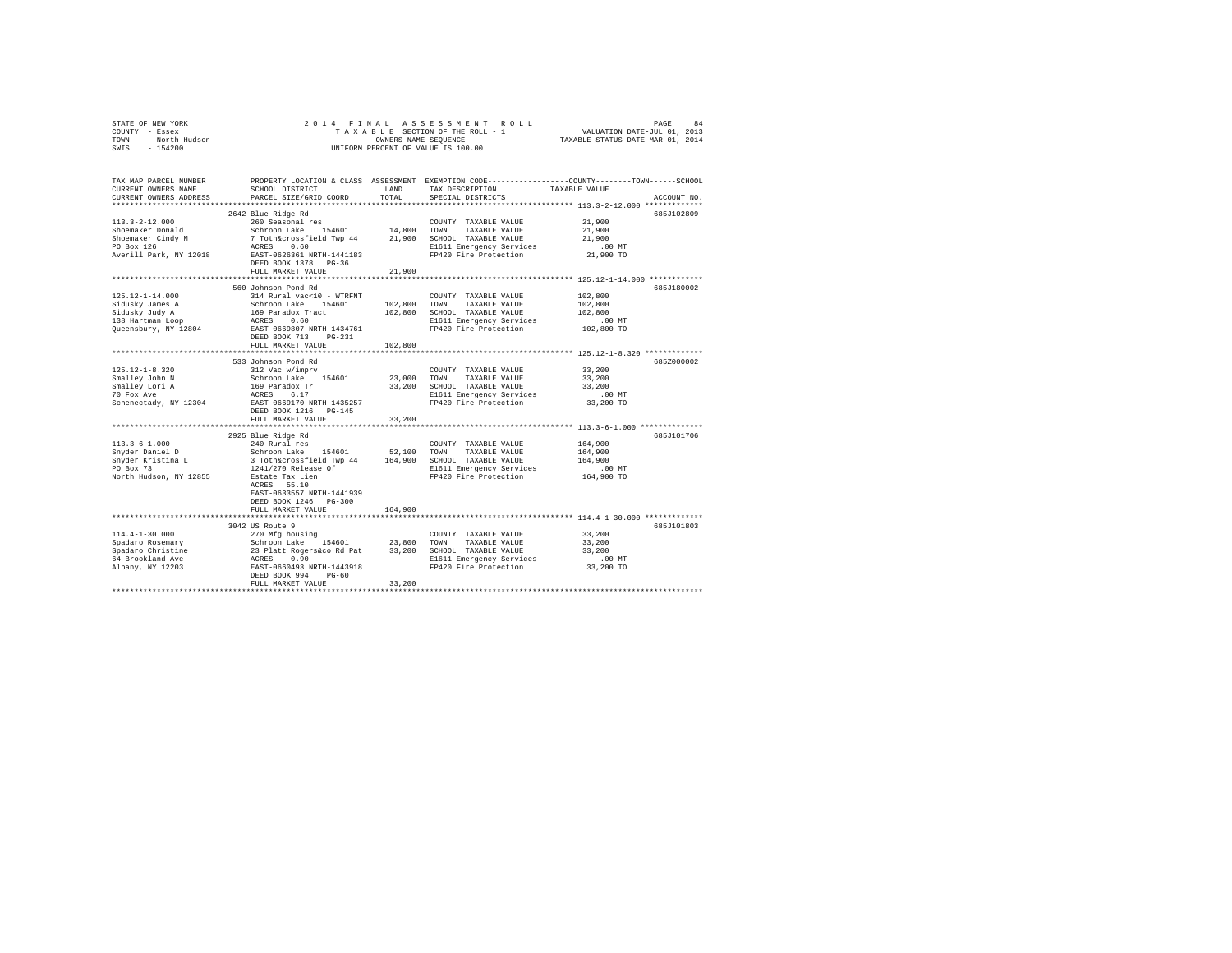| STATE OF NEW YORK<br>COUNTY - Essex<br>TOWN - North Hudson<br>SWIS - 154200                                              |                                                                                                                                                                                                                                                                        |               | UNIFORM PERCENT OF VALUE IS 100.00                                                                                                  | 2014 FINAL ASSESSMENT ROLL PAGE 85<br>TAXABLE SECTION OF THE ROLL - 1 VALUATION DATE-JUL 01, 2013<br>OWNERS NAME SEQUENCE TAXABLE STATUS DATE-MAR 01, 2014 |
|--------------------------------------------------------------------------------------------------------------------------|------------------------------------------------------------------------------------------------------------------------------------------------------------------------------------------------------------------------------------------------------------------------|---------------|-------------------------------------------------------------------------------------------------------------------------------------|------------------------------------------------------------------------------------------------------------------------------------------------------------|
| CURRENT OWNERS NAME<br>CURRENT OWNERS ADDRESS                                                                            | SCHOOL DISTRICT<br>PARCEL SIZE/GRID COORD                                                                                                                                                                                                                              | LAND<br>TOTAL | TAX DESCRIPTION<br>SPECIAL DISTRICTS                                                                                                | TAX MAP PARCEL NUMBER PROPERTY LOCATION & CLASS ASSESSMENT EXEMPTION CODE--------------COUNTY-------TOWN------SCHOOL<br>TAXABLE VALUE<br>ACCOUNT NO.       |
| $113.20 - 1 - 15.000$<br>Spiro Allen<br>Chesnick Alison<br>32 N Cedar St<br>Beacon, NY 12508                             | 3459 Blue Ridge Rd<br>210 1 Family Res<br>Schroon Lake 154601 21,600 TOWN TAXABLE VALUE<br>20 Track West Of Road Pat 78,100 SCHOOL TAXABLE VALUE<br>20 ACRES 0.85<br>REES RAST-0644960 NRTH-1442424 PP420 Fire Protection<br>DEED BOOK 1583 PG-94<br>FULL MARKET VALUE | 78,100        | COUNTY TAXABLE VALUE<br>E1611 Emergency Services<br>FP420 Fire Protection                                                           | 685J101807<br>78,100<br>78,100<br>78,100<br>$.00$ MT<br>78,100 TO                                                                                          |
| $104.4 - 1 - 45.100$<br>Stearns Gordon K<br>Stearns Sharon L<br>900 Pearl St<br>Brandon, VT 05733                        | US Route 9<br>314 Rural vac<10 - WTRFNT<br>Schroon Lake 154601 34,800 TOWN TAXABLE VALUE<br>8-H 31 Gore E Of Rd Pat<br>Db 941 Pg 8 Corr Deed<br>Lot 4 Dezalia Subd<br>ACRES 2.37<br>EAST-0668604 NRTH-1463252<br>DEED BOOK 1652 PG-173<br>FULL MARKET VALUE            | 34,800        | COUNTY TAXABLE VALUE<br>34,800 SCHOOL TAXABLE VALUE<br>E1611 Emergency Services<br>FP420 Fire Protection 34,800 TO                  | 685J100613<br>34,800<br>34,800<br>34,800<br>$.00$ MT                                                                                                       |
| $104.4 - 1 - 88.000$<br>Suerig Karl C<br>Suerig Barbara<br>$c/o$ Christian J Suerig<br>14 Fir Ct<br>Flemington, NJ 08822 | 88 Walker Way<br>260 Seasonal res - WTRFNT<br>Schroon Lake 154601 28,900 TOWN TAXABLE VALUE<br>28 Platt Rogers&co Rd Pat 55,500 SCHOOL TAXABLE VALUE<br>Bldg 1<br>ACRES 7.60<br>EAST-0662407 NRTH-1457078<br>DEED BOOK 693 PG-272<br>FULL MARKET VALUE                 | 55,500        | COUNTY TAXABLE VALUE<br>E1611 Emergency Services<br>FP420 Fire Protection 55,500 TO                                                 | 685J102901<br>55,500<br>55,500<br>55,500<br>.00MT                                                                                                          |
| $112.4 - 2 - 16.000$<br>Swift John J<br>1408 Bluebird Pl<br>Orlando, FL 32803                                            | 2242 Blue Ridge Rd<br>312 Vac w/imprv<br>Schroon Lake 154601 40,600 TOWN TAXABLE VALUE<br>9 Twp 44 Totn&crossfield 49,200 SCHOOL TAXABLE VALUE<br>ACRES 31.41<br>EAST-0617227 NRTH-1439820<br>DEED BOOK 1683 PG-155<br>FULL MARKET VALUE                               | 49,200        | COUNTY TAXABLE VALUE<br>E1611 Emergency Services<br>FP420 Fire Protection                                                           | 685J184005<br>49,200<br>49,200<br>49,200<br>$.00$ MT<br>49,200 TO                                                                                          |
| $112.4 - 2 - 25.000$<br>Swift John J<br>1408 Bluebird Pl<br>Orlando, FL 32803                                            | Blue Ridge Rd<br>314 Rural vac<10<br>Schroon Lake 154601<br>9 T&c Twp 44<br>ACRES 8.59<br>EAST-0618144 NRTH-1439383<br>DEED BOOK 1683 PG-155<br>FULL MARKET VALUE                                                                                                      | 8,100         | COUNTY TAXABLE VALUE<br>8.100 TOWN TAXABLE VALUE<br>8,100 SCHOOL TAXABLE VALUE<br>E1611 Emergency Services<br>FP420 Fire Protection | 685J178521<br>8,100<br>8,100<br>8,100<br>$.00$ MT<br>8,100 TO                                                                                              |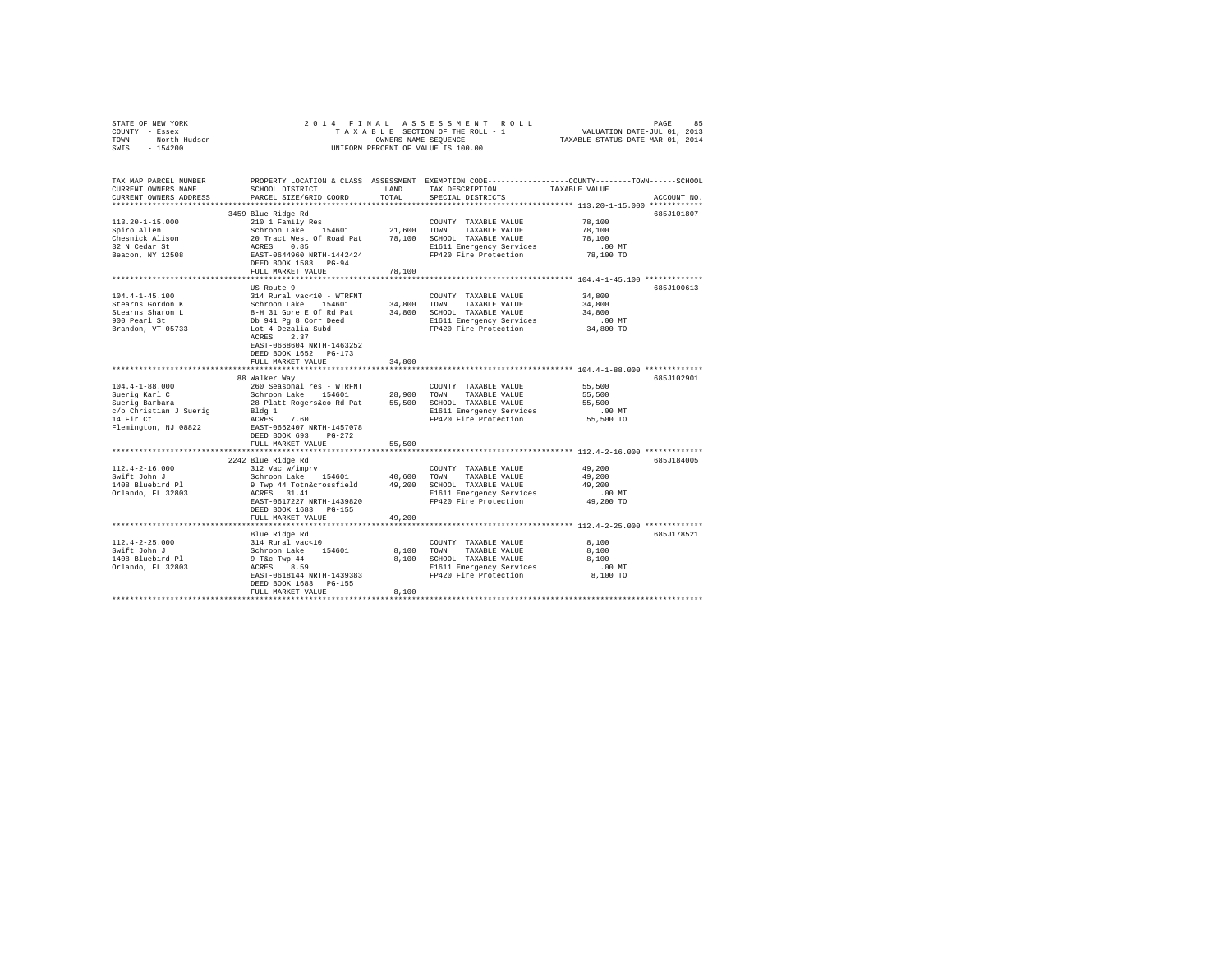|                | STATE OF NEW YORK |  |  |  |  | 2014 FINAL ASSESSMENT ROLL         |  |                                  | PAGE | 86. |
|----------------|-------------------|--|--|--|--|------------------------------------|--|----------------------------------|------|-----|
| COUNTY - Essex |                   |  |  |  |  | TAXABLE SECTION OF THE ROLL - 1    |  | VALUATION DATE-JUL 01, 2013      |      |     |
| TOWN           | - North Hudson    |  |  |  |  | OWNERS NAME SEOUENCE               |  | TAXABLE STATUS DATE-MAR 01, 2014 |      |     |
| SWIS           | - 154200          |  |  |  |  | UNIFORM PERCENT OF VALUE IS 100.00 |  |                                  |      |     |

| TAX MAP PARCEL NUMBER  |                                                                                                                                                                                                                                            |         | PROPERTY LOCATION & CLASS ASSESSMENT EXEMPTION CODE---------------COUNTY-------TOWN-----SCHOOL |                                   |               |
|------------------------|--------------------------------------------------------------------------------------------------------------------------------------------------------------------------------------------------------------------------------------------|---------|------------------------------------------------------------------------------------------------|-----------------------------------|---------------|
| CURRENT OWNERS NAME    | SCHOOL DISTRICT                                                                                                                                                                                                                            | LAND    | TAX DESCRIPTION                                                                                | TAXABLE VALUE                     |               |
| CURRENT OWNERS ADDRESS | PARCEL SIZE/GRID COORD                                                                                                                                                                                                                     | TOTAL   | SPECIAL DISTRICTS                                                                              |                                   | ACCOUNT NO.   |
|                        |                                                                                                                                                                                                                                            |         |                                                                                                |                                   |               |
|                        | 34 Liberty Rd                                                                                                                                                                                                                              |         |                                                                                                |                                   | 685Z006003    |
|                        | $[14.2-2-5.000$ $[20.000]$ Talarico Anthony<br>Talarico Anthony<br>Schroon Lake 154601<br>23 Dietar Rogers (2.99 1984)<br>24 Liberty Rd<br>24 Liberty Rd<br>25 Plant Rogers (2.99 2000)<br>25 Day 64 22 2.99 2020 2020 2020 2020 2020 2020 |         |                                                                                                | $\sim$ 0                          | $0 \t 30,000$ |
|                        |                                                                                                                                                                                                                                            |         |                                                                                                | 45,400                            |               |
|                        |                                                                                                                                                                                                                                            |         |                                                                                                | 45,400                            |               |
|                        |                                                                                                                                                                                                                                            |         |                                                                                                | 15,400                            |               |
|                        |                                                                                                                                                                                                                                            |         | SCHOOL TAXABLE VALUE<br>E1611 Emergency Services                                               | .00 MT                            |               |
|                        | North Hudson, NY 12855 DEED BOOK 1614 PG-182                                                                                                                                                                                               |         | FP420 Fire Protection                                                                          | 45,400 TO                         |               |
|                        | FULL MARKET VALUE                                                                                                                                                                                                                          | 45,400  |                                                                                                |                                   |               |
|                        |                                                                                                                                                                                                                                            |         |                                                                                                |                                   |               |
|                        | 2633 Blue Ridge Rd                                                                                                                                                                                                                         |         |                                                                                                |                                   | 685.T101612   |
| $113.3 - 2 - 7.000$    | 210 1 Family Res                                                                                                                                                                                                                           |         | RES. STAR 41854                                                                                | $\sim$ 0<br>$\Omega$ and $\Omega$ | 30,000        |
|                        |                                                                                                                                                                                                                                            |         |                                                                                                | 46,400                            |               |
|                        |                                                                                                                                                                                                                                            |         |                                                                                                | 46,400                            |               |
|                        |                                                                                                                                                                                                                                            |         | SCHOOL TAXABLE VALUE                                                                           | 16,400                            |               |
|                        | EAST-0625896 NRTH-1441555<br>DEED BOOK 1964                                                                                                                                                                                                |         | E1611 Emergency Services .00 MT<br>FP420 Fire Protection .06,400 TO                            |                                   |               |
|                        | DEED BOOK 1264 PG-213                                                                                                                                                                                                                      |         |                                                                                                |                                   |               |
|                        | FULL MARKET VALUE                                                                                                                                                                                                                          | 46,400  |                                                                                                |                                   |               |
|                        |                                                                                                                                                                                                                                            |         |                                                                                                |                                   |               |
|                        | 44 Alsatia Dr                                                                                                                                                                                                                              |         |                                                                                                |                                   | 685Z009004    |
| $104.4 - 3 - 3.000$    | 210 1 Family Res - WTRFNT                                                                                                                                                                                                                  |         | COUNTY TAXABLE VALUE                                                                           | 149,500                           |               |
|                        |                                                                                                                                                                                                                                            |         |                                                                                                | 149,500                           |               |
|                        | 1911, 1912, 1912, 1912, 1912, 1912, 1912, 1912, 1912, 1912, 1912, 1912, 1912, 1912, 1912, 1912, 1912, 1912, 19<br>1911, 1912, 1912, 1912, 1912, 1912, 1912, 1913, 1913, 1913, 1912, 1912, 1912, 1912, 1912, 1912, 1912, 1912, 19<br>       |         |                                                                                                | 149,500                           |               |
|                        |                                                                                                                                                                                                                                            |         | E1611 Emergency Services                                                                       |                                   |               |
|                        |                                                                                                                                                                                                                                            |         | FP420 Fire Protection                                                                          | 00 MT.<br>149,500 TO              |               |
|                        | EAST-0664412 NRTH-1458421                                                                                                                                                                                                                  |         |                                                                                                |                                   |               |
|                        | DEED BOOK 1597 PG-204                                                                                                                                                                                                                      |         |                                                                                                |                                   |               |
|                        | FULL MARKET VALUE                                                                                                                                                                                                                          | 149,500 |                                                                                                |                                   |               |
|                        |                                                                                                                                                                                                                                            |         |                                                                                                |                                   |               |
|                        | 85 Pepper Hollow Rd                                                                                                                                                                                                                        |         |                                                                                                |                                   | 685J176001    |
| $104.4 - 1 - 24.000$   | 312 Vac w/imprv                                                                                                                                                                                                                            |         | COUNTY TAXABLE VALUE                                                                           | 22,500                            |               |
|                        |                                                                                                                                                                                                                                            |         |                                                                                                | 22,500                            |               |
|                        |                                                                                                                                                                                                                                            |         |                                                                                                | 22,500                            |               |
|                        |                                                                                                                                                                                                                                            |         |                                                                                                | $.00$ MT                          |               |
|                        |                                                                                                                                                                                                                                            |         | E1611 Emergency Services<br>FP420 Fire Protection                                              | 22,500 TO                         |               |
|                        |                                                                                                                                                                                                                                            |         |                                                                                                |                                   |               |
|                        | DEED BOOK 1054 PG-43<br>FULL MARKET VALUE                                                                                                                                                                                                  | 22,500  |                                                                                                |                                   |               |
|                        |                                                                                                                                                                                                                                            |         |                                                                                                |                                   |               |
|                        |                                                                                                                                                                                                                                            |         |                                                                                                |                                   |               |
|                        | 1826 Blue Ridge Rd                                                                                                                                                                                                                         |         |                                                                                                |                                   | 685J102905    |
| $123. - 2 - 5.000$     | 260 Seasonal res                                                                                                                                                                                                                           |         | COUNTY TAXABLE VALUE                                                                           | 41,800                            |               |
|                        |                                                                                                                                                                                                                                            |         | TAXABLE VALUE                                                                                  | 41,800                            |               |
|                        |                                                                                                                                                                                                                                            |         |                                                                                                | 41,800                            |               |
|                        |                                                                                                                                                                                                                                            |         | E1611 Emergency Services .00 MT<br>FP420 Fire Protection .00 TO                                |                                   |               |
|                        |                                                                                                                                                                                                                                            |         |                                                                                                |                                   |               |
|                        |                                                                                                                                                                                                                                            |         |                                                                                                |                                   |               |
|                        | DEED BOOK 446<br>$PG-327$                                                                                                                                                                                                                  |         |                                                                                                |                                   |               |
|                        | FULL MARKET VALUE                                                                                                                                                                                                                          | 41,800  |                                                                                                |                                   |               |
|                        |                                                                                                                                                                                                                                            |         |                                                                                                |                                   |               |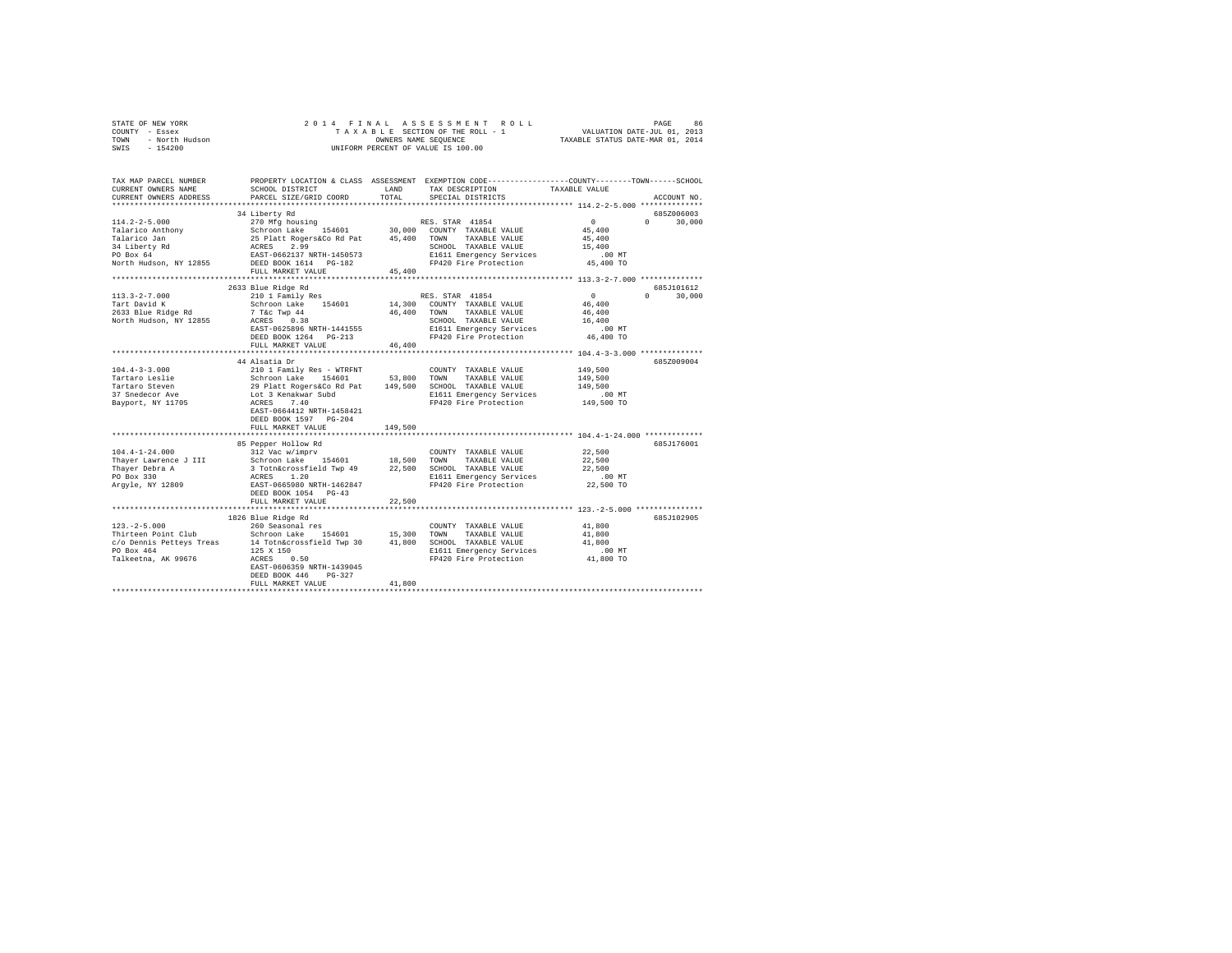|                                                        | $\begin{array}{cccccccccccccccc} \texttt{STNR} & \texttt{OREN} & \texttt{NOR} & \texttt{R.5} & \texttt{S.5} & \texttt{S.5} & \texttt{S.5} & \texttt{S.5} & \texttt{S.5} & \texttt{S.5} & \texttt{S.5} & \texttt{S.5} & \texttt{S.5} & \texttt{S.5} & \texttt{S.5} & \texttt{S.5} & \texttt{S.5} & \texttt{S.5} & \texttt{S.5} & \texttt{S.5} & \texttt{S.5} & \texttt{S.5} & \texttt{S.5} & \texttt{S.$ |        |                                                                                         |               |               |
|--------------------------------------------------------|---------------------------------------------------------------------------------------------------------------------------------------------------------------------------------------------------------------------------------------------------------------------------------------------------------------------------------------------------------------------------------------------------------|--------|-----------------------------------------------------------------------------------------|---------------|---------------|
|                                                        |                                                                                                                                                                                                                                                                                                                                                                                                         |        |                                                                                         |               |               |
|                                                        |                                                                                                                                                                                                                                                                                                                                                                                                         |        |                                                                                         |               |               |
|                                                        |                                                                                                                                                                                                                                                                                                                                                                                                         |        |                                                                                         |               |               |
|                                                        |                                                                                                                                                                                                                                                                                                                                                                                                         |        |                                                                                         |               |               |
|                                                        |                                                                                                                                                                                                                                                                                                                                                                                                         |        |                                                                                         |               |               |
| CURRENT OWNERS NAME                                    | SCHOOL DISTRICT                                                                                                                                                                                                                                                                                                                                                                                         |        | LAND TAX DESCRIPTION                                                                    | TAXABLE VALUE |               |
| CURRENT OWNERS ADDRESS                                 | PARCEL SIZE/GRID COORD                                                                                                                                                                                                                                                                                                                                                                                  | TOTAL  | SPECIAL DISTRICTS                                                                       |               | ACCOUNT NO.   |
|                                                        |                                                                                                                                                                                                                                                                                                                                                                                                         |        |                                                                                         |               |               |
|                                                        | 2931 US Route 9                                                                                                                                                                                                                                                                                                                                                                                         |        |                                                                                         |               | 685J176004    |
| $114.18 - 2 - 5.000$                                   | 270 Mfg housing                                                                                                                                                                                                                                                                                                                                                                                         |        | RES. STAR 41854                                                                         | $\sim$ 0      | $0 \t 30.000$ |
| Thompson Chandler H<br>Thompson Crystal A<br>PO Box 82 | Schroon Lake 154601 15,300 COUNTY TAXABLE VALUE<br>22 Rd Patent 16,600 TOWN TAXABLE VALUE                                                                                                                                                                                                                                                                                                               |        |                                                                                         | 41,600        |               |
|                                                        |                                                                                                                                                                                                                                                                                                                                                                                                         |        |                                                                                         | 41,600        |               |
|                                                        | Thompson crysted A are the control of SCHOOL TAXABLE VALUE<br>PO Box 82<br>North Hudson, NY 12855 EAST-0659338 NRTH-1441464 SIGN PO BOX 12811 Emergency Services<br>DEED BOX 1440 PG-97 PP420 Fire Protection                                                                                                                                                                                           |        |                                                                                         | 11,600        |               |
|                                                        |                                                                                                                                                                                                                                                                                                                                                                                                         |        |                                                                                         | .00 MT        |               |
|                                                        |                                                                                                                                                                                                                                                                                                                                                                                                         |        |                                                                                         | 41,600 TO     |               |
|                                                        | FULL MARKET VALUE                                                                                                                                                                                                                                                                                                                                                                                       | 41,600 |                                                                                         |               |               |
|                                                        |                                                                                                                                                                                                                                                                                                                                                                                                         |        |                                                                                         |               |               |
|                                                        | 3286 US Route 9                                                                                                                                                                                                                                                                                                                                                                                         |        |                                                                                         |               | 685Z005003    |
| 114.2-2-11.000                                         | 270 Mfg housing                                                                                                                                                                                                                                                                                                                                                                                         |        | COUNTY TAXABLE VALUE                                                                    | 42,800        |               |
|                                                        |                                                                                                                                                                                                                                                                                                                                                                                                         |        |                                                                                         | 42,800        |               |
|                                                        |                                                                                                                                                                                                                                                                                                                                                                                                         |        |                                                                                         | 42,800        |               |
|                                                        |                                                                                                                                                                                                                                                                                                                                                                                                         |        |                                                                                         | $.00$ MT      |               |
|                                                        |                                                                                                                                                                                                                                                                                                                                                                                                         |        |                                                                                         | 42,800 TO     |               |
|                                                        |                                                                                                                                                                                                                                                                                                                                                                                                         |        |                                                                                         |               |               |
|                                                        | DEED BOOK 1420 PG-325                                                                                                                                                                                                                                                                                                                                                                                   |        |                                                                                         |               |               |
|                                                        | FULL MARKET VALUE                                                                                                                                                                                                                                                                                                                                                                                       |        |                                                                                         |               |               |
|                                                        | **************************                                                                                                                                                                                                                                                                                                                                                                              | 42,800 |                                                                                         |               |               |
|                                                        |                                                                                                                                                                                                                                                                                                                                                                                                         |        |                                                                                         |               |               |
|                                                        | 118 Walker Way                                                                                                                                                                                                                                                                                                                                                                                          |        |                                                                                         |               | 685J102908    |
| $104.4 - 1 - 87.000$                                   | 260 Seasonal res - WTRFNT                                                                                                                                                                                                                                                                                                                                                                               |        | RES. STAR 41854                                                                         | $\sim$ 0      | $0 \t 30,000$ |
|                                                        |                                                                                                                                                                                                                                                                                                                                                                                                         |        |                                                                                         | 42,700        |               |
|                                                        |                                                                                                                                                                                                                                                                                                                                                                                                         |        |                                                                                         | 42,700        |               |
|                                                        |                                                                                                                                                                                                                                                                                                                                                                                                         |        | SCHOOL TAXABLE VALUE                                                                    | 12,700        |               |
|                                                        |                                                                                                                                                                                                                                                                                                                                                                                                         |        | E1611 Emergency Services<br>F1611 Emergency Services<br>FP420 Fire Protection 42,700 TO |               |               |
|                                                        |                                                                                                                                                                                                                                                                                                                                                                                                         |        |                                                                                         |               |               |
|                                                        | EAST-0662940 NRTH-1456889                                                                                                                                                                                                                                                                                                                                                                               |        |                                                                                         |               |               |
|                                                        | DEED BOOK 1687 PG-281                                                                                                                                                                                                                                                                                                                                                                                   |        |                                                                                         |               |               |
|                                                        | FULL MARKET VALUE                                                                                                                                                                                                                                                                                                                                                                                       | 42,700 |                                                                                         |               |               |
|                                                        |                                                                                                                                                                                                                                                                                                                                                                                                         |        |                                                                                         |               |               |
|                                                        | 2654 Blue Ridge Rd                                                                                                                                                                                                                                                                                                                                                                                      |        |                                                                                         |               | 685J102907    |
|                                                        |                                                                                                                                                                                                                                                                                                                                                                                                         |        |                                                                                         | 41,800        |               |
|                                                        |                                                                                                                                                                                                                                                                                                                                                                                                         |        |                                                                                         | 41,800        |               |
|                                                        |                                                                                                                                                                                                                                                                                                                                                                                                         |        |                                                                                         | 41,800        |               |
|                                                        |                                                                                                                                                                                                                                                                                                                                                                                                         |        | E1611 Emergency Services<br>FP420 Fire Protection                                       | $.00$ MT      |               |
|                                                        |                                                                                                                                                                                                                                                                                                                                                                                                         |        |                                                                                         | 41,800 TO     |               |
|                                                        | EAST-0626627 NRTH-1441307                                                                                                                                                                                                                                                                                                                                                                               |        |                                                                                         |               |               |
|                                                        | DEED BOOK 1699 PG-222                                                                                                                                                                                                                                                                                                                                                                                   |        |                                                                                         |               |               |
|                                                        | FULL MARKET VALUE                                                                                                                                                                                                                                                                                                                                                                                       | 41,800 |                                                                                         |               |               |
|                                                        |                                                                                                                                                                                                                                                                                                                                                                                                         |        |                                                                                         |               |               |
|                                                        | Johnson Pond Rd                                                                                                                                                                                                                                                                                                                                                                                         |        |                                                                                         |               | 685J179009    |
| $125.12 - 1 - 7.000$                                   | 314 Rural vac<10                                                                                                                                                                                                                                                                                                                                                                                        |        | COUNTY TAXABLE VALUE                                                                    | 200           |               |
|                                                        |                                                                                                                                                                                                                                                                                                                                                                                                         |        |                                                                                         | 200           |               |
|                                                        |                                                                                                                                                                                                                                                                                                                                                                                                         |        |                                                                                         | 200           |               |
|                                                        |                                                                                                                                                                                                                                                                                                                                                                                                         |        |                                                                                         | $.00$ MT      |               |
|                                                        |                                                                                                                                                                                                                                                                                                                                                                                                         |        |                                                                                         | 200 TO        |               |
|                                                        | DEED BOOK 1669 PG-160                                                                                                                                                                                                                                                                                                                                                                                   |        |                                                                                         |               |               |
|                                                        | FULL MARKET VALUE                                                                                                                                                                                                                                                                                                                                                                                       | 200    |                                                                                         |               |               |
|                                                        |                                                                                                                                                                                                                                                                                                                                                                                                         |        |                                                                                         |               |               |
|                                                        |                                                                                                                                                                                                                                                                                                                                                                                                         |        |                                                                                         |               |               |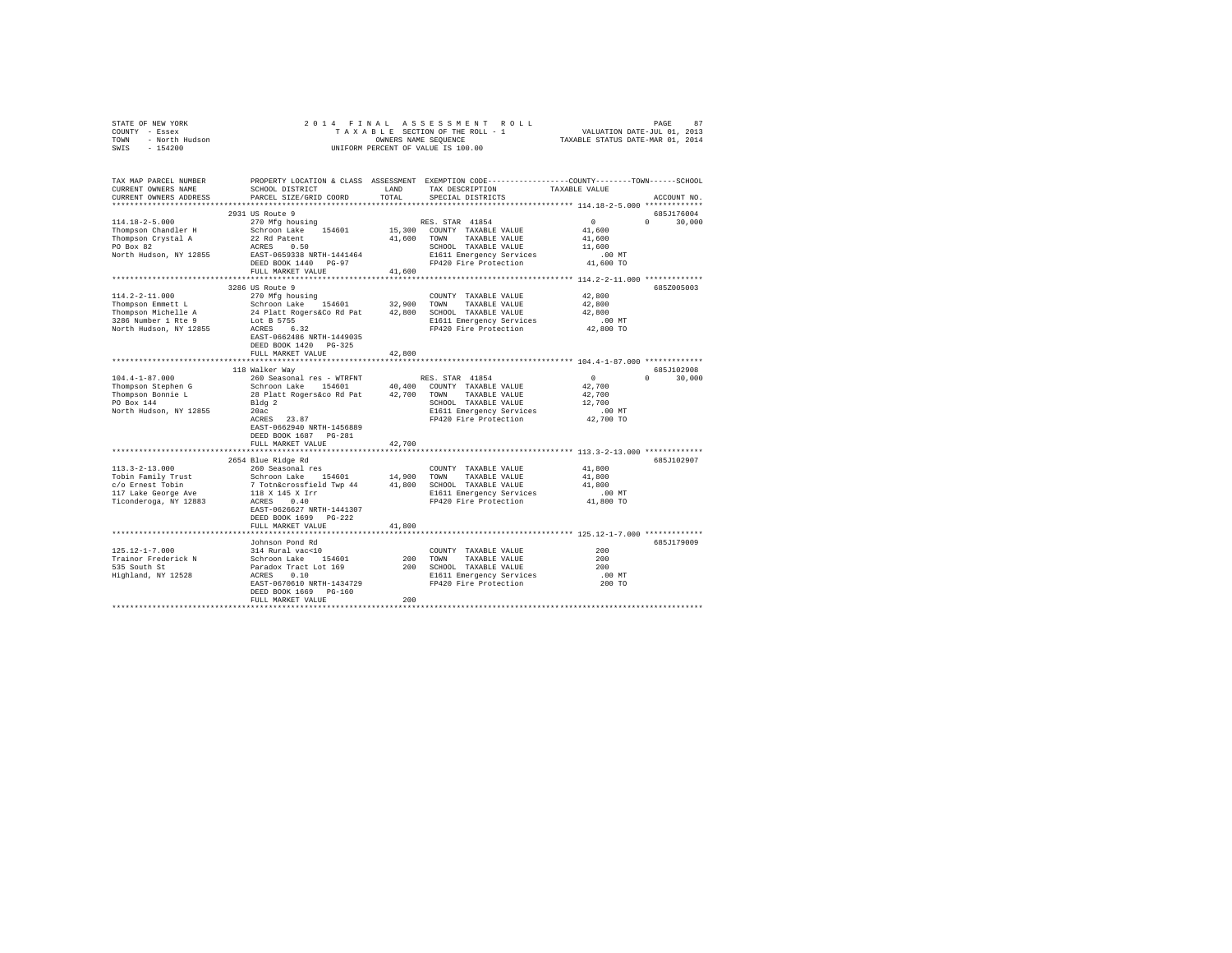| TOWN<br>- North Hudson<br>$-154200$<br>SWIS                                                                          | TAXABLE STATUS DATE-MAR 01, 2014<br>OWNERS NAME SEQUENCE<br>UNIFORM PERCENT OF VALUE IS 100.00                                                                                   |                               |                                                                                                                                |                                                                                                                                |  |  |  |  |
|----------------------------------------------------------------------------------------------------------------------|----------------------------------------------------------------------------------------------------------------------------------------------------------------------------------|-------------------------------|--------------------------------------------------------------------------------------------------------------------------------|--------------------------------------------------------------------------------------------------------------------------------|--|--|--|--|
| TAX MAP PARCEL NUMBER<br>CURRENT OWNERS NAME<br>CURRENT OWNERS ADDRESS                                               | SCHOOL DISTRICT<br>PARCEL SIZE/GRID COORD                                                                                                                                        | LAND<br>TOTAL                 | TAX DESCRIPTION<br>SPECIAL DISTRICTS                                                                                           | PROPERTY LOCATION & CLASS ASSESSMENT EXEMPTION CODE---------------COUNTY-------TOWN-----SCHOOL<br>TAXABLE VALUE<br>ACCOUNT NO. |  |  |  |  |
| $113.20 - 1 - 31.000$<br>Twetan Carol Ann<br>243 Whipple Hill Rd<br>Richmond, NH 03470                               | 7 Lazy St<br>260 Seasonal res<br>Schroon Lake 154601<br>20 Tract West Of Road Pat<br>ACRES<br>0.20<br>EAST-0644192 NRTH-1442197<br>DEED BOOK 1730 PG-283<br>FULL MARKET VALUE    | 10,500<br>61,000<br>61,000    | COUNTY TAXABLE VALUE<br>TOWN<br>TAXABLE VALUE<br>SCHOOL TAXABLE VALUE<br>E1611 Emergency Services<br>FP420 Fire Protection     | 685J102914<br>61,000<br>61,000<br>61,000<br>$.00$ MT<br>61,000 TO                                                              |  |  |  |  |
|                                                                                                                      |                                                                                                                                                                                  |                               |                                                                                                                                |                                                                                                                                |  |  |  |  |
| $113.20 - 1 - 32.000$<br>Twetan Carol Ann<br>243 Whipple Hill Rd<br>Richmond, NH 03470                               | 9 Lazy St<br>314 Rural vac<10<br>Schroon Lake<br>154601<br>20 Tract West Of Road Pat<br>ACRES<br>0.20<br>EAST-0644144 NRTH-1442168<br>DEED BOOK 1730 PG-283<br>FULL MARKET VALUE | 500<br>500                    | COUNTY TAXABLE VALUE<br>TOWN<br>TAXABLE VALUE<br>500 SCHOOL TAXABLE VALUE<br>E1611 Emergency Services<br>FP420 Fire Protection | 685J100604<br>500<br>500<br>500<br>.00 MT<br>500 TO                                                                            |  |  |  |  |
|                                                                                                                      |                                                                                                                                                                                  |                               |                                                                                                                                |                                                                                                                                |  |  |  |  |
| $84. - 3 - 8.000$<br>Underwood Club Inc<br>c/o Count On It Bus Svc Inc<br>6 Lime Rock Rd<br>So Burlington, VT 05403  | US Route 9<br>910 Priv forest<br>Schroon Lake 154601<br>58 N Riverhead Tract<br>ACRES 55.40<br>EAST-0670862 NRTH-1490349<br>DEED BOOK 139<br>$PG-373$<br>FULL MARKET VALUE       | 33,300<br>33,300<br>33,300    | COUNTY TAXABLE VALUE<br>TOWN<br>TAXABLE VALUE<br>SCHOOL TAXABLE VALUE<br>E1612 Emergency Services<br>FP420 Fire Protection     | 685J103005<br>33,300<br>33,300<br>33,300<br>$.00$ MT<br>33,300 TO                                                              |  |  |  |  |
|                                                                                                                      |                                                                                                                                                                                  |                               |                                                                                                                                | ********** 84. - 3-9.000 ****************                                                                                      |  |  |  |  |
| $84. - 3 - 9.000$<br>Underwood Club Inc<br>c/o Count On It Bus Svc Inc<br>6 Lime Rock Rd<br>So Burlington, VT 05403  | US Route 9<br>910 Priv forest<br>Schroon Lake<br>154601<br>48 N Riverhead Tract<br>ACRES 160.00<br>EAST-0670883 NRTH-1488263<br>DEED BOOK 139<br>$PG-373$<br>FULL MARKET VALUE   | 500,000<br>500,000<br>500,000 | COUNTY TAXABLE VALUE<br>TOWN<br>TAXABLE VALUE<br>SCHOOL TAXABLE VALUE<br>E1612 Emergency Services<br>FP420 Fire Protection     | 685J103002<br>500,000<br>500,000<br>500,000<br>$.00$ MT<br>500,000 TO                                                          |  |  |  |  |
|                                                                                                                      |                                                                                                                                                                                  |                               |                                                                                                                                | ***************************** 84.-3-10.000 **************                                                                      |  |  |  |  |
| $84. - 3 - 10.000$<br>Underwood Club Inc<br>c/o Count On It Bus Svc Inc<br>6 Lime Rock Rd<br>So Burlington, VT 05403 | US Route 9<br>910 Priv forest<br>Schroon Lake 154601<br>49 N Riverhead Tract<br>ACRES 89.60<br>EAST-0668722 NRTH-1487651<br>DEED BOOK 139<br>$PG-373$<br>FULL MARKET VALUE       | 231,600<br>231,600<br>231,600 | COUNTY TAXABLE VALUE<br>TOWN<br>TAXABLE VALUE<br>SCHOOL TAXABLE VALUE<br>E1612 Emergency Services<br>FP420 Fire Protection     | 685J103003<br>231,600<br>231,600<br>231,600<br>$.00$ MT<br>231,600 TO                                                          |  |  |  |  |
|                                                                                                                      |                                                                                                                                                                                  |                               |                                                                                                                                |                                                                                                                                |  |  |  |  |

STATE OF NEW YORK 2 0 1 4 F I N A L A S S E S S M E N T R O L L PAGE 88 COUNTY - Essex T A X A B L E SECTION OF THE ROLL - 1 VALUATION DATE-JUL 01, 2013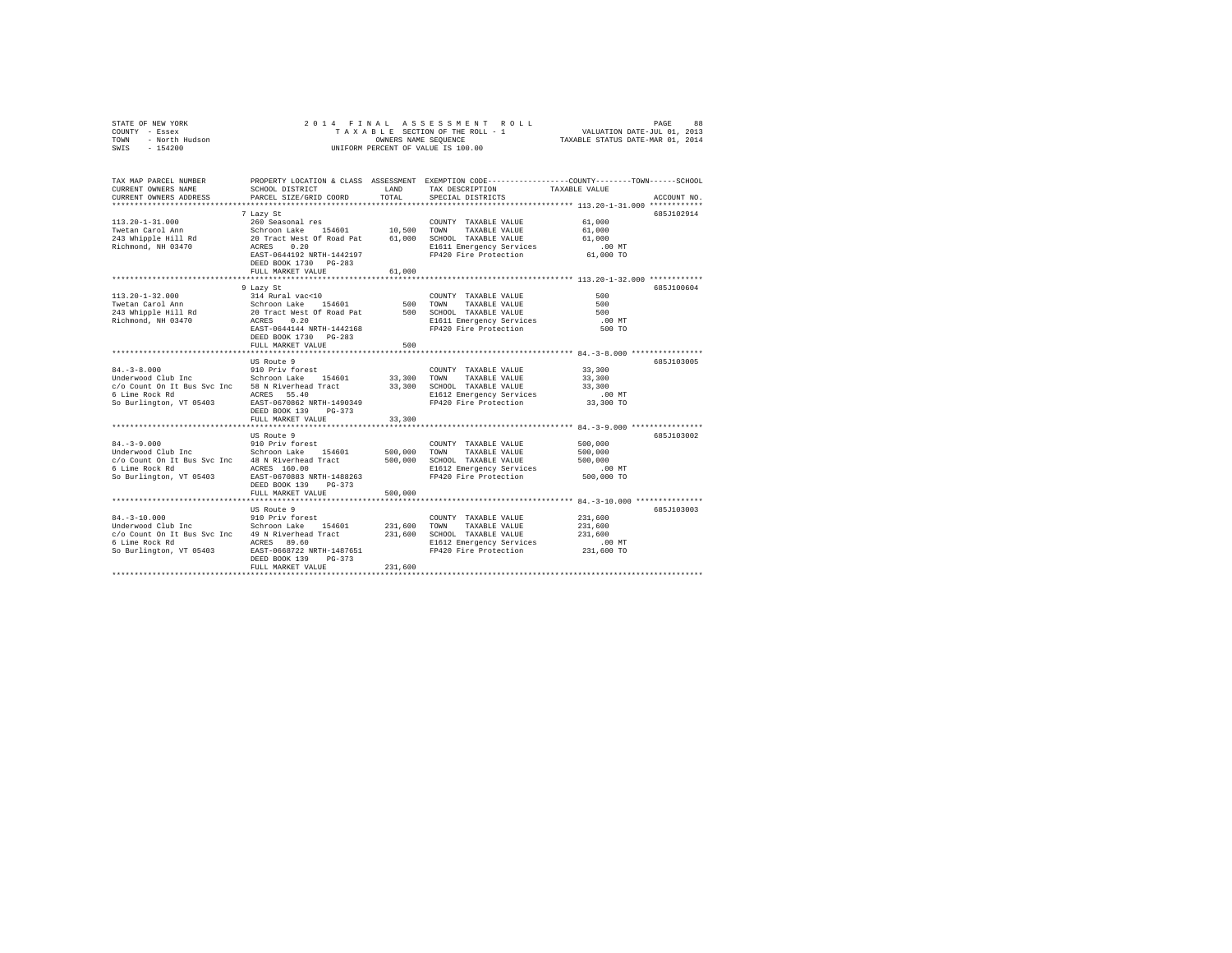|                | STATE OF NEW YORK |  |  |  |  | 2014 FINAL ASSESSMENT ROLL         | PAGE                             | 89 |
|----------------|-------------------|--|--|--|--|------------------------------------|----------------------------------|----|
| COUNTY - Essex |                   |  |  |  |  | TAXABLE SECTION OF THE ROLL - 1    | VALUATION DATE-JUL 01, 2013      |    |
| TOWN           | - North Hudson    |  |  |  |  | OWNERS NAME SEOUENCE               | TAXABLE STATUS DATE-MAR 01, 2014 |    |
| SWIS           | $-154200$         |  |  |  |  | UNIFORM PERCENT OF VALUE IS 100.00 |                                  |    |

| TAX MAP PARCEL NUMBER                                                                 |                                         |             | PROPERTY LOCATION & CLASS ASSESSMENT EXEMPTION CODE---------------COUNTY-------TOWN------SCHOOL |                                       |             |
|---------------------------------------------------------------------------------------|-----------------------------------------|-------------|-------------------------------------------------------------------------------------------------|---------------------------------------|-------------|
| CURRENT OWNERS NAME                                                                   | SCHOOL DISTRICT                         | LAND        | TAX DESCRIPTION TAXABLE VALUE                                                                   |                                       |             |
| CURRENT OWNERS ADDRESS                                                                | PARCEL SIZE/GRID COORD                  | TOTAL       | SPECIAL DISTRICTS                                                                               |                                       | ACCOUNT NO. |
|                                                                                       |                                         |             |                                                                                                 |                                       |             |
|                                                                                       | US Route 9                              |             |                                                                                                 |                                       | 685J103015  |
| $85.3 - 1 - 1.000$                                                                    | 910 Priv forest                         |             | COUNTY TAXABLE VALUE                                                                            | 29,900                                |             |
| Underwood Club Inc 5chroon Lake 154601 29,900 TOWN                                    |                                         |             | TAXABLE VALUE                                                                                   | 29,900                                |             |
| c/o Count On It Bus Svc Inc 84 N River Head Tr                                        |                                         | 29,900      | SCHOOL TAXABLE VALUE                                                                            | 29,900                                |             |
| 6 Lime Rock Rd                                                                        | ACRES 51.90                             |             |                                                                                                 | $.00$ MT                              |             |
| So Burlington, VT 05403                                                               | EAST-0673037 NRTH-1493032               |             | E1612 Emergency Services<br>FP420 Fire Protection                                               | 29,900 TO                             |             |
|                                                                                       | DEED BOOK 139<br>$PG-373$               |             |                                                                                                 |                                       |             |
|                                                                                       | FULL MARKET VALUE                       | 29,900      |                                                                                                 |                                       |             |
|                                                                                       |                                         |             |                                                                                                 |                                       |             |
|                                                                                       | 7 Underwood Rd                          |             |                                                                                                 |                                       | 685J103013  |
| $85.3 - 1 - 6.000$                                                                    | 260 Seasonal res                        |             | COUNTY TAXABLE VALUE                                                                            | 187,600                               |             |
| Underwood Club Inc Schroon Lake 154601<br>c/o Count On It Bus Svcs 59 N River Head Tr |                                         | 61,100 TOWN | TAXABLE VALUE                                                                                   | 187,600                               |             |
|                                                                                       |                                         | 187,600     | SCHOOL TAXABLE VALUE                                                                            | 187,600                               |             |
| 6 Lime Rock Rd                                                                        | ACRES<br>0.50                           |             | E1612 Emergency Services                                                                        | $.00$ MT                              |             |
| So Burlington, VT 05403                                                               | EAST-0672283 NRTH-1490208               |             | FP420 Fire Protection                                                                           | $187,600$ TO                          |             |
|                                                                                       | DEED BOOK 253<br>$PG-235$               |             |                                                                                                 |                                       |             |
|                                                                                       | FULL MARKET VALUE                       | 187,600     |                                                                                                 |                                       |             |
|                                                                                       | .                                       |             |                                                                                                 | *********** 85.3-1-7.000 ************ |             |
|                                                                                       | US Route 9                              |             |                                                                                                 |                                       | 685J103101  |
| $85.3 - 1 - 7.000$                                                                    | 314 Rural vac<10<br>Schroon Lake 154601 |             | COUNTY TAXABLE VALUE                                                                            | 15,200                                |             |
| Underwood Club Inc                                                                    |                                         | 15,200 TOWN | TAXABLE VALUE                                                                                   | 15,200                                |             |
| c/o Count On It Bus Svc Inc 47 & 59 N River Head Tr 15,200 SCHOOL TAXABLE VALUE       |                                         |             |                                                                                                 | 15,200                                |             |
| 6 Lime Rock Rd                                                                        | ACRES<br>1.80                           |             | E1612 Emergency Services                                                                        | $.00$ MT                              |             |
| So Burlington, VT 05403 EAST-0672393 NRTH-1489985                                     |                                         |             | FP420 Fire Protection                                                                           | 15,200 TO                             |             |
|                                                                                       | DEED BOOK 469<br>PG-127                 |             |                                                                                                 |                                       |             |
|                                                                                       | FULL MARKET VALUE                       | 15,200      |                                                                                                 |                                       |             |
|                                                                                       |                                         |             |                                                                                                 |                                       |             |
|                                                                                       | 18 Nokomis Rd                           |             |                                                                                                 |                                       | 685J103006  |
| $85.3 - 1 - 24.000$                                                                   | 240 Rural res                           |             | COUNTY TAXABLE VALUE                                                                            | 853,700                               |             |
| Underwood Club Inc                                                                    | Schroon Lake 154601                     | 594,000     | TOWN<br>TAXABLE VALUE                                                                           | 853,700                               |             |
|                                                                                       |                                         | 853,700     | SCHOOL TAXABLE VALUE                                                                            | 853,700                               |             |
|                                                                                       |                                         |             | E1612 Emergency Services                                                                        | $.00$ MT                              |             |
| So Burlington, VT 05403                                                               | EAST-0673092 NRTH-1491398               |             | FP420 Fire Protection                                                                           | 853,700 TO                            |             |
|                                                                                       | DEED BOOK 139<br>$PG-373$               |             |                                                                                                 |                                       |             |
|                                                                                       | FULL MARKET VALUE                       | 853,700     |                                                                                                 |                                       |             |
|                                                                                       |                                         |             |                                                                                                 |                                       |             |
|                                                                                       | US Route 9                              |             |                                                                                                 |                                       | 685J103007  |
| $85.3 - 1 - 25.000$                                                                   | 910 Priv forest                         |             | COUNTY TAXABLE VALUE                                                                            | 455,900                               |             |
| Underwood Club Inc                                                                    | Schroon Lake<br>154601                  | 455,900     | TAXABLE VALUE<br>TOWN                                                                           | 455,900                               |             |
| c/o Count On It Bus Svc Inc 60 N River Head Tr                                        |                                         | 455,900     | SCHOOL TAXABLE VALUE                                                                            | 455,900                               |             |
| 6 Lime Rock Rd                                                                        | ACRES 160.00                            |             | E1612 Emergency Services                                                                        | $.00$ MT                              |             |
| So Burlington, VT 05403                                                               | EAST-0675582 NRTH-1491661               |             | FP420 Fire Protection                                                                           | 455,900 TO                            |             |
|                                                                                       | DEED BOOK 139<br>$PG-373$               |             |                                                                                                 |                                       |             |
|                                                                                       | FULL MARKET VALUE                       | 455,900     |                                                                                                 |                                       |             |
|                                                                                       |                                         |             |                                                                                                 |                                       |             |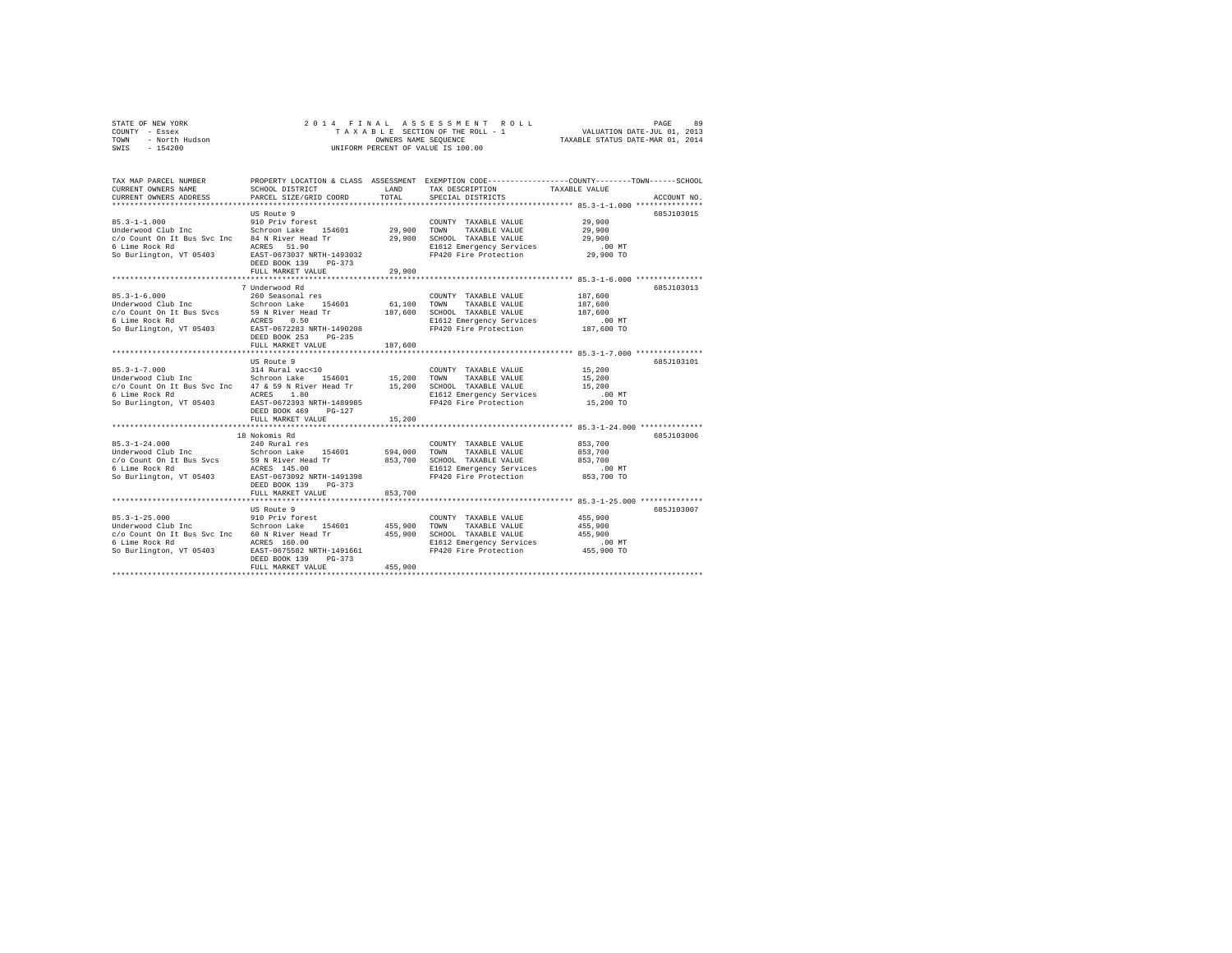|                | STATE OF NEW YORK |  |  |  |  | 2014 FINAL ASSESSMENT ROLL         | PAGE                             | 90 |
|----------------|-------------------|--|--|--|--|------------------------------------|----------------------------------|----|
| COUNTY - Essex |                   |  |  |  |  | TAXABLE SECTION OF THE ROLL - 1    | VALUATION DATE-JUL 01, 2013      |    |
| TOWN           | - North Hudson    |  |  |  |  | OWNERS NAME SEOUENCE               | TAXABLE STATUS DATE-MAR 01, 2014 |    |
| SWIS           | $-154200$         |  |  |  |  | UNIFORM PERCENT OF VALUE IS 100.00 |                                  |    |

| TAX MAP PARCEL NUMBER                          |                           |         | PROPERTY LOCATION & CLASS ASSESSMENT EXEMPTION CODE---------------COUNTY-------TOWN------SCHOOL |                                                            |             |
|------------------------------------------------|---------------------------|---------|-------------------------------------------------------------------------------------------------|------------------------------------------------------------|-------------|
| CURRENT OWNERS NAME                            | SCHOOL DISTRICT           | LAND    | TAX DESCRIPTION                                                                                 | TAXABLE VALUE                                              |             |
| CURRENT OWNERS ADDRESS                         | PARCEL SIZE/GRID COORD    | TOTAL   | SPECIAL DISTRICTS                                                                               |                                                            | ACCOUNT NO. |
|                                                |                           |         |                                                                                                 |                                                            |             |
|                                                | US Route 9                |         |                                                                                                 |                                                            | 685J103014  |
| $85.3 - 1 - 26.000$                            | 910 Priv forest           |         | COUNTY TAXABLE VALUE                                                                            | 331,000                                                    |             |
| Underwood Club Inc                             | Schroon Lake<br>154601    | 331,000 | TOWN<br>TAXABLE VALUE                                                                           | 331,000                                                    |             |
| c/o Count On It Bus Svc Inc                    | 83 N River Head Tr        | 331,000 | SCHOOL TAXABLE VALUE                                                                            | 331,000                                                    |             |
| 6 Lime Rock Rd                                 | ACRES 54.80               |         | E1612 Emergency Services                                                                        | $.00$ MT                                                   |             |
| So Burlington, VT 05403                        | EAST-0675545 NRTH-1493379 |         | FP420 Fire Protection                                                                           | 331,000 TO                                                 |             |
|                                                | DEED BOOK 139<br>$PG-373$ |         |                                                                                                 |                                                            |             |
|                                                | FULL MARKET VALUE         | 331,000 |                                                                                                 |                                                            |             |
|                                                | ***********************   |         |                                                                                                 | ************************* 85.3-1-27.000 **************     |             |
|                                                | US Route 9                |         |                                                                                                 |                                                            | 685J103011  |
| $85.3 - 1 - 27.000$                            | 910 Priv forest           |         | COUNTY TAXABLE VALUE                                                                            | 296,500                                                    |             |
| Underwood Club Inc                             | Schroon Lake 154601       | 296,500 | TOWN<br>TAXABLE VALUE                                                                           | 296,500                                                    |             |
| c/o Count On It Bus Svc Inc 82 N River Head Tr |                           | 296,500 | SCHOOL TAXABLE VALUE                                                                            | 296,500                                                    |             |
| 6 Lime Rock Rd                                 | ACRES 55.60               |         | E1612 Emergency Services                                                                        | .00 MT                                                     |             |
| So Burlington, VT 05403                        | EAST-0678201 NRTH-1493701 |         | FP420 Fire Protection                                                                           | 296,500 TO                                                 |             |
|                                                | DEED BOOK 139<br>$PG-373$ |         |                                                                                                 |                                                            |             |
|                                                | FULL MARKET VALUE         | 296,500 |                                                                                                 |                                                            |             |
|                                                | .                         |         |                                                                                                 | **************************** 85.3-1-28.000 *************** |             |
|                                                | US Route 9                |         |                                                                                                 |                                                            | 685J103008  |
| $85.3 - 1 - 28.000$                            | 910 Priv forest           |         | COUNTY TAXABLE VALUE                                                                            | 69,600                                                     |             |
| Underwood Club Inc                             | Schroon Lake 154601       | 69,600  | TOWN<br>TAXABLE VALUE                                                                           | 69,600                                                     |             |
| c/o Count On It Bus Svc Inc 61 N River Head Tr |                           | 69,600  | SCHOOL TAXABLE VALUE                                                                            | 69,600                                                     |             |
| 6 Lime Rock Rd                                 | ACRES 160.00              |         | E1612 Emergency Services                                                                        | $.00$ MT                                                   |             |
| So Burlington, VT 05403                        | EAST-0678238 NRTH-1492003 |         | FP420 Fire Protection                                                                           | 69,600 TO                                                  |             |
|                                                | DEED BOOK 139<br>$PG-373$ |         |                                                                                                 |                                                            |             |
|                                                |                           |         |                                                                                                 |                                                            |             |
|                                                | FULL MARKET VALUE         | 69,600  |                                                                                                 |                                                            |             |
|                                                |                           |         |                                                                                                 |                                                            |             |
|                                                | Tracy Rd                  |         |                                                                                                 |                                                            | 685J103009  |
| $85.3 - 1 - 29.000$                            | 910 Priv forest           |         | COUNTY TAXABLE VALUE                                                                            | 59,000                                                     |             |
| Underwood Club Inc                             | Schroon Lake<br>154601    | 59,000  | TOWN<br>TAXABLE VALUE                                                                           | 59,000                                                     |             |
| c/o Count On It Bus Svc Inc 62 N River Head Tr |                           | 59,000  | SCHOOL TAXABLE VALUE                                                                            | 59,000                                                     |             |
| 6 Lime Rock Rd                                 | ACRES 149.00              |         | E1612 Emergency Services                                                                        | $.00$ MT                                                   |             |
| So Burlington, VT 05403                        | EAST-0680928 NRTH-1492302 |         | FP420 Fire Protection                                                                           | 59,000 TO                                                  |             |
|                                                | DEED BOOK 139<br>$PG-373$ |         |                                                                                                 |                                                            |             |
|                                                | FULL MARKET VALUE         | 59,000  |                                                                                                 |                                                            |             |
|                                                |                           |         | ************************************** 85.3-1-30.000 ***************                            |                                                            |             |
|                                                | US Route 9                |         |                                                                                                 |                                                            | 685J103012  |
| $85.3 - 1 - 30.000$                            | 910 Priv forest           |         | COUNTY TAXABLE VALUE                                                                            | 177,900                                                    |             |
| Underwood Club Inc                             | Schroon Lake<br>154601    | 177,900 | TOWN<br>TAXABLE VALUE                                                                           | 177,900                                                    |             |
| c/o Count On It Bus Svc Inc                    | 81 N River Head Tr        | 177,900 | SCHOOL TAXABLE VALUE                                                                            | 177,900                                                    |             |
| 6 Lime Rock Rd                                 | ACRES 57.60               |         | E1612 Emergency Services                                                                        | .00MT                                                      |             |
| So Burlington, VT 05403                        | EAST-0680753 NRTH-1493970 |         | FP420 Fire Protection                                                                           | 177,900 TO                                                 |             |
|                                                | DEED BOOK 139<br>$PG-373$ |         |                                                                                                 |                                                            |             |
|                                                | FULL MARKET VALUE         | 177,900 |                                                                                                 |                                                            |             |
|                                                |                           |         |                                                                                                 |                                                            |             |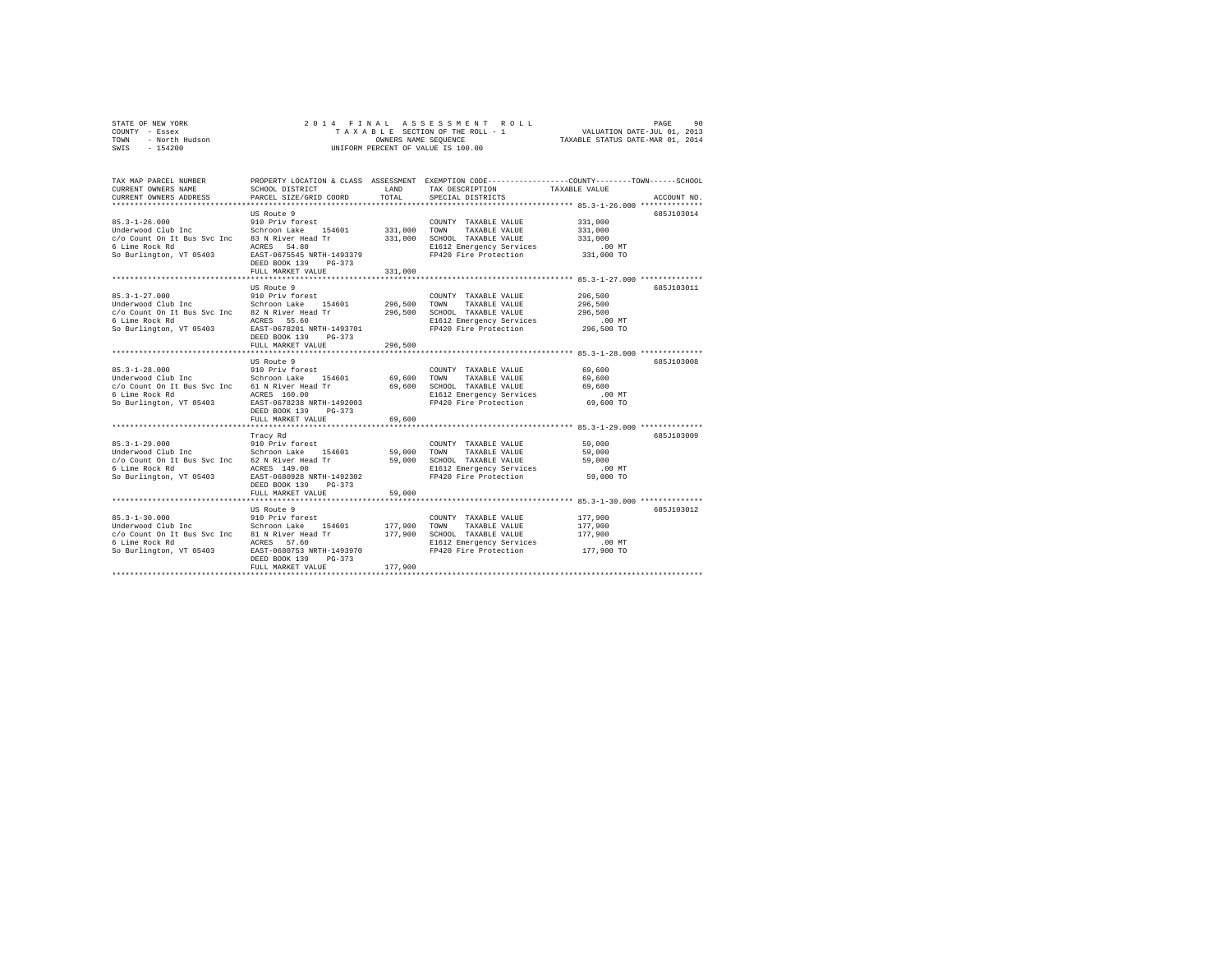|                | STATE OF NEW YORK |  |  |  |  | 2014 FINAL ASSESSMENT ROLL         | PAGE                             | 91 |
|----------------|-------------------|--|--|--|--|------------------------------------|----------------------------------|----|
| COUNTY - Essex |                   |  |  |  |  | TAXABLE SECTION OF THE ROLL - 1    | VALUATION DATE-JUL 01, 2013      |    |
| TOWN           | - North Hudson    |  |  |  |  | OWNERS NAME SEOUENCE               | TAXABLE STATUS DATE-MAR 01, 2014 |    |
| SWIS           | $-154200$         |  |  |  |  | UNIFORM PERCENT OF VALUE IS 100.00 |                                  |    |

| TAX MAP PARCEL NUMBER<br>CURRENT OWNERS NAME         | SCHOOL DISTRICT                            | LAND        | PROPERTY LOCATION & CLASS ASSESSMENT EXEMPTION CODE---------------COUNTY-------TOWN------SCHOOL<br>TAX DESCRIPTION | TAXABLE VALUE                           |             |
|------------------------------------------------------|--------------------------------------------|-------------|--------------------------------------------------------------------------------------------------------------------|-----------------------------------------|-------------|
| CURRENT OWNERS ADDRESS                               | PARCEL SIZE/GRID COORD                     | TOTAL       | SPECIAL DISTRICTS                                                                                                  |                                         | ACCOUNT NO. |
| *************************                            |                                            |             |                                                                                                                    |                                         |             |
|                                                      | Tracy Rd                                   |             |                                                                                                                    |                                         | 685J103010  |
| $85.3 - 1 - 31.000$                                  | 910 Priv forest                            |             | COUNTY TAXABLE VALUE                                                                                               | 153,000                                 |             |
| Underwood Club Inc                                   | Schroon Lake 154601                        | 153,000     | TOWN<br>TAXABLE VALUE                                                                                              | 153,000                                 |             |
| c/o Count On It Bus Svc Inc 80 N River Head Tr       |                                            | 153,000     | SCHOOL TAXABLE VALUE                                                                                               | 153,000                                 |             |
| 6 Lime Rock Rd                                       | ACRES 59.40                                |             | E1612 Emergency Services                                                                                           | $.00$ MT                                |             |
| So Burlington, VT 05403                              | EAST-0683418 NRTH-1494255                  |             | FP420 Fire Protection                                                                                              | 153,000 TO                              |             |
|                                                      | FULL MARKET VALUE<br>******************    | 153,000     |                                                                                                                    | ************* 85.3-1-32.000 *********** |             |
|                                                      | Tracy Rd                                   |             |                                                                                                                    |                                         | 685J103102  |
| $85.3 - 1 - 32.000$                                  | 910 Priv forest                            |             | COUNTY TAXABLE VALUE                                                                                               | 22,600                                  |             |
| Underwood Club Inc                                   | Schroon Lake 154601                        | 22,600 TOWN | TAXABLE VALUE                                                                                                      | 22,600                                  |             |
| c/o Count On It Bus Svc Inc 63 N River Head Tr       |                                            | 22,600      | SCHOOL TAXABLE VALUE                                                                                               | 22,600                                  |             |
| 6 Lime Rock Rd                                       | ACRES 57.10                                |             | E1612 Emergency Services                                                                                           | $.00$ MT                                |             |
| So Burlington, VT 05403                              | EAST-0683004 NRTH-1493235                  |             | FP420 Fire Protection                                                                                              | 22,600 TO                               |             |
|                                                      | DEED BOOK 139<br>$PG-373$                  |             |                                                                                                                    |                                         |             |
|                                                      | FULL MARKET VALUE                          | 22,600      |                                                                                                                    |                                         |             |
|                                                      |                                            |             |                                                                                                                    |                                         |             |
|                                                      | US Route 9                                 |             |                                                                                                                    |                                         | 685J103001  |
| $85.3 - 1 - 38.000$                                  | 910 Priv forest                            |             | COUNTY TAXABLE VALUE                                                                                               | 103,400                                 |             |
| Underwood Club Inc                                   | Schroon Lake 154601                        | 103,400     | TOWN<br>TAXABLE VALUE                                                                                              | 103,400                                 |             |
| c/o Count On It Bus Svc Inc 47 N River Head Tr       |                                            | 103,400     | SCHOOL TAXABLE VALUE                                                                                               | 103,400                                 |             |
| 6 Lime Rock Rd                                       | 160ac                                      |             | E1612 Emergency Services                                                                                           | .00 MT                                  |             |
| So Burlington, VT 05403                              | ACRES 172.50                               |             | FP420 Fire Protection                                                                                              | 103,400 TO                              |             |
|                                                      | EAST-0673149 NRTH-1488757                  |             |                                                                                                                    |                                         |             |
|                                                      | DEED BOOK 139<br>$PG-373$                  |             |                                                                                                                    |                                         |             |
|                                                      | FULL MARKET VALUE                          | 103,400     |                                                                                                                    |                                         |             |
|                                                      |                                            |             |                                                                                                                    |                                         |             |
|                                                      | US Route 9                                 |             |                                                                                                                    |                                         | 685J102915  |
| $94.2 - 1 - 4.000$<br>Underwood Club Inc             | 322 Rural vac>10<br>Schroon Lake<br>154601 | 6,800       | COUNTY TAXABLE VALUE<br>TOWN<br>TAXABLE VALUE                                                                      | 6,800<br>6,800                          |             |
| c/o Count On It Bus Svc Inc 20 North Riverhead Tract |                                            | 6.800       | SCHOOL TAXABLE VALUE                                                                                               | 6,800                                   |             |
| 6 Lime Rock Rd                                       | ACRES 17.10                                |             | E1612 Emergency Services                                                                                           | $.00$ MT                                |             |
| So Burlington, VT 05403                              | EAST-0668851 NRTH-1486251                  |             | FP420 Fire Protection                                                                                              | 6,800 TO                                |             |
|                                                      | DEED BOOK 139<br>$PG-373$                  |             |                                                                                                                    |                                         |             |
|                                                      | FULL MARKET VALUE                          | 6,800       |                                                                                                                    |                                         |             |
|                                                      |                                            |             |                                                                                                                    |                                         |             |
|                                                      | Blue Ridge Rd                              |             |                                                                                                                    |                                         | 685J101004  |
| $125.1 - 1 - 4.000$                                  | 910 Priv forest                            |             | COUNTY TAXABLE VALUE                                                                                               | 18,280                                  |             |
| Upper Hudson Woodlands ATP LP Schroon Lake           | 154601                                     | 18,280      | TAXABLE VALUE<br>TOWN                                                                                              | 18,280                                  |             |
| c/o Regions Timberland Group 26 Tr W Of Rd Pat       |                                            | 18,280      | SCHOOL TAXABLE VALUE                                                                                               | 18,280                                  |             |
| 1180 W Peachtree St Ste 1200 NYS Cons Ease 7001901   |                                            |             | E1611 Emergency Services                                                                                           | .00 MT                                  |             |
| Atlanta, GA 30309                                    | ACRES 134.40                               |             | FP420 Fire Protection                                                                                              | 18,280 TO                               |             |
|                                                      | EAST-0653023 NRTH-1439602                  |             |                                                                                                                    |                                         |             |
|                                                      | DEED BOOK 1658 PG-17                       |             |                                                                                                                    |                                         |             |
|                                                      | CONSERVATION ESMT % 60.00                  |             |                                                                                                                    |                                         |             |
|                                                      | FULL MARKET VALUE                          | 18,280      |                                                                                                                    |                                         |             |
|                                                      |                                            |             |                                                                                                                    |                                         |             |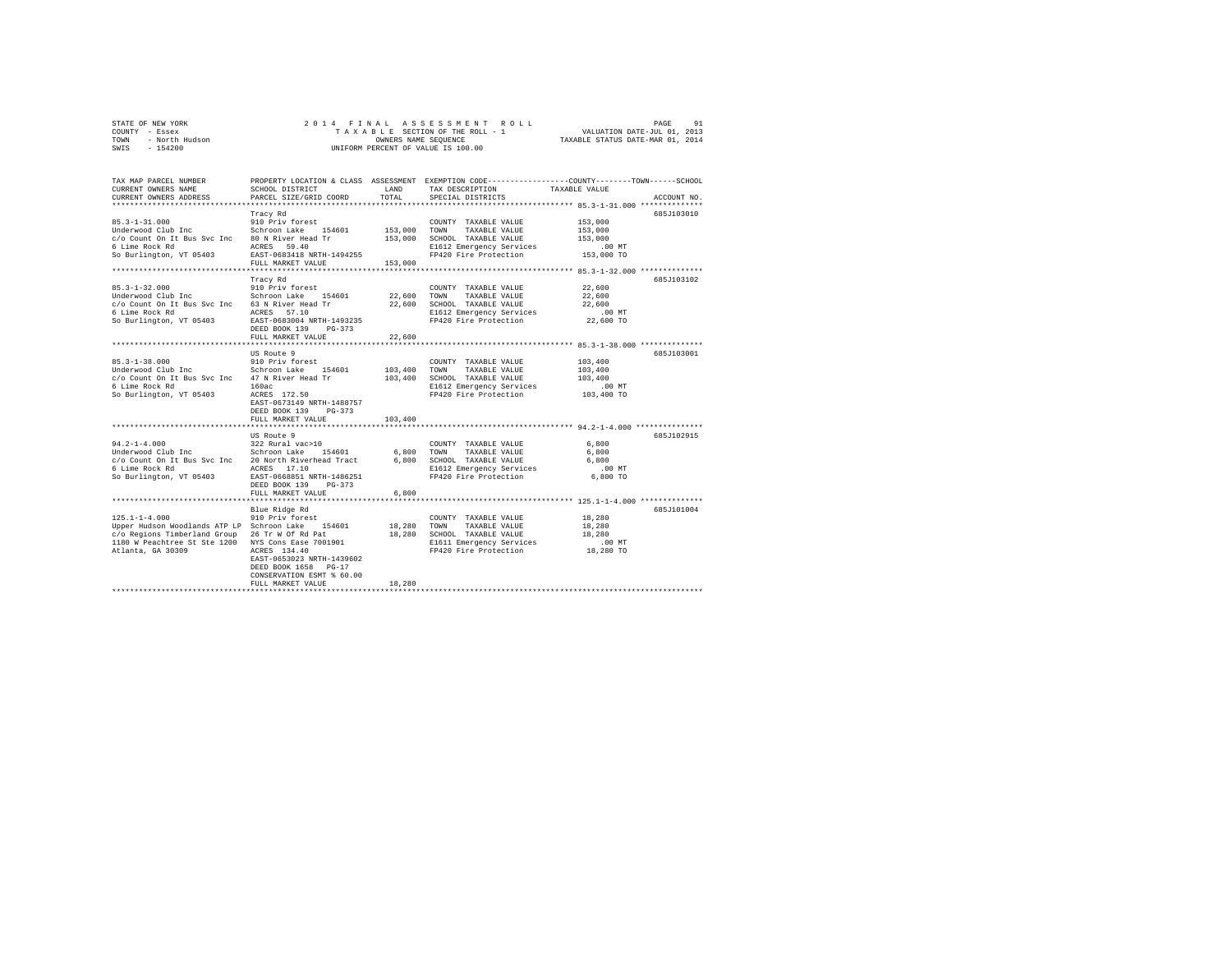|        | STATE OF NEW YORK     |                           |                       | 2014 FINAL ASSESSMENT ROLL         |                                                             | PAGE         | 92 |
|--------|-----------------------|---------------------------|-----------------------|------------------------------------|-------------------------------------------------------------|--------------|----|
| COUNTY | - Essex               |                           |                       | TAXABLE SECTION OF THE ROLL - 1    | VALUATION DATE-JUL 01, 2013                                 |              |    |
| TOWN   | - North Hudson        |                           |                       | OWNERS NAME SEOUENCE               | TAXABLE STATUS DATE-MAR 01, 2014                            |              |    |
| SWIS   | $-154200$             |                           |                       | UNIFORM PERCENT OF VALUE IS 100.00 |                                                             |              |    |
|        |                       |                           |                       |                                    |                                                             |              |    |
|        |                       |                           |                       |                                    |                                                             |              |    |
|        |                       |                           |                       |                                    |                                                             |              |    |
|        | TAX MAP PARCEL NUMBER | PROPERTY LOCATION & CLASS | ASSESSMENT            |                                    | EXEMPTION CODE-----------------COUNTY-------TOWN-----SCHOOL |              |    |
|        | CURRENT OWNERS NAME   | SCHOOL DISTRICT           | LAND                  | TAX DESCRIPTION                    | TAXABLE VALUE                                               |              |    |
|        | duppens curps inposed | pipont otoplanth doopp    | $m \wedge m \wedge r$ |                                    |                                                             | SCHOTTEN STO |    |

| CURRENT OWNERS ADDRESS | PARCEL SIZE/GRID COORD                             | TOTAL   | SPECIAL DISTRICTS                                                 |                    | ACCOUNT NO.                  |
|------------------------|----------------------------------------------------|---------|-------------------------------------------------------------------|--------------------|------------------------------|
|                        |                                                    |         | ************************************ 114.4-1-46.000 ************* |                    |                              |
| $114.4 - 1 - 46.000$   | 3043 US Route 9<br>210 1 Family Res                |         | VET WAR CT 41121                                                  | 9,945<br>9,945     | 685J100403<br>$\overline{0}$ |
| Villmore Constance M   | Schroon Lake 154601 25,800 AGED ALL 41800          |         |                                                                   | 28.178             | 33,150<br>28,178             |
| McLean Kathleen        | 23 Platt Rogers&co Rd Pat 66,300 SR STAR 41834     |         |                                                                   | $\Omega$           | $\Omega$<br>33,150           |
| c/o Elaine Card        | 1691/205 Life Use to                               |         | COUNTY TAXABLE VALUE                                              | 28,177             |                              |
| 3043 US Route 9        | Elaine Card                                        |         | TOWN<br>TAXABLE VALUE                                             | 28,177             |                              |
| North Hudson, NY 12855 | ACRES 0.95                                         |         | SCHOOL TAXABLE VALUE                                              | $\sim$ 0           |                              |
|                        | EAST-0660233 NRTH-1443927                          |         | E1611 Emergency Services                                          | .00MT              |                              |
|                        | DEED BOOK 1691 PG-205                              |         | FP420 Fire Protection                                             | 66,300 TO          |                              |
|                        | FULL MARKET VALUE                                  | 66,300  |                                                                   |                    |                              |
|                        |                                                    |         |                                                                   |                    |                              |
|                        | Duntley Rd                                         |         |                                                                   |                    | 685J192001                   |
| $104.4 - 1 - 59.200$   | 311 Res vac land                                   |         | COUNTY TAXABLE VALUE                                              | 19,200             |                              |
| Vincent Ronald A Sr    | Schroon Lake 154601 19,200                         |         | TOWN<br>TAXABLE VALUE                                             | 19,200             |                              |
| Vincent Jacqueline M   | 31 Platt Rogers&co Rd Pat 19,200                   |         | SCHOOL TAXABLE VALUE                                              | 19,200             |                              |
| 218 13th St            | 2.00<br>ACRES                                      |         | E1611 Emergency Services<br>FP420 Fire Protection                 | .00MT<br>19,200 TO |                              |
| Watervliet, NY 12189   | EAST-0668015 NRTH-1461185<br>DEED BOOK 1663 PG-316 |         |                                                                   |                    |                              |
|                        | FULL MARKET VALUE                                  |         |                                                                   |                    |                              |
|                        |                                                    | 19,200  |                                                                   |                    |                              |
|                        | 3435 Blue Ridge Rd                                 |         |                                                                   |                    | 685J101904                   |
| $113.20 - 1 - 11.000$  | 281 Multiple res                                   |         | SR STAR 41834                                                     | $\circ$            | $\Omega$<br>64,200           |
| Vinskus Vincent J      | Schroon Lake 154601 30,200                         |         | COUNTY TAXABLE VALUE                                              | 126,400            |                              |
| Vinskus Sarah A        | 20 Tract West Of Road Pat 126,400                  |         | TAXABLE VALUE<br>TOWN                                             | 126,400            |                              |
| 3435 Blue Ridge Rd     | ACRES<br>3.18                                      |         | SCHOOL TAXABLE VALUE                                              | 62,200             |                              |
| North Hudson, NY 12855 | EAST-0644466 NRTH-1442703                          |         | E1611 Emergency Services                                          | $.00$ MT           |                              |
|                        | DEED BOOK 652<br>$PG-283$                          |         | FP420 Fire Protection                                             | 126,400 TO         |                              |
|                        | FULL MARKET VALUE                                  | 126,400 |                                                                   |                    |                              |
|                        |                                                    |         |                                                                   |                    |                              |
|                        | 3392 Blue Ridge Rd                                 |         |                                                                   |                    | 685.7103305                  |
| $113.20 - 1 - 1.242$   | 260 Seasonal res                                   |         | COUNTY TAXABLE VALUE                                              | 63,800             |                              |
| Wachmann Eric J        | Schroon Lake 154601                                | 28,600  | TOWN<br>TAXABLE VALUE                                             | 63,800             |                              |
| 315 Third Ave SE       | 20 Tract West Of Road Pat                          | 63,800  | SCHOOL TAXABLE VALUE                                              | 63,800             |                              |
| Waverly, IA 50677      | 1195/95-Life Use Brenda                            |         | E1611 Emergency Services                                          | .00 MT             |                              |
|                        | Wachmann 1626/215-Death C                          |         | FP420 Fire Protection                                             | 63,800 TO          |                              |
|                        | 1.38<br>ACRES                                      |         |                                                                   |                    |                              |
|                        | EAST-0643260 NRTH-1442563                          |         |                                                                   |                    |                              |
|                        | DEED BOOK 1195 PG-95                               |         |                                                                   |                    |                              |
|                        | FULL MARKET VALUE                                  | 63,800  |                                                                   |                    |                              |
|                        | ***********************                            |         |                                                                   |                    |                              |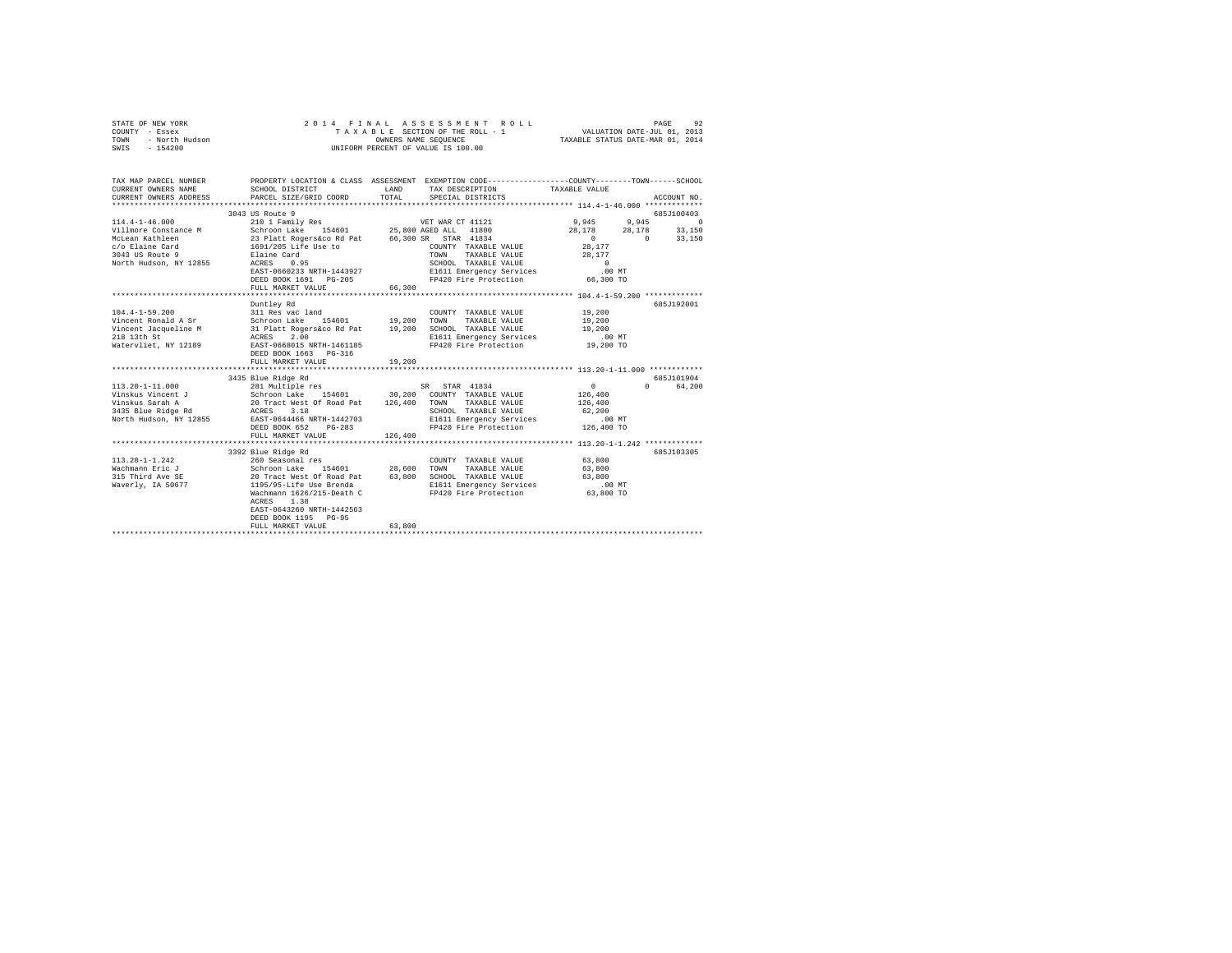| TAX MAP PARCEL NUMBER PROPERTY LOCATION & CLASS ASSESSMENT EXEMPTION CODE--------------COUNTY-------TOWN------SCHOOL<br>TAX DESCRIPTION<br>SCHOOL DISTRICT<br>CURRENT OWNERS NAME<br>LAND<br>TAXABLE VALUE<br>TOTAL<br>CURRENT OWNERS ADDRESS<br>PARCEL SIZE/GRID COORD<br>SPECIAL DISTRICTS<br>ACCOUNT NO.<br>151 Pepper Hollow Rd<br>685J176007<br>VET WAR CT 41121<br>$104.4 - 1 - 9.000$<br>210 1 Family Res - WTRFNT<br>15,000<br>15,000<br>$\sim$ 0<br>Schroon Lake 154601 50,700 RES. STAR 41854<br>3 Totn&crossfield Twp 49 160,500 COUNTY TAXABLE VALUE<br>Wachowski Daniel P<br>$\sim$ 0<br>$\sim$ 0<br>30,000<br>Wachowski Sally L<br>145,500<br>151 Pepper Hollow Rd<br>ACRES 4.00<br>TAXABLE VALUE<br>145,500<br>TOWN<br>North Hudson, NY 12855<br>EAST-0664705 NRTH-1461819<br>SCHOOL TAXABLE VALUE<br>130,500<br>DEED BOOK 1560 PG-88<br>E1611 Emergency Services<br>.00 MT<br>160,500 FP420 Fire Protection<br>FULL MARKET VALUE<br>160,500 TO<br>3653 US Route 9<br>685J100503<br>$104.4 - 2 - 1.000$<br>270 Mfg housing<br>COUNTY TAXABLE VALUE<br>50,200<br>Schroon Lake 154601<br>Wachowski Daniel P<br>31,700 TOWN<br>TAXABLE VALUE<br>50,200<br>Wachowski Sally L<br>3643 US Rte 9<br>PO Box 15<br>29 Platt Rogers&co Rd Pat 50,200 SCHOOL TAXABLE VALUE<br>50,200<br>Box 10997<br>E1611 Emergency Services<br>$.00$ MT<br>ACRES 5.01<br>EAST-0664947 NRTH-1458049<br>FP420 Fire Protection<br>50,200 TO<br>North Hudson, NY 12855<br>DEED BOOK 1361 PG-114<br>FULL MARKET VALUE<br>50,200<br>*********************************** 114.4-1-20.100 **************<br>************<br>61 Johnson Pond Rd<br>685J102812<br>$114.4 - 1 - 20.100$<br>240 Rural res<br>COUNTY TAXABLE VALUE<br>116,400<br>Ward Brian P<br>Schroon Lake 154601<br>58,300<br>TOWN<br>TAXABLE VALUE<br>116,400<br>Ward Lissa<br>220 Long Rd<br>la Gore E Of Rd Pat<br>116,400<br>116,400<br>SCHOOL TAXABLE VALUE<br>142 Paradox Tract<br>ACRES 44.76<br>E1611 Emergency Services<br>$.00$ MT<br>Tully, NY 13159<br>FP420 Fire Protection<br>116,400 TO<br>EAST-0661646 NRTH-1442426<br>DEED BOOK 855 PG-183<br>FULL MARKET VALUE<br>116,400<br>3362 US Route 9<br>685Z006002<br>210 1 Family Res<br>$114.2 - 2 - 3.000$<br>COUNTY TAXABLE VALUE<br>124,000<br>Schroon Lake 154601<br>Warner Rebecca L<br>29,300<br>TOWN<br>TAXABLE VALUE<br>124,000<br>Warner Chadwick<br>3362 US Rte 9<br>PO Box 42<br>25 Platt & Rogers Co Rd P 124,000 SCHOOL TAXABLE VALUE<br>ACRES 2.17 BANKBACTAXS E1611 Emergency Services<br>124,000<br>$.00$ MT<br>EAST-0661797 NRTH-1451369<br>FP420 Fire Protection<br>124,000 TO<br>DEED BOOK 1545 PG-37<br>FULL MARKET VALUE<br>124,000<br>1889 Blue Ridge Rd<br>6879905914<br>$112. -2 - 3.000$<br>240 Rural res<br>COUNTY TAXABLE VALUE<br>203,500<br>Schroon Lake 154601 83,700<br>203,500<br>Waryha Charles V III<br>TOWN<br>TAXABLE VALUE<br>3244 Tamerac St<br>14 Totn&crossfield Twp 30 203,500 SCHOOL TAXABLE VALUE<br>203,500<br>Mohegan Lake, NY 10547<br>00075.00<br>E1611 Emergency Services<br>$.00$ MT<br>FP420 Fire Protection<br>203,500 TO<br>ACRES 98.60 BANK CORE<br>EAST-0606776 NRTH-1440747<br>DEED BOOK 772<br>$PG-0.38$<br>203,500<br>FULL MARKET VALUE | OF NEW YORK 2<br>Y - Essex<br>- North Hudson<br>- 154200<br>STATE OF NEW YORK<br>COUNTY - Essex<br>TOWN<br>SWIS | 2014 FINAL | UNIFORM PERCENT OF VALUE IS 100.00 |  |
|----------------------------------------------------------------------------------------------------------------------------------------------------------------------------------------------------------------------------------------------------------------------------------------------------------------------------------------------------------------------------------------------------------------------------------------------------------------------------------------------------------------------------------------------------------------------------------------------------------------------------------------------------------------------------------------------------------------------------------------------------------------------------------------------------------------------------------------------------------------------------------------------------------------------------------------------------------------------------------------------------------------------------------------------------------------------------------------------------------------------------------------------------------------------------------------------------------------------------------------------------------------------------------------------------------------------------------------------------------------------------------------------------------------------------------------------------------------------------------------------------------------------------------------------------------------------------------------------------------------------------------------------------------------------------------------------------------------------------------------------------------------------------------------------------------------------------------------------------------------------------------------------------------------------------------------------------------------------------------------------------------------------------------------------------------------------------------------------------------------------------------------------------------------------------------------------------------------------------------------------------------------------------------------------------------------------------------------------------------------------------------------------------------------------------------------------------------------------------------------------------------------------------------------------------------------------------------------------------------------------------------------------------------------------------------------------------------------------------------------------------------------------------------------------------------------------------------------------------------------------------------------------------------------------------------------------------------------------------------------------------------------------------------------------------------------------------------------------------------------------------------------------------------------------------------------------------------|-----------------------------------------------------------------------------------------------------------------|------------|------------------------------------|--|
|                                                                                                                                                                                                                                                                                                                                                                                                                                                                                                                                                                                                                                                                                                                                                                                                                                                                                                                                                                                                                                                                                                                                                                                                                                                                                                                                                                                                                                                                                                                                                                                                                                                                                                                                                                                                                                                                                                                                                                                                                                                                                                                                                                                                                                                                                                                                                                                                                                                                                                                                                                                                                                                                                                                                                                                                                                                                                                                                                                                                                                                                                                                                                                                                          |                                                                                                                 |            |                                    |  |
|                                                                                                                                                                                                                                                                                                                                                                                                                                                                                                                                                                                                                                                                                                                                                                                                                                                                                                                                                                                                                                                                                                                                                                                                                                                                                                                                                                                                                                                                                                                                                                                                                                                                                                                                                                                                                                                                                                                                                                                                                                                                                                                                                                                                                                                                                                                                                                                                                                                                                                                                                                                                                                                                                                                                                                                                                                                                                                                                                                                                                                                                                                                                                                                                          |                                                                                                                 |            |                                    |  |
|                                                                                                                                                                                                                                                                                                                                                                                                                                                                                                                                                                                                                                                                                                                                                                                                                                                                                                                                                                                                                                                                                                                                                                                                                                                                                                                                                                                                                                                                                                                                                                                                                                                                                                                                                                                                                                                                                                                                                                                                                                                                                                                                                                                                                                                                                                                                                                                                                                                                                                                                                                                                                                                                                                                                                                                                                                                                                                                                                                                                                                                                                                                                                                                                          |                                                                                                                 |            |                                    |  |
|                                                                                                                                                                                                                                                                                                                                                                                                                                                                                                                                                                                                                                                                                                                                                                                                                                                                                                                                                                                                                                                                                                                                                                                                                                                                                                                                                                                                                                                                                                                                                                                                                                                                                                                                                                                                                                                                                                                                                                                                                                                                                                                                                                                                                                                                                                                                                                                                                                                                                                                                                                                                                                                                                                                                                                                                                                                                                                                                                                                                                                                                                                                                                                                                          |                                                                                                                 |            |                                    |  |
|                                                                                                                                                                                                                                                                                                                                                                                                                                                                                                                                                                                                                                                                                                                                                                                                                                                                                                                                                                                                                                                                                                                                                                                                                                                                                                                                                                                                                                                                                                                                                                                                                                                                                                                                                                                                                                                                                                                                                                                                                                                                                                                                                                                                                                                                                                                                                                                                                                                                                                                                                                                                                                                                                                                                                                                                                                                                                                                                                                                                                                                                                                                                                                                                          |                                                                                                                 |            |                                    |  |
|                                                                                                                                                                                                                                                                                                                                                                                                                                                                                                                                                                                                                                                                                                                                                                                                                                                                                                                                                                                                                                                                                                                                                                                                                                                                                                                                                                                                                                                                                                                                                                                                                                                                                                                                                                                                                                                                                                                                                                                                                                                                                                                                                                                                                                                                                                                                                                                                                                                                                                                                                                                                                                                                                                                                                                                                                                                                                                                                                                                                                                                                                                                                                                                                          |                                                                                                                 |            |                                    |  |
|                                                                                                                                                                                                                                                                                                                                                                                                                                                                                                                                                                                                                                                                                                                                                                                                                                                                                                                                                                                                                                                                                                                                                                                                                                                                                                                                                                                                                                                                                                                                                                                                                                                                                                                                                                                                                                                                                                                                                                                                                                                                                                                                                                                                                                                                                                                                                                                                                                                                                                                                                                                                                                                                                                                                                                                                                                                                                                                                                                                                                                                                                                                                                                                                          |                                                                                                                 |            |                                    |  |
|                                                                                                                                                                                                                                                                                                                                                                                                                                                                                                                                                                                                                                                                                                                                                                                                                                                                                                                                                                                                                                                                                                                                                                                                                                                                                                                                                                                                                                                                                                                                                                                                                                                                                                                                                                                                                                                                                                                                                                                                                                                                                                                                                                                                                                                                                                                                                                                                                                                                                                                                                                                                                                                                                                                                                                                                                                                                                                                                                                                                                                                                                                                                                                                                          |                                                                                                                 |            |                                    |  |
|                                                                                                                                                                                                                                                                                                                                                                                                                                                                                                                                                                                                                                                                                                                                                                                                                                                                                                                                                                                                                                                                                                                                                                                                                                                                                                                                                                                                                                                                                                                                                                                                                                                                                                                                                                                                                                                                                                                                                                                                                                                                                                                                                                                                                                                                                                                                                                                                                                                                                                                                                                                                                                                                                                                                                                                                                                                                                                                                                                                                                                                                                                                                                                                                          |                                                                                                                 |            |                                    |  |
|                                                                                                                                                                                                                                                                                                                                                                                                                                                                                                                                                                                                                                                                                                                                                                                                                                                                                                                                                                                                                                                                                                                                                                                                                                                                                                                                                                                                                                                                                                                                                                                                                                                                                                                                                                                                                                                                                                                                                                                                                                                                                                                                                                                                                                                                                                                                                                                                                                                                                                                                                                                                                                                                                                                                                                                                                                                                                                                                                                                                                                                                                                                                                                                                          |                                                                                                                 |            |                                    |  |
|                                                                                                                                                                                                                                                                                                                                                                                                                                                                                                                                                                                                                                                                                                                                                                                                                                                                                                                                                                                                                                                                                                                                                                                                                                                                                                                                                                                                                                                                                                                                                                                                                                                                                                                                                                                                                                                                                                                                                                                                                                                                                                                                                                                                                                                                                                                                                                                                                                                                                                                                                                                                                                                                                                                                                                                                                                                                                                                                                                                                                                                                                                                                                                                                          |                                                                                                                 |            |                                    |  |
|                                                                                                                                                                                                                                                                                                                                                                                                                                                                                                                                                                                                                                                                                                                                                                                                                                                                                                                                                                                                                                                                                                                                                                                                                                                                                                                                                                                                                                                                                                                                                                                                                                                                                                                                                                                                                                                                                                                                                                                                                                                                                                                                                                                                                                                                                                                                                                                                                                                                                                                                                                                                                                                                                                                                                                                                                                                                                                                                                                                                                                                                                                                                                                                                          |                                                                                                                 |            |                                    |  |
|                                                                                                                                                                                                                                                                                                                                                                                                                                                                                                                                                                                                                                                                                                                                                                                                                                                                                                                                                                                                                                                                                                                                                                                                                                                                                                                                                                                                                                                                                                                                                                                                                                                                                                                                                                                                                                                                                                                                                                                                                                                                                                                                                                                                                                                                                                                                                                                                                                                                                                                                                                                                                                                                                                                                                                                                                                                                                                                                                                                                                                                                                                                                                                                                          |                                                                                                                 |            |                                    |  |
|                                                                                                                                                                                                                                                                                                                                                                                                                                                                                                                                                                                                                                                                                                                                                                                                                                                                                                                                                                                                                                                                                                                                                                                                                                                                                                                                                                                                                                                                                                                                                                                                                                                                                                                                                                                                                                                                                                                                                                                                                                                                                                                                                                                                                                                                                                                                                                                                                                                                                                                                                                                                                                                                                                                                                                                                                                                                                                                                                                                                                                                                                                                                                                                                          |                                                                                                                 |            |                                    |  |
|                                                                                                                                                                                                                                                                                                                                                                                                                                                                                                                                                                                                                                                                                                                                                                                                                                                                                                                                                                                                                                                                                                                                                                                                                                                                                                                                                                                                                                                                                                                                                                                                                                                                                                                                                                                                                                                                                                                                                                                                                                                                                                                                                                                                                                                                                                                                                                                                                                                                                                                                                                                                                                                                                                                                                                                                                                                                                                                                                                                                                                                                                                                                                                                                          |                                                                                                                 |            |                                    |  |
|                                                                                                                                                                                                                                                                                                                                                                                                                                                                                                                                                                                                                                                                                                                                                                                                                                                                                                                                                                                                                                                                                                                                                                                                                                                                                                                                                                                                                                                                                                                                                                                                                                                                                                                                                                                                                                                                                                                                                                                                                                                                                                                                                                                                                                                                                                                                                                                                                                                                                                                                                                                                                                                                                                                                                                                                                                                                                                                                                                                                                                                                                                                                                                                                          |                                                                                                                 |            |                                    |  |
|                                                                                                                                                                                                                                                                                                                                                                                                                                                                                                                                                                                                                                                                                                                                                                                                                                                                                                                                                                                                                                                                                                                                                                                                                                                                                                                                                                                                                                                                                                                                                                                                                                                                                                                                                                                                                                                                                                                                                                                                                                                                                                                                                                                                                                                                                                                                                                                                                                                                                                                                                                                                                                                                                                                                                                                                                                                                                                                                                                                                                                                                                                                                                                                                          |                                                                                                                 |            |                                    |  |
|                                                                                                                                                                                                                                                                                                                                                                                                                                                                                                                                                                                                                                                                                                                                                                                                                                                                                                                                                                                                                                                                                                                                                                                                                                                                                                                                                                                                                                                                                                                                                                                                                                                                                                                                                                                                                                                                                                                                                                                                                                                                                                                                                                                                                                                                                                                                                                                                                                                                                                                                                                                                                                                                                                                                                                                                                                                                                                                                                                                                                                                                                                                                                                                                          |                                                                                                                 |            |                                    |  |
|                                                                                                                                                                                                                                                                                                                                                                                                                                                                                                                                                                                                                                                                                                                                                                                                                                                                                                                                                                                                                                                                                                                                                                                                                                                                                                                                                                                                                                                                                                                                                                                                                                                                                                                                                                                                                                                                                                                                                                                                                                                                                                                                                                                                                                                                                                                                                                                                                                                                                                                                                                                                                                                                                                                                                                                                                                                                                                                                                                                                                                                                                                                                                                                                          |                                                                                                                 |            |                                    |  |
|                                                                                                                                                                                                                                                                                                                                                                                                                                                                                                                                                                                                                                                                                                                                                                                                                                                                                                                                                                                                                                                                                                                                                                                                                                                                                                                                                                                                                                                                                                                                                                                                                                                                                                                                                                                                                                                                                                                                                                                                                                                                                                                                                                                                                                                                                                                                                                                                                                                                                                                                                                                                                                                                                                                                                                                                                                                                                                                                                                                                                                                                                                                                                                                                          |                                                                                                                 |            |                                    |  |
|                                                                                                                                                                                                                                                                                                                                                                                                                                                                                                                                                                                                                                                                                                                                                                                                                                                                                                                                                                                                                                                                                                                                                                                                                                                                                                                                                                                                                                                                                                                                                                                                                                                                                                                                                                                                                                                                                                                                                                                                                                                                                                                                                                                                                                                                                                                                                                                                                                                                                                                                                                                                                                                                                                                                                                                                                                                                                                                                                                                                                                                                                                                                                                                                          |                                                                                                                 |            |                                    |  |
|                                                                                                                                                                                                                                                                                                                                                                                                                                                                                                                                                                                                                                                                                                                                                                                                                                                                                                                                                                                                                                                                                                                                                                                                                                                                                                                                                                                                                                                                                                                                                                                                                                                                                                                                                                                                                                                                                                                                                                                                                                                                                                                                                                                                                                                                                                                                                                                                                                                                                                                                                                                                                                                                                                                                                                                                                                                                                                                                                                                                                                                                                                                                                                                                          |                                                                                                                 |            |                                    |  |
|                                                                                                                                                                                                                                                                                                                                                                                                                                                                                                                                                                                                                                                                                                                                                                                                                                                                                                                                                                                                                                                                                                                                                                                                                                                                                                                                                                                                                                                                                                                                                                                                                                                                                                                                                                                                                                                                                                                                                                                                                                                                                                                                                                                                                                                                                                                                                                                                                                                                                                                                                                                                                                                                                                                                                                                                                                                                                                                                                                                                                                                                                                                                                                                                          |                                                                                                                 |            |                                    |  |
|                                                                                                                                                                                                                                                                                                                                                                                                                                                                                                                                                                                                                                                                                                                                                                                                                                                                                                                                                                                                                                                                                                                                                                                                                                                                                                                                                                                                                                                                                                                                                                                                                                                                                                                                                                                                                                                                                                                                                                                                                                                                                                                                                                                                                                                                                                                                                                                                                                                                                                                                                                                                                                                                                                                                                                                                                                                                                                                                                                                                                                                                                                                                                                                                          |                                                                                                                 |            |                                    |  |
|                                                                                                                                                                                                                                                                                                                                                                                                                                                                                                                                                                                                                                                                                                                                                                                                                                                                                                                                                                                                                                                                                                                                                                                                                                                                                                                                                                                                                                                                                                                                                                                                                                                                                                                                                                                                                                                                                                                                                                                                                                                                                                                                                                                                                                                                                                                                                                                                                                                                                                                                                                                                                                                                                                                                                                                                                                                                                                                                                                                                                                                                                                                                                                                                          |                                                                                                                 |            |                                    |  |
|                                                                                                                                                                                                                                                                                                                                                                                                                                                                                                                                                                                                                                                                                                                                                                                                                                                                                                                                                                                                                                                                                                                                                                                                                                                                                                                                                                                                                                                                                                                                                                                                                                                                                                                                                                                                                                                                                                                                                                                                                                                                                                                                                                                                                                                                                                                                                                                                                                                                                                                                                                                                                                                                                                                                                                                                                                                                                                                                                                                                                                                                                                                                                                                                          |                                                                                                                 |            |                                    |  |
|                                                                                                                                                                                                                                                                                                                                                                                                                                                                                                                                                                                                                                                                                                                                                                                                                                                                                                                                                                                                                                                                                                                                                                                                                                                                                                                                                                                                                                                                                                                                                                                                                                                                                                                                                                                                                                                                                                                                                                                                                                                                                                                                                                                                                                                                                                                                                                                                                                                                                                                                                                                                                                                                                                                                                                                                                                                                                                                                                                                                                                                                                                                                                                                                          |                                                                                                                 |            |                                    |  |
|                                                                                                                                                                                                                                                                                                                                                                                                                                                                                                                                                                                                                                                                                                                                                                                                                                                                                                                                                                                                                                                                                                                                                                                                                                                                                                                                                                                                                                                                                                                                                                                                                                                                                                                                                                                                                                                                                                                                                                                                                                                                                                                                                                                                                                                                                                                                                                                                                                                                                                                                                                                                                                                                                                                                                                                                                                                                                                                                                                                                                                                                                                                                                                                                          |                                                                                                                 |            |                                    |  |
|                                                                                                                                                                                                                                                                                                                                                                                                                                                                                                                                                                                                                                                                                                                                                                                                                                                                                                                                                                                                                                                                                                                                                                                                                                                                                                                                                                                                                                                                                                                                                                                                                                                                                                                                                                                                                                                                                                                                                                                                                                                                                                                                                                                                                                                                                                                                                                                                                                                                                                                                                                                                                                                                                                                                                                                                                                                                                                                                                                                                                                                                                                                                                                                                          |                                                                                                                 |            |                                    |  |
|                                                                                                                                                                                                                                                                                                                                                                                                                                                                                                                                                                                                                                                                                                                                                                                                                                                                                                                                                                                                                                                                                                                                                                                                                                                                                                                                                                                                                                                                                                                                                                                                                                                                                                                                                                                                                                                                                                                                                                                                                                                                                                                                                                                                                                                                                                                                                                                                                                                                                                                                                                                                                                                                                                                                                                                                                                                                                                                                                                                                                                                                                                                                                                                                          |                                                                                                                 |            |                                    |  |
|                                                                                                                                                                                                                                                                                                                                                                                                                                                                                                                                                                                                                                                                                                                                                                                                                                                                                                                                                                                                                                                                                                                                                                                                                                                                                                                                                                                                                                                                                                                                                                                                                                                                                                                                                                                                                                                                                                                                                                                                                                                                                                                                                                                                                                                                                                                                                                                                                                                                                                                                                                                                                                                                                                                                                                                                                                                                                                                                                                                                                                                                                                                                                                                                          |                                                                                                                 |            |                                    |  |
|                                                                                                                                                                                                                                                                                                                                                                                                                                                                                                                                                                                                                                                                                                                                                                                                                                                                                                                                                                                                                                                                                                                                                                                                                                                                                                                                                                                                                                                                                                                                                                                                                                                                                                                                                                                                                                                                                                                                                                                                                                                                                                                                                                                                                                                                                                                                                                                                                                                                                                                                                                                                                                                                                                                                                                                                                                                                                                                                                                                                                                                                                                                                                                                                          |                                                                                                                 |            |                                    |  |
|                                                                                                                                                                                                                                                                                                                                                                                                                                                                                                                                                                                                                                                                                                                                                                                                                                                                                                                                                                                                                                                                                                                                                                                                                                                                                                                                                                                                                                                                                                                                                                                                                                                                                                                                                                                                                                                                                                                                                                                                                                                                                                                                                                                                                                                                                                                                                                                                                                                                                                                                                                                                                                                                                                                                                                                                                                                                                                                                                                                                                                                                                                                                                                                                          |                                                                                                                 |            |                                    |  |
|                                                                                                                                                                                                                                                                                                                                                                                                                                                                                                                                                                                                                                                                                                                                                                                                                                                                                                                                                                                                                                                                                                                                                                                                                                                                                                                                                                                                                                                                                                                                                                                                                                                                                                                                                                                                                                                                                                                                                                                                                                                                                                                                                                                                                                                                                                                                                                                                                                                                                                                                                                                                                                                                                                                                                                                                                                                                                                                                                                                                                                                                                                                                                                                                          |                                                                                                                 |            |                                    |  |
|                                                                                                                                                                                                                                                                                                                                                                                                                                                                                                                                                                                                                                                                                                                                                                                                                                                                                                                                                                                                                                                                                                                                                                                                                                                                                                                                                                                                                                                                                                                                                                                                                                                                                                                                                                                                                                                                                                                                                                                                                                                                                                                                                                                                                                                                                                                                                                                                                                                                                                                                                                                                                                                                                                                                                                                                                                                                                                                                                                                                                                                                                                                                                                                                          | North Hudson, NY 12855                                                                                          |            |                                    |  |
|                                                                                                                                                                                                                                                                                                                                                                                                                                                                                                                                                                                                                                                                                                                                                                                                                                                                                                                                                                                                                                                                                                                                                                                                                                                                                                                                                                                                                                                                                                                                                                                                                                                                                                                                                                                                                                                                                                                                                                                                                                                                                                                                                                                                                                                                                                                                                                                                                                                                                                                                                                                                                                                                                                                                                                                                                                                                                                                                                                                                                                                                                                                                                                                                          |                                                                                                                 |            |                                    |  |
|                                                                                                                                                                                                                                                                                                                                                                                                                                                                                                                                                                                                                                                                                                                                                                                                                                                                                                                                                                                                                                                                                                                                                                                                                                                                                                                                                                                                                                                                                                                                                                                                                                                                                                                                                                                                                                                                                                                                                                                                                                                                                                                                                                                                                                                                                                                                                                                                                                                                                                                                                                                                                                                                                                                                                                                                                                                                                                                                                                                                                                                                                                                                                                                                          |                                                                                                                 |            |                                    |  |
|                                                                                                                                                                                                                                                                                                                                                                                                                                                                                                                                                                                                                                                                                                                                                                                                                                                                                                                                                                                                                                                                                                                                                                                                                                                                                                                                                                                                                                                                                                                                                                                                                                                                                                                                                                                                                                                                                                                                                                                                                                                                                                                                                                                                                                                                                                                                                                                                                                                                                                                                                                                                                                                                                                                                                                                                                                                                                                                                                                                                                                                                                                                                                                                                          |                                                                                                                 |            |                                    |  |
|                                                                                                                                                                                                                                                                                                                                                                                                                                                                                                                                                                                                                                                                                                                                                                                                                                                                                                                                                                                                                                                                                                                                                                                                                                                                                                                                                                                                                                                                                                                                                                                                                                                                                                                                                                                                                                                                                                                                                                                                                                                                                                                                                                                                                                                                                                                                                                                                                                                                                                                                                                                                                                                                                                                                                                                                                                                                                                                                                                                                                                                                                                                                                                                                          |                                                                                                                 |            |                                    |  |
|                                                                                                                                                                                                                                                                                                                                                                                                                                                                                                                                                                                                                                                                                                                                                                                                                                                                                                                                                                                                                                                                                                                                                                                                                                                                                                                                                                                                                                                                                                                                                                                                                                                                                                                                                                                                                                                                                                                                                                                                                                                                                                                                                                                                                                                                                                                                                                                                                                                                                                                                                                                                                                                                                                                                                                                                                                                                                                                                                                                                                                                                                                                                                                                                          |                                                                                                                 |            |                                    |  |
|                                                                                                                                                                                                                                                                                                                                                                                                                                                                                                                                                                                                                                                                                                                                                                                                                                                                                                                                                                                                                                                                                                                                                                                                                                                                                                                                                                                                                                                                                                                                                                                                                                                                                                                                                                                                                                                                                                                                                                                                                                                                                                                                                                                                                                                                                                                                                                                                                                                                                                                                                                                                                                                                                                                                                                                                                                                                                                                                                                                                                                                                                                                                                                                                          |                                                                                                                 |            |                                    |  |
|                                                                                                                                                                                                                                                                                                                                                                                                                                                                                                                                                                                                                                                                                                                                                                                                                                                                                                                                                                                                                                                                                                                                                                                                                                                                                                                                                                                                                                                                                                                                                                                                                                                                                                                                                                                                                                                                                                                                                                                                                                                                                                                                                                                                                                                                                                                                                                                                                                                                                                                                                                                                                                                                                                                                                                                                                                                                                                                                                                                                                                                                                                                                                                                                          |                                                                                                                 |            |                                    |  |
|                                                                                                                                                                                                                                                                                                                                                                                                                                                                                                                                                                                                                                                                                                                                                                                                                                                                                                                                                                                                                                                                                                                                                                                                                                                                                                                                                                                                                                                                                                                                                                                                                                                                                                                                                                                                                                                                                                                                                                                                                                                                                                                                                                                                                                                                                                                                                                                                                                                                                                                                                                                                                                                                                                                                                                                                                                                                                                                                                                                                                                                                                                                                                                                                          |                                                                                                                 |            |                                    |  |
|                                                                                                                                                                                                                                                                                                                                                                                                                                                                                                                                                                                                                                                                                                                                                                                                                                                                                                                                                                                                                                                                                                                                                                                                                                                                                                                                                                                                                                                                                                                                                                                                                                                                                                                                                                                                                                                                                                                                                                                                                                                                                                                                                                                                                                                                                                                                                                                                                                                                                                                                                                                                                                                                                                                                                                                                                                                                                                                                                                                                                                                                                                                                                                                                          |                                                                                                                 |            |                                    |  |
|                                                                                                                                                                                                                                                                                                                                                                                                                                                                                                                                                                                                                                                                                                                                                                                                                                                                                                                                                                                                                                                                                                                                                                                                                                                                                                                                                                                                                                                                                                                                                                                                                                                                                                                                                                                                                                                                                                                                                                                                                                                                                                                                                                                                                                                                                                                                                                                                                                                                                                                                                                                                                                                                                                                                                                                                                                                                                                                                                                                                                                                                                                                                                                                                          |                                                                                                                 |            |                                    |  |
|                                                                                                                                                                                                                                                                                                                                                                                                                                                                                                                                                                                                                                                                                                                                                                                                                                                                                                                                                                                                                                                                                                                                                                                                                                                                                                                                                                                                                                                                                                                                                                                                                                                                                                                                                                                                                                                                                                                                                                                                                                                                                                                                                                                                                                                                                                                                                                                                                                                                                                                                                                                                                                                                                                                                                                                                                                                                                                                                                                                                                                                                                                                                                                                                          |                                                                                                                 |            |                                    |  |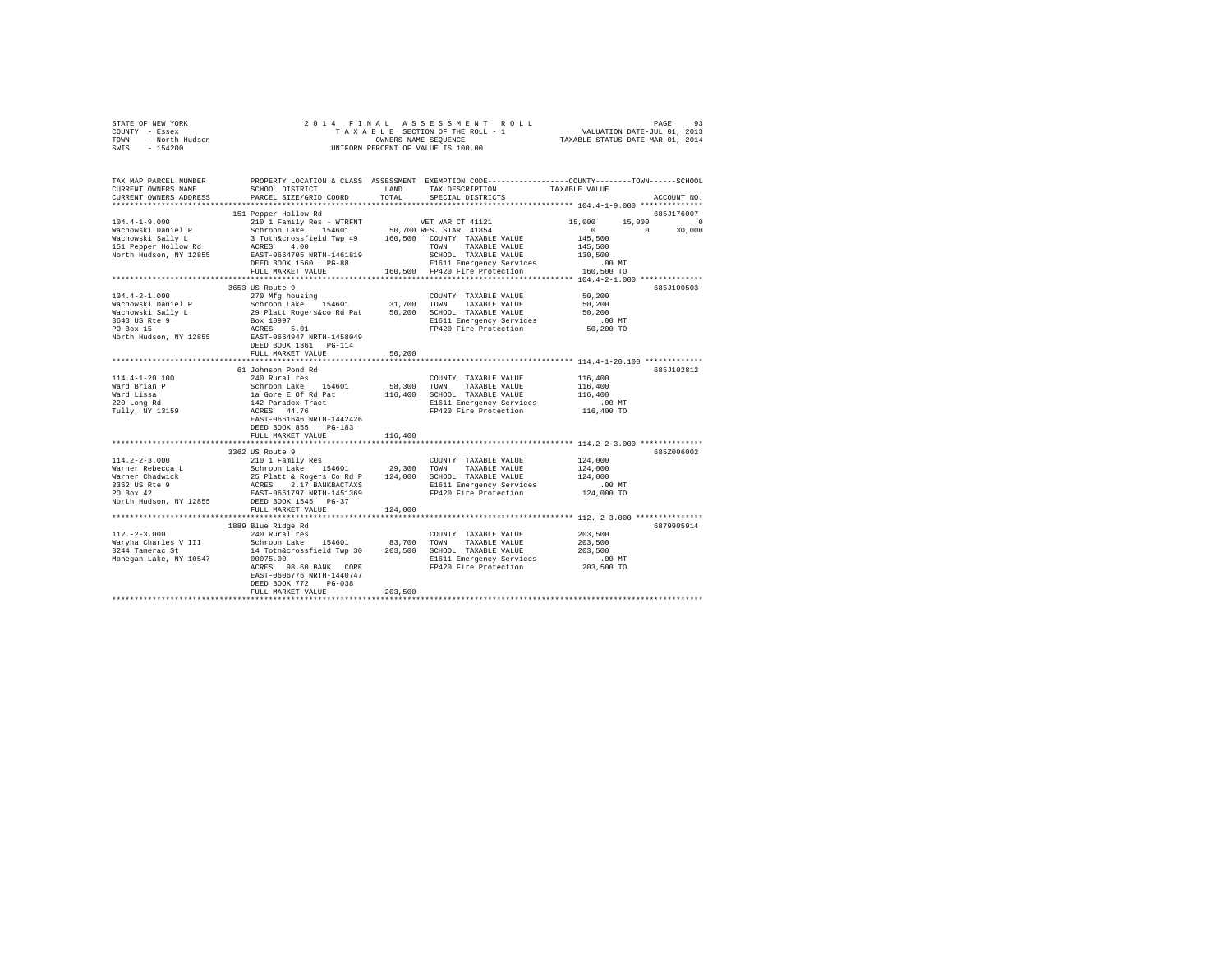|                | STATE OF NEW YORK |  |  |  |  | 2014 FINAL ASSESSMENT ROLL         | PAGE                             | 94 |
|----------------|-------------------|--|--|--|--|------------------------------------|----------------------------------|----|
| COUNTY - Essex |                   |  |  |  |  | TAXABLE SECTION OF THE ROLL - 1    | VALUATION DATE-JUL 01, 2013      |    |
| TOWN           | - North Hudson    |  |  |  |  | OWNERS NAME SEOUENCE               | TAXABLE STATUS DATE-MAR 01, 2014 |    |
| SWIS           | $-154200$         |  |  |  |  | UNIFORM PERCENT OF VALUE IS 100.00 |                                  |    |

| TAX MAP PARCEL NUMBER<br>CURRENT OWNERS NAME<br>CURRENT OWNERS ADDRESS                                                                          | SCHOOL DISTRICT<br>PARCEL SIZE/GRID COORD                                                                                                                                                                                             | LAND<br>TOTAL              | TAX DESCRIPTION<br>SPECIAL DISTRICTS                                                                                       | PROPERTY LOCATION & CLASS ASSESSMENT EXEMPTION CODE----------------COUNTY-------TOWN------SCHOOL<br>TAXABLE VALUE<br>ACCOUNT NO.    |
|-------------------------------------------------------------------------------------------------------------------------------------------------|---------------------------------------------------------------------------------------------------------------------------------------------------------------------------------------------------------------------------------------|----------------------------|----------------------------------------------------------------------------------------------------------------------------|-------------------------------------------------------------------------------------------------------------------------------------|
| $104.4 - 1 - 21.000$<br>Washburn Derwood<br>Wilson Sharon<br>12024 Carver Ave<br>New Port Richey, FL 34654                                      | 84 Pepper Hollow Rd<br>210 1 Family Res<br>Schroon Lake<br>154601<br>3 Totn&crossfield Twp 49 64,800<br>0.48<br>ACRES<br>EAST-0666030 NRTH-1463128<br>DEED BOOK 1428 PG-321<br>FULL MARKET VALUE                                      | 15,100 TOWN<br>64,800      | COUNTY TAXABLE VALUE<br>TAXABLE VALUE<br>SCHOOL TAXABLE VALUE<br>E1611 Emergency Services<br>FP420 Fire Protection         | 685J101912<br>64,800<br>64,800<br>64,800<br>.00 MT<br>64,800 TO                                                                     |
| $104.4 - 1 - 23.000$<br>Waters Jeffrey G<br>Waters Stephanie K<br>PO Box 652<br>Putnam Valley, NY 10579                                         | 83 Pepper Hollow Rd<br>260 Seasonal res<br>Schroon Lake 154601<br>3 Totn&crossfield Twp 49<br>ACRES<br>0.30<br>EAST-0666112 NRTH-1462866<br>DEED BOOK 1374 PG-193<br>FULL MARKET VALUE<br>*********************                       | 13,600<br>34,200<br>34,200 | COUNTY TAXABLE VALUE<br>TOWN<br>TAXABLE VALUE<br>SCHOOL TAXABLE VALUE<br>E1611 Emergency Services<br>FP420 Fire Protection | 685J103313<br>34,200<br>34,200<br>34,200<br>$.00$ MT<br>34,200 TO<br>********** 114.2-2-4.200 ***********                           |
| $114.2 - 2 - 4.200$<br>Weeks Michael W<br>Weeks Nanette C<br>311 High Falls Rd Ext<br>Catskill, NY 12414                                        | 72 Hyatt Heights Way<br>322 Rural vac>10<br>Schroon Lake 154601<br>25 Platt Rogers&Co Rd Pat 69,400<br>ACRES 11.64<br>EAST-0662801 NRTH-1451142<br>DEED BOOK 1539 PG-103                                                              | 69,400                     | COUNTY TAXABLE VALUE<br>TOWN<br>TAXABLE VALUE<br>SCHOOL TAXABLE VALUE<br>E1611 Emergency Services<br>FP420 Fire Protection | 685Z008002<br>69,400<br>69,400<br>69,400<br>$.00$ MT<br>69,400 TO                                                                   |
|                                                                                                                                                 | FULL MARKET VALUE                                                                                                                                                                                                                     | 69,400                     |                                                                                                                            |                                                                                                                                     |
| $104.4 - 1 - 41.000$<br>Wells Fargo Bank NA Trustee Schroon Lake 154601<br>For Riverview HECM 2007-1<br>3858 US Rte 9<br>North Hudson, NY 12855 | 3858 US Route 9<br>210 1 Family Res<br>31 Platt Rogers&co Rd Pat<br>ACRES<br>0.89<br>EAST-0667670 NRTH-1462273<br>DEED BOOK 1731 PG-175<br>FULL MARKET VALUE                                                                          | 17,100 TOWN<br>124,700     | COUNTY TAXABLE VALUE<br>TAXABLE VALUE<br>124,700 SCHOOL TAXABLE VALUE<br>E1611 Emergency Services<br>FP420 Fire Protection | 685J102114<br>124,700<br>124,700<br>124,700<br>$.00$ MT<br>124,700 TO                                                               |
| $104.4 - 1 - 71.000$<br>Wharton James D<br>Wharton Carol A<br>3985 Ridgeway Rd<br>Lakehurst, NJ 08733                                           | *************************************<br>Wonder View Rd<br>314 Rural vac<10<br>154601<br>Schroon Lake 154601<br>29 31 Platt Rogers&co Pat<br>ACRES 1.70<br>EAST-0666194 NRTH-1459399<br>DEED BOOK 915<br>$PG-46$<br>FULL MARKET VALUE | 18,900<br>18,900<br>18,900 | COUNTY TAXABLE VALUE<br>TOWN<br>TAXABLE VALUE<br>SCHOOL TAXABLE VALUE<br>E1611 Emergency Services<br>FP420 Fire Protection | ************************************ 104.4-1-71.000 ************<br>685J178513<br>18,900<br>18,900<br>18,900<br>.00 MT<br>18,900 TO |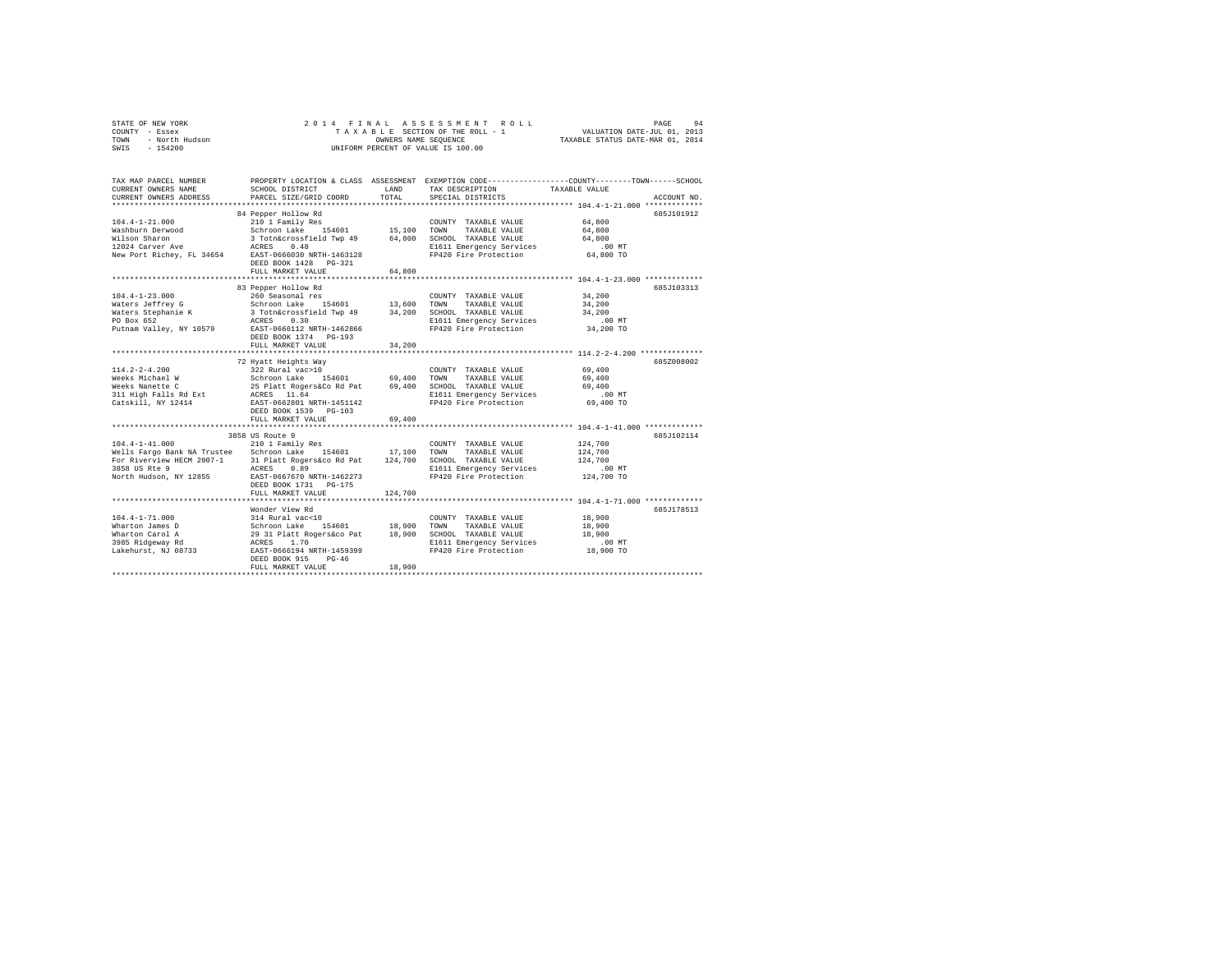|                | STATE OF NEW YORK |  |  |  |  | 2014 FINAL ASSESSMENT ROLL         | PAGE                             | 95 |
|----------------|-------------------|--|--|--|--|------------------------------------|----------------------------------|----|
| COUNTY - Essex |                   |  |  |  |  | TAXABLE SECTION OF THE ROLL - 1    | VALUATION DATE-JUL 01, 2013      |    |
| TOWN           | - North Hudson    |  |  |  |  | OWNERS NAME SEOUENCE               | TAXABLE STATUS DATE-MAR 01, 2014 |    |
| SWIS           | $-154200$         |  |  |  |  | UNIFORM PERCENT OF VALUE IS 100.00 |                                  |    |

| TAX MAP PARCEL NUMBER<br>CURRENT OWNERS NAME<br>CURRENT OWNERS ADDRESS                                | SCHOOL DISTRICT<br>PARCEL SIZE/GRID COORD                                                                                                                                                                                                                                                                                                | <b>T.AND</b><br>TOTAL | TAX DESCRIPTION<br>SPECIAL DISTRICTS                                                                                              | PROPERTY LOCATION & CLASS ASSESSMENT EXEMPTION CODE---------------COUNTY-------TOWN-----SCHOOL<br>TAXABLE VALUE<br>ACCOUNT NO.      |
|-------------------------------------------------------------------------------------------------------|------------------------------------------------------------------------------------------------------------------------------------------------------------------------------------------------------------------------------------------------------------------------------------------------------------------------------------------|-----------------------|-----------------------------------------------------------------------------------------------------------------------------------|-------------------------------------------------------------------------------------------------------------------------------------|
| $104.4 - 1 - 72.000$<br>Wharton James D<br>Wharton Carol A<br>3985 Ridgeway Rd<br>Lakehurst, NJ 08733 | Wonder View Rd<br>314 Rural vac<10<br>154601 19,000<br>Schroon Lake 154601 19,000 TOWN TAXABLE VALUE<br>29 30 Platt Rogersáco Pat 19,000 SCHOOL TAXABLE VALUE<br>ACRES 1.80 LOREN BI611 Emergency Services<br>EAST-0666279 NRTH-1459561 FP420 Fire Protection<br>DEED BOOK 915<br>$PG-46$<br>FULL MARKET VALUE<br>********************** | 19,000<br>            | COUNTY TAXABLE VALUE<br>E1611 Emergency Services<br>FP420 Fire Protection                                                         | 685J178514<br>19,000<br>19,000<br>19,000<br>$.00$ MT<br>19,000 TO<br>************************ 104.4-1-73.000 ************           |
| $104.4 - 1 - 73.000$<br>Wharton John E Sr<br>Wharton Mary E<br>422 Pine St<br>Lakehurst, NJ 08733     | Wonder View Rd<br>314 Rural vac<10<br>Schroon Lake 154601 18,900 TOWN<br>30 31 Platt Rogers&co Pat 18,900 SCHOOL TAXABLE VALUE<br>ACRES 1.70 21611 Emergency Services<br>EAST-0666365 NRTH-1459755<br>DEED BOOK 917 PG-55<br>FULL MARKET VALUE                                                                                           | 18,900                | COUNTY TAXABLE VALUE<br>TAXABLE VALUE<br>FP420 Fire Protection 18,900 TO                                                          | 685J178515<br>18,900<br>18,900<br>18,900<br>.00 MT                                                                                  |
| $104.4 - 1 - 77.000$<br>Wharton John E Sr<br>Wharton Mary E<br>422 Pine St<br>Lakehurst, NJ 08733     | Wonder View Rd<br>314 Rural vac<10<br>Schroon Lake 154601 18,200<br>31 Platt Rogers&co Rd Pat 18,200<br>ACRES 1.10<br>EAST-0666663 NRTH-1460494<br>DEED BOOK 893<br>$PG-218$<br>FULL MARKET VALUE                                                                                                                                        | 18,200                | COUNTY TAXABLE VALUE<br>TOWN<br>TAXABLE VALUE<br>SCHOOL TAXABLE VALUE<br>E1611 Emergency Services<br>FP420 Fire Protection        | 685J178519<br>18,200<br>18,200<br>18,200<br>.00 MT<br>18,200 TO                                                                     |
| $104.4 - 1 - 78.000$<br>Wharton John E Sr<br>Wharton Mary E<br>422 Pine St<br>Lakehurst, NJ 08733     | Wonder View Rd<br>314 Rural vac<10<br>Schroon Lake<br>154601 18,200<br>31 Platt Rogers&co Rd Pat 18,200 SCHOOL TAXABLE VALUE<br>1.3ac<br>1.10<br>ACRES<br>EAST-0666765 NRTH-1460683<br>DEED BOOK 892<br>$PG-64$<br>FULL MARKET VALUE                                                                                                     | 18,200                | COUNTY TAXABLE VALUE<br>TOWN<br>TAXABLE VALUE<br>E1611 Emergency Services<br>FP420 Fire Protection                                | 685J101509<br>18,200<br>18,200<br>18,200<br>.00 MT<br>18,200 TO                                                                     |
| $113.3 - 3 - 4.000$<br>Wilcox John A<br>5708 E Old State Rd<br>Schenectady, NY 12303                  | 2757 Blue Ridge Rd<br>260 Seasonal res<br>Schroon Lake 154601 11,500<br>7 Totn&crossfield Twp 44 28,800<br>ACRES 0.22<br>EAST-0629342 NRTH-1441559<br>DEED BOOK 852<br>$PG-065$<br>FULL MARKET VALUE                                                                                                                                     | 28,800                | COUNTY TAXABLE VALUE<br>TOWN<br>TAXABLE VALUE<br>28,800 SCHOOL TAXABLE VALUE<br>E1611 Emergency Services<br>FP420 Fire Protection | ********************************** 113.3-3-4.000 *************<br>685J100502<br>28,800<br>28,800<br>28,800<br>$.00$ MT<br>28,800 TO |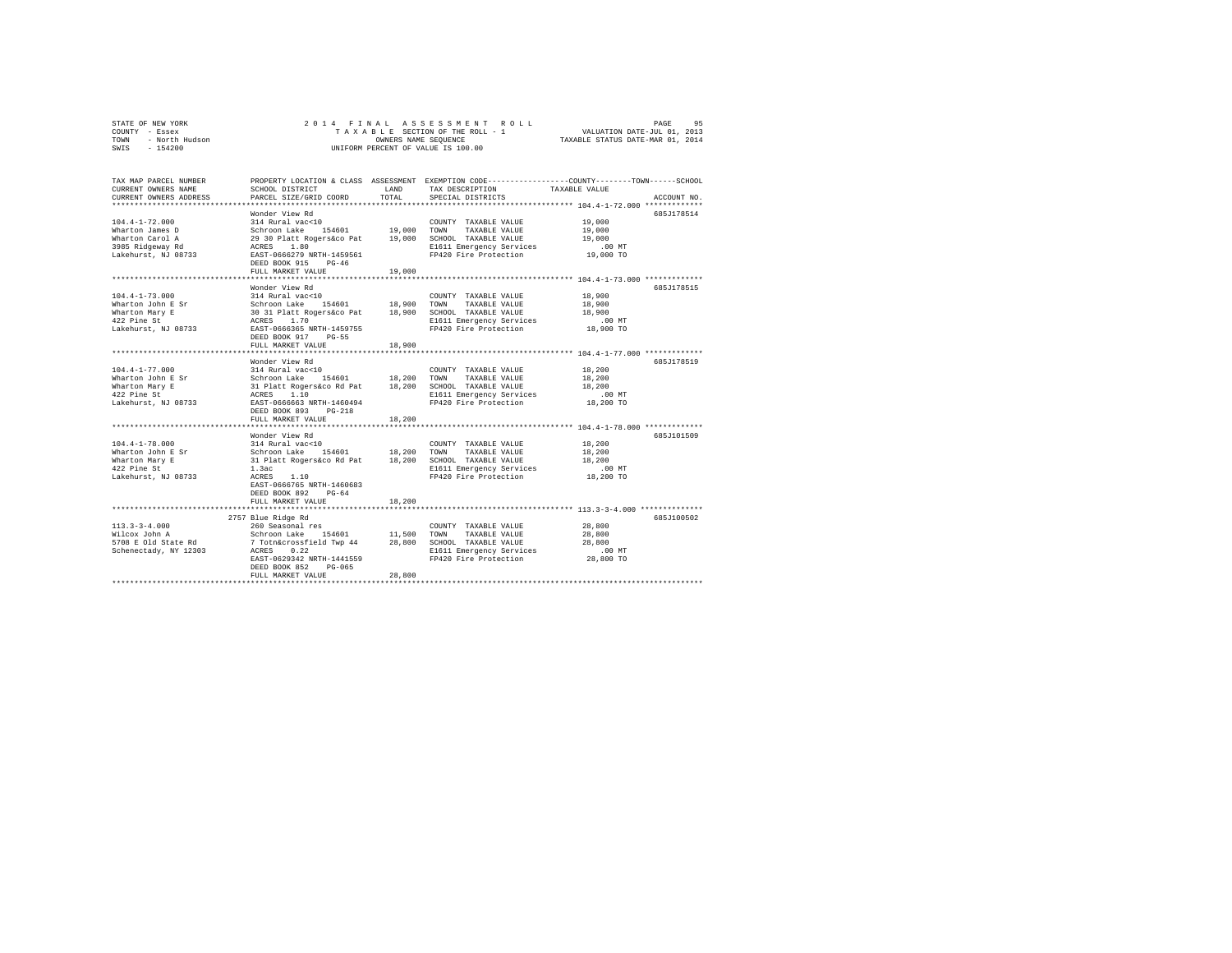|      | STATE OF NEW YORK |  |  |  | 2014 FINAL ASSESSMENT ROLL         |  |  |  |  |  |  |                                  |  | PAGE | 96 |
|------|-------------------|--|--|--|------------------------------------|--|--|--|--|--|--|----------------------------------|--|------|----|
|      | COUNTY - Essex    |  |  |  | TAXABLE SECTION OF THE ROLL - 1    |  |  |  |  |  |  | VALUATION DATE-JUL 01, 2013      |  |      |    |
| TOWN | - North Hudson    |  |  |  | OWNERS NAME SEOUENCE               |  |  |  |  |  |  | TAXABLE STATUS DATE-MAR 01, 2014 |  |      |    |
| SWIS | - 154200          |  |  |  | UNIFORM PERCENT OF VALUE IS 100.00 |  |  |  |  |  |  |                                  |  |      |    |
|      |                   |  |  |  |                                    |  |  |  |  |  |  |                                  |  |      |    |

| TAX MAP PARCEL NUMBER<br>CURRENT OWNERS NAME                                                                                               | SCHOOL DISTRICT                                                                                                                                                                                                                       | LAND        | PROPERTY LOCATION & CLASS ASSESSMENT EXEMPTION CODE-----------------COUNTY-------TOWN------SCHOOL<br>TAX DESCRIPTION | TAXABLE VALUE                               |               |
|--------------------------------------------------------------------------------------------------------------------------------------------|---------------------------------------------------------------------------------------------------------------------------------------------------------------------------------------------------------------------------------------|-------------|----------------------------------------------------------------------------------------------------------------------|---------------------------------------------|---------------|
| CURRENT OWNERS ADDRESS                                                                                                                     | PARCEL SIZE/GRID COORD                                                                                                                                                                                                                | TOTAL       | SPECIAL DISTRICTS                                                                                                    |                                             | ACCOUNT NO.   |
|                                                                                                                                            | US Route 9                                                                                                                                                                                                                            |             |                                                                                                                      |                                             | 6852009001    |
| $104.2 - 1 - 4.120$                                                                                                                        | 910 Priv forest                                                                                                                                                                                                                       |             | COUNTY TAXABLE VALUE                                                                                                 | 58,600                                      |               |
| Williford Timothy R                                                                                                                        | Schroon Lake 154601                                                                                                                                                                                                                   |             | 58,600 TOWN TAXABLE VALUE                                                                                            | 58,600                                      |               |
| 3709 Shenango Pl                                                                                                                           |                                                                                                                                                                                                                                       |             | 58,600 SCHOOL TAXABLE VALUE                                                                                          | 58,600                                      |               |
| Melburne, FL 32934                                                                                                                         | 4 T&C Pur Twp 49<br>ACRES 83.74                                                                                                                                                                                                       |             | E1611 Emergency Services                                                                                             | .00 MT                                      |               |
|                                                                                                                                            | EAST-0667752 NRTH-1468300                                                                                                                                                                                                             |             | FP420 Fire Protection                                                                                                | 58,600 TO                                   |               |
|                                                                                                                                            |                                                                                                                                                                                                                                       |             |                                                                                                                      |                                             |               |
|                                                                                                                                            |                                                                                                                                                                                                                                       | 58,600      |                                                                                                                      |                                             |               |
|                                                                                                                                            |                                                                                                                                                                                                                                       |             |                                                                                                                      |                                             |               |
|                                                                                                                                            | US Route 9                                                                                                                                                                                                                            |             |                                                                                                                      |                                             | 685Z009003    |
| $104.2 - 1 - 5.120$                                                                                                                        | 322 Rural vac>10                                                                                                                                                                                                                      |             | COUNTY TAXABLE VALUE                                                                                                 | 34,500                                      |               |
| Williford Timothy R                                                                                                                        |                                                                                                                                                                                                                                       | 34,500 TOWN | TAXABLE VALUE                                                                                                        | 34,500                                      |               |
| 3709 Shenango Pl                                                                                                                           | Schroon Lake 154601<br>4 T&C Pur Twp 49                                                                                                                                                                                               |             | 34,500 SCHOOL TAXABLE VALUE                                                                                          | 34,500                                      |               |
| Melburne, FL 32934                                                                                                                         | ACRES 22.10                                                                                                                                                                                                                           |             | E1611 Emergency Services<br>FP420 Fire Protection                                                                    | $.00$ MT                                    |               |
|                                                                                                                                            | EAST-0669067 NRTH-1466841                                                                                                                                                                                                             |             |                                                                                                                      | 34,500 TO                                   |               |
| MAY BE SUBJECT TO PAYMENT                                                                                                                  | DEED BOOK 1599 PG-70                                                                                                                                                                                                                  |             |                                                                                                                      |                                             |               |
| UNDER RPTL480A UNTIL 2016                                                                                                                  | FULL MARKET VALUE                                                                                                                                                                                                                     | 34,500      |                                                                                                                      |                                             |               |
|                                                                                                                                            | ***************************                                                                                                                                                                                                           |             |                                                                                                                      | *************** 104.2-1-7.200 ************* |               |
|                                                                                                                                            | 4063 US Route 9                                                                                                                                                                                                                       |             |                                                                                                                      |                                             | 685J179002    |
| $104.2 - 1 - 7.200$                                                                                                                        | 312 Vac w/imprv                                                                                                                                                                                                                       |             | COUNTY TAXABLE VALUE                                                                                                 | 46,900                                      |               |
|                                                                                                                                            |                                                                                                                                                                                                                                       |             | 44,400 TOWN TAXABLE VALUE                                                                                            | 46,900                                      |               |
| Williford Timothy R Schroon Lake 154601<br>3709 Shenango P1 4 4 T&c Twp 49<br>Melburne, FL 32934 ACRES 37.20                               |                                                                                                                                                                                                                                       |             | 46,900 SCHOOL TAXABLE VALUE                                                                                          | 46,900                                      |               |
| Melburne, FL 32934                                                                                                                         |                                                                                                                                                                                                                                       |             | E1611 Emergency Services                                                                                             | $.00$ MT<br>46,900 TO                       |               |
|                                                                                                                                            |                                                                                                                                                                                                                                       |             | FP420 Fire Protection                                                                                                |                                             |               |
| Melburne, FL 32934<br>Melburne, FL 32934<br>MAY BE SUBJECT TO PAYMENT DESED BOOK 1599 PG-70<br>TWDER RPTL480A UNTIL 2016 FULL MARKET VALUE |                                                                                                                                                                                                                                       |             |                                                                                                                      |                                             |               |
|                                                                                                                                            |                                                                                                                                                                                                                                       | 46,900      |                                                                                                                      |                                             |               |
|                                                                                                                                            | 3920 US Route 9                                                                                                                                                                                                                       |             |                                                                                                                      |                                             | 685J187001    |
| $104.4 - 1 - 45.200$                                                                                                                       | 210 1 Family Res - WTRFNT                                                                                                                                                                                                             |             | RES. STAR 41854                                                                                                      | $\sim$ 0                                    | $0 \t 30.000$ |
| Wilson Cynthia J                                                                                                                           |                                                                                                                                                                                                                                       |             |                                                                                                                      | 138,600                                     |               |
| Wilson John K                                                                                                                              |                                                                                                                                                                                                                                       |             |                                                                                                                      | 138,600                                     |               |
| 3920 US Rte 9                                                                                                                              |                                                                                                                                                                                                                                       |             | SCHOOL TAXABLE VALUE                                                                                                 | 108,600                                     |               |
| North Hudson, NY 12855                                                                                                                     | Control Diane - Diane - School COUNTY TAXABLE VALUE<br>8 H Gore E of Road Patent 138,600 TOWN TAXABLE VALUE<br>2 Db 941 Pg 19 Corr Deed SCHOOL TAXABLE VALUE<br>Db 941 Pg 19 Corr Deed SCHOOL TAXABLE VALUE<br>Lot 2 & 3 Dezalia Subd |             | E1611 Emergency Services                                                                                             | $.00$ MT                                    |               |
|                                                                                                                                            | ACRES 5.12                                                                                                                                                                                                                            |             | FP420 Fire Protection                                                                                                | 138,600 TO                                  |               |
|                                                                                                                                            | EAST-0668842 NRTH-1463421                                                                                                                                                                                                             |             |                                                                                                                      |                                             |               |
|                                                                                                                                            | DEED BOOK 1647 PG-230                                                                                                                                                                                                                 |             |                                                                                                                      |                                             |               |
|                                                                                                                                            | FULL MARKET VALUE                                                                                                                                                                                                                     | 138,600     |                                                                                                                      |                                             |               |
|                                                                                                                                            |                                                                                                                                                                                                                                       |             |                                                                                                                      |                                             |               |
|                                                                                                                                            | US Route 9                                                                                                                                                                                                                            |             |                                                                                                                      |                                             | 685J178562    |
| $114.2 - 2 - 17.000$                                                                                                                       | 314 Rural vac<10                                                                                                                                                                                                                      |             | COUNTY TAXABLE VALUE                                                                                                 | 3,300                                       |               |
| extra 2008 and the Schroon Lake 154601 3,300 TOWN<br>Mitherbee Angela M Schroon Lake 154601 3,300 TOWN                                     |                                                                                                                                                                                                                                       |             | TAXABLE VALUE                                                                                                        | 3,300                                       |               |
|                                                                                                                                            | 24 Platt Rogers&co Rd Pat                                                                                                                                                                                                             |             | 3,300 SCHOOL TAXABLE VALUE                                                                                           | 3,300                                       |               |
| North Hudson, NY 12855 ACRES 3.25                                                                                                          |                                                                                                                                                                                                                                       |             | E1611 Emergency Services                                                                                             | $.00$ MT                                    |               |
|                                                                                                                                            | EAST-0662137 NRTH-1448031                                                                                                                                                                                                             |             | FP420 Fire Protection                                                                                                | 3,300 TO                                    |               |
|                                                                                                                                            | DEED BOOK 1282 PG-96                                                                                                                                                                                                                  | 3,300       |                                                                                                                      |                                             |               |
|                                                                                                                                            | FULL MARKET VALUE                                                                                                                                                                                                                     |             |                                                                                                                      |                                             |               |
|                                                                                                                                            |                                                                                                                                                                                                                                       |             |                                                                                                                      |                                             |               |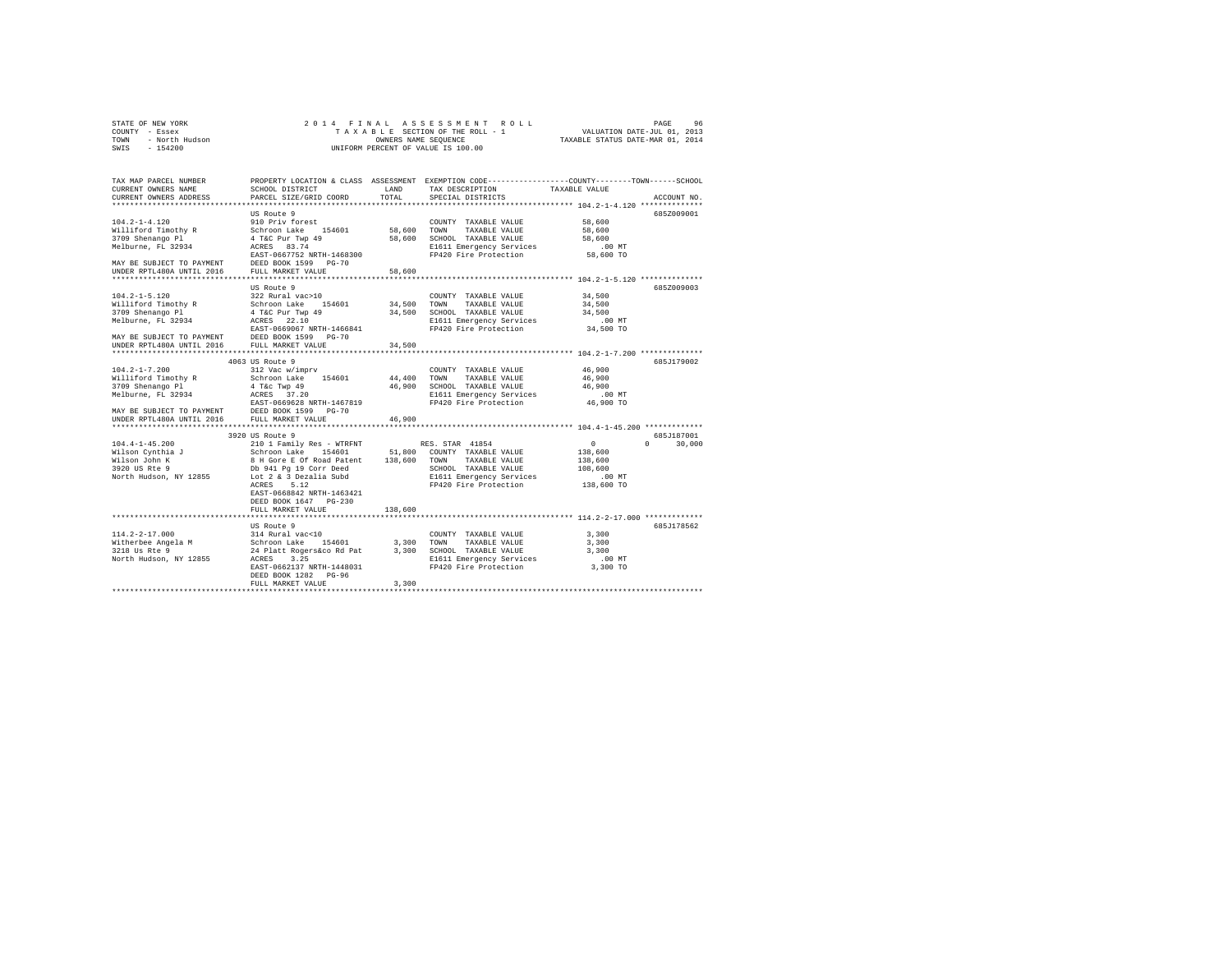|                | STATE OF NEW YORK |  |  |  |  |                                    |  |  |  | 2014 FINAL ASSESSMENT ROLL |                                  |                             |  | PAGE | 97 |
|----------------|-------------------|--|--|--|--|------------------------------------|--|--|--|----------------------------|----------------------------------|-----------------------------|--|------|----|
| COUNTY - Essex |                   |  |  |  |  | TAXABLE SECTION OF THE ROLL - 1    |  |  |  |                            |                                  | VALUATION DATE-JUL 01, 2013 |  |      |    |
| TOWN           | - North Hudson    |  |  |  |  | OWNERS NAME SEOUENCE               |  |  |  |                            | TAXABLE STATUS DATE-MAR 01, 2014 |                             |  |      |    |
| SWIS           | - 154200          |  |  |  |  | UNIFORM PERCENT OF VALUE IS 100.00 |  |  |  |                            |                                  |                             |  |      |    |

| TAX MAP PARCEL NUMBER                                                                                                                                                                                                          |                                                                                                                                                                                                                                                                                                                                                                                                                |              | PROPERTY LOCATION & CLASS ASSESSMENT EXEMPTION CODE----------------COUNTY-------TOWN-----SCHOOL |                                        |                                     |
|--------------------------------------------------------------------------------------------------------------------------------------------------------------------------------------------------------------------------------|----------------------------------------------------------------------------------------------------------------------------------------------------------------------------------------------------------------------------------------------------------------------------------------------------------------------------------------------------------------------------------------------------------------|--------------|-------------------------------------------------------------------------------------------------|----------------------------------------|-------------------------------------|
| CURRENT OWNERS NAME                                                                                                                                                                                                            | SCHOOL DISTRICT                                                                                                                                                                                                                                                                                                                                                                                                | LAND         | TAX DESCRIPTION TAXABLE VALUE                                                                   |                                        |                                     |
| CURRENT OWNERS ADDRESS                                                                                                                                                                                                         | PARCEL SIZE/GRID COORD                                                                                                                                                                                                                                                                                                                                                                                         | TOTAL        | SPECIAL DISTRICTS                                                                               |                                        | ACCOUNT NO.                         |
|                                                                                                                                                                                                                                |                                                                                                                                                                                                                                                                                                                                                                                                                |              |                                                                                                 |                                        |                                     |
|                                                                                                                                                                                                                                | 3218 US Route 9                                                                                                                                                                                                                                                                                                                                                                                                |              |                                                                                                 |                                        | 685J100306                          |
| 114.2-2-18.000 270 Mfg housing VET WAR CT 41121<br>Witherbee Angela M Schroon Lake 154601 28,500 RES. STAR 41854                                                                                                               |                                                                                                                                                                                                                                                                                                                                                                                                                |              |                                                                                                 | 6.405                                  | 6,405<br>$\Omega$<br>$\overline{0}$ |
|                                                                                                                                                                                                                                |                                                                                                                                                                                                                                                                                                                                                                                                                |              |                                                                                                 | $\begin{array}{c}0\\36,295\end{array}$ | 30,000                              |
| 3218 Us Rte 9<br>3218 Us Rte 9<br>North Hudson, NY 12855 ACRES 1.35                                                                                                                                                            |                                                                                                                                                                                                                                                                                                                                                                                                                |              | 42,700 COUNTY TAXABLE VALUE                                                                     |                                        |                                     |
|                                                                                                                                                                                                                                |                                                                                                                                                                                                                                                                                                                                                                                                                |              | TAXABLE VALUE<br>TOWN                                                                           | 36,295                                 |                                     |
|                                                                                                                                                                                                                                | EAST-0661781 NRTH-1448036                                                                                                                                                                                                                                                                                                                                                                                      |              |                                                                                                 |                                        |                                     |
|                                                                                                                                                                                                                                | DEED BOOK 1282 PG-96                                                                                                                                                                                                                                                                                                                                                                                           |              |                                                                                                 |                                        |                                     |
|                                                                                                                                                                                                                                | FULL MARKET VALUE                                                                                                                                                                                                                                                                                                                                                                                              |              |                                                                                                 |                                        |                                     |
|                                                                                                                                                                                                                                | 3055 US Route 9                                                                                                                                                                                                                                                                                                                                                                                                |              |                                                                                                 |                                        | 685J102715                          |
|                                                                                                                                                                                                                                |                                                                                                                                                                                                                                                                                                                                                                                                                |              |                                                                                                 |                                        |                                     |
| 114.4-1-48.000 483 Converted Re - WTRFNT                                                                                                                                                                                       |                                                                                                                                                                                                                                                                                                                                                                                                                |              | COUNTY TAXABLE VALUE 105,900                                                                    |                                        |                                     |
|                                                                                                                                                                                                                                |                                                                                                                                                                                                                                                                                                                                                                                                                |              |                                                                                                 | 105,900<br>105,900                     |                                     |
|                                                                                                                                                                                                                                |                                                                                                                                                                                                                                                                                                                                                                                                                |              |                                                                                                 |                                        |                                     |
| WERE THE SCRIPT OF THE MANUSCRIPT OF THE SALE OF THE SCRIPT OF THE SCRIPT OF THE SCRIPT OF THE SCRIPT OF THE SCRIPT OF THE SCRIPT OF THE SCRIPT OF THE SCRIPT OF THE SCRIPT OF THE SCRIPT OF THE SCRIPT OF THE SCRIPT OF THE S |                                                                                                                                                                                                                                                                                                                                                                                                                |              | E1611 Emergency Services .00 MT<br>FP420 Fire Protection .05,900 TO                             |                                        |                                     |
|                                                                                                                                                                                                                                |                                                                                                                                                                                                                                                                                                                                                                                                                |              |                                                                                                 |                                        |                                     |
|                                                                                                                                                                                                                                | DEED BOOK 1615 PG-24                                                                                                                                                                                                                                                                                                                                                                                           |              |                                                                                                 |                                        |                                     |
|                                                                                                                                                                                                                                | FULL MARKET VALUE                                                                                                                                                                                                                                                                                                                                                                                              | 105,900<br>. | ************************************ 104.4-1-31.200 **************                              |                                        |                                     |
|                                                                                                                                                                                                                                |                                                                                                                                                                                                                                                                                                                                                                                                                |              |                                                                                                 |                                        |                                     |
|                                                                                                                                                                                                                                | Pepper Hollow Rd                                                                                                                                                                                                                                                                                                                                                                                               |              |                                                                                                 |                                        | 685J192004                          |
| $104.4 - 1 - 31.200$                                                                                                                                                                                                           |                                                                                                                                                                                                                                                                                                                                                                                                                |              |                                                                                                 |                                        |                                     |
| Yellott Charles                                                                                                                                                                                                                | $\begin{tabular}{lcccc} 314 \texttt{Rural vac10} & & \texttt{COUNT TAXABLE VALUE} & 21,200 \\ \texttt{Schron Lake} & 154601 & 21,200 & \texttt{TONNT XAABLE VALUE} & 21,200 \\ \texttt{4 Type 4 Pice Purchase} & 21,200 & \texttt{SCHODL TAXABLE VALUE} & 21,200 \\ \texttt{ACRES} & 4.15 & 200 & \texttt{SCHODL TAXABLE VALUE} & 200 \\ \texttt{ACRES} & 4.15 & 0.0 & \texttt{MT BME} & 200 \\ \end{tabular}$ |              |                                                                                                 |                                        |                                     |
| PO Box 129                                                                                                                                                                                                                     |                                                                                                                                                                                                                                                                                                                                                                                                                |              |                                                                                                 |                                        |                                     |
| North Hudson, NY 12855                                                                                                                                                                                                         |                                                                                                                                                                                                                                                                                                                                                                                                                |              |                                                                                                 |                                        |                                     |
|                                                                                                                                                                                                                                | EAST-0667210 NRTH-1463263                                                                                                                                                                                                                                                                                                                                                                                      |              | FP420 Fire Protection 21,200 TO                                                                 |                                        |                                     |
|                                                                                                                                                                                                                                | DEED BOOK 1067 PG-151                                                                                                                                                                                                                                                                                                                                                                                          |              |                                                                                                 |                                        |                                     |
|                                                                                                                                                                                                                                | FULL MARKET VALUE                                                                                                                                                                                                                                                                                                                                                                                              | 21,200       |                                                                                                 |                                        |                                     |
|                                                                                                                                                                                                                                |                                                                                                                                                                                                                                                                                                                                                                                                                |              |                                                                                                 |                                        |                                     |
|                                                                                                                                                                                                                                | US Route 9                                                                                                                                                                                                                                                                                                                                                                                                     |              |                                                                                                 |                                        | 685J101913                          |
|                                                                                                                                                                                                                                |                                                                                                                                                                                                                                                                                                                                                                                                                |              | COUNTY TAXABLE VALUE                                                                            | 31,900                                 |                                     |
|                                                                                                                                                                                                                                |                                                                                                                                                                                                                                                                                                                                                                                                                |              | TAXABLE VALUE                                                                                   | 31,900                                 |                                     |
| PO Box 129                                                                                                                                                                                                                     |                                                                                                                                                                                                                                                                                                                                                                                                                |              |                                                                                                 |                                        |                                     |
| North Hudson, NY 12855 ACRES 18.10                                                                                                                                                                                             |                                                                                                                                                                                                                                                                                                                                                                                                                |              |                                                                                                 |                                        |                                     |
|                                                                                                                                                                                                                                | EAST-0667649 NRTH-1463385                                                                                                                                                                                                                                                                                                                                                                                      |              | FP420 Fire Protection                                                                           | 31,900 TO                              |                                     |
|                                                                                                                                                                                                                                | DEED BOOK 1067 PG-151                                                                                                                                                                                                                                                                                                                                                                                          |              |                                                                                                 |                                        |                                     |
|                                                                                                                                                                                                                                | FULL MARKET VALUE                                                                                                                                                                                                                                                                                                                                                                                              | 31,900       |                                                                                                 |                                        |                                     |
|                                                                                                                                                                                                                                |                                                                                                                                                                                                                                                                                                                                                                                                                |              |                                                                                                 |                                        |                                     |
|                                                                                                                                                                                                                                | Pepper Hollow Rd                                                                                                                                                                                                                                                                                                                                                                                               |              |                                                                                                 |                                        | 685J178505                          |
|                                                                                                                                                                                                                                |                                                                                                                                                                                                                                                                                                                                                                                                                |              | COUNTY TAXABLE VALUE                                                                            | 400                                    |                                     |
|                                                                                                                                                                                                                                |                                                                                                                                                                                                                                                                                                                                                                                                                |              | 400 TOWN TAXABLE VALUE<br>400 SCHOOL TAXABLE VALUE                                              | 400                                    |                                     |
|                                                                                                                                                                                                                                |                                                                                                                                                                                                                                                                                                                                                                                                                |              |                                                                                                 | 400                                    |                                     |
| North Hudson, NY 12855 ACRES 0.16                                                                                                                                                                                              |                                                                                                                                                                                                                                                                                                                                                                                                                |              | E1611 Emergency Services                                                                        | .00 MT                                 |                                     |
|                                                                                                                                                                                                                                | EAST-0665428 NRTH-1462743                                                                                                                                                                                                                                                                                                                                                                                      |              | FP420 Fire Protection                                                                           | 400 TO                                 |                                     |
|                                                                                                                                                                                                                                | DEED BOOK 1263 PG-132                                                                                                                                                                                                                                                                                                                                                                                          |              |                                                                                                 |                                        |                                     |
|                                                                                                                                                                                                                                | FULL MARKET VALUE                                                                                                                                                                                                                                                                                                                                                                                              | 400          |                                                                                                 |                                        |                                     |
|                                                                                                                                                                                                                                |                                                                                                                                                                                                                                                                                                                                                                                                                |              |                                                                                                 |                                        |                                     |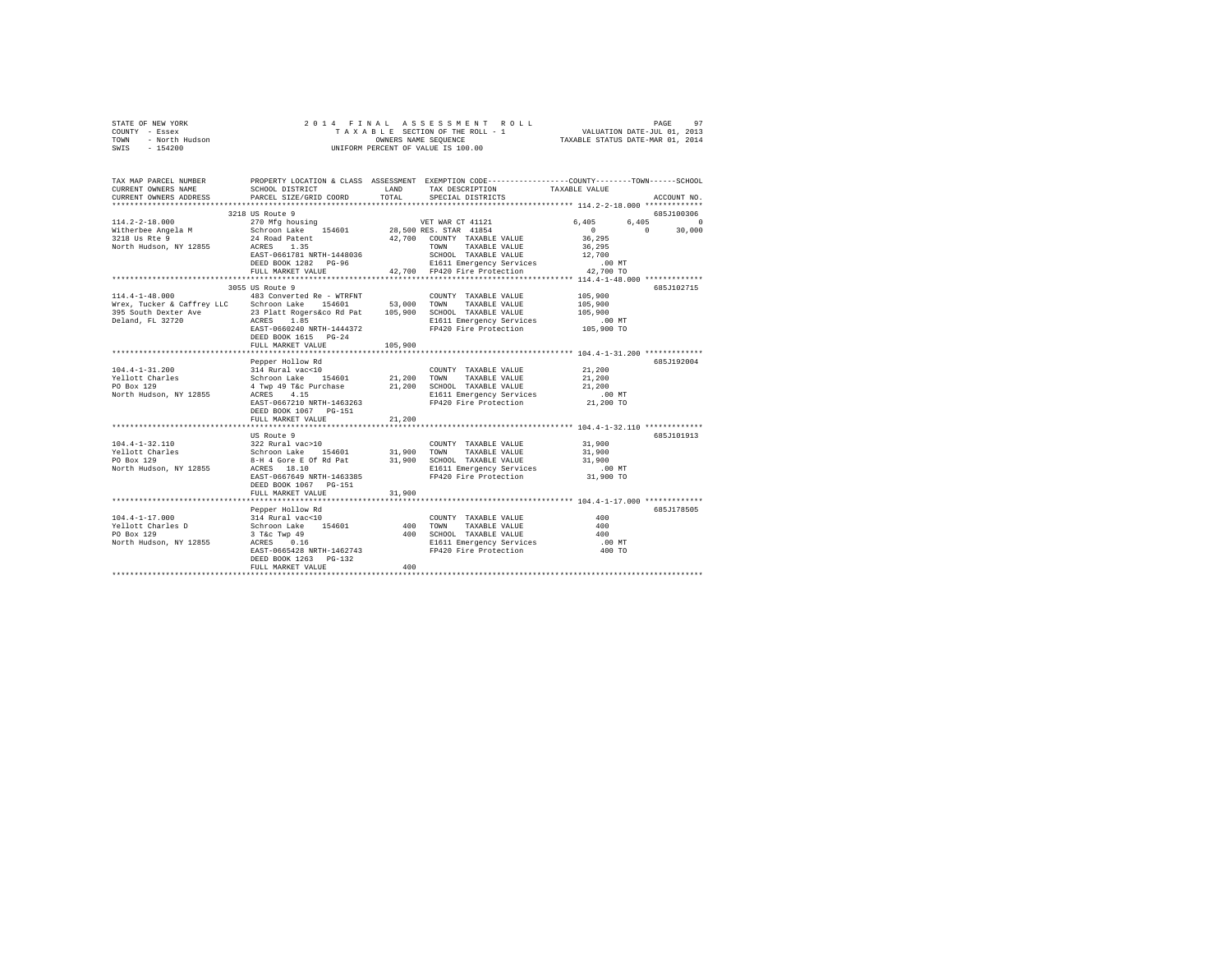| STATE OF NEW YORK<br>COUNTY<br>$-$ Essex<br>- North Hudson<br>TOWN<br>$-154200$<br>SWIS                 |                                                                                   |               | 2014 FINAL ASSESSMENT ROLL<br>OWNERS NAME SEQUENCE<br>UNIFORM PERCENT OF VALUE IS 100.00 | 98<br>PAGE<br>TAXABLE SECTION OF THE ROLL - 1 WALUATION DATE-JUL 01, 2013<br>TAXABLE STATUS DATE-MAR 01, 2014 |
|---------------------------------------------------------------------------------------------------------|-----------------------------------------------------------------------------------|---------------|------------------------------------------------------------------------------------------|---------------------------------------------------------------------------------------------------------------|
| TAX MAP PARCEL NUMBER<br>CURRENT OWNERS NAME<br>CURRENT OWNERS ADDRESS<br>***************************** | PROPERTY LOCATION & CLASS ASSESSMENT<br>SCHOOL DISTRICT<br>PARCEL SIZE/GRID COORD | LAND<br>TOTAL | TAX DESCRIPTION<br>SPECIAL DISTRICTS                                                     | EXEMPTION CODE-----------------COUNTY-------TOWN------SCHOOL<br>TAXABLE VALUE<br>ACCOUNT NO.                  |
|                                                                                                         | 106 Pepper Hollow Rd                                                              |               |                                                                                          | 685J100208                                                                                                    |
| $104.4 - 1 - 18.000$                                                                                    | 210 1 Family Res                                                                  |               | RES. STAR 41854                                                                          | $^{\circ}$<br>30,000<br>$\mathbf{r}$                                                                          |
| Yellott Charles D                                                                                       | Schroon Lake 154601 16,500                                                        |               | COUNTY TAXABLE VALUE                                                                     | 73,800                                                                                                        |
| PO Box 129                                                                                              | 3 Twp 49 Totn&crossfield                                                          | 73,800        | TAXABLE VALUE<br>TOWN                                                                    | 73,800                                                                                                        |
| North Hudson, NY 12855                                                                                  | ACRES 0.64                                                                        |               | SCHOOL<br>TAXABLE VALUE                                                                  | 43,800                                                                                                        |
|                                                                                                         | EAST-0665477 NRTH-1462779                                                         |               | E1611 Emergency Services                                                                 | .00MT                                                                                                         |
|                                                                                                         | DEED BOOK 1263 PG-132                                                             |               | FP420 Fire Protection                                                                    | 73,800 TO                                                                                                     |
|                                                                                                         | FULL MARKET VALUE                                                                 | 73,800        |                                                                                          |                                                                                                               |
|                                                                                                         |                                                                                   |               |                                                                                          | 685J103504                                                                                                    |
| $104.4 - 1 - 13.000$                                                                                    | Pepper Hollow Rd<br>314 Rural vac<10                                              |               | COUNTY<br>TAXABLE VALUE                                                                  | 800                                                                                                           |

| Yellott Marie              | Schroon Lake<br>154601                                          | 800     | TAXABLE VALUE<br>TOWN                                           | 800       |            |
|----------------------------|-----------------------------------------------------------------|---------|-----------------------------------------------------------------|-----------|------------|
| Pepper Hollow Rd           | 3 T&C Twp 49                                                    | 800     | SCHOOL TAXABLE VALUE                                            | 800       |            |
| PO Box 129<br><b>ACRES</b> | 0.50 BANK1STARSG                                                |         | E1611 Emergency Services .00 MT<br>FP420 Fire Protection 800 TO |           |            |
| North Hudson, NY 12855     | EAST-0665026 NRTH-1462602                                       |         |                                                                 |           |            |
|                            | DEED BOOK 490<br>$PG-525$<br>FULL MARKET VALUE                  | 800     |                                                                 |           |            |
|                            |                                                                 |         |                                                                 |           |            |
|                            | Pepper Hollow Rd                                                |         |                                                                 |           | 685J103505 |
| 104.4-1-14.000             | 314 Rural vac<10                                                |         | COUNTY TAXABLE VALUE                                            | 1,000     |            |
| Yellott Marie              | Schroon Lake 154601 1,000 TOWN                                  |         | TAXABLE VALUE                                                   | 1,000     |            |
|                            | Pepper Hollow Rd 3 T&c Twp 49                                   | 1,000   | SCHOOL TAXABLE VALUE                                            | 1,000     |            |
| PO Box 129                 | ACRES 0.80 BANK1STARSG                                          |         | E1611 Emergency Services                                        | .00 MT    |            |
|                            | North Hudson, NY 12855 EAST-0665241 NRTH-1462625                |         | FP420 Fire Protection                                           | 1,000 TO  |            |
|                            | DEED BOOK 443 PG-27                                             |         |                                                                 |           |            |
|                            | FULL MARKET VALUE                                               | 1,000   |                                                                 |           |            |
|                            |                                                                 |         |                                                                 |           |            |
|                            | 112 Pepper Hollow Rd                                            |         |                                                                 |           | 685J103503 |
| $104.4 - 1 - 15.000$       | 210 1 Family Res                                                |         | COUNTY TAXABLE VALUE                                            | 40,000    |            |
|                            | Yellott Marie 60 6 Schroon Lake 154601 13,600                   |         | TOWN<br>TAXABLE VALUE                                           | 40,000    |            |
| Pepper Hollow Rd           |                                                                 |         | SCHOOL TAXABLE VALUE                                            | 40,000    |            |
| PO Box 129                 | Rd<br>3 Toth&crossfield Twp 49 40,000<br>ACRES 0.30 BANK1STARSG |         | E1611 Emergency Services                                        | $.00$ MT  |            |
|                            | North Hudson, NY 12855 EAST-0665362 NRTH-1462547                |         | FP420 Fire Protection                                           | 40,000 TO |            |
|                            | DEED BOOK 402<br>$PG-446$                                       |         |                                                                 |           |            |
|                            | FULL MARKET VALUE                                               | 40,000  |                                                                 |           |            |
|                            |                                                                 |         |                                                                 |           |            |
|                            | 17 Nokomis Rd                                                   |         |                                                                 |           | 685J103110 |
| $85.3 - 1 - 15.000$        | 210 1 Family Res                                                |         | COUNTY TAXABLE VALUE                                            | 296,700   |            |
|                            | Zinckgraf Thomas P Schroon Lake 154601                          | 79,900  | TOWN<br>TAXABLE VALUE                                           | 296,700   |            |
|                            | 16 Washington St #302 59 N River Head Tr                        | 296,700 | SCHOOL TAXABLE VALUE                                            | 296,700   |            |
| Morristown, NJ 07960       | BLA 1418/85                                                     |         | E1612 Emergency Services .00 MT                                 |           |            |
|                            | 0.58<br>ACRES                                                   |         | FP420 Fire Protection 296,700 TO                                |           |            |
|                            | EAST-0672745 NRTH-1490440                                       |         |                                                                 |           |            |
|                            | DEED BOOK 1683 PG-313                                           |         |                                                                 |           |            |
|                            | FULL MARKET VALUE                                               | 296,700 |                                                                 |           |            |
|                            |                                                                 |         |                                                                 |           |            |
|                            |                                                                 |         |                                                                 |           |            |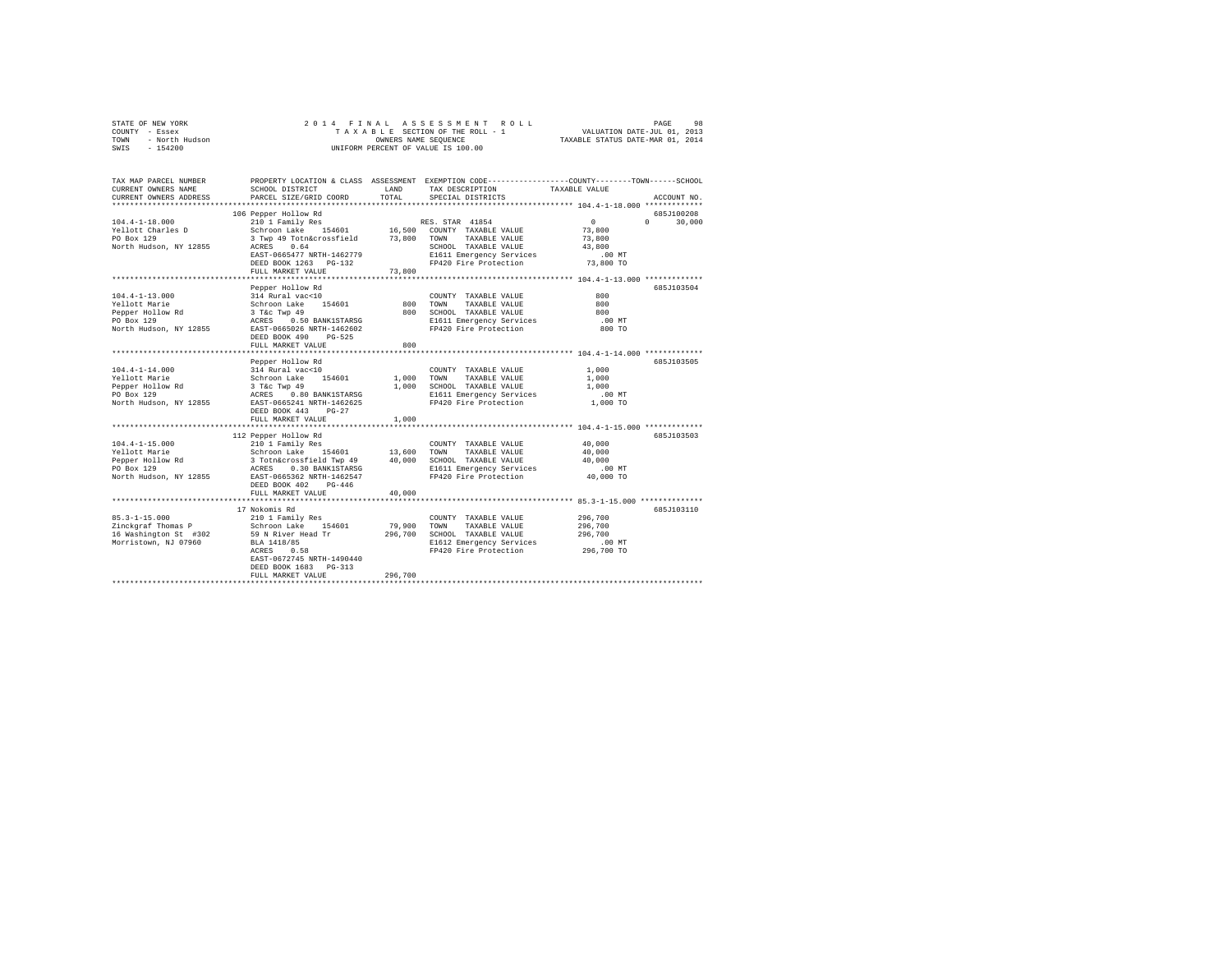| STATE OF NEW YORK   | 2014 FINAL ASSESSMENT ROLL         | 99<br>PAGE                       |
|---------------------|------------------------------------|----------------------------------|
| COUNTY - Essex      | TAXABLE SECTION OF THE ROLL - 1    | VALUATION DATE-JUL 01, 2013      |
| TOWN - North Hudson |                                    | TAXABLE STATUS DATE-MAR 01, 2014 |
| SWIS<br>- 154200    |                                    | RPS150/V04/L015                  |
|                     | UNIFORM PERCENT OF VALUE IS 100.00 | CURRENT DATE 6/25/2014           |
|                     |                                    |                                  |
|                     | ROLL SUB SECTION- - TOTALS         |                                  |

## \*\*\* S P E C I A L D I S T R I C T S U M M A R Y \*\*\*

| CODE | DISTRICT NAME        | TOTAL<br>PARCELS | EXTENSION<br>TYPE | EXTENSION<br>VALUE | AD VALOREM<br>VALUE | EXEMPT<br>AMOUNT | TAXABLE<br>VALUE |
|------|----------------------|------------------|-------------------|--------------------|---------------------|------------------|------------------|
|      | E1611 Emergency Serv |                  | 440 MOVTAX        |                    |                     |                  |                  |
|      | E1612 Emergency Serv |                  | 44 MOVTAX         |                    |                     |                  |                  |
|      | EZ427 Empire Zone    |                  | 4 MOVTAX          |                    |                     |                  |                  |
|      | FP420 Fire Protectio |                  | 485 TOTAL         |                    | 43500.341           | 1150,800         | 42349.541        |

# \*\*\* S C H O O L D I S T R I C T S U M M A R Y \*\*\*

| CODE   | DISTRICT NAME | TOTAL<br>PARCELS | ASSESSED<br>LAND | ASSESSED<br>TOTAL | EXEMPT<br>AMOUNT | TOTAL<br>TAXABLE | STAR<br>AMOUNT | <b>STAR</b><br>TAXABLE |
|--------|---------------|------------------|------------------|-------------------|------------------|------------------|----------------|------------------------|
| 154601 | Schroon Lake  | 485              | 22168.936        | 43500.341         | 398,050          | 43102.291        | 2999.350       | 40102.941              |
|        | SUB-TOTAL     | 485              | 22168.936        | 43500.341         | 398,050          | 43102.291        | 2999.350       | 40102.941              |
|        | TOTAL         | 485              | 22168.936        | 43500.341         | 398,050          | 43102.291        | 2999.350       | 40102.941              |

## \*\*\* S Y S T E M C O D E S S U M M A R Y \*\*\*

### NO SYSTEM EXEMPTIONS AT THIS LEVEL

# \*\*\* E X E M P T I O N S U M M A R Y \*\*\*

| CODE  | DESCRIPTION | TOTAL<br>PARCELS | COUNTY   | TOWN     | SCHOOL   |
|-------|-------------|------------------|----------|----------|----------|
| 33201 | C TAX SALE  | 10               | 1150,800 | 1150,800 |          |
| 41003 | PRO VETS T  | $\overline{a}$   |          | 116,053  |          |
| 41102 | VETERANS C  | $\sim$<br>∠      | 10,000   |          |          |
| 41121 | VET WAR CT  | 10               | 124,475  | 124.475  |          |
| 41131 | VET COM CT  | 9                | 204,100  | 204,100  |          |
| 41141 | VET DIS CT  | 5                | 216,600  | 216,600  |          |
| 41800 | AGED ALL    | 8                | 336.804  | 310,557  | 398,050  |
| 41834 | STAR<br>SR  | 21               |          |          | 1199.350 |
| 41854 | RES. STAR   | 60               |          |          | 1800,000 |
|       | TOTAL       | 127              | 2042.779 | 2122.585 | 3397.400 |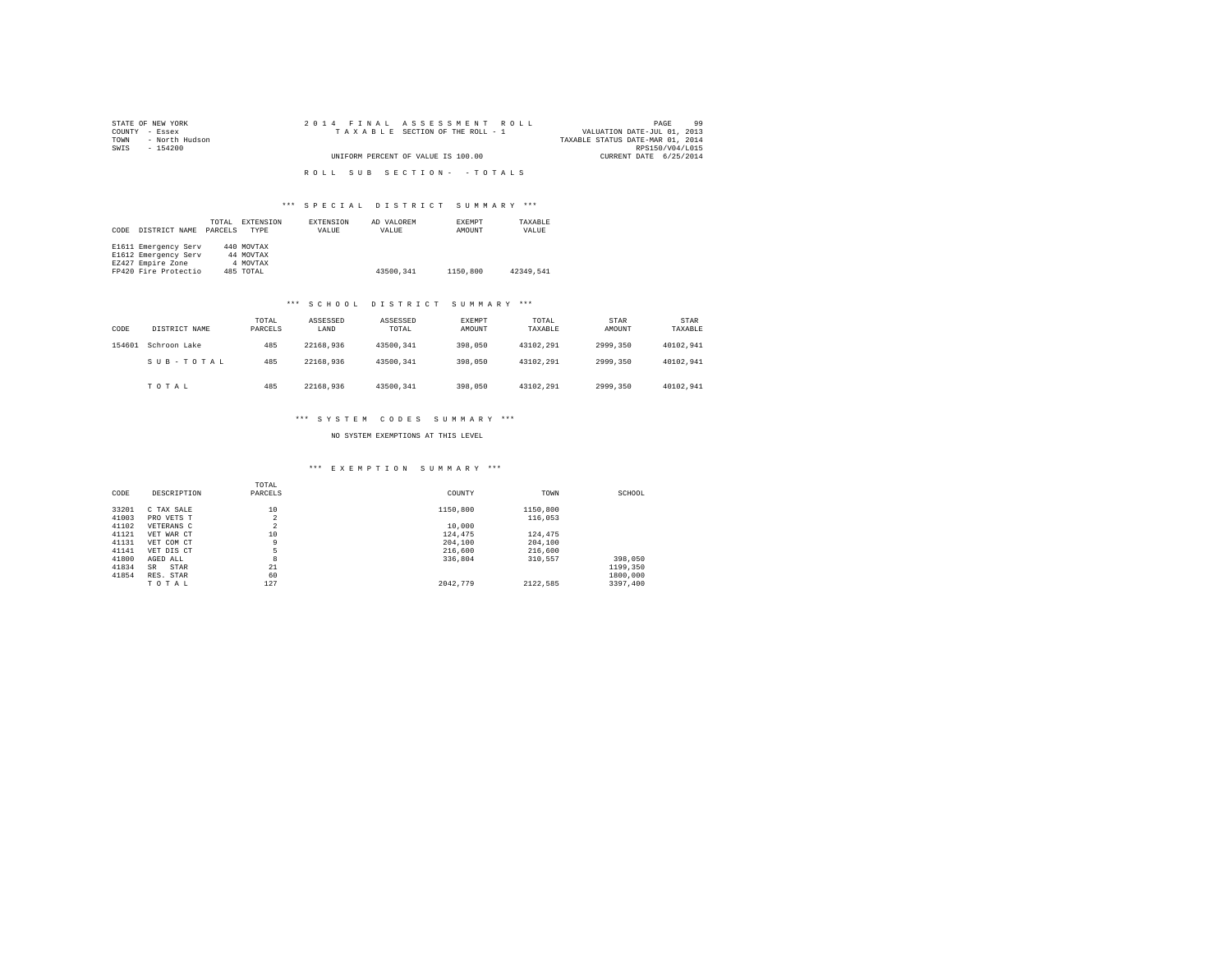| STATE OF NEW YORK<br>COUNTY - Essex | 2014 FINAL ASSESSMENT ROLL<br>TAXABLE SECTION OF THE ROLL - 1 | 100<br>PAGE<br>VALUATION DATE-JUL 01, 2013 |
|-------------------------------------|---------------------------------------------------------------|--------------------------------------------|
| - North Hudson<br>TOWN              |                                                               | TAXABLE STATUS DATE-MAR 01, 2014           |
| SWIS<br>$-154200$                   |                                                               | RPS150/V04/L015                            |
|                                     | UNIFORM PERCENT OF VALUE IS 100.00                            | CURRENT DATE 6/25/2014                     |
|                                     |                                                               |                                            |
|                                     | ROLL SUB SECTION- - TOTALS                                    |                                            |
|                                     |                                                               |                                            |

## \*\*\* G R A N D T O T A L S \*\*\*

| ROLL       | DESCRIPTION | TOTAL   | ASSESSED  | ASSESSED  | TAXABLE   | TAXABLE   | TAXABLE   | STAR      |
|------------|-------------|---------|-----------|-----------|-----------|-----------|-----------|-----------|
| <b>SEC</b> |             | PARCELS | LAND      | TOTAL     | COUNTY    | TOWN      | SCHOOL    | TAXABLE   |
|            | TAXABLE     | 485     | 22168.936 | 43500.341 | 41457.562 | 41377.756 | 43102.291 | 40102.941 |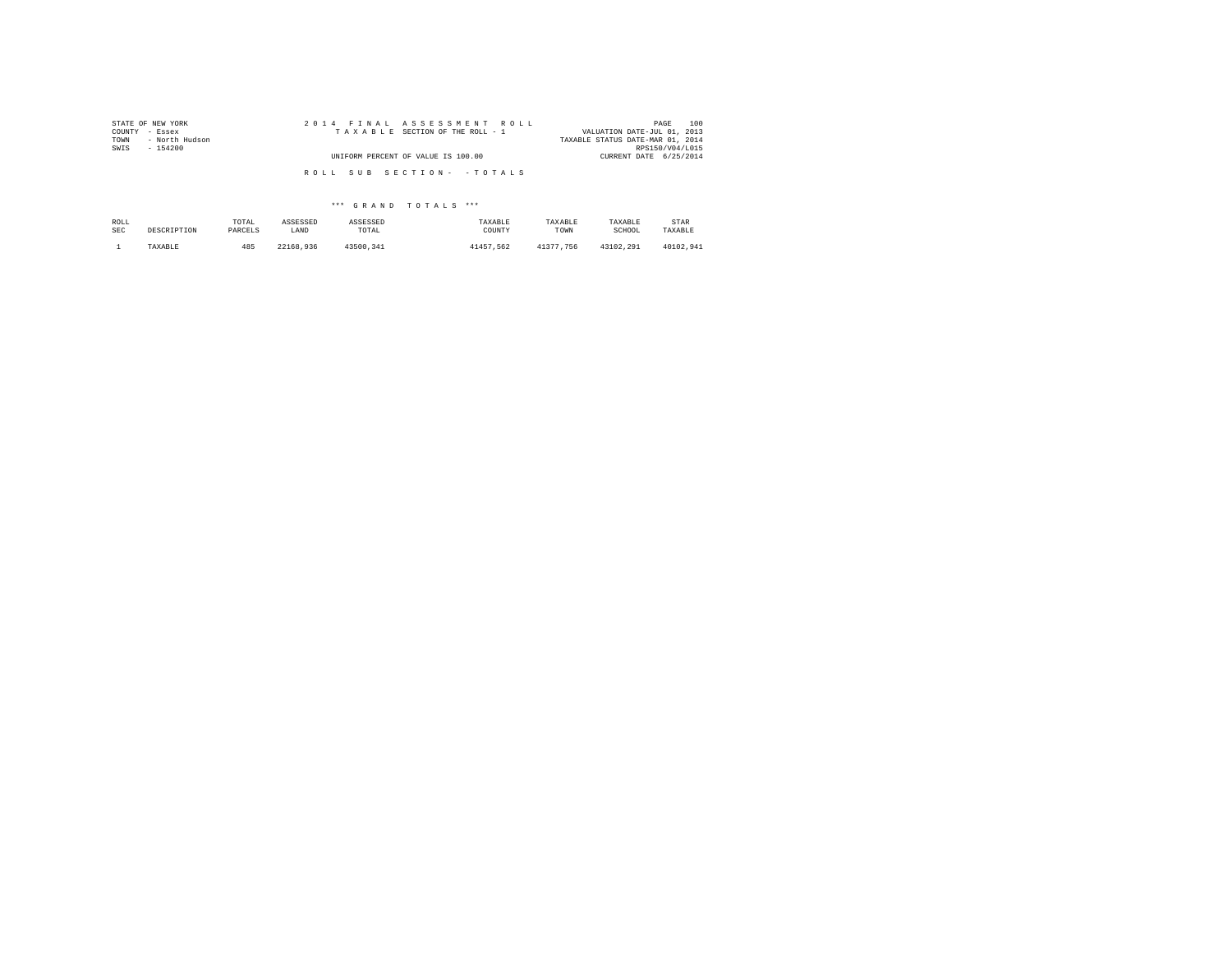|      | STATE OF NEW YORK |  |  |  | 2014 FINAL ASSESSMENT ROLL         |  |  |  |  |                                                                          | PAGE | 101 |
|------|-------------------|--|--|--|------------------------------------|--|--|--|--|--------------------------------------------------------------------------|------|-----|
|      | COUNTY - Essex    |  |  |  |                                    |  |  |  |  | TAXABLE SECTION OF THE ROLL - 1 SUB-SECT - A VALUATION DATE-JUL 01, 2013 |      |     |
| TOWN | - North Hudson    |  |  |  | OWNERS NAME SEOUENCE               |  |  |  |  | TAXABLE STATUS DATE-MAR 01, 2014                                         |      |     |
| SWIS | - 154200          |  |  |  | UNIFORM PERCENT OF VALUE IS 100.00 |  |  |  |  |                                                                          |      |     |

| TAX MAP PARCEL NUMBER                                                                                                                                                                                                                                |                                |              | PROPERTY LOCATION & CLASS ASSESSMENT EXEMPTION CODE----------------COUNTY-------TOWN-----SCHOOL |                           |             |
|------------------------------------------------------------------------------------------------------------------------------------------------------------------------------------------------------------------------------------------------------|--------------------------------|--------------|-------------------------------------------------------------------------------------------------|---------------------------|-------------|
| CURRENT OWNERS NAME                                                                                                                                                                                                                                  | SCHOOL DISTRICT                | LAND         | TAX DESCRIPTION                                                                                 | TAXABLE VALUE             |             |
| CURRENT OWNERS ADDRESS                                                                                                                                                                                                                               | PARCEL SIZE/GRID COORD         | TOTAL        | SPECIAL DISTRICTS                                                                               |                           | ACCOUNT NO. |
|                                                                                                                                                                                                                                                      |                                |              |                                                                                                 |                           |             |
|                                                                                                                                                                                                                                                      | Elk Lake Rd                    |              | FISCHER 47450                                                                                   | 70,925<br>70,925 70,925   | 685J100903  |
| 92.-3-8.100<br>EX Lake Land Inc Scheme Schroon Lake 154601<br>C/O John L Ernst Scheme 157 Pt T&C Twp<br>641 Lexington Ave 29thFl 1720/1 SWY Cons Ease<br>New York, NY 10022-4559 248.2 AC Under 480 RPTL                                             |                                |              | 139,000 COUNTY TAXABLE VALUE                                                                    | 68,075                    |             |
|                                                                                                                                                                                                                                                      |                                |              | 139,000 TOWN TAXABLE VALUE                                                                      | 68,075                    |             |
|                                                                                                                                                                                                                                                      |                                |              | SCHOOL TAXABLE VALUE                                                                            | 68,075                    |             |
|                                                                                                                                                                                                                                                      |                                |              | E1612 Emergency Services                                                                        |                           |             |
|                                                                                                                                                                                                                                                      | ACRES 248.20                   |              | E1612 Emergency Services .00 MT<br>FP420 Fire Protection .00 TO                                 |                           |             |
|                                                                                                                                                                                                                                                      | EAST-0623063 NRTH-1474950      |              |                                                                                                 |                           |             |
|                                                                                                                                                                                                                                                      | DEED BOOK 1720 PG-1            |              |                                                                                                 |                           |             |
|                                                                                                                                                                                                                                                      | FULL MARKET VALUE              | 139,000      |                                                                                                 |                           |             |
|                                                                                                                                                                                                                                                      |                                |              |                                                                                                 |                           |             |
|                                                                                                                                                                                                                                                      | Elk Lake Rd                    |              |                                                                                                 |                           | 685J192010  |
|                                                                                                                                                                                                                                                      |                                |              | FISCHER 47450                                                                                   | 48, 297 48, 297<br>48,297 |             |
|                                                                                                                                                                                                                                                      |                                |              | 88,400 COUNTY TAXABLE VALUE                                                                     | 40.103                    |             |
|                                                                                                                                                                                                                                                      |                                |              | 88,400 TOWN TAXABLE VALUE                                                                       | 40,103                    |             |
|                                                                                                                                                                                                                                                      |                                |              | SCHOOL TAXABLE VALUE                                                                            | 40,103                    |             |
|                                                                                                                                                                                                                                                      |                                |              | E1612 Emergency Services                                                                        | .00 MT                    |             |
|                                                                                                                                                                                                                                                      | ACRES 157.80                   |              | FP420 Fire Protection                                                                           | 88,400 TO                 |             |
|                                                                                                                                                                                                                                                      | EAST-0627481 NRTH-1475317      |              |                                                                                                 |                           |             |
|                                                                                                                                                                                                                                                      | DEED BOOK 1720 PG-1            |              |                                                                                                 |                           |             |
|                                                                                                                                                                                                                                                      | FULL MARKET VALUE              | 88,400       |                                                                                                 |                           |             |
|                                                                                                                                                                                                                                                      |                                |              |                                                                                                 |                           | 685J100812  |
|                                                                                                                                                                                                                                                      | Elk Lake Rd                    |              | FISCHER 47450                                                                                   | 168,789 168,789 168,789   |             |
|                                                                                                                                                                                                                                                      |                                |              | 313,800 COUNTY TAXABLE VALUE                                                                    | 145,011                   |             |
|                                                                                                                                                                                                                                                      |                                | 313,800 TOWN | TAXABLE VALUE                                                                                   | 145,011                   |             |
| 93.-1-7.100<br>Plk Lake Land Inc<br>Elk Lake Land Inc<br>C/O John L Ernst<br>24 Text Twp 44<br>24 Text Twp 44<br>24 Text Twp 44<br>New York, NY 10022-4559<br>2550ac Under 480 RPIL<br>New York, NY 10022-4559<br>20020 Mers 560 20<br>20020 Mers 66 |                                |              | SCHOOL TAXABLE VALUE                                                                            | 145,011                   |             |
|                                                                                                                                                                                                                                                      |                                |              | E1612 Emergency Services                                                                        |                           |             |
|                                                                                                                                                                                                                                                      | ACRES 560.30                   |              | FP420 Fire Protection                                                                           | .00 MT<br>313,800 TO      |             |
|                                                                                                                                                                                                                                                      | EAST-0632859 NRTH-1476085      |              |                                                                                                 |                           |             |
|                                                                                                                                                                                                                                                      | DEED BOOK 1720 PG-1            |              |                                                                                                 |                           |             |
|                                                                                                                                                                                                                                                      | FULL MARKET VALUE              | 313,800      |                                                                                                 |                           |             |
|                                                                                                                                                                                                                                                      |                                |              |                                                                                                 |                           |             |
|                                                                                                                                                                                                                                                      | Elk Lake Rd<br>911 Forest s480 |              |                                                                                                 |                           | 685J191011  |
| $93. - 1 - 7.200$                                                                                                                                                                                                                                    |                                |              | FISCHER 47450                                                                                   | 558,663 558,663 558,663   |             |
|                                                                                                                                                                                                                                                      |                                |              | 154601 599,709 COUNTY TAXABLE VALUE<br>ase Twp 44 599,709 TOWN TAXABLE VALUE                    | 41,046                    |             |
| Particular Schroon Lake 154601<br>Elk Lake Land Inc 3chroon Lake 154601<br>641 Lexington Ave 29Th Fl Cons Ease 700031 7000401                                                                                                                        |                                |              |                                                                                                 | 41,046                    |             |
|                                                                                                                                                                                                                                                      |                                |              | SCHOOL TAXABLE VALUE                                                                            | 41,046                    |             |
| New York, NY 10022-4599 325AC Under 480 RPTL                                                                                                                                                                                                         |                                |              | E1612 Emergency Services                                                                        | $.00$ MT                  |             |
|                                                                                                                                                                                                                                                      | ACRES 443.00                   |              | FP420 Fire Protection                                                                           | 599,709 TO                |             |
|                                                                                                                                                                                                                                                      | EAST-0629679 NRTH-1474601      |              |                                                                                                 |                           |             |
|                                                                                                                                                                                                                                                      | DEED BOOK 843 PG-119           |              |                                                                                                 |                           |             |
|                                                                                                                                                                                                                                                      | CONSERVATION ESMT % 67.00      |              |                                                                                                 |                           |             |
|                                                                                                                                                                                                                                                      |                                |              |                                                                                                 |                           |             |
|                                                                                                                                                                                                                                                      |                                |              |                                                                                                 |                           |             |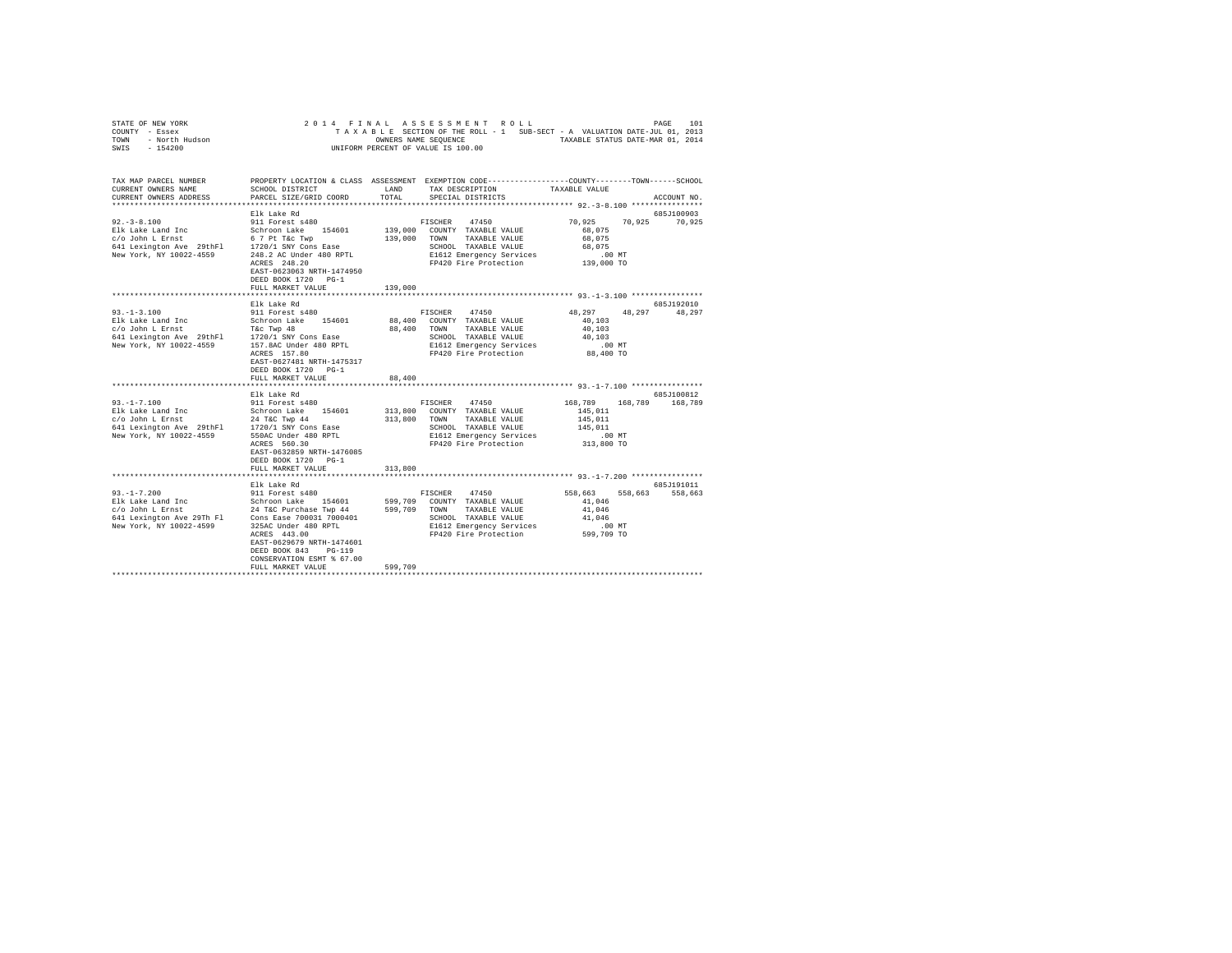|                | STATE OF NEW YORK |  | 2014 FINAL ASSESSMENT ROLL         |  |  |  |                                                                          | PAGE | 102 |
|----------------|-------------------|--|------------------------------------|--|--|--|--------------------------------------------------------------------------|------|-----|
| COUNTY - Essex |                   |  |                                    |  |  |  | TAXABLE SECTION OF THE ROLL - 1 SUB-SECT - A VALUATION DATE-JUL 01, 2013 |      |     |
| TOWN           | - North Hudson    |  | OWNERS NAME SEOUENCE               |  |  |  | TAXABLE STATUS DATE-MAR 01, 2014                                         |      |     |
| SWIS           | $-154200$         |  | UNIFORM PERCENT OF VALUE IS 100.00 |  |  |  |                                                                          |      |     |
|                |                   |  |                                    |  |  |  |                                                                          |      |     |
|                |                   |  |                                    |  |  |  |                                                                          |      |     |

| TAX MAP PARCEL NUMBER                                                                                                                                                                                                                                                                                                                                                                                                                                         |                                                     |          | PROPERTY LOCATION & CLASS ASSESSMENT EXEMPTION CODE----------------COUNTY-------TOWN-----SCHOOL |                            |             |
|---------------------------------------------------------------------------------------------------------------------------------------------------------------------------------------------------------------------------------------------------------------------------------------------------------------------------------------------------------------------------------------------------------------------------------------------------------------|-----------------------------------------------------|----------|-------------------------------------------------------------------------------------------------|----------------------------|-------------|
| CURRENT OWNERS NAME                                                                                                                                                                                                                                                                                                                                                                                                                                           | SCHOOL DISTRICT                                     |          | LAND TAX DESCRIPTION TAXABLE VALUE                                                              |                            |             |
| CURRENT OWNERS ADDRESS                                                                                                                                                                                                                                                                                                                                                                                                                                        | PARCEL SIZE/GRID COORD                              |          | TOTAL SPECIAL DISTRICTS                                                                         |                            | ACCOUNT NO. |
|                                                                                                                                                                                                                                                                                                                                                                                                                                                               |                                                     |          |                                                                                                 |                            |             |
|                                                                                                                                                                                                                                                                                                                                                                                                                                                               | Elk Lake Rd                                         |          |                                                                                                 |                            | 685J100908  |
| $102. -2 - 3.100$                                                                                                                                                                                                                                                                                                                                                                                                                                             | 911 Forest s480                                     |          | FISCHER 47450                                                                                   | 322,448<br>322,448         | 322,448     |
|                                                                                                                                                                                                                                                                                                                                                                                                                                                               |                                                     |          |                                                                                                 | 388.552                    |             |
|                                                                                                                                                                                                                                                                                                                                                                                                                                                               |                                                     |          |                                                                                                 | 388,552                    |             |
|                                                                                                                                                                                                                                                                                                                                                                                                                                                               |                                                     |          |                                                                                                 | 388,552                    |             |
| $\begin{tabular}{lcccc} E1k\ take\ Land\ Inc\ (1546) & 154601 & 154601 & 711,000 & \noindent \noalign{\vskip 1pt} \noalign{\vskip 1pt} \noalign{\vskip 1pt} \noalign{\vskip 1pt} \noalign{\vskip 1pt} \noalign{\vskip 1pt} \noalign{\vskip 1pt} \noalign{\vskip 1pt} \noalign{\vskip 1pt} \noalign{\vskip 1pt} \noalign{\vskip 1pt} \noalign{\vskip 1pt} \noalign{\vskip 1pt} \noalign{\vskip 1pt} \noalign{\vskip 1pt} \noalign{\vskip 1pt} \noalign{\vskip$ |                                                     |          | SCHOOL TAXABLE VALUE<br>E1611 Emergency Services                                                | .00 MT                     |             |
|                                                                                                                                                                                                                                                                                                                                                                                                                                                               | ACRES 1269.71                                       |          | FP420 Fire Protection                                                                           | 711,000 TO                 |             |
|                                                                                                                                                                                                                                                                                                                                                                                                                                                               | EAST-0622322 NRTH-1460776                           |          |                                                                                                 |                            |             |
|                                                                                                                                                                                                                                                                                                                                                                                                                                                               | DEED BOOK 1720 PG-1                                 |          |                                                                                                 |                            |             |
|                                                                                                                                                                                                                                                                                                                                                                                                                                                               | FULL MARKET VALUE                                   | 711,000  |                                                                                                 |                            |             |
|                                                                                                                                                                                                                                                                                                                                                                                                                                                               |                                                     |          |                                                                                                 |                            |             |
|                                                                                                                                                                                                                                                                                                                                                                                                                                                               | Elk Lake Rd                                         |          |                                                                                                 |                            | 685J191009  |
| $103. -1 - 1.210$                                                                                                                                                                                                                                                                                                                                                                                                                                             | 911 Forest s480                                     |          | FISCHER 47450                                                                                   | 1017.269 1017.269 1017.269 |             |
|                                                                                                                                                                                                                                                                                                                                                                                                                                                               |                                                     |          | 1081.212 COUNTY TAXABLE VALUE                                                                   | 63,943                     |             |
|                                                                                                                                                                                                                                                                                                                                                                                                                                                               |                                                     |          | 1081.212 TOWN TAXABLE VALUE                                                                     | 63,943                     |             |
|                                                                                                                                                                                                                                                                                                                                                                                                                                                               |                                                     |          | SCHOOL TAXABLE VALUE                                                                            | 63,943                     |             |
| New York, NY 10022-4599                                                                                                                                                                                                                                                                                                                                                                                                                                       | 606.24AC Under 480 RPTL                             |          | E1611 Emergency Services .00 MT<br>FP420 Fire Protection .001,212 TO                            |                            |             |
|                                                                                                                                                                                                                                                                                                                                                                                                                                                               | ACRES 1002.90                                       |          |                                                                                                 |                            |             |
|                                                                                                                                                                                                                                                                                                                                                                                                                                                               | EAST-0632505 NRTH-1469199                           |          |                                                                                                 |                            |             |
|                                                                                                                                                                                                                                                                                                                                                                                                                                                               | DEED BOOK 843 PG-119                                |          |                                                                                                 |                            |             |
|                                                                                                                                                                                                                                                                                                                                                                                                                                                               | CONSERVATION ESMT % 67.00                           |          |                                                                                                 |                            |             |
|                                                                                                                                                                                                                                                                                                                                                                                                                                                               | FULL MARKET VALUE                                   | 1081,212 |                                                                                                 |                            |             |
|                                                                                                                                                                                                                                                                                                                                                                                                                                                               |                                                     |          |                                                                                                 |                            |             |
|                                                                                                                                                                                                                                                                                                                                                                                                                                                               | Elk Lake Rd                                         |          |                                                                                                 |                            | 685Z013003  |
| $103. -1 - 1.220$                                                                                                                                                                                                                                                                                                                                                                                                                                             | 911 Forest s480<br>Schroon Lake 154601              |          | FISCHER 47450                                                                                   | 339,394 339,394 339,394    |             |
| Elk Lake Land Inc                                                                                                                                                                                                                                                                                                                                                                                                                                             |                                                     |          | 359,700 COUNTY TAXABLE VALUE                                                                    | 20,306                     |             |
| $c$ /o John L Ernst $T\&C$ Twp 44 & 45<br>641 Lexington Ave 29Th Fl Reserved from Ease 415/47                                                                                                                                                                                                                                                                                                                                                                 |                                                     |          | 359,700 TOWN TAXABLE VALUE                                                                      | 20,306                     |             |
| New York, NY 10022-4599                                                                                                                                                                                                                                                                                                                                                                                                                                       |                                                     |          | SCHOOL TAXABLE VALUE                                                                            | 20,306                     |             |
|                                                                                                                                                                                                                                                                                                                                                                                                                                                               | 79.9AC Under RPTL 480<br>ACRES 79.90<br>ACRES 79.90 |          | E1611 Emergency Services .00 MT<br>FP420 Fire Protection .0359,700 TO                           |                            |             |
|                                                                                                                                                                                                                                                                                                                                                                                                                                                               | EAST-0633506 NRTH-1466758                           |          |                                                                                                 |                            |             |
|                                                                                                                                                                                                                                                                                                                                                                                                                                                               | DEED BOOK 843 PG-119                                |          |                                                                                                 |                            |             |
|                                                                                                                                                                                                                                                                                                                                                                                                                                                               | FULL MARKET VALUE                                   | 359,700  |                                                                                                 |                            |             |
|                                                                                                                                                                                                                                                                                                                                                                                                                                                               |                                                     |          |                                                                                                 |                            |             |
|                                                                                                                                                                                                                                                                                                                                                                                                                                                               | Elk Lake Rd                                         |          |                                                                                                 |                            | 685J100808  |
| $103. - 1 - 7.100$                                                                                                                                                                                                                                                                                                                                                                                                                                            |                                                     |          | 911 Forest s480 - WTRFNT FISCHER 47450 1377.219 1377.219 1377.219                               |                            |             |
|                                                                                                                                                                                                                                                                                                                                                                                                                                                               | Schroon Lake 154601                                 |          | 1693,700 COUNTY TAXABLE VALUE                                                                   | 316,481                    |             |
| Elk Lake Land Inc<br>c/o John L Ernst                                                                                                                                                                                                                                                                                                                                                                                                                         | 12 13 T&C Twp 44                                    |          | 1693,700 TOWN TAXABLE VALUE                                                                     | 316,481                    |             |
| 641 Lexington Ave 29thFl 1720/1 SNY Cons Ease                                                                                                                                                                                                                                                                                                                                                                                                                 |                                                     |          |                                                                                                 |                            |             |
| New York, NY 10022-4559                                                                                                                                                                                                                                                                                                                                                                                                                                       | 864.67AC Under 480 RPTL                             |          | SCHOOL TAXABLE VALUE 316,481<br>E1611 Emergency Services .00                                    | $.00$ MT                   |             |
|                                                                                                                                                                                                                                                                                                                                                                                                                                                               | ACRES 1041.67                                       |          | FP420 Fire Protection 1693,700 TO                                                               |                            |             |
|                                                                                                                                                                                                                                                                                                                                                                                                                                                               | EAST-0635570 NRTH-1458150                           |          |                                                                                                 |                            |             |
|                                                                                                                                                                                                                                                                                                                                                                                                                                                               | DEED BOOK 1720 PG-1                                 |          |                                                                                                 |                            |             |
|                                                                                                                                                                                                                                                                                                                                                                                                                                                               | FULL MARKET VALUE                                   | 1693,700 |                                                                                                 |                            |             |
|                                                                                                                                                                                                                                                                                                                                                                                                                                                               |                                                     |          |                                                                                                 |                            |             |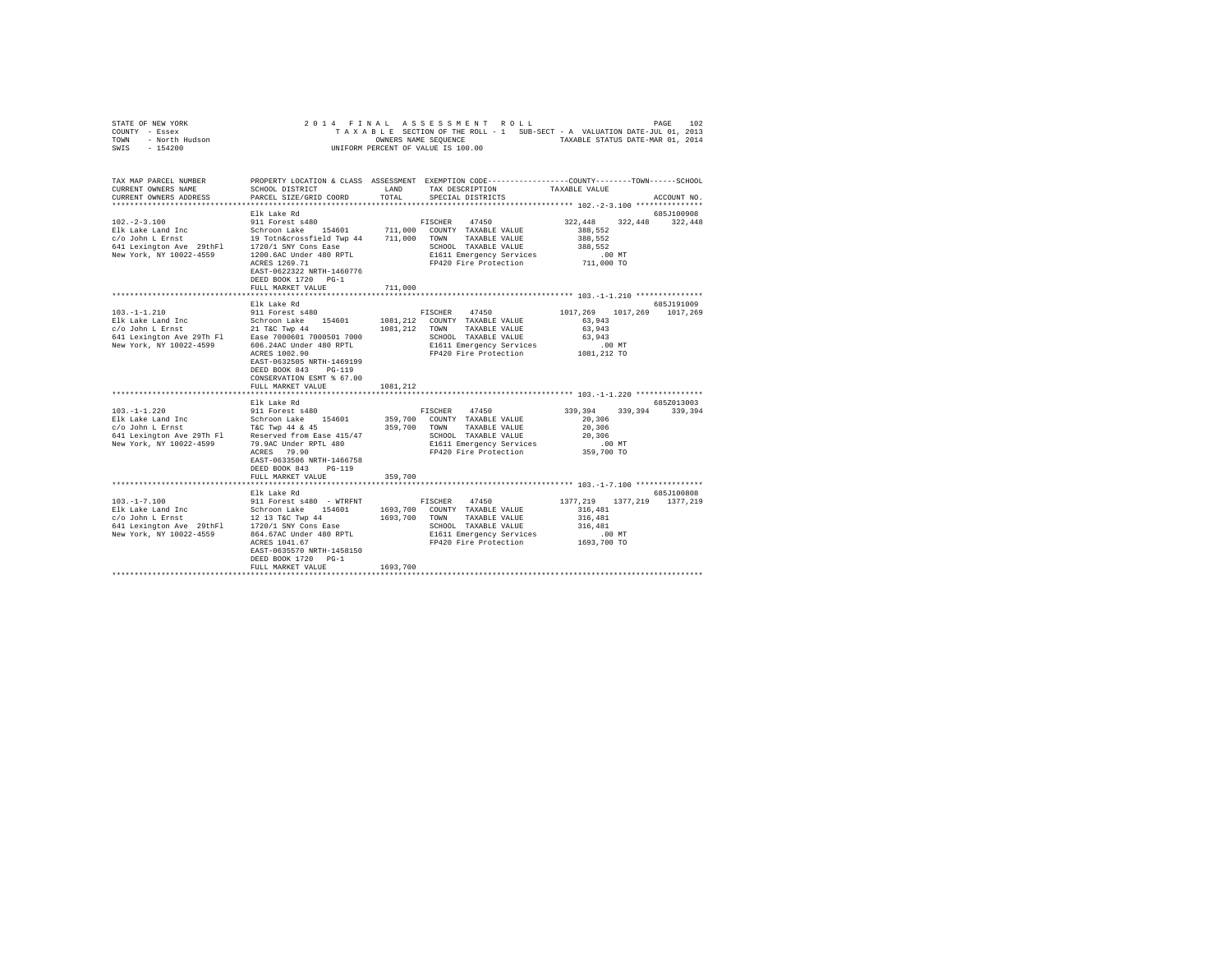| COUNTY<br>- Essex<br>- North Hudson<br>TOWN<br>$-154200$<br>SWIS                                                                                                                                                                                                                       |                                                                                                                |               | TAXABLE SECTION OF THE ROLL - 1 SUB-SECT - A VALUATION DATE-JUL 01, 2013<br>OWNERS NAME SEQUENCE TAXABLE STATUS DATE-MAR 01, 2014<br>UNIFORM PERCENT OF VALUE IS 100.00 |               |                      |
|----------------------------------------------------------------------------------------------------------------------------------------------------------------------------------------------------------------------------------------------------------------------------------------|----------------------------------------------------------------------------------------------------------------|---------------|-------------------------------------------------------------------------------------------------------------------------------------------------------------------------|---------------|----------------------|
| TAX MAP PARCEL NUMBER PROPERTY LOCATION & CLASS ASSESSMENT EXEMPTION CODE---------------COUNTY-------TOWN------SCHOOL<br>CURRENT OWNERS NAME SCHOOL DISTRICT TAX DESCRIPTION TAXABLE VALUE<br>CURRENT OWNERS ADDRESS PARCEL SIZE/GRID COORD TOTAL SPECIAL DISTRICTS TO THE RECOUNT NO. |                                                                                                                |               |                                                                                                                                                                         |               |                      |
| 103.-1-8.100 911 Forest s480<br>Elk Lake Land Inc 653 Schroon Lake 154601 2369,900 COUNTY TAXABLE VALUE 1131,653<br>c/o John L Ernst T&c Twp 44 & 45                                                                                                                                   | Elk Lake Rd<br>ACRES 4124.43<br>EAST-0633429 NRTH-1462567<br>DEED BOOK 1720 PG-1<br>FULL MARKET VALUE 2369,900 | 2369,900 TOWN | FISCHER 47450 1238, 247 1238, 247 1238, 247<br>TAXABLE VALUE<br>FP420 Fire Protection 2369,900 TO                                                                       | 1131,653      | 685J100905           |
| $103. -1 - 8.300$<br>641 Lexington Ave Fl 29 1720/1 SNY Cons Ease<br>New York, NY 10022-4559 83.1AC Under 480 RPTL                                                                                                                                                                     | Elk Lake Rd<br>911 Forest s480<br>ACRES 83.10                                                                  |               | 47450 9<br>FISCHER<br>TAXABLE VALUE 22,801<br>SCHOOL TAXABLE VALUE 22,801<br>E1611 Emergency Services .00 MT<br>FP420 Fire Protection 58,200 TO                         | 35,399 35,399 | 685Z013002<br>35,399 |

STATE OF NEW YORK 2014 FINAL ASSESSMENT ROLL PAGE 103

|                                        | 20.000 0.000<br>EAST-0633954 NRTH-1465577<br>DEED BOOK 1720 PG-1            |         | PREZU PILE PLOLECLION            | 30.ZUU 1U       |             |
|----------------------------------------|-----------------------------------------------------------------------------|---------|----------------------------------|-----------------|-------------|
|                                        | FULL MARKET VALUE                                                           | 58,200  |                                  |                 |             |
|                                        |                                                                             |         |                                  |                 |             |
|                                        | Elk Lake Rd                                                                 |         |                                  |                 | 685.7100907 |
|                                        | 112.-3-2.000 911 Forest s480                                                |         | 47450<br>FISCHER                 | 258,627 258,627 | 258.627     |
|                                        | Elk Lake Land Inc               Schroon Lake     154601             473,500 |         | COUNTY TAXABLE VALUE             | 214,873         |             |
| 641 Lexington Ave 29thFl 15 T&c Twp 44 | 473.500                                                                     |         | TAXABLE VALUE 214,873<br>TOWN    |                 |             |
| New York, NY 10022-4559                | 1720/1 SNY Cons Ease                                                        |         | SCHOOL TAXABLE VALUE 214,873     |                 |             |
|                                        | 845.5AC Under 480 RPTL                                                      |         | E1611 Emergency Services         | $.00$ MT        |             |
|                                        | ACRES 845.50                                                                |         | FP420 Fire Protection 473,500 TO |                 |             |
|                                        | EAST-0620602 NRTH-1451617                                                   |         |                                  |                 |             |
|                                        | DEED BOOK 1720 PG-1                                                         |         |                                  |                 |             |
|                                        | FULL MARKET VALUE                                                           | 473,500 |                                  |                 |             |
|                                        |                                                                             |         |                                  |                 |             |
|                                        | Elk Lake Rd                                                                 |         |                                  |                 | 685J100811  |
| $113. -1 - 1.000$                      | 911 Forest s480                                                             |         | 47450<br>FISCHER                 | 268,844 268,844 | 268,844     |
|                                        |                                                                             |         |                                  | 354,856         |             |
| c/o John L Ernst 14 T&c Twp 44         |                                                                             | 623,700 | TOWN<br>TAXABLE VALUE            | 354,856         |             |
|                                        | 641 Lexington Ave 29thFl 1720/1 SNY Cons Ease                               |         | SCHOOL<br>TAXABLE VALUE 354,856  |                 |             |
| New York, NY 10022-4559                | 1050AC Under 480 RPTL                                                       |         | E1611 Emergency Services .00 MT  |                 |             |
|                                        | ACRES 1113.80                                                               |         | FP420 Fire Protection            | 623,700 TO      |             |
|                                        | EAST-0625964 NRTH-1453840                                                   |         |                                  |                 |             |
|                                        | DEED BOOK 1720 PG-1                                                         |         |                                  |                 |             |
|                                        | FULL MARKET VALUE                                                           | 623,700 |                                  |                 |             |
|                                        |                                                                             |         |                                  |                 |             |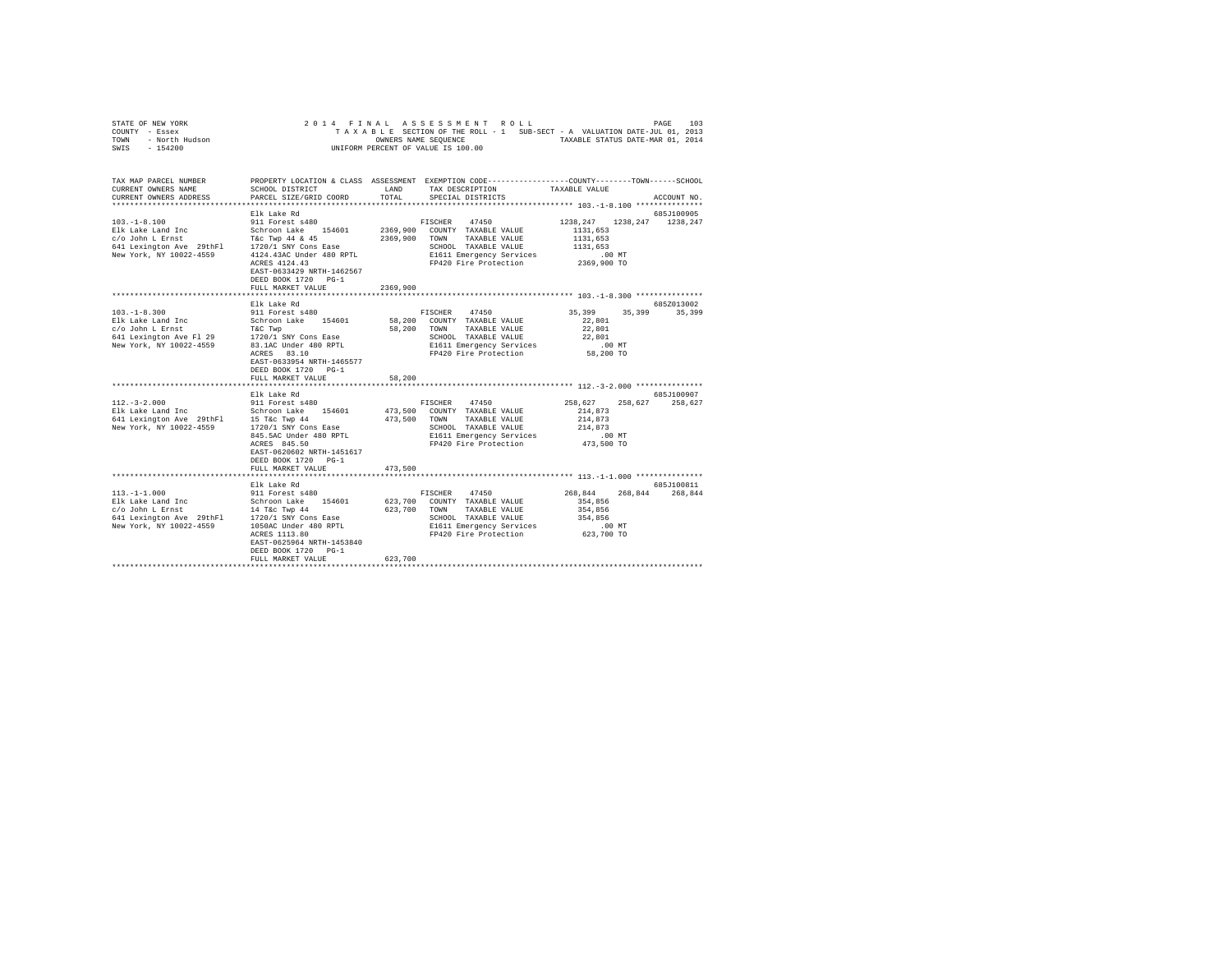| STATE OF NEW YORK<br>COUNTY - Essex<br>TOWN - North Hudson<br>SWIS - 154200                                                                                         |                                                                                                                              |               | 2014 FINAL ASSESSMENT ROLL<br>TAXABLE SECTION OF THE ROLL - 1 SUB-SECT - A VALUATION DATE-JUL 01, 2013<br>OWNERS NAME SEQUENCE TAXABLE STATUS DATE-MAR 01, 2014<br>UNIFORM PERCENT OF VALUE IS 100.00 |                                            | PAGE<br>104 |
|---------------------------------------------------------------------------------------------------------------------------------------------------------------------|------------------------------------------------------------------------------------------------------------------------------|---------------|-------------------------------------------------------------------------------------------------------------------------------------------------------------------------------------------------------|--------------------------------------------|-------------|
| TAX MAP PARCEL NUMBER<br>CURRENT OWNERS NAME<br>CURRENT OWNERS ADDRESS                                                                                              | SCHOOL DISTRICT<br>PARCEL SIZE/GRID COORD                                                                                    | LAND<br>TOTAL | PROPERTY LOCATION & CLASS ASSESSMENT EXEMPTION CODE---------------COUNTY-------TOWN-----SCHOOL<br>TAX DESCRIPTION<br>SPECIAL DISTRICTS                                                                | TAXABLE VALUE                              | ACCOUNT NO. |
|                                                                                                                                                                     | 3010 Blue Ridge Rd                                                                                                           |               |                                                                                                                                                                                                       |                                            | 685J101202  |
| $113. -2 - 1.004$                                                                                                                                                   | 911 Forest s480                                                                                                              |               | 47450<br>FISCHER                                                                                                                                                                                      | 1001,292 1001,292 1001,292                 |             |
| Elk Lake Land Inc<br>641 Lexington Ave<br>New York, NY 10022                                                                                                        | Schroon Lake 154601 1027,800 COUNTY TAXABLE VALUE<br>5 T&C Twp 44<br>SNY Cons Ease<br>1690.5AC Under 480 RPTL                |               | 1049,000 TOWN TAXABLE VALUE<br>SCHOOL TAXABLE VALUE<br>E1611 Emergency Services<br>E1611 Emergency Services<br>FP420 Fire Protection 1049,000 TO                                                      | 47.708<br>47,708<br>47,708<br>.00 MT       |             |
|                                                                                                                                                                     | ACRES 1691.50<br>EAST-0639072 NRTH-1451475<br>DEED BOOK 1719 PG-1<br>FULL MARKET VALUE                                       | 1049,000      |                                                                                                                                                                                                       |                                            |             |
|                                                                                                                                                                     |                                                                                                                              |               |                                                                                                                                                                                                       |                                            |             |
|                                                                                                                                                                     | Elk Lake Rd                                                                                                                  |               |                                                                                                                                                                                                       |                                            | 685J100810  |
| $113. -3 - 1.000$                                                                                                                                                   | 240 Rural res                                                                                                                |               | COUNTY TAXABLE VALUE                                                                                                                                                                                  | 219,000                                    |             |
|                                                                                                                                                                     |                                                                                                                              | 98,000        | TOWN TAXABLE VALUE                                                                                                                                                                                    | 219,000                                    |             |
|                                                                                                                                                                     |                                                                                                                              |               | 219,000 SCHOOL TAXABLE VALUE                                                                                                                                                                          | 219,000                                    |             |
| EDR Lake Land Inc and Schroon Lake 154601<br>c/o John L Ernst 12 T&c Twp 44<br>641 Lexington Ave 29thF1 1720/1 SAY Cons Ease<br>New York, NY 10022-4559 ACRES 99.80 |                                                                                                                              |               | E1611 Emergency Services                                                                                                                                                                              | $.00$ MT                                   |             |
|                                                                                                                                                                     | EAST-0631498 NRTH-1456494<br>DEED BOOK 1720 PG-1                                                                             |               | FP420 Fire Protection                                                                                                                                                                                 | 219,000 TO                                 |             |
|                                                                                                                                                                     | FULL MARKET VALUE                                                                                                            | 219,000       |                                                                                                                                                                                                       |                                            |             |
|                                                                                                                                                                     |                                                                                                                              |               |                                                                                                                                                                                                       |                                            |             |
|                                                                                                                                                                     | Elk Lake Rd                                                                                                                  |               |                                                                                                                                                                                                       |                                            | 685J101410  |
| $92 - 3 - 9.000$                                                                                                                                                    | 911 Forest s480                                                                                                              |               | FISCHER 47450<br>16,000 COUNTY TAXABLE VALUE                                                                                                                                                          | 90                                         | 90<br>90    |
|                                                                                                                                                                     |                                                                                                                              |               | 16,000 TOWN TAXABLE VALUE                                                                                                                                                                             | 15,910<br>15,910                           |             |
|                                                                                                                                                                     |                                                                                                                              |               | SCHOOL TAXABLE VALUE                                                                                                                                                                                  | 15,910                                     |             |
| Albany, NY 12205                                                                                                                                                    |                                                                                                                              |               | E1612 Emergency Services                                                                                                                                                                              | $.00$ MT                                   |             |
|                                                                                                                                                                     | 28.2AC Under 480 RPTL<br>ACRES 28.20<br>ACRES 28.20<br>EAST-0597838 NRTH-1478803<br>DEED BOOK 1552 PG-206                    |               | FP420 Fire Protection                                                                                                                                                                                 | 16,000 TO                                  |             |
|                                                                                                                                                                     | FULL MARKET VALUE                                                                                                            | 16,000        |                                                                                                                                                                                                       |                                            |             |
|                                                                                                                                                                     | Blue Ridge Rd                                                                                                                |               |                                                                                                                                                                                                       |                                            | 685J101309  |
| $102. -2 - 1.038$<br>Nature Conservancy Inc<br>c/o Lucy B Harlow<br>195 New Karner Rd Ste 200<br>Albany, NY 12205                                                   | 911 Forest s480 - WTRFNT<br>Schroon Lake 154601<br>23 T&C Twp 44<br>Parcel (A)<br>ACRES16864.32<br>EAST-0611733 NRTH-1460156 | 8845,900      | COUNTY TAXABLE VALUE<br>TOWN<br>TAXABLE VALUE<br>9501,800 SCHOOL TAXABLE VALUE<br>E1611 Emergency Services<br>4296.04AC Under 480 RPTL FP420 Fire Protection 9501,800 TO                              | 9501,800<br>9501,800<br>9501,800<br>.00 MT |             |
|                                                                                                                                                                     | DEED BOOK 1552 PG-206<br>FULL MARKET VALUE                                                                                   | 9501,800      |                                                                                                                                                                                                       |                                            |             |
|                                                                                                                                                                     |                                                                                                                              |               |                                                                                                                                                                                                       |                                            |             |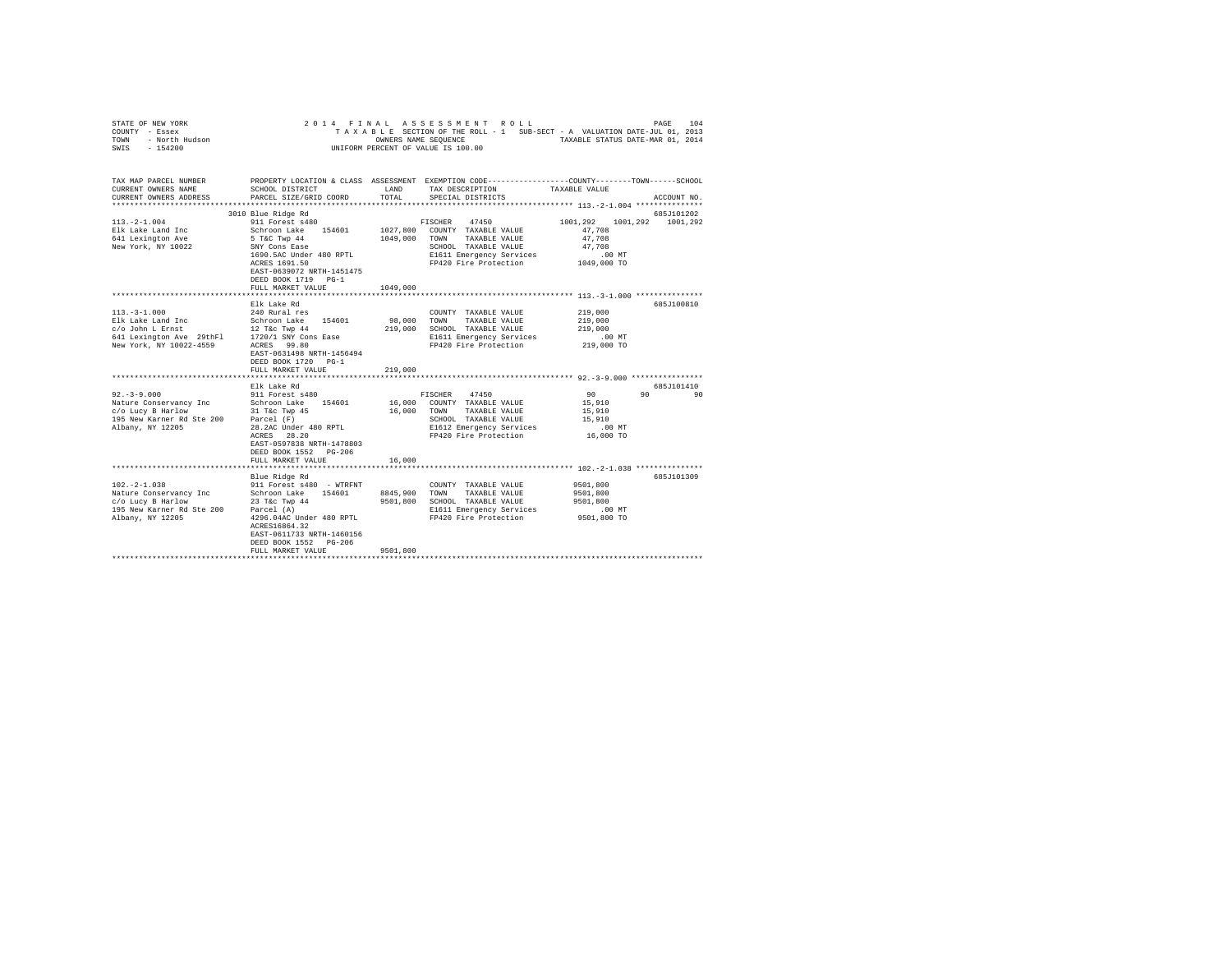|                | STATE OF NEW YORK |  |  |  |  | 2014 FINAL ASSESSMENT ROLL         |  |  |  |                                                                          |                                  | PAGE | 105 |
|----------------|-------------------|--|--|--|--|------------------------------------|--|--|--|--------------------------------------------------------------------------|----------------------------------|------|-----|
| COUNTY - Essex |                   |  |  |  |  |                                    |  |  |  | TAXABLE SECTION OF THE ROLL - 1 SUB-SECT - A VALUATION DATE-JUL 01, 2013 |                                  |      |     |
| TOWN           | - North Hudson    |  |  |  |  | OWNERS NAME SEOUENCE               |  |  |  |                                                                          | TAXABLE STATUS DATE-MAR 01, 2014 |      |     |
| SWIS           | - 154200          |  |  |  |  | UNIFORM PERCENT OF VALUE IS 100.00 |  |  |  |                                                                          |                                  |      |     |

| TAX MAP PARCEL NUMBER<br>CURRENT OWNERS NAME<br>CURRENT OWNERS ADDRESS           | SCHOOL DISTRICT<br>PARCEL SIZE/GRID COORD                                                                                 | LAND<br>TOTAL           | PROPERTY LOCATION & CLASS ASSESSMENT EXEMPTION CODE---------------COUNTY-------TOWN------SCHOOL<br>TAX DESCRIPTION<br>SPECIAL DISTRICTS | TAXABLE VALUE                                              | ACCOUNT NO. |
|----------------------------------------------------------------------------------|---------------------------------------------------------------------------------------------------------------------------|-------------------------|-----------------------------------------------------------------------------------------------------------------------------------------|------------------------------------------------------------|-------------|
|                                                                                  |                                                                                                                           |                         |                                                                                                                                         |                                                            |             |
|                                                                                  | Blue Ridge Rd                                                                                                             |                         |                                                                                                                                         |                                                            | 685J101115  |
| $113.4 - 2 - 5.000$<br>State of New York DEC<br>625 Broadway<br>Albany, NY 12233 | 911 Forest s480<br>Schroon Lake<br>154601<br>4 T&C Twp 44<br>Parcel (G)                                                   | 53,200<br>53,200        | COUNTY TAXABLE VALUE<br>TOWN<br>TAXABLE VALUE<br>SCHOOL TAXABLE VALUE<br>E1611 Emergency Services                                       | 53,200<br>53,200<br>53,200<br>$.00$ $MT$                   |             |
| PRIOR OWNER ON 3/01/2014<br>Nature Conservancy Inc                               | 76AC Under 480 RPTL<br>76.00<br>ACRES<br>EAST-0640984 NRTH-1445154<br>DEED BOOK 1761 PG-101<br>FULL MARKET VALUE          | 53,200                  | FP420 Fire Protection                                                                                                                   | 53,200 TO                                                  |             |
|                                                                                  | ************************                                                                                                  |                         |                                                                                                                                         |                                                            |             |
|                                                                                  | Blue Ridge Rd                                                                                                             |                         |                                                                                                                                         |                                                            | 685J178551  |
| $112.4 - 2 - 20.000$<br>Upper Hudson Woodlands ATP LP Schroon Lake               | 911 Forest s480<br>154601                                                                                                 | 1,680                   | 47450<br>FISCHER<br>COUNTY TAXABLE VALUE                                                                                                | 304<br>304<br>1.376                                        | 304         |
| c/o Regions Timberland Group                                                     | 9 T&c Twp 44                                                                                                              | 1,680                   | TOWN<br>TAXABLE VALUE                                                                                                                   | 1,376                                                      |             |
| 1180 W Peachtree St Ste 1200                                                     | SNY Cons Ease 7001201                                                                                                     |                         | SCHOOL TAXABLE VALUE                                                                                                                    | 1,376                                                      |             |
| Atlanta, GA 30309                                                                | 5.8AC Under 480 RPTL                                                                                                      |                         | E1611 Emergency Services                                                                                                                | $.00$ $MT$                                                 |             |
|                                                                                  | ACRES<br>5.80<br>EAST-0617034 NRTH-1439141<br>DEED BOOK 1658<br>$PG-17$<br>CONSERVATION ESMT % 60.00<br>FULL MARKET VALUE | 1,680                   | FP420 Fire Protection                                                                                                                   | 1,680 TO                                                   |             |
|                                                                                  | *****************                                                                                                         | ************            |                                                                                                                                         | ***************************** 112.4-2-22.000 ************* |             |
|                                                                                  | Blue Ridge Rd                                                                                                             |                         |                                                                                                                                         |                                                            | 685.7178552 |
| $112.4 - 2 - 22.000$                                                             | 911 Forest s480                                                                                                           |                         | 47450<br>FISCHER                                                                                                                        | 97<br>97                                                   | 97          |
| Upper Hudson Woodlands ATP LP Schroon Lake                                       | 154601                                                                                                                    | 160                     | COUNTY TAXABLE VALUE                                                                                                                    | 63                                                         |             |
| c/o Regions Timberland Group                                                     | 9 T&c Twp 44                                                                                                              | 160                     | TAXABLE VALUE<br>TOWN                                                                                                                   | 63                                                         |             |
| 1180 W Peachtree St Ste 1200                                                     | SNY Cons Ease 7001301                                                                                                     |                         | SCHOOL TAXABLE VALUE                                                                                                                    | 63                                                         |             |
| Atlanta, GA 30309                                                                | .51AC Under 480 RPTL<br>0.51                                                                                              |                         | E1611 Emergency Services<br>FP420 Fire Protection                                                                                       | $.00$ MT                                                   |             |
|                                                                                  | ACRES<br>EAST-0616000 NRTH-1439269<br>DEED BOOK 1658<br>$PG-17$<br>CONSERVATION ESMT % 60.00                              |                         |                                                                                                                                         | 160 TO                                                     |             |
|                                                                                  | FULL MARKET VALUE<br>****************************                                                                         | 160<br>**************** |                                                                                                                                         |                                                            |             |
|                                                                                  | 3217 Blue Ridge Rd                                                                                                        |                         |                                                                                                                                         | ***************************** 113.4-2-11.000 ************* | 685J100912  |
| $113.4 - 2 - 11.000$                                                             | 911 Forest s480                                                                                                           |                         | COUNTY TAXABLE VALUE                                                                                                                    | 35,120                                                     |             |
| Upper Hudson Woodlands ATP LP Schroon Lake                                       | 154601                                                                                                                    | 35,120                  | TAXABLE VALUE<br><b>TOWN</b>                                                                                                            | 35,120                                                     |             |
| c/o Regions Timberland Group 17 Tract West Road Pat                              |                                                                                                                           | 35,120                  | SCHOOL TAXABLE VALUE                                                                                                                    | 35,120                                                     |             |
| 1180 W Peachtree St Ste 1200                                                     | SNY Cons Ease 7001501                                                                                                     |                         | E1611 Emergency Services                                                                                                                | $.00$ $MT$                                                 |             |
| Atlanta, GA 30309                                                                | 154.2AC Under 480 RPTL<br>ACRES 154.20<br>EAST-0644452 NRTH-1443995<br>DEED BOOK 1658 PG-17                               |                         | FP420 Fire Protection                                                                                                                   | 35,120 TO                                                  |             |
|                                                                                  | CONSERVATION ESMT % 60.00<br>FULL MARKET VALUE                                                                            | 35,120                  |                                                                                                                                         |                                                            |             |
|                                                                                  | *******************                                                                                                       |                         |                                                                                                                                         |                                                            |             |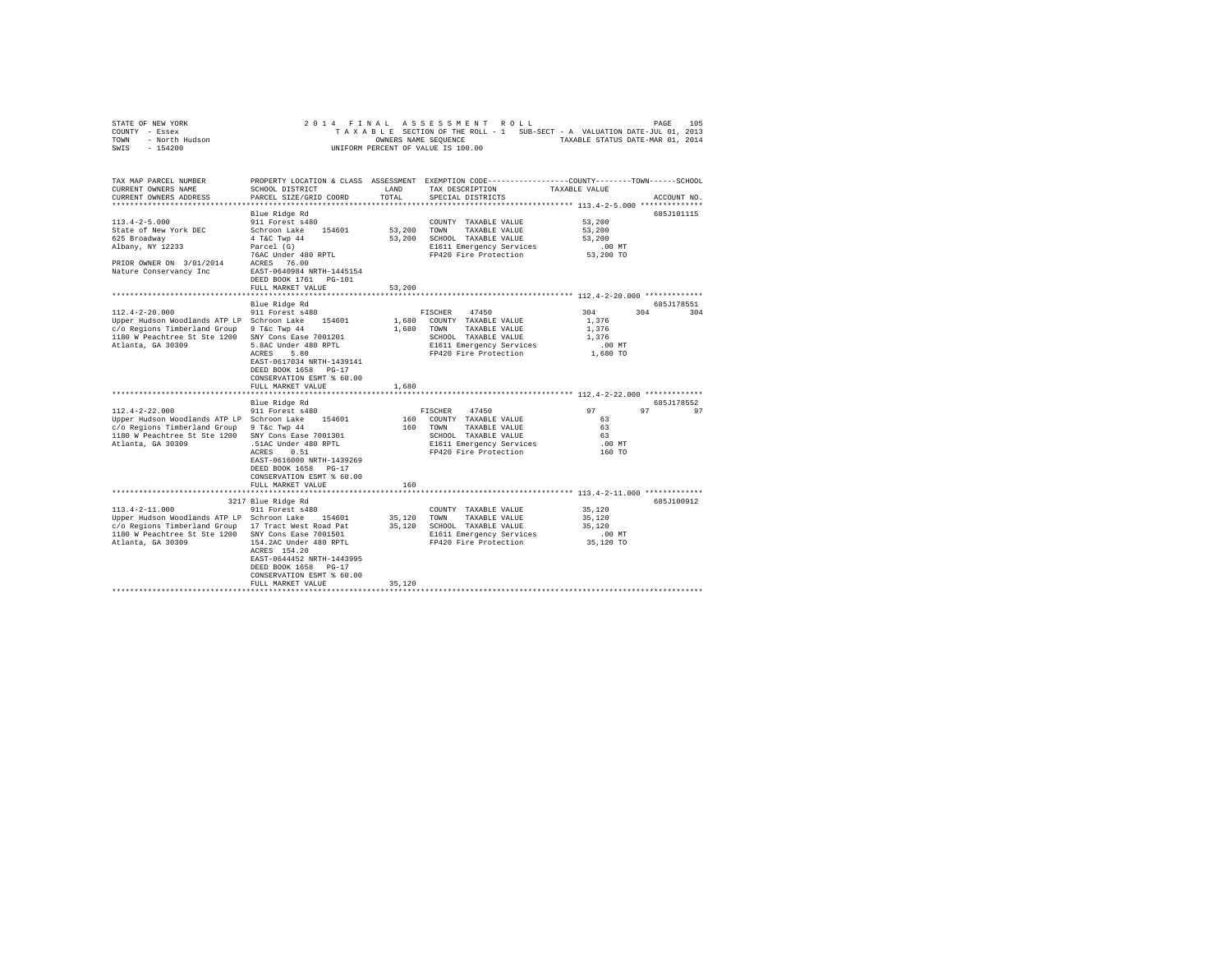| COUNTY - Essex<br>TOWN<br>- North Hudson<br>SWIS<br>$-154200$                                                                                                                      |                                                                                                                                                                                                                                             | OWNERS NAME SEOUENCE          | TAXABLE SECTION OF THE ROLL - 1 SUB-SECT - A VALUATION DATE-JUL 01, 2013<br>UNIFORM PERCENT OF VALUE IS 100.00                         | TAXABLE STATUS DATE-MAR 01, 2014                      |             |
|------------------------------------------------------------------------------------------------------------------------------------------------------------------------------------|---------------------------------------------------------------------------------------------------------------------------------------------------------------------------------------------------------------------------------------------|-------------------------------|----------------------------------------------------------------------------------------------------------------------------------------|-------------------------------------------------------|-------------|
| TAX MAP PARCEL NUMBER<br>CURRENT OWNERS NAME<br>CURRENT OWNERS ADDRESS                                                                                                             | SCHOOL DISTRICT<br>PARCEL SIZE/GRID COORD                                                                                                                                                                                                   | LAND<br>TOTAL                 | PROPERTY LOCATION & CLASS ASSESSMENT EXEMPTION CODE---------------COUNTY-------TOWN-----SCHOOL<br>TAX DESCRIPTION<br>SPECIAL DISTRICTS | TAXABLE VALUE                                         | ACCOUNT NO. |
| $113.20 - 1 - 27.000$<br>Upper Hudson Woodlands ATP LP Schroon Lake<br>c/o Regions Timberland Group 20 Tract West Of Road Pat<br>1180 W Peachtree St Ste 1200<br>Atlanta, GA 30309 | Blue Ridge Rd<br>911 Forest s480<br>154601<br>SNY Cons Ease 7001401<br>4.4AC Under 480 RPTL<br>4.40<br>ACRES<br>EAST-0644775 NRTH-1442073<br>DEED BOOK 1658<br>$PG-17$<br>CONSERVATION ESMT % 60.00<br>FULL MARKET VALUE                    | 1,160<br>1,160<br>1,160       | COUNTY TAXABLE VALUE<br>TOWN<br>TAXABLE VALUE<br>SCHOOL TAXABLE VALUE<br>E1611 Emergency Services<br>FP420 Fire Protection             | 1,160<br>1,160<br>1,160<br>$.00$ MT<br>1,160 TO       | 685J100915  |
| $114.3 - 2 - 8.003$<br>Upper Hudson Woodlands ATP LP Schroon Lake<br>c/o Regions Timberland Group 23 Tract W Of Rd Patent<br>1180 W Peachtree St Ste 1200<br>Atlanta, GA 30309     | Blue Ridge Rd<br>911 Forest s480<br>154601<br>SNY C Ease 7001701 & 1601<br>306.7AC Under 480 RPTL<br>ACRES 523.70<br>EAST-0651123 NRTH-1442716<br>DEED BOOK 1658 PG-17<br>CONSERVATION ESMT % 60.00<br>FULL MARKET VALUE                    | 139,960<br>139,960<br>139,960 | COUNTY TAXABLE VALUE<br>TAXABLE VALUE<br>TOWN<br>SCHOOL TAXABLE VALUE<br>E1611 Emergency Services<br>FP420 Fire Protection             | 139,960<br>139,960<br>139,960<br>.00 MT<br>139,960 TO | 685J101003  |
| $124. -2 - 1.025$<br>Upper Hudson Woodlands ATP LP Schroon Lake<br>c/o Regions Timberland Group<br>1180 W Peachtree St Ste 1200<br>Atlanta, GA 30309                               | Blue Ridge Rd<br>911 Forest s480<br>154601<br>2 T&c Twp 44<br>SNY Cons Ease 7001801<br>431.11AC Under 480 RPTL<br>ACRES 2582.39<br>EAST-0629127 NRTH-1438814<br>DEED BOOK 1658<br>$PG-17$<br>CONSERVATION ESMT % 60.00<br>FULL MARKET VALUE | 508,880<br>556,280<br>556,280 | COUNTY TAXABLE VALUE<br>TOWN<br>TAXABLE VALUE<br>SCHOOL TAXABLE VALUE<br>E1611 Emergency Services<br>FP420 Fire Protection             | 556,280<br>556,280<br>556,280<br>.00MT<br>556,280 TO  | 685J101011  |
|                                                                                                                                                                                    |                                                                                                                                                                                                                                             |                               |                                                                                                                                        |                                                       |             |

STATE OF NEW YORK 2014 FINAL ASSESSMENT ROLL PAGE 106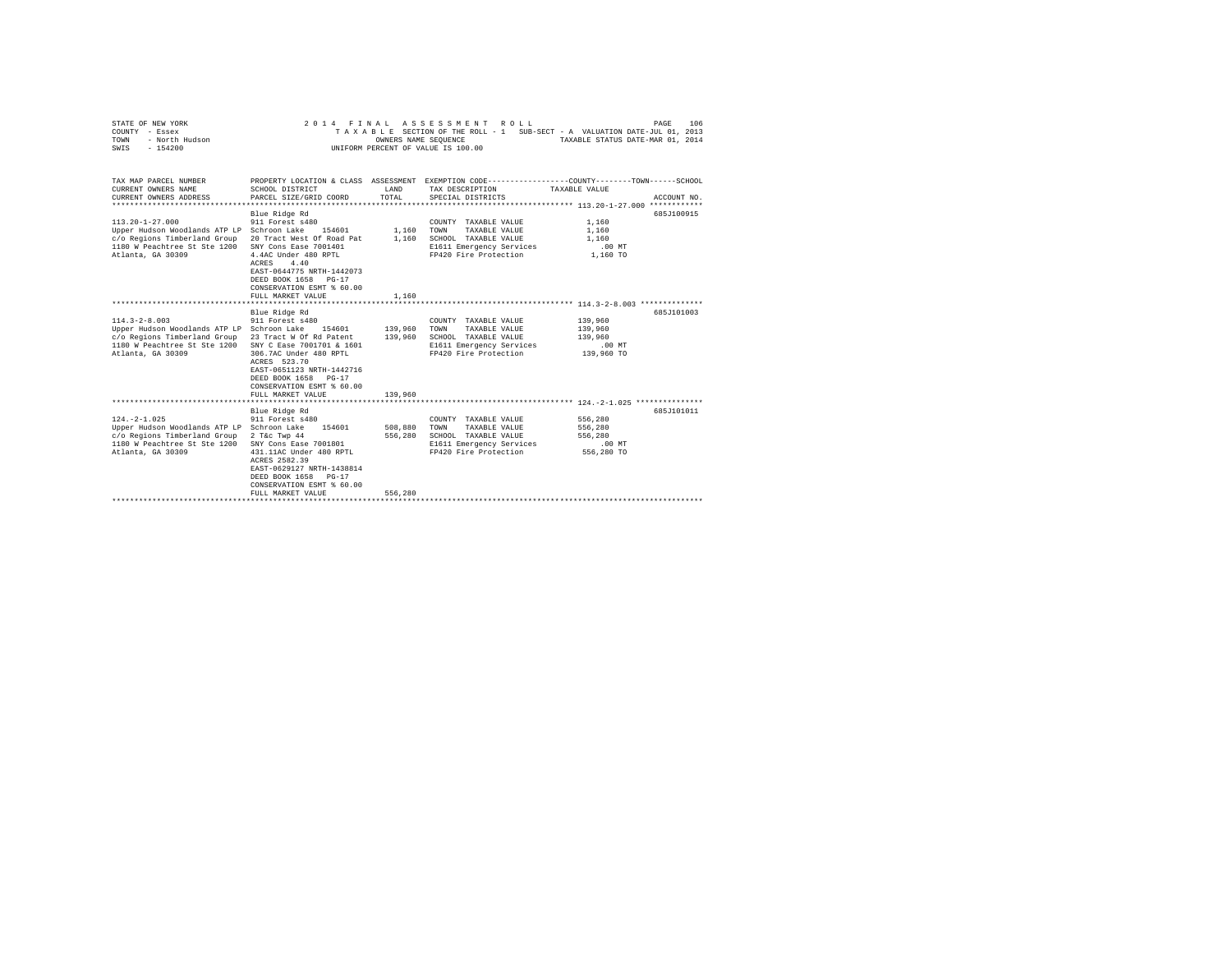| STATE OF NEW YORK   | 2014 FINAL ASSESSMENT ROLL                                               | 107<br>PAGE                      |
|---------------------|--------------------------------------------------------------------------|----------------------------------|
| COUNTY - Essex      | TAXABLE SECTION OF THE ROLL - 1 SUB-SECT - A VALUATION DATE-JUL 01, 2013 |                                  |
| TOWN - North Hudson |                                                                          | TAXABLE STATUS DATE-MAR 01, 2014 |
| SWIS<br>- 154200    |                                                                          | RPS150/V04/L015                  |
|                     | UNIFORM PERCENT OF VALUE IS 100.00                                       | CURRENT DATE 6/25/2014           |
|                     |                                                                          |                                  |
|                     | ROLL SUB SECTION-A-TOTALS                                                |                                  |

## \*\*\* S P E C I A L D I S T R I C T S U M M A R Y \*\*\*

| CODE | DISTRICT NAME        | TOTAL<br>PARCELS | EXTENSION<br><b>TYPE</b> | EXTENSION<br>VALUE | AD VALOREM<br>VALUE | <b>EXEMPT</b><br>AMOUNT | TAXARLE<br>VALUE |
|------|----------------------|------------------|--------------------------|--------------------|---------------------|-------------------------|------------------|
|      | E1611 Emergency Serv |                  | 18 MOVTAX                |                    |                     |                         |                  |
|      | E1612 Emergency Serv |                  | 5 MOVTAX                 |                    |                     |                         |                  |
|      | FP420 Fire Protectio |                  | 23 TOTAL                 |                    | 20085.181           |                         | 20085.181        |

#### \*\*\* S C H O O L D I S T R I C T S U M M A R Y \*\*\*

| CODE   | DISTRICT NAME | TOTAL<br>PARCELS | ASSESSED<br>LAND | ASSESSED<br>TOTAL | EXEMPT<br>AMOUNT | TOTAL<br>TAXABLE | STAR<br>AMOUNT | <b>STAR</b><br>TAXABLE |
|--------|---------------|------------------|------------------|-------------------|------------------|------------------|----------------|------------------------|
| 154601 | Schroon Lake  | 23               | 19239.681        | 20085.181         | 6705,904         | 13379.277        |                | 13379.277              |
|        | SUB-TOTAL     | 23               | 19239.681        | 20085.181         | 6705.904         | 13379.277        |                | 13379.277              |
|        | TOTAL         | 23               | 19239.681        | 20085.181         | 6705.904         | 13379.277        |                | 13379.277              |

#### \*\*\* S Y S T E M C O D E S S U M M A R Y \*\*\*

NO SYSTEM EXEMPTIONS AT THIS LEVEL

## \*\*\* E X E M P T I O N S U M M A R Y \*\*\*

| CODE  | DESCRIPTION    | TOTAL<br>PARCELS | COUNTY   | TOWN     | SCHOOL   |
|-------|----------------|------------------|----------|----------|----------|
| 47450 | <b>FISCHER</b> | 16               | 6705.904 | 6705.904 | 6705.904 |
|       | TOTAL          | 16               | 6705,904 | 6705,904 | 6705.904 |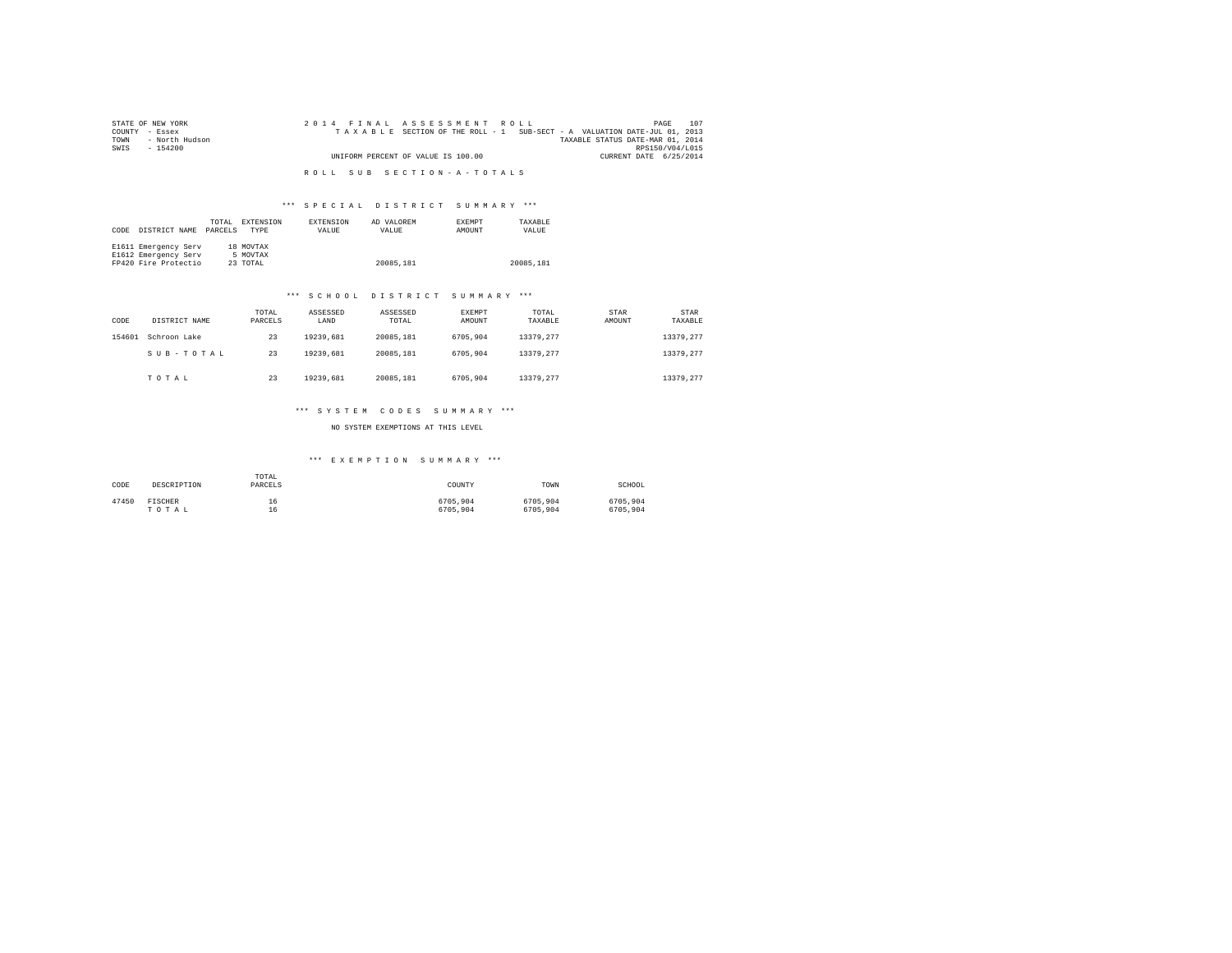| STATE OF NEW YORK      | 2014 FINAL ASSESSMENT ROLL                                               | 108<br>PAGE                      |
|------------------------|--------------------------------------------------------------------------|----------------------------------|
| COUNTY - Essex         | TAXABLE SECTION OF THE ROLL - 1 SUB-SECT - A VALUATION DATE-JUL 01, 2013 |                                  |
| - North Hudson<br>TOWN |                                                                          | TAXABLE STATUS DATE-MAR 01, 2014 |
| SWIS<br>- 154200       |                                                                          | RPS150/V04/L015                  |
|                        | UNIFORM PERCENT OF VALUE IS 100.00                                       | CURRENT DATE 6/25/2014           |
|                        |                                                                          |                                  |
|                        | ROLL SUB SECTION-A-TOTALS                                                |                                  |

# \*\*\* G R A N D T O T A L S \*\*\*

| ROLL | DESCRIPTION | TOTAL   | ASSESSED  | ASSESSED  | TAXABLE   | TAXABLE   | TAXABLE   | STAR      |
|------|-------------|---------|-----------|-----------|-----------|-----------|-----------|-----------|
| SEC  |             | PARCELS | LAND      | TOTAL     | COUNTY    | TOWN      | SCHOOL    | TAXABLE   |
|      | TAXABLE     | 44      | 19239.681 | 20085.181 | 13379.277 | 13379.277 | 13379.277 | 13379.277 |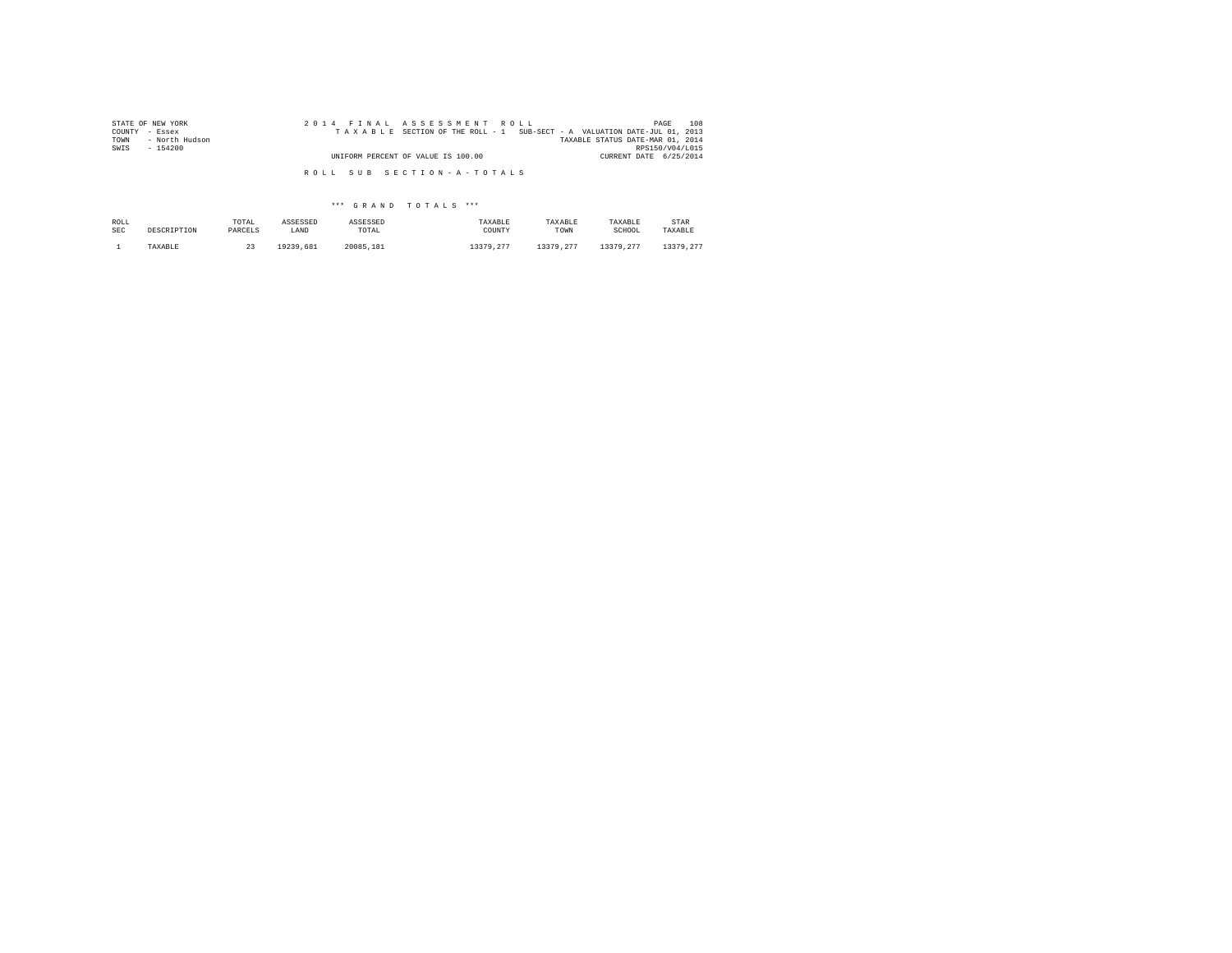|      | STATE OF NEW YORK |  |  |  |  | 2014 FINAL ASSESSMENT ROLL         |  |  |  |  |                                                                          | PAGE | 109 |
|------|-------------------|--|--|--|--|------------------------------------|--|--|--|--|--------------------------------------------------------------------------|------|-----|
|      | COUNTY - Essex    |  |  |  |  |                                    |  |  |  |  | TAXABLE SECTION OF THE ROLL - 1 SUB-SECT - B VALUATION DATE-JUL 01, 2013 |      |     |
| TOWN | - North Hudson    |  |  |  |  | OWNERS NAME SEOUENCE               |  |  |  |  | TAXABLE STATUS DATE-MAR 01, 2014                                         |      |     |
| SWIS | $-154200$         |  |  |  |  | UNIFORM PERCENT OF VALUE IS 100.00 |  |  |  |  |                                                                          |      |     |

| TAX MAP PARCEL NUMBER THE PROPERTY LOCATION & CLASS ASSESSMENT EXEMPTION CODE-------------COUNTY--------TOWN------SCHOOL                                                                                                                         |                   |        |                   |             |
|--------------------------------------------------------------------------------------------------------------------------------------------------------------------------------------------------------------------------------------------------|-------------------|--------|-------------------|-------------|
|                                                                                                                                                                                                                                                  | Duntley Rd        |        |                   | 685J191005  |
|                                                                                                                                                                                                                                                  |                   |        | 1,760 1,760 1,760 |             |
|                                                                                                                                                                                                                                                  |                   |        |                   |             |
|                                                                                                                                                                                                                                                  |                   |        |                   |             |
|                                                                                                                                                                                                                                                  |                   |        |                   |             |
|                                                                                                                                                                                                                                                  |                   |        |                   |             |
|                                                                                                                                                                                                                                                  |                   |        |                   |             |
| UNDER RPTL480A UNTIL 2023 DEED BOOK 975 PG-207                                                                                                                                                                                                   | FULL MARKET VALUE | 2,200  |                   |             |
|                                                                                                                                                                                                                                                  |                   |        |                   |             |
|                                                                                                                                                                                                                                                  | US Route 9        |        |                   | 685J103214  |
|                                                                                                                                                                                                                                                  |                   |        |                   |             |
|                                                                                                                                                                                                                                                  |                   |        |                   |             |
|                                                                                                                                                                                                                                                  |                   |        |                   |             |
|                                                                                                                                                                                                                                                  |                   |        |                   |             |
|                                                                                                                                                                                                                                                  |                   |        |                   |             |
|                                                                                                                                                                                                                                                  |                   |        |                   |             |
|                                                                                                                                                                                                                                                  |                   |        |                   |             |
| UNDER RPTL480A UNTIL 2023 DEED BOOK 975 PG-207                                                                                                                                                                                                   | FULL MARKET VALUE | 39,800 |                   |             |
|                                                                                                                                                                                                                                                  |                   |        |                   |             |
|                                                                                                                                                                                                                                                  | US Route 9        |        |                   | 685J103301  |
| 104.4-1-54.000<br>2011 - 104.4-1-54.000<br>2012 Forest 3480a<br>2021 - 2022 PORTER SCHED 11,060<br>2022 PORTER 11,060<br>2022 PORTER 11,060<br>2022 PORTER 11,060<br>2022 - 2022 PORTER 11,060<br>2022 - 2022 PORTER 11,060<br>2022 - 2022 PORTE |                   |        |                   |             |
|                                                                                                                                                                                                                                                  |                   |        |                   |             |
|                                                                                                                                                                                                                                                  |                   |        |                   |             |
|                                                                                                                                                                                                                                                  |                   |        |                   |             |
|                                                                                                                                                                                                                                                  |                   |        |                   |             |
|                                                                                                                                                                                                                                                  |                   |        |                   |             |
|                                                                                                                                                                                                                                                  |                   |        |                   |             |
|                                                                                                                                                                                                                                                  | FULL MARKET VALUE | 55,300 |                   |             |
|                                                                                                                                                                                                                                                  |                   |        |                   |             |
|                                                                                                                                                                                                                                                  | US Route 9        |        |                   | 685.7103215 |
|                                                                                                                                                                                                                                                  |                   |        |                   |             |
|                                                                                                                                                                                                                                                  |                   |        |                   |             |
|                                                                                                                                                                                                                                                  |                   |        |                   |             |
|                                                                                                                                                                                                                                                  |                   |        |                   |             |
|                                                                                                                                                                                                                                                  |                   |        |                   |             |
|                                                                                                                                                                                                                                                  |                   |        |                   |             |
|                                                                                                                                                                                                                                                  |                   |        |                   |             |
|                                                                                                                                                                                                                                                  | FULL MARKET VALUE | 20,200 |                   |             |
|                                                                                                                                                                                                                                                  |                   |        |                   |             |
|                                                                                                                                                                                                                                                  |                   |        |                   |             |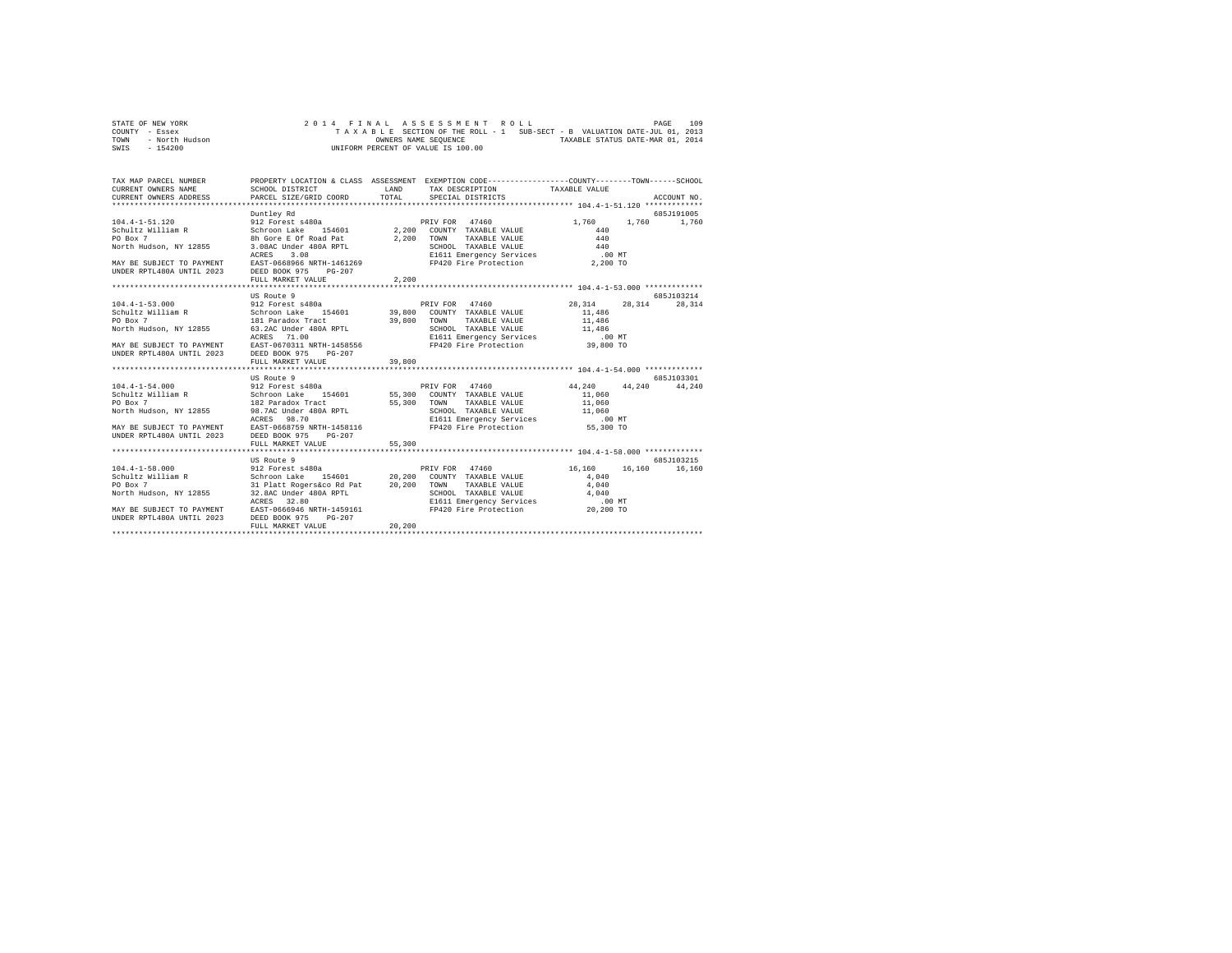|      | STATE OF NEW YORK |  |  |  |  | 2014 FINAL ASSESSMENT ROLL         |  |  |  |  |                                                                          | PAGE | 110 |
|------|-------------------|--|--|--|--|------------------------------------|--|--|--|--|--------------------------------------------------------------------------|------|-----|
|      | COUNTY - Essex    |  |  |  |  |                                    |  |  |  |  | TAXABLE SECTION OF THE ROLL - 1 SUB-SECT - B VALUATION DATE-JUL 01, 2013 |      |     |
| TOWN | - North Hudson    |  |  |  |  | OWNERS NAME SEOUENCE               |  |  |  |  | TAXABLE STATUS DATE-MAR 01, 2014                                         |      |     |
| SWIS | $-154200$         |  |  |  |  | UNIFORM PERCENT OF VALUE IS 100.00 |  |  |  |  |                                                                          |      |     |

| TAX MAP PARCEL NUMBER PROPERTY LOCATION & CLASS ASSESSMENT EXEMPTION CODE---------------COUNTY-------TOWN-----SCHOOL<br>CURRENT OWNERS NAME                                                                                                       | SCHOOL DISTRICT                                      |         | LAND TAX DESCRIPTION TAXABLE VALUE                                                                                         |        |                      |
|---------------------------------------------------------------------------------------------------------------------------------------------------------------------------------------------------------------------------------------------------|------------------------------------------------------|---------|----------------------------------------------------------------------------------------------------------------------------|--------|----------------------|
| PO Box 7<br>VOOL TAXABLE VALUE 1800 POLARABLE VALUE 14,300<br>NOTE RESUBSTIGE TO PAYMENT ACRES 104.20 UNDER RESULT DES DURING THE SUBSTIGE 104.22 UNDER RESULT TO PAYMENT RAST-0668062 NRTH-1459998<br>NAY BE SUBJECT TO PAYMENT EAST-0668062     | Duntley Rd<br>31 Platt Rogers&co Rd Pat 71,500       |         | TOWN<br>TAXABLE VALUE 14,300                                                                                               |        | 685J103302<br>57,200 |
| 125.-1-10.000 912 Forest s480a PRIV FOR 47460 46,693 46,693 46,693 46,693<br>Highland, NY 12528 151.6AC Under 480A RPTL<br>ACRES 169.20<br>MAY BE SUBJECT TO PAYMENT EAST-0672666 NRTH-1434597<br>UNDER RPTL480A UNTIL 2023 DEED BOOK 1669 PG-160 | Johnson Pond Rd<br>FULL MARKET VALUE                 | 65,100  | TAXABLE VALUE 18,407<br>SCHOOL TAXABLE VALUE 18,407<br>E1611 Emergency Services .00 MT<br>FP420 Fire Protection  65,100 TO | 18,407 | 685-102910           |
| 125.12-1-13.000 912 Forest s480a - WTRFNT PRIV FOR 47460 559,540 559,540 559,540<br>ACRES 332.65<br>MAY BE SUBJECT TO PAYMENT EAST-0667230 NRTH-1433776<br>UNDER RPTL480A UNTIL 2023 DEED BOOK 1669 PG-160                                        | Johnson Pond Rd<br>ACRES 332.65<br>FULL MARKET VALUE | 705,100 | SCHOOL TAXABLE VALUE 145,560<br>E1611 Emergency Services .00 MT<br>FP420 Fire Protection 705,100 TO                        |        | 685.7102912          |
|                                                                                                                                                                                                                                                   |                                                      |         |                                                                                                                            |        |                      |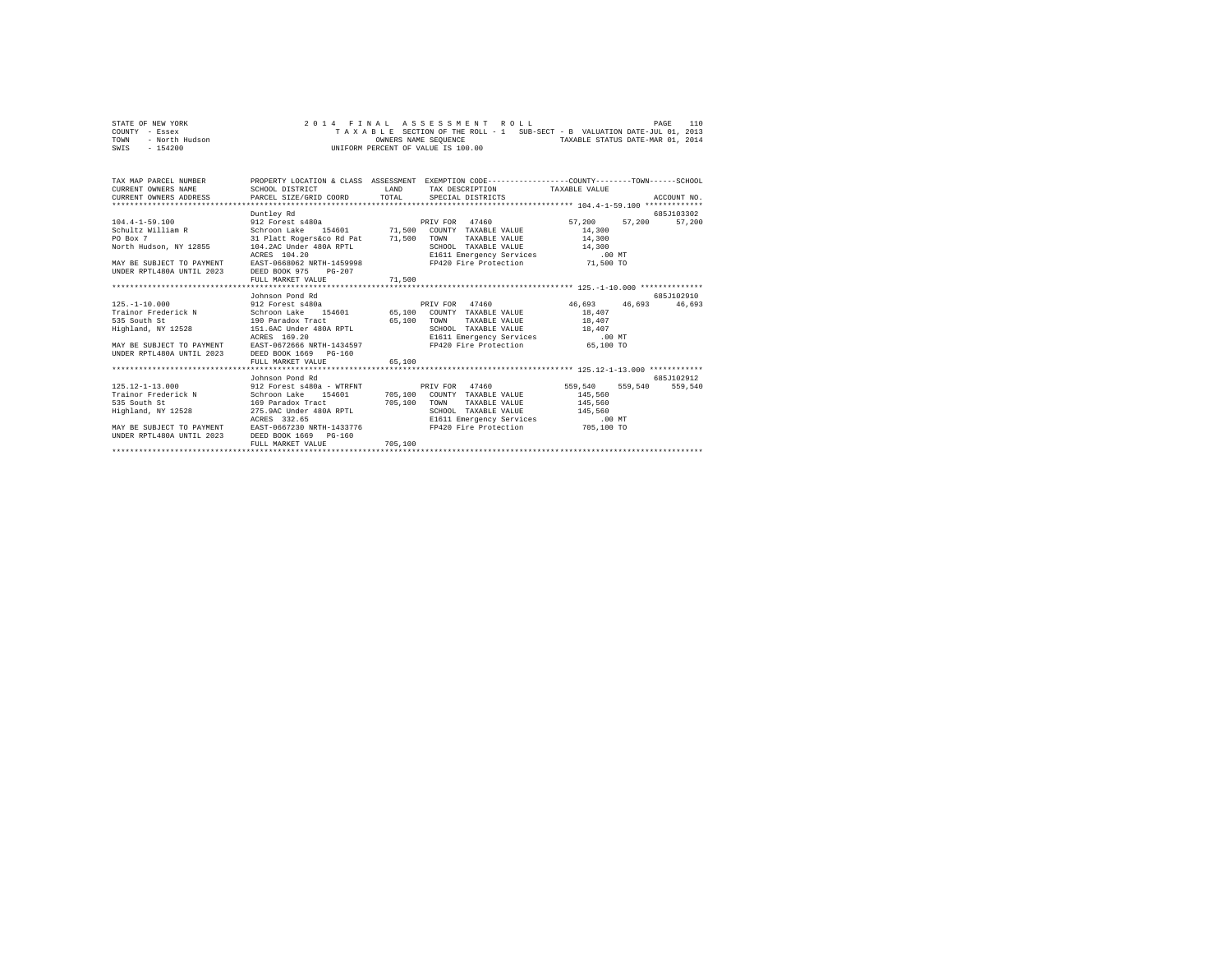| STATE OF NEW YORK   | 2014 FINAL ASSESSMENT ROLL                                               | PAGE                             |
|---------------------|--------------------------------------------------------------------------|----------------------------------|
| COUNTY - Essex      | TAXABLE SECTION OF THE ROLL - 1 SUB-SECT - B VALUATION DATE-JUL 01, 2013 |                                  |
| TOWN - North Hudson |                                                                          | TAXABLE STATUS DATE-MAR 01, 2014 |
| SWIS<br>- 154200    |                                                                          | RPS150/V04/L015                  |
|                     | UNIFORM PERCENT OF VALUE IS 100.00                                       | CURRENT DATE 6/25/2014           |
|                     |                                                                          |                                  |
|                     | ROLL SUB SECTION-B-TOTALS                                                |                                  |

## \*\*\* S P E C I A L D I S T R I C T S U M M A R Y \*\*\*

| CODE | DISTRICT NAME                                | TOTAL<br>PARCELS | EXTENSION<br><b>TYPE</b> | <b>EXTENSION</b><br>VALUE | AD VALOREM<br>VALUE | <b>EXEMPT</b><br><b>AMOUNT</b> | TAXARLE<br>VALUE. |
|------|----------------------------------------------|------------------|--------------------------|---------------------------|---------------------|--------------------------------|-------------------|
|      | E1611 Emergency Serv<br>FP420 Fire Protectio |                  | MOVTAX<br>TOTAL          |                           | 959,200             |                                | 959,200           |

## \*\*\* S C H O O L D I S T R I C T S U M M A R Y \*\*\*

| CODE   | DISTRICT NAME | TOTAL<br>PARCELS | ASSESSED<br>LAND | ASSESSED<br>TOTAL | EXEMPT<br>AMOUNT | TOTAL<br>TAXABLE | <b>STAR</b><br>AMOUNT | STAR<br>TAXABLE |
|--------|---------------|------------------|------------------|-------------------|------------------|------------------|-----------------------|-----------------|
| 154601 | Schroon Lake  |                  | 959,200          | 959,200           | 753.907          | 205,293          |                       | 205,293         |
|        | SUB-TOTAL     |                  | 959,200          | 959,200           | 753.907          | 205,293          |                       | 205,293         |
|        | TOTAL         |                  | 959,200          | 959,200           | 753,907          | 205,293          |                       | 205,293         |

## \*\*\* S Y S T E M C O D E S S U M M A R Y \*\*\*

NO SYSTEM EXEMPTIONS AT THIS LEVEL

### \*\*\* E X E M P T I O N S U M M A R Y \*\*\*

| CODE  | DESCRIPTION       | TOTAL<br>PARCELS | COUNTY             | TOWN               | SCHOOL             |
|-------|-------------------|------------------|--------------------|--------------------|--------------------|
| 47460 | PRIV FOR<br>TOTAL |                  | 753.907<br>753.907 | 753.907<br>753,907 | 753.907<br>753.907 |

### \*\*\* G R A N D T O T A L S \*\*\*

| ROLL       | DESCRIPTION | TOTAL   | ASSESSED | ASSESSED | TAXABLE | TAXABLE | TAXABLE | STAR    |
|------------|-------------|---------|----------|----------|---------|---------|---------|---------|
| <b>SEC</b> |             | PARCELS | LAND     | TOTAL    | COUNTY  | TOWN    | SCHOOL  | TAXABLE |
|            | TAXABLE     |         | 959,200  | 959,200  | 205,293 | 205.293 | 205.293 | 205,293 |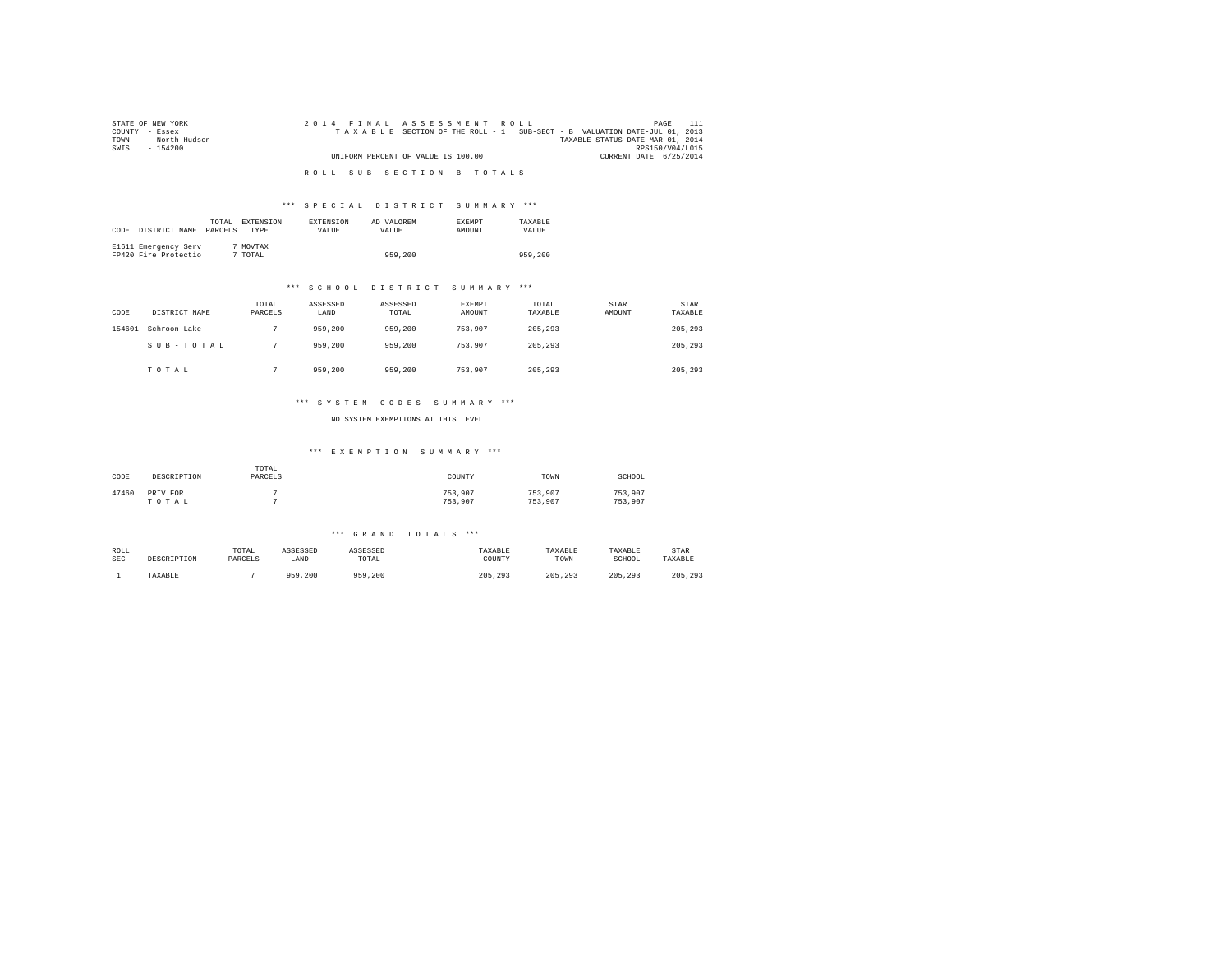|      | STATE OF NEW YORK |  | 2014 FINAL ASSESSMENT ROLL         | PAGE                             | 112 |
|------|-------------------|--|------------------------------------|----------------------------------|-----|
|      | COUNTY - Essex    |  | TAXABLE SECTION OF THE ROLL - 1    | VALUATION DATE-JUL 01, 2013      |     |
| TOWN | - North Hudson    |  |                                    | TAXABLE STATUS DATE-MAR 01, 2014 |     |
| SWIS | $-154200$         |  | UNIFORM PERCENT OF VALUE IS 100.00 | RPS150/V04/L015                  |     |
|      |                   |  |                                    | CURRENT DATE 6/25/2014           |     |

R O L L S E C T I O N T O T A L S

## \*\*\* S P E C I A L D I S T R I C T S U M M A R Y \*\*\*

|      |                      | TOTAL   | EXTENSION  | EXTENSION | AD VALOREM | EXEMPT   | TAXARLE   |
|------|----------------------|---------|------------|-----------|------------|----------|-----------|
| CODE | DISTRICT NAME        | PARCELS | TYPE       | VALUE     | VALUE      | AMOUNT   | VALUE     |
|      |                      |         |            |           |            |          |           |
|      | E1611 Emergency Serv |         | 465 MOVTAX |           |            |          |           |
|      | E1612 Emergency Serv |         | 49 MOVTAX  |           |            |          |           |
|      | EZ427 Empire Zone    |         | 4 MOVTAX   |           |            |          |           |
|      | FP420 Fire Protectio |         | 515 TOTAL  |           | 64544.722  | 1150,800 | 63393.922 |

## \*\*\* S C H O O L D I S T R I C T S U M M A R Y \*\*\*

| CODE   | DISTRICT NAME | TOTAL<br>PARCELS | ASSESSED<br>LAND | ASSESSED<br>TOTAL | <b>EXEMPT</b><br>AMOUNT | TOTAL<br>TAXABLE | STAR<br>AMOUNT | STAR<br>TAXABLE |
|--------|---------------|------------------|------------------|-------------------|-------------------------|------------------|----------------|-----------------|
| 154601 | Schroon Lake  | 515              | 42367.817        | 64544.722         | 7857.861                | 56686.861        | 2999.350       | 53687.511       |
|        | SUB-TOTAL     | 515              | 42367.817        | 64544.722         | 7857.861                | 56686.861        | 2999.350       | 53687.511       |
|        | TOTAL         | 515              | 42367.817        | 64544.722         | 7857.861                | 56686.861        | 2999.350       | 53687.511       |

# \*\*\* S Y S T E M C O D E S S U M M A R Y \*\*\*

## NO SYSTEM EXEMPTIONS AT THIS LEVEL

## \*\*\* E X E M P T I O N S U M M A R Y \*\*\*

| CODE  | DESCRIPTION | TOTAL<br>PARCELS | COUNTY   | TOWN     | SCHOOL   |
|-------|-------------|------------------|----------|----------|----------|
| 33201 | C TAX SALE  | 10               | 1150,800 | 1150,800 |          |
| 41003 | PRO VETS T  | $\overline{2}$   |          | 116,053  |          |
| 41102 | VETERANS C  | $\sim$<br>∠      | 10,000   |          |          |
| 41121 | VET WAR CT  | 10               | 124,475  | 124,475  |          |
| 41131 | VET COM CT  | 9                | 204,100  | 204,100  |          |
| 41141 | VET DIS CT  | 5                | 216,600  | 216,600  |          |
| 41800 | AGED ALL    | 8                | 336,804  | 310.557  | 398,050  |
| 41834 | STAR<br>SR  | 21               |          |          | 1199,350 |
| 41854 | RES. STAR   | 60               |          |          | 1800,000 |
| 47450 | FISCHER     | 16               | 6705.904 | 6705.904 | 6705.904 |
| 47460 | PRIV FOR    | ÷                | 753,907  | 753.907  | 753.907  |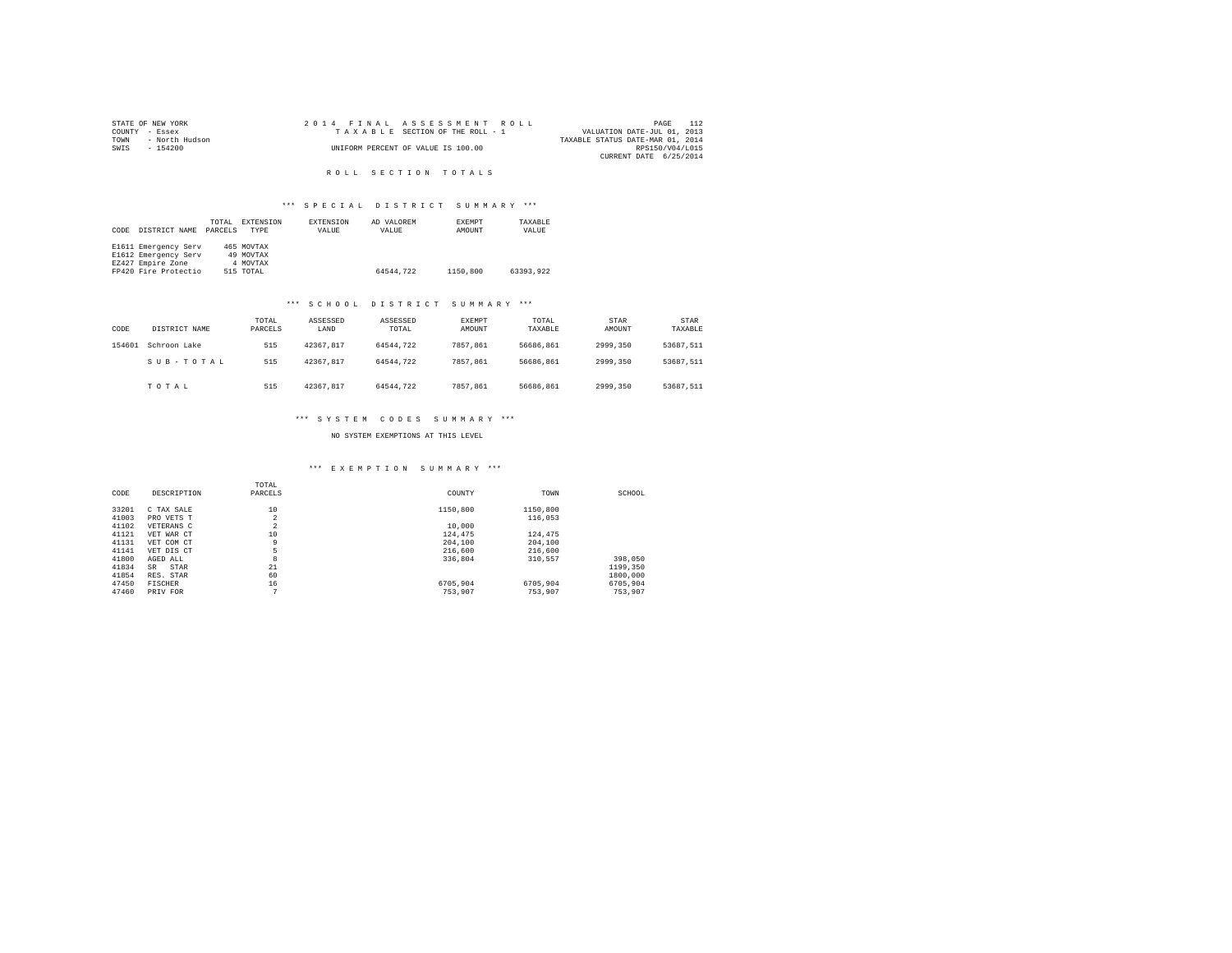| STATE OF NEW YORK      | 2014 FINAL ASSESSMENT ROLL         | 113<br>PAGE                      |
|------------------------|------------------------------------|----------------------------------|
| COUNTY - Essex         | TAXABLE SECTION OF THE ROLL - 1    | VALUATION DATE-JUL 01, 2013      |
| TOWN<br>- North Hudson |                                    | TAXABLE STATUS DATE-MAR 01, 2014 |
| SWIS<br>$-154200$      | UNIFORM PERCENT OF VALUE IS 100.00 | RPS150/V04/L015                  |
|                        |                                    | CURRENT DATE 6/25/2014           |
|                        | ROLL SECTION TOTALS                |                                  |

## \*\*\* E X E M P T I O N S U M M A R Y \*\*\*

| CODE | DESCRIPTION | TOTAL<br>PARCELS | COUNTY   | TOWN     | SCHOOL    |  |
|------|-------------|------------------|----------|----------|-----------|--|
|      | TOTAL       | 150              | 9502.590 | 9582.396 | 10857.211 |  |

## \*\*\* G R A N D T O T A L S \*\*\*

| ROLL       | DESCRIPTION | TOTAL   | ASSESSED  | ASSESSED  | TAXABLE   | TAXABLE   | TAXABLE   | STAR      |
|------------|-------------|---------|-----------|-----------|-----------|-----------|-----------|-----------|
| <b>SEC</b> |             | PARCELS | LAND      | TOTAL     | COUNTY    | TOWN      | SCHOOL    | TAXABLE   |
|            | TAXABLE     | 515     | 42367.817 | 64544.722 | 55042.132 | 54962.326 | 56686.861 | 53687.511 |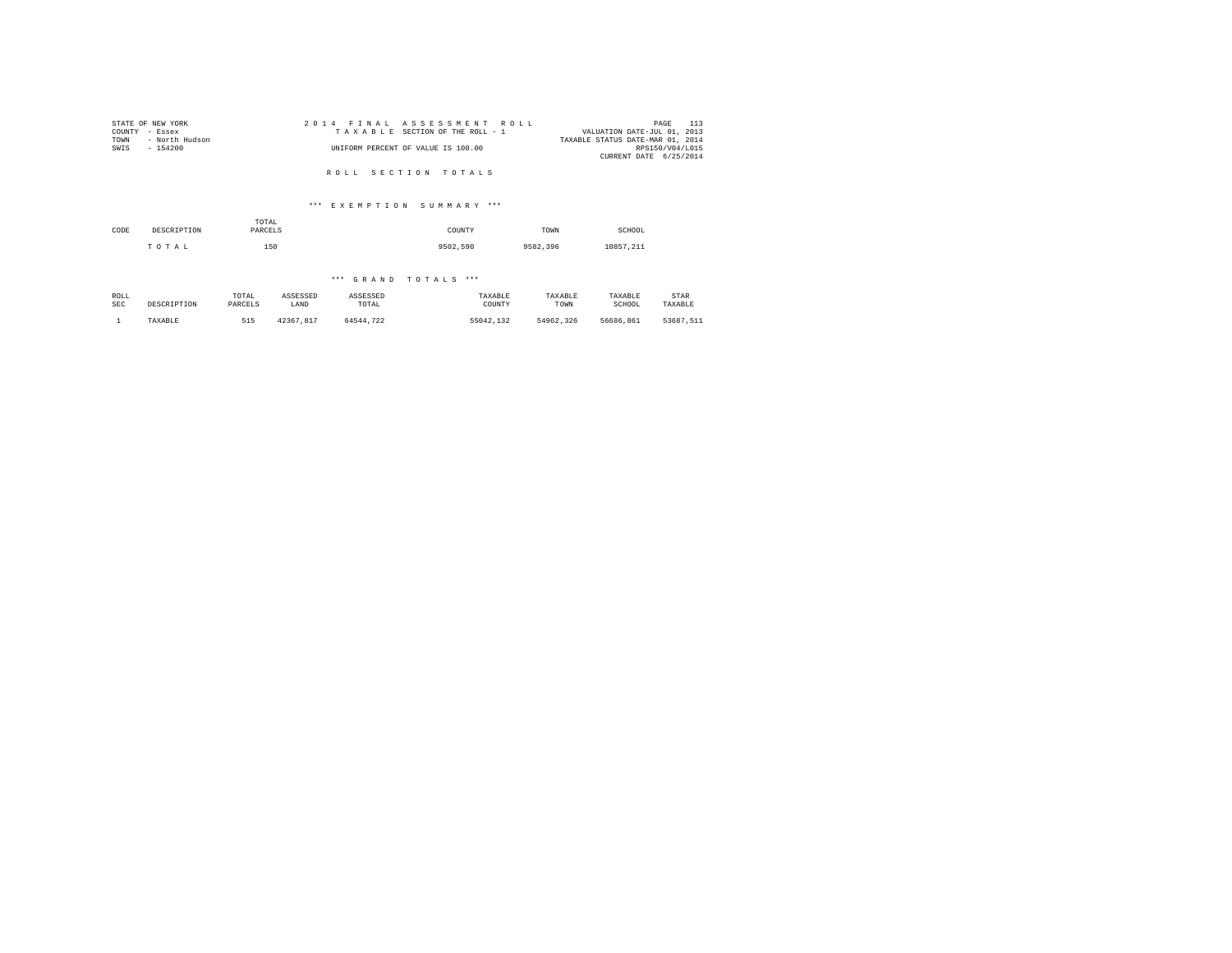|                | STATE OF NEW YORK |  |  |  |  | 2014 FINAL ASSESSMENT ROLL               |                                  | PAGE                        | 114 |
|----------------|-------------------|--|--|--|--|------------------------------------------|----------------------------------|-----------------------------|-----|
| COUNTY - Essex |                   |  |  |  |  | STATE OWNED LAND SECTION OF THE ROLL - 3 |                                  | VALUATION DATE-JUL 01, 2013 |     |
| TOWN           | - North Hudson    |  |  |  |  | OWNERS NAME SEOUENCE                     | TAXABLE STATUS DATE-MAR 01, 2014 |                             |     |
|                | SWIS - 154200     |  |  |  |  | UNIFORM PERCENT OF VALUE IS 100.00       |                                  |                             |     |

| TAX MAP PARCEL NUMBER                                                                                                                                                                                                                                  | PROPERTY LOCATION & CLASS ASSESSMENT EXEMPTION CODE----------------COUNTY-------TOWN------SCHOOL |         |                                                   |                      |             |
|--------------------------------------------------------------------------------------------------------------------------------------------------------------------------------------------------------------------------------------------------------|--------------------------------------------------------------------------------------------------|---------|---------------------------------------------------|----------------------|-------------|
| CURRENT OWNERS NAME                                                                                                                                                                                                                                    | SCHOOL DISTRICT                                                                                  | LAND    | TAX DESCRIPTION TAXABLE VALUE                     |                      |             |
| CURRENT OWNERS ADDRESS                                                                                                                                                                                                                                 | PARCEL SIZE/GRID COORD                                                                           | TOTAL   | SPECIAL DISTRICTS                                 |                      | ACCOUNT NO. |
|                                                                                                                                                                                                                                                        |                                                                                                  |         |                                                   |                      |             |
|                                                                                                                                                                                                                                                        |                                                                                                  |         |                                                   |                      | 685Z013001  |
|                                                                                                                                                                                                                                                        |                                                                                                  |         | COUNTY TAXABLE VALUE 669,000                      |                      |             |
|                                                                                                                                                                                                                                                        |                                                                                                  |         |                                                   | 669,000              |             |
|                                                                                                                                                                                                                                                        |                                                                                                  |         |                                                   | 669,000              |             |
|                                                                                                                                                                                                                                                        |                                                                                                  |         |                                                   | MT.<br>669,000 TO    |             |
|                                                                                                                                                                                                                                                        |                                                                                                  |         |                                                   |                      |             |
|                                                                                                                                                                                                                                                        |                                                                                                  |         |                                                   |                      |             |
|                                                                                                                                                                                                                                                        |                                                                                                  |         |                                                   |                      |             |
|                                                                                                                                                                                                                                                        |                                                                                                  |         |                                                   |                      | 685M403715  |
|                                                                                                                                                                                                                                                        | US Route 9                                                                                       |         |                                                   | 73,900               |             |
|                                                                                                                                                                                                                                                        |                                                                                                  |         |                                                   | 73,900               |             |
|                                                                                                                                                                                                                                                        |                                                                                                  |         |                                                   |                      |             |
|                                                                                                                                                                                                                                                        |                                                                                                  |         |                                                   | 73,900               |             |
|                                                                                                                                                                                                                                                        |                                                                                                  |         | E1611 Emergency Services .00 MT                   |                      |             |
|                                                                                                                                                                                                                                                        |                                                                                                  |         | FP420 Fire Protection                             | 73,900 TO            |             |
|                                                                                                                                                                                                                                                        |                                                                                                  |         |                                                   |                      |             |
|                                                                                                                                                                                                                                                        |                                                                                                  | 73,900  |                                                   |                      |             |
|                                                                                                                                                                                                                                                        | FULL MARKET VALUE                                                                                |         |                                                   |                      |             |
|                                                                                                                                                                                                                                                        | US Route 9                                                                                       |         |                                                   |                      | 685M403815  |
|                                                                                                                                                                                                                                                        |                                                                                                  |         | COUNTY TAXABLE VALUE 38,500                       |                      |             |
|                                                                                                                                                                                                                                                        |                                                                                                  |         |                                                   | 38,500               |             |
|                                                                                                                                                                                                                                                        |                                                                                                  |         |                                                   | 38,500               |             |
|                                                                                                                                                                                                                                                        |                                                                                                  |         |                                                   | $.00$ MT             |             |
|                                                                                                                                                                                                                                                        |                                                                                                  |         | FP420 Fire Protection 38,500 TO                   |                      |             |
|                                                                                                                                                                                                                                                        |                                                                                                  |         |                                                   |                      |             |
|                                                                                                                                                                                                                                                        |                                                                                                  |         |                                                   |                      |             |
|                                                                                                                                                                                                                                                        |                                                                                                  |         |                                                   |                      |             |
|                                                                                                                                                                                                                                                        | Johnson Pond Rd                                                                                  |         |                                                   |                      | 685M491006  |
|                                                                                                                                                                                                                                                        |                                                                                                  |         | COUNTY TAXABLE VALUE                              | 48,400               |             |
|                                                                                                                                                                                                                                                        |                                                                                                  |         | 48,400 TOWN TAXABLE VALUE                         | 48,400               |             |
|                                                                                                                                                                                                                                                        |                                                                                                  |         | 48,400 SCHOOL TAXABLE VALUE                       | 48,400               |             |
|                                                                                                                                                                                                                                                        |                                                                                                  |         |                                                   | $.00$ MT             |             |
| 114.4-1-12.200<br>931 Forest a532a<br>6665001 Pay York<br>State of New York<br>5461 Comptroller<br>114 RERS 86.9<br>116 RERS 86.9<br>123660<br>27th Fl Alfred E Smith Bld<br>7th Fl Alfred E Smith Bld<br>122360<br>27th Fl Alfred E Smith Bld<br>2022 |                                                                                                  |         | E1611 Emergency Services<br>FP420 Fire Protection | 48,400 TO            |             |
|                                                                                                                                                                                                                                                        |                                                                                                  |         |                                                   |                      |             |
|                                                                                                                                                                                                                                                        |                                                                                                  | 48,400  |                                                   |                      |             |
|                                                                                                                                                                                                                                                        |                                                                                                  |         |                                                   |                      |             |
|                                                                                                                                                                                                                                                        | Ensign Pond Rd                                                                                   |         |                                                   |                      | 685M403103  |
|                                                                                                                                                                                                                                                        |                                                                                                  |         |                                                   | 122,700              |             |
|                                                                                                                                                                                                                                                        |                                                                                                  |         |                                                   | 122,700<br>122,700   |             |
|                                                                                                                                                                                                                                                        |                                                                                                  |         |                                                   |                      |             |
|                                                                                                                                                                                                                                                        |                                                                                                  |         | E1611 Emergency Services<br>FP420 Fire Protection | 00 MT.<br>122,700 TO |             |
|                                                                                                                                                                                                                                                        |                                                                                                  |         |                                                   |                      |             |
|                                                                                                                                                                                                                                                        |                                                                                                  |         |                                                   |                      |             |
| 114.2-1-22.000<br>2919 1 POPER 1832<br>2007 122,700 COUNTY TAXABLE VALUE<br>2016 2017 122,700 122,700 122,700 123<br>2016 2017 122,700 123,700 123,700 123,700 123,700 123,700 123,700 123,700 123,700 123,700 123,700 123,700 123,700                 |                                                                                                  |         |                                                   |                      |             |
|                                                                                                                                                                                                                                                        | FULL MARKET VALUE                                                                                | 122,700 |                                                   |                      |             |
|                                                                                                                                                                                                                                                        |                                                                                                  |         |                                                   |                      |             |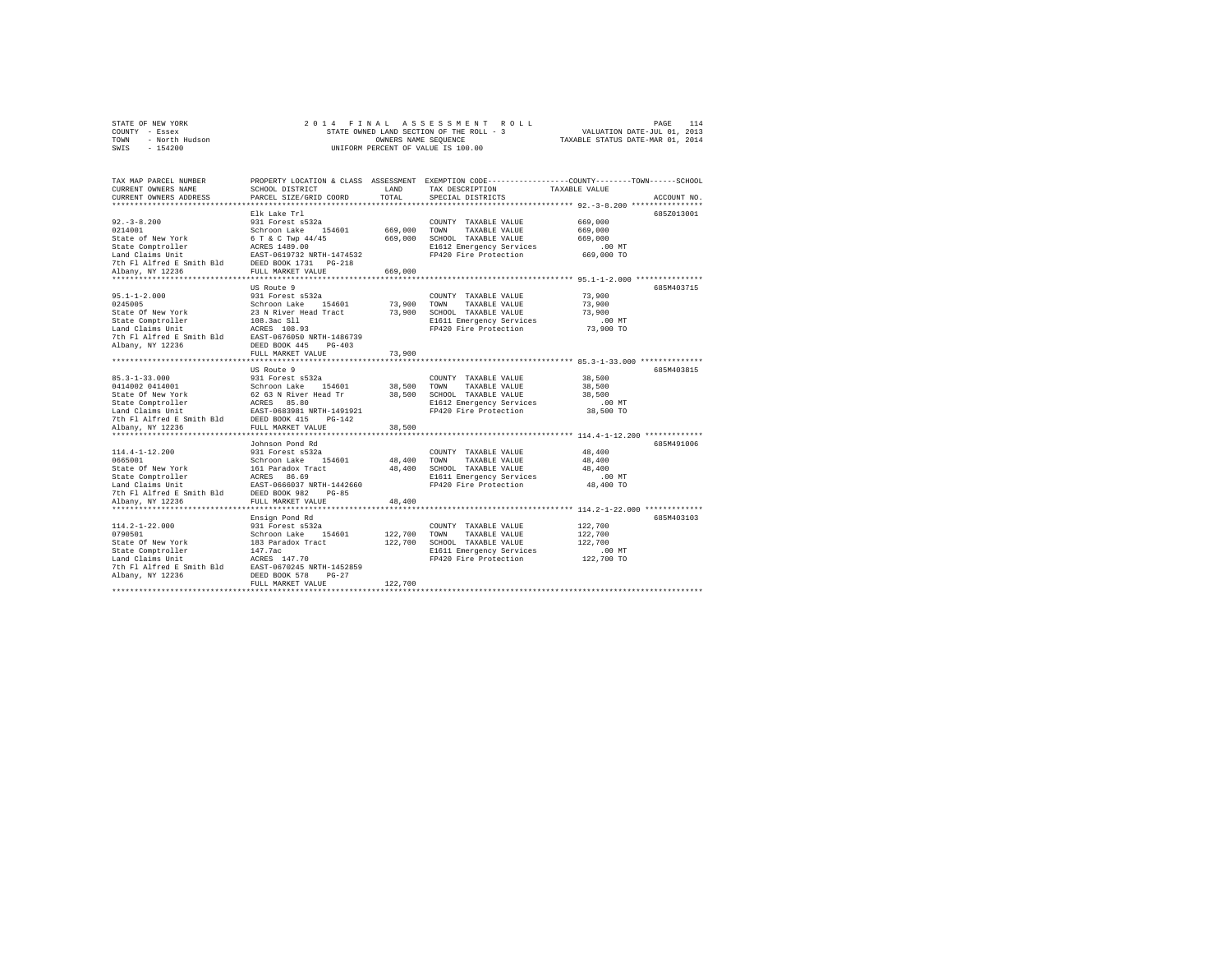| STATE OF NEW YORK      | 2014 FINAL ASSESSMENT ROLL               | 115<br>PAGE                      |
|------------------------|------------------------------------------|----------------------------------|
| COUNTY - Essex         | STATE OWNED LAND SECTION OF THE ROLL - 3 | VALUATION DATE-JUL 01, 2013      |
| - North Hudson<br>TOWN | OWNERS NAME SEOUENCE                     | TAXABLE STATUS DATE-MAR 01, 2014 |
| $-154200$<br>SWIS      | UNIFORM PERCENT OF VALUE IS 100.00       |                                  |
|                        |                                          |                                  |

| TAX MAP PARCEL NUMBER<br>CURRENT OWNERS NAME<br>CURRENT OWNERS ADDRESS | SCHOOL DISTRICT<br>PARCEL SIZE/GRID COORD  | LAND<br>TOTAL | TAX DESCRIPTION<br>SPECIAL DISTRICTS              | PROPERTY LOCATION & CLASS ASSESSMENT EXEMPTION CODE----------------COUNTY-------TOWN-----SCHOOL<br>TAXABLE VALUE<br>ACCOUNT NO. |
|------------------------------------------------------------------------|--------------------------------------------|---------------|---------------------------------------------------|---------------------------------------------------------------------------------------------------------------------------------|
| ************************                                               |                                            |               |                                                   |                                                                                                                                 |
|                                                                        | Johnson Pond Rd                            |               |                                                   | 685J100615                                                                                                                      |
| $125. - 1 - 6.007$                                                     | 931 Forest s532a                           |               | COUNTY TAXABLE VALUE                              | 115,800                                                                                                                         |
| 0830501                                                                | Schroon Lake<br>154601                     | 115,800       | TOWN<br>TAXABLE VALUE                             | 115,800                                                                                                                         |
| State Of New York                                                      | 188 Paradox Tract                          | 115,800       | SCHOOL TAXABLE VALUE                              | 115,800                                                                                                                         |
| State Comptroller                                                      | 80ac S11                                   |               | E1611 Emergency Services                          | $.00$ MT                                                                                                                        |
| Land Claims Unit                                                       | ACRES 156.96                               |               | FP420 Fire Protection                             | 115,800 TO                                                                                                                      |
| 7th Fl Alfred E Smith Bld                                              | EAST-0671899 NRTH-1439804                  |               |                                                   |                                                                                                                                 |
| Albany, NY 12236                                                       | DEED BOOK 811<br>$PG-41$                   |               |                                                   |                                                                                                                                 |
|                                                                        | FULL MARKET VALUE                          | 115,800       |                                                   |                                                                                                                                 |
|                                                                        | **************************                 |               |                                                   | ************************************ 105.-1-34.000 **************                                                               |
|                                                                        | Ensign Pond Rd                             |               |                                                   | 685M404106                                                                                                                      |
| $105. - 1 - 34.000$                                                    | 931 Forest s532a                           |               | COUNTY TAXABLE VALUE                              | 65,200                                                                                                                          |
| 0950001                                                                | Schroon Lake 154601                        | 65,200 TOWN   | TAXABLE VALUE                                     | 65,200                                                                                                                          |
| State Of New York                                                      | 210 Paradox Tract                          | 65,200        | SCHOOL TAXABLE VALUE                              | 65,200                                                                                                                          |
| State Comptroller                                                      | ACRES 157.60                               |               | E1611 Emergency Services                          | $.00$ MT                                                                                                                        |
| Land Claims Unit<br>7th Fl Alfred E Smith Bld                          | EAST-0675353 NRTH-1459022<br>DEED BOOK 415 |               | FP420 Fire Protection                             | 65,200 TO                                                                                                                       |
| Albany, NY 12236                                                       | $PG-334$<br>FULL MARKET VALUE              | 65,200        |                                                   |                                                                                                                                 |
| ***********************                                                | *************************                  |               |                                                   |                                                                                                                                 |
|                                                                        | US Route 9                                 |               |                                                   | 685M404615                                                                                                                      |
| $95. - 1 - 7.000$                                                      | 931 Forest s532a                           |               | COUNTY TAXABLE VALUE                              | 109,700                                                                                                                         |
| 1610001                                                                | Schroon Lake 154601                        | 109,700       | TOWN<br>TAXABLE VALUE                             | 109,700                                                                                                                         |
| State Of New York                                                      | 415 Paradox Tract                          | 109,700       | SCHOOL TAXABLE VALUE                              | 109,700                                                                                                                         |
| State Comptroller                                                      | ACRES 134.02                               |               | E1611 Emergency Services                          | $.00$ MT                                                                                                                        |
| Land Claims Unit                                                       | EAST-0676697 NRTH-1478407                  |               | FP420 Fire Protection                             | 109,700 TO                                                                                                                      |
| 7th Fl Alfred E Smith Bld DEED BOOK 416                                | $PG-16$                                    |               |                                                   |                                                                                                                                 |
| Albany, NY 12236                                                       | FULL MARKET VALUE                          | 109,700       |                                                   |                                                                                                                                 |
|                                                                        |                                            |               |                                                   |                                                                                                                                 |
|                                                                        | US Route 9                                 |               |                                                   | 685M404603                                                                                                                      |
| $125.1 - 1 - 15.000$                                                   | 931 Forest s532a                           |               | COUNTY TAXABLE VALUE                              | 6.600                                                                                                                           |
| 1715211                                                                | Schroon Lake 154601                        | 6.600 TOWN    | TAXABLE VALUE                                     | 6,600                                                                                                                           |
| State Of New York                                                      | 21 Road Patent                             | 6,600         | SCHOOL TAXABLE VALUE                              | 6,600                                                                                                                           |
| State Comptroller                                                      | E Of Hwy N Of Trans Line                   |               | E1611 Emergency Services                          | .00 MT                                                                                                                          |
| Land Claims Unit                                                       | ACRES 18.60                                |               | FP420 Fire Protection                             | 6,600 TO                                                                                                                        |
| 7th Fl Alfred E Smith Bld                                              | EAST-0656219 NRTH-1439100                  |               |                                                   |                                                                                                                                 |
| Albany, NY 12236                                                       | FULL MARKET VALUE                          | 6,600         |                                                   |                                                                                                                                 |
|                                                                        |                                            |               |                                                   |                                                                                                                                 |
|                                                                        | Frontier Town Rd                           |               |                                                   | 685M478533                                                                                                                      |
| $125.1 - 1 - 17.000$                                                   | 931 Forest s532a                           |               | COUNTY TAXABLE VALUE                              | 210                                                                                                                             |
| 1715212                                                                | Schroon Lake 154601                        | 210           | TOWN<br>TAXABLE VALUE                             | 210                                                                                                                             |
| State Of New York                                                      | 21 Road Patent                             |               | 210 SCHOOL TAXABLE VALUE                          | 210                                                                                                                             |
| State Comptroller<br>Land Claims Unit                                  | East Of Hwy                                |               | E1611 Emergency Services<br>FP420 Fire Protection | .00 MT<br>210 TO                                                                                                                |
| 7th Fl Alfred E Smith Bld                                              | West Of Trans Line<br>ACRES<br>0.48        |               |                                                   |                                                                                                                                 |
| Albany, NY 12236                                                       | EAST-0655687 NRTH-1438365                  |               |                                                   |                                                                                                                                 |
|                                                                        | FULL MARKET VALUE                          | 210           |                                                   |                                                                                                                                 |
|                                                                        |                                            |               |                                                   |                                                                                                                                 |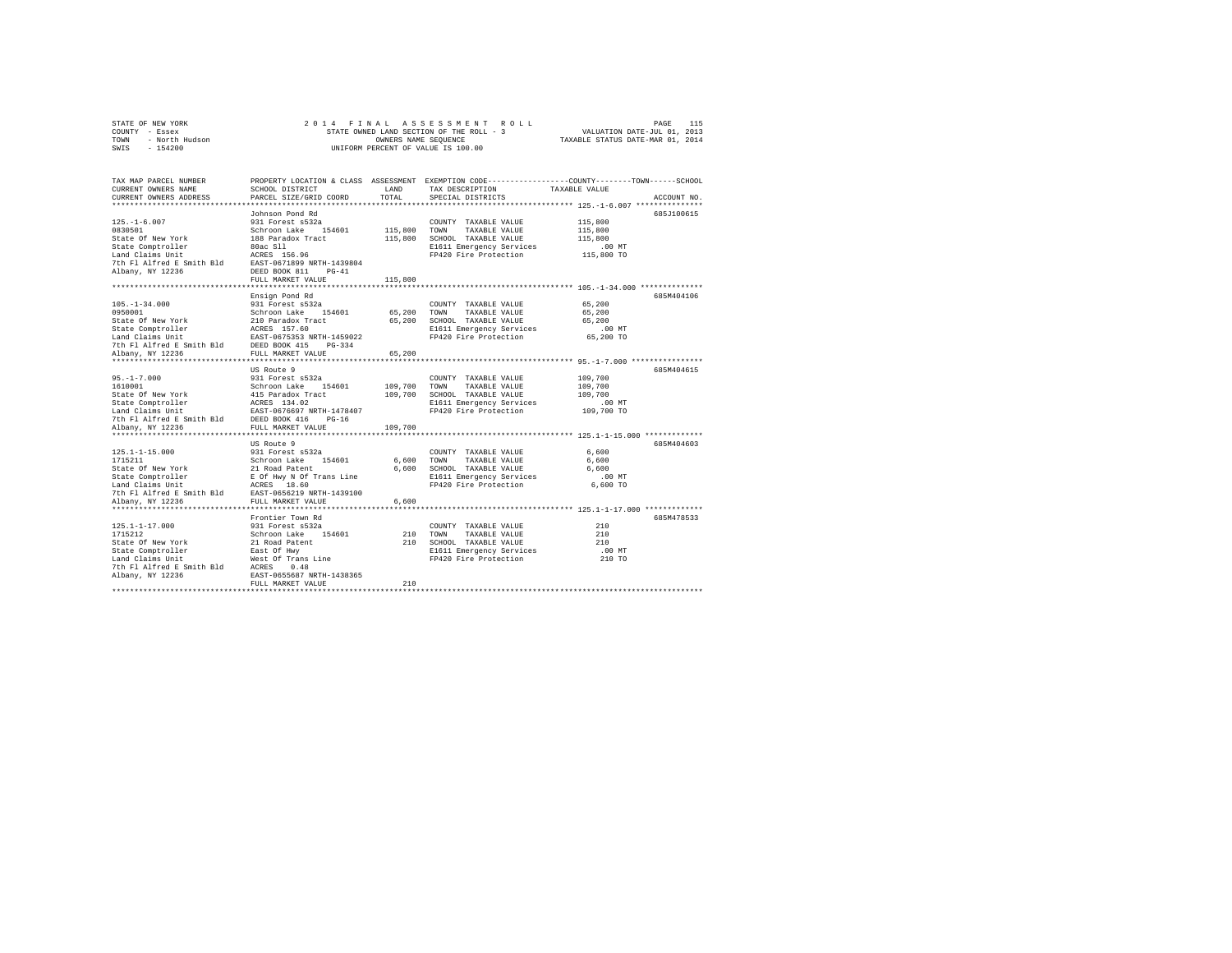|      | STATE OF NEW YORK |  |  |  | 2014 FINAL ASSESSMENT ROLL               |  |  |  |                                  | PAGE | 116 |
|------|-------------------|--|--|--|------------------------------------------|--|--|--|----------------------------------|------|-----|
|      | COUNTY - Essex    |  |  |  | STATE OWNED LAND SECTION OF THE ROLL - 3 |  |  |  | VALUATION DATE-JUL 01, 2013      |      |     |
| TOWN | - North Hudson    |  |  |  | OWNERS NAME SEOUENCE                     |  |  |  | TAXABLE STATUS DATE-MAR 01, 2014 |      |     |
| SWIS | $-154200$         |  |  |  | UNIFORM PERCENT OF VALUE IS 100.00       |  |  |  |                                  |      |     |

| TAX MAP PARCEL NUMBER<br>CURRENT OWNERS NAME<br>CURRENT OWNERS ADDRESS                                                                                                                                                                   | SCHOOL DISTRICT<br>PARCEL SIZE/GRID COORD | TOTAL  | LAND TAX DESCRIPTION<br>SPECIAL DISTRICTS                           | PROPERTY LOCATION & CLASS ASSESSMENT EXEMPTION CODE---------------COUNTY-------TOWN------SCHOOL<br>TAXABLE VALUE<br>ACCOUNT NO. |
|------------------------------------------------------------------------------------------------------------------------------------------------------------------------------------------------------------------------------------------|-------------------------------------------|--------|---------------------------------------------------------------------|---------------------------------------------------------------------------------------------------------------------------------|
|                                                                                                                                                                                                                                          |                                           |        |                                                                     |                                                                                                                                 |
|                                                                                                                                                                                                                                          | US Route 9                                |        |                                                                     | 685M489004                                                                                                                      |
|                                                                                                                                                                                                                                          |                                           |        | COUNTY TAXABLE VALUE                                                | 1,400                                                                                                                           |
|                                                                                                                                                                                                                                          |                                           |        |                                                                     | 1,400                                                                                                                           |
|                                                                                                                                                                                                                                          |                                           |        |                                                                     | 1,400                                                                                                                           |
|                                                                                                                                                                                                                                          |                                           |        | E1611 Emergency Services<br>FP420 Fire Protection                   | $.00$ MT                                                                                                                        |
|                                                                                                                                                                                                                                          |                                           |        |                                                                     | 1,400 TO                                                                                                                        |
|                                                                                                                                                                                                                                          |                                           |        |                                                                     |                                                                                                                                 |
|                                                                                                                                                                                                                                          |                                           |        |                                                                     |                                                                                                                                 |
|                                                                                                                                                                                                                                          | FULL MARKET VALUE                         | 1,400  |                                                                     |                                                                                                                                 |
|                                                                                                                                                                                                                                          | US Route 9                                |        |                                                                     | 685M489005                                                                                                                      |
|                                                                                                                                                                                                                                          |                                           |        |                                                                     | 900                                                                                                                             |
|                                                                                                                                                                                                                                          |                                           |        |                                                                     | 900                                                                                                                             |
|                                                                                                                                                                                                                                          |                                           |        |                                                                     | 900                                                                                                                             |
|                                                                                                                                                                                                                                          |                                           |        | E1611 Emergency Services                                            | $.00$ MT                                                                                                                        |
|                                                                                                                                                                                                                                          |                                           |        | FP420 Fire Protection                                               | 900 TO                                                                                                                          |
|                                                                                                                                                                                                                                          |                                           |        |                                                                     |                                                                                                                                 |
| 125.1-1-13.019<br>125.1-1-13.019<br>127.5214 128.1 129.1 129.1 129.1 129.1 129.1 129.1 129.1 129.1 129.1 129.1 129.1 129.1 129.1 129.1 129.1 129.1<br>128.1 129.1 129.1 129.1 129.1 129.1 129.1 129.1 129.1 129.1 129.1 129.1 129.1      |                                           |        |                                                                     |                                                                                                                                 |
|                                                                                                                                                                                                                                          |                                           |        |                                                                     |                                                                                                                                 |
|                                                                                                                                                                                                                                          | US Route 9                                |        |                                                                     | 685M489006                                                                                                                      |
|                                                                                                                                                                                                                                          |                                           |        | COUNTY TAXABLE VALUE                                                | 430                                                                                                                             |
|                                                                                                                                                                                                                                          |                                           |        |                                                                     | 430                                                                                                                             |
|                                                                                                                                                                                                                                          |                                           |        |                                                                     | 430<br>$.00$ MT                                                                                                                 |
|                                                                                                                                                                                                                                          |                                           |        |                                                                     | 430 TO                                                                                                                          |
|                                                                                                                                                                                                                                          |                                           |        |                                                                     |                                                                                                                                 |
| 125.1-1-14.019 931 Forest e532a COUNTY TAXABLE VALUE<br>1715215<br>Schroon Lake 154601 430 TOWN TAXABLE VALUE<br>State Of New York 21 Plat Rogers 4601 430 SCHOOL TAXABLE VALUE<br>State Comptroller Ely of Trans Line<br>The AGRES 0.55 |                                           |        |                                                                     |                                                                                                                                 |
|                                                                                                                                                                                                                                          |                                           |        |                                                                     |                                                                                                                                 |
|                                                                                                                                                                                                                                          | Blue Ridge Rd                             |        |                                                                     | 685M478537                                                                                                                      |
|                                                                                                                                                                                                                                          |                                           |        | COUNTY TAXABLE VALUE                                                | 78,500                                                                                                                          |
|                                                                                                                                                                                                                                          |                                           |        | 78,500 TOWN TAXABLE VALUE                                           | 78,500                                                                                                                          |
|                                                                                                                                                                                                                                          |                                           |        | 78.500 SCHOOL TAXABLE VALUE                                         | 78,500                                                                                                                          |
| 125.1-1-12.134 931 Forest as 122 and 125.1-1-12.134 931 Forest as 232 - WTRFNT<br>1715401 931 Forest as 232 - WTRFNT<br>5tate of New York 21 Road Patent<br>16.1 and Claims Unit 10.54 of Hayn Trans Line<br>7th F1 Alfred E Smith Bld   |                                           |        | E1611 Emergency Services 6.00 MT<br>FP420 Fire Protection 78,500 TO |                                                                                                                                 |
|                                                                                                                                                                                                                                          |                                           |        |                                                                     |                                                                                                                                 |
|                                                                                                                                                                                                                                          |                                           |        |                                                                     |                                                                                                                                 |
|                                                                                                                                                                                                                                          |                                           |        |                                                                     |                                                                                                                                 |
|                                                                                                                                                                                                                                          | FULL MARKET VALUE                         | 78,500 |                                                                     |                                                                                                                                 |
|                                                                                                                                                                                                                                          |                                           |        |                                                                     | 685M478539                                                                                                                      |
|                                                                                                                                                                                                                                          |                                           |        | COUNTY TAXABLE VALUE                                                | 1,000                                                                                                                           |
|                                                                                                                                                                                                                                          |                                           |        | COUNTY TAXABLE VALUE<br>1,000 TOWN TAXABLE VALUE                    | 1,000                                                                                                                           |
|                                                                                                                                                                                                                                          |                                           |        | 1,000 SCHOOL TAXABLE VALUE                                          | 1,000                                                                                                                           |
|                                                                                                                                                                                                                                          |                                           |        | E1611 Emergency Services                                            | $.00$ MT                                                                                                                        |
|                                                                                                                                                                                                                                          |                                           |        | FP420 Fire Protection                                               | 1,000 TO                                                                                                                        |
|                                                                                                                                                                                                                                          |                                           |        |                                                                     |                                                                                                                                 |
|                                                                                                                                                                                                                                          |                                           | 1,000  |                                                                     |                                                                                                                                 |
|                                                                                                                                                                                                                                          |                                           |        |                                                                     |                                                                                                                                 |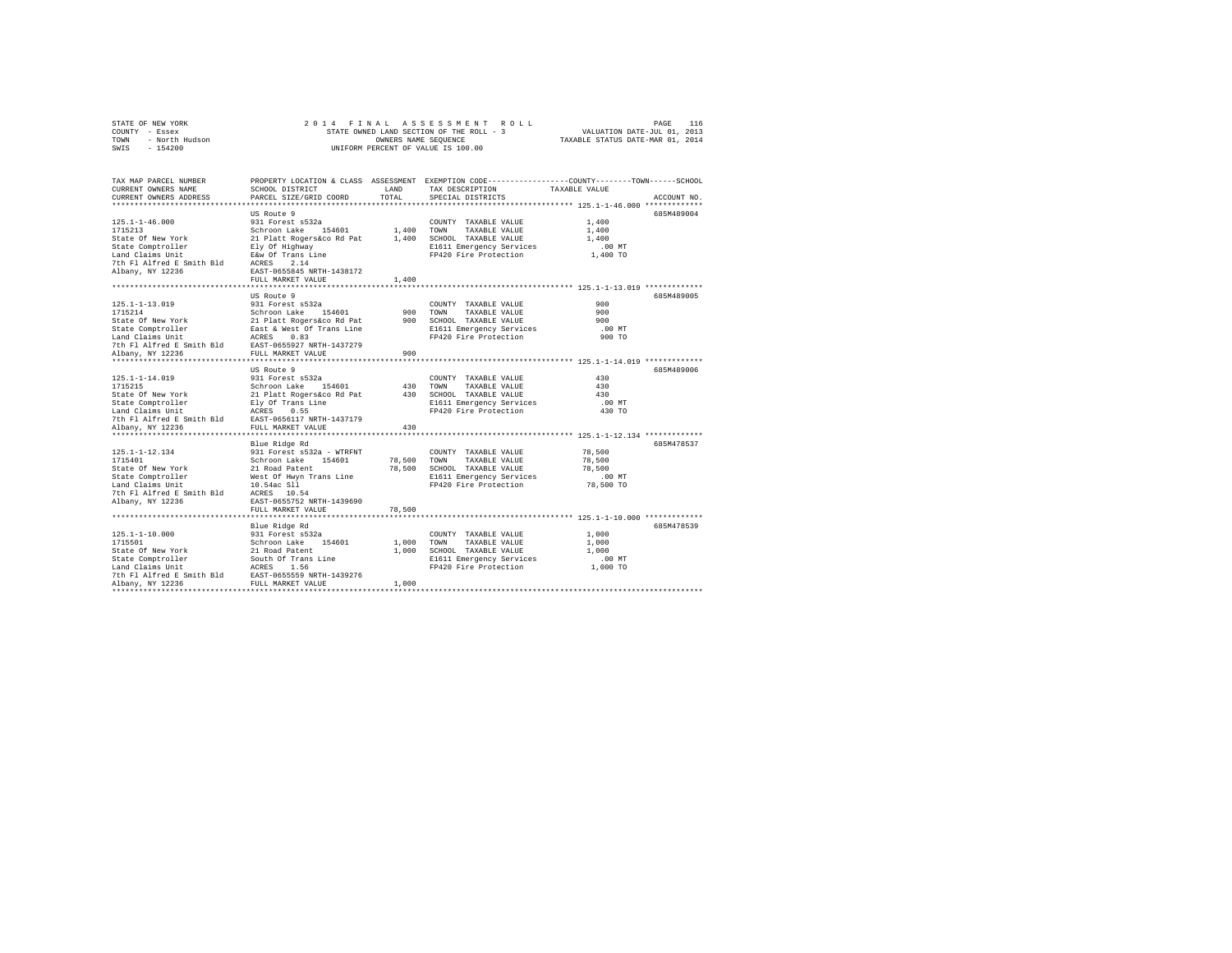| STATE OF NEW YORK      | 2014 FINAL ASSESSMENT ROLL               | 117<br>PAGE                      |
|------------------------|------------------------------------------|----------------------------------|
| COUNTY - Essex         | STATE OWNED LAND SECTION OF THE ROLL - 3 | VALUATION DATE-JUL 01, 2013      |
| - North Hudson<br>TOWN | OWNERS NAME SEOUENCE                     | TAXABLE STATUS DATE-MAR 01, 2014 |
| $-154200$<br>SWIS      | UNIFORM PERCENT OF VALUE IS 100.00       |                                  |

| TAX MAP PARCEL NUMBER                                                                                                                                                                                                                      |                   |        |                                 | PROPERTY LOCATION & CLASS ASSESSMENT EXEMPTION CODE----------------COUNTY-------TOWN-----SCHOOL |
|--------------------------------------------------------------------------------------------------------------------------------------------------------------------------------------------------------------------------------------------|-------------------|--------|---------------------------------|-------------------------------------------------------------------------------------------------|
| CURRENT OWNERS NAME                                                                                                                                                                                                                        | SCHOOL DISTRICT   | LAND   | TAX DESCRIPTION TAXABLE VALUE   |                                                                                                 |
| CURRENT OWNERS ADDRESS PARCEL SIZE/GRID COORD                                                                                                                                                                                              |                   | TOTAL  | SPECIAL DISTRICTS               | ACCOUNT NO.                                                                                     |
|                                                                                                                                                                                                                                            |                   |        |                                 |                                                                                                 |
|                                                                                                                                                                                                                                            | Blue Ridge Rd     |        |                                 | 685M404602                                                                                      |
|                                                                                                                                                                                                                                            |                   |        |                                 | 81,200                                                                                          |
|                                                                                                                                                                                                                                            |                   |        |                                 | 81,200                                                                                          |
|                                                                                                                                                                                                                                            |                   |        | 81,200 SCHOOL TAXABLE VALUE     | 81,200                                                                                          |
|                                                                                                                                                                                                                                            |                   |        | E1611 Emergency Services        | $.00$ MT                                                                                        |
|                                                                                                                                                                                                                                            |                   |        | FP420 Fire Protection 81,200 TO |                                                                                                 |
| 114.18-1-8.000<br>1718001 118001 1231 7000182 146601<br>1718001 1232 170001 1242 154601<br>1718001 1242 164601<br>1718001 1242 164601<br>1718001 1242 171801 1242 164601<br>184001 1242 17181 118001 1242 1442 1442 1442 17181 17181 17181 |                   |        |                                 |                                                                                                 |
| Albany, NY 12236                                                                                                                                                                                                                           |                   |        |                                 |                                                                                                 |
|                                                                                                                                                                                                                                            |                   |        |                                 |                                                                                                 |
|                                                                                                                                                                                                                                            | Blue Ridge Rd     |        |                                 | 685M404601                                                                                      |
| 114.18-2-1.000                                                                                                                                                                                                                             | 931 Forest s532a  |        | COUNTY TAXABLE VALUE            | 14,700                                                                                          |
|                                                                                                                                                                                                                                            |                   |        |                                 | 14,700                                                                                          |
|                                                                                                                                                                                                                                            |                   |        |                                 | 14,700                                                                                          |
|                                                                                                                                                                                                                                            |                   |        |                                 | $.00$ MT                                                                                        |
|                                                                                                                                                                                                                                            |                   |        |                                 | 14,700 TO                                                                                       |
|                                                                                                                                                                                                                                            |                   |        |                                 |                                                                                                 |
|                                                                                                                                                                                                                                            |                   |        |                                 |                                                                                                 |
|                                                                                                                                                                                                                                            |                   |        |                                 |                                                                                                 |
|                                                                                                                                                                                                                                            | Interstate 87     |        |                                 | 685.7100707                                                                                     |
| 114.3-2-6.100<br>1720201 - 114.5-2020 - 114601 - 114.70201 - 124.7020201<br>State of New York - 23 Platt Rogers&co Rd Pat 10,300 SCHOOL TAXABLE VALUE<br>State Comptroller - ACRES 15.47<br>EAST-0658846 NRTH-1444402 - 12420 Fire Protect |                   |        | COUNTY TAXABLE VALUE 10,300     |                                                                                                 |
|                                                                                                                                                                                                                                            |                   |        |                                 | 10,300                                                                                          |
|                                                                                                                                                                                                                                            |                   |        |                                 | 10,300                                                                                          |
|                                                                                                                                                                                                                                            |                   |        |                                 | .00 MT                                                                                          |
|                                                                                                                                                                                                                                            |                   |        | FP420 Fire Protection           | $10,300$ TO                                                                                     |
| Alfred Smith Bld Fl 7 DEED BOOK 1571 PG-166                                                                                                                                                                                                |                   |        |                                 |                                                                                                 |
| Albany, NY 12233                                                                                                                                                                                                                           | FULL MARKET VALUE | 10,300 |                                 |                                                                                                 |
|                                                                                                                                                                                                                                            |                   |        |                                 |                                                                                                 |
|                                                                                                                                                                                                                                            | US Route 9        |        |                                 | 685M485002                                                                                      |
|                                                                                                                                                                                                                                            |                   |        |                                 | 210                                                                                             |
|                                                                                                                                                                                                                                            |                   |        |                                 | 210                                                                                             |
|                                                                                                                                                                                                                                            |                   |        |                                 | 2.1.0                                                                                           |
|                                                                                                                                                                                                                                            |                   |        | E1611 Emergency Services        | $.00$ MT                                                                                        |
|                                                                                                                                                                                                                                            |                   |        | FP420 Fire Protection           | 210 TO                                                                                          |
|                                                                                                                                                                                                                                            |                   |        |                                 |                                                                                                 |
|                                                                                                                                                                                                                                            |                   |        |                                 |                                                                                                 |
|                                                                                                                                                                                                                                            |                   |        |                                 |                                                                                                 |
|                                                                                                                                                                                                                                            | US Route 9        |        |                                 | 685M485001                                                                                      |
|                                                                                                                                                                                                                                            |                   |        |                                 | 11,300                                                                                          |
|                                                                                                                                                                                                                                            |                   |        |                                 | 11,300                                                                                          |
|                                                                                                                                                                                                                                            |                   |        |                                 | 11,300                                                                                          |
|                                                                                                                                                                                                                                            |                   |        | E1611 Emergency Services .00 MT |                                                                                                 |
|                                                                                                                                                                                                                                            |                   |        | FP420 Fire Protection           | 11,300 TO                                                                                       |
|                                                                                                                                                                                                                                            |                   |        |                                 |                                                                                                 |
|                                                                                                                                                                                                                                            |                   |        |                                 |                                                                                                 |
|                                                                                                                                                                                                                                            |                   |        |                                 |                                                                                                 |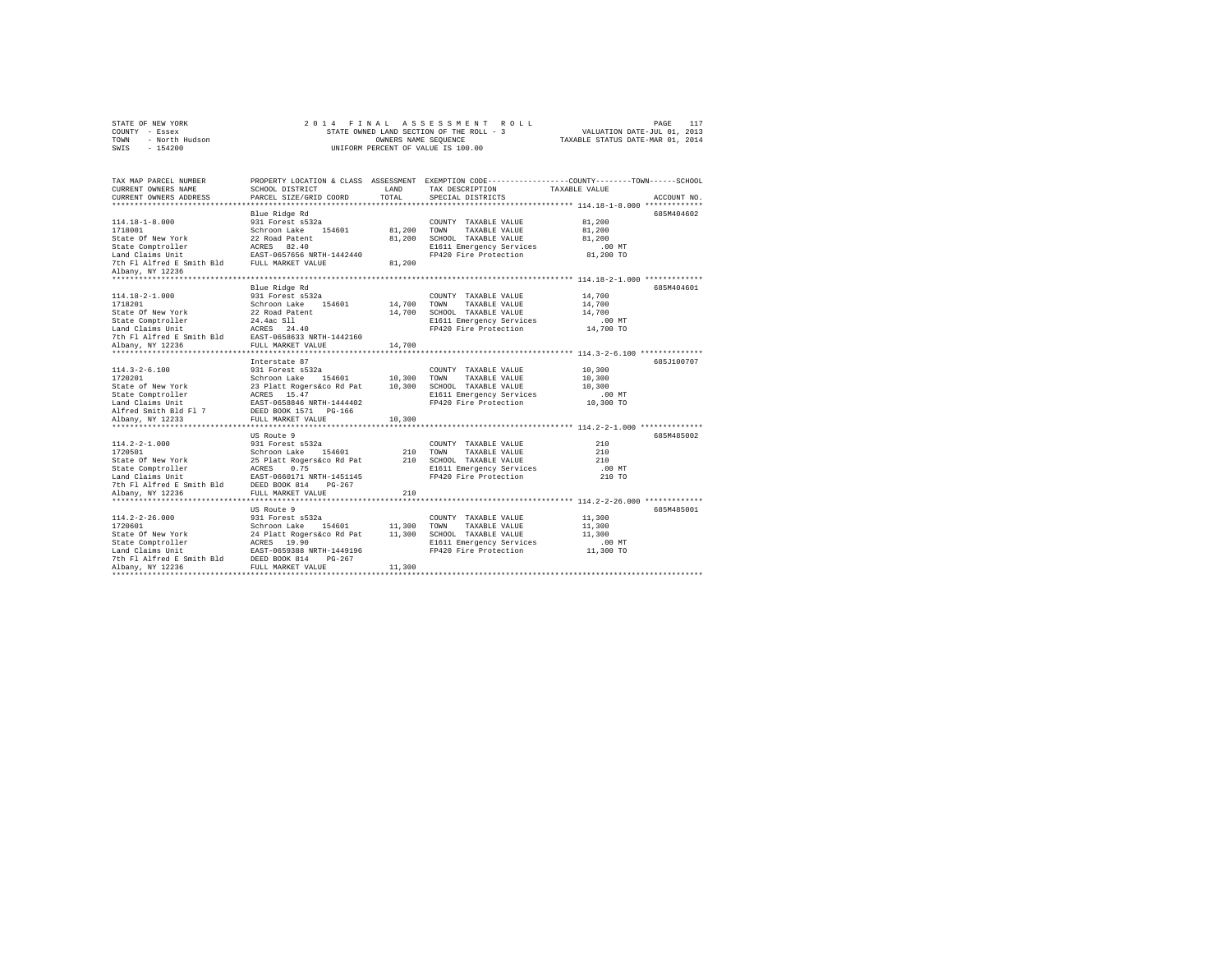|                | STATE OF NEW YORK |  | 2014 FINAL ASSESSMENT ROLL               |                                  | PAGE | 118 |
|----------------|-------------------|--|------------------------------------------|----------------------------------|------|-----|
| COUNTY - Essex |                   |  | STATE OWNED LAND SECTION OF THE ROLL - 3 | VALUATION DATE-JUL 01, 2013      |      |     |
| TOWN           | - North Hudson    |  | OWNERS NAME SEOUENCE                     | TAXABLE STATUS DATE-MAR 01, 2014 |      |     |
|                | SWIS - 154200     |  | UNIFORM PERCENT OF VALUE IS 100.00       |                                  |      |     |

| TAX MAP PARCEL NUMBER                                                                                                                                                                                                                        |                           |       |                                                                                             | PROPERTY LOCATION & CLASS ASSESSMENT EXEMPTION CODE---------------COUNTY-------TOWN------SCHOOL |
|----------------------------------------------------------------------------------------------------------------------------------------------------------------------------------------------------------------------------------------------|---------------------------|-------|---------------------------------------------------------------------------------------------|-------------------------------------------------------------------------------------------------|
| CURRENT OWNERS NAME                                                                                                                                                                                                                          | SCHOOL DISTRICT LAND      |       | TAX DESCRIPTION TAXABLE VALUE SPECIAL DISTRICTS                                             |                                                                                                 |
| CURRENT OWNERS ADDRESS PARCEL SIZE/GRID COORD TOTAL                                                                                                                                                                                          |                           |       |                                                                                             | ACCOUNT NO.                                                                                     |
|                                                                                                                                                                                                                                              |                           |       |                                                                                             | 685M486014                                                                                      |
|                                                                                                                                                                                                                                              |                           |       | COUNTY TAXABLE VALUE 7,700                                                                  |                                                                                                 |
|                                                                                                                                                                                                                                              |                           |       |                                                                                             | 7,700                                                                                           |
|                                                                                                                                                                                                                                              |                           |       |                                                                                             | 7,700                                                                                           |
|                                                                                                                                                                                                                                              |                           |       |                                                                                             | 00000                                                                                           |
|                                                                                                                                                                                                                                              |                           |       |                                                                                             |                                                                                                 |
|                                                                                                                                                                                                                                              |                           |       |                                                                                             |                                                                                                 |
|                                                                                                                                                                                                                                              |                           |       |                                                                                             |                                                                                                 |
|                                                                                                                                                                                                                                              |                           |       |                                                                                             |                                                                                                 |
|                                                                                                                                                                                                                                              | Elk Lake Rd               |       |                                                                                             | 685M479005                                                                                      |
| 92.-3-7.200<br>2006/92. 2007<br>2008/931 Forest s532a<br>247,900 TOWN TAXABLE VALUE<br>247,900 TOWN TAXABLE VALUE<br>247,900 TOWN TAXABLE VALUE<br>247,900 SCHOOL TAXABLE VALUE<br>247,900 EDICA ENSING ENTERTING ESSED ENTERTY SERVICES<br> |                           |       |                                                                                             | 247,900                                                                                         |
|                                                                                                                                                                                                                                              |                           |       |                                                                                             | 247,900                                                                                         |
|                                                                                                                                                                                                                                              |                           |       |                                                                                             | 247,900                                                                                         |
|                                                                                                                                                                                                                                              |                           |       | SCHOOL TAAAbin vanum<br>E1612 Emergency Services .00 MT<br>Phann Fire Protection 247,900 TO |                                                                                                 |
|                                                                                                                                                                                                                                              |                           |       |                                                                                             |                                                                                                 |
|                                                                                                                                                                                                                                              |                           |       |                                                                                             |                                                                                                 |
|                                                                                                                                                                                                                                              |                           |       |                                                                                             |                                                                                                 |
|                                                                                                                                                                                                                                              |                           |       |                                                                                             |                                                                                                 |
|                                                                                                                                                                                                                                              | Elk Lake Rd               |       |                                                                                             | 685M479004                                                                                      |
|                                                                                                                                                                                                                                              |                           |       |                                                                                             |                                                                                                 |
|                                                                                                                                                                                                                                              |                           |       |                                                                                             |                                                                                                 |
|                                                                                                                                                                                                                                              |                           |       |                                                                                             | 325,600<br>00 MT.<br>325,600 TO                                                                 |
|                                                                                                                                                                                                                                              |                           |       |                                                                                             |                                                                                                 |
|                                                                                                                                                                                                                                              |                           |       |                                                                                             |                                                                                                 |
|                                                                                                                                                                                                                                              |                           |       |                                                                                             |                                                                                                 |
| Albany, NY 12236                                                                                                                                                                                                                             | DEED BOOK 660 PG-153      |       |                                                                                             |                                                                                                 |
|                                                                                                                                                                                                                                              | FULL MARKET VALUE 325,600 |       |                                                                                             |                                                                                                 |
|                                                                                                                                                                                                                                              |                           |       |                                                                                             |                                                                                                 |
|                                                                                                                                                                                                                                              | Pepper Hollow Rd          |       |                                                                                             | 685M405011                                                                                      |
|                                                                                                                                                                                                                                              |                           |       |                                                                                             | 2,900                                                                                           |
|                                                                                                                                                                                                                                              |                           |       |                                                                                             | 2,900                                                                                           |
|                                                                                                                                                                                                                                              |                           |       |                                                                                             | 2,900                                                                                           |
|                                                                                                                                                                                                                                              |                           |       | E1611 Emergency Services .00 MT<br>FP420 Fire Protection 2,900 TO                           |                                                                                                 |
|                                                                                                                                                                                                                                              |                           |       |                                                                                             |                                                                                                 |
|                                                                                                                                                                                                                                              |                           |       |                                                                                             |                                                                                                 |
|                                                                                                                                                                                                                                              |                           |       |                                                                                             |                                                                                                 |
|                                                                                                                                                                                                                                              | FULL MARKET VALUE         | 2,900 |                                                                                             |                                                                                                 |
|                                                                                                                                                                                                                                              |                           |       |                                                                                             |                                                                                                 |
|                                                                                                                                                                                                                                              |                           |       |                                                                                             | 685M405010                                                                                      |
|                                                                                                                                                                                                                                              |                           |       |                                                                                             |                                                                                                 |
|                                                                                                                                                                                                                                              |                           |       |                                                                                             |                                                                                                 |
|                                                                                                                                                                                                                                              |                           |       |                                                                                             |                                                                                                 |
|                                                                                                                                                                                                                                              |                           |       |                                                                                             |                                                                                                 |
|                                                                                                                                                                                                                                              |                           |       |                                                                                             |                                                                                                 |
|                                                                                                                                                                                                                                              |                           |       |                                                                                             |                                                                                                 |
|                                                                                                                                                                                                                                              |                           |       |                                                                                             |                                                                                                 |
|                                                                                                                                                                                                                                              |                           |       |                                                                                             |                                                                                                 |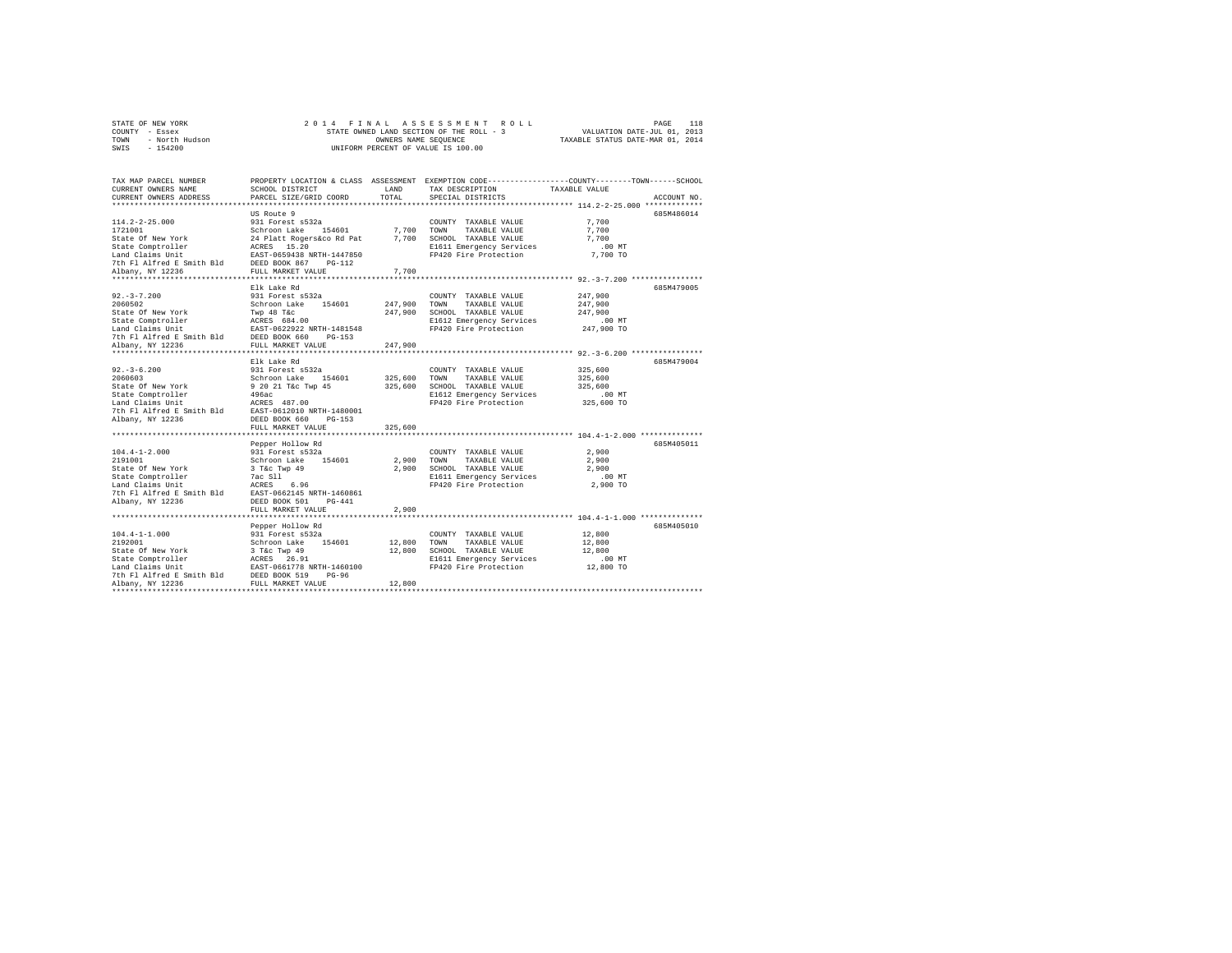|      | STATE OF NEW YORK |  | 2014 FINAL ASSESSMENT ROLL               |                                  | PAGE | 119 |
|------|-------------------|--|------------------------------------------|----------------------------------|------|-----|
|      | COUNTY - Essex    |  | STATE OWNED LAND SECTION OF THE ROLL - 3 | VALUATION DATE-JUL 01, 2013      |      |     |
| TOWN | - North Hudson    |  | OWNERS NAME SEOUENCE                     | TAXABLE STATUS DATE-MAR 01, 2014 |      |     |
| SWIS | $-154200$         |  | UNIFORM PERCENT OF VALUE IS 100.00       |                                  |      |     |

| TAX MAP PARCEL NUMBER<br>CURRENT OWNERS NAME<br>CURRENT OWNERS ADDRESS                                                                                                    | SCHOOL DISTRICT<br>PARCEL SIZE/GRID COORD                                                                                                                                                                   | LAND<br>TOTAL                                  | TAX DESCRIPTION<br>SPECIAL DISTRICTS                                                                                       | PROPERTY LOCATION & CLASS ASSESSMENT EXEMPTION CODE---------------COUNTY-------TOWN-----SCHOOL<br>TAXABLE VALUE<br>ACCOUNT NO. |
|---------------------------------------------------------------------------------------------------------------------------------------------------------------------------|-------------------------------------------------------------------------------------------------------------------------------------------------------------------------------------------------------------|------------------------------------------------|----------------------------------------------------------------------------------------------------------------------------|--------------------------------------------------------------------------------------------------------------------------------|
| $104.2 - 1 - 10.000$<br>2200201<br>State Of New York<br>State Comptroller<br>Land Claims Unit<br>7th Fl Alfred E Smith Bld<br>Albany, NY 12236<br>****************        | US Route 9<br>931 Forest s532a<br>Schroon Lake<br>154601<br>4 T&c Twp 49<br>ACRES 181.14<br>EAST-0671066 NRTH-1468352<br>DEED BOOK 424<br>$PG-213$<br>FULL MARKET VALUE<br>*******************              | 152,900 TOWN<br>152,900<br>152,900<br>******** | COUNTY TAXABLE VALUE<br>TAXABLE VALUE<br>SCHOOL TAXABLE VALUE<br>E1611 Emergency Services<br>FP420 Fire Protection         | 685M405008<br>152,900<br>152,900<br>152,900<br>$.00$ MT<br>152,900 TO<br>********** 114.-1-6.000 ****************              |
| $114. - 1 - 6.000$<br>2410501<br>State Of New York<br>State Comptroller<br>Land Claims Unit<br>7th Fl Alfred E Smith Bld<br>Albany, NY 12236                              | US Route 9<br>931 Forest s532a<br>Schroon Lake 154601<br>3 Tract W Of Rd Patent<br>ACRES 123.00<br>EAST-0659194 NRTH-1451347<br>DEED BOOK 775 PG-139<br>FULL MARKET VALUE                                   | 56,000 TOWN<br>56,000<br>56,000                | COUNTY TAXABLE VALUE<br>TAXABLE VALUE<br>SCHOOL TAXABLE VALUE<br>E1611 Emergency Services<br>FP420 Fire Protection         | 685J101414<br>56,000<br>56,000<br>56,000<br>$.00$ MT<br>56,000 TO                                                              |
| $114.18 - 1 - 7.000$<br>2545001<br>State Of New York<br>State Comptroller<br>Land Claims Unit<br>7th Fl Alfred E Smith Bld<br>Albany, NY 12236                            | Blue Ridge Rd<br>931 Forest s532a - WTRFNT<br>Schroon Lake<br>154601<br>25 Tr W Of Rd Pat<br>ACRES 41.91<br>EAST-0656162 NRTH-1441078<br>FULL MARKET VALUE                                                  | 42,300<br>42,300<br>42,300                     | COUNTY TAXABLE VALUE<br>TOWN<br>TAXABLE VALUE<br>SCHOOL TAXABLE VALUE<br>E1611 Emergency Services<br>FP420 Fire Protection | 685M405204<br>42,300<br>42,300<br>42,300<br>.00 MT<br>42,300 TO                                                                |
| $125.1 - 1 - 6.000$<br>2545211<br>State Of New York<br>State Comptroller<br>Land Claims Unit<br>7th Fl Alfred E Smith Bld<br>Albany, NY 12236                             | Blue Ridge Rd<br>931 Forest s532a - WTRFNT<br>Schroon Lake<br>154601<br>25 Tract West Of Rd Pat<br>North Of Trans Line<br>South Of Lake<br>ACRES<br>21.35<br>EAST-0654828 NRTH-1440552<br>FULL MARKET VALUE | 60,700 TOWN<br>60,700                          | COUNTY TAXABLE VALUE<br>TAXABLE VALUE<br>60.700 SCHOOL TAXABLE VALUE<br>E1611 Emergency Services<br>FP420 Fire Protection  | 685M478544<br>60,700<br>60,700<br>60,700<br>.00 MT<br>60,700 TO                                                                |
| $125.1 - 1 - 7.000$<br>2545221<br>State Of New York<br>State Comptroller<br>Land Claims Unit<br>7th Fl Alfred E Smith Bld<br>Albany, NY 12236<br>************************ | Blue Ridge Rd<br>931 Forest s532a<br>Schroon Lake 154601<br>25 Tr W Of Rd Pat<br>North&south Of Trans Line<br>ACRES<br>6.75<br>EAST-0655132 NRTH-1439462<br>FULL MARKET VALUE                               | 3,500<br>3,500<br>3,500                        | COUNTY TAXABLE VALUE<br>TOWN<br>TAXABLE VALUE<br>SCHOOL TAXABLE VALUE<br>E1611 Emergency Services<br>FP420 Fire Protection | 685M405203<br>3,500<br>3,500<br>3,500<br>$.00$ MT<br>3,500 TO                                                                  |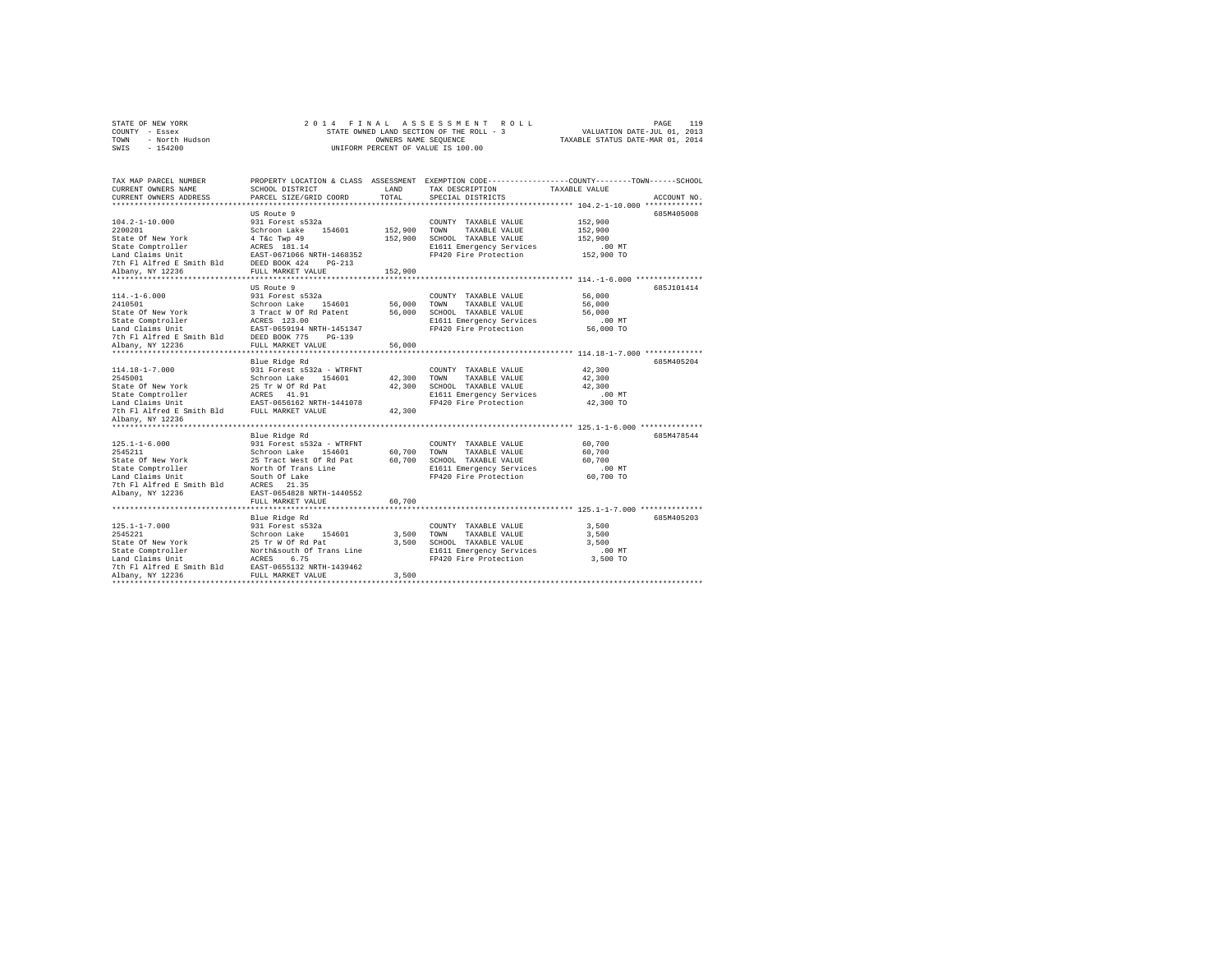|      | STATE OF NEW YORK |  |  |  |                                          |  | 2014 FINAL ASSESSMENT ROLL |                                  | PAGE | 120 |
|------|-------------------|--|--|--|------------------------------------------|--|----------------------------|----------------------------------|------|-----|
|      | COUNTY - Essex    |  |  |  | STATE OWNED LAND SECTION OF THE ROLL - 3 |  |                            | VALUATION DATE-JUL 01, 2013      |      |     |
| TOWN | - North Hudson    |  |  |  | OWNERS NAME SEOUENCE                     |  |                            | TAXABLE STATUS DATE-MAR 01, 2014 |      |     |
| SWIS | $-154200$         |  |  |  | UNIFORM PERCENT OF VALUE IS 100.00       |  |                            |                                  |      |     |

| TAX MAP PARCEL NUMBER<br>CURRENT OWNERS NAME<br>CURRENT OWNERS ADDRESS | PROPERTY LOCATION & CLASS ASSESSMENT<br>SCHOOL DISTRICT<br>PARCEL SIZE/GRID COORD | <b>T.AND</b><br>TOTAL |             | EXEMPTION CODE-----------------COUNTY-------TOWN------SCHOOL<br>TAX DESCRIPTION<br>SPECIAL DISTRICTS | TAXABLE VALUE |          | ACCOUNT NO. |
|------------------------------------------------------------------------|-----------------------------------------------------------------------------------|-----------------------|-------------|------------------------------------------------------------------------------------------------------|---------------|----------|-------------|
|                                                                        |                                                                                   |                       |             |                                                                                                      |               |          |             |
|                                                                        | Blue Ridge Rd                                                                     |                       |             |                                                                                                      |               |          | 685M478542  |
| $125.1 - 1 - 9.000$                                                    | 931 Forest s532a                                                                  |                       |             | COUNTY TAXABLE VALUE                                                                                 | 4,600         |          |             |
| 2545231                                                                | Schroon Lake<br>154601                                                            | 4,600                 | TOWN        | TAXABLE VALUE                                                                                        | 4,600         |          |             |
| State Of New York                                                      | 25 Tract West Of Rd Pat                                                           | 4,600                 |             | SCHOOL TAXABLE VALUE                                                                                 | 4,600         |          |             |
| State Comptroller                                                      | South Of Trans Line                                                               |                       |             | E1611 Emergency Services                                                                             | $.00$ MT      |          |             |
| Land Claims Unit                                                       | ACRES<br>8.98                                                                     |                       |             | FP420 Fire Protection                                                                                | 4,600 TO      |          |             |
| 7th Fl Alfred E Smith Bld                                              | EAST-0655020 NRTH-1438999                                                         |                       |             |                                                                                                      |               |          |             |
| Albany, NY 12236                                                       | FULL MARKET VALUE                                                                 | 4,600                 |             |                                                                                                      |               |          |             |
|                                                                        |                                                                                   |                       |             |                                                                                                      |               |          |             |
|                                                                        | Blue Ridge Rd                                                                     |                       |             |                                                                                                      |               |          | 685M401602  |
| 114.18-1-11.001                                                        | 931 Forest s532a                                                                  |                       |             | COUNTY TAXABLE VALUE                                                                                 | 5,800         |          |             |
| 2545241                                                                | 154601<br>Schroon Lake                                                            | 5,800 TOWN            |             | TAXABLE VALUE                                                                                        | 5,800         |          |             |
| State Of New York                                                      | 25 Tract West Of Road Pat                                                         | 5,800                 |             | SCHOOL TAXABLE VALUE                                                                                 | 5,800         |          |             |
| State Comptroller                                                      | N Of Palmers Pond                                                                 |                       |             | E1611 Emergency Services                                                                             |               | $.00$ MT |             |
| Land Claims Unit                                                       | 0.22<br>ACRES                                                                     |                       |             | FP420 Fire Protection                                                                                |               | 5,800 TO |             |
| 7th Fl Alfred E Smith Bld                                              | EAST-0654475 NRTH-1441262                                                         |                       |             |                                                                                                      |               |          |             |
| Albany, NY 12236<br>***********************                            | FULL MARKET VALUE<br>***************************                                  | 5,800                 |             | ******************************* 999.99-1-15.000 ************                                         |               |          |             |
|                                                                        | Errata                                                                            |                       |             |                                                                                                      |               |          | 685Z012004  |
| 999.99-1-15.000                                                        | 993 Transition t                                                                  |                       |             | COUNTY TAXABLE VALUE                                                                                 | $\Omega$      |          |             |
| 7777777                                                                | Schroon Lake<br>154601                                                            | $\Omega$              | TOWN        | TAXABLE VALUE                                                                                        | $\Omega$      |          |             |
| State of New York                                                      |                                                                                   | $\cap$                |             | SCHOOL TAXABLE VALUE                                                                                 | $\Omega$      |          |             |
| Land Claims Unit                                                       | FULL MARKET VALUE                                                                 | $\Omega$              |             |                                                                                                      |               |          |             |
| Alfred E Smith Bldg Fl 7                                               |                                                                                   |                       |             |                                                                                                      |               |          |             |
| Albany, NY 12205                                                       |                                                                                   |                       |             |                                                                                                      |               |          |             |
|                                                                        |                                                                                   |                       |             |                                                                                                      |               |          |             |
|                                                                        | Errata                                                                            |                       |             |                                                                                                      |               |          | 685Z012005  |
| 999.99-1-16.000                                                        | 993 Transition t                                                                  |                       |             | COUNTY TAXABLE VALUE                                                                                 | $\Omega$      |          |             |
| 7777777                                                                | Schroon Lake<br>154601                                                            | $\Omega$              | <b>TOWN</b> | TAXABLE VALUE                                                                                        | $\Omega$      |          |             |
| State of New York                                                      |                                                                                   | $\Omega$              |             | SCHOOL TAXABLE VALUE                                                                                 | $\Omega$      |          |             |
| Land Claims Unit                                                       | FULL MARKET VALUE                                                                 | $\Omega$              |             |                                                                                                      |               |          |             |
| Alfred E Smith Bldg Fl 7                                               |                                                                                   |                       |             |                                                                                                      |               |          |             |
| Albany, NY 12205                                                       |                                                                                   |                       |             |                                                                                                      |               |          |             |
| ******************                                                     |                                                                                   |                       |             |                                                                                                      |               |          |             |
|                                                                        | Errata                                                                            |                       |             |                                                                                                      |               |          | 685Z012006  |
| $999.99 - 1 - 17.000$                                                  | 993 Transition t                                                                  |                       |             | COUNTY TAXABLE VALUE                                                                                 | $\Omega$      |          |             |
| 7777777                                                                | Schroon Lake<br>154601                                                            | $\Omega$              | TOWN        | TAXABLE VALUE                                                                                        | $^{\circ}$    |          |             |
| State of New York                                                      |                                                                                   | $\Omega$              |             | SCHOOL TAXABLE VALUE                                                                                 | $\mathbf 0$   |          |             |
| Land Claims Unit                                                       | FULL MARKET VALUE                                                                 | $\Omega$              |             |                                                                                                      |               |          |             |
| Alfred E Smith Bldg Fl 7                                               |                                                                                   |                       |             |                                                                                                      |               |          |             |
| Albany, NY 12205                                                       |                                                                                   |                       |             |                                                                                                      |               |          |             |
|                                                                        |                                                                                   |                       |             |                                                                                                      |               |          |             |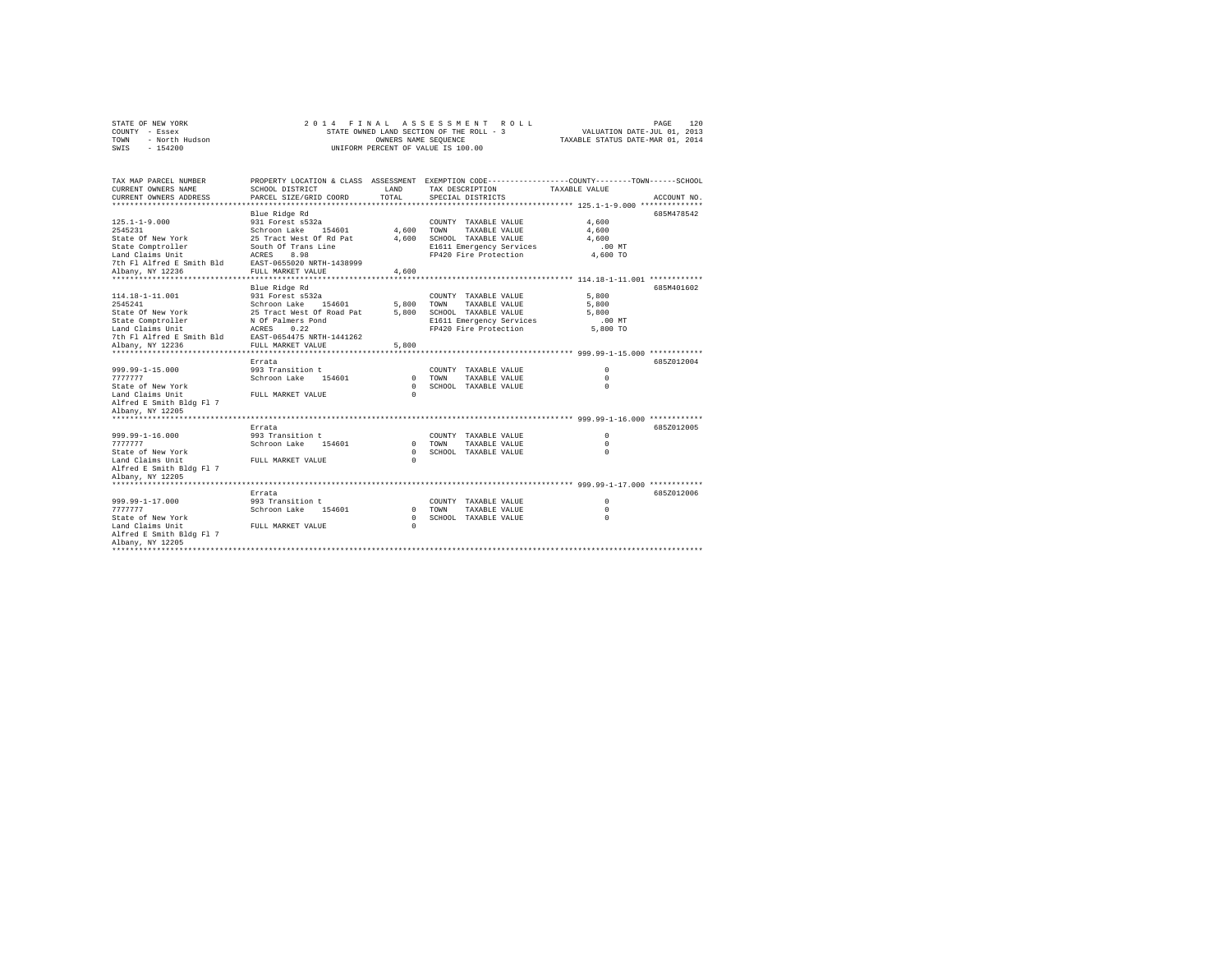| STATE OF NEW YORK      | 2014 FINAL ASSESSMENT ROLL               | 121<br>PAGE                      |
|------------------------|------------------------------------------|----------------------------------|
| COUNTY - Essex         | STATE OWNED LAND SECTION OF THE ROLL - 3 | VALUATION DATE-JUL 01, 2013      |
| - North Hudson<br>TOWN |                                          | TAXABLE STATUS DATE-MAR 01, 2014 |
| SWIS<br>- 154200       |                                          | RPS150/V04/L015                  |
|                        | UNIFORM PERCENT OF VALUE IS 100.00       | CURRENT DATE 6/25/2014           |
|                        |                                          |                                  |
|                        | ROLL SUB SECTION- - TOTALS               |                                  |
|                        |                                          |                                  |

## \*\*\* S P E C I A L D I S T R I C T S U M M A R Y \*\*\*

| CODE | DISTRICT NAME        | TOTAL<br>PARCELS | EXTENSION<br><b>TYPE</b> | <b>EXTENSION</b><br>VALUE | AD VALOREM<br>VALUE | <b>EXEMPT</b><br>AMOUNT | TAXARLE<br>VALUE |
|------|----------------------|------------------|--------------------------|---------------------------|---------------------|-------------------------|------------------|
|      | E1611 Emergency Serv |                  | 28 MOVTAX                |                           |                     |                         |                  |
|      | E1612 Emergency Serv |                  | 4 MOVTAX                 |                           |                     |                         |                  |
|      | FP420 Fire Protectio |                  | 32 TOTAL                 |                           | 2372,650            |                         | 2372.650         |

### \*\*\* S C H O O L D I S T R I C T S U M M A R Y \*\*\*

| CODE   | DISTRICT NAME | TOTAL<br>PARCELS | ASSESSED<br>LAND | ASSESSED<br>TOTAL | EXEMPT<br>AMOUNT | TOTAL<br>TAXABLE | STAR<br>AMOUNT | STAR<br>TAXABLE |
|--------|---------------|------------------|------------------|-------------------|------------------|------------------|----------------|-----------------|
| 154601 | Schroon Lake  | 35               | 2372.650         | 2372.650          |                  | 2372.650         |                | 2372.650        |
|        | SUB-TOTAL     | 35               | 2372.650         | 2372.650          |                  | 2372.650         |                | 2372,650        |
|        | TOTAL         | 35               | 2372.650         | 2372.650          |                  | 2372.650         |                | 2372.650        |

### \*\*\* S Y S T E M C O D E S S U M M A R Y \*\*\*

NO SYSTEM EXEMPTIONS AT THIS LEVEL

## \*\*\* E X E M P T I O N S U M M A R Y \*\*\*

### NO EXEMPTIONS AT THIS LEVEL

## \*\*\* G R A N D T O T A L S \*\*\*

| ROLL<br><b>SEC</b> | DESCRIPTION            | TOTAL<br>PARCELS | ASSESSED<br>LAND | ASSESSED<br>TOTAL | TAXABLE<br>COUNTY | TAXABLE<br>TOWN | TAXABLE<br>SCHOOL | STAR<br>TAXABLE |
|--------------------|------------------------|------------------|------------------|-------------------|-------------------|-----------------|-------------------|-----------------|
|                    | OWNED<br>LAND<br>STATE | 25               | 2372.650         | 2372.650          | つつつつ<br>.650      | 2372.650        | 2372.<br>.650     | つつつつ<br>.650    |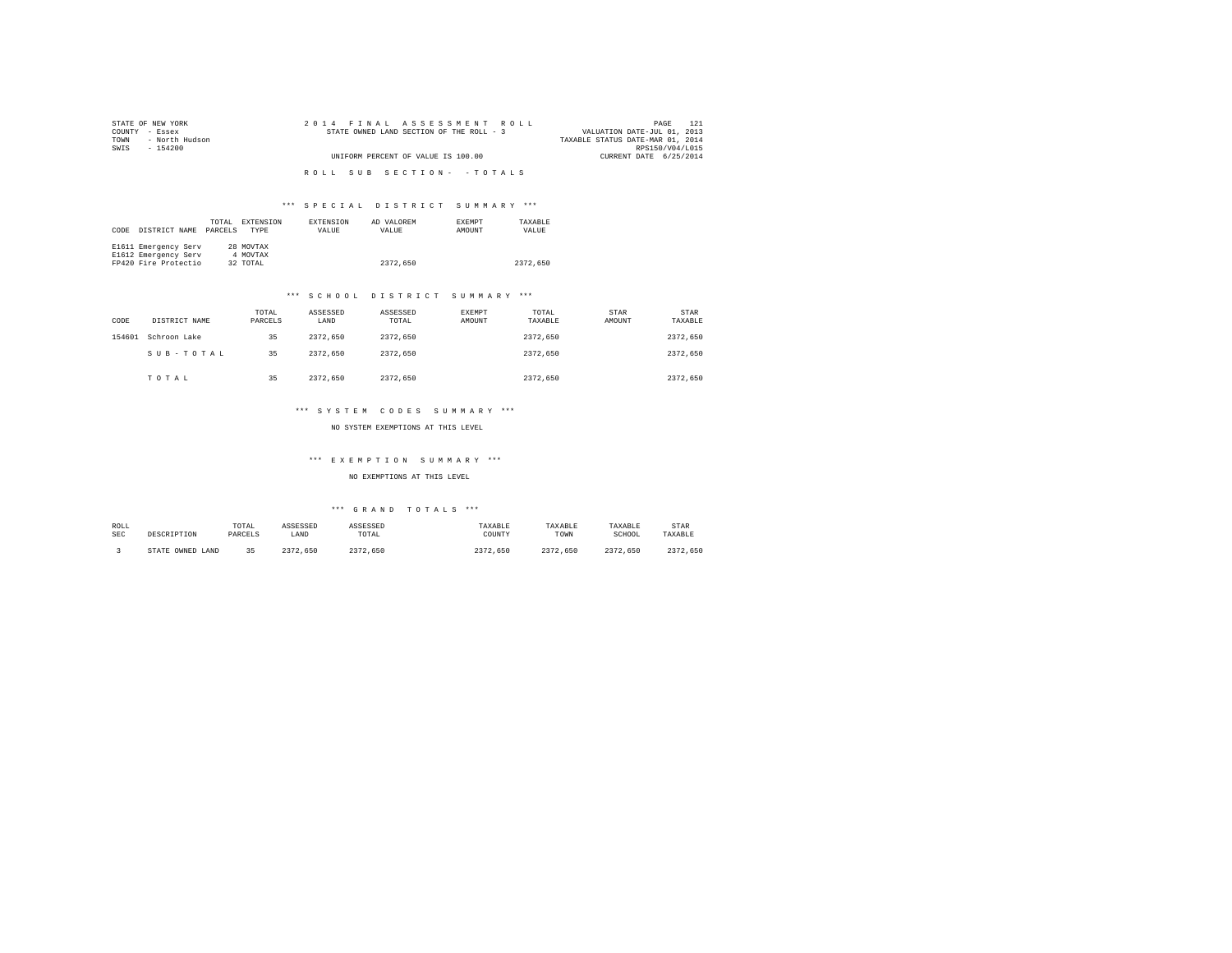| STATE OF NEW YORK<br>COUNTY - Essex<br>TOWN<br>SWIS<br>$-154200$                                                                                                                                                                                                   |                                                | OWNERS NAME SEQUENCE | 2014 FINAL ASSESSMENT ROLL<br>UNIFORM PERCENT OF VALUE IS 100.00 | PAGE<br>STATE OWNED LAND SECTION OF THE ROLL - 3 SUB-SECT - A VALUATION DATE-JUL 01, 2013<br>- North Hudson ROLL SUB-SECT - A- SECTION 532-A RPTL WILD OR FOREST LANDS TAXABLE STATUS DATE-MAR 01, 2014 | 122 |
|--------------------------------------------------------------------------------------------------------------------------------------------------------------------------------------------------------------------------------------------------------------------|------------------------------------------------|----------------------|------------------------------------------------------------------|---------------------------------------------------------------------------------------------------------------------------------------------------------------------------------------------------------|-----|
| TAX MAP PARCEL NUMBER<br>CURRENT OWNERS NAME<br>CURRENT OWNERS ADDRESS                                                                                                                                                                                             | SCHOOL DISTRICT LAND<br>PARCEL SIZE/GRID COORD | TOTAL                | TAX DESCRIPTION TAXABLE VALUE<br>SPECIAL DISTRICTS               | PROPERTY LOCATION & CLASS ASSESSMENT EXEMPTION CODE----------------COUNTY-------TOWN-----SCHOOL<br>ACCOUNT NO.                                                                                          |     |
|                                                                                                                                                                                                                                                                    |                                                |                      |                                                                  | 685M403615                                                                                                                                                                                              |     |
| $95.1 - 1 - 6.000$                                                                                                                                                                                                                                                 | Tracy Rd<br>931 Forest s532a                   |                      | COUNTY TAXABLE VALUE                                             | 120,900                                                                                                                                                                                                 |     |
| 0110001                                                                                                                                                                                                                                                            | Schroon Lake 154601                            | 120,900 TOWN         | TAXABLE VALUE                                                    | 120,900                                                                                                                                                                                                 |     |
|                                                                                                                                                                                                                                                                    |                                                |                      | 120,900 SCHOOL TAXABLE VALUE                                     | 120,900                                                                                                                                                                                                 |     |
|                                                                                                                                                                                                                                                                    |                                                |                      | E1611 Emergency Services                                         | .00 MT                                                                                                                                                                                                  |     |
|                                                                                                                                                                                                                                                                    |                                                |                      | FP420 Fire Protection                                            | 120,900 TO                                                                                                                                                                                              |     |
|                                                                                                                                                                                                                                                                    |                                                |                      |                                                                  |                                                                                                                                                                                                         |     |
|                                                                                                                                                                                                                                                                    |                                                | 120,900              |                                                                  |                                                                                                                                                                                                         |     |
|                                                                                                                                                                                                                                                                    |                                                |                      |                                                                  |                                                                                                                                                                                                         |     |
|                                                                                                                                                                                                                                                                    | US Route 9                                     |                      |                                                                  | 685M403614                                                                                                                                                                                              |     |
| $95.1 - 1 - 7.000$                                                                                                                                                                                                                                                 | 931 Forest s532a                               |                      | COUNTY TAXABLE VALUE                                             | 108,600                                                                                                                                                                                                 |     |
| 0120001                                                                                                                                                                                                                                                            | Schroon Lake 154601                            |                      | 108,600 TOWN TAXABLE VALUE                                       | 108,600                                                                                                                                                                                                 |     |
|                                                                                                                                                                                                                                                                    |                                                |                      | 108,600 SCHOOL TAXABLE VALUE<br>E1611 Emergency Services         | 108,600<br>$.00$ MT                                                                                                                                                                                     |     |
| State Of New York<br>10 N River Head Tract<br>10 N River Head Tract<br>12 ACRES 160.00<br>12 ARTH -1484252<br>7th F1 Alfred E Smith Bld<br>12 DEED BOOK 132<br>12 PC-385<br>2011 12 PC-385<br>2011 12025                                                           |                                                |                      | FP420 Fire Protection                                            | 108,600 TO                                                                                                                                                                                              |     |
|                                                                                                                                                                                                                                                                    |                                                |                      |                                                                  |                                                                                                                                                                                                         |     |
| Albany, NY 12236                                                                                                                                                                                                                                                   | FULL MARKET VALUE                              | 108,600              |                                                                  |                                                                                                                                                                                                         |     |
|                                                                                                                                                                                                                                                                    |                                                |                      |                                                                  |                                                                                                                                                                                                         |     |
|                                                                                                                                                                                                                                                                    | US Route 9                                     |                      |                                                                  | 685M403613                                                                                                                                                                                              |     |
| $95.1 - 1 - 9.000$                                                                                                                                                                                                                                                 | 931 Forest s532a                               |                      | COUNTY TAXABLE VALUE                                             | 111,200                                                                                                                                                                                                 |     |
| 0130001                                                                                                                                                                                                                                                            | Schroon Lake 154601                            | 111,200 TOWN         | TAXABLE VALUE                                                    | 111,200                                                                                                                                                                                                 |     |
|                                                                                                                                                                                                                                                                    |                                                |                      |                                                                  | 111,200                                                                                                                                                                                                 |     |
|                                                                                                                                                                                                                                                                    |                                                |                      | E1611 Emergency Services                                         | $.00$ MT                                                                                                                                                                                                |     |
|                                                                                                                                                                                                                                                                    |                                                |                      |                                                                  | 111,200 TO                                                                                                                                                                                              |     |
|                                                                                                                                                                                                                                                                    |                                                |                      |                                                                  |                                                                                                                                                                                                         |     |
| Albany, NY 12236                                                                                                                                                                                                                                                   | FULL MARKET VALUE                              | 111,200              |                                                                  |                                                                                                                                                                                                         |     |
|                                                                                                                                                                                                                                                                    | 4907 US Route 9                                |                      |                                                                  | 685M403612                                                                                                                                                                                              |     |
| $95.1 - 1 - 10.000$                                                                                                                                                                                                                                                | 931 Forest s532a                               |                      | COUNTY TAXABLE VALUE                                             | 158,800                                                                                                                                                                                                 |     |
| 0140101                                                                                                                                                                                                                                                            | Schroon Lake 154601                            |                      | 158,800 TOWN TAXABLE VALUE                                       | 158,800                                                                                                                                                                                                 |     |
| State Of New York                                                                                                                                                                                                                                                  | 12 N River Head Tr                             |                      | 158,800 SCHOOL TAXABLE VALUE                                     | 158,800                                                                                                                                                                                                 |     |
|                                                                                                                                                                                                                                                                    |                                                |                      | E1611 Emergency Services                                         | $.00$ MT                                                                                                                                                                                                |     |
| State Comptroller 156.9ac S11<br>Land Claims Unit 16.0005 156.91<br>Tth Fl Alfred E Smith Bld 16857-0676057 NRTH-1483601                                                                                                                                           |                                                |                      | FP420 Fire Protection                                            | 158,800 TO                                                                                                                                                                                              |     |
|                                                                                                                                                                                                                                                                    |                                                |                      |                                                                  |                                                                                                                                                                                                         |     |
| Albany, NY 12236                                                                                                                                                                                                                                                   | FULL MARKET VALUE                              | 158,800              |                                                                  |                                                                                                                                                                                                         |     |
|                                                                                                                                                                                                                                                                    |                                                |                      |                                                                  |                                                                                                                                                                                                         |     |
|                                                                                                                                                                                                                                                                    | US Route 9                                     |                      |                                                                  | 685M403611                                                                                                                                                                                              |     |
| $95.1 - 1 - 14.000$                                                                                                                                                                                                                                                | 931 Forest s532a                               |                      | COUNTY TAXABLE VALUE                                             | 61,300                                                                                                                                                                                                  |     |
|                                                                                                                                                                                                                                                                    |                                                |                      | 61,300 TOWN TAXABLE VALUE                                        | 61,300<br>61,300                                                                                                                                                                                        |     |
|                                                                                                                                                                                                                                                                    |                                                |                      | 61,300 SCHOOL TAXABLE VALUE<br>E1611 Emergency Services          | $.00$ MT                                                                                                                                                                                                |     |
|                                                                                                                                                                                                                                                                    |                                                |                      | FP420 Fire Protection                                            | 61,300 TO                                                                                                                                                                                               |     |
|                                                                                                                                                                                                                                                                    |                                                |                      |                                                                  |                                                                                                                                                                                                         |     |
| 9150101<br>19161011 Schroon Lake 154601<br>1918101 - Schroon Lake 154601<br>19181 - Schroon Lake 154601<br>1920 - Schroon Lake 154601<br>1920 - SCHR FI Alford 1921<br>1921 - SCHR PI Alford 1921<br>1921 - SCHR PI ALMARKET VALUE<br>1921 - S<br>Albany, NY 12236 |                                                | 61,300               |                                                                  |                                                                                                                                                                                                         |     |
|                                                                                                                                                                                                                                                                    |                                                |                      |                                                                  |                                                                                                                                                                                                         |     |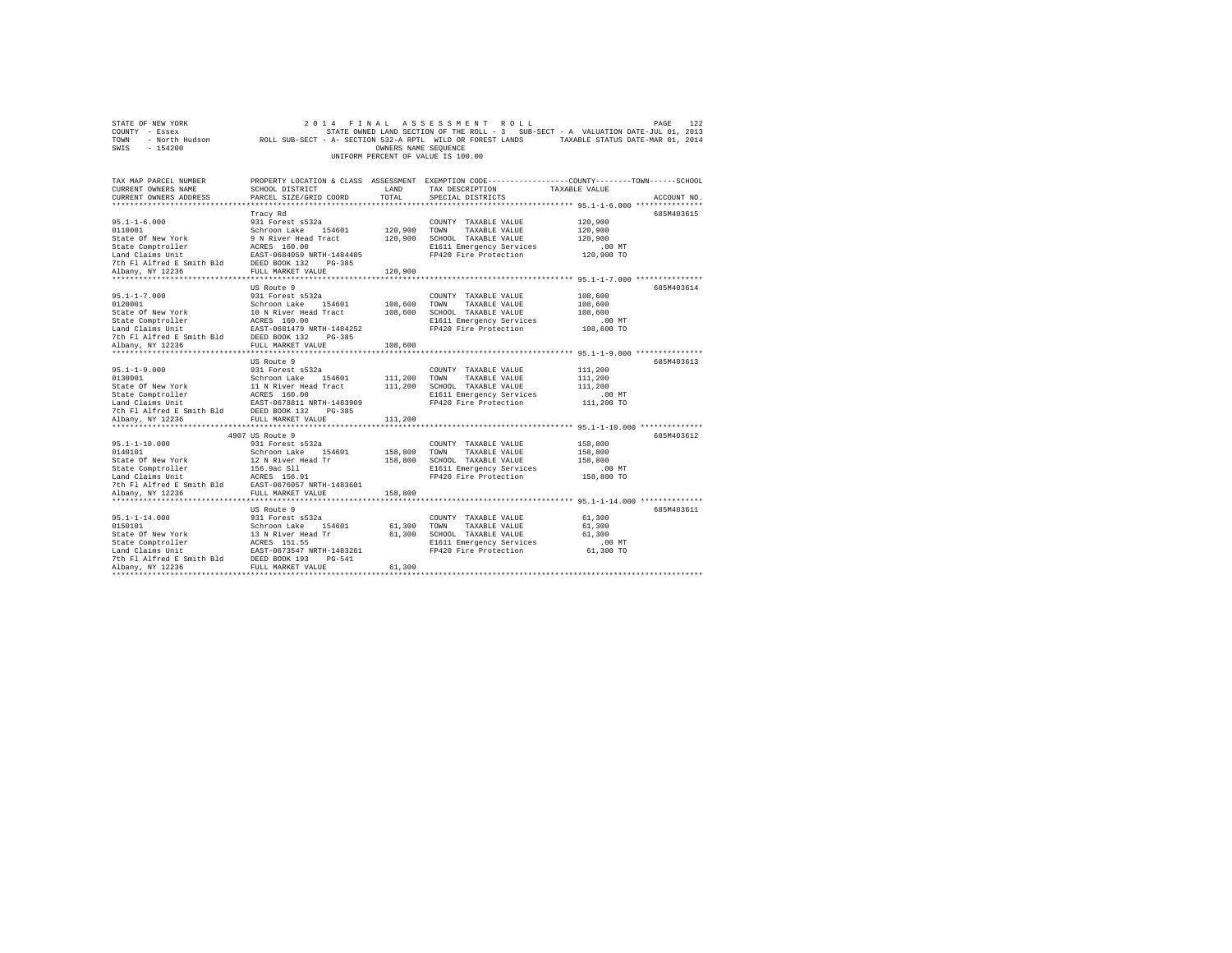| 2014 FINAL ASSESSMENT ROLL PAGE PAGE 123<br>COUNTY - Essex – SALUATION DATE-JULOI 2013<br>TOWN – North Hudson – ROLL SUB-SECT - A-SECTION 532-A RPTL WILD OR FOREST LANDS – TAXABLE STATUS DATE-JULOI, 2014<br>SWIS - 154200                                                                                                                                                                                        |                                                                                                                                               | OWNERS NAME SEOUENCE | UNIFORM PERCENT OF VALUE IS 100.00                 |                                 |             |
|---------------------------------------------------------------------------------------------------------------------------------------------------------------------------------------------------------------------------------------------------------------------------------------------------------------------------------------------------------------------------------------------------------------------|-----------------------------------------------------------------------------------------------------------------------------------------------|----------------------|----------------------------------------------------|---------------------------------|-------------|
| TAX MAP PARCEL NUMBER<br>CURRENT OWNERS NAME<br>CURRENT OWNERS ADDRESS                                                                                                                                                                                                                                                                                                                                              | PROPERTY LOCATION & CLASS ASSESSMENT EXEMPTION CODE----------------COUNTY-------TOWN------SCHOOL<br>SCHOOL DISTRICT<br>PARCEL SIZE/GRID COORD | LAND<br>TOTAL        | TAX DESCRIPTION TAXABLE VALUE<br>SPECIAL DISTRICTS |                                 | ACCOUNT NO. |
|                                                                                                                                                                                                                                                                                                                                                                                                                     | US Route 9                                                                                                                                    |                      | COUNTY TAXABLE VALUE                               | 50,500<br>50,500                | 685M403610  |
|                                                                                                                                                                                                                                                                                                                                                                                                                     |                                                                                                                                               |                      | E1612 Emergency Services<br>FP420 Fire Protection  | 50,500<br>$.00$ MT<br>50,500 TO |             |
|                                                                                                                                                                                                                                                                                                                                                                                                                     | FULL MARKET VALUE                                                                                                                             | 50,500               |                                                    |                                 |             |
|                                                                                                                                                                                                                                                                                                                                                                                                                     |                                                                                                                                               |                      |                                                    |                                 |             |
| $94.2 - 1 - 8.000$<br>0170001                                                                                                                                                                                                                                                                                                                                                                                       | US Route 9<br>931 Forest s532a                                                                                                                |                      | COUNTY TAXABLE VALUE                               | 58,300<br>58,300                | 685M403609  |
| $\begin{tabular}{c c c c} \multicolumn{1}{c}{\textbf{0170001}} & \multicolumn{1}{c}{\textbf{501000}} & \multicolumn{1}{c}{\textbf{501000}} & \multicolumn{1}{c}{\textbf{501000}} & \multicolumn{1}{c}{\textbf{50100}} & \multicolumn{1}{c}{\textbf{50100}} & \multicolumn{1}{c}{\textbf{50100}} & \multicolumn{1}{c}{\textbf{50100}} & \multicolumn{1}{c}{\textbf{70000}} & \multicolumn{1}{c}{\textbf{70000}} & \$ |                                                                                                                                               |                      | E1612 Emergency Services<br>FP420 Fire Protection  | 58,300<br>$.00$ MT<br>58,300 TO |             |
|                                                                                                                                                                                                                                                                                                                                                                                                                     |                                                                                                                                               |                      |                                                    |                                 |             |
|                                                                                                                                                                                                                                                                                                                                                                                                                     | US Route 9                                                                                                                                    |                      |                                                    |                                 | 685M403608  |
|                                                                                                                                                                                                                                                                                                                                                                                                                     |                                                                                                                                               |                      |                                                    | 55,100                          |             |
|                                                                                                                                                                                                                                                                                                                                                                                                                     |                                                                                                                                               |                      |                                                    | 55,100                          |             |
|                                                                                                                                                                                                                                                                                                                                                                                                                     |                                                                                                                                               |                      |                                                    | 55,100                          |             |
|                                                                                                                                                                                                                                                                                                                                                                                                                     |                                                                                                                                               |                      | E1612 Emergency Services<br>FP420 Fire Protection  | $.00$ MT                        |             |
|                                                                                                                                                                                                                                                                                                                                                                                                                     |                                                                                                                                               |                      |                                                    | 55,100 TO                       |             |
| 7th Fl Alfred E Smith Bld FULL MARKET VALUE                                                                                                                                                                                                                                                                                                                                                                         |                                                                                                                                               | 55,100               |                                                    |                                 |             |
| Albany, NY 12236                                                                                                                                                                                                                                                                                                                                                                                                    |                                                                                                                                               |                      |                                                    |                                 |             |
|                                                                                                                                                                                                                                                                                                                                                                                                                     | US Route 9                                                                                                                                    |                      |                                                    |                                 | 685M403607  |
| $94.2 - 1 - 10.000$                                                                                                                                                                                                                                                                                                                                                                                                 | 931 Forest s532a                                                                                                                              |                      | COUNTY TAXABLE VALUE                               | 30,600                          |             |
| 0190001                                                                                                                                                                                                                                                                                                                                                                                                             | Schroon Lake 154601 30,600 TOWN                                                                                                               |                      | TAXABLE VALUE                                      | 30,600                          |             |
|                                                                                                                                                                                                                                                                                                                                                                                                                     |                                                                                                                                               |                      |                                                    | 30,600                          |             |
| State Of New York 17 North Riverhead Tract 30,600 SCHOOL TAXABLE VALUE<br>State Comptroller 13 and Claims Unit 11 Morth Riverhead Tract 30,600 SCHOOL TAXABLE VALUE<br>17 And Claims Unit 14 ACRES 83.00<br>The Pier Protection 2.1                                                                                                                                                                                 |                                                                                                                                               |                      | E1612 Emergency Services                           | $.00$ MT<br>$30,600$ TO         |             |
|                                                                                                                                                                                                                                                                                                                                                                                                                     |                                                                                                                                               |                      |                                                    |                                 |             |
|                                                                                                                                                                                                                                                                                                                                                                                                                     |                                                                                                                                               |                      |                                                    |                                 |             |
|                                                                                                                                                                                                                                                                                                                                                                                                                     | FULL MARKET VALUE                                                                                                                             | 30,600               |                                                    |                                 |             |
|                                                                                                                                                                                                                                                                                                                                                                                                                     |                                                                                                                                               |                      |                                                    |                                 |             |
|                                                                                                                                                                                                                                                                                                                                                                                                                     | US Route 9                                                                                                                                    |                      |                                                    |                                 | 685M403606  |
|                                                                                                                                                                                                                                                                                                                                                                                                                     |                                                                                                                                               |                      |                                                    | 78,300                          |             |
|                                                                                                                                                                                                                                                                                                                                                                                                                     |                                                                                                                                               |                      |                                                    | 78,300                          |             |
|                                                                                                                                                                                                                                                                                                                                                                                                                     |                                                                                                                                               |                      |                                                    | 78,300<br>$.00$ MT              |             |
|                                                                                                                                                                                                                                                                                                                                                                                                                     |                                                                                                                                               |                      | E1612 Emergency Services<br>FP420 Fire Protection  | 78,300 TO                       |             |
|                                                                                                                                                                                                                                                                                                                                                                                                                     |                                                                                                                                               |                      |                                                    |                                 |             |
| Albany, NY 12236                                                                                                                                                                                                                                                                                                                                                                                                    | DEED BOOK 191 PG-47                                                                                                                           |                      |                                                    |                                 |             |
|                                                                                                                                                                                                                                                                                                                                                                                                                     | FULL MARKET VALUE                                                                                                                             | 78,300               |                                                    |                                 |             |
|                                                                                                                                                                                                                                                                                                                                                                                                                     |                                                                                                                                               |                      |                                                    |                                 |             |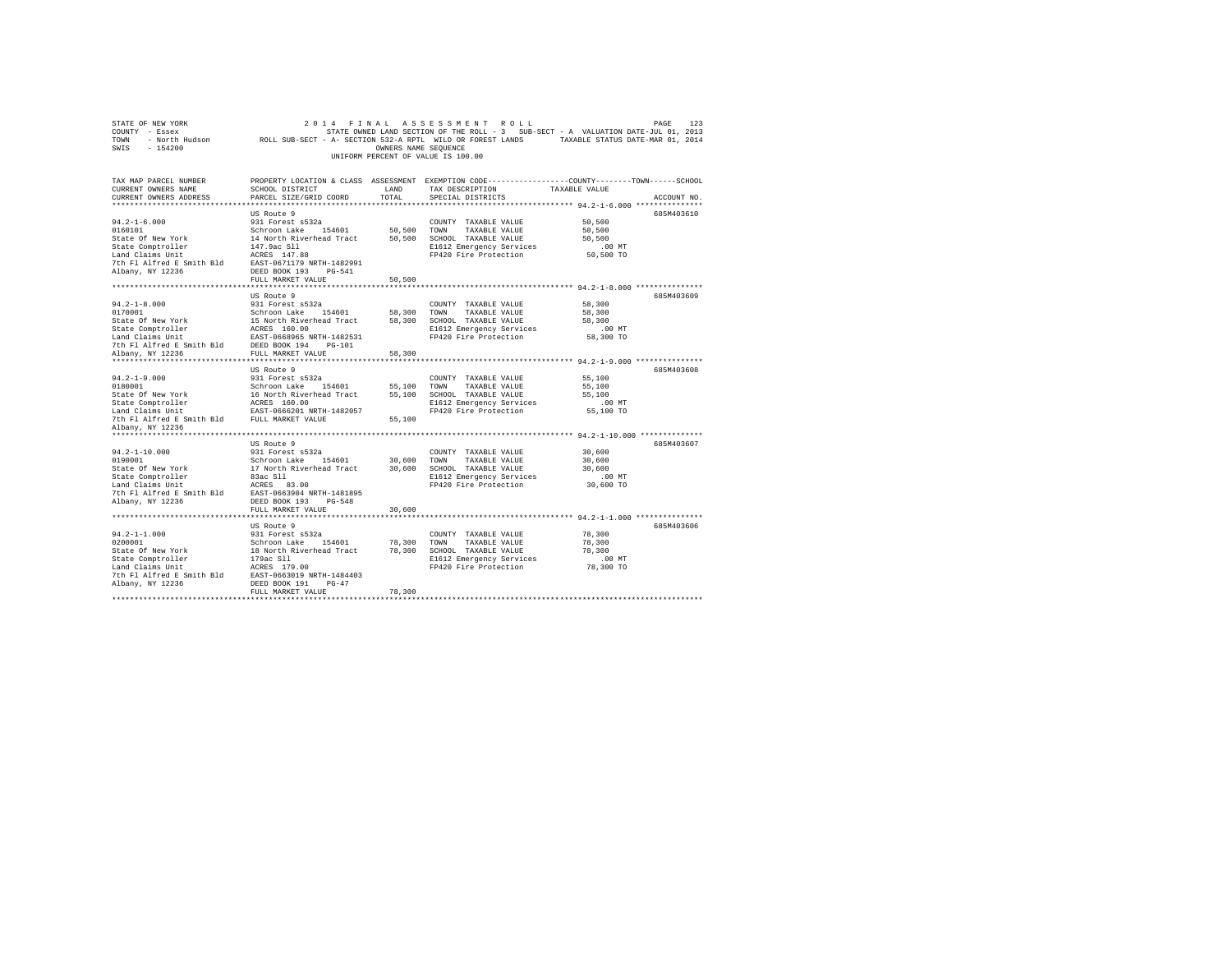| COUNTY - Essex<br>TOWN<br>SWIS - 154200                                                                                                                                                                                                                                                                                                                                                                                                                                                                     | - North Hudson ROLL SUB-SECT - A- SECTION 532-A RPTL WILD OR FOREST LANDS TAXABLE STATUS DATE-MAR 01, 2014 | OWNERS NAME SEOUENCE | STATE OWNED LAND SECTION OF THE ROLL - 3 SUB-SECT - A VALUATION DATE-JUL 01, 2013 |                       |             |
|-------------------------------------------------------------------------------------------------------------------------------------------------------------------------------------------------------------------------------------------------------------------------------------------------------------------------------------------------------------------------------------------------------------------------------------------------------------------------------------------------------------|------------------------------------------------------------------------------------------------------------|----------------------|-----------------------------------------------------------------------------------|-----------------------|-------------|
|                                                                                                                                                                                                                                                                                                                                                                                                                                                                                                             |                                                                                                            |                      | UNIFORM PERCENT OF VALUE IS 100.00                                                |                       |             |
| TAX MAP PARCEL NUMBER PROPERTY LOCATION & CLASS ASSESSMENT EXEMPTION CODE---------------COUNTY-------TOWN------SCHOOL<br>CURRENT OWNERS NAME<br>CURRENT OWNERS ADDRESS                                                                                                                                                                                                                                                                                                                                      | SCHOOL DISTRICT<br>PARCEL SIZE/GRID COORD                                                                  | LAND<br>TOTAL        | TAX DESCRIPTION<br>SPECIAL DISTRICTS                                              | TAXABLE VALUE         | ACCOUNT NO. |
|                                                                                                                                                                                                                                                                                                                                                                                                                                                                                                             |                                                                                                            |                      |                                                                                   |                       |             |
| $94.2 - 1 - 2.000$                                                                                                                                                                                                                                                                                                                                                                                                                                                                                          | US Route 9<br>931 Forest s532a                                                                             |                      | COUNTY TAXABLE VALUE                                                              | 58,200                | 685M403605  |
|                                                                                                                                                                                                                                                                                                                                                                                                                                                                                                             |                                                                                                            |                      | TOWN TAXABLE VALUE                                                                | 58,200                |             |
|                                                                                                                                                                                                                                                                                                                                                                                                                                                                                                             |                                                                                                            |                      | 58,200 SCHOOL TAXABLE VALUE                                                       | 58,200                |             |
| 921001<br>201001<br>201001 19901<br>201001 19901<br>201001 19901<br>201001 19901<br>20101 19901<br>20101 19901<br>20101 19901<br>2010 1021<br>2010 1021<br>2010 1021<br>2010 1021<br>2010 1021<br>2010 1021<br>2010 1021<br>2010 1021<br>2010 1021<br>2010 1021<br>2                                                                                                                                                                                                                                        |                                                                                                            |                      | E1612 Emergency Services<br>FP420 Fire Protection                                 | $.00$ MT<br>58,200 TO |             |
|                                                                                                                                                                                                                                                                                                                                                                                                                                                                                                             |                                                                                                            |                      |                                                                                   |                       |             |
| Albany, NY 12236                                                                                                                                                                                                                                                                                                                                                                                                                                                                                            |                                                                                                            |                      |                                                                                   |                       |             |
|                                                                                                                                                                                                                                                                                                                                                                                                                                                                                                             |                                                                                                            |                      |                                                                                   |                       |             |
|                                                                                                                                                                                                                                                                                                                                                                                                                                                                                                             | US Route 9                                                                                                 |                      |                                                                                   |                       | 685M403604  |
| $94.2 - 1 - 3.000$                                                                                                                                                                                                                                                                                                                                                                                                                                                                                          | 931 Forest s532a                                                                                           |                      | COUNTY TAXABLE VALUE                                                              | 47,000                |             |
|                                                                                                                                                                                                                                                                                                                                                                                                                                                                                                             |                                                                                                            |                      |                                                                                   | 47.000                |             |
|                                                                                                                                                                                                                                                                                                                                                                                                                                                                                                             |                                                                                                            |                      |                                                                                   | 47,000                |             |
|                                                                                                                                                                                                                                                                                                                                                                                                                                                                                                             |                                                                                                            |                      | E1612 Emergency Services                                                          | .00MT                 |             |
|                                                                                                                                                                                                                                                                                                                                                                                                                                                                                                             |                                                                                                            |                      | FP420 Fire Protection 47,000 TO                                                   |                       |             |
| $\begin{tabular}{l c c c c} \hline \texttt{0.200011} & \texttt{0.200011} & \texttt{0.200011} & \texttt{0.200011} & \texttt{0.200011} & \texttt{0.200011} & \texttt{0.200011} & \texttt{0.200011} & \texttt{0.200011} & \texttt{0.200011} & \texttt{0.200011} & \texttt{0.20001} & \texttt{0.200001} & \texttt{0.200001} & \texttt{0.$                                                                                                                                                                       |                                                                                                            |                      |                                                                                   |                       |             |
|                                                                                                                                                                                                                                                                                                                                                                                                                                                                                                             |                                                                                                            |                      |                                                                                   |                       |             |
|                                                                                                                                                                                                                                                                                                                                                                                                                                                                                                             |                                                                                                            |                      |                                                                                   |                       |             |
|                                                                                                                                                                                                                                                                                                                                                                                                                                                                                                             | US Route 9                                                                                                 |                      |                                                                                   |                       | 685M403603  |
| $94.2 - 1 - 5.000$<br>0230001                                                                                                                                                                                                                                                                                                                                                                                                                                                                               | 931 Forest s532a                                                                                           |                      | COUNTY TAXABLE VALUE                                                              | 44,000<br>44,000      |             |
|                                                                                                                                                                                                                                                                                                                                                                                                                                                                                                             |                                                                                                            |                      |                                                                                   | 44,000                |             |
|                                                                                                                                                                                                                                                                                                                                                                                                                                                                                                             |                                                                                                            |                      |                                                                                   | $.00$ MT              |             |
|                                                                                                                                                                                                                                                                                                                                                                                                                                                                                                             |                                                                                                            |                      | FP420 Fire Protection                                                             | 44,000 TO             |             |
|                                                                                                                                                                                                                                                                                                                                                                                                                                                                                                             |                                                                                                            |                      |                                                                                   |                       |             |
| 94.2-1-5.000<br>202001<br>202001<br>202001<br>21 North Riverhead Tract 44,000 TOWN TAXABLE VALUE State Of New York 21 North Riverhead Tract 44,000 SCWON TAXABLE VALUE LAGE STATE STATE STATE STATE STATE STATE STATE STATE STATE                                                                                                                                                                                                                                                                           |                                                                                                            |                      |                                                                                   |                       |             |
|                                                                                                                                                                                                                                                                                                                                                                                                                                                                                                             | FULL MARKET VALUE                                                                                          | 44,000               |                                                                                   |                       |             |
|                                                                                                                                                                                                                                                                                                                                                                                                                                                                                                             | ************************                                                                                   |                      | ***************************** 95.1-1-1.000 ***************                        |                       |             |
|                                                                                                                                                                                                                                                                                                                                                                                                                                                                                                             | US Route 9                                                                                                 |                      |                                                                                   |                       | 685M403602  |
| $95.1 - 1 - 1.000$                                                                                                                                                                                                                                                                                                                                                                                                                                                                                          | 931 Forest s532a                                                                                           |                      | COUNTY TAXABLE VALUE                                                              | 40,200                |             |
|                                                                                                                                                                                                                                                                                                                                                                                                                                                                                                             |                                                                                                            | $40\,, 200$          | TOWN<br>TAXABLE VALUE                                                             | 40,200                |             |
| $\begin{tabular}{ll} 0240101 & \multicolumn{2}{c}{\textbf{Schroon Lake}} \quad \textcolor{red}{\textbf{154601}} \\ \textbf{State C for New York} & \multicolumn{2}{c}{\textbf{22 N River Head Trace}} \\ \textbf{State Computer} \\ \textbf{Ian Calam sunt} & \multicolumn{2}{c}{\textbf{150.6}a}\text{c} \quad \textcolor{red}{\textbf{311}} \\ \textbf{Ian Calam unit} & \multicolumn{2}{c}{\textbf{AG.S.}} \\ \textbf{The P1 Alfred B Smith B1d} & \multicolumn{2}{c}{\textbf{ACS-S}5} \\ \end{tabular}$ |                                                                                                            | 40,200               | SCHOOL TAXABLE VALUE                                                              | 40,200                |             |
|                                                                                                                                                                                                                                                                                                                                                                                                                                                                                                             |                                                                                                            |                      | E1611 Emergency Services<br>FP420 Fire Protection                                 | $.00$ MT<br>40,200 TO |             |
|                                                                                                                                                                                                                                                                                                                                                                                                                                                                                                             |                                                                                                            |                      |                                                                                   |                       |             |
| Albany, NY 12236                                                                                                                                                                                                                                                                                                                                                                                                                                                                                            | DEED BOOK 196 PG-51                                                                                        |                      |                                                                                   |                       |             |
|                                                                                                                                                                                                                                                                                                                                                                                                                                                                                                             | FULL MARKET VALUE                                                                                          | 40,200               |                                                                                   |                       |             |
|                                                                                                                                                                                                                                                                                                                                                                                                                                                                                                             |                                                                                                            |                      |                                                                                   |                       |             |
|                                                                                                                                                                                                                                                                                                                                                                                                                                                                                                             |                                                                                                            |                      |                                                                                   |                       | 685M403714  |
|                                                                                                                                                                                                                                                                                                                                                                                                                                                                                                             |                                                                                                            |                      |                                                                                   | 133,100               |             |
|                                                                                                                                                                                                                                                                                                                                                                                                                                                                                                             |                                                                                                            |                      |                                                                                   | 133,100               |             |
|                                                                                                                                                                                                                                                                                                                                                                                                                                                                                                             |                                                                                                            |                      | 133,100 SCHOOL TAXABLE VALUE                                                      | 133,100               |             |
|                                                                                                                                                                                                                                                                                                                                                                                                                                                                                                             |                                                                                                            |                      | E1611 Emergency Services                                                          | $.00$ MT              |             |
|                                                                                                                                                                                                                                                                                                                                                                                                                                                                                                             |                                                                                                            |                      | FP420 Fire Protection                                                             | 133,100 TO            |             |
| $\begin{tabular}{c c c} $\texttt{1--1--3.000}$ & $\texttt{array\,R}\\ $\texttt{0250101}$ & $931$ Forest $532a$ & $\texttt{COUNTY}\texttt{ TAXABLE VALUE} $ \\ $931$ Forest $532a$ & $\texttt{COUNTY}\texttt{ TAXABLE VALUE} $ \\ $54e$ of the work & $24$ N River Head Tract & $133,100$ TOWN & $TAXABLE VALUE} $ \\ $54e$ Compute the ACRES & $145.95$ & $1510$ SCHOMD & $TXABLE VALUE & $ \\ $4e$ and {\it Calism\,Dint} & $RSE$ & $161.9$ & $161$                                                        |                                                                                                            |                      |                                                                                   |                       |             |
|                                                                                                                                                                                                                                                                                                                                                                                                                                                                                                             |                                                                                                            |                      |                                                                                   |                       |             |
|                                                                                                                                                                                                                                                                                                                                                                                                                                                                                                             |                                                                                                            |                      |                                                                                   |                       |             |

STATE OF NEW YORK 2 0 1 4 F I N A L A S S E S S M E N T R O L L PAGE 124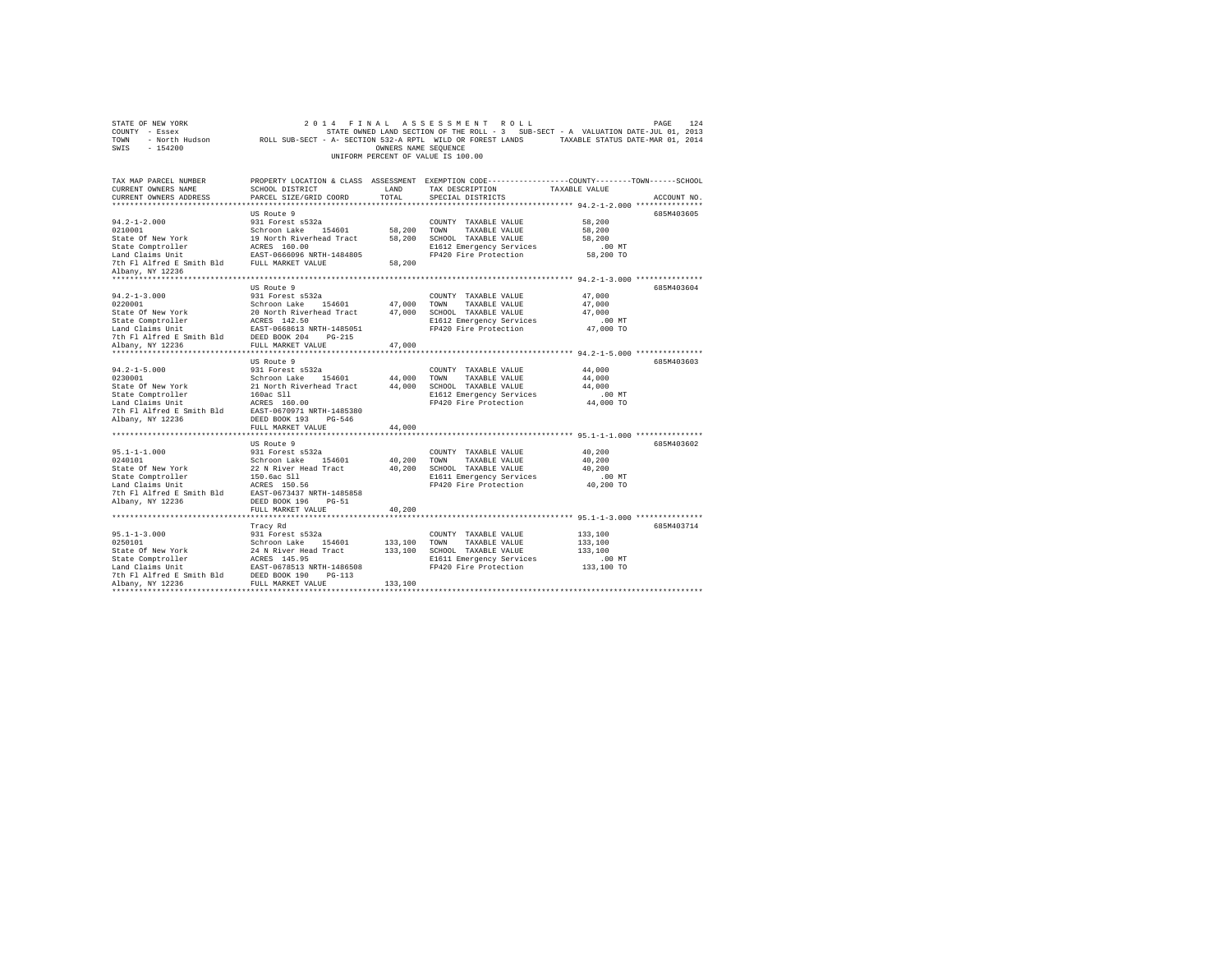| COUNTY - Essex<br>TOWN<br>SWIS<br>$-154200$                                                                                                                             |                                                                                                                                                      | OWNERS NAME SEOUENCE            | UNIFORM PERCENT OF VALUE IS 100.00                                                                                                    | STATE OWNED LAND SECTION OF THE ROLL - 3 SUB-SECT - A VALUATION DATE-JUL 01, 2013<br>- North Hudson ROLL SUB-SECT - A- SECTION 532-A RPTL WILD OR FOREST LANDS TAXABLE STATUS DATE-MAR 01, 2014 |  |
|-------------------------------------------------------------------------------------------------------------------------------------------------------------------------|------------------------------------------------------------------------------------------------------------------------------------------------------|---------------------------------|---------------------------------------------------------------------------------------------------------------------------------------|-------------------------------------------------------------------------------------------------------------------------------------------------------------------------------------------------|--|
| TAX MAP PARCEL NUMBER<br>CURRENT OWNERS NAME<br>CURRENT OWNERS ADDRESS                                                                                                  | SCHOOL DISTRICT<br>PARCEL SIZE/GRID COORD                                                                                                            | LAND<br>TOTAL.                  | TAX DESCRIPTION<br>SPECIAL DISTRICTS                                                                                                  | PROPERTY LOCATION & CLASS ASSESSMENT EXEMPTION CODE----------------COUNTY-------TOWN-----SCHOOL<br>TAXABLE VALUE<br>ACCOUNT NO.                                                                 |  |
| $95.1 - 1 - 4.000$<br>0260001<br>State Of New York                                                                                                                      | Tracy Rd<br>931 Forest s532a<br>Schroon Lake 154601<br>25 N River Head Tr                                                                            | 109,800 TOWN                    | COUNTY TAXABLE VALUE<br>TAXABLE VALUE<br>109,800 SCHOOL TAXABLE VALUE                                                                 | 685M403713<br>109,800<br>109,800<br>109,800                                                                                                                                                     |  |
| State Comptroller<br>Land Claims Unit<br>7th Fl Alfred E Smith Bld FULL MARKET VALUE<br>Albany, NY 12236                                                                | ACRES 160.00<br>EAST-0681291 NRTH-1486792                                                                                                            | 109,800                         | E1611 Emergency Services<br>FP420 Fire Protection                                                                                     | $.00$ MT<br>109,800 TO                                                                                                                                                                          |  |
|                                                                                                                                                                         |                                                                                                                                                      |                                 |                                                                                                                                       |                                                                                                                                                                                                 |  |
| $95.1 - 1 - 5.000$<br>0270001<br>Albany, NY 12236                                                                                                                       | Tracy Rd<br>931 Forest s532a<br>Schroon Lake 154601<br>FULL MARKET VALUE                                                                             | 68,900 TOWN<br>68,900<br>68,900 | COUNTY TAXABLE VALUE<br>TAXABLE VALUE<br>SCHOOL TAXABLE VALUE<br>E1611 Emergency Services<br>FP420 Fire Protection                    | 685M403712<br>68,900<br>68,900<br>68,900<br>$.00$ MT<br>68,900 TO                                                                                                                               |  |
| *******************                                                                                                                                                     |                                                                                                                                                      |                                 |                                                                                                                                       |                                                                                                                                                                                                 |  |
| $85.3 - 1 - 34.000$<br>0280001<br>Albany, NY 12236                                                                                                                      | US Route 9<br>931 Forest s532a<br>Schroon Lake 154601<br>FULL MARKET VALUE                                                                           | 71,000                          | COUNTY TAXABLE VALUE<br>71,000 TOWN TAXABLE VALUE<br>71,000 SCHOOL TAXABLE VALUE<br>E1612 Emergency Services<br>FP420 Fire Protection | 685M403711<br>71,000<br>71,000<br>71,000<br>.00 MT<br>71,000 TO                                                                                                                                 |  |
|                                                                                                                                                                         |                                                                                                                                                      |                                 |                                                                                                                                       |                                                                                                                                                                                                 |  |
| $85.3 - 1 - 35.000$<br>0290101<br>State Of New York<br>State Comptroller<br>Land Claims Unit<br>7th Fl Alfred E Smith Bld EAST-0681138 NRTH-1489494<br>Albany, NY 12236 | US Route 9<br>931 Forest s532a<br>Schroon Lake 154601<br>44 N River Head Tr<br>141.2ac S11<br>ACRES 141.18<br>FULL MARKET VALUE                      | 66,500<br>66,500                | COUNTY TAXABLE VALUE<br>66,500 TOWN TAXABLE VALUE<br>SCHOOL TAXABLE VALUE<br>E1612 Emergency Services<br>FP420 Fire Protection        | 685M403710<br>66,500<br>66,500<br>66,500<br>$.00$ MT<br>66,500 TO                                                                                                                               |  |
|                                                                                                                                                                         | US Route 9                                                                                                                                           |                                 |                                                                                                                                       | 685M403709                                                                                                                                                                                      |  |
| $85.3 - 1 - 36.000$<br>0300101<br>State Of New York<br>state Or New York<br>State Comptroller<br>Land Claims Unit<br>7th Fl Alfred E Smith Bld<br>Albany, NY 12236      | 931 Forest s532a<br>Schroon Lake 154601<br>45 N River Head Tr<br>151.8ac Sll<br>ACRES 151.84<br>EAST-0678419 NRTH-1489347<br>DEED BOOK 230<br>PG-554 | 81,600 TOWN                     | COUNTY TAXABLE VALUE<br>TAXABLE VALUE<br>81,600 SCHOOL TAXABLE VALUE<br>E1612 Emergency Services<br>FP420 Fire Protection             | 81,600<br>81,600<br>81,600<br>$.00$ MT<br>81,600 TO                                                                                                                                             |  |
|                                                                                                                                                                         | FULL MARKET VALUE                                                                                                                                    | 81,600                          |                                                                                                                                       |                                                                                                                                                                                                 |  |
|                                                                                                                                                                         |                                                                                                                                                      |                                 |                                                                                                                                       |                                                                                                                                                                                                 |  |

STATE OF NEW YORK 2014 FINAL ASSESSMENT ROLL PAGE 125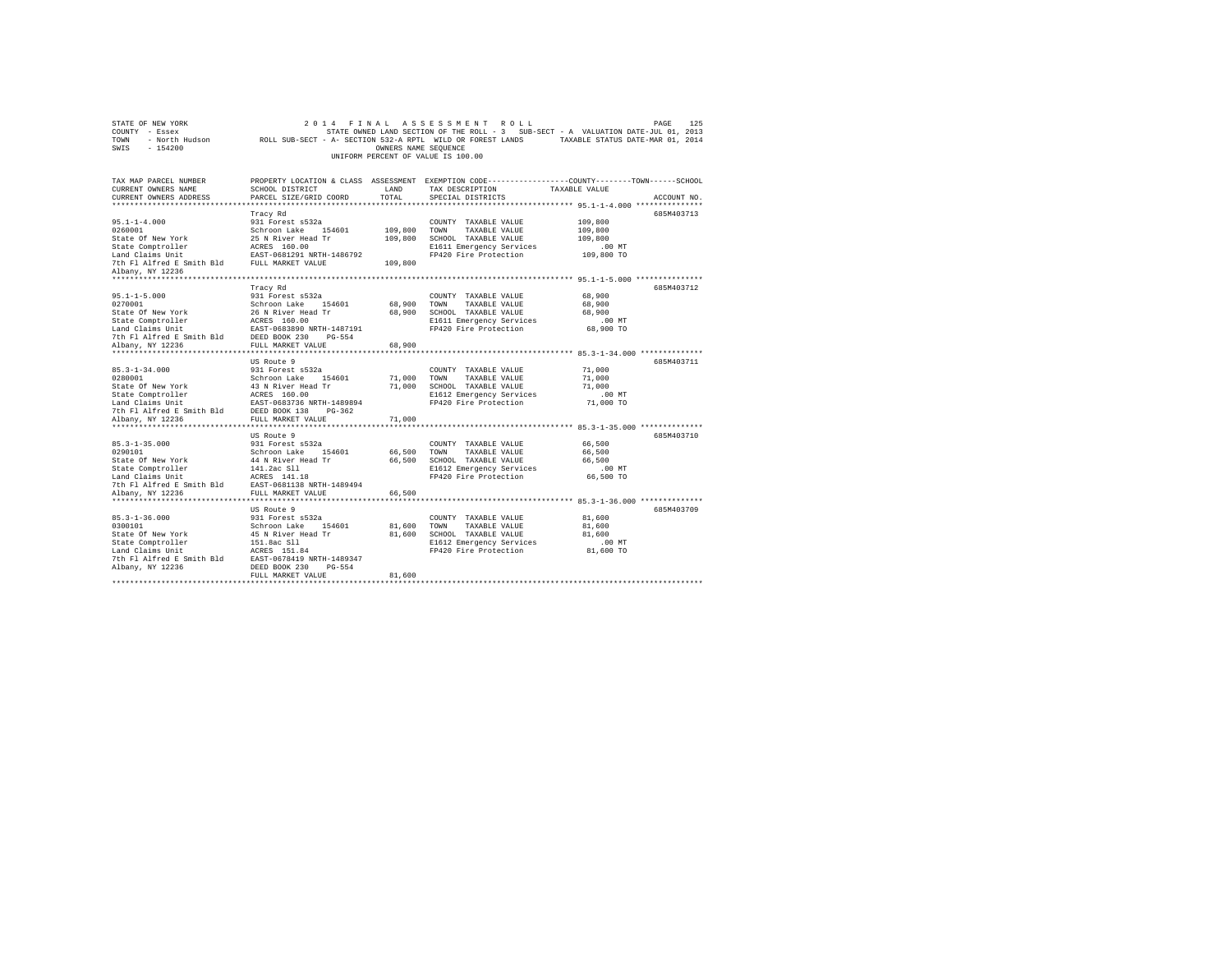| STATE OF NEW YORK                                                                        |                                                                                                            |                      | 2014 FINAL ASSESSMENT ROLL                                                                      |               | 126<br>PAGE |
|------------------------------------------------------------------------------------------|------------------------------------------------------------------------------------------------------------|----------------------|-------------------------------------------------------------------------------------------------|---------------|-------------|
| COUNTY - Essex                                                                           |                                                                                                            |                      | STATE OWNED LAND SECTION OF THE ROLL - 3 SUB-SECT - A VALUATION DATE-JUL 01, 2013               |               |             |
| <b>TOWN</b>                                                                              | - North Hudson MOLL SUB-SECT - A- SECTION 532-A RPTL WILD OR FOREST LANDS TAXABLE STATUS DATE-MAR 01, 2014 |                      |                                                                                                 |               |             |
| $-154200$<br>SWIS                                                                        |                                                                                                            | OWNERS NAME SEQUENCE |                                                                                                 |               |             |
|                                                                                          |                                                                                                            |                      | UNIFORM PERCENT OF VALUE IS 100.00                                                              |               |             |
|                                                                                          |                                                                                                            |                      |                                                                                                 |               |             |
|                                                                                          |                                                                                                            |                      |                                                                                                 |               |             |
| TAX MAP PARCEL NUMBER                                                                    |                                                                                                            |                      | PROPERTY LOCATION & CLASS ASSESSMENT EXEMPTION CODE---------------COUNTY-------TOWN------SCHOOL |               |             |
| CURRENT OWNERS NAME                                                                      | SCHOOL DISTRICT                                                                                            | LAND                 | TAX DESCRIPTION                                                                                 | TAXABLE VALUE |             |
| CURRENT OWNERS ADDRESS                                                                   | PARCEL SIZE/GRID COORD                                                                                     | TOTAL                | SPECIAL DISTRICTS                                                                               |               | ACCOUNT NO. |
|                                                                                          |                                                                                                            |                      |                                                                                                 |               |             |
|                                                                                          |                                                                                                            |                      |                                                                                                 |               |             |
|                                                                                          | US Route 9                                                                                                 |                      |                                                                                                 |               | 685M403708  |
| $85.3 - 1 - 37.000$                                                                      | 931 Forest s532a                                                                                           |                      | COUNTY TAXABLE VALUE                                                                            | 89,800        |             |
| 0310001                                                                                  | Schroon Lake 154601                                                                                        | 89,800 TOWN          | TAXABLE VALUE                                                                                   | 89,800        |             |
| State Of New York                                                                        | 46 N River Head Tr                                                                                         | 89,800               | SCHOOL TAXABLE VALUE                                                                            | 89,800        |             |
| State Comptroller                                                                        | 160ac Sll                                                                                                  |                      | E1612 Emergency Services                                                                        | $.00$ MT      |             |
| Land Claims Unit                                                                         | ACRES 160.00                                                                                               |                      | FP420 Fire Protection                                                                           | 89,800 TO     |             |
| 7th F1 Alfred E Smith Bld EAST-0675824 NRTH-1489061<br>albany NY 12236 FILL MARKET VALUE |                                                                                                            |                      |                                                                                                 |               |             |
| Albany, NY 12236                                                                         | FULL MARKET VALUE                                                                                          | 89,800               |                                                                                                 |               |             |
|                                                                                          |                                                                                                            |                      |                                                                                                 |               |             |
|                                                                                          | US Route 9                                                                                                 |                      |                                                                                                 |               | 685M403707  |
| $84. - 3 - 11.000$                                                                       | 931 Forest s532a                                                                                           |                      | COUNTY TAXABLE VALUE                                                                            | 26,100        |             |
|                                                                                          |                                                                                                            |                      |                                                                                                 |               |             |
| 0320001                                                                                  | Schroon Lake 154601                                                                                        | 26,100               | TOWN<br>TAXABLE VALUE                                                                           | 26,100        |             |
| State Of New York                                                                        | 49 N Riverhead Tract                                                                                       | 26,100               | SCHOOL TAXABLE VALUE                                                                            | 26,100        |             |
| State Comptroller                                                                        | 71.3ac Sll                                                                                                 |                      | E1612 Emergency Services                                                                        | $.00$ MT      |             |
| Land Claims Unit                                                                         | ACRES 71.31                                                                                                |                      | FP420 Fire Protection                                                                           | 26,100 TO     |             |
| 7th Fl Alfred E Smith Bld                                                                | EAST-0667319 NRTH-1488069                                                                                  |                      |                                                                                                 |               |             |
| Albany, NY 12236                                                                         | DEED BOOK 204 PG-215                                                                                       |                      |                                                                                                 |               |             |
|                                                                                          | FULL MARKET VALUE                                                                                          | 26,100               |                                                                                                 |               |             |
| **************************                                                               | ***************************                                                                                | *********            | ************************************* 84.-3-14.000 ***************                              |               |             |
|                                                                                          | US Route 9                                                                                                 |                      |                                                                                                 |               | 685M403706  |
| $84. - 3 - 14.000$                                                                       | 931 Forest s532a                                                                                           |                      | COUNTY TAXABLE VALUE                                                                            | 60,900        |             |
| 0330001                                                                                  | Schroon Lake 154601                                                                                        | 60,900               | TOWN<br>TAXABLE VALUE                                                                           | 60,900        |             |
| State Of New York                                                                        | 50 N River Head Tr                                                                                         | 60,900               | SCHOOL TAXABLE VALUE                                                                            | 60,900        |             |
| State Comptroller                                                                        |                                                                                                            |                      |                                                                                                 | $.00$ MT      |             |
|                                                                                          | 160ac Sll                                                                                                  |                      | E1612 Emergency Services                                                                        |               |             |
| Land Claims Unit                                                                         | ACRES 160.00                                                                                               |                      | FP420 Fire Protection                                                                           | 60,900 TO     |             |
| 7th Fl Alfred E Smith Bld                                                                | EAST-0665688 NRTH-1487725                                                                                  |                      |                                                                                                 |               |             |
| Albany, NY 12236                                                                         | FULL MARKET VALUE                                                                                          | 60,900               |                                                                                                 |               |             |
|                                                                                          |                                                                                                            |                      |                                                                                                 |               |             |
|                                                                                          | US Route 9                                                                                                 |                      |                                                                                                 |               | 685M403705  |
| $84. - 3 - 15.000$                                                                       | 931 Forest s532a                                                                                           |                      | COUNTY TAXABLE VALUE                                                                            | 65,600        |             |
| 0340001                                                                                  | Schroon Lake 154601                                                                                        | 65,600               | TOWN<br>TAXABLE VALUE                                                                           | 65,600        |             |
| State Of New York                                                                        | 51 N Riverhead Tract                                                                                       | 65,600               | SCHOOL TAXABLE VALUE                                                                            | 65,600        |             |
| State Comptroller                                                                        | 160ac S11                                                                                                  |                      | E1612 Emergency Services                                                                        | $.00$ MT      |             |
| Land Claims Unit                                                                         | ACRES 160.00                                                                                               |                      | FP420 Fire Protection                                                                           | 65,600 TO     |             |
| 7th Fl Alfred E Smith Bld EAST-0663016 NRTH-1487370                                      |                                                                                                            |                      |                                                                                                 |               |             |
| Albany, NY 12236                                                                         | DEED BOOK 193 PG-545                                                                                       |                      |                                                                                                 |               |             |
|                                                                                          |                                                                                                            |                      |                                                                                                 |               |             |
|                                                                                          | FULL MARKET VALUE                                                                                          | 65,600               |                                                                                                 |               |             |
|                                                                                          |                                                                                                            |                      |                                                                                                 |               |             |
|                                                                                          | US Route 9                                                                                                 |                      |                                                                                                 |               | 685M403704  |
| $84. - 3 - 18.000$                                                                       | 931 Forest s532a                                                                                           |                      | COUNTY TAXABLE VALUE                                                                            | 33,300        |             |
| 0350001                                                                                  | Schroon Lake 154601                                                                                        | 33,300               | TOWN<br>TAXABLE VALUE                                                                           | 33,300        |             |
| State Of New York                                                                        | 52 N Riverhead Tract                                                                                       |                      | 33,300 SCHOOL TAXABLE VALUE                                                                     | 33,300        |             |
| State Comptroller                                                                        | 113.9ac Sll                                                                                                |                      | E1612 Emergency Services                                                                        | $.00$ MT      |             |
| Land Claims Unit                                                                         | ACRES 113.90                                                                                               |                      | FP420 Fire Protection                                                                           | 33,300 TO     |             |
| 7th Fl Alfred E Smith Bld                                                                | EAST-0660243 NRTH-1487054                                                                                  |                      |                                                                                                 |               |             |
| Albany, NY 12236                                                                         | DEED BOOK 193 PG-544                                                                                       |                      |                                                                                                 |               |             |
|                                                                                          | FULL MARKET VALUE                                                                                          | 33,300               |                                                                                                 |               |             |
|                                                                                          |                                                                                                            |                      |                                                                                                 |               |             |
|                                                                                          |                                                                                                            |                      |                                                                                                 |               |             |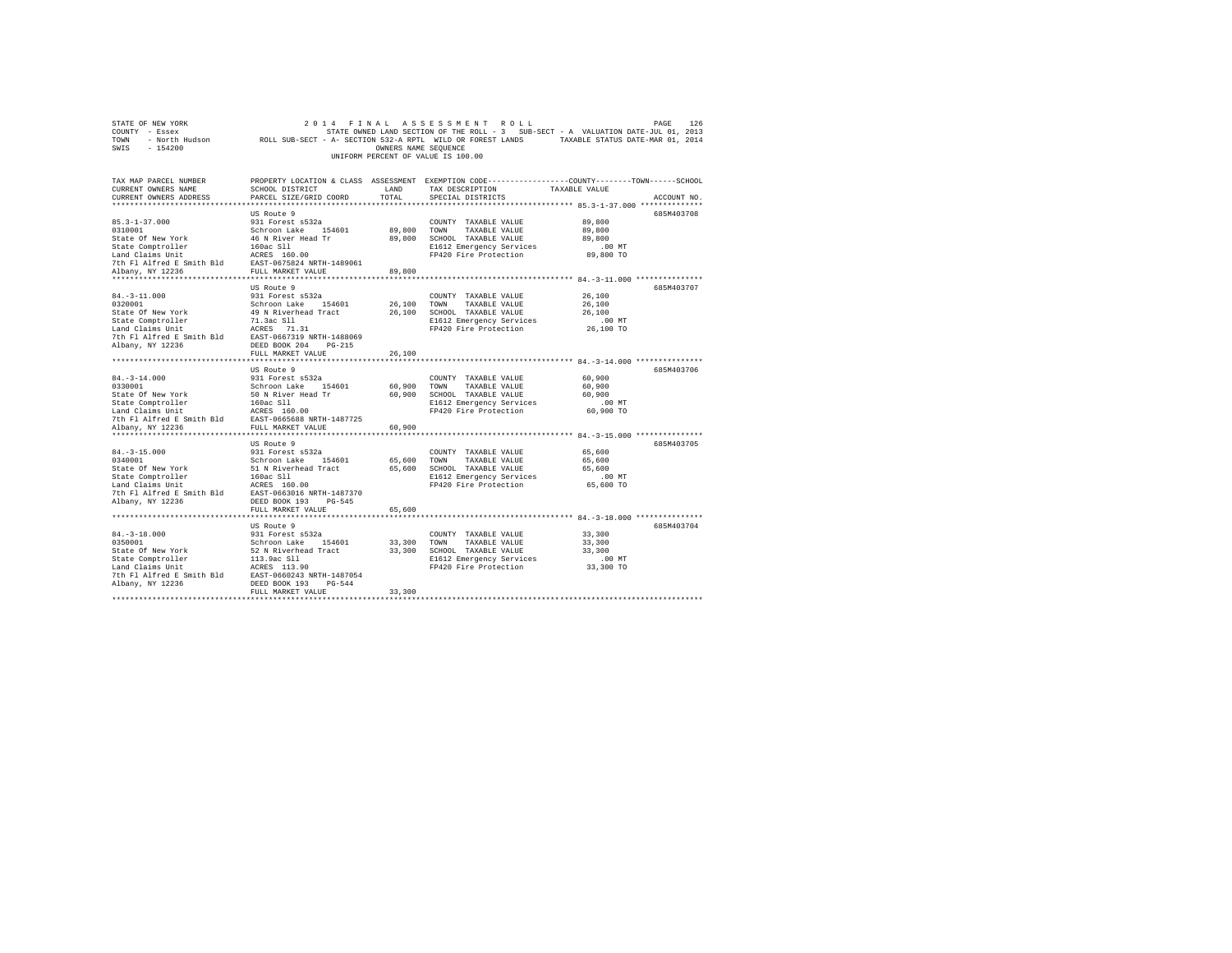| COUNTY - Essex<br>TOWN                                                                                                                                                                                                                                     | - North Hudson ROLL SUB-SECT - A- SECTION 532-A RPTL WILD OR FOREST LANDS TAXABLE STATUS DATE-MAR 01, 2014 |                      | STATE OWNED LAND SECTION OF THE ROLL - 3 SUB-SECT - A VALUATION DATE-JUL 01, 2013 |               |             |
|------------------------------------------------------------------------------------------------------------------------------------------------------------------------------------------------------------------------------------------------------------|------------------------------------------------------------------------------------------------------------|----------------------|-----------------------------------------------------------------------------------|---------------|-------------|
| SWIS<br>$-154200$                                                                                                                                                                                                                                          |                                                                                                            | OWNERS NAME SEOUENCE |                                                                                   |               |             |
|                                                                                                                                                                                                                                                            |                                                                                                            |                      | UNIFORM PERCENT OF VALUE IS 100.00                                                |               |             |
|                                                                                                                                                                                                                                                            |                                                                                                            |                      |                                                                                   |               |             |
| TAX MAP PARCEL NUMBER THE PROPERTY LOCATION & CLASS ASSESSMENT EXEMPTION CODE--------------COUNTY-------TOWN------SCHOOL                                                                                                                                   |                                                                                                            |                      |                                                                                   |               |             |
| CURRENT OWNERS NAME                                                                                                                                                                                                                                        | SCHOOL DISTRICT                                                                                            | LAND                 | TAX DESCRIPTION                                                                   | TAXABLE VALUE |             |
| CURRENT OWNERS ADDRESS                                                                                                                                                                                                                                     | PARCEL SIZE/GRID COORD                                                                                     | TOTAL                | SPECIAL DISTRICTS                                                                 |               | ACCOUNT NO. |
|                                                                                                                                                                                                                                                            |                                                                                                            |                      | ************************************* 84.-3-19.000 ***************                |               |             |
|                                                                                                                                                                                                                                                            | US Route 9                                                                                                 |                      |                                                                                   |               | 685M404903  |
| $84. -3 - 19.000$                                                                                                                                                                                                                                          | 931 Forest s532a                                                                                           |                      | COUNTY TAXABLE VALUE                                                              | 14,600        |             |
| 0360001                                                                                                                                                                                                                                                    | Schroon Lake 154601<br>53 N Riverhead Tract                                                                | 14,600               | TOWN TAXABLE VALUE                                                                | 14,600        |             |
| State Of New York                                                                                                                                                                                                                                          |                                                                                                            |                      | 14,600 SCHOOL TAXABLE VALUE                                                       | 14,600        |             |
| State Comptroller                                                                                                                                                                                                                                          | 49ac S11                                                                                                   |                      | E1612 Emergency Services                                                          | $.00$ MT      |             |
| Land Claims Unit<br>The PI alfred E Smith Bld<br>2007 The PI alfred E Smith Bld<br>2008 DEED BOOK 193 PG-543                                                                                                                                               |                                                                                                            |                      | FP420 Fire Protection 14,600 TO                                                   |               |             |
|                                                                                                                                                                                                                                                            |                                                                                                            |                      |                                                                                   |               |             |
|                                                                                                                                                                                                                                                            |                                                                                                            |                      |                                                                                   |               |             |
|                                                                                                                                                                                                                                                            | FULL MARKET VALUE                                                                                          | 14,600               |                                                                                   |               |             |
|                                                                                                                                                                                                                                                            |                                                                                                            |                      |                                                                                   |               |             |
| $84. - 3 - 17.000$                                                                                                                                                                                                                                         | US Route 9<br>931 Forest s532a                                                                             |                      | COUNTY TAXABLE VALUE                                                              | 75,600        | 685M404902  |
| 0370001                                                                                                                                                                                                                                                    | Schroon Lake 154601                                                                                        |                      | 75,600 TOWN TAXABLE VALUE                                                         | 75,600        |             |
| State Of New York                                                                                                                                                                                                                                          | 54 N River Head Tract                                                                                      |                      | 75,600 SCHOOL TAXABLE VALUE                                                       | 75,600        |             |
|                                                                                                                                                                                                                                                            |                                                                                                            |                      | E1612 Emergency Services                                                          | $.00$ MT      |             |
| State Comptroller 160ac S11<br>Land Claims Unit 160.00<br>Tth Fl Alfred E Smith Bld 16257-0659891 NRTH-1489960                                                                                                                                             |                                                                                                            |                      | FP420 Fire Protection                                                             | 75,600 TO     |             |
|                                                                                                                                                                                                                                                            |                                                                                                            |                      |                                                                                   |               |             |
| Albany, NY 12236                                                                                                                                                                                                                                           | DEED BOOK 191 PG-47                                                                                        |                      |                                                                                   |               |             |
|                                                                                                                                                                                                                                                            | FULL MARKET VALUE                                                                                          | 75,600               |                                                                                   |               |             |
|                                                                                                                                                                                                                                                            |                                                                                                            |                      |                                                                                   |               |             |
|                                                                                                                                                                                                                                                            | US Route 9                                                                                                 |                      |                                                                                   |               | 685M404901  |
| $84. - 3 - 16.000$                                                                                                                                                                                                                                         | 931 Forest s532a                                                                                           |                      | COUNTY TAXABLE VALUE                                                              | 78,100        |             |
|                                                                                                                                                                                                                                                            |                                                                                                            |                      | 78,100 TOWN TAXABLE VALUE                                                         | 78,100        |             |
| 94.-3-1.0.000<br>9380001<br>Schroon Lake 154601<br>State Of New York<br>Schroon Lake 154601<br>State Comptroller<br>Land Claims Unit<br>2025<br>2020 FOUL MARKET VALUE<br>20247<br>2024 FULL MARKET VALUE<br>20247<br>20247<br>2024 FULL MARKET VALUE      |                                                                                                            |                      | 78,100 SCHOOL TAXABLE VALUE                                                       | 78,100        |             |
|                                                                                                                                                                                                                                                            |                                                                                                            |                      | E1612 Emergency Services                                                          | .00 MT        |             |
|                                                                                                                                                                                                                                                            |                                                                                                            |                      | FP420 Fire Protection                                                             | 78,100 TO     |             |
|                                                                                                                                                                                                                                                            |                                                                                                            |                      |                                                                                   |               |             |
| Albany, NY 12236                                                                                                                                                                                                                                           | FULL MARKET VALUE                                                                                          | 78,100               |                                                                                   |               |             |
|                                                                                                                                                                                                                                                            |                                                                                                            |                      |                                                                                   |               |             |
| $84. - 3 - 13.000$                                                                                                                                                                                                                                         | US Route 9                                                                                                 |                      |                                                                                   | 56,600        | 685M403703  |
|                                                                                                                                                                                                                                                            | 931 Forest s532a                                                                                           |                      | COUNTY TAXABLE VALUE<br>56,600 TOWN TAXABLE VALUE                                 | 56,600        |             |
| 0390001<br>0390001<br>0390001<br>26 Gew York 56 N Riverhead Tract<br>State Comptroller<br>1490529<br>140 General Calmas Unit<br>26 GeN RIVER 1490529<br>27 The Flatfred is Smith Bld<br>26 DESD BOOK 216<br>27 Phenometra 29 Smith Bld<br>26 DESD BO       |                                                                                                            |                      | 56,600 SCHOOL TAXABLE VALUE                                                       | 56,600        |             |
|                                                                                                                                                                                                                                                            |                                                                                                            |                      | E1612 Emergency Services                                                          | $.00$ MT      |             |
|                                                                                                                                                                                                                                                            |                                                                                                            |                      | FP420 Fire Protection                                                             | 56,600 TO     |             |
|                                                                                                                                                                                                                                                            |                                                                                                            |                      |                                                                                   |               |             |
| Albany, NY 12236                                                                                                                                                                                                                                           | FULL MARKET VALUE                                                                                          | 56,600               |                                                                                   |               |             |
|                                                                                                                                                                                                                                                            |                                                                                                            |                      |                                                                                   |               |             |
|                                                                                                                                                                                                                                                            | US Route 9                                                                                                 |                      |                                                                                   |               | 685M403702  |
| $84. - 3 - 12.000$                                                                                                                                                                                                                                         | 931 Forest s532a                                                                                           |                      | COUNTY TAXABLE VALUE                                                              | 51,900        |             |
|                                                                                                                                                                                                                                                            |                                                                                                            |                      | 51,900 TOWN TAXABLE VALUE                                                         | 51,900        |             |
|                                                                                                                                                                                                                                                            |                                                                                                            |                      | 51,900 SCHOOL TAXABLE VALUE                                                       | 51,900        |             |
|                                                                                                                                                                                                                                                            |                                                                                                            |                      | E1612 Emergency Services                                                          | $.00$ MT      |             |
|                                                                                                                                                                                                                                                            |                                                                                                            |                      | FP420 Fire Protection                                                             | 51,900 TO     |             |
| 91-921-1000<br>1910001<br>1910001<br>Schroon Lake 154601<br>Schroon Lake 154601<br>Schroon Lake 154601<br>Schroon Lake 154601<br>Schroon Lake 17667927<br>17th Fl Alfred E Smith Bld<br>1925<br>1925<br>1925<br>1925<br>1928 POLL MARKET VALUE<br>2007 193 |                                                                                                            |                      |                                                                                   |               |             |
|                                                                                                                                                                                                                                                            |                                                                                                            | 51,900               |                                                                                   |               |             |
| ***********************                                                                                                                                                                                                                                    |                                                                                                            |                      |                                                                                   |               |             |

STATE OF NEW YORK 2 0 1 4 F I N A L A S S E S S M E N T R O L L PAGE 127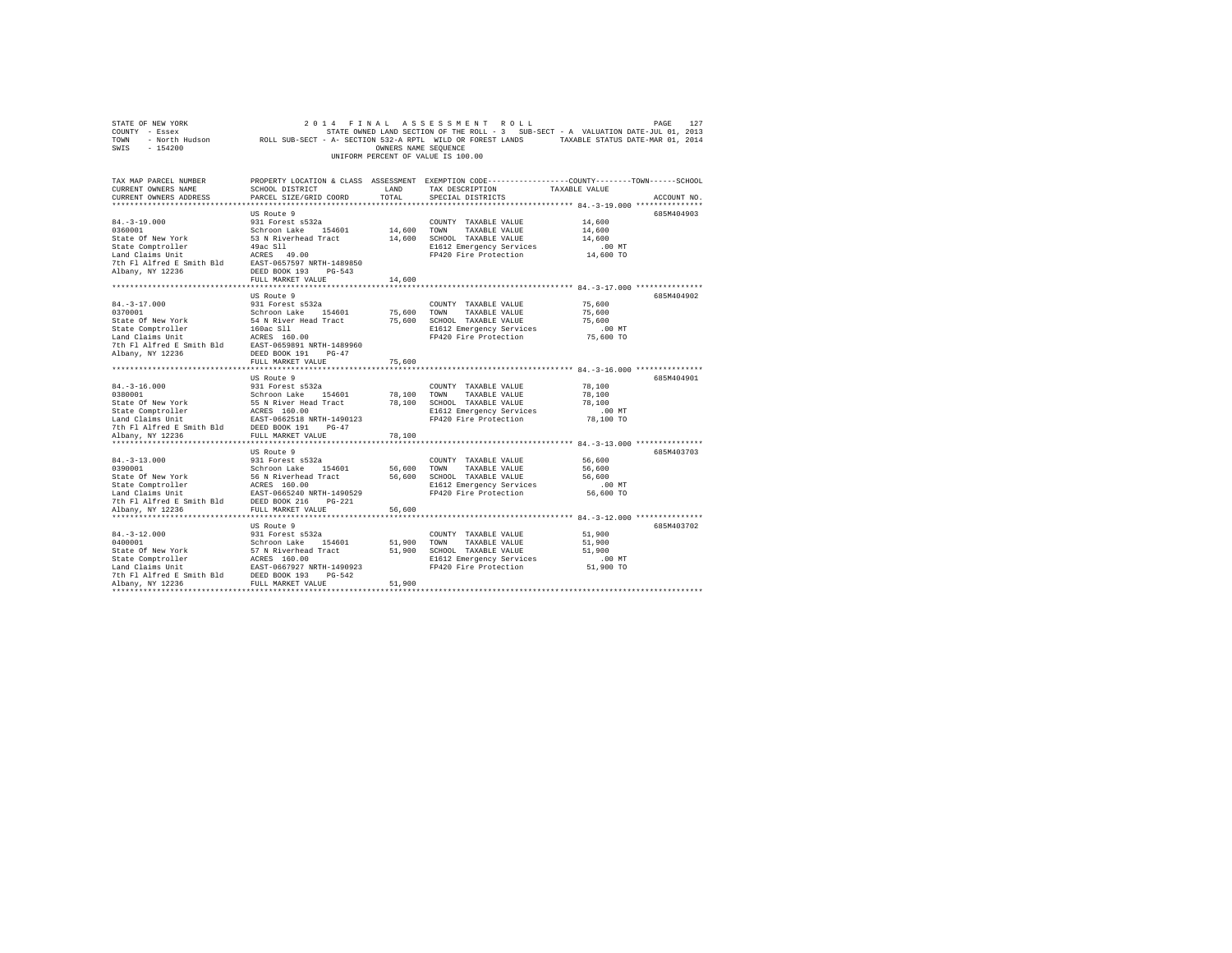| $\begin{tabular}{lllllllllll} \textbf{COUNT} & \textbf{E} & \textbf{128} & \textbf{128} \\ \textbf{CONT} & \textbf{S} & \textbf{128} & \textbf{128} \\ \textbf{TOWN} & \textbf{138} & \textbf{138} & \textbf{138} \\ \textbf{TOWN} & \textbf{138} & \textbf{138} & \textbf{138} \\ \textbf{TOWN} & \textbf{148} & \textbf{158} & \textbf{158} \\ \textbf{158} & \textbf{158} & \textbf{168} & \textbf{168} \\ \text$ |                                                                                                                            |                       | UNIFORM PERCENT OF VALUE IS 100.00                                                                                                                                                                                       |                                                     |             |
|----------------------------------------------------------------------------------------------------------------------------------------------------------------------------------------------------------------------------------------------------------------------------------------------------------------------------------------------------------------------------------------------------------------------|----------------------------------------------------------------------------------------------------------------------------|-----------------------|--------------------------------------------------------------------------------------------------------------------------------------------------------------------------------------------------------------------------|-----------------------------------------------------|-------------|
| TAX MAP PARCEL NUMBER<br>CURRENT OWNERS NAME<br>CURRENT OWNERS ADDRESS                                                                                                                                                                                                                                                                                                                                               | PARCEL SIZE/GRID COORD                                                                                                     | TOTAL                 | PROPERTY LOCATION & CLASS ASSESSMENT EXEMPTION CODE---------------COUNTY-------TOWN-----SCHOOL<br>SCHOOL DISTRICT                       LAND         TAX DESCRIPTION                  TAXABLE VALUE<br>SPECIAL DISTRICTS |                                                     | ACCOUNT NO. |
| $84. - 3 - 7.000$<br>0410001<br>State Of New York<br>State Comptroller 104.6ac Sll<br>Land Claims Unit 104.6ac Sll<br>7th Fl Alfred E Smith Bld EAST-0670306 NRTH-1491584<br>Albany, NY 12236                                                                                                                                                                                                                        | US Route 9<br>931 Forest s532a<br>Schroon Lake 154601<br>58 N Riverhead Tract<br>DEED BOOK 197 PG-151<br>FULL MARKET VALUE | 44,000 TOWN<br>44,000 | COUNTY TAXABLE VALUE<br>TAXABLE VALUE<br>44,000 SCHOOL TAXABLE VALUE<br>E1612 Emergency Services<br>FP420 Fire Protection                                                                                                | 44,000<br>44,000<br>44,000<br>$.00$ MT<br>44,000 TO | 685M403701  |
|                                                                                                                                                                                                                                                                                                                                                                                                                      |                                                                                                                            |                       |                                                                                                                                                                                                                          |                                                     |             |
| $84. - 3 - 6.000$<br>0420001<br>State Of New York 85 N River Head Tr<br>State Comptroller 54 ac 511<br>Land Claims Unit 54 ACRES 54.00<br>7th F1 Alfred E Smith Bld EAST-0670388 NRTH-1492798<br>Albany. NY 12236 FULL MARKET VALUE                                                                                                                                                                                  | US Route 9<br>931 Forest s532a<br>Schroon Lake 154601                                                                      | 24,100                | COUNTY TAXABLE VALUE<br>24.100 TOWN TAXABLE VALUE<br>24.100 SCHOOL TAXABLE VALUE<br>E1612 Emergency Services<br>FP420 Fire Protection                                                                                    | 24,100<br>24,100<br>24,100<br>$.00$ MT<br>24,100 TO | 685M403814  |
|                                                                                                                                                                                                                                                                                                                                                                                                                      | US Route 9                                                                                                                 |                       |                                                                                                                                                                                                                          |                                                     | 685M403813  |
| $84. - 3 - 5.000$<br>0430001<br>State Of New York                                                                                                                                                                                                                                                                                                                                                                    | 931 Forest s532a<br>Schroon Lake 154601<br>86 N Riverhead Tract 18,600 SCHOOL TAXABLE VALUE<br>FULL MARKET VALUE           | 18,600<br>18,600      | COUNTY TAXABLE VALUE<br>TOWN TAXABLE VALUE<br>E1612 Emergency Services<br>FP420 Fire Protection                                                                                                                          | 18,600<br>18,600<br>18,600<br>$.00$ MT<br>18,600 TO |             |
|                                                                                                                                                                                                                                                                                                                                                                                                                      |                                                                                                                            |                       |                                                                                                                                                                                                                          |                                                     |             |
| $84. -3-4.000$<br>0440001<br>State Of New York<br>State Comptroller 54ac S11<br>Land Claims Unit Refers 54.00<br>7th Fl Alfred E Smith Bld<br>2010 BAST-0665110 NRTH-1492184<br>Albany, NY 12236<br>20236 DEED BOOK 191 PG-47                                                                                                                                                                                        | US Route 9<br>931 Forest s532a<br>Schroon Lake 154601<br>87 N Riverhead Tract<br>FULL MARKET VALUE                         | 20,700                | COUNTY TAXABLE VALUE<br>20,700 TOWN TAXABLE VALUE<br>20,700 SCHOOL TAXABLE VALUE<br>E1612 Emergency Services<br>FP420 Fire Protection                                                                                    | 20,700<br>20,700<br>20,700<br>.00MT<br>20,700 TO    | 685M403812  |
|                                                                                                                                                                                                                                                                                                                                                                                                                      |                                                                                                                            |                       |                                                                                                                                                                                                                          |                                                     |             |
| $84. -3 - 3.000$<br>Albany, NY 12236                                                                                                                                                                                                                                                                                                                                                                                 | US Route 9<br>931 Forest s532a<br>DEED BOOK 191 PG-47                                                                      |                       | COUNTY TAXABLE VALUE<br>E1612 Emergency Services<br>FP420 Fire Protection                                                                                                                                                | 22,000<br>22,000<br>22,000<br>$.00$ MT<br>22,000 TO | 685M403811  |
|                                                                                                                                                                                                                                                                                                                                                                                                                      | FULL MARKET VALUE                                                                                                          | 22,000                |                                                                                                                                                                                                                          |                                                     |             |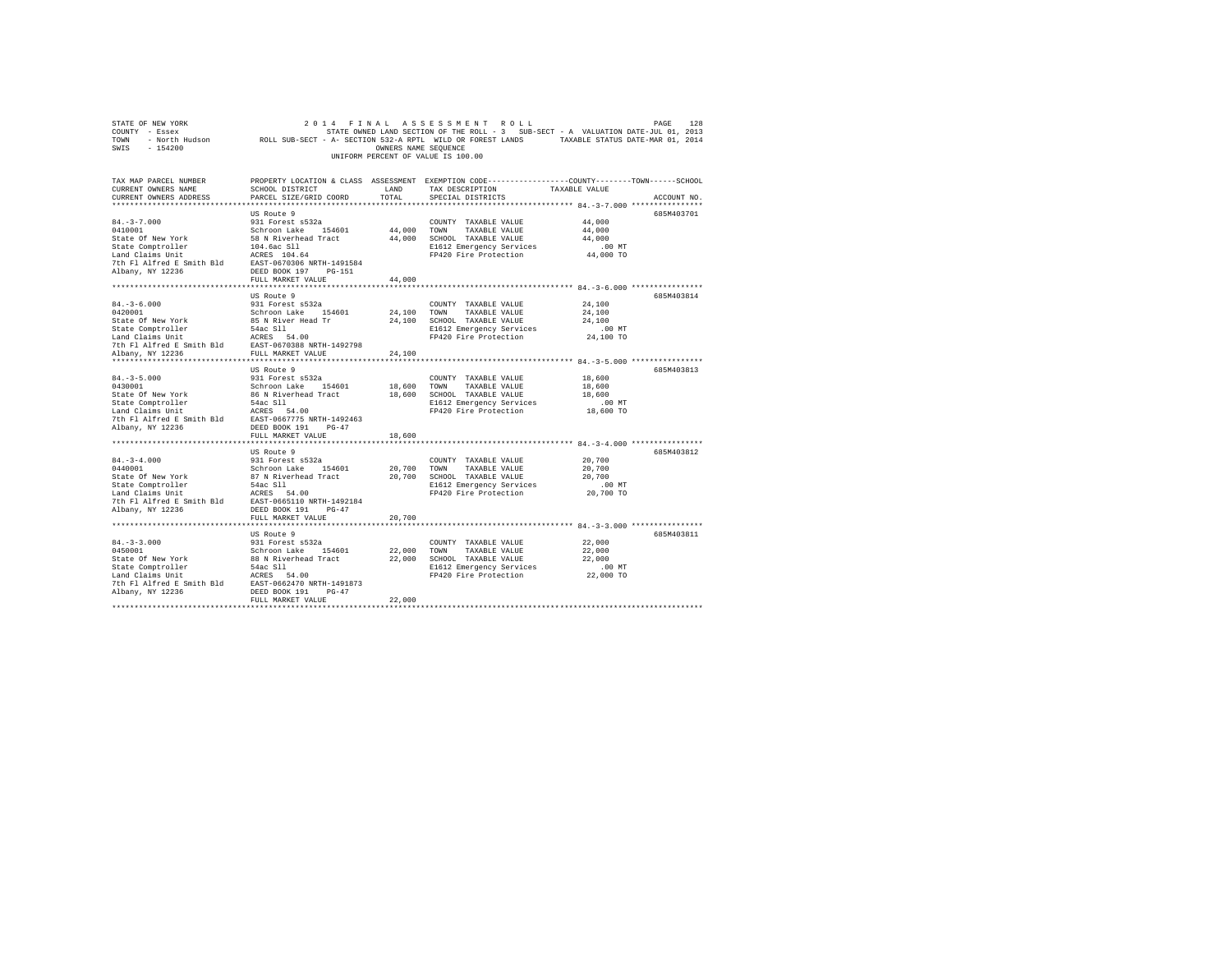| STATE OF NEW YORK                                                                                                                                                                                                                          |                                               |                      | 2014 FINAL ASSESSMENT ROLL         | PAGE                                                                                            | 129 |
|--------------------------------------------------------------------------------------------------------------------------------------------------------------------------------------------------------------------------------------------|-----------------------------------------------|----------------------|------------------------------------|-------------------------------------------------------------------------------------------------|-----|
| COUNTY - Essex                                                                                                                                                                                                                             |                                               |                      |                                    | STATE OWNED LAND SECTION OF THE ROLL - 3 SUB-SECT - A VALUATION DATE-JUL 01, 2013               |     |
| TOWN - North Hudson ROLL SUB-SECT - A- SECTION 532-A RPTL WILD OR FOREST LANDS TAXABLE STATUS DATE-MAR 01, 2014                                                                                                                            |                                               |                      |                                    |                                                                                                 |     |
| $-154200$<br>SWIS                                                                                                                                                                                                                          |                                               | OWNERS NAME SEQUENCE |                                    |                                                                                                 |     |
|                                                                                                                                                                                                                                            |                                               |                      | UNIFORM PERCENT OF VALUE IS 100.00 |                                                                                                 |     |
|                                                                                                                                                                                                                                            |                                               |                      |                                    |                                                                                                 |     |
|                                                                                                                                                                                                                                            |                                               |                      |                                    |                                                                                                 |     |
| TAX MAP PARCEL NUMBER                                                                                                                                                                                                                      |                                               |                      |                                    | PROPERTY LOCATION & CLASS ASSESSMENT EXEMPTION CODE---------------COUNTY-------TOWN------SCHOOL |     |
| CURRENT OWNERS NAME                                                                                                                                                                                                                        | SCHOOL DISTRICT                               | LAND                 | TAX DESCRIPTION                    | TAXABLE VALUE                                                                                   |     |
| CURRENT OWNERS ADDRESS                                                                                                                                                                                                                     | PARCEL SIZE/GRID COORD                        | TOTAL                | SPECIAL DISTRICTS                  | ACCOUNT NO.                                                                                     |     |
|                                                                                                                                                                                                                                            |                                               |                      |                                    |                                                                                                 |     |
|                                                                                                                                                                                                                                            |                                               |                      |                                    |                                                                                                 |     |
|                                                                                                                                                                                                                                            | US Route 9                                    |                      |                                    | 685M403810                                                                                      |     |
| $84. - 3 - 2.000$                                                                                                                                                                                                                          | 931 Forest s532a                              |                      | COUNTY TAXABLE VALUE               | 27,200                                                                                          |     |
| 0460001                                                                                                                                                                                                                                    | Schroon Lake 154601                           | 27,200 TOWN          | TAXABLE VALUE                      | 27,200                                                                                          |     |
| State Of New York                                                                                                                                                                                                                          | 89 N Riverhead Tract                          |                      | 27.200 SCHOOL TAXABLE VALUE        | 27,200                                                                                          |     |
| State Comptroller<br>1994 - State Sulland Claims Unit<br>1995 - State Smith Bld<br>1999 - State America E Smith Bld<br>1999 - State America Bandary, NY 12236<br>1997 - North Flate Bandary, NY 12236<br>1997 - DESED BOOK<br>1997 - PO-47 |                                               |                      | E1612 Emergency Services           | $.00$ MT                                                                                        |     |
|                                                                                                                                                                                                                                            |                                               |                      | FP420 Fire Protection              | 27,200 TO                                                                                       |     |
|                                                                                                                                                                                                                                            |                                               |                      |                                    |                                                                                                 |     |
| Albany, NY 12236                                                                                                                                                                                                                           | DEED BOOK 191 PG-47                           |                      |                                    |                                                                                                 |     |
|                                                                                                                                                                                                                                            | FULL MARKET VALUE                             | 27,200               |                                    |                                                                                                 |     |
|                                                                                                                                                                                                                                            |                                               |                      |                                    |                                                                                                 |     |
|                                                                                                                                                                                                                                            | US Route 9                                    |                      |                                    | 685M403809                                                                                      |     |
| $84. - 3 - 1.000$                                                                                                                                                                                                                          | 931 Forest s532a                              |                      | COUNTY TAXABLE VALUE               | 11,500                                                                                          |     |
|                                                                                                                                                                                                                                            |                                               |                      |                                    |                                                                                                 |     |
| 0470001                                                                                                                                                                                                                                    | Schroon Lake 154601                           |                      | 11,500 TOWN TAXABLE VALUE          | 11,500                                                                                          |     |
| State Of New York                                                                                                                                                                                                                          | 90 N Riverhead Tract                          |                      | 11,500 SCHOOL TAXABLE VALUE        | 11,500                                                                                          |     |
|                                                                                                                                                                                                                                            |                                               |                      | E1612 Emergency Services           | .00 MT                                                                                          |     |
|                                                                                                                                                                                                                                            |                                               |                      | FP420 Fire Protection              | 11,500 TO                                                                                       |     |
|                                                                                                                                                                                                                                            | EAST-0657829 NRTH-1491131                     |                      |                                    |                                                                                                 |     |
|                                                                                                                                                                                                                                            |                                               |                      |                                    |                                                                                                 |     |
|                                                                                                                                                                                                                                            | FULL MARKET VALUE                             | 11,500               |                                    |                                                                                                 |     |
|                                                                                                                                                                                                                                            |                                               |                      |                                    |                                                                                                 |     |
|                                                                                                                                                                                                                                            | US Route 9                                    |                      |                                    | 685M403807                                                                                      |     |
| $125.1 - 1 - 33.000$                                                                                                                                                                                                                       | 931 Forest s532a                              |                      | COUNTY TAXABLE VALUE               | 96,800                                                                                          |     |
| 0490001                                                                                                                                                                                                                                    | Schroon Lake 154601                           |                      | 96,800 TOWN TAXABLE VALUE          | 96,800                                                                                          |     |
|                                                                                                                                                                                                                                            | 138 Paradox Tract                             |                      |                                    | 96,800                                                                                          |     |
| State Of New York                                                                                                                                                                                                                          |                                               |                      | 96,800 SCHOOL TAXABLE VALUE        |                                                                                                 |     |
| State Comptroller                                                                                                                                                                                                                          | 85.8ac Sll                                    |                      | E1611 Emergency Services           | $.00$ MT                                                                                        |     |
| Example 2014 March 2014 March 2014 March 2014 March 2014 March 2014 March 2014 March 2016 March 2016 March 2016 March 2016 March 2016 March 2016 March 2016 March 2016 March 2016 March 2016 March 2016 March 2016 March 2016              |                                               |                      | FP420 Fire Protection              | 96,800 TO                                                                                       |     |
|                                                                                                                                                                                                                                            |                                               |                      |                                    |                                                                                                 |     |
| Albany, NY 12236                                                                                                                                                                                                                           | DEED BOOK 200 PG-485                          |                      |                                    |                                                                                                 |     |
|                                                                                                                                                                                                                                            | FULL MARKET VALUE                             | 96,800               |                                    |                                                                                                 |     |
|                                                                                                                                                                                                                                            |                                               | .                    |                                    |                                                                                                 |     |
|                                                                                                                                                                                                                                            | US Route 9                                    |                      |                                    | 685M403806                                                                                      |     |
| $125.1 - 1 - 32.000$                                                                                                                                                                                                                       | 931 Forest s532a                              |                      | COUNTY TAXABLE VALUE               | 164,500                                                                                         |     |
| 0500001                                                                                                                                                                                                                                    | Schroon Lake 154601                           | 164,500              | TOWN<br>TAXABLE VALUE              | 164,500                                                                                         |     |
| State Of New York                                                                                                                                                                                                                          |                                               | 164,500              | SCHOOL TAXABLE VALUE               | 164,500                                                                                         |     |
| State Comptroller                                                                                                                                                                                                                          |                                               |                      | E1611 Emergency Services           | $.00$ MT                                                                                        |     |
| Land Claims Unit                                                                                                                                                                                                                           | 139 Paradox Tr<br>114.4ac Sll<br>ACRES 114.40 |                      | FP420 Fire Protection              | 164,500 TO                                                                                      |     |
|                                                                                                                                                                                                                                            |                                               |                      |                                    |                                                                                                 |     |
| 7th Fl Alfred E Smith Bld EAST-0660092 NRTH-1433188                                                                                                                                                                                        |                                               |                      |                                    |                                                                                                 |     |
| Albany, NY 12236                                                                                                                                                                                                                           | FULL MARKET VALUE                             | 164,500              |                                    |                                                                                                 |     |
|                                                                                                                                                                                                                                            |                                               |                      |                                    |                                                                                                 |     |
|                                                                                                                                                                                                                                            | US Route 9                                    |                      |                                    | 685M403805                                                                                      |     |
| $125.1 - 1 - 31.000$                                                                                                                                                                                                                       | 931 Forest s532a                              |                      | COUNTY TAXABLE VALUE               | 157,600                                                                                         |     |
| 0510001                                                                                                                                                                                                                                    | Schroon Lake 154601                           |                      | 157,600 TOWN TAXABLE VALUE         | 157,600                                                                                         |     |
| State Of New York                                                                                                                                                                                                                          | 140 Paradox Tr                                |                      | 157,600 SCHOOL TAXABLE VALUE       | 157,600                                                                                         |     |
|                                                                                                                                                                                                                                            |                                               |                      | E1611 Emergency Services           | $.00$ MT                                                                                        |     |
|                                                                                                                                                                                                                                            |                                               |                      | FP420 Fire Protection              | 157,600 TO                                                                                      |     |
|                                                                                                                                                                                                                                            |                                               | 157,600              |                                    |                                                                                                 |     |
| Albany, NY 12236                                                                                                                                                                                                                           |                                               |                      |                                    |                                                                                                 |     |
|                                                                                                                                                                                                                                            |                                               |                      |                                    |                                                                                                 |     |
|                                                                                                                                                                                                                                            |                                               |                      |                                    |                                                                                                 |     |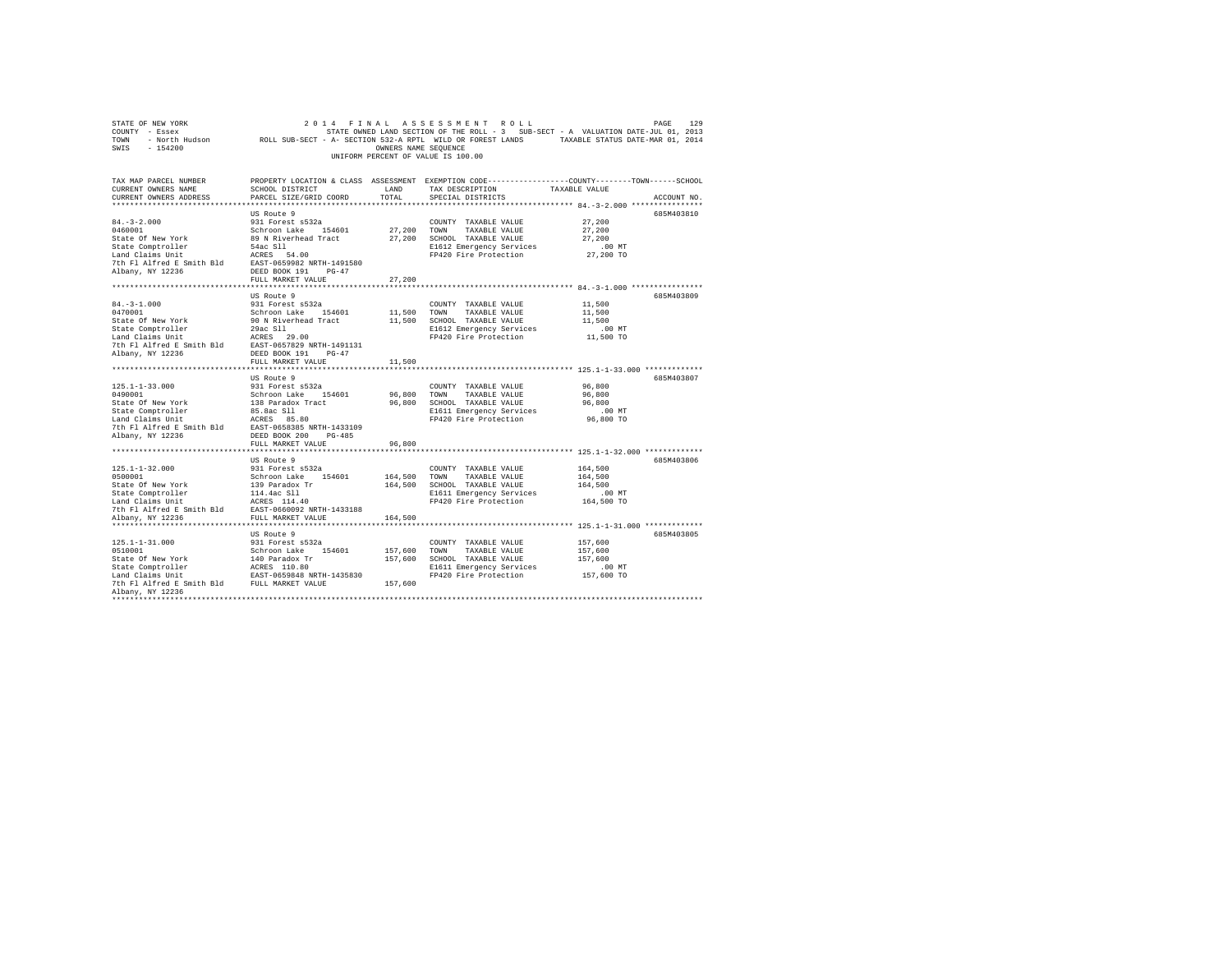| COUNTY - Essex                                      |                                                 |                      |                                                   | STATE OWNED LAND SECTION OF THE ROLL - 3 SUB-SECT - A VALUATION DATE-JUL 01, 2013                          |
|-----------------------------------------------------|-------------------------------------------------|----------------------|---------------------------------------------------|------------------------------------------------------------------------------------------------------------|
| <b>TOWN</b>                                         |                                                 |                      |                                                   | - North Hudson Coll SUB-SECT - A- SECTION 532-A RPTL WILD OR FOREST LANDS TAXABLE STATUS DATE-MAR 01, 2014 |
| SWIS - 154200                                       |                                                 | OWNERS NAME SEQUENCE |                                                   |                                                                                                            |
|                                                     |                                                 |                      | UNIFORM PERCENT OF VALUE IS 100.00                |                                                                                                            |
|                                                     |                                                 |                      |                                                   |                                                                                                            |
|                                                     |                                                 |                      |                                                   |                                                                                                            |
| TAX MAP PARCEL NUMBER                               |                                                 |                      |                                                   | PROPERTY LOCATION & CLASS ASSESSMENT EXEMPTION CODE----------------COUNTY-------TOWN-----SCHOOL            |
| CURRENT OWNERS NAME                                 | SCHOOL DISTRICT                                 | LAND                 | TAX DESCRIPTION TAXABLE VALUE                     |                                                                                                            |
| CURRENT OWNERS ADDRESS                              | PARCEL SIZE/GRID COORD                          | TOTAL                | SPECIAL DISTRICTS                                 | ACCOUNT NO.                                                                                                |
|                                                     |                                                 |                      |                                                   |                                                                                                            |
|                                                     | Johnson Pond Rd                                 |                      |                                                   | 685M403804                                                                                                 |
| $114.4 - 1 - 18.000$                                | 931 Forest s532a                                |                      | COUNTY TAXABLE VALUE 55,100                       |                                                                                                            |
| 0520001                                             | Schroon Lake 154601 55,100 TOWN                 |                      | TAXABLE VALUE                                     | 55,100                                                                                                     |
| State Of New York                                   |                                                 |                      | 55,100 SCHOOL TAXABLE VALUE                       | 55,100                                                                                                     |
| State Comptroller                                   | 142 Paradox Tract<br>ACRES 45.00<br>ACRES 45.00 |                      | E1611 Emergency Services .00 MT                   |                                                                                                            |
| Land Claims Unit                                    | EAST-0662283 NRTH-1440834                       |                      | FP420 Fire Protection 55,100 TO                   |                                                                                                            |
| 7th Fl Alfred E Smith Bld DEED BOOK 148 PG-424      |                                                 |                      |                                                   |                                                                                                            |
| Albany, NY 12236                                    | FULL MARKET VALUE                               | 55,100               |                                                   |                                                                                                            |
|                                                     |                                                 |                      |                                                   |                                                                                                            |
|                                                     | Johnson Pond Rd                                 |                      |                                                   | 685M403803                                                                                                 |
| $125. - 1 - 1.000$                                  | 931 Forest s532a                                |                      |                                                   | 82,900                                                                                                     |
| 0530001                                             | Schroon Lake 154601 82,900 TOWN                 |                      | COUNTY TAXABLE VALUE                              | 82,900                                                                                                     |
|                                                     |                                                 |                      | TAXABLE VALUE                                     |                                                                                                            |
| State Of New York                                   | 143 Paradox Tract                               |                      | 82,900 SCHOOL TAXABLE VALUE                       | 82,900                                                                                                     |
| State Comptroller                                   | 122ac S11                                       |                      | E1611 Emergency Services<br>FP420 Fire Protection | $.00$ MT                                                                                                   |
| Land Claims Unit                                    | ACRES 122.00                                    |                      |                                                   | 82,900 TO                                                                                                  |
| 7th Fl Alfred E Smith Bld EAST-0661424 NRTH-1438705 |                                                 |                      |                                                   |                                                                                                            |
| Albany, NY 12236                                    | DEED BOOK 169 PG-93                             |                      |                                                   |                                                                                                            |
|                                                     | FULL MARKET VALUE                               | 82,900               |                                                   |                                                                                                            |
|                                                     |                                                 |                      |                                                   |                                                                                                            |
|                                                     | Johnson Pond Rd                                 |                      |                                                   | 685M403802                                                                                                 |
| $125. - 1 - 7.017$                                  |                                                 |                      | COUNTY TAXABLE VALUE                              | 115,000                                                                                                    |
| 0540001                                             |                                                 |                      | TAXABLE VALUE                                     | 115,000                                                                                                    |
| State Of New York                                   | 144 Paradox Tract                               | 115,000              | SCHOOL TAXABLE VALUE                              | 115,000                                                                                                    |
| State Comptroller                                   | 122ac S11                                       |                      | E1611 Emergency Services                          | $.00$ MT                                                                                                   |
| Land Claims Unit                                    | ACRES 122.00                                    |                      | FP420 Fire Protection                             | 115,000 TO                                                                                                 |
| 7th Fl Alfred E Smith Bld EAST-0661786 NRTH-1436035 |                                                 |                      |                                                   |                                                                                                            |
| Albany, NY 12236                                    | FULL MARKET VALUE                               | 115,000              |                                                   |                                                                                                            |
|                                                     |                                                 |                      |                                                   |                                                                                                            |
|                                                     | Johnson Pond Rd                                 |                      |                                                   | 685M403801                                                                                                 |
| $125. - 1 - 16.000$                                 | 931 Forest s532a                                |                      | COUNTY TAXABLE VALUE                              | 106,400                                                                                                    |
| 0550001                                             | Schroon Lake 154601                             | 106,400              | TOWN<br>TAXABLE VALUE                             | 106,400                                                                                                    |
| State Of New York                                   | 145 Paradox Tract                               | 106,400              | SCHOOL TAXABLE VALUE                              | 106,400                                                                                                    |
| State Comptroller                                   | 122ac S11                                       |                      | E1611 Emergency Services                          | $.00$ MT                                                                                                   |
| Land Claims Unit                                    | ACRES 122.00                                    |                      | FP420 Fire Protection                             | 106,400 TO                                                                                                 |

7th Fl Alfred E Smith Bld EAST-0662126 NRTH-1433473 Albany, NY 12236 FULL MARKET VALUE 106,400 \*\*\*\*\*\*\*\*\*\*\*\*\*\*\*\*\*\*\*\*\*\*\*\*\*\*\*\*\*\*\*\*\*\*\*\*\*\*\*\*\*\*\*\*\*\*\*\*\*\*\*\*\*\*\*\*\*\*\*\*\*\*\*\*\*\*\*\*\*\*\*\*\*\*\*\*\*\*\*\*\*\*\*\*\*\*\*\*\*\*\*\*\*\*\*\*\*\*\*\*\*\*\* 125.-1-15.000 \*\*\*\*\*\*\*\*\*\*\*\*\*\* Johnson Pond Rd 685M403915 125.-1-15.000 931 Forest s532a COUNTY TAXABLE VALUE 106,700 0560001 Schroon Lake 154601 106,700 TOWN TAXABLE VALUE 106,700

31 at 00 F New York (1995)<br>
SERIOR (1998) ASSEMBLEM (1999) AND SERIOR TRANSLE VALUE 2010 FOR THE MANUSE VALUE<br>
160 SIGN FIRE 2000 FIGURE 2010 FIGURE 2010 FOR 111 Respectives<br>
2010 FPA20 Fire Protection 106,700 TO<br>
2010 FPA

STATE OF NEW YORK 2 0 1 4 F I N A L A S S E S S M E N T R O L L PAGE 130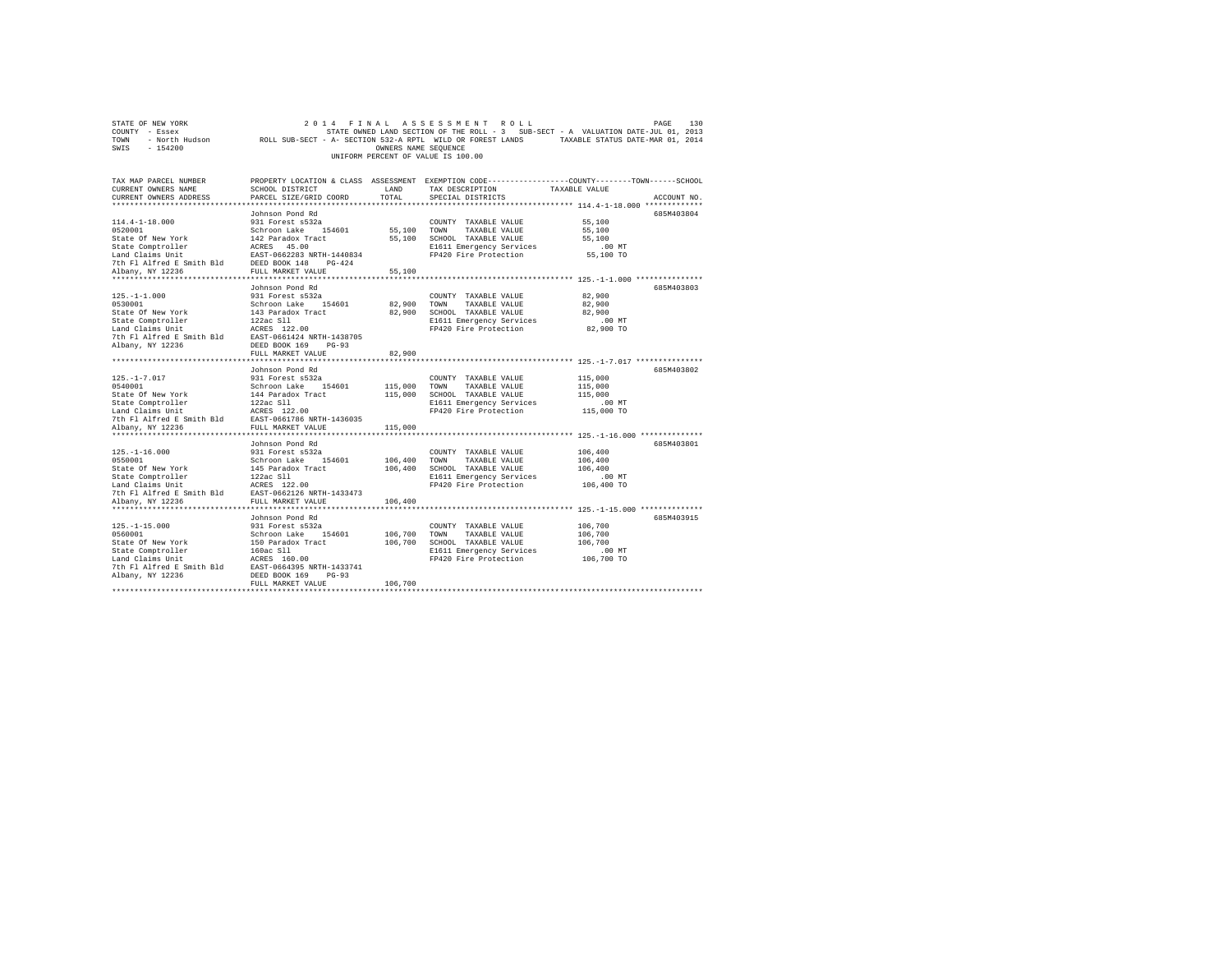|      | STATE OF NEW YORK |  |                                    | 2014 FINAL ASSESSMENT ROLL                                                        |                                  | PAGE | 131 |
|------|-------------------|--|------------------------------------|-----------------------------------------------------------------------------------|----------------------------------|------|-----|
|      | COUNTY - Essex    |  |                                    | STATE OWNED LAND SECTION OF THE ROLL - 3 SUB-SECT - A VALUATION DATE-JUL 01, 2013 |                                  |      |     |
| TOWN | - North Hudson    |  |                                    | ROLL SUB-SECT - A- SECTION 532-A RPTL WILD OR FOREST LANDS                        | TAXABLE STATUS DATE-MAR 01, 2014 |      |     |
| SWIS | $-154200$         |  | OWNERS NAME SEOUENCE               |                                                                                   |                                  |      |     |
|      |                   |  | UNIFORM PERCENT OF VALUE IS 100.00 |                                                                                   |                                  |      |     |
|      |                   |  |                                    |                                                                                   |                                  |      |     |

| TAX MAP PARCEL NUMBER                                                                                                                                                                                                                                                                                                                                                                                                 |                                                                                      |              |                                                   | PROPERTY LOCATION & CLASS ASSESSMENT EXEMPTION CODE---------------COUNTY-------TOWN-----SCHOOL |
|-----------------------------------------------------------------------------------------------------------------------------------------------------------------------------------------------------------------------------------------------------------------------------------------------------------------------------------------------------------------------------------------------------------------------|--------------------------------------------------------------------------------------|--------------|---------------------------------------------------|------------------------------------------------------------------------------------------------|
| CURRENT OWNERS NAME                                                                                                                                                                                                                                                                                                                                                                                                   | SCHOOL DISTRICT                                                                      | LAND         | TAX DESCRIPTION                                   | TAXABLE VALUE                                                                                  |
| CURRENT OWNERS ADDRESS                                                                                                                                                                                                                                                                                                                                                                                                | PARCEL SIZE/GRID COORD                                                               | TOTAL        | SPECIAL DISTRICTS                                 | ACCOUNT NO.                                                                                    |
|                                                                                                                                                                                                                                                                                                                                                                                                                       |                                                                                      |              |                                                   |                                                                                                |
|                                                                                                                                                                                                                                                                                                                                                                                                                       | Johnson Pond Rd                                                                      |              |                                                   | 685M403914                                                                                     |
|                                                                                                                                                                                                                                                                                                                                                                                                                       |                                                                                      |              | COUNTY TAXABLE VALUE                              | 86,500                                                                                         |
|                                                                                                                                                                                                                                                                                                                                                                                                                       |                                                                                      | 86,500 TOWN  | TAXABLE VALUE                                     | 86,500                                                                                         |
|                                                                                                                                                                                                                                                                                                                                                                                                                       |                                                                                      |              | 86.500 SCHOOL TAXABLE VALUE                       | 86,500                                                                                         |
|                                                                                                                                                                                                                                                                                                                                                                                                                       |                                                                                      |              | E1611 Emergency Services                          | $.00$ MT                                                                                       |
|                                                                                                                                                                                                                                                                                                                                                                                                                       |                                                                                      |              | FP420 Fire Protection                             | 86,500 TO                                                                                      |
|                                                                                                                                                                                                                                                                                                                                                                                                                       |                                                                                      |              |                                                   |                                                                                                |
|                                                                                                                                                                                                                                                                                                                                                                                                                       |                                                                                      | 86,500       |                                                   |                                                                                                |
|                                                                                                                                                                                                                                                                                                                                                                                                                       |                                                                                      |              |                                                   |                                                                                                |
| $\begin{tabular}{ll} $\textsc{184} & \textsc{184} & \textsc{184} & \textsc{184} \\ $\textsc{184}$ & $\textsc{184} \textsc{184}$ & $\textsc{184} \textsc{184}$ \\ $ \textsc{Land } \textsc{Claims} \textsc{164}$ & $\textsc{184} \textsc{184}$ & $\textsc{184} \textsc{184}$ \\ $ \textsc{Land } \textsc{Claims} \textsc{184}$ & $\textsc{184} \textsc{184}$ & $\textsc{184} \textsc{184}$ & $\textsc{184} \textsc{18$ |                                                                                      |              |                                                   | 685M403913                                                                                     |
| $125. - 1 - 2.000$                                                                                                                                                                                                                                                                                                                                                                                                    | 931 Forest s532a                                                                     |              | COUNTY TAXABLE VALUE                              | 129,500                                                                                        |
| 0580001                                                                                                                                                                                                                                                                                                                                                                                                               | Schroon Lake 154601                                                                  | 129,500 TOWN | TAXABLE VALUE                                     | 129,500                                                                                        |
| State Of New York                                                                                                                                                                                                                                                                                                                                                                                                     | 152 Paradox Tract                                                                    | 129,500      | SCHOOL TAXABLE VALUE                              | 129,500                                                                                        |
| State Comptroller                                                                                                                                                                                                                                                                                                                                                                                                     |                                                                                      |              | E1611 Emergency Services                          | .00MT                                                                                          |
| Land Claims Unit                                                                                                                                                                                                                                                                                                                                                                                                      | ACRES 150.00<br>EAST-0663731 NRTH-1438781                                            |              | FP420 Fire Protection                             | 129,500 TO                                                                                     |
|                                                                                                                                                                                                                                                                                                                                                                                                                       | $PG-297$                                                                             |              |                                                   |                                                                                                |
| 7th Fl Alfred E Smith Bld DEED BOOK 195<br>Albany, NY 12236 FULL MARKET VA<br>Albany, NY 12236                                                                                                                                                                                                                                                                                                                        | FULL MARKET VALUE                                                                    | 129,500      |                                                   |                                                                                                |
|                                                                                                                                                                                                                                                                                                                                                                                                                       |                                                                                      |              |                                                   |                                                                                                |
|                                                                                                                                                                                                                                                                                                                                                                                                                       | Johnson Pond Rd                                                                      |              |                                                   | 685M403912                                                                                     |
| $114.4 - 1 - 14.000$                                                                                                                                                                                                                                                                                                                                                                                                  | 931 Forest s532a                                                                     |              | COUNTY TAXABLE VALUE                              | 102,300                                                                                        |
| 0590001                                                                                                                                                                                                                                                                                                                                                                                                               | Schroon Lake<br>154601                                                               | 102,300 TOWN | TAXABLE VALUE                                     | 102,300                                                                                        |
| State Of New York                                                                                                                                                                                                                                                                                                                                                                                                     |                                                                                      | 102,300      | SCHOOL TAXABLE VALUE                              | 102,300                                                                                        |
| State Comptroller                                                                                                                                                                                                                                                                                                                                                                                                     | 153 Paradox Tract<br>126.5ac Sll                                                     |              | E1611 Emergency Services                          | $.00$ MT                                                                                       |
|                                                                                                                                                                                                                                                                                                                                                                                                                       |                                                                                      |              | FP420 Fire Protection                             | 102,300 TO                                                                                     |
| Land Claims Unit 10 MORES 126.50<br>7th Fl Alfred E Smith Bld 1285T-0663891 NRTH-1441833                                                                                                                                                                                                                                                                                                                              |                                                                                      |              |                                                   |                                                                                                |
| Albany, NY 12236                                                                                                                                                                                                                                                                                                                                                                                                      | DEED BOOK 191<br>PG-490                                                              |              |                                                   |                                                                                                |
|                                                                                                                                                                                                                                                                                                                                                                                                                       | FULL MARKET VALUE                                                                    | 102,300      |                                                   |                                                                                                |
|                                                                                                                                                                                                                                                                                                                                                                                                                       |                                                                                      |              |                                                   |                                                                                                |
|                                                                                                                                                                                                                                                                                                                                                                                                                       | US Route 9                                                                           |              |                                                   | 685M403911                                                                                     |
| $114.4 - 1 - 15.000$                                                                                                                                                                                                                                                                                                                                                                                                  |                                                                                      |              | COUNTY TAXABLE VALUE                              | 118,800                                                                                        |
| 0600001                                                                                                                                                                                                                                                                                                                                                                                                               | 931 Forest s532a<br>Schroon Lake 154601                                              | 118,800 TOWN | TAXABLE VALUE                                     | 118,800                                                                                        |
|                                                                                                                                                                                                                                                                                                                                                                                                                       |                                                                                      |              | 118,800 SCHOOL TAXABLE VALUE                      | 118,800                                                                                        |
|                                                                                                                                                                                                                                                                                                                                                                                                                       |                                                                                      |              | E1611 Emergency Services                          | $.00$ MT                                                                                       |
|                                                                                                                                                                                                                                                                                                                                                                                                                       |                                                                                      |              | FP420 Fire Protection                             | 118,800 TO                                                                                     |
|                                                                                                                                                                                                                                                                                                                                                                                                                       |                                                                                      |              |                                                   |                                                                                                |
| State Of New York<br>State Comptroller<br>State Comptroller<br>Land Claims Unit<br>Land Claims Unit<br>The Flance Smith Bld<br>The Palister Operator State PG-541<br>2000 PULL MARKET VALUE<br>2000 PULL MARKET VALUE<br>2000 PULL MARKET VALUE<br>Albany, NY 12236                                                                                                                                                   | FULL MARKET VALUE                                                                    | 118,800      |                                                   |                                                                                                |
|                                                                                                                                                                                                                                                                                                                                                                                                                       |                                                                                      |              |                                                   |                                                                                                |
|                                                                                                                                                                                                                                                                                                                                                                                                                       | US Route 9                                                                           |              |                                                   | 685M403910                                                                                     |
|                                                                                                                                                                                                                                                                                                                                                                                                                       |                                                                                      |              |                                                   |                                                                                                |
| $114.4 - 1 - 3.000$<br>0610001                                                                                                                                                                                                                                                                                                                                                                                        | 931 Forest s532a                                                                     | 138,900      | COUNTY TAXABLE VALUE<br>TOWN                      | 138,900                                                                                        |
| State Of New York                                                                                                                                                                                                                                                                                                                                                                                                     |                                                                                      |              | TAXABLE VALUE                                     | 138,900                                                                                        |
|                                                                                                                                                                                                                                                                                                                                                                                                                       | Schroon Lake 154601<br>155 Paradox Tract<br>ACRES 96.71<br>EAST-0663286 NRTH-1446645 |              | 138,900 SCHOOL TAXABLE VALUE                      | 138,900                                                                                        |
| State Comptroller<br>Land Claims Unit                                                                                                                                                                                                                                                                                                                                                                                 |                                                                                      |              | E1611 Emergency Services<br>FP420 Fire Protection | $.00$ MT<br>138,900 TO                                                                         |
|                                                                                                                                                                                                                                                                                                                                                                                                                       | $PG-541$                                                                             |              |                                                   |                                                                                                |
| 7th Fl Alfred E Smith Bld DEED BOOK 198<br>Albany, NY 12236 FULL MARKET V<br>Albany, NY 12236                                                                                                                                                                                                                                                                                                                         | FULL MARKET VALUE                                                                    | 138,900      |                                                   |                                                                                                |
|                                                                                                                                                                                                                                                                                                                                                                                                                       |                                                                                      |              |                                                   |                                                                                                |
|                                                                                                                                                                                                                                                                                                                                                                                                                       |                                                                                      |              |                                                   |                                                                                                |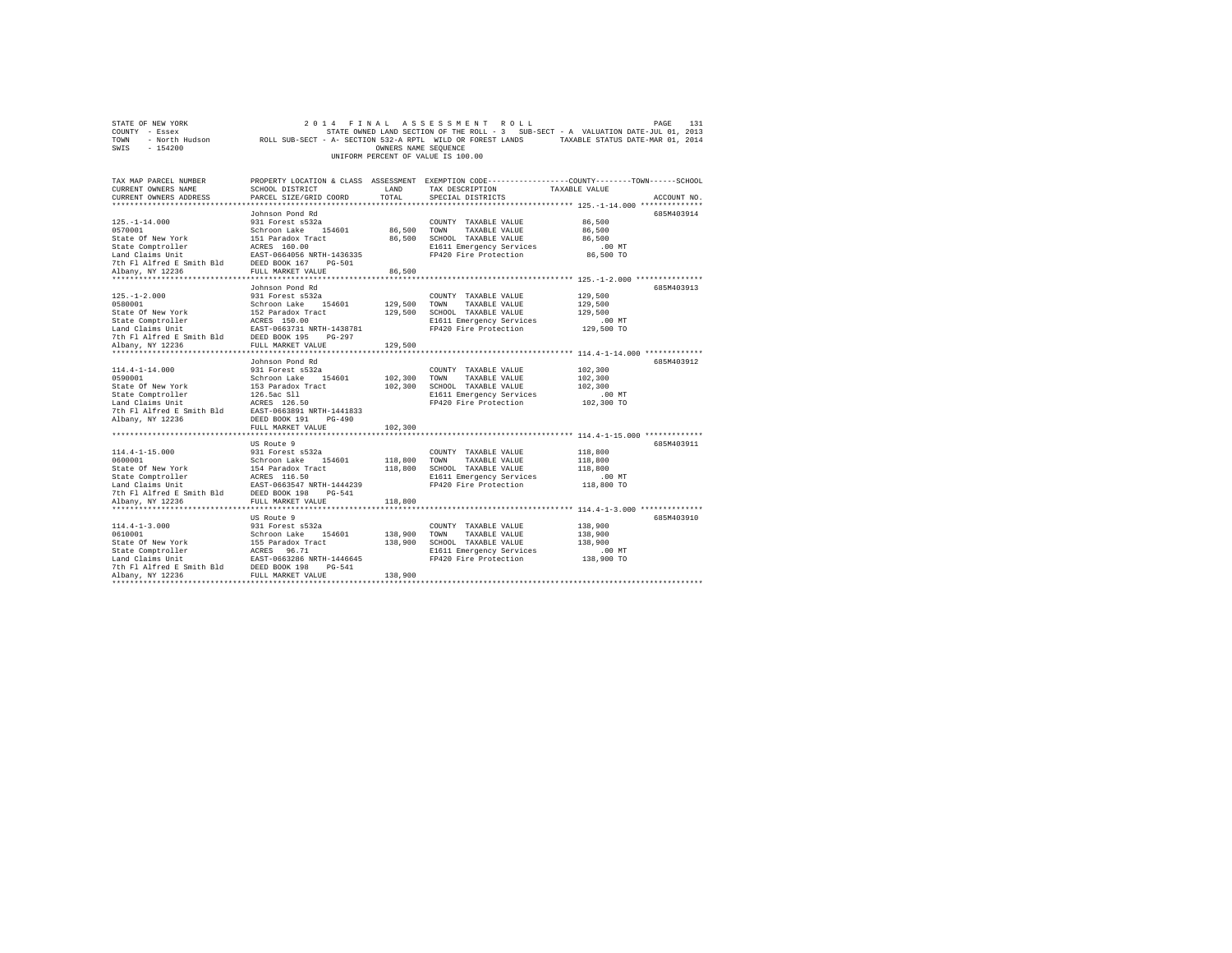| STATE OF NEW YORK<br>COUNTY - Essex<br>SWIS - 154200                                                                                                                     |                                                                                                                               | OWNERS NAME SEQUENCE | 2014 FINAL ASSESSMENT ROLL<br>UNIFORM PERCENT OF VALUE IS 100.00                                                                         | 132<br>PAGE<br>STATE OWNED LAND SECTION OF THE ROLL - 3 SUB-SECT - A VALUATION DATE-JUL 01, 2013<br>TOWN - North Hudson ROLL SUB-SECT - A- SECTION 532-A RPTL WILD OR FOREST LANDS TAXABLE STATUS DATE-MAR 01, 2014 |  |  |  |  |  |
|--------------------------------------------------------------------------------------------------------------------------------------------------------------------------|-------------------------------------------------------------------------------------------------------------------------------|----------------------|------------------------------------------------------------------------------------------------------------------------------------------|---------------------------------------------------------------------------------------------------------------------------------------------------------------------------------------------------------------------|--|--|--|--|--|
| TAX MAP PARCEL NUMBER<br>CURRENT OWNERS NAME<br>CURRENT OWNERS ADDRESS                                                                                                   | SCHOOL DISTRICT<br>PARCEL SIZE/GRID COORD                                                                                     | LAND<br>TOTAL        | TAX DESCRIPTION<br>SPECIAL DISTRICTS                                                                                                     | PROPERTY LOCATION & CLASS ASSESSMENT EXEMPTION CODE---------------COUNTY-------TOWN------SCHOOL<br>TAXABLE VALUE<br>ACCOUNT NO.                                                                                     |  |  |  |  |  |
|                                                                                                                                                                          |                                                                                                                               |                      |                                                                                                                                          |                                                                                                                                                                                                                     |  |  |  |  |  |
| $114.2 - 1 - 29.000$<br>0620001<br>State Of New York                                                                                                                     | US Route 9<br>931 Forest s532a<br>Schroon Lake 154601<br>156 Paradox Tract<br>35.5ac                                          | 31,000 TOWN          | COUNTY TAXABLE VALUE<br>TAXABLE VALUE<br>31,000 SCHOOL TAXABLE VALUE                                                                     | 685M403909<br>31,000<br>31,000<br>31,000                                                                                                                                                                            |  |  |  |  |  |
| State Comptroller<br>Land Claims Unit<br>7th Fl Alfred E Smith Bld<br>Albany, NY 12236                                                                                   | ACRES 35.51<br>EAST-0663806 NRTH-1448731<br>DEED BOOK 198 PG-541                                                              |                      | E1611 Emergency Services<br>FP420 Fire Protection                                                                                        | $.00$ MT<br>31,000 TO                                                                                                                                                                                               |  |  |  |  |  |
|                                                                                                                                                                          | FULL MARKET VALUE                                                                                                             | 31,000               |                                                                                                                                          |                                                                                                                                                                                                                     |  |  |  |  |  |
| $114.2 - 1 - 26.000$<br>0630001<br>State Of New York<br>State Comptroller<br>Land Claims Unit<br>7th Fl Alfred E Smith Bld DEED BOOK 201 PG-262                          | Ensign Pond Rd<br>931 Forest s532a<br>Schroon Lake 154601<br>157 Paradox Tract<br>ACRES 201.40<br>EAST-0665205 NRTH-1452325   | 220,800 TOWN         | COUNTY TAXABLE VALUE<br>TAXABLE VALUE<br>220,800 SCHOOL TAXABLE VALUE<br>E1611 Emergency Services<br>FP420 Fire Protection               | 685M403908<br>220,800<br>220,800<br>220,800<br>$.00$ MT<br>220,800 TO                                                                                                                                               |  |  |  |  |  |
| Albany, NY 12236                                                                                                                                                         | FULL MARKET VALUE                                                                                                             | 220,800              |                                                                                                                                          |                                                                                                                                                                                                                     |  |  |  |  |  |
| $114.2 - 1 - 27.000$<br>0640001<br>State Of New York<br>State Comptroller<br>Land Claims Unit<br>7th Fl Alfred E Smith Bld EAST-0665481 NRTH-1450424<br>Albany, NY 12236 | US Route 9<br>931 Forest s532a<br>Schroon Lake 154601<br>158 Paradox Tract<br>60ac Sll<br>ACRES 60.00<br>DEED BOOK 201 PG-262 |                      | COUNTY TAXABLE VALUE<br>69,900 TOWN<br>TAXABLE VALUE<br>69,900 SCHOOL TAXABLE VALUE<br>E1611 Emergency Services<br>FP420 Fire Protection | 685M403907<br>69,900<br>69,900<br>69,900<br>$.00$ MT<br>69,900 TO                                                                                                                                                   |  |  |  |  |  |
|                                                                                                                                                                          | FULL MARKET VALUE                                                                                                             | 69,900               |                                                                                                                                          |                                                                                                                                                                                                                     |  |  |  |  |  |
| $114.4 - 1 - 4.000$<br>0650001<br>State Of New York<br>State Comptroller<br>Land Claims Unit<br>7th Fl Alfred E Smith Bld DEED BOOK 185 PG-270                           | US Route 9<br>931 Forest s532a<br>Schroon Lake 154601<br>159 Paradox Tract<br>ACRES 149.40<br>EAST-0665544 NRTH-1447117       | 163,800 TOWN         | COUNTY TAXABLE VALUE<br>TAXABLE VALUE<br>163,800 SCHOOL TAXABLE VALUE<br>E1611 Emergency Services<br>FP420 Fire Protection               | 685M403906<br>163,800<br>163,800<br>163,800<br>$.00$ MT<br>163,800 TO                                                                                                                                               |  |  |  |  |  |
| Albany, NY 12236                                                                                                                                                         | FULL MARKET VALUE                                                                                                             | 163,800              |                                                                                                                                          |                                                                                                                                                                                                                     |  |  |  |  |  |
| $114.4 - 1 - 11.000$<br>0660001                                                                                                                                          | US Route 9<br>931 Forest s532a<br>Schroon Lake 154601                                                                         |                      | COUNTY TAXABLE VALUE<br>168,600 TOWN TAXABLE VALUE                                                                                       | 685M403905<br>168,600<br>168,600                                                                                                                                                                                    |  |  |  |  |  |
| State Of New York<br>7th Fl Alfred E Smith Bld DEED BOOK 185 PG-272<br>Albany, NY 12236                                                                                  | 160 Paradox Tract<br>FULL MARKET VALUE                                                                                        | 168,600              | 168,600 SCHOOL TAXABLE VALUE<br>E1611 Emergency Services<br>FP420 Fire Protection                                                        | 168,600<br>$.00$ MT<br>168,600 TO                                                                                                                                                                                   |  |  |  |  |  |
|                                                                                                                                                                          |                                                                                                                               |                      |                                                                                                                                          |                                                                                                                                                                                                                     |  |  |  |  |  |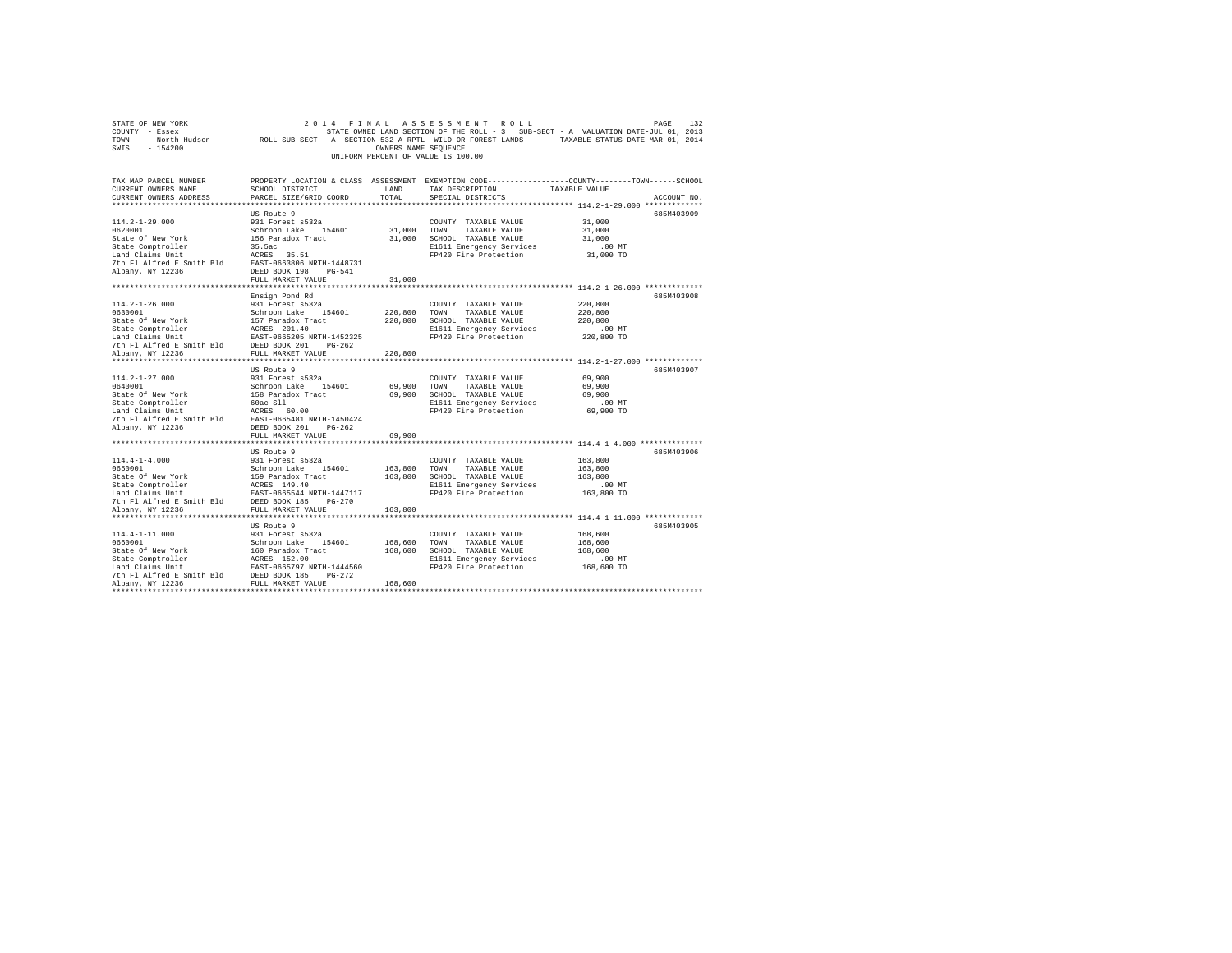|                | STATE OF NEW YORK |                                                            |  |  | 2014 FINAL ASSESSMENT ROLL         |  |  |  | PAGE                                                                              | - 133 |
|----------------|-------------------|------------------------------------------------------------|--|--|------------------------------------|--|--|--|-----------------------------------------------------------------------------------|-------|
| COUNTY - Essex |                   |                                                            |  |  |                                    |  |  |  | STATE OWNED LAND SECTION OF THE ROLL - 3 SUB-SECT - A VALUATION DATE-JUL 01, 2013 |       |
| TOWN           | - North Hudson    | ROLL SUB-SECT - A- SECTION 532-A RPTL WILD OR FOREST LANDS |  |  |                                    |  |  |  | TAXABLE STATUS DATE-MAR 01, 2014                                                  |       |
| SWIS           | - 154200          |                                                            |  |  | OWNERS NAME SEOUENCE               |  |  |  |                                                                                   |       |
|                |                   |                                                            |  |  | UNIFORM PERCENT OF VALUE IS 100.00 |  |  |  |                                                                                   |       |

| TAX MAP PARCEL NUMBER<br>CURRENT OWNERS NAME                                                                                                                                                                                           | SCHOOL DISTRICT | LAND | TAX DESCRIPTION TAXABLE VALUE                     | PROPERTY LOCATION & CLASS ASSESSMENT EXEMPTION CODE---------------COUNTY-------TOWN------SCHOOL                                                                                                                                        |
|----------------------------------------------------------------------------------------------------------------------------------------------------------------------------------------------------------------------------------------|-----------------|------|---------------------------------------------------|----------------------------------------------------------------------------------------------------------------------------------------------------------------------------------------------------------------------------------------|
| CURRENT OWNERS ADDRESS PARCEL SIZE/GRID COORD TOTAL                                                                                                                                                                                    |                 |      | SPECIAL DISTRICTS                                 | ACCOUNT NO.                                                                                                                                                                                                                            |
|                                                                                                                                                                                                                                        |                 |      |                                                   |                                                                                                                                                                                                                                        |
|                                                                                                                                                                                                                                        | Johnson Pond Rd |      |                                                   | 685M403904                                                                                                                                                                                                                             |
|                                                                                                                                                                                                                                        |                 |      |                                                   |                                                                                                                                                                                                                                        |
|                                                                                                                                                                                                                                        |                 |      |                                                   |                                                                                                                                                                                                                                        |
|                                                                                                                                                                                                                                        |                 |      |                                                   |                                                                                                                                                                                                                                        |
|                                                                                                                                                                                                                                        |                 |      |                                                   |                                                                                                                                                                                                                                        |
|                                                                                                                                                                                                                                        |                 |      |                                                   |                                                                                                                                                                                                                                        |
|                                                                                                                                                                                                                                        |                 |      |                                                   |                                                                                                                                                                                                                                        |
|                                                                                                                                                                                                                                        |                 |      |                                                   |                                                                                                                                                                                                                                        |
|                                                                                                                                                                                                                                        | Johnson Pond Rd |      |                                                   | 685M403903                                                                                                                                                                                                                             |
|                                                                                                                                                                                                                                        |                 |      |                                                   |                                                                                                                                                                                                                                        |
|                                                                                                                                                                                                                                        |                 |      |                                                   |                                                                                                                                                                                                                                        |
|                                                                                                                                                                                                                                        |                 |      |                                                   |                                                                                                                                                                                                                                        |
|                                                                                                                                                                                                                                        |                 |      |                                                   |                                                                                                                                                                                                                                        |
|                                                                                                                                                                                                                                        |                 |      |                                                   |                                                                                                                                                                                                                                        |
|                                                                                                                                                                                                                                        |                 |      |                                                   |                                                                                                                                                                                                                                        |
|                                                                                                                                                                                                                                        |                 |      |                                                   |                                                                                                                                                                                                                                        |
|                                                                                                                                                                                                                                        |                 |      |                                                   | 125.-1-13.000 931 Forest and 2018<br>0680001 129.1 Forest and 2018<br>06800001 129.1 COUNTY TAXABLE VALUE 85,300<br>25date Of New York 163 Paradox Tract 85,300 TON TAXABLE VALUE 85,300<br>25date Of New York 163 Paradox Tract 85,30 |
|                                                                                                                                                                                                                                        | Johnson Pond Rd |      |                                                   | 685M403902                                                                                                                                                                                                                             |
|                                                                                                                                                                                                                                        |                 |      | COUNTY TAXABLE VALUE                              | 900                                                                                                                                                                                                                                    |
|                                                                                                                                                                                                                                        |                 |      |                                                   | 900                                                                                                                                                                                                                                    |
|                                                                                                                                                                                                                                        |                 |      |                                                   | 900                                                                                                                                                                                                                                    |
|                                                                                                                                                                                                                                        |                 |      |                                                   | $.00$ MT                                                                                                                                                                                                                               |
|                                                                                                                                                                                                                                        |                 |      | E1611 Emergency Services<br>FP420 Fire Protection | 900 TO                                                                                                                                                                                                                                 |
|                                                                                                                                                                                                                                        |                 |      |                                                   |                                                                                                                                                                                                                                        |
| 125.12-1-5.000 931 Forest s532a COUNTY TAXABLE VALUE<br>6690001 931 Forest s532a 2000NTY TAXABLE VALUE<br>Schroon Lake 154601 900 TOWN TAXABLE VALUE<br>State Comptroller ECRES 0.04 900 SCHOOL TAXABLE VALUE<br>SLAG Claims Unit EXST |                 |      |                                                   |                                                                                                                                                                                                                                        |
|                                                                                                                                                                                                                                        |                 |      |                                                   |                                                                                                                                                                                                                                        |
|                                                                                                                                                                                                                                        |                 |      |                                                   | 685M403901                                                                                                                                                                                                                             |
|                                                                                                                                                                                                                                        |                 |      |                                                   |                                                                                                                                                                                                                                        |
|                                                                                                                                                                                                                                        |                 |      |                                                   |                                                                                                                                                                                                                                        |
|                                                                                                                                                                                                                                        |                 |      |                                                   |                                                                                                                                                                                                                                        |
|                                                                                                                                                                                                                                        |                 |      |                                                   | 00 MT.<br>108,300 TO                                                                                                                                                                                                                   |
|                                                                                                                                                                                                                                        |                 |      |                                                   |                                                                                                                                                                                                                                        |
|                                                                                                                                                                                                                                        |                 |      |                                                   |                                                                                                                                                                                                                                        |
|                                                                                                                                                                                                                                        |                 |      |                                                   |                                                                                                                                                                                                                                        |
|                                                                                                                                                                                                                                        |                 |      |                                                   |                                                                                                                                                                                                                                        |
|                                                                                                                                                                                                                                        | Johnson Pond Rd |      |                                                   | 685M404015                                                                                                                                                                                                                             |
|                                                                                                                                                                                                                                        |                 |      |                                                   |                                                                                                                                                                                                                                        |
|                                                                                                                                                                                                                                        |                 |      |                                                   |                                                                                                                                                                                                                                        |
|                                                                                                                                                                                                                                        |                 |      |                                                   |                                                                                                                                                                                                                                        |
|                                                                                                                                                                                                                                        |                 |      |                                                   |                                                                                                                                                                                                                                        |
|                                                                                                                                                                                                                                        |                 |      |                                                   |                                                                                                                                                                                                                                        |
|                                                                                                                                                                                                                                        |                 |      |                                                   |                                                                                                                                                                                                                                        |
|                                                                                                                                                                                                                                        |                 |      |                                                   |                                                                                                                                                                                                                                        |
|                                                                                                                                                                                                                                        |                 |      |                                                   |                                                                                                                                                                                                                                        |
|                                                                                                                                                                                                                                        |                 |      |                                                   |                                                                                                                                                                                                                                        |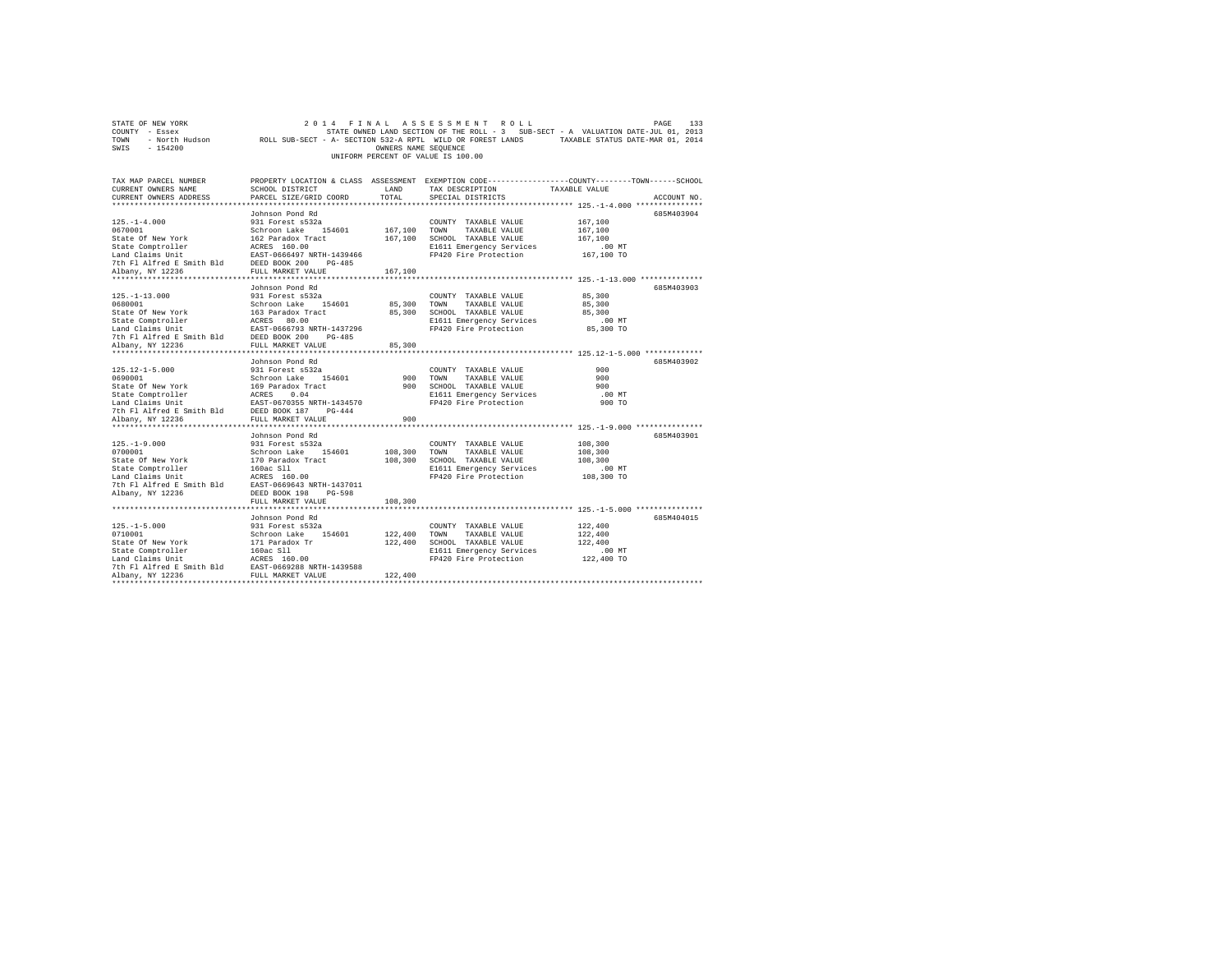| STATE OF NEW YORK                                                                                              |                                   |                      | 2014 FINAL ASSESSMENT ROLL         | PAGE                                                                                                       | 134 |
|----------------------------------------------------------------------------------------------------------------|-----------------------------------|----------------------|------------------------------------|------------------------------------------------------------------------------------------------------------|-----|
| COUNTY - Essex                                                                                                 |                                   |                      |                                    | STATE OWNED LAND SECTION OF THE ROLL - 3 SUB-SECT - A VALUATION DATE-JUL 01, 2013                          |     |
| TOWN                                                                                                           |                                   |                      |                                    | - North Hudson ROLL SUB-SECT - A- SECTION 532-A RPTL WILD OR FOREST LANDS TAXABLE STATUS DATE-MAR 01, 2014 |     |
| SWIS<br>$-154200$                                                                                              |                                   | OWNERS NAME SEQUENCE |                                    |                                                                                                            |     |
|                                                                                                                |                                   |                      | UNIFORM PERCENT OF VALUE IS 100.00 |                                                                                                            |     |
|                                                                                                                |                                   |                      |                                    |                                                                                                            |     |
|                                                                                                                |                                   |                      |                                    |                                                                                                            |     |
| TAX MAP PARCEL NUMBER                                                                                          |                                   |                      |                                    | PROPERTY LOCATION & CLASS ASSESSMENT EXEMPTION CODE----------------COUNTY-------TOWN-----SCHOOL            |     |
| CURRENT OWNERS NAME                                                                                            | <b>LAND</b><br>SCHOOL DISTRICT    |                      | TAX DESCRIPTION                    | TAXABLE VALUE                                                                                              |     |
| CURRENT OWNERS ADDRESS                                                                                         | PARCEL SIZE/GRID COORD            | TOTAL                | SPECIAL DISTRICTS                  | ACCOUNT NO.                                                                                                |     |
|                                                                                                                |                                   |                      |                                    |                                                                                                            |     |
|                                                                                                                | Johnson Pond Rd                   |                      |                                    | 685M404014                                                                                                 |     |
| $114.4 - 1 - 9.000$                                                                                            | 931 Forest s532a                  |                      | COUNTY TAXABLE VALUE               | 136,800                                                                                                    |     |
| 0720001                                                                                                        | Schroon Lake 154601               | 136,800 TOWN         | TAXABLE VALUE                      | 136,800                                                                                                    |     |
| State Of New York                                                                                              |                                   |                      | 136,800 SCHOOL TAXABLE VALUE       | 136,800                                                                                                    |     |
| State Comptroller                                                                                              | 172 Paradox Tract<br>ACRES 168.65 |                      | E1611 Emergency Services           | $.00$ MT                                                                                                   |     |
| Land Claims Unit                                                                                               | EAST-0668887 NRTH-1442384         |                      | FP420 Fire Protection              | 136,800 TO                                                                                                 |     |
| 7th Fl Alfred E Smith Bld DEED BOOK 198 PG-598                                                                 |                                   |                      |                                    |                                                                                                            |     |
| Albany, NY 12236                                                                                               | FULL MARKET VALUE                 | 136,800              |                                    |                                                                                                            |     |
|                                                                                                                |                                   |                      |                                    |                                                                                                            |     |
|                                                                                                                | US Route 9                        |                      |                                    | 685M404013                                                                                                 |     |
| $114.4 - 1 - 10.000$                                                                                           | 931 Forest s532a                  |                      | COUNTY TAXABLE VALUE               | 151,600                                                                                                    |     |
| 0730001                                                                                                        | Schroon Lake 154601               | 151,600 TOWN         | TAXABLE VALUE                      | 151,600                                                                                                    |     |
| State Of New York                                                                                              |                                   |                      | 151,600 SCHOOL TAXABLE VALUE       | 151,600                                                                                                    |     |
| State Comptroller                                                                                              | 173 Paradox Tract<br>ACRES 152.00 |                      | E1611 Emergency Services           | $.00$ MT                                                                                                   |     |
| Land Claims Unit<br>The EAST-0668497 NRTH-1444910<br>7th Fl Alfred E Smith Bld<br>DEED BOOK 166 PG-201         |                                   |                      | FP420 Fire Protection              | 151,600 TO                                                                                                 |     |
|                                                                                                                |                                   |                      |                                    |                                                                                                            |     |
| Albany, NY 12236                                                                                               | FULL MARKET VALUE                 | 151,600              |                                    |                                                                                                            |     |
|                                                                                                                |                                   |                      |                                    |                                                                                                            |     |
|                                                                                                                | US Route 9                        |                      |                                    | 685M404012                                                                                                 |     |
| $114.4 - 1 - 5.000$                                                                                            | 931 Forest s532a                  |                      | COUNTY TAXABLE VALUE               | 89,700                                                                                                     |     |
| 0740001                                                                                                        | Schroon Lake 154601               | 89,700 TOWN          | TAXABLE VALUE                      | 89,700                                                                                                     |     |
| State Of New York                                                                                              |                                   |                      | 89,700 SCHOOL TAXABLE VALUE        | 89,700                                                                                                     |     |
| State Comptroller                                                                                              | 174 Paradox Tract<br>150ac Sll    |                      | E1611 Emergency Services           | $.00$ MT                                                                                                   |     |
|                                                                                                                |                                   |                      | FP420 Fire Protection              | 89,700 TO                                                                                                  |     |
| State Competition of The Terms 2018<br>Tand Claims Unit<br>The PI Alfred E Smith Bld EAST-0668360 NRTH-1447463 |                                   |                      |                                    |                                                                                                            |     |
| Albany, NY 12236                                                                                               | FULL MARKET VALUE                 | 89,700               |                                    |                                                                                                            |     |
|                                                                                                                |                                   |                      |                                    |                                                                                                            |     |
|                                                                                                                | US Route 9                        |                      |                                    | 685M404011                                                                                                 |     |
| $114.2 - 1 - 24.000$                                                                                           | 931 Forest s532a                  |                      | COUNTY TAXABLE VALUE               | 114,200                                                                                                    |     |
| 0750001                                                                                                        | Schroon Lake 154601               | 114,200 TOWN         | TAXABLE VALUE                      | 114,200                                                                                                    |     |
| State Of New York                                                                                              |                                   |                      | 114,200 SCHOOL TAXABLE VALUE       | 114,200                                                                                                    |     |
| State Comptroller                                                                                              | 175 Paradox Tract<br>ACRES 160.00 |                      | E1611 Emergency Services           | $.00$ MT                                                                                                   |     |
|                                                                                                                |                                   |                      | FP420 Fire Protection              | 114,200 TO                                                                                                 |     |
| East -0667812 NRTH-1450147<br>7th Fl Alfred E Smith Bld<br>DEED BOOK 201 PG-262                                |                                   |                      |                                    |                                                                                                            |     |
| Albany, NY 12236                                                                                               | FULL MARKET VALUE                 | 114,200              |                                    |                                                                                                            |     |
|                                                                                                                |                                   |                      |                                    |                                                                                                            |     |
|                                                                                                                |                                   |                      |                                    |                                                                                                            |     |
|                                                                                                                | Ensign Pond Rd                    |                      |                                    | 685M404010                                                                                                 |     |
| $114.2 - 1 - 25.000$                                                                                           | 931 Forest s532a                  |                      | COUNTY TAXABLE VALUE               | 90,700                                                                                                     |     |
| 0760001                                                                                                        | Schroon Lake 154601               | 90,700               | TOWN<br>TAXABLE VALUE              | 90,700                                                                                                     |     |
| State Of New York                                                                                              | 176 Paradox Tract                 |                      | 90,700 SCHOOL TAXABLE VALUE        | 90,700                                                                                                     |     |
| State Comptroller                                                                                              | ACRES 100.80                      |                      | E1611 Emergency Services           | .00 MT                                                                                                     |     |
| EAST-0667958 NRTH-1452619<br>7th F1 Alfred E Smith Bld<br>DEED BOOK 201 PG-262                                 |                                   |                      | FP420 Fire Protection              | 90,700 TO                                                                                                  |     |
|                                                                                                                |                                   |                      |                                    |                                                                                                            |     |
| Albany, NY 12236                                                                                               | FULL MARKET VALUE                 | 90,700               |                                    |                                                                                                            |     |
|                                                                                                                |                                   |                      |                                    |                                                                                                            |     |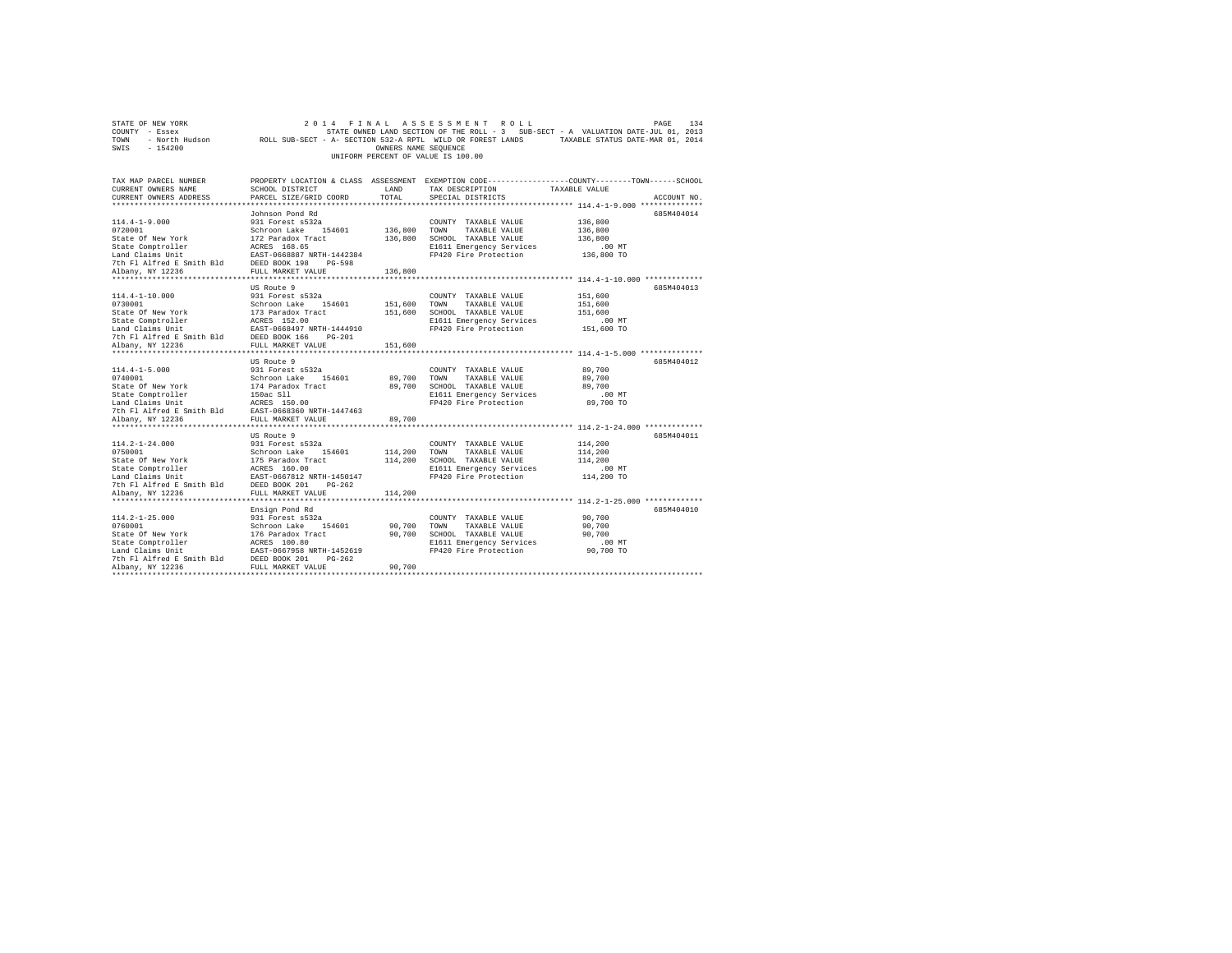| STATE OF NEW YORK<br>COUNTY - Essex<br>TOWN<br>$-154200$<br>SWIS                                                                                                                     |                                                                                                                                                                          | OWNERS NAME SEOUENCE          | 2014 FINAL ASSESSMENT ROLL<br>UNIFORM PERCENT OF VALUE IS 100.00                                                           | PAGE<br>135<br>STATE OWNED LAND SECTION OF THE ROLL - 3 SUB-SECT - A VALUATION DATE-JUL 01, 2013<br>- North Hudson ROLL SUB-SECT - A- SECTION 532-A RPTL WILD OR FOREST LANDS TAXABLE STATUS DATE-MAR 01, 2014 |
|--------------------------------------------------------------------------------------------------------------------------------------------------------------------------------------|--------------------------------------------------------------------------------------------------------------------------------------------------------------------------|-------------------------------|----------------------------------------------------------------------------------------------------------------------------|----------------------------------------------------------------------------------------------------------------------------------------------------------------------------------------------------------------|
| TAX MAP PARCEL NUMBER<br>CURRENT OWNERS NAME<br>CURRENT OWNERS ADDRESS                                                                                                               | SCHOOL DISTRICT<br>PARCEL SIZE/GRID COORD                                                                                                                                | LAND<br>TOTAL                 | TAX DESCRIPTION<br>SPECIAL DISTRICTS                                                                                       | PROPERTY LOCATION & CLASS ASSESSMENT EXEMPTION CODE---------------COUNTY-------TOWN------SCHOOL<br>TAXABLE VALUE<br>ACCOUNT NO.                                                                                |
| $114.2 - 1 - 18.000$<br>0770001<br>State Of New York<br>State Comptroller<br>Land Claims Unit<br>7th Fl Alfred E Smith Bld<br>Albany, NY 12236                                       | Ensign Pond Rd<br>931 Forest s532a<br>Schroon Lake 154601<br>177 Paradox Tract<br>ACRES 100.00<br>EAST-0667367 NRTH-1455247<br>DEED BOOK 202 PG-285<br>FULL MARKET VALUE | 105,400<br>105,400<br>105,400 | COUNTY TAXABLE VALUE<br>TOWN<br>TAXABLE VALUE<br>SCHOOL TAXABLE VALUE<br>E1611 Emergency Services<br>FP420 Fire Protection | 685M404009<br>105,400<br>105,400<br>105,400<br>$.00$ MT<br>105,400 TO                                                                                                                                          |
|                                                                                                                                                                                      |                                                                                                                                                                          |                               |                                                                                                                            |                                                                                                                                                                                                                |
| $105. - 1 - 32.000$<br>0780001<br>State Of New York<br>State Comptroller<br>Land Claims Unit<br>7th Fl Alfred E Smith Bld<br>Albany, NY 12236                                        | Duntley Rd<br>931 Forest s532a<br>Schroon Lake 154601<br>180 Paradox Tract<br>198ac Sll<br>ACRES 198.00<br>EAST-0671744 NRTH-1460976<br>DEED BOOK 189 PG-312             | 193,300<br>193,300            | COUNTY TAXABLE VALUE<br>TOWN<br>TAXABLE VALUE<br>SCHOOL TAXABLE VALUE<br>E1611 Emergency Services<br>FP420 Fire Protection | 685M404008<br>193,300<br>193,300<br>193,300<br>$.00$ MT<br>193,300 TO                                                                                                                                          |
|                                                                                                                                                                                      | FULL MARKET VALUE                                                                                                                                                        | 193,300                       |                                                                                                                            |                                                                                                                                                                                                                |
| $114.2 - 1 - 20.000$<br>0790001<br>State Of New York<br>State Comptroller<br>Land Claims Unit<br>7th Fl Alfred E Smith Bld                                                           | Ensign Pond Rd<br>931 Forest s532a<br>Schroon Lake 154601<br>182 Paradox Tract<br>ACRES 95.80<br>EAST-0668813 NRTH-1455411<br>DEED BOOK 203 PG-231                       | 118,800<br>118,800            | COUNTY TAXABLE VALUE<br>TOWN<br>TAXABLE VALUE<br>SCHOOL TAXABLE VALUE<br>E1611 Emergency Services<br>FP420 Fire Protection | 685M404007<br>118,800<br>118,800<br>118,800<br>$.00$ MT<br>118,800 TO                                                                                                                                          |
| Albany, NY 12236                                                                                                                                                                     | FULL MARKET VALUE                                                                                                                                                        | 118,800                       |                                                                                                                            |                                                                                                                                                                                                                |
| $114.2 - 1 - 23.000$<br>0800001<br>State Of New York<br>State Comptroller<br>Land Claims Unit<br>Land Claims Unit<br>7th Fl Alfred E Smith Bld FULL MARKET VALUE<br>Albany, NY 12336 | Ensign Pond Rd<br>931 Forest s532a - WTRFNT<br>Schroon Lake 154601<br>184 Paradox Tr<br>ACRES 160.00<br>EAST-0670455 NRTH-1450429                                        | 154,000<br>154,000<br>154,000 | COUNTY TAXABLE VALUE<br>TOWN TAXABLE VALUE<br>SCHOOL TAXABLE VALUE<br>E1611 Emergency Services<br>FP420 Fire Protection    | 685M404006<br>154,000<br>154,000<br>154,000<br>$.00$ MT<br>154,000 TO                                                                                                                                          |
|                                                                                                                                                                                      |                                                                                                                                                                          |                               |                                                                                                                            |                                                                                                                                                                                                                |
| $114.4 - 1 - 6.000$<br>0810001<br>State Of New York<br>State Comptroller<br>Land Claims Unit<br>7th F1 Alfred E Smith Bld FULL MARKET VALUE<br>Albany, NY 12236                      | US Route 9<br>931 Forest s532a<br>Schroon Lake 154601<br>185 Paradox Tract<br>ACRES 149.30<br>EAST-0670918 NRTH-1447814                                                  | 131,600<br>131,600<br>131,600 | COUNTY TAXABLE VALUE<br>TAXABLE VALUE<br>TOWN<br>SCHOOL TAXABLE VALUE<br>E1611 Emergency Services<br>FP420 Fire Protection | 685M404005<br>131,600<br>131,600<br>131,600<br>$.00$ MT<br>131,600 TO                                                                                                                                          |
| *******************                                                                                                                                                                  |                                                                                                                                                                          |                               |                                                                                                                            |                                                                                                                                                                                                                |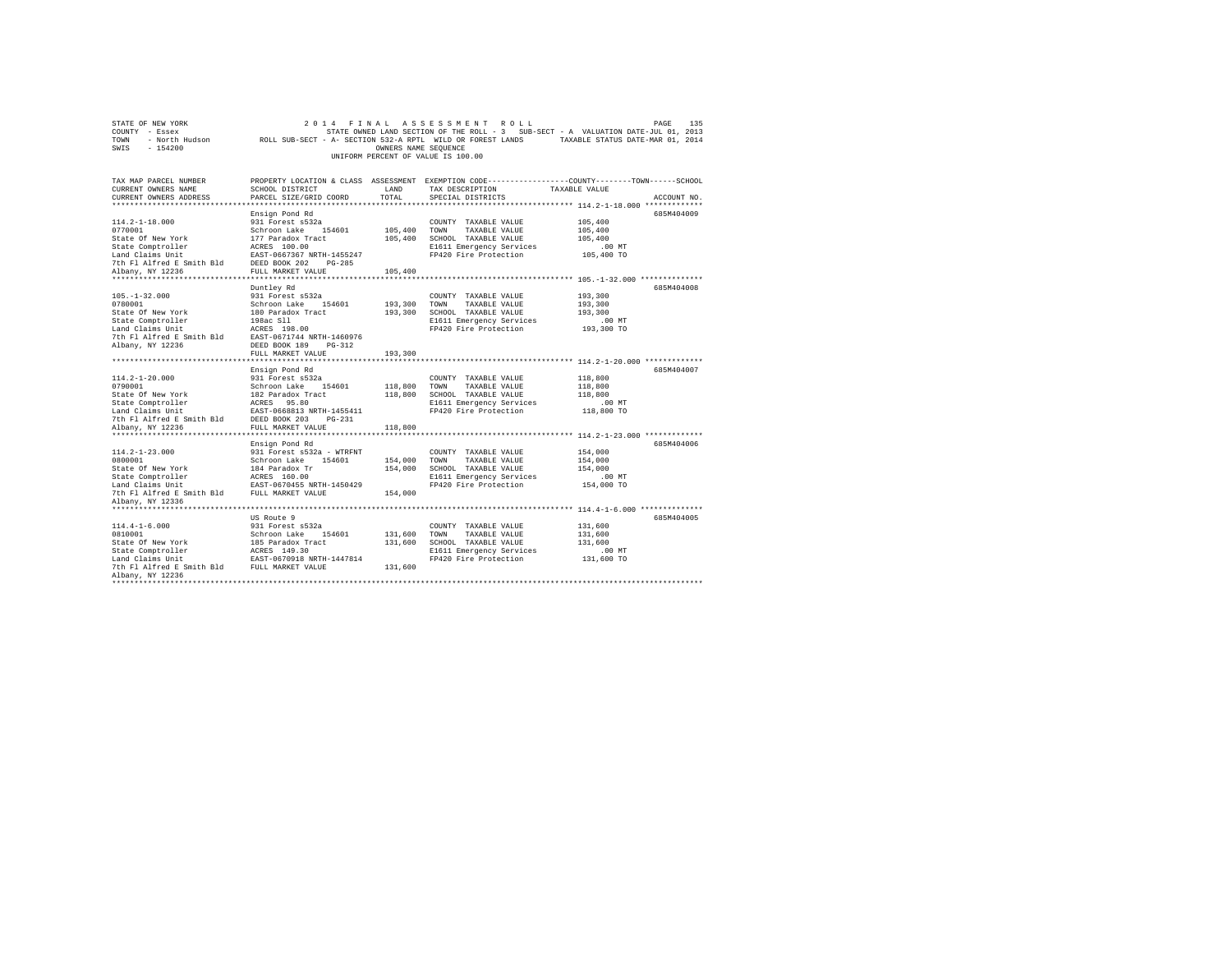|                | STATE OF NEW YORK |                                                            |                                    |                      |  | 2014 FINAL ASSESSMENT ROLL |                                                                                   | PAGE | 136 |
|----------------|-------------------|------------------------------------------------------------|------------------------------------|----------------------|--|----------------------------|-----------------------------------------------------------------------------------|------|-----|
| COUNTY - Essex |                   |                                                            |                                    |                      |  |                            | STATE OWNED LAND SECTION OF THE ROLL - 3 SUB-SECT - A VALUATION DATE-JUL 01, 2013 |      |     |
| TOWN           | - North Hudson    | ROLL SUB-SECT - A- SECTION 532-A RPTL WILD OR FOREST LANDS |                                    |                      |  |                            | TAXABLE STATUS DATE-MAR 01, 2014                                                  |      |     |
| SWIS           | - 154200          |                                                            |                                    | OWNERS NAME SEOUENCE |  |                            |                                                                                   |      |     |
|                |                   |                                                            | UNIFORM PERCENT OF VALUE IS 100.00 |                      |  |                            |                                                                                   |      |     |

| TAX MAP PARCEL NUMBER<br>CURRENT OWNERS NAME<br>CURRENT OWNERS ADDRESS                                                                                                                                                                      | SCHOOL DISTRICT<br>PARCEL SIZE/GRID COORD                    | LAND<br>TOTAL | PROPERTY LOCATION & CLASS ASSESSMENT EXEMPTION CODE----------------COUNTY-------TOWN------SCHOOL<br>TAX DESCRIPTION<br>SPECIAL DISTRICTS              | TAXABLE VALUE        | ACCOUNT NO. |
|---------------------------------------------------------------------------------------------------------------------------------------------------------------------------------------------------------------------------------------------|--------------------------------------------------------------|---------------|-------------------------------------------------------------------------------------------------------------------------------------------------------|----------------------|-------------|
|                                                                                                                                                                                                                                             |                                                              |               |                                                                                                                                                       |                      |             |
|                                                                                                                                                                                                                                             | US Route 9                                                   |               |                                                                                                                                                       |                      | 685M404004  |
| $114.4 - 1 - 7.000$                                                                                                                                                                                                                         |                                                              |               | 931 Forest s532a (2010) 2000 COUNTY TAXABLE VALUE<br>Schroon Lake 154601 147,100 TOWN TAXABLE VALUE<br>186 Paradox Tract 147,100 SCHOOL TAXABLE VALUE | 147,100              |             |
| 0820001<br>State Of New York                                                                                                                                                                                                                |                                                              |               |                                                                                                                                                       | 147,100              |             |
|                                                                                                                                                                                                                                             |                                                              |               |                                                                                                                                                       | 147,100              |             |
|                                                                                                                                                                                                                                             |                                                              |               | E1611 Emergency Services                                                                                                                              | 00 MT.<br>147,100 TO |             |
|                                                                                                                                                                                                                                             |                                                              |               | FP420 Fire Protection                                                                                                                                 |                      |             |
|                                                                                                                                                                                                                                             |                                                              |               |                                                                                                                                                       |                      |             |
| Albany, NY 12236                                                                                                                                                                                                                            | FULL MARKET VALUE                                            | 147,100       |                                                                                                                                                       |                      |             |
|                                                                                                                                                                                                                                             |                                                              |               |                                                                                                                                                       |                      |             |
|                                                                                                                                                                                                                                             | Johnson Pond Rd                                              |               |                                                                                                                                                       |                      | 685M404003  |
| $114.4 - 1 - 8.000$                                                                                                                                                                                                                         | 931 Forest s532a                                             |               | COUNTY TAXABLE VALUE                                                                                                                                  | 152,700              |             |
| 0830001 Schroon Lake 154601<br>State Of New York 187 Paradox Tract                                                                                                                                                                          |                                                              |               | 152,700 TOWN TAXABLE VALUE                                                                                                                            | 152,700              |             |
|                                                                                                                                                                                                                                             |                                                              |               | 152,700 SCHOOL TAXABLE VALUE                                                                                                                          | 152,700              |             |
| State Comptroller acks 168.70<br>Land Claims Unit Example 2015-057-0671519 NRTH-1442647<br>7th Fl Alfred E Smith Bld DESD BOOK 198 PG-598<br>Albany, NY 12236 FULL MARKET VALUE                                                             |                                                              |               | E1611 Emergency Services                                                                                                                              | $.00$ MT             |             |
|                                                                                                                                                                                                                                             |                                                              |               | FP420 Fire Protection                                                                                                                                 | 152,700 TO           |             |
|                                                                                                                                                                                                                                             |                                                              |               |                                                                                                                                                       |                      |             |
|                                                                                                                                                                                                                                             |                                                              | 152,700       |                                                                                                                                                       |                      |             |
|                                                                                                                                                                                                                                             |                                                              |               |                                                                                                                                                       |                      |             |
|                                                                                                                                                                                                                                             | Johnson Pond Rd                                              |               |                                                                                                                                                       |                      | 685M404002  |
| $126. - 1 - 6.000$                                                                                                                                                                                                                          | 931 Forest s532a<br>Schroon Lake 154601                      |               | COUNTY TAXABLE VALUE<br>123,600 TOWN TAXABLE VALUE<br>COUNTY TAXABLE VALUE                                                                            | 123,600              |             |
| 0840001                                                                                                                                                                                                                                     |                                                              |               |                                                                                                                                                       | 123,600              |             |
|                                                                                                                                                                                                                                             |                                                              |               |                                                                                                                                                       | 123,600              |             |
|                                                                                                                                                                                                                                             |                                                              |               |                                                                                                                                                       | $.00 \text{ MT}$     |             |
|                                                                                                                                                                                                                                             |                                                              |               | FP420 Fire Protection 123,600 TO                                                                                                                      |                      |             |
| Continue the Magnetic Control of Magnetic Control (123,600 SCHOOL TAXABLE VALUE State Of New York 155 Paradox Tract 123,600 SCHOOL TAXABLE VALUE Experience and the Magnetic Experience of the Magnetic Control of Magnetic Co              |                                                              |               |                                                                                                                                                       |                      |             |
|                                                                                                                                                                                                                                             |                                                              |               |                                                                                                                                                       |                      |             |
|                                                                                                                                                                                                                                             | Johnson Pond Rd                                              |               |                                                                                                                                                       |                      | 685M404001  |
|                                                                                                                                                                                                                                             |                                                              |               |                                                                                                                                                       |                      |             |
|                                                                                                                                                                                                                                             |                                                              |               |                                                                                                                                                       |                      |             |
|                                                                                                                                                                                                                                             |                                                              |               |                                                                                                                                                       |                      |             |
|                                                                                                                                                                                                                                             |                                                              |               |                                                                                                                                                       |                      |             |
|                                                                                                                                                                                                                                             |                                                              |               |                                                                                                                                                       |                      |             |
|                                                                                                                                                                                                                                             |                                                              |               |                                                                                                                                                       |                      |             |
|                                                                                                                                                                                                                                             |                                                              |               |                                                                                                                                                       |                      |             |
| 126.-1-1.000<br>31 Forest 532a<br>081 Forest 532a<br>School Label 101,700 TONN TAXABLE VALUE 101,700<br>State Of New York 196 Paradox Tr<br>26 Paradox Tr<br>26 Paradox Trip 101,700 SCHOOL TAXABLE VALUE 101,700<br>2010 TAXABLE VALUE 101 |                                                              |               |                                                                                                                                                       |                      |             |
|                                                                                                                                                                                                                                             | Ensign Pond Rd                                               |               |                                                                                                                                                       |                      | 685M404115  |
| $115. - 1 - 23.000$                                                                                                                                                                                                                         |                                                              |               | COUNTY TAXABLE VALUE                                                                                                                                  | 82,700               |             |
| 0860001                                                                                                                                                                                                                                     | 931 Forest s532a<br>Schroon Lake 154601<br>197 Paradox Tract | 82.700 TOWN   | TAXABLE VALUE                                                                                                                                         | 82,700               |             |
| State Of New York                                                                                                                                                                                                                           |                                                              | 82,700        | SCHOOL TAXABLE VALUE                                                                                                                                  | 82,700               |             |
| State Comptroller                                                                                                                                                                                                                           |                                                              |               | E1611 Emergency Services                                                                                                                              |                      |             |
| Land Claims Unit                                                                                                                                                                                                                            | 160ac S11<br>ACRES 160.00                                    |               | FP420 Fire Protection                                                                                                                                 | 00 MT.<br>82,700 TO  |             |
| 7th F1 Alfred E Smith Bld EAST-0674843 NRTH-1440218                                                                                                                                                                                         |                                                              |               |                                                                                                                                                       |                      |             |
| Albany, NY 12236                                                                                                                                                                                                                            | FULL MARKET VALUE                                            | 82,700        |                                                                                                                                                       |                      |             |
|                                                                                                                                                                                                                                             |                                                              |               |                                                                                                                                                       |                      |             |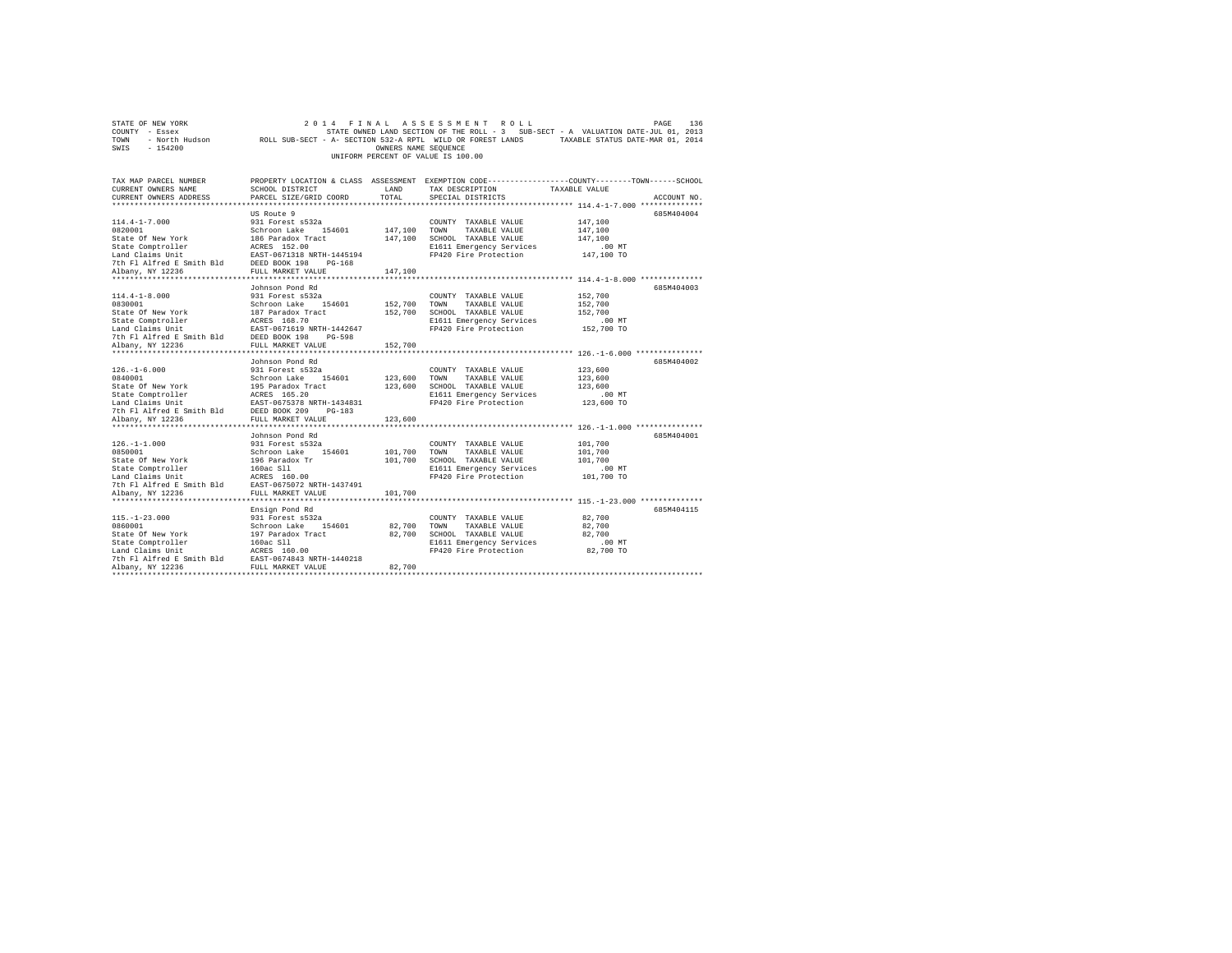| STATE OF NEW YORK<br>COUNTY - Essex<br>TOWN - North Hudson ROLL SUB-SECT - A- SECTION 532-A RPTL WILD OR FOREST LANDS TAXABLE STATUS DATE-MAR 01, 2014<br>SWIS - 154200 |                                                                                                                                                           | OWNERS NAME SEQUENCE | 2014 FINAL ASSESSMENT ROLL<br>STATE OWNED LAND SECTION OF THE ROLL - 3 SUB-SECT - A VALUATION DATE-JUL 01, 2013<br>UNIFORM PERCENT OF VALUE IS 100.00 |                                                         | 137<br>PAGE |
|-------------------------------------------------------------------------------------------------------------------------------------------------------------------------|-----------------------------------------------------------------------------------------------------------------------------------------------------------|----------------------|-------------------------------------------------------------------------------------------------------------------------------------------------------|---------------------------------------------------------|-------------|
| TAX MAP PARCEL NUMBER<br>CURRENT OWNERS NAME<br>CURRENT OWNERS ADDRESS                                                                                                  | SCHOOL DISTRICT<br>PARCEL SIZE/GRID COORD                                                                                                                 | LAND<br>TOTAL        | PROPERTY LOCATION & CLASS ASSESSMENT EXEMPTION CODE---------------COUNTY-------TOWN------SCHOOL<br>TAX DESCRIPTION<br>SPECIAL DISTRICTS               | TAXABLE VALUE                                           | ACCOUNT NO. |
|                                                                                                                                                                         |                                                                                                                                                           |                      |                                                                                                                                                       |                                                         |             |
| $115. - 1 - 18.000$<br>0870001<br>State Of New York                                                                                                                     | Ensign Pond Rd<br>931 Forest s532a<br>Schroon Lake 154601<br>198 Paradox Tract                                                                            | 153,800 TOWN         | COUNTY TAXABLE VALUE<br>TAXABLE VALUE<br>153,800 SCHOOL TAXABLE VALUE                                                                                 | 153,800<br>153,800<br>153,800                           | 685M404114  |
| State Comptroller<br>Land Claims Unit<br>7th Fl Alfred E Smith Bld<br>Albany, NY 12236                                                                                  | 168.7ac Sll<br>ACRES 168.70<br>EAST-0674514 NRTH-1442908<br>DEED BOOK 199 PG-82                                                                           |                      | E1611 Emergency Services<br>FP420 Fire Protection                                                                                                     | $.00$ MT<br>153,800 TO                                  |             |
|                                                                                                                                                                         | FULL MARKET VALUE                                                                                                                                         | 153,800              |                                                                                                                                                       |                                                         |             |
| $115. - 1 - 17.000$                                                                                                                                                     | Ensign Pond Rd<br>931 Forest s532a                                                                                                                        |                      | COUNTY TAXABLE VALUE                                                                                                                                  | 143,600                                                 | 685M404113  |
| 0880001<br>State Of New York<br>State Comptroller                                                                                                                       | Schroon Lake 154601<br>199 Paradox Tract<br>152ac Sll                                                                                                     | 143,600 TOWN         | TAXABLE VALUE<br>143,600 SCHOOL TAXABLE VALUE<br>E1611 Emergency Services                                                                             | 143,600<br>143,600<br>$.00$ MT                          |             |
| Land Claims Unit<br>7th Fl Alfred E Smith Bld<br>Albany, NY 12236                                                                                                       | ACRES 152.00<br>EAST-0674118 NRTH-1445611<br>FULL MARKET VALUE                                                                                            | 143,600              | FP420 Fire Protection                                                                                                                                 | 143,600 TO                                              |             |
|                                                                                                                                                                         | Ensign Pond Rd                                                                                                                                            |                      |                                                                                                                                                       |                                                         | 685M404112  |
| $115. - 1 - 12.000$<br>0890001<br>State Of New York<br>State Comptroller<br>Land Claims Unit<br>7th Fl Alfred E Smith Bld<br>Albany, NY 12236                           | 931 Forest s532a - WTRFNT<br>Schroon Lake 154601<br>200 Paradox Tract<br>149.4ac Sll<br>ACRES 149.40<br>EAST-0673760 NRTH-1448035<br>DEED BOOK 198 PG-114 |                      | COUNTY TAXABLE VALUE<br>145,100 TOWN<br>TAXABLE VALUE<br>145,100 SCHOOL TAXABLE VALUE<br>E1611 Emergency Services<br>FP420 Fire Protection            | 145,100<br>145,100<br>145,100<br>$.00$ MT<br>145,100 TO |             |
|                                                                                                                                                                         | FULL MARKET VALUE                                                                                                                                         | 145,100              |                                                                                                                                                       |                                                         |             |
| $115. - 1 - 11.000$<br>0900001<br>State Of New York                                                                                                                     | Ensign Pond Rd<br>931 Forest s532a - WTRFNT<br>Schroon Lake 154601<br>201 Paradox Tract                                                                   | 168,200 TOWN         | COUNTY TAXABLE VALUE<br>TAXABLE VALUE<br>168,200 SCHOOL TAXABLE VALUE                                                                                 | 168,200<br>168,200<br>168,200                           | 685M404111  |
| State Comptroller<br>Land Claims Unit<br>7th Fl Alfred E Smith Bld<br>Albany, NY 12236                                                                                  | ACRES 160.00<br>EAST-0673474 NRTH-1450581<br>DEED BOOK 135 PG-327<br>FULL MARKET VALUE                                                                    | 168,200              | E1611 Emergency Services<br>FP420 Fire Protection                                                                                                     | $.00$ MT<br>168,200 TO                                  |             |
|                                                                                                                                                                         |                                                                                                                                                           |                      |                                                                                                                                                       |                                                         |             |
| $115. - 1 - 3.000$<br>0910001<br>State Of New York<br>State Comptroller<br>Land Claims Unit                                                                             | Ensign Pond Rd<br>931 Forest s532a - WTRFNT<br>Schroon Lake 154601<br>203 Paradox Tract<br>ACRES 152.70<br>EAST-0673155 NRTH-1453100                      |                      | COUNTY TAXABLE VALUE<br>199,200 TOWN TAXABLE VALUE<br>199,200 SCHOOL TAXABLE VALUE<br>E1611 Emergency Services<br>FP420 Fire Protection               | 199,200<br>199,200<br>199,200<br>.00 MT<br>199,200 TO   | 685M404110  |
| 7th Fl Alfred E Smith Bld DEED BOOK 135 PG-327<br>Albany, NY 12236                                                                                                      | FULL MARKET VALUE                                                                                                                                         | 199,200              |                                                                                                                                                       |                                                         |             |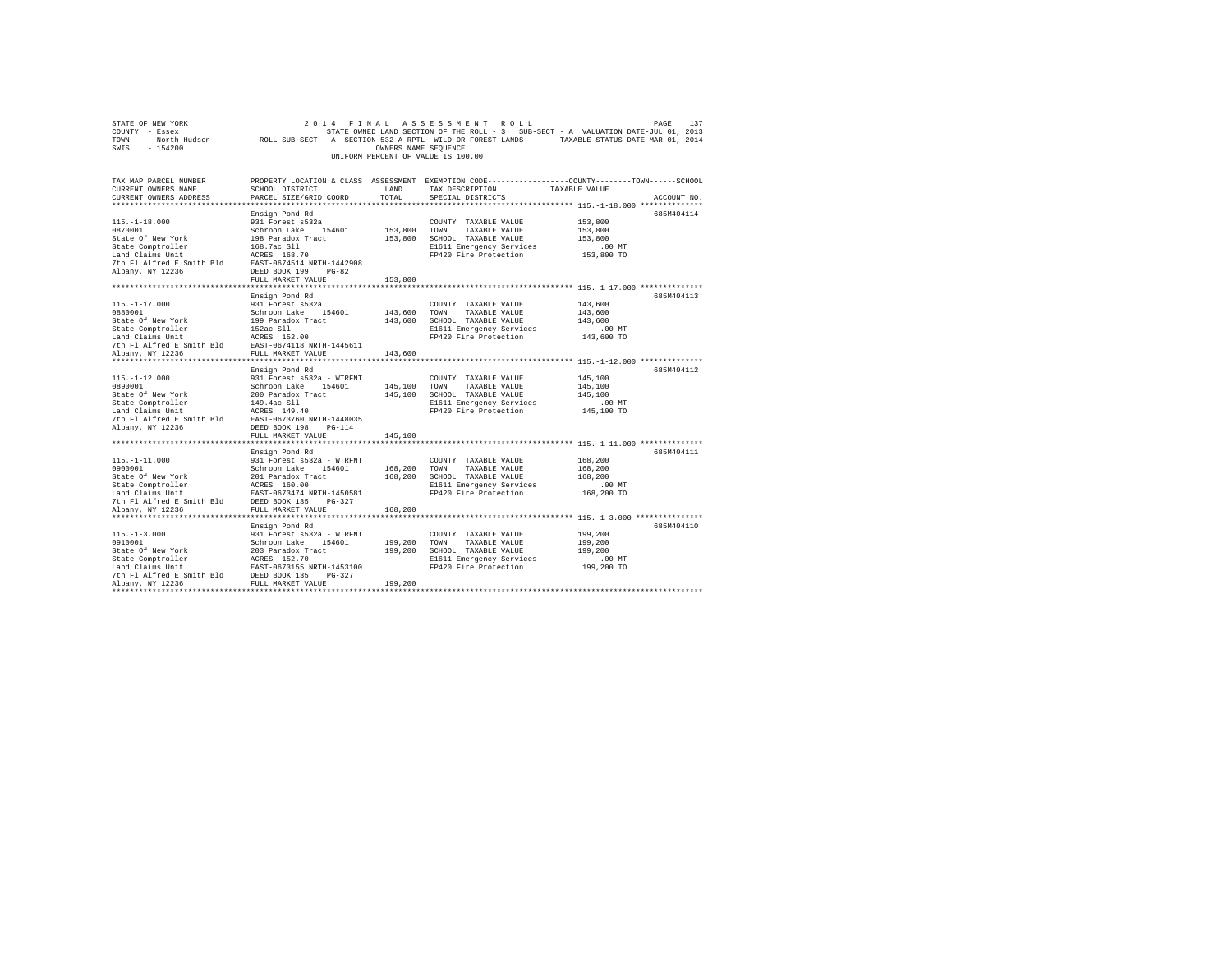|                                                                                                                                                                                                                                            |                                                                                                                             |         | UNIFORM PERCENT OF VALUE IS 100.00                                                                                                      | $\begin{tabular}{lllllllllllllllllllllll} \multicolumn{2}{c }{\textbf{COMNT}} & \multicolumn{2}{c }{\textbf{ROL}} & \multicolumn{2}{c }{\textbf{PAGE}} & \multicolumn{2}{c }{\textbf{PAGE}} & \multicolumn{2}{c }{\textbf{PAGE}} & \multicolumn{2}{c }{\textbf{PAGE}} & \multicolumn{2}{c }{\textbf{PAGE}} & \multicolumn{2}{c }{\textbf{PAGE}} & \multicolumn{2}{c }{\textbf{PAGE}} & \multicolumn{2}{c }{\textbf{PAGE}} & \multicolumn{2}{c }{\textbf{PAGE}} & \multic$ |
|--------------------------------------------------------------------------------------------------------------------------------------------------------------------------------------------------------------------------------------------|-----------------------------------------------------------------------------------------------------------------------------|---------|-----------------------------------------------------------------------------------------------------------------------------------------|---------------------------------------------------------------------------------------------------------------------------------------------------------------------------------------------------------------------------------------------------------------------------------------------------------------------------------------------------------------------------------------------------------------------------------------------------------------------------|
| TAX MAP PARCEL NUMBER<br>CURRENT OWNERS NAME<br>CURRENT OWNERS ADDRESS                                                                                                                                                                     | PARCEL SIZE/GRID COORD                                                                                                      | TOTAL   | SCHOOL DISTRICT TAND TAX DESCRIPTION<br>SPECIAL DISTRICTS                                                                               | PROPERTY LOCATION & CLASS ASSESSMENT EXEMPTION CODE---------------COUNTY-------TOWN------SCHOOL<br>TAXABLE VALUE<br>ACCOUNT NO.                                                                                                                                                                                                                                                                                                                                           |
| $105. - 1 - 33.000$<br>0920001<br>State Of New York<br>State Comptroller<br>Land Claims Unit<br>Land Claims Unit<br>2008 511<br>7th F1 Alfred E Smith B1d<br>EAST-0672410 NRTH-1458858<br>Nhony NY 19926<br>Albany, NY 12236               | Ensign Pond Rd<br>931 Forest s532a<br>Schroon Lake 154601<br>205 Paradox Tract<br>DEED BOOK 203 PG-333<br>FULL MARKET VALUE | 103,900 | COUNTY TAXABLE VALUE<br>103,900 TOWN TAXABLE VALUE<br>103,900 SCHOOL TAXABLE VALUE<br>E1611 Emergency Services<br>FP420 Fire Protection | 685M404109<br>103,900<br>103,900<br>103,900<br>$.00$ MT<br>103,900 TO                                                                                                                                                                                                                                                                                                                                                                                                     |
| $114.2 - 1 - 21.000$<br>0930001<br>7th Fl Alfred E Smith Bld BEED BOOK 202 PG-285<br>Albany. NY 12236 FULL MARKET VALUE<br>Albany, NY 12236                                                                                                | Ensign Pond Rd<br>931 Forest s532a<br>Schroon Lake 154601<br>EAST-0670285 NRTH-1455107                                      | 124,300 | COUNTY TAXABLE VALUE<br>124,300 TOWN TAXABLE VALUE<br>124,300 SCHOOL TAXABLE VALUE<br>E1611 Emergency Services<br>FP420 Fire Protection | 685M404108<br>124,300<br>124,300<br>124,300<br>$.00$ MT<br>124,300 TO                                                                                                                                                                                                                                                                                                                                                                                                     |
| $105. - 1 - 31.000$                                                                                                                                                                                                                        | Ensign Pond Rd<br>931 Forest s532a<br>Schroon Lake 154601<br>FULL MARKET VALUE                                              | 87,900  | COUNTY TAXABLE VALUE<br>87,900 TOWN TAXABLE VALUE<br>87,900 SCHOOL TAXABLE VALUE<br>E1611 Emergency Services<br>FP420 Fire Protection   | 685M404107<br>87,900<br>87,900<br>87,900<br>$.00$ MT<br>87,900 TO                                                                                                                                                                                                                                                                                                                                                                                                         |
| $105. - 1 - 45.000$<br>0960001<br>State Of New York<br>State Comptroller 20ac S11<br>Land Claims Unit<br>7th F1 AIFred E Smith Bld<br>EAST-0676328 NRTH-1455207<br>The MY 10026 Smith Bld<br>EAST-0676328 NRTH-1455207<br>Albany, NY 12236 | Ensign Pond Rd<br>931 Forest s532a<br>Schroon Lake 154601<br>211 Paradox Tract<br>DEED BOOK 202 PG-285<br>FULL MARKET VALUE | 28,800  | COUNTY TAXABLE VALUE<br>28,800 TOWN TAXABLE VALUE<br>28,800 SCHOOL TAXABLE VALUE<br>E1611 Emergency Services<br>FP420 Fire Protection   | 685M404105<br>28,800<br>28,800<br>28,800<br>$.00$ MT<br>28,800 TO                                                                                                                                                                                                                                                                                                                                                                                                         |
| $115. - 1 - 4.000$<br>0970001<br>State Of New York 212 Paradox Tract<br>State Comptroller 150ac S11<br>Land Claims Unit 160ac 160.00<br>7th Fl Alfred E Smith Bld EAST-0676042 NRTH-1453484<br>Albany, NY 12236                            | Ensign Pond Rd<br>931 Forest s532a - WTRFNT<br>Schroon Lake 154601<br>DEED BOOK 202 PG-285<br>FULL MARKET VALUE             | 186,400 | COUNTY TAXABLE VALUE<br>186,400 TOWN TAXABLE VALUE<br>186,400 SCHOOL TAXABLE VALUE<br>E1611 Emergency Services<br>FP420 Fire Protection | 685M404104<br>186,400<br>186,400<br>186,400<br>$.00$ MT<br>186,400 TO                                                                                                                                                                                                                                                                                                                                                                                                     |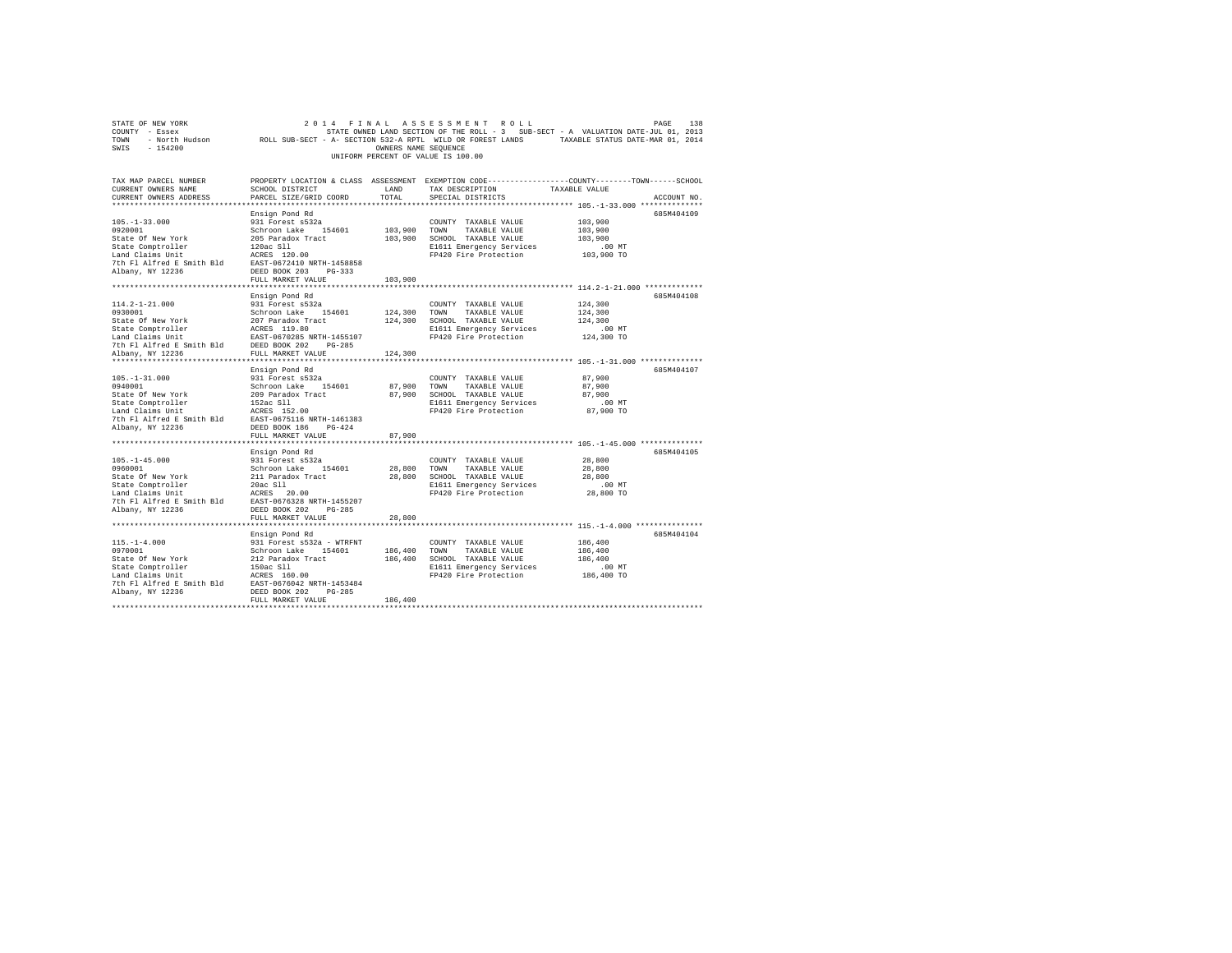| STATE OF NEW YORK                                                                                                                                                                                                                                                                                                                                                 |                          |                      | 2014 FINAL ASSESSMENT ROLL                        | 139<br>PAGE                                                                                                     |
|-------------------------------------------------------------------------------------------------------------------------------------------------------------------------------------------------------------------------------------------------------------------------------------------------------------------------------------------------------------------|--------------------------|----------------------|---------------------------------------------------|-----------------------------------------------------------------------------------------------------------------|
| COUNTY - Essex                                                                                                                                                                                                                                                                                                                                                    |                          |                      |                                                   | STATE OWNED LAND SECTION OF THE ROLL - 3 SUB-SECT - A VALUATION DATE-JUL 01, 2013                               |
|                                                                                                                                                                                                                                                                                                                                                                   |                          |                      |                                                   | TOWN - North Hudson ROLL SUB-SECT - A- SECTION 532-A RPTL WILD OR FOREST LANDS TAXABLE STATUS DATE-MAR 01, 2014 |
| $-154200$<br>SWIS                                                                                                                                                                                                                                                                                                                                                 |                          | OWNERS NAME SEQUENCE |                                                   |                                                                                                                 |
|                                                                                                                                                                                                                                                                                                                                                                   |                          |                      | UNIFORM PERCENT OF VALUE IS 100.00                |                                                                                                                 |
|                                                                                                                                                                                                                                                                                                                                                                   |                          |                      |                                                   |                                                                                                                 |
|                                                                                                                                                                                                                                                                                                                                                                   |                          |                      |                                                   |                                                                                                                 |
| TAX MAP PARCEL NUMBER                                                                                                                                                                                                                                                                                                                                             |                          |                      |                                                   | PROPERTY LOCATION & CLASS ASSESSMENT EXEMPTION CODE---------------COUNTY-------TOWN------SCHOOL                 |
| CURRENT OWNERS NAME                                                                                                                                                                                                                                                                                                                                               | SCHOOL DISTRICT          | LAND                 | TAX DESCRIPTION                                   | TAXABLE VALUE                                                                                                   |
| CURRENT OWNERS ADDRESS                                                                                                                                                                                                                                                                                                                                            | PARCEL SIZE/GRID COORD   | TOTAL                | SPECIAL DISTRICTS                                 | ACCOUNT NO.                                                                                                     |
|                                                                                                                                                                                                                                                                                                                                                                   |                          |                      |                                                   |                                                                                                                 |
|                                                                                                                                                                                                                                                                                                                                                                   |                          |                      |                                                   | 685M404103                                                                                                      |
|                                                                                                                                                                                                                                                                                                                                                                   | Ensign Pond Rd           |                      |                                                   |                                                                                                                 |
| $115. - 1 - 10.000$                                                                                                                                                                                                                                                                                                                                               | 931 Forest s532a         |                      | COUNTY TAXABLE VALUE                              | 199,000                                                                                                         |
| 0980001                                                                                                                                                                                                                                                                                                                                                           | Schroon Lake 154601      | 199,000 TOWN         | TAXABLE VALUE                                     | 199,000                                                                                                         |
|                                                                                                                                                                                                                                                                                                                                                                   |                          |                      | 199,000 SCHOOL TAXABLE VALUE                      | 199,000                                                                                                         |
| State Of New York<br>State Comptroller<br>213 Paradox Tract<br>213 Paradox Tract<br>213 Paradox Tract<br>213 Paradox Tract<br>213 Paradox Tract<br>2010 Paradox Paradox Paradox Paradox<br>214 Paradox Paradox Paradox<br>214 PULL MARKET VALUE<br>                                                                                                               |                          |                      | E1611 Emergency Services                          | $.00$ MT                                                                                                        |
|                                                                                                                                                                                                                                                                                                                                                                   |                          |                      | FP420 Fire Protection                             | 199,000 TO                                                                                                      |
|                                                                                                                                                                                                                                                                                                                                                                   |                          |                      |                                                   |                                                                                                                 |
|                                                                                                                                                                                                                                                                                                                                                                   |                          | 199,000              |                                                   |                                                                                                                 |
|                                                                                                                                                                                                                                                                                                                                                                   |                          |                      |                                                   |                                                                                                                 |
|                                                                                                                                                                                                                                                                                                                                                                   | Ensign Pond Rd           |                      |                                                   | 685M404102                                                                                                      |
| $115. - 1 - 13.000$                                                                                                                                                                                                                                                                                                                                               | 931 Forest s532a         |                      | COUNTY TAXABLE VALUE                              | 198,500                                                                                                         |
| 0990001                                                                                                                                                                                                                                                                                                                                                           | Schroon Lake 154601      |                      | 198,500 TOWN TAXABLE VALUE                        | 198,500                                                                                                         |
| State Of New York                                                                                                                                                                                                                                                                                                                                                 | 214 Paradox Tract        |                      | 198,500 SCHOOL TAXABLE VALUE                      | 198,500                                                                                                         |
| State Comptroller<br>149ac Sll<br>Land Claims Unit<br>149ac Sll<br>16. Range 16. Range 16. Range 16. Range 16. Range 1148442<br>7th Fl Alfred E Smith Bld<br>20236 DEED BOOK 198 PG-114                                                                                                                                                                           |                          |                      | E1611 Emergency Services                          | $.00$ MT                                                                                                        |
|                                                                                                                                                                                                                                                                                                                                                                   |                          |                      | FP420 Fire Protection                             | 198,500 TO                                                                                                      |
|                                                                                                                                                                                                                                                                                                                                                                   |                          |                      |                                                   |                                                                                                                 |
| Albany, NY 12236                                                                                                                                                                                                                                                                                                                                                  | DEED BOOK 198 PG-114     |                      |                                                   |                                                                                                                 |
|                                                                                                                                                                                                                                                                                                                                                                   | FULL MARKET VALUE        | 198,500              |                                                   |                                                                                                                 |
|                                                                                                                                                                                                                                                                                                                                                                   |                          |                      |                                                   |                                                                                                                 |
|                                                                                                                                                                                                                                                                                                                                                                   | Ensign Pond Rd           |                      |                                                   | 685M404101                                                                                                      |
| $115. - 1 - 16.000$                                                                                                                                                                                                                                                                                                                                               | 931 Forest s532a         |                      | COUNTY TAXABLE VALUE                              | 167.600                                                                                                         |
| 1000001                                                                                                                                                                                                                                                                                                                                                           | Schroon Lake 154601      | 167,600              | TOWN<br>TAXABLE VALUE                             | 167,600                                                                                                         |
|                                                                                                                                                                                                                                                                                                                                                                   |                          |                      |                                                   | 167,600                                                                                                         |
|                                                                                                                                                                                                                                                                                                                                                                   |                          |                      | 167,600 SCHOOL TAXABLE VALUE                      |                                                                                                                 |
| State of New York 215 Paradox Tract<br>State Comptroller 255 Paradox Tract<br>152ac S11 152ac S11 200<br>152ac S152.00<br>7th Fl Alfred E Smith Bld RAST-0676886 NRTH-1445916                                                                                                                                                                                     |                          |                      | E1611 Emergency Services                          | $.00$ MT                                                                                                        |
|                                                                                                                                                                                                                                                                                                                                                                   |                          |                      | FP420 Fire Protection                             | 167,600 TO                                                                                                      |
|                                                                                                                                                                                                                                                                                                                                                                   |                          |                      |                                                   |                                                                                                                 |
| Albany, NY 12236                                                                                                                                                                                                                                                                                                                                                  | DEED BOOK 198 PG-114     |                      |                                                   |                                                                                                                 |
|                                                                                                                                                                                                                                                                                                                                                                   | FULL MARKET VALUE        | 167,600              |                                                   |                                                                                                                 |
|                                                                                                                                                                                                                                                                                                                                                                   |                          |                      |                                                   |                                                                                                                 |
|                                                                                                                                                                                                                                                                                                                                                                   | Ensign Pond Rd           |                      |                                                   | 685M404214                                                                                                      |
| $115. - 1 - 19.000$                                                                                                                                                                                                                                                                                                                                               | 931 Forest s532a         |                      | COUNTY TAXABLE VALUE                              | 139,800                                                                                                         |
| 1010001                                                                                                                                                                                                                                                                                                                                                           | Schroon Lake 154601      | 139,800 TOWN         | TAXABLE VALUE                                     | 139,800                                                                                                         |
| $\begin{tabular}{lllllllllllll} \texttt{State Of New York} & & & & & & & \\ \texttt{State Of New York} & & & & & & & \\ \texttt{State Controller} & & & & & & 168.7ac & \\ \texttt{Land Claim Unit} & & & & & & & \\ \texttt{Land Claim Unit} & & & & & & \\ \texttt{ZME} & & & & & & & \\ \end{tabular} \label{tab:2}$<br>State Of New York<br>State Comptroller |                          |                      | 139,800 SCHOOL TAXABLE VALUE                      | 139,800                                                                                                         |
|                                                                                                                                                                                                                                                                                                                                                                   |                          |                      | E1611 Emergency Services                          | $.00$ MT                                                                                                        |
|                                                                                                                                                                                                                                                                                                                                                                   |                          |                      | FP420 Fire Protection                             | 139,800 TO                                                                                                      |
|                                                                                                                                                                                                                                                                                                                                                                   |                          |                      |                                                   |                                                                                                                 |
| Albany, NY 12236                                                                                                                                                                                                                                                                                                                                                  | DEED BOOK 199<br>$PG-82$ |                      |                                                   |                                                                                                                 |
|                                                                                                                                                                                                                                                                                                                                                                   | FULL MARKET VALUE        | 139,800              |                                                   |                                                                                                                 |
|                                                                                                                                                                                                                                                                                                                                                                   |                          |                      |                                                   |                                                                                                                 |
|                                                                                                                                                                                                                                                                                                                                                                   | Ensign Pond Rd           |                      |                                                   | 685M404213                                                                                                      |
|                                                                                                                                                                                                                                                                                                                                                                   |                          |                      | COUNTY TAXABLE VALUE                              | 99,300                                                                                                          |
|                                                                                                                                                                                                                                                                                                                                                                   |                          |                      | 99,300 TOWN TAXABLE VALUE                         | 99,300                                                                                                          |
|                                                                                                                                                                                                                                                                                                                                                                   |                          |                      | 99,300 SCHOOL TAXABLE VALUE                       | 99,300                                                                                                          |
|                                                                                                                                                                                                                                                                                                                                                                   |                          |                      |                                                   |                                                                                                                 |
|                                                                                                                                                                                                                                                                                                                                                                   |                          |                      | E1611 Emergency Services<br>FP420 Fire Protection | $.00$ MT                                                                                                        |
|                                                                                                                                                                                                                                                                                                                                                                   |                          |                      |                                                   | 99,300 TO                                                                                                       |
|                                                                                                                                                                                                                                                                                                                                                                   |                          |                      |                                                   |                                                                                                                 |
| **************************                                                                                                                                                                                                                                                                                                                                        |                          | 99,300               |                                                   |                                                                                                                 |
|                                                                                                                                                                                                                                                                                                                                                                   |                          |                      |                                                   |                                                                                                                 |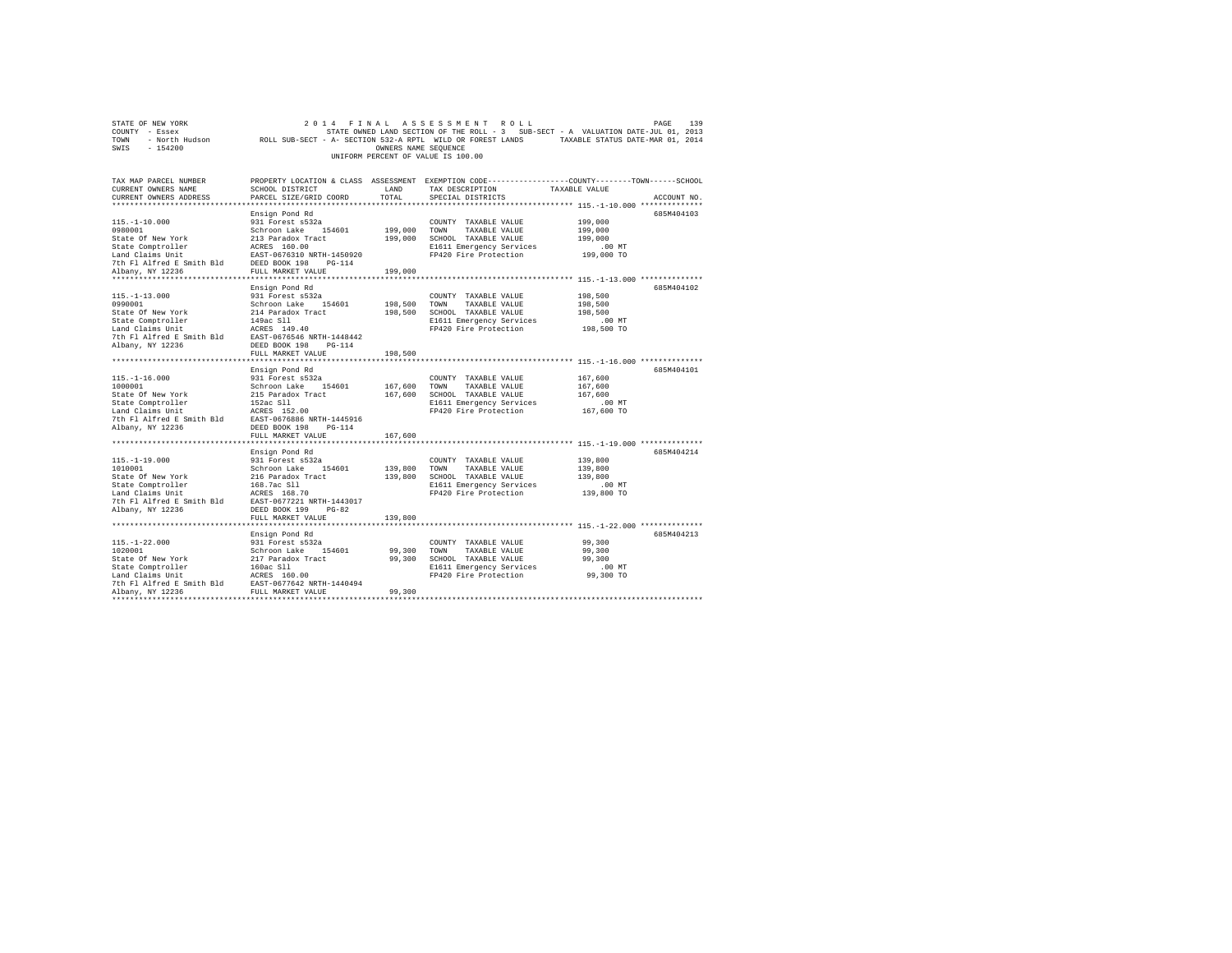| STATE OF NEW YORK<br>COUNTY - Essex<br>TOWN - North Hudson ROLL SUB-SECT - A- SECTION 532-A RPTL WILD OR FOREST LANDS - TAXABLE STATUS DATE-MAR 01, 2014<br>SWIS - 154200                                                                      |                                                                                                                                        | OWNERS NAME SEQUENCE | 2014 FINAL ASSESSMENT ROLL<br>STATE OWNED LAND SECTION OF THE ROLL - 3 SUB-SECT - A VALUATION DATE-JUL 01, 2013<br>UNIFORM PERCENT OF VALUE IS 100.00 |                                                         | 140<br>PAGE |
|------------------------------------------------------------------------------------------------------------------------------------------------------------------------------------------------------------------------------------------------|----------------------------------------------------------------------------------------------------------------------------------------|----------------------|-------------------------------------------------------------------------------------------------------------------------------------------------------|---------------------------------------------------------|-------------|
| TAX MAP PARCEL NUMBER<br>CURRENT OWNERS NAME<br>CURRENT OWNERS ADDRESS                                                                                                                                                                         | SCHOOL DISTRICT<br>PARCEL SIZE/GRID COORD                                                                                              | LAND<br>TOTAL        | PROPERTY LOCATION & CLASS ASSESSMENT EXEMPTION CODE----------------COUNTY-------TOWN------SCHOOL<br>TAX DESCRIPTION<br>SPECIAL DISTRICTS              | TAXABLE VALUE                                           | ACCOUNT NO. |
|                                                                                                                                                                                                                                                |                                                                                                                                        |                      |                                                                                                                                                       |                                                         |             |
| $126. - 1 - 2.000$<br>1030001<br>State Of New York<br>State Comptroller<br>Land Claims Unit<br>Land Claims Unit<br>2008 11 ACRES 160.00<br>21 ACRES 160.00<br>21 ACRES 160.00<br>21 ACRES 160.00<br>21 ACRES 160.00<br>21 ACRES 160.00         | Johnson Pond Rd<br>931 Forest s532a<br>Schroon Lake 154601<br>218 Paradox Tr                                                           |                      | COUNTY TAXABLE VALUE<br>96.100 TOWN TAXABLE VALUE<br>96,100 SCHOOL TAXABLE VALUE<br>E1611 Emergency Services<br>FP420 Fire Protection                 | 96,100<br>96,100<br>96,100<br>$.00$ MT<br>96,100 TO     | 685M404215  |
| Albany, NY 12236                                                                                                                                                                                                                               | DEED BOOK 148 PG-424                                                                                                                   |                      |                                                                                                                                                       |                                                         |             |
|                                                                                                                                                                                                                                                | FULL MARKET VALUE                                                                                                                      | 96,100               |                                                                                                                                                       |                                                         |             |
|                                                                                                                                                                                                                                                |                                                                                                                                        |                      |                                                                                                                                                       |                                                         |             |
| $126. - 1 - 5.000$<br>1040001<br>State Of New York                                                                                                                                                                                             | Johnson Pond Rd<br>931 Forest s532a<br>Schroon Lake 154601<br>219 Paradox Tract                                                        | 144,000              | COUNTY TAXABLE VALUE<br>TOWN<br>TAXABLE VALUE<br>144,000 SCHOOL TAXABLE VALUE<br>E1611 Emergency Services<br>FP420 Fire Protection                    | 144,000<br>144,000<br>144,000<br>$.00$ MT<br>144,000 TO | 685M404211  |
|                                                                                                                                                                                                                                                | FULL MARKET VALUE                                                                                                                      | 144,000              |                                                                                                                                                       |                                                         |             |
|                                                                                                                                                                                                                                                |                                                                                                                                        |                      |                                                                                                                                                       |                                                         |             |
| $126. - 1 - 4.000$<br>1050001<br>State Of New York<br>State Comptroller<br>7th Fl Alfred E Smith Bld                                                                                                                                           | Johnson Pond Rd<br>931 Forest s532a<br>Schroon Lake 154601<br>224 Paradox Tr<br>160ac Sll<br>ACRES 165.20<br>EAST-0680749 NRTH-1435053 |                      | COUNTY TAXABLE VALUE<br>115,300 TOWN TAXABLE VALUE<br>115,300 SCHOOL TAXABLE VALUE<br>E1611 Emergency Services<br>FP420 Fire Protection               | 115,300<br>115,300<br>115,300<br>$.00$ MT<br>115,300 TO | 685M404212  |
| Albany, NY 12236                                                                                                                                                                                                                               | FULL MARKET VALUE                                                                                                                      | 115,300              |                                                                                                                                                       |                                                         |             |
| $126. - 1 - 3.000$<br>1060001                                                                                                                                                                                                                  | Johnson Pond Rd<br>931 Forest s532a<br>Schroon Lake 154601                                                                             | 101,100              | COUNTY TAXABLE VALUE<br>TOWN<br>TAXABLE VALUE<br>101,100 SCHOOL TAXABLE VALUE<br>E1611 Emergency Services<br>FP420 Fire Protection                    | 101,100<br>101,100<br>101,100<br>$.00$ MT<br>101,100 TO | 685M404210  |
| Albany, NY 12236                                                                                                                                                                                                                               | FULL MARKET VALUE                                                                                                                      | 101,100              |                                                                                                                                                       |                                                         |             |
| $115. - 1 - 21.000$                                                                                                                                                                                                                            | Ensign Pond Rd<br>931 Forest s532a                                                                                                     | 219,400 TOWN         | COUNTY TAXABLE VALUE<br>TAXABLE VALUE                                                                                                                 | 219,400<br>219,400<br>219,400                           | 685M404209  |
| 1070001<br>Schroon Lake 154601<br>State Comptroller 226 Paradox Tract<br>State Comptroller 1267 BS 160.00<br>Land Claims Unit 12.853-060286 NRTH-1440852<br>2001 Claims Unit 12236<br>Nabany, NY 12236<br>Nabany, NY 12236<br>Nabany, NY 12236 |                                                                                                                                        |                      | 219,400 SCHOOL TAXABLE VALUE<br>E1611 Emergency Services<br>FP420 Fire Protection                                                                     | 00 MT.<br>219,400 TO                                    |             |
|                                                                                                                                                                                                                                                |                                                                                                                                        | 219,400              |                                                                                                                                                       |                                                         |             |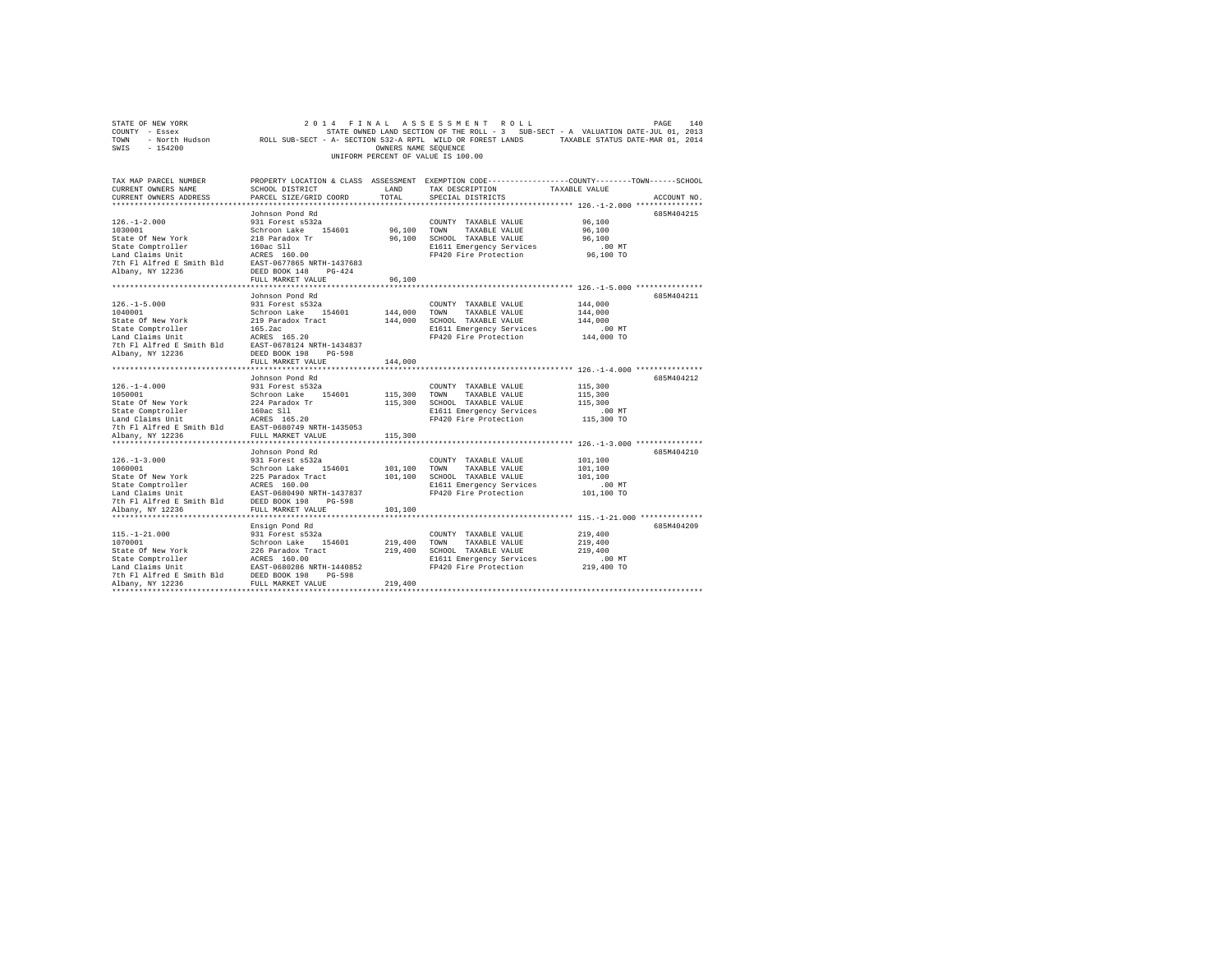| COUNTY - Essex<br>TOWN<br>SWIS<br>$-154200$                                                                                                                                                                                                                              |                                    | OWNERS NAME SEQUENCE |                                               | STATE OWNED LAND SECTION OF THE ROLL - 3 SUB-SECT - A VALUATION DATE-JUL 01, 2013<br>- North Hudson MCLL SUB-SECT - A- SECTION 532-A RPTL WILD OR FOREST LANDS TAXABLE STATUS DATE-MAR 01, 2014 |  |
|--------------------------------------------------------------------------------------------------------------------------------------------------------------------------------------------------------------------------------------------------------------------------|------------------------------------|----------------------|-----------------------------------------------|-------------------------------------------------------------------------------------------------------------------------------------------------------------------------------------------------|--|
|                                                                                                                                                                                                                                                                          |                                    |                      | UNIFORM PERCENT OF VALUE IS 100.00            |                                                                                                                                                                                                 |  |
| TAX MAP PARCEL NUMBER                                                                                                                                                                                                                                                    |                                    |                      |                                               | PROPERTY LOCATION & CLASS ASSESSMENT EXEMPTION CODE---------------COUNTY-------TOWN------SCHOOL                                                                                                 |  |
| CURRENT OWNERS NAME                                                                                                                                                                                                                                                      | SCHOOL DISTRICT                    | LAND                 | TAX DESCRIPTION                               | TAXABLE VALUE                                                                                                                                                                                   |  |
| CURRENT OWNERS ADDRESS                                                                                                                                                                                                                                                   | PARCEL SIZE/GRID COORD             | TOTAL                | SPECIAL DISTRICTS                             | ACCOUNT NO.                                                                                                                                                                                     |  |
|                                                                                                                                                                                                                                                                          | Ensign Pond Rd                     |                      |                                               | 685M404208                                                                                                                                                                                      |  |
| $115. - 1 - 20.000$                                                                                                                                                                                                                                                      | 931 Forest s532a - WTRFNT          |                      | COUNTY TAXABLE VALUE                          | 249,000                                                                                                                                                                                         |  |
| 1080001                                                                                                                                                                                                                                                                  | Schroon Lake 154601                | 249,000 TOWN         | TAXABLE VALUE                                 | 249,000                                                                                                                                                                                         |  |
| State Of New York                                                                                                                                                                                                                                                        | 227 Paradox Tract                  |                      | 249,000 SCHOOL TAXABLE VALUE                  | 249,000                                                                                                                                                                                         |  |
|                                                                                                                                                                                                                                                                          |                                    |                      | E1611 Emergency Services                      | $.00$ MT                                                                                                                                                                                        |  |
|                                                                                                                                                                                                                                                                          |                                    |                      | FP420 Fire Protection                         | 249,000 TO                                                                                                                                                                                      |  |
|                                                                                                                                                                                                                                                                          | EAST-0680007 NRTH-1443548          |                      |                                               |                                                                                                                                                                                                 |  |
| Albany, NY 12236                                                                                                                                                                                                                                                         | DEED BOOK 199 PG-82                |                      |                                               |                                                                                                                                                                                                 |  |
|                                                                                                                                                                                                                                                                          | FULL MARKET VALUE                  | 249,000              |                                               |                                                                                                                                                                                                 |  |
|                                                                                                                                                                                                                                                                          |                                    |                      |                                               |                                                                                                                                                                                                 |  |
|                                                                                                                                                                                                                                                                          | Ensign Pond Rd                     |                      |                                               | 685M404207                                                                                                                                                                                      |  |
| $115. - 1 - 15.000$                                                                                                                                                                                                                                                      | 931 Forest s532a - WTRFNT          |                      | COUNTY TAXABLE VALUE                          | 161,700                                                                                                                                                                                         |  |
|                                                                                                                                                                                                                                                                          |                                    | 161,700 TOWN         | TAXABLE VALUE<br>161,700 SCHOOL TAXABLE VALUE | 161,700<br>161,700                                                                                                                                                                              |  |
|                                                                                                                                                                                                                                                                          |                                    |                      | E1611 Emergency Services                      | $.00$ MT                                                                                                                                                                                        |  |
|                                                                                                                                                                                                                                                                          |                                    |                      | FP420 Fire Protection                         | 161,700 TO                                                                                                                                                                                      |  |
|                                                                                                                                                                                                                                                                          |                                    |                      |                                               |                                                                                                                                                                                                 |  |
| 1090001<br>1090001<br>Schate Of New York<br>Schate Of New York<br>Schate Comptroller<br>1228 Paradox Tract<br>146252<br>1228 Paradox Paradox Paradox Paradox Paradox<br>2027 Paradox Paradox Paradox Paradox Paradox<br>2021<br>2021 Paradox Parad                       |                                    | 161,700              |                                               |                                                                                                                                                                                                 |  |
|                                                                                                                                                                                                                                                                          |                                    |                      |                                               |                                                                                                                                                                                                 |  |
|                                                                                                                                                                                                                                                                          | Ensign Pond Rd                     |                      |                                               | 685M404206                                                                                                                                                                                      |  |
| $115. - 1 - 14.000$                                                                                                                                                                                                                                                      | 931 Forest s532a                   |                      | COUNTY TAXABLE VALUE                          | 133,900                                                                                                                                                                                         |  |
| 1100001                                                                                                                                                                                                                                                                  | Schroon Lake 154601                | 133,900 TOWN         | TAXABLE VALUE                                 | 133,900                                                                                                                                                                                         |  |
|                                                                                                                                                                                                                                                                          |                                    |                      | 133,900 SCHOOL TAXABLE VALUE                  | 133,900                                                                                                                                                                                         |  |
|                                                                                                                                                                                                                                                                          |                                    |                      | E1611 Emergency Services                      | $.00$ MT                                                                                                                                                                                        |  |
|                                                                                                                                                                                                                                                                          |                                    |                      | FP420 Fire Protection                         | 133,900 TO                                                                                                                                                                                      |  |
| 1100011<br>State Of New York<br>State Comptroller<br>State Compton 1229 Paradox Tract<br>Land Claims Unit<br>Land Claims Smith Bld<br>DEED BOOK 198<br>To Paradox Tract<br>Albany, NY 12236<br>PULL MARKET VALUE<br>POLY APROPED BOOK<br>PULL MARKET<br>Albany, NY 12236 | FULL MARKET VALUE                  | 133,900              |                                               |                                                                                                                                                                                                 |  |
|                                                                                                                                                                                                                                                                          |                                    |                      |                                               |                                                                                                                                                                                                 |  |
|                                                                                                                                                                                                                                                                          | Ensign Pond Rd                     |                      |                                               | 685M404205                                                                                                                                                                                      |  |
| $115. - 1 - 9.000$                                                                                                                                                                                                                                                       | 931 Forest s532a                   |                      | COUNTY TAXABLE VALUE                          | 86,800                                                                                                                                                                                          |  |
|                                                                                                                                                                                                                                                                          |                                    | 86,800               | TOWN<br>TAXABLE VALUE                         | 86,800                                                                                                                                                                                          |  |
|                                                                                                                                                                                                                                                                          |                                    |                      | 86,800 SCHOOL TAXABLE VALUE                   | 86,800                                                                                                                                                                                          |  |
|                                                                                                                                                                                                                                                                          |                                    |                      | E1611 Emergency Services                      | $.00$ MT                                                                                                                                                                                        |  |
|                                                                                                                                                                                                                                                                          |                                    |                      | FP420 Fire Protection                         | 86,800 TO                                                                                                                                                                                       |  |
|                                                                                                                                                                                                                                                                          |                                    | 86,800               |                                               |                                                                                                                                                                                                 |  |
| Albany, NY 12236                                                                                                                                                                                                                                                         |                                    |                      |                                               |                                                                                                                                                                                                 |  |
|                                                                                                                                                                                                                                                                          |                                    |                      |                                               | 685M404204                                                                                                                                                                                      |  |
| $115. - 1 - 5.000$                                                                                                                                                                                                                                                       | Ensign Pond Rd<br>931 Forest s532a |                      | COUNTY TAXABLE VALUE                          | 154,500                                                                                                                                                                                         |  |
| 1120001                                                                                                                                                                                                                                                                  | Schroon Lake 154601                | 154,500              | TOWN<br>TAXABLE VALUE                         | 154,500                                                                                                                                                                                         |  |
| State Of New York                                                                                                                                                                                                                                                        | 231 Paradox Tract                  |                      | 154,500 SCHOOL TAXABLE VALUE                  | 154,500                                                                                                                                                                                         |  |
| State Comptroller                                                                                                                                                                                                                                                        | 160ac Sll                          |                      | E1611 Emergency Services                      | $.00$ MT                                                                                                                                                                                        |  |
|                                                                                                                                                                                                                                                                          |                                    |                      | FP420 Fire Protection                         | 154,500 TO                                                                                                                                                                                      |  |
| State Computer Mark 2022<br>The F1 AIfred E Smith B1d<br>The F1 AIfred E Smith B1d<br>RIBany, NY 12236<br>PULL MARKET VALUE                                                                                                                                              |                                    |                      |                                               |                                                                                                                                                                                                 |  |
| Albany, NY 12236                                                                                                                                                                                                                                                         |                                    | 154,500              |                                               |                                                                                                                                                                                                 |  |
|                                                                                                                                                                                                                                                                          |                                    |                      |                                               |                                                                                                                                                                                                 |  |

STATE OF NEW YORK 2014 FINAL ASSESSMENT ROLL PAGE 141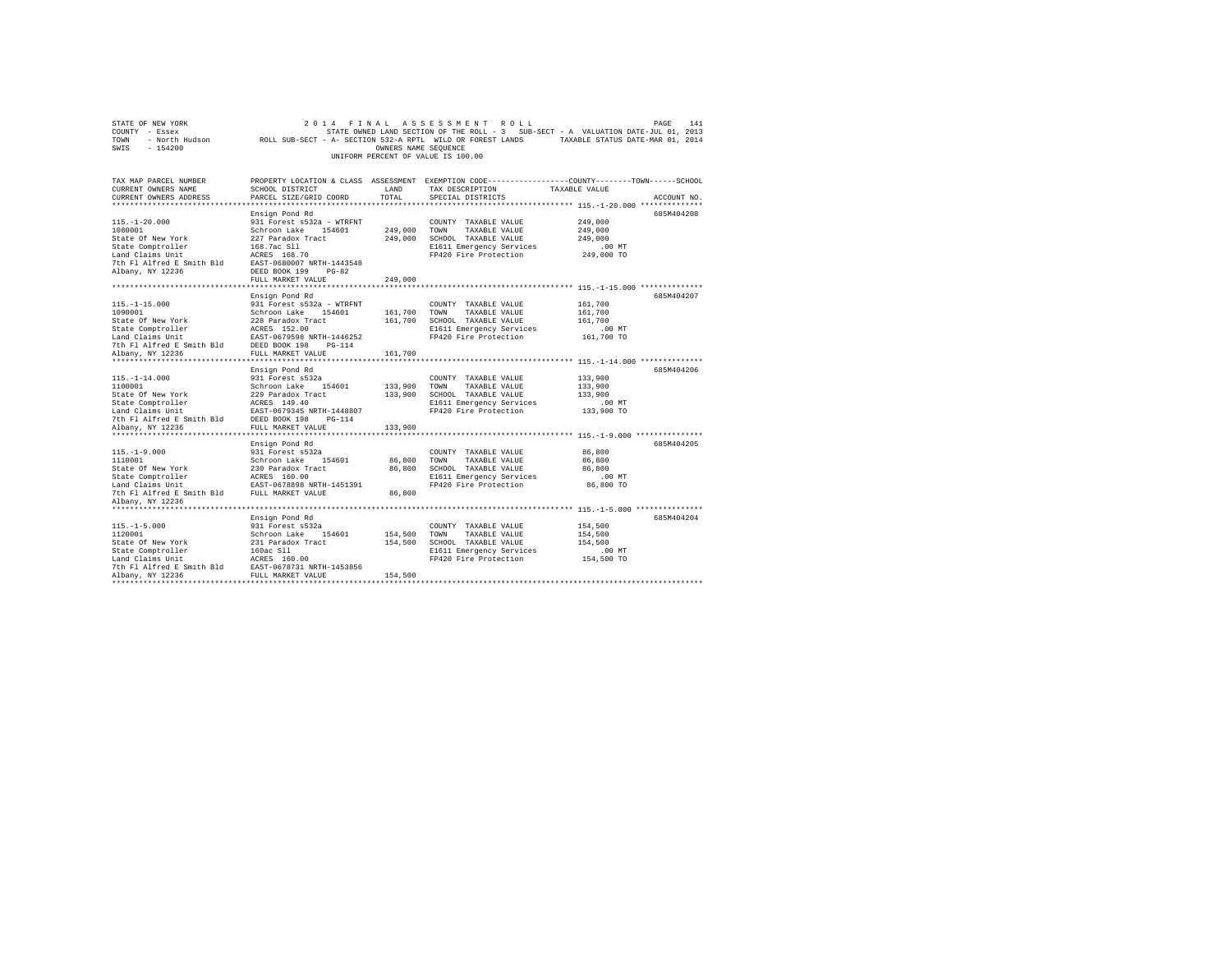| STATE OF NEW YORK<br>COUNTY - Essex                                                                                                                                                                            |                                                           |                      | 2014 FINAL ASSESSMENT ROLL            | PAGE<br>STATE OWNED LAND SECTION OF THE ROLL - 3 SUB-SECT - A VALUATION DATE-JUL 01, 2013                  | 142 |
|----------------------------------------------------------------------------------------------------------------------------------------------------------------------------------------------------------------|-----------------------------------------------------------|----------------------|---------------------------------------|------------------------------------------------------------------------------------------------------------|-----|
| TOWN                                                                                                                                                                                                           |                                                           |                      |                                       | - North Hudson ROLL SUB-SECT - A- SECTION 532-A RPTL WILD OR FOREST LANDS TAXABLE STATUS DATE-MAR 01, 2014 |     |
| SWIS<br>$-154200$                                                                                                                                                                                              |                                                           | OWNERS NAME SEQUENCE |                                       |                                                                                                            |     |
|                                                                                                                                                                                                                |                                                           |                      | UNIFORM PERCENT OF VALUE IS 100.00    |                                                                                                            |     |
|                                                                                                                                                                                                                |                                                           |                      |                                       |                                                                                                            |     |
| TAX MAP PARCEL NUMBER                                                                                                                                                                                          |                                                           |                      |                                       | PROPERTY LOCATION & CLASS ASSESSMENT EXEMPTION CODE---------------COUNTY-------TOWN------SCHOOL            |     |
| CURRENT OWNERS NAME                                                                                                                                                                                            | SCHOOL DISTRICT                                           | LAND                 | TAX DESCRIPTION                       | TAXABLE VALUE                                                                                              |     |
| CURRENT OWNERS ADDRESS                                                                                                                                                                                         | PARCEL SIZE/GRID COORD                                    | TOTAL                | SPECIAL DISTRICTS                     | ACCOUNT NO.                                                                                                |     |
|                                                                                                                                                                                                                |                                                           |                      |                                       |                                                                                                            |     |
|                                                                                                                                                                                                                | Ensign Pond Rd                                            |                      |                                       | 685M404203                                                                                                 |     |
| $105. - 1 - 42.000$<br>1130001                                                                                                                                                                                 | 931 Forest s532a<br>Schroon Lake 154601                   | 101,100 TOWN         | COUNTY TAXABLE VALUE<br>TAXABLE VALUE | 101,100<br>101,100                                                                                         |     |
| State Of New York                                                                                                                                                                                              |                                                           |                      | 101,100 SCHOOL TAXABLE VALUE          | 101,100                                                                                                    |     |
| State Comptroller                                                                                                                                                                                              | 232 Paradox Tract<br>ACRES 131.00<br>EAST-0678424 NRTH-14 |                      | E1611 Emergency Services              | $.00$ MT                                                                                                   |     |
| Land Claims Unit                                                                                                                                                                                               | EAST-0678424 NRTH-1456530                                 |                      | FP420 Fire Protection                 | 101,100 TO                                                                                                 |     |
| 7th F1 Alfred E Smith Bld BEED BOOK 187 PG-443                                                                                                                                                                 |                                                           |                      |                                       |                                                                                                            |     |
| Albany, NY 12236                                                                                                                                                                                               | FULL MARKET VALUE                                         | 101,100              |                                       |                                                                                                            |     |
|                                                                                                                                                                                                                |                                                           |                      |                                       |                                                                                                            |     |
|                                                                                                                                                                                                                | Ensign Pond Rd                                            |                      |                                       | 685M404202                                                                                                 |     |
| $105. - 1 - 35.000$                                                                                                                                                                                            | 931 Forest s532a                                          |                      | COUNTY TAXABLE VALUE                  | 135,700                                                                                                    |     |
| 1140001                                                                                                                                                                                                        | Schroon Lake 154601                                       | 135,700 TOWN         | TAXABLE VALUE                         | 135,700                                                                                                    |     |
|                                                                                                                                                                                                                |                                                           |                      | 135,700 SCHOOL TAXABLE VALUE          | 135,700                                                                                                    |     |
| State Of New York 233 Paradox Tract<br>State Comptroller ACRES 160.00<br>Land Claims Unit<br>Land Claims United E Smith Bld DEED BOOK 206 PC<br>7th F1 Alford E Smith Bld DEED BOOK 206 PC<br>Alfony, NY 12236 |                                                           |                      | E1611 Emergency Services              | $.00$ MT                                                                                                   |     |
|                                                                                                                                                                                                                | EAST-0677928 NRTH-1459204                                 |                      | FP420 Fire Protection                 | 135,700 TO                                                                                                 |     |
|                                                                                                                                                                                                                | DEED BOOK 206 PG-201                                      |                      |                                       |                                                                                                            |     |
| Albany, NY 12236                                                                                                                                                                                               | FULL MARKET VALUE                                         | 135,700              |                                       |                                                                                                            |     |
|                                                                                                                                                                                                                | Ensign Pond Rd                                            |                      |                                       | 685M404201                                                                                                 |     |
| $105. - 1 - 30.000$                                                                                                                                                                                            | 931 Forest s532a - WTRFNT                                 |                      | COUNTY TAXABLE VALUE                  | 112,900                                                                                                    |     |
| 1150001                                                                                                                                                                                                        | Schroon Lake 154601                                       | 112,900 TOWN         | TAXABLE VALUE                         | 112,900                                                                                                    |     |
|                                                                                                                                                                                                                |                                                           |                      | 112,900 SCHOOL TAXABLE VALUE          | 112,900                                                                                                    |     |
|                                                                                                                                                                                                                |                                                           |                      | E1611 Emergency Services              | $.00$ MT                                                                                                   |     |
|                                                                                                                                                                                                                |                                                           |                      | FP420 Fire Protection                 | 112,900 TO                                                                                                 |     |
|                                                                                                                                                                                                                |                                                           | 112,900              |                                       |                                                                                                            |     |
| Albany, NY 12236                                                                                                                                                                                               |                                                           |                      |                                       |                                                                                                            |     |
|                                                                                                                                                                                                                |                                                           |                      |                                       |                                                                                                            |     |
| $105. - 1 - 23.000$                                                                                                                                                                                            | Ensign Pond Rd<br>931 Forest s532a - WTRFNT               |                      |                                       | 685M404315<br>129,500                                                                                      |     |
| 1160001                                                                                                                                                                                                        | Schroon Lake 154601                                       | 129,500 TOWN         | COUNTY TAXABLE VALUE<br>TAXABLE VALUE | 129,500                                                                                                    |     |
| State Of New York                                                                                                                                                                                              | 235 Paradox Tract                                         |                      | 129,500 SCHOOL TAXABLE VALUE          | 129,500                                                                                                    |     |
| State Comptroller                                                                                                                                                                                              | 160ac S11                                                 |                      | E1611 Emergency Services              | $.00$ MT                                                                                                   |     |
| Land Claims Unit                                                                                                                                                                                               | ACRES 160.00                                              |                      | FP420 Fire Protection                 | 129,500 TO                                                                                                 |     |
| 7th Fl Alfred E Smith Bld                                                                                                                                                                                      | EAST-0677429 NRTH-1464494                                 |                      |                                       |                                                                                                            |     |
| Albany, NY 12236                                                                                                                                                                                               | FULL MARKET VALUE                                         | 129,500              |                                       |                                                                                                            |     |
|                                                                                                                                                                                                                |                                                           |                      |                                       |                                                                                                            |     |
|                                                                                                                                                                                                                | Ensign Pond Rd                                            |                      |                                       | 685M404314                                                                                                 |     |
|                                                                                                                                                                                                                |                                                           |                      |                                       |                                                                                                            |     |
| $105. - 1 - 24.000$                                                                                                                                                                                            | 931 Forest s532a                                          |                      | COUNTY TAXABLE VALUE                  | 185,000                                                                                                    |     |
| 1170001                                                                                                                                                                                                        | Schroon Lake 154601                                       | 185,000              | TOWN<br>TAXABLE VALUE                 | 185,000                                                                                                    |     |
| State Of New York                                                                                                                                                                                              | 236 Paradox Tract                                         | 185,000              | SCHOOL TAXABLE VALUE                  | 185,000                                                                                                    |     |
| State Comptroller                                                                                                                                                                                              | 160ac Sll                                                 |                      | E1611 Emergency Services              | .00MT                                                                                                      |     |
| Land Claims Unit                                                                                                                                                                                               | ACRES 160.00                                              |                      | FP420 Fire Protection                 | 185,000 TO                                                                                                 |     |
| Albany, NY 12236                                                                                                                                                                                               | FULL MARKET VALUE                                         | 185,000              |                                       |                                                                                                            |     |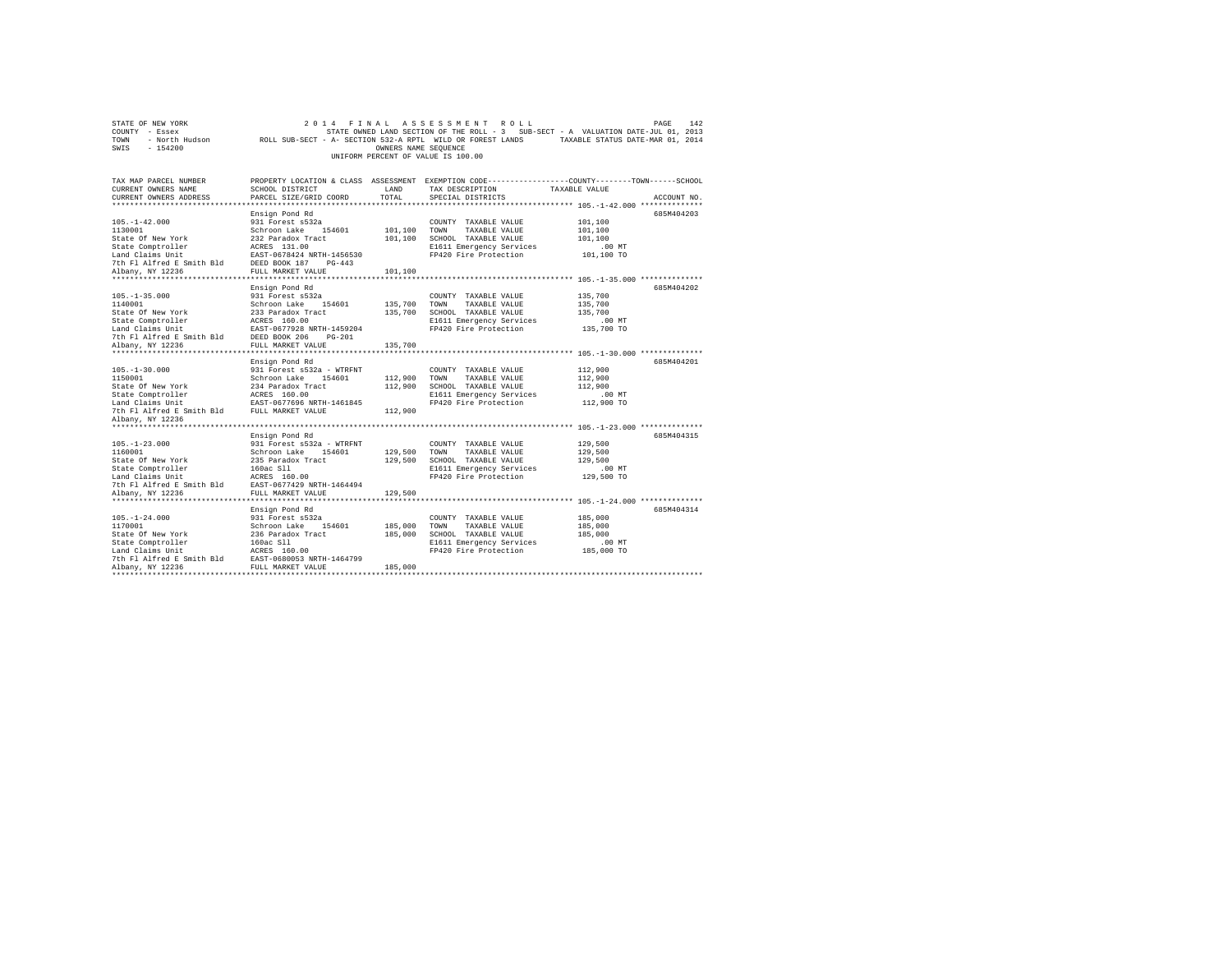| STATE OF NEW YORK<br>COUNTY - Essex<br>- North Hudson<br>TOWN<br>SWIS<br>$-154200$ | ROLL SUB-SECT - A- SECTION 532-A RPTL WILD OR FOREST LANDS TAXABLE STATUS DATE-MAR 01, 2014     | OWNERS NAME SEOUENCE | 2014 FINAL ASSESSMENT ROLL<br>STATE OWNED LAND SECTION OF THE ROLL - 3 SUB-SECT - A VALUATION DATE-JUL 01, 2013<br>UNIFORM PERCENT OF VALUE IS 100.00 |                                          | PAGE<br>143 |
|------------------------------------------------------------------------------------|-------------------------------------------------------------------------------------------------|----------------------|-------------------------------------------------------------------------------------------------------------------------------------------------------|------------------------------------------|-------------|
| TAX MAP PARCEL NUMBER                                                              | PROPERTY LOCATION & CLASS ASSESSMENT EXEMPTION CODE---------------COUNTY-------TOWN------SCHOOL |                      |                                                                                                                                                       |                                          |             |
| CURRENT OWNERS NAME<br>CURRENT OWNERS ADDRESS                                      | SCHOOL DISTRICT<br>PARCEL SIZE/GRID COORD                                                       | LAND<br>TOTAL        | TAX DESCRIPTION<br>SPECIAL DISTRICTS                                                                                                                  | TAXABLE VALUE                            | ACCOUNT NO. |
|                                                                                    |                                                                                                 |                      |                                                                                                                                                       | *********** 105.-1-29.000 ************** |             |
|                                                                                    | Ensign Pond Rd                                                                                  |                      |                                                                                                                                                       |                                          | 685M404313  |
| $105. - 1 - 29.000$                                                                | 931 Forest s532a                                                                                |                      | COUNTY TAXABLE VALUE                                                                                                                                  | 118,900                                  |             |
| 1180001                                                                            | Schroon Lake 154601                                                                             | 118,900 TOWN         | TAXABLE VALUE                                                                                                                                         | 118,900                                  |             |
| State Of New York                                                                  | 237 Paradox Tract                                                                               |                      | 118,900 SCHOOL TAXABLE VALUE                                                                                                                          | 118,900                                  |             |
| State Comptroller                                                                  | 160ac Sll                                                                                       |                      | E1611 Emergency Services                                                                                                                              | .00MT                                    |             |
| Land Claims Unit                                                                   | ACRES 160.00                                                                                    |                      | FP420 Fire Protection                                                                                                                                 | 118,900 TO                               |             |
| 7th Fl Alfred E Smith Bld                                                          | EAST-0680367 NRTH-1462169                                                                       |                      |                                                                                                                                                       |                                          |             |
| Albany, NY 12236                                                                   | DEED BOOK 230 PG-554                                                                            |                      |                                                                                                                                                       |                                          |             |
|                                                                                    | FULL MARKET VALUE                                                                               | 118,900              |                                                                                                                                                       |                                          |             |
|                                                                                    |                                                                                                 |                      |                                                                                                                                                       |                                          |             |
|                                                                                    | Ensign Pond Rd                                                                                  |                      |                                                                                                                                                       |                                          | 685M404312  |
| $105. - 1 - 36.000$                                                                | 931 Forest s532a                                                                                |                      | COUNTY TAXABLE VALUE                                                                                                                                  | 164,500                                  |             |
| 1190001                                                                            | Schroon Lake 154601                                                                             | 164,500 TOWN         | TAXABLE VALUE                                                                                                                                         | 164,500                                  |             |
| State Of New York                                                                  | 238 Paradox Tract                                                                               |                      | 164,500 SCHOOL TAXABLE VALUE                                                                                                                          | 164,500                                  |             |
| State Comptroller                                                                  | 160ac Sll                                                                                       |                      | E1611 Emergency Services                                                                                                                              | $.00$ MT                                 |             |
| Land Claims Unit                                                                   | ACRES 160.00                                                                                    |                      | FP420 Fire Protection                                                                                                                                 | 164,500 TO                               |             |
| 7th Fl Alfred E Smith Bld EAST-0680419 NRTH-1459489                                |                                                                                                 |                      |                                                                                                                                                       |                                          |             |
| Albany, NY 12236                                                                   | DEED BOOK 230 PG-554                                                                            |                      |                                                                                                                                                       |                                          |             |
|                                                                                    | FULL MARKET VALUE                                                                               | 164,500              |                                                                                                                                                       |                                          |             |
| ***********************                                                            |                                                                                                 |                      |                                                                                                                                                       |                                          |             |
|                                                                                    | Ensign Pond Rd                                                                                  |                      |                                                                                                                                                       |                                          | 685M404310  |
| $105. - 1 - 41.000$                                                                | 931 Forest s532a - WTRFNT                                                                       |                      | COUNTY TAXABLE VALUE                                                                                                                                  | 106,600                                  |             |
| 1200001                                                                            | Schroon Lake 154601                                                                             | 106,600 TOWN         | TAXABLE VALUE                                                                                                                                         | 106,600                                  |             |
| State Of New York                                                                  | 239 Paradox Tract                                                                               |                      | 106,600 SCHOOL TAXABLE VALUE                                                                                                                          | 106,600                                  |             |
| State Comptroller                                                                  | 160ac Sll                                                                                       |                      | E1611 Emergency Services                                                                                                                              | $.00$ MT                                 |             |
| Land Claims Unit                                                                   | ACRES 160.00                                                                                    |                      | FP420 Fire Protection                                                                                                                                 | 106,600 TO                               |             |
| 7th Fl Alfred E Smith Bld                                                          | EAST-0680821 NRTH-1456767                                                                       |                      |                                                                                                                                                       |                                          |             |
| Albany, NY 12236                                                                   | FULL MARKET VALUE                                                                               | 106,600              |                                                                                                                                                       |                                          |             |
| **********************                                                             | ***************************                                                                     |                      |                                                                                                                                                       |                                          |             |
|                                                                                    | Ensign Pond Rd                                                                                  |                      |                                                                                                                                                       |                                          | 685M478547  |
| $115. - 1 - 6.000$                                                                 | 931 Forest s532a - WTRFNT                                                                       |                      | COUNTY TAXABLE VALUE                                                                                                                                  | 163,000                                  |             |
| 1201001                                                                            | Schroon Lake 154601                                                                             | 163,000 TOWN         | TAXABLE VALUE                                                                                                                                         | 163,000                                  |             |
| State Of New York                                                                  | 240 Paradox Tract                                                                               |                      | 163,000 SCHOOL TAXABLE VALUE                                                                                                                          | 163,000                                  |             |
| State Comptroller                                                                  | ACRES 129.26                                                                                    |                      | E1611 Emergency Services                                                                                                                              | $.00$ MT                                 |             |
| Land Claims Unit                                                                   | EAST-0681093 NRTH-1454816                                                                       |                      | FP420 Fire Protection                                                                                                                                 | 163,000 TO                               |             |
| 7th Fl Alfred E Smith Bld                                                          | FULL MARKET VALUE                                                                               | 163,000              |                                                                                                                                                       |                                          |             |
| Albany, NY 12236                                                                   |                                                                                                 |                      |                                                                                                                                                       |                                          |             |
|                                                                                    |                                                                                                 |                      |                                                                                                                                                       |                                          |             |
|                                                                                    | Ensign Pond Rd                                                                                  |                      |                                                                                                                                                       |                                          | 685M478548  |
| $115. - 1 - 7.000$                                                                 | 931 Forest s532a - WTRFNT                                                                       |                      | COUNTY TAXABLE VALUE                                                                                                                                  | 61,700                                   |             |
| 1202001                                                                            | Schroon Lake 154601                                                                             | 61,700 TOWN          | TAXABLE VALUE                                                                                                                                         | 61,700                                   |             |
| State Of New York                                                                  | 259 Paradox Tract                                                                               |                      | 61,700 SCHOOL TAXABLE VALUE                                                                                                                           | 61,700                                   |             |
|                                                                                    |                                                                                                 |                      |                                                                                                                                                       |                                          |             |
| state Comptroller<br>Land Claims Unit                                              | ACRES 125.38                                                                                    |                      | E1611 Emergency Services<br>FP420 Fire Protection                                                                                                     | $.00$ MT                                 |             |
|                                                                                    | EAST-0684030 NRTH-1454954                                                                       |                      |                                                                                                                                                       | 61,700 TO                                |             |
| 7th Fl Alfred E Smith Bld                                                          | FULL MARKET VALUE                                                                               | 61,700               |                                                                                                                                                       |                                          |             |
| Albany, NY 12236                                                                   |                                                                                                 |                      |                                                                                                                                                       |                                          |             |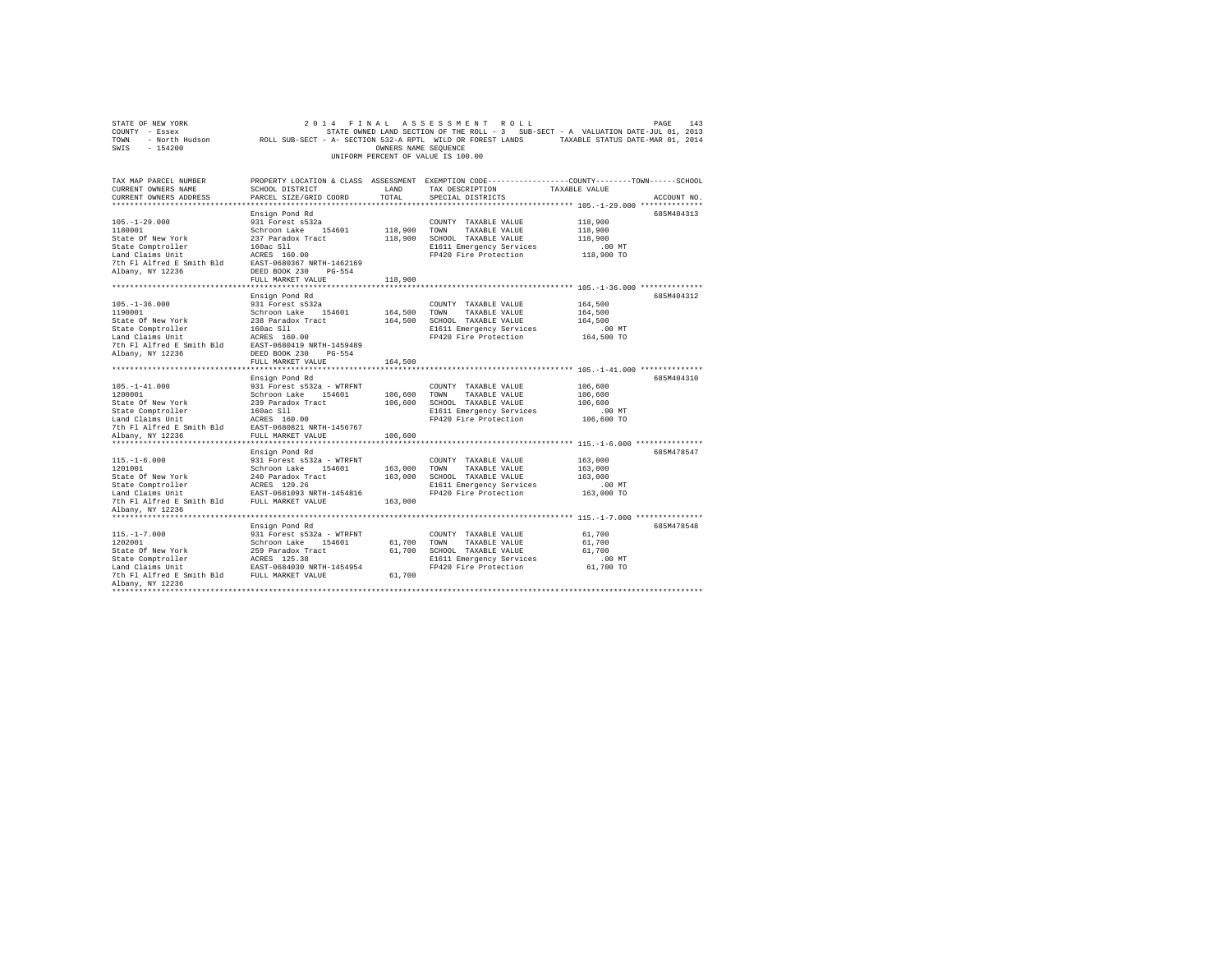|                                                                                                                                                                                                                                                                                 |                        |         |                                                                                   | COUNTY - ESSEX DATE-JUL 01, 2013<br>TOWN - NOYL'N HUGSON - ROLL SUB-SECT - A- SECTION S32-A RPTL WILD OR FOREST LANDS - TAXABLE STATUS DATE-MAR 01, 2014<br>SWIS - 154200 |
|---------------------------------------------------------------------------------------------------------------------------------------------------------------------------------------------------------------------------------------------------------------------------------|------------------------|---------|-----------------------------------------------------------------------------------|---------------------------------------------------------------------------------------------------------------------------------------------------------------------------|
|                                                                                                                                                                                                                                                                                 |                        |         |                                                                                   |                                                                                                                                                                           |
|                                                                                                                                                                                                                                                                                 |                        |         |                                                                                   |                                                                                                                                                                           |
|                                                                                                                                                                                                                                                                                 |                        |         | UNIFORM PERCENT OF VALUE IS 100.00                                                |                                                                                                                                                                           |
|                                                                                                                                                                                                                                                                                 |                        |         |                                                                                   |                                                                                                                                                                           |
|                                                                                                                                                                                                                                                                                 |                        |         |                                                                                   | PROPERTY LOCATION & CLASS ASSESSMENT EXEMPTION CODE----------------COUNTY-------TOWN------SCHOOL<br>SCHOOL DISTRICT                                                       |
| TAX MAP PARCEL NUMBER<br>CURRENT OWNERS NAME                                                                                                                                                                                                                                    | SCHOOL DISTRICT        |         | LAND TAX DESCRIPTION TAXABLE VALUE                                                |                                                                                                                                                                           |
| CURRENT OWNERS ADDRESS                                                                                                                                                                                                                                                          |                        | TOTAL   | SPECIAL DISTRICTS                                                                 | ACCOUNT NO.                                                                                                                                                               |
|                                                                                                                                                                                                                                                                                 | PARCEL SIZE/GRID COORD |         |                                                                                   |                                                                                                                                                                           |
|                                                                                                                                                                                                                                                                                 |                        |         |                                                                                   | 685M404311                                                                                                                                                                |
|                                                                                                                                                                                                                                                                                 |                        |         |                                                                                   | 148,700                                                                                                                                                                   |
|                                                                                                                                                                                                                                                                                 |                        |         |                                                                                   | 148,700                                                                                                                                                                   |
|                                                                                                                                                                                                                                                                                 |                        |         |                                                                                   | 148,700                                                                                                                                                                   |
|                                                                                                                                                                                                                                                                                 |                        |         | 148,700 SCHOOL TAXABLE VALUE<br>E1611 Emergency Services<br>FP420 Fire Protection |                                                                                                                                                                           |
|                                                                                                                                                                                                                                                                                 |                        |         | E1611 Emergency Services .00 MT<br>FP420 Fire Protection 148,700 TO               |                                                                                                                                                                           |
|                                                                                                                                                                                                                                                                                 |                        |         |                                                                                   |                                                                                                                                                                           |
|                                                                                                                                                                                                                                                                                 |                        |         |                                                                                   |                                                                                                                                                                           |
|                                                                                                                                                                                                                                                                                 | FULL MARKET VALUE      | 148,700 |                                                                                   |                                                                                                                                                                           |
|                                                                                                                                                                                                                                                                                 |                        |         |                                                                                   |                                                                                                                                                                           |
|                                                                                                                                                                                                                                                                                 | Ensign Pond Rd         |         |                                                                                   | 685M404302                                                                                                                                                                |
| $[105. -1-37.000$ $[105. -1-37.000]$ $[105. -1-37.000]$ $[105. -1-37.000]$ $[105. -1-37.000]$ $[105. -1-37.000]$ $[105. -1-37.000]$ $[105. -1-37.000]$ $[105. -1-37.000]$ $[105. -1-37.000]$ $[105. -1-37.000]$ $[105. -1-37.000]$ $[105.$                                      |                        |         | COUNTY TAXABLE VALUE                                                              | 83,900                                                                                                                                                                    |
|                                                                                                                                                                                                                                                                                 |                        |         | 83,900 TOWN TAXABLE VALUE                                                         | 83,900                                                                                                                                                                    |
|                                                                                                                                                                                                                                                                                 |                        |         | 83,900 SCHOOL TAXABLE VALUE                                                       | 83,900                                                                                                                                                                    |
|                                                                                                                                                                                                                                                                                 |                        |         | E1611 Emergency Services                                                          | .00 MT                                                                                                                                                                    |
|                                                                                                                                                                                                                                                                                 |                        |         | FP420 Fire Protection                                                             | 83,900 TO                                                                                                                                                                 |
|                                                                                                                                                                                                                                                                                 |                        |         |                                                                                   |                                                                                                                                                                           |
|                                                                                                                                                                                                                                                                                 |                        |         |                                                                                   |                                                                                                                                                                           |
|                                                                                                                                                                                                                                                                                 | FULL MARKET VALUE      | 83,900  |                                                                                   |                                                                                                                                                                           |
|                                                                                                                                                                                                                                                                                 |                        |         |                                                                                   |                                                                                                                                                                           |
|                                                                                                                                                                                                                                                                                 |                        |         |                                                                                   | 685M404309                                                                                                                                                                |
|                                                                                                                                                                                                                                                                                 |                        |         | COUNTY TAXABLE VALUE 215,700                                                      |                                                                                                                                                                           |
|                                                                                                                                                                                                                                                                                 |                        |         |                                                                                   | 215,700                                                                                                                                                                   |
|                                                                                                                                                                                                                                                                                 |                        |         |                                                                                   | 215,700                                                                                                                                                                   |
|                                                                                                                                                                                                                                                                                 |                        |         |                                                                                   |                                                                                                                                                                           |
|                                                                                                                                                                                                                                                                                 |                        |         |                                                                                   | 215,700 TO                                                                                                                                                                |
|                                                                                                                                                                                                                                                                                 |                        |         |                                                                                   |                                                                                                                                                                           |
|                                                                                                                                                                                                                                                                                 |                        |         |                                                                                   |                                                                                                                                                                           |
|                                                                                                                                                                                                                                                                                 |                        |         |                                                                                   |                                                                                                                                                                           |
|                                                                                                                                                                                                                                                                                 | Ensign Pond Rd         |         |                                                                                   | 685M404306                                                                                                                                                                |
|                                                                                                                                                                                                                                                                                 |                        |         | COUNTY TAXABLE VALUE 223,700                                                      |                                                                                                                                                                           |
|                                                                                                                                                                                                                                                                                 |                        |         | 223,700 TOWN TAXABLE VALUE                                                        | 223,700                                                                                                                                                                   |
| $105,-1-25.000$ $201010$ $240001$ $24001$ $24001$ $24001$ $24001$ $2401$ $2401$ $2401$ $2401$ $2401$ $2401$ $2401$ $2401$ $2401$ $2401$ $2401$ $2401$ $2401$ $2401$ $2401$ $240101$ $240101$ $240101$ $240101$ $240101$ $24010$                                                 |                        |         |                                                                                   | 223,700                                                                                                                                                                   |
|                                                                                                                                                                                                                                                                                 |                        |         | 223,700 SCHOOL TAXABLE VALUE<br>E1611 Emergency Services<br>FP420 Fire Protection | $.00$ MT                                                                                                                                                                  |
|                                                                                                                                                                                                                                                                                 |                        |         |                                                                                   | 223,700 TO                                                                                                                                                                |
|                                                                                                                                                                                                                                                                                 |                        |         |                                                                                   |                                                                                                                                                                           |
|                                                                                                                                                                                                                                                                                 |                        |         |                                                                                   |                                                                                                                                                                           |
|                                                                                                                                                                                                                                                                                 | FULL MARKET VALUE      | 223,700 |                                                                                   |                                                                                                                                                                           |
|                                                                                                                                                                                                                                                                                 |                        |         |                                                                                   |                                                                                                                                                                           |
|                                                                                                                                                                                                                                                                                 | Ensign Pond Rd         |         |                                                                                   | 685M404307                                                                                                                                                                |
|                                                                                                                                                                                                                                                                                 |                        |         |                                                                                   | 206,700                                                                                                                                                                   |
|                                                                                                                                                                                                                                                                                 |                        |         |                                                                                   | 206,700                                                                                                                                                                   |
|                                                                                                                                                                                                                                                                                 |                        |         |                                                                                   | 206,700                                                                                                                                                                   |
|                                                                                                                                                                                                                                                                                 |                        |         |                                                                                   | $.00$ MT                                                                                                                                                                  |
|                                                                                                                                                                                                                                                                                 |                        |         |                                                                                   | 206,700 TO                                                                                                                                                                |
|                                                                                                                                                                                                                                                                                 |                        |         |                                                                                   |                                                                                                                                                                           |
| $[105. -1-26.000$ $1250001$ $1250010$ $[206.700$ We York$ 206,700$ and 206,700$ TONRABLE VALUE\nState Comptroller\nState Comptroller\n126.700 TONRABLE VALUE\nState Comptroller\nLATE\nState Comptroller\nThat claims unit\n206.700 206,700\n206.700 206,700\n206.700 20600\n<$ |                        |         |                                                                                   |                                                                                                                                                                           |
|                                                                                                                                                                                                                                                                                 |                        |         |                                                                                   |                                                                                                                                                                           |

STATE OF NEW YORK 2014 FINAL ASSESSMENT ROLL PAGE 144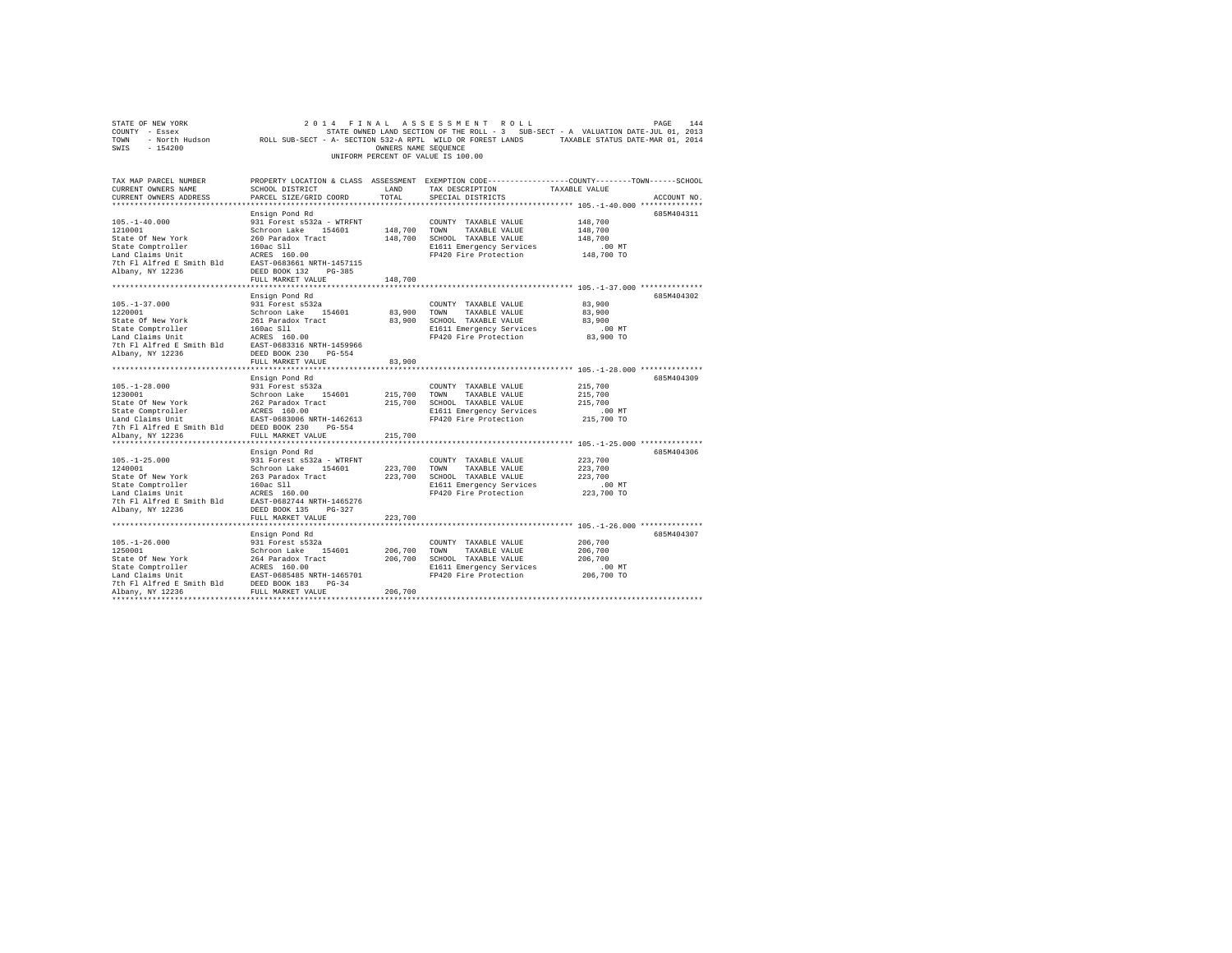| $\begin{array}{ccccccccc} \texttt{STR} \texttt{CP} & \texttt{R} \texttt{OR} & \texttt{2} \texttt{O} & \texttt{14} & \texttt{18} & \texttt{18} & \texttt{18} & \texttt{18} & \texttt{18} & \texttt{18} & \texttt{18} & \texttt{18} & \texttt{18} \\ \texttt{COUTYT} & - \texttt{E} \texttt{S} \texttt{ex} & \texttt{S} & \texttt{S} & \texttt{S} & \texttt{S} & \texttt{S} & \texttt{S} & \texttt{S} & \texttt{S} & \texttt{S$ |                            |                 |                                                                                                          |                                                                   |             |
|-------------------------------------------------------------------------------------------------------------------------------------------------------------------------------------------------------------------------------------------------------------------------------------------------------------------------------------------------------------------------------------------------------------------------------|----------------------------|-----------------|----------------------------------------------------------------------------------------------------------|-------------------------------------------------------------------|-------------|
|                                                                                                                                                                                                                                                                                                                                                                                                                               |                            |                 |                                                                                                          |                                                                   |             |
|                                                                                                                                                                                                                                                                                                                                                                                                                               |                            |                 |                                                                                                          |                                                                   |             |
|                                                                                                                                                                                                                                                                                                                                                                                                                               |                            |                 |                                                                                                          |                                                                   |             |
|                                                                                                                                                                                                                                                                                                                                                                                                                               |                            |                 | UNIFORM PERCENT OF VALUE IS 100.00                                                                       |                                                                   |             |
|                                                                                                                                                                                                                                                                                                                                                                                                                               |                            |                 |                                                                                                          |                                                                   |             |
|                                                                                                                                                                                                                                                                                                                                                                                                                               |                            |                 |                                                                                                          |                                                                   |             |
| TAX MAP PARCEL NUMBER                                                                                                                                                                                                                                                                                                                                                                                                         |                            |                 | PROPERTY LOCATION & CLASS ASSESSMENT EXEMPTION CODE---------------COUNTY-------TOWN------SCHOOL          |                                                                   |             |
| CURRENT OWNERS NAME                                                                                                                                                                                                                                                                                                                                                                                                           | SCHOOL DISTRICT            | LAND            | TAX DESCRIPTION                                                                                          | TAXABLE VALUE                                                     |             |
| CURRENT OWNERS ADDRESS                                                                                                                                                                                                                                                                                                                                                                                                        | PARCEL SIZE/GRID COORD     | TOTAL           | SPECIAL DISTRICTS                                                                                        |                                                                   | ACCOUNT NO. |
|                                                                                                                                                                                                                                                                                                                                                                                                                               |                            |                 |                                                                                                          |                                                                   |             |
|                                                                                                                                                                                                                                                                                                                                                                                                                               | Ensign Pond Rd             |                 |                                                                                                          |                                                                   | 685M404301  |
| $105. - 1 - 27.000$                                                                                                                                                                                                                                                                                                                                                                                                           | 931 Forest s532a           |                 | COUNTY TAXABLE VALUE                                                                                     | 110,100                                                           |             |
|                                                                                                                                                                                                                                                                                                                                                                                                                               |                            |                 |                                                                                                          | 110,100                                                           |             |
|                                                                                                                                                                                                                                                                                                                                                                                                                               |                            |                 |                                                                                                          | 110,100                                                           |             |
|                                                                                                                                                                                                                                                                                                                                                                                                                               |                            |                 | E1611 Emergency Services<br>FP420 Fire Protection                                                        | .00 MT<br>110,100 TO                                              |             |
| $\begin{tabular}{l c c c c c} \multicolumn{3}{c}{\textbf{56.001}} & \multicolumn{3}{c}{\textbf{56.001}} & \multicolumn{3}{c}{\textbf{56.001}} & \multicolumn{3}{c}{\textbf{56.001}} & \multicolumn{3}{c}{\textbf{56.001}} & \multicolumn{3}{c}{\textbf{56.001}} & \multicolumn{3}{c}{\textbf{56.001}} & \multicolumn{3}{c}{\textbf{76.001}} & \multicolumn{3}{c}{\textbf{76.001}} & \multicolumn{3}{c}{\textbf{$              |                            |                 |                                                                                                          |                                                                   |             |
|                                                                                                                                                                                                                                                                                                                                                                                                                               |                            |                 |                                                                                                          |                                                                   |             |
|                                                                                                                                                                                                                                                                                                                                                                                                                               |                            |                 |                                                                                                          |                                                                   |             |
|                                                                                                                                                                                                                                                                                                                                                                                                                               | Ensign Pond Rd             |                 |                                                                                                          |                                                                   | 685M404304  |
| $105. - 1 - 38.000$                                                                                                                                                                                                                                                                                                                                                                                                           | 931 Forest s532a - WTRFNT  |                 | COUNTY TAXABLE VALUE                                                                                     | 109,600                                                           |             |
| 1270001                                                                                                                                                                                                                                                                                                                                                                                                                       | Schroon Lake 154601        |                 | 109,600 TOWN TAXABLE VALUE                                                                               | 109,600                                                           |             |
|                                                                                                                                                                                                                                                                                                                                                                                                                               |                            |                 |                                                                                                          | 109,600                                                           |             |
| Example of New York 266 Paradox Tract 199,600 SCROOL TAXABLE VALUE<br>State Comptroller 1606c S11<br>State Comptom and Calma United ACRS 160.00 E1611 Emergency Services<br>Land Claims United E. Rankin Bld EAST-0686037 NRTH-14604                                                                                                                                                                                          |                            |                 |                                                                                                          | .00 MT                                                            |             |
|                                                                                                                                                                                                                                                                                                                                                                                                                               |                            |                 |                                                                                                          | 109,600 TO                                                        |             |
|                                                                                                                                                                                                                                                                                                                                                                                                                               |                            |                 |                                                                                                          |                                                                   |             |
|                                                                                                                                                                                                                                                                                                                                                                                                                               |                            |                 |                                                                                                          |                                                                   |             |
|                                                                                                                                                                                                                                                                                                                                                                                                                               | FULL MARKET VALUE          | 109,600         |                                                                                                          |                                                                   |             |
|                                                                                                                                                                                                                                                                                                                                                                                                                               |                            | *************** |                                                                                                          | *********************************** 105.-1-39.000 *************** |             |
|                                                                                                                                                                                                                                                                                                                                                                                                                               | Ensign Pond Rd             |                 |                                                                                                          |                                                                   | 685M404308  |
|                                                                                                                                                                                                                                                                                                                                                                                                                               | 931 Forest s532a - WTRFNT  |                 | COUNTY TAXABLE VALUE                                                                                     | 79,500                                                            |             |
| $105. -1 - 39.000$<br>1280001                                                                                                                                                                                                                                                                                                                                                                                                 |                            |                 |                                                                                                          | 79,500                                                            |             |
|                                                                                                                                                                                                                                                                                                                                                                                                                               |                            |                 |                                                                                                          |                                                                   |             |
|                                                                                                                                                                                                                                                                                                                                                                                                                               |                            |                 | 79,500 SCHOOL TAXABLE VALUE 79,500<br>E1611 Energency Services 100 MT<br>FP420 Fire Protection 79,500 TO |                                                                   |             |
|                                                                                                                                                                                                                                                                                                                                                                                                                               |                            |                 |                                                                                                          |                                                                   |             |
|                                                                                                                                                                                                                                                                                                                                                                                                                               |                            |                 |                                                                                                          |                                                                   |             |
|                                                                                                                                                                                                                                                                                                                                                                                                                               |                            |                 |                                                                                                          |                                                                   |             |
|                                                                                                                                                                                                                                                                                                                                                                                                                               | FULL MARKET VALUE          | 79,500          |                                                                                                          |                                                                   |             |
| *******************************                                                                                                                                                                                                                                                                                                                                                                                               | ************************** | ***********     |                                                                                                          | ***************************** 115.-1-8.000 ***************        |             |
|                                                                                                                                                                                                                                                                                                                                                                                                                               | Ensign Pond Rd             |                 |                                                                                                          |                                                                   | 685M404305  |
| $115. - 1 - 8.000$                                                                                                                                                                                                                                                                                                                                                                                                            | 931 Forest s532a           |                 | COUNTY TAXABLE VALUE                                                                                     | 28,900                                                            |             |
| 1290001                                                                                                                                                                                                                                                                                                                                                                                                                       | Schroon Lake 154601        | 28,900 TOWN     | TAXABLE VALUE                                                                                            | 28,900                                                            |             |
| State Of New York<br>State Comptroller<br>State Compton and Claims Unit<br>Land Claims Unit<br>Land Claims Unit<br>The Filalited E Smith Bld<br>EAST-0666565 NRTH-1455315<br>7th Fl Aifred E Smith Bld<br>EAST-0666565 NRTH-1455315<br>Albany, N                                                                                                                                                                              |                            |                 | 28,900 SCHOOL TAXABLE VALUE                                                                              | 28,900                                                            |             |
|                                                                                                                                                                                                                                                                                                                                                                                                                               |                            |                 | E1611 Emergency Services                                                                                 | 00 MT.<br>28,900 TO                                               |             |
|                                                                                                                                                                                                                                                                                                                                                                                                                               |                            |                 | FP420 Fire Protection                                                                                    |                                                                   |             |
|                                                                                                                                                                                                                                                                                                                                                                                                                               |                            |                 |                                                                                                          |                                                                   |             |
|                                                                                                                                                                                                                                                                                                                                                                                                                               |                            |                 |                                                                                                          |                                                                   |             |
|                                                                                                                                                                                                                                                                                                                                                                                                                               | FULL MARKET VALUE          | 28,900          |                                                                                                          |                                                                   |             |
|                                                                                                                                                                                                                                                                                                                                                                                                                               |                            |                 |                                                                                                          |                                                                   |             |
|                                                                                                                                                                                                                                                                                                                                                                                                                               | Ensign Pond Rd             |                 |                                                                                                          |                                                                   | 685M404303  |
|                                                                                                                                                                                                                                                                                                                                                                                                                               |                            |                 |                                                                                                          |                                                                   |             |
|                                                                                                                                                                                                                                                                                                                                                                                                                               |                            |                 |                                                                                                          |                                                                   |             |
|                                                                                                                                                                                                                                                                                                                                                                                                                               |                            |                 |                                                                                                          |                                                                   |             |
|                                                                                                                                                                                                                                                                                                                                                                                                                               |                            |                 |                                                                                                          |                                                                   |             |
|                                                                                                                                                                                                                                                                                                                                                                                                                               |                            |                 |                                                                                                          |                                                                   |             |
|                                                                                                                                                                                                                                                                                                                                                                                                                               |                            |                 |                                                                                                          |                                                                   |             |
| Albany, NY 12236                                                                                                                                                                                                                                                                                                                                                                                                              | DEED BOOK 135 PG-327       |                 |                                                                                                          |                                                                   |             |
|                                                                                                                                                                                                                                                                                                                                                                                                                               | FULL MARKET VALUE          | 133,600         |                                                                                                          |                                                                   |             |
|                                                                                                                                                                                                                                                                                                                                                                                                                               |                            |                 |                                                                                                          |                                                                   |             |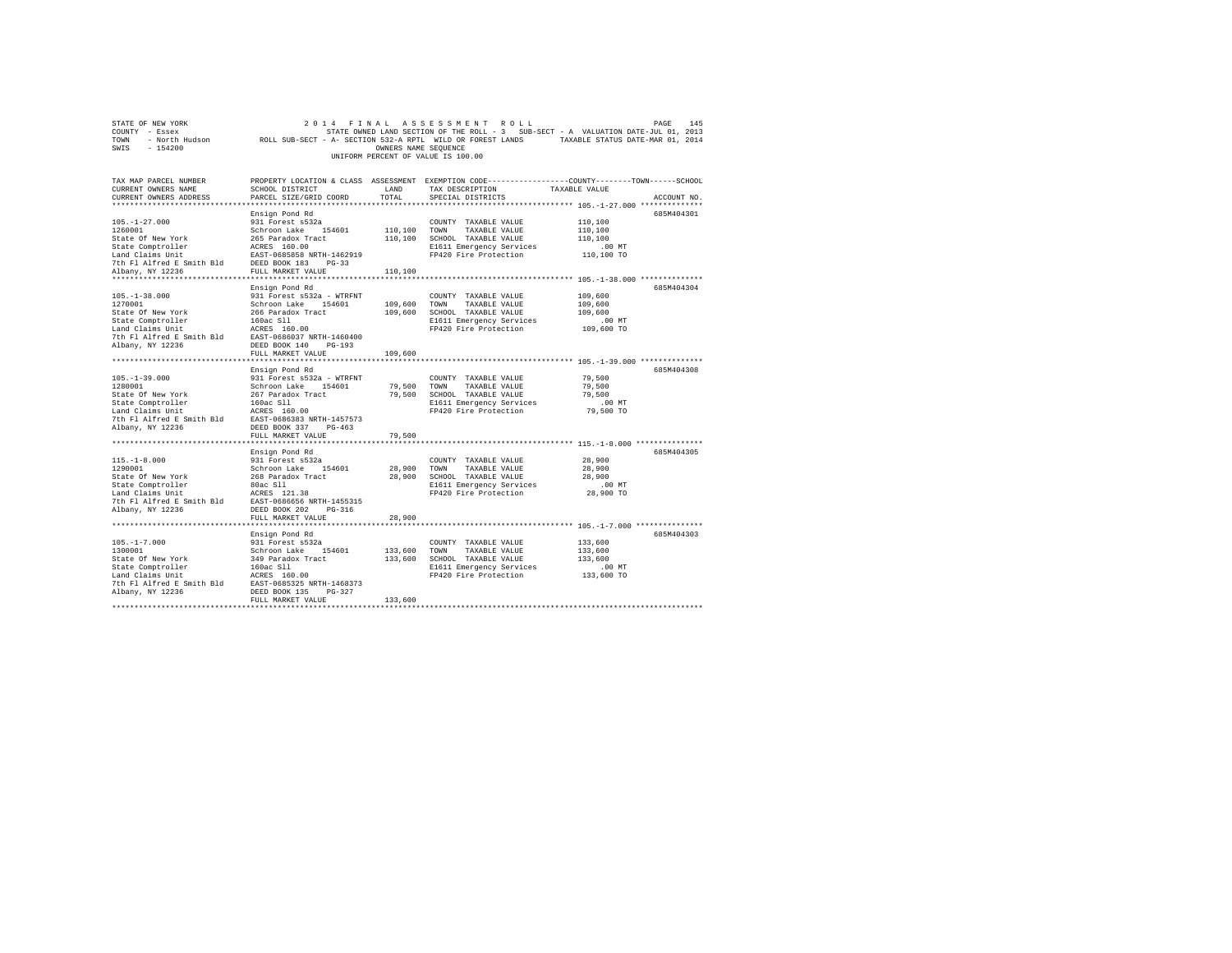|                | STATE OF NEW YORK |                                                            | 2014 FINAL ASSESSMENT ROLL         |                      |  |  |                                                                                   |  | PAGE                             | 146 |
|----------------|-------------------|------------------------------------------------------------|------------------------------------|----------------------|--|--|-----------------------------------------------------------------------------------|--|----------------------------------|-----|
| COUNTY - Essex |                   |                                                            |                                    |                      |  |  | STATE OWNED LAND SECTION OF THE ROLL - 3 SUB-SECT - A VALUATION DATE-JUL 01, 2013 |  |                                  |     |
| TOWN           | - North Hudson    | ROLL SUB-SECT - A- SECTION 532-A RPTL WILD OR FOREST LANDS |                                    |                      |  |  |                                                                                   |  | TAXABLE STATUS DATE-MAR 01, 2014 |     |
| SWIS           | - 154200          |                                                            |                                    | OWNERS NAME SEOUENCE |  |  |                                                                                   |  |                                  |     |
|                |                   |                                                            | UNIFORM PERCENT OF VALUE IS 100.00 |                      |  |  |                                                                                   |  |                                  |     |

| TAX MAP PARCEL NUMBER<br>CURRENT OWNERS NAME<br>CURRENT OWNERS ADDRESS | SCHOOL DISTRICT<br>PARCEL SIZE/GRID COORD                    | LAND<br>TOTAL | TAX DESCRIPTION<br>SPECIAL DISTRICTS                               | PROPERTY LOCATION & CLASS ASSESSMENT EXEMPTION CODE----------------COUNTY-------TOWN-----SCHOOL<br>TAXABLE VALUE<br>ACCOUNT NO.                                                                                                                |
|------------------------------------------------------------------------|--------------------------------------------------------------|---------------|--------------------------------------------------------------------|------------------------------------------------------------------------------------------------------------------------------------------------------------------------------------------------------------------------------------------------|
|                                                                        |                                                              |               |                                                                    |                                                                                                                                                                                                                                                |
|                                                                        | Ensign Pond Rd                                               |               |                                                                    | 685M404415                                                                                                                                                                                                                                     |
| 105. -1-8.000                                                          |                                                              |               | COUNTY TAXABLE VALUE                                               | 119,500                                                                                                                                                                                                                                        |
|                                                                        |                                                              |               |                                                                    |                                                                                                                                                                                                                                                |
| 1310001<br>State Of New York                                           |                                                              |               |                                                                    | 119,500<br>119,500                                                                                                                                                                                                                             |
|                                                                        |                                                              |               | E1611 Emergency Services                                           |                                                                                                                                                                                                                                                |
|                                                                        |                                                              |               | FP420 Fire Protection                                              | 00 MT.<br>119,500 TO                                                                                                                                                                                                                           |
|                                                                        |                                                              |               |                                                                    |                                                                                                                                                                                                                                                |
|                                                                        |                                                              | 119,500       |                                                                    |                                                                                                                                                                                                                                                |
| **********************                                                 |                                                              |               |                                                                    | ****************************** 105.-1-9.000 ***************                                                                                                                                                                                    |
|                                                                        | Ensign Pond Rd                                               |               |                                                                    | 685M404414                                                                                                                                                                                                                                     |
|                                                                        |                                                              |               |                                                                    | 177,200                                                                                                                                                                                                                                        |
|                                                                        |                                                              |               |                                                                    | 177,200                                                                                                                                                                                                                                        |
|                                                                        |                                                              |               |                                                                    | 177,200                                                                                                                                                                                                                                        |
|                                                                        |                                                              |               |                                                                    |                                                                                                                                                                                                                                                |
|                                                                        |                                                              |               |                                                                    |                                                                                                                                                                                                                                                |
|                                                                        |                                                              |               |                                                                    |                                                                                                                                                                                                                                                |
|                                                                        |                                                              |               |                                                                    |                                                                                                                                                                                                                                                |
|                                                                        |                                                              |               |                                                                    |                                                                                                                                                                                                                                                |
|                                                                        | Ensign Pond Rd                                               |               |                                                                    | 685M404413                                                                                                                                                                                                                                     |
|                                                                        |                                                              |               |                                                                    | 164,900                                                                                                                                                                                                                                        |
|                                                                        |                                                              |               |                                                                    | 164,900                                                                                                                                                                                                                                        |
|                                                                        |                                                              |               |                                                                    |                                                                                                                                                                                                                                                |
|                                                                        |                                                              |               |                                                                    | 164,900<br>.00 MT                                                                                                                                                                                                                              |
|                                                                        |                                                              |               |                                                                    | 164,900 TO                                                                                                                                                                                                                                     |
|                                                                        |                                                              |               |                                                                    |                                                                                                                                                                                                                                                |
| Albany, NY 12236                                                       |                                                              |               |                                                                    |                                                                                                                                                                                                                                                |
| *******************                                                    |                                                              |               |                                                                    |                                                                                                                                                                                                                                                |
|                                                                        | Ensign Pond Rd                                               |               |                                                                    | 685M404412                                                                                                                                                                                                                                     |
|                                                                        |                                                              |               |                                                                    |                                                                                                                                                                                                                                                |
|                                                                        |                                                              |               |                                                                    |                                                                                                                                                                                                                                                |
|                                                                        |                                                              |               |                                                                    |                                                                                                                                                                                                                                                |
|                                                                        |                                                              |               |                                                                    |                                                                                                                                                                                                                                                |
|                                                                        |                                                              |               |                                                                    |                                                                                                                                                                                                                                                |
|                                                                        |                                                              |               |                                                                    |                                                                                                                                                                                                                                                |
|                                                                        |                                                              |               |                                                                    |                                                                                                                                                                                                                                                |
|                                                                        |                                                              |               |                                                                    | 105.-1-11.000<br>1918.-1-11.000<br>1918.-1-11.000<br>391 Forest S322<br>State Of New York S532 and<br>State Of New York S532 and<br>S53 Paradox Tract 105,200 TON TAXABLE VALUE<br>105,200 TAXABLE VALUE<br>105,200 TAXABLE VALUE<br>105,200 T |
|                                                                        | Ensign Pond Rd                                               |               |                                                                    | 685M404411                                                                                                                                                                                                                                     |
| $105. - 1 - 1.000$                                                     |                                                              |               | COUNTY TAXABLE VALUE                                               | 35,900                                                                                                                                                                                                                                         |
| 1350001                                                                |                                                              | 35,900 TOWN   | TAXABLE VALUE                                                      | 35,900                                                                                                                                                                                                                                         |
| State Of New York                                                      | 931 Forest s532a<br>Schroon Lake 154601<br>354 Paradox Tract | 35,900        | SCHOOL TAXABLE VALUE                                               | 35,900                                                                                                                                                                                                                                         |
| State Comptroller                                                      | 37.5ac S11<br>ACRES 37.50                                    |               | E1611 Emergency Services .00 MT<br>FP420 Fire Protection 35,900 TO |                                                                                                                                                                                                                                                |
| Land Claims Unit                                                       |                                                              |               |                                                                    |                                                                                                                                                                                                                                                |
| 7th F1 Alfred E Smith Bld EAST-0672537 NRTH-1469747                    |                                                              |               |                                                                    |                                                                                                                                                                                                                                                |
| Albany, NY 12236                                                       | FULL MARKET VALUE                                            | 35,900        |                                                                    |                                                                                                                                                                                                                                                |
|                                                                        |                                                              |               |                                                                    |                                                                                                                                                                                                                                                |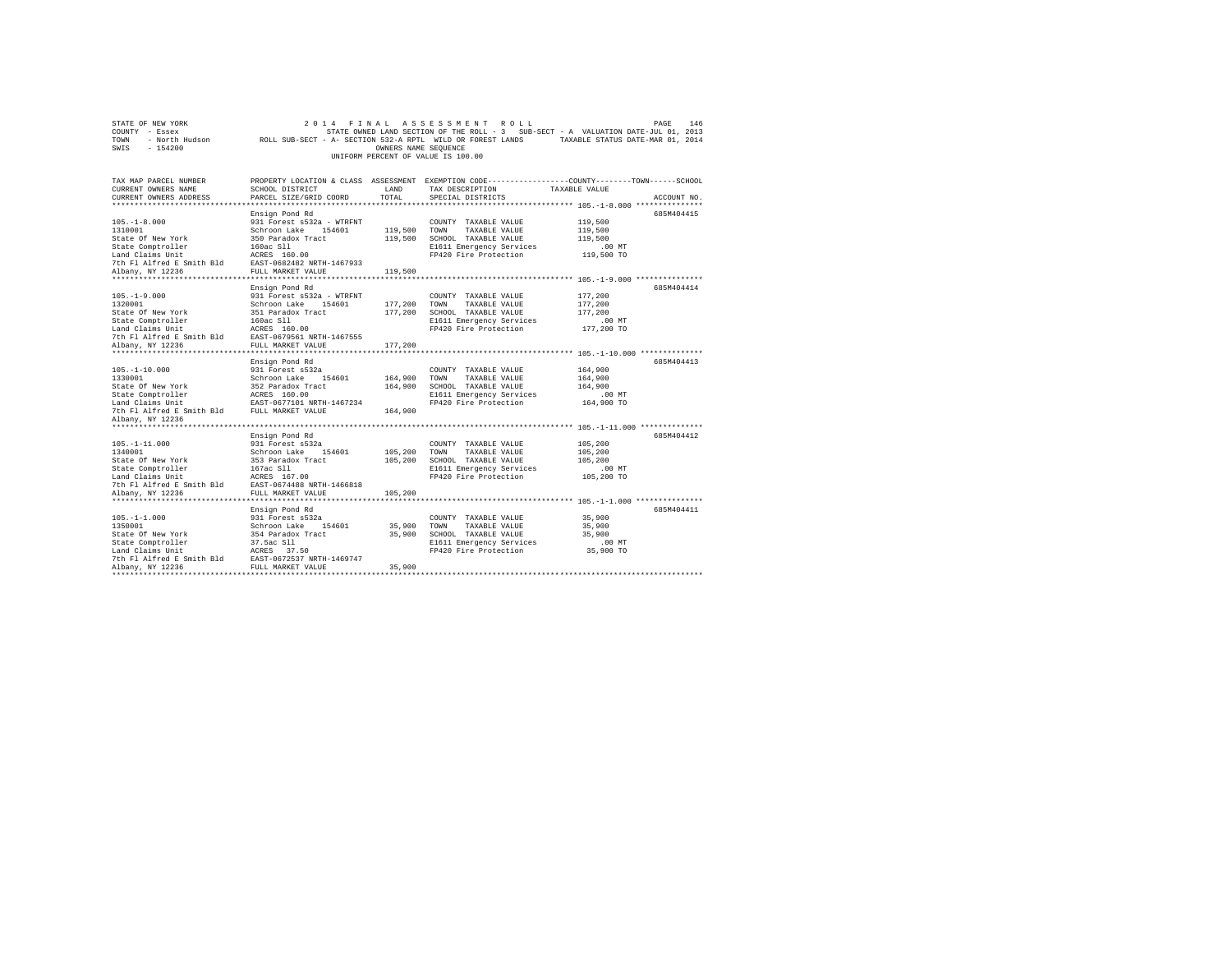| STATE OF NEW YORK      | 2014 FINAL ASSESSMENT ROLL                                                                        | PAGE | 147 |
|------------------------|---------------------------------------------------------------------------------------------------|------|-----|
| COUNTY - Essex         | STATE OWNED LAND SECTION OF THE ROLL - 3 SUB-SECT - A VALUATION DATE-JUL 01, 2013                 |      |     |
| - North Hudson<br>TOWN | TAXABLE STATUS DATE-MAR 01, 2014<br>ROLL SUB-SECT - A- SECTION 532-A RPTL WILD OR FOREST LANDS    |      |     |
| SWIS<br>$-154200$      | OWNERS NAME SEOUENCE                                                                              |      |     |
|                        | UNIFORM PERCENT OF VALUE IS 100.00                                                                |      |     |
|                        |                                                                                                   |      |     |
|                        |                                                                                                   |      |     |
| TAY MAD DARCEL NHMRER  | DROBRRTY LOCATION & CLASS ASSESSMENT RYEMPTION CODR----------------COUNTY--------TOWN------SCHOOL |      |     |

| TAX MAP PARCEL NUMBER                                                                          |                                                         |              | PROPERTY LOCATION & CLASS ASSESSMENT EXEMPTION CODE---------------COUNTY-------TOWN-----SCHOOL |               |             |
|------------------------------------------------------------------------------------------------|---------------------------------------------------------|--------------|------------------------------------------------------------------------------------------------|---------------|-------------|
| CURRENT OWNERS NAME                                                                            | SCHOOL DISTRICT                                         | LAND         | TAX DESCRIPTION                                                                                | TAXABLE VALUE |             |
| CURRENT OWNERS ADDRESS                                                                         | PARCEL SIZE/GRID COORD                                  | TOTAL        | SPECIAL DISTRICTS                                                                              |               | ACCOUNT NO. |
|                                                                                                |                                                         |              |                                                                                                |               |             |
|                                                                                                | Ensign Pond Rd                                          |              |                                                                                                |               | 685M404410  |
| $105. - 1 - 2.000$                                                                             | 931 Forest s532a                                        |              | COUNTY TAXABLE VALUE                                                                           | 84,600        |             |
| 1360001                                                                                        | Schroon Lake 154601                                     | 84,600 TOWN  | TAXABLE VALUE                                                                                  | 84,600        |             |
| State Of New York                                                                              | 355 Paradox Tract                                       |              | 84,600 SCHOOL TAXABLE VALUE                                                                    | 84,600        |             |
| State Comptroller                                                                              | ACRES 89.50                                             |              | E1611 Emergency Services                                                                       | $.00$ MT      |             |
| Land Claims Unit                                                                               | EAST-0673075 NRTH-1470262                               |              | FP420 Fire Protection                                                                          | 84,600 TO     |             |
| 7th Fl Alfred E Smith Bld DEED BOOK 132                                                        | PG-251                                                  |              |                                                                                                |               |             |
| Albany, NY 12236                                                                               | FULL MARKET VALUE                                       | 84,600       |                                                                                                |               |             |
|                                                                                                |                                                         |              |                                                                                                |               |             |
|                                                                                                | Ensign Pond Rd                                          |              |                                                                                                |               | 685M404409  |
| $105. - 1 - 3.000$                                                                             | 931 Forest s532a                                        |              | COUNTY TAXABLE VALUE                                                                           | 103,700       |             |
| 1370001                                                                                        | Schroon Lake 154601                                     | 103,700 TOWN |                                                                                                |               |             |
|                                                                                                |                                                         |              | TAXABLE VALUE                                                                                  | 103,700       |             |
| State Of New York                                                                              | 356 Paradox Tract                                       | 103,700      | SCHOOL TAXABLE VALUE                                                                           | 103,700       |             |
| State Comptroller                                                                              | ACRES 167.00<br>EAST-0676601 NRTH-1469665               |              | E1611 Emergency Services                                                                       | .00 MT        |             |
| Land Claims Unit                                                                               |                                                         |              | FP420 Fire Protection                                                                          | $103,700$ TO  |             |
| 7th F1 Alfred E Smith Bld                                                                      | DEED BOOK 132<br>$PG-385$                               |              |                                                                                                |               |             |
| Albany, NY 12236                                                                               | FULL MARKET VALUE                                       | 103,700      |                                                                                                |               |             |
|                                                                                                |                                                         |              |                                                                                                |               |             |
|                                                                                                | Ensign Pond Rd                                          |              |                                                                                                |               | 685M404408  |
| $105. - 1 - 4.000$                                                                             | 931 Forest s532a                                        |              | COUNTY TAXABLE VALUE                                                                           | 196,200       |             |
| 1380001                                                                                        | Schroon Lake 154601                                     | 196,200 TOWN | TAXABLE VALUE                                                                                  | 196,200       |             |
| State Of New York                                                                              | 357 Paradox Tract<br>ACRES 160.00<br>EAST-0679438 NRTH- | 196,200      | SCHOOL TAXABLE VALUE                                                                           | 196,200       |             |
| State Comptroller                                                                              |                                                         |              | E1611 Emergency Services                                                                       | $.00$ MT      |             |
| Land Claims Unit                                                                               | EAST-0679438 NRTH-1470232                               |              | FP420 Fire Protection                                                                          | 196,200 TO    |             |
| 7th F1 Alfred E Smith Bld DEED BOOK 183                                                        | $PG-37$                                                 |              |                                                                                                |               |             |
| Albany, NY 12236                                                                               | FULL MARKET VALUE                                       | 196,200      |                                                                                                |               |             |
|                                                                                                |                                                         |              |                                                                                                |               |             |
|                                                                                                | Ensign Pond Rd                                          |              |                                                                                                |               | 685M404407  |
| $105. -1 - 5.000$                                                                              | 931 Forest s532a                                        |              | COUNTY TAXABLE VALUE                                                                           | 178,100       |             |
| 1390001                                                                                        |                                                         |              | 178,100 TOWN TAXABLE VALUE                                                                     | 178,100       |             |
| State Of New York                                                                              | Schroon Lake 154601<br>358 Paradox Tract                |              | 178,100 SCHOOL TAXABLE VALUE                                                                   | 178,100       |             |
|                                                                                                |                                                         |              | E1611 Emergency Services                                                                       | .00 MT        |             |
| State Comptroller<br>Land Claims Unit                                                          | 160ac S11<br>ACRES 160.00                               |              | FP420 Fire Protection                                                                          | 178,100 TO    |             |
| 7th Fl Alfred E Smith Bld EAST-0682242 NRTH-1470488                                            |                                                         |              |                                                                                                |               |             |
| Albany, NY 12236                                                                               | FULL MARKET VALUE                                       | 178,100      |                                                                                                |               |             |
|                                                                                                |                                                         |              |                                                                                                |               |             |
|                                                                                                |                                                         |              |                                                                                                |               |             |
|                                                                                                | Ensign Pond Rd                                          |              |                                                                                                |               | 685M404406  |
| $105. -1 - 6.000$                                                                              | 931 Forest s532a                                        |              | COUNTY TAXABLE VALUE                                                                           | 122,100       |             |
| 1400001                                                                                        | Schroon Lake 154601                                     | 122.100 TOWN | TAXABLE VALUE                                                                                  | 122,100       |             |
| State Of New York                                                                              | 359 Paradox Tract                                       | 122,100      | SCHOOL TAXABLE VALUE                                                                           | 122,100       |             |
| State Comptroller                                                                              | 160ac Sll                                               |              | E1611 Emergency Services                                                                       | $.00$ MT      |             |
| Land Claims Unit<br>Tand Claims Unit<br>The F1 Alfred E Smith Bld<br>EAST-0685003 NRTH-1470901 |                                                         |              | FP420 Fire Protection                                                                          | 122,100 TO    |             |
|                                                                                                |                                                         |              |                                                                                                |               |             |
| Albany, NY 12236                                                                               | DEED BOOK 183<br>$PG-38$                                |              |                                                                                                |               |             |
|                                                                                                | FULL MARKET VALUE                                       | 122,100      |                                                                                                |               |             |
|                                                                                                |                                                         |              |                                                                                                |               |             |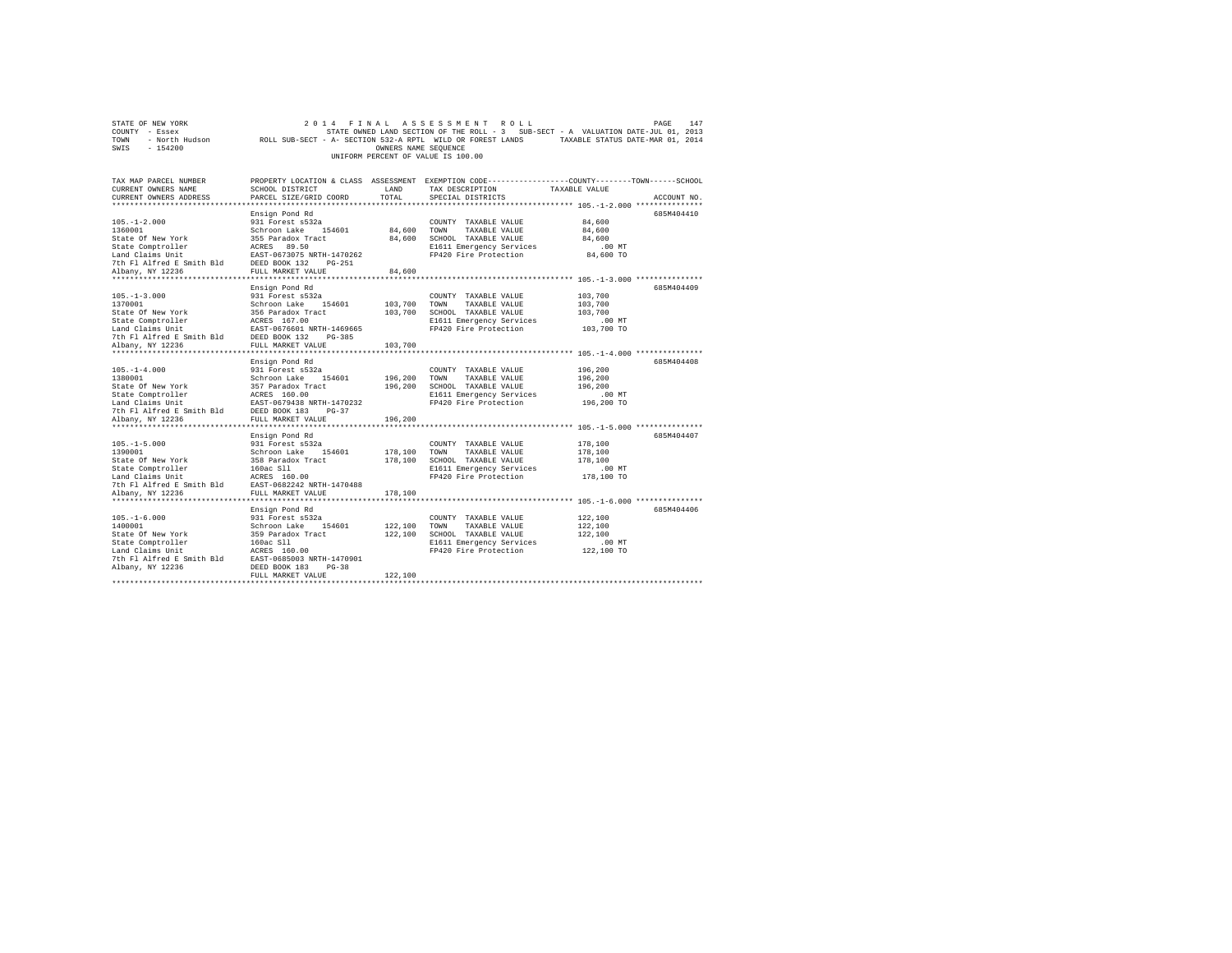|                                                                                                                                                                                                                                                 |                                           |         | COUNTY - Essex - STATE ON STATE ON STATE ON THE ROLL - 3 SUB-SECT - A VALUATION DATE-JUL 01, 2013<br>TONN - North Hudson - ROLL SUB-SECT - A- SECTION 532-A RPTL WILD OR FOREST LANDS - TAXABLE STATUS DATE-MAR 01, 2014<br>SWIS - 1 |                      |  |
|-------------------------------------------------------------------------------------------------------------------------------------------------------------------------------------------------------------------------------------------------|-------------------------------------------|---------|--------------------------------------------------------------------------------------------------------------------------------------------------------------------------------------------------------------------------------------|----------------------|--|
|                                                                                                                                                                                                                                                 |                                           |         | UNIFORM PERCENT OF VALUE IS 100.00                                                                                                                                                                                                   |                      |  |
| TAX MAP PARCEL NUMBER<br>CURRENT OWNERS NAME                                                                                                                                                                                                    | SCHOOL DISTRICT<br>PARCEL SIZE/GRID COORD | LAND    | PROPERTY LOCATION & CLASS ASSESSMENT EXEMPTION CODE---------------COUNTY-------TOWN------SCHOOL<br>TAX DESCRIPTION TAXABLE VALUE                                                                                                     |                      |  |
| CURRENT OWNERS ADDRESS                                                                                                                                                                                                                          |                                           | TOTAL   | SPECIAL DISTRICTS                                                                                                                                                                                                                    | ACCOUNT NO.          |  |
|                                                                                                                                                                                                                                                 |                                           |         |                                                                                                                                                                                                                                      |                      |  |
|                                                                                                                                                                                                                                                 |                                           |         |                                                                                                                                                                                                                                      | 685M404405           |  |
|                                                                                                                                                                                                                                                 |                                           |         | COUNTY TAXABLE VALUE<br>106,000 TOWN TAXABLE VALUE<br>COUNTY TAXABLE VALUE                                                                                                                                                           | 106,000              |  |
|                                                                                                                                                                                                                                                 |                                           |         | 106,000 SCHOOL TAXABLE VALUE                                                                                                                                                                                                         | 106,000<br>106,000   |  |
|                                                                                                                                                                                                                                                 |                                           |         |                                                                                                                                                                                                                                      | .00 MT               |  |
|                                                                                                                                                                                                                                                 |                                           |         | E1611 Emergency Services<br>FP420 Fire Protection                                                                                                                                                                                    | 106,000 TO           |  |
|                                                                                                                                                                                                                                                 |                                           |         |                                                                                                                                                                                                                                      |                      |  |
|                                                                                                                                                                                                                                                 |                                           |         |                                                                                                                                                                                                                                      |                      |  |
|                                                                                                                                                                                                                                                 |                                           | 106,000 |                                                                                                                                                                                                                                      |                      |  |
|                                                                                                                                                                                                                                                 |                                           |         |                                                                                                                                                                                                                                      |                      |  |
|                                                                                                                                                                                                                                                 | US Route 9                                |         |                                                                                                                                                                                                                                      | 685M404404           |  |
|                                                                                                                                                                                                                                                 |                                           |         | COUNTY TAXABLE VALUE                                                                                                                                                                                                                 | 145,000              |  |
|                                                                                                                                                                                                                                                 |                                           |         | 145,000 TOWN TAXABLE VALUE                                                                                                                                                                                                           | 145,000              |  |
|                                                                                                                                                                                                                                                 |                                           |         | 145,000 SCHOOL TAXABLE VALUE                                                                                                                                                                                                         | 145,000              |  |
|                                                                                                                                                                                                                                                 |                                           |         | E1611 Emergency Services .00 MT<br>FP420 Fire Protection .00 TO 145,000 TO                                                                                                                                                           |                      |  |
|                                                                                                                                                                                                                                                 |                                           |         |                                                                                                                                                                                                                                      |                      |  |
|                                                                                                                                                                                                                                                 |                                           |         |                                                                                                                                                                                                                                      |                      |  |
|                                                                                                                                                                                                                                                 |                                           |         |                                                                                                                                                                                                                                      |                      |  |
|                                                                                                                                                                                                                                                 | FULL MARKET VALUE                         | 145,000 |                                                                                                                                                                                                                                      |                      |  |
|                                                                                                                                                                                                                                                 | US Route 9                                |         |                                                                                                                                                                                                                                      | 685M404403           |  |
|                                                                                                                                                                                                                                                 |                                           |         | COUNTY TAXABLE VALUE                                                                                                                                                                                                                 | 129,500              |  |
|                                                                                                                                                                                                                                                 |                                           |         | 129,500 TOWN TAXABLE VALUE                                                                                                                                                                                                           | 129,500              |  |
|                                                                                                                                                                                                                                                 |                                           |         | 129,500 SCHOOL TAXABLE VALUE                                                                                                                                                                                                         | 129,500              |  |
| 95.-1-5.000<br>1430001 031 Forest s532a<br>1430001 031 Forest s532a<br>5tate Of New York 379 Paradox Tract<br>154601 1979 Paradox Tract<br>Land Claims Unit<br>144.6ac S11<br>171 Alfred E Smith Bld<br>27th F1 Alfred E Smith Bld<br>2827-0677 |                                           |         | E1611 Emergency Services                                                                                                                                                                                                             | .00 MT               |  |
|                                                                                                                                                                                                                                                 |                                           |         | FP420 Fire Protection                                                                                                                                                                                                                | 129,500 TO           |  |
|                                                                                                                                                                                                                                                 |                                           |         |                                                                                                                                                                                                                                      |                      |  |
| Albany, NY 12236                                                                                                                                                                                                                                | DEED BOOK 195 PG-487                      |         |                                                                                                                                                                                                                                      |                      |  |
|                                                                                                                                                                                                                                                 | FULL MARKET VALUE                         | 129,500 |                                                                                                                                                                                                                                      |                      |  |
|                                                                                                                                                                                                                                                 |                                           |         |                                                                                                                                                                                                                                      |                      |  |
|                                                                                                                                                                                                                                                 |                                           |         |                                                                                                                                                                                                                                      | 685M404402           |  |
|                                                                                                                                                                                                                                                 |                                           |         |                                                                                                                                                                                                                                      | 198,600              |  |
|                                                                                                                                                                                                                                                 |                                           |         |                                                                                                                                                                                                                                      | 198,600              |  |
|                                                                                                                                                                                                                                                 |                                           |         |                                                                                                                                                                                                                                      | 198,600              |  |
|                                                                                                                                                                                                                                                 |                                           |         |                                                                                                                                                                                                                                      | .00 MT               |  |
|                                                                                                                                                                                                                                                 |                                           |         |                                                                                                                                                                                                                                      | 198,600 TO           |  |
|                                                                                                                                                                                                                                                 |                                           |         |                                                                                                                                                                                                                                      |                      |  |
|                                                                                                                                                                                                                                                 | FULL MARKET VALUE                         | 198,600 |                                                                                                                                                                                                                                      |                      |  |
|                                                                                                                                                                                                                                                 |                                           |         |                                                                                                                                                                                                                                      |                      |  |
|                                                                                                                                                                                                                                                 | US Route 9                                |         |                                                                                                                                                                                                                                      | 685M404401           |  |
|                                                                                                                                                                                                                                                 |                                           |         |                                                                                                                                                                                                                                      | 110,100              |  |
|                                                                                                                                                                                                                                                 |                                           |         |                                                                                                                                                                                                                                      | 110,100              |  |
|                                                                                                                                                                                                                                                 |                                           |         |                                                                                                                                                                                                                                      | 110,100              |  |
|                                                                                                                                                                                                                                                 |                                           |         |                                                                                                                                                                                                                                      | 00 MT.<br>110,100 TO |  |
|                                                                                                                                                                                                                                                 |                                           |         | FP420 Fire Protection                                                                                                                                                                                                                |                      |  |
|                                                                                                                                                                                                                                                 |                                           |         |                                                                                                                                                                                                                                      |                      |  |
|                                                                                                                                                                                                                                                 |                                           |         |                                                                                                                                                                                                                                      |                      |  |
|                                                                                                                                                                                                                                                 |                                           |         |                                                                                                                                                                                                                                      |                      |  |

STATE OF NEW YORK 2 0 1 4 F I N A L A S S E S S M E N T R O L L PAGE 148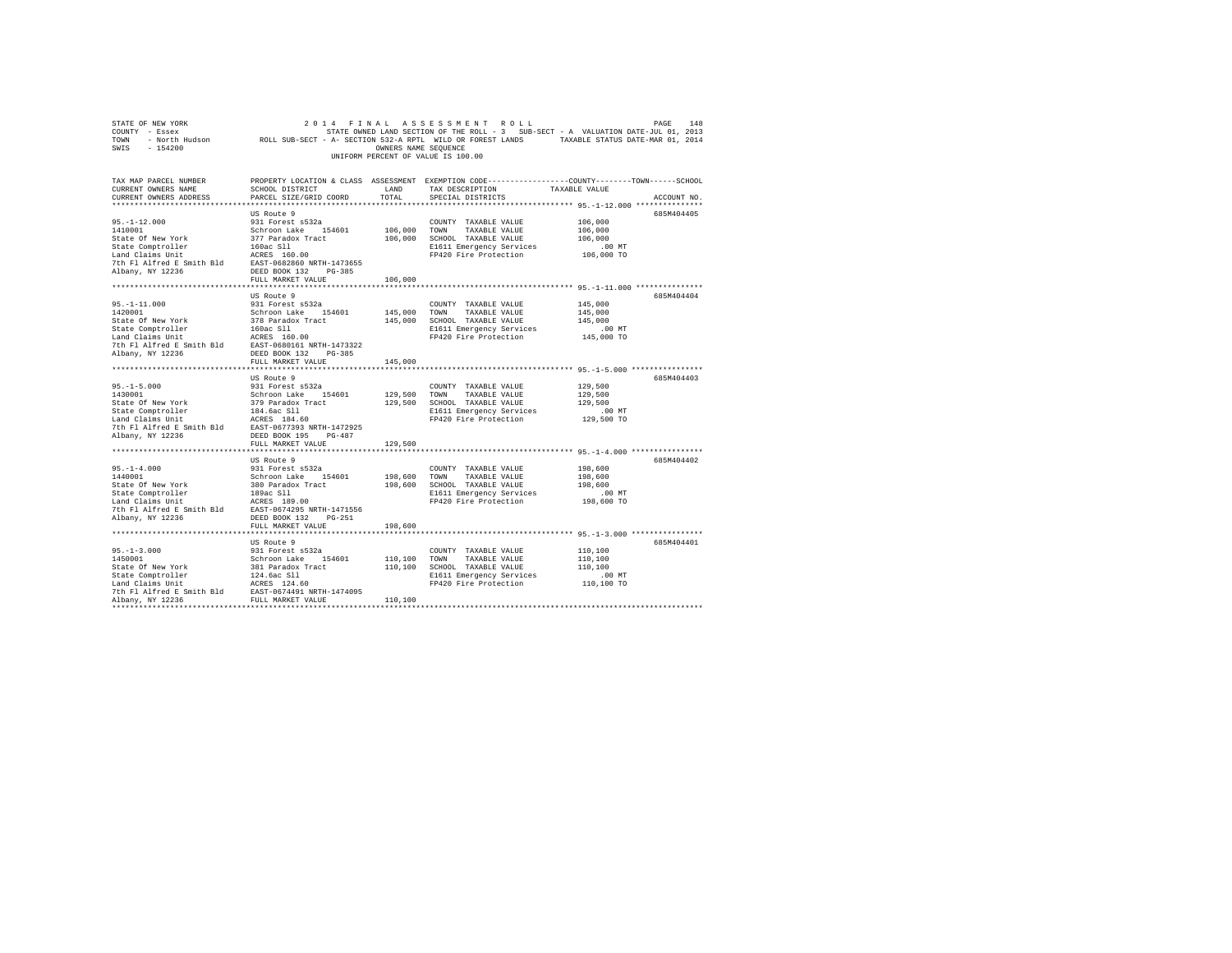| STATE OF NEW YORK                                                                                     |                                |                      | 2014 FINAL ASSESSMENT ROLL         | PAGE                                                                                                       | 149         |
|-------------------------------------------------------------------------------------------------------|--------------------------------|----------------------|------------------------------------|------------------------------------------------------------------------------------------------------------|-------------|
| COUNTY - Essex                                                                                        |                                |                      |                                    | STATE OWNED LAND SECTION OF THE ROLL - 3 SUB-SECT - A VALUATION DATE-JUL 01, 2013                          |             |
| TOWN                                                                                                  |                                |                      |                                    | - North Hudson Moll SUB-SECT - A- SECTION 532-A RPTL WILD OR FOREST LANDS TAXABLE STATUS DATE-MAR 01, 2014 |             |
| $-154200$<br>SWIS                                                                                     |                                | OWNERS NAME SEQUENCE |                                    |                                                                                                            |             |
|                                                                                                       |                                |                      | UNIFORM PERCENT OF VALUE IS 100.00 |                                                                                                            |             |
|                                                                                                       |                                |                      |                                    |                                                                                                            |             |
|                                                                                                       |                                |                      |                                    |                                                                                                            |             |
| TAX MAP PARCEL NUMBER                                                                                 |                                |                      |                                    | PROPERTY LOCATION & CLASS ASSESSMENT EXEMPTION CODE---------------COUNTY-------TOWN-----SCHOOL             |             |
| CURRENT OWNERS NAME                                                                                   | SCHOOL DISTRICT                | LAND                 | TAX DESCRIPTION                    | TAXABLE VALUE                                                                                              |             |
| CURRENT OWNERS ADDRESS                                                                                | PARCEL SIZE/GRID COORD         | TOTAL                | SPECIAL DISTRICTS                  |                                                                                                            | ACCOUNT NO. |
|                                                                                                       |                                |                      |                                    |                                                                                                            |             |
|                                                                                                       | US Route 9                     |                      |                                    |                                                                                                            | 685M404515  |
| $94.4 - 1 - 5.000$                                                                                    | 931 Forest s532a - WTRFNT      |                      | COUNTY TAXABLE VALUE               | 125,200                                                                                                    |             |
| 1460101                                                                                               | Schroon Lake 154601            | 125,200 TOWN         | TAXABLE VALUE                      | 125,200                                                                                                    |             |
| State Of New York                                                                                     | 382 Paradox Tract              | 125,200              | SCHOOL TAXABLE VALUE               | 125,200                                                                                                    |             |
| State Comptroller                                                                                     | 40.7ac Sll                     |                      | E1611 Emergency Services           | $.00$ MT                                                                                                   |             |
|                                                                                                       |                                |                      | FP420 Fire Protection              | 125,200 TO                                                                                                 |             |
|                                                                                                       |                                |                      |                                    |                                                                                                            |             |
|                                                                                                       |                                |                      |                                    |                                                                                                            |             |
|                                                                                                       | FULL MARKET VALUE              | 125,200              |                                    |                                                                                                            |             |
|                                                                                                       |                                |                      |                                    |                                                                                                            |             |
|                                                                                                       | US Route 9                     |                      |                                    |                                                                                                            | 685M404514  |
| $94.4 - 1 - 6.000$                                                                                    | 931 Forest s532a - WTRFNT      |                      | COUNTY TAXABLE VALUE               | 123,900                                                                                                    |             |
| 1470101                                                                                               | Schroon Lake 154601            |                      | 123,900 TOWN TAXABLE VALUE         | 123,900                                                                                                    |             |
| State Of New York                                                                                     | 383 Paradox Tract              |                      | 123,900 SCHOOL TAXABLE VALUE       | 123,900                                                                                                    |             |
| State Comptroller                                                                                     | 41.7ac S11                     |                      | E1611 Emergency Services           | $.00$ MT                                                                                                   |             |
| Land Claims Unit                                                                                      | ACRES 41.70                    |                      | FP420 Fire Protection              | 123,900 TO                                                                                                 |             |
| 7th Fl Alfred E Smith Bld                                                                             | EAST-0670482 NRTH-1472722      |                      |                                    |                                                                                                            |             |
| Albany, NY 12236                                                                                      | DEED BOOK 189 PG-18            |                      |                                    |                                                                                                            |             |
|                                                                                                       | FULL MARKET VALUE              | 123,900              |                                    |                                                                                                            |             |
|                                                                                                       |                                |                      |                                    |                                                                                                            |             |
|                                                                                                       | US Route 9                     |                      |                                    |                                                                                                            | 685M404513  |
| $94.4 - 1 - 7.000$                                                                                    | 931 Forest s532a               |                      | COUNTY TAXABLE VALUE               | 27,100                                                                                                     |             |
| 1480001                                                                                               | Schroon Lake 154601            | 27,100               | TOWN<br>TAXABLE VALUE              | 27,100                                                                                                     |             |
| State Of New York                                                                                     | 384 Paradox Tract              |                      | 27,100 SCHOOL TAXABLE VALUE        | 27,100                                                                                                     |             |
|                                                                                                       |                                |                      | E1611 Emergency Services           | $.00$ MT                                                                                                   |             |
| State Comptroller<br>Land Claims Unit Example 14748<br>7th Fl Alfred E Smith Bld<br>FULL MARKET VALUE | EAST-0669173 NRTH-1474846      |                      | FP420 Fire Protection              | 27,100 TO                                                                                                  |             |
|                                                                                                       |                                |                      |                                    |                                                                                                            |             |
|                                                                                                       |                                | 27,100               |                                    |                                                                                                            |             |
|                                                                                                       |                                |                      |                                    |                                                                                                            |             |
|                                                                                                       | US Route 9                     |                      |                                    |                                                                                                            | 685M404512  |
| $95. - 1 - 6.000$                                                                                     | 931 Forest s532a               |                      | COUNTY TAXABLE VALUE               | 79,000                                                                                                     |             |
| 1490001                                                                                               | Schroon Lake 154601            | 79,000               | TOWN<br>TAXABLE VALUE              | 79,000                                                                                                     |             |
|                                                                                                       |                                |                      | 79,000 SCHOOL TAXABLE VALUE        | 79,000                                                                                                     |             |
| State Of New York<br>State Comptroller<br>Land Claims Unit                                            | 385 Paradox Tract<br>160ac Sll |                      | E1611 Emergency Services           | $.00$ MT                                                                                                   |             |
|                                                                                                       | ACRES 160.00                   |                      | FP420 Fire Protection              | 79,000 TO                                                                                                  |             |
| 7th Fl Alfred E Smith Bld EAST-0677023 NRTH-1475803                                                   |                                |                      |                                    |                                                                                                            |             |
| Albany, NY 12236                                                                                      | FULL MARKET VALUE              | 79,000               |                                    |                                                                                                            |             |
|                                                                                                       |                                |                      |                                    |                                                                                                            |             |
|                                                                                                       | US Route 9                     |                      |                                    |                                                                                                            | 685M404511  |
| $95. - 1 - 10.000$                                                                                    | 931 Forest s532a               |                      | COUNTY TAXABLE VALUE               | 115,200                                                                                                    |             |
| 1500001                                                                                               | Schroon Lake 154601            | 115,200              | TOWN<br>TAXABLE VALUE              | 115,200                                                                                                    |             |
| State Of New York                                                                                     | 386 Paradox Tract              | 115,200              | SCHOOL TAXABLE VALUE               | 115,200                                                                                                    |             |
|                                                                                                       | 160ac S11                      |                      | E1611 Emergency Services           |                                                                                                            |             |
| State Comptroller<br>Land Claims Unit                                                                 | ACRES 160.00                   |                      | FP420 Fire Protection              | $.00$ MT<br>115,200 TO                                                                                     |             |
| 7th Fl Alfred E Smith Bld                                                                             | EAST-0679785 NRTH-1476191      |                      |                                    |                                                                                                            |             |
| Albany, NY 12236                                                                                      | DEED BOOK 209<br>PG-332        |                      |                                    |                                                                                                            |             |
|                                                                                                       |                                | 115,200              |                                    |                                                                                                            |             |
|                                                                                                       | FULL MARKET VALUE              |                      |                                    |                                                                                                            |             |
|                                                                                                       |                                |                      |                                    |                                                                                                            |             |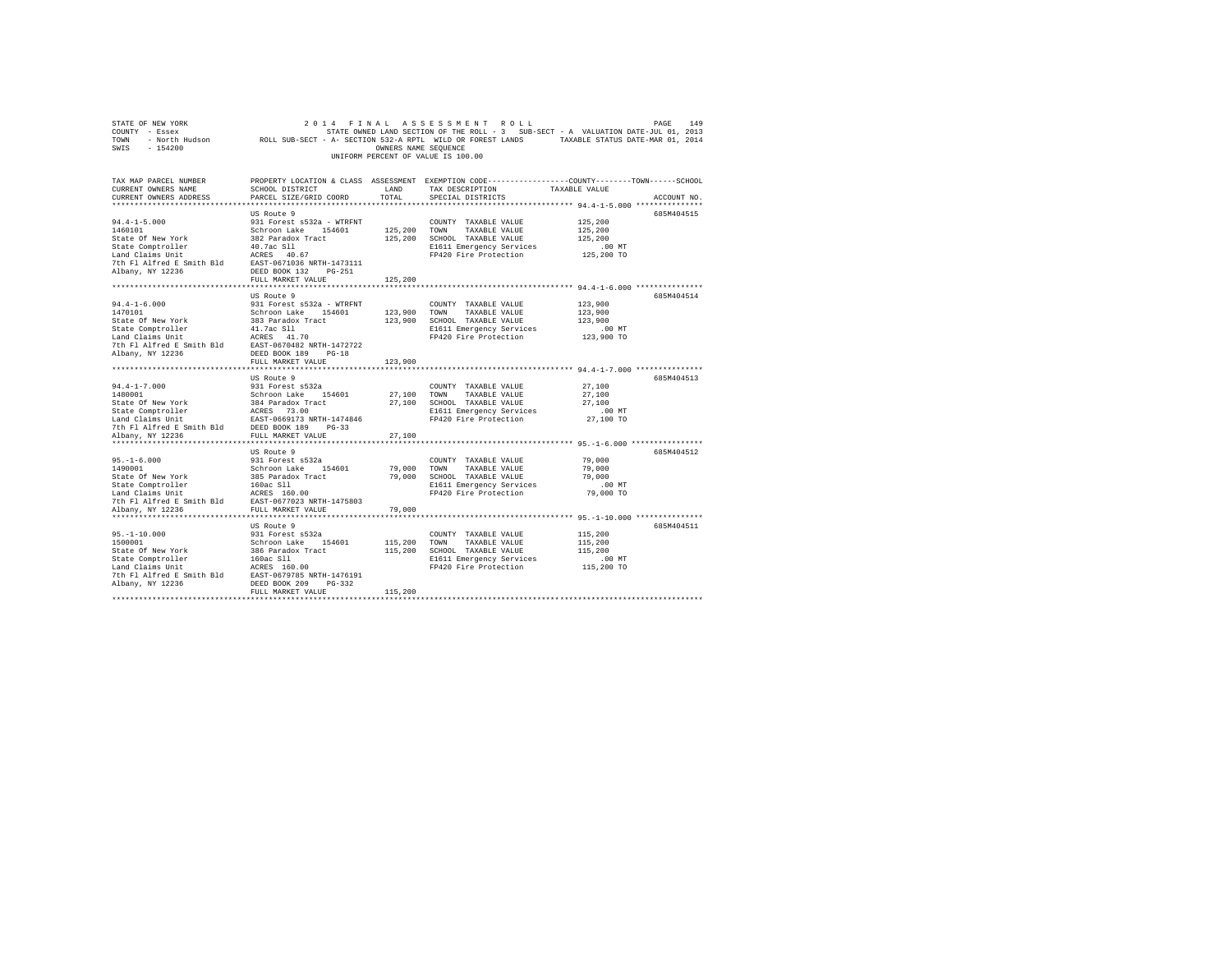| SWIS - 154200                                                                                                                                                                                                                                    |                                           | OWNERS NAME SEOUENCE | UNIFORM PERCENT OF VALUE IS 100.00                 |                                                                                                                 |  |
|--------------------------------------------------------------------------------------------------------------------------------------------------------------------------------------------------------------------------------------------------|-------------------------------------------|----------------------|----------------------------------------------------|-----------------------------------------------------------------------------------------------------------------|--|
| TAX MAP PARCEL NUMBER<br>CURRENT OWNERS NAME<br>CURRENT OWNERS ADDRESS                                                                                                                                                                           | SCHOOL DISTRICT<br>PARCEL SIZE/GRID COORD | LAND<br>TOTAL        | TAX DESCRIPTION TAXABLE VALUE<br>SPECIAL DISTRICTS | PROPERTY LOCATION & CLASS ASSESSMENT EXEMPTION CODE----------------COUNTY-------TOWN------SCHOOL<br>ACCOUNT NO. |  |
|                                                                                                                                                                                                                                                  |                                           |                      |                                                    |                                                                                                                 |  |
| 95.-1-13.000<br>1510001                                                                                                                                                                                                                          | US Route 9<br>931 Forest s532a            |                      | COUNTY TAXABLE VALUE<br>77,300 TOWN TAXABLE VALUE  | 685M404510<br>77,300<br>77,300                                                                                  |  |
| 1510001<br>Schroon Lake 154601<br>State Of New York 387 Paradox Tract<br>State Comptroller 160ac S11<br>Land Claims Unit 160ac S11<br>ACRES 160.00                                                                                               |                                           |                      | 77,300 SCHOOL TAXABLE VALUE                        | 77,300                                                                                                          |  |
|                                                                                                                                                                                                                                                  |                                           |                      | E1611 Emergency Services                           | $.00$ MT                                                                                                        |  |
|                                                                                                                                                                                                                                                  |                                           |                      | FP420 Fire Protection                              | 77,300 TO                                                                                                       |  |
| 7th Fl Alfred E Smith Bld EAST-0682447 NRTH-1476495<br>Albany, NY 12236                                                                                                                                                                          | DEED BOOK 132 PG-385                      |                      |                                                    |                                                                                                                 |  |
|                                                                                                                                                                                                                                                  | FULL MARKET VALUE                         | 77,300               |                                                    |                                                                                                                 |  |
|                                                                                                                                                                                                                                                  |                                           |                      |                                                    |                                                                                                                 |  |
|                                                                                                                                                                                                                                                  | US Route 9<br>931 Forest s532a            |                      | COUNTY TAXABLE VALUE                               | 685M404509<br>47,700                                                                                            |  |
| $94.4 - 1 - 1.000$<br>1520001                                                                                                                                                                                                                    |                                           |                      | 47,700 TOWN TAXABLE VALUE                          | 47.700                                                                                                          |  |
|                                                                                                                                                                                                                                                  |                                           |                      | 47,700 SCHOOL TAXABLE VALUE                        | 47.700                                                                                                          |  |
|                                                                                                                                                                                                                                                  |                                           |                      | E1611 Emergency Services                           | $.00$ MT                                                                                                        |  |
|                                                                                                                                                                                                                                                  |                                           |                      | FP420 Fire Protection                              | 47,700 TO                                                                                                       |  |
|                                                                                                                                                                                                                                                  |                                           |                      |                                                    |                                                                                                                 |  |
| Albany, NY 12236                                                                                                                                                                                                                                 | DEED BOOK 132 PG-385                      |                      |                                                    |                                                                                                                 |  |
|                                                                                                                                                                                                                                                  | FULL MARKET VALUE                         | 47,700               |                                                    |                                                                                                                 |  |
|                                                                                                                                                                                                                                                  |                                           |                      |                                                    |                                                                                                                 |  |
|                                                                                                                                                                                                                                                  | US Route 9                                |                      |                                                    | 685M404508                                                                                                      |  |
| $94.4 - 1 - 8.000$                                                                                                                                                                                                                               | 931 Forest s532a                          |                      | COUNTY TAXABLE VALUE                               | 13,500                                                                                                          |  |
| 1530001                                                                                                                                                                                                                                          | Schroon Lake 154601                       |                      | 13,500 TOWN TAXABLE VALUE                          | 13,500                                                                                                          |  |
|                                                                                                                                                                                                                                                  |                                           |                      | 13,500 SCHOOL TAXABLE VALUE                        | 13,500                                                                                                          |  |
|                                                                                                                                                                                                                                                  |                                           |                      | E1611 Emergency Services                           | $.00$ MT<br>13,500 TO                                                                                           |  |
|                                                                                                                                                                                                                                                  |                                           |                      | FP420 Fire Protection                              |                                                                                                                 |  |
|                                                                                                                                                                                                                                                  |                                           |                      |                                                    |                                                                                                                 |  |
|                                                                                                                                                                                                                                                  | FULL MARKET VALUE                         | 13,500               |                                                    |                                                                                                                 |  |
|                                                                                                                                                                                                                                                  |                                           |                      |                                                    |                                                                                                                 |  |
|                                                                                                                                                                                                                                                  | US Route 9                                |                      |                                                    | 685M404507                                                                                                      |  |
| $104.2 - 1 - 13.000$                                                                                                                                                                                                                             | 931 Forest s532a                          |                      | COUNTY TAXABLE VALUE                               | 17,500                                                                                                          |  |
| 1540001<br>Schroon Lake 154601<br>State Of New York 399 Paradox Tract<br>State Comptroller 12ac S11<br>Lam Claims Unit 12ac S11<br>12ac S11<br>7th F1 AIfred E Smith B1d<br>EAST-0669386 NRTH-1463897<br>7th F1 AIfred E Smith B1d<br>EAST-06693 |                                           |                      | 17,500 TOWN TAXABLE VALUE                          | 17,500                                                                                                          |  |
|                                                                                                                                                                                                                                                  |                                           |                      | 17,500 SCHOOL TAXABLE VALUE                        | 17,500                                                                                                          |  |
|                                                                                                                                                                                                                                                  |                                           |                      | E1611 Emergency Services<br>FP420 Fire Protection  | $.00$ MT                                                                                                        |  |
|                                                                                                                                                                                                                                                  |                                           |                      |                                                    | 17,500 TO                                                                                                       |  |
|                                                                                                                                                                                                                                                  |                                           |                      |                                                    |                                                                                                                 |  |
| Albany, NY 12236                                                                                                                                                                                                                                 | FULL MARKET VALUE                         | 17,500               |                                                    |                                                                                                                 |  |
|                                                                                                                                                                                                                                                  |                                           |                      |                                                    |                                                                                                                 |  |
|                                                                                                                                                                                                                                                  | US Route 9<br>931 Forest s532a            |                      | COUNTY TAXABLE VALUE                               | 685M404506<br>218,500                                                                                           |  |
| $95. -1 - 2.000$<br>1550101<br>1550101                                                                                                                                                                                                           | Schroon Lake 154601                       |                      | 218,500 TOWN TAXABLE VALUE                         | 218,500                                                                                                         |  |
|                                                                                                                                                                                                                                                  |                                           |                      | 218,500 SCHOOL TAXABLE VALUE                       | 218,500                                                                                                         |  |
|                                                                                                                                                                                                                                                  |                                           |                      | E1611 Emergency Services                           | .00 MT                                                                                                          |  |
| State Of New York 400 Paradox Tract<br>State Comptroller ACRES 208.56<br>Land Claims Unit EAST-0673464 NRTH-1476520                                                                                                                              |                                           |                      | FP420 Fire Protection                              | 218,500 TO                                                                                                      |  |
| 7th Fl Alfred E Smith Bld FULL MARKET VALUE                                                                                                                                                                                                      |                                           | 218,500              |                                                    |                                                                                                                 |  |
| Albany, NY 12236                                                                                                                                                                                                                                 |                                           |                      |                                                    |                                                                                                                 |  |
|                                                                                                                                                                                                                                                  |                                           |                      |                                                    |                                                                                                                 |  |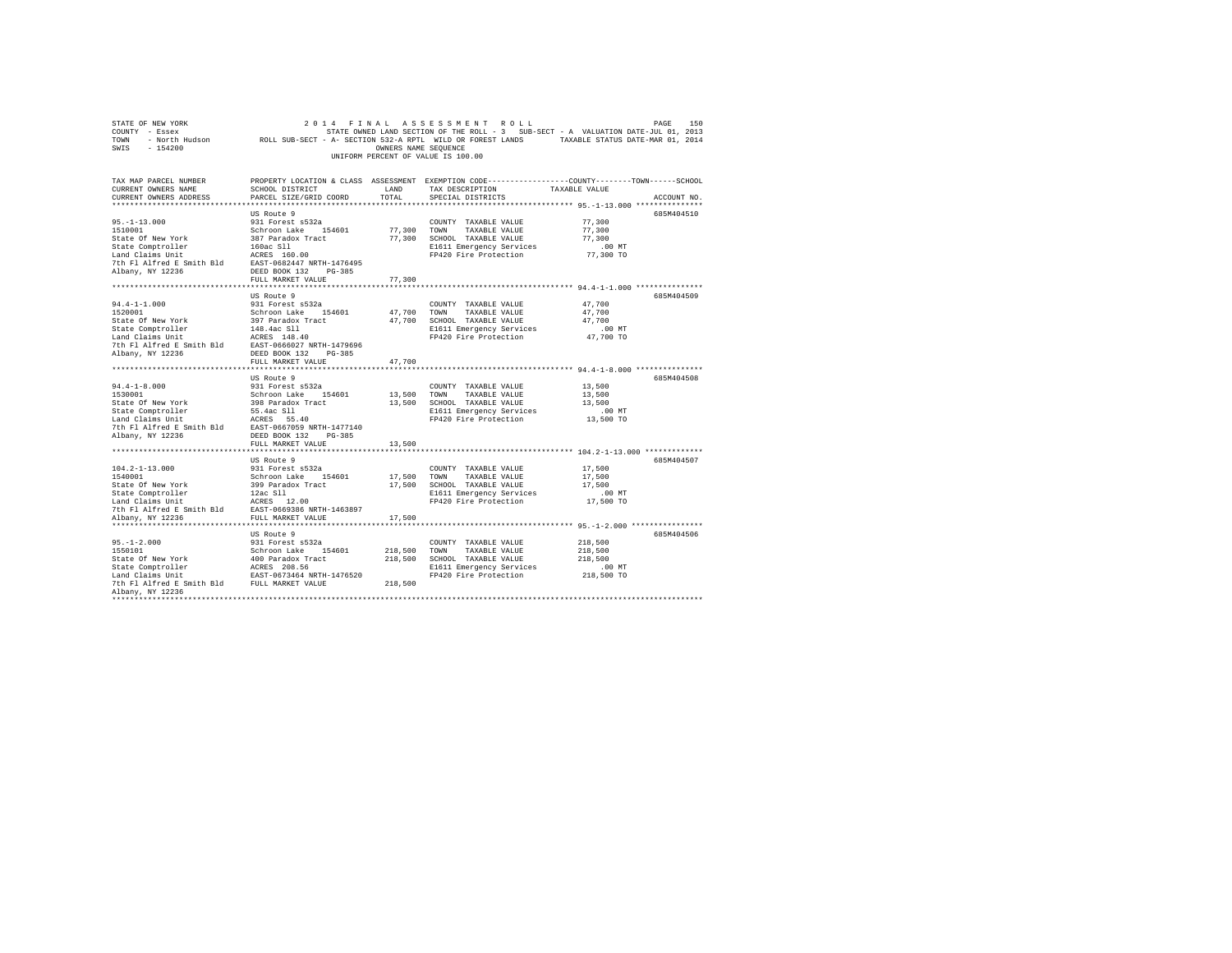| STATE OF NEW YORK<br>COUNTY - Essex        | 2 0 1 4<br>FINAL                                           |                      | ASSESSMENT ROLL                                                                                |                                                            | 151<br>PAGE |
|--------------------------------------------|------------------------------------------------------------|----------------------|------------------------------------------------------------------------------------------------|------------------------------------------------------------|-------------|
| TOWN                                       | ROLL SUB-SECT - A- SECTION 532-A RPTL WILD OR FOREST LANDS |                      | STATE OWNED LAND SECTION OF THE ROLL - 3 SUB-SECT - A VALUATION DATE-JUL 01, 2013              | TAXABLE STATUS DATE-MAR 01, 2014                           |             |
| - North Hudson<br>SWIS<br>$-154200$        |                                                            | OWNERS NAME SEQUENCE |                                                                                                |                                                            |             |
|                                            |                                                            |                      | UNIFORM PERCENT OF VALUE IS 100.00                                                             |                                                            |             |
|                                            |                                                            |                      |                                                                                                |                                                            |             |
|                                            |                                                            |                      |                                                                                                |                                                            |             |
| TAX MAP PARCEL NUMBER                      |                                                            |                      | PROPERTY LOCATION & CLASS ASSESSMENT EXEMPTION CODE---------------COUNTY-------TOWN-----SCHOOL |                                                            |             |
| CURRENT OWNERS NAME                        | SCHOOL DISTRICT                                            | LAND                 | TAX DESCRIPTION                                                                                | TAXABLE VALUE                                              |             |
| CURRENT OWNERS ADDRESS                     | PARCEL SIZE/GRID COORD                                     | TOTAL                | SPECIAL DISTRICTS                                                                              |                                                            | ACCOUNT NO. |
|                                            |                                                            |                      |                                                                                                |                                                            |             |
|                                            | US Route 9                                                 |                      |                                                                                                |                                                            | 685M404505  |
| $95. -1 - 1.000$                           | 931 Forest s532a                                           |                      | COUNTY TAXABLE VALUE                                                                           | 159,200                                                    |             |
| 1560101                                    | Schroon Lake 154601                                        | 159,200              | TOWN<br>TAXABLE VALUE                                                                          | 159,200                                                    |             |
| State Of New York                          | 401 Paradox Tract                                          | 159,200              | SCHOOL TAXABLE VALUE                                                                           | 159,200                                                    |             |
| State Comptroller                          | 203.2ac S11                                                |                      | E1611 Emergency Services                                                                       | $.00$ MT                                                   |             |
| Land Claims Unit                           | ACRES 203.24                                               |                      | FP420 Fire Protection                                                                          | 159,200 TO                                                 |             |
| 7th Fl Alfred E Smith Bld                  | EAST-0672796 NRTH-1478349<br>FULL MARKET VALUE             |                      |                                                                                                |                                                            |             |
| Albany, NY 12236<br>********************** | *********************                                      | 159,200              |                                                                                                | ************************ 95.1-1-13.000 **************      |             |
|                                            | US Route 9                                                 |                      |                                                                                                |                                                            | 685M404504  |
| $95.1 - 1 - 13.000$                        | 931 Forest s532a                                           |                      | COUNTY TAXABLE VALUE                                                                           | 62,800                                                     |             |
| 1570001                                    | Schroon Lake 154601                                        | 62,800               | TOWN<br>TAXABLE VALUE                                                                          | 62,800                                                     |             |
| State Of New York                          | 402 Paradox Tr                                             | 62,800               | SCHOOL TAXABLE VALUE                                                                           | 62,800                                                     |             |
| State Comptroller                          | 156.6ac Sll                                                |                      | E1611 Emergency Services                                                                       | $.00$ MT                                                   |             |
| Land Claims Unit                           | ACRES 156.60                                               |                      | FP420 Fire Protection                                                                          | 62,800 TO                                                  |             |
| 7th Fl Alfred E Smith Bld                  | EAST-0673587 NRTH-1480579                                  |                      |                                                                                                |                                                            |             |
| Albany, NY 12236                           | FULL MARKET VALUE                                          | 62,800               |                                                                                                |                                                            |             |
| ***********************                    | ***********************                                    | **********           |                                                                                                | ***************************** 94.2-1-7.000 *************** |             |
|                                            | US Route 9                                                 |                      |                                                                                                |                                                            | 685M404503  |
| $94.2 - 1 - 7.000$                         | 931 Forest s532a                                           |                      | COUNTY TAXABLE VALUE                                                                           | 110,000                                                    |             |
| 1580101                                    | Schroon Lake<br>154601                                     | 110,000              | TOWN<br>TAXABLE VALUE                                                                          | 110,000                                                    |             |
| State Of New York                          | 403 Paradox Tract                                          | 110,000              | SCHOOL TAXABLE VALUE                                                                           | 110,000                                                    |             |
| State Comptroller                          | 156.4ac Sll                                                |                      | E1612 Emergency Services                                                                       | .00MT                                                      |             |
| Land Claims Unit                           | ACRES 156.43                                               |                      | FP420 Fire Protection                                                                          | 110,000 TO                                                 |             |
| 7th Fl Alfred E Smith Bld                  | EAST-0670257 NRTH-1480156                                  |                      |                                                                                                |                                                            |             |
| Albany, NY 12236                           | DEED BOOK 132<br>$PG-385$                                  |                      |                                                                                                |                                                            |             |
|                                            | FULL MARKET VALUE                                          | 110,000              |                                                                                                |                                                            |             |
|                                            |                                                            |                      |                                                                                                |                                                            |             |
|                                            | US Route 9                                                 |                      |                                                                                                |                                                            | 685M404502  |
| $95. -1 - 14.000$                          | 931 Forest s532a                                           |                      | COUNTY TAXABLE VALUE                                                                           | 93,000                                                     |             |
| 1590001                                    | 154601<br>Schroon Lake                                     | 93,000               | TOWN<br>TAXABLE VALUE                                                                          | 93,000                                                     |             |
| State Of New York                          | 413 Paradox Tract                                          | 93,000               | SCHOOL TAXABLE VALUE                                                                           | 93,000                                                     |             |
| State Comptroller                          | 160ac S11                                                  |                      | E1611 Emergency Services                                                                       | .00 MT                                                     |             |
| Land Claims Unit                           | ACRES 160.00                                               |                      | FP420 Fire Protection                                                                          | 93,000 TO                                                  |             |
| 7th Fl Alfred E Smith Bld                  | EAST-0682127 NRTH-1479161                                  |                      |                                                                                                |                                                            |             |
| Albany, NY 12236                           | FULL MARKET VALUE                                          | 93,000               | *********************************** 95.-1-9.000 ****************                               |                                                            |             |
|                                            |                                                            |                      |                                                                                                |                                                            | 685M404501  |
| $95. -1 - 9.000$                           | US Route 9                                                 |                      |                                                                                                | 96,600                                                     |             |
| 1600001                                    | 931 Forest s532a<br>Schroon Lake<br>154601                 | 96,600               | COUNTY TAXABLE VALUE<br>TOWN<br>TAXABLE VALUE                                                  | 96,600                                                     |             |
| State Of New York                          | 414 Paradox Tract                                          | 96,600               | SCHOOL TAXABLE VALUE                                                                           | 96,600                                                     |             |
| State Comptroller                          | ACRES 160.00                                               |                      | E1611 Emergency Services                                                                       | $.00$ MT                                                   |             |
| Land Claims Unit                           | EAST-0679341 NRTH-1478928                                  |                      | FP420 Fire Protection                                                                          | 96,600 TO                                                  |             |
| 7th Fl Alfred E Smith Bld                  | DEED BOOK 230<br>PG-554                                    |                      |                                                                                                |                                                            |             |
| Albany, NY 12236                           | FULL MARKET VALUE                                          | 96,600               |                                                                                                |                                                            |             |
|                                            |                                                            |                      |                                                                                                |                                                            |             |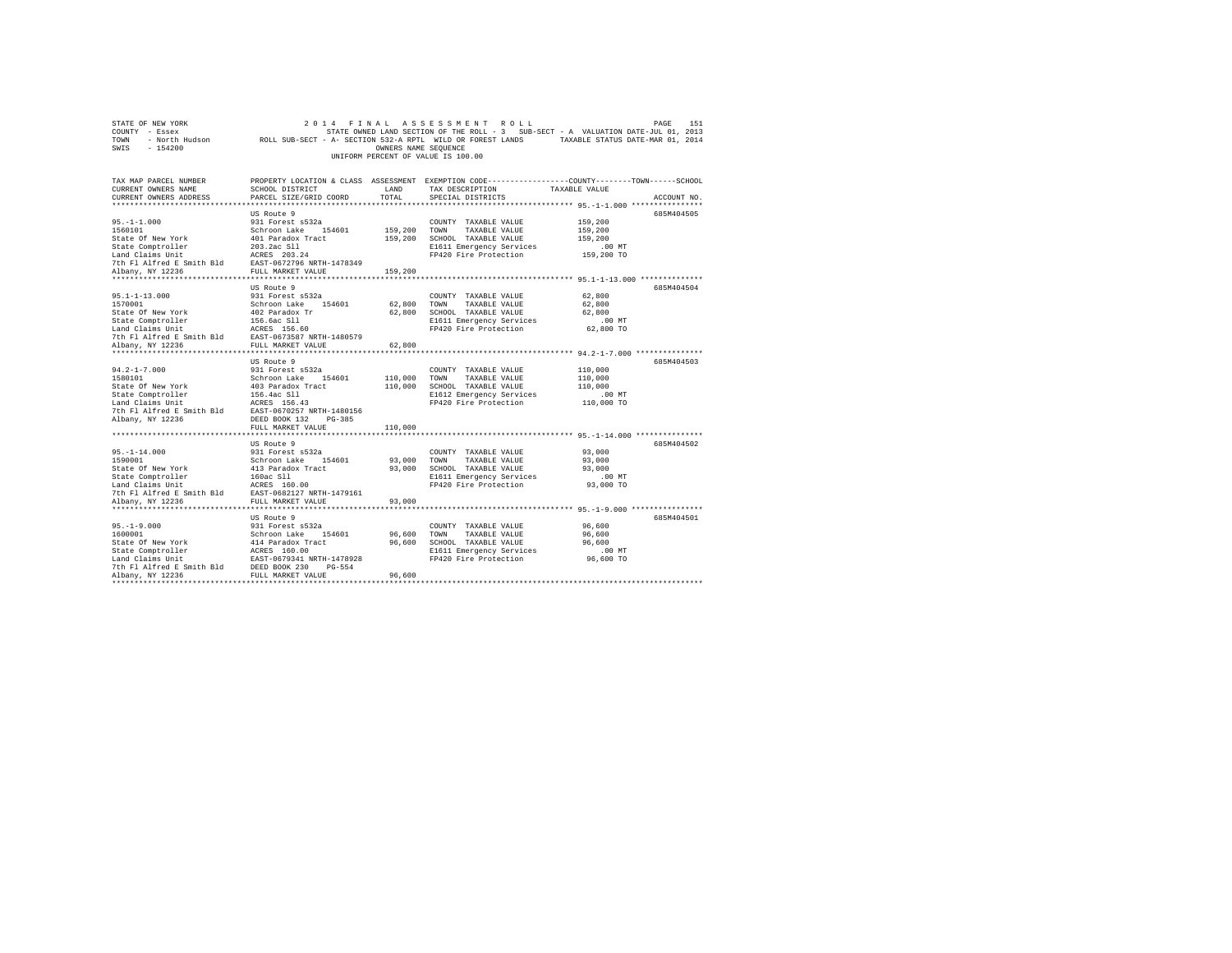| TOWN<br>- North Hudson<br>SWIS<br>$-154200$                                                                                                                                                                               | ROLL SUB-SECT - A- SECTION 532-A RPTL WILD OR FOREST LANDS | OWNERS NAME SEQUENCE |                                                   | TAXABLE STATUS DATE-MAR 01, 2014                                                                |
|---------------------------------------------------------------------------------------------------------------------------------------------------------------------------------------------------------------------------|------------------------------------------------------------|----------------------|---------------------------------------------------|-------------------------------------------------------------------------------------------------|
|                                                                                                                                                                                                                           |                                                            |                      | UNIFORM PERCENT OF VALUE IS 100.00                |                                                                                                 |
|                                                                                                                                                                                                                           |                                                            |                      |                                                   |                                                                                                 |
| TAX MAP PARCEL NUMBER                                                                                                                                                                                                     |                                                            |                      |                                                   | PROPERTY LOCATION & CLASS ASSESSMENT EXEMPTION CODE----------------COUNTY-------TOWN-----SCHOOL |
| CURRENT OWNERS NAME                                                                                                                                                                                                       | SCHOOL DISTRICT                                            | LAND                 | TAX DESCRIPTION                                   | TAXABLE VALUE                                                                                   |
| CURRENT OWNERS ADDRESS                                                                                                                                                                                                    | PARCEL SIZE/GRID COORD                                     | TOTAL                | SPECIAL DISTRICTS                                 | ACCOUNT NO.                                                                                     |
|                                                                                                                                                                                                                           |                                                            |                      |                                                   |                                                                                                 |
|                                                                                                                                                                                                                           | US Route 9                                                 |                      |                                                   | 685M404614                                                                                      |
| $95. - 1 - 8.000$                                                                                                                                                                                                         | 931 Forest s532a                                           |                      | COUNTY TAXABLE VALUE                              | 16,000                                                                                          |
| 1620001                                                                                                                                                                                                                   | Schroon Lake 154601                                        | 16,000 TOWN          | TAXABLE VALUE                                     | 16,000                                                                                          |
|                                                                                                                                                                                                                           |                                                            |                      | 16,000 SCHOOL TAXABLE VALUE                       | 16,000                                                                                          |
| State of New York $415$ Paradox Tract<br>State Comptroller and CRES 25.65<br>Land Claims Unit Base 25.65 NRTH-1479219<br>7th F1 Alfred E Smith Bld DEED BOOK 276 PG-473<br>7th F1 Alfred E Smith Bld DEED BOOK 276 PG-473 |                                                            |                      | E1611 Emergency Services                          | $.00$ MT                                                                                        |
|                                                                                                                                                                                                                           |                                                            |                      | FP420 Fire Protection                             | 16,000 TO                                                                                       |
| Albany, NY 12236                                                                                                                                                                                                          | FULL MARKET VALUE                                          | 16,000               |                                                   |                                                                                                 |
|                                                                                                                                                                                                                           |                                                            |                      |                                                   |                                                                                                 |
|                                                                                                                                                                                                                           | US Route 9                                                 |                      |                                                   | 685M404613                                                                                      |
| $95.1 - 1 - 11.000$                                                                                                                                                                                                       | 931 Forest s532a                                           |                      | COUNTY TAXABLE VALUE                              | 60,200                                                                                          |
| 1630001                                                                                                                                                                                                                   | Schroon Lake 154601                                        | 60,200               | TOWN<br>TAXABLE VALUE                             | 60,200                                                                                          |
| State Of New York                                                                                                                                                                                                         | 416 Paradox Tr                                             | 60,200               | SCHOOL TAXABLE VALUE                              | 60,200                                                                                          |
| State Comptroller                                                                                                                                                                                                         | 57ac S11                                                   |                      | E1611 Emergency Services                          | $.00$ MT                                                                                        |
| Land Claims Unit                                                                                                                                                                                                          | ACRES 57.00                                                |                      | FP420 Fire Protection                             | 60,200 TO                                                                                       |
| 7th Fl Alfred E Smith Bld EAST-0676325 NRTH-1481655                                                                                                                                                                       |                                                            |                      |                                                   |                                                                                                 |
| Albany, NY 12236                                                                                                                                                                                                          | DEED BOOK 148 PG-424                                       |                      |                                                   |                                                                                                 |
|                                                                                                                                                                                                                           | FULL MARKET VALUE                                          | 60,200               |                                                   |                                                                                                 |
|                                                                                                                                                                                                                           |                                                            |                      |                                                   |                                                                                                 |
| $95.1 - 1 - 12.000$                                                                                                                                                                                                       | US Route 9<br>931 Forest s532a                             |                      |                                                   | 685M404612<br>143,500                                                                           |
| 1640001                                                                                                                                                                                                                   | Schroon Lake 154601                                        | 143,500 TOWN         | COUNTY TAXABLE VALUE<br>TAXABLE VALUE             | 143,500                                                                                         |
|                                                                                                                                                                                                                           |                                                            |                      | 143,500 SCHOOL TAXABLE VALUE                      | 143,500                                                                                         |
|                                                                                                                                                                                                                           |                                                            |                      | E1611 Emergency Services                          | $.00$ MT                                                                                        |
|                                                                                                                                                                                                                           |                                                            |                      | FP420 Fire Protection                             | 143,500 TO                                                                                      |
| State of New York and State of New York and Changes and State Compton<br>State Compton International Mark 1610<br>Land Claims Unit 1614 RAST-0677379 NRTH-1480684<br>The F1 Alfred E Smith B1d RAST-0677379 NRTH-1480684  |                                                            |                      |                                                   |                                                                                                 |
| Albany, NY 12236                                                                                                                                                                                                          | DEED BOOK 132 PG-385                                       |                      |                                                   |                                                                                                 |
|                                                                                                                                                                                                                           | FULL MARKET VALUE                                          | 143,500              |                                                   |                                                                                                 |
|                                                                                                                                                                                                                           | .                                                          |                      |                                                   | ************** 95.1-1-8.000 *************                                                       |
|                                                                                                                                                                                                                           | US Route 9                                                 |                      |                                                   | 685M404611                                                                                      |
| $95.1 - 1 - 8.000$                                                                                                                                                                                                        | 931 Forest s532a                                           |                      | COUNTY TAXABLE VALUE                              | 106,000                                                                                         |
| 1650001                                                                                                                                                                                                                   | Schroon Lake 154601                                        | 106,000              | TAXABLE VALUE<br>TOWN                             | 106,000                                                                                         |
| State Of New York                                                                                                                                                                                                         | 418 Paradox Tract                                          | 106,000              | SCHOOL TAXABLE VALUE                              | 106,000                                                                                         |
| State Comptroller<br>Land Claims Unit                                                                                                                                                                                     | 138.4ac S11<br>ACRES 138.40                                |                      | E1611 Emergency Services<br>FP420 Fire Protection | $.00$ MT<br>106,000 TO                                                                          |
| 7th Fl Alfred E Smith Bld                                                                                                                                                                                                 | EAST-0680845 NRTH-1481519                                  |                      |                                                   |                                                                                                 |
| Albany, NY 12236                                                                                                                                                                                                          | DEED BOOK 132 PG-385                                       |                      |                                                   |                                                                                                 |
|                                                                                                                                                                                                                           | FULL MARKET VALUE                                          | 106,000              |                                                   |                                                                                                 |
|                                                                                                                                                                                                                           | ********************                                       |                      |                                                   | ************************************ 95.-1-15.000 ***************                               |
|                                                                                                                                                                                                                           | US Route 9                                                 |                      |                                                   | 685M404610                                                                                      |
| $95. -1 - 15.000$                                                                                                                                                                                                         | 931 Forest s532a                                           |                      | COUNTY TAXABLE VALUE                              | 77,700                                                                                          |
| 1660001                                                                                                                                                                                                                   | Schroon Lake 154601                                        | 77.700               | TOWN<br>TAXABLE VALUE                             | 77.700                                                                                          |
| State Of New York                                                                                                                                                                                                         | 419 Paradox Tract                                          |                      | 77,700 SCHOOL TAXABLE VALUE                       | 77.700                                                                                          |
|                                                                                                                                                                                                                           |                                                            |                      | E1611 Emergency Services                          | $.00$ MT                                                                                        |
|                                                                                                                                                                                                                           |                                                            |                      | FP420 Fire Protection                             | 77,700 TO                                                                                       |
|                                                                                                                                                                                                                           |                                                            | 77.700               |                                                   |                                                                                                 |
| State Comptroller<br>Land Claims Unit<br>The F1 Alfred E Smith B1d<br>The F1 Alfred E Smith B1d<br>FULL MARKET VALUE<br>FULL MARKET VALUE<br>FULL MARKET VALUE                                                            |                                                            |                      |                                                   |                                                                                                 |
|                                                                                                                                                                                                                           |                                                            |                      |                                                   |                                                                                                 |

STATE OF NEW YORK<br>COUNTY - Essex STATE ON A STATE OWNED LAND SECTION OF THE ROLL - 3 SUB-SECT - A VALUATION DATE-JUL 01, 2013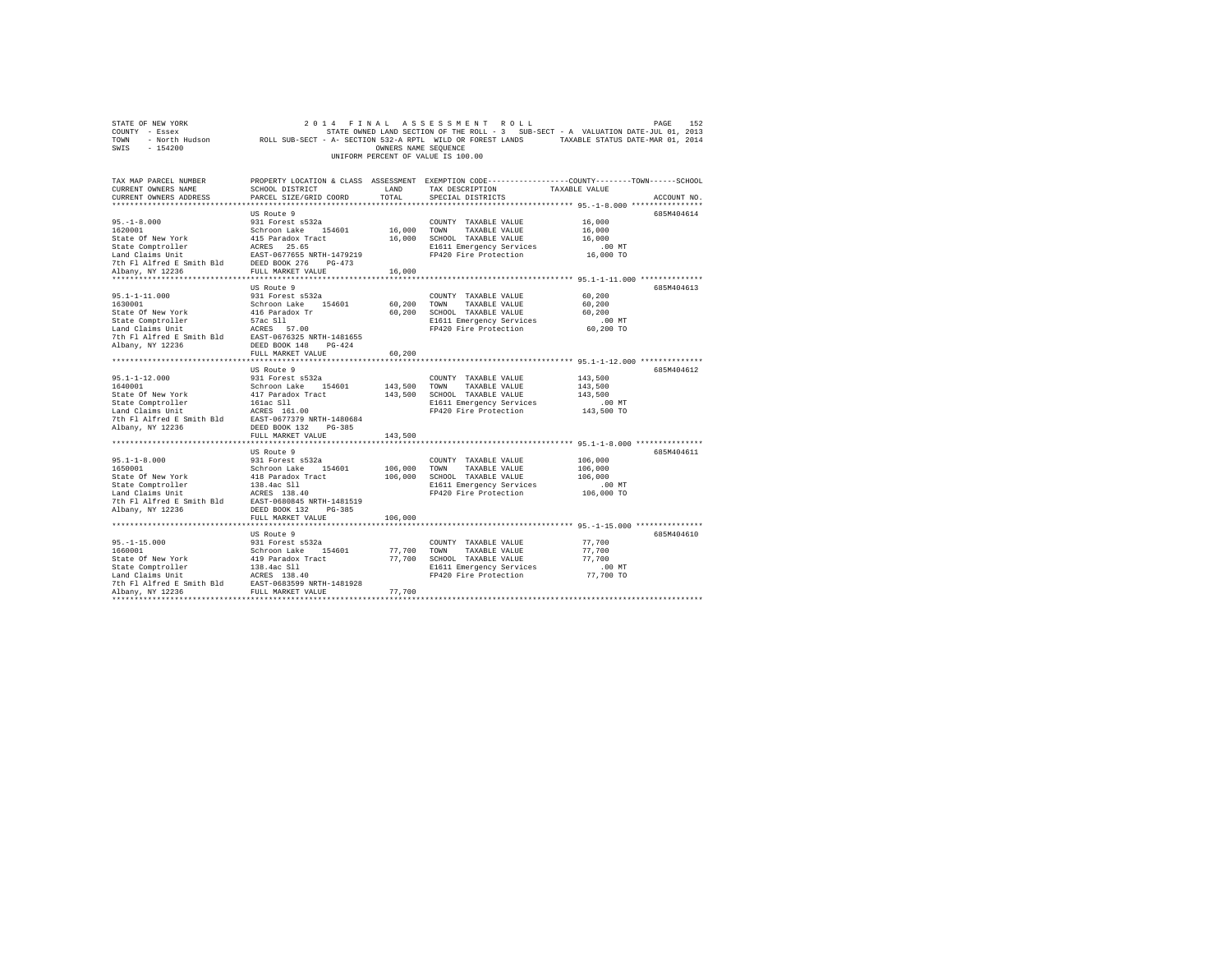| STATE OF NEW YORK                                                                                                                                                                                                                                                                                                                                                                                                                                          | 2 0 1 4                        |                      | FINAL ASSESSMENT ROLL                             | PAGE<br>153                                                                                                |  |
|------------------------------------------------------------------------------------------------------------------------------------------------------------------------------------------------------------------------------------------------------------------------------------------------------------------------------------------------------------------------------------------------------------------------------------------------------------|--------------------------------|----------------------|---------------------------------------------------|------------------------------------------------------------------------------------------------------------|--|
| COUNTY - Essex                                                                                                                                                                                                                                                                                                                                                                                                                                             |                                |                      |                                                   | STATE OWNED LAND SECTION OF THE ROLL - 3 SUB-SECT - A VALUATION DATE-JUL 01, 2013                          |  |
| TOWN                                                                                                                                                                                                                                                                                                                                                                                                                                                       |                                |                      |                                                   | - North Hudson ROLL SUB-SECT - A- SECTION 532-A RPTL WILD OR FOREST LANDS TAXABLE STATUS DATE-MAR 01, 2014 |  |
| SWIS<br>$-154200$                                                                                                                                                                                                                                                                                                                                                                                                                                          |                                | OWNERS NAME SEQUENCE |                                                   |                                                                                                            |  |
|                                                                                                                                                                                                                                                                                                                                                                                                                                                            |                                |                      | UNIFORM PERCENT OF VALUE IS 100.00                |                                                                                                            |  |
|                                                                                                                                                                                                                                                                                                                                                                                                                                                            |                                |                      |                                                   |                                                                                                            |  |
|                                                                                                                                                                                                                                                                                                                                                                                                                                                            |                                |                      |                                                   |                                                                                                            |  |
| TAX MAP PARCEL NUMBER                                                                                                                                                                                                                                                                                                                                                                                                                                      |                                |                      |                                                   | PROPERTY LOCATION & CLASS ASSESSMENT EXEMPTION CODE---------------COUNTY-------TOWN------SCHOOL            |  |
| CURRENT OWNERS NAME                                                                                                                                                                                                                                                                                                                                                                                                                                        | <b>LAND</b><br>SCHOOL DISTRICT |                      | TAX DESCRIPTION                                   | TAXABLE VALUE                                                                                              |  |
| CURRENT OWNERS ADDRESS                                                                                                                                                                                                                                                                                                                                                                                                                                     | PARCEL SIZE/GRID COORD         | TOTAL                | SPECIAL DISTRICTS                                 | ACCOUNT NO.                                                                                                |  |
|                                                                                                                                                                                                                                                                                                                                                                                                                                                            |                                |                      |                                                   |                                                                                                            |  |
|                                                                                                                                                                                                                                                                                                                                                                                                                                                            | US Route 9                     |                      |                                                   | 685M404609                                                                                                 |  |
| $95. - 1 - 16.000$                                                                                                                                                                                                                                                                                                                                                                                                                                         | 931 Forest s532a               |                      | COUNTY TAXABLE VALUE                              | 90,100                                                                                                     |  |
| 1670001                                                                                                                                                                                                                                                                                                                                                                                                                                                    | Schroon Lake 154601            | 90,100 TOWN          | TAXABLE VALUE                                     | 90,100                                                                                                     |  |
|                                                                                                                                                                                                                                                                                                                                                                                                                                                            |                                |                      | 90.100 SCHOOL TAXABLE VALUE                       | 90,100                                                                                                     |  |
|                                                                                                                                                                                                                                                                                                                                                                                                                                                            |                                |                      | E1611 Emergency Services                          | $.00$ MT                                                                                                   |  |
|                                                                                                                                                                                                                                                                                                                                                                                                                                                            |                                |                      | FP420 Fire Protection                             | 90,100 TO                                                                                                  |  |
| DEED BOOK 138 PG-362<br>The Fl Alfred E Smith Bld BEED BOOK 138 PG-362<br>Albany. NY 12236 FULL MARKET VALUE                                                                                                                                                                                                                                                                                                                                               |                                |                      |                                                   |                                                                                                            |  |
|                                                                                                                                                                                                                                                                                                                                                                                                                                                            |                                | 90,100               |                                                   |                                                                                                            |  |
|                                                                                                                                                                                                                                                                                                                                                                                                                                                            |                                |                      |                                                   |                                                                                                            |  |
|                                                                                                                                                                                                                                                                                                                                                                                                                                                            | 4390 US Route 9                |                      |                                                   | 685M404608                                                                                                 |  |
| $94.4 - 1 - 4.000$                                                                                                                                                                                                                                                                                                                                                                                                                                         | 931 Forest s532a               |                      | COUNTY TAXABLE VALUE                              | 164,000                                                                                                    |  |
| 1680101                                                                                                                                                                                                                                                                                                                                                                                                                                                    | Schroon Lake 154601            | 164,000 TOWN         | TAXABLE VALUE                                     | 164,000                                                                                                    |  |
| State Of New York                                                                                                                                                                                                                                                                                                                                                                                                                                          | 426 Paradox Tract              |                      | 164,000 SCHOOL TAXABLE VALUE                      | 164,000                                                                                                    |  |
| State Comptroller                                                                                                                                                                                                                                                                                                                                                                                                                                          | 123.4ac Sll                    |                      | E1611 Emergency Services                          | $.00$ MT                                                                                                   |  |
| Land Claims Unit ACRES 123.36                                                                                                                                                                                                                                                                                                                                                                                                                              |                                |                      | FP420 Fire Protection                             | 164,000 TO                                                                                                 |  |
| 7th Fl Alfred E Smith Bld                                                                                                                                                                                                                                                                                                                                                                                                                                  | EAST-0671508 NRTH-1474814      |                      |                                                   |                                                                                                            |  |
| Albany, NY 12236                                                                                                                                                                                                                                                                                                                                                                                                                                           | FULL MARKET VALUE              | 164,000              |                                                   |                                                                                                            |  |
|                                                                                                                                                                                                                                                                                                                                                                                                                                                            |                                |                      |                                                   |                                                                                                            |  |
|                                                                                                                                                                                                                                                                                                                                                                                                                                                            | US Route 9                     |                      |                                                   | 685M404607                                                                                                 |  |
| $94.4 - 1 - 3.000$                                                                                                                                                                                                                                                                                                                                                                                                                                         | 931 Forest s532a               |                      | COUNTY TAXABLE VALUE                              | 59,600                                                                                                     |  |
| 1690001                                                                                                                                                                                                                                                                                                                                                                                                                                                    | Schroon Lake 154601            | 59,600 TOWN          | TAXABLE VALUE                                     | 59,600                                                                                                     |  |
| Notional State of New York (427 Paradox Tract Controller (427 Paradox Tract Controller (427 Paradox Tract Land Claims Unit (427 Paradox New York Planet Controller (428 Paradox New York Planet Planet Research Apple PULL MAR                                                                                                                                                                                                                             |                                |                      | 59,600 SCHOOL TAXABLE VALUE                       | 59,600                                                                                                     |  |
|                                                                                                                                                                                                                                                                                                                                                                                                                                                            |                                |                      | E1611 Emergency Services                          | $.00$ MT                                                                                                   |  |
|                                                                                                                                                                                                                                                                                                                                                                                                                                                            |                                |                      | FP420 Fire Protection                             | 59,600 TO                                                                                                  |  |
|                                                                                                                                                                                                                                                                                                                                                                                                                                                            |                                |                      |                                                   |                                                                                                            |  |
| Albany, NY 12236                                                                                                                                                                                                                                                                                                                                                                                                                                           | FULL MARKET VALUE              | 59,600               |                                                   |                                                                                                            |  |
|                                                                                                                                                                                                                                                                                                                                                                                                                                                            |                                |                      |                                                   |                                                                                                            |  |
|                                                                                                                                                                                                                                                                                                                                                                                                                                                            | US Route 9                     |                      |                                                   | 685M404606                                                                                                 |  |
| $94.4 - 1 - 2.000$                                                                                                                                                                                                                                                                                                                                                                                                                                         | 931 Forest s532a               |                      | COUNTY TAXABLE VALUE                              | 52,100                                                                                                     |  |
| 1700001<br>$\begin{tabular}{lcl} \texttt{Student} & \texttt{Stable} & \texttt{Stable} & \texttt{J4801} \\ \texttt{State Comptroller} & & & & & & \\ \texttt{State Comptroller} & & & & & \\ \texttt{L48~Baralox Tract} & & & & \\ \texttt{L48~Baralox Tract} & & & & \\ \texttt{L48~Barri-1479314} & & & & \\ \texttt{D4~FI-1479314} & & & & & \\ \texttt{C48~H} & & & & & \\ \texttt{D5~H} & & & & & \\ \texttt{D6~H} & & & & & \\ \texttt{D7~I} & & & &$ | Schroon Lake 154601            | 52.100 TOWN          | TAXABLE VALUE                                     | 52,100                                                                                                     |  |
|                                                                                                                                                                                                                                                                                                                                                                                                                                                            |                                |                      | 52,100 SCHOOL TAXABLE VALUE                       | 52,100                                                                                                     |  |
|                                                                                                                                                                                                                                                                                                                                                                                                                                                            |                                |                      | E1611 Emergency Services<br>FP420 Fire Protection | $.00$ MT<br>52,100 TO                                                                                      |  |
|                                                                                                                                                                                                                                                                                                                                                                                                                                                            |                                |                      |                                                   |                                                                                                            |  |
|                                                                                                                                                                                                                                                                                                                                                                                                                                                            |                                | 52,100               |                                                   |                                                                                                            |  |
| Albany, NY 12236                                                                                                                                                                                                                                                                                                                                                                                                                                           |                                |                      |                                                   |                                                                                                            |  |
|                                                                                                                                                                                                                                                                                                                                                                                                                                                            | US Route 9                     |                      |                                                   | 685M404715                                                                                                 |  |
|                                                                                                                                                                                                                                                                                                                                                                                                                                                            |                                |                      |                                                   |                                                                                                            |  |
| $114.4 - 1 - 1.000$                                                                                                                                                                                                                                                                                                                                                                                                                                        | 931 Forest s532a               |                      | COUNTY TAXABLE VALUE                              | 172,200                                                                                                    |  |
|                                                                                                                                                                                                                                                                                                                                                                                                                                                            |                                | 172,200              | TOWN<br>TAXABLE VALUE                             | 172,200<br>172,200                                                                                         |  |
|                                                                                                                                                                                                                                                                                                                                                                                                                                                            |                                |                      | 172,200 SCHOOL TAXABLE VALUE                      |                                                                                                            |  |
|                                                                                                                                                                                                                                                                                                                                                                                                                                                            |                                |                      | E1611 Emergency Services<br>FP420 Fire Protection | .00 MT<br>172,200 TO                                                                                       |  |
|                                                                                                                                                                                                                                                                                                                                                                                                                                                            |                                |                      |                                                   |                                                                                                            |  |
|                                                                                                                                                                                                                                                                                                                                                                                                                                                            |                                | 172,200              |                                                   |                                                                                                            |  |
|                                                                                                                                                                                                                                                                                                                                                                                                                                                            |                                |                      |                                                   |                                                                                                            |  |
|                                                                                                                                                                                                                                                                                                                                                                                                                                                            |                                |                      |                                                   |                                                                                                            |  |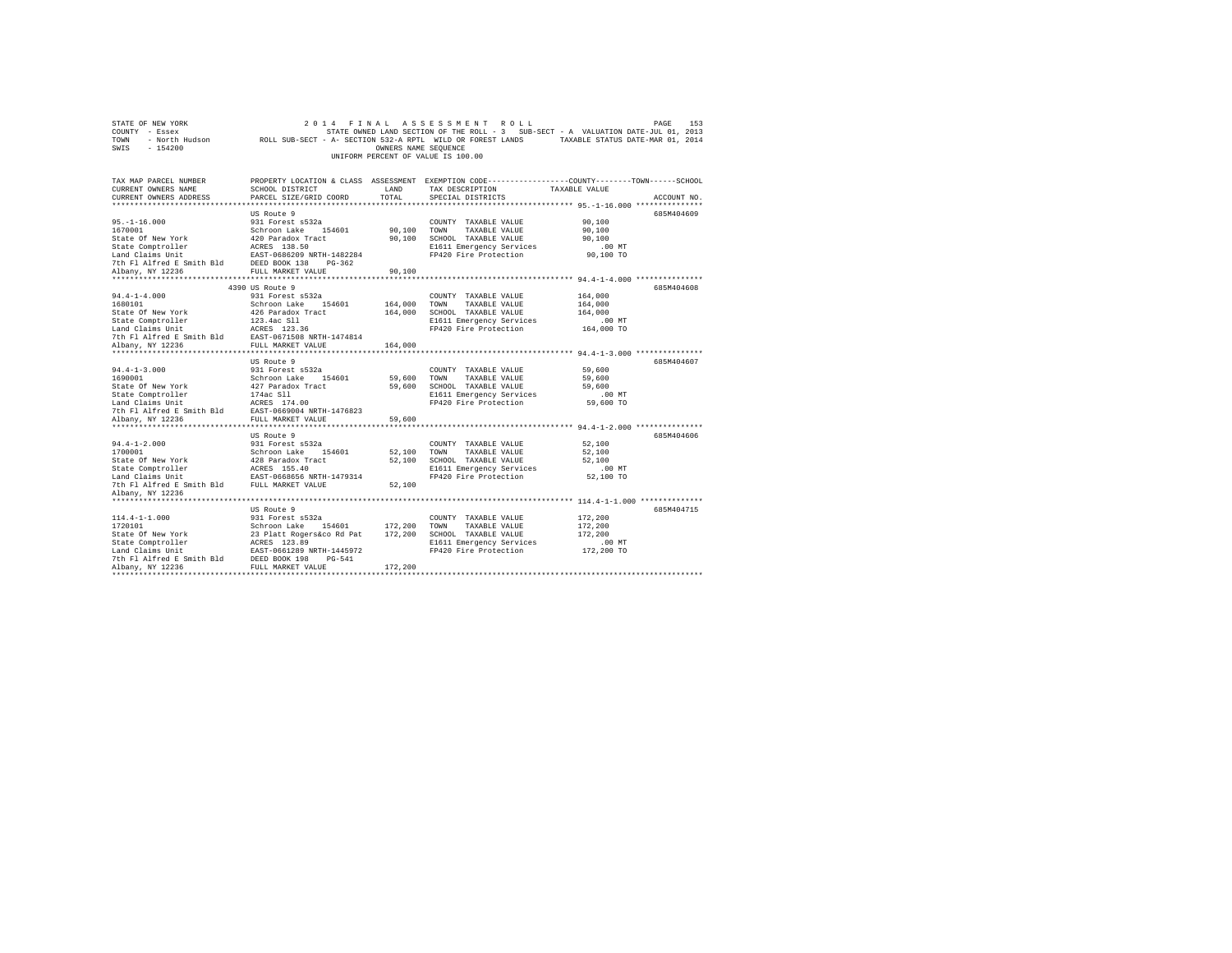| STATE OF NEW YORK         | 2014<br>FINAL                                                                                   |                      | ASSESSMENT<br>ROLL                                                                |                                                            | PAGE<br>154 |
|---------------------------|-------------------------------------------------------------------------------------------------|----------------------|-----------------------------------------------------------------------------------|------------------------------------------------------------|-------------|
| COUNTY - Essex            |                                                                                                 |                      | STATE OWNED LAND SECTION OF THE ROLL - 3 SUB-SECT - A VALUATION DATE-JUL 01, 2013 |                                                            |             |
| - North Hudson<br>TOWN    | ROLL SUB-SECT - A- SECTION 532-A RPTL WILD OR FOREST LANDS                                      |                      |                                                                                   | TAXABLE STATUS DATE-MAR 01, 2014                           |             |
| SWIS<br>$-154200$         |                                                                                                 | OWNERS NAME SEQUENCE |                                                                                   |                                                            |             |
|                           |                                                                                                 |                      | UNIFORM PERCENT OF VALUE IS 100.00                                                |                                                            |             |
|                           |                                                                                                 |                      |                                                                                   |                                                            |             |
|                           |                                                                                                 |                      |                                                                                   |                                                            |             |
| TAX MAP PARCEL NUMBER     | PROPERTY LOCATION & CLASS ASSESSMENT EXEMPTION CODE---------------COUNTY-------TOWN------SCHOOL |                      |                                                                                   |                                                            |             |
| CURRENT OWNERS NAME       | SCHOOL DISTRICT                                                                                 | LAND                 | TAX DESCRIPTION                                                                   | TAXABLE VALUE                                              |             |
| CURRENT OWNERS ADDRESS    | PARCEL SIZE/GRID COORD                                                                          | TOTAL                | SPECIAL DISTRICTS                                                                 |                                                            | ACCOUNT NO. |
|                           |                                                                                                 |                      |                                                                                   |                                                            |             |
|                           | Ensign Pond Rd                                                                                  |                      |                                                                                   |                                                            | 685M404714  |
| $114.2 - 1 - 15.000$      | 931 Forest s532a                                                                                |                      | COUNTY TAXABLE VALUE                                                              | 69,800                                                     |             |
| 1730001                   | Schroon Lake<br>154601                                                                          | 69,800               | TOWN<br>TAXABLE VALUE                                                             | 69,800                                                     |             |
| State Of New York         | 27 Platt Rogers&co Rd Pat                                                                       | 69,800               | SCHOOL TAXABLE VALUE                                                              | 69,800                                                     |             |
| State Comptroller         | ACRES 48.67                                                                                     |                      | E1611 Emergency Services                                                          | $.00$ MT                                                   |             |
| Land Claims Unit          | EAST-0664875 NRTH-1453744                                                                       |                      | FP420 Fire Protection                                                             | 69,800 TO                                                  |             |
| 7th Fl Alfred E Smith Bld | DEED BOOK 201<br>$PG-305$                                                                       |                      |                                                                                   |                                                            |             |
| Albany, NY 12236          | FULL MARKET VALUE                                                                               | 69,800               |                                                                                   |                                                            |             |
| *******************       | ********************                                                                            |                      |                                                                                   | ******************** 125.1-1-41.000 *************          |             |
|                           | US Route 9                                                                                      |                      |                                                                                   |                                                            | 685M404712  |
| $125.1 - 1 - 41.000$      | 931 Forest s532a                                                                                |                      | COUNTY TAXABLE VALUE                                                              | 305,400                                                    |             |
| 1750111                   | Schroon Lake<br>154601                                                                          | 305,400              | TOWN<br>TAXABLE VALUE                                                             | 305,400                                                    |             |
| State Of New York         | 1/i Platt Rogers&co Rdpat                                                                       | 305,400              | SCHOOL TAXABLE VALUE                                                              | 305,400                                                    |             |
| State Comptroller         | ACRES 278.46                                                                                    |                      | E1611 Emergency Services                                                          | $.00$ MT                                                   |             |
| Land Claims Unit          | EAST-0655404 NRTH-1432662                                                                       |                      | FP420 Fire Protection                                                             | 305,400 TO                                                 |             |
| 7th Fl Alfred E Smith Bld | DEED BOOK 211<br>$PG-237$                                                                       |                      |                                                                                   |                                                            |             |
| Albany, NY 12236          | FULL MARKET VALUE                                                                               | 305,400              |                                                                                   |                                                            |             |
| **********************    | ***********************                                                                         | **********           |                                                                                   | ***************************** 125.1-1-43.000 ************* |             |
|                           | US Route 9                                                                                      |                      |                                                                                   |                                                            | 685M478527  |
| $125.1 - 1 - 43.000$      | 931 Forest s532a                                                                                |                      | COUNTY TAXABLE VALUE                                                              | 4,900                                                      |             |
| 1750121                   | Schroon Lake<br>154601                                                                          | 4.900                | TOWN<br>TAXABLE VALUE                                                             | 4,900                                                      |             |
| State Of New York         | 1 Road Patent                                                                                   | 4.900                | SCHOOL TAXABLE VALUE                                                              | 4,900                                                      |             |
| State Comptroller         | ACRES<br>9.73                                                                                   |                      | E1611 Emergency Services                                                          | .00MT                                                      |             |
| Land Claims Unit          | EAST-0653675 NRTH-1433304                                                                       |                      | FP420 Fire Protection                                                             | 4,900 TO                                                   |             |
| 7th Fl Alfred E Smith Bld | DEED BOOK 211<br>$PG-237$                                                                       |                      |                                                                                   |                                                            |             |
| Albany, NY 12236          | FULL MARKET VALUE                                                                               | 4.900                |                                                                                   |                                                            |             |
| *****************         | .                                                                                               |                      |                                                                                   | ********* 114.4-1-2.000 *************                      |             |
|                           | US Route 9                                                                                      |                      |                                                                                   |                                                            | 685M404711  |
| $114.4 - 1 - 2.000$       | 931 Forest s532a                                                                                |                      | COUNTY TAXABLE VALUE                                                              | 41,400                                                     |             |
| 1760001                   | Schroon Lake<br>154601                                                                          | 41,400               | TAXABLE VALUE<br>TOWN                                                             | 41,400                                                     |             |
| State Of New York         | 2-B Gore E Or Rd Pat                                                                            | 41,400               | SCHOOL TAXABLE VALUE                                                              | 41,400                                                     |             |
| State Comptroller         | ACRES 24.90                                                                                     |                      | E1611 Emergency Services                                                          | .00MT                                                      |             |
| Land Claims Unit          | EAST-0662106 NRTH-1446214                                                                       |                      | FP420 Fire Protection                                                             | 41,400 TO                                                  |             |
| 7th Fl Alfred E Smith Bld | DEED BOOK 198<br>$PG-541$                                                                       |                      |                                                                                   |                                                            |             |
| Albany, NY 12236          | FULL MARKET VALUE                                                                               | 41,400               |                                                                                   |                                                            |             |
| ************************  |                                                                                                 |                      |                                                                                   |                                                            |             |
|                           | US Route 9                                                                                      |                      |                                                                                   |                                                            | 685M404710  |
| $125.1 - 1 - 40.000$      | 931 Forest s532a                                                                                |                      | COUNTY TAXABLE VALUE                                                              | 14,300                                                     |             |
| 1770101                   | Schroon Lake 154601                                                                             | 14,300               | TOWN<br>TAXABLE VALUE                                                             | 14,300                                                     |             |
| State Of New York         | 2/h Platt Rogers&co Rdpat                                                                       | 14,300               | SCHOOL TAXABLE VALUE                                                              | 14,300                                                     |             |
| State Comptroller         | 13.89ac                                                                                         |                      | E1611 Emergency Services                                                          | .00MT                                                      |             |
| Land Claims Unit          | ACRES 13.89                                                                                     |                      | FP420 Fire Protection                                                             | 14,300 TO                                                  |             |
| 7th Fl Alfred E Smith Bld | EAST-0656098 NRTH-1434113                                                                       |                      |                                                                                   |                                                            |             |
| Albany, NY 12236          | DEED BOOK 203<br>$PG-294$                                                                       |                      |                                                                                   |                                                            |             |
|                           | FULL MARKET VALUE                                                                               | 14,300               |                                                                                   |                                                            |             |
|                           |                                                                                                 |                      |                                                                                   |                                                            |             |
|                           |                                                                                                 |                      |                                                                                   |                                                            |             |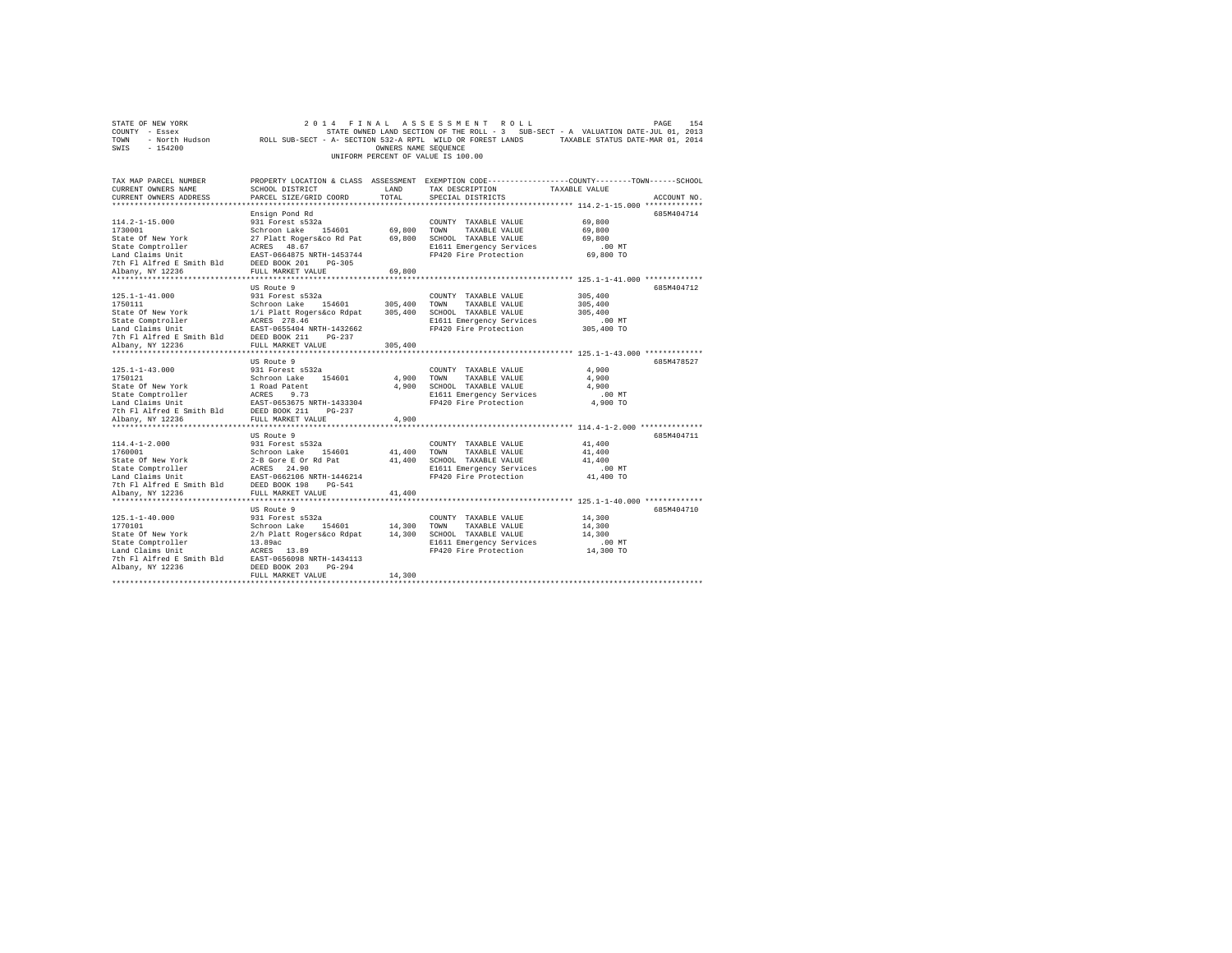| OWNERS NAME SEOUENCE<br>UNIFORM PERCENT OF VALUE IS 100.00<br>PROPERTY LOCATION & CLASS ASSESSMENT EXEMPTION CODE----------------COUNTY-------TOWN-----SCHOOL<br>CURRENT OWNERS NAME<br>SCHOOL DISTRICT<br>LAND<br>TAX DESCRIPTION<br>TAXABLE VALUE<br>CURRENT OWNERS ADDRESS<br>PARCEL SIZE/GRID COORD<br>TOTAL<br>ACCOUNT NO.<br>SPECIAL DISTRICTS<br>*************************** 125.1-1-35.000 *************<br>US Route 9<br>685M478529<br>$125.1 - 1 - 35.000$<br>931 Forest s532a<br>COUNTY TAXABLE VALUE<br>10,600<br>Schroon Lake 154601 10,600<br>TOWN<br>10,600<br>TAXABLE VALUE<br>2/h Platt Roger&co Rd Pat<br>10,600 SCHOOL TAXABLE VALUE<br>10,600<br>6.04ac<br>E1611 Emergency Services<br>.00MT<br>FP420 Fire Protection<br>10,600 TO<br>Land Claims Unit<br>ACRES 6.04<br>7th Fl Alfred E Smith Bld<br>EAST-0658463 NRTH-1434366<br>Albany, NY 12236<br>DEED BOOK 203 PG-294<br>FULL MARKET VALUE<br>10,600<br>***************************<br>************************************ 114.2-2-16.000 *************<br>***************************<br>************<br>US Route 9<br>685M404709<br>$114.2 - 2 - 16.000$<br>931 Forest s532a<br>34,100<br>COUNTY TAXABLE VALUE<br>1780001<br>Schroon Lake 154601<br>34,100<br>TOWN<br>34,100<br>TAXABLE VALUE<br>3-C Gore E Of Rd Pat<br>State Of New York<br>34,100 SCHOOL TAXABLE VALUE<br>34,100<br>36.7ac S11<br>ACRES 36.<br>E1611 Emergency Services<br>$.00$ MT<br>FP420 Fire Protection<br>ACRES 36.69<br>34,100 TO<br>7th Fl Alfred E Smith Bld EAST-0662653 NRTH-1448074<br>DEED BOOK 198 PG-541<br>FULL MARKET VALUE<br>34,100<br>Ensign Pond Rd<br>685M404708<br>$114.2 - 1 - 17.000$<br>931 Forest s532a<br>28,500<br>COUNTY TAXABLE VALUE<br>1790001<br>1790001<br>1790001<br>Schroom Lake 154601<br>5-E Gore East of Ri Pata<br>5-E Gore East of Ri Pata<br>Schroom Lake 154601<br>State Comptroller<br>Land Claims Unit<br>2007 10001<br>2007<br>2007<br>20081<br>2007<br>20081<br>20081<br>20081<br>20081<br><br>28,500<br>28,500<br>TOWN<br>TAXABLE VALUE<br>28,500 SCHOOL TAXABLE VALUE<br>28,500<br>E1611 Emergency Services<br>$.00$ MT<br>FP420 Fire Protection<br>28,500 TO<br>28,500<br>Blue Ridge Rd<br>685J180005<br>$134. - 1 - 4.000$<br>931 Forest s532a<br>11,400<br>COUNTY TAXABLE VALUE<br>1800001<br>Schroon Lake 154601<br>11,400<br>TOWN<br>TAXABLE VALUE<br>11,400<br>State of New York<br>State Of New York<br>State Comptroller<br>Land Claims Unit<br>EAST-0606367 NRTH-1415553<br>11,400 SCHOOL TAXABLE VALUE<br>11,400<br>E1611 Emergency Services<br>$.00$ MT<br>11,400 TO<br>FP420 Fire Protection<br>7th Fl Alfred E Smith Bld FULL MARKET VALUE<br>11,400<br>Albany, NY 12236<br>Blue Ridge Rd<br>685M404706<br>931 Forest s532a<br>188,200<br>COUNTY TAXABLE VALUE<br>Schroon Lake 154601<br>188,200<br>188,200<br>TOWN<br>TAXABLE VALUE<br>6 T&c Twp 30<br>188,200<br>SCHOOL TAXABLE VALUE<br>188,200<br>$\begin{tabular}{lllllll} \texttt{State Comptroller} & \texttt{ACRES} & 221.23 \\ \texttt{Land Claus Unit} & \texttt{ESST-0607006 NRTH-1417696} \\ \texttt{7th Fl Alfred E Smith Bld} & \texttt{FULL MARKET VALUE} \end{tabular}$<br>E1611 Emergency Services<br>$.00$ MT<br>188,200 TO<br>FP420 Fire Protection<br>188,200<br>Albany, NY 12236 | COUNTY - Essex<br>TOWN |  | STATE OWNED LAND SECTION OF THE ROLL - 3 SUB-SECT - A VALUATION DATE-JUL 01, 2013<br>- North Hudson       ROLL SUB-SECT - A- SECTION 532-A RPTL WILD OR FOREST LANDS       TAXABLE STATUS DATE-MAR 01, 2014 |  |
|---------------------------------------------------------------------------------------------------------------------------------------------------------------------------------------------------------------------------------------------------------------------------------------------------------------------------------------------------------------------------------------------------------------------------------------------------------------------------------------------------------------------------------------------------------------------------------------------------------------------------------------------------------------------------------------------------------------------------------------------------------------------------------------------------------------------------------------------------------------------------------------------------------------------------------------------------------------------------------------------------------------------------------------------------------------------------------------------------------------------------------------------------------------------------------------------------------------------------------------------------------------------------------------------------------------------------------------------------------------------------------------------------------------------------------------------------------------------------------------------------------------------------------------------------------------------------------------------------------------------------------------------------------------------------------------------------------------------------------------------------------------------------------------------------------------------------------------------------------------------------------------------------------------------------------------------------------------------------------------------------------------------------------------------------------------------------------------------------------------------------------------------------------------------------------------------------------------------------------------------------------------------------------------------------------------------------------------------------------------------------------------------------------------------------------------------------------------------------------------------------------------------------------------------------------------------------------------------------------------------------------------------------------------------------------------------------------------------------------------------------------------------------------------------------------------------------------------------------------------------------------------------------------------------------------------------------------------------------------------------------------------------------------------------------------------------------------------------------------------------------------------------------------------------------------------------------------------------------------------------------------------------|------------------------|--|-------------------------------------------------------------------------------------------------------------------------------------------------------------------------------------------------------------|--|
|                                                                                                                                                                                                                                                                                                                                                                                                                                                                                                                                                                                                                                                                                                                                                                                                                                                                                                                                                                                                                                                                                                                                                                                                                                                                                                                                                                                                                                                                                                                                                                                                                                                                                                                                                                                                                                                                                                                                                                                                                                                                                                                                                                                                                                                                                                                                                                                                                                                                                                                                                                                                                                                                                                                                                                                                                                                                                                                                                                                                                                                                                                                                                                                                                                                                     | SWIS<br>$-154200$      |  |                                                                                                                                                                                                             |  |
|                                                                                                                                                                                                                                                                                                                                                                                                                                                                                                                                                                                                                                                                                                                                                                                                                                                                                                                                                                                                                                                                                                                                                                                                                                                                                                                                                                                                                                                                                                                                                                                                                                                                                                                                                                                                                                                                                                                                                                                                                                                                                                                                                                                                                                                                                                                                                                                                                                                                                                                                                                                                                                                                                                                                                                                                                                                                                                                                                                                                                                                                                                                                                                                                                                                                     |                        |  |                                                                                                                                                                                                             |  |
|                                                                                                                                                                                                                                                                                                                                                                                                                                                                                                                                                                                                                                                                                                                                                                                                                                                                                                                                                                                                                                                                                                                                                                                                                                                                                                                                                                                                                                                                                                                                                                                                                                                                                                                                                                                                                                                                                                                                                                                                                                                                                                                                                                                                                                                                                                                                                                                                                                                                                                                                                                                                                                                                                                                                                                                                                                                                                                                                                                                                                                                                                                                                                                                                                                                                     | TAX MAP PARCEL NUMBER  |  |                                                                                                                                                                                                             |  |
|                                                                                                                                                                                                                                                                                                                                                                                                                                                                                                                                                                                                                                                                                                                                                                                                                                                                                                                                                                                                                                                                                                                                                                                                                                                                                                                                                                                                                                                                                                                                                                                                                                                                                                                                                                                                                                                                                                                                                                                                                                                                                                                                                                                                                                                                                                                                                                                                                                                                                                                                                                                                                                                                                                                                                                                                                                                                                                                                                                                                                                                                                                                                                                                                                                                                     |                        |  |                                                                                                                                                                                                             |  |
|                                                                                                                                                                                                                                                                                                                                                                                                                                                                                                                                                                                                                                                                                                                                                                                                                                                                                                                                                                                                                                                                                                                                                                                                                                                                                                                                                                                                                                                                                                                                                                                                                                                                                                                                                                                                                                                                                                                                                                                                                                                                                                                                                                                                                                                                                                                                                                                                                                                                                                                                                                                                                                                                                                                                                                                                                                                                                                                                                                                                                                                                                                                                                                                                                                                                     |                        |  |                                                                                                                                                                                                             |  |
|                                                                                                                                                                                                                                                                                                                                                                                                                                                                                                                                                                                                                                                                                                                                                                                                                                                                                                                                                                                                                                                                                                                                                                                                                                                                                                                                                                                                                                                                                                                                                                                                                                                                                                                                                                                                                                                                                                                                                                                                                                                                                                                                                                                                                                                                                                                                                                                                                                                                                                                                                                                                                                                                                                                                                                                                                                                                                                                                                                                                                                                                                                                                                                                                                                                                     |                        |  |                                                                                                                                                                                                             |  |
|                                                                                                                                                                                                                                                                                                                                                                                                                                                                                                                                                                                                                                                                                                                                                                                                                                                                                                                                                                                                                                                                                                                                                                                                                                                                                                                                                                                                                                                                                                                                                                                                                                                                                                                                                                                                                                                                                                                                                                                                                                                                                                                                                                                                                                                                                                                                                                                                                                                                                                                                                                                                                                                                                                                                                                                                                                                                                                                                                                                                                                                                                                                                                                                                                                                                     |                        |  |                                                                                                                                                                                                             |  |
|                                                                                                                                                                                                                                                                                                                                                                                                                                                                                                                                                                                                                                                                                                                                                                                                                                                                                                                                                                                                                                                                                                                                                                                                                                                                                                                                                                                                                                                                                                                                                                                                                                                                                                                                                                                                                                                                                                                                                                                                                                                                                                                                                                                                                                                                                                                                                                                                                                                                                                                                                                                                                                                                                                                                                                                                                                                                                                                                                                                                                                                                                                                                                                                                                                                                     | 1770201                |  |                                                                                                                                                                                                             |  |
|                                                                                                                                                                                                                                                                                                                                                                                                                                                                                                                                                                                                                                                                                                                                                                                                                                                                                                                                                                                                                                                                                                                                                                                                                                                                                                                                                                                                                                                                                                                                                                                                                                                                                                                                                                                                                                                                                                                                                                                                                                                                                                                                                                                                                                                                                                                                                                                                                                                                                                                                                                                                                                                                                                                                                                                                                                                                                                                                                                                                                                                                                                                                                                                                                                                                     | State Of New York      |  |                                                                                                                                                                                                             |  |
|                                                                                                                                                                                                                                                                                                                                                                                                                                                                                                                                                                                                                                                                                                                                                                                                                                                                                                                                                                                                                                                                                                                                                                                                                                                                                                                                                                                                                                                                                                                                                                                                                                                                                                                                                                                                                                                                                                                                                                                                                                                                                                                                                                                                                                                                                                                                                                                                                                                                                                                                                                                                                                                                                                                                                                                                                                                                                                                                                                                                                                                                                                                                                                                                                                                                     | State Comptroller      |  |                                                                                                                                                                                                             |  |
|                                                                                                                                                                                                                                                                                                                                                                                                                                                                                                                                                                                                                                                                                                                                                                                                                                                                                                                                                                                                                                                                                                                                                                                                                                                                                                                                                                                                                                                                                                                                                                                                                                                                                                                                                                                                                                                                                                                                                                                                                                                                                                                                                                                                                                                                                                                                                                                                                                                                                                                                                                                                                                                                                                                                                                                                                                                                                                                                                                                                                                                                                                                                                                                                                                                                     |                        |  |                                                                                                                                                                                                             |  |
|                                                                                                                                                                                                                                                                                                                                                                                                                                                                                                                                                                                                                                                                                                                                                                                                                                                                                                                                                                                                                                                                                                                                                                                                                                                                                                                                                                                                                                                                                                                                                                                                                                                                                                                                                                                                                                                                                                                                                                                                                                                                                                                                                                                                                                                                                                                                                                                                                                                                                                                                                                                                                                                                                                                                                                                                                                                                                                                                                                                                                                                                                                                                                                                                                                                                     |                        |  |                                                                                                                                                                                                             |  |
|                                                                                                                                                                                                                                                                                                                                                                                                                                                                                                                                                                                                                                                                                                                                                                                                                                                                                                                                                                                                                                                                                                                                                                                                                                                                                                                                                                                                                                                                                                                                                                                                                                                                                                                                                                                                                                                                                                                                                                                                                                                                                                                                                                                                                                                                                                                                                                                                                                                                                                                                                                                                                                                                                                                                                                                                                                                                                                                                                                                                                                                                                                                                                                                                                                                                     |                        |  |                                                                                                                                                                                                             |  |
|                                                                                                                                                                                                                                                                                                                                                                                                                                                                                                                                                                                                                                                                                                                                                                                                                                                                                                                                                                                                                                                                                                                                                                                                                                                                                                                                                                                                                                                                                                                                                                                                                                                                                                                                                                                                                                                                                                                                                                                                                                                                                                                                                                                                                                                                                                                                                                                                                                                                                                                                                                                                                                                                                                                                                                                                                                                                                                                                                                                                                                                                                                                                                                                                                                                                     |                        |  |                                                                                                                                                                                                             |  |
|                                                                                                                                                                                                                                                                                                                                                                                                                                                                                                                                                                                                                                                                                                                                                                                                                                                                                                                                                                                                                                                                                                                                                                                                                                                                                                                                                                                                                                                                                                                                                                                                                                                                                                                                                                                                                                                                                                                                                                                                                                                                                                                                                                                                                                                                                                                                                                                                                                                                                                                                                                                                                                                                                                                                                                                                                                                                                                                                                                                                                                                                                                                                                                                                                                                                     |                        |  |                                                                                                                                                                                                             |  |
|                                                                                                                                                                                                                                                                                                                                                                                                                                                                                                                                                                                                                                                                                                                                                                                                                                                                                                                                                                                                                                                                                                                                                                                                                                                                                                                                                                                                                                                                                                                                                                                                                                                                                                                                                                                                                                                                                                                                                                                                                                                                                                                                                                                                                                                                                                                                                                                                                                                                                                                                                                                                                                                                                                                                                                                                                                                                                                                                                                                                                                                                                                                                                                                                                                                                     |                        |  |                                                                                                                                                                                                             |  |
|                                                                                                                                                                                                                                                                                                                                                                                                                                                                                                                                                                                                                                                                                                                                                                                                                                                                                                                                                                                                                                                                                                                                                                                                                                                                                                                                                                                                                                                                                                                                                                                                                                                                                                                                                                                                                                                                                                                                                                                                                                                                                                                                                                                                                                                                                                                                                                                                                                                                                                                                                                                                                                                                                                                                                                                                                                                                                                                                                                                                                                                                                                                                                                                                                                                                     |                        |  |                                                                                                                                                                                                             |  |
|                                                                                                                                                                                                                                                                                                                                                                                                                                                                                                                                                                                                                                                                                                                                                                                                                                                                                                                                                                                                                                                                                                                                                                                                                                                                                                                                                                                                                                                                                                                                                                                                                                                                                                                                                                                                                                                                                                                                                                                                                                                                                                                                                                                                                                                                                                                                                                                                                                                                                                                                                                                                                                                                                                                                                                                                                                                                                                                                                                                                                                                                                                                                                                                                                                                                     |                        |  |                                                                                                                                                                                                             |  |
|                                                                                                                                                                                                                                                                                                                                                                                                                                                                                                                                                                                                                                                                                                                                                                                                                                                                                                                                                                                                                                                                                                                                                                                                                                                                                                                                                                                                                                                                                                                                                                                                                                                                                                                                                                                                                                                                                                                                                                                                                                                                                                                                                                                                                                                                                                                                                                                                                                                                                                                                                                                                                                                                                                                                                                                                                                                                                                                                                                                                                                                                                                                                                                                                                                                                     | State Comptroller      |  |                                                                                                                                                                                                             |  |
|                                                                                                                                                                                                                                                                                                                                                                                                                                                                                                                                                                                                                                                                                                                                                                                                                                                                                                                                                                                                                                                                                                                                                                                                                                                                                                                                                                                                                                                                                                                                                                                                                                                                                                                                                                                                                                                                                                                                                                                                                                                                                                                                                                                                                                                                                                                                                                                                                                                                                                                                                                                                                                                                                                                                                                                                                                                                                                                                                                                                                                                                                                                                                                                                                                                                     | Land Claims Unit       |  |                                                                                                                                                                                                             |  |
|                                                                                                                                                                                                                                                                                                                                                                                                                                                                                                                                                                                                                                                                                                                                                                                                                                                                                                                                                                                                                                                                                                                                                                                                                                                                                                                                                                                                                                                                                                                                                                                                                                                                                                                                                                                                                                                                                                                                                                                                                                                                                                                                                                                                                                                                                                                                                                                                                                                                                                                                                                                                                                                                                                                                                                                                                                                                                                                                                                                                                                                                                                                                                                                                                                                                     |                        |  |                                                                                                                                                                                                             |  |
|                                                                                                                                                                                                                                                                                                                                                                                                                                                                                                                                                                                                                                                                                                                                                                                                                                                                                                                                                                                                                                                                                                                                                                                                                                                                                                                                                                                                                                                                                                                                                                                                                                                                                                                                                                                                                                                                                                                                                                                                                                                                                                                                                                                                                                                                                                                                                                                                                                                                                                                                                                                                                                                                                                                                                                                                                                                                                                                                                                                                                                                                                                                                                                                                                                                                     | Albany, NY 12236       |  |                                                                                                                                                                                                             |  |
|                                                                                                                                                                                                                                                                                                                                                                                                                                                                                                                                                                                                                                                                                                                                                                                                                                                                                                                                                                                                                                                                                                                                                                                                                                                                                                                                                                                                                                                                                                                                                                                                                                                                                                                                                                                                                                                                                                                                                                                                                                                                                                                                                                                                                                                                                                                                                                                                                                                                                                                                                                                                                                                                                                                                                                                                                                                                                                                                                                                                                                                                                                                                                                                                                                                                     |                        |  |                                                                                                                                                                                                             |  |
|                                                                                                                                                                                                                                                                                                                                                                                                                                                                                                                                                                                                                                                                                                                                                                                                                                                                                                                                                                                                                                                                                                                                                                                                                                                                                                                                                                                                                                                                                                                                                                                                                                                                                                                                                                                                                                                                                                                                                                                                                                                                                                                                                                                                                                                                                                                                                                                                                                                                                                                                                                                                                                                                                                                                                                                                                                                                                                                                                                                                                                                                                                                                                                                                                                                                     |                        |  |                                                                                                                                                                                                             |  |
|                                                                                                                                                                                                                                                                                                                                                                                                                                                                                                                                                                                                                                                                                                                                                                                                                                                                                                                                                                                                                                                                                                                                                                                                                                                                                                                                                                                                                                                                                                                                                                                                                                                                                                                                                                                                                                                                                                                                                                                                                                                                                                                                                                                                                                                                                                                                                                                                                                                                                                                                                                                                                                                                                                                                                                                                                                                                                                                                                                                                                                                                                                                                                                                                                                                                     |                        |  |                                                                                                                                                                                                             |  |
|                                                                                                                                                                                                                                                                                                                                                                                                                                                                                                                                                                                                                                                                                                                                                                                                                                                                                                                                                                                                                                                                                                                                                                                                                                                                                                                                                                                                                                                                                                                                                                                                                                                                                                                                                                                                                                                                                                                                                                                                                                                                                                                                                                                                                                                                                                                                                                                                                                                                                                                                                                                                                                                                                                                                                                                                                                                                                                                                                                                                                                                                                                                                                                                                                                                                     |                        |  |                                                                                                                                                                                                             |  |
|                                                                                                                                                                                                                                                                                                                                                                                                                                                                                                                                                                                                                                                                                                                                                                                                                                                                                                                                                                                                                                                                                                                                                                                                                                                                                                                                                                                                                                                                                                                                                                                                                                                                                                                                                                                                                                                                                                                                                                                                                                                                                                                                                                                                                                                                                                                                                                                                                                                                                                                                                                                                                                                                                                                                                                                                                                                                                                                                                                                                                                                                                                                                                                                                                                                                     |                        |  |                                                                                                                                                                                                             |  |
|                                                                                                                                                                                                                                                                                                                                                                                                                                                                                                                                                                                                                                                                                                                                                                                                                                                                                                                                                                                                                                                                                                                                                                                                                                                                                                                                                                                                                                                                                                                                                                                                                                                                                                                                                                                                                                                                                                                                                                                                                                                                                                                                                                                                                                                                                                                                                                                                                                                                                                                                                                                                                                                                                                                                                                                                                                                                                                                                                                                                                                                                                                                                                                                                                                                                     |                        |  |                                                                                                                                                                                                             |  |
|                                                                                                                                                                                                                                                                                                                                                                                                                                                                                                                                                                                                                                                                                                                                                                                                                                                                                                                                                                                                                                                                                                                                                                                                                                                                                                                                                                                                                                                                                                                                                                                                                                                                                                                                                                                                                                                                                                                                                                                                                                                                                                                                                                                                                                                                                                                                                                                                                                                                                                                                                                                                                                                                                                                                                                                                                                                                                                                                                                                                                                                                                                                                                                                                                                                                     |                        |  |                                                                                                                                                                                                             |  |
|                                                                                                                                                                                                                                                                                                                                                                                                                                                                                                                                                                                                                                                                                                                                                                                                                                                                                                                                                                                                                                                                                                                                                                                                                                                                                                                                                                                                                                                                                                                                                                                                                                                                                                                                                                                                                                                                                                                                                                                                                                                                                                                                                                                                                                                                                                                                                                                                                                                                                                                                                                                                                                                                                                                                                                                                                                                                                                                                                                                                                                                                                                                                                                                                                                                                     |                        |  |                                                                                                                                                                                                             |  |
|                                                                                                                                                                                                                                                                                                                                                                                                                                                                                                                                                                                                                                                                                                                                                                                                                                                                                                                                                                                                                                                                                                                                                                                                                                                                                                                                                                                                                                                                                                                                                                                                                                                                                                                                                                                                                                                                                                                                                                                                                                                                                                                                                                                                                                                                                                                                                                                                                                                                                                                                                                                                                                                                                                                                                                                                                                                                                                                                                                                                                                                                                                                                                                                                                                                                     |                        |  |                                                                                                                                                                                                             |  |
|                                                                                                                                                                                                                                                                                                                                                                                                                                                                                                                                                                                                                                                                                                                                                                                                                                                                                                                                                                                                                                                                                                                                                                                                                                                                                                                                                                                                                                                                                                                                                                                                                                                                                                                                                                                                                                                                                                                                                                                                                                                                                                                                                                                                                                                                                                                                                                                                                                                                                                                                                                                                                                                                                                                                                                                                                                                                                                                                                                                                                                                                                                                                                                                                                                                                     |                        |  |                                                                                                                                                                                                             |  |
|                                                                                                                                                                                                                                                                                                                                                                                                                                                                                                                                                                                                                                                                                                                                                                                                                                                                                                                                                                                                                                                                                                                                                                                                                                                                                                                                                                                                                                                                                                                                                                                                                                                                                                                                                                                                                                                                                                                                                                                                                                                                                                                                                                                                                                                                                                                                                                                                                                                                                                                                                                                                                                                                                                                                                                                                                                                                                                                                                                                                                                                                                                                                                                                                                                                                     |                        |  |                                                                                                                                                                                                             |  |
|                                                                                                                                                                                                                                                                                                                                                                                                                                                                                                                                                                                                                                                                                                                                                                                                                                                                                                                                                                                                                                                                                                                                                                                                                                                                                                                                                                                                                                                                                                                                                                                                                                                                                                                                                                                                                                                                                                                                                                                                                                                                                                                                                                                                                                                                                                                                                                                                                                                                                                                                                                                                                                                                                                                                                                                                                                                                                                                                                                                                                                                                                                                                                                                                                                                                     |                        |  |                                                                                                                                                                                                             |  |
|                                                                                                                                                                                                                                                                                                                                                                                                                                                                                                                                                                                                                                                                                                                                                                                                                                                                                                                                                                                                                                                                                                                                                                                                                                                                                                                                                                                                                                                                                                                                                                                                                                                                                                                                                                                                                                                                                                                                                                                                                                                                                                                                                                                                                                                                                                                                                                                                                                                                                                                                                                                                                                                                                                                                                                                                                                                                                                                                                                                                                                                                                                                                                                                                                                                                     |                        |  |                                                                                                                                                                                                             |  |
|                                                                                                                                                                                                                                                                                                                                                                                                                                                                                                                                                                                                                                                                                                                                                                                                                                                                                                                                                                                                                                                                                                                                                                                                                                                                                                                                                                                                                                                                                                                                                                                                                                                                                                                                                                                                                                                                                                                                                                                                                                                                                                                                                                                                                                                                                                                                                                                                                                                                                                                                                                                                                                                                                                                                                                                                                                                                                                                                                                                                                                                                                                                                                                                                                                                                     |                        |  |                                                                                                                                                                                                             |  |
|                                                                                                                                                                                                                                                                                                                                                                                                                                                                                                                                                                                                                                                                                                                                                                                                                                                                                                                                                                                                                                                                                                                                                                                                                                                                                                                                                                                                                                                                                                                                                                                                                                                                                                                                                                                                                                                                                                                                                                                                                                                                                                                                                                                                                                                                                                                                                                                                                                                                                                                                                                                                                                                                                                                                                                                                                                                                                                                                                                                                                                                                                                                                                                                                                                                                     |                        |  |                                                                                                                                                                                                             |  |
|                                                                                                                                                                                                                                                                                                                                                                                                                                                                                                                                                                                                                                                                                                                                                                                                                                                                                                                                                                                                                                                                                                                                                                                                                                                                                                                                                                                                                                                                                                                                                                                                                                                                                                                                                                                                                                                                                                                                                                                                                                                                                                                                                                                                                                                                                                                                                                                                                                                                                                                                                                                                                                                                                                                                                                                                                                                                                                                                                                                                                                                                                                                                                                                                                                                                     |                        |  |                                                                                                                                                                                                             |  |
|                                                                                                                                                                                                                                                                                                                                                                                                                                                                                                                                                                                                                                                                                                                                                                                                                                                                                                                                                                                                                                                                                                                                                                                                                                                                                                                                                                                                                                                                                                                                                                                                                                                                                                                                                                                                                                                                                                                                                                                                                                                                                                                                                                                                                                                                                                                                                                                                                                                                                                                                                                                                                                                                                                                                                                                                                                                                                                                                                                                                                                                                                                                                                                                                                                                                     |                        |  |                                                                                                                                                                                                             |  |
|                                                                                                                                                                                                                                                                                                                                                                                                                                                                                                                                                                                                                                                                                                                                                                                                                                                                                                                                                                                                                                                                                                                                                                                                                                                                                                                                                                                                                                                                                                                                                                                                                                                                                                                                                                                                                                                                                                                                                                                                                                                                                                                                                                                                                                                                                                                                                                                                                                                                                                                                                                                                                                                                                                                                                                                                                                                                                                                                                                                                                                                                                                                                                                                                                                                                     | *******************    |  |                                                                                                                                                                                                             |  |
|                                                                                                                                                                                                                                                                                                                                                                                                                                                                                                                                                                                                                                                                                                                                                                                                                                                                                                                                                                                                                                                                                                                                                                                                                                                                                                                                                                                                                                                                                                                                                                                                                                                                                                                                                                                                                                                                                                                                                                                                                                                                                                                                                                                                                                                                                                                                                                                                                                                                                                                                                                                                                                                                                                                                                                                                                                                                                                                                                                                                                                                                                                                                                                                                                                                                     |                        |  |                                                                                                                                                                                                             |  |
|                                                                                                                                                                                                                                                                                                                                                                                                                                                                                                                                                                                                                                                                                                                                                                                                                                                                                                                                                                                                                                                                                                                                                                                                                                                                                                                                                                                                                                                                                                                                                                                                                                                                                                                                                                                                                                                                                                                                                                                                                                                                                                                                                                                                                                                                                                                                                                                                                                                                                                                                                                                                                                                                                                                                                                                                                                                                                                                                                                                                                                                                                                                                                                                                                                                                     | $134. -1 - 1.000$      |  |                                                                                                                                                                                                             |  |
|                                                                                                                                                                                                                                                                                                                                                                                                                                                                                                                                                                                                                                                                                                                                                                                                                                                                                                                                                                                                                                                                                                                                                                                                                                                                                                                                                                                                                                                                                                                                                                                                                                                                                                                                                                                                                                                                                                                                                                                                                                                                                                                                                                                                                                                                                                                                                                                                                                                                                                                                                                                                                                                                                                                                                                                                                                                                                                                                                                                                                                                                                                                                                                                                                                                                     | 1810001                |  |                                                                                                                                                                                                             |  |
|                                                                                                                                                                                                                                                                                                                                                                                                                                                                                                                                                                                                                                                                                                                                                                                                                                                                                                                                                                                                                                                                                                                                                                                                                                                                                                                                                                                                                                                                                                                                                                                                                                                                                                                                                                                                                                                                                                                                                                                                                                                                                                                                                                                                                                                                                                                                                                                                                                                                                                                                                                                                                                                                                                                                                                                                                                                                                                                                                                                                                                                                                                                                                                                                                                                                     | State Of New York      |  |                                                                                                                                                                                                             |  |
|                                                                                                                                                                                                                                                                                                                                                                                                                                                                                                                                                                                                                                                                                                                                                                                                                                                                                                                                                                                                                                                                                                                                                                                                                                                                                                                                                                                                                                                                                                                                                                                                                                                                                                                                                                                                                                                                                                                                                                                                                                                                                                                                                                                                                                                                                                                                                                                                                                                                                                                                                                                                                                                                                                                                                                                                                                                                                                                                                                                                                                                                                                                                                                                                                                                                     |                        |  |                                                                                                                                                                                                             |  |
|                                                                                                                                                                                                                                                                                                                                                                                                                                                                                                                                                                                                                                                                                                                                                                                                                                                                                                                                                                                                                                                                                                                                                                                                                                                                                                                                                                                                                                                                                                                                                                                                                                                                                                                                                                                                                                                                                                                                                                                                                                                                                                                                                                                                                                                                                                                                                                                                                                                                                                                                                                                                                                                                                                                                                                                                                                                                                                                                                                                                                                                                                                                                                                                                                                                                     |                        |  |                                                                                                                                                                                                             |  |
|                                                                                                                                                                                                                                                                                                                                                                                                                                                                                                                                                                                                                                                                                                                                                                                                                                                                                                                                                                                                                                                                                                                                                                                                                                                                                                                                                                                                                                                                                                                                                                                                                                                                                                                                                                                                                                                                                                                                                                                                                                                                                                                                                                                                                                                                                                                                                                                                                                                                                                                                                                                                                                                                                                                                                                                                                                                                                                                                                                                                                                                                                                                                                                                                                                                                     |                        |  |                                                                                                                                                                                                             |  |
|                                                                                                                                                                                                                                                                                                                                                                                                                                                                                                                                                                                                                                                                                                                                                                                                                                                                                                                                                                                                                                                                                                                                                                                                                                                                                                                                                                                                                                                                                                                                                                                                                                                                                                                                                                                                                                                                                                                                                                                                                                                                                                                                                                                                                                                                                                                                                                                                                                                                                                                                                                                                                                                                                                                                                                                                                                                                                                                                                                                                                                                                                                                                                                                                                                                                     |                        |  |                                                                                                                                                                                                             |  |

STATE OF NEW YORK 2 0 1 4 F I N A L A S S E S S M E N T R O L L PAGE 155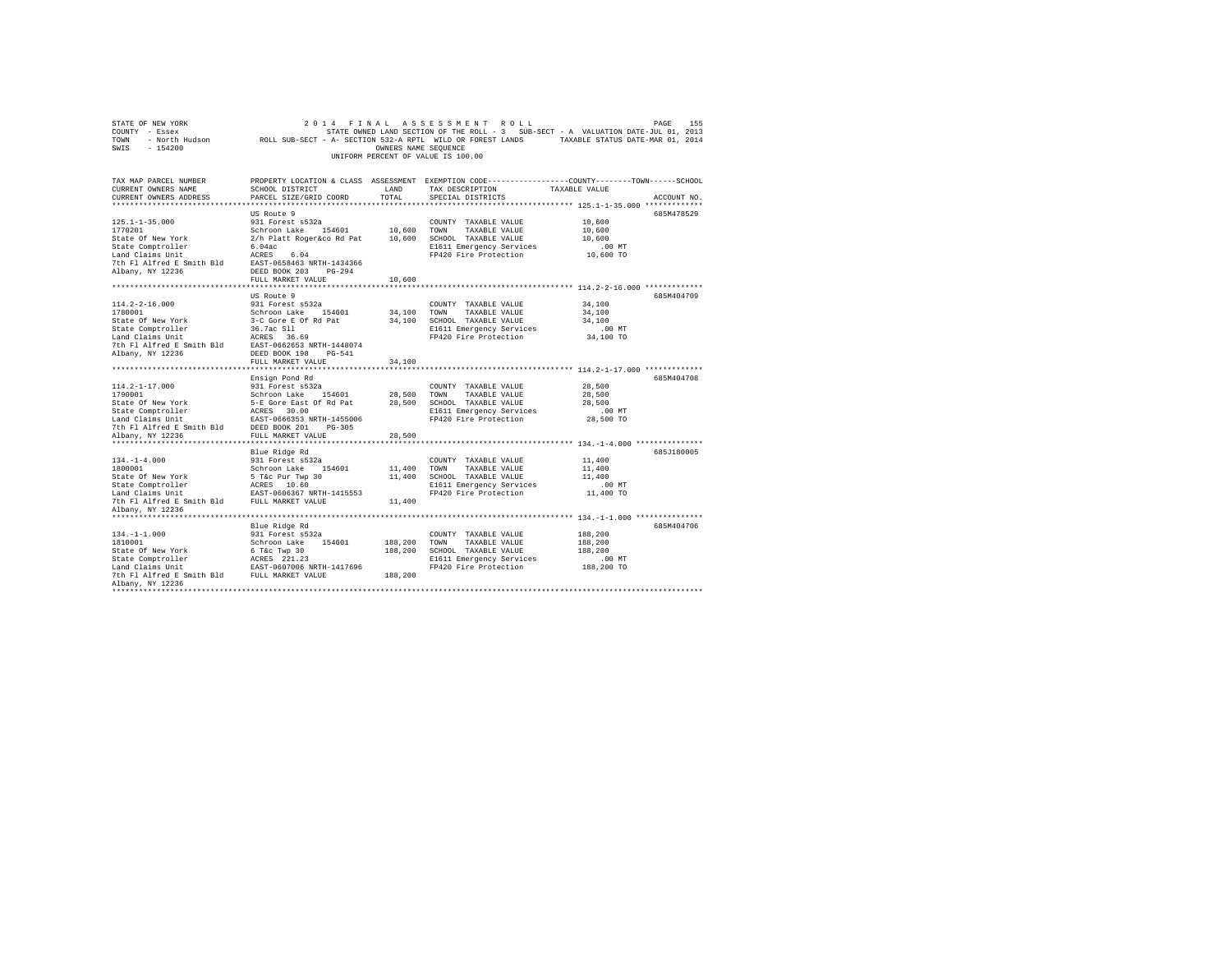| 2014 FINAL ASSESSMENT ROLL<br>STATE OF NEW YORK<br>PAGE<br>156<br>COUNTY - Essex<br>STATE OWNED LAND SECTION OF THE ROLL - 3 SUB-SECT - A VALUATION DATE-JUL 01, 2013<br>- North Hudson TROLL SUB-SECT - A- SECTION 532-A RPTL WILD OR FOREST LANDS TAXABLE STATUS DATE-MAR 01, 2014<br>TOWN<br>SWIS<br>$-154200$<br>OWNERS NAME SEQUENCE<br>UNIFORM PERCENT OF VALUE IS 100.00 |                                                                                                                                                               |                                  |                                                                                                                            |                                                                                                                                |  |  |  |
|---------------------------------------------------------------------------------------------------------------------------------------------------------------------------------------------------------------------------------------------------------------------------------------------------------------------------------------------------------------------------------|---------------------------------------------------------------------------------------------------------------------------------------------------------------|----------------------------------|----------------------------------------------------------------------------------------------------------------------------|--------------------------------------------------------------------------------------------------------------------------------|--|--|--|
| TAX MAP PARCEL NUMBER<br>CURRENT OWNERS NAME<br>CURRENT OWNERS ADDRESS                                                                                                                                                                                                                                                                                                          | SCHOOL DISTRICT<br>PARCEL SIZE/GRID COORD                                                                                                                     | LAND<br>TOTAL                    | TAX DESCRIPTION<br>SPECIAL DISTRICTS                                                                                       | PROPERTY LOCATION & CLASS ASSESSMENT EXEMPTION CODE---------------COUNTY-------TOWN-----SCHOOL<br>TAXABLE VALUE<br>ACCOUNT NO. |  |  |  |
| $134. - 1 - 2.000$<br>1820001<br>State Of New York<br>State Comptroller<br>Land Claims Unit<br>7th Fl Alfred E Smith Bld FULL MARKET VALUE<br>Albany, NY 12236                                                                                                                                                                                                                  | Blue Ridge Rd<br>931 Forest s532a<br>Schroon Lake 154601<br>7 T&c Twp 30<br>ACRES 509.46<br>EAST-0607691 NRTH-1421114                                         | 363,000<br>363,000<br>363,000    | COUNTY TAXABLE VALUE<br>TOWN<br>TAXABLE VALUE<br>SCHOOL TAXABLE VALUE<br>E1611 Emergency Services<br>FP420 Fire Protection | 685M404705<br>363,000<br>363,000<br>363,000<br>$.00$ MT<br>363,000 TO                                                          |  |  |  |
| $134. -1 - 3.000$<br>1830001<br>State Of New York<br>State Comptroller<br>Land Claims Unit<br>7th Fl Alfred E Smith Bld FULL MARKET VALUE                                                                                                                                                                                                                                       | Blue Ridge Rd<br>931 Forest s532a<br>Schroon Lake 154601<br>8 T&c Twp 30<br>ACRES 789.07<br>EAST-0610307 NRTH-1422244                                         | 518,000<br>518,000<br>518,000    | COUNTY TAXABLE VALUE<br>TAXABLE VALUE<br>TOWN<br>SCHOOL TAXABLE VALUE<br>E1611 Emergency Services<br>FP420 Fire Protection | 685M404704<br>518,000<br>518,000<br>518,000<br>$.00$ MT<br>518,000 TO                                                          |  |  |  |
| Albany, NY 12236<br>$123. -2 - 9.000$<br>1840001<br>State Of New York<br>State Comptroller<br>Land Claims Unit<br>7th Fl Alfred E Smith Bld EAST-0608931 NRTH-1428258                                                                                                                                                                                                           | Blue Ridge Rd<br>931 Forest s532a<br>Schroon Lake 154601<br>9 T&c Twp30<br>975ac S11<br>ACRES 1025.01                                                         | 934,100<br>934,100               | COUNTY TAXABLE VALUE<br>TOWN<br>TAXABLE VALUE<br>SCHOOL TAXABLE VALUE<br>E1611 Emergency Services<br>FP420 Fire Protection | 685M404703<br>934,100<br>934,100<br>934,100<br>$.00$ MT<br>934,100 TO                                                          |  |  |  |
| Albany, NY 12236<br>$123. -2 - 15.000$<br>1850001                                                                                                                                                                                                                                                                                                                               | FULL MARKET VALUE<br>Blue Ridge Rd<br>931 Forest s532a<br>Schroon Lake<br>154601                                                                              | 934,100<br>892,300               | COUNTY TAXABLE VALUE<br>TOWN<br>TAXABLE VALUE                                                                              | 685M404702<br>892,300<br>892,300                                                                                               |  |  |  |
| State Of New York<br>State Comptroller<br>Land Claims Unit<br>7th Fl Alfred E Smith Bld<br>Albany, NY 12236                                                                                                                                                                                                                                                                     | $10$ T&c<br>1000ac S11<br>ACRES 1050.00<br>EAST-0610912 NRTH-1430056<br>FULL MARKET VALUE                                                                     | 892,300<br>892,300               | SCHOOL TAXABLE VALUE<br>E1611 Emergency Services<br>FP420 Fire Protection                                                  | 892,300<br>.00 MT<br>892,300 TO                                                                                                |  |  |  |
| ***********************<br>$123. - 2 - 14.000$<br>1860001<br>State Of New York<br>State Comptroller<br>Land Claims Unit<br>7th Fl Alfred E Smith Bld<br>Albany, NY 12236                                                                                                                                                                                                        | Blue Ridge Rd<br>931 Forest s532a<br>Schroon Lake<br>154601<br>11 T&c Twp 30<br>1000ac S11<br>ACRES 1050.00<br>EAST-0613171 NRTH-1431416<br>FULL MARKET VALUE | 1038,000<br>1038,000<br>1038,000 | COUNTY TAXABLE VALUE<br>TOWN<br>TAXABLE VALUE<br>SCHOOL TAXABLE VALUE<br>E1611 Emergency Services<br>FP420 Fire Protection | 685M404701<br>1038,000<br>1038,000<br>1038,000<br>.00MT<br>1038,000 TO                                                         |  |  |  |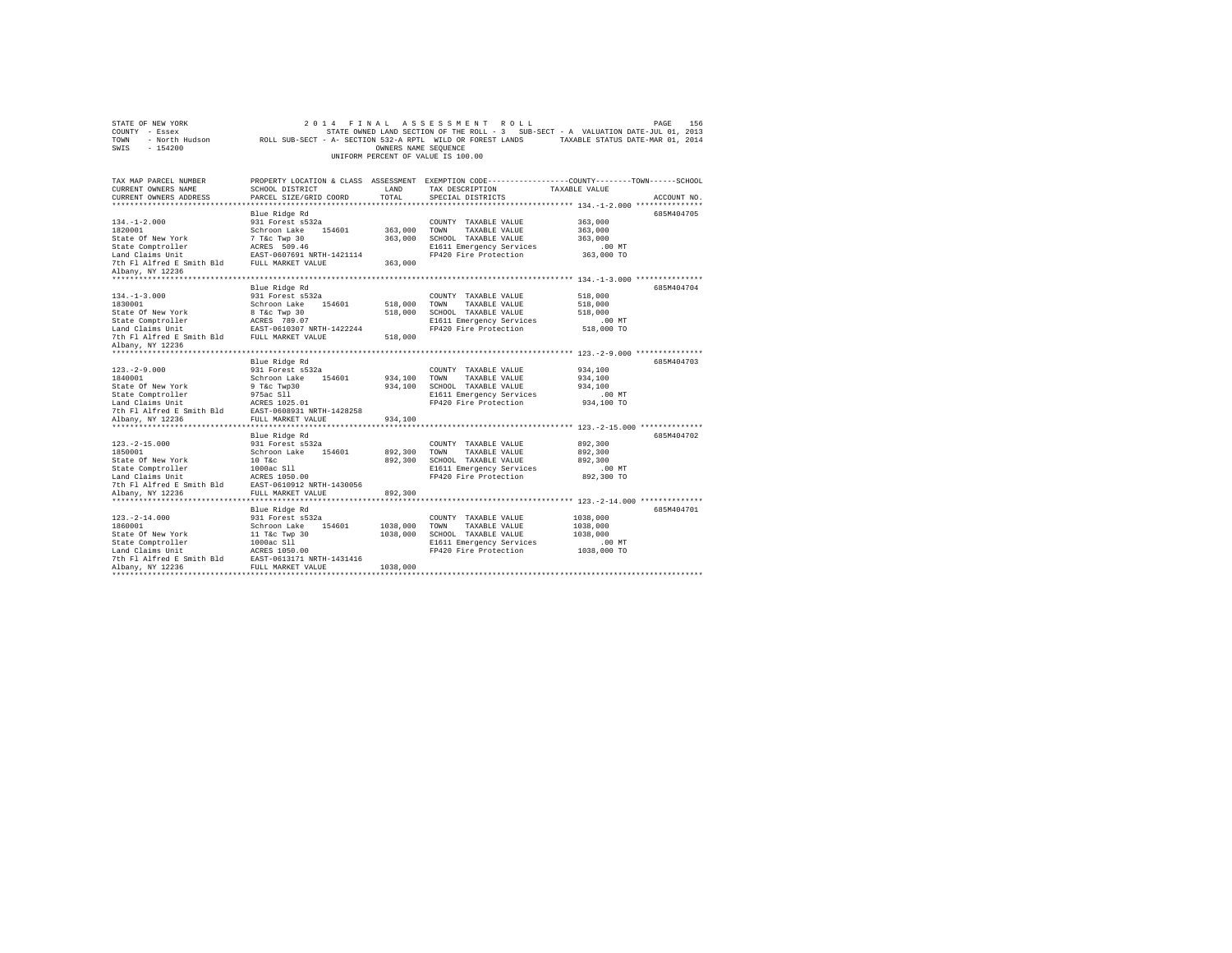| COUNTY - Essex<br>- North Hudson<br>TOWN<br>SWIS<br>$-154200$ | ROLL SUB-SECT - A- SECTION 532-A RPTL WILD OR FOREST LANDS                                                         | OWNERS NAME SEQUENCE | STATE OWNED LAND SECTION OF THE ROLL - 3 SUB-SECT - A VALUATION DATE-JUL 01, 2013 | TAXABLE STATUS DATE-MAR 01, 2014            |             |
|---------------------------------------------------------------|--------------------------------------------------------------------------------------------------------------------|----------------------|-----------------------------------------------------------------------------------|---------------------------------------------|-------------|
|                                                               |                                                                                                                    |                      | UNIFORM PERCENT OF VALUE IS 100.00                                                |                                             |             |
| TAX MAP PARCEL NUMBER<br>CURRENT OWNERS NAME                  | PROPERTY LOCATION & CLASS ASSESSMENT EXEMPTION CODE----------------COUNTY-------TOWN-----SCHOOL<br>SCHOOL DISTRICT | LAND                 | TAX DESCRIPTION                                                                   | TAXABLE VALUE                               |             |
| CURRENT OWNERS ADDRESS                                        | PARCEL SIZE/GRID COORD                                                                                             | TOTAL                | SPECIAL DISTRICTS                                                                 |                                             | ACCOUNT NO. |
| ***********************                                       |                                                                                                                    |                      |                                                                                   | ************** 123.-2-13.000 ************** |             |
| $123. - 2 - 13.000$                                           | Blue Ridge Rd<br>931 Forest s532a - WTRFNT                                                                         |                      | COUNTY TAXABLE VALUE                                                              | 1171,400                                    | 685M404815  |
| 1870001                                                       | Schroon Lake 154601                                                                                                | 1171,400             | TOWN<br>TAXABLE VALUE                                                             | 1171,400                                    |             |
| State Of New York                                             | 12 T&c Twp 30                                                                                                      | 1171,400             | SCHOOL TAXABLE VALUE                                                              | 1171,400                                    |             |
| State Comptroller                                             | ACRES 1050.00                                                                                                      |                      | E1611 Emergency Services                                                          | .00 MT                                      |             |
| Land Claims Unit                                              | EAST-0615370 NRTH-1433067                                                                                          |                      | FP420 Fire Protection                                                             | 1171,400 TO                                 |             |
| 7th Fl Alfred E Smith Bld                                     | FULL MARKET VALUE                                                                                                  | 1171,400             |                                                                                   |                                             |             |
| Albany, NY 12236                                              |                                                                                                                    |                      |                                                                                   |                                             |             |
|                                                               |                                                                                                                    |                      |                                                                                   |                                             |             |
| $112. -2 - 2.000$                                             | Blue Ridge Rd<br>931 Forest s532a - WTRFNT                                                                         |                      |                                                                                   | 647.700                                     | 685M404814  |
| 1880001                                                       | Schroon Lake<br>154601                                                                                             | 647,700              | COUNTY TAXABLE VALUE<br>TOWN<br>TAXABLE VALUE                                     | 647,700                                     |             |
| State Of New York                                             | 13 T&C Twp 30                                                                                                      | 647.700              | SCHOOL TAXABLE VALUE                                                              | 647.700                                     |             |
| State Comptroller                                             | 1000ac S11                                                                                                         |                      | E1611 Emergency Services                                                          | $.00$ MT                                    |             |
| Land Claims Unit                                              | ACRES 1050.00                                                                                                      |                      | FP420 Fire Protection                                                             | 647,700 TO                                  |             |
| 7th Fl Alfred E Smith Bld                                     | EAST-0605011 NRTH-1446248                                                                                          |                      |                                                                                   |                                             |             |
| Albany, NY 12236                                              | FULL MARKET VALUE                                                                                                  | 647.700              |                                                                                   |                                             |             |
| ************************                                      | *******************************                                                                                    |                      |                                                                                   |                                             |             |
|                                                               | Blue Ridge Rd                                                                                                      |                      |                                                                                   |                                             | 685M404813  |
| $112. -2 - 1.000$<br>1890001                                  | 931 Forest s532a - WTRFNT<br>Schroon Lake                                                                          | 668,000              | COUNTY TAXABLE VALUE<br>TOWN<br>TAXABLE VALUE                                     | 668,000<br>668,000                          |             |
| State Of New York                                             | 154601<br>14 T&c Twp 30                                                                                            | 668,000              | SCHOOL TAXABLE VALUE                                                              | 668,000                                     |             |
| State Comptroller                                             | ACRES 850.00                                                                                                       |                      | E1611 Emergency Services                                                          | $.00$ MT                                    |             |
| Land Claims Unit                                              | EAST-0601401 NRTH-1446422                                                                                          |                      | FP420 Fire Protection                                                             | 668,000 TO                                  |             |
| 7th Fl Alfred E Smith Bld                                     | DEED BOOK 138<br>$PG-362$                                                                                          |                      |                                                                                   |                                             |             |
| Albany, NY 12236                                              | FULL MARKET VALUE                                                                                                  | 668,000              |                                                                                   |                                             |             |
| **********************                                        | ***************************                                                                                        |                      |                                                                                   |                                             |             |
|                                                               | Blue Ridge Rd                                                                                                      |                      |                                                                                   |                                             | 685M404812  |
| $111. - 1 - 7.000$                                            | 931 Forest s532a                                                                                                   |                      | COUNTY TAXABLE VALUE                                                              | 426,700                                     |             |
| 1900101<br>State Of New York                                  | Schroon Lake 154601<br>15 T&c Twp 30                                                                               | 426,700<br>426,700   | TOWN<br>TAXABLE VALUE<br>SCHOOL TAXABLE VALUE                                     | 426,700<br>426,700                          |             |
| State Comptroller                                             | 996.08ac Sll                                                                                                       |                      | E1611 Emergency Services                                                          | .00MT                                       |             |
| Land Claims Unit                                              | ACRES 609.31                                                                                                       |                      | FP420 Fire Protection                                                             | 426,700 TO                                  |             |
| 7th Fl Alfred E Smith Bld                                     | EAST-0598087 NRTH-1446698                                                                                          |                      |                                                                                   |                                             |             |
| Albany, NY 12236                                              | FULL MARKET VALUE                                                                                                  | 426,700              |                                                                                   |                                             |             |
|                                                               |                                                                                                                    |                      | ***************************** 123.-2-1.000 ***************                        |                                             |             |
|                                                               | Blue Ridge Rd                                                                                                      |                      |                                                                                   |                                             | 685M478550  |
| $123. -2 - 1.000$                                             | 931 Forest s532a                                                                                                   |                      | COUNTY TAXABLE VALUE                                                              | 193,800                                     |             |
| 1900201                                                       | Schroon Lake 154601                                                                                                | 193,800              | TOWN<br>TAXABLE VALUE                                                             | 193,800                                     |             |
| State Of New York<br>State Comptroller                        | 15 Twp 30 T&c<br>ACRES 300.30                                                                                      | 193,800              | SCHOOL TAXABLE VALUE<br>E1611 Emergency Services                                  | 193,800<br>.00 MT                           |             |
| Land Claims Unit                                              | EAST-0605092 NRTH-1438041                                                                                          |                      | FP420 Fire Protection                                                             | 193,800 TO                                  |             |
| 7th Fl Alfred E Smith Bld FULL MARKET VALUE                   |                                                                                                                    | 193,800              |                                                                                   |                                             |             |
| Albany, NY 12236                                              |                                                                                                                    |                      |                                                                                   |                                             |             |
|                                                               |                                                                                                                    |                      |                                                                                   |                                             |             |

STATE OF NEW YORK 2014 FINAL ASSESSMENT ROLL PAGE 157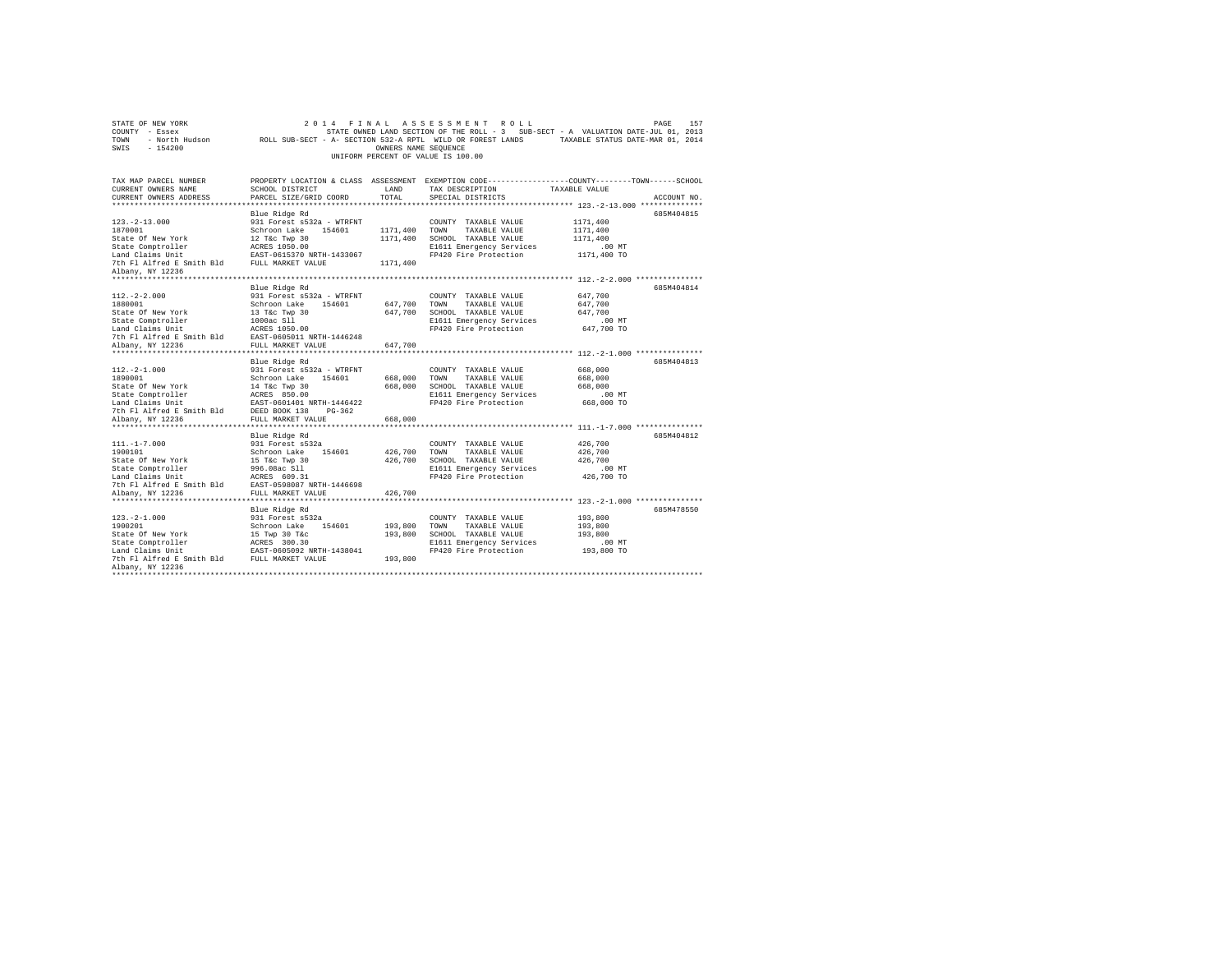| STATE OF NEW YORK<br>COUNTY - Essex                                                                                                                                        | 2 0 1 4                                                                                                    |                      | FINAL ASSESSMENT ROLL<br>STATE OWNED LAND SECTION OF THE ROLL - 3 SUB-SECT - A VALUATION DATE-JUL 01, 2013 |                    | PAGE<br>158 |
|----------------------------------------------------------------------------------------------------------------------------------------------------------------------------|------------------------------------------------------------------------------------------------------------|----------------------|------------------------------------------------------------------------------------------------------------|--------------------|-------------|
| TOWN                                                                                                                                                                       | - North Hudson ROLL SUB-SECT - A- SECTION 532-A RPTL WILD OR FOREST LANDS TAXABLE STATUS DATE-MAR 01, 2014 |                      |                                                                                                            |                    |             |
| SWIS<br>$-154200$                                                                                                                                                          |                                                                                                            | OWNERS NAME SEQUENCE |                                                                                                            |                    |             |
|                                                                                                                                                                            |                                                                                                            |                      | UNIFORM PERCENT OF VALUE IS 100.00                                                                         |                    |             |
|                                                                                                                                                                            |                                                                                                            |                      |                                                                                                            |                    |             |
| TAX MAP PARCEL NUMBER                                                                                                                                                      |                                                                                                            |                      | PROPERTY LOCATION & CLASS ASSESSMENT EXEMPTION CODE---------------COUNTY-------TOWN------SCHOOL            |                    |             |
| CURRENT OWNERS NAME                                                                                                                                                        | SCHOOL DISTRICT                                                                                            | LAND                 | TAX DESCRIPTION                                                                                            | TAXABLE VALUE      |             |
| CURRENT OWNERS ADDRESS                                                                                                                                                     | PARCEL SIZE/GRID COORD                                                                                     | TOTAL                | SPECIAL DISTRICTS                                                                                          |                    | ACCOUNT NO. |
|                                                                                                                                                                            |                                                                                                            |                      |                                                                                                            |                    |             |
|                                                                                                                                                                            | Blue Ridge Rd                                                                                              |                      |                                                                                                            |                    | 685M404811  |
| $111. - 1 - 6.000$                                                                                                                                                         | 931 Forest s532a                                                                                           |                      | COUNTY TAXABLE VALUE                                                                                       | 285,200            |             |
| 1910101                                                                                                                                                                    | Schroon Lake 154601                                                                                        | 285,200              | TOWN<br>TAXABLE VALUE                                                                                      | 285,200            |             |
| State Of New York                                                                                                                                                          | 16 T&c Twp 30<br>425ac Sll                                                                                 |                      | 285,200 SCHOOL TAXABLE VALUE                                                                               | 285,200            |             |
| State Comptroller                                                                                                                                                          |                                                                                                            |                      | E1611 Emergency Services                                                                                   | .00 MT             |             |
|                                                                                                                                                                            |                                                                                                            |                      | FP420 Fire Protection                                                                                      | 285,200 TO         |             |
|                                                                                                                                                                            |                                                                                                            | 285,200              |                                                                                                            |                    |             |
|                                                                                                                                                                            |                                                                                                            |                      |                                                                                                            |                    |             |
|                                                                                                                                                                            | Blue Ridge Rd                                                                                              |                      |                                                                                                            |                    | 685M478549  |
| $123. - 2 - 10.000$                                                                                                                                                        | 931 Forest s532a                                                                                           |                      | COUNTY TAXABLE VALUE                                                                                       | 17,800             |             |
| 1910201                                                                                                                                                                    | Schroon Lake 154601                                                                                        | 17,800               | TOWN<br>TAXABLE VALUE                                                                                      | 17,800             |             |
|                                                                                                                                                                            |                                                                                                            | 17,800               | SCHOOL TAXABLE VALUE                                                                                       | 17,800             |             |
|                                                                                                                                                                            |                                                                                                            |                      | E1611 Emergency Services                                                                                   | $.00$ MT           |             |
|                                                                                                                                                                            |                                                                                                            |                      | FP420 Fire Protection                                                                                      | 17,800 TO          |             |
|                                                                                                                                                                            |                                                                                                            | 17,800               |                                                                                                            |                    |             |
| Albany, NY 12236                                                                                                                                                           |                                                                                                            |                      |                                                                                                            |                    |             |
|                                                                                                                                                                            |                                                                                                            |                      |                                                                                                            |                    |             |
|                                                                                                                                                                            | US Route 9                                                                                                 |                      |                                                                                                            |                    | 685M404810  |
| $111. -1 - 5.000$                                                                                                                                                          | 931 Forest s532a                                                                                           |                      | COUNTY TAXABLE VALUE                                                                                       | 306,600            |             |
| 1920001                                                                                                                                                                    | Schroon Lake 154601                                                                                        | 306,600              | TOWN<br>TAXABLE VALUE<br>306,600 SCHOOL TAXABLE VALUE                                                      | 306,600<br>306,600 |             |
|                                                                                                                                                                            |                                                                                                            |                      | E1611 Emergency Services                                                                                   | $.00$ MT           |             |
|                                                                                                                                                                            |                                                                                                            |                      | FP420 Fire Protection                                                                                      | 306,600 TO         |             |
|                                                                                                                                                                            |                                                                                                            |                      |                                                                                                            |                    |             |
| Albany, NY 12236                                                                                                                                                           | FULL MARKET VALUE                                                                                          | 306,600              |                                                                                                            |                    |             |
|                                                                                                                                                                            |                                                                                                            |                      |                                                                                                            |                    |             |
|                                                                                                                                                                            | Blue Ridge Rd                                                                                              |                      |                                                                                                            |                    | 685M404809  |
| $111. - 1 - 4.000$                                                                                                                                                         | 931 Forest s532a                                                                                           |                      | COUNTY TAXABLE VALUE                                                                                       | 268,000            |             |
| 1930001                                                                                                                                                                    | Schroon Lake 154601                                                                                        | 268,000              | TOWN<br>TAXABLE VALUE                                                                                      | 268,000            |             |
| State Of New York                                                                                                                                                          | 18 T&c Twp 30<br>250ac Sll                                                                                 |                      | 268,000 SCHOOL TAXABLE VALUE                                                                               | 268,000            |             |
| State Comptroller<br>State Comptromer<br>Land Claims Unit Macket Bases 338.93<br>7th Fl Alfred E Smith Bld BAST-0590389 NRTH-1443625<br>11 Norw NY 12236 FULL MARKET VALUE |                                                                                                            |                      | E1611 Emergency Services                                                                                   | $.00$ MT           |             |
|                                                                                                                                                                            |                                                                                                            |                      | FP420 Fire Protection                                                                                      | 268,000 TO         |             |
|                                                                                                                                                                            |                                                                                                            | 268,000              |                                                                                                            |                    |             |
|                                                                                                                                                                            |                                                                                                            |                      |                                                                                                            |                    |             |
|                                                                                                                                                                            | Blue Ridge Rd                                                                                              |                      |                                                                                                            |                    | 685M404808  |
| $111. - 1 - 3.000$                                                                                                                                                         | 931 Forest s532a - WTRFNT                                                                                  |                      | COUNTY TAXABLE VALUE                                                                                       | 395,000            |             |
| 1940001                                                                                                                                                                    | Schroon Lake<br>154601                                                                                     | 395,000              | TOWN<br>TAXABLE VALUE                                                                                      | 395,000            |             |
| State Of New York                                                                                                                                                          | 19 T&c Twp 30                                                                                              | 395,000              | SCHOOL TAXABLE VALUE                                                                                       | 395,000            |             |
| State Comptroller                                                                                                                                                          | 150ac S11                                                                                                  |                      | E1611 Emergency Services                                                                                   | .00MT              |             |
| Land Claims Unit                                                                                                                                                           | ACRES 241.50                                                                                               |                      | FP420 Fire Protection                                                                                      | 395,000 TO         |             |
| Find the smith Bld<br>The Fi Alfred E Smith Bld<br>Albany, NY 12236 FULL MARKET VALUE                                                                                      |                                                                                                            |                      |                                                                                                            |                    |             |
| Albany, NY 12236                                                                                                                                                           | FULL MARKET VALUE                                                                                          | 395,000              |                                                                                                            |                    |             |
|                                                                                                                                                                            |                                                                                                            |                      |                                                                                                            |                    |             |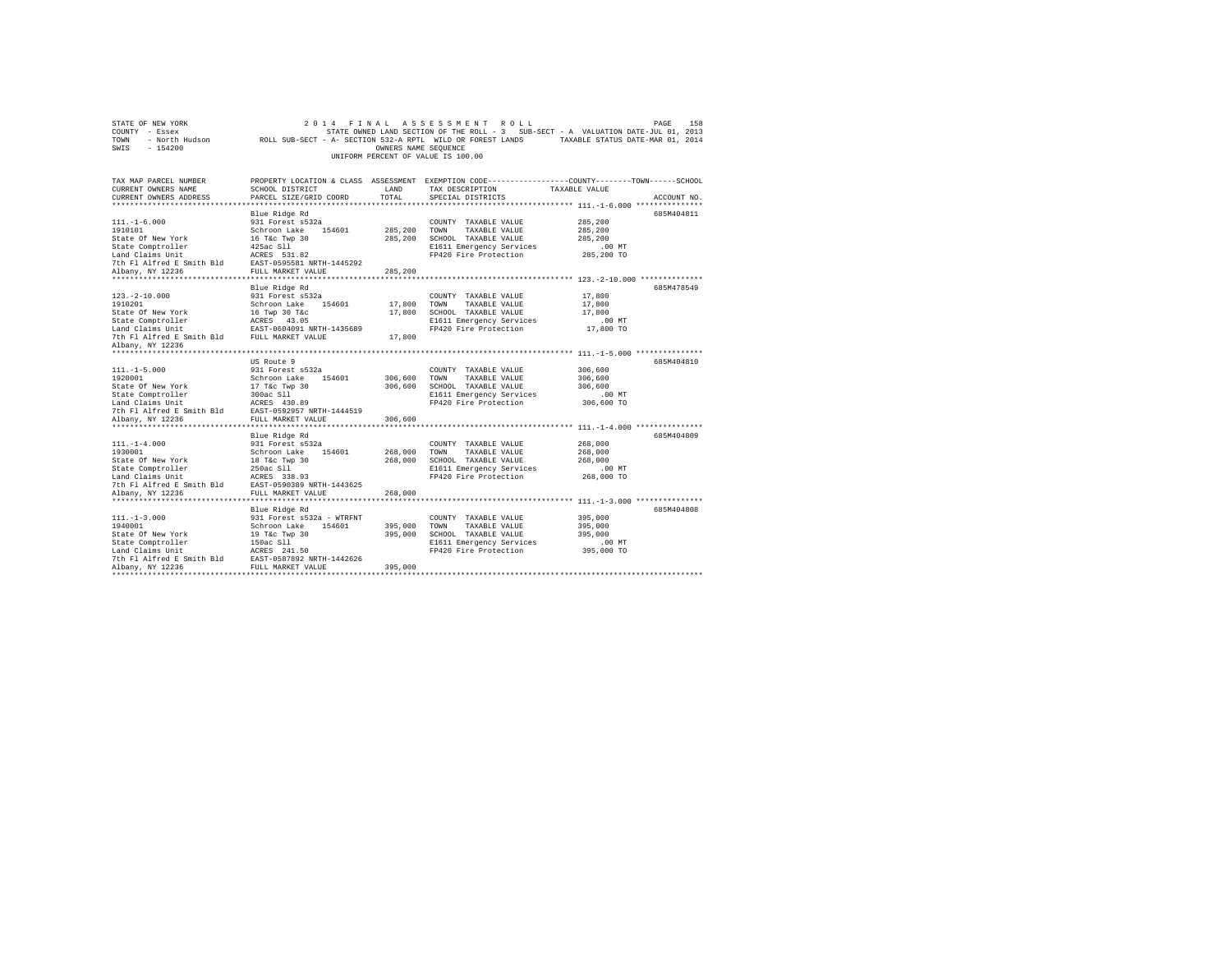| STATE OF NEW YORK         | 2 0 1 4<br>FINAL                                           |                      | ASSESSMENT<br>ROLL                 | PAGE                                                                                             | 159         |
|---------------------------|------------------------------------------------------------|----------------------|------------------------------------|--------------------------------------------------------------------------------------------------|-------------|
| COUNTY - Essex            |                                                            |                      |                                    | STATE OWNED LAND SECTION OF THE ROLL - 3 SUB-SECT - A VALUATION DATE-JUL 01, 2013                |             |
| - North Hudson<br>TOWN    | ROLL SUB-SECT - A- SECTION 532-A RPTL WILD OR FOREST LANDS |                      |                                    | TAXABLE STATUS DATE-MAR 01, 2014                                                                 |             |
| SWIS<br>$-154200$         |                                                            | OWNERS NAME SEQUENCE |                                    |                                                                                                  |             |
|                           |                                                            |                      | UNIFORM PERCENT OF VALUE IS 100.00 |                                                                                                  |             |
|                           |                                                            |                      |                                    |                                                                                                  |             |
|                           |                                                            |                      |                                    |                                                                                                  |             |
| TAX MAP PARCEL NUMBER     |                                                            |                      |                                    | PROPERTY LOCATION & CLASS ASSESSMENT EXEMPTION CODE----------------COUNTY-------TOWN------SCHOOL |             |
| CURRENT OWNERS NAME       | SCHOOL DISTRICT                                            | LAND                 | TAX DESCRIPTION                    | TAXABLE VALUE                                                                                    |             |
| CURRENT OWNERS ADDRESS    | PARCEL SIZE/GRID COORD                                     | TOTAL                | SPECIAL DISTRICTS                  |                                                                                                  | ACCOUNT NO. |
|                           |                                                            |                      |                                    |                                                                                                  |             |
|                           |                                                            |                      |                                    |                                                                                                  |             |
|                           | Blue Ridge Rd                                              |                      |                                    |                                                                                                  | 685M404807  |
| $111. - 1 - 2.000$        | 931 Forest s532a - WTRFNT                                  |                      | COUNTY TAXABLE VALUE               | 245,300                                                                                          |             |
| 1950001                   | Schroon Lake<br>154601                                     | 245,300              | TOWN<br>TAXABLE VALUE              | 245,300                                                                                          |             |
| State Of New York         | 20 T&c Twp 30                                              | 245,300              | SCHOOL TAXABLE VALUE               | 245,300                                                                                          |             |
| State Comptroller         | 100ac S11                                                  |                      | E1611 Emergency Services           | $.00$ MT                                                                                         |             |
| Land Claims Unit          | ACRES 147.00                                               |                      | FP420 Fire Protection              | 245,300 TO                                                                                       |             |
| 7th Fl Alfred E Smith Bld | EAST-0585213 NRTH-1441624                                  |                      |                                    |                                                                                                  |             |
| Albany, NY 12236          | FULL MARKET VALUE                                          | 245,300              |                                    |                                                                                                  |             |
| *********************     | ********************                                       | **********           |                                    | *********************** 111.-1-1.000 ***************                                             |             |
|                           | Blue Ridge Rd                                              |                      |                                    |                                                                                                  | 685M404806  |
| $111. - 1 - 1.000$        | 931 Forest s532a                                           |                      | COUNTY TAXABLE VALUE               | 42,200                                                                                           |             |
| 1960001                   | Schroon Lake<br>154601                                     | 42,200               | TOWN<br>TAXABLE VALUE              | 42,200                                                                                           |             |
| State Of New York         | 21 T&c Twp 30                                              | 42,200               | SCHOOL TAXABLE VALUE               | 42,200                                                                                           |             |
|                           |                                                            |                      |                                    |                                                                                                  |             |
| State Comptroller         | ACRES 48.82                                                |                      | E1611 Emergency Services           | .00 MT                                                                                           |             |
| Land Claims Unit          | EAST-0582812 NRTH-1440753                                  |                      | FP420 Fire Protection              | 42,200 TO                                                                                        |             |
| 7th Fl Alfred E Smith Bld | FULL MARKET VALUE                                          | 42,200               |                                    |                                                                                                  |             |
| Albany, NY 12236          |                                                            |                      |                                    |                                                                                                  |             |
|                           |                                                            |                      |                                    |                                                                                                  |             |
|                           | Blue Ridge Rd                                              |                      |                                    |                                                                                                  | 685M404804  |
| $113.4 - 2 - 2.000$       | 931 Forest s532a                                           |                      | COUNTY TAXABLE VALUE               | 148,200                                                                                          |             |
| 1980001                   | Schroon Lake<br>154601                                     | 148,200              | TOWN<br>TAXABLE VALUE              | 148,200                                                                                          |             |
| State Of New York         | 4 T&c Twp 44                                               | 148,200              | SCHOOL TAXABLE VALUE               | 148,200                                                                                          |             |
| State Comptroller         | ACRES 128.50                                               |                      | E1611 Emergency Services           | .00MT                                                                                            |             |
| Land Claims Unit          | EAST-0639098 NRTH-1447182                                  |                      | FP420 Fire Protection              | 148,200 TO                                                                                       |             |
| 7th Fl Alfred E Smith Bld | FULL MARKET VALUE                                          | 148,200              |                                    |                                                                                                  |             |
| Albany, NY 12236          |                                                            |                      |                                    |                                                                                                  |             |
| *****************         |                                                            |                      |                                    | *********** 113.-2-6.000 ***************                                                         |             |
|                           | Blue Ridge Rd                                              |                      |                                    |                                                                                                  | 685M404803  |
| $113. - 2 - 6.000$        | 931 Forest s532a                                           |                      | COUNTY TAXABLE VALUE               | 84,600                                                                                           |             |
| 1990001                   |                                                            |                      | TOWN                               |                                                                                                  |             |
|                           | Schroon Lake<br>154601                                     | 84,600               | TAXABLE VALUE                      | 84,600                                                                                           |             |
| State Of New York         | 4 T&c Twp 44                                               | 84,600               | SCHOOL TAXABLE VALUE               | 84,600                                                                                           |             |
| State Comptroller         | ACRES 120.00                                               |                      | E1611 Emergency Services           | .00MT                                                                                            |             |
| Land Claims Unit          | EAST-0641430 NRTH-1448903                                  |                      | FP420 Fire Protection              | 84,600 TO                                                                                        |             |
| 7th Fl Alfred E Smith Bld | DEED BOOK 140<br>$PG-192$                                  |                      |                                    |                                                                                                  |             |
| Albany, NY 12236          | FULL MARKET VALUE                                          | 84,600               |                                    |                                                                                                  |             |
|                           |                                                            |                      |                                    |                                                                                                  |             |
|                           | Blue Ridge Rd                                              |                      |                                    |                                                                                                  | 685M404802  |
| $113. -2 - 2.000$         | 931 Forest s532a                                           |                      | COUNTY TAXABLE VALUE               | 59,800                                                                                           |             |
| 2000001                   | Schroon Lake<br>154601                                     | 59,800               | TOWN<br>TAXABLE VALUE              | 59,800                                                                                           |             |
| State Of New York         | 4 T&c Twp 44                                               | 59,800               | SCHOOL TAXABLE VALUE               | 59,800                                                                                           |             |
| State Comptroller         | 120ac S11                                                  |                      | E1611 Emergency Services           | .00MT                                                                                            |             |
| Land Claims Unit          | ACRES 120.00                                               |                      | FP420 Fire Protection              | 59,800 TO                                                                                        |             |
| 7th Fl Alfred E Smith Bld | EAST-0643478 NRTH-1450443                                  |                      |                                    |                                                                                                  |             |
| Albany, NY 12236          | DEED BOOK 140<br>$PG-192$                                  |                      |                                    |                                                                                                  |             |
|                           | FULL MARKET VALUE                                          | 59,800               |                                    |                                                                                                  |             |
|                           |                                                            |                      |                                    |                                                                                                  |             |
|                           |                                                            |                      |                                    |                                                                                                  |             |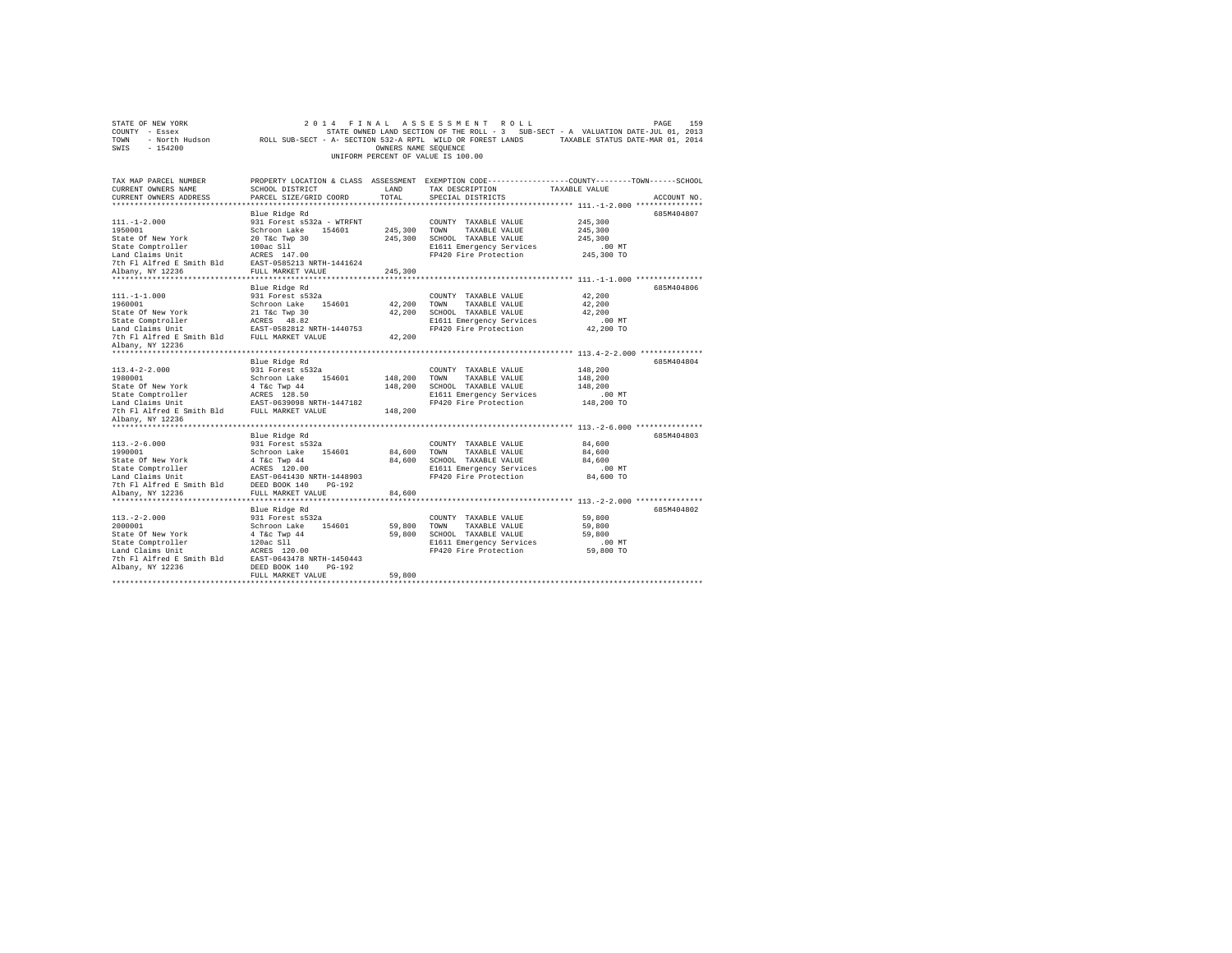|                                    | STATE OF NEW YORK |                                                            |  |  |  |  | 2014 FINAL ASSESSMENT ROLL |  |  |                                                                                   |  | PAGE                             | 160 |
|------------------------------------|-------------------|------------------------------------------------------------|--|--|--|--|----------------------------|--|--|-----------------------------------------------------------------------------------|--|----------------------------------|-----|
| COUNTY - Essex                     |                   |                                                            |  |  |  |  |                            |  |  | STATE OWNED LAND SECTION OF THE ROLL - 3 SUB-SECT - A VALUATION DATE-JUL 01, 2013 |  |                                  |     |
| TOWN                               | - North Hudson    | ROLL SUB-SECT - A- SECTION 532-A RPTL WILD OR FOREST LANDS |  |  |  |  |                            |  |  |                                                                                   |  | TAXABLE STATUS DATE-MAR 01, 2014 |     |
| SWIS                               | - 154200          |                                                            |  |  |  |  | OWNERS NAME SEOUENCE       |  |  |                                                                                   |  |                                  |     |
| UNIFORM PERCENT OF VALUE IS 100.00 |                   |                                                            |  |  |  |  |                            |  |  |                                                                                   |  |                                  |     |

| TAX MAP PARCEL NUMBER<br>CURRENT OWNERS NAME                                                                                                        | SCHOOL DISTRICT                                          | LAND        | TAX DESCRIPTION                                   | PROPERTY LOCATION & CLASS ASSESSMENT EXEMPTION CODE----------------COUNTY-------TOWN-----SCHOOL<br>TAXABLE VALUE |
|-----------------------------------------------------------------------------------------------------------------------------------------------------|----------------------------------------------------------|-------------|---------------------------------------------------|------------------------------------------------------------------------------------------------------------------|
| CURRENT OWNERS ADDRESS                                                                                                                              | PARCEL SIZE/GRID COORD                                   | TOTAL       | SPECIAL DISTRICTS                                 | ACCOUNT NO                                                                                                       |
|                                                                                                                                                     | Blue Ridge Rd                                            |             |                                                   | 685M404801                                                                                                       |
| $113.4 - 2 - 3.000$                                                                                                                                 | 931 Forest s532a                                         |             | COUNTY TAXABLE VALUE                              | 95,900                                                                                                           |
| 2010001                                                                                                                                             | Schroon Lake 154601 95,900                               |             | TOWN<br>TAXABLE VALUE                             | 95,900                                                                                                           |
| State Of New York                                                                                                                                   | 4 Totn&crossfield Twp 44                                 | 95,900      | SCHOOL TAXABLE VALUE                              | 95,900                                                                                                           |
| State Comptroller                                                                                                                                   |                                                          |             | E1611 Emergency Services                          | .00 MT                                                                                                           |
| Land Claims Unit                                                                                                                                    | 68.5ac S11<br>ACRES 68.50                                |             | FP420 Fire Protection                             | 95,900 TO                                                                                                        |
| 7th Fl Alfred E Smith Bld EAST-0640105 NRTH-1445983                                                                                                 |                                                          |             |                                                   |                                                                                                                  |
| Albany, NY 12236                                                                                                                                    | FULL MARKET VALUE                                        | 95,900      |                                                   |                                                                                                                  |
| .                                                                                                                                                   | *******************                                      | *******     |                                                   | ********* 113. - 2-5.000 ***************                                                                         |
|                                                                                                                                                     | Blue Ridge Rd                                            |             |                                                   | 685M404915                                                                                                       |
| $113. - 2 - 5.000$                                                                                                                                  | 931 Forest s532a                                         |             | COUNTY TAXABLE VALUE                              | 61,400                                                                                                           |
| 2020001                                                                                                                                             | Schroon Lake 154601                                      |             | 61,400 TOWN<br>TAXABLE VALUE                      | 61,400                                                                                                           |
| State Of New York                                                                                                                                   | 4 T&C Twp 44                                             |             | 61,400 SCHOOL TAXABLE VALUE                       | 61,400                                                                                                           |
|                                                                                                                                                     |                                                          |             | E1611 Emergency Services                          | $.00$ MT                                                                                                         |
|                                                                                                                                                     |                                                          |             | FP420 Fire Protection                             | 61,400 TO                                                                                                        |
| State Comptroller<br>Land Claims Unit<br>The Flatfred E. Smith Bld<br>The Flatfred E. Smith Bld<br>DEED BOOK 140<br>DEED BOOK 110<br>Nhany NY 12226 |                                                          |             |                                                   |                                                                                                                  |
| Albany, NY 12236<br>******************                                                                                                              | FULL MARKET VALUE<br>************************            | 61,400      |                                                   |                                                                                                                  |
|                                                                                                                                                     |                                                          |             |                                                   |                                                                                                                  |
|                                                                                                                                                     | Blue Ridge Rd                                            |             |                                                   | 685M404914                                                                                                       |
| $113. - 2 - 3.000$<br>2030001                                                                                                                       | 931 Forest s532a<br>Schroon Lake 154601                  | 63,900 TOWN | COUNTY TAXABLE VALUE<br>TAXABLE VALUE             | 63,900<br>63,900                                                                                                 |
| State Of New York                                                                                                                                   |                                                          |             | 63.900 SCHOOL TAXABLE VALUE                       | 63,900                                                                                                           |
| State Comptroller                                                                                                                                   | 4 T&C Twp 44<br>ACRES 120.00                             |             | E1611 Emergency Services                          | .00MT                                                                                                            |
| Land Claims Unit                                                                                                                                    |                                                          |             | FP420 Fire Protection                             | 63,900 TO                                                                                                        |
| 7th Fl Alfred E Smith Bld                                                                                                                           | EAST-0644542 NRTH-1448953<br>th Bld DEED BOOK 140 PG-192 |             |                                                   |                                                                                                                  |
| Albany, NY 12236                                                                                                                                    | FULL MARKET VALUE                                        | 63,900      |                                                   |                                                                                                                  |
|                                                                                                                                                     |                                                          |             |                                                   | ******************** 113.4-2-10.000 ***********                                                                  |
|                                                                                                                                                     | Blue Ridge Rd                                            |             |                                                   | 685M404913                                                                                                       |
| $113.4 - 2 - 10.000$                                                                                                                                | 931 Forest s532a                                         |             | COUNTY TAXABLE VALUE                              | 90,800                                                                                                           |
| 2040001                                                                                                                                             | 154601<br>Schroon Lake                                   | 90,800      | TOWN<br>TAXABLE VALUE                             | 90,800                                                                                                           |
| State Of New York                                                                                                                                   | 4 T&c Twp 44                                             | 90,800      | SCHOOL TAXABLE VALUE                              | 90,800                                                                                                           |
| State Comptroller                                                                                                                                   | ACRES 120.00<br>EAST-0643725 NRTH-1445857                |             | E1611 Emergency Services                          | .00MT                                                                                                            |
| Land Claims Unit                                                                                                                                    |                                                          |             | FP420 Fire Protection                             | 90,800 TO                                                                                                        |
| Land Claims only<br>7th Fl Alfred E Smith Bld       DEED BOOK 140<br>- Norman My 19936                   FULL MARKET VI                             | PG-192                                                   |             |                                                   |                                                                                                                  |
|                                                                                                                                                     | FULL MARKET VALUE                                        | 90,800      |                                                   |                                                                                                                  |
|                                                                                                                                                     |                                                          |             |                                                   |                                                                                                                  |
|                                                                                                                                                     | Blue Ridge Rd                                            |             |                                                   | 685M404912                                                                                                       |
| $113. - 2 - 4.000$                                                                                                                                  | 931 Forest s532a                                         |             | COUNTY TAXABLE VALUE                              | 78,800                                                                                                           |
| 2050001                                                                                                                                             | Schroon Lake 154601                                      | 78,800      | TOWN<br>TAXABLE VALUE                             | 78,800                                                                                                           |
| State Of New York                                                                                                                                   | 4 T&c Twp 44<br>ACRES 120.00                             | 78,800      | SCHOOL TAXABLE VALUE                              | 78,800                                                                                                           |
| State Comptroller<br>Land Claims Unit                                                                                                               | EAST-0645737 NRTH-1447574                                |             | E1611 Emergency Services<br>FP420 Fire Protection | $.00$ MT<br>78,800 TO                                                                                            |
| 7th Fl Alfred E Smith Bld                                                                                                                           | DEED BOOK 140<br>$PG-192$                                |             |                                                   |                                                                                                                  |
| Albany, NY 12236                                                                                                                                    | FULL MARKET VALUE                                        | 78,800      |                                                   |                                                                                                                  |
| *************************                                                                                                                           |                                                          |             |                                                   |                                                                                                                  |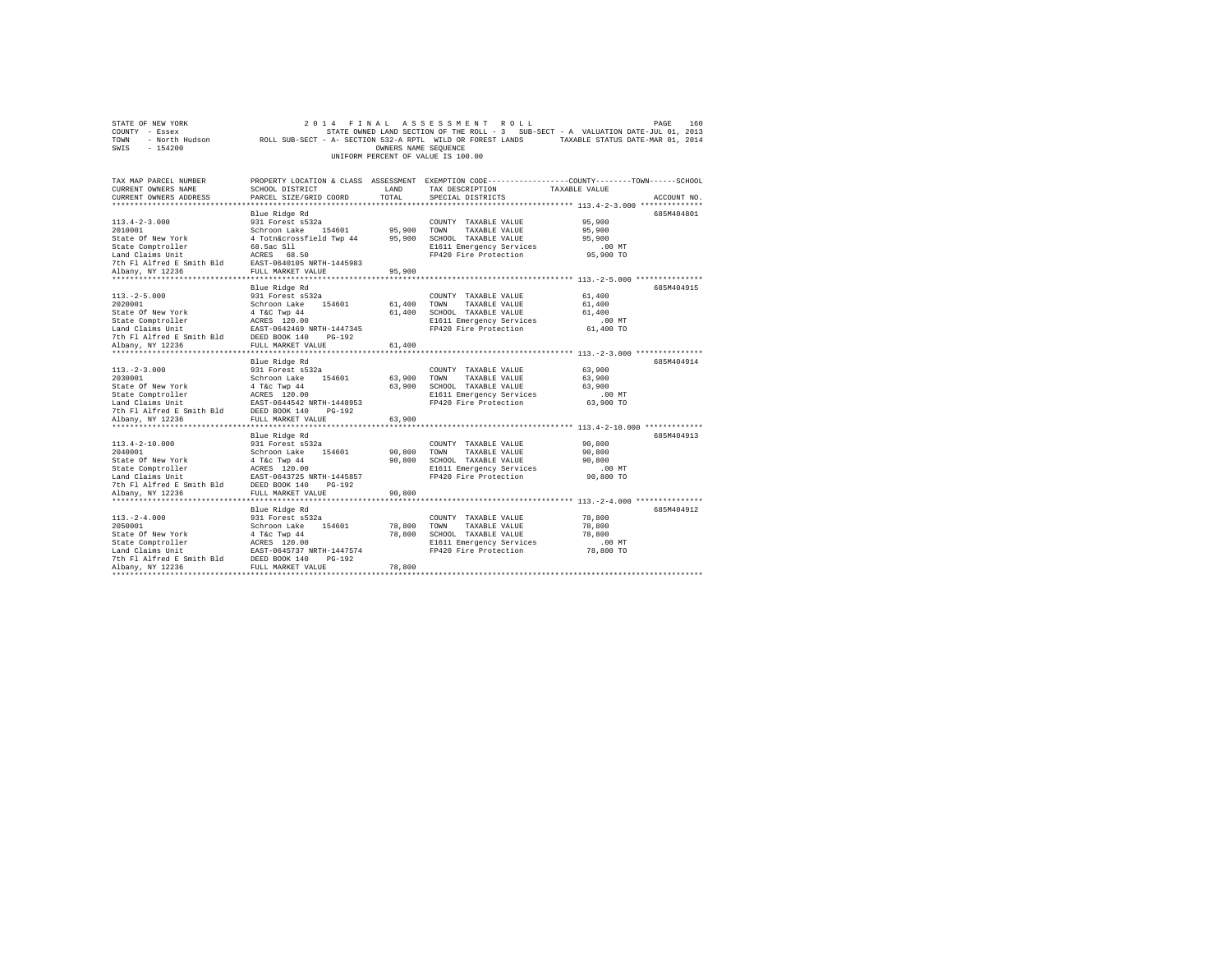| STATE OF NEW YORK<br>COUNTY - Essex COUNTY - ESSEX COUNTY - ESSEX COUNTY - ESSEX COUNTY - ESSEX COUNTY - ESSEX COUNTY - ESSEX COUN<br>2014 - North Hudson           ROLL SUB-SECT - A- SECTION 532-A RPTL WILD OR FOREST LANDS     TAXABLE STATUS DATE<br>SWIS - 154200 |                                                                                                                                                         | OWNERS NAME SEQUENCE    | 2014 FINAL ASSESSMENT ROLL<br>UNIFORM PERCENT OF VALUE IS 100.00                                                                        |                                                                                                   | PAGE<br>161 |
|-------------------------------------------------------------------------------------------------------------------------------------------------------------------------------------------------------------------------------------------------------------------------|---------------------------------------------------------------------------------------------------------------------------------------------------------|-------------------------|-----------------------------------------------------------------------------------------------------------------------------------------|---------------------------------------------------------------------------------------------------|-------------|
| TAX MAP PARCEL NUMBER<br>CURRENT OWNERS NAME<br>CURRENT OWNERS ADDRESS                                                                                                                                                                                                  | PROPERTY LOCATION & CLASS ASSESSMENT EXEMPTION CODE---------------COUNTY-------TOWN------SCHOOL<br>SCHOOL DISTRICT LAND<br>PARCEL SIZE/GRID COORD TOTAL |                         | TAX DESCRIPTION<br>SPECIAL DISTRICTS                                                                                                    | TAXABLE VALUE                                                                                     | ACCOUNT NO. |
| $92. - 3 - 5.000$<br>2070001<br>State Of New York<br>State Comptroller<br>Land Claims Unit<br>7th Fl Alfred E Smith Bld EAST-0612392 NRTH-1484010<br>Albany, NY 12236                                                                                                   | Elk Lake Rd<br>931 Forest s532a<br>Schroon Lake 154601<br>22 Totn&crossfield Twp 45<br>45.3ac S11<br>ACRES 45.31<br>DEED BOOK 172   PG-271              | 23,100 TOWN             | COUNTY TAXABLE VALUE<br>TAXABLE VALUE<br>23,100 SCHOOL TAXABLE VALUE<br>E1612 Emergency Services<br>FP420 Fire Protection               | 23,100<br>23,100<br>23,100<br>$.00$ MT<br>23,100 TO                                               | 685M404910  |
|                                                                                                                                                                                                                                                                         | FULL MARKET VALUE                                                                                                                                       | 23,100                  |                                                                                                                                         |                                                                                                   |             |
| $92. - 3 - 4.000$<br>2080001<br>State Of New York<br>State Comptroller<br>Land Claims Unit<br>7th Fl Alfred E Smith Bld EAST-0609403 NRTH-1482542<br>Albany, NY 12236                                                                                                   | US Route 9<br>931 Forest s532a<br>Schroon Lake 154601<br>23 T&c Twp 45<br>291.4ac Sll<br>ACRES 291.40<br>DEED BOOK 172 PG-271                           |                         | COUNTY TAXABLE VALUE<br>153,400 TOWN TAXABLE VALUE<br>153,400 SCHOOL TAXABLE VALUE<br>E1612 Emergency Services<br>FP420 Fire Protection | 153,400<br>153,400<br>153,400<br>$.00$ MT<br>153,400 TO                                           | 685M404909  |
|                                                                                                                                                                                                                                                                         | FULL MARKET VALUE                                                                                                                                       | 153,400                 |                                                                                                                                         |                                                                                                   |             |
| $92. - 3 - 3.000$<br>2090001<br>State Of New York<br>State Comptroller<br>Land Claims Unit<br>7th Fl Alfred E Smith Bld EAST-0605613 NRTH-1480650<br>Albany, NY 12236                                                                                                   | Elk Lake Rd<br>931 Forest s532a<br>Schroon Lake 154601<br>24 T&C Twp 45<br>502.8ac S11<br>ACRES 502.82<br>DEED BOOK 191 PG-405                          | 181,900 TOWN            | COUNTY TAXABLE VALUE<br>TAXABLE VALUE<br>181,900 SCHOOL TAXABLE VALUE<br>E1612 Emergency Services<br>FP420 Fire Protection              | 181,900<br>181,900<br>181,900<br>$.00$ MT<br>181,900 TO                                           | 685M404908  |
|                                                                                                                                                                                                                                                                         | FULL MARKET VALUE                                                                                                                                       | 181,900                 |                                                                                                                                         |                                                                                                   |             |
| $92.-3-11.000$<br>2100001<br>State Of New York<br>State Comptroller<br>State Computer of the state of the state of the Land Claims Unit<br>7th Fl Alfred E Smith Bld EAST-0601974 NRTH-1477937<br>Albany, NY 12236                                                      | Elk Lake Rd<br>931 Forest s532a<br>Schroon Lake 154601<br>25 T&c Twp 45<br>516.2ac Sll<br>DEED BOOK 191 PG-405                                          |                         | COUNTY TAXABLE VALUE<br>239,700 TOWN TAXABLE VALUE<br>239,700 SCHOOL TAXABLE VALUE<br>E1612 Emergency Services<br>FP420 Fire Protection | 239,700<br>239,700<br>239,700<br>$.00$ MT<br>239,700 TO                                           | 685M404907  |
|                                                                                                                                                                                                                                                                         | FULL MARKET VALUE                                                                                                                                       | 239,700                 |                                                                                                                                         |                                                                                                   |             |
| $92. - 3 - 10.000$<br>2110001<br>State Of New York 26 T&C Twp 45<br>State Comptroller 261.7ac Sll<br>Land Claims Unit ACRES 261.70<br>7th Fl Alfred E Smith Bld EAST-0599025 NRTH-1475148<br>Albany, NY 12236                                                           | .<br>Elk Lake Rd<br>931 Forest s532a<br>Schroon Lake 154601<br>FULL MARKET VALUE                                                                        | 162,600 TOWN<br>162,600 | COUNTY TAXABLE VALUE<br>TAXABLE VALUE<br>162,600 SCHOOL TAXABLE VALUE<br>E1612 Emergency Services<br>FP420 Fire Protection              | ********** 92. -3-10.000 ***************<br>162,600<br>162,600<br>162,600<br>.00 MT<br>162,600 TO | 685M404906  |
|                                                                                                                                                                                                                                                                         |                                                                                                                                                         |                         |                                                                                                                                         |                                                                                                   |             |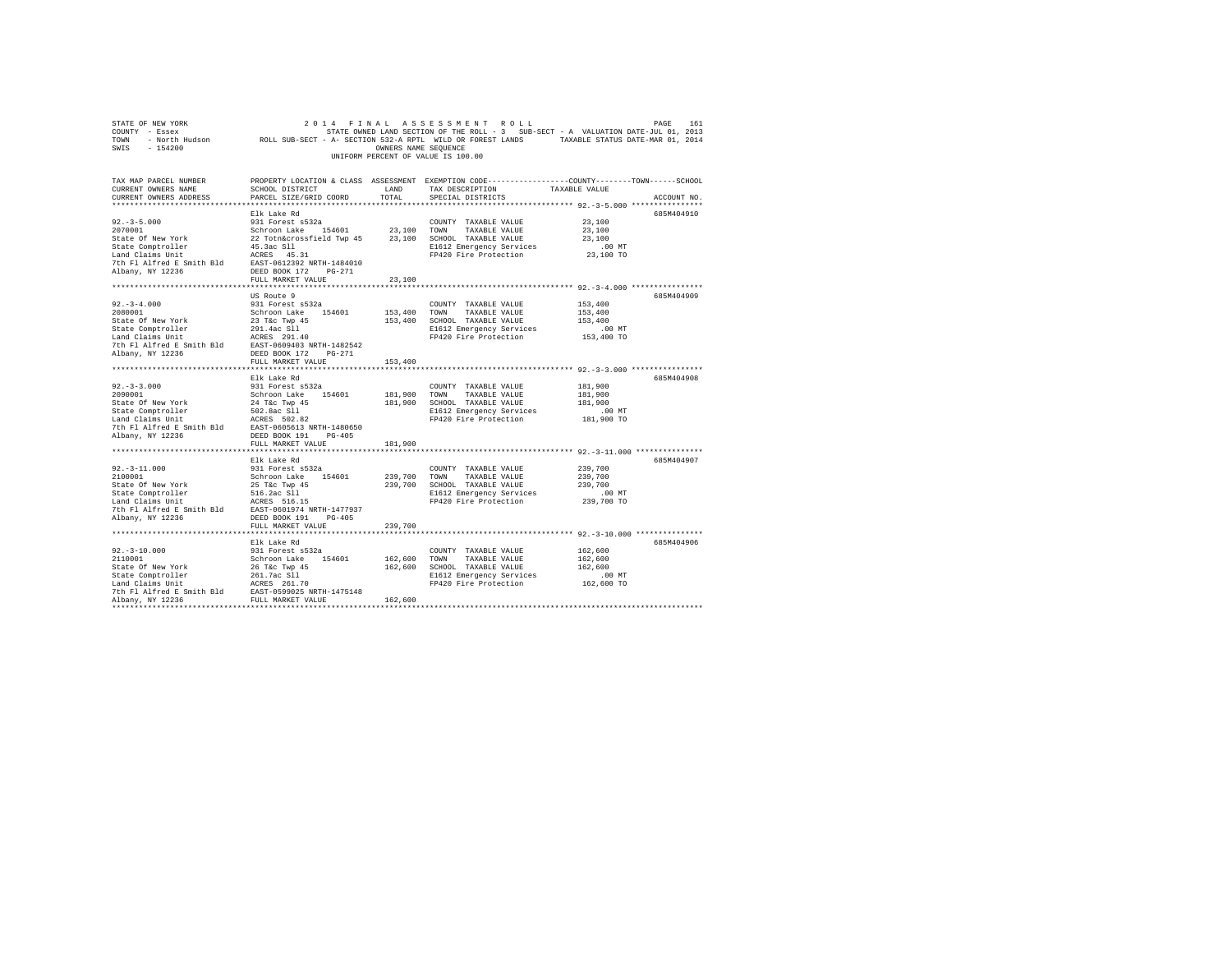| STATE OF NEW YORK<br>COUNTY - Essex COUNTY - Essex COUL SUB-SECT - A VALUATION DATE-JUL 01, 2013<br>2014 TOWN - North Hudson           ROLL SUB-SECT - A- SECTION 532-A RPTL WILD OR FOREST LANDS     TAXABLE STATUS DATE-MAR 01, 2014<br>SWIS - 154200 |                                 | OWNERS NAME SEQUENCE | 2014 FINAL ASSESSMENT ROLL<br>UNIFORM PERCENT OF VALUE IS 100.00                                                   |                    | PAGE<br>162 |
|---------------------------------------------------------------------------------------------------------------------------------------------------------------------------------------------------------------------------------------------------------|---------------------------------|----------------------|--------------------------------------------------------------------------------------------------------------------|--------------------|-------------|
| TAX MAP PARCEL NUMBER<br>CURRENT OWNERS NAME                                                                                                                                                                                                            | SCHOOL DISTRICT                 | LAND                 | PROPERTY LOCATION & CLASS ASSESSMENT EXEMPTION CODE---------------COUNTY-------TOWN------SCHOOL<br>TAX DESCRIPTION | TAXABLE VALUE      |             |
| CURRENT OWNERS ADDRESS                                                                                                                                                                                                                                  | PARCEL SIZE/GRID COORD          | TOTAL                | SPECIAL DISTRICTS                                                                                                  |                    | ACCOUNT NO. |
|                                                                                                                                                                                                                                                         |                                 |                      |                                                                                                                    |                    |             |
| $92. -3 - 1.000$                                                                                                                                                                                                                                        | Elk Lake Rd<br>931 Forest s532a |                      | COUNTY TAXABLE VALUE                                                                                               | 119,000            | 685M404905  |
| 2120001                                                                                                                                                                                                                                                 | Schroon Lake 154601             |                      | 119,000 TOWN TAXABLE VALUE                                                                                         | 119,000            |             |
| State Of New York                                                                                                                                                                                                                                       | 32 T&C Twp 45                   |                      | 119,000 SCHOOL TAXABLE VALUE                                                                                       | 119,000            |             |
| State Comptroller                                                                                                                                                                                                                                       | 276.1ac S11                     |                      | E1612 Emergency Services                                                                                           | .00 MT             |             |
| Land Claims Unit                                                                                                                                                                                                                                        | ACRES 276.10                    |                      | FP420 Fire Protection                                                                                              | 119,000 TO         |             |
| 7th Fl Alfred E Smith Bld EAST-0599214 NRTH-1481194                                                                                                                                                                                                     |                                 |                      |                                                                                                                    |                    |             |
| Albany, NY 12236                                                                                                                                                                                                                                        | DEED BOOK 191 PG-405            |                      |                                                                                                                    |                    |             |
|                                                                                                                                                                                                                                                         | FULL MARKET VALUE               | 119,000              |                                                                                                                    |                    |             |
|                                                                                                                                                                                                                                                         |                                 |                      |                                                                                                                    |                    |             |
|                                                                                                                                                                                                                                                         | Elk Lake Rd                     |                      |                                                                                                                    |                    | 685M404904  |
| $92. - 3 - 2.000$                                                                                                                                                                                                                                       | 931 Forest s532a                |                      | COUNTY TAXABLE VALUE                                                                                               | 18,500             |             |
| 2130001                                                                                                                                                                                                                                                 | Schroon Lake 154601             |                      | 18,500 TOWN TAXABLE VALUE                                                                                          | 18,500             |             |
| State Of New York                                                                                                                                                                                                                                       | 33 T&c Twp 45                   |                      | 18,500 SCHOOL TAXABLE VALUE                                                                                        | 18,500<br>$.00$ MT |             |
|                                                                                                                                                                                                                                                         |                                 |                      | E1612 Emergency Services<br>FP420 Fire Protection                                                                  | 18,500 TO          |             |
| State Comptroller 72.7ac S11<br>Land Claims Unit ACRES 72.70<br>7th F1 Alfred E Smith Bld EAST-0602646 NRTH-1482467                                                                                                                                     |                                 |                      |                                                                                                                    |                    |             |
| Albany, NY 12236                                                                                                                                                                                                                                        | DEED BOOK 191 PG-405            |                      |                                                                                                                    |                    |             |
|                                                                                                                                                                                                                                                         | FULL MARKET VALUE               | 18,500               |                                                                                                                    |                    |             |
|                                                                                                                                                                                                                                                         |                                 |                      |                                                                                                                    |                    |             |
|                                                                                                                                                                                                                                                         | Elk Lake Rd                     |                      |                                                                                                                    |                    | 685M405101  |
| $93. -1 - 1.000$                                                                                                                                                                                                                                        | 931 Forest s532a                |                      | COUNTY TAXABLE VALUE                                                                                               | 1239,000           |             |
| 2150001                                                                                                                                                                                                                                                 | Schroon Lake 154601             |                      | 1239,000 TOWN TAXABLE VALUE                                                                                        | 1239,000           |             |
|                                                                                                                                                                                                                                                         |                                 |                      | 1239,000 SCHOOL TAXABLE VALUE                                                                                      | 1239,000           |             |
|                                                                                                                                                                                                                                                         |                                 |                      | E1612 Emergency Services                                                                                           | .00 MT             |             |
| 7th Fl Alfred E Smith Bld DEED BOOK 172 PG-289                                                                                                                                                                                                          |                                 |                      | FP420 Fire Protection                                                                                              | 1239,000 TO        |             |
| Albany, NY 12236                                                                                                                                                                                                                                        | FULL MARKET VALUE 1239,000      |                      |                                                                                                                    |                    |             |
|                                                                                                                                                                                                                                                         |                                 |                      |                                                                                                                    |                    |             |
|                                                                                                                                                                                                                                                         | US Route 9                      |                      |                                                                                                                    |                    | 685M405014  |
| $114. -1 -1.000$                                                                                                                                                                                                                                        | 931 Forest s532a                |                      | COUNTY TAXABLE VALUE                                                                                               | 586,400            |             |
| 2170001                                                                                                                                                                                                                                                 | Schroon Lake 154601             | 586,400 TOWN         | TAXABLE VALUE                                                                                                      | 586,400            |             |
| State Of New York                                                                                                                                                                                                                                       | 1 T&C Twp 49<br>ACRES 1050.00   |                      | 586,400 SCHOOL TAXABLE VALUE                                                                                       | 586,400            |             |
| State Comptroller                                                                                                                                                                                                                                       |                                 |                      | E1611 Emergency Services                                                                                           | $.00$ MT           |             |
| Land Claims Unit                                                                                                                                                                                                                                        | EAST-0648656 NRTH-1452515       |                      | FP420 Fire Protection                                                                                              | 586,400 TO         |             |
| 7th Fl Alfred E Smith Bld FULL MARKET VALUE                                                                                                                                                                                                             |                                 | 586,400              |                                                                                                                    |                    |             |
| Albany, NY 12236                                                                                                                                                                                                                                        |                                 |                      |                                                                                                                    |                    |             |
|                                                                                                                                                                                                                                                         |                                 |                      |                                                                                                                    |                    |             |
|                                                                                                                                                                                                                                                         | Pepper Hollow Rd                |                      |                                                                                                                    |                    | 685M405013  |
| $104. -1 - 5.000$<br>2180001                                                                                                                                                                                                                            | 931 Forest s532a                |                      | COUNTY TAXABLE VALUE                                                                                               | 509,300            |             |
| State Of New York                                                                                                                                                                                                                                       | Schroon Lake 154601             |                      | 509,300 TOWN TAXABLE VALUE<br>509,300 SCHOOL TAXABLE VALUE                                                         | 509,300<br>509,300 |             |
| State Comptroller                                                                                                                                                                                                                                       | 2 T&c Twp 49<br>967.9ac Sll     |                      | E1611 Emergency Services                                                                                           | $.00$ MT           |             |
| Land Claims Unit                                                                                                                                                                                                                                        | ACRES 1050.00                   |                      | FP420 Fire Protection                                                                                              | 509,300 TO         |             |
| 7th Fl Alfred E Smith Bld EAST-0655409 NRTH-1457725                                                                                                                                                                                                     |                                 |                      |                                                                                                                    |                    |             |
| Albany, NY 12236                                                                                                                                                                                                                                        | DEED BOOK 197 PG-479            |                      |                                                                                                                    |                    |             |
|                                                                                                                                                                                                                                                         | FULL MARKET VALUE               | 509,300              |                                                                                                                    |                    |             |
|                                                                                                                                                                                                                                                         |                                 |                      |                                                                                                                    |                    |             |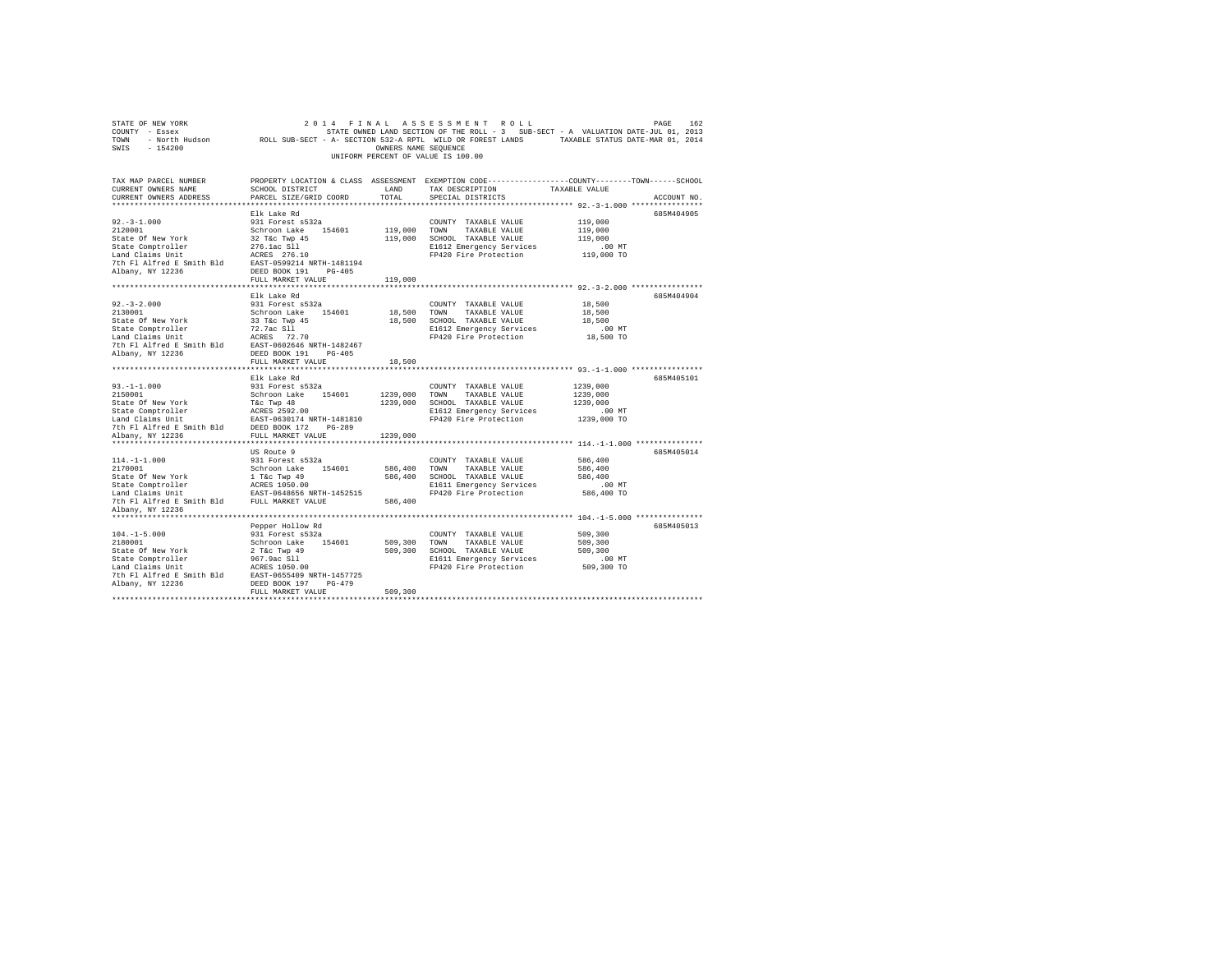| STATE OF NEW YORK<br>COUNTY - Essex<br>TOWN<br>$-154200$<br>SWIS                                                         | - North Hudson Mac ROLL SUB-SECT - A- SECTION 532-A RPTL WILD OR FOREST LANDS TAXABLE STATUS DATE-MAR 01, 2014 | OWNERS NAME SEOUENCE | 2014 FINAL ASSESSMENT ROLL<br>STATE OWNED LAND SECTION OF THE ROLL - 3 SUB-SECT - A VALUATION DATE-JUL 01, 2013<br>UNIFORM PERCENT OF VALUE IS 100.00 |                                               | PAGE<br>163 |
|--------------------------------------------------------------------------------------------------------------------------|----------------------------------------------------------------------------------------------------------------|----------------------|-------------------------------------------------------------------------------------------------------------------------------------------------------|-----------------------------------------------|-------------|
| TAX MAP PARCEL NUMBER THE PROPERTY LOCATION & CLASS ASSESSMENT EXEMPTION CODE--------------COUNTY-------TOWN------SCHOOL |                                                                                                                |                      |                                                                                                                                                       |                                               |             |
| CURRENT OWNERS NAME                                                                                                      | SCHOOL DISTRICT                                                                                                | LAND                 | TAX DESCRIPTION                                                                                                                                       | TAXABLE VALUE                                 |             |
| CURRENT OWNERS ADDRESS<br>***********************                                                                        | PARCEL SIZE/GRID COORD                                                                                         | TOTAL                | SPECIAL DISTRICTS                                                                                                                                     | **************** 104.-1-4.000 *************** | ACCOUNT NO. |
|                                                                                                                          | US Route 9                                                                                                     |                      |                                                                                                                                                       |                                               | 685M405012  |
| $104. - 1 - 4.000$                                                                                                       | 931 Forest s532a                                                                                               |                      | COUNTY TAXABLE VALUE                                                                                                                                  | 333,800                                       |             |
| 2190101                                                                                                                  | Schroon Lake 154601                                                                                            | 333,800 TOWN         | TAXABLE VALUE                                                                                                                                         | 333,800                                       |             |
| State Of New York                                                                                                        | 2 T&c Twp 49                                                                                                   |                      | 333,800 SCHOOL TAXABLE VALUE                                                                                                                          | 333,800                                       |             |
| State Comptroller                                                                                                        | 660.7ac Sll                                                                                                    |                      | E1611 Emergency Services                                                                                                                              | $.00$ MT                                      |             |
| Land Claims Unit                                                                                                         | ACRES 660.69                                                                                                   |                      | FP420 Fire Protection                                                                                                                                 | 333,800 TO                                    |             |
| 7th Fl Alfred E Smith Bld EAST-0660277 NRTH-1461794                                                                      |                                                                                                                |                      |                                                                                                                                                       |                                               |             |
| Albany, NY 12236                                                                                                         | DEED BOOK 197 PG-478                                                                                           |                      |                                                                                                                                                       |                                               |             |
|                                                                                                                          | FULL MARKET VALUE                                                                                              | 333,800              |                                                                                                                                                       |                                               |             |
|                                                                                                                          |                                                                                                                |                      |                                                                                                                                                       |                                               |             |
|                                                                                                                          | US Route 9                                                                                                     |                      |                                                                                                                                                       |                                               | 685M405009  |
| $104.2 - 1 - 9.000$                                                                                                      | 931 Forest s532a                                                                                               |                      | COUNTY TAXABLE VALUE                                                                                                                                  | 13,900                                        |             |
| 2200101                                                                                                                  | Schroon Lake 154601                                                                                            | 13,900 TOWN          | TAXABLE VALUE                                                                                                                                         | 13,900                                        |             |
| State Of New York                                                                                                        | 4 T&c Twp 49                                                                                                   |                      | 13,900 SCHOOL TAXABLE VALUE                                                                                                                           | 13,900                                        |             |
| State Comptroller                                                                                                        | ACRES 14.26                                                                                                    |                      | E1611 Emergency Services                                                                                                                              | $.00$ MT                                      |             |
| Land Claims Unit                                                                                                         | EAST-0669812 NRTH-1471669                                                                                      |                      | FP420 Fire Protection                                                                                                                                 | 13,900 TO                                     |             |
| 7th Fl Alfred E Smith Bld FULL MARKET VALUE                                                                              |                                                                                                                | 13,900               |                                                                                                                                                       |                                               |             |
| Albany, NY 12236                                                                                                         |                                                                                                                |                      |                                                                                                                                                       |                                               |             |
|                                                                                                                          |                                                                                                                |                      |                                                                                                                                                       |                                               |             |
|                                                                                                                          | US Route 9                                                                                                     |                      |                                                                                                                                                       |                                               | 685M405007  |
| $94. -1 - 5.000$                                                                                                         | 931 Forest s532a                                                                                               |                      | COUNTY TAXABLE VALUE                                                                                                                                  | 453,800                                       |             |
| 2210101                                                                                                                  | Schroon Lake 154601                                                                                            | 453,800 TOWN         | TAXABLE VALUE                                                                                                                                         | 453,800                                       |             |
| State Of New York                                                                                                        | 5 T&c Twp 49                                                                                                   |                      | 453,800 SCHOOL TAXABLE VALUE                                                                                                                          | 453,800                                       |             |
| State Comptroller                                                                                                        | 1047.4ac Sll<br>ACRES 1047.43                                                                                  |                      | E1612 Emergency Services                                                                                                                              | $.00$ MT                                      |             |
| Land Claims Unit                                                                                                         |                                                                                                                |                      | FP420 Fire Protection                                                                                                                                 | 453,800 TO                                    |             |
| 7th Fl Alfred E Smith Bld EAST-0664788 NRTH-1472825                                                                      |                                                                                                                |                      |                                                                                                                                                       |                                               |             |
| Albany, NY 12236                                                                                                         | FULL MARKET VALUE                                                                                              | 453,800              |                                                                                                                                                       |                                               |             |
|                                                                                                                          |                                                                                                                |                      |                                                                                                                                                       |                                               |             |
| $104. -1 - 3.000$                                                                                                        | US Route 9<br>931 Forest s532a                                                                                 |                      | COUNTY TAXABLE VALUE                                                                                                                                  | 568,200                                       | 685M405006  |
| 2220001                                                                                                                  | Schroon Lake 154601                                                                                            | 568,200 TOWN         | TAXABLE VALUE                                                                                                                                         | 568,200                                       |             |
| State Of New York                                                                                                        | 6 T&C Twp 49                                                                                                   |                      | 568,200 SCHOOL TAXABLE VALUE                                                                                                                          | 568,200                                       |             |
| State Comptroller                                                                                                        | 1055.2ac Sll                                                                                                   |                      | E1611 Emergency Services                                                                                                                              | .00MT                                         |             |
| Land Claims Unit                                                                                                         | ACRES 1055.20                                                                                                  |                      | FP420 Fire Protection                                                                                                                                 | 568,200 TO                                    |             |
| 7th Fl Alfred E Smith Bld                                                                                                | EAST-0658284 NRTH-1466937                                                                                      |                      |                                                                                                                                                       |                                               |             |
| Albany, NY 12236                                                                                                         | DEED BOOK 178 PG-183                                                                                           |                      |                                                                                                                                                       |                                               |             |
|                                                                                                                          | FULL MARKET VALUE                                                                                              | 568,200              |                                                                                                                                                       |                                               |             |
|                                                                                                                          |                                                                                                                |                      |                                                                                                                                                       |                                               |             |
|                                                                                                                          | Pepper Hollow Rd                                                                                               |                      |                                                                                                                                                       |                                               | 685M405005  |
| $104. - 1 - 6.000$                                                                                                       | 931 Forest s532a                                                                                               |                      | COUNTY TAXABLE VALUE                                                                                                                                  | 369,300                                       |             |
| 2230001                                                                                                                  | Schroon Lake 154601                                                                                            |                      | 369,300 TOWN TAXABLE VALUE                                                                                                                            | 369,300                                       |             |
| State Of New York                                                                                                        | 7 T&C Twp 49                                                                                                   |                      | 369,300 SCHOOL TAXABLE VALUE                                                                                                                          | 369.300                                       |             |
|                                                                                                                          |                                                                                                                |                      | E1611 Emergency Services                                                                                                                              | $.00$ MT                                      |             |
|                                                                                                                          |                                                                                                                |                      | FP420 Fire Protection                                                                                                                                 | 369,300 TO                                    |             |
| 7th Fl Alfred E Smith Bld DEED BOOK 178 PG-183                                                                           |                                                                                                                |                      |                                                                                                                                                       |                                               |             |
| Albany, NY 12236                                                                                                         | FULL MARKET VALUE                                                                                              | 369,300              |                                                                                                                                                       |                                               |             |
| ************                                                                                                             |                                                                                                                |                      |                                                                                                                                                       |                                               |             |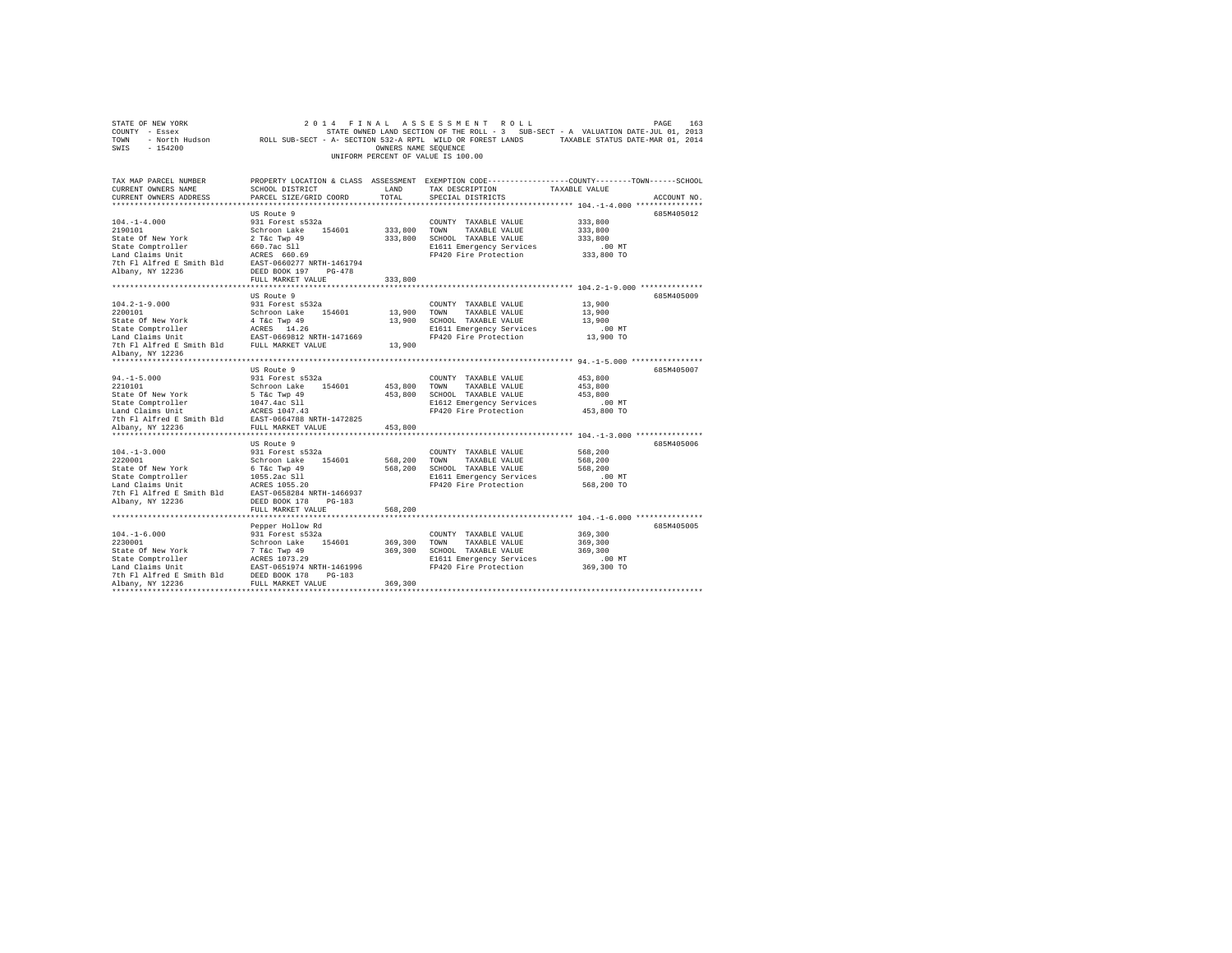| STATE OF NEW YORK<br>COUNTY - Essex<br>TOWN<br>SWIS<br>$-154200$        |                                                | OWNERS NAME SEQUENCE | 2014 FINAL ASSESSMENT ROLL<br>UNIFORM PERCENT OF VALUE IS 100.00 | PAGE<br>STATE OWNED LAND SECTION OF THE ROLL - 3 SUB-SECT - A VALUATION DATE-JUL 01, 2013<br>- North Hudson TROLL SUB-SECT - A- SECTION 532-A RPTL WILD OR FOREST LANDS TAXABLE STATUS DATE-MAR 01, 2014 | 164 |
|-------------------------------------------------------------------------|------------------------------------------------|----------------------|------------------------------------------------------------------|----------------------------------------------------------------------------------------------------------------------------------------------------------------------------------------------------------|-----|
| TAX MAP PARCEL NUMBER<br>CURRENT OWNERS NAME<br>CURRENT OWNERS ADDRESS  | SCHOOL DISTRICT<br>PARCEL SIZE/GRID COORD      | LAND<br>TOTAL.       | TAX DESCRIPTION<br>SPECIAL DISTRICTS                             | PROPERTY LOCATION & CLASS ASSESSMENT EXEMPTION CODE---------------COUNTY-------TOWN-----SCHOOL<br>TAXABLE VALUE<br>ACCOUNT NO.                                                                           |     |
| ***********************                                                 |                                                |                      |                                                                  |                                                                                                                                                                                                          |     |
|                                                                         | Elk Lake Rd                                    |                      |                                                                  | 685M405004                                                                                                                                                                                               |     |
| $103. - 1 - 6.000$                                                      | 931 Forest s532a                               |                      | COUNTY TAXABLE VALUE                                             | 689,500                                                                                                                                                                                                  |     |
| 2240001                                                                 | Schroon Lake 154601                            | 689,500              | TOWN TAXABLE VALUE                                               | 689,500                                                                                                                                                                                                  |     |
| State Of New York                                                       | 8 T&c Twp 44                                   | 689,500              | SCHOOL TAXABLE VALUE                                             | 689,500                                                                                                                                                                                                  |     |
| State Comptroller                                                       | ACRES 1050.00                                  |                      | E1611 Emergency Services                                         | $.00$ MT                                                                                                                                                                                                 |     |
| Land Claims Unit                                                        | EAST-0645845 NRTH-1458291                      | 689,500              | FP420 Fire Protection                                            | 689,500 TO                                                                                                                                                                                               |     |
| 7th Fl Alfred E Smith Bld FULL MARKET VALUE<br>Albany, NY 12236         |                                                |                      |                                                                  |                                                                                                                                                                                                          |     |
|                                                                         |                                                |                      |                                                                  |                                                                                                                                                                                                          |     |
|                                                                         | Elk Lake Rd                                    |                      |                                                                  | 685M405003                                                                                                                                                                                               |     |
| $103. -1 - 5.000$                                                       | 931 Forest s532a                               |                      | COUNTY TAXABLE VALUE                                             | 522,900                                                                                                                                                                                                  |     |
| 2250001                                                                 | Schroon Lake 154601                            | 522,900              | TOWN<br>TAXABLE VALUE                                            | 522,900                                                                                                                                                                                                  |     |
| State Of New York                                                       | 9 T&c Twp 49                                   | 522,900              | SCHOOL TAXABLE VALUE                                             | 522,900                                                                                                                                                                                                  |     |
| State Comptroller                                                       | ACRES 1050.00                                  |                      | E1611 Emergency Services                                         | $.00$ MT                                                                                                                                                                                                 |     |
| Land Claims Unit                                                        | EAST-0641920 NRTH-1461181                      | 522,900              | FP420 Fire Protection                                            | 522,900 TO                                                                                                                                                                                               |     |
| 7th Fl Alfred E Smith Bld FULL MARKET VALUE<br>Albany, NY 12236         |                                                |                      |                                                                  |                                                                                                                                                                                                          |     |
|                                                                         |                                                |                      |                                                                  |                                                                                                                                                                                                          |     |
|                                                                         | Pepper Hollow Rd                               |                      |                                                                  | 685M405002                                                                                                                                                                                               |     |
| $104. -1 - 1.000$                                                       | 931 Forest s532a                               |                      | COUNTY TAXABLE VALUE                                             | 386,300                                                                                                                                                                                                  |     |
| 2260001                                                                 | Schroon Lake 154601                            | 386,300              | TAXABLE VALUE<br>TOWN                                            | 386,300                                                                                                                                                                                                  |     |
| State Of New York                                                       | 10 T&c Twp 49                                  | 386,300              | SCHOOL TAXABLE VALUE                                             | 386,300                                                                                                                                                                                                  |     |
| State Comptroller                                                       | 1050ac Sll                                     |                      | E1611 Emergency Services                                         | $.00$ MT                                                                                                                                                                                                 |     |
| Land Claims Unit                                                        | ACRES 1050.00                                  |                      | FP420 Fire Protection                                            | 386,300 TO                                                                                                                                                                                               |     |
| 7th Fl Alfred E Smith Bld<br>Albany, NY 12236                           | EAST-0650091 NRTH-1466964<br>FULL MARKET VALUE | 386,300              |                                                                  |                                                                                                                                                                                                          |     |
|                                                                         |                                                |                      |                                                                  |                                                                                                                                                                                                          |     |
|                                                                         | US Route 9                                     |                      |                                                                  | 685M405001                                                                                                                                                                                               |     |
| $104. - 1 - 2.000$                                                      | 931 Forest s532a                               |                      | COUNTY TAXABLE VALUE                                             | 547,400                                                                                                                                                                                                  |     |
| 2270001                                                                 | Schroon Lake 154601                            | 547,400              | TOWN<br>TAXABLE VALUE                                            | 547.400                                                                                                                                                                                                  |     |
| State Of New York                                                       | 11 T&c Twp 49                                  | 547.400              | SCHOOL TAXABLE VALUE                                             | 547.400                                                                                                                                                                                                  |     |
| State Comptroller                                                       | 1050ac Sll                                     |                      | E1611 Emergency Services                                         | $.00$ MT                                                                                                                                                                                                 |     |
| Land Claims Unit                                                        | ACRES 1050.00                                  |                      | FP420 Fire Protection                                            | 547,400 TO                                                                                                                                                                                               |     |
| 7th Fl Alfred E Smith Bld EAST-0654454 NRTH-1470220<br>Albany, NY 12236 | FULL MARKET VALUE                              | 547,400              |                                                                  |                                                                                                                                                                                                          |     |
|                                                                         |                                                |                      |                                                                  |                                                                                                                                                                                                          |     |
|                                                                         | US Route 9                                     |                      |                                                                  | 685M405201                                                                                                                                                                                               |     |
| $94. -1 - 4.000$                                                        | 931 Forest s532a                               |                      | COUNTY TAXABLE VALUE                                             | 377,300                                                                                                                                                                                                  |     |
| 2280001                                                                 | Schroon Lake<br>154601                         | 377,300              | TOWN<br>TAXABLE VALUE                                            | 377,300                                                                                                                                                                                                  |     |
| State Of New York                                                       | 12 T&c Twp 49                                  | 377,300              | SCHOOL TAXABLE VALUE                                             | 377,300                                                                                                                                                                                                  |     |
| State Comptroller                                                       | 1050ac S11                                     |                      | E1612 Emergency Services                                         | $.00$ MT                                                                                                                                                                                                 |     |
| Land Claims Unit                                                        | ACRES 1050.00                                  |                      | FP420 Fire Protection                                            | 377,300 TO                                                                                                                                                                                               |     |
|                                                                         |                                                |                      |                                                                  |                                                                                                                                                                                                          |     |
| Albany, NY 12236                                                        | FULL MARKET VALUE                              | 377,300              |                                                                  |                                                                                                                                                                                                          |     |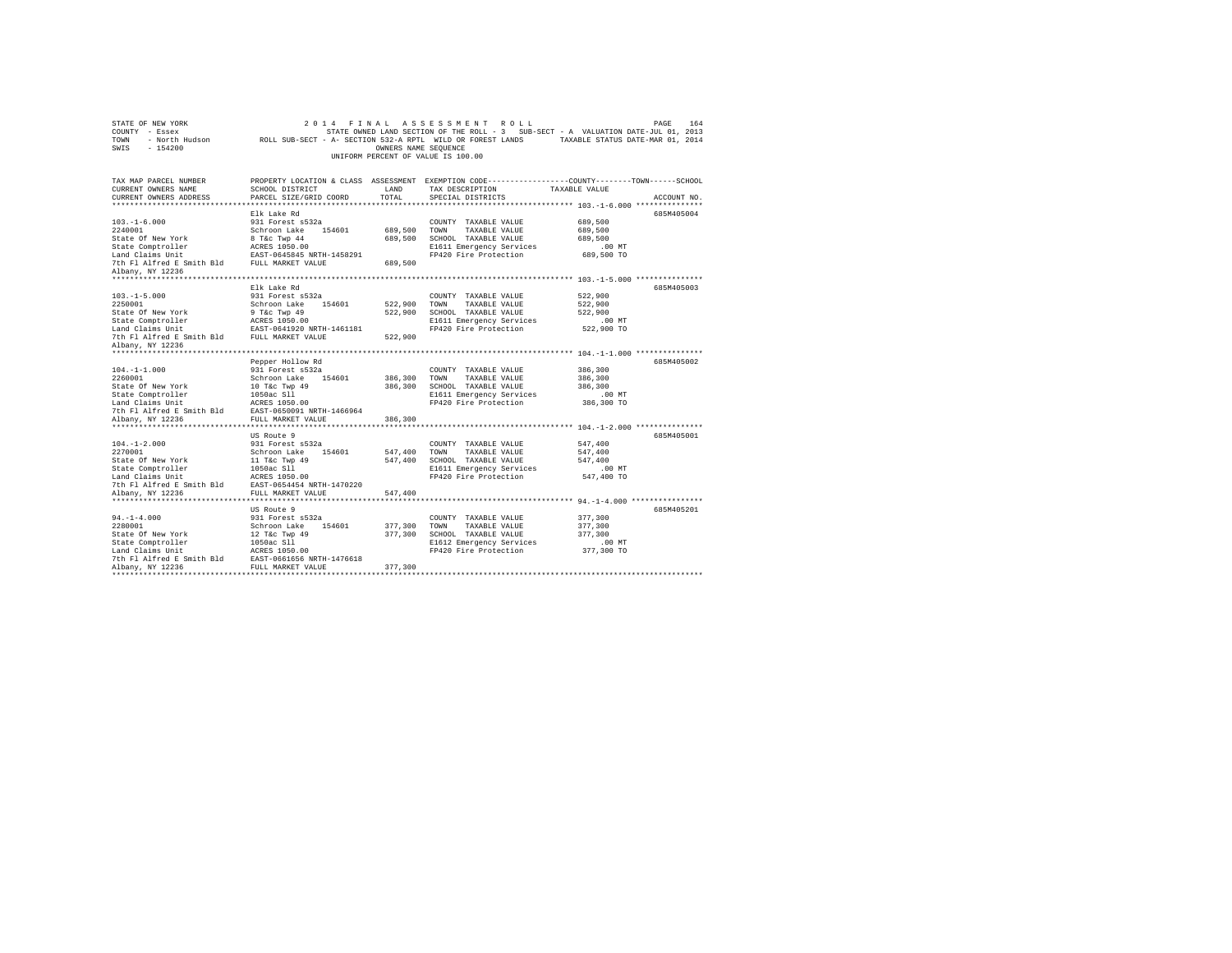| STATE OF NEW YORK<br>COUNTY - Essex         | 2014<br>FINAL                              |                      | ASSESSMENT ROLL<br>STATE OWNED LAND SECTION OF THE ROLL - 3 SUB-SECT - A VALUATION DATE-JUL 01, 2013       |                        | PAGE<br>165 |
|---------------------------------------------|--------------------------------------------|----------------------|------------------------------------------------------------------------------------------------------------|------------------------|-------------|
| TOWN                                        |                                            |                      | - North Hudson ROLL SUB-SECT - A- SECTION 532-A RPTL WILD OR FOREST LANDS TAXABLE STATUS DATE-MAR 01, 2014 |                        |             |
| SWIS<br>$-154200$                           |                                            | OWNERS NAME SEQUENCE |                                                                                                            |                        |             |
|                                             |                                            |                      | UNIFORM PERCENT OF VALUE IS 100.00                                                                         |                        |             |
|                                             |                                            |                      |                                                                                                            |                        |             |
| TAX MAP PARCEL NUMBER                       |                                            |                      | PROPERTY LOCATION & CLASS ASSESSMENT EXEMPTION CODE---------------COUNTY-------TOWN-----SCHOOL             |                        |             |
| CURRENT OWNERS NAME                         | SCHOOL DISTRICT                            | LAND                 | TAX DESCRIPTION                                                                                            | TAXABLE VALUE          |             |
| CURRENT OWNERS ADDRESS                      | PARCEL SIZE/GRID COORD                     | TOTAL                | SPECIAL DISTRICTS                                                                                          |                        | ACCOUNT NO. |
|                                             |                                            |                      |                                                                                                            |                        |             |
|                                             | US Route 9                                 |                      |                                                                                                            |                        | 685M405115  |
| $94. -1 - 3.000$<br>2290001                 | 931 Forest s532a                           |                      | COUNTY TAXABLE VALUE                                                                                       | 344,700<br>344,700     |             |
| State Of New York                           | Schroon Lake 154601<br>13 T&c Twp 49       | 344,700<br>344,700   | TOWN<br>TAXABLE VALUE<br>SCHOOL TAXABLE VALUE                                                              | 344,700                |             |
| State Comptroller                           | 1050ac S11                                 |                      | E1612 Emergency Services                                                                                   | .00MT                  |             |
| Land Claims Unit                            | ACRES 1050.00                              |                      | FP420 Fire Protection                                                                                      | 344,700 TO             |             |
| 7th Fl Alfred E Smith Bld                   | EAST-0657805 NRTH-1481142                  |                      |                                                                                                            |                        |             |
| Albany, NY 12236                            | FULL MARKET VALUE                          | 344,700              |                                                                                                            |                        |             |
| **********************                      | *********************                      | ************         |                                                                                                            |                        |             |
|                                             | Elk Lake Rd                                |                      |                                                                                                            |                        | 685M405114  |
| $94. - 1 - 6.000$                           | 931 Forest s532a                           |                      | COUNTY TAXABLE VALUE                                                                                       | 344,600                |             |
| 2300001                                     | Schroon Lake 154601                        | 344,600              | TOWN<br>TAXABLE VALUE                                                                                      | 344,600                |             |
| State Of New York                           | 14 T&c Twp 49                              | 344,600              | SCHOOL TAXABLE VALUE                                                                                       | 344,600                |             |
| State Comptroller                           | 1050ac S11                                 |                      | E1612 Emergency Services                                                                                   | .00 MT                 |             |
| Land Claims Unit                            | ACRES 1050.00                              |                      | FP420 Fire Protection                                                                                      | 344,600 TO             |             |
| 7th Fl Alfred E Smith Bld                   | EAST-0650744 NRTH-1475609                  |                      |                                                                                                            |                        |             |
| Albany, NY 12236                            | DEED BOOK 167<br>$PG-512$                  |                      |                                                                                                            |                        |             |
|                                             | FULL MARKET VALUE                          | 344,600              |                                                                                                            |                        |             |
|                                             | Elk Lake Rd                                |                      |                                                                                                            |                        | 685M405113  |
| $103. - 1 - 3.000$                          | 931 Forest s532a                           |                      | COUNTY TAXABLE VALUE                                                                                       | 365,900                |             |
| 2310001                                     | Schroon Lake<br>154601                     | 365,900              | TOWN<br>TAXABLE VALUE                                                                                      | 365,900                |             |
| State Of New York                           | 15 T&c Twp 49                              | 365,900              | SCHOOL TAXABLE VALUE                                                                                       | 365,900                |             |
| State Comptroller<br>Land Claims Unit       | ACRES 1050.00                              |                      | E1611 Emergency Services                                                                                   | $.00$ MT               |             |
|                                             | EAST-0645195 NRTH-1471119                  |                      | FP420 Fire Protection                                                                                      | 365,900 TO             |             |
| 7th Fl Alfred E Smith Bld DEED BOOK 167     | PG-512                                     |                      |                                                                                                            |                        |             |
| Albany, NY 12236                            | FULL MARKET VALUE                          | 365,900              |                                                                                                            |                        |             |
|                                             |                                            |                      |                                                                                                            |                        |             |
| $93. -1 - 6.000$                            | Elk Lake Rd<br>931 Forest s532a            |                      |                                                                                                            |                        | 685M405112  |
| 2320001                                     | Schroon Lake<br>154601                     | 489,100              | COUNTY TAXABLE VALUE<br>TAXABLE VALUE<br>TOWN                                                              | 489,100<br>489,100     |             |
| State Of New York                           | 18 T&c Twp 49                              | 489,100              | SCHOOL TAXABLE VALUE                                                                                       | 489,100                |             |
| State Comptroller                           | ACRES 1050.00                              |                      | E1612 Emergency Services                                                                                   | .00 MT                 |             |
| Land Claims Unit                            | EAST-0641309 NRTH-1475967                  |                      | FP420 Fire Protection                                                                                      | 489,100 TO             |             |
| 7th Fl Alfred E Smith Bld DEED BOOK 191     | $PG-167$                                   |                      |                                                                                                            |                        |             |
| Albany, NY 12236                            | FULL MARKET VALUE                          | 489,100              |                                                                                                            |                        |             |
|                                             |                                            |                      |                                                                                                            |                        |             |
|                                             | Elk Lake Rd                                |                      |                                                                                                            |                        | 685M405111  |
| $93. -1 - 5.000$                            | 931 Forest s532a                           |                      | COUNTY TAXABLE VALUE                                                                                       | 321,900                |             |
| 2330001                                     | Schroon Lake<br>154601                     | 321,900              | TOWN<br>TAXABLE VALUE                                                                                      | 321,900                |             |
| State Of New York                           | 19 T&c Twp 49                              | 321,900              | SCHOOL TAXABLE VALUE                                                                                       | 321,900                |             |
| State Comptroller<br>Land Claims Unit       | ACRES 1050.00<br>EAST-0645997 NRTH-1480092 |                      | E1612 Emergency Services<br>FP420 Fire Protection                                                          | $.00$ MT<br>321,900 TO |             |
| 7th Fl Alfred E Smith Bld FULL MARKET VALUE |                                            | 321,900              |                                                                                                            |                        |             |
| Albany, NY 12236                            |                                            |                      |                                                                                                            |                        |             |
|                                             |                                            |                      |                                                                                                            |                        |             |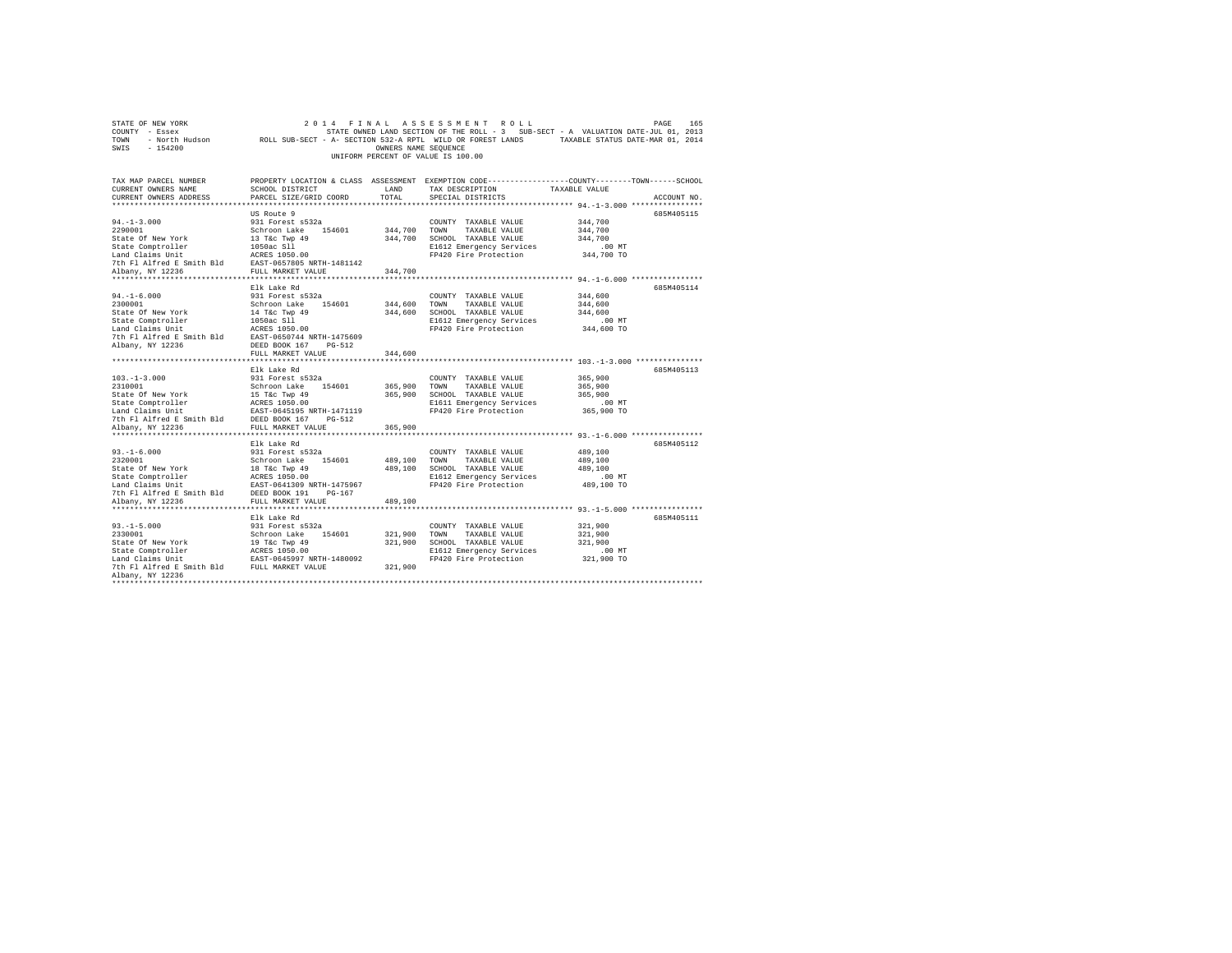| STATE OF NEW YORK<br>2014 FINAL ASSESSMENT ROLL<br>PAGE<br>166<br>COUNTY - Essex<br>STATE OWNED LAND SECTION OF THE ROLL - 3 SUB-SECT - A VALUATION DATE-JUL 01, 2013<br>ROLL SUB-SECT - A- SECTION 532-A RPTL WILD OR FOREST LANDS<br>TAXABLE STATUS DATE-MAR 01, 2014<br>TOWN - North Hudson<br>SWIS - 154200<br>OWNERS NAME SEQUENCE<br>UNIFORM PERCENT OF VALUE IS 100.00 |                                           |              |                                                                                                 |                                                  |  |  |
|-------------------------------------------------------------------------------------------------------------------------------------------------------------------------------------------------------------------------------------------------------------------------------------------------------------------------------------------------------------------------------|-------------------------------------------|--------------|-------------------------------------------------------------------------------------------------|--------------------------------------------------|--|--|
| TAX MAP PARCEL NUMBER                                                                                                                                                                                                                                                                                                                                                         |                                           |              | PROPERTY LOCATION & CLASS ASSESSMENT EXEMPTION CODE---------------COUNTY-------TOWN------SCHOOL |                                                  |  |  |
| CURRENT OWNERS NAME                                                                                                                                                                                                                                                                                                                                                           | SCHOOL DISTRICT                           | LAND         | TAX DESCRIPTION                                                                                 | TAXABLE VALUE                                    |  |  |
| CURRENT OWNERS ADDRESS                                                                                                                                                                                                                                                                                                                                                        | PARCEL SIZE/GRID COORD                    | TOTAL        | SPECIAL DISTRICTS                                                                               | ACCOUNT NO.                                      |  |  |
|                                                                                                                                                                                                                                                                                                                                                                               |                                           |              |                                                                                                 |                                                  |  |  |
|                                                                                                                                                                                                                                                                                                                                                                               | US Route 9                                |              |                                                                                                 | 685M405110                                       |  |  |
| $94. -1 - 2.000$<br>2340001                                                                                                                                                                                                                                                                                                                                                   | 931 Forest s532a                          |              | COUNTY TAXABLE VALUE                                                                            | 308,600                                          |  |  |
| State Of New York                                                                                                                                                                                                                                                                                                                                                             | Schroon Lake 154601<br>20 T&c Twp 49      | 308,600 TOWN | TAXABLE VALUE<br>308,600 SCHOOL TAXABLE VALUE                                                   | 308,600<br>308,600                               |  |  |
| State Comptroller                                                                                                                                                                                                                                                                                                                                                             | 1050ac S11                                |              | E1612 Emergency Services                                                                        | $.00$ MT                                         |  |  |
| Land Claims Unit                                                                                                                                                                                                                                                                                                                                                              | ACRES 1050.00                             |              | FP420 Fire Protection                                                                           | 308,600 TO                                       |  |  |
| 7th Fl Alfred E Smith Bld                                                                                                                                                                                                                                                                                                                                                     | EAST-0653993 NRTH-1485633                 |              |                                                                                                 |                                                  |  |  |
| Albany, NY 12236                                                                                                                                                                                                                                                                                                                                                              | DEED BOOK 167 PG-512                      |              |                                                                                                 |                                                  |  |  |
|                                                                                                                                                                                                                                                                                                                                                                               | FULL MARKET VALUE                         | 308,600      |                                                                                                 |                                                  |  |  |
| *********************                                                                                                                                                                                                                                                                                                                                                         | ****************************              |              |                                                                                                 | ******************* 94.-1-1.000 **************** |  |  |
|                                                                                                                                                                                                                                                                                                                                                                               | US Route 9                                |              |                                                                                                 | 685M405109                                       |  |  |
| $94. -1 -1.000$                                                                                                                                                                                                                                                                                                                                                               | 931 Forest s532a                          |              | COUNTY TAXABLE VALUE                                                                            | 164,800                                          |  |  |
| 2350001                                                                                                                                                                                                                                                                                                                                                                       | Schroon Lake 154601                       | 164,800 TOWN | TAXABLE VALUE                                                                                   | 164,800                                          |  |  |
| State Of New York                                                                                                                                                                                                                                                                                                                                                             | 21 T&c Twp 49                             |              | 164,800 SCHOOL TAXABLE VALUE                                                                    | 164,800                                          |  |  |
| State Comptroller                                                                                                                                                                                                                                                                                                                                                             | ACRES 442.50                              |              | E1612 Emergency Services                                                                        | .00MT                                            |  |  |
| Land Claims Unit                                                                                                                                                                                                                                                                                                                                                              | EAST-0649937 NRTH-1488140                 |              | FP420 Fire Protection                                                                           | 164,800 TO                                       |  |  |
| 7th Fl Alfred E Smith Bld                                                                                                                                                                                                                                                                                                                                                     | FULL MARKET VALUE                         | 164,800      |                                                                                                 |                                                  |  |  |
| Albany, NY 12236                                                                                                                                                                                                                                                                                                                                                              |                                           |              |                                                                                                 |                                                  |  |  |
|                                                                                                                                                                                                                                                                                                                                                                               |                                           |              |                                                                                                 |                                                  |  |  |
| $93. -1 - 4.000$                                                                                                                                                                                                                                                                                                                                                              | Elk Lake Rd                               |              |                                                                                                 | 685M405108<br>247.900                            |  |  |
| 2360001                                                                                                                                                                                                                                                                                                                                                                       | 931 Forest s532a<br>Schroon Lake 154601   | 247,900      | COUNTY TAXABLE VALUE<br>TAXABLE VALUE<br>TOWN                                                   | 247.900                                          |  |  |
| State Of New York                                                                                                                                                                                                                                                                                                                                                             | 22 T&c Twp 49                             |              | 247.900 SCHOOL TAXABLE VALUE                                                                    | 247.900                                          |  |  |
| State Comptroller                                                                                                                                                                                                                                                                                                                                                             | ACRES 1024.20                             |              | E1612 Emergency Services                                                                        | $.00$ MT                                         |  |  |
| Land Claims Unit                                                                                                                                                                                                                                                                                                                                                              | EAST-0643987 NRTH-1485064                 |              | FP420 Fire Protection                                                                           | 247,900 TO                                       |  |  |
| 7th Fl Alfred E Smith Bld                                                                                                                                                                                                                                                                                                                                                     | DEED BOOK 191<br>$PG-167$                 |              |                                                                                                 |                                                  |  |  |
| Albany, NY 12236                                                                                                                                                                                                                                                                                                                                                              | FULL MARKET VALUE                         | 247,900      |                                                                                                 |                                                  |  |  |
|                                                                                                                                                                                                                                                                                                                                                                               |                                           |              |                                                                                                 |                                                  |  |  |
|                                                                                                                                                                                                                                                                                                                                                                               | Elk Lake Rd                               |              |                                                                                                 | 685M405107                                       |  |  |
| $93. -1 - 2.000$                                                                                                                                                                                                                                                                                                                                                              | 931 Forest s532a                          |              | COUNTY TAXABLE VALUE                                                                            | 570,900                                          |  |  |
| 2370001                                                                                                                                                                                                                                                                                                                                                                       | Schroon Lake 154601                       | 570,900 TOWN | TAXABLE VALUE                                                                                   | 570,900                                          |  |  |
| State Of New York                                                                                                                                                                                                                                                                                                                                                             | 23 T&c Twp 49                             |              | 570,900 SCHOOL TAXABLE VALUE                                                                    | 570,900                                          |  |  |
| State Comptroller                                                                                                                                                                                                                                                                                                                                                             | ACRES 1050.00                             |              | E1612 Emergency Services                                                                        | $.00$ MT                                         |  |  |
| Land Claims Unit                                                                                                                                                                                                                                                                                                                                                              | EAST-0637600 NRTH-1479954                 |              | FP420 Fire Protection                                                                           | 570,900 TO                                       |  |  |
| 7th Fl Alfred E Smith Bld                                                                                                                                                                                                                                                                                                                                                     | DEED BOOK 191<br>PG-167                   |              |                                                                                                 |                                                  |  |  |
| Albany, NY 12236                                                                                                                                                                                                                                                                                                                                                              | FULL MARKET VALUE                         | 570,900      |                                                                                                 |                                                  |  |  |
|                                                                                                                                                                                                                                                                                                                                                                               |                                           |              |                                                                                                 |                                                  |  |  |
|                                                                                                                                                                                                                                                                                                                                                                               | US Route 9                                |              |                                                                                                 | 685M405105                                       |  |  |
| $114. - 1 - 5.000$                                                                                                                                                                                                                                                                                                                                                            | 931 Forest s532a                          |              | COUNTY TAXABLE VALUE                                                                            | 68,000                                           |  |  |
| 2390101                                                                                                                                                                                                                                                                                                                                                                       | Schroon Lake 154601                       | 68,000 TOWN  | TAXABLE VALUE                                                                                   | 68,000                                           |  |  |
| State Of New York                                                                                                                                                                                                                                                                                                                                                             | 1 Tract W Of Rd Patent                    |              | 68,000 SCHOOL TAXABLE VALUE                                                                     | 68,000                                           |  |  |
| State Comptroller<br>Land Claims Unit                                                                                                                                                                                                                                                                                                                                         | ACRES 147.58<br>EAST-0659283 NRTH-1454703 |              | E1611 Emergency Services<br>FP420 Fire Protection                                               | .00 MT<br>68,000 TO                              |  |  |
| 7th Fl Alfred E Smith Bld                                                                                                                                                                                                                                                                                                                                                     | FULL MARKET VALUE                         | 68,000       |                                                                                                 |                                                  |  |  |
| Albany, NY 12236                                                                                                                                                                                                                                                                                                                                                              |                                           |              |                                                                                                 |                                                  |  |  |
|                                                                                                                                                                                                                                                                                                                                                                               |                                           |              |                                                                                                 |                                                  |  |  |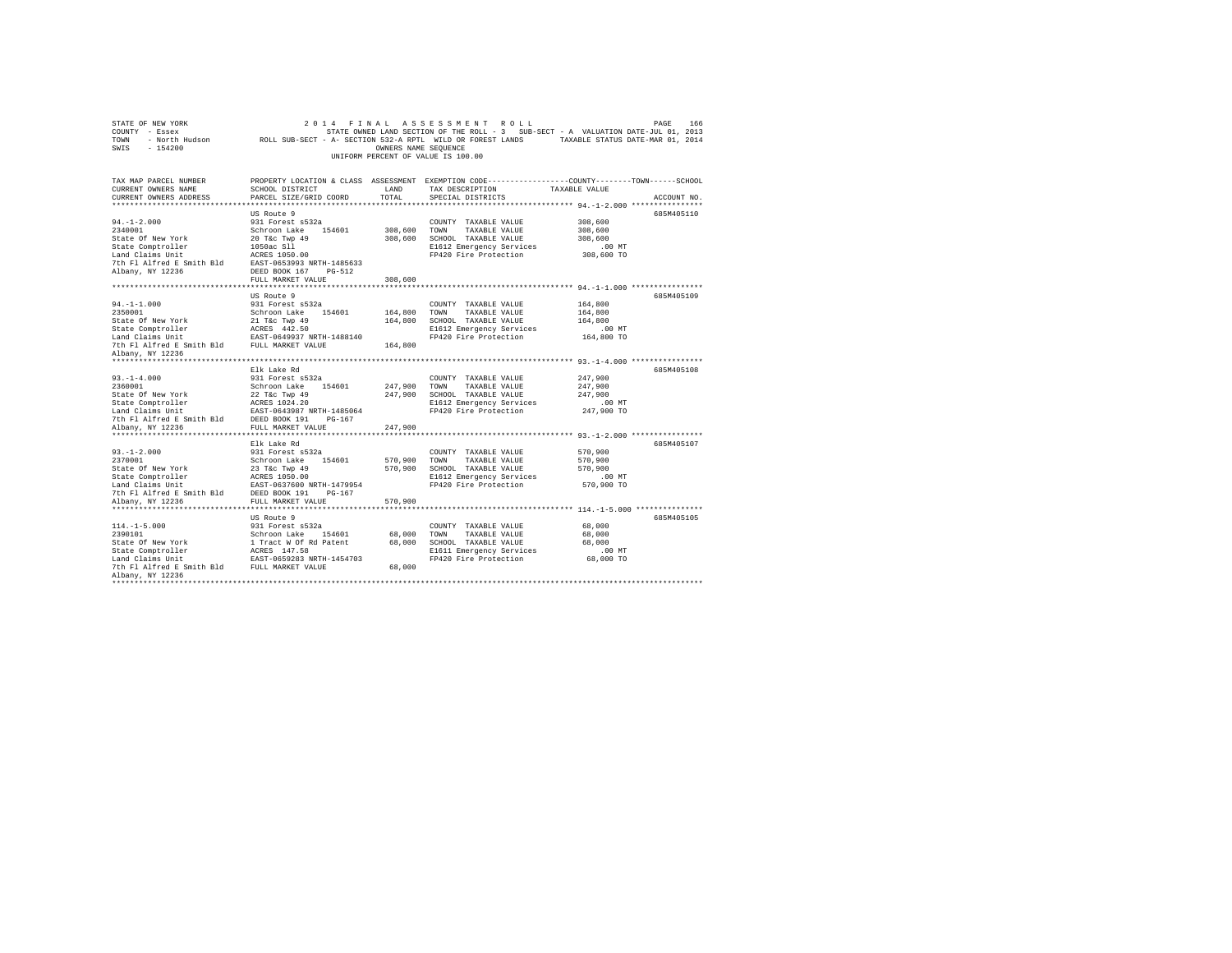| STATE OF NEW YORK<br>COUNTY - Essex                                                                                                                                                                                     | 2 0 1 4                                                                                                    |                      | FINAL ASSESSMENT ROLL<br>STATE OWNED LAND SECTION OF THE ROLL - 3 SUB-SECT - A VALUATION DATE-JUL 01, 2013 |                  | PAGE<br>167 |
|-------------------------------------------------------------------------------------------------------------------------------------------------------------------------------------------------------------------------|------------------------------------------------------------------------------------------------------------|----------------------|------------------------------------------------------------------------------------------------------------|------------------|-------------|
| TOWN                                                                                                                                                                                                                    | - North Hudson ROLL SUB-SECT - A- SECTION 532-A RPTL WILD OR FOREST LANDS TAXABLE STATUS DATE-MAR 01, 2014 |                      |                                                                                                            |                  |             |
| SWIS<br>$-154200$                                                                                                                                                                                                       |                                                                                                            | OWNERS NAME SEQUENCE |                                                                                                            |                  |             |
|                                                                                                                                                                                                                         |                                                                                                            |                      | UNIFORM PERCENT OF VALUE IS 100.00                                                                         |                  |             |
|                                                                                                                                                                                                                         |                                                                                                            |                      |                                                                                                            |                  |             |
| TAX MAP PARCEL NUMBER                                                                                                                                                                                                   | PROPERTY LOCATION & CLASS ASSESSMENT EXEMPTION CODE----------------COUNTY-------TOWN-----SCHOOL            |                      |                                                                                                            |                  |             |
| CURRENT OWNERS NAME<br>CURRENT OWNERS ADDRESS                                                                                                                                                                           | SCHOOL DISTRICT<br>PARCEL SIZE/GRID COORD                                                                  | LAND<br>TOTAL        | TAX DESCRIPTION<br>SPECIAL DISTRICTS                                                                       | TAXABLE VALUE    | ACCOUNT NO. |
|                                                                                                                                                                                                                         |                                                                                                            |                      |                                                                                                            |                  |             |
|                                                                                                                                                                                                                         | US Route 9                                                                                                 |                      |                                                                                                            |                  | 685M405104  |
| $114. - 1 - 4.000$                                                                                                                                                                                                      | 931 Forest s532a                                                                                           |                      | COUNTY TAXABLE VALUE                                                                                       | 80,300           |             |
| 2400001                                                                                                                                                                                                                 | Schroon Lake 154601                                                                                        | 80,300               | TOWN<br>TAXABLE VALUE                                                                                      | 80,300           |             |
| State Of New York                                                                                                                                                                                                       |                                                                                                            |                      | 80.300 SCHOOL TAXABLE VALUE                                                                                | 80,300           |             |
| State Comptroller                                                                                                                                                                                                       | 2 Tract Of W Rd Patent<br>176ac Sll                                                                        |                      | E1611 Emergency Services                                                                                   | $.00$ MT         |             |
| Land Claims Unit                                                                                                                                                                                                        | ACRES 176.00                                                                                               |                      | FP420 Fire Protection                                                                                      | 80,300 TO        |             |
| 7th Fl Alfred E Smith Bld EAST-0656855 NRTH-1453644                                                                                                                                                                     |                                                                                                            |                      |                                                                                                            |                  |             |
| Albany, NY 12236                                                                                                                                                                                                        | FULL MARKET VALUE                                                                                          | 80,300               |                                                                                                            |                  |             |
|                                                                                                                                                                                                                         |                                                                                                            |                      |                                                                                                            |                  |             |
| $114. - 1 - 7.000$                                                                                                                                                                                                      | US Route 9<br>931 Forest s532a                                                                             |                      |                                                                                                            |                  | 685M405103  |
| 2410001                                                                                                                                                                                                                 | Schroon Lake 154601                                                                                        | 64,700               | COUNTY TAXABLE VALUE<br>TOWN<br>TAXABLE VALUE                                                              | 64,700<br>64,700 |             |
| State Of New York                                                                                                                                                                                                       | 4 Tract W Of Rd Patent                                                                                     | 64,700               | SCHOOL TAXABLE VALUE                                                                                       | 64,700           |             |
| State Comptroller                                                                                                                                                                                                       | ACRES 160.00                                                                                               |                      | E1611 Emergency Services                                                                                   | $.00$ MT         |             |
| Land Claims Unit EAST-0657011 NRTH-1451240                                                                                                                                                                              |                                                                                                            |                      | FP420 Fire Protection                                                                                      | 64,700 TO        |             |
| 7th F1 Alfred E Smith Bld FULL MARKET VALUE                                                                                                                                                                             |                                                                                                            | 64,700               |                                                                                                            |                  |             |
| Albany, NY 12236                                                                                                                                                                                                        |                                                                                                            |                      |                                                                                                            |                  |             |
|                                                                                                                                                                                                                         |                                                                                                            |                      |                                                                                                            |                  |             |
|                                                                                                                                                                                                                         | US Route 9                                                                                                 |                      |                                                                                                            |                  | 685M405102  |
| $114. -1 - 3.000$                                                                                                                                                                                                       | 931 Forest s532a                                                                                           |                      | COUNTY TAXABLE VALUE                                                                                       | 64,500           |             |
| 2420001                                                                                                                                                                                                                 | Schroon Lake 154601                                                                                        | 64,500               | TOWN<br>TAXABLE VALUE                                                                                      | 64,500           |             |
|                                                                                                                                                                                                                         |                                                                                                            | 64,500               | SCHOOL TAXABLE VALUE                                                                                       | 64,500           |             |
|                                                                                                                                                                                                                         |                                                                                                            |                      | E1611 Emergency Services<br>FP420 Fire Protection                                                          | $.00$ MT         |             |
| State Of New York 5 Tract W Of Rd Patent State Comptroller ACRES 152.00<br>State Comptroller RARST-0554394 NRTH-1450965<br>Land Claims Unit EAST-0554394 NRTH-1450965<br>7th Fl Alfred E Smith Bld<br>EULL MARKET VALUE |                                                                                                            | 64,500               |                                                                                                            | 64,500 TO        |             |
| Albany, NY 12236                                                                                                                                                                                                        |                                                                                                            |                      |                                                                                                            |                  |             |
|                                                                                                                                                                                                                         |                                                                                                            |                      |                                                                                                            |                  |             |
|                                                                                                                                                                                                                         | US Route 9                                                                                                 |                      |                                                                                                            |                  | 685M405301  |
| $114. -1 - 2.000$                                                                                                                                                                                                       | 931 Forest s532a                                                                                           |                      | COUNTY TAXABLE VALUE                                                                                       | 42,700           |             |
| 2430001                                                                                                                                                                                                                 | Schroon Lake 154601                                                                                        | 42.700               | TOWN<br>TAXABLE VALUE                                                                                      | 42,700           |             |
| State Of New York                                                                                                                                                                                                       | 6 Tract W Of Rd Patent                                                                                     |                      | 42,700 SCHOOL TAXABLE VALUE                                                                                | 42,700           |             |
| State Comptroller                                                                                                                                                                                                       | 76ac Sll                                                                                                   |                      | E1611 Emergency Services                                                                                   | $.00$ MT         |             |
| State Composition:<br>Land Claims Unit Mark 76.00<br>The Fl Alfred E Smith Bld EAST-0651862 NRTH-1450038<br>albany. NY 12236 FULL MARKET VALUE                                                                          |                                                                                                            |                      | FP420 Fire Protection                                                                                      | 42,700 TO        |             |
|                                                                                                                                                                                                                         |                                                                                                            |                      |                                                                                                            |                  |             |
|                                                                                                                                                                                                                         |                                                                                                            | 42,700               |                                                                                                            |                  |             |
|                                                                                                                                                                                                                         |                                                                                                            |                      |                                                                                                            |                  | 685M405215  |
| $113.4 - 2 - 12.000$                                                                                                                                                                                                    | Blue Ridge Rd<br>931 Forest s532a                                                                          |                      | COUNTY TAXABLE VALUE                                                                                       | 42,300           |             |
| 2440001                                                                                                                                                                                                                 | Schroon Lake 154601                                                                                        | 42,300               | TOWN<br>TAXABLE VALUE                                                                                      | 42,300           |             |
| State Of New York                                                                                                                                                                                                       | 7 Tract West Of Road Pat                                                                                   | 42,300               | SCHOOL TAXABLE VALUE                                                                                       | 42,300           |             |
| State Comptroller                                                                                                                                                                                                       | 68.5ac S11                                                                                                 |                      | E1611 Emergency Services                                                                                   | .00 MT           |             |
| Land Claims Unit                                                                                                                                                                                                        | ACRES 68.50                                                                                                |                      | FP420 Fire Protection                                                                                      | 42,300 TO        |             |
| 7th Fl Alfred E Smith Bld                                                                                                                                                                                               | EAST-0647484 NRTH-1446872                                                                                  |                      |                                                                                                            |                  |             |
| Albany, NY 12236                                                                                                                                                                                                        | FULL MARKET VALUE                                                                                          | 42,300               |                                                                                                            |                  |             |
|                                                                                                                                                                                                                         |                                                                                                            |                      |                                                                                                            |                  |             |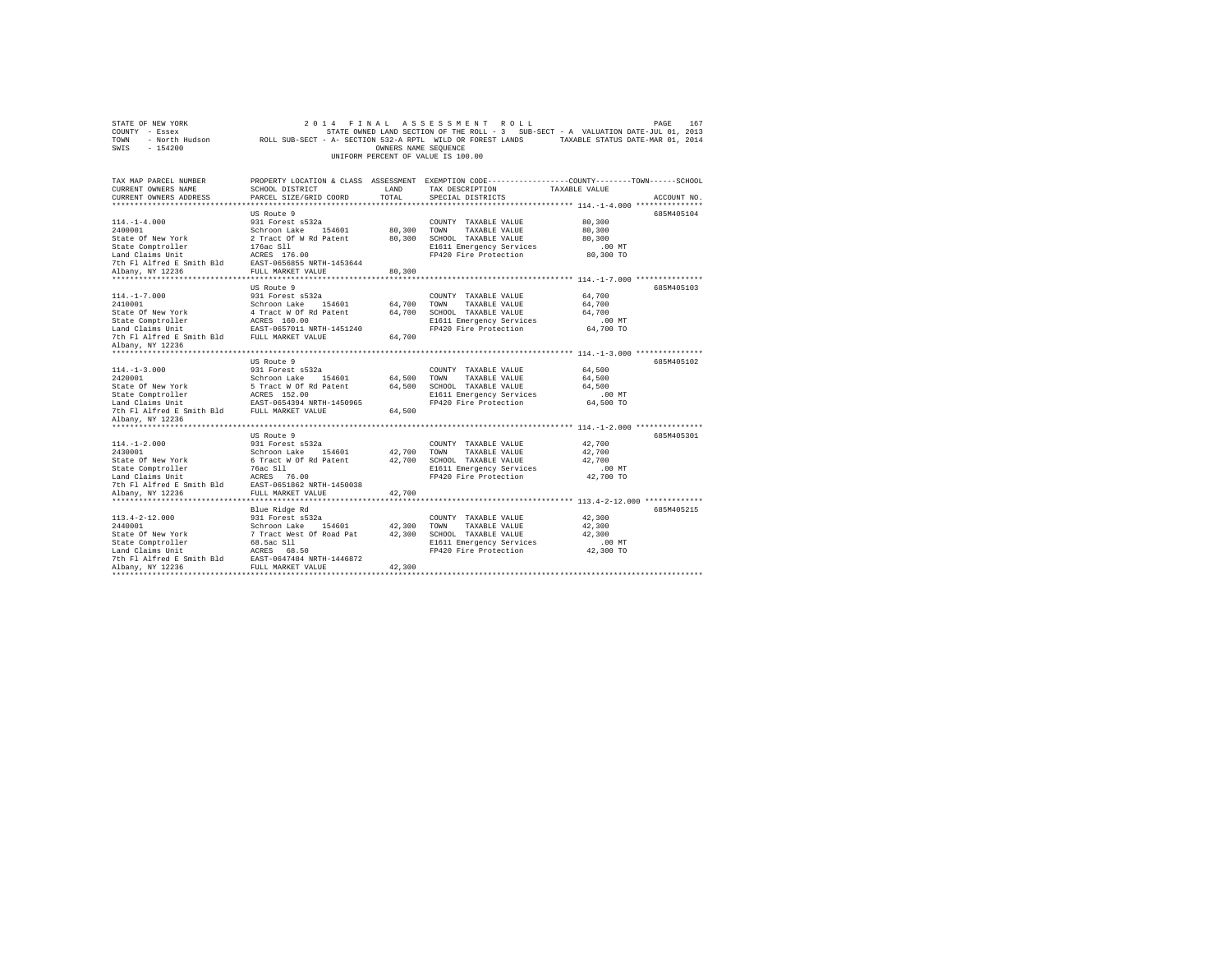| STATE OF NEW YORK                                   | 2 0 1 4                                 |                      | FINAL ASSESSMENT ROLL              | PAGE<br>168                                                                                                |  |
|-----------------------------------------------------|-----------------------------------------|----------------------|------------------------------------|------------------------------------------------------------------------------------------------------------|--|
| COUNTY - Essex                                      |                                         |                      |                                    | STATE OWNED LAND SECTION OF THE ROLL - 3 SUB-SECT - A VALUATION DATE-JUL 01, 2013                          |  |
| TOWN                                                |                                         |                      |                                    | - North Hudson ROLL SUB-SECT - A- SECTION 532-A RPTL WILD OR FOREST LANDS TAXABLE STATUS DATE-MAR 01, 2014 |  |
| SWIS<br>$-154200$                                   |                                         | OWNERS NAME SEQUENCE |                                    |                                                                                                            |  |
|                                                     |                                         |                      | UNIFORM PERCENT OF VALUE IS 100.00 |                                                                                                            |  |
|                                                     |                                         |                      |                                    |                                                                                                            |  |
|                                                     |                                         |                      |                                    |                                                                                                            |  |
| TAX MAP PARCEL NUMBER                               |                                         |                      |                                    | PROPERTY LOCATION & CLASS ASSESSMENT EXEMPTION CODE----------------COUNTY-------TOWN-----SCHOOL            |  |
| CURRENT OWNERS NAME                                 | SCHOOL DISTRICT                         | LAND                 | TAX DESCRIPTION                    | TAXABLE VALUE                                                                                              |  |
| CURRENT OWNERS ADDRESS                              | PARCEL SIZE/GRID COORD                  | TOTAL                | SPECIAL DISTRICTS                  | ACCOUNT NO.                                                                                                |  |
|                                                     |                                         |                      |                                    |                                                                                                            |  |
|                                                     | Blue Ridge Rd                           |                      |                                    | 685M405214                                                                                                 |  |
| $114.3 - 2 - 1.000$                                 | 931 Forest s532a                        |                      | COUNTY TAXABLE VALUE               | 135,800                                                                                                    |  |
| 2450001                                             | Schroon Lake 154601                     | 135,800 TOWN         | TAXABLE VALUE                      | 135,800                                                                                                    |  |
| State Of New York                                   | 8 Tract W Of Rd Patent                  |                      | 135,800 SCHOOL TAXABLE VALUE       | 135,800                                                                                                    |  |
| State Comptroller                                   | ACRES 149.10                            |                      | E1611 Emergency Services           | $.00$ MT                                                                                                   |  |
| Land Claims Unit                                    | EAST-0649582 NRTH-1447640               |                      | FP420 Fire Protection              | 135,800 TO                                                                                                 |  |
| 7th F1 Alfred E Smith Bld DEED BOOK 144 PG-440      |                                         |                      |                                    |                                                                                                            |  |
| Albany, NY 12236                                    | FULL MARKET VALUE                       | 135,800              |                                    |                                                                                                            |  |
|                                                     |                                         |                      |                                    |                                                                                                            |  |
|                                                     | Blue Ridge Rd                           |                      |                                    | 685M405213                                                                                                 |  |
| $114.3 - 2 - 2.000$                                 | 931 Forest s532a                        |                      | COUNTY TAXABLE VALUE               | 124,000                                                                                                    |  |
| 2460001                                             | Schroon Lake 154601                     | 124,000 TOWN         | TAXABLE VALUE                      | 124,000                                                                                                    |  |
| State Of New York                                   | 9 Tract W Of Rd Patent                  | 124,000              | SCHOOL TAXABLE VALUE               | 124,000                                                                                                    |  |
| State Comptroller                                   | ACRES 160.00                            |                      | E1611 Emergency Services           | $.00$ MT                                                                                                   |  |
| Land Claims Unit                                    | EAST-0652070 NRTH-1447903               |                      | FP420 Fire Protection              | 124,000 TO                                                                                                 |  |
| 7th Fl Alfred E Smith Bld                           | DEED BOOK 210<br>$PG-158$               |                      |                                    |                                                                                                            |  |
| Albany, NY 12236                                    | FULL MARKET VALUE                       | 124,000              |                                    |                                                                                                            |  |
|                                                     |                                         |                      |                                    |                                                                                                            |  |
|                                                     | US Route 9                              |                      |                                    | 685M405212                                                                                                 |  |
| $114. - 1 - 9.000$                                  | 931 Forest s532a                        |                      | COUNTY TAXABLE VALUE               | 128,100                                                                                                    |  |
| 2470001                                             | Schroon Lake 154601                     | 128,100 TOWN         | TAXABLE VALUE                      | 128,100                                                                                                    |  |
| State Of New York                                   | 10 Tract W Of Rd Patent<br>ACRES 160.00 |                      | 128,100 SCHOOL TAXABLE VALUE       | 128,100                                                                                                    |  |
| State Comptroller                                   |                                         |                      | E1611 Emergency Services           | $.00$ MT                                                                                                   |  |
| Land Claims Unit                                    | EAST-0654894 NRTH-1448339               |                      | FP420 Fire Protection              | 128,100 TO                                                                                                 |  |
| 7th Fl Alfred E Smith Bld FULL MARKET VALUE         |                                         | 128,100              |                                    |                                                                                                            |  |
| Albany, NY 12236                                    |                                         |                      |                                    |                                                                                                            |  |
|                                                     |                                         |                      |                                    |                                                                                                            |  |
|                                                     | US Route 9                              |                      |                                    | 685M405211                                                                                                 |  |
| $114. -1 - 8.000$                                   | 931 Forest s532a                        |                      | COUNTY TAXABLE VALUE               | 85,700                                                                                                     |  |
| 2480001                                             | Schroon Lake 154601                     | 85,700               | TOWN<br>TAXABLE VALUE              | 85,700                                                                                                     |  |
| State Of New York                                   | 11 Tract W Of Rd Patent                 |                      | 85,700 SCHOOL TAXABLE VALUE        | 85,700                                                                                                     |  |
| State Comptroller                                   | 164.4ac Sll                             |                      | E1611 Emergency Services           | $.00$ MT                                                                                                   |  |
| Land Claims Unit                                    | ACRES 164.40                            |                      | FP420 Fire Protection              | 85,700 TO                                                                                                  |  |
| 7th Fl Alfred E Smith Bld                           | EAST-0657420 NRTH-1448765               |                      |                                    |                                                                                                            |  |
| Albany, NY 12236                                    | FULL MARKET VALUE                       | 85,700               |                                    |                                                                                                            |  |
|                                                     |                                         |                      |                                    |                                                                                                            |  |
|                                                     | US Route 9                              |                      |                                    | 685M405210                                                                                                 |  |
| $114.3 - 2 - 5.000$                                 | 931 Forest s532a                        |                      | COUNTY TAXABLE VALUE               | 102,800                                                                                                    |  |
| 2490001                                             | Schroon Lake 154601                     | 102,800              | TOWN<br>TAXABLE VALUE              | 102,800                                                                                                    |  |
| State Of New York                                   | 12 Tract W Of Rd Patent                 | 102,800              | SCHOOL TAXABLE VALUE               | 102,800                                                                                                    |  |
| State Comptroller                                   | 166.6ac Sll                             |                      | E1611 Emergency Services           | $.00$ MT                                                                                                   |  |
| Land Claims Unit                                    | ACRES 166.60                            |                      | FP420 Fire Protection              | 102,800 TO                                                                                                 |  |
| 7th Fl Alfred E Smith Bld EAST-0657494 NRTH-1445360 |                                         |                      |                                    |                                                                                                            |  |
| Albany, NY 12236                                    | FULL MARKET VALUE                       | 102,800              |                                    |                                                                                                            |  |
|                                                     |                                         |                      |                                    |                                                                                                            |  |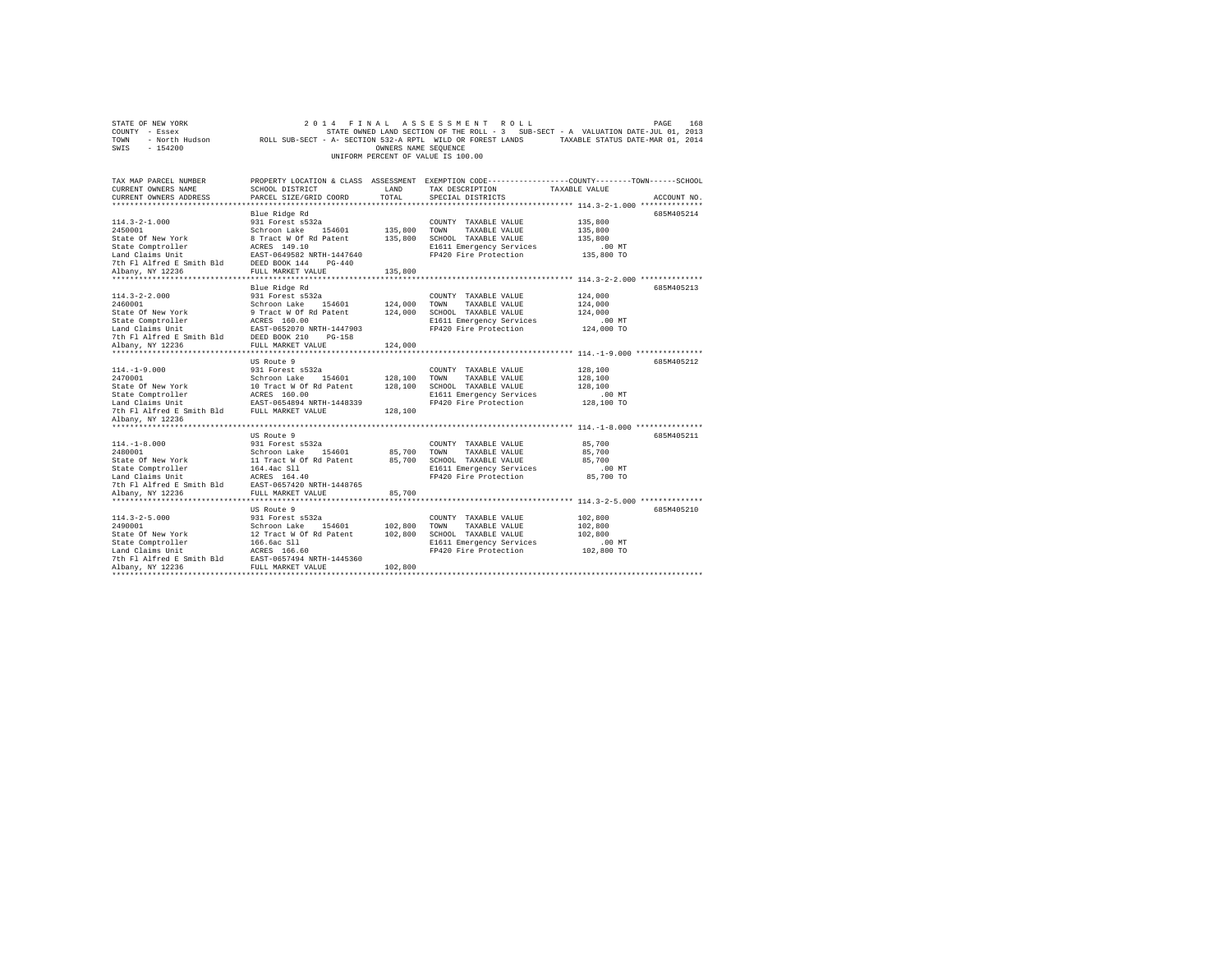| ROLL SUB-SECT - A- SECTION 532-A RPTL WILD OR FOREST LANDS TAXABLE STATUS DATE-MAR 01, 2014<br>$-154200$<br>OWNERS NAME SEQUENCE<br>UNIFORM PERCENT OF VALUE IS 100.00<br>PROPERTY LOCATION & CLASS ASSESSMENT EXEMPTION CODE----------------COUNTY-------TOWN-----SCHOOL<br>SCHOOL DISTRICT<br>LAND<br>TAX DESCRIPTION<br>TAXABLE VALUE<br>TOTAL<br>CURRENT OWNERS ADDRESS<br>PARCEL SIZE/GRID COORD<br>SPECIAL DISTRICTS<br>ACCOUNT NO.<br>685M405209<br>Blue Ridge Rd<br>$114.3 - 2 - 4.000$<br>163,700<br>931 Forest s532a<br>COUNTY TAXABLE VALUE<br>2500001<br>163,700<br>Schroon Lake<br>154601<br>TOWN<br>TAXABLE VALUE<br>163,700<br>State Of New York<br>13 Tract W Of Rd Patent<br>163,700<br>SCHOOL TAXABLE VALUE<br>163,700<br>State Comptroller<br>ACRES 160.00<br>E1611 Emergency Services<br>.00MT<br>EAST-0655253 NRTH-1445577<br>Land Claims Unit<br>FP420 Fire Protection<br>163,700 TO<br>DEED BOOK 144<br>$PG-440$<br>163,700<br>FULL MARKET VALUE<br>***********************<br>**********************<br>**********<br>·**************************** 114.3-2-3.000 **************<br>685M405208<br>Blue Ridge Rd<br>$114.3 - 2 - 3.000$<br>143,000<br>931 Forest s532a<br>COUNTY TAXABLE VALUE<br>2510001<br>Schroon Lake<br>143,000<br>TOWN<br>TAXABLE VALUE<br>143,000<br>154601<br>State Of New York<br>14 Tract W Of Rd Patent<br>143,000<br>SCHOOL TAXABLE VALUE<br>143,000<br>State Comptroller<br>160ac S11<br>E1611 Emergency Services<br>.00 MT<br>Land Claims Unit<br>ACRES 160.00<br>FP420 Fire Protection<br>143,000 TO<br>7th Fl Alfred E Smith Bld<br>EAST-0652592 NRTH-1445349<br>Albany, NY 12236<br>DEED BOOK 144<br>$PG-440$<br>FULL MARKET VALUE<br>143,000<br>Blue Ridge Rd<br>685M405207<br>$114.3 - 2 - 9.000$<br>931 Forest s532a<br>141,400<br>COUNTY TAXABLE VALUE<br>2520001<br>Schroon Lake<br>154601<br>141,400<br>TOWN<br>TAXABLE VALUE<br>141,400<br>State Of New York<br>15 Tract W Of Rd Patent<br>141,400<br>SCHOOL TAXABLE VALUE<br>141,400<br>State Comptroller<br>ACRES 160.00<br>E1611 Emergency Services<br>.00MT<br>FP420 Fire Protection<br>141,400 TO<br>Land Claims Unit<br>EAST-0649985 NRTH-1445114<br>7th Fl Alfred E Smith Bld<br>FULL MARKET VALUE<br>141,400<br>Albany, NY 12236<br>Blue Ridge Rd<br>685M405206<br>931 Forest s532a<br>117,700<br>COUNTY TAXABLE VALUE<br>2530001<br>Schroon Lake<br>154601<br>117,700<br>117,700<br>TOWN<br>TAXABLE VALUE<br>State Of New York<br>16 Tract West Of Road Pat<br>117,700<br>SCHOOL TAXABLE VALUE<br>117,700<br>E1611 Emergency Services<br>State Comptroller<br>160ac S11<br>.00 MT<br>Land Claims Unit<br>ACRES 160.00<br>FP420 Fire Protection<br>117,700 TO<br>7th Fl Alfred E Smith Bld<br>EAST-0647227 NRTH-1444681<br>Albany, NY 12236<br>FULL MARKET VALUE<br>117,700<br>685M405205<br>Blue Ridge Rd<br>931 Forest s532a<br>175,800<br>COUNTY TAXABLE VALUE<br>175,800<br>Schroon Lake<br>154601<br>TOWN<br>TAXABLE VALUE<br>175,800<br>24 Tract W Of Rd Patent<br>175,800<br>175,800<br>SCHOOL TAXABLE VALUE<br>156.3ac Sll<br>State Comptroller<br>E1611 Emergency Services<br>$.00$ MT<br>175,800 TO<br>ACRES 156.30<br>FP420 Fire Protection<br>Land Claims Unit<br>7th Fl Alfred E Smith Bld<br>EAST-0655418 NRTH-1442979<br>Albany, NY 12236<br>175,800<br>FULL MARKET VALUE | STATE OF NEW YORK<br>COUNTY - Essex<br>- North Hudson<br>TOWN | 2014<br>FINAL | ASSESSMENT<br>ROLL | 169<br>PAGE<br>STATE OWNED LAND SECTION OF THE ROLL - 3 SUB-SECT - A VALUATION DATE-JUL 01, 2013 |  |
|-----------------------------------------------------------------------------------------------------------------------------------------------------------------------------------------------------------------------------------------------------------------------------------------------------------------------------------------------------------------------------------------------------------------------------------------------------------------------------------------------------------------------------------------------------------------------------------------------------------------------------------------------------------------------------------------------------------------------------------------------------------------------------------------------------------------------------------------------------------------------------------------------------------------------------------------------------------------------------------------------------------------------------------------------------------------------------------------------------------------------------------------------------------------------------------------------------------------------------------------------------------------------------------------------------------------------------------------------------------------------------------------------------------------------------------------------------------------------------------------------------------------------------------------------------------------------------------------------------------------------------------------------------------------------------------------------------------------------------------------------------------------------------------------------------------------------------------------------------------------------------------------------------------------------------------------------------------------------------------------------------------------------------------------------------------------------------------------------------------------------------------------------------------------------------------------------------------------------------------------------------------------------------------------------------------------------------------------------------------------------------------------------------------------------------------------------------------------------------------------------------------------------------------------------------------------------------------------------------------------------------------------------------------------------------------------------------------------------------------------------------------------------------------------------------------------------------------------------------------------------------------------------------------------------------------------------------------------------------------------------------------------------------------------------------------------------------------------------------------------------------------------------------------------------------------------------------------------------------------------------------------------------------------------------------------------|---------------------------------------------------------------|---------------|--------------------|--------------------------------------------------------------------------------------------------|--|
|                                                                                                                                                                                                                                                                                                                                                                                                                                                                                                                                                                                                                                                                                                                                                                                                                                                                                                                                                                                                                                                                                                                                                                                                                                                                                                                                                                                                                                                                                                                                                                                                                                                                                                                                                                                                                                                                                                                                                                                                                                                                                                                                                                                                                                                                                                                                                                                                                                                                                                                                                                                                                                                                                                                                                                                                                                                                                                                                                                                                                                                                                                                                                                                                                                                                                                                 | SWIS                                                          |               |                    |                                                                                                  |  |
|                                                                                                                                                                                                                                                                                                                                                                                                                                                                                                                                                                                                                                                                                                                                                                                                                                                                                                                                                                                                                                                                                                                                                                                                                                                                                                                                                                                                                                                                                                                                                                                                                                                                                                                                                                                                                                                                                                                                                                                                                                                                                                                                                                                                                                                                                                                                                                                                                                                                                                                                                                                                                                                                                                                                                                                                                                                                                                                                                                                                                                                                                                                                                                                                                                                                                                                 | TAX MAP PARCEL NUMBER                                         |               |                    |                                                                                                  |  |
|                                                                                                                                                                                                                                                                                                                                                                                                                                                                                                                                                                                                                                                                                                                                                                                                                                                                                                                                                                                                                                                                                                                                                                                                                                                                                                                                                                                                                                                                                                                                                                                                                                                                                                                                                                                                                                                                                                                                                                                                                                                                                                                                                                                                                                                                                                                                                                                                                                                                                                                                                                                                                                                                                                                                                                                                                                                                                                                                                                                                                                                                                                                                                                                                                                                                                                                 | CURRENT OWNERS NAME                                           |               |                    |                                                                                                  |  |
|                                                                                                                                                                                                                                                                                                                                                                                                                                                                                                                                                                                                                                                                                                                                                                                                                                                                                                                                                                                                                                                                                                                                                                                                                                                                                                                                                                                                                                                                                                                                                                                                                                                                                                                                                                                                                                                                                                                                                                                                                                                                                                                                                                                                                                                                                                                                                                                                                                                                                                                                                                                                                                                                                                                                                                                                                                                                                                                                                                                                                                                                                                                                                                                                                                                                                                                 |                                                               |               |                    |                                                                                                  |  |
|                                                                                                                                                                                                                                                                                                                                                                                                                                                                                                                                                                                                                                                                                                                                                                                                                                                                                                                                                                                                                                                                                                                                                                                                                                                                                                                                                                                                                                                                                                                                                                                                                                                                                                                                                                                                                                                                                                                                                                                                                                                                                                                                                                                                                                                                                                                                                                                                                                                                                                                                                                                                                                                                                                                                                                                                                                                                                                                                                                                                                                                                                                                                                                                                                                                                                                                 |                                                               |               |                    |                                                                                                  |  |
|                                                                                                                                                                                                                                                                                                                                                                                                                                                                                                                                                                                                                                                                                                                                                                                                                                                                                                                                                                                                                                                                                                                                                                                                                                                                                                                                                                                                                                                                                                                                                                                                                                                                                                                                                                                                                                                                                                                                                                                                                                                                                                                                                                                                                                                                                                                                                                                                                                                                                                                                                                                                                                                                                                                                                                                                                                                                                                                                                                                                                                                                                                                                                                                                                                                                                                                 |                                                               |               |                    |                                                                                                  |  |
|                                                                                                                                                                                                                                                                                                                                                                                                                                                                                                                                                                                                                                                                                                                                                                                                                                                                                                                                                                                                                                                                                                                                                                                                                                                                                                                                                                                                                                                                                                                                                                                                                                                                                                                                                                                                                                                                                                                                                                                                                                                                                                                                                                                                                                                                                                                                                                                                                                                                                                                                                                                                                                                                                                                                                                                                                                                                                                                                                                                                                                                                                                                                                                                                                                                                                                                 |                                                               |               |                    |                                                                                                  |  |
|                                                                                                                                                                                                                                                                                                                                                                                                                                                                                                                                                                                                                                                                                                                                                                                                                                                                                                                                                                                                                                                                                                                                                                                                                                                                                                                                                                                                                                                                                                                                                                                                                                                                                                                                                                                                                                                                                                                                                                                                                                                                                                                                                                                                                                                                                                                                                                                                                                                                                                                                                                                                                                                                                                                                                                                                                                                                                                                                                                                                                                                                                                                                                                                                                                                                                                                 |                                                               |               |                    |                                                                                                  |  |
|                                                                                                                                                                                                                                                                                                                                                                                                                                                                                                                                                                                                                                                                                                                                                                                                                                                                                                                                                                                                                                                                                                                                                                                                                                                                                                                                                                                                                                                                                                                                                                                                                                                                                                                                                                                                                                                                                                                                                                                                                                                                                                                                                                                                                                                                                                                                                                                                                                                                                                                                                                                                                                                                                                                                                                                                                                                                                                                                                                                                                                                                                                                                                                                                                                                                                                                 |                                                               |               |                    |                                                                                                  |  |
|                                                                                                                                                                                                                                                                                                                                                                                                                                                                                                                                                                                                                                                                                                                                                                                                                                                                                                                                                                                                                                                                                                                                                                                                                                                                                                                                                                                                                                                                                                                                                                                                                                                                                                                                                                                                                                                                                                                                                                                                                                                                                                                                                                                                                                                                                                                                                                                                                                                                                                                                                                                                                                                                                                                                                                                                                                                                                                                                                                                                                                                                                                                                                                                                                                                                                                                 |                                                               |               |                    |                                                                                                  |  |
|                                                                                                                                                                                                                                                                                                                                                                                                                                                                                                                                                                                                                                                                                                                                                                                                                                                                                                                                                                                                                                                                                                                                                                                                                                                                                                                                                                                                                                                                                                                                                                                                                                                                                                                                                                                                                                                                                                                                                                                                                                                                                                                                                                                                                                                                                                                                                                                                                                                                                                                                                                                                                                                                                                                                                                                                                                                                                                                                                                                                                                                                                                                                                                                                                                                                                                                 | 7th Fl Alfred E Smith Bld                                     |               |                    |                                                                                                  |  |
|                                                                                                                                                                                                                                                                                                                                                                                                                                                                                                                                                                                                                                                                                                                                                                                                                                                                                                                                                                                                                                                                                                                                                                                                                                                                                                                                                                                                                                                                                                                                                                                                                                                                                                                                                                                                                                                                                                                                                                                                                                                                                                                                                                                                                                                                                                                                                                                                                                                                                                                                                                                                                                                                                                                                                                                                                                                                                                                                                                                                                                                                                                                                                                                                                                                                                                                 | Albany, NY 12236                                              |               |                    |                                                                                                  |  |
|                                                                                                                                                                                                                                                                                                                                                                                                                                                                                                                                                                                                                                                                                                                                                                                                                                                                                                                                                                                                                                                                                                                                                                                                                                                                                                                                                                                                                                                                                                                                                                                                                                                                                                                                                                                                                                                                                                                                                                                                                                                                                                                                                                                                                                                                                                                                                                                                                                                                                                                                                                                                                                                                                                                                                                                                                                                                                                                                                                                                                                                                                                                                                                                                                                                                                                                 |                                                               |               |                    |                                                                                                  |  |
|                                                                                                                                                                                                                                                                                                                                                                                                                                                                                                                                                                                                                                                                                                                                                                                                                                                                                                                                                                                                                                                                                                                                                                                                                                                                                                                                                                                                                                                                                                                                                                                                                                                                                                                                                                                                                                                                                                                                                                                                                                                                                                                                                                                                                                                                                                                                                                                                                                                                                                                                                                                                                                                                                                                                                                                                                                                                                                                                                                                                                                                                                                                                                                                                                                                                                                                 |                                                               |               |                    |                                                                                                  |  |
|                                                                                                                                                                                                                                                                                                                                                                                                                                                                                                                                                                                                                                                                                                                                                                                                                                                                                                                                                                                                                                                                                                                                                                                                                                                                                                                                                                                                                                                                                                                                                                                                                                                                                                                                                                                                                                                                                                                                                                                                                                                                                                                                                                                                                                                                                                                                                                                                                                                                                                                                                                                                                                                                                                                                                                                                                                                                                                                                                                                                                                                                                                                                                                                                                                                                                                                 |                                                               |               |                    |                                                                                                  |  |
|                                                                                                                                                                                                                                                                                                                                                                                                                                                                                                                                                                                                                                                                                                                                                                                                                                                                                                                                                                                                                                                                                                                                                                                                                                                                                                                                                                                                                                                                                                                                                                                                                                                                                                                                                                                                                                                                                                                                                                                                                                                                                                                                                                                                                                                                                                                                                                                                                                                                                                                                                                                                                                                                                                                                                                                                                                                                                                                                                                                                                                                                                                                                                                                                                                                                                                                 |                                                               |               |                    |                                                                                                  |  |
|                                                                                                                                                                                                                                                                                                                                                                                                                                                                                                                                                                                                                                                                                                                                                                                                                                                                                                                                                                                                                                                                                                                                                                                                                                                                                                                                                                                                                                                                                                                                                                                                                                                                                                                                                                                                                                                                                                                                                                                                                                                                                                                                                                                                                                                                                                                                                                                                                                                                                                                                                                                                                                                                                                                                                                                                                                                                                                                                                                                                                                                                                                                                                                                                                                                                                                                 |                                                               |               |                    |                                                                                                  |  |
|                                                                                                                                                                                                                                                                                                                                                                                                                                                                                                                                                                                                                                                                                                                                                                                                                                                                                                                                                                                                                                                                                                                                                                                                                                                                                                                                                                                                                                                                                                                                                                                                                                                                                                                                                                                                                                                                                                                                                                                                                                                                                                                                                                                                                                                                                                                                                                                                                                                                                                                                                                                                                                                                                                                                                                                                                                                                                                                                                                                                                                                                                                                                                                                                                                                                                                                 |                                                               |               |                    |                                                                                                  |  |
|                                                                                                                                                                                                                                                                                                                                                                                                                                                                                                                                                                                                                                                                                                                                                                                                                                                                                                                                                                                                                                                                                                                                                                                                                                                                                                                                                                                                                                                                                                                                                                                                                                                                                                                                                                                                                                                                                                                                                                                                                                                                                                                                                                                                                                                                                                                                                                                                                                                                                                                                                                                                                                                                                                                                                                                                                                                                                                                                                                                                                                                                                                                                                                                                                                                                                                                 |                                                               |               |                    |                                                                                                  |  |
|                                                                                                                                                                                                                                                                                                                                                                                                                                                                                                                                                                                                                                                                                                                                                                                                                                                                                                                                                                                                                                                                                                                                                                                                                                                                                                                                                                                                                                                                                                                                                                                                                                                                                                                                                                                                                                                                                                                                                                                                                                                                                                                                                                                                                                                                                                                                                                                                                                                                                                                                                                                                                                                                                                                                                                                                                                                                                                                                                                                                                                                                                                                                                                                                                                                                                                                 |                                                               |               |                    |                                                                                                  |  |
|                                                                                                                                                                                                                                                                                                                                                                                                                                                                                                                                                                                                                                                                                                                                                                                                                                                                                                                                                                                                                                                                                                                                                                                                                                                                                                                                                                                                                                                                                                                                                                                                                                                                                                                                                                                                                                                                                                                                                                                                                                                                                                                                                                                                                                                                                                                                                                                                                                                                                                                                                                                                                                                                                                                                                                                                                                                                                                                                                                                                                                                                                                                                                                                                                                                                                                                 |                                                               |               |                    |                                                                                                  |  |
|                                                                                                                                                                                                                                                                                                                                                                                                                                                                                                                                                                                                                                                                                                                                                                                                                                                                                                                                                                                                                                                                                                                                                                                                                                                                                                                                                                                                                                                                                                                                                                                                                                                                                                                                                                                                                                                                                                                                                                                                                                                                                                                                                                                                                                                                                                                                                                                                                                                                                                                                                                                                                                                                                                                                                                                                                                                                                                                                                                                                                                                                                                                                                                                                                                                                                                                 |                                                               |               |                    |                                                                                                  |  |
|                                                                                                                                                                                                                                                                                                                                                                                                                                                                                                                                                                                                                                                                                                                                                                                                                                                                                                                                                                                                                                                                                                                                                                                                                                                                                                                                                                                                                                                                                                                                                                                                                                                                                                                                                                                                                                                                                                                                                                                                                                                                                                                                                                                                                                                                                                                                                                                                                                                                                                                                                                                                                                                                                                                                                                                                                                                                                                                                                                                                                                                                                                                                                                                                                                                                                                                 |                                                               |               |                    |                                                                                                  |  |
|                                                                                                                                                                                                                                                                                                                                                                                                                                                                                                                                                                                                                                                                                                                                                                                                                                                                                                                                                                                                                                                                                                                                                                                                                                                                                                                                                                                                                                                                                                                                                                                                                                                                                                                                                                                                                                                                                                                                                                                                                                                                                                                                                                                                                                                                                                                                                                                                                                                                                                                                                                                                                                                                                                                                                                                                                                                                                                                                                                                                                                                                                                                                                                                                                                                                                                                 |                                                               |               |                    |                                                                                                  |  |
|                                                                                                                                                                                                                                                                                                                                                                                                                                                                                                                                                                                                                                                                                                                                                                                                                                                                                                                                                                                                                                                                                                                                                                                                                                                                                                                                                                                                                                                                                                                                                                                                                                                                                                                                                                                                                                                                                                                                                                                                                                                                                                                                                                                                                                                                                                                                                                                                                                                                                                                                                                                                                                                                                                                                                                                                                                                                                                                                                                                                                                                                                                                                                                                                                                                                                                                 |                                                               |               |                    |                                                                                                  |  |
|                                                                                                                                                                                                                                                                                                                                                                                                                                                                                                                                                                                                                                                                                                                                                                                                                                                                                                                                                                                                                                                                                                                                                                                                                                                                                                                                                                                                                                                                                                                                                                                                                                                                                                                                                                                                                                                                                                                                                                                                                                                                                                                                                                                                                                                                                                                                                                                                                                                                                                                                                                                                                                                                                                                                                                                                                                                                                                                                                                                                                                                                                                                                                                                                                                                                                                                 |                                                               |               |                    |                                                                                                  |  |
|                                                                                                                                                                                                                                                                                                                                                                                                                                                                                                                                                                                                                                                                                                                                                                                                                                                                                                                                                                                                                                                                                                                                                                                                                                                                                                                                                                                                                                                                                                                                                                                                                                                                                                                                                                                                                                                                                                                                                                                                                                                                                                                                                                                                                                                                                                                                                                                                                                                                                                                                                                                                                                                                                                                                                                                                                                                                                                                                                                                                                                                                                                                                                                                                                                                                                                                 |                                                               |               |                    |                                                                                                  |  |
|                                                                                                                                                                                                                                                                                                                                                                                                                                                                                                                                                                                                                                                                                                                                                                                                                                                                                                                                                                                                                                                                                                                                                                                                                                                                                                                                                                                                                                                                                                                                                                                                                                                                                                                                                                                                                                                                                                                                                                                                                                                                                                                                                                                                                                                                                                                                                                                                                                                                                                                                                                                                                                                                                                                                                                                                                                                                                                                                                                                                                                                                                                                                                                                                                                                                                                                 |                                                               |               |                    |                                                                                                  |  |
|                                                                                                                                                                                                                                                                                                                                                                                                                                                                                                                                                                                                                                                                                                                                                                                                                                                                                                                                                                                                                                                                                                                                                                                                                                                                                                                                                                                                                                                                                                                                                                                                                                                                                                                                                                                                                                                                                                                                                                                                                                                                                                                                                                                                                                                                                                                                                                                                                                                                                                                                                                                                                                                                                                                                                                                                                                                                                                                                                                                                                                                                                                                                                                                                                                                                                                                 |                                                               |               |                    |                                                                                                  |  |
|                                                                                                                                                                                                                                                                                                                                                                                                                                                                                                                                                                                                                                                                                                                                                                                                                                                                                                                                                                                                                                                                                                                                                                                                                                                                                                                                                                                                                                                                                                                                                                                                                                                                                                                                                                                                                                                                                                                                                                                                                                                                                                                                                                                                                                                                                                                                                                                                                                                                                                                                                                                                                                                                                                                                                                                                                                                                                                                                                                                                                                                                                                                                                                                                                                                                                                                 |                                                               |               |                    |                                                                                                  |  |
|                                                                                                                                                                                                                                                                                                                                                                                                                                                                                                                                                                                                                                                                                                                                                                                                                                                                                                                                                                                                                                                                                                                                                                                                                                                                                                                                                                                                                                                                                                                                                                                                                                                                                                                                                                                                                                                                                                                                                                                                                                                                                                                                                                                                                                                                                                                                                                                                                                                                                                                                                                                                                                                                                                                                                                                                                                                                                                                                                                                                                                                                                                                                                                                                                                                                                                                 |                                                               |               |                    |                                                                                                  |  |
|                                                                                                                                                                                                                                                                                                                                                                                                                                                                                                                                                                                                                                                                                                                                                                                                                                                                                                                                                                                                                                                                                                                                                                                                                                                                                                                                                                                                                                                                                                                                                                                                                                                                                                                                                                                                                                                                                                                                                                                                                                                                                                                                                                                                                                                                                                                                                                                                                                                                                                                                                                                                                                                                                                                                                                                                                                                                                                                                                                                                                                                                                                                                                                                                                                                                                                                 | $113.4 - 2 - 13.000$                                          |               |                    |                                                                                                  |  |
|                                                                                                                                                                                                                                                                                                                                                                                                                                                                                                                                                                                                                                                                                                                                                                                                                                                                                                                                                                                                                                                                                                                                                                                                                                                                                                                                                                                                                                                                                                                                                                                                                                                                                                                                                                                                                                                                                                                                                                                                                                                                                                                                                                                                                                                                                                                                                                                                                                                                                                                                                                                                                                                                                                                                                                                                                                                                                                                                                                                                                                                                                                                                                                                                                                                                                                                 |                                                               |               |                    |                                                                                                  |  |
|                                                                                                                                                                                                                                                                                                                                                                                                                                                                                                                                                                                                                                                                                                                                                                                                                                                                                                                                                                                                                                                                                                                                                                                                                                                                                                                                                                                                                                                                                                                                                                                                                                                                                                                                                                                                                                                                                                                                                                                                                                                                                                                                                                                                                                                                                                                                                                                                                                                                                                                                                                                                                                                                                                                                                                                                                                                                                                                                                                                                                                                                                                                                                                                                                                                                                                                 |                                                               |               |                    |                                                                                                  |  |
|                                                                                                                                                                                                                                                                                                                                                                                                                                                                                                                                                                                                                                                                                                                                                                                                                                                                                                                                                                                                                                                                                                                                                                                                                                                                                                                                                                                                                                                                                                                                                                                                                                                                                                                                                                                                                                                                                                                                                                                                                                                                                                                                                                                                                                                                                                                                                                                                                                                                                                                                                                                                                                                                                                                                                                                                                                                                                                                                                                                                                                                                                                                                                                                                                                                                                                                 |                                                               |               |                    |                                                                                                  |  |
|                                                                                                                                                                                                                                                                                                                                                                                                                                                                                                                                                                                                                                                                                                                                                                                                                                                                                                                                                                                                                                                                                                                                                                                                                                                                                                                                                                                                                                                                                                                                                                                                                                                                                                                                                                                                                                                                                                                                                                                                                                                                                                                                                                                                                                                                                                                                                                                                                                                                                                                                                                                                                                                                                                                                                                                                                                                                                                                                                                                                                                                                                                                                                                                                                                                                                                                 |                                                               |               |                    |                                                                                                  |  |
|                                                                                                                                                                                                                                                                                                                                                                                                                                                                                                                                                                                                                                                                                                                                                                                                                                                                                                                                                                                                                                                                                                                                                                                                                                                                                                                                                                                                                                                                                                                                                                                                                                                                                                                                                                                                                                                                                                                                                                                                                                                                                                                                                                                                                                                                                                                                                                                                                                                                                                                                                                                                                                                                                                                                                                                                                                                                                                                                                                                                                                                                                                                                                                                                                                                                                                                 |                                                               |               |                    |                                                                                                  |  |
|                                                                                                                                                                                                                                                                                                                                                                                                                                                                                                                                                                                                                                                                                                                                                                                                                                                                                                                                                                                                                                                                                                                                                                                                                                                                                                                                                                                                                                                                                                                                                                                                                                                                                                                                                                                                                                                                                                                                                                                                                                                                                                                                                                                                                                                                                                                                                                                                                                                                                                                                                                                                                                                                                                                                                                                                                                                                                                                                                                                                                                                                                                                                                                                                                                                                                                                 |                                                               |               |                    |                                                                                                  |  |
|                                                                                                                                                                                                                                                                                                                                                                                                                                                                                                                                                                                                                                                                                                                                                                                                                                                                                                                                                                                                                                                                                                                                                                                                                                                                                                                                                                                                                                                                                                                                                                                                                                                                                                                                                                                                                                                                                                                                                                                                                                                                                                                                                                                                                                                                                                                                                                                                                                                                                                                                                                                                                                                                                                                                                                                                                                                                                                                                                                                                                                                                                                                                                                                                                                                                                                                 |                                                               |               |                    |                                                                                                  |  |
|                                                                                                                                                                                                                                                                                                                                                                                                                                                                                                                                                                                                                                                                                                                                                                                                                                                                                                                                                                                                                                                                                                                                                                                                                                                                                                                                                                                                                                                                                                                                                                                                                                                                                                                                                                                                                                                                                                                                                                                                                                                                                                                                                                                                                                                                                                                                                                                                                                                                                                                                                                                                                                                                                                                                                                                                                                                                                                                                                                                                                                                                                                                                                                                                                                                                                                                 | $114.3 - 2 - 7.000$                                           |               |                    |                                                                                                  |  |
|                                                                                                                                                                                                                                                                                                                                                                                                                                                                                                                                                                                                                                                                                                                                                                                                                                                                                                                                                                                                                                                                                                                                                                                                                                                                                                                                                                                                                                                                                                                                                                                                                                                                                                                                                                                                                                                                                                                                                                                                                                                                                                                                                                                                                                                                                                                                                                                                                                                                                                                                                                                                                                                                                                                                                                                                                                                                                                                                                                                                                                                                                                                                                                                                                                                                                                                 | 2540001                                                       |               |                    |                                                                                                  |  |
|                                                                                                                                                                                                                                                                                                                                                                                                                                                                                                                                                                                                                                                                                                                                                                                                                                                                                                                                                                                                                                                                                                                                                                                                                                                                                                                                                                                                                                                                                                                                                                                                                                                                                                                                                                                                                                                                                                                                                                                                                                                                                                                                                                                                                                                                                                                                                                                                                                                                                                                                                                                                                                                                                                                                                                                                                                                                                                                                                                                                                                                                                                                                                                                                                                                                                                                 | State Of New York                                             |               |                    |                                                                                                  |  |
|                                                                                                                                                                                                                                                                                                                                                                                                                                                                                                                                                                                                                                                                                                                                                                                                                                                                                                                                                                                                                                                                                                                                                                                                                                                                                                                                                                                                                                                                                                                                                                                                                                                                                                                                                                                                                                                                                                                                                                                                                                                                                                                                                                                                                                                                                                                                                                                                                                                                                                                                                                                                                                                                                                                                                                                                                                                                                                                                                                                                                                                                                                                                                                                                                                                                                                                 |                                                               |               |                    |                                                                                                  |  |
|                                                                                                                                                                                                                                                                                                                                                                                                                                                                                                                                                                                                                                                                                                                                                                                                                                                                                                                                                                                                                                                                                                                                                                                                                                                                                                                                                                                                                                                                                                                                                                                                                                                                                                                                                                                                                                                                                                                                                                                                                                                                                                                                                                                                                                                                                                                                                                                                                                                                                                                                                                                                                                                                                                                                                                                                                                                                                                                                                                                                                                                                                                                                                                                                                                                                                                                 |                                                               |               |                    |                                                                                                  |  |
|                                                                                                                                                                                                                                                                                                                                                                                                                                                                                                                                                                                                                                                                                                                                                                                                                                                                                                                                                                                                                                                                                                                                                                                                                                                                                                                                                                                                                                                                                                                                                                                                                                                                                                                                                                                                                                                                                                                                                                                                                                                                                                                                                                                                                                                                                                                                                                                                                                                                                                                                                                                                                                                                                                                                                                                                                                                                                                                                                                                                                                                                                                                                                                                                                                                                                                                 |                                                               |               |                    |                                                                                                  |  |
|                                                                                                                                                                                                                                                                                                                                                                                                                                                                                                                                                                                                                                                                                                                                                                                                                                                                                                                                                                                                                                                                                                                                                                                                                                                                                                                                                                                                                                                                                                                                                                                                                                                                                                                                                                                                                                                                                                                                                                                                                                                                                                                                                                                                                                                                                                                                                                                                                                                                                                                                                                                                                                                                                                                                                                                                                                                                                                                                                                                                                                                                                                                                                                                                                                                                                                                 |                                                               |               |                    |                                                                                                  |  |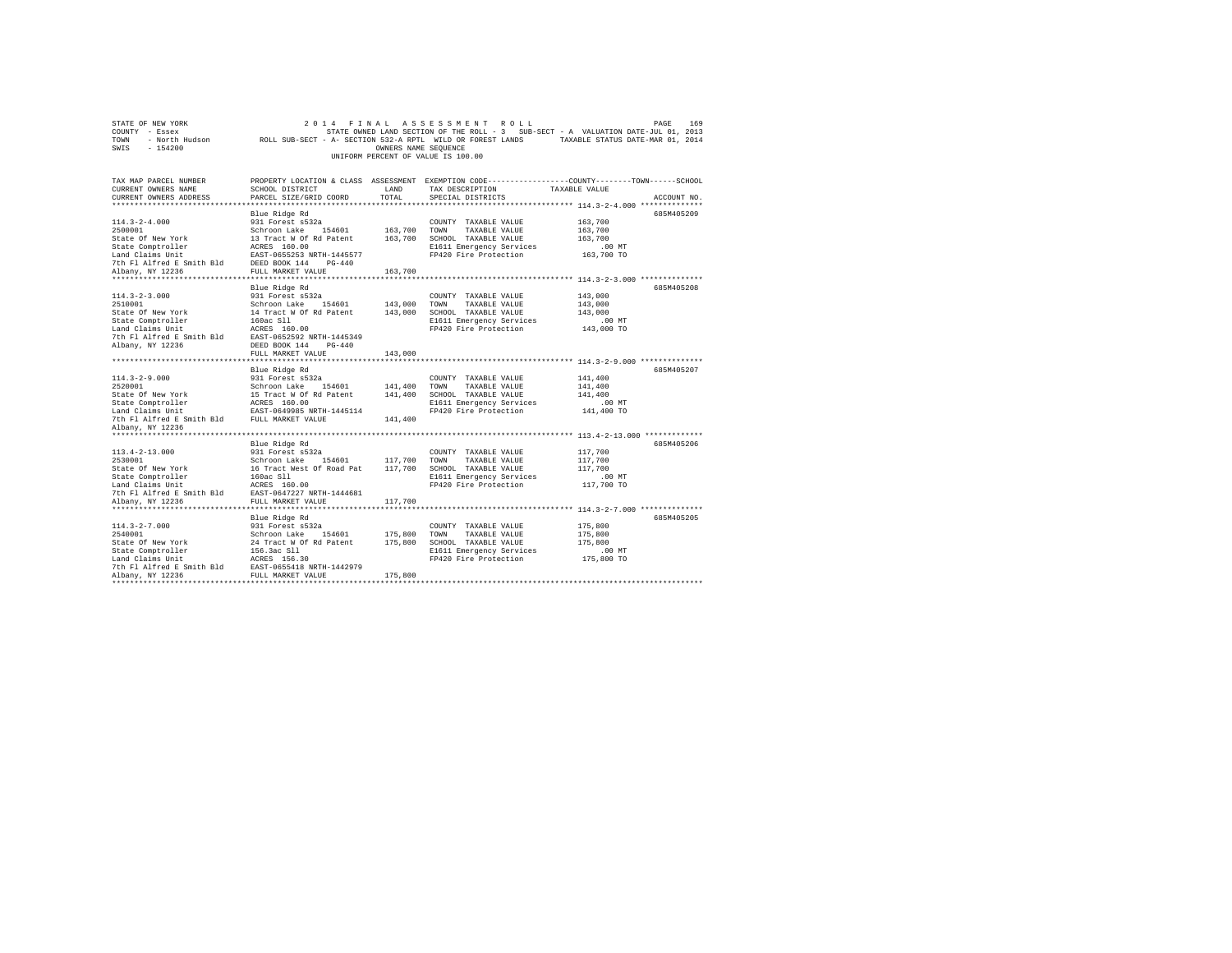| STATE OF NEW YORK                                                                                                                                                                                                                                                                                                                                                                                                                                    |                        |                      | 2014 FINAL ASSESSMENT ROLL                                                                                         | PAGE          | 170         |
|------------------------------------------------------------------------------------------------------------------------------------------------------------------------------------------------------------------------------------------------------------------------------------------------------------------------------------------------------------------------------------------------------------------------------------------------------|------------------------|----------------------|--------------------------------------------------------------------------------------------------------------------|---------------|-------------|
| COUNTY - Essex                                                                                                                                                                                                                                                                                                                                                                                                                                       |                        |                      | STATE OWNED LAND SECTION OF THE ROLL - 3 SUB-SECT - A VALUATION DATE-JUL 01, 2013                                  |               |             |
| TOWN - North Hudson ROLL SUB-SECT - A- SECTION 532-A RPTL WILD OR FOREST LANDS TAXABLE STATUS DATE-MAR 01, 2014                                                                                                                                                                                                                                                                                                                                      |                        |                      |                                                                                                                    |               |             |
| SWIS - 154200                                                                                                                                                                                                                                                                                                                                                                                                                                        |                        | OWNERS NAME SEQUENCE |                                                                                                                    |               |             |
|                                                                                                                                                                                                                                                                                                                                                                                                                                                      |                        |                      | UNIFORM PERCENT OF VALUE IS 100.00                                                                                 |               |             |
|                                                                                                                                                                                                                                                                                                                                                                                                                                                      |                        |                      |                                                                                                                    |               |             |
|                                                                                                                                                                                                                                                                                                                                                                                                                                                      |                        |                      |                                                                                                                    |               |             |
| TAX MAP PARCEL NUMBER                                                                                                                                                                                                                                                                                                                                                                                                                                | SCHOOL DISTRICT LAND   |                      | PROPERTY LOCATION & CLASS ASSESSMENT EXEMPTION CODE---------------COUNTY-------TOWN------SCHOOL<br>TAX DESCRIPTION | TAXABLE VALUE |             |
| CURRENT OWNERS NAME                                                                                                                                                                                                                                                                                                                                                                                                                                  |                        |                      |                                                                                                                    |               |             |
| CURRENT OWNERS ADDRESS                                                                                                                                                                                                                                                                                                                                                                                                                               | PARCEL SIZE/GRID COORD | TOTAL                | SPECIAL DISTRICTS                                                                                                  |               | ACCOUNT NO. |
|                                                                                                                                                                                                                                                                                                                                                                                                                                                      |                        |                      |                                                                                                                    |               |             |
|                                                                                                                                                                                                                                                                                                                                                                                                                                                      | Blue Ridge Rd          |                      |                                                                                                                    |               | 685M405202  |
| $125.1 - 1 - 1.000$                                                                                                                                                                                                                                                                                                                                                                                                                                  | 931 Forest s532a       |                      | COUNTY TAXABLE VALUE                                                                                               | 136,800       |             |
|                                                                                                                                                                                                                                                                                                                                                                                                                                                      |                        | 136,800 TOWN         | TAXABLE VALUE                                                                                                      | 136,800       |             |
|                                                                                                                                                                                                                                                                                                                                                                                                                                                      |                        |                      | 136,800 SCHOOL TAXABLE VALUE                                                                                       | 136,800       |             |
|                                                                                                                                                                                                                                                                                                                                                                                                                                                      |                        |                      | E1611 Emergency Services<br>FP420 Fire Protection                                                                  | $.00$ MT      |             |
|                                                                                                                                                                                                                                                                                                                                                                                                                                                      |                        |                      |                                                                                                                    | 136,800 TO    |             |
|                                                                                                                                                                                                                                                                                                                                                                                                                                                      |                        |                      |                                                                                                                    |               |             |
|                                                                                                                                                                                                                                                                                                                                                                                                                                                      |                        | 136,800              |                                                                                                                    |               |             |
|                                                                                                                                                                                                                                                                                                                                                                                                                                                      |                        |                      |                                                                                                                    |               |             |
|                                                                                                                                                                                                                                                                                                                                                                                                                                                      | Blue Ridge Rd          |                      |                                                                                                                    |               | 685M405401  |
| $124. -2 - 15.000$                                                                                                                                                                                                                                                                                                                                                                                                                                   | 931 Forest s532a       |                      | COUNTY TAXABLE VALUE                                                                                               | 164,500       |             |
| 2560001                                                                                                                                                                                                                                                                                                                                                                                                                                              | Schroon Lake 154601    |                      | 164,500 TOWN TAXABLE VALUE                                                                                         | 164,500       |             |
|                                                                                                                                                                                                                                                                                                                                                                                                                                                      |                        |                      | 164,500 SCHOOL TAXABLE VALUE                                                                                       | 164,500       |             |
|                                                                                                                                                                                                                                                                                                                                                                                                                                                      |                        |                      | E1611 Emergency Services                                                                                           | .00 MT        |             |
|                                                                                                                                                                                                                                                                                                                                                                                                                                                      |                        |                      | FP420 Fire Protection                                                                                              | 164,500 TO    |             |
|                                                                                                                                                                                                                                                                                                                                                                                                                                                      |                        |                      |                                                                                                                    |               |             |
|                                                                                                                                                                                                                                                                                                                                                                                                                                                      |                        |                      |                                                                                                                    |               |             |
|                                                                                                                                                                                                                                                                                                                                                                                                                                                      | FULL MARKET VALUE      | 164,500              |                                                                                                                    |               |             |
|                                                                                                                                                                                                                                                                                                                                                                                                                                                      |                        |                      |                                                                                                                    |               |             |
|                                                                                                                                                                                                                                                                                                                                                                                                                                                      | Blue Ridge Rd          |                      |                                                                                                                    |               | 685M405315  |
| $124. - 2 - 14.000$                                                                                                                                                                                                                                                                                                                                                                                                                                  | 931 Forest s532a       |                      | COUNTY TAXABLE VALUE                                                                                               | 158,100       |             |
|                                                                                                                                                                                                                                                                                                                                                                                                                                                      |                        | 158,100 TOWN         | TAXABLE VALUE                                                                                                      | 158,100       |             |
|                                                                                                                                                                                                                                                                                                                                                                                                                                                      |                        |                      | 158,100 SCHOOL TAXABLE VALUE                                                                                       | 158,100       |             |
|                                                                                                                                                                                                                                                                                                                                                                                                                                                      |                        |                      | E1611 Emergency Services                                                                                           | $.00$ MT      |             |
|                                                                                                                                                                                                                                                                                                                                                                                                                                                      |                        |                      | FP420 Fire Protection                                                                                              | 158,100 TO    |             |
|                                                                                                                                                                                                                                                                                                                                                                                                                                                      |                        |                      |                                                                                                                    |               |             |
|                                                                                                                                                                                                                                                                                                                                                                                                                                                      |                        |                      |                                                                                                                    |               |             |
|                                                                                                                                                                                                                                                                                                                                                                                                                                                      | FULL MARKET VALUE      | 158,100              |                                                                                                                    |               |             |
|                                                                                                                                                                                                                                                                                                                                                                                                                                                      |                        |                      |                                                                                                                    |               |             |
|                                                                                                                                                                                                                                                                                                                                                                                                                                                      |                        |                      |                                                                                                                    |               | 685M405314  |
|                                                                                                                                                                                                                                                                                                                                                                                                                                                      |                        |                      | COUNTY TAXABLE VALUE                                                                                               | 171,500       |             |
|                                                                                                                                                                                                                                                                                                                                                                                                                                                      |                        |                      | 171,500 TOWN TAXABLE VALUE                                                                                         | 171,500       |             |
|                                                                                                                                                                                                                                                                                                                                                                                                                                                      |                        |                      | 171,500 SCHOOL TAXABLE VALUE                                                                                       | 171,500       |             |
|                                                                                                                                                                                                                                                                                                                                                                                                                                                      |                        |                      | E1611 Emergency Services                                                                                           | .00 MT        |             |
|                                                                                                                                                                                                                                                                                                                                                                                                                                                      |                        |                      | FP420 Fire Protection                                                                                              | 171,500 TO    |             |
|                                                                                                                                                                                                                                                                                                                                                                                                                                                      |                        |                      |                                                                                                                    |               |             |
|                                                                                                                                                                                                                                                                                                                                                                                                                                                      |                        | 171,500              |                                                                                                                    |               |             |
| $\begin{tabular}{lllllllllll} \texttt{114} & \texttt{m11} & \texttt{m11} & \texttt{B} & \texttt{931} & \texttt{931} & \texttt{931} & \texttt{931} & \texttt{931} & \texttt{931} & \texttt{931} & \texttt{931} & \texttt{931} & \texttt{931} & \texttt{931} & \texttt{931} & \texttt{931} & \texttt{931} & \texttt{931} & \texttt{931} & \texttt{931} & \texttt{931} & \texttt{931} & \text$                                                          |                        |                      |                                                                                                                    |               |             |
|                                                                                                                                                                                                                                                                                                                                                                                                                                                      |                        |                      |                                                                                                                    |               | 685M405313  |
|                                                                                                                                                                                                                                                                                                                                                                                                                                                      |                        |                      | COUNTY TAXABLE VALUE                                                                                               | 276,100       |             |
|                                                                                                                                                                                                                                                                                                                                                                                                                                                      |                        | 276,100 TOWN         | TAXABLE VALUE                                                                                                      | 276,100       |             |
|                                                                                                                                                                                                                                                                                                                                                                                                                                                      |                        |                      | 276,100 SCHOOL TAXABLE VALUE                                                                                       | 276,100       |             |
|                                                                                                                                                                                                                                                                                                                                                                                                                                                      |                        |                      | E1611 Emergency Services                                                                                           | $.00$ MT      |             |
|                                                                                                                                                                                                                                                                                                                                                                                                                                                      |                        |                      | FP420 Fire Protection                                                                                              | 276,100 TO    |             |
|                                                                                                                                                                                                                                                                                                                                                                                                                                                      |                        |                      |                                                                                                                    |               |             |
|                                                                                                                                                                                                                                                                                                                                                                                                                                                      |                        | 276,100              |                                                                                                                    |               |             |
| $\begin{tabular}{ll} $\texttt{a=1.2-12.000}$ & \texttt{blue Ridge Rd} & \texttt{3.32} \\ \texttt{2590001} & \texttt{331 Force} & \texttt{532a} \\ \texttt{2590001} & \texttt{New York} & \texttt{Schroon Lake} & \texttt{154601} \\ \texttt{State Computer} & \texttt{31 Tr W 87 R} \\ \texttt{Lade Comptroller} & \texttt{160ac S1l} \\ \texttt{7th F1 A1fred B Smith Bld} & \texttt{ACRES} & \texttt{160.00} \\ \texttt{7th F1 A1fred B Smith Bld$ |                        |                      |                                                                                                                    |               |             |
|                                                                                                                                                                                                                                                                                                                                                                                                                                                      |                        |                      |                                                                                                                    |               |             |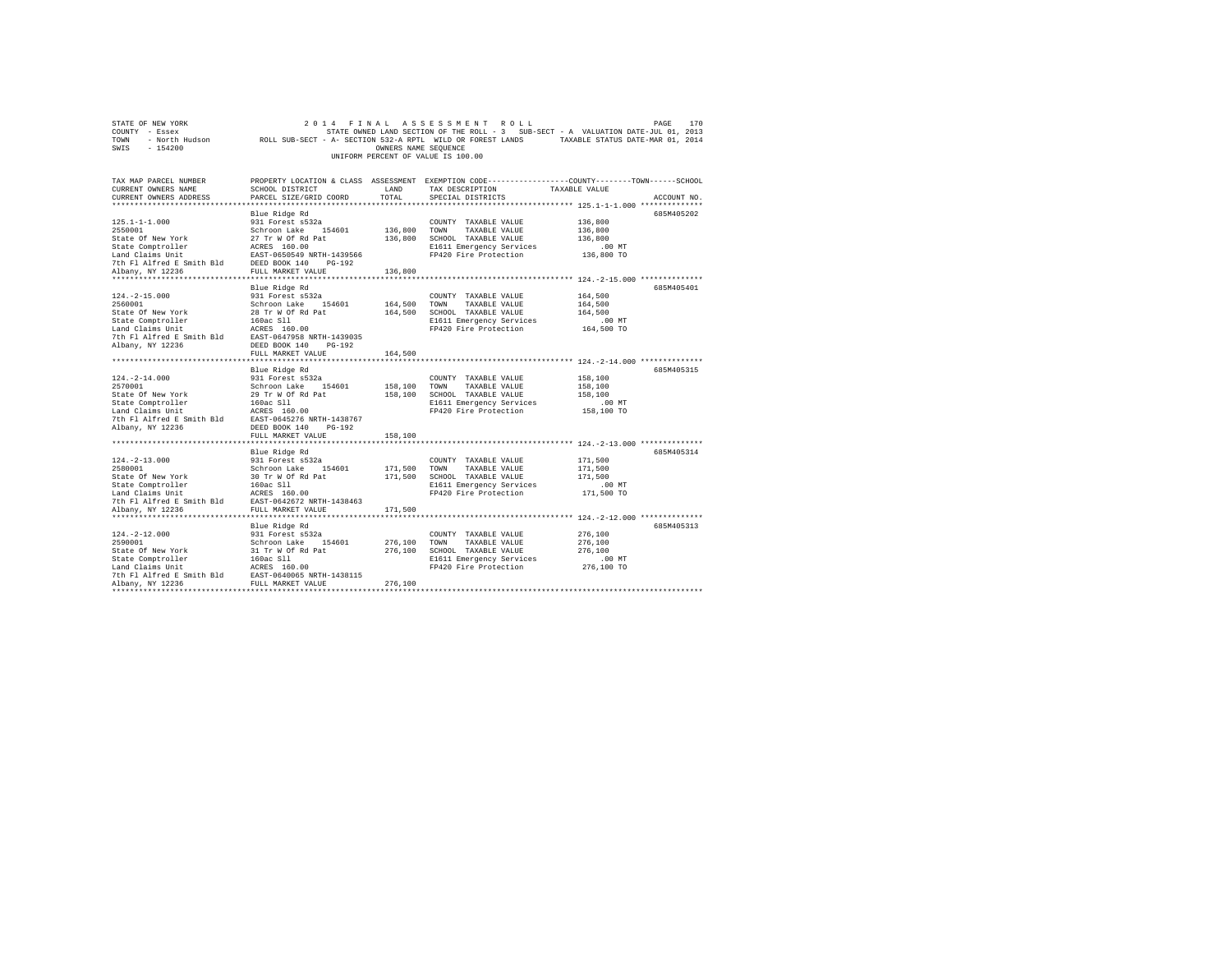| STATE OF NEW YORK                                                                                                                                                                                                              |                                                                                                            |                      | 2014 FINAL ASSESSMENT ROLL                                                                       |               | PAGE<br>171 |
|--------------------------------------------------------------------------------------------------------------------------------------------------------------------------------------------------------------------------------|------------------------------------------------------------------------------------------------------------|----------------------|--------------------------------------------------------------------------------------------------|---------------|-------------|
| COUNTY - Essex                                                                                                                                                                                                                 |                                                                                                            |                      | STATE OWNED LAND SECTION OF THE ROLL - 3 SUB-SECT - A VALUATION DATE-JUL 01, 2013                |               |             |
| TOWN                                                                                                                                                                                                                           | - North Hudson MOLL SUB-SECT - A- SECTION 532-A RPTL WILD OR FOREST LANDS TAXABLE STATUS DATE-MAR 01, 2014 |                      |                                                                                                  |               |             |
| SWIS<br>$-154200$                                                                                                                                                                                                              |                                                                                                            | OWNERS NAME SEQUENCE |                                                                                                  |               |             |
|                                                                                                                                                                                                                                |                                                                                                            |                      | UNIFORM PERCENT OF VALUE IS 100.00                                                               |               |             |
|                                                                                                                                                                                                                                |                                                                                                            |                      |                                                                                                  |               |             |
|                                                                                                                                                                                                                                |                                                                                                            |                      |                                                                                                  |               |             |
| TAX MAP PARCEL NUMBER                                                                                                                                                                                                          |                                                                                                            |                      | PROPERTY LOCATION & CLASS ASSESSMENT EXEMPTION CODE----------------COUNTY-------TOWN------SCHOOL |               |             |
| CURRENT OWNERS NAME                                                                                                                                                                                                            | SCHOOL DISTRICT                                                                                            | LAND                 | TAX DESCRIPTION                                                                                  | TAXABLE VALUE |             |
| CURRENT OWNERS ADDRESS                                                                                                                                                                                                         | PARCEL SIZE/GRID COORD                                                                                     | TOTAL                | SPECIAL DISTRICTS                                                                                |               | ACCOUNT NO. |
|                                                                                                                                                                                                                                |                                                                                                            |                      |                                                                                                  |               |             |
|                                                                                                                                                                                                                                | Blue Ridge Rd                                                                                              |                      |                                                                                                  |               | 685M405312  |
| $124. - 2 - 22.000$                                                                                                                                                                                                            | 931 Forest s532a                                                                                           |                      | COUNTY TAXABLE VALUE                                                                             | 198,200       |             |
| 2600001                                                                                                                                                                                                                        | Schroon Lake 154601                                                                                        | 198,200              | TOWN<br>TAXABLE VALUE                                                                            | 198,200       |             |
| State Of New York                                                                                                                                                                                                              | 33 Tr W Of Rd Pat<br>168.4ac Sll                                                                           |                      | 198,200 SCHOOL TAXABLE VALUE                                                                     | 198,200       |             |
| State Comptroller                                                                                                                                                                                                              |                                                                                                            |                      | E1611 Emergency Services                                                                         | $.00$ MT      |             |
| Land Claims Unit                                                                                                                                                                                                               | ACRES 168.40                                                                                               |                      | FP420 Fire Protection                                                                            | 198,200 TO    |             |
| 7th Fl Alfred E Smith Bld EAST-0632005 NRTH-1434145                                                                                                                                                                            |                                                                                                            |                      |                                                                                                  |               |             |
| Albany, NY 12236                                                                                                                                                                                                               | FULL MARKET VALUE                                                                                          | 198,200              |                                                                                                  |               |             |
|                                                                                                                                                                                                                                |                                                                                                            |                      |                                                                                                  |               |             |
|                                                                                                                                                                                                                                | Blue Ridge Rd                                                                                              |                      |                                                                                                  |               | 685M405311  |
| $124. - 2 - 21.000$                                                                                                                                                                                                            | 931 Forest s532a                                                                                           |                      | COUNTY TAXABLE VALUE                                                                             | 146,500       |             |
| 2610001                                                                                                                                                                                                                        | Schroon Lake 154601                                                                                        | 146,500 TOWN         | TAXABLE VALUE                                                                                    | 146,500       |             |
| State Of New York                                                                                                                                                                                                              | 34 Tr W Of Rd Pat<br>160ac Sll                                                                             | 146,500              | SCHOOL TAXABLE VALUE                                                                             | 146,500       |             |
| State Comptroller                                                                                                                                                                                                              |                                                                                                            |                      | E1611 Emergency Services                                                                         | $.00$ MT      |             |
| Land Claims Unit                                                                                                                                                                                                               | ACRES 160.00                                                                                               |                      | FP420 Fire Protection                                                                            | 146,500 TO    |             |
| 7th Fl Alfred E Smith Bld EAST-0635141 NRTH-1434745                                                                                                                                                                            |                                                                                                            |                      |                                                                                                  |               |             |
| Albany, NY 12236                                                                                                                                                                                                               | FULL MARKET VALUE                                                                                          | 146,500              |                                                                                                  |               |             |
|                                                                                                                                                                                                                                |                                                                                                            |                      |                                                                                                  |               |             |
|                                                                                                                                                                                                                                | Blue Ridge Rd                                                                                              |                      |                                                                                                  |               | 685M405310  |
| $124. - 2 - 20.000$                                                                                                                                                                                                            | 931 Forest s532a                                                                                           |                      | COUNTY TAXABLE VALUE                                                                             | 142,900       |             |
| 2620001                                                                                                                                                                                                                        | Schroon Lake 154601                                                                                        | 142,900 TOWN         | TAXABLE VALUE                                                                                    | 142,900       |             |
|                                                                                                                                                                                                                                |                                                                                                            |                      | 142,900 SCHOOL TAXABLE VALUE                                                                     | 142,900       |             |
| State of New York Signal and Summon and Signal and Capital Controller 160 at Least Company and Capital Controller 2016 160 and Capital Controller 2016 160 and Capital Controller 2016 161 and Capital Controller 2016 2017 16 |                                                                                                            |                      | E1611 Emergency Services                                                                         | $.00$ MT      |             |
|                                                                                                                                                                                                                                |                                                                                                            |                      | FP420 Fire Protection                                                                            | 142,900 TO    |             |
|                                                                                                                                                                                                                                |                                                                                                            |                      |                                                                                                  |               |             |
| Albany, NY 12236                                                                                                                                                                                                               | FULL MARKET VALUE                                                                                          | 142,900              |                                                                                                  |               |             |
|                                                                                                                                                                                                                                |                                                                                                            |                      |                                                                                                  |               |             |
|                                                                                                                                                                                                                                | Blue Ridge Rd                                                                                              |                      |                                                                                                  |               | 685M405309  |
| $124. -2 - 19.000$                                                                                                                                                                                                             | 931 Forest s532a                                                                                           |                      | COUNTY TAXABLE VALUE                                                                             | 234,900       |             |
| 2630001                                                                                                                                                                                                                        | Schroon Lake 154601                                                                                        | 234,900              | TOWN<br>TAXABLE VALUE                                                                            | 234,900       |             |
| State Of New York                                                                                                                                                                                                              | 36 Tr W Of Rd Pat                                                                                          |                      | 234,900 SCHOOL TAXABLE VALUE                                                                     | 234,900       |             |
| State Comptroller                                                                                                                                                                                                              | 160ac Sll                                                                                                  |                      | E1611 Emergency Services                                                                         | $.00$ MT      |             |
| Exate Computeriors<br>Land Claims Unit<br>7th Fl Alfred E Smith Bld BAST-0640321 N                                                                                                                                             |                                                                                                            |                      | FP420 Fire Protection                                                                            | 234,900 TO    |             |
|                                                                                                                                                                                                                                | EAST-0640321 NRTH-1435497                                                                                  |                      |                                                                                                  |               |             |
| Albany, NY 12236                                                                                                                                                                                                               | FULL MARKET VALUE                                                                                          | 234,900              |                                                                                                  |               |             |
|                                                                                                                                                                                                                                |                                                                                                            |                      |                                                                                                  |               |             |
|                                                                                                                                                                                                                                | Blue Ridge Rd                                                                                              |                      |                                                                                                  |               | 685M405308  |
| $124. - 2 - 18.000$                                                                                                                                                                                                            | 931 Forest s532a                                                                                           |                      | COUNTY TAXABLE VALUE                                                                             | 264,100       |             |
| 2640001                                                                                                                                                                                                                        | Schroon Lake 154601                                                                                        | 264,100              | TOWN<br>TAXABLE VALUE                                                                            | 264,100       |             |
| State Of New York                                                                                                                                                                                                              | 37 Tr W Of Rd Pat                                                                                          | 264,100              | SCHOOL TAXABLE VALUE                                                                             | 264,100       |             |
| State Comptroller                                                                                                                                                                                                              | 160ac Sll                                                                                                  |                      | E1611 Emergency Services                                                                         | $.00$ MT      |             |
| Land Claims Unit                                                                                                                                                                                                               | ACRES 160.00                                                                                               |                      | FP420 Fire Protection                                                                            | 264,100 TO    |             |
|                                                                                                                                                                                                                                |                                                                                                            |                      |                                                                                                  |               |             |
| Albany, NY 12236                                                                                                                                                                                                               | FULL MARKET VALUE                                                                                          | 264,100              |                                                                                                  |               |             |
|                                                                                                                                                                                                                                |                                                                                                            |                      |                                                                                                  |               |             |
|                                                                                                                                                                                                                                |                                                                                                            |                      |                                                                                                  |               |             |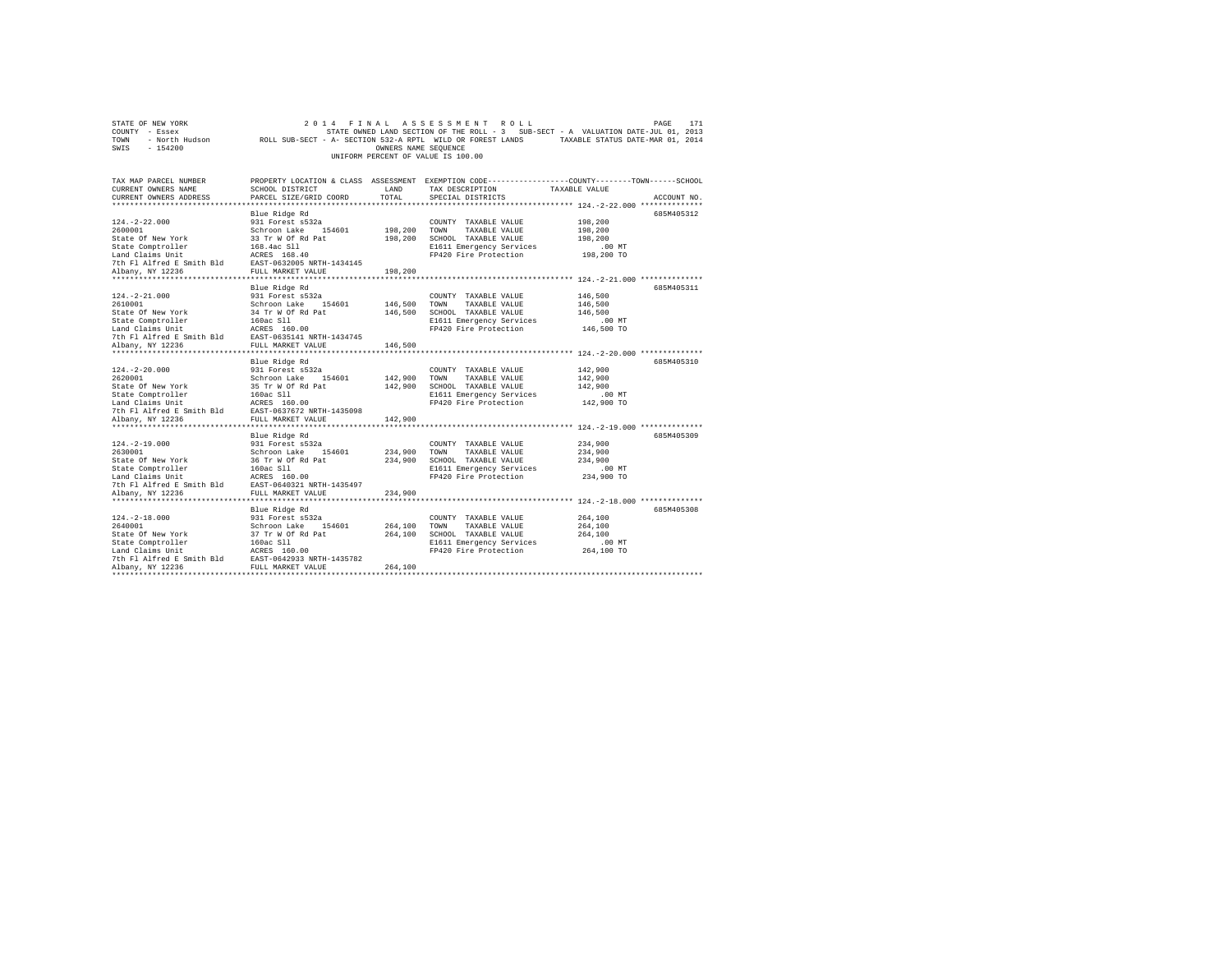| STATE OF NEW YORK<br>COUNTY - Essex                                                                                                                                     |                                          |                      | 2014 FINAL ASSESSMENT ROLL<br>STATE OWNED LAND SECTION OF THE ROLL - 3 SUB-SECT - A VALUATION DATE-JUL 01, 2013    |               | PAGE<br>172 |
|-------------------------------------------------------------------------------------------------------------------------------------------------------------------------|------------------------------------------|----------------------|--------------------------------------------------------------------------------------------------------------------|---------------|-------------|
| TOWN                                                                                                                                                                    |                                          |                      | - North Hudson MOLL SUB-SECT - A- SECTION 532-A RPTL WILD OR FOREST LANDS TAXABLE STATUS DATE-MAR 01, 2014         |               |             |
| SWIS<br>$-154200$                                                                                                                                                       |                                          | OWNERS NAME SEQUENCE |                                                                                                                    |               |             |
|                                                                                                                                                                         |                                          |                      | UNIFORM PERCENT OF VALUE IS 100.00                                                                                 |               |             |
|                                                                                                                                                                         |                                          |                      |                                                                                                                    |               |             |
|                                                                                                                                                                         |                                          |                      |                                                                                                                    |               |             |
| TAX MAP PARCEL NUMBER<br>CURRENT OWNERS NAME                                                                                                                            | <b>LAND</b><br>SCHOOL DISTRICT           |                      | PROPERTY LOCATION & CLASS ASSESSMENT EXEMPTION CODE----------------COUNTY-------TOWN-----SCHOOL<br>TAX DESCRIPTION |               |             |
| CURRENT OWNERS ADDRESS                                                                                                                                                  | PARCEL SIZE/GRID COORD                   | TOTAL                | SPECIAL DISTRICTS                                                                                                  | TAXABLE VALUE | ACCOUNT NO. |
|                                                                                                                                                                         |                                          |                      |                                                                                                                    |               |             |
|                                                                                                                                                                         | Blue Ridge Rd                            |                      |                                                                                                                    |               | 685M405307  |
| $124. -2 - 17.000$                                                                                                                                                      | 931 Forest s532a                         |                      | COUNTY TAXABLE VALUE                                                                                               | 151,800       |             |
| 2650001                                                                                                                                                                 | Schroon Lake 154601                      | 151,800              | TOWN<br>TAXABLE VALUE                                                                                              | 151,800       |             |
|                                                                                                                                                                         |                                          |                      | 151,800 SCHOOL TAXABLE VALUE                                                                                       | 151,800       |             |
|                                                                                                                                                                         |                                          |                      | E1611 Emergency Services                                                                                           | $.00$ MT      |             |
|                                                                                                                                                                         |                                          |                      | FP420 Fire Protection                                                                                              | 151,800 TO    |             |
|                                                                                                                                                                         |                                          |                      |                                                                                                                    |               |             |
|                                                                                                                                                                         |                                          | 151,800              |                                                                                                                    |               |             |
|                                                                                                                                                                         |                                          |                      |                                                                                                                    |               |             |
|                                                                                                                                                                         | Blue Ridge Rd                            |                      |                                                                                                                    |               | 685M405306  |
| $124. - 2 - 16.000$                                                                                                                                                     | 931 Forest s532a                         |                      | COUNTY TAXABLE VALUE                                                                                               | 99,900        |             |
| 2660001                                                                                                                                                                 | Schroon Lake 154601                      | 99,900               | TOWN<br>TAXABLE VALUE                                                                                              | 99,900        |             |
|                                                                                                                                                                         |                                          | 99,900               | SCHOOL TAXABLE VALUE                                                                                               | 99,900        |             |
|                                                                                                                                                                         |                                          |                      | E1611 Emergency Services                                                                                           | $.00$ MT      |             |
|                                                                                                                                                                         |                                          |                      | FP420 Fire Protection                                                                                              | 99,900 TO     |             |
| Albany, NY 12236                                                                                                                                                        | FULL MARKET VALUE                        | 99,900               |                                                                                                                    |               |             |
|                                                                                                                                                                         |                                          |                      |                                                                                                                    |               |             |
|                                                                                                                                                                         | Blue Ridge Rd                            |                      |                                                                                                                    |               | 685M405305  |
| $125.1 - 1 - 2.000$                                                                                                                                                     | 931 Forest s532a                         |                      | COUNTY TAXABLE VALUE                                                                                               | 105,400       |             |
| 2670001                                                                                                                                                                 | Schroon Lake 154601                      | 105,400              | TOWN<br>TAXABLE VALUE                                                                                              | 105,400       |             |
|                                                                                                                                                                         |                                          |                      | 105,400 SCHOOL TAXABLE VALUE                                                                                       | 105,400       |             |
|                                                                                                                                                                         |                                          |                      | E1611 Emergency Services                                                                                           | $.00$ MT      |             |
|                                                                                                                                                                         |                                          |                      | FP420 Fire Protection                                                                                              | 105,400 TO    |             |
|                                                                                                                                                                         |                                          |                      |                                                                                                                    |               |             |
|                                                                                                                                                                         |                                          | 105,400              |                                                                                                                    |               |             |
|                                                                                                                                                                         |                                          |                      |                                                                                                                    |               |             |
|                                                                                                                                                                         | US Route 9                               |                      |                                                                                                                    |               | 685M405304  |
| $125.1 - 1 - 3.000$                                                                                                                                                     | 931 Forest s532a                         |                      | COUNTY TAXABLE VALUE                                                                                               | 68,000        |             |
|                                                                                                                                                                         |                                          | 68,000               | TOWN<br>TAXABLE VALUE                                                                                              | 68,000        |             |
|                                                                                                                                                                         |                                          |                      | 68,000 SCHOOL TAXABLE VALUE                                                                                        | 68,000        |             |
|                                                                                                                                                                         |                                          |                      | E1611 Emergency Services                                                                                           | $.00$ MT      |             |
|                                                                                                                                                                         |                                          |                      | FP420 Fire Protection                                                                                              | 68,000 TO     |             |
| Albany, NY 12236                                                                                                                                                        |                                          | 68,000               |                                                                                                                    |               |             |
|                                                                                                                                                                         | FULL MARKET VALUE                        |                      |                                                                                                                    |               |             |
|                                                                                                                                                                         | US Route 9                               |                      |                                                                                                                    |               | 685M405303  |
| $125.1 - 1 - 44.000$                                                                                                                                                    | 931 Forest s532a                         |                      | COUNTY TAXABLE VALUE                                                                                               | 40,100        |             |
| 2690101                                                                                                                                                                 |                                          | 40,100               | TOWN<br>TAXABLE VALUE                                                                                              | 40,100        |             |
| State Of New York                                                                                                                                                       | Schroon Lake 154601<br>42 Tr W Of Rd Pat | 40,100               | SCHOOL TAXABLE VALUE                                                                                               | 40,100        |             |
|                                                                                                                                                                         |                                          |                      | E1611 Emergency Services                                                                                           | .00 MT        |             |
|                                                                                                                                                                         |                                          |                      | FP420 Fire Protection                                                                                              | 40,100 TO     |             |
| State Comptroller<br>Land Claims Unit<br>Land Claims Unit<br>17th Fl Alfred E Smith Bld<br>2016 1947<br>20236 PULL MARKET VALUE<br>2018 PORT 20236<br>PULL MARKET VALUE |                                          |                      |                                                                                                                    |               |             |
| Albany, NY 12236                                                                                                                                                        |                                          | 40,100               |                                                                                                                    |               |             |
|                                                                                                                                                                         |                                          |                      |                                                                                                                    |               |             |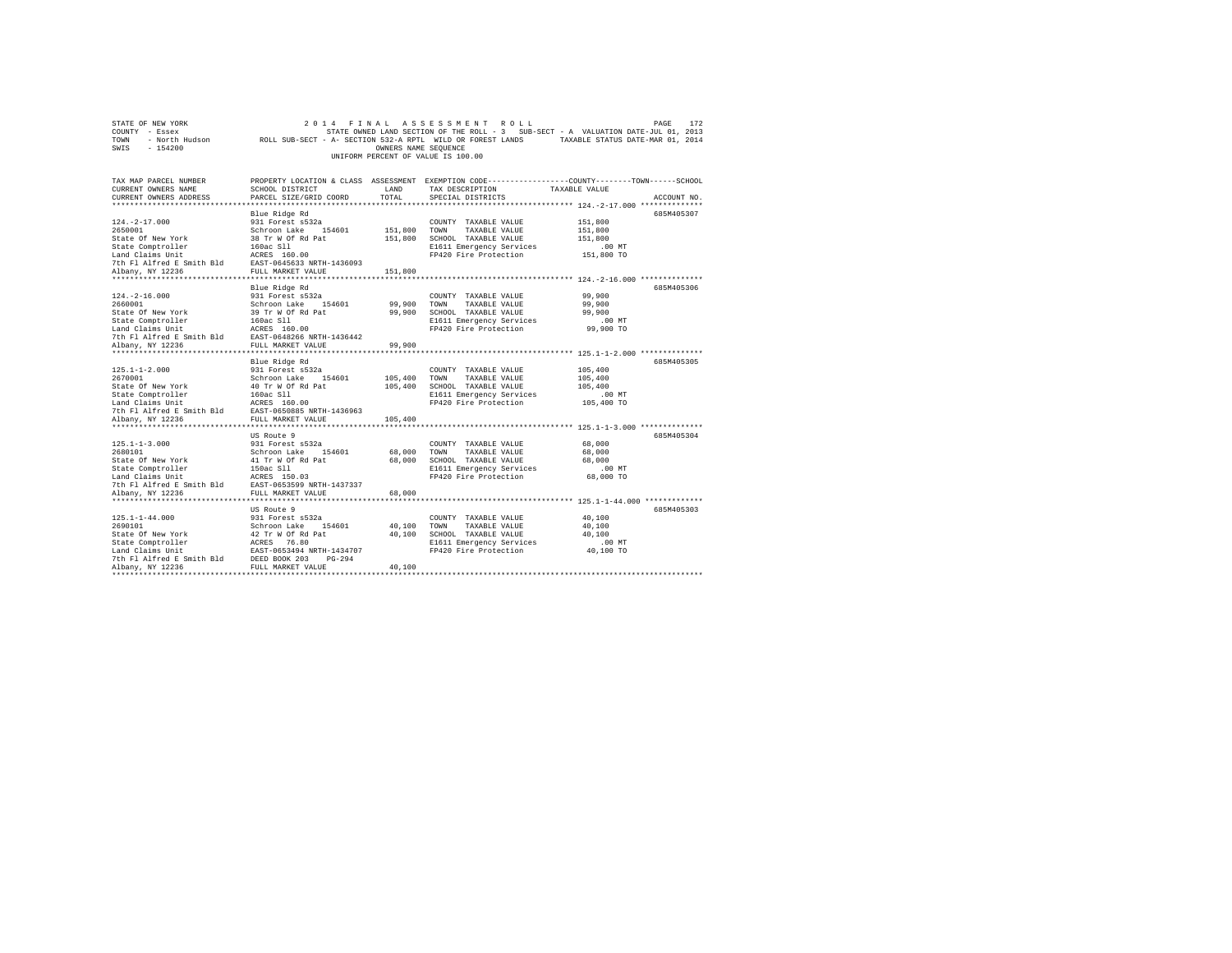| STATE OF NEW YORK<br>COUNTY - Essex<br>TOWN<br>- North Hudson<br>$-154200$<br>SWIS | ROLL SUB-SECT - A- SECTION 532-A RPTL WILD OR FOREST LANDS | OWNERS NAME SEQUENCE | 2014 FINAL ASSESSMENT ROLL<br>UNIFORM PERCENT OF VALUE IS 100.00 | PAGE<br>173<br>STATE OWNED LAND SECTION OF THE ROLL - 3 SUB-SECT - A VALUATION DATE-JUL 01, 2013<br>TAXABLE STATUS DATE-MAR 01, 2014 |
|------------------------------------------------------------------------------------|------------------------------------------------------------|----------------------|------------------------------------------------------------------|--------------------------------------------------------------------------------------------------------------------------------------|
| TAX MAP PARCEL NUMBER<br>CURRENT OWNERS NAME                                       | SCHOOL DISTRICT                                            | LAND                 | TAX DESCRIPTION                                                  | PROPERTY LOCATION & CLASS ASSESSMENT EXEMPTION CODE---------------COUNTY-------TOWN------SCHOOL<br>TAXABLE VALUE                     |
| CURRENT OWNERS ADDRESS<br>***********************                                  | PARCEL SIZE/GRID COORD                                     | TOTAL.               | SPECIAL DISTRICTS                                                | ACCOUNT NO.                                                                                                                          |
|                                                                                    | Blue Ridge Rd                                              |                      |                                                                  | *************************** 125.1-1-45.000 *************<br>685M405302                                                               |
| $125.1 - 1 - 45.000$                                                               | 931 Forest s532a                                           |                      | COUNTY TAXABLE VALUE                                             | 88,900                                                                                                                               |
| 2700001                                                                            | Schroon Lake 154601                                        | 88,900               | TOWN<br>TAXABLE VALUE                                            | 88,900                                                                                                                               |
| State Of New York                                                                  | 43 Tr W Of Rd Pat                                          | 88,900               | SCHOOL TAXABLE VALUE                                             | 88,900                                                                                                                               |
| State Comptroller                                                                  | ACRES 160.00                                               |                      | E1611 Emergency Services                                         | $.00$ MT                                                                                                                             |
| Land Claims Unit                                                                   | EAST-0651289 NRTH-1434289                                  |                      | FP420 Fire Protection                                            | 88,900 TO                                                                                                                            |
| 7th Fl Alfred E Smith Bld FULL MARKET VALUE                                        |                                                            | 88,900               |                                                                  |                                                                                                                                      |
| Albany, NY 12236                                                                   |                                                            |                      |                                                                  |                                                                                                                                      |
|                                                                                    |                                                            |                      |                                                                  |                                                                                                                                      |
|                                                                                    | Blue Ridge Rd                                              |                      |                                                                  | 685M405501                                                                                                                           |
| $124. -2 - 31.000$<br>2710001                                                      | 931 Forest s532a<br>Schroon Lake 154601                    | 121,400              | COUNTY TAXABLE VALUE<br>TOWN<br>TAXABLE VALUE                    | 121,400<br>121,400                                                                                                                   |
| State Of New York                                                                  | 44 Tr W Of Rd Pat                                          | 121,400              | SCHOOL TAXABLE VALUE                                             | 121,400                                                                                                                              |
| State Comptroller                                                                  | ACRES 160.00                                               |                      | E1611 Emergency Services                                         | .00MT                                                                                                                                |
| Land Claims Unit                                                                   | EAST-0648497 NRTH-1433644                                  |                      | FP420 Fire Protection                                            | 121,400 TO                                                                                                                           |
| 7th Fl Alfred E Smith Bld                                                          | FULL MARKET VALUE                                          | 121,400              |                                                                  |                                                                                                                                      |
| Albany, NY 12236                                                                   |                                                            |                      |                                                                  |                                                                                                                                      |
|                                                                                    |                                                            |                      |                                                                  |                                                                                                                                      |
|                                                                                    | Blue Ridge Rd                                              |                      |                                                                  | 685M405415                                                                                                                           |
| $124. -2 - 30.000$                                                                 | 931 Forest s532a                                           |                      | COUNTY TAXABLE VALUE                                             | 170,600                                                                                                                              |
| 2720001                                                                            | Schroon Lake 154601                                        | 170,600              | TOWN<br>TAXABLE VALUE                                            | 170,600                                                                                                                              |
| State Of New York<br>State Comptroller                                             | 45 Tr W Of Rd Pat<br>ACRES 160.00                          | 170,600              | SCHOOL TAXABLE VALUE<br>E1611 Emergency Services                 | 170,600<br>.00 MT                                                                                                                    |
| Land Claims Unit                                                                   | EAST-0645891 NRTH-1433308                                  |                      | FP420 Fire Protection                                            | 170,600 TO                                                                                                                           |
| 7th Fl Alfred E Smith Bld                                                          | FULL MARKET VALUE                                          | 170,600              |                                                                  |                                                                                                                                      |
| Albany, NY 12236                                                                   |                                                            |                      |                                                                  |                                                                                                                                      |
| ********************                                                               |                                                            |                      |                                                                  |                                                                                                                                      |
|                                                                                    | Blue Ridge Rd                                              |                      |                                                                  | 685M405414                                                                                                                           |
| $124. -2 - 29.000$                                                                 | 931 Forest s532a                                           |                      | COUNTY TAXABLE VALUE                                             | 290,900                                                                                                                              |
| 2730001                                                                            | Schroon Lake 154601                                        | 290,900              | TAXABLE VALUE<br>TOWN                                            | 290,900                                                                                                                              |
| State Of New York                                                                  | 46 Tr W Of Rd Pat                                          | 290,900              | SCHOOL TAXABLE VALUE                                             | 290,900                                                                                                                              |
| State Comptroller<br>Land Claims Unit                                              | ACRES 160.00<br>EAST-0643351 NRTH-1432968                  |                      | E1611 Emergency Services<br>FP420 Fire Protection                | .00 MT<br>290,900 TO                                                                                                                 |
| 7th Fl Alfred E Smith Bld FULL MARKET VALUE                                        |                                                            | 290,900              |                                                                  |                                                                                                                                      |
| Albany, NY 12236                                                                   |                                                            |                      |                                                                  |                                                                                                                                      |
|                                                                                    |                                                            |                      |                                                                  |                                                                                                                                      |
|                                                                                    | Blue Ridge Rd                                              |                      |                                                                  | 685M405413                                                                                                                           |
| $124. - 2 - 28.000$                                                                | 931 Forest s532a                                           |                      | COUNTY TAXABLE VALUE                                             | 145,500                                                                                                                              |
| 2740001                                                                            | Schroon Lake<br>154601                                     | 145,500              | TOWN<br>TAXABLE VALUE                                            | 145,500                                                                                                                              |
| State Of New York                                                                  | 47 Tr W Of Rd Pat                                          | 145,500              | SCHOOL TAXABLE VALUE                                             | 145,500                                                                                                                              |
| State Comptroller                                                                  | ACRES 160.00                                               |                      | E1611 Emergency Services                                         | .00MT                                                                                                                                |
| Land Claims Unit                                                                   | EAST-0640655 NRTH-1432598                                  |                      | FP420 Fire Protection                                            | 145,500 TO                                                                                                                           |
| 7th Fl Alfred E Smith Bld<br>Albany, NY 12236                                      | FULL MARKET VALUE                                          | 145,500              |                                                                  |                                                                                                                                      |
| ****************                                                                   |                                                            |                      |                                                                  |                                                                                                                                      |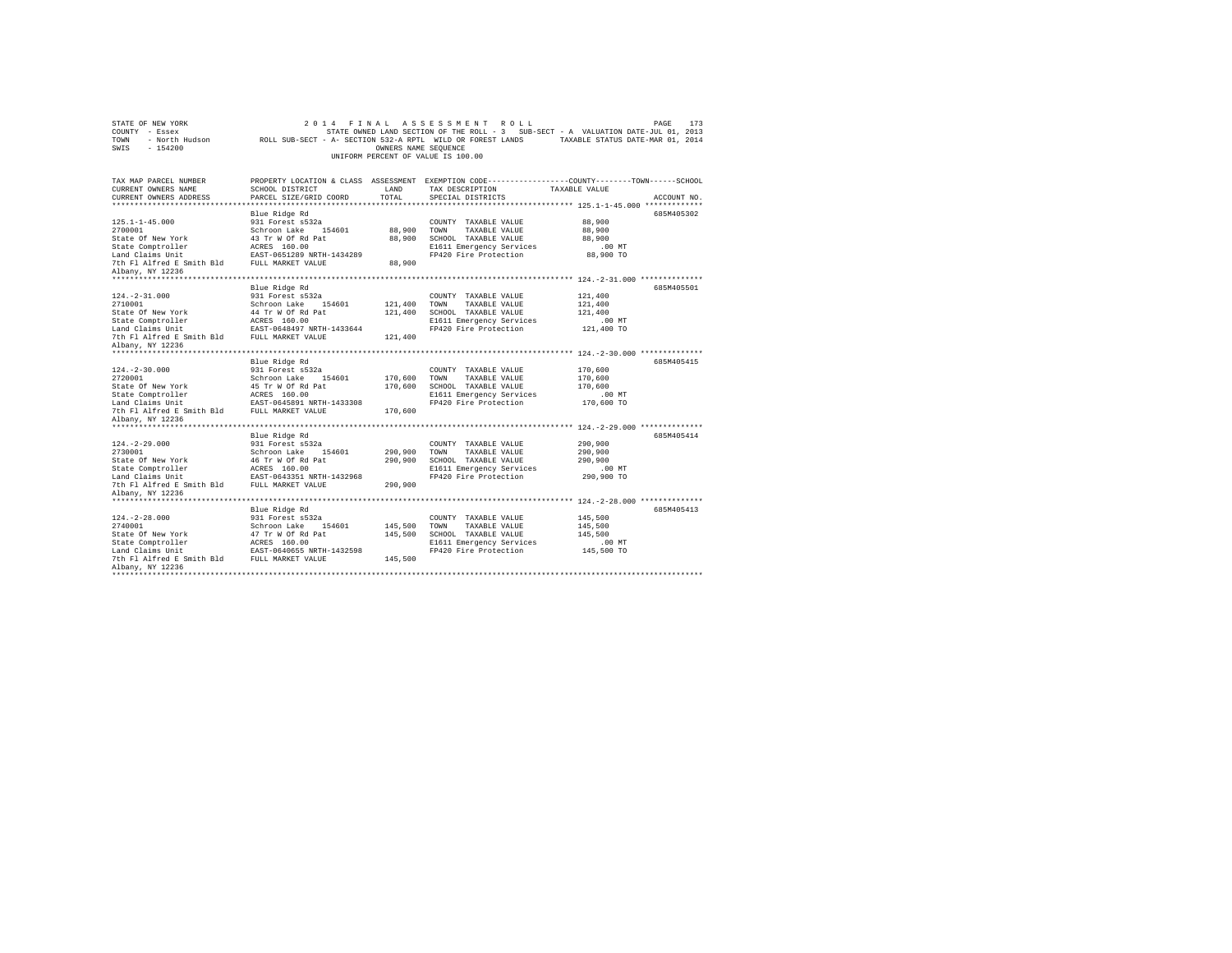|                | STATE OF NEW YORK |                                                            |                                    |                      |  | 2014 FINAL ASSESSMENT ROLL |                                                                                   | PAGE | 174 |
|----------------|-------------------|------------------------------------------------------------|------------------------------------|----------------------|--|----------------------------|-----------------------------------------------------------------------------------|------|-----|
| COUNTY - Essex |                   |                                                            |                                    |                      |  |                            | STATE OWNED LAND SECTION OF THE ROLL - 3 SUB-SECT - A VALUATION DATE-JUL 01, 2013 |      |     |
| TOWN           | - North Hudson    | ROLL SUB-SECT - A- SECTION 532-A RPTL WILD OR FOREST LANDS |                                    |                      |  |                            | TAXABLE STATUS DATE-MAR 01, 2014                                                  |      |     |
| SWIS           | - 154200          |                                                            |                                    | OWNERS NAME SEOUENCE |  |                            |                                                                                   |      |     |
|                |                   |                                                            | UNIFORM PERCENT OF VALUE IS 100.00 |                      |  |                            |                                                                                   |      |     |

| TAX MAP PARCEL NUMBER<br>CURRENT OWNERS NAME<br>CURRENT OWNERS ADDRESS                                                                                                                                                                     | PROPERTY LOCATION & CLASS ASSESSMENT EXEMPTION CODE----------------COUNTY-------TOWN------SCHOOL<br>SCHOOL DISTRICT<br>PARCEL SIZE/GRID COORD | LAND<br>TOTAL | TAX DESCRIPTION<br>SPECIAL DISTRICTS               | TAXABLE VALUE       | ACCOUNT NO. |
|--------------------------------------------------------------------------------------------------------------------------------------------------------------------------------------------------------------------------------------------|-----------------------------------------------------------------------------------------------------------------------------------------------|---------------|----------------------------------------------------|---------------------|-------------|
|                                                                                                                                                                                                                                            |                                                                                                                                               |               |                                                    |                     |             |
|                                                                                                                                                                                                                                            | Blue Ridge Rd                                                                                                                                 |               |                                                    |                     | 685M405412  |
| $124. - 2 - 27.000$                                                                                                                                                                                                                        | 931 Forest s532a                                                                                                                              |               | COUNTY TAXABLE VALUE                               | 88,600              |             |
| 2750001                                                                                                                                                                                                                                    |                                                                                                                                               |               |                                                    | 88,600              |             |
| State Of New York                                                                                                                                                                                                                          | Schroon Lake 154601 88,600 TOWN TAXABLE VALUE<br>48 Tr W Of Rd Pat 88,600 SCHOOL TAXABLE VALUE                                                |               |                                                    | 88,600              |             |
|                                                                                                                                                                                                                                            |                                                                                                                                               |               | E1611 Emergency Services                           | .00 MT              |             |
|                                                                                                                                                                                                                                            |                                                                                                                                               |               | FP420 Fire Protection                              | 88,600 TO           |             |
|                                                                                                                                                                                                                                            |                                                                                                                                               |               |                                                    |                     |             |
| Albany, NY 12236                                                                                                                                                                                                                           | FULL MARKET VALUE                                                                                                                             | 88,600        |                                                    |                     |             |
|                                                                                                                                                                                                                                            |                                                                                                                                               |               |                                                    |                     |             |
|                                                                                                                                                                                                                                            | Blue Ridge Rd                                                                                                                                 |               |                                                    |                     | 685M405411  |
| $124. - 2 - 26.000$                                                                                                                                                                                                                        | 931 Forest s532a                                                                                                                              |               | COUNTY TAXABLE VALUE                               | 77,800              |             |
| 2760001<br>State Of New York 31 1999 Tr W Of Rd Pat                                                                                                                                                                                        |                                                                                                                                               |               | 77,800 TOWN TAXABLE VALUE                          | 77,800              |             |
|                                                                                                                                                                                                                                            |                                                                                                                                               |               | 77,800 SCHOOL TAXABLE VALUE                        | 77,800              |             |
|                                                                                                                                                                                                                                            |                                                                                                                                               |               | E1611 Emergency Services                           | $.00$ MT            |             |
|                                                                                                                                                                                                                                            |                                                                                                                                               |               | FP420 Fire Protection                              | 77,800 TO           |             |
|                                                                                                                                                                                                                                            |                                                                                                                                               |               |                                                    |                     |             |
|                                                                                                                                                                                                                                            |                                                                                                                                               | 77,800        |                                                    |                     |             |
|                                                                                                                                                                                                                                            |                                                                                                                                               |               |                                                    |                     | 685M405410  |
| $124. - 2 - 25.000$                                                                                                                                                                                                                        | Blue Ridge Rd                                                                                                                                 |               | COUNTY TAXABLE VALUE                               | 105,900             |             |
| 2770001                                                                                                                                                                                                                                    | 931 Forest s532a<br>Schroon Lake 154601                                                                                                       |               | COUNTY TAXABLE VALUE<br>105,900 TOWN TAXABLE VALUE | 105,900             |             |
|                                                                                                                                                                                                                                            |                                                                                                                                               |               | 105,900 SCHOOL TAXABLE VALUE                       | 105,900             |             |
|                                                                                                                                                                                                                                            |                                                                                                                                               |               | E1611 Emergency Services                           | .00 MT              |             |
|                                                                                                                                                                                                                                            |                                                                                                                                               |               | FP420 Fire Protection                              | 105,900 TO          |             |
|                                                                                                                                                                                                                                            |                                                                                                                                               |               |                                                    |                     |             |
| 2/0001 - 20101 - 2010 - 2010 - 2010<br>State Comptroller - ACRES 160.00<br>State Comptroller - ACRES 160.00<br>Land Claims Unit<br>The Alfred E Smith Bld - DEED BOOK 372 - PG-203<br>2010 - 2010 - 2010<br>Albany, NY 12236 - 2010 - 2010 |                                                                                                                                               | 105,900       |                                                    |                     |             |
|                                                                                                                                                                                                                                            |                                                                                                                                               |               |                                                    |                     |             |
|                                                                                                                                                                                                                                            | Blue Ridge Rd                                                                                                                                 |               |                                                    |                     | 685M405409  |
|                                                                                                                                                                                                                                            |                                                                                                                                               |               | COUNTY TAXABLE VALUE                               | 218,100             |             |
|                                                                                                                                                                                                                                            |                                                                                                                                               |               | TAXABLE VALUE                                      | 218,100             |             |
|                                                                                                                                                                                                                                            |                                                                                                                                               |               | SCHOOL TAXABLE VALUE                               | 218,100             |             |
|                                                                                                                                                                                                                                            |                                                                                                                                               |               | E1611 Emergency Services                           | $.00$ MT            |             |
|                                                                                                                                                                                                                                            |                                                                                                                                               |               | FP420 Fire Protection                              | 218,100 TO          |             |
|                                                                                                                                                                                                                                            |                                                                                                                                               |               |                                                    |                     |             |
| Albany, NY 12236                                                                                                                                                                                                                           | FULL MARKET VALUE                                                                                                                             | 218,100       |                                                    |                     |             |
| ***********                                                                                                                                                                                                                                |                                                                                                                                               |               |                                                    |                     |             |
|                                                                                                                                                                                                                                            | Blue Ridge Rd                                                                                                                                 |               |                                                    |                     | 685M405408  |
| $124. - 2 - 23.000$                                                                                                                                                                                                                        | 931 Forest s532a<br>Schroon Lake 154601<br>52 Tr W Of Rd Pat                                                                                  | 100,700       | COUNTY TAXABLE VALUE                               | 100,700             |             |
| 2790001<br>State Of New York                                                                                                                                                                                                               |                                                                                                                                               |               | TOWN<br>TAXABLE VALUE                              | 100,700             |             |
| State Comptroller                                                                                                                                                                                                                          |                                                                                                                                               | 100,700       | SCHOOL TAXABLE VALUE<br>E1611 Emergency Services   | 100,700<br>$.00$ MT |             |
| Land Claims Unit                                                                                                                                                                                                                           | 119.3ac S11<br>ACRES 119.30                                                                                                                   |               | FP420 Fire Protection                              | 100,700 TO          |             |
| 7th F1 Alfred E Smith Bld EAST-0627518 NRTH-1430741                                                                                                                                                                                        |                                                                                                                                               |               |                                                    |                     |             |
| Albany, NY 12236                                                                                                                                                                                                                           | FULL MARKET VALUE                                                                                                                             | 100,700       |                                                    |                     |             |
|                                                                                                                                                                                                                                            |                                                                                                                                               |               |                                                    |                     |             |
|                                                                                                                                                                                                                                            |                                                                                                                                               |               |                                                    |                     |             |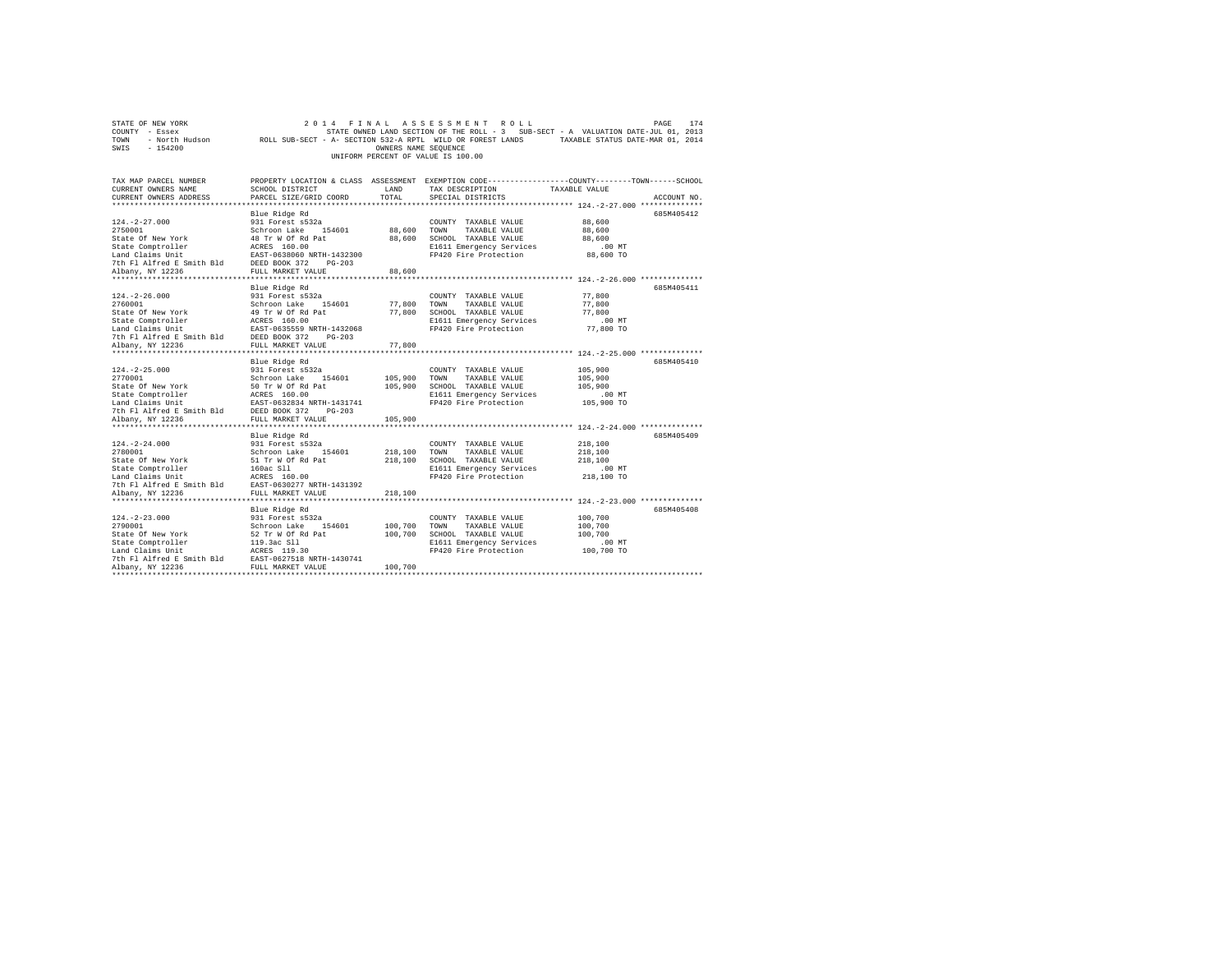| STATE OF NEW YORK                                                                                                                                                                                                                             |                                                              |                      | 2014 FINAL ASSESSMENT ROLL                                                                     |               | 175<br>PAGE |
|-----------------------------------------------------------------------------------------------------------------------------------------------------------------------------------------------------------------------------------------------|--------------------------------------------------------------|----------------------|------------------------------------------------------------------------------------------------|---------------|-------------|
| COUNTY - Essex                                                                                                                                                                                                                                |                                                              |                      | STATE OWNED LAND SECTION OF THE ROLL - 3 SUB-SECT - A VALUATION DATE-JUL 01, 2013              |               |             |
| TOWN - North Hudson ROLL SUB-SECT - A- SECTION 532-A RPTL WILD OR FOREST LANDS TAXABLE STATUS DATE-MAR 01, 2014                                                                                                                               |                                                              |                      |                                                                                                |               |             |
| $-154200$<br>SWIS                                                                                                                                                                                                                             |                                                              | OWNERS NAME SEQUENCE |                                                                                                |               |             |
|                                                                                                                                                                                                                                               |                                                              |                      | UNIFORM PERCENT OF VALUE IS 100.00                                                             |               |             |
|                                                                                                                                                                                                                                               |                                                              |                      |                                                                                                |               |             |
|                                                                                                                                                                                                                                               |                                                              |                      |                                                                                                |               |             |
| TAX MAP PARCEL NUMBER                                                                                                                                                                                                                         |                                                              |                      | PROPERTY LOCATION & CLASS ASSESSMENT EXEMPTION CODE---------------COUNTY-------TOWN-----SCHOOL |               |             |
| CURRENT OWNERS NAME                                                                                                                                                                                                                           | SCHOOL DISTRICT                                              | LAND                 | TAX DESCRIPTION                                                                                | TAXABLE VALUE |             |
| CURRENT OWNERS ADDRESS                                                                                                                                                                                                                        | PARCEL SIZE/GRID COORD                                       | TOTAL                | SPECIAL DISTRICTS                                                                              |               | ACCOUNT NO. |
|                                                                                                                                                                                                                                               |                                                              |                      |                                                                                                |               |             |
|                                                                                                                                                                                                                                               |                                                              |                      |                                                                                                |               |             |
|                                                                                                                                                                                                                                               | Blue Ridge Rd                                                |                      |                                                                                                |               | 685M405407  |
| $124. -2 - 3.000$                                                                                                                                                                                                                             | 931 Forest s532a                                             |                      | COUNTY TAXABLE VALUE                                                                           | 332,300       |             |
| 2800001                                                                                                                                                                                                                                       | Schroon Lake 154601                                          | 332,300 TOWN         | TAXABLE VALUE                                                                                  | 332,300       |             |
|                                                                                                                                                                                                                                               |                                                              |                      | 332,300 SCHOOL TAXABLE VALUE                                                                   | 332,300       |             |
| State Of New York 53 Tr W Of Rd Pat<br>State Comptroller 5228.3ac S11<br>Land Claims Unit 1228.3ac S12<br>The F1 Alfred E Smith B1d RGRES 228.30<br>The P1 Alfred E Smith B1d RST-0624416 NRTH-1427876<br>Albany, NY 122236 FULL MARKET VALUE |                                                              |                      | E1611 Emergency Services                                                                       | $.00$ MT      |             |
|                                                                                                                                                                                                                                               |                                                              |                      | FP420 Fire Protection                                                                          | 332,300 TO    |             |
|                                                                                                                                                                                                                                               |                                                              |                      |                                                                                                |               |             |
|                                                                                                                                                                                                                                               |                                                              | 332,300              |                                                                                                |               |             |
|                                                                                                                                                                                                                                               |                                                              |                      |                                                                                                |               |             |
|                                                                                                                                                                                                                                               | Blue Ridge Rd                                                |                      |                                                                                                |               | 685M405406  |
| $124. - 2 - 5.000$                                                                                                                                                                                                                            | 931 Forest s532a                                             |                      | COUNTY TAXABLE VALUE                                                                           | 150,300       |             |
| 2810001                                                                                                                                                                                                                                       | Schroon Lake 154601                                          | 150,300              | TOWN TAXABLE VALUE                                                                             | 150,300       |             |
|                                                                                                                                                                                                                                               |                                                              |                      |                                                                                                |               |             |
| State Of New York                                                                                                                                                                                                                             | 54 Tr W Of Rd Pat                                            | 150,300              | SCHOOL TAXABLE VALUE                                                                           | 150,300       |             |
|                                                                                                                                                                                                                                               |                                                              |                      | E1611 Emergency Services                                                                       | $.00$ MT      |             |
| State Comptroller 160ac S11<br>Land Claims Unit 160ac S160.00<br>7th F1 Alfred E Smith Bld EAST-0627998 NRTH-1428457<br>7th F1 Alfred E Smith Bld<br>FULL MARKET VALUE                                                                        |                                                              |                      | FP420 Fire Protection                                                                          | 150,300 TO    |             |
|                                                                                                                                                                                                                                               |                                                              |                      |                                                                                                |               |             |
| Albany, NY 12236                                                                                                                                                                                                                              | FULL MARKET VALUE                                            | 150,300              |                                                                                                |               |             |
|                                                                                                                                                                                                                                               |                                                              |                      |                                                                                                |               |             |
|                                                                                                                                                                                                                                               | Blue Ridge Rd                                                |                      |                                                                                                |               | 685M405405  |
|                                                                                                                                                                                                                                               | $931$ Forest $s532a$                                         |                      | COUNTY TAXABLE VALUE                                                                           | 143,000       |             |
| 124.-2-6.000<br>2820001                                                                                                                                                                                                                       | Schroon Lake 154601                                          | 143,000              | TOWN<br>TAXABLE VALUE                                                                          | 143,000       |             |
|                                                                                                                                                                                                                                               |                                                              |                      | 143,000 SCHOOL TAXABLE VALUE                                                                   | 143,000       |             |
|                                                                                                                                                                                                                                               |                                                              |                      | E1611 Emergency Services                                                                       | $.00$ MT      |             |
|                                                                                                                                                                                                                                               |                                                              |                      | FP420 Fire Protection                                                                          | 143,000 TO    |             |
| State Of New York 55 Tr W Of Rd Pat<br>State Comptroller 160ac S11<br>160ac S11<br>160ac S11<br>160ac S11<br>160ac S160.00<br>201 Fl Alfred E Smith Bld BAST-0630538 NRTH-1428843                                                             |                                                              |                      |                                                                                                |               |             |
|                                                                                                                                                                                                                                               |                                                              |                      |                                                                                                |               |             |
| Albany, NY 12236                                                                                                                                                                                                                              | $PG-424$<br>DEED BOOK 148                                    |                      |                                                                                                |               |             |
|                                                                                                                                                                                                                                               | FULL MARKET VALUE                                            | 143,000              |                                                                                                |               |             |
|                                                                                                                                                                                                                                               |                                                              |                      |                                                                                                |               |             |
|                                                                                                                                                                                                                                               | Blue Ridge Rd                                                |                      |                                                                                                |               | 685M405404  |
| $124. -2 - 7.000$                                                                                                                                                                                                                             |                                                              |                      | COUNTY TAXABLE VALUE                                                                           | 102,200       |             |
| 2830001                                                                                                                                                                                                                                       |                                                              | 102,200              | TOWN TAXABLE VALUE                                                                             | 102,200       |             |
| State Of New York                                                                                                                                                                                                                             | 931 Forest s532a<br>Schroon Lake 154601<br>56 Tr W Of Rd Pat | 102,200              | SCHOOL TAXABLE VALUE                                                                           | 102,200       |             |
| State Comptroller<br>Land Claims Unit<br>Land Claims Unit<br>160ac S11<br>2010<br>2025<br>20236 DEED BOOK 372 PG-203<br>20236 DEED BOOK 372 PG-203                                                                                            |                                                              |                      | E1611 Emergency Services                                                                       | $.00$ MT      |             |
|                                                                                                                                                                                                                                               |                                                              |                      | FP420 Fire Protection                                                                          | 102,200 TO    |             |
|                                                                                                                                                                                                                                               |                                                              |                      |                                                                                                |               |             |
| Albany, NY 12236                                                                                                                                                                                                                              | DEED BOOK 372 PG-203                                         |                      |                                                                                                |               |             |
|                                                                                                                                                                                                                                               | FULL MARKET VALUE                                            | 102,200              |                                                                                                |               |             |
|                                                                                                                                                                                                                                               |                                                              |                      |                                                                                                |               |             |
|                                                                                                                                                                                                                                               |                                                              |                      |                                                                                                |               |             |
|                                                                                                                                                                                                                                               | Blue Ridge Rd                                                |                      |                                                                                                |               | 685M405403  |
| $124. - 2 - 8.000$                                                                                                                                                                                                                            | 931 Forest s532a                                             |                      | COUNTY TAXABLE VALUE                                                                           | 90,100        |             |
| 2840001                                                                                                                                                                                                                                       | Schroon Lake 154601                                          | 90,100               | TOWN<br>TAXABLE VALUE                                                                          | 90,100        |             |
| State Of New York                                                                                                                                                                                                                             | 57 Tr W Of Rd Pat                                            |                      | 90,100 SCHOOL TAXABLE VALUE                                                                    | 90,100        |             |
| State Comptroller<br>Land Claims Unit<br>Land Claims Unit<br>7th Fl Alfred E Smith Bld<br>EAST-0635843 NRTH-1429436<br>State Comptroller<br>--- 3 claims Unit                                                                                 |                                                              |                      | E1611 Emergency Services                                                                       | .00MT         |             |
|                                                                                                                                                                                                                                               |                                                              |                      | FP420 Fire Protection                                                                          | 90,100 TO     |             |
|                                                                                                                                                                                                                                               |                                                              |                      |                                                                                                |               |             |
| Albany, NY 12236                                                                                                                                                                                                                              | DEED BOOK 372 PG-203                                         |                      |                                                                                                |               |             |
|                                                                                                                                                                                                                                               | FULL MARKET VALUE                                            | 90,100               |                                                                                                |               |             |
|                                                                                                                                                                                                                                               |                                                              |                      |                                                                                                |               |             |
|                                                                                                                                                                                                                                               |                                                              |                      |                                                                                                |               |             |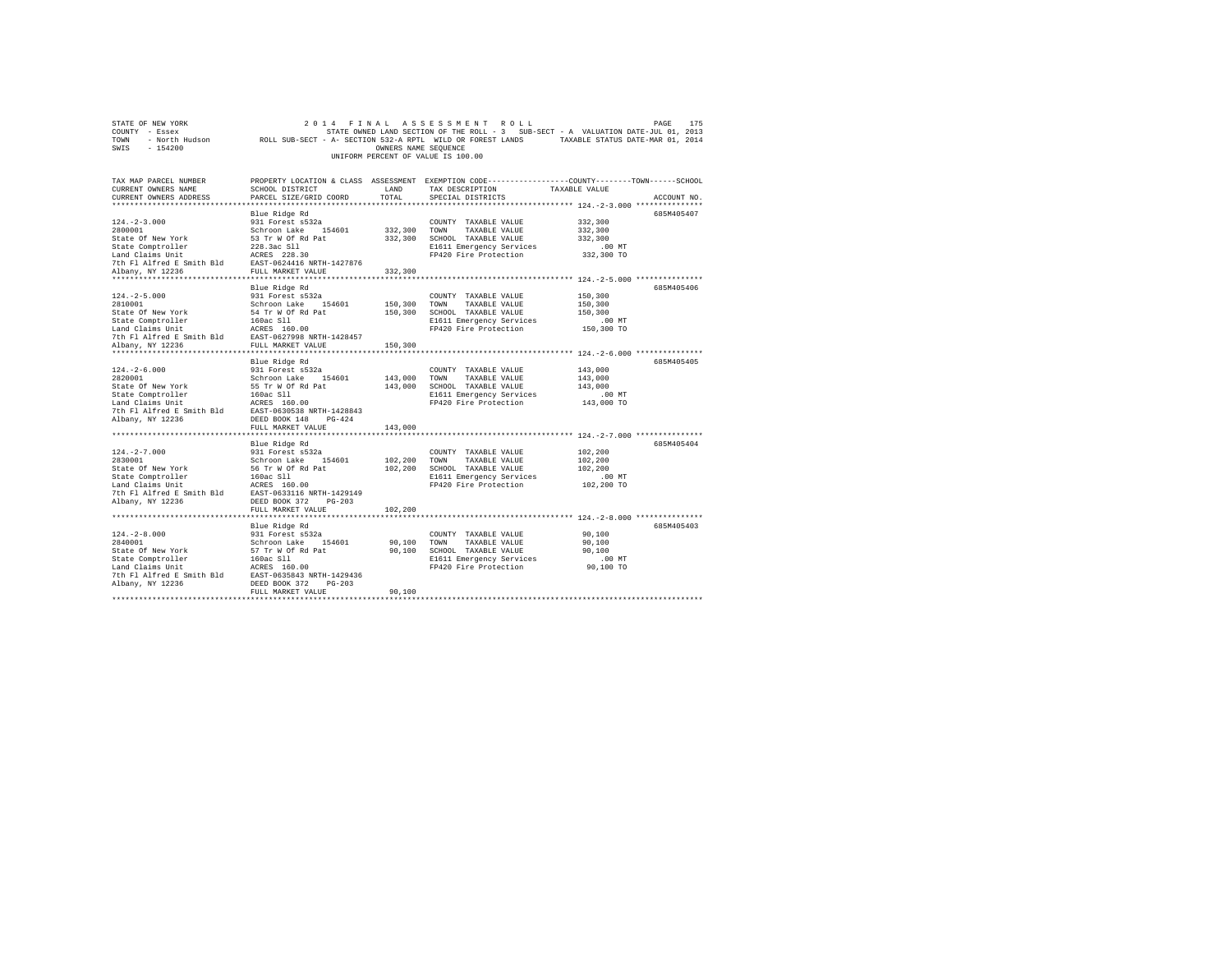| STATE OF NEW YORK<br>COUNTY - Essex<br>TOWN<br>SWIS<br>$-154200$                                                                                                                                                |                                                                                                                    | OWNERS NAME SEOUENCE          | 2014 FINAL ASSESSMENT ROLL<br>UNIFORM PERCENT OF VALUE IS 100.00                                                                      | PAGE<br>176<br>STATE OWNED LAND SECTION OF THE ROLL - 3 SUB-SECT - A VALUATION DATE-JUL 01, 2013<br>- North Hudson MOLL SUB-SECT - A- SECTION 532-A RPTL WILD OR FOREST LANDS TAXABLE STATUS DATE-MAR 01, 2014 |
|-----------------------------------------------------------------------------------------------------------------------------------------------------------------------------------------------------------------|--------------------------------------------------------------------------------------------------------------------|-------------------------------|---------------------------------------------------------------------------------------------------------------------------------------|----------------------------------------------------------------------------------------------------------------------------------------------------------------------------------------------------------------|
| TAX MAP PARCEL NUMBER<br>CURRENT OWNERS NAME<br>CURRENT OWNERS ADDRESS<br>***********************                                                                                                               | SCHOOL DISTRICT<br>PARCEL SIZE/GRID COORD                                                                          | LAND<br>TOTAL                 | TAX DESCRIPTION<br>SPECIAL DISTRICTS                                                                                                  | PROPERTY LOCATION & CLASS ASSESSMENT EXEMPTION CODE---------------COUNTY-------TOWN------SCHOOL<br>TAXABLE VALUE<br>ACCOUNT NO.<br>******************* 124.-2-9.000 ****************                           |
| $124. -2 - 9.000$<br>2850001<br>State Of New York<br>State Comptroller<br>Land Claims Unit<br>$\frac{1}{10}$ Tell alfred E Smith Bld<br>$\frac{1}{10}$ EAST-0638495 NRTH-1429763<br>Albany, NY 12236            | Blue Ridge Rd<br>931 Forest s532a<br>Schroon Lake 154601<br>58 Tr W Of Rd Pat<br>160ac S11<br>DEED BOOK 372 PG-203 |                               | COUNTY TAXABLE VALUE<br>92,700 TOWN TAXABLE VALUE<br>92,700 SCHOOL TAXABLE VALUE<br>E1611 Emergency Services<br>FP420 Fire Protection | 685M405402<br>92,700<br>92,700<br>92,700<br>$.00$ MT<br>92,700 TO                                                                                                                                              |
|                                                                                                                                                                                                                 | FULL MARKET VALUE                                                                                                  | 92,700                        |                                                                                                                                       |                                                                                                                                                                                                                |
| $124. - 2 - 10.000$<br>2860001<br>State Of New York                                                                                                                                                             | Blue Ridge Rd<br>931 Forest s532a<br>Schroon Lake 154601<br>59 Tr W Of Rd Pat                                      | 195,300                       | COUNTY TAXABLE VALUE<br>TAXABLE VALUE<br>TOWN<br>195,300 SCHOOL TAXABLE VALUE<br>E1611 Emergency Services<br>FP420 Fire Protection    | 685M405506<br>195,300<br>195,300<br>195,300<br>$.00$ MT<br>195,300 TO                                                                                                                                          |
| Albany, NY 12236                                                                                                                                                                                                | FULL MARKET VALUE                                                                                                  | 195,300                       |                                                                                                                                       |                                                                                                                                                                                                                |
| $124. - 2 - 11.000$<br>2870001<br>State Of New York<br>State Comptroller<br>Land Claims Unit<br>Land Claims Unit<br>7th Fl Alfred E Smith Bld<br>EAST-0643570 NRTH-1430380<br>Albany, NY 12236                  | Blue Ridge Rd<br>931 Forest s532a<br>Schroon Lake 154601<br>60 Tr W Of Rd Pat<br>DEED BOOK 137 PG-390              | 262,300                       | COUNTY TAXABLE VALUE<br>TOWN<br>TAXABLE VALUE<br>262,300 SCHOOL TAXABLE VALUE<br>E1611 Emergency Services<br>FP420 Fire Protection    | 685M405505<br>262,300<br>262,300<br>262,300<br>$.00$ MT<br>262,300 TO                                                                                                                                          |
|                                                                                                                                                                                                                 | FULL MARKET VALUE                                                                                                  | 262,300                       |                                                                                                                                       |                                                                                                                                                                                                                |
| $124. - 2 - 33.000$<br>2880001<br>State Of New York<br>Albany, NY 12236                                                                                                                                         | Blue Ridge Rd<br>931 Forest s532a<br>Schroon Lake 154601<br>61 Tr W Of Rd Pat                                      | 140,000<br>140,000<br>140,000 | COUNTY TAXABLE VALUE<br>TOWN<br>TAXABLE VALUE<br>SCHOOL TAXABLE VALUE<br>E1611 Emergency Services<br>FP420 Fire Protection            | 685M405504<br>140,000<br>140,000<br>140,000<br>$.00$ MT<br>140,000 TO                                                                                                                                          |
|                                                                                                                                                                                                                 |                                                                                                                    |                               |                                                                                                                                       |                                                                                                                                                                                                                |
| $124. - 2 - 32.000$<br>2890001<br>State Of New York<br>State Comptroller<br>Land Claims Unit<br>Land Claims Unit<br>The F1 Alfred E Smith Bld<br>FULL MARKET VALUE<br>Albany, NY 12236<br>********************* | Blue Ridge Rd<br>931 Forest s532a<br>Schroon Lake 154601<br>62 Tr W Of Rd Pat                                      | 121,900 TOWN<br>121,900       | COUNTY TAXABLE VALUE<br>TAXABLE VALUE<br>121,900 SCHOOL TAXABLE VALUE<br>E1611 Emergency Services<br>FP420 Fire Protection            | 685M405503<br>121,900<br>121,900<br>121.900<br>$.00$ MT<br>121,900 TO                                                                                                                                          |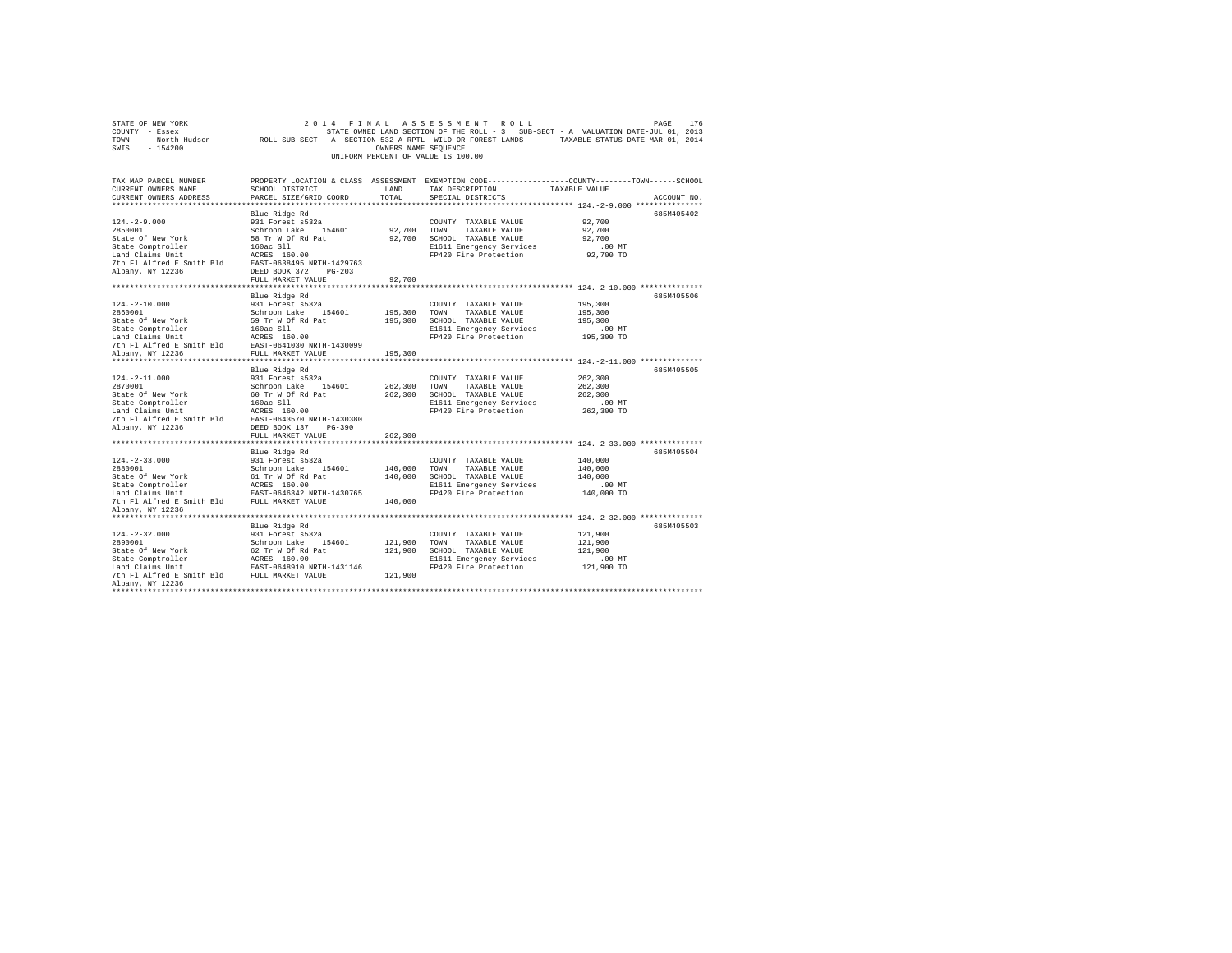| STATE OF NEW YORK<br>COUNTY - Essex<br>TOWN<br>$-154200$<br>SWIS                                                                              | - Essex (1, 2013) - STATE OWNED LAND SECTION OF THE ROLL - 3 SUB-SECT - A VALUATION DATE-JUL 01, 2013<br>- North Hudson       ROLL SUB-SECT - A- SECTION 532-A RPTL WILD OR FOREST LANDS   TAXABLE STATUS DATE-MAR 01, | OWNERS NAME SEQUENCE | 2014 FINAL ASSESSMENT ROLL<br>STATE OWNED LAND SECTION OF THE ROLL - 3 SUB-SECT - A VALUATION DATE-JUL 01, 2013<br>UNIFORM PERCENT OF VALUE IS 100.00 | 177<br>PAGE |
|-----------------------------------------------------------------------------------------------------------------------------------------------|------------------------------------------------------------------------------------------------------------------------------------------------------------------------------------------------------------------------|----------------------|-------------------------------------------------------------------------------------------------------------------------------------------------------|-------------|
| TAX MAP PARCEL NUMBER THE PROPERTY LOCATION & CLASS ASSESSMENT EXEMPTION CODE--------------COUNTY-------TOWN------SCHOOL                      |                                                                                                                                                                                                                        |                      |                                                                                                                                                       |             |
| CURRENT OWNERS NAME                                                                                                                           | SCHOOL DISTRICT                                                                                                                                                                                                        |                      | LAND TAX DESCRIPTION TAXABLE VALUE                                                                                                                    |             |
| CURRENT OWNERS ADDRESS PARCEL SIZE/GRID COORD TOTAL SPECIAL DISTRICTS                                                                         |                                                                                                                                                                                                                        |                      |                                                                                                                                                       | ACCOUNT NO. |
|                                                                                                                                               |                                                                                                                                                                                                                        |                      |                                                                                                                                                       |             |
|                                                                                                                                               | US Route 9                                                                                                                                                                                                             |                      |                                                                                                                                                       | 685M405502  |
|                                                                                                                                               |                                                                                                                                                                                                                        |                      | COUNTY TAXABLE VALUE 97,400                                                                                                                           |             |
| $\begin{array}{cccc} 125.3\text{--}1\text{--}1.000 & 931 \text{ Forest s}532a \\ 2900111 & \text{Schroon Lake} & 154601 & 97,400 \end{array}$ |                                                                                                                                                                                                                        |                      | TAXABLE VALUE 97,400<br>TOWN                                                                                                                          |             |
| State Of New York 63 Tr W Of Rd Pat 97,400                                                                                                    |                                                                                                                                                                                                                        |                      | SCHOOL TAXABLE VALUE 97,400                                                                                                                           |             |
| State Comptroller Mly Of Trans Line<br>Land Claims Unit 128.7ac Sll                                                                           |                                                                                                                                                                                                                        |                      | E1611 Emergency Services .00 MT                                                                                                                       |             |
| 128.7ac S11                                                                                                                                   |                                                                                                                                                                                                                        |                      | FP420 Fire Protection 97,400 TO                                                                                                                       |             |
| 7th Fl Alfred E Smith Bld ACRES 128.70                                                                                                        |                                                                                                                                                                                                                        |                      |                                                                                                                                                       |             |
| Albany, NY 12236                                                                                                                              | EAST-0651462 NRTH-1431560                                                                                                                                                                                              |                      |                                                                                                                                                       |             |
|                                                                                                                                               | DEED BOOK 203 PG-294                                                                                                                                                                                                   |                      |                                                                                                                                                       |             |
|                                                                                                                                               | FULL MARKET VALUE 97,400                                                                                                                                                                                               |                      |                                                                                                                                                       |             |
|                                                                                                                                               |                                                                                                                                                                                                                        |                      |                                                                                                                                                       |             |
|                                                                                                                                               | US Route 9                                                                                                                                                                                                             |                      |                                                                                                                                                       | 685M479011  |
| 125.3-1-3.000 931 Forest s532a                                                                                                                |                                                                                                                                                                                                                        |                      | COUNTY TAXABLE VALUE 11,600                                                                                                                           |             |
| 2900121                                                                                                                                       | Schroon Lake 154601 11,600                                                                                                                                                                                             |                      | TAXABLE VALUE 11,600<br>TOWN                                                                                                                          |             |
| State Of New York 63 Tract West Of Road Pat 11,600 SCHOOL TAXABLE VALUE 11,600                                                                |                                                                                                                                                                                                                        |                      |                                                                                                                                                       |             |
| State Comptroller Ely Of Trans Line                                                                                                           |                                                                                                                                                                                                                        |                      | E1611 Emergency Services .00 MT                                                                                                                       |             |
| Land Claims Unit                                                                                                                              | ACRES 17.15                                                                                                                                                                                                            |                      | FP420 Fire Protection 11,600 TO                                                                                                                       |             |
| 7th Fl Alfred E Smith Bld EAST-0653083 NRTH-1431165                                                                                           |                                                                                                                                                                                                                        |                      |                                                                                                                                                       |             |
| Albany, NY 12236                                                                                                                              | DEED BOOK 203<br>$PG-294$                                                                                                                                                                                              |                      |                                                                                                                                                       |             |
|                                                                                                                                               | FULL MARKET VALUE                                                                                                                                                                                                      | 11,600               |                                                                                                                                                       |             |
|                                                                                                                                               |                                                                                                                                                                                                                        |                      |                                                                                                                                                       |             |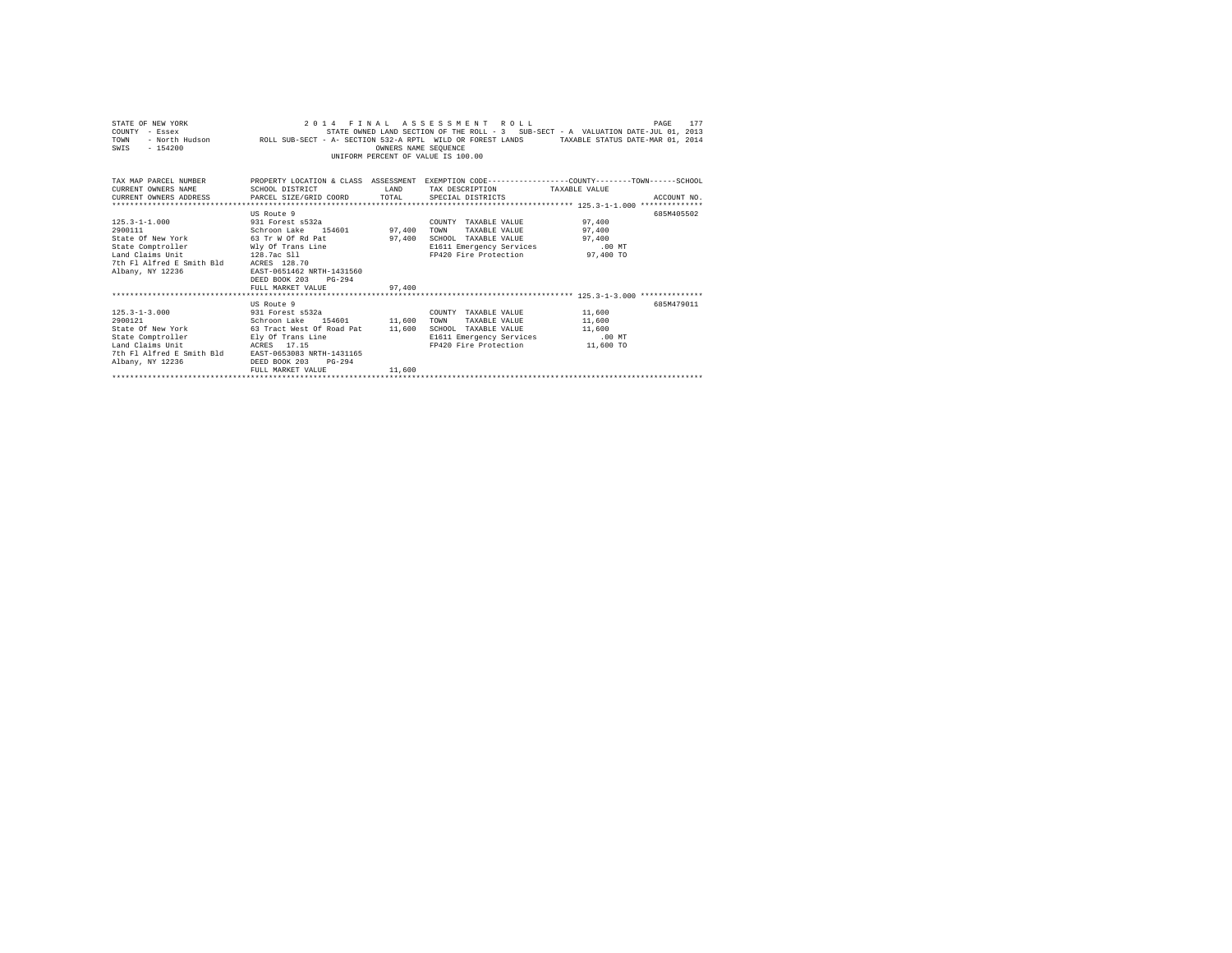|        | STATE OF NEW YORK | 2014 FINAL ASSESSMENT ROLL                                                                     | 178<br>PAGE            |
|--------|-------------------|------------------------------------------------------------------------------------------------|------------------------|
| COUNTY | - Essex           | STATE OWNED LAND SECTION OF THE ROLL - 3 SUB-SECT - A VALUATION DATE-JUL 01, 2013              |                        |
| TOWN   | - North Hudson    | ROLL SUB-SECT - A- SECTION 532-A RPTL WILD OR FOREST LANDS<br>TAXABLE STATUS DATE-MAR 01, 2014 |                        |
| SWIS   | $-154200$         |                                                                                                | RPS150/V04/L015        |
|        |                   |                                                                                                | CURRENT DATE 6/25/2014 |
|        |                   | UNIFORM PERCENT OF VALUE IS 100.00                                                             |                        |
|        |                   | ROLL SUB SECTION-A-TOTALS                                                                      |                        |

# \*\*\* S P E C I A L D I S T R I C T S U M M A R Y \*\*\*

| CODE | DISTRICT NAME        | TOTAL<br>PARCELS | EXTENSION<br>TYPE | EXTENSION<br>VALUE | AD VALOREM<br>VALUE | <b>EXEMPT</b><br>AMOUNT | TAXARLE<br>VALUE |
|------|----------------------|------------------|-------------------|--------------------|---------------------|-------------------------|------------------|
|      | E1611 Emergency Serv |                  | 230 MOVTAX        |                    |                     |                         |                  |
|      | E1612 Emergency Serv |                  | 47 MOVTAX         |                    |                     |                         |                  |
|      | FP420 Fire Protectio |                  | 277 TOTAL         |                    | 44924.100           |                         | 44924.100        |

## \*\*\* S C H O O L D I S T R I C T S U M M A R Y \*\*\*

| CODE   | DISTRICT NAME | TOTAL<br>PARCELS | ASSESSED<br>LAND | ASSESSED<br>TOTAL | EXEMPT<br>AMOUNT | TOTAL<br>TAXABLE | STAR<br>AMOUNT | STAR<br>TAXABLE |
|--------|---------------|------------------|------------------|-------------------|------------------|------------------|----------------|-----------------|
| 154601 | Schroon Lake  | 277              | 44924.100        | 44924,100         |                  | 44924.100        |                | 44924.100       |
|        | SUB-TOTAL     | 277              | 44924.100        | 44924,100         |                  | 44924.100        |                | 44924.100       |
|        | TOTAL         | 277              | 44924.100        | 44924,100         |                  | 44924.100        |                | 44924.100       |

## \*\*\* S Y S T E M C O D E S S U M M A R Y \*\*\*

NO SYSTEM EXEMPTIONS AT THIS LEVEL

# \*\*\* E X E M P T I O N S U M M A R Y \*\*\*

NO EXEMPTIONS AT THIS LEVEL

# \*\*\* G R A N D T O T A L S \*\*\*

| ROLL | DESCRIPTION            | TOTAL   | ASSESSED  | ASSESSED  | TAXABLE   | TAXABLE   | TAXABLE   | STAR      |
|------|------------------------|---------|-----------|-----------|-----------|-----------|-----------|-----------|
| SEC  |                        | PARCELS | LAND      | TOTAL     | COUNTY    | TOWN      | SCHOOL    | TAXABLE   |
|      | OWNED<br>LAND<br>STATE | 277     | 44924.100 | 44924.100 | 44924.100 | 44924.100 | 44924.100 | 44924,100 |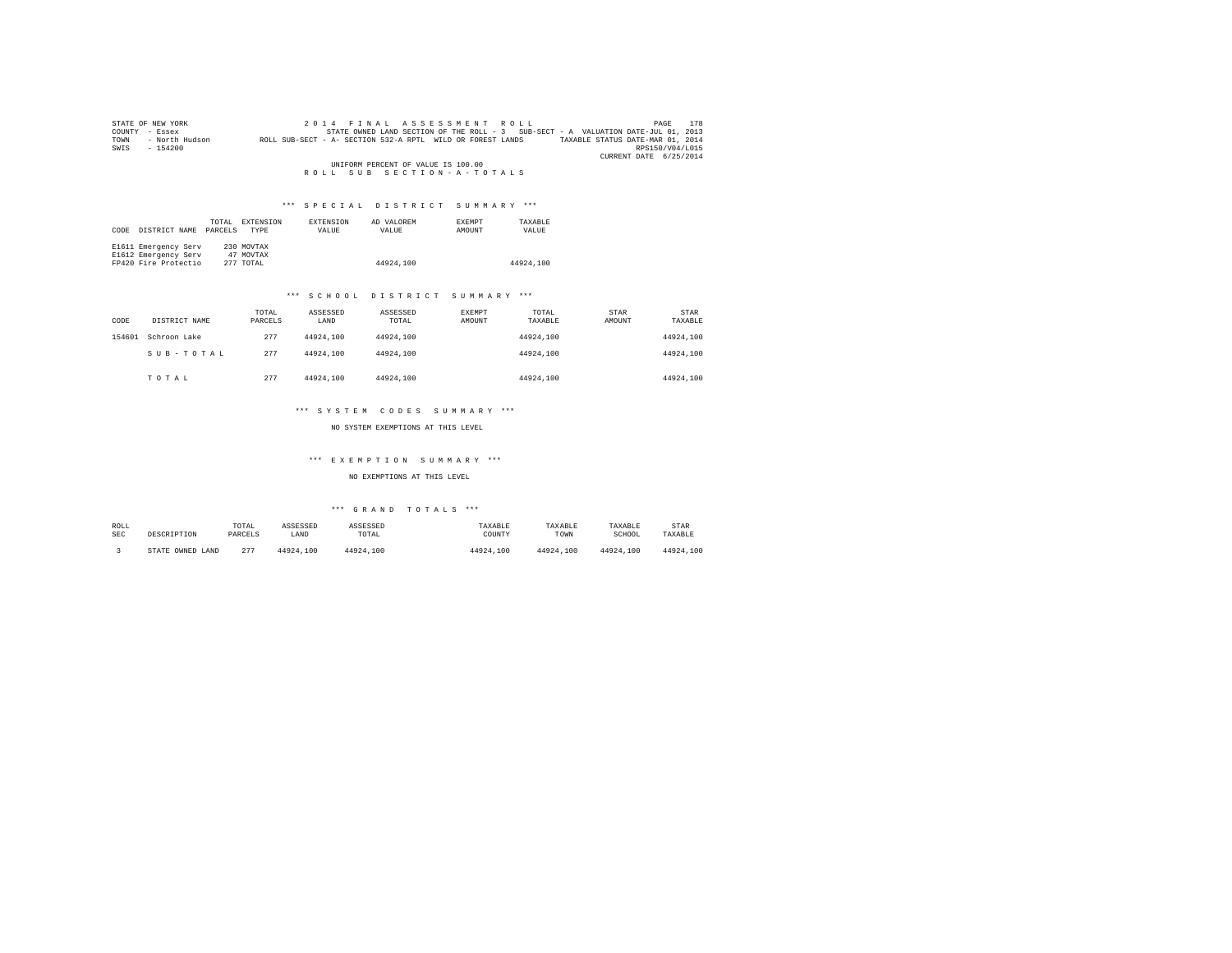| PROPERTY LOCATION & CLASS ASSESSMENT EXEMPTION CODE---------------COUNTY-------TOWN------SCHOOL<br>SCHOOL DISTRICT<br>LAND<br>TAX DESCRIPTION<br>TAXABLE VALUE<br>CURRENT OWNERS ADDRESS<br>PARCEL SIZE/GRID COORD<br>TOTAL<br>SPECIAL DISTRICTS<br>ACCOUNT NO.<br>****************************** 92.-3-6.100-ESMT ***********<br>Elk Lake Rd<br>685J100108<br>92. - 3-6.100-ESMT<br>424,509<br>980 Consvn easmt<br>COUNTY TAXABLE VALUE<br>State Of New York<br>C/O County Treasurer<br>Essex<br>County<br>ACRES 848.80<br>Essex<br>County<br>ACRES 848.80<br>424,509 TOWN TAXABLE VALUE<br>424,509<br>424,509 SCHOOL TAXABLE VALUE<br>424,509<br>FP420 Fire Protection<br>424,509 TO<br>EAST-0616102 NRTH-1479879<br>DEED BOOK 143 PG-418<br>CONSERVATION ESMT % 71.00<br>FULL MARKET VALUE<br>424,509<br>685J100101<br>Elk Lake Rd<br>92. - 3 - 7.100 - ESMT<br>452,817<br>980 Consvn easmt<br>COUNTY TAXABLE VALUE<br>Schroon Lake 154601<br>452.817 TOWN TAXABLE VALUE<br>452.817<br>State Of New York<br>C/O County Treasurer<br>48 T&C Twns<br>452,817 SCHOOL TAXABLE VALUE<br>452.817<br>County<br>FP420 Fire Protection<br>Court Ordered Assessment<br>452,817 TO<br>ACRES 413.60<br>EAST-0620556 NRTH-1483748<br>DEED BOOK 172 PG-329<br>CONSERVATION ESMT % 71.00<br>452,817<br>FULL MARKET VALUE<br>************** 93.-1-7.200-ESMT ***********<br>Elk Lake Rd<br>685J191011<br>93. -1-7.200-ESMT<br>1217.591<br>980 Consvn easmt<br>COUNTY TAXABLE VALUE<br>1217,591<br>1217,591<br>FP420 Fire Protection<br>1217,591 TO<br>325AC Under 480 RPTL<br>ACRES 443.00<br>EAST-0629679 NRTH-1474601<br>DEED BOOK 843 PG-119<br>CONSERVATION ESMT % 67.00<br>1217,591<br>FULL MARKET VALUE<br>**************** 103.-1-1.210-ESMT **********<br>Elk Lake Rd<br>685J191009<br>2195.188<br>980 Consvn easmt<br>COUNTY TAXABLE VALUE<br>Schroon Lake 154601<br>21 T&C Twp 44<br>State Of New York<br>C/O County Treasurer<br>2195,188 TOWN TAXABLE VALUE<br>2195,188<br>2195,188 SCHOOL TAXABLE VALUE<br>2195,188<br>County<br>Ease 7000601 7000501 7000<br>FP420 Fire Protection<br>2195,188 TO<br>606.24AC Under 480 RPTL<br>ACRES 1002.90<br>EAST-0632505 NRTH-1469199<br>DEED BOOK 843 PG-119<br>CONSERVATION ESMT % 67.00<br>2195,188<br>FULL MARKET VALUE | STATE OF NEW YORK<br>COUNTY - Essex<br>SWIS - 154200 | OWNERS NAME SEQUENCE | 2014 FINAL ASSESSMENT ROLL<br>STATE OWNED LAND SECTION OF THE ROLL - 3 SUB-SECT - P VALUATION DATE-JUL 01, 2013<br>UNIFORM PERCENT OF VALUE IS 100.00<br>UNIFORM PERCENT OF VALUE IS 100.00 | PAGE<br>179 |
|-------------------------------------------------------------------------------------------------------------------------------------------------------------------------------------------------------------------------------------------------------------------------------------------------------------------------------------------------------------------------------------------------------------------------------------------------------------------------------------------------------------------------------------------------------------------------------------------------------------------------------------------------------------------------------------------------------------------------------------------------------------------------------------------------------------------------------------------------------------------------------------------------------------------------------------------------------------------------------------------------------------------------------------------------------------------------------------------------------------------------------------------------------------------------------------------------------------------------------------------------------------------------------------------------------------------------------------------------------------------------------------------------------------------------------------------------------------------------------------------------------------------------------------------------------------------------------------------------------------------------------------------------------------------------------------------------------------------------------------------------------------------------------------------------------------------------------------------------------------------------------------------------------------------------------------------------------------------------------------------------------------------------------------------------------------------------------------------------------------------------------------------------------------------------------------------------------------------------------------------------------------------|------------------------------------------------------|----------------------|---------------------------------------------------------------------------------------------------------------------------------------------------------------------------------------------|-------------|
|                                                                                                                                                                                                                                                                                                                                                                                                                                                                                                                                                                                                                                                                                                                                                                                                                                                                                                                                                                                                                                                                                                                                                                                                                                                                                                                                                                                                                                                                                                                                                                                                                                                                                                                                                                                                                                                                                                                                                                                                                                                                                                                                                                                                                                                                   | TAX MAP PARCEL NUMBER<br>CURRENT OWNERS NAME         |                      |                                                                                                                                                                                             |             |
|                                                                                                                                                                                                                                                                                                                                                                                                                                                                                                                                                                                                                                                                                                                                                                                                                                                                                                                                                                                                                                                                                                                                                                                                                                                                                                                                                                                                                                                                                                                                                                                                                                                                                                                                                                                                                                                                                                                                                                                                                                                                                                                                                                                                                                                                   |                                                      |                      |                                                                                                                                                                                             |             |
|                                                                                                                                                                                                                                                                                                                                                                                                                                                                                                                                                                                                                                                                                                                                                                                                                                                                                                                                                                                                                                                                                                                                                                                                                                                                                                                                                                                                                                                                                                                                                                                                                                                                                                                                                                                                                                                                                                                                                                                                                                                                                                                                                                                                                                                                   |                                                      |                      |                                                                                                                                                                                             |             |
|                                                                                                                                                                                                                                                                                                                                                                                                                                                                                                                                                                                                                                                                                                                                                                                                                                                                                                                                                                                                                                                                                                                                                                                                                                                                                                                                                                                                                                                                                                                                                                                                                                                                                                                                                                                                                                                                                                                                                                                                                                                                                                                                                                                                                                                                   |                                                      |                      |                                                                                                                                                                                             |             |
|                                                                                                                                                                                                                                                                                                                                                                                                                                                                                                                                                                                                                                                                                                                                                                                                                                                                                                                                                                                                                                                                                                                                                                                                                                                                                                                                                                                                                                                                                                                                                                                                                                                                                                                                                                                                                                                                                                                                                                                                                                                                                                                                                                                                                                                                   |                                                      |                      |                                                                                                                                                                                             |             |
|                                                                                                                                                                                                                                                                                                                                                                                                                                                                                                                                                                                                                                                                                                                                                                                                                                                                                                                                                                                                                                                                                                                                                                                                                                                                                                                                                                                                                                                                                                                                                                                                                                                                                                                                                                                                                                                                                                                                                                                                                                                                                                                                                                                                                                                                   |                                                      |                      |                                                                                                                                                                                             |             |
|                                                                                                                                                                                                                                                                                                                                                                                                                                                                                                                                                                                                                                                                                                                                                                                                                                                                                                                                                                                                                                                                                                                                                                                                                                                                                                                                                                                                                                                                                                                                                                                                                                                                                                                                                                                                                                                                                                                                                                                                                                                                                                                                                                                                                                                                   |                                                      |                      |                                                                                                                                                                                             |             |
|                                                                                                                                                                                                                                                                                                                                                                                                                                                                                                                                                                                                                                                                                                                                                                                                                                                                                                                                                                                                                                                                                                                                                                                                                                                                                                                                                                                                                                                                                                                                                                                                                                                                                                                                                                                                                                                                                                                                                                                                                                                                                                                                                                                                                                                                   |                                                      |                      |                                                                                                                                                                                             |             |
|                                                                                                                                                                                                                                                                                                                                                                                                                                                                                                                                                                                                                                                                                                                                                                                                                                                                                                                                                                                                                                                                                                                                                                                                                                                                                                                                                                                                                                                                                                                                                                                                                                                                                                                                                                                                                                                                                                                                                                                                                                                                                                                                                                                                                                                                   |                                                      |                      |                                                                                                                                                                                             |             |
|                                                                                                                                                                                                                                                                                                                                                                                                                                                                                                                                                                                                                                                                                                                                                                                                                                                                                                                                                                                                                                                                                                                                                                                                                                                                                                                                                                                                                                                                                                                                                                                                                                                                                                                                                                                                                                                                                                                                                                                                                                                                                                                                                                                                                                                                   |                                                      |                      |                                                                                                                                                                                             |             |
|                                                                                                                                                                                                                                                                                                                                                                                                                                                                                                                                                                                                                                                                                                                                                                                                                                                                                                                                                                                                                                                                                                                                                                                                                                                                                                                                                                                                                                                                                                                                                                                                                                                                                                                                                                                                                                                                                                                                                                                                                                                                                                                                                                                                                                                                   |                                                      |                      |                                                                                                                                                                                             |             |
|                                                                                                                                                                                                                                                                                                                                                                                                                                                                                                                                                                                                                                                                                                                                                                                                                                                                                                                                                                                                                                                                                                                                                                                                                                                                                                                                                                                                                                                                                                                                                                                                                                                                                                                                                                                                                                                                                                                                                                                                                                                                                                                                                                                                                                                                   |                                                      |                      |                                                                                                                                                                                             |             |
|                                                                                                                                                                                                                                                                                                                                                                                                                                                                                                                                                                                                                                                                                                                                                                                                                                                                                                                                                                                                                                                                                                                                                                                                                                                                                                                                                                                                                                                                                                                                                                                                                                                                                                                                                                                                                                                                                                                                                                                                                                                                                                                                                                                                                                                                   | Essex                                                |                      |                                                                                                                                                                                             |             |
|                                                                                                                                                                                                                                                                                                                                                                                                                                                                                                                                                                                                                                                                                                                                                                                                                                                                                                                                                                                                                                                                                                                                                                                                                                                                                                                                                                                                                                                                                                                                                                                                                                                                                                                                                                                                                                                                                                                                                                                                                                                                                                                                                                                                                                                                   |                                                      |                      |                                                                                                                                                                                             |             |
|                                                                                                                                                                                                                                                                                                                                                                                                                                                                                                                                                                                                                                                                                                                                                                                                                                                                                                                                                                                                                                                                                                                                                                                                                                                                                                                                                                                                                                                                                                                                                                                                                                                                                                                                                                                                                                                                                                                                                                                                                                                                                                                                                                                                                                                                   |                                                      |                      |                                                                                                                                                                                             |             |
|                                                                                                                                                                                                                                                                                                                                                                                                                                                                                                                                                                                                                                                                                                                                                                                                                                                                                                                                                                                                                                                                                                                                                                                                                                                                                                                                                                                                                                                                                                                                                                                                                                                                                                                                                                                                                                                                                                                                                                                                                                                                                                                                                                                                                                                                   |                                                      |                      |                                                                                                                                                                                             |             |
|                                                                                                                                                                                                                                                                                                                                                                                                                                                                                                                                                                                                                                                                                                                                                                                                                                                                                                                                                                                                                                                                                                                                                                                                                                                                                                                                                                                                                                                                                                                                                                                                                                                                                                                                                                                                                                                                                                                                                                                                                                                                                                                                                                                                                                                                   |                                                      |                      |                                                                                                                                                                                             |             |
|                                                                                                                                                                                                                                                                                                                                                                                                                                                                                                                                                                                                                                                                                                                                                                                                                                                                                                                                                                                                                                                                                                                                                                                                                                                                                                                                                                                                                                                                                                                                                                                                                                                                                                                                                                                                                                                                                                                                                                                                                                                                                                                                                                                                                                                                   |                                                      |                      |                                                                                                                                                                                             |             |
|                                                                                                                                                                                                                                                                                                                                                                                                                                                                                                                                                                                                                                                                                                                                                                                                                                                                                                                                                                                                                                                                                                                                                                                                                                                                                                                                                                                                                                                                                                                                                                                                                                                                                                                                                                                                                                                                                                                                                                                                                                                                                                                                                                                                                                                                   |                                                      |                      |                                                                                                                                                                                             |             |
|                                                                                                                                                                                                                                                                                                                                                                                                                                                                                                                                                                                                                                                                                                                                                                                                                                                                                                                                                                                                                                                                                                                                                                                                                                                                                                                                                                                                                                                                                                                                                                                                                                                                                                                                                                                                                                                                                                                                                                                                                                                                                                                                                                                                                                                                   |                                                      |                      |                                                                                                                                                                                             |             |
|                                                                                                                                                                                                                                                                                                                                                                                                                                                                                                                                                                                                                                                                                                                                                                                                                                                                                                                                                                                                                                                                                                                                                                                                                                                                                                                                                                                                                                                                                                                                                                                                                                                                                                                                                                                                                                                                                                                                                                                                                                                                                                                                                                                                                                                                   |                                                      |                      |                                                                                                                                                                                             |             |
|                                                                                                                                                                                                                                                                                                                                                                                                                                                                                                                                                                                                                                                                                                                                                                                                                                                                                                                                                                                                                                                                                                                                                                                                                                                                                                                                                                                                                                                                                                                                                                                                                                                                                                                                                                                                                                                                                                                                                                                                                                                                                                                                                                                                                                                                   |                                                      |                      |                                                                                                                                                                                             |             |
|                                                                                                                                                                                                                                                                                                                                                                                                                                                                                                                                                                                                                                                                                                                                                                                                                                                                                                                                                                                                                                                                                                                                                                                                                                                                                                                                                                                                                                                                                                                                                                                                                                                                                                                                                                                                                                                                                                                                                                                                                                                                                                                                                                                                                                                                   |                                                      |                      |                                                                                                                                                                                             |             |
|                                                                                                                                                                                                                                                                                                                                                                                                                                                                                                                                                                                                                                                                                                                                                                                                                                                                                                                                                                                                                                                                                                                                                                                                                                                                                                                                                                                                                                                                                                                                                                                                                                                                                                                                                                                                                                                                                                                                                                                                                                                                                                                                                                                                                                                                   | 103.-1-1.210-ESMT                                    |                      |                                                                                                                                                                                             |             |
|                                                                                                                                                                                                                                                                                                                                                                                                                                                                                                                                                                                                                                                                                                                                                                                                                                                                                                                                                                                                                                                                                                                                                                                                                                                                                                                                                                                                                                                                                                                                                                                                                                                                                                                                                                                                                                                                                                                                                                                                                                                                                                                                                                                                                                                                   |                                                      |                      |                                                                                                                                                                                             |             |
|                                                                                                                                                                                                                                                                                                                                                                                                                                                                                                                                                                                                                                                                                                                                                                                                                                                                                                                                                                                                                                                                                                                                                                                                                                                                                                                                                                                                                                                                                                                                                                                                                                                                                                                                                                                                                                                                                                                                                                                                                                                                                                                                                                                                                                                                   |                                                      |                      |                                                                                                                                                                                             |             |
|                                                                                                                                                                                                                                                                                                                                                                                                                                                                                                                                                                                                                                                                                                                                                                                                                                                                                                                                                                                                                                                                                                                                                                                                                                                                                                                                                                                                                                                                                                                                                                                                                                                                                                                                                                                                                                                                                                                                                                                                                                                                                                                                                                                                                                                                   | Essex                                                |                      |                                                                                                                                                                                             |             |
|                                                                                                                                                                                                                                                                                                                                                                                                                                                                                                                                                                                                                                                                                                                                                                                                                                                                                                                                                                                                                                                                                                                                                                                                                                                                                                                                                                                                                                                                                                                                                                                                                                                                                                                                                                                                                                                                                                                                                                                                                                                                                                                                                                                                                                                                   |                                                      |                      |                                                                                                                                                                                             |             |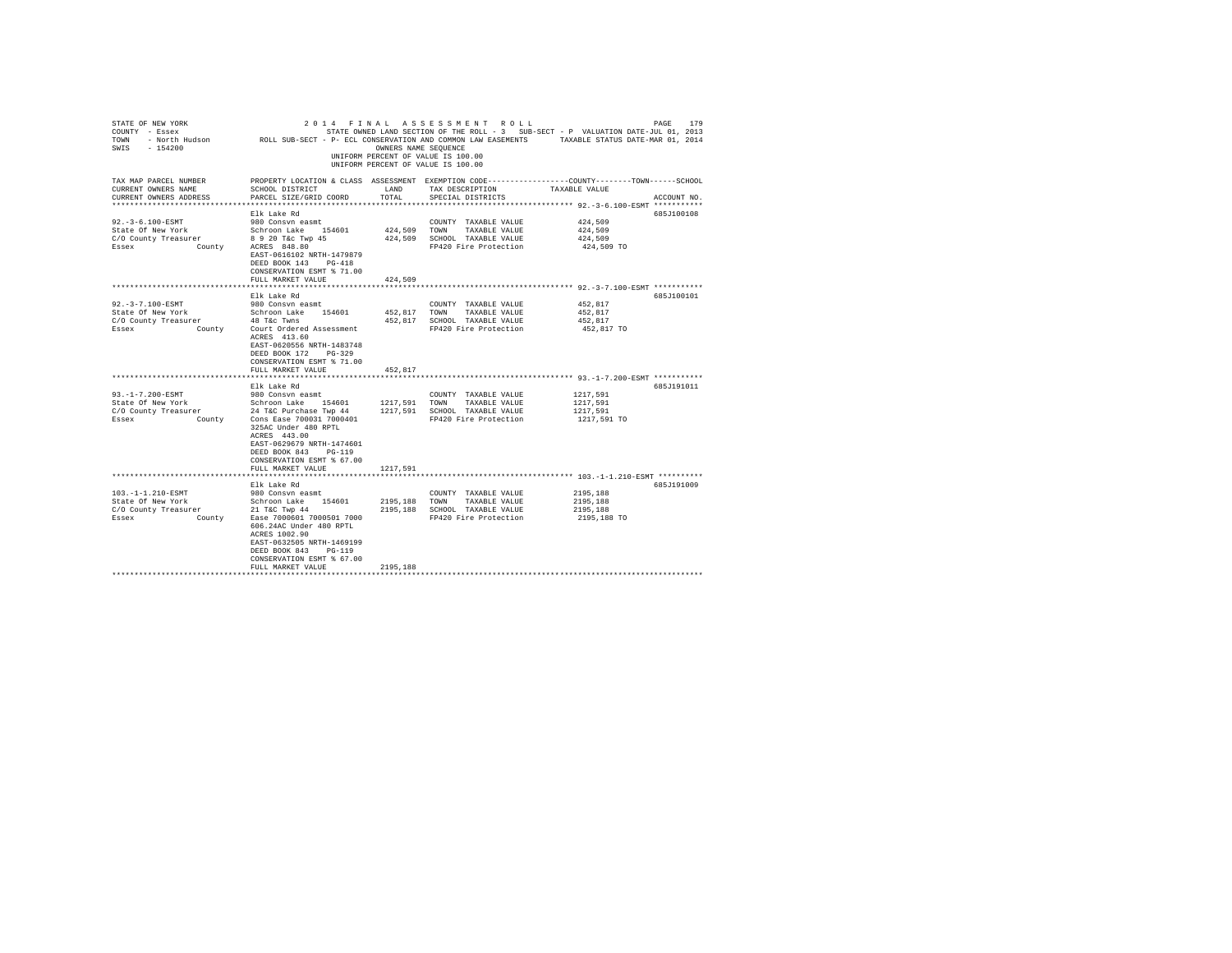| STATE OF NEW YORK<br>COUNTY - Essex<br>TOWN - North Hudson ROLL SUB-SECT - P- ECL CONSERVATION AND COMMON LAW EASEMENTS TAXABLE STATUS DATE-MAR 01, 2014<br>SWIS - 154200 |                                                                                                                                               | OWNERS NAME SEQUENCE | 2014 FINAL ASSESSMENT ROLL<br>UNIFORM PERCENT OF VALUE IS 100.00<br>UNIFORM PERCENT OF VALUE IS 100.00 | PAGE<br>STATE OWNED LAND SECTION OF THE ROLL - 3 SUB-SECT - P VALUATION DATE-JUL 01, 2013                         | 180         |
|---------------------------------------------------------------------------------------------------------------------------------------------------------------------------|-----------------------------------------------------------------------------------------------------------------------------------------------|----------------------|--------------------------------------------------------------------------------------------------------|-------------------------------------------------------------------------------------------------------------------|-------------|
| TAX MAP PARCEL NUMBER<br>CURRENT OWNERS NAME<br>CURRENT OWNERS ADDRESS                                                                                                    | SCHOOL DISTRICT<br>PARCEL SIZE/GRID COORD                                                                                                     | LAND<br>TOTAL        | TAX DESCRIPTION<br>SPECIAL DISTRICTS                                                                   | PROPERTY LOCATION & CLASS ASSESSMENT EXEMPTION CODE----------------COUNTY-------TOWN------SCHOOL<br>TAXABLE VALUE | ACCOUNT NO. |
|                                                                                                                                                                           |                                                                                                                                               |                      |                                                                                                        | ************************ 114.18-1-9.000-ESMT ********                                                             |             |
|                                                                                                                                                                           | 3927 Blue Ridge Rd                                                                                                                            |                      |                                                                                                        |                                                                                                                   | 685J101415  |
| 114.18-1-9.000-ESMT                                                                                                                                                       | 980 Consyn easmt                                                                                                                              |                      | COUNTY TAXABLE VALUE                                                                                   | 3,825                                                                                                             |             |
| State Of New York                                                                                                                                                         | Schroon Lake 154601                                                                                                                           |                      | 3,825 TOWN TAXABLE VALUE                                                                               | 3,825                                                                                                             |             |
| C/O County Treasurer                                                                                                                                                      | 25 Tr W Of Rd Pat                                                                                                                             |                      | 3,825 SCHOOL TAXABLE VALUE                                                                             | 3,825                                                                                                             |             |
| Essex<br>County                                                                                                                                                           | ACRES 0.70<br>EAST-0656055 NRTH-1440451<br>DEED BOOK 1592 PG-111<br>CONSERVATION ESMT % 25.00                                                 |                      | FP420 Fire Protection                                                                                  | 3,825 TO                                                                                                          |             |
|                                                                                                                                                                           | FULL MARKET VALUE                                                                                                                             | 3,825                |                                                                                                        |                                                                                                                   |             |
|                                                                                                                                                                           |                                                                                                                                               |                      |                                                                                                        |                                                                                                                   |             |
|                                                                                                                                                                           | 3921 Blue Ridge Rd                                                                                                                            |                      |                                                                                                        |                                                                                                                   | 685J101901  |
| 114.18-1-10.000-ESMT<br>State Of New York                                                                                                                                 | 980 Consvn easmt<br>Schroon Lake 154601                                                                                                       |                      | COUNTY TAXABLE VALUE                                                                                   | 4.275<br>4.275                                                                                                    |             |
| C/O County Treasurer                                                                                                                                                      | 25 Tr W Of Rd Pat                                                                                                                             | 4,275                | TOWN<br>TAXABLE VALUE<br>4.275 SCHOOL TAXABLE VALUE                                                    | 4.275                                                                                                             |             |
| Essex<br>County                                                                                                                                                           | ACRES 0.70                                                                                                                                    |                      | FP420 Fire Protection                                                                                  | 4,275 TO                                                                                                          |             |
|                                                                                                                                                                           | EAST-0655817 NRTH-1440440<br>DEED BOOK 1264 PG-87<br>CONSERVATION ESMT % 25.00<br>FULL MARKET VALUE                                           | 4,275                |                                                                                                        |                                                                                                                   |             |
|                                                                                                                                                                           |                                                                                                                                               |                      |                                                                                                        |                                                                                                                   |             |
|                                                                                                                                                                           | Blue Ridge Rd                                                                                                                                 |                      |                                                                                                        |                                                                                                                   | 685J178551  |
| 112.4-2-20.000-ESMT                                                                                                                                                       | 980 Consvn easmt                                                                                                                              |                      | COUNTY TAXABLE VALUE                                                                                   | 2.520                                                                                                             |             |
| State Of New York                                                                                                                                                         | Schroon Lake 154601                                                                                                                           | 2,520                | TOWN TAXABLE VALUE                                                                                     | 2.520                                                                                                             |             |
| C/O County Treasurer                                                                                                                                                      | 9 T&c Twp 44                                                                                                                                  |                      | 2,520 SCHOOL TAXABLE VALUE                                                                             | 2,520                                                                                                             |             |
| County<br>Essex                                                                                                                                                           | SNY Cons Ease 7001201<br>5.8AC Under 480 RPTL<br>ACRES 5.80                                                                                   |                      | FP420 Fire Protection                                                                                  | 2,520 TO                                                                                                          |             |
|                                                                                                                                                                           | EAST-0617034 NRTH-1439141<br>DEED BOOK 1658 PG-17<br>CONSERVATION ESMT % 60.00<br>FULL MARKET VALUE                                           | 2.520                |                                                                                                        |                                                                                                                   |             |
|                                                                                                                                                                           |                                                                                                                                               |                      |                                                                                                        |                                                                                                                   |             |
|                                                                                                                                                                           | Blue Ridge Rd                                                                                                                                 |                      |                                                                                                        |                                                                                                                   | 685J178552  |
| 112.4-2-22.000-ESMT                                                                                                                                                       | 980 Consvn easmt                                                                                                                              |                      | COUNTY TAXABLE VALUE                                                                                   | 240                                                                                                               |             |
| State Of New York                                                                                                                                                         | Schroon Lake 154601                                                                                                                           |                      | 240 TOWN TAXABLE VALUE                                                                                 | 240                                                                                                               |             |
| C/O County Treasurer                                                                                                                                                      | $9$ T&c Twp $44$                                                                                                                              |                      | 240 SCHOOL TAXABLE VALUE                                                                               | 240                                                                                                               |             |
| Essex<br>County                                                                                                                                                           | SNY Cons Ease 7001301<br>.51AC Under 480 RPTL<br>ACRES 0.51<br>EAST-0616000 NRTH-1439269<br>DEED BOOK 1658 PG-17<br>CONSERVATION ESMT % 60.00 |                      | FP420 Fire Protection                                                                                  | 240 TO                                                                                                            |             |
|                                                                                                                                                                           | FULL MARKET VALUE                                                                                                                             | 240                  |                                                                                                        |                                                                                                                   |             |
|                                                                                                                                                                           |                                                                                                                                               |                      |                                                                                                        |                                                                                                                   |             |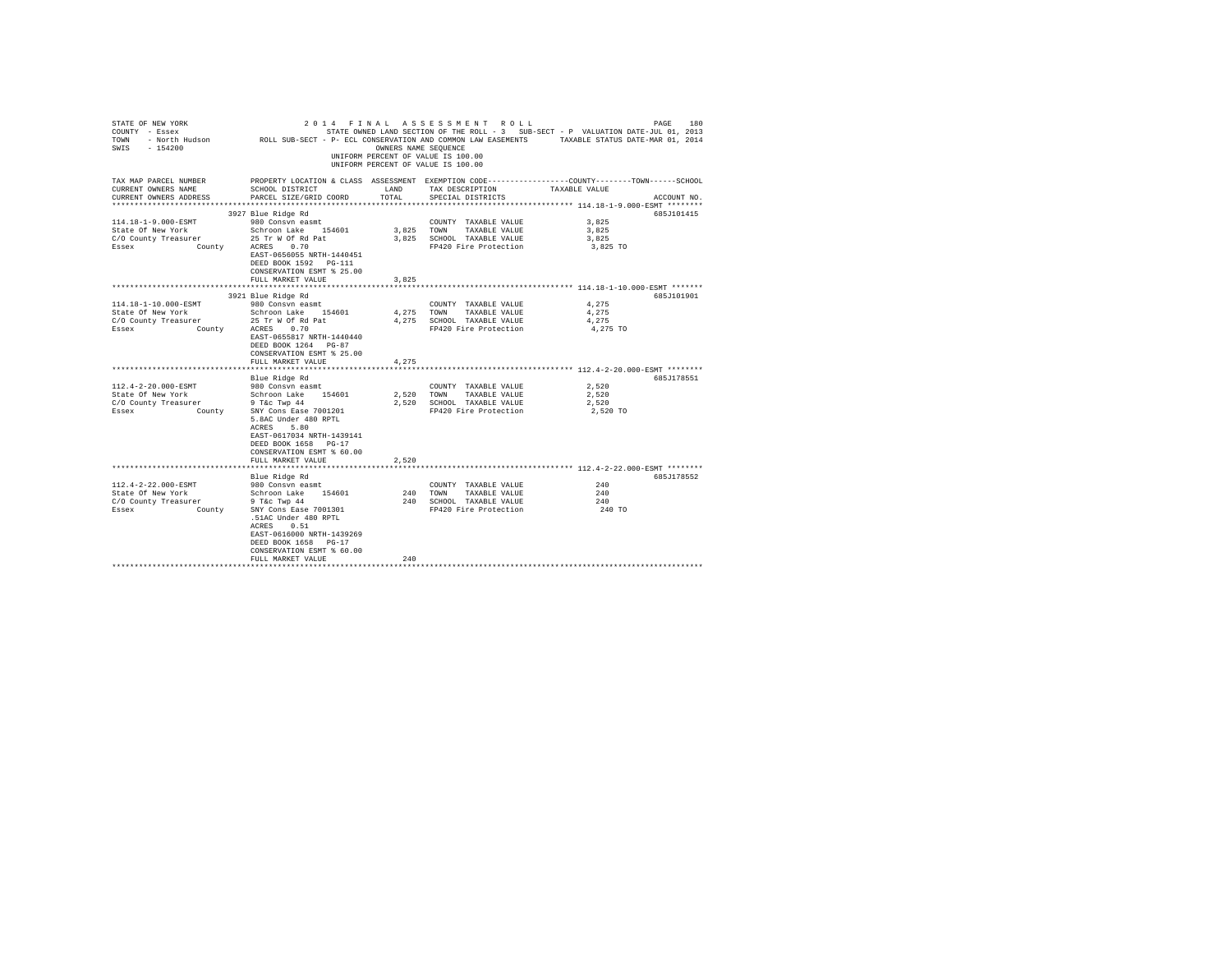| STATE OF NEW YORK<br>COUNTY - Essex<br>TOWN<br>$-154200$<br>SWIS                    | - North Hudson MOLL SUB-SECT - P- ECL CONSERVATION AND COMMON LAW EASEMENTS                                                                                                                                                             | OWNERS NAME SEOUENCE          | 2014 FINAL ASSESSMENT ROLL<br>UNIFORM PERCENT OF VALUE IS 100.00<br>UNIFORM PERCENT OF VALUE IS 100.00 | PAGE<br>STATE OWNED LAND SECTION OF THE ROLL - 3 SUB-SECT - P VALUATION DATE-JUL 01, 2013<br>TAXABLE STATUS DATE-MAR 01, 2014 | 181         |
|-------------------------------------------------------------------------------------|-----------------------------------------------------------------------------------------------------------------------------------------------------------------------------------------------------------------------------------------|-------------------------------|--------------------------------------------------------------------------------------------------------|-------------------------------------------------------------------------------------------------------------------------------|-------------|
| TAX MAP PARCEL NUMBER<br>CURRENT OWNERS NAME<br>CURRENT OWNERS ADDRESS              | SCHOOL DISTRICT<br>PARCEL SIZE/GRID COORD                                                                                                                                                                                               | LAND<br>TOTAL                 | TAX DESCRIPTION<br>SPECIAL DISTRICTS                                                                   | PROPERTY LOCATION & CLASS ASSESSMENT EXEMPTION CODE---------------COUNTY-------TOWN-----SCHOOL<br>TAXABLE VALUE               | ACCOUNT NO. |
| ************************                                                            |                                                                                                                                                                                                                                         |                               |                                                                                                        |                                                                                                                               |             |
| 113.4-2-11.000-ESMT<br>State Of New York<br>C/O County Treasurer<br>Essex<br>County | 3217 Blue Ridge Rd<br>980 Consyn easmt<br>Schroon Lake 154601<br>17 Tract West Road Pat<br>SNY Cons Ease 7001501<br>154.2AC Under 480 RPTL<br>ACRES 154.20<br>EAST-0644452 NRTH-1443995<br>DEED BOOK 1658 PG-17                         | 52,680<br>52,680              | COUNTY TAXABLE VALUE<br>TOWN<br>TAXABLE VALUE<br>SCHOOL TAXABLE VALUE<br>FP420 Fire Protection         | 52,680<br>52,680<br>52,680<br>52,680 TO                                                                                       | 685J100912  |
|                                                                                     | CONSERVATION ESMT % 60.00                                                                                                                                                                                                               |                               |                                                                                                        |                                                                                                                               |             |
|                                                                                     | FULL MARKET VALUE                                                                                                                                                                                                                       | 52,680                        |                                                                                                        |                                                                                                                               |             |
|                                                                                     |                                                                                                                                                                                                                                         |                               |                                                                                                        |                                                                                                                               |             |
|                                                                                     | Blue Ridge Rd                                                                                                                                                                                                                           |                               |                                                                                                        |                                                                                                                               | 685J100915  |
| 113.20-1-27.000-ESMT                                                                | 980 Consvn easmt                                                                                                                                                                                                                        |                               | COUNTY TAXABLE VALUE                                                                                   | 1,740                                                                                                                         |             |
| State Of New York                                                                   | Schroon Lake 154601                                                                                                                                                                                                                     | 1,740<br>1,740                | TOWN<br>TAXABLE VALUE                                                                                  | 1,740<br>1,740                                                                                                                |             |
| C/O County Treasurer<br>Essex<br>County                                             | 20 Tract West Of Road Pat<br>SNY Cons Ease 7001401                                                                                                                                                                                      |                               | SCHOOL TAXABLE VALUE<br>FP420 Fire Protection                                                          | 1,740 TO                                                                                                                      |             |
|                                                                                     | 4.4AC Under 480 RPTL<br>ACRES 4.40<br>EAST-0644775 NRTH-1442073<br>DEED BOOK 1658 PG-17<br>CONSERVATION ESMT % 60.00                                                                                                                    |                               |                                                                                                        |                                                                                                                               |             |
|                                                                                     | FULL MARKET VALUE                                                                                                                                                                                                                       | 1,740                         |                                                                                                        |                                                                                                                               |             |
|                                                                                     |                                                                                                                                                                                                                                         |                               |                                                                                                        |                                                                                                                               | 685J101003  |
| 114.3-2-8.003-ESMT                                                                  | Blue Ridge Rd<br>980 Consvn easmt                                                                                                                                                                                                       |                               | COUNTY TAXABLE VALUE                                                                                   | 209,940                                                                                                                       |             |
| State Of New York                                                                   | Schroon Lake 154601                                                                                                                                                                                                                     | 209,940 TOWN                  | TAXABLE VALUE                                                                                          | 209,940                                                                                                                       |             |
| C/O County Treasurer                                                                | 23 Tract W Of Rd Patent                                                                                                                                                                                                                 |                               | 209,940 SCHOOL TAXABLE VALUE                                                                           | 209,940                                                                                                                       |             |
| Essex<br>County                                                                     | SNY C Ease 7001701 & 1601<br>306.7AC Under 480 RPTL<br>ACRES 523.70<br>EAST-0651123 NRTH-1442716<br>DEED BOOK 1658 PG-17<br>CONSERVATION ESMT % 60.00<br>FULL MARKET VALUE                                                              | 209,940                       | FP420 Fire Protection                                                                                  | 209,940 TO                                                                                                                    |             |
|                                                                                     |                                                                                                                                                                                                                                         |                               |                                                                                                        |                                                                                                                               |             |
|                                                                                     | Blue Ridge Rd                                                                                                                                                                                                                           |                               |                                                                                                        |                                                                                                                               | 685J101011  |
| 124. - 2-1.025-ESMT<br>State Of New York<br>C/O County Treasurer<br>Essex<br>County | 980 Consyn easmt<br>Schroon Lake 154601<br>$2$ T&c Twp $44$<br>SNY Cons Ease 7001801<br>431.11AC Under 480 RPTL<br>ACRES 2582.39<br>EAST-0629127 NRTH-1438814<br>DEED BOOK 1658 PG-17<br>CONSERVATION ESMT % 60.00<br>FULL MARKET VALUE | 763,320<br>763,320<br>763,320 | COUNTY TAXABLE VALUE<br>TOWN<br>TAXABLE VALUE<br>SCHOOL TAXABLE VALUE<br>FP420 Fire Protection         | 763,320<br>763,320<br>763,320<br>763,320 TO                                                                                   |             |
|                                                                                     |                                                                                                                                                                                                                                         |                               |                                                                                                        |                                                                                                                               |             |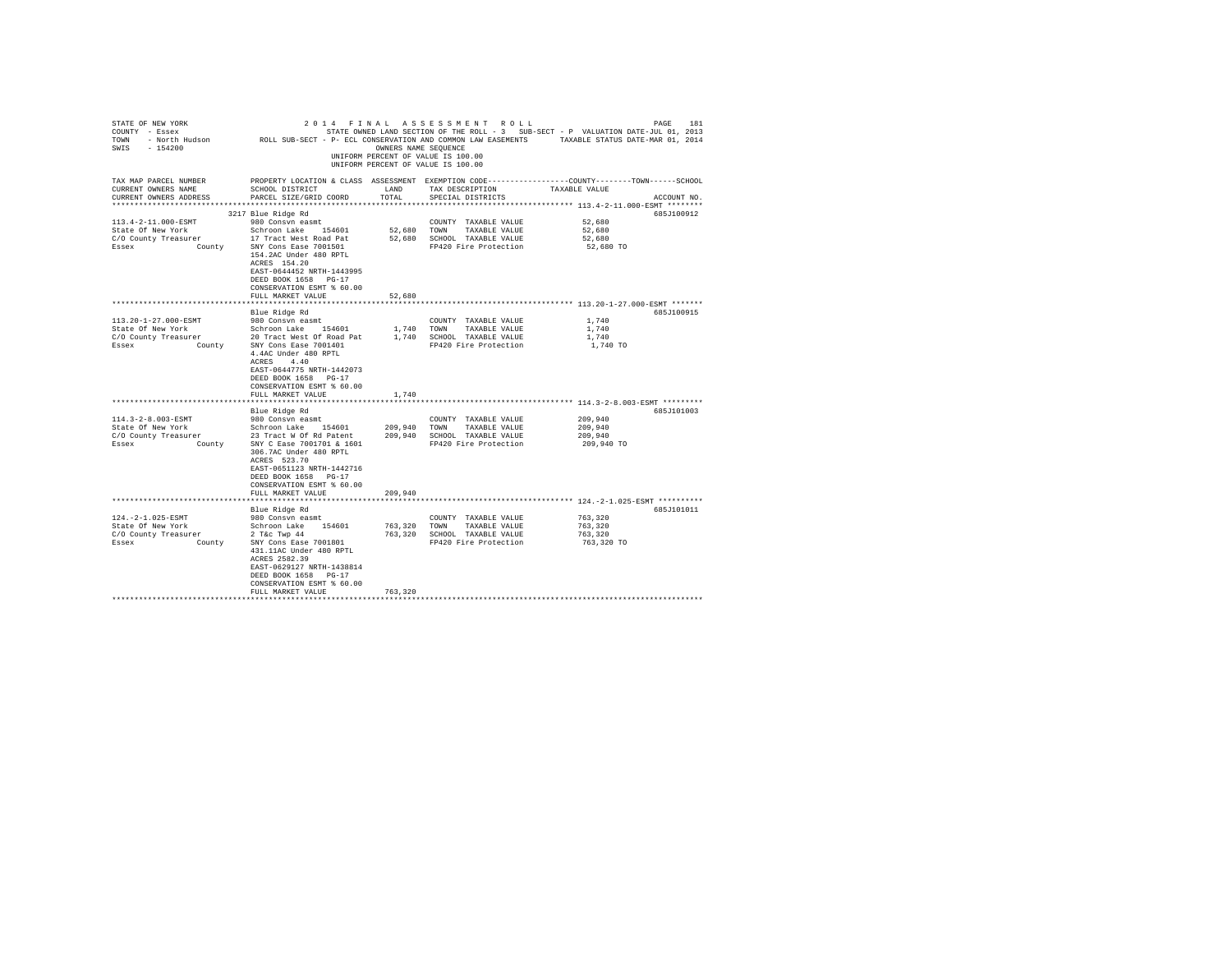| STATE OF NEW YORK<br>COUNTY<br>- Essex<br>TOWN<br>SWIS<br>$-154200$ | 2014 FTNAL                                                                                                                                   | OWNERS NAME SEOUENCE | ASSESSMENT ROLL<br>INIFORM PERCENT OF VALUE IS 100.00<br>UNIFORM PERCENT OF VALUE IS 100.00 | 182<br>PAGE<br>STATE OWNED LAND SECTION OF THE ROLL - 3 SUB-SECT - P VALUATION DATE-JUL 01, 2013<br>- North Hudson COLL SUB-SECT - P- ECL CONSERVATION AND COMMON LAW EASEMENTS TAXABLE STATUS DATE-MAR 01, 2014 |
|---------------------------------------------------------------------|----------------------------------------------------------------------------------------------------------------------------------------------|----------------------|---------------------------------------------------------------------------------------------|------------------------------------------------------------------------------------------------------------------------------------------------------------------------------------------------------------------|
| TAX MAP PARCEL NUMBER                                               | PROPERTY LOCATION & CLASS ASSESSMENT                                                                                                         |                      |                                                                                             | EXEMPTION CODE-----------------COUNTY-------TOWN------SCHOOL                                                                                                                                                     |
| CURRENT OWNERS NAME                                                 | SCHOOL DISTRICT                                                                                                                              | LAND                 | TAX DESCRIPTION                                                                             | TAXABLE VALUE                                                                                                                                                                                                    |
| CURRENT OWNERS ADDRESS PARCEL SIZE/GRID COORD TOTAL                 |                                                                                                                                              |                      | SPECIAL DISTRICTS                                                                           | ACCOUNT NO.                                                                                                                                                                                                      |
|                                                                     |                                                                                                                                              |                      |                                                                                             |                                                                                                                                                                                                                  |
|                                                                     | Blue Ridge Rd                                                                                                                                |                      |                                                                                             | 685J101004                                                                                                                                                                                                       |
| 125.1-1-4.000-ESMT                                                  | 980 Consyn easmt                                                                                                                             |                      | TAXABLE VALUE<br>COUNTY                                                                     | 27,420                                                                                                                                                                                                           |
| State Of New York 5chroon Lake 154601                               |                                                                                                                                              | 27,420               | TOWN<br>TAXABLE VALUE                                                                       | 27,420                                                                                                                                                                                                           |
| C/O County Treasurer 26 Tr W Of Rd Pat                              |                                                                                                                                              | 27,420               | SCHOOL<br>TAXABLE VALUE                                                                     | 27.420                                                                                                                                                                                                           |
| Essex<br><b>County</b>                                              | NYS Cons Ease 7001901<br>ACRES 134.40<br>EAST-0653023 NRTH-1439602<br>DEED BOOK 1658 PG-17<br>CONSERVATION ESMT & 60.00<br>FULL MARKET VALUE | 27,420               | FP420 Fire Protection                                                                       | 27,420 TO                                                                                                                                                                                                        |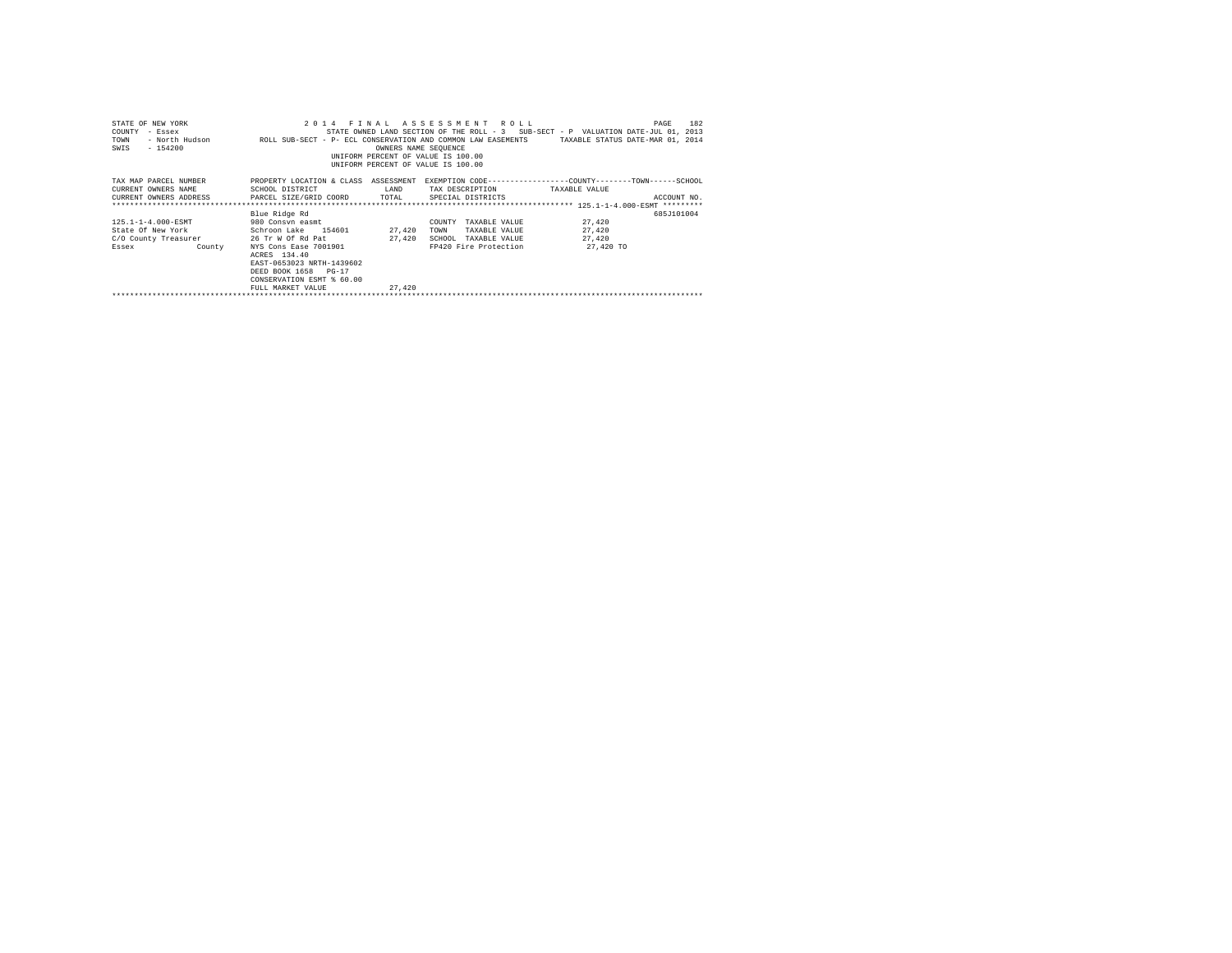| STATE OF NEW YORK                  |                | 2014 FINAL ASSESSMENT ROLL                                                                       | 183<br>PAGE            |  |  |
|------------------------------------|----------------|--------------------------------------------------------------------------------------------------|------------------------|--|--|
| COUNTY                             | - Essex        | STATE OWNED LAND SECTION OF THE ROLL - 3 SUB-SECT - P VALUATION DATE-JUL 01, 2013                |                        |  |  |
| TOWN                               | - North Hudson | TAXABLE STATUS DATE-MAR 01, 2014<br>ROLL SUB-SECT - P- ECL CONSERVATION AND COMMON LAW EASEMENTS |                        |  |  |
| SWIS                               | $-154200$      |                                                                                                  | RPS150/V04/L015        |  |  |
|                                    |                |                                                                                                  | CURRENT DATE 6/25/2014 |  |  |
| UNIFORM PERCENT OF VALUE IS 100.00 |                |                                                                                                  |                        |  |  |
|                                    |                | ROLL SUB SECTION-P-TOTALS                                                                        |                        |  |  |

| <b>TOTAT</b> | <b>DVEDMOTOM</b> | <b>DVDDNOTOM</b> | <b>TEAT ORDER</b><br>n m | <b>JVEMBT</b> | mayant m |
|--------------|------------------|------------------|--------------------------|---------------|----------|

| CODE | DISTRICT NAME                                                        | TOTAL<br>PARCELS | <b>EXTENSION</b><br><b>TYPE</b>   | <b>EXTENSION</b><br>VALUE | AD VALOREM<br>VALUE | <b>EXEMPT</b><br>AMOUNT | TAXARLE<br>VALUE |
|------|----------------------------------------------------------------------|------------------|-----------------------------------|---------------------------|---------------------|-------------------------|------------------|
|      | E1611 Emergency Serv<br>E1612 Emergency Serv<br>FP420 Fire Protectio |                  | 10 MOVTAX<br>3 MOVTAX<br>13 TOTAL |                           | 5356,065            |                         | 5356,065         |

#### \*\*\* S C H O O L D I S T R I C T S U M M A R Y \*\*\*

| CODE   | DISTRICT NAME | TOTAL<br>PARCELS | ASSESSED<br>LAND | ASSESSED<br>TOTAL | EXEMPT<br>AMOUNT | TOTAL<br>TAXABLE | STAR<br>AMOUNT | <b>STAR</b><br>TAXABLE |
|--------|---------------|------------------|------------------|-------------------|------------------|------------------|----------------|------------------------|
| 154601 | Schroon Lake  | 13               | 5356.065         | 5356,065          |                  | 5356.065         |                | 5356,065               |
|        | SUB-TOTAL     | 13               | 5356.065         | 5356,065          |                  | 5356.065         |                | 5356,065               |
|        | TOTAL         | 13               | 5356.065         | 5356,065          |                  | 5356.065         |                | 5356,065               |

#### \*\*\* S Y S T E M C O D E S S U M M A R Y \*\*\*

NO SYSTEM EXEMPTIONS AT THIS LEVEL

## \*\*\* E X E M P T I O N S U M M A R Y \*\*\*

#### NO EXEMPTIONS AT THIS LEVEL

| ROLL       | DESCRIPTION      | TOTAL   | ASSESSED | ASSESSED | TAXABLE  | TAXABLE  | TAXABLE  | STAR     |
|------------|------------------|---------|----------|----------|----------|----------|----------|----------|
| <b>SEC</b> |                  | PARCELS | LAND     | TOTAL    | COUNTY   | TOWN     | SCHOOL   | TAXABLE  |
|            | STATE OWNED LAND |         | 5356,065 | 5356,065 | 5356.065 | 5356.065 | 5356.065 | 5356,065 |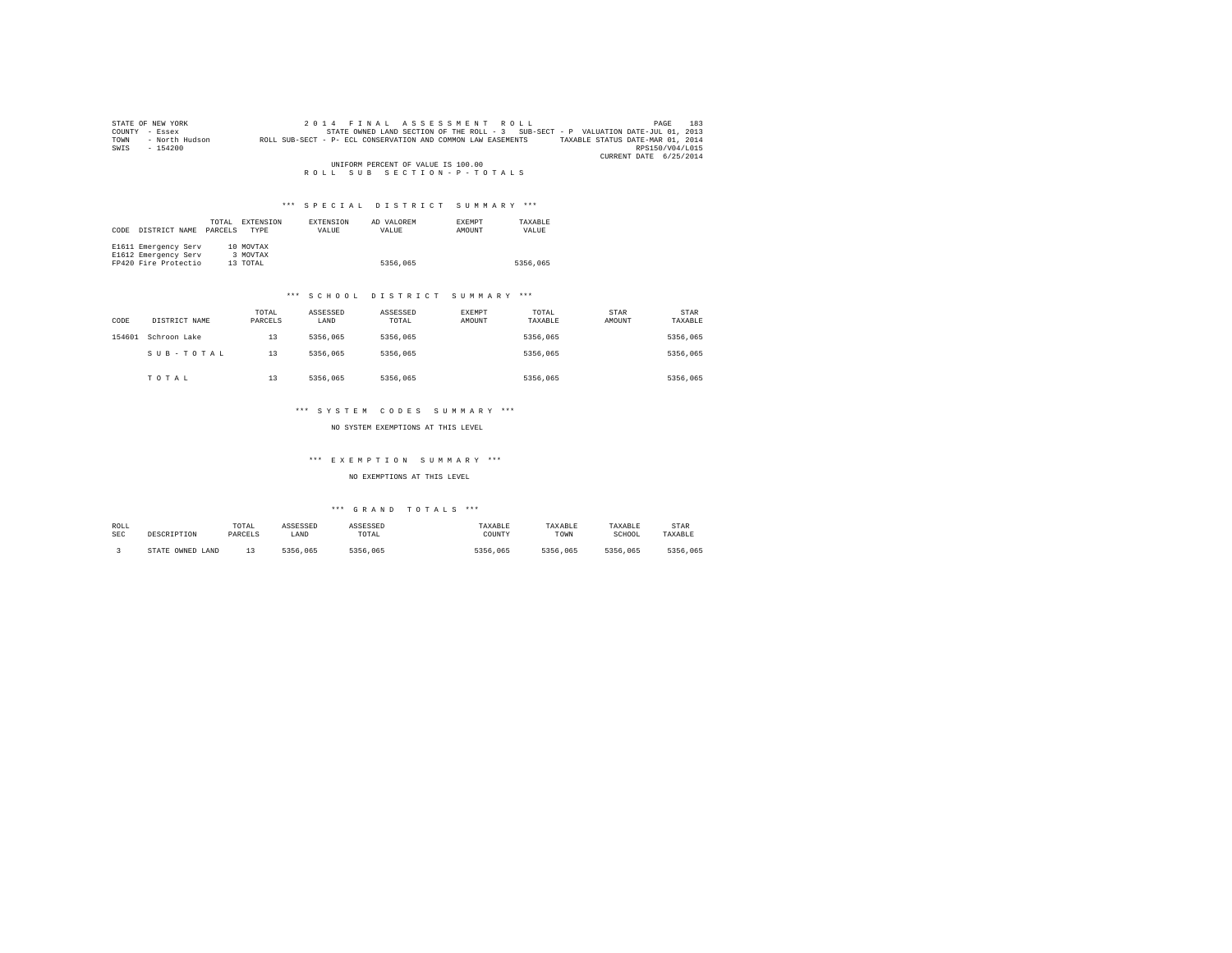| STATE OF NEW YORK      | 2014 FINAL ASSESSMENT ROLL               | 184<br>PAGE                      |
|------------------------|------------------------------------------|----------------------------------|
| COUNTY - Essex         | STATE OWNED LAND SECTION OF THE ROLL - 3 | VALUATION DATE-JUL 01, 2013      |
| - North Hudson<br>TOWN |                                          | TAXABLE STATUS DATE-MAR 01, 2014 |
| SWTS<br>- 154200       |                                          | RPS150/V04/L015                  |
|                        | UNIFORM PERCENT OF VALUE IS 100.00       | CURRENT DATE 6/25/2014           |
|                        |                                          |                                  |
|                        | ROLL SECTION TOTALS                      |                                  |

| CODE | DISTRICT NAME        | TOTAL<br>PARCELS | EXTENSION<br><b>TYPE</b> | <b>EXTENSION</b><br>VALUE | AD VALOREM<br>VALUE | <b>EXEMPT</b><br>AMOUNT | TAXARLE<br>VALUE |
|------|----------------------|------------------|--------------------------|---------------------------|---------------------|-------------------------|------------------|
|      | E1611 Emergency Serv |                  | 268 MOVTAX               |                           |                     |                         |                  |
|      | E1612 Emergency Serv |                  | 54 MOVTAX                |                           |                     |                         |                  |
|      | FP420 Fire Protectio |                  | 322 TOTAL                |                           | 52652.815           |                         | 52652.815        |

#### \*\*\* S C H O O L D I S T R I C T S U M M A R Y \*\*\*

| CODE   | DISTRICT NAME | TOTAL<br>PARCELS | ASSESSED<br>LAND | ASSESSED<br>TOTAL | <b>EXEMPT</b><br>AMOUNT | TOTAL<br>TAXABLE | STAR<br>AMOUNT | STAR<br>TAXABLE |
|--------|---------------|------------------|------------------|-------------------|-------------------------|------------------|----------------|-----------------|
| 154601 | Schroon Lake  | 325              | 52652.815        | 52652.815         |                         | 52652.815        |                | 52652.815       |
|        | SUB-TOTAL     | 325              | 52652.815        | 52652.815         |                         | 52652.815        |                | 52652.815       |
|        | TOTAL         | 325              | 52652.815        | 52652.815         |                         | 52652.815        |                | 52652.815       |

#### \*\*\* S Y S T E M C O D E S S U M M A R Y \*\*\*

NO SYSTEM EXEMPTIONS AT THIS LEVEL

## \*\*\* E X E M P T I O N S U M M A R Y \*\*\*

NO EXEMPTIONS AT THIS LEVEL

| ROLL<br>SEC | DESCRIPTION            | TOTAL<br>PARCELS | ASSESSED<br>LAND | ASSESSED<br>TOTAL | TAXABLE<br>COUNTY | TAXABLE<br>TOWN | TAXABLE<br>SCHOOL | STAR<br>TAXABLE |
|-------------|------------------------|------------------|------------------|-------------------|-------------------|-----------------|-------------------|-----------------|
|             | OWNED<br>LAND<br>STATE | 325              | 52652.815        | 52652.815         | 52652.815         | 52652.815       | 52652.815         | 52652.815       |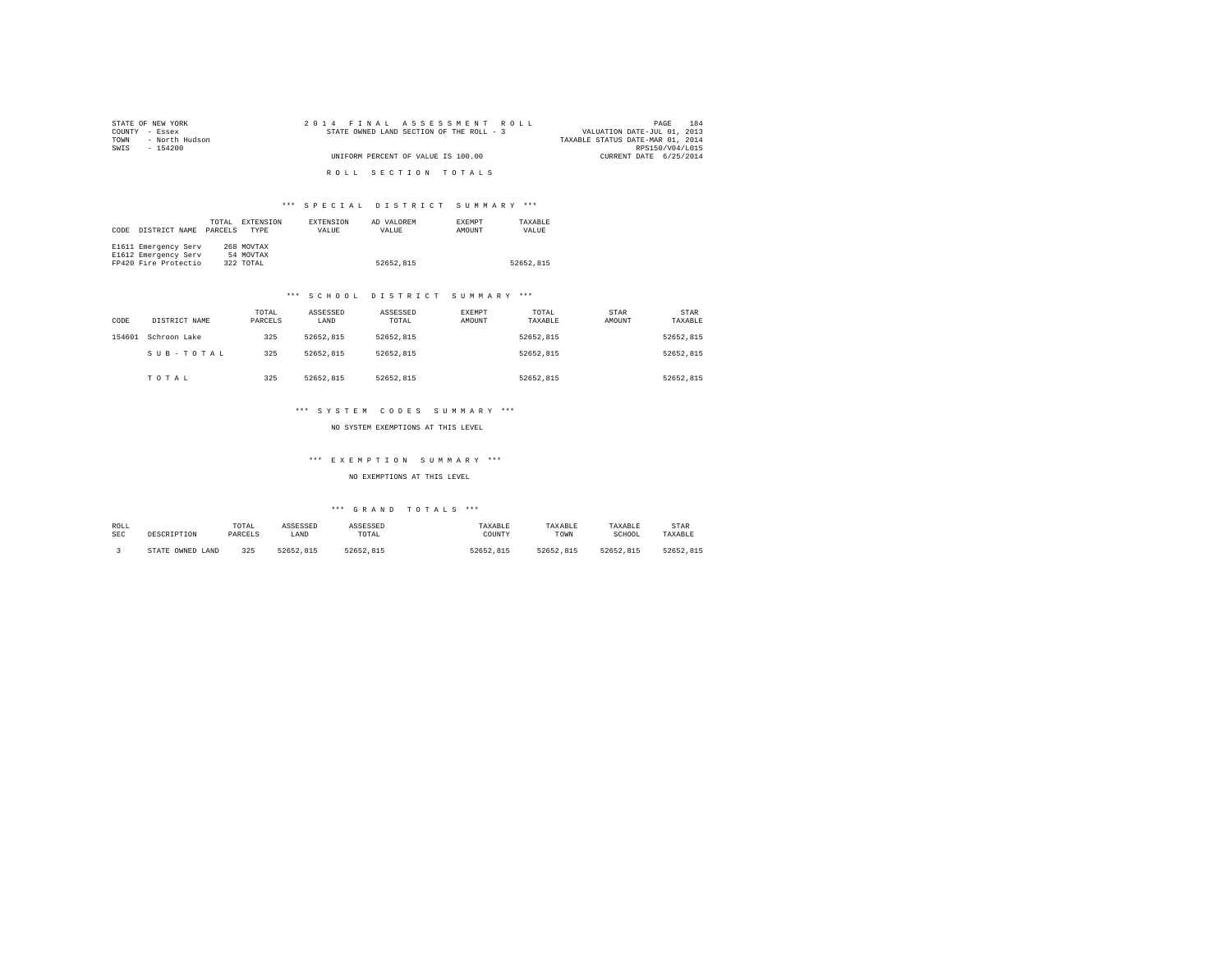| STATE OF NEW YORK<br>COUNTY - Essex<br>- North Hudson<br>TOWN<br>$-154200$<br>SWIS                            |                                                                                                                                                                                         | 2014 FINAL ASSESSMENT ROLL<br>SPECIAL FRANCHISE SECTION OF THE ROLL - 5<br>OWNERS NAME SEOUENCE<br>UNIFORM PERCENT OF VALUE IS 100.00 | VALUATION DATE-JUL 01, 2013<br>TAXABLE STATUS DATE-MAR 01, 2014                                | 185<br>PAGE                                 |             |
|---------------------------------------------------------------------------------------------------------------|-----------------------------------------------------------------------------------------------------------------------------------------------------------------------------------------|---------------------------------------------------------------------------------------------------------------------------------------|------------------------------------------------------------------------------------------------|---------------------------------------------|-------------|
| TAX MAP PARCEL NUMBER<br>CURRENT OWNERS NAME<br>CURRENT OWNERS ADDRESS                                        | PROPERTY LOCATION & CLASS ASSESSMENT EXEMPTION CODE---------------COUNTY-------TOWN------SCHOOL<br>SCHOOL DISTRICT<br>PARCEL SIZE/GRID COORD                                            | T.AND<br>TOTAL                                                                                                                        | TAX DESCRIPTION<br>SPECIAL DISTRICTS                                                           | TAXABLE VALUE                               | ACCOUNT NO. |
| 542. - 9999 - 744.830/1881<br>Elantic Telecom Inc<br>PO Box 54288<br>Lexington, KY 40555                      | Outside Plant<br>866 Telephone<br>Schroon Lake<br>154601<br><b>BRARRS</b><br>154601 .10000/744860-1542<br>Telecommunication<br>EAST-0652789 NRTH-1431564<br>FULL MARKET VALUE           | $\Omega$<br>654.182<br>654,182                                                                                                        | COUNTY TAXABLE VALUE<br>TOWN<br>TAXABLE VALUE<br>SCHOOL TAXABLE VALUE<br>FP420 Fire Protection | 654.182<br>654.182<br>654,182<br>654,182 TO | 685Z001005  |
| 542. - 9999-132.350/8601<br>National Grid<br>Real Estate Tax Dept<br>300 Erie Blyd W<br>Syracuse, NY 13202    | Town Outside Vlg<br>861 Elec & gas<br>Schroon Lake 154601<br>Special Franchise Town<br>No Land Improvements Only<br>132350-154600-860<br>EAST-0652789 NRTH-1431564<br>FULL MARKET VALUE | $\Omega$<br>514,860<br>514,860                                                                                                        | COUNTY TAXABLE VALUE<br>TOWN<br>TAXABLE VALUE<br>SCHOOL TAXABLE VALUE<br>FP420 Fire Protection | 514,860<br>514,860<br>514,860<br>514,860 TO | 6850305702  |
| 542. - 9999-631.900/8601<br>Verizon New York Inc.<br>$c$ /o Duff & Phelps<br>PO Box 2749<br>Addison, TX 75001 | Town Outside Vlg<br>866 Telephone<br>Schroon Lake 154601<br>Special Franchise Town<br>No Land Improvements Only<br>631900-154200-860<br>EAST-0652789 NRTH-1431564<br>FULL MARKET VALUE  | $\Omega$<br>362,511<br>362.511                                                                                                        | COUNTY TAXABLE VALUE<br>TOWN<br>TAXABLE VALUE<br>SCHOOL TAXABLE VALUE<br>FP420 Fire Protection | 362.511<br>362.511<br>362.511<br>362,511 TO | 6850305701  |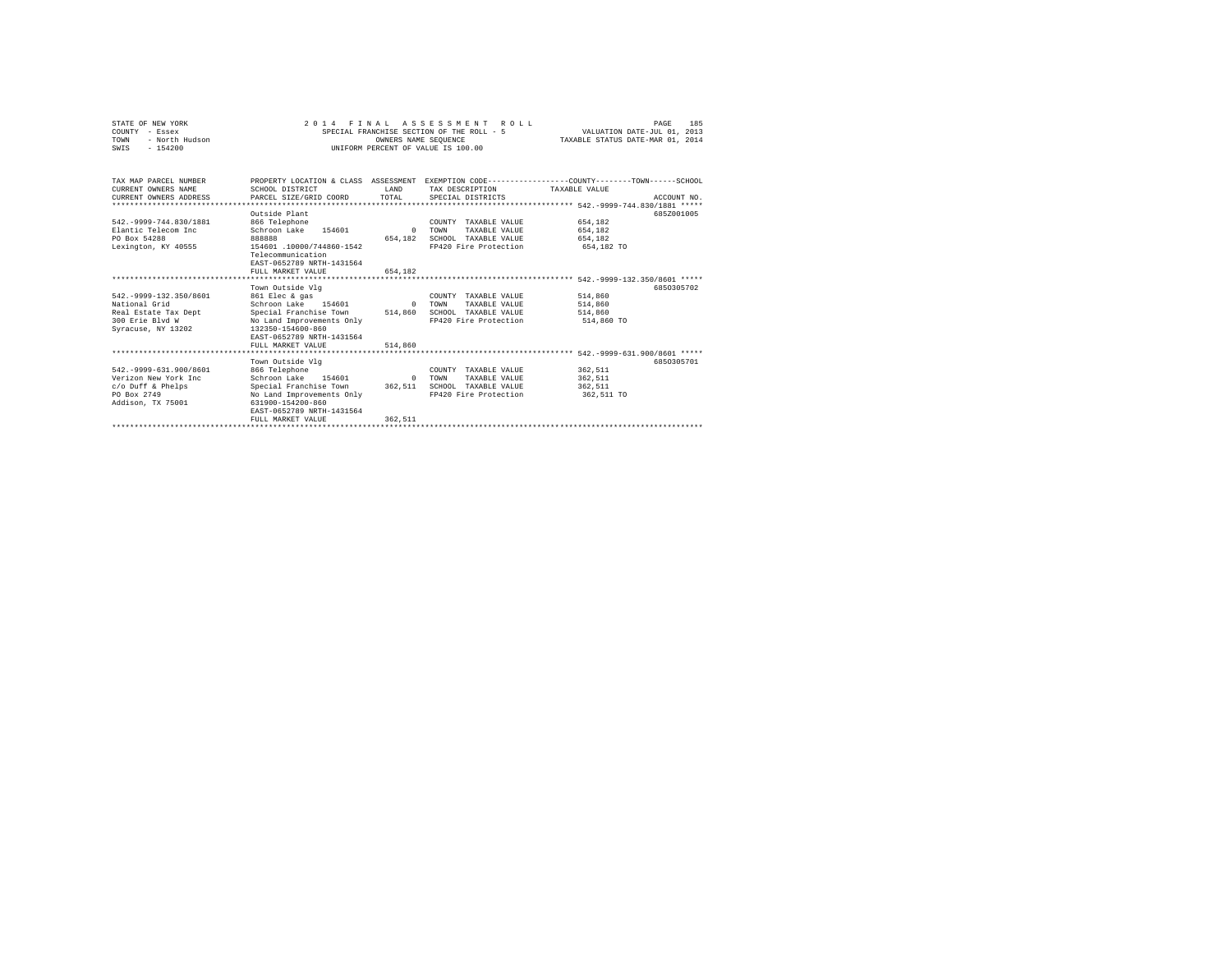| STATE OF NEW YORK      | 2014 FINAL ASSESSMENT ROLL                | 186<br>PAGE                      |
|------------------------|-------------------------------------------|----------------------------------|
| COUNTY - Essex         | SPECIAL FRANCHISE SECTION OF THE ROLL - 5 | VALUATION DATE-JUL 01, 2013      |
| - North Hudson<br>TOWN |                                           | TAXABLE STATUS DATE-MAR 01, 2014 |
| SWTS<br>- 154200       |                                           | RPS150/V04/L015                  |
|                        | UNIFORM PERCENT OF VALUE IS 100.00        | CURRENT DATE 6/25/2014           |
|                        |                                           |                                  |
|                        | ROLL SUB SECTION- - TOTALS                |                                  |
|                        |                                           |                                  |

|                       | EXTENSION<br>TOTAL | <b>EXTENSION</b> | AD VALOREM | <b>EXEMPT</b> | TAXARLE  |
|-----------------------|--------------------|------------------|------------|---------------|----------|
| CODE<br>DISTRICT NAME | PARCELS<br>TYPE    | <b>VALUE</b>     | VALUE.     | AMOUNT        | VALUE    |
|                       |                    |                  |            |               |          |
| FP420 Fire Protectio  | 3 TOTAL            |                  | 1531,553   |               | 1531.553 |

## \*\*\* S C H O O L D I S T R I C T S U M M A R Y \*\*\*

| CODE   | DISTRICT NAME | TOTAL<br>PARCELS | ASSESSED<br>LAND | ASSESSED<br>TOTAL | EXEMPT<br>AMOUNT | TOTAL<br>TAXABLE | STAR<br>AMOUNT | STAR<br>TAXABLE |  |
|--------|---------------|------------------|------------------|-------------------|------------------|------------------|----------------|-----------------|--|
| 154601 | Schroon Lake  |                  |                  | 1531.553          |                  | 1531,553         |                | 1531,553        |  |
|        | SUB-TOTAL     |                  |                  | 1531.553          |                  | 1531.553         |                | 1531,553        |  |
|        | TOTAL         |                  |                  | 1531.553          |                  | 1531,553         |                | 1531,553        |  |

## \*\*\* S Y S T E M C O D E S S U M M A R Y \*\*\*

#### NO SYSTEM EXEMPTIONS AT THIS LEVEL

## \*\*\* E X E M P T I O N S U M M A R Y \*\*\*

## NO EXEMPTIONS AT THIS LEVEL

| ROLL       |                   | TOTAL   | ASSESSED | ASSESSED | TAXABLE  | TAXABLE  | TAXABLE      | STAR     |
|------------|-------------------|---------|----------|----------|----------|----------|--------------|----------|
| <b>SEC</b> | DESCRIPTION       | PARCELS | LAND     | TOTAL    | COUNTY   | TOWN     | SCHOOL       | TAXABLE  |
|            |                   |         |          |          |          |          |              |          |
|            | SPECIAL FRANCHISE |         |          | 1531.553 | 1531.553 | 1531.553 | 5521<br>.553 | 1531 553 |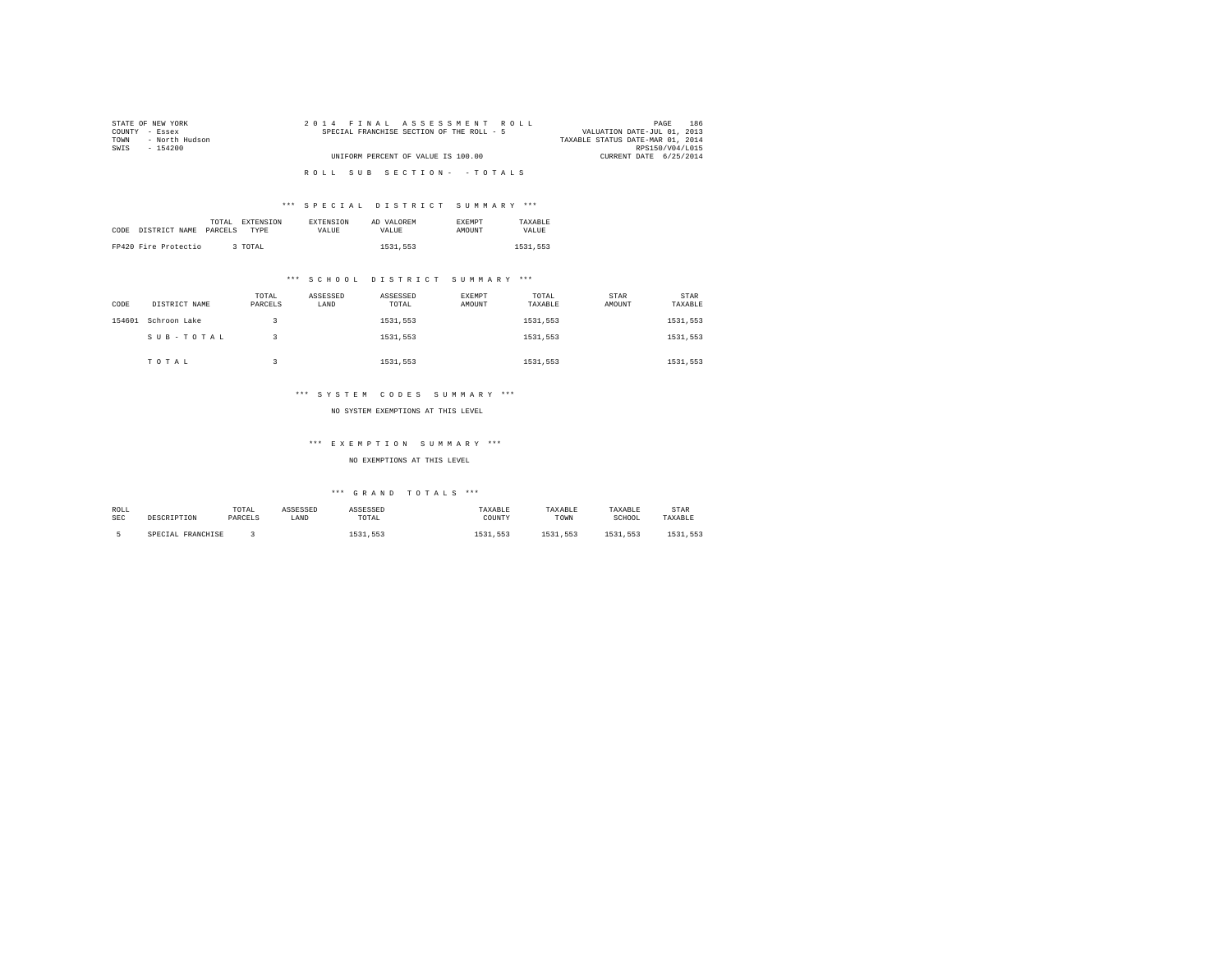| STATE OF NEW YORK      | 2014 FINAL ASSESSMENT ROLL                | 187<br>PAGE                      |
|------------------------|-------------------------------------------|----------------------------------|
| COUNTY - Essex         | SPECIAL FRANCHISE SECTION OF THE ROLL - 5 | VALUATION DATE-JUL 01, 2013      |
| - North Hudson<br>TOWN |                                           | TAXABLE STATUS DATE-MAR 01, 2014 |
| SWIS<br>- 154200       | UNIFORM PERCENT OF VALUE IS 100.00        | RPS150/V04/L015                  |
|                        |                                           | CURRENT DATE 6/25/2014           |
|                        |                                           |                                  |

## ROLL SECTION TOTALS

## \*\*\* S P E C I A L D I S T R I C T S U M M A R Y \*\*\*

| CODE | DISTRICT NAME        | TOTAL<br>PARCELS | <b>EXTENSION</b><br><b>TYPE</b> | <b>EXTENSION</b><br>VALUE | AD VALOREM<br>VALUE | <b>EXEMPT</b><br>AMOUNT | TAXARLE<br>VALUE |  |
|------|----------------------|------------------|---------------------------------|---------------------------|---------------------|-------------------------|------------------|--|
|      | FP420 Fire Protectio |                  | 3 TOTAL                         |                           | 1531.553            |                         | 1531,553         |  |

## \*\*\* S C H O O L D I S T R I C T S U M M A R Y \*\*\*

| CODE   | DISTRICT NAME | TOTAL<br>PARCELS | ASSESSED<br>LAND | ASSESSED<br>TOTAL | EXEMPT<br>AMOUNT | TOTAL<br>TAXABLE | STAR<br>AMOUNT | STAR<br>TAXABLE |
|--------|---------------|------------------|------------------|-------------------|------------------|------------------|----------------|-----------------|
| 154601 | Schroon Lake  |                  |                  | 1531,553          |                  | 1531.553         |                | 1531,553        |
|        | SUB-TOTAL     |                  |                  | 1531,553          |                  | 1531.553         |                | 1531,553        |
|        | TOTAL         |                  |                  | 1531,553          |                  | 1531.553         |                | 1531,553        |

## \*\*\* S Y S T E M C O D E S S U M M A R Y \*\*\*

#### NO SYSTEM EXEMPTIONS AT THIS LEVEL

## \*\*\* E X E M P T I O N S U M M A R Y \*\*\*

## NO EXEMPTIONS AT THIS LEVEL

| ROLL       |                   | TOTAL   | ASSESSED | ASSESSED | TAXABLE  | TAXABLE  | TAXABLE      | STAR     |
|------------|-------------------|---------|----------|----------|----------|----------|--------------|----------|
| <b>SEC</b> | DESCRIPTION       | PARCELS | LAND     | TOTAL    | COUNTY   | TOWN     | SCHOOL       | TAXABLE  |
|            |                   |         |          |          |          |          |              |          |
|            | SPECIAL FRANCHISE |         |          | 1531.553 | 1531.553 | 1531.553 | 5521<br>.553 | 1531 553 |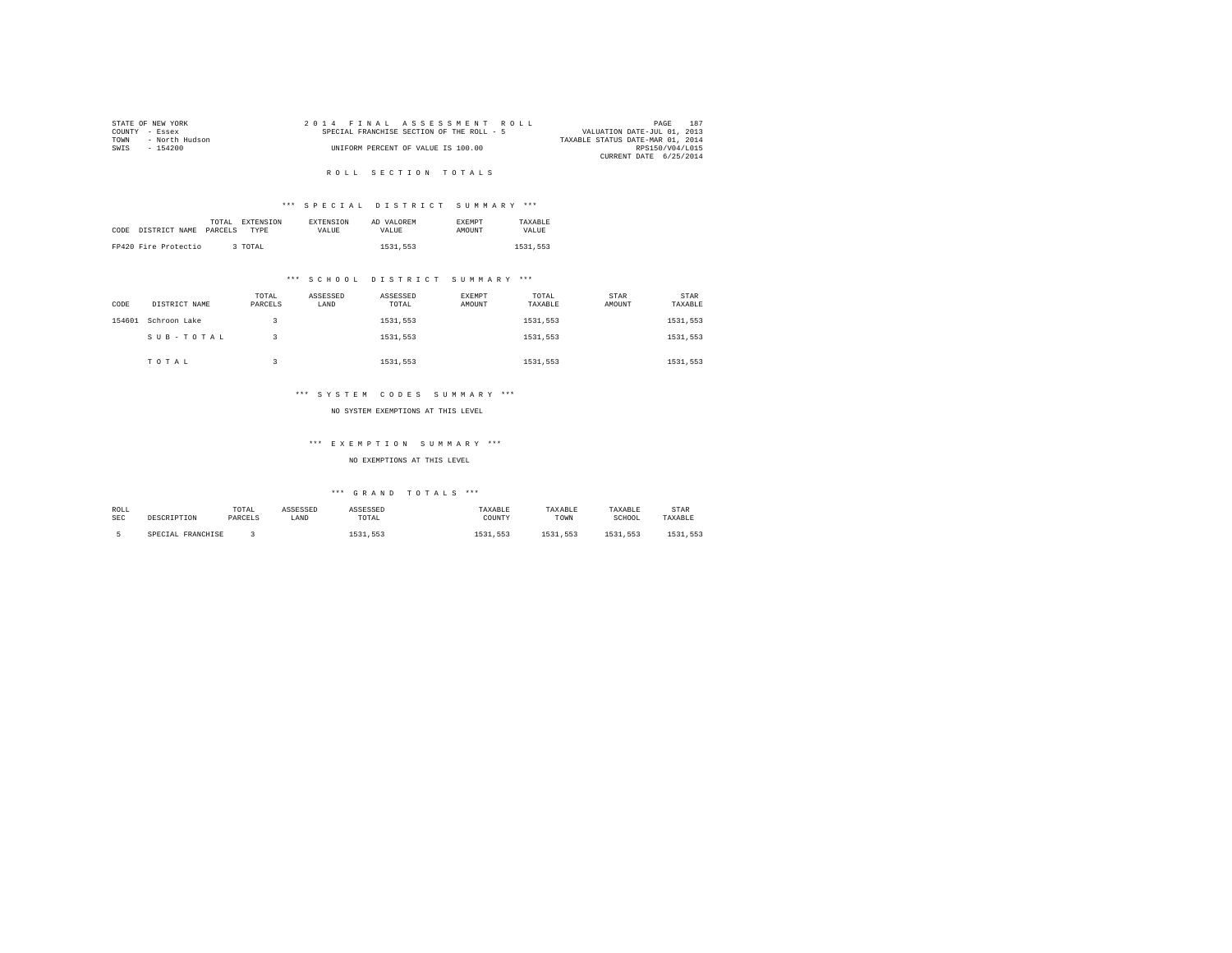| STATE OF NEW YORK<br>COUNTY - Essex<br>TOWN - North Hudson<br>SWIS - 154200                                                                                                                                                                                                                                                                                                                                                                                                                   | UTILITY & A<br>OWNERS NAME SEQUENCE<br>UNIFORM PERCENT OF VALUE IS 100.00                                                                                                                                                                                                                        |               | 2014 FINAL ASSESSMENT ROLL                                                                                                                                                                         | 14 FINAL ASSESSMENT ROLL PAGE 188<br>UTILITY & R.R. SECTION OF THE ROLL - 6<br>TAXABLE STATUS DATE-MAR 01, 2014<br>TAXABLE STATUS DATE-MAR 01, 2014 |
|-----------------------------------------------------------------------------------------------------------------------------------------------------------------------------------------------------------------------------------------------------------------------------------------------------------------------------------------------------------------------------------------------------------------------------------------------------------------------------------------------|--------------------------------------------------------------------------------------------------------------------------------------------------------------------------------------------------------------------------------------------------------------------------------------------------|---------------|----------------------------------------------------------------------------------------------------------------------------------------------------------------------------------------------------|-----------------------------------------------------------------------------------------------------------------------------------------------------|
| TAX MAP PARCEL NUMBER<br>CURRENT OWNERS NAME<br>CURRENT OWNERS ADDRESS                                                                                                                                                                                                                                                                                                                                                                                                                        | SCHOOL DISTRICT<br>PARCEL SIZE/GRID COORD                                                                                                                                                                                                                                                        | LAND<br>TOTAL | TAX DESCRIPTION TAXABLE VALUE<br>SPECIAL DISTRICTS                                                                                                                                                 | PROPERTY LOCATION & CLASS ASSESSMENT EXEMPTION CODE---------------COUNTY-------TOWN------SCHOOL<br>ACCOUNT NO.                                      |
| 114.4-1-17.000/1 637 Cell Tower<br>AT&T Network Real Estate Admin Schroon Lake 154601 150,000 TOWNTY TAXABLE VALUE<br>150,000 TOWN TAXABLE VALUE<br>Re:10133210 West Tower This Acct located W/in 350,000 SCHOOL TAXABLE VALUE 350,000 SCHOOL TAXABLE VALUE 350,000<br>350,000 DE NE SEE 13-F 114.4-1-17.000 END BI611 EMergency Services 350,000 DE NE ALL ALL ALL ALL ALL ALL AND R                                                                                                         | US Route 9<br>EAST-0662017 NRTH-1443226<br>DEED BOOK 1114 PG-323<br>FULL MARKET VALUE 350,000                                                                                                                                                                                                    |               | $\begin{tabular}{lllllllllll} \multicolumn{2}{c}{\textbf{COUNTY}} & \textbf{TXABLE VALUE} & & & 350,000 \\ \multicolumn{2}{c}{\textbf{TOWN}} & \textbf{TXABLE VALUE} & & 350,000 \\ \end{tabular}$ | 685Z010013                                                                                                                                          |
|                                                                                                                                                                                                                                                                                                                                                                                                                                                                                               |                                                                                                                                                                                                                                                                                                  |               |                                                                                                                                                                                                    |                                                                                                                                                     |
|                                                                                                                                                                                                                                                                                                                                                                                                                                                                                               | Blue Ridge Rd<br>DEED BOOK 1434 PG-32                                                                                                                                                                                                                                                            |               |                                                                                                                                                                                                    | 685J102408                                                                                                                                          |
|                                                                                                                                                                                                                                                                                                                                                                                                                                                                                               | FULL MARKET VALUE                                                                                                                                                                                                                                                                                | 21,100        |                                                                                                                                                                                                    |                                                                                                                                                     |
| $\begin{tabular}{l c c c c c c c c} \multicolumn{3}{c}{25.1-1-20.000}&{\small\textsc{Front} &\textsc{Tom} &\textsc{COMNT} &\textsc{TXABLE} &\textsc{VALUE} &\textsc{25,400} \\ \multicolumn{3}{c}{\texttt{National Grid} &\textsc{Std} &\textsc{Schron Lake} &\textsc{194601}&\textsc{25,400} &\textsc{TONNT} &\textsc{TXABLE} &\textsc{VALUE} &\textsc{25,400} \\ \multicolumn{3}{c}{\texttt{National Grid} &\textsc{Schron} &\textsc{21$                                                    | Frontier Town Rd<br>DEED BOOK 1434 PG-32                                                                                                                                                                                                                                                         |               |                                                                                                                                                                                                    | 685J102407                                                                                                                                          |
|                                                                                                                                                                                                                                                                                                                                                                                                                                                                                               | FULL MARKET VALUE                                                                                                                                                                                                                                                                                | 25,400        |                                                                                                                                                                                                    |                                                                                                                                                     |
| $125.1 - 1 - 39.100$<br>National Grid<br>National Glid<br>300 Erie Blvd W<br>Syracuse, NY 13202                                                                                                                                                                                                                                                                                                                                                                                               | US Route 9<br>882 Elec Trans Imp COUNTY TAXABLE VALUE<br>Schroon Lake 154601 50,300 TOWN TAXABLE VALUE<br>2/h Platt Rogersáco Rdpat 50,300 SCHOOL TAXABLE VALUE<br>Db 799 pg 290<br>RCRES 7.35 FP420 Fire Protection<br>EAST-0655573 NRTH-1435913<br>DEED BOOK 1434   PG-32<br>FULL MARKET VALUE | 50,300        |                                                                                                                                                                                                    | 685J102406<br>50,300<br>50,300<br>50,300<br>00 MT.<br>50,300 TO                                                                                     |
|                                                                                                                                                                                                                                                                                                                                                                                                                                                                                               |                                                                                                                                                                                                                                                                                                  |               |                                                                                                                                                                                                    | **************************** 125.1-1-42.000 ************                                                                                            |
| $\begin{array}{cccccc} & & & & & & & \text{US Route 9} & & & & & \text{CODNTY T AXABLE VALUE} & & & & & & 22,900 \\ \text{National Grid} & & & & & & & & & & \text{SCD} \text{ The True} & & & & & & \text{CODNTY T AXABLE VALUE} & & & & & & 22,900 \\ \text{National Grid} & & & & & & & & & & \text{Schron Lake} & 154601 & & & & & \text{TAXABLE VALUE} & & & & & 22,900 \\ \text{300 Eric Blvd W} & & & & & & & & & \text{1 Road Patent} & & & & & \text{DIO} \text{ TAXABLE VALUE} & &$ | EAST-0653916 NRTH-1433196<br>DEED BOOK 1434 PG-32<br>FULL MARKET VALUE                                                                                                                                                                                                                           | 22,900        |                                                                                                                                                                                                    | 685J102501                                                                                                                                          |
|                                                                                                                                                                                                                                                                                                                                                                                                                                                                                               |                                                                                                                                                                                                                                                                                                  |               |                                                                                                                                                                                                    |                                                                                                                                                     |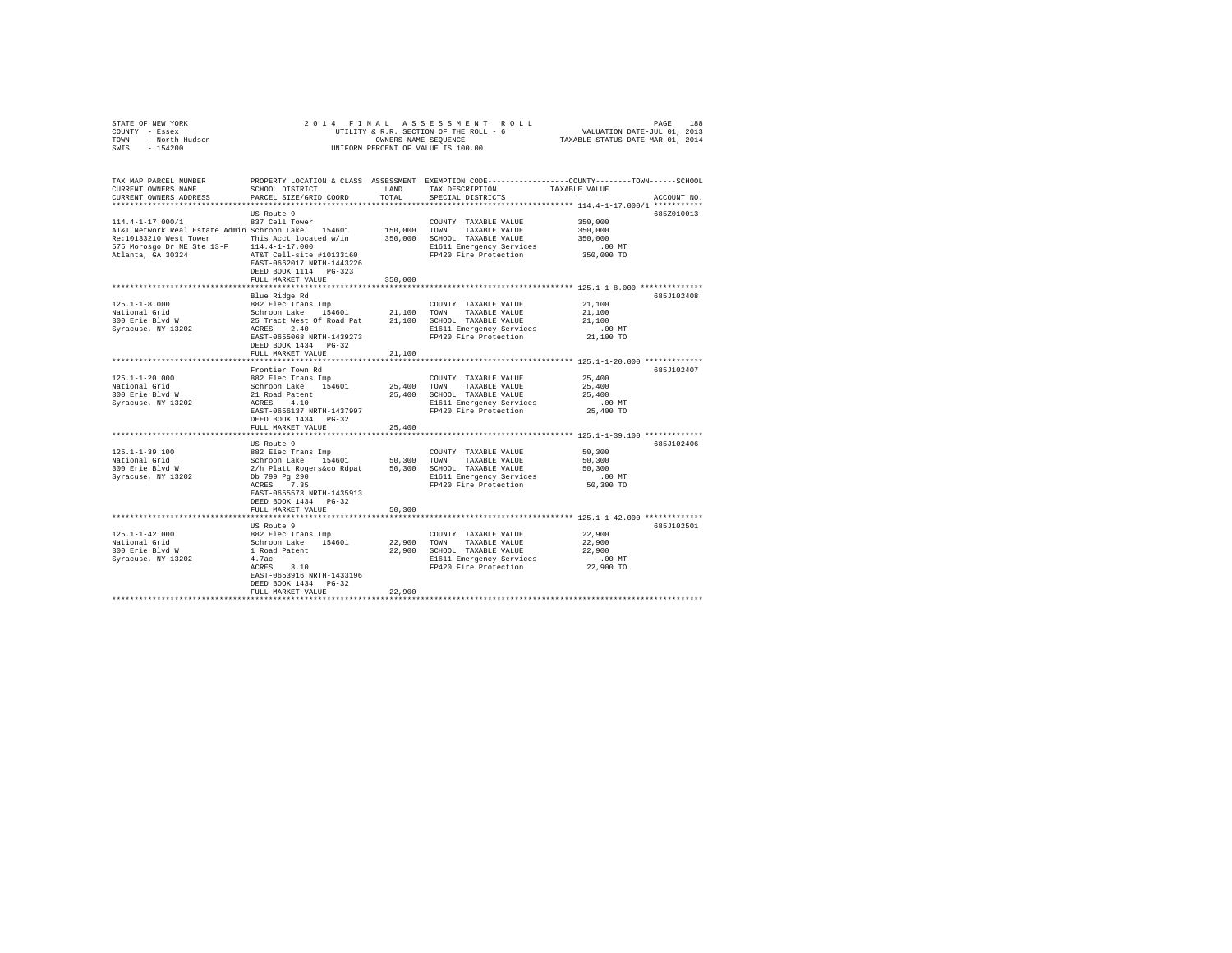|      | STATE OF NEW YORK | 2014 FINAL ASSESSMENT ROLL             | 189<br>PAGE                      |
|------|-------------------|----------------------------------------|----------------------------------|
|      | COUNTY - Essex    | UTILITY & R.R. SECTION OF THE ROLL - 6 | VALUATION DATE-JUL 01, 2013      |
| TOWN | - North Hudson    | OWNERS NAME SEOUENCE                   | TAXABLE STATUS DATE-MAR 01, 2014 |
| SWIS | $-154200$         | UNIFORM PERCENT OF VALUE IS 100.00     |                                  |

| TAX MAP PARCEL NUMBER<br>CURRENT OWNERS NAME<br>CURRENT OWNERS ADDRESS | SCHOOL DISTRICT<br>PARCEL SIZE/GRID COORD                                                                    | LAND<br>TOTAL | TAX DESCRIPTION<br>SPECIAL DISTRICTS          | PROPERTY LOCATION & CLASS ASSESSMENT EXEMPTION CODE---------------COUNTY-------TOWN-----SCHOOL<br>TAXABLE VALUE<br>ACCOUNT NO. |
|------------------------------------------------------------------------|--------------------------------------------------------------------------------------------------------------|---------------|-----------------------------------------------|--------------------------------------------------------------------------------------------------------------------------------|
|                                                                        |                                                                                                              |               |                                               |                                                                                                                                |
|                                                                        | US Route 9                                                                                                   |               |                                               | 685J102410                                                                                                                     |
| $125.3 - 1 - 2.000$                                                    | 882 Elec Trans Imp                                                                                           |               | COUNTY TAXABLE VALUE                          | 32,900                                                                                                                         |
| National Grid                                                          | Schroon Lake 154601<br>63 Tract West Of Road Pat                                                             | 32,900 TOWN   | TAXABLE VALUE                                 | 32,900                                                                                                                         |
| 300 Erie Blvd W                                                        |                                                                                                              |               | 32,900 SCHOOL TAXABLE VALUE                   | 32,900                                                                                                                         |
| Syracuse, NY 13202                                                     | 7.10<br>ACRES                                                                                                |               | E1611 Emergency Services                      | $.00$ MT                                                                                                                       |
|                                                                        | EAST-0652789 NRTH-1431564                                                                                    |               | FP420 Fire Protection                         | 32,900 TO                                                                                                                      |
|                                                                        | DEED BOOK 1434 PG-32                                                                                         |               |                                               |                                                                                                                                |
|                                                                        | FULL MARKET VALUE                                                                                            | 32,900        |                                               |                                                                                                                                |
|                                                                        |                                                                                                              |               |                                               |                                                                                                                                |
| 642. - 9999 - 132. 350/1881                                            | Total Electric Dist                                                                                          |               |                                               | 685N205603<br>318,366                                                                                                          |
|                                                                        | 884 Elec Dist Out<br>Schroon Lake 154601                                                                     |               | COUNTY TAXABLE VALUE<br>0 TOWN                |                                                                                                                                |
| National Grid<br>Real Estate Tax Dept                                  | 888888                                                                                                       |               | TAXABLE VALUE<br>318,366 SCHOOL TAXABLE VALUE | 318,366<br>318,366                                                                                                             |
| 300 Erie Blvd West                                                     | 154601 .10000                                                                                                |               | FP420 Fire Protection                         | 318,366 TO                                                                                                                     |
| Syracuse, NY 13202                                                     | EAST-0652789 NRTH-1431564                                                                                    |               |                                               |                                                                                                                                |
|                                                                        | FULL MARKET VALUE                                                                                            | 318,366       |                                               |                                                                                                                                |
|                                                                        |                                                                                                              |               |                                               |                                                                                                                                |
|                                                                        | 5055 US Route 9                                                                                              |               |                                               | 685Z011003                                                                                                                     |
| $85.3 - 1 - 38.000 / 1$                                                | 837 Cell Tower                                                                                               |               | COUNTY TAXABLE VALUE                          | 410,500                                                                                                                        |
| T-Mobile NE Inc                                                        | Schroon Lake 154601                                                                                          | 300,000       | TOWN<br>TAXABLE VALUE                         | 410,500                                                                                                                        |
| OmniPoint Communications Inc This Acct located within                  |                                                                                                              |               | 410,500 SCHOOL TAXABLE VALUE                  | 410,500                                                                                                                        |
| Attn: Lease Mgr                                                        | $85.3 - 1 - 38.000$                                                                                          |               | E1612 Emergency Services                      | $.00$ MT                                                                                                                       |
| 4 Sylvan Way                                                           | T-Mobile Cell Tower                                                                                          |               | FP420 Fire Protection                         | 410,500 TO                                                                                                                     |
| Parsippany, NJ 07054                                                   | EAST-0673923 NRTH-1488310                                                                                    |               |                                               |                                                                                                                                |
|                                                                        | FULL MARKET VALUE                                                                                            | 410,500       |                                               |                                                                                                                                |
|                                                                        |                                                                                                              |               |                                               |                                                                                                                                |
|                                                                        | 88 Pepper Hollow Rd                                                                                          |               |                                               | 685Z010014                                                                                                                     |
| $104.2 - 1 - 2.100/1$                                                  | 837 Cell Tower                                                                                               |               | COUNTY TAXABLE VALUE                          | 350,000                                                                                                                        |
| T-Mobile NE Inc                                                        | Schroon Lake 154601                                                                                          | 150,000       | TOWN<br>TAXABLE VALUE                         | 350,000                                                                                                                        |
| c/o CCTMO LLC                                                          | $\begin{tabular}{ll} This & \textbf{Act} & \textbf{located} & \textbf{w/in}\\ 104.2-1-2.100 & \end{tabular}$ | 350,000       | SCHOOL TAXABLE VALUE                          | 350,000                                                                                                                        |
| PMB 331                                                                |                                                                                                              |               | E1611 Emergency Services                      | $.00$ MT                                                                                                                       |
|                                                                        |                                                                                                              |               | FP420 Fire Protection                         | 350,000 TO                                                                                                                     |
|                                                                        |                                                                                                              |               |                                               |                                                                                                                                |
|                                                                        | DEED BOOK 1524 PG-163<br>FULL MARKET VALUE                                                                   | 350,000       |                                               |                                                                                                                                |
|                                                                        |                                                                                                              |               |                                               | *************************** 114.18-3-2.110/2 ***********                                                                       |
|                                                                        | 2906 US Route 9                                                                                              |               |                                               | 685Z011001                                                                                                                     |
| $114.18 - 3 - 2.110/2$                                                 |                                                                                                              |               | COUNTY TAXABLE VALUE                          | 254,400                                                                                                                        |
| T-Mobile NE Inc                                                        |                                                                                                              |               | TOWN<br>TAXABLE VALUE                         | 254,400                                                                                                                        |
| c/o CCTMO LLC                                                          |                                                                                                              |               | SCHOOL TAXABLE VALUE                          | 254,400                                                                                                                        |
| PMB 331                                                                | 837 Cell Tower<br>Schroon Lake 154601 150,000<br>This Acct located w/in 254,400<br>114.18-3-2.110 1715/261 L |               | E1611 Emergency Services                      | .00 MT                                                                                                                         |
| 4017 Washington Rd                                                     |                                                                                                              |               | FP420 Fire Protection                         | 254,400 TO                                                                                                                     |
| McMurray, PA 15317                                                     | 1715/270 Easmt<br>EAST-0660028 NRTH-1441190                                                                  |               |                                               |                                                                                                                                |
|                                                                        | DEED BOOK 1587 PG-278                                                                                        |               |                                               |                                                                                                                                |
|                                                                        | FULL MARKET VALUE                                                                                            | 254,400       |                                               |                                                                                                                                |
|                                                                        |                                                                                                              |               |                                               |                                                                                                                                |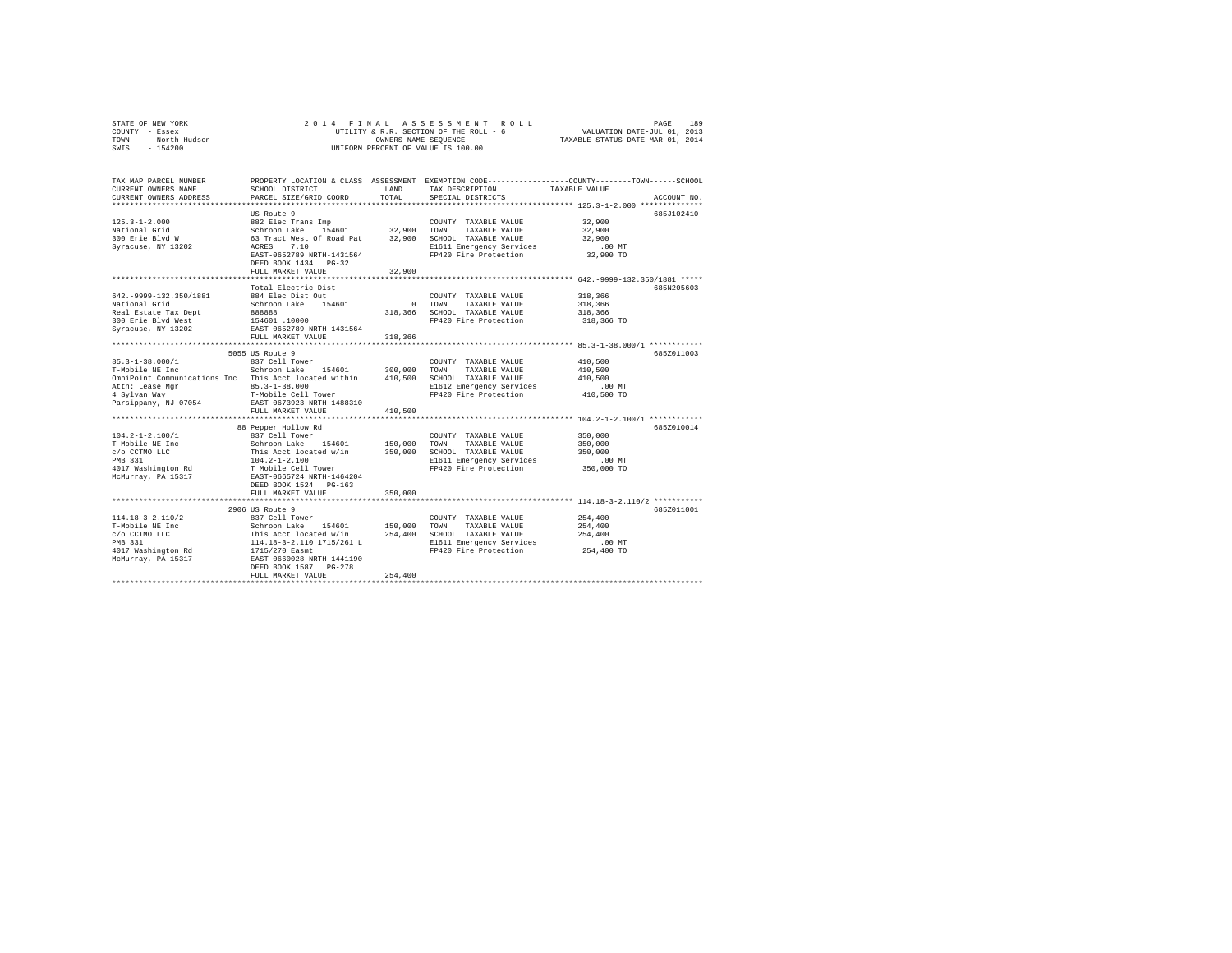| STATE OF NEW YORK<br>COUNTY - Essex<br>- North Hudson<br>TOWN<br>$-154200$<br>SWIS                                                  |                                                                                                                                                                                                                  |                    | 2014 FINAL ASSESSMENT ROLL<br>UTILITY & R.R. SECTION OF THE ROLL - 6<br>OWNERS NAME SEQUENCE<br>UNIFORM PERCENT OF VALUE IS 100.00 | VALUATION DATE-JUL 01, 2013<br>TAXABLE STATUS DATE-MAR 01, 2014 | 190<br>PAGE |
|-------------------------------------------------------------------------------------------------------------------------------------|------------------------------------------------------------------------------------------------------------------------------------------------------------------------------------------------------------------|--------------------|------------------------------------------------------------------------------------------------------------------------------------|-----------------------------------------------------------------|-------------|
| TAX MAP PARCEL NUMBER<br>CURRENT OWNERS NAME<br>CURRENT OWNERS ADDRESS                                                              | PROPERTY LOCATION & CLASS ASSESSMENT EXEMPTION CODE---------------COUNTY-------TOWN------SCHOOL<br>SCHOOL DISTRICT<br>PARCEL SIZE/GRID COORD                                                                     | LAND<br>TOTAL      | TAX DESCRIPTION<br>SPECIAL DISTRICTS                                                                                               | TAXABLE VALUE                                                   | ACCOUNT NO. |
|                                                                                                                                     |                                                                                                                                                                                                                  |                    |                                                                                                                                    |                                                                 |             |
| 642. - 9999-631.900/1881<br>Verizon New York Inc<br>c/o Duff & Phelps<br>PO Box 2749<br>Addison, TX 75001 EAST-0652789 NRTH-1431564 | Outside Plant<br>836 Telecom. eq.<br>Schroon Lake 154601<br>888888<br>154601.10000                                                                                                                               | $\sim$ 0<br>67.418 | COUNTY TAXABLE VALUE<br>TAXABLE VALUE<br>TOWN<br>SCHOOL TAXABLE VALUE<br>FP420 Fire Protection                                     | 67.418<br>67,418<br>67.418<br>67,418 TO                         | 685N205601  |
|                                                                                                                                     | FULL MARKET VALUE                                                                                                                                                                                                | 67.418             |                                                                                                                                    |                                                                 |             |
| $104.2 - 1 - 2.100/2$<br>Verizon Wireless<br>c/o Duff & Phelps<br>PO Box 2549<br>Addison, TX 75001                                  | 88 Pepper Hollow Rd<br>837 Cell Tower<br>Schroon Lake 154601 150,000<br>This Acct located w/in 253,000<br>$104.2 - 1 - 2.100$<br>Verizon Wireless Cell Tow<br>EAST-0665724 NRTH-1464204<br>DEED BOOK 1524 PG-163 |                    | COUNTY TAXABLE VALUE<br>TAXABLE VALUE<br>TOWN<br>SCHOOL TAXABLE VALUE<br>E1611 Emergency Services<br>FP420 Fire Protection         | 253,000<br>253,000<br>253,000<br>.00 MT<br>253,000 TO           | 685Z011002  |
|                                                                                                                                     | FULL MARKET VALUE                                                                                                                                                                                                | 253,000            |                                                                                                                                    |                                                                 |             |
| $114.18 - 3 - 2.110/1$<br>Verizon Wireless<br>PO Box 2549<br>Addison, TX 75001                                                      | 2906 US Route 9<br>837 Cell Tower<br>Schroon Lake 154601 150,000<br>This Acct located w/in<br>114.18-3-2.110 1715/261 L<br>Verizon Cell Twr 1715/270<br>EAST-0660028 NRTH-1441190<br>DEED BOOK 1587 PG-278       | 350,000            | COUNTY TAXABLE VALUE<br>TOWN<br>TAXABLE VALUE<br>SCHOOL TAXABLE VALUE<br>E1611 Emergency Services<br>FP420 Fire Protection         | 350,000<br>350,000<br>350,000<br>$.00$ MT<br>350,000 TO         | 6852010015  |
|                                                                                                                                     | FULL MARKET VALUE                                                                                                                                                                                                | 350,000            |                                                                                                                                    |                                                                 |             |
|                                                                                                                                     |                                                                                                                                                                                                                  |                    |                                                                                                                                    |                                                                 |             |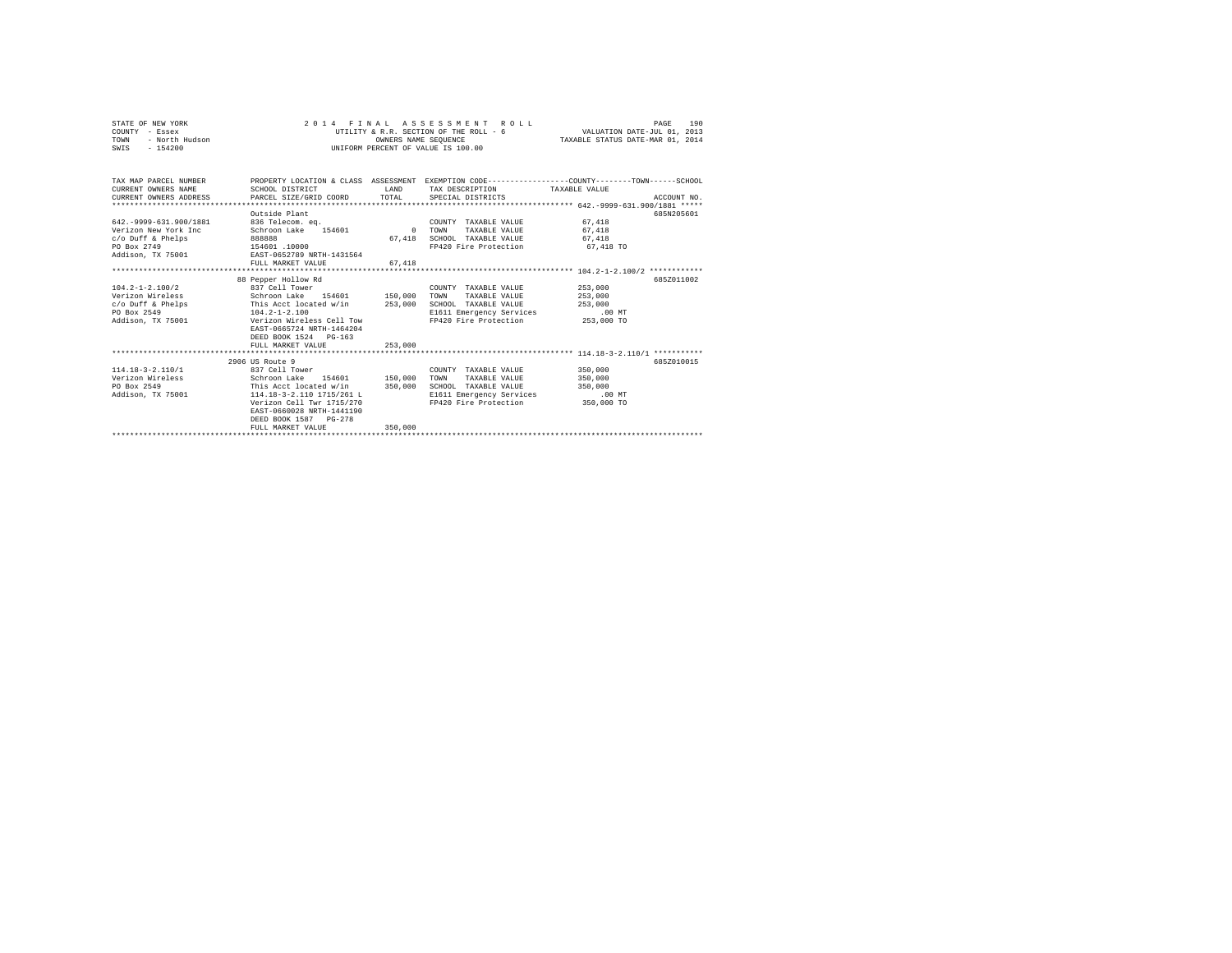| STATE OF NEW YORK      | 2014 FINAL ASSESSMENT ROLL             | 191<br>PAGE                      |
|------------------------|----------------------------------------|----------------------------------|
| COUNTY - Essex         | UTILITY & R.R. SECTION OF THE ROLL - 6 | VALUATION DATE-JUL 01, 2013      |
| - North Hudson<br>TOWN |                                        | TAXABLE STATUS DATE-MAR 01, 2014 |
| SWIS<br>$-154200$      |                                        | RPS150/V04/L015                  |
|                        | UNIFORM PERCENT OF VALUE IS 100.00     | CURRENT DATE 6/25/2014           |
|                        |                                        |                                  |
|                        | ROLL SUB SECTION- - TOTALS             |                                  |
|                        |                                        |                                  |

| CODE | DISTRICT NAME        | TOTAL<br>PARCELS | EXTENSION<br><b>TYPE</b> | EXTENSION<br>VALUE | AD VALOREM<br>VALUE | <b>EXEMPT</b><br>AMOUNT | TAXARLE<br>VALUE |
|------|----------------------|------------------|--------------------------|--------------------|---------------------|-------------------------|------------------|
|      | E1611 Emergency Serv |                  | 10 MOVTAX                |                    |                     |                         |                  |
|      | E1612 Emergency Serv |                  | 1 MOVTAX                 |                    |                     |                         |                  |
|      | FP420 Fire Protectio |                  | 13 TOTAL                 |                    | 2506,284            |                         | 2506.284         |

#### \*\*\* S C H O O L D I S T R I C T S U M M A R Y \*\*\*

| CODE   | DISTRICT NAME | TOTAL<br>PARCELS | ASSESSED<br>LAND | ASSESSED<br>TOTAL | EXEMPT<br>AMOUNT | TOTAL<br>TAXABLE | STAR<br>AMOUNT | STAR<br>TAXABLE |
|--------|---------------|------------------|------------------|-------------------|------------------|------------------|----------------|-----------------|
| 154601 | Schroon Lake  | 13               | 1202,600         | 2506.284          |                  | 2506.284         |                | 2506.284        |
|        | SUB-TOTAL     | 13               | 1202,600         | 2506.284          |                  | 2506.284         |                | 2506.284        |
|        | TOTAL         | 13               | 1202,600         | 2506.284          |                  | 2506.284         |                | 2506.284        |

#### \*\*\* S Y S T E M C O D E S S U M M A R Y \*\*\*

NO SYSTEM EXEMPTIONS AT THIS LEVEL

## \*\*\* E X E M P T I O N S U M M A R Y \*\*\*

#### NO EXEMPTIONS AT THIS LEVEL

| ROLL | DESCRIPTION      | TOTAL   | ASSESSED | ASSESSED | TAXABLE  | TAXABLE  | TAXABLE  | <b>STAR</b> |
|------|------------------|---------|----------|----------|----------|----------|----------|-------------|
| SEC  |                  | PARCELS | LAND     | TOTAL    | COUNTY   | TOWN     | SCHOOL   | TAXABLE     |
|      | UTILITIES & N.C. |         | 1202.600 | 2506.284 | 2506.284 | 2506.284 | 2506.284 | 2506.284    |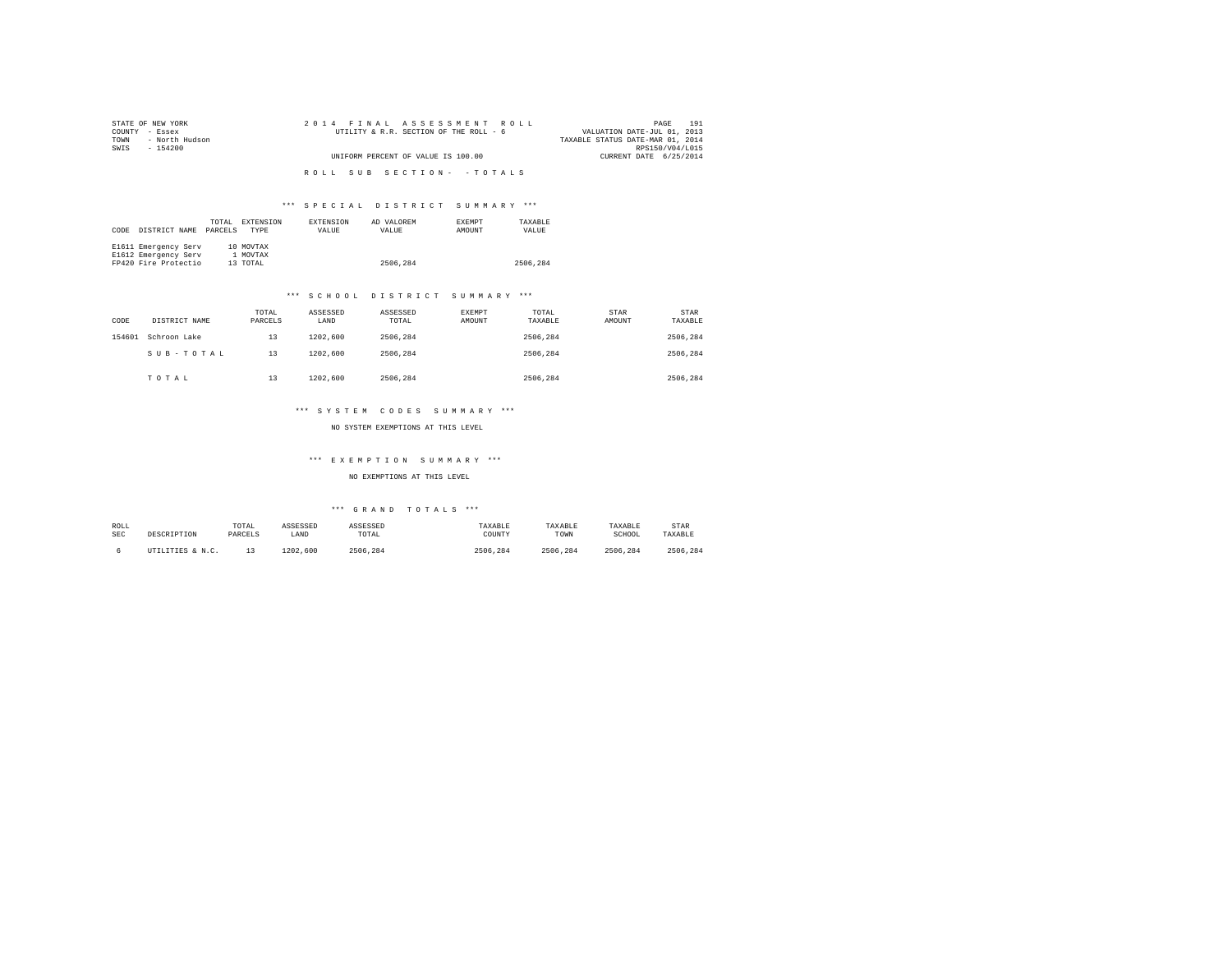| STATE OF NEW YORK |                |  |  |  |                                    | 2014 FINAL ASSESSMENT ROLL             |  |                                  |                 | PAGE | 192 |
|-------------------|----------------|--|--|--|------------------------------------|----------------------------------------|--|----------------------------------|-----------------|------|-----|
| COUNTY - Essex    |                |  |  |  |                                    | UTILITY & R.R. SECTION OF THE ROLL - 6 |  | VALUATION DATE-JUL 01, 2013      |                 |      |     |
| TOWN              | - North Hudson |  |  |  |                                    |                                        |  | TAXABLE STATUS DATE-MAR 01, 2014 |                 |      |     |
| SWIS              | $-154200$      |  |  |  | UNIFORM PERCENT OF VALUE IS 100.00 |                                        |  |                                  | RPS150/V04/L015 |      |     |
|                   |                |  |  |  |                                    |                                        |  | CURRENT DATE 6/25/2014           |                 |      |     |
|                   |                |  |  |  |                                    |                                        |  |                                  |                 |      |     |

R O L L S E C T I O N T O T A L S

## \*\*\* S P E C I A L D I S T R I C T S U M M A R Y \*\*\*

| CODE | DISTRICT NAME        | TOTAL<br>PARCELS | EXTENSION<br><b>TYPE</b> | <b>EXTENSION</b><br>VALUE | AD VALOREM<br>VALUE | <b>EXEMPT</b><br>AMOUNT | TAXARLE<br>VALUE |
|------|----------------------|------------------|--------------------------|---------------------------|---------------------|-------------------------|------------------|
|      | E1611 Emergency Serv |                  | 10 MOVTAX                |                           |                     |                         |                  |
|      | E1612 Emergency Serv |                  | 1 MOVTAX                 |                           |                     |                         |                  |
|      | FP420 Fire Protectio |                  | 13 TOTAL                 |                           | 2506.284            |                         | 2506.284         |

#### \*\*\* S C H O O L D I S T R I C T S U M M A R Y \*\*\*

| CODE   | DISTRICT NAME | TOTAL<br>PARCELS | ASSESSED<br>LAND | ASSESSED<br>TOTAL | EXEMPT<br>AMOUNT | TOTAL<br>TAXABLE | STAR<br>AMOUNT | STAR<br>TAXABLE |
|--------|---------------|------------------|------------------|-------------------|------------------|------------------|----------------|-----------------|
| 154601 | Schroon Lake  | 13               | 1202,600         | 2506.284          |                  | 2506.284         |                | 2506.284        |
|        | SUB-TOTAL     | 13               | 1202,600         | 2506.284          |                  | 2506.284         |                | 2506.284        |
|        | TOTAL         | 13               | 1202,600         | 2506.284          |                  | 2506.284         |                | 2506.284        |

#### \*\*\* S Y S T E M C O D E S S U M M A R Y \*\*\*

NO SYSTEM EXEMPTIONS AT THIS LEVEL

## \*\*\* E X E M P T I O N S U M M A R Y \*\*\*

NO EXEMPTIONS AT THIS LEVEL

| ROLL<br><b>SEC</b> | DESCRIPTION      | TOTAL<br>PARCELS | ASSESSED<br>LAND | ASSESSED<br>TOTAL | TAXABLE<br>COUNTY | TAXABLE<br>TOWN | TAXABLE<br>SCHOOL | <b>STAR</b><br>TAXABLE |
|--------------------|------------------|------------------|------------------|-------------------|-------------------|-----------------|-------------------|------------------------|
|                    | UTILITIES & N.C. |                  | 1202<br>.600     | 2506.284          | 2506.<br>.284     | 2506<br>.284    | 2506.284          | 2506.284               |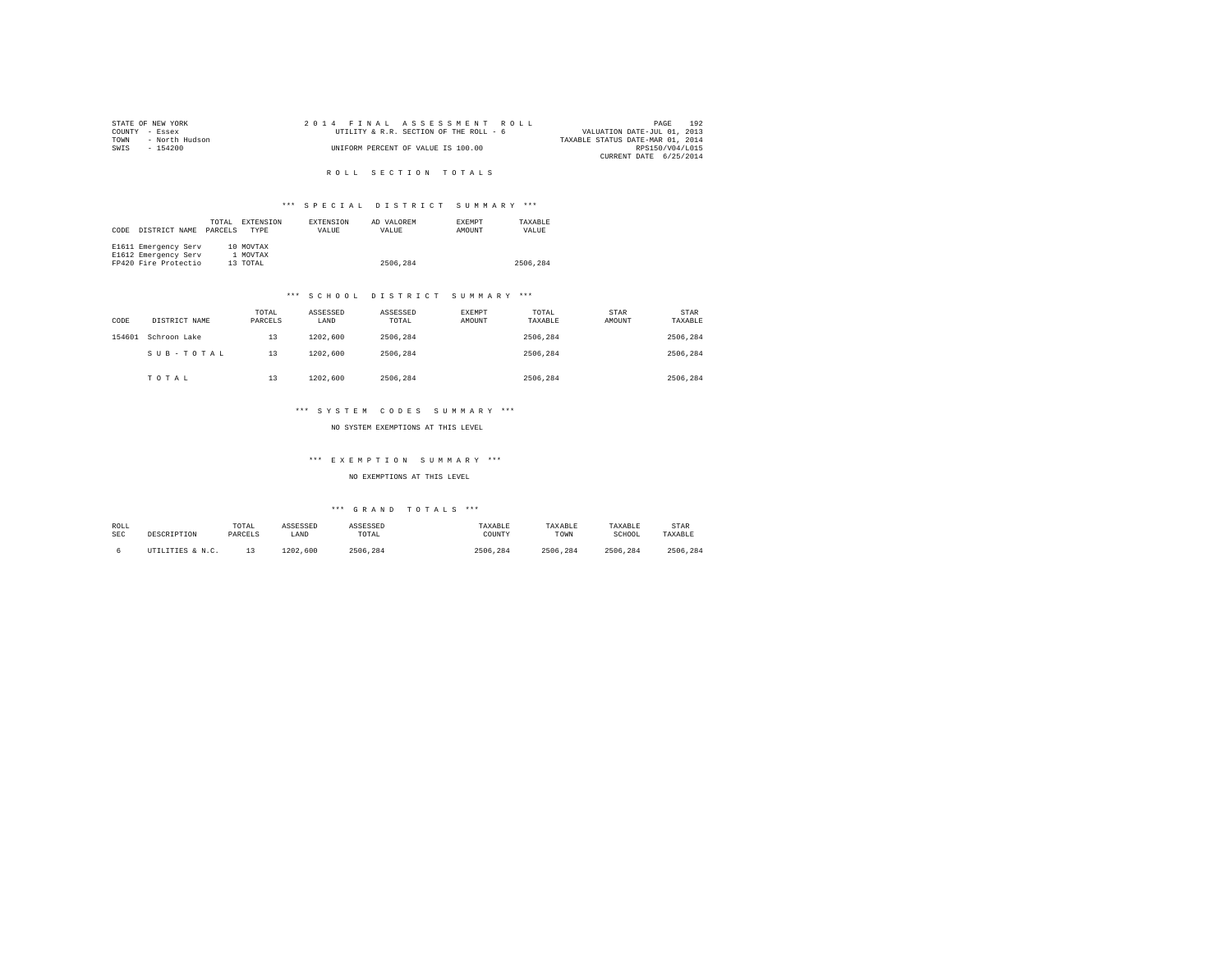| F NEW YORK<br>- Essex<br>- North Hudson<br>- 154200<br>STATE OF NEW YORK<br>COUNTY - Essex<br>TOWN<br>SWIS | PAGE 193<br>VALUATION DATE-JUL 01, 2013<br>TAXABLE STATUS DATE-MAR 01, 2014<br>2014 FINAL<br>ASSESSMENT<br>ROLL.<br>WHOLLY EXEMPT SECTION OF THE ROLL - 8<br>OWNERS NAME SEOUENCE<br>UNIFORM PERCENT OF VALUE IS 100.00 |                            |                         |                                                                                                                                                     |  |                                                        |                            |                      |  |
|------------------------------------------------------------------------------------------------------------|-------------------------------------------------------------------------------------------------------------------------------------------------------------------------------------------------------------------------|----------------------------|-------------------------|-----------------------------------------------------------------------------------------------------------------------------------------------------|--|--------------------------------------------------------|----------------------------|----------------------|--|
| TAX MAP PARCEL NUMBER<br>CURRENT OWNERS NAME<br>CURRENT OWNERS ADDRESS                                     | PROPERTY LOCATION & CLASS ASSESSMENT EXEMPTION CODE----------------COUNTY--------TOWN-----SCHOOL<br>SCHOOL DISTRICT<br>PARCEL SIZE/GRID COORD                                                                           | LAND<br>TOTAL              |                         | TAX DESCRIPTION<br>SPECIAL DISTRICTS                                                                                                                |  | TAXABLE VALUE                                          |                            | ACCOUNT NO.          |  |
|                                                                                                            | 2638 US Route 9                                                                                                                                                                                                         |                            |                         |                                                                                                                                                     |  |                                                        |                            | 6879905814           |  |
| $125.1 - 1 - 36.000$<br>Cemetery Catholic & Protestant Schroon Lake 154601<br>Schroon Lake, NY 12870       | 695 Cemetery<br>2/h Platt Rogers&co Rdpat<br>1.70<br>ACRES<br>EAST-0657755 NRTH-1434283                                                                                                                                 | 28,900                     | PRI CEM<br>TOWN         | 27350<br>28,900 COUNTY TAXABLE VALUE<br>TAXABLE VALUE<br>SCHOOL TAXABLE VALUE<br>E1611 Emergency Services                                           |  | 28,900<br>$\Omega$<br>$\Omega$<br>$\Omega$<br>$.00$ MT | 28,900                     | 28,900               |  |
|                                                                                                            | DEED BOOK 126<br>$PG-549$                                                                                                                                                                                               |                            |                         | FP420 Fire Protection                                                                                                                               |  |                                                        | 0.70                       |                      |  |
|                                                                                                            | FULL MARKET VALUE                                                                                                                                                                                                       | 28,900                     |                         | 28,900 EX                                                                                                                                           |  |                                                        |                            |                      |  |
|                                                                                                            |                                                                                                                                                                                                                         | *************              |                         | .***************************** 104.4-1-33.000 *************                                                                                         |  |                                                        |                            |                      |  |
| $104.4 - 1 - 33.000$<br>Cemetery Protestant<br>North Hudson, NY 12855                                      | 3872 US Route 9<br>695 Cemetery<br>Schroon Lake 154601<br>31 Platt Rogers&co Rd Pat<br>ACRES 3.40<br>EAST-0667852 NRTH-1462898                                                                                          | 57,400<br>57,400           | PRI CEM<br>TOWN         | 27350<br>COUNTY TAXABLE VALUE<br>TAXABLE VALUE<br>SCHOOL TAXABLE VALUE<br>E1611 Emergency Services                                                  |  | 57,400<br>0<br>$\Omega$<br>$\Omega$<br>$.00$ MT        | 57,400                     | 6879905803<br>57,400 |  |
|                                                                                                            | DEED BOOK 248<br>$PG-2$<br>FULL MARKET VALUE<br>**************************                                                                                                                                              | 57,400                     |                         | FP420 Fire Protection<br>57,400 EX                                                                                                                  |  |                                                        | 0 <sub>T</sub>             |                      |  |
|                                                                                                            | 42 Ensign Pond Rd                                                                                                                                                                                                       |                            |                         |                                                                                                                                                     |  |                                                        |                            | 6879905805           |  |
| 114.2-1-16.000<br>Cemetery Protestant<br>North Hudson, NY 12855                                            | 695 Cemetery<br>154601<br>Schroon Lake<br>27 Platt Rogers&co Rd Pat<br>ACRES<br>0.63<br>EAST-0664887 NRTH-1453362<br>FULL MARKET VALUE                                                                                  | 8,500 TOWN                 | PRI CEM                 | 27350<br>8,500 COUNTY TAXABLE VALUE<br>TAXABLE VALUE<br>SCHOOL TAXABLE VALUE<br>E1611 Emergency Services<br>8,500 FP420 Fire Protection<br>8.500 EX |  | 8,500<br>$\Omega$<br>$\Omega$<br>$\Omega$<br>$.00$ MT  | 8,500<br>0 <sub>T</sub>    | 8,500                |  |
|                                                                                                            |                                                                                                                                                                                                                         |                            |                         |                                                                                                                                                     |  | ********* 125.1-1-37.000 *************                 |                            |                      |  |
|                                                                                                            | US Route 9                                                                                                                                                                                                              |                            |                         |                                                                                                                                                     |  |                                                        |                            | 6879905804           |  |
| $125.1 - 1 - 37.000$<br>Cemetery Protestant<br>North Hudson, NY 12855                                      | 695 Cemetery<br>Schroon Lake 154601<br>2/h Platt Rogers&co Rdpat<br>ACRES 1.90<br>EAST-0657755 NRTH-1434666<br>FULL MARKET VALUE                                                                                        | 30,300<br>30,300           | PRI CEM<br>TOWN         | 27350<br>COUNTY TAXABLE VALUE<br>TAXABLE VALUE<br>SCHOOL TAXABLE VALUE<br>E1611 Emergency Services<br>30,300 FP420 Fire Protection<br>30,300 EX     |  | 30,300<br>$\Omega$<br>$\Omega$<br>$\Omega$             | 30,300<br>$.00$ MT<br>0.70 | 30,300               |  |
|                                                                                                            |                                                                                                                                                                                                                         |                            |                         |                                                                                                                                                     |  |                                                        |                            |                      |  |
|                                                                                                            | 3008 US Route 9                                                                                                                                                                                                         |                            |                         |                                                                                                                                                     |  |                                                        |                            | 6879905802           |  |
| $114.4 - 1 - 34.000$<br>Church Catholic<br>Schroon River Rd<br>Schroon Lake, NY 12870                      | 620 Religious<br>Schroon Lake 154601<br>la Gore E Of Rd Pat<br>2ac<br>ACRES<br>1.90<br>EAST-0660462 NRTH-1442972 FP420 Fire Protection<br>DEED BOOK 99<br>$PG-30$<br>FULL MARKET VALUE                                  | 63,300<br>79,300<br>79,300 | CONST REL 25110<br>TOWN | COUNTY TAXABLE VALUE<br>TAXABLE VALUE<br>SCHOOL TAXABLE VALUE<br>E1611 Emergency Services<br>79,300 EX                                              |  | 79,300<br>$\circ$<br>$\Omega$<br>$\Omega$<br>.00MT     | 79,300<br>$0$ TO           | 79,300               |  |
|                                                                                                            |                                                                                                                                                                                                                         |                            |                         |                                                                                                                                                     |  |                                                        |                            |                      |  |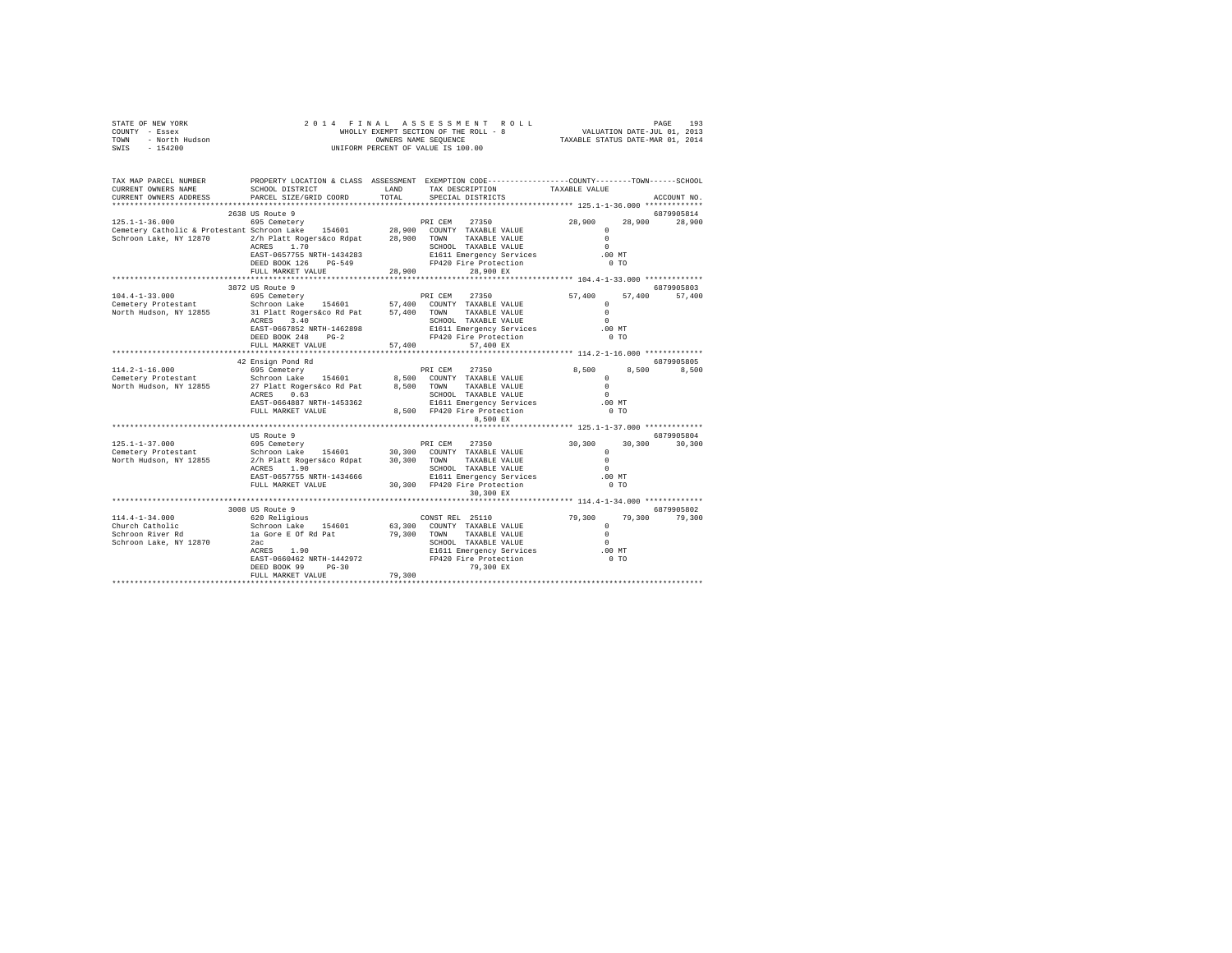|      | STATE OF NEW YORK |  |  |  |  | 2014 FINAL ASSESSMENT ROLL            |                                  | PAGE                        | 194 |
|------|-------------------|--|--|--|--|---------------------------------------|----------------------------------|-----------------------------|-----|
|      | COUNTY - Essex    |  |  |  |  | WHOLLY EXEMPT SECTION OF THE ROLL - 8 |                                  | VALUATION DATE-JUL 01, 2013 |     |
| TOWN | - North Hudson    |  |  |  |  | OWNERS NAME SEOUENCE                  | TAXABLE STATUS DATE-MAR 01, 2014 |                             |     |
| SWIS | - 154200          |  |  |  |  | UNIFORM PERCENT OF VALUE IS 100.00    |                                  |                             |     |

| TAX MAP PARCEL NUMBER<br>CURRENT OWNERS NAME                                                                                                                                                                                               | SCHOOL DISTRICT                                          | LAND            | PROPERTY LOCATION & CLASS ASSESSMENT EXEMPTION CODE---------------COUNTY-------TOWN-----SCHOOL<br>TAX DESCRIPTION TAXABLE VALUE |                                                          |                 |
|--------------------------------------------------------------------------------------------------------------------------------------------------------------------------------------------------------------------------------------------|----------------------------------------------------------|-----------------|---------------------------------------------------------------------------------------------------------------------------------|----------------------------------------------------------|-----------------|
| CURRENT OWNERS ADDRESS                                                                                                                                                                                                                     | PARCEL SIZE/GRID COORD                                   | TOTAL           | SPECIAL DISTRICTS                                                                                                               |                                                          | ACCOUNT NO.     |
|                                                                                                                                                                                                                                            |                                                          |                 |                                                                                                                                 |                                                          | 685Z005004      |
|                                                                                                                                                                                                                                            |                                                          |                 |                                                                                                                                 | 20,000                                                   | 20,000 20,000   |
|                                                                                                                                                                                                                                            |                                                          |                 |                                                                                                                                 | $\circ$                                                  |                 |
|                                                                                                                                                                                                                                            |                                                          |                 |                                                                                                                                 | $\Omega$                                                 |                 |
|                                                                                                                                                                                                                                            |                                                          |                 |                                                                                                                                 | $\Omega$                                                 |                 |
| 114.4-1-12.122 Johnson Pond Rd<br>Crimi Salvatore M (SS Cemetery 154601 20,000 COUNTY TAXABLE VALUE<br>Crimi Bernadette M 161 Paradox Tract 20,000 COUNTY TAXABLE VALUE<br>CP BOX 135 ACRES 2.85<br>PO BOX 135 RAST-0665718 NRTH-14406     |                                                          |                 |                                                                                                                                 | .00 MT                                                   |                 |
|                                                                                                                                                                                                                                            | DEED BOOK 1526 PG-255                                    |                 | FP420 Fire Protection                                                                                                           | 0 <sub>T</sub>                                           |                 |
|                                                                                                                                                                                                                                            | FULL MARKET VALUE                                        | 20,000          | 20,000 EX                                                                                                                       |                                                          |                 |
|                                                                                                                                                                                                                                            |                                                          | *************** |                                                                                                                                 | *************************** 114.4-1-32.200 ************* |                 |
|                                                                                                                                                                                                                                            | 3034 US Route 9                                          |                 |                                                                                                                                 |                                                          | 6879998003      |
|                                                                                                                                                                                                                                            |                                                          |                 |                                                                                                                                 | 368,500                                                  | 368,500 368,500 |
|                                                                                                                                                                                                                                            |                                                          |                 |                                                                                                                                 | $\mathbf{r}$                                             |                 |
| Rte 9                                                                                                                                                                                                                                      | 1a Gore E Of Rd Pat 368,500 TOWN                         |                 | TAXABLE VALUE                                                                                                                   | $\Omega$                                                 |                 |
| North Hudson, NY 12855                                                                                                                                                                                                                     | ACRES 1.02                                               |                 | SCHOOL TAXABLE VALUE                                                                                                            | $\Omega$                                                 |                 |
|                                                                                                                                                                                                                                            | EAST-0660489 NRTH-1443709                                |                 | E1611 Emergency Services                                                                                                        | $.00$ MT                                                 |                 |
|                                                                                                                                                                                                                                            | DEED BOOK 1146 PG-327                                    |                 | FP420 Fire Protection                                                                                                           | 0 <sub>T</sub>                                           |                 |
|                                                                                                                                                                                                                                            | FULL MARKET VALUE                                        | 368,500         | 368,500 EX                                                                                                                      |                                                          |                 |
|                                                                                                                                                                                                                                            |                                                          |                 |                                                                                                                                 |                                                          |                 |
|                                                                                                                                                                                                                                            | US Route 9                                               |                 |                                                                                                                                 |                                                          | 6879905911      |
|                                                                                                                                                                                                                                            |                                                          |                 | N.Y. STATE 12100                                                                                                                | 53,200<br>53,200                                         | 53,200          |
| 104.2-1-1.000<br>State Of New York Schroom Lake 154601 53,200 COUNTY TAXABLE VALUE<br>Office State Comptroller 3 T&c Twp 49 53,200 COUNTY TAXABLE VALUE<br>Alfred E Smith Bld F1 7 ACRES 85.84<br>Albany, NY 12236 5.200 EAST-0662648 NRTH |                                                          |                 |                                                                                                                                 | $\circ$                                                  |                 |
|                                                                                                                                                                                                                                            |                                                          |                 |                                                                                                                                 | $\Omega$                                                 |                 |
|                                                                                                                                                                                                                                            |                                                          |                 |                                                                                                                                 | $\Omega$                                                 |                 |
|                                                                                                                                                                                                                                            |                                                          |                 | E1611 Emergency Services .00 MT                                                                                                 |                                                          |                 |
|                                                                                                                                                                                                                                            | FULL MARKET VALUE 53,200 FP420 Fire Protection           |                 |                                                                                                                                 | 0 <sub>T</sub>                                           |                 |
|                                                                                                                                                                                                                                            |                                                          |                 | 53,200 EX                                                                                                                       |                                                          |                 |
|                                                                                                                                                                                                                                            |                                                          |                 |                                                                                                                                 |                                                          |                 |
|                                                                                                                                                                                                                                            | Blue Ridge Rd                                            |                 |                                                                                                                                 |                                                          | 6879905907      |
| 123. - 2-11.000                                                                                                                                                                                                                            | 931 Forest s532a                                         |                 | N.Y. STATE 12100                                                                                                                | 412,000 412,000 412,000                                  |                 |
| State Of New York                                                                                                                                                                                                                          | Schroon Lake 154601 412,000 COUNTY TAXABLE VALUE         |                 |                                                                                                                                 | $\Omega$                                                 |                 |
| Office State Comptroller                                                                                                                                                                                                                   | 8 T&c Twp44<br>ACRES 723.00<br>EAST-0619742 NRTH-1435833 |                 | 412,000 TOWN TAXABLE VALUE                                                                                                      | $\Omega$                                                 |                 |
| Albany, NY 12236                                                                                                                                                                                                                           |                                                          |                 | SCHOOL TAXABLE VALUE                                                                                                            | $\Omega$                                                 |                 |
|                                                                                                                                                                                                                                            |                                                          |                 | E1611 Emergency Services                                                                                                        | $.00$ MT                                                 |                 |
|                                                                                                                                                                                                                                            | DEED BOOK 406 PG-171                                     |                 |                                                                                                                                 | 0 <sub>T</sub>                                           |                 |
|                                                                                                                                                                                                                                            | FULL MARKET VALUE                                        | 412,000         | 412,000 EX                                                                                                                      |                                                          |                 |
|                                                                                                                                                                                                                                            |                                                          |                 |                                                                                                                                 |                                                          |                 |
|                                                                                                                                                                                                                                            | Blue Ridge Rd                                            |                 |                                                                                                                                 |                                                          | 6879905910      |
| $123. - 2 - 12.000$                                                                                                                                                                                                                        |                                                          |                 |                                                                                                                                 |                                                          | 598,300         |
| State Of New York                                                                                                                                                                                                                          |                                                          |                 |                                                                                                                                 |                                                          |                 |
|                                                                                                                                                                                                                                            |                                                          |                 |                                                                                                                                 | $\Omega$                                                 |                 |
| Albany, NY 12236                                                                                                                                                                                                                           |                                                          |                 |                                                                                                                                 | $\Omega$                                                 |                 |
|                                                                                                                                                                                                                                            |                                                          |                 | E1611 Emergency Services .00 MT                                                                                                 |                                                          |                 |
|                                                                                                                                                                                                                                            |                                                          |                 |                                                                                                                                 | 0 <sub>T</sub>                                           |                 |
|                                                                                                                                                                                                                                            | DEED BOOK 406<br>PG-171                                  |                 | 598,300 EX                                                                                                                      |                                                          |                 |
|                                                                                                                                                                                                                                            | FULL MARKET VALUE                                        | 598,300         |                                                                                                                                 |                                                          |                 |
|                                                                                                                                                                                                                                            |                                                          |                 |                                                                                                                                 |                                                          |                 |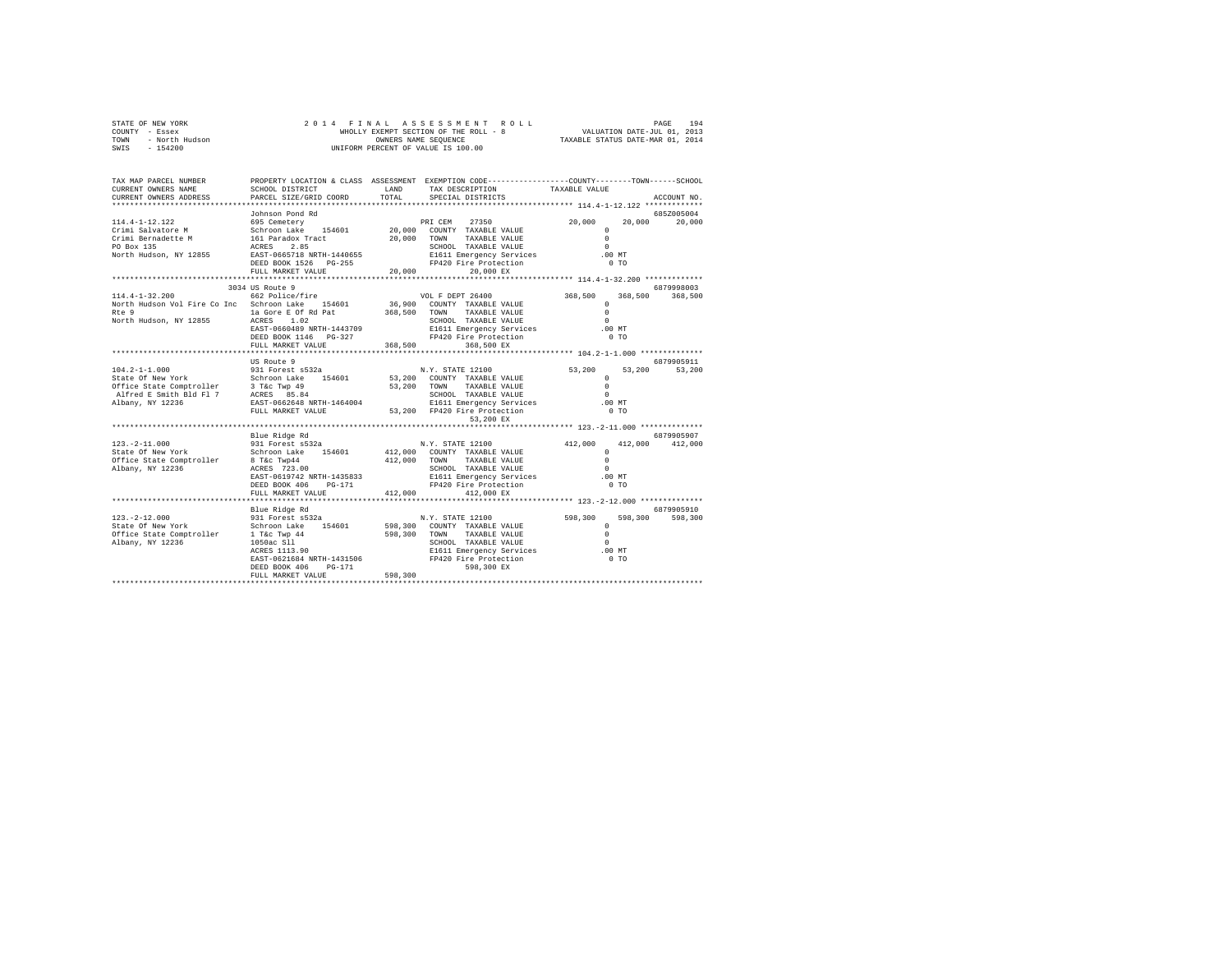|      | STATE OF NEW YORK | 2014 FINAL ASSESSMENT ROLL            | 195<br>PAGE                      |
|------|-------------------|---------------------------------------|----------------------------------|
|      | COUNTY - Essex    | WHOLLY EXEMPT SECTION OF THE ROLL - 8 | VALUATION DATE-JUL 01, 2013      |
| TOWN | - North Hudson    | OWNERS NAME SEOUENCE                  | TAXABLE STATUS DATE-MAR 01, 2014 |
| SWIS | - 154200          | UNIFORM PERCENT OF VALUE IS 100.00    |                                  |

| TAX MAP PARCEL NUMBER               |                                                  |              | PROPERTY LOCATION & CLASS ASSESSMENT EXEMPTION CODE---------------COUNTY-------TOWN-----SCHOOL |                     |               |
|-------------------------------------|--------------------------------------------------|--------------|------------------------------------------------------------------------------------------------|---------------------|---------------|
| CURRENT OWNERS NAME                 | SCHOOL DISTRICT                                  | LAND         | TAX DESCRIPTION                                                                                | TAXABLE VALUE       |               |
| CURRENT OWNERS ADDRESS              | PARCEL SIZE/GRID COORD                           | TOTAL        | SPECIAL DISTRICTS                                                                              |                     | ACCOUNT NO.   |
|                                     | *************************                        |              |                                                                                                |                     |               |
|                                     | Blue Ridge Rd                                    |              |                                                                                                |                     | 6879905909    |
| $124. - 2 - 2.000$                  | 932 Forest s532b                                 |              | N.Y. STATE 12100                                                                               | 50,600              | 50,600 50,600 |
| State Of New York                   | Schroon Lake 154601                              |              | 50,600 COUNTY TAXABLE VALUE                                                                    | $\Omega$            |               |
| Office State Comptroller            | 7 T&C Twp 44                                     |              | 50,600 TOWN TAXABLE VALUE                                                                      | $\Omega$            |               |
| Albany, NY 12236                    | ACRES 88.80                                      |              | SCHOOL TAXABLE VALUE                                                                           | $\Omega$            |               |
|                                     | EAST-0624014 NRTH-1438443                        |              | E1611 Emergency Services                                                                       | .00 MT              |               |
|                                     | DEED BOOK 406<br>PG-171                          |              | FP420 Fire Protection                                                                          | 0 <sub>T</sub>      |               |
|                                     | FULL MARKET VALUE                                | 50,600       | 50,600 EX                                                                                      |                     |               |
|                                     | Blue Ridge Rd                                    |              |                                                                                                |                     | 6879905908    |
| $124. - 2 - 4.000$                  | 932 Forest s532b                                 |              | N.Y. STATE 12100                                                                               | 320,200<br>320,200  | 320,200       |
| State Of New York                   |                                                  |              | 320,200 COUNTY TAXABLE VALUE                                                                   | $\Omega$            |               |
| Office State Comptroller            | Schroon Lake 154601<br>2 T&c Twp 44              |              | 320,200 TOWN TAXABLE VALUE                                                                     | $\circ$             |               |
| Albany, NY 12236                    |                                                  |              | SCHOOL TAXABLE VALUE                                                                           | $\Omega$            |               |
|                                     | 562ac S11<br>ACRES 500.70                        |              | E1611 Emergency Services                                                                       | $.00$ MT            |               |
|                                     | EAST-0627790 NRTH-1435615                        |              | FP420 Fire Protection                                                                          | $0$ TO              |               |
|                                     | DEED BOOK 406<br>PG-171                          |              | 320,200 EX                                                                                     |                     |               |
|                                     | FULL MARKET VALUE                                | 320,200      |                                                                                                |                     |               |
|                                     | *************************                        |              |                                                                                                |                     |               |
|                                     | US Route 9                                       |              |                                                                                                |                     | 6857101909    |
| $114.4 - 1 - 16.000$                | $322$ Rural vac>10<br>Schroon Lake 154601 31,400 |              | TOWN OWN I 13500                                                                               | 31,400<br>31,400    | 31,400        |
| Town of North Hudson                |                                                  |              | 31,400 COUNTY TAXABLE VALUE                                                                    | $\Omega$            |               |
| PO Box 60<br>North Hudson, NY 12855 | 2-B Gore E Of Rd Pat 31,400 TOWN<br>ACRES 17.25  |              | TAXABLE VALUE<br>SCHOOL TAXABLE VALUE                                                          | $\circ$<br>$\Omega$ |               |
|                                     | EAST-0662291 NRTH-1444726                        |              | E1611 Emergency Services                                                                       | $.00$ MT            |               |
|                                     | DEED BOOK 1638 PG-1                              |              | FP420 Fire Protection                                                                          | 0 <sub>T</sub>      |               |
|                                     | FULL MARKET VALUE                                | 31,400       | 31,400 EX                                                                                      |                     |               |
|                                     |                                                  |              |                                                                                                |                     |               |
|                                     | Dump Rd                                          |              |                                                                                                |                     | 685J101908    |
| $114.4 - 1 - 17.000$                | 852 Landfill                                     |              | TOWN OWN I 13500                                                                               | 903,000<br>903,000  | 903,000       |
| Town Of North Hudson                | Schroon Lake 154601                              |              | 154,300 COUNTY TAXABLE VALUE                                                                   | $\Omega$            |               |
| Dump Property                       | 142 Paradox Tract                                | 903,000 TOWN | TAXABLE VALUE                                                                                  | $\Omega$            |               |
| North Hudson, NY 12855              | ACRES 54.90                                      |              | SCHOOL TAXABLE VALUE                                                                           | $\Omega$            |               |
|                                     | EAST-0662017 NRTH-1443227                        |              | E1611 Emergency Services                                                                       | $.00$ MT            |               |
|                                     | DEED BOOK 737<br>$PG-288$                        |              | FP420 Fire Protection                                                                          | 0T                  |               |
|                                     | FULL MARKET VALUE                                | 903,000      | 903,000 EX                                                                                     |                     |               |
|                                     | Dump Rd                                          |              |                                                                                                |                     | 6879905801    |
| $114.4 - 1 - 21.000$                | 852 Landfill                                     |              | TOWN OWN I 13500                                                                               | 21,000<br>21,000    | 21,000        |
| Town Of North Hudson                | Schroon Lake 154601                              |              | 20,000 COUNTY TAXABLE VALUE                                                                    | $^{\circ}$          |               |
| North Hudson, NY 12855              | 142 Paradox Tract                                | 21,000 TOWN  | TAXABLE VALUE                                                                                  | $\circ$             |               |
|                                     | 2.5ac                                            |              | SCHOOL TAXABLE VALUE                                                                           | $\Omega$            |               |
|                                     | 2.60<br>ACRES                                    |              | E1611 Emergency Services                                                                       | $.00$ MT            |               |
|                                     | EAST-0661012 NRTH-1443190                        |              | FP420 Fire Protection                                                                          | $0$ TO              |               |
|                                     | DEED BOOK 362<br>$PG-424$                        |              | 21,000 EX                                                                                      |                     |               |
|                                     | FULL MARKET VALUE                                | 21,000       |                                                                                                |                     |               |
|                                     |                                                  |              |                                                                                                |                     |               |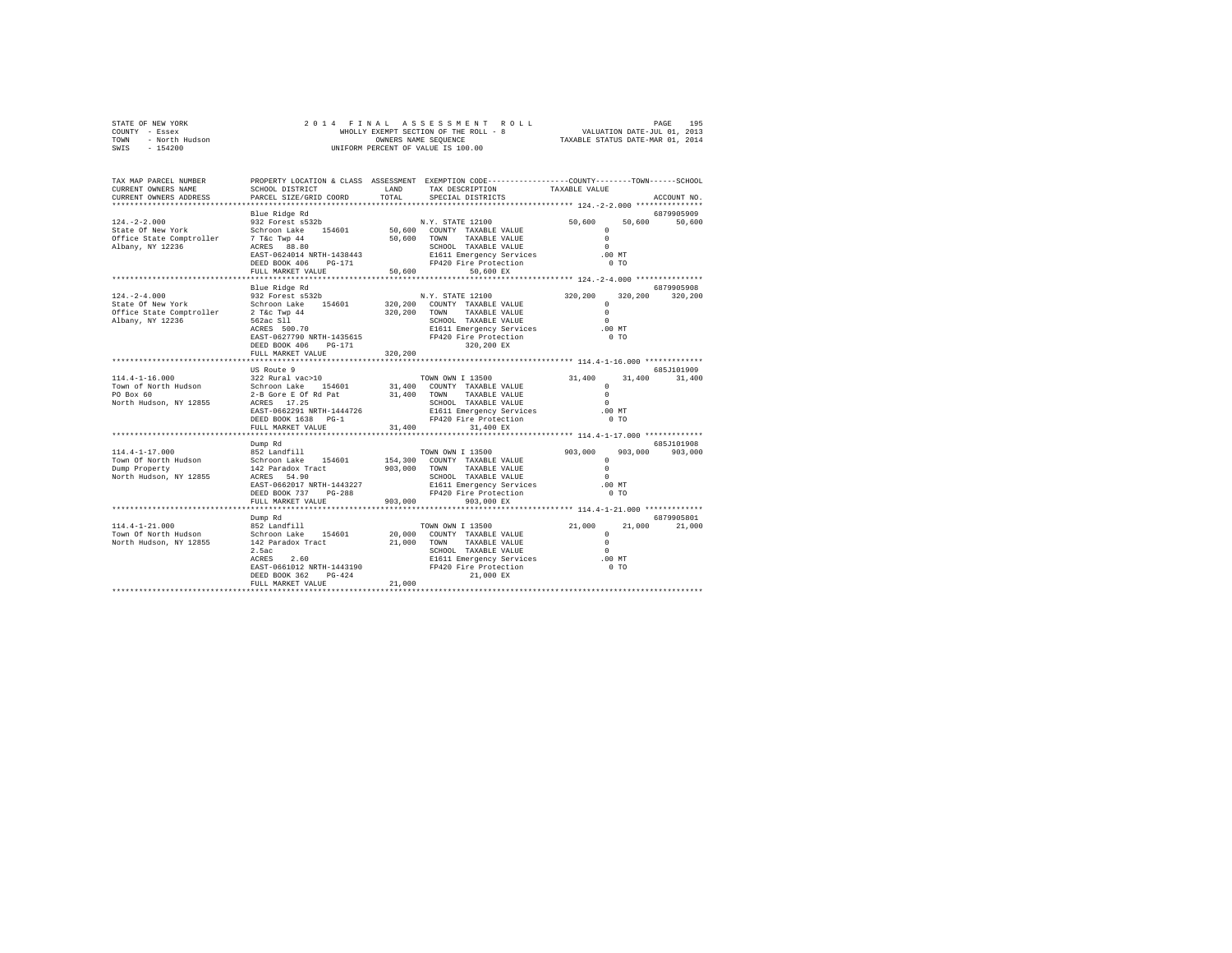| $\begin{array}{cccccccccccc} \texttt{STATE OF NEW YORK} & & & & & & & & & & 2\ 0 & 1 & 4 & F\ \texttt{IMAL} & \texttt{AS} & \texttt{S} & \texttt{S} & \texttt{S} & \texttt{S} & \texttt{M} & \texttt{R} & \texttt{O} & \texttt{L} & \texttt{D} & \texttt{R} & \texttt{D} & \texttt{R} & \texttt{D} & \texttt{R} & \texttt{D} & \texttt{D} & \texttt{D} & \texttt{D} & \texttt{D} & \texttt{D} & \texttt{D} & \texttt{D} & \texttt{D} & \text$ |                                                                                                                                                                                                                                       |                                                                                               |                                                                                                           |        |                           |
|-----------------------------------------------------------------------------------------------------------------------------------------------------------------------------------------------------------------------------------------------------------------------------------------------------------------------------------------------------------------------------------------------------------------------------------------------|---------------------------------------------------------------------------------------------------------------------------------------------------------------------------------------------------------------------------------------|-----------------------------------------------------------------------------------------------|-----------------------------------------------------------------------------------------------------------|--------|---------------------------|
| TAX MAP PARCEL NUMBER PROPERTY LOCATION & CLASS ASSESSMENT EXEMPTION CODE--------------COUNTY-------TOWN-----SCHOOL<br>CURRENT OWNERS NAME<br>CURRENT OWNERS ADDRESS PARCEL SIZE/GRID COORD TOTAL                                                                                                                                                                                                                                             | SCHOOL DISTRICT<br>LAND TAX DESCRIPTION<br>37 Dump Rd                                                                                                                                                                                 | SPECIAL DISTRICTS                                                                             | TAXABLE VALUE                                                                                             |        | ACCOUNT NO.<br>6879905901 |
| $114.4 - 1 - 22.000$                                                                                                                                                                                                                                                                                                                                                                                                                          | 852 Landfill<br>$ACRES$ 0.90<br>15,500 15,500 15,500 15,500 15,500 15,500 15,500 EX                                                                                                                                                   | TOWN OWN I 13500                                                                              | 15,500 15,500 15,500                                                                                      |        |                           |
|                                                                                                                                                                                                                                                                                                                                                                                                                                               |                                                                                                                                                                                                                                       |                                                                                               |                                                                                                           |        |                           |
|                                                                                                                                                                                                                                                                                                                                                                                                                                               | Dump Rd                                                                                                                                                                                                                               |                                                                                               |                                                                                                           |        | 685.T100303               |
| $114.4 - 1 - 23.000$<br>114.4-1-23.000<br>Town of North Hudson<br>Schroon Lake 154601<br>North Hudson, NY 12855<br>142 Paradox Tract<br>15,800 TOWN TAXABLE VALUE<br>North Hudson, NY 12855<br>2CRES<br>2.71<br>2020101 TAXABLE VALUE<br>2CRES<br>2.71<br>2020101 TAXABLE VAL                                                                                                                                                                 | 311 Res vac land<br>ACRES 0.71 NORTH-1443318 . SCHOOL TAXABLE VALUE . 0<br>BAST-0660721NRTH-1443318 . E1611 Emergency Services00 MT<br>DEED BOOK 1082 PG-156 . FP420 Fire Protection . 0 TO<br>FULL MARKET VALUE $15.800$ $15.800$ EX | TOWN OWN I 13500                                                                              | 15,800 15,800 15,800<br>$\sim$ 0<br>$\sim$ 0                                                              |        |                           |
|                                                                                                                                                                                                                                                                                                                                                                                                                                               |                                                                                                                                                                                                                                       |                                                                                               |                                                                                                           |        |                           |
|                                                                                                                                                                                                                                                                                                                                                                                                                                               | 3024 US Route 9                                                                                                                                                                                                                       |                                                                                               |                                                                                                           |        | 685-7100302               |
| $114.4 - 1 - 32.100$<br>Town Of North Hudson<br>North Hudson, NY 12855                                                                                                                                                                                                                                                                                                                                                                        | 652 Govt bldgs<br>Schroon Lake 154601 55,300 COUNTY TAXABLE VALUE<br>1-A Gore E Of Rd Pat 199,300 TOWN TAXABLE VALUE<br>ACRES 2.58<br>EAST-0660502 NRTH-1443379<br>DEED BOOK 1082    PG-156<br>FULL MARKET VALUE 199,300 199,300 EX   | TOWN OWN I 13500<br>SCHOOL TAXABLE VALUE<br>E1611 Emergency Services<br>FP420 Fire Protection | 199,300 199,300 199,300<br>$\begin{array}{c} 0 \\ 0 \\ 0 \end{array}$<br>$\sim$ 0<br>$\sim$ 0<br>$.00$ MT | $0$ TO |                           |
|                                                                                                                                                                                                                                                                                                                                                                                                                                               |                                                                                                                                                                                                                                       |                                                                                               |                                                                                                           |        |                           |
| 114.4-1-33.000<br>Town Of North Hudson<br>North Hudson, NY 12855                                                                                                                                                                                                                                                                                                                                                                              | US Route 9<br>- 1.12.1.12<br>Schroon Lake 154601 3,500 COUNTY TAXABLE VALUE<br>1-A Gore E Of Road Pat 3,500 TOWN TAXABLE VALUE<br>1.4 Gore E Of Road Pat 3,500 TOWN TAXABLE VALUE                                                     |                                                                                               | $\sim$ 0<br>$\sim$<br>$.00$ MT                                                                            | $0$ TO | 685J100301                |
|                                                                                                                                                                                                                                                                                                                                                                                                                                               |                                                                                                                                                                                                                                       | 3,500 3,500 EX                                                                                |                                                                                                           |        |                           |
|                                                                                                                                                                                                                                                                                                                                                                                                                                               | 34 Park Rd                                                                                                                                                                                                                            |                                                                                               |                                                                                                           |        | 6879905913                |
|                                                                                                                                                                                                                                                                                                                                                                                                                                               |                                                                                                                                                                                                                                       |                                                                                               |                                                                                                           |        |                           |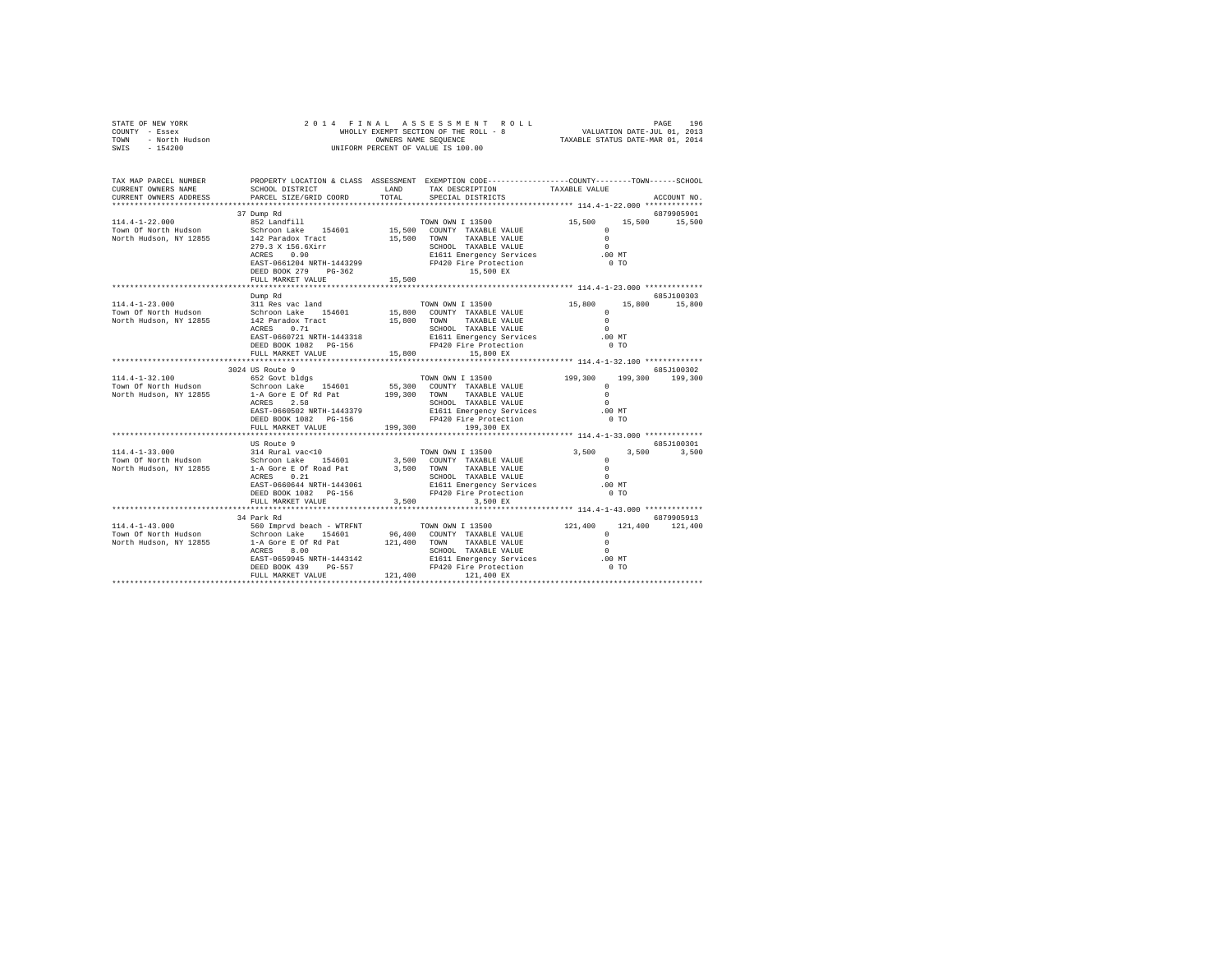| STATE OF NEW YORK      | 2014 FINAL ASSESSMENT ROLL            | 197<br>PAGE                      |
|------------------------|---------------------------------------|----------------------------------|
| - Essex<br>COUNTY      | WHOLLY EXEMPT SECTION OF THE ROLL - 8 | VALUATION DATE-JUL 01, 2013      |
| - North Hudson<br>TOWN | OWNERS NAME SEOUENCE                  | TAXABLE STATUS DATE-MAR 01, 2014 |
| $-154200$<br>SWIS      | UNIFORM PERCENT OF VALUE IS 100.00    |                                  |

| TAX MAP PARCEL NUMBER<br>CURRENT OWNERS NAME | PROPERTY LOCATION & CLASS ASSESSMENT EXEMPTION CODE----------------COUNTY-------TOWN------SCHOOL<br>SCHOOL DISTRICT                                                                                                                                  |        | LAND TAX DESCRIPTION                                     | TAXABLE VALUE                                           |               |
|----------------------------------------------|------------------------------------------------------------------------------------------------------------------------------------------------------------------------------------------------------------------------------------------------------|--------|----------------------------------------------------------|---------------------------------------------------------|---------------|
| CURRENT OWNERS ADDRESS                       | PARCEL SIZE/GRID COORD                                                                                                                                                                                                                               | TOTAL  | SPECIAL DISTRICTS                                        |                                                         | ACCOUNT NO.   |
|                                              | 2944 US Route 9                                                                                                                                                                                                                                      |        |                                                          |                                                         | 6879905906    |
|                                              |                                                                                                                                                                                                                                                      |        |                                                          | 32,200 32,200 32,200                                    |               |
|                                              |                                                                                                                                                                                                                                                      |        |                                                          | $\overline{0}$                                          |               |
|                                              |                                                                                                                                                                                                                                                      |        |                                                          | $\sim$ 0                                                |               |
|                                              | 114.18-3-6.000<br>Town Of North Hudson Schule (1980)<br>Town Of North Hudson Schule (1980)<br>Schule Register (1980)<br>Schule Register (1980)<br>Schule Rorth Hudson, NY 12855<br>North Hudson, NY 12855 (1980)<br>North Hudson, NY 12855           |        |                                                          |                                                         |               |
|                                              | EAST-0659745 NRTH-1441589                                                                                                                                                                                                                            |        | SCHOOL TAXABLE VALUE<br>E1611 Emergency Services (0 0 MT |                                                         |               |
|                                              |                                                                                                                                                                                                                                                      |        | FP420 Fire Protection                                    | 0 <sub>T</sub>                                          |               |
|                                              | FULL MARKET VALUE                                                                                                                                                                                                                                    |        | 32.200<br>32,200 EX                                      |                                                         |               |
|                                              |                                                                                                                                                                                                                                                      |        |                                                          |                                                         |               |
|                                              | US Route 9<br>114.18-3-7.000<br>TOWN ONT DI SCONE USE 154601 62<br>C/O Town Hudson Schroon Lake 154601 6,000 COUNTY TAXABLE VALUE<br>C/O TOWN TAXABLE VALUE 22 Platt Rogersáco Rd Pat 58,900 TOWN TAXABLE VALUE<br>North Hudson, NY 12855 ACRES 0.20 |        |                                                          |                                                         | 6879905904    |
|                                              |                                                                                                                                                                                                                                                      |        |                                                          | 58,900                                                  | 58,900 58,900 |
|                                              |                                                                                                                                                                                                                                                      |        |                                                          |                                                         |               |
|                                              |                                                                                                                                                                                                                                                      |        |                                                          | $\begin{array}{c} 0 \\ 0 \end{array}$                   |               |
|                                              |                                                                                                                                                                                                                                                      |        |                                                          | $\sim$                                                  |               |
|                                              |                                                                                                                                                                                                                                                      |        |                                                          | $.00$ MT                                                |               |
|                                              | ACRES 0.20<br>EAST-0659797 NRTH-1441639 SCHOOL TAXABLE VALUE<br>DEED BOOK 375 PG-391  FP420 Fire Protection                                                                                                                                          |        |                                                          | $0$ TO                                                  |               |
|                                              | FULL MARKET VALUE 58,900                                                                                                                                                                                                                             |        | 58,900 EX                                                |                                                         |               |
|                                              |                                                                                                                                                                                                                                                      |        |                                                          | ****************** 114.18-3-8.000 *************         |               |
|                                              | US Route 9                                                                                                                                                                                                                                           |        |                                                          |                                                         | 6879905902    |
|                                              |                                                                                                                                                                                                                                                      |        |                                                          |                                                         | 68,000 68,000 |
|                                              |                                                                                                                                                                                                                                                      |        |                                                          | $\Omega$                                                |               |
|                                              |                                                                                                                                                                                                                                                      |        |                                                          | $\Omega$                                                |               |
|                                              |                                                                                                                                                                                                                                                      |        |                                                          |                                                         |               |
|                                              |                                                                                                                                                                                                                                                      |        |                                                          |                                                         |               |
|                                              | DEED BOOK 201 PG-518                                                                                                                                                                                                                                 | 68,000 | FP420 Fire Protection                                    | $0$ TO                                                  |               |
|                                              | FULL MARKET VALUE                                                                                                                                                                                                                                    |        | 68,000 EX                                                |                                                         |               |
|                                              | 2946 US Route 9                                                                                                                                                                                                                                      |        |                                                          |                                                         | 6879905903    |
|                                              | 2946 US ROULE 9<br>438 Parking lot                                                                                                                                                                                                                   |        |                                                          | 5,700 5,700 5,700                                       |               |
|                                              |                                                                                                                                                                                                                                                      |        |                                                          | $\Omega$                                                |               |
| c/o Town Shed                                | 22 Platt Rogers&co Rd Pat 5,700 TOWN TAXABLE VALUE                                                                                                                                                                                                   |        |                                                          | $\Omega$                                                |               |
| North Hudson, NY 12855 ACRES 0.30            |                                                                                                                                                                                                                                                      |        | SCHOOL TAXABLE VALUE                                     | $\sim$                                                  |               |
|                                              | EAST-0659724 NRTH-1441699                                                                                                                                                                                                                            |        |                                                          | .00 MT                                                  |               |
|                                              | DEED BOOK 172<br>$PG-251$                                                                                                                                                                                                                            |        | E1611 Emergency Services<br>FP420 Fire Protection        | $0$ TO                                                  |               |
|                                              | FULL MARKET VALUE                                                                                                                                                                                                                                    |        | FP420 Fire Protection<br>5,700 5,700 EX                  |                                                         |               |
|                                              | *************************                                                                                                                                                                                                                            |        |                                                          | ************************** 125.1-1-39.200 ************* |               |
|                                              | 2686 US Route 9                                                                                                                                                                                                                                      |        |                                                          |                                                         | 6879993001    |
|                                              |                                                                                                                                                                                                                                                      |        |                                                          |                                                         |               |
|                                              |                                                                                                                                                                                                                                                      |        |                                                          |                                                         |               |
|                                              |                                                                                                                                                                                                                                                      |        |                                                          |                                                         |               |
|                                              |                                                                                                                                                                                                                                                      |        |                                                          |                                                         |               |
|                                              |                                                                                                                                                                                                                                                      |        |                                                          |                                                         |               |
|                                              |                                                                                                                                                                                                                                                      |        |                                                          |                                                         |               |
|                                              |                                                                                                                                                                                                                                                      |        |                                                          |                                                         |               |
|                                              |                                                                                                                                                                                                                                                      |        |                                                          |                                                         |               |
|                                              |                                                                                                                                                                                                                                                      |        |                                                          |                                                         |               |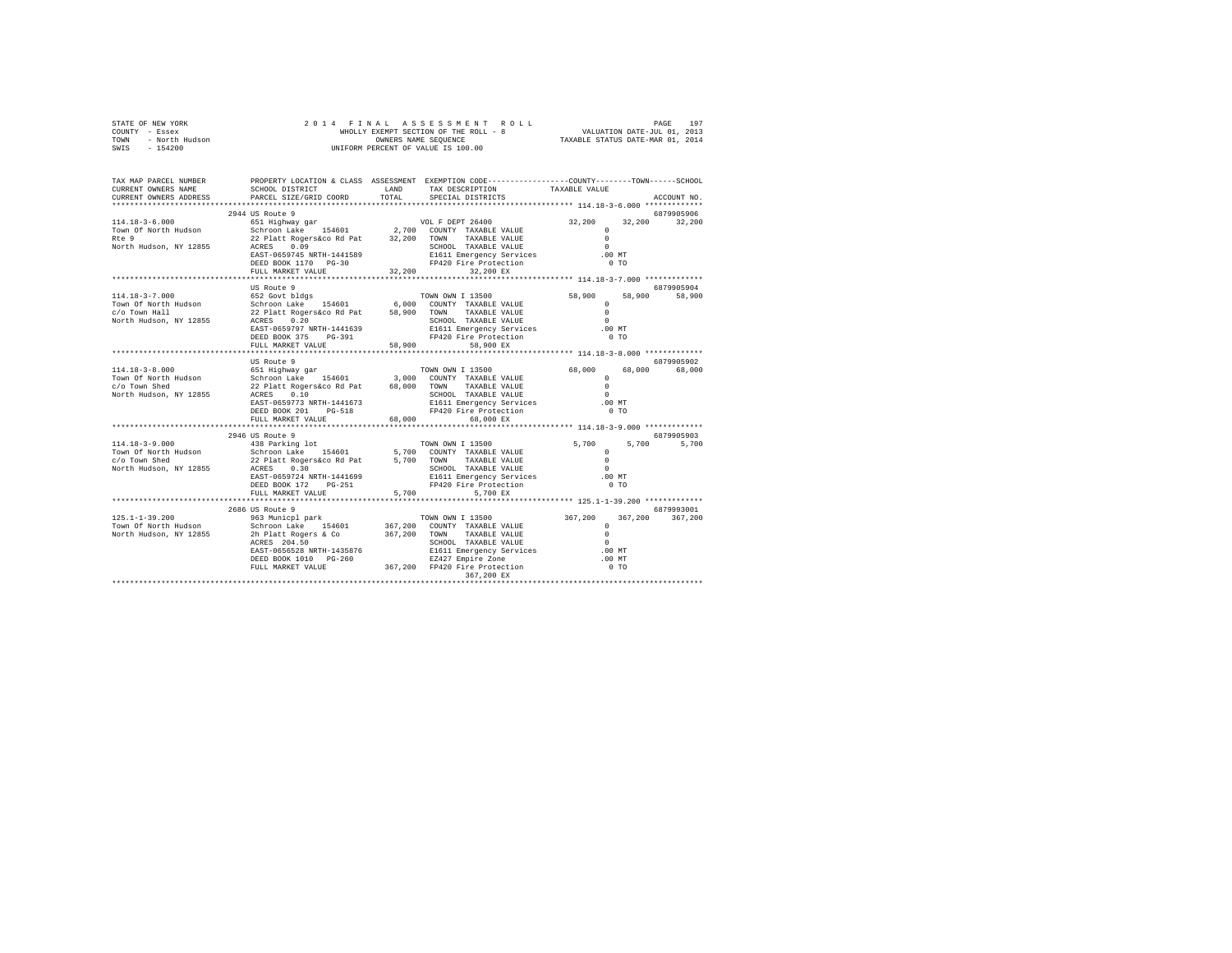| STATE OF NEW YORK<br>COUNTY<br>- Essex<br>- North Hudson<br>TOWN<br>$-154200$<br>SWIS         |                                                         | OWNERS NAME SEQUENCE | 2014 FINAL ASSESSMENT ROLL<br>WHOLLY EXEMPT SECTION OF THE ROLL - 8<br>INIFORM PERCENT OF VALUE IS 100.00 |                | 198<br>PAGE<br>VALUATION DATE-JUL 01, 2013<br>TAXABLE STATUS DATE-MAR 01, 2014 |
|-----------------------------------------------------------------------------------------------|---------------------------------------------------------|----------------------|-----------------------------------------------------------------------------------------------------------|----------------|--------------------------------------------------------------------------------|
| TAX MAP PARCEL NUMBER<br>CURRENT OWNERS NAME<br>CURRENT OWNERS ADDRESS PARCEL SIZE/GRID COORD | PROPERTY LOCATION & CLASS ASSESSMENT<br>SCHOOL DISTRICT | LAND<br>TOTAL        | EXEMPTION CODE-----------------COUNTY-------TOWN------SCHOOL<br>TAX DESCRIPTION<br>SPECIAL DISTRICTS      | TAXABLE VALUE  | ACCOUNT NO.                                                                    |
|                                                                                               | US Route 9                                              |                      |                                                                                                           |                | 6879993002                                                                     |
| $125.1 - 1 - 39.300$                                                                          | 963 Municpl park 60 TOWN OWN I 13500                    |                      |                                                                                                           | 72.200         | 72,200<br>72,200                                                               |
| Town Of North Hudson                                                                          | Schroon Lake 154601                                     | 72,200               | COUNTY<br>TAXABLE VALUE                                                                                   | $^{\circ}$     |                                                                                |
| North Hudson, NY 12855                                                                        | 2h Platt Rogers & Co<br>32.96<br>ACRES                  | 72,200               | TOWN<br>TAXABLE VALUE<br>SCHOOL<br>TAXABLE VALUE                                                          | $\Omega$       |                                                                                |
|                                                                                               | EAST-0655245 NRTH-1435948                               |                      | E1611 Emergency Services                                                                                  | $.00$ MT       |                                                                                |
|                                                                                               | PG-260<br>DEED BOOK 1010                                |                      | FP420 Fire Protection                                                                                     | 0 <sub>0</sub> |                                                                                |
|                                                                                               | FULL MARKET VALUE                                       | 72,200               | 72,200 EX                                                                                                 |                |                                                                                |
|                                                                                               |                                                         |                      |                                                                                                           |                |                                                                                |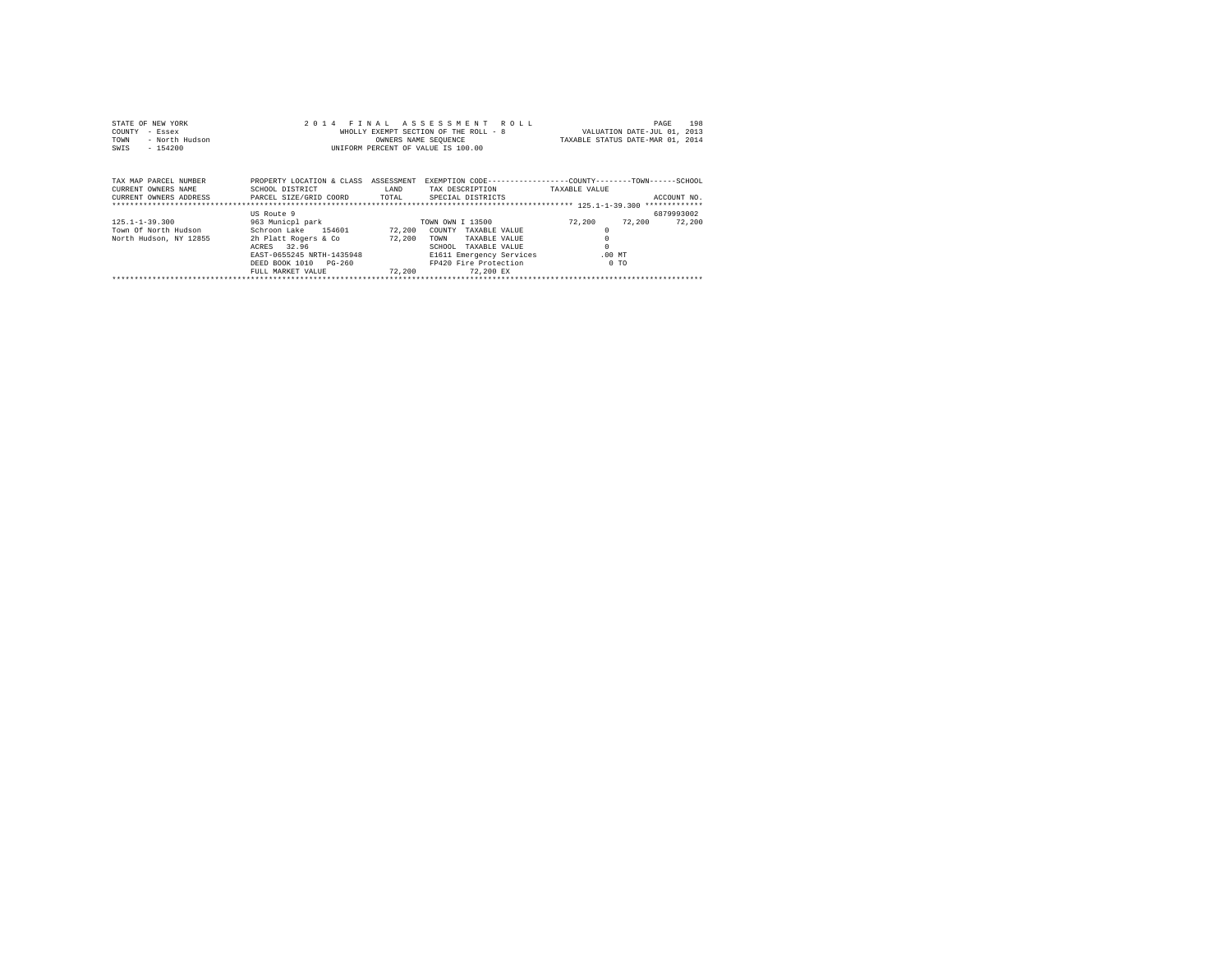| STATE OF NEW YORK   |  | 2014 FINAL ASSESSMENT ROLL            |  |  |                                  | PAGE            | 199 |
|---------------------|--|---------------------------------------|--|--|----------------------------------|-----------------|-----|
| COUNTY - Essex      |  | WHOLLY EXEMPT SECTION OF THE ROLL - 8 |  |  | VALUATION DATE-JUL 01, 2013      |                 |     |
| TOWN - North Hudson |  |                                       |  |  | TAXABLE STATUS DATE-MAR 01, 2014 |                 |     |
| SWIS<br>- 154200    |  |                                       |  |  |                                  | RPS150/V04/L015 |     |
|                     |  | UNIFORM PERCENT OF VALUE IS 100.00    |  |  | CURRENT DATE 6/25/2014           |                 |     |
|                     |  |                                       |  |  |                                  |                 |     |
|                     |  | ROLL SUB SECTION- - TOTALS            |  |  |                                  |                 |     |

| CODE | DISTRICT NAME                                                     | TOTAL<br>PARCELS | EXTENSION<br>TYPE                 | EXTENSION<br>VALUE | AD VALOREM<br>VALUE | EXEMPT<br>AMOUNT | TAXABLE<br>VALUE |
|------|-------------------------------------------------------------------|------------------|-----------------------------------|--------------------|---------------------|------------------|------------------|
|      | E1611 Emergency Serv<br>EZ427 Empire Zone<br>FP420 Fire Protectio |                  | 26 MOVTAX<br>1 MOVTAX<br>26 TOTAL |                    | 3942,300            | 3942,300         |                  |

#### \*\*\* S C H O O L D I S T R I C T S U M M A R Y \*\*\*

| CODE   | DISTRICT NAME | TOTAL<br>PARCELS | ASSESSED<br>LAND | ASSESSED<br>TOTAL | EXEMPT<br>AMOUNT | TOTAL<br>TAXABLE | STAR<br>AMOUNT | STAR<br>TAXABLE |
|--------|---------------|------------------|------------------|-------------------|------------------|------------------|----------------|-----------------|
| 154601 | Schroon Lake  | 26               | 2528,600         | 3942,300          | 3942,300         |                  |                |                 |
|        | SUB-TOTAL     | 26               | 2528,600         | 3942,300          | 3942,300         |                  |                |                 |
|        | TOTAL         | 26               | 2528,600         | 3942,300          | 3942,300         |                  |                |                 |

#### \*\*\* SYSTEM CODES SUMMARY \*\*\*

NO SYSTEM EXEMPTIONS AT THIS LEVEL

| CODE  | DESCRIPTION | TOTAL<br>PARCELS | COUNTY   | TOWN     | SCHOOL   |
|-------|-------------|------------------|----------|----------|----------|
| 12100 | N.Y. STATE  | 5                | 1434,300 | 1434,300 | 1434,300 |
| 13500 | TOWN OWN I  | 13               | 1882,900 | 1882,900 | 1882,900 |
| 25110 | CONST REL   |                  | 79,300   | 79,300   | 79,300   |
| 26400 | VOL F DEPT  | 2                | 400,700  | 400,700  | 400,700  |
| 27350 | PRI CEM     | 5                | 145,100  | 145,100  | 145,100  |
|       | TOTAL       | 26               | 3942,300 | 3942,300 | 3942,300 |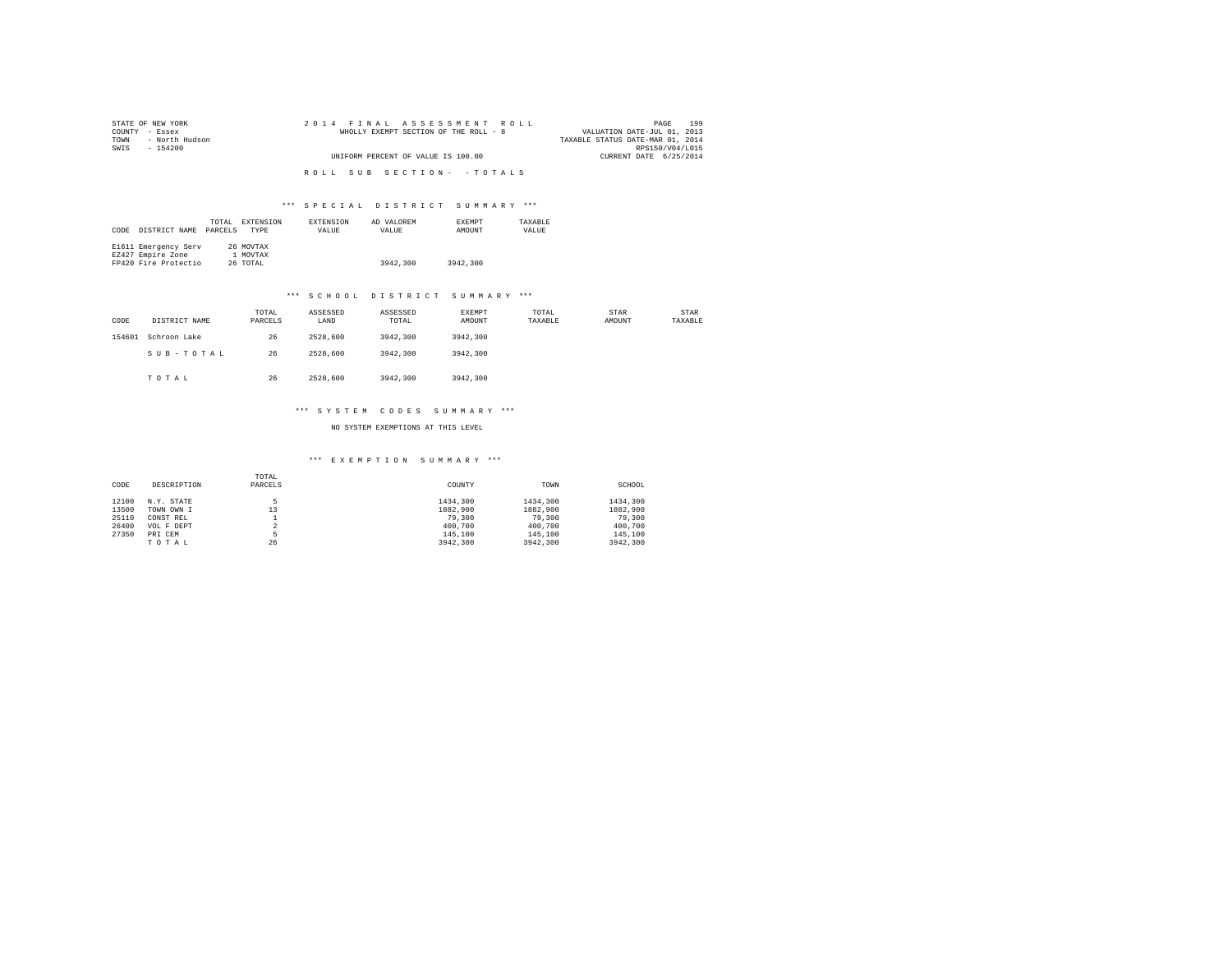| STATE OF NEW YORK      |  |  | 2014 FINAL ASSESSMENT ROLL            |  |  |  |  |  |  | 200<br>PAGE                      |
|------------------------|--|--|---------------------------------------|--|--|--|--|--|--|----------------------------------|
| COUNTY<br>- Essex      |  |  | WHOLLY EXEMPT SECTION OF THE ROLL - 8 |  |  |  |  |  |  | VALUATION DATE-JUL 01, 2013      |
| - North Hudson<br>TOWN |  |  |                                       |  |  |  |  |  |  | TAXABLE STATUS DATE-MAR 01, 2014 |
| SWIS<br>$-154200$      |  |  |                                       |  |  |  |  |  |  | RPS150/V04/L015                  |
|                        |  |  | UNIFORM PERCENT OF VALUE IS 100.00    |  |  |  |  |  |  | CURRENT DATE 6/25/2014           |
|                        |  |  |                                       |  |  |  |  |  |  |                                  |
|                        |  |  | ROLL SUB SECTION- - TOTALS            |  |  |  |  |  |  |                                  |
|                        |  |  |                                       |  |  |  |  |  |  |                                  |

| ROLL<br>SEC | <b>DESCRIPTON</b>       | TOTAL<br>the contract of the contract of the<br>PARCELS | ASSESSED<br>LAND | ASSESSED<br>TOTAL<br>the contract of the contract of the | TAXABLE<br>COUNTY | TAXABLE<br>TOWN | TAXABLE<br>SCHOOL | STAR<br>TAXABLE |
|-------------|-------------------------|---------------------------------------------------------|------------------|----------------------------------------------------------|-------------------|-----------------|-------------------|-----------------|
|             | <b>EXEMPT</b><br>WHOLLY | 26                                                      | .600<br>つちつ良     | 3942.300                                                 |                   |                 |                   |                 |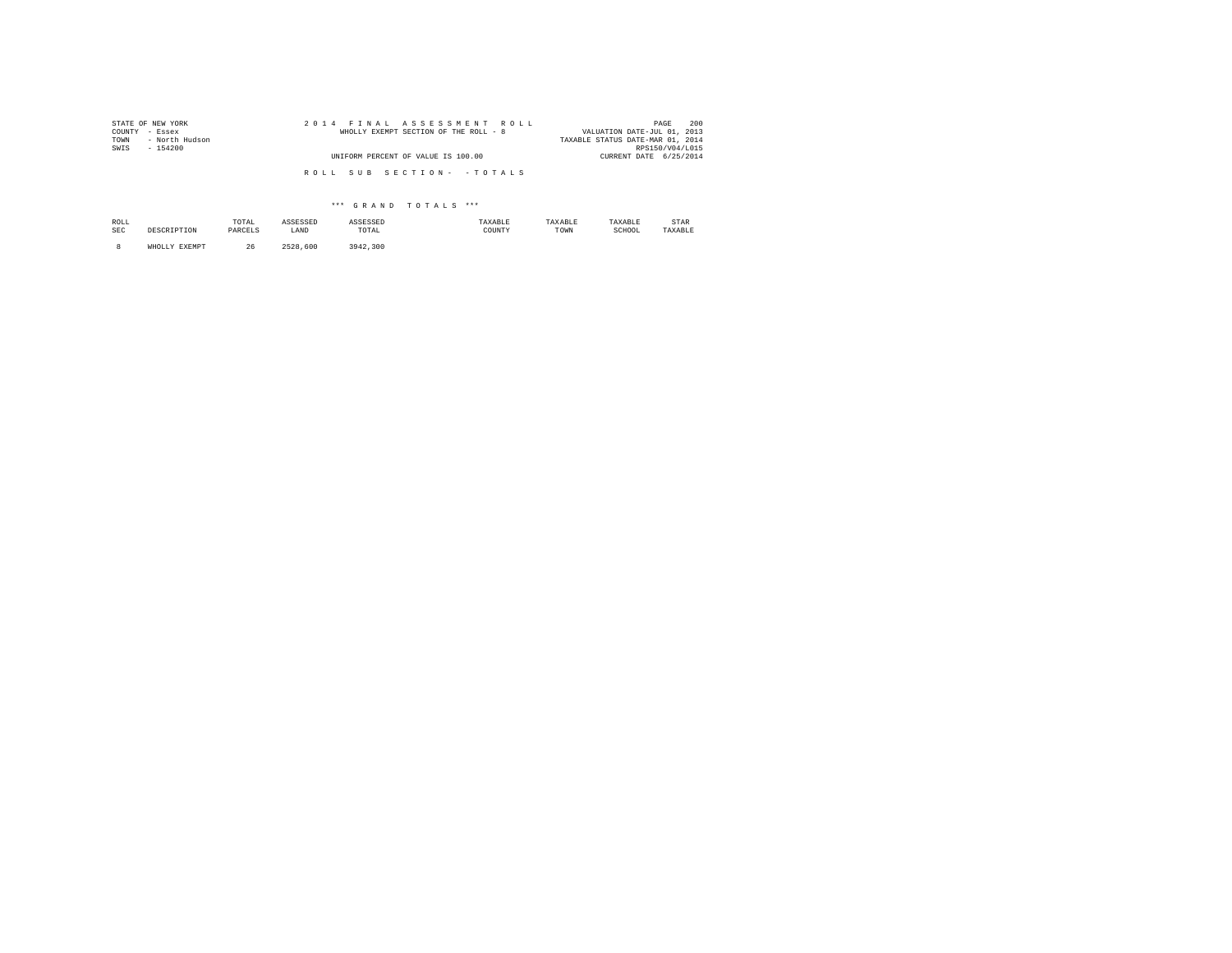|                | STATE OF NEW YORK |  | 2014 FINAL ASSESSMENT ROLL            | PAGE                             | 201 |
|----------------|-------------------|--|---------------------------------------|----------------------------------|-----|
| COUNTY - Essex |                   |  | WHOLLY EXEMPT SECTION OF THE ROLL - 8 | VALUATION DATE-JUL 01, 2013      |     |
| TOWN           | - North Hudson    |  |                                       | TAXABLE STATUS DATE-MAR 01, 2014 |     |
| SWIS           | - 154200          |  | UNIFORM PERCENT OF VALUE IS 100.00    | RPS150/V04/L015                  |     |
|                |                   |  |                                       | CURRENT DATE 6/25/2014           |     |

R O L L S E C T I O N T O T A L S

## \*\*\* S P E C I A L D I S T R I C T S U M M A R Y \*\*\*

| CODE | DISTRICT NAME                                                     | TOTAL<br>PARCELS | EXTENSION<br>TYPE                 | EXTENSION<br>VALUE | AD VALOREM<br>VALUE | EXEMPT<br>AMOUNT | TAXABLE<br>VALUE |
|------|-------------------------------------------------------------------|------------------|-----------------------------------|--------------------|---------------------|------------------|------------------|
|      | E1611 Emergency Serv<br>EZ427 Empire Zone<br>FP420 Fire Protectio |                  | 26 MOVTAX<br>1 MOVTAX<br>26 TOTAL |                    | 3942,300            | 3942,300         |                  |

#### \*\*\* S C H O O L D I S T R I C T S U M M A R Y \*\*\*

| CODE   | DISTRICT NAME | TOTAL<br>PARCELS | ASSESSED<br>LAND | ASSESSED<br>TOTAL | <b>EXEMPT</b><br>AMOUNT | TOTAL<br>TAXABLE | STAR<br>AMOUNT | STAR<br>TAXABLE |
|--------|---------------|------------------|------------------|-------------------|-------------------------|------------------|----------------|-----------------|
| 154601 | Schroon Lake  | 26               | 2528,600         | 3942,300          | 3942,300                |                  |                |                 |
|        | SUB-TOTAL     | 26               | 2528,600         | 3942,300          | 3942,300                |                  |                |                 |
|        | TOTAL         | 26               | 2528,600         | 3942,300          | 3942,300                |                  |                |                 |

#### \*\*\* S Y S T E M C O D E S S U M M A R Y \*\*\*

NO SYSTEM EXEMPTIONS AT THIS LEVEL

| CODE  | DESCRIPTION | TOTAL<br>PARCELS | COUNTY   | TOWN     | SCHOOL   |
|-------|-------------|------------------|----------|----------|----------|
| 12100 | N.Y. STATE  |                  | 1434,300 | 1434,300 | 1434,300 |
| 13500 | TOWN OWN I  | 13               | 1882,900 | 1882,900 | 1882,900 |
| 25110 | CONST REL   |                  | 79,300   | 79,300   | 79,300   |
| 26400 | VOL F DEPT  | $\sim$<br>∡      | 400,700  | 400,700  | 400,700  |
| 27350 | PRI CEM     |                  | 145,100  | 145,100  | 145,100  |
|       | TOTAL       | 26               | 3942,300 | 3942,300 | 3942,300 |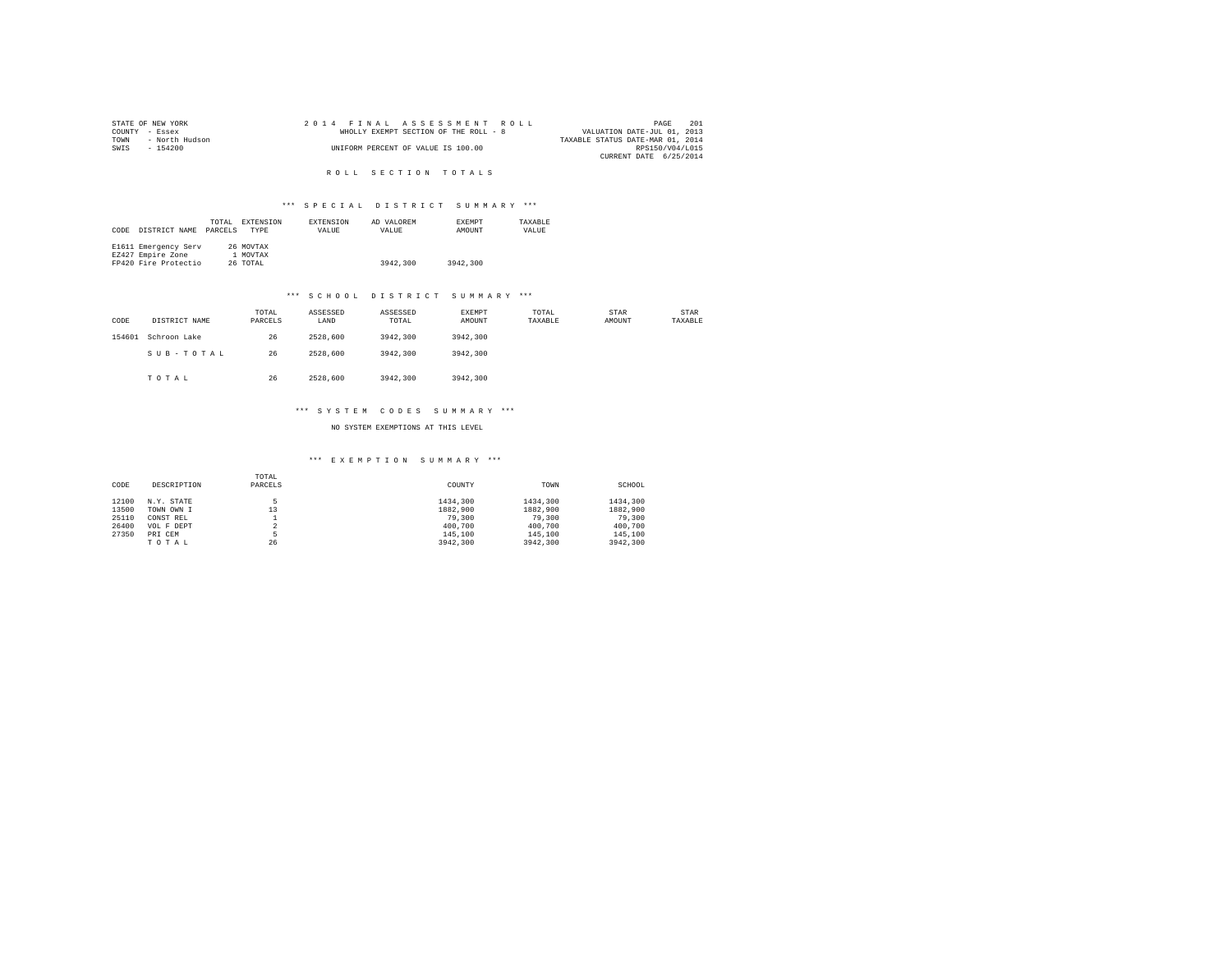| STATE OF NEW YORK      |  | 2014 FINAL ASSESSMENT ROLL            | 202<br>PAGE                      |
|------------------------|--|---------------------------------------|----------------------------------|
| COUNTY - Essex         |  | WHOLLY EXEMPT SECTION OF THE ROLL - 8 | VALUATION DATE-JUL 01, 2013      |
| TOWN<br>- North Hudson |  |                                       | TAXABLE STATUS DATE-MAR 01, 2014 |
| SWIS<br>$-154200$      |  | UNIFORM PERCENT OF VALUE IS 100.00    | RPS150/V04/L015                  |
|                        |  |                                       | CURRENT DATE 6/25/2014           |
|                        |  |                                       |                                  |
|                        |  | ROLL SECTION TOTALS                   |                                  |

| ROLL<br>SEC | <b>DRCODIDTON</b><br>- - - - - | TOTAL<br>the contract of the contract of the contract of<br>PARCELS<br>_______ | ecrectn<br>LAND    | ASSESSED<br>TOTAL<br>the contract of the contract of the contract of | TAXABLE<br>COUNTY<br>. | TAXABLE<br>TOWN | TAXABLE<br>SCHOOL<br>. | STAR<br>TAXABLE |
|-------------|--------------------------------|--------------------------------------------------------------------------------|--------------------|----------------------------------------------------------------------|------------------------|-----------------|------------------------|-----------------|
|             | <b>EXEMPT</b>                  | 26                                                                             | 600<br><b>SEOO</b> | 942.300                                                              |                        |                 |                        |                 |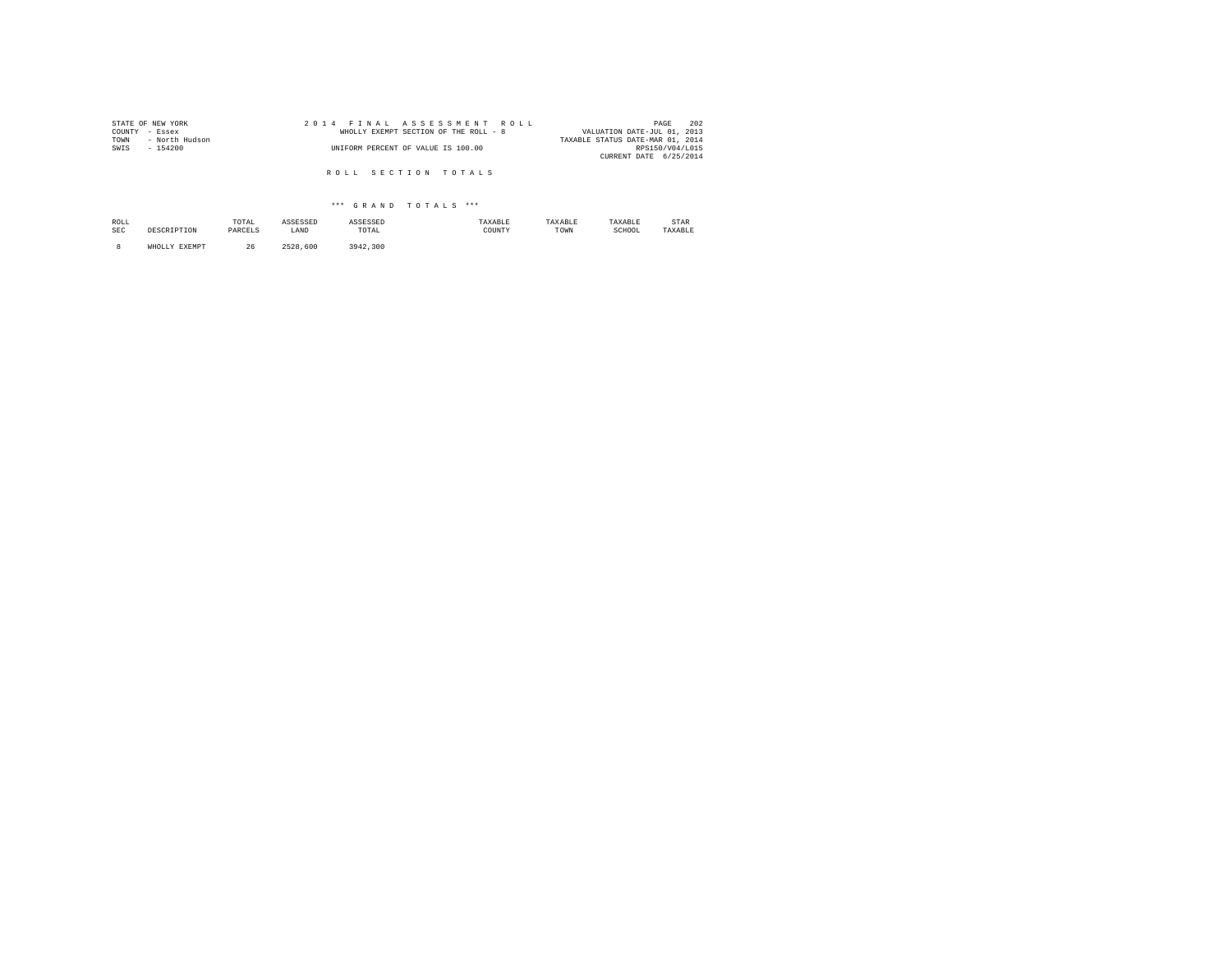| STATE OF NEW YORK |                |  |  |  |  |                                    |  |  |  | 2014 FINAL ASSESSMENT ROLL |                                  | PAGE                   | 203 |
|-------------------|----------------|--|--|--|--|------------------------------------|--|--|--|----------------------------|----------------------------------|------------------------|-----|
| COUNTY - Essex    |                |  |  |  |  |                                    |  |  |  |                            | VALUATION DATE-JUL 01, 2013      |                        |     |
| TOWN              | - North Hudson |  |  |  |  | SWIS TOTALS                        |  |  |  |                            | TAXABLE STATUS DATE-MAR 01, 2014 |                        |     |
| SWIS              | $-154200$      |  |  |  |  | UNIFORM PERCENT OF VALUE IS 100.00 |  |  |  |                            |                                  | RPS150/V04/L015        |     |
|                   |                |  |  |  |  |                                    |  |  |  |                            |                                  | CURRENT DATE 6/25/2014 |     |

| CODE | DISTRICT NAME        | TOTAL<br>PARCELS | EXTENSION<br><b>TYPE</b> | EXTENSION<br>VALUE | AD VALOREM<br>VALUE | EXEMPT<br>AMOUNT | TAXABLE<br>VALUE |  |
|------|----------------------|------------------|--------------------------|--------------------|---------------------|------------------|------------------|--|
|      | E1611 Emergency Serv |                  | 769 MOVTAX               |                    |                     |                  |                  |  |
|      | E1612 Emergency Serv |                  | 104 MOVTAX               |                    |                     |                  |                  |  |
|      | EZ427 Empire Zone    |                  | 5 MOVTAX                 |                    |                     |                  |                  |  |
|      | FP420 Fire Protectio |                  | 879 TOTAL                |                    | 125177.674          | 5093,100         | 120084.574       |  |

#### \*\*\* S C H O O L D I S T R I C T S U M M A R Y \*\*\*

| CODE   | DISTRICT NAME | TOTAL<br>PARCELS | ASSESSED<br>LAND | ASSESSED<br>TOTAL | EXEMPT<br>AMOUNT | TOTAL<br>TAXABLE | STAR<br>AMOUNT | STAR<br>TAXABLE |
|--------|---------------|------------------|------------------|-------------------|------------------|------------------|----------------|-----------------|
| 154601 | Schroon Lake  | 882              | 98751.832        | 125177.674        | 11800.161        | 113377.513       | 2999.350       | 110378.163      |
|        | SUB-TOTAL     | 882              | 98751.832        | 125177.674        | 11800.161        | 113377.513       | 2999.350       | 110378.163      |
|        | TOTAL         | 882              | 98751.832        | 125177.674        | 11800.161        | 113377.513       | 2999.350       | 110378.163      |

#### \*\*\* S Y S T E M C O D E S S U M M A R Y \*\*\*

NO SYSTEM EXEMPTIONS AT THIS LEVEL

|       |             | TOTAL          |          |          |          |
|-------|-------------|----------------|----------|----------|----------|
| CODE  | DESCRIPTION | PARCELS        | COUNTY   | TOWN     | SCHOOL   |
| 12100 | N.Y. STATE  | 5              | 1434,300 | 1434,300 | 1434,300 |
| 13500 | TOWN OWN I  | 13             | 1882,900 | 1882,900 | 1882,900 |
| 25110 | CONST REL   |                | 79,300   | 79,300   | 79,300   |
| 26400 | VOL F DEPT  | $\overline{a}$ | 400,700  | 400,700  | 400,700  |
| 27350 | PRI CEM     | 5              | 145,100  | 145,100  | 145,100  |
| 33201 | C TAX SALE  | 10             | 1150,800 | 1150,800 |          |
| 41003 | PRO VETS T  | 2              |          | 116,053  |          |
| 41102 | VETERANS C  | $\overline{2}$ | 10,000   |          |          |
| 41121 | VET WAR CT  | 10             | 124,475  | 124,475  |          |
| 41131 | VET COM CT  | 9              | 204,100  | 204,100  |          |
| 41141 | VET DIS CT  | 5              | 216,600  | 216,600  |          |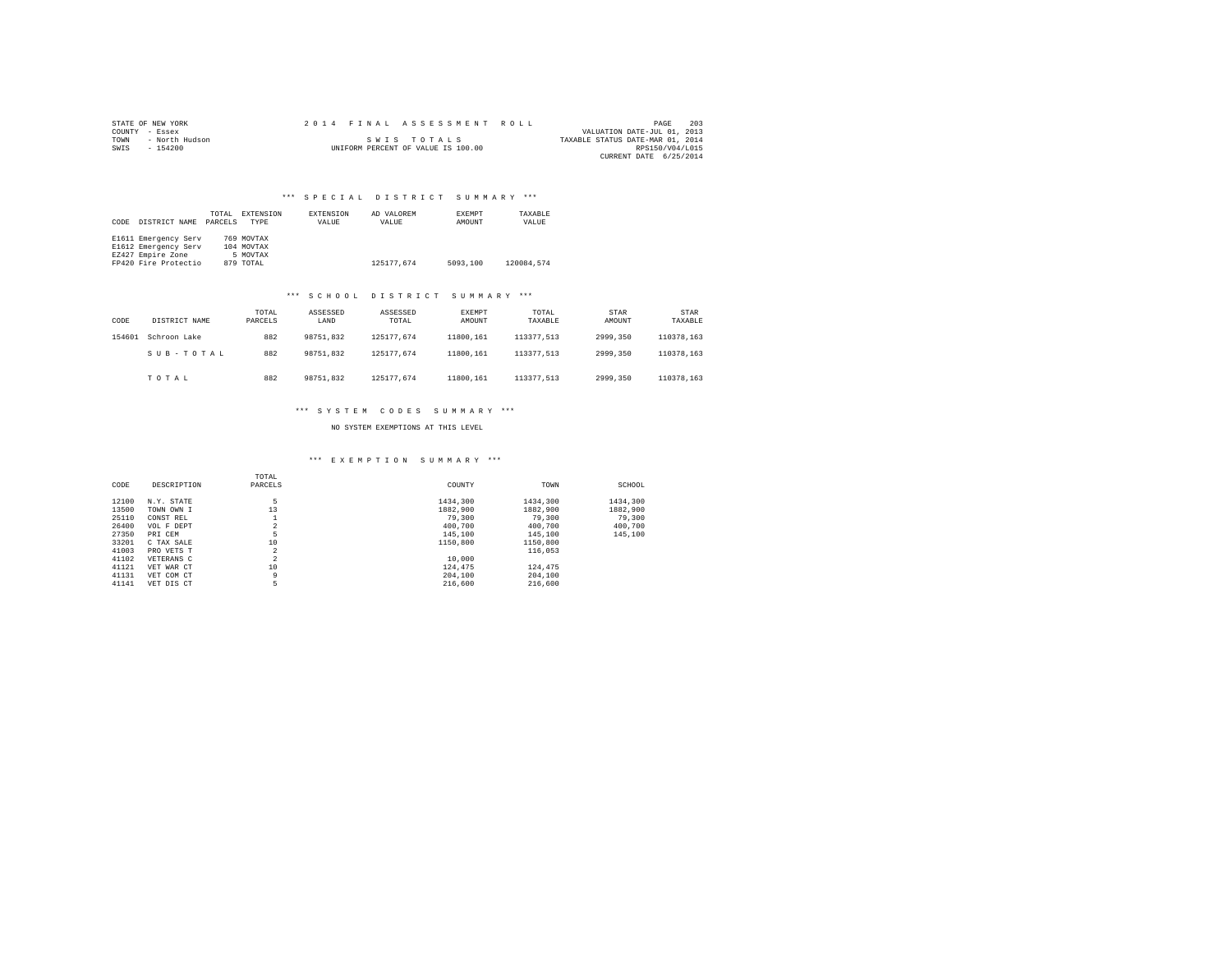|                | STATE OF NEW YORK |  | 2014 FINAL ASSESSMENT ROLL         |                                  | PAGE            | 204 |
|----------------|-------------------|--|------------------------------------|----------------------------------|-----------------|-----|
| COUNTY - Essex |                   |  |                                    | VALUATION DATE-JUL 01, 2013      |                 |     |
| TOWN           | - North Hudson    |  | SWIS TOTALS                        | TAXABLE STATUS DATE-MAR 01, 2014 |                 |     |
| SWIS           | $-154200$         |  | UNIFORM PERCENT OF VALUE IS 100.00 |                                  | RPS150/V04/L015 |     |
|                |                   |  |                                    | CURRENT DATE 6/25/2014           |                 |     |

## \*\*\* E X E M P T I O N S U M M A R Y \*\*\*

|       |             | TOTAL   |           |           |           |
|-------|-------------|---------|-----------|-----------|-----------|
| CODE  | DESCRIPTION | PARCELS | COUNTY    | TOWN      | SCHOOL    |
|       |             |         |           |           |           |
| 41800 | AGED ALL    | 8       | 336,804   | 310.557   | 398,050   |
| 41834 | STAR<br>SR  | 21      |           |           | 1199,350  |
| 41854 | RES. STAR   | 60      |           |           | 1800,000  |
| 47450 | FISCHER     | 16      | 6705.904  | 6705.904  | 6705.904  |
| 47460 | PRIV FOR    | ÷       | 753.907   | 753.907   | 753.907   |
|       | TOTAL       | 176     | 13444.890 | 13524.696 | 14799.511 |

| ROLL<br><b>SEC</b> | DESCRIPTION       | TOTAL<br>PARCELS | ASSESSED<br>LAND | ASSESSED<br>TOTAL | TAXABLE<br>COUNTY | TAXABLE<br>TOWN | TAXABLE<br>SCHOOL | STAR<br>TAXABLE |
|--------------------|-------------------|------------------|------------------|-------------------|-------------------|-----------------|-------------------|-----------------|
| $\mathbf{1}$       | TAXABLE           | 515              | 42367.817        | 64544.722         | 55042.132         | 54962.326       | 56686.861         | 53687.511       |
| 3                  | STATE OWNED LAND  | 325              | 52652.815        | 52652.815         | 52652.815         | 52652.815       | 52652.815         | 52652.815       |
| 5                  | SPECIAL FRANCHISE | 3                |                  | 1531,553          | 1531.553          | 1531.553        | 1531.553          | 1531,553        |
| 6                  | UTILITIES & N.C.  | 13               | 1202,600         | 2506.284          | 2506.284          | 2506.284        | 2506.284          | 2506.284        |
| 8                  | WHOLLY EXEMPT     | 26               | 2528,600         | 3942,300          |                   |                 |                   |                 |
| $\star$            | SUB<br>TOTAL      | 882              | 98751.832        | 125177.674        | 111732.784        | 111652.978      | 113377.513        | 110378.163      |
| $***$              | GRAND TOTAL       | 882              | 98751.832        | 125177.674        | 111732.784        | 111652.978      | 113377.513        | 110378.163      |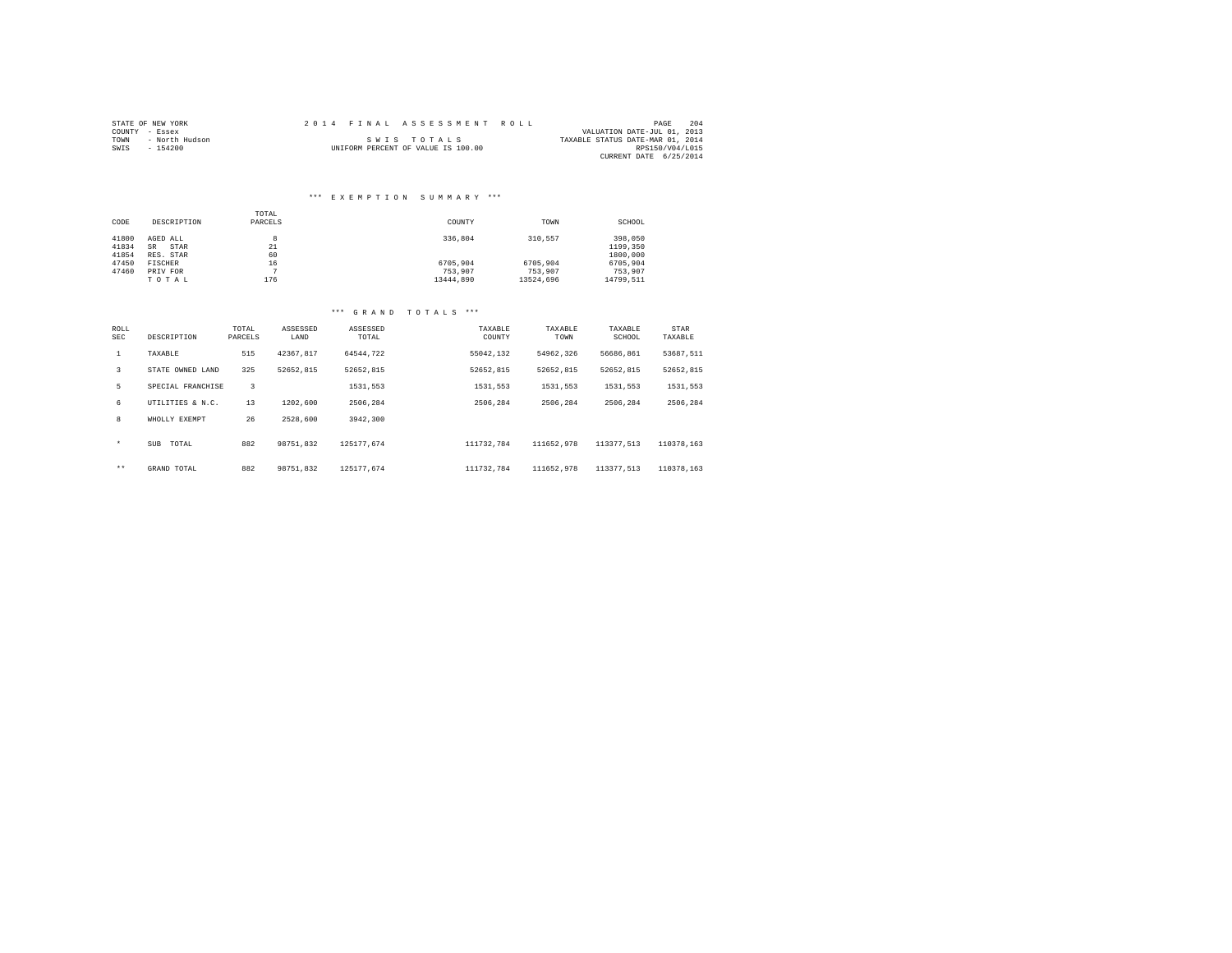|                | STATE OF NEW YORK |  |  |  | 2014 FINAL ASSESSMENT ROLL         |  |                                  | PAGE                   | 205 |
|----------------|-------------------|--|--|--|------------------------------------|--|----------------------------------|------------------------|-----|
| COUNTY - Essex |                   |  |  |  | TOWN TOTALS                        |  | VALUATION DATE-JUL 01, 2013      |                        |     |
| TOWN           | - North Hudson    |  |  |  |                                    |  | TAXABLE STATUS DATE-MAR 01, 2014 |                        |     |
| SWIS           | $-1542$           |  |  |  | UNIFORM PERCENT OF VALUE IS 100.00 |  |                                  | RPS150/V04/L015        |     |
|                |                   |  |  |  |                                    |  |                                  | CURRENT DATE 6/25/2014 |     |

| CODE | DISTRICT NAME        | TOTAL<br>PARCELS | EXTENSION<br><b>TYPE</b> | EXTENSION<br>VALUE | AD VALOREM<br>VALUE | EXEMPT<br>AMOUNT | TAXABLE<br>VALUE |  |
|------|----------------------|------------------|--------------------------|--------------------|---------------------|------------------|------------------|--|
|      | E1611 Emergency Serv |                  | 769 MOVTAX               |                    |                     |                  |                  |  |
|      | E1612 Emergency Serv |                  | 104 MOVTAX               |                    |                     |                  |                  |  |
|      | EZ427 Empire Zone    |                  | 5 MOVTAX                 |                    |                     |                  |                  |  |
|      | FP420 Fire Protectio |                  | 879 TOTAL                |                    | 125177.674          | 5093,100         | 120084.574       |  |

#### \*\*\* S C H O O L D I S T R I C T S U M M A R Y \*\*\*

| CODE   | DISTRICT NAME | TOTAL<br>PARCELS | ASSESSED<br>LAND | ASSESSED<br>TOTAL | EXEMPT<br>AMOUNT | TOTAL<br>TAXABLE | STAR<br>AMOUNT | STAR<br>TAXABLE |
|--------|---------------|------------------|------------------|-------------------|------------------|------------------|----------------|-----------------|
| 154601 | Schroon Lake  | 882              | 98751.832        | 125177.674        | 11800.161        | 113377.513       | 2999.350       | 110378.163      |
|        | SUB-TOTAL     | 882              | 98751.832        | 125177.674        | 11800.161        | 113377.513       | 2999.350       | 110378.163      |
|        | TOTAL         | 882              | 98751.832        | 125177.674        | 11800.161        | 113377.513       | 2999.350       | 110378.163      |

#### \*\*\* S Y S T E M C O D E S S U M M A R Y \*\*\*

NO SYSTEM EXEMPTIONS AT THIS LEVEL

|       |             | TOTAL          |          |          |          |
|-------|-------------|----------------|----------|----------|----------|
| CODE  | DESCRIPTION | PARCELS        | COUNTY   | TOWN     | SCHOOL   |
| 12100 | N.Y. STATE  | 5              | 1434,300 | 1434,300 | 1434,300 |
| 13500 | TOWN OWN I  | 13             | 1882,900 | 1882,900 | 1882,900 |
| 25110 | CONST REL   |                | 79,300   | 79,300   | 79,300   |
| 26400 | VOL F DEPT  | $\overline{a}$ | 400,700  | 400,700  | 400,700  |
| 27350 | PRI CEM     | 5              | 145,100  | 145,100  | 145,100  |
| 33201 | C TAX SALE  | 10             | 1150,800 | 1150,800 |          |
| 41003 | PRO VETS T  | 2              |          | 116,053  |          |
| 41102 | VETERANS C  | $\overline{2}$ | 10,000   |          |          |
| 41121 | VET WAR CT  | 10             | 124,475  | 124,475  |          |
| 41131 | VET COM CT  | 9              | 204,100  | 204,100  |          |
| 41141 | VET DIS CT  | 5              | 216,600  | 216,600  |          |